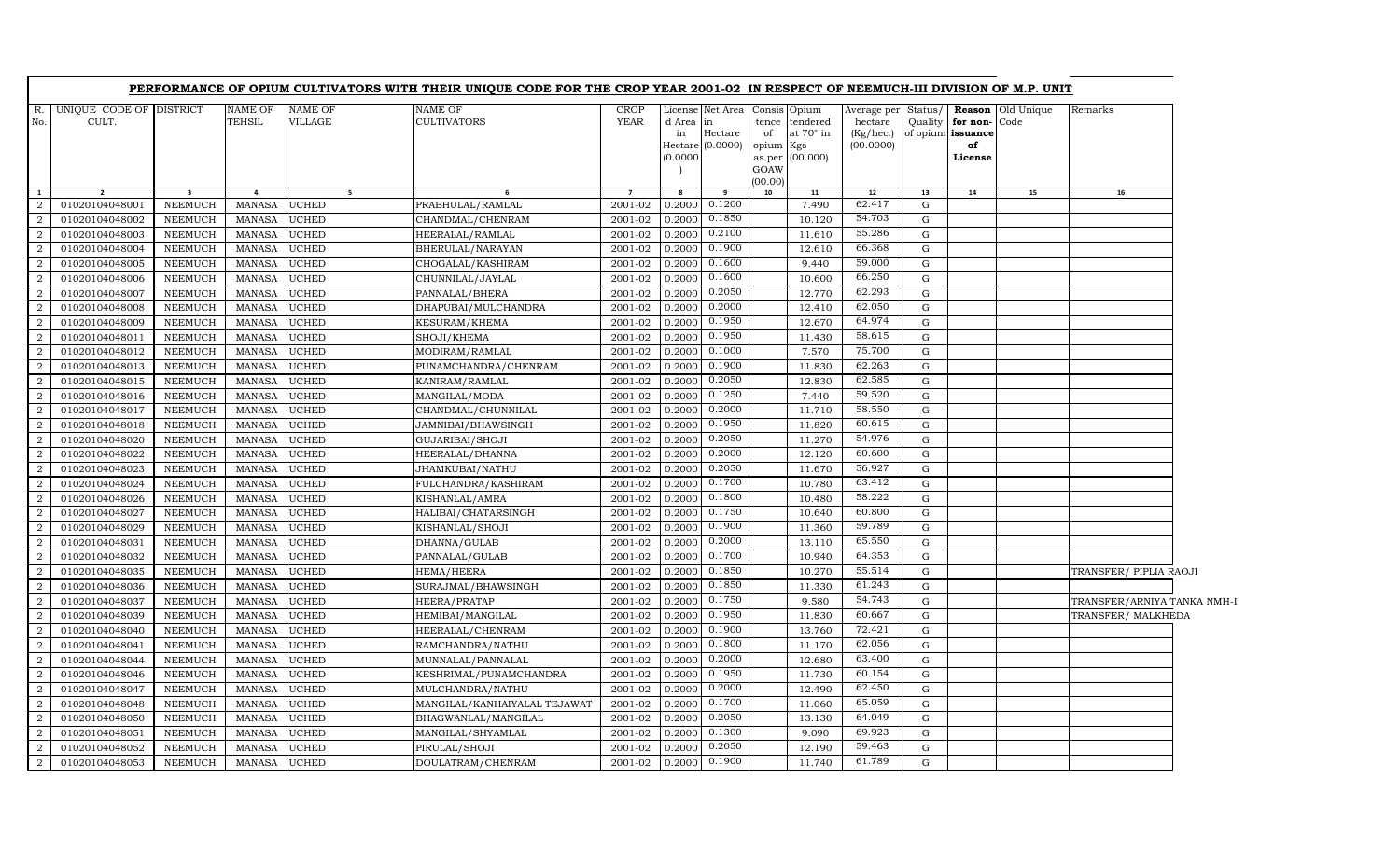| R.             | UNIQUE CODE OF DISTRICT |                | NAME OF       | <b>NAME OF</b> | NAME OF                | CROP        |           |                             | License Net Area Consis Opium          | Average per            | Status/     |                         | <b>Reason</b> Old Unique | Remarks                   |  |
|----------------|-------------------------|----------------|---------------|----------------|------------------------|-------------|-----------|-----------------------------|----------------------------------------|------------------------|-------------|-------------------------|--------------------------|---------------------------|--|
| No.            | CULT.                   |                | <b>TEHSIL</b> | VILLAGE        | CULTIVATORS            | <b>YEAR</b> | d Area in |                             | tendered<br>tence                      | hectare                |             | Quality for non-Code    |                          |                           |  |
|                |                         |                |               |                |                        |             | in        | Hectare<br>Hectare (0.0000) | of<br>at $70^\circ$ in<br>opium<br>Kgs | (Kg/hec.)<br>(00.0000) |             | of opium issuance<br>of |                          |                           |  |
|                |                         |                |               |                |                        |             | (0.0000)  |                             | (00.000)<br>as per                     |                        |             | License                 |                          |                           |  |
|                |                         |                |               |                |                        |             |           |                             | GOAW                                   |                        |             |                         |                          |                           |  |
|                |                         |                |               |                |                        |             |           |                             | (00.00)                                |                        |             |                         |                          |                           |  |
| 2              | 01020104048054          | NEEMUCH        | MANASA        | <b>UCHED</b>   | BHAGATRAM/ONKARLAL     | 2001-02     |           | 0.2000 0.2000               | 13.130                                 | 65.650                 | G           |                         |                          |                           |  |
| 2              | 01020104048055          | NEEMUCH        | <b>MANASA</b> | <b>UCHED</b>   | MOTILAL/RAMLAL         | 2001-02     |           | 0.2000 0.2000               | 12.450                                 | 62.250                 | G           |                         |                          |                           |  |
| 2              | 01020104048056          | NEEMUCH        | <b>MANASA</b> | UCHED          | GOPAL/ONKARLAL         | 2001-02     | 0.2000    | 0.1700                      | 10.260                                 | 60.353                 | G           |                         |                          |                           |  |
| $\overline{2}$ | 01020104048057          | <b>NEEMUCH</b> | <b>MANASA</b> | <b>UCHED</b>   | VISHNUKUMAR/RATAN      | 2001-02     | 0.2000    | 0.2050                      | 12.820                                 | 62.537                 | G           |                         |                          |                           |  |
| $\overline{a}$ | 01020104048058          | NEEMUCH        | <b>MANASA</b> | UCHED          | KANHAIYALAL/BHERULAL   | 2001-02     | 0.2000    | 0.2050                      | 12.600                                 | 61.463                 | ${\rm G}$   |                         |                          |                           |  |
| 2              | 01020104048059          | NEEMUCH        | <b>MANASA</b> | UCHED          | BABULAL/CHENRAM        | $2001 - 02$ | 0.2000    | 0.1950                      | 10.670                                 | 54.718                 | G           |                         |                          |                           |  |
| 2              | 01020104048060          | <b>NEEMUCH</b> | <b>MANASA</b> | <b>UCHED</b>   | LAXMINARAYAN/BHERULAL  | 2001-02     | 0.2000    | 0.1900                      | 10.680                                 | 56.211                 | G           |                         |                          |                           |  |
| 2              | 01020104048065          | NEEMUCH        | <b>MANASA</b> | UCHED          | SAMRATHMAL/BAGDIRAM    | 2001-02     | 0.2000    | 0.2000                      | 13.060                                 | 65.300                 | ${\rm G}$   |                         |                          |                           |  |
| $\overline{2}$ | 01020104048066          | <b>NEEMUCH</b> | <b>MANASA</b> | <b>UCHED</b>   | TEJA/SHOJI             | 2001-02     | 0.2000    | 0.2050                      | 13.280                                 | 64.780                 | $\mathbf G$ |                         |                          |                           |  |
| $\overline{2}$ | 01020104048067          | <b>NEEMUCH</b> | <b>MANASA</b> | UCHED          | BAHADUR/MANSINGH       | 2001-02     | 0.2000    | 0.2050                      | 11.830                                 | 57.707                 | G           |                         |                          |                           |  |
| 2              | 01020104048068          | <b>NEEMUCH</b> | <b>MANASA</b> | <b>UCHED</b>   | MANSINGH/SHOJI         | 2001-02     | 0.2000    | 0.2050                      | 12.360                                 | 60.293                 | $\mathbf G$ |                         |                          |                           |  |
| 2              | 01020104048069          | <b>NEEMUCH</b> | MANASA        | <b>UCHED</b>   | DAKHIBAI/SHABULAL      | 2001-02     | 0.2000    | 0.2000                      | 10.790                                 | 53.950                 | $\mathbf G$ |                         |                          | TRANSFER/KISHANPURA NMH-I |  |
| $\overline{2}$ | 01020104048070          | NEEMUCH        | <b>MANASA</b> | UCHED          | HAJARILAL/BHAWSINGH    | 2001-02     | 0.2000    | 0.2050                      | 12.190                                 | 59.463                 | ${\rm G}$   |                         |                          |                           |  |
| $\overline{2}$ | 01020104048073          | <b>NEEMUCH</b> | <b>MANASA</b> | <b>UCHED</b>   | SHYAMLAL/SHOJI         | 2001-02     | 0.2000    | 0.2050                      | 12.110                                 | 59.073                 | $\mathbf G$ |                         |                          |                           |  |
| 2              | 01020104048076          | <b>NEEMUCH</b> | <b>MANASA</b> | UCHED          | OM/PANNALAL            | 2001-02     | 0.2000    | 0.1900                      | 12.840                                 | 67.579                 | G           |                         |                          |                           |  |
| 2              | 01020104048079          | NEEMUCH        | <b>MANASA</b> | <b>UCHED</b>   | GUJRIBAI/BIHARI        | 2001-02     | 0.2000    | 0.2000                      | 12.640                                 | 63.200                 | G           |                         |                          |                           |  |
| 2              | 01020104048080          | NEEMUCH        | <b>MANASA</b> | <b>UCHED</b>   | GHANSHYAM/PRABHULAL    | 2001-02     | 0.2000    | 0.2000                      | 12.600                                 | 63.000                 | G           |                         |                          |                           |  |
| $\overline{2}$ | 01020104048081          | NEEMUCH        | <b>MANASA</b> | UCHED          | GHANSHYAM/BHERU        | 2001-02     | 0.2000    | 0.1900                      | 12.360                                 | 65.053                 | ${\rm G}$   |                         |                          |                           |  |
| 2              | 01020104048082          | NEEMUCH        | <b>MANASA</b> | <b>UCHED</b>   | TULSIRAM/BHANWARLAL    | 2001-02     | 0.2000    | 0.2000                      | 11.260                                 | 56.300                 | $\mathbf G$ |                         |                          |                           |  |
| 2              | 01020104048083          | <b>NEEMUCH</b> | <b>MANASA</b> | UCHED          | SHAMBHULAL/CHOGMAL     | $2001 - 02$ | 0.2000    | 0.2050                      | 13.190                                 | 64.341                 | G           |                         |                          |                           |  |
| 2              | 01020104048084          | NEEMUCH        | <b>MANASA</b> | <b>UCHED</b>   | LAXMINARAYAN/HEERALAL  | 2001-02     | 0.2000    | 0.2100                      | 11.540                                 | 54.952                 | G           |                         |                          |                           |  |
| 2              | 01020104048085          | NEEMUCH        | <b>MANASA</b> | <b>UCHED</b>   | MADANLAL/BHANWARLAL    | 2001-02     | 0.2000    | 0.2050                      | 14.450                                 | 70.488                 | $\mathbf G$ |                         |                          |                           |  |
| 2              | 01020104048086          | <b>NEEMUCH</b> | <b>MANASA</b> | <b>UCHED</b>   | BHAGWAN/BHANWARLAL     | 2001-02     |           | $0.2000 \quad 0.2000$       | 12.870                                 | 64.350                 | G           |                         |                          |                           |  |
| 2              | 01020104048087          | <b>NEEMUCH</b> | <b>MANASA</b> | <b>UCHED</b>   | SHYAMLAL/KISHNA        | 2001-02     | 0.2000    | 0.1600                      | 9.980                                  | 62.375                 | ${\rm G}$   |                         |                          |                           |  |
| $\overline{2}$ | 01020104048090          | <b>NEEMUCH</b> | <b>MANASA</b> | UCHED          | KOSHALYABAI/UDAIRAM    | 2001-02     | 0.2000    | 0.2000                      | 12.180                                 | 60.900                 | G           |                         |                          |                           |  |
| 2              | 01020104048091          | NEEMUCH        | <b>MANASA</b> | <b>UCHED</b>   | JAGDISH/CHAGANLAL      | 2001-02     | 0.2000    | 0.1950                      | 11.500                                 | 58.974                 | G           |                         |                          |                           |  |
| $\overline{2}$ | 01020104048092          | NEEMUCH        | <b>MANASA</b> | <b>UCHED</b>   | CHATRA/KISHNA          | 2001-02     | 0.2000    | 0.1800                      | 10.710                                 | 59.500                 | G           |                         |                          |                           |  |
| 2              | 01020104048093          | NEEMUCH        | <b>MANASA</b> | UCHED          | BHOLARAM/HABUJI        | 2001-02     |           | $0.2000$ $0.1950$           | 12.040                                 | 61.744                 | G           |                         |                          |                           |  |
| $\overline{2}$ | 01020104048095          | NEEMUCH        | <b>MANASA</b> | <b>UCHED</b>   | MANOHARLAL/PANNALAL    | 2001-02     | 0.2000    | 0.1600                      | 9.870                                  | 61.688                 | ${\rm G}$   |                         |                          |                           |  |
| $\overline{2}$ | 01020104048097          | <b>NEEMUCH</b> | <b>MANASA</b> | UCHED          | PRAHALAD/VARDICHANDRA  | 2001-02     | 0.2000    | 0.2000                      | 11.180                                 | 55.900                 | G           |                         |                          |                           |  |
| $\overline{2}$ | 01020104048098          | NEEMUCH        | <b>MANASA</b> | UCHED          | RAMNIWAS/BHONA         | 2001-02     | 0.2000    | 0.1300                      | 7.710                                  | 59.308                 | G           |                         |                          |                           |  |
| 2              | 01020104048104          | NEEMUCH        | <b>MANASA</b> | <b>UCHED</b>   | KANA/TEKA              | 2001-02     | 0.2000    | 0.1950                      | 11.530                                 | 59.128                 | G           |                         |                          |                           |  |
| 2              | 01020104048106          | <b>NEEMUCH</b> | MANASA        | <b>UCHED</b>   | LALCHANDRA/HEERALAL    | 2001-02     |           | $0.2000 \mid 0.2100$        | 11.400                                 | 54.286                 | G           |                         |                          |                           |  |
| 2              | 01020104048107          | <b>NEEMUCH</b> | <b>MANASA</b> | <b>UCHED</b>   | KARULAL/KESHURAM       | 2001-02     | 0.2000    | 0.1850                      | 11.880                                 | 64.216                 | ${\rm G}$   |                         |                          |                           |  |
| 2              | 01020104048108          | NEEMUCH        | <b>MANASA</b> | UCHED          | GANGARAM/AMRA          | 2001-02     | 0.2000    | 0.1050                      | 5.590                                  | 53.238                 | G           |                         |                          |                           |  |
| $\overline{2}$ | 01020104048109          | <b>NEEMUCH</b> | <b>MANASA</b> | UCHED          | RAMIBAI/PANNALAL       | 2001-02     | 0.2000    | 0.2000                      | 11.250                                 | 56.250                 | G           |                         |                          |                           |  |
| 2              | 01020104048110          | NEEMUCH        | MANASA        | <b>UCHED</b>   | SEETABAI/VARDA         | 2001-02     | 0.2000    | 0.2050                      | 11.860                                 | 57.854                 | G           |                         |                          |                           |  |
| 3              | 01020104068002          | NEEMUCH        | MANASA        | <b>TUMDA</b>   | KISHANSINGH/SHIVSINGH' | 2001-02     | 0.2000    | 0.1000                      | 5.760                                  | 57.600                 | G           |                         |                          |                           |  |
| 3              | 01020104068003          | NEEMUCH        | <b>MANASA</b> | TUMDA          | KALAVATIBAI/BAPUSINGH  | 2001-02     | 0.2000    | 0.1000                      | 6.210                                  | 62.100                 | G           |                         |                          |                           |  |
| 3              | 01020104068004          | NEEMUCH        | <b>MANASA</b> | TUMDA          | KALABAI/RAMSINGH       | 2001-02     | 0.2000    | 0.1000                      | 6.430                                  | 64.300                 | G           |                         |                          |                           |  |
| 3              | 01020104068005          | <b>NEEMUCH</b> | MANASA        | <b>TUMDA</b>   | KARANSINGH/LALSINGH    | 2001-02     | 0.2000    | 0.1000                      | 5.780                                  | 57.800                 | G           |                         |                          |                           |  |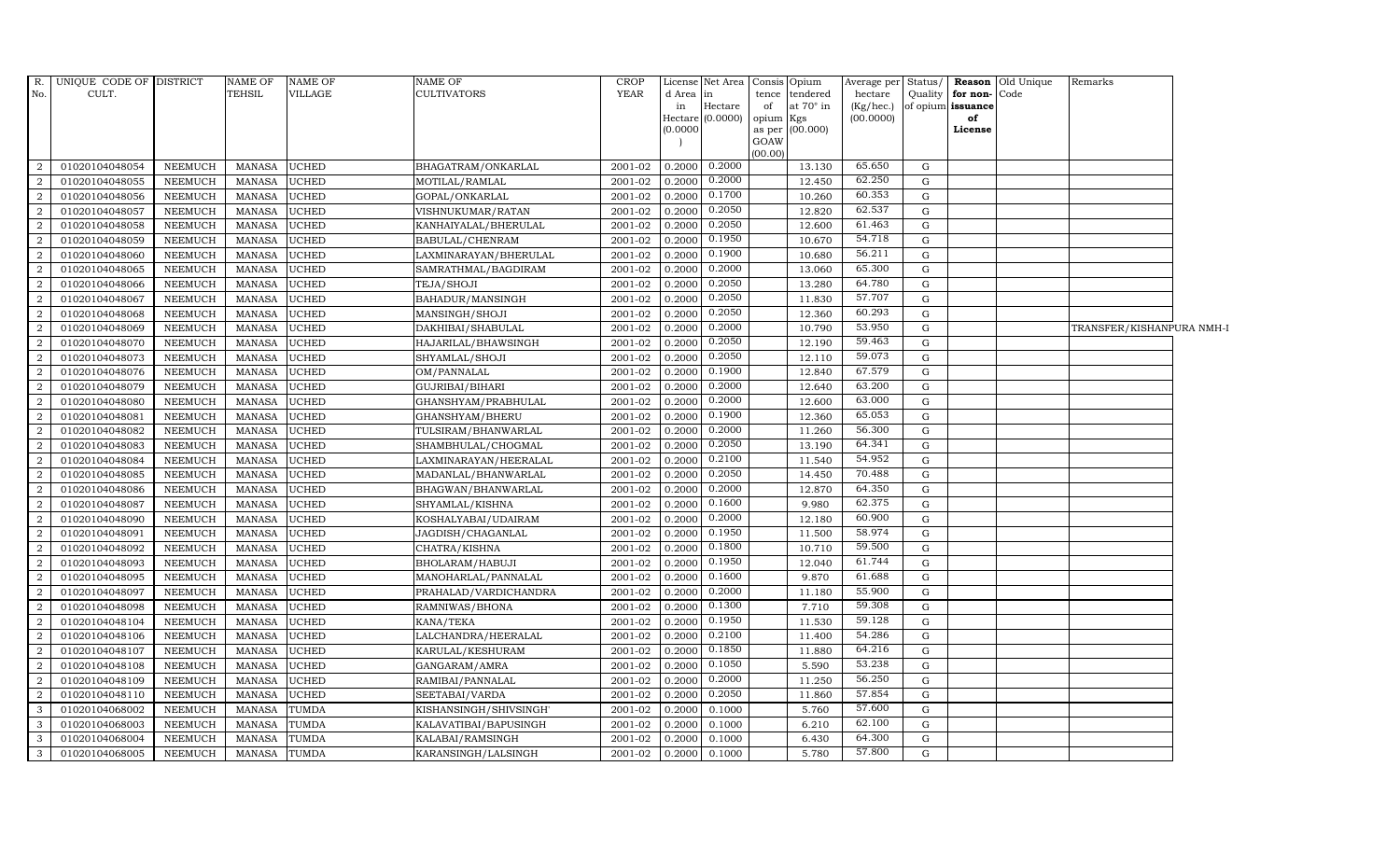| $R$ .          | UNIQUE CODE OF DISTRICT |                | <b>NAME OF</b> | NAME OF          | NAME OF                      | <b>CROP</b> |           | License Net Area Consis Opium |           |                 | Average per Status/ |              |               | Reason Old Unique | Remarks                        |  |
|----------------|-------------------------|----------------|----------------|------------------|------------------------------|-------------|-----------|-------------------------------|-----------|-----------------|---------------------|--------------|---------------|-------------------|--------------------------------|--|
| No.            | CULT.                   |                | <b>TEHSIL</b>  | VILLAGE          | CULTIVATORS                  | <b>YEAR</b> | d Area in |                               |           | tence tendered  | hectare             | Quality      | for non-      | Code              |                                |  |
|                |                         |                |                |                  |                              |             | in        | Hectare                       | of        | at 70° in       | (Kg/hec.)           | of opium     | issuance      |                   |                                |  |
|                |                         |                |                |                  |                              |             | (0.0000)  | Hectare (0.0000)              | opium Kgs | as per (00.000) | (00.0000)           |              | of<br>License |                   |                                |  |
|                |                         |                |                |                  |                              |             |           |                               | GOAW      |                 |                     |              |               |                   |                                |  |
|                |                         |                |                |                  |                              |             |           |                               | (00.00)   |                 |                     |              |               |                   |                                |  |
| 3              | 01020104068006          | NEEMUCH        | MANASA         | TUMDA            | SAJJANSINGH/DEVISINGH        | 2001-02     | 0.2000    | 0.1500                        |           | 8.530           | 56.867              | G            |               |                   |                                |  |
| 3              | 01020104068007          | NEEMUCH        | <b>MANASA</b>  | <b>TUMDA</b>     | UDAYSINGH/DEVISINGH          | 2001-02     | 0.2000    | 0.1850                        |           | 10.190          | 55.081              | G            |               |                   |                                |  |
| 3              | 01020104068009          | NEEMUCH        | <b>MANASA</b>  | <b>TUMDA</b>     | RAMCHAND/BHUVANA             | 2001-02     | 0.2000    | 0.1000                        |           | 6.380           | 63.800              | G            |               |                   |                                |  |
| 3              | 01020104068010          | NEEMUCH        | <b>MANASA</b>  | TUMDA            | NAHARSINGH/KESHARSINGH       | 2001-02     | 0.2000    | 0.1000                        |           | 5.660           | 56.600              | G            |               |                   |                                |  |
| 3              | 01020104068011          | NEEMUCH        | <b>MANASA</b>  | <b>TUMDA</b>     | MOHANLAL/KHEMCHAND           | 2001-02     | 0.2000    | 0.1000                        |           | 6.150           | 61.500              | G            |               |                   |                                |  |
| $\mathbf{3}$   | 01020104068012          | NEEMUCH        | <b>MANASA</b>  | TUMDA            | MADANSINGH/SHIVSINGH         | 2001-02     | 0.2000    | 0.1950                        |           | 12.320          | 63.179              | G            |               |                   |                                |  |
| 3              | 01020104068014          | NEEMUCH        | <b>MANASA</b>  | TUMDA            | NAJARBAI/GOBARSINGH          | 2001-02     | 0.2000    | 0.1850                        |           | 10.960          | 59.243              | G            |               |                   | NAME CHANGE                    |  |
| 3              | 01020104068015          | <b>NEEMUCH</b> | <b>MANASA</b>  | TUMDA            | DHAPUBAI/BHUVANISINGH        | 2001-02     | 0.2000    | 0.1900                        |           | 10.780          | 56.737              | G            |               |                   |                                |  |
| 3              | 01020104068016          | NEEMUCH        | <b>MANASA</b>  | TUMDA            | LAXMANSINGH/KISHORSINGH      | 2001-02     | 0.2000    | 0.2000                        |           | 12.980          | 64.900              | G            |               |                   |                                |  |
| 3              | 01020104068017          | NEEMUCH        | <b>MANASA</b>  | TUMDA            | DEVISINGH/SHIVSINGH          | 2001-02     | 0.2000    | 0.1000                        |           | 5.480           | 54.800              | G            |               |                   |                                |  |
| 3              | 01020104068019          | NEEMUCH        | <b>MANASA</b>  | TUMDA            | BHAWAR SINGH / BHUWANI SINGH | 2001-02     | 0.2000    | 0.2000                        |           | 12.360          | 61.800              | G            |               |                   |                                |  |
| 3              | 01020104068020          | <b>NEEMUCH</b> | <b>MANASA</b>  | <b>TUMDA</b>     | DULESINGH/BHAVANISINGH       | 2001-02     | 0.2000    | 0.1000                        |           | 6.610           | 66.100              | G            |               |                   |                                |  |
| 3              | 01020104068021          | NEEMUCH        | <b>MANASA</b>  | TUMDA            | BAPUSINGH/NAHARSINGH         | 2001-02     | 0.2000    | 0.2000                        |           | 12.880          | 64.400              | G            |               |                   |                                |  |
| 3              | 01020104068022          | <b>NEEMUCH</b> | <b>MANASA</b>  | TUMDA            | KHUMANSINGH/KISHANSINGH      | 2001-02     | 0.2000    | 0.2000                        |           | 11.910          | 59.550              | G            |               |                   |                                |  |
| 3              | 01020104068023          | NEEMUCH        | <b>MANASA</b>  | TUMDA            | GITABAI/MANGILAL             | 2001-02     | 0.2000    | 0.1000                        |           | 6.090           | 60.900              | G            |               |                   |                                |  |
| 3              | 01020104068025          | NEEMUCH        | <b>MANASA</b>  | TUMDA            | RAMIBAI/JAVANSINGH           | 2001-02     | 0.2000    | 0.1950                        |           | 5.080           | 26.051              | G            | 04            |                   |                                |  |
| 3              | 01020104068029          | NEEMUCH        | <b>MANASA</b>  | <b>TUMDA</b>     | FAKIRCHAND/RODA              | 2001-02     | 0.2000    | 0.1000                        |           | 5.230           | 52.300              | G            |               |                   |                                |  |
| 3              | 01020104068033          | NEEMUCH        | <b>MANASA</b>  | <b>TUMDA</b>     | BHOPALSINGH/KISHANSINGH      | 2001-02     | 0.2000    | 0.1950                        |           | 11.070          | 56.769              | G            |               | 01020104085022    |                                |  |
| 3              | 01020104068034          | NEEMUCH        | <b>MANASA</b>  | <b>TUMDA</b>     | BHERUSINGH/GOVINDSINGH       | 2001-02     | 0.2000    | 0.1200                        |           | 7.500           | 62.500              | G            |               | 01020104085057    |                                |  |
|                | 01020104002001          | <b>NEEMUCH</b> | <b>MANASA</b>  | <b>TILSAWRA</b>  | SURATRAM/ONKARLAL            | 2001-02     | 0.2000    | 0.1900                        |           | 13.130          | 69.105              | G            |               |                   |                                |  |
| - 1            | 01020104002003          | NEEMUCH        | <b>MANASA</b>  | <b>TILSAWRA</b>  | BHANWARLAL/CHUNYA            | 2001-02     | 0.2000    | 0.1950                        |           | 10.740          | 55.077              | G            |               |                   |                                |  |
| $\overline{1}$ | 01020104002004          | NEEMUCH        | <b>MANASA</b>  | TILSAWRA         | BALURAM/SUKHA                | 2001-02     | 0.2000    | 0.1650                        |           | 9.350           | 56.667              | G            |               |                   |                                |  |
| $\overline{1}$ | 01020104002006          | <b>NEEMUCH</b> | <b>MANASA</b>  | TILSAWRA         | SHRILAL/ONKARLAL             | 2001-02     | 0.2000    | 0.2000                        |           | 13.670          | 68.350              | G            |               |                   |                                |  |
|                | 01020104002007          | <b>NEEMUCH</b> | <b>MANASA</b>  | <b>TILSAWRA</b>  | BHANWARLAL/DOULA             | 2001-02     | 0.2000    | 0.2000                        |           | 10.500          | 52.500              | G            |               |                   |                                |  |
| 3              | 01020104078001          | <b>NEEMUCH</b> | <b>MANASA</b>  | SOJAWAS          | NANIBAI/NIRBHAYSINGH         | 2001-02     | 0.2000    | 0.1300                        |           | 7.820           | 60.154              | G            |               |                   |                                |  |
| 3              | 01020104078003          | NEEMUCH        | <b>MANASA</b>  | SOJAWAS          | KISHORSINGH/RAMSINGH         | 2001-02     | 0.2000    | 0.1300                        |           | 7.330           | 56.385              | G            |               |                   |                                |  |
| 3              | 01020104078005          | NEEMUCH        | <b>MANASA</b>  | <b>SOJAWAS</b>   | BHAGATSINGH/BAPUSINGH        | 2001-02     | 0.2000    | 0.0950                        |           | 5.780           | 60.842              | G            |               |                   |                                |  |
| 3              | 01020104078006          | NEEMUCH        | <b>MANASA</b>  | <b>SOJAWAS</b>   | VINODSINGH/GOBARSINGH        | 2001-02     | 0.2000    | 0.1000                        |           | 6.640           | 66.400              | G            |               |                   |                                |  |
| 3              | 01020104078007          | NEEMUCH        | <b>MANASA</b>  | <b>SOJAWAS</b>   | BHOPALSINGH/KHUMANSINGH      | 2001-02     | 0.2000    | 0.1000                        |           | 5.980           | 59.800              | G            |               |                   |                                |  |
| 3              | 01020104078008          | <b>NEEMUCH</b> | <b>MANASA</b>  | SOJAWAS          | SAJJANSINGH/KHUMANSINGH      | 2001-02     | 0.2000    | 0.1050                        |           | 6.900           | 65.714              | G            |               |                   |                                |  |
| 3              | 01020104078009          | NEEMUCH        | <b>MANASA</b>  | <b>SOJAWAS</b>   | ARJUNSINGH/RAMSINGH          | 2001-02     | 0.2000    | 0.1050                        |           | 6.230           | 59.333              | G            |               |                   |                                |  |
| 3              | 01020104078010          | <b>NEEMUCH</b> | <b>MANASA</b>  | <b>SOJAWAS</b>   | FATEHSINGH/SARTANSINGH       | 2001-02     | 0.2000    | 0.2000                        |           | 11.240          | 56.200              | G            |               |                   |                                |  |
| 3              | 01020104078011          | <b>NEEMUCH</b> | <b>MANASA</b>  | <b>SOJAWAS</b>   | CHITARSINGH/KANIRAM          | 2001-02     | 0.2000    | 0.1850                        |           | 10.250          | 55.405              | G            |               |                   |                                |  |
| 3              | 01020104078012          | <b>NEEMUCH</b> | <b>MANASA</b>  | <b>SOJAWAS</b>   | GOBARSINGH/LALSINGH          | 2001-02     | 0.2000    | 0.1000                        |           | 6.710           | 67.100              | G            |               |                   |                                |  |
| 3              | 01020104078013          | <b>NEEMUCH</b> | <b>MANASA</b>  | <b>SOJAWAS</b>   | KALUSINGH/SHIVSINGH          | 2001-02     | 0.2000    | 0.2000                        |           | 11.100          | 55.500              | G            |               |                   |                                |  |
| 3              | 01020104078016          | <b>NEEMUCH</b> | <b>MANASA</b>  | <b>SOJAWAS</b>   | MADANLAL/RUPA                | 2001-02     | 0.2000    |                               |           |                 |                     | $\, {\bf N}$ |               |                   |                                |  |
| 3              | 01020104078017          | NEEMUCH        | <b>MANASA</b>  | <b>SOJAWAS</b>   | KHUMANSINGH/LALSINGH         | 2001-02     | 0.2000    | 0.1100                        |           | 7.280           | 66.182              | G            |               |                   |                                |  |
| $\mathbf{3}$   | 01020104078018          | NEEMUCH        | <b>MANASA</b>  | SOJAWAS          | BAPUSINGH/NATHUSINGH         | 2001-02     | 0.2000    | 0.0950                        |           | 5.730           | 60.316              | G            |               |                   | TRANSFER/ KACHARIA MDS II DVSN |  |
| $\overline{2}$ | 01020104062001          | NEEMUCH        | <b>MANASA</b>  | <b>SHESHPURA</b> | PURALAL/PANNALAL             | 2001-02     | 0.2000    | 0.1900                        |           | 11.920          | 62.737              | G            |               |                   |                                |  |
| $\overline{2}$ | 01020104062004          | <b>NEEMUCH</b> | <b>MANASA</b>  | <b>SHESHPURA</b> | PURALAL/PYARCHANDRA          | 2001-02     | 0.2000    | 0.1800                        |           | 10.620          | 59.000              | G            |               |                   |                                |  |
| $\mathbf{2}$   | 01020104062005          | <b>NEEMUCH</b> | <b>MANASA</b>  | <b>SHESHPURA</b> | AMBALAL/RODA                 | 2001-02     | 0.2000    | 0.1850                        |           | 10.500          | 56.757              | G            |               |                   |                                |  |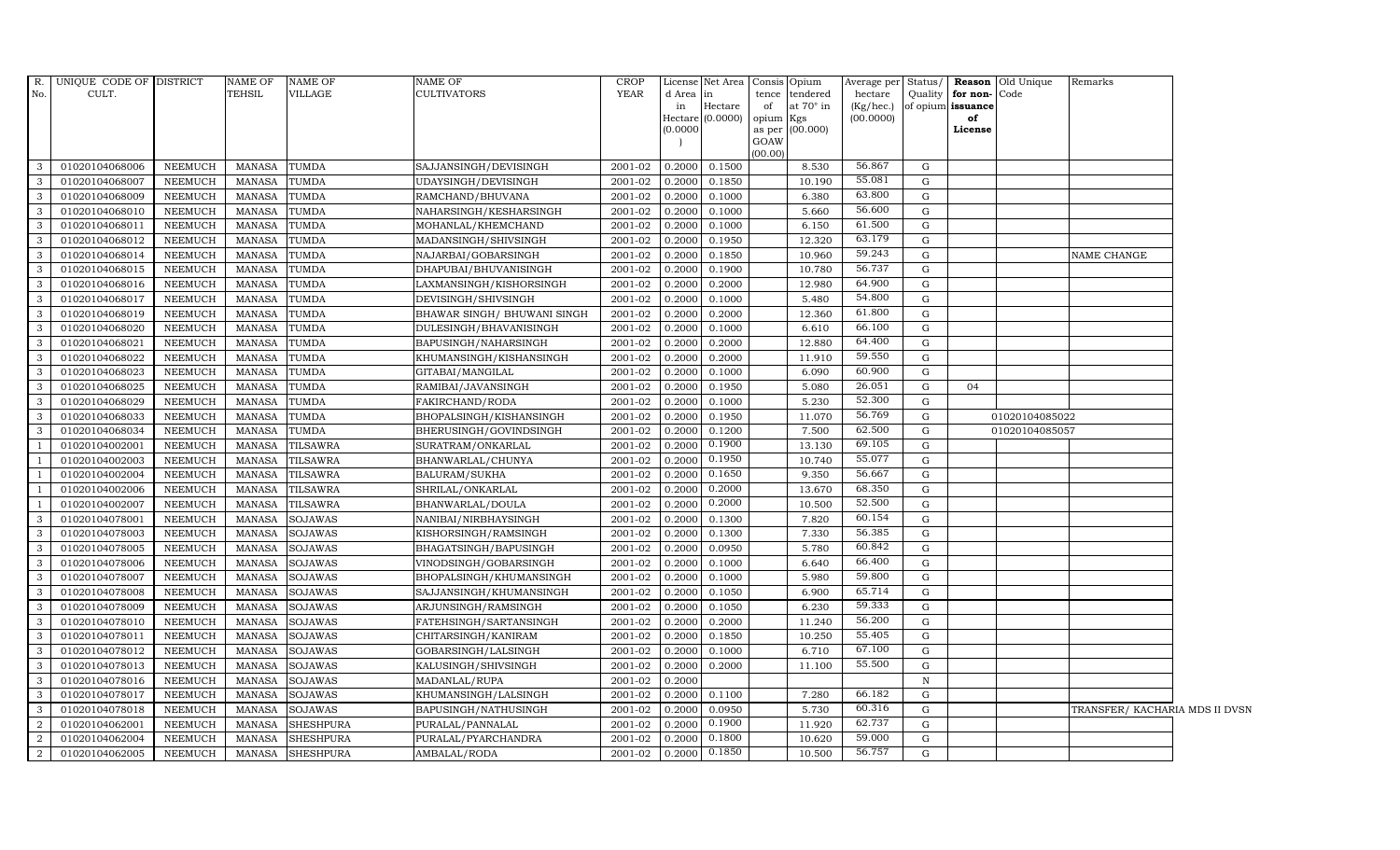| R.               | UNIQUE CODE OF DISTRICT |                | <b>NAME OF</b> | <b>NAME OF</b>     | NAME OF                        | <b>CROP</b> |           | License Net Area   |                | Consis Opium     | Average per Status/ |             |                   | Reason Old Unique | Remarks |
|------------------|-------------------------|----------------|----------------|--------------------|--------------------------------|-------------|-----------|--------------------|----------------|------------------|---------------------|-------------|-------------------|-------------------|---------|
| No.              | CULT.                   |                | <b>TEHSIL</b>  | <b>VILLAGE</b>     | CULTIVATORS                    | <b>YEAR</b> | d Area in |                    | tence          | tendered         | hectare             |             | Quality for non-  | Code              |         |
|                  |                         |                |                |                    |                                |             | in        | Hectare            | of             | at $70^\circ$ in | (Kg/hec.)           |             | of opium issuance |                   |         |
|                  |                         |                |                |                    |                                |             | (0.0000)  | Hectare $(0.0000)$ | opium          | Kgs<br>(00.000)  | (00.0000)           |             | of<br>License     |                   |         |
|                  |                         |                |                |                    |                                |             |           |                    | as per<br>GOAW |                  |                     |             |                   |                   |         |
|                  |                         |                |                |                    |                                |             |           |                    | (00.00)        |                  |                     |             |                   |                   |         |
| 2                | 01020104062007          | <b>NEEMUCH</b> | MANASA         | <b>SHESHPURA</b>   | DEUBAI/PRABHULAL               | 2001-02     | 0.2000    | 0.2000             |                | 12.690           | 63.450              | G           |                   |                   |         |
| 2                | 01020104062008          | <b>NEEMUCH</b> | <b>MANASA</b>  | <b>SHESHPURA</b>   | VAJERAM/NATHU                  | 2001-02     | 0.2000    | 0.1650             |                | 10.210           | 61.879              | $\mathbf G$ |                   |                   |         |
| 2                | 01020104062009          | <b>NEEMUCH</b> | <b>MANASA</b>  | <b>SHESHPURA</b>   | BHULIBAI/BAPULAL               | 2001-02     | 0.2000    | 0.1950             |                | 12.250           | 62.821              | G           |                   |                   |         |
| $\overline{2}$   | 01020104062011          | <b>NEEMUCH</b> | <b>MANASA</b>  | <b>SHESHPURA</b>   | NIRBHAYRAM/BHAGATRAM           | 2001-02     | 0.2000    | 0.1650             |                | 10.090           | 61.152              | G           |                   |                   |         |
| 2                | 01020104062012          | <b>NEEMUCH</b> | <b>MANASA</b>  | <b>SHESHPURA</b>   | MULCHANDRA/KESHURAM            | 2001-02     | 0.2000    | 0.1900             |                | 12.240           | 64.421              | G           |                   |                   |         |
| 2                | 01020104062017          | <b>NEEMUCH</b> | <b>MANASA</b>  | <b>SHESHPURA</b>   | LAXMINARAYAN/JETRAM            | 2001-02     | 0.2000    | 0.1950             |                | 12.610           | 64.667              | G           |                   |                   |         |
| 2                | 01020104062018          | <b>NEEMUCH</b> | <b>MANASA</b>  | <b>SHESHPURA</b>   | VARDIBAI/SHIVLAL               | 2001-02     | 0.2000    | 0.1800             |                | 11.270           | 62.611              | G           |                   |                   |         |
| $\overline{2}$   | 01020104062021          | <b>NEEMUCH</b> | <b>MANASA</b>  | <b>SHESHPURA</b>   | KAILASHCHANDRA/RUPNARAYAN      | 2001-02     | 0.2000    | 0.1700             |                | 10.410           | 61.235              | $\mathbf G$ |                   |                   |         |
| $\overline{2}$   | 01020104062022          | <b>NEEMUCH</b> | <b>MANASA</b>  | <b>SHESHPURA</b>   | BADRILAL/KANHAIYALAL           | 2001-02     | 0.2000    | 0.1900             |                | 14.330           | 75.421              | G           |                   |                   |         |
| $\overline{a}$   | 01020104062023          | <b>NEEMUCH</b> | <b>MANASA</b>  | <b>SHESHPURA</b>   | SHAMBHULAL/PURALAL             | 2001-02     | 0.2000    | 0.2000             |                | 11.150           | 55.750              | G           |                   |                   |         |
| $\overline{2}$   | 01020104062027          | <b>NEEMUCH</b> | <b>MANASA</b>  | <b>SHESHPURA</b>   | RAMCHANDRA/MOTILAL             | 2001-02     | 0.2000    | 0.2000             |                | 12.800           | 64.000              | G           |                   |                   |         |
| 2                | 01020104062028          | <b>NEEMUCH</b> | <b>MANASA</b>  | <b>SHESHPURA</b>   | DEVILAL/VARDICHANDRA           | 2001-02     | 0.2000    | 0.2050             |                | 13.120           | 64.000              | G           |                   |                   |         |
| 2                | 01020104062030          | <b>NEEMUCH</b> | <b>MANASA</b>  | <b>SHESHPURA</b>   | BASANTILAL/BHANWARLAL          | 2001-02     | 0.2000    | 0.1900             |                | 10.900           | 57.368              | $\mathbf G$ |                   |                   |         |
| $\overline{2}$   | 01020104062031          | <b>NEEMUCH</b> | <b>MANASA</b>  | <b>SHESHPURA</b>   | MADANLAL/BHAGIRATH             | 2001-02     | 0.2000    | 0.1950             |                | 11.880           | 60.923              | G           |                   |                   |         |
| 2                | 01020104062035          | <b>NEEMUCH</b> | <b>MANASA</b>  | <b>SHESHPURA</b>   | DEVA/PARTHA                    | 2001-02     | 0.2000    | 0.2000             |                | 11.970           | 59.850              | G           |                   |                   |         |
| 2                | 01020104062037          | <b>NEEMUCH</b> | <b>MANASA</b>  | <b>SHESHPURA</b>   | RAMCHANDRA/GANESH              | 2001-02     | 0.2000    | 0.2000             |                | 12.220           | 61.100              | G           |                   |                   |         |
| $\overline{2}$   | 01020104062045          | <b>NEEMUCH</b> | <b>MANASA</b>  | <b>SHESHPURA</b>   | NANDUBAI/KACHRU                | 2001-02     | 0.2000    | 0.1800             |                | 11.540           | 64.111              | G           |                   |                   |         |
| $\overline{2}$   | 01020104062046          | <b>NEEMUCH</b> | <b>MANASA</b>  | <b>SHESHPURA</b>   | NANDA/PANNA                    | 2001-02     | 0.2000    | 0.1900             |                | 12.750           | 67.105              | G           |                   |                   |         |
| $\overline{2}$   | 01020104062048          | <b>NEEMUCH</b> | <b>MANASA</b>  | <b>SHESHPURA</b>   | KARULAL/LAXMAN                 | 2001-02     | 0.2000    | 0.1950             |                | 11.010           | 56.462              | G           |                   |                   |         |
| $\overline{2}$   | 01020104062051          | <b>NEEMUCH</b> | <b>MANASA</b>  | <b>SHESHPURA</b>   | PRABHUBAI/BAPULAL              | 2001-02     | 0.2000    | 0.2000             |                | 13.260           | 66.300              | G           |                   |                   |         |
| 2                | 01020104062053          | <b>NEEMUCH</b> | <b>MANASA</b>  | <b>SHESHPURA</b>   | CHAGANLAL/BHAGIRATH            | 2001-02     | 0.2000    | 0.2000             |                | 13.090           | 65.450              | G           |                   |                   |         |
| $\boldsymbol{2}$ | 01020104062054          | <b>NEEMUCH</b> | <b>MANASA</b>  | <b>SHESHPURA</b>   | PRABHULAL/KACHRU               | 2001-02     | 0.2000    | 0.1100             |                | 7.060            | 64.182              | G           |                   |                   |         |
| $\overline{2}$   | 01020104062056          | <b>NEEMUCH</b> | <b>MANASA</b>  | <b>SHESHPURA</b>   | BAPULAL/TULSIRAM               | 2001-02     | 0.2000    | 0.1900             |                | 13.150           | 69.211              | G           |                   |                   |         |
| 2                | 01020104062063          | <b>NEEMUCH</b> | <b>MANASA</b>  | <b>SHESHPURA</b>   | VARDICHANDRA/BHAGATRAM         | 2001-02     | 0.2000    | 0.1800             |                | 11.240           | 62.444              | $\mathbf G$ |                   |                   |         |
| $\overline{2}$   | 01020104062064          | <b>NEEMUCH</b> | <b>MANASA</b>  | <b>SHESHPURA</b>   | BHERU/UDA                      | 2001-02     | 0.2000    | 0.1950             |                | 11.050           | 56.667              | G           |                   |                   |         |
| 2                | 01020104062067          | <b>NEEMUCH</b> | <b>MANASA</b>  | <b>SHESHPURA</b>   | HEERALAL/BHAGATRAM             | 2001-02     | 0.2000    | 0.1900             |                | 12.320           | 64.842              | G           |                   |                   |         |
| $\overline{2}$   | 01020104062071          | <b>NEEMUCH</b> | <b>MANASA</b>  | <b>SHESHPURA</b>   | BADRILAL/RAMPRHALAD            | 2001-02     | 0.2000    | 0.1600             |                | 10.110           | 63.188              | G           |                   |                   |         |
| 2                | 01020104062050          | <b>NEEMUCH</b> | <b>MANASA</b>  | <b>SHESHPURA</b>   | KISHANLAL/BHUWANILAL           | 2001-02     | 0.2000    | 0.1850             |                | 12.510           | 67.622              | G           |                   | 01020104059011    |         |
| 3                | 01020104073001          | <b>NEEMUCH</b> | <b>MANASA</b>  | <b>SEMLI ANTRI</b> | CHENSINGH/SAJJANSINGH          | 2001-02     | 0.2000    | 0.1950             |                | 11.190           | 57.385              | $\mathbf G$ |                   |                   |         |
| 3                | 01020104073002          | <b>NEEMUCH</b> | <b>MANASA</b>  | <b>SEMLI ANTRI</b> | NAVALSINGH/VAKTAVAR SINGH      | 2001-02     | 0.2000    | 0.1900             |                | 11.240           | 59.158              | G           |                   |                   |         |
| 3                | 01020104073003          | <b>NEEMUCH</b> | <b>MANASA</b>  | <b>SEMLI ANTRI</b> | SAJJANSINGH/VAKTAVARSINGH      | 2001-02     | 0.2000    | 0.1950             |                | 11.160           | 57.231              | G           |                   |                   |         |
| 3                | 01020104073004          | <b>NEEMUCH</b> | <b>MANASA</b>  | <b>SEMLI ANTRI</b> | CHATARKUVAR/BHAVARSINGH        | 2001-02     | 0.2000    | 0.2000             |                | 10.850           | 54.250              | G           |                   |                   |         |
| 3                | 01020104073005          | <b>NEEMUCH</b> | <b>MANASA</b>  | <b>SEMLI ANTRI</b> | ANUPBAI/INDRASINGH             | 2001-02     | 0.2000    | 0.1900             |                | 11.040           | 58.105              | G           |                   |                   |         |
| 3                | 01020104073006          | <b>NEEMUCH</b> | <b>MANASA</b>  | <b>SEMLI ANTRI</b> | <b>BAHADUR SINGH/FATESINGH</b> | 2001-02     | 0.2000    | 0.2000             |                | 12.620           | 63.100              | $\mathbf G$ |                   |                   |         |
| 3                | 01020104073008          | <b>NEEMUCH</b> | <b>MANASA</b>  | <b>SEMLI ANTRI</b> | JUJHAR SINGH/MEHTAB SINGH      | 2001-02     | 0.2000    | 0.1950             |                | 12.280           | 62.974              | $\mathbf G$ |                   |                   |         |
| 3                | 01020104073009          | <b>NEEMUCH</b> | <b>MANASA</b>  | <b>SEMLI ANTRI</b> | RATAN/DHOKAL                   | 2001-02     | 0.2000    | 0.2000             |                | 12.310           | 61.550              | G           |                   |                   |         |
| 3                | 01020104073010          | <b>NEEMUCH</b> | <b>MANASA</b>  | <b>SEMLI ANTRI</b> | BHAVARLAL/BHONA                | 2001-02     | 0.2000    | 0.2000             |                | 11.840           | 59.200              | G           |                   |                   |         |
| 3                | 01020104073011          | <b>NEEMUCH</b> | <b>MANASA</b>  | <b>SEMLI ANTRI</b> | SHAMBHUSINGH/SHITALSINGH       | 2001-02     | 0.2000    | 0.2000             |                | 11.480           | 57.400              | G           |                   |                   |         |
| 3                | 01020104073012          | <b>NEEMUCH</b> | <b>MANASA</b>  | <b>SEMLI ANTRI</b> | DARBARSINGH/PARVATSINGH        | 2001-02     | 0.2000    | 0.2050             |                | 12.180           | 59.415              | G           |                   |                   |         |
| 3                | 01020104073013          | <b>NEEMUCH</b> | <b>MANASA</b>  | <b>SEMLI ANTRI</b> | MANGUSINGH/PARVAT SINGH        | 2001-02     | 0.2000    | 0.1950             |                | 10.860           | 55.692              | $\mathbf G$ |                   |                   |         |
| 3                | 01020104073014          | <b>NEEMUCH</b> | MANASA         | <b>SEMLI ANTRI</b> | JAGDISH/DEVILAL                | 2001-02     | 0.2000    | 0.1900             |                | 13.210           | 69.526              | G           |                   |                   |         |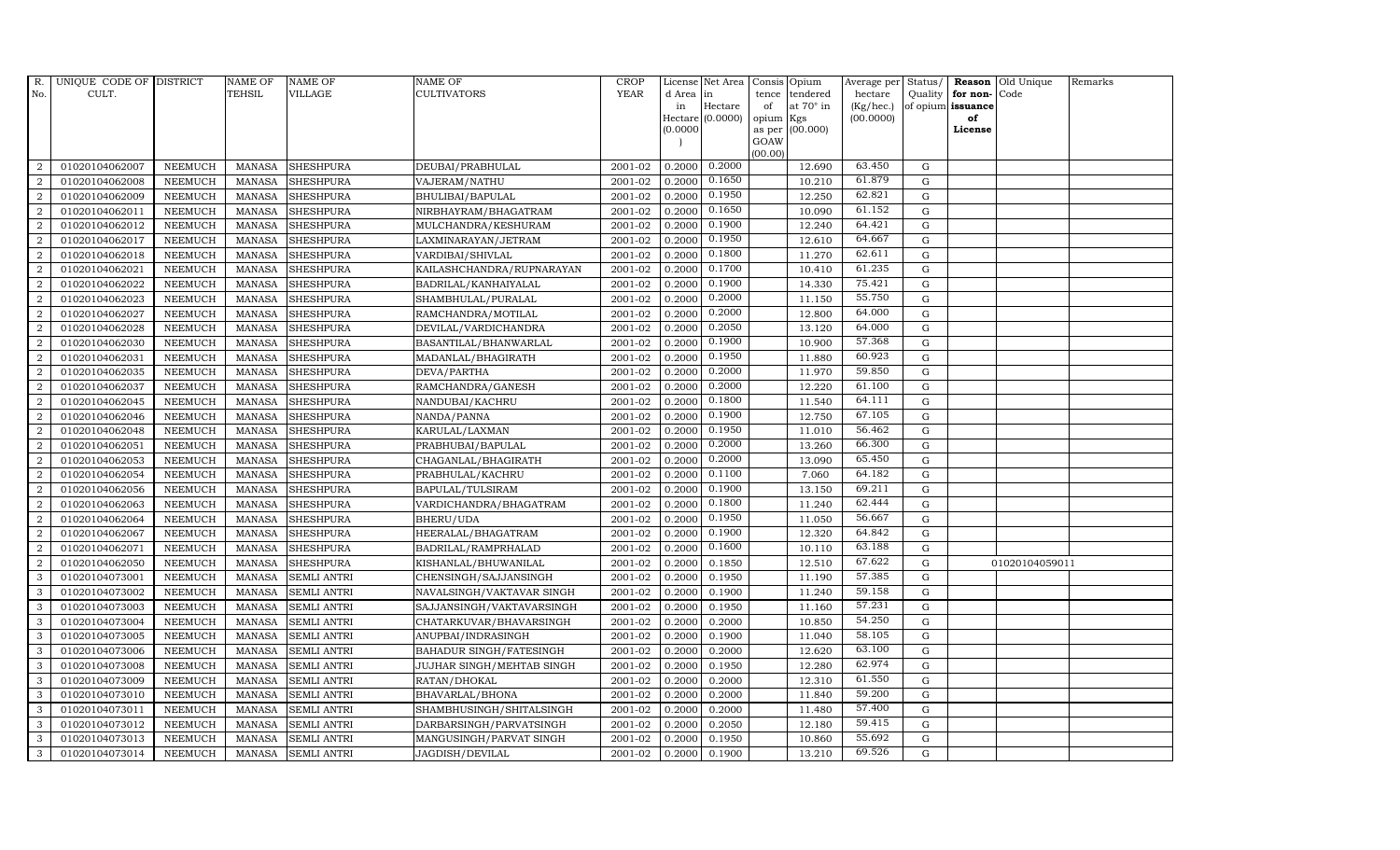| CULT.<br>TEHSIL<br>VILLAGE<br><b>CULTIVATORS</b><br>YEAR<br>Quality<br>for non-Code<br>d Area<br>tence tendered<br>hectare<br> in<br>at $70^\circ$ in<br>of opium issuance<br>Hectare<br>(Kg/hec.)<br>in<br>of<br>Hectare (0.0000)<br>(00.0000)<br>opium Kgs<br>of<br>(0.0000)<br>as per (00.000)<br>License<br>GOAW<br>(00.00)<br>62.526<br>01020104073015<br>0.2000<br>0.1900<br>11.880<br>G<br><b>NEEMUCH</b><br><b>SEMLI ANTRI</b><br>DASHRATHSINGH/SOHANSINGH<br>2001-02<br>MANASA<br>58.634<br>01020104073016<br><b>NEEMUCH</b><br><b>SEMLI ANTRI</b><br>ARJUNSINGH/KISANSINGH'<br>2001-02<br>0.2000<br>0.2050<br>12.020<br>G<br><b>MANASA</b><br>60.049<br>01020104073019<br><b>NEEMUCH</b><br><b>MANASA</b><br><b>SEMLI ANTRI</b><br>BHOPALSINGH/MOHANSINGH<br>2001-02<br>0.2000<br>0.2050<br>12.310<br>G<br>$\mathbf{3}$<br><b>NEEMUCH</b><br>$\mathbf F$<br>01020104073020<br><b>MANASA</b><br><b>SEMLI ANTRI</b><br>NARAYANSINGH/RANSINGH<br>2001-02<br>0.2000<br>2001-02<br>11.610<br>61.105<br>G<br>01020104073021<br><b>NEEMUCH</b><br><b>MANASA</b><br><b>SEMLI ANTRI</b><br>TEJSINGH/BANE SINGH<br>0.2000<br>0.1900<br>57.526<br>0.1900<br>10.930<br>G<br>01020104073023<br><b>NEEMUCH</b><br>2001-02<br>0.2000<br><b>MANASA</b><br><b>SEMLI ANTRI</b><br>BANE SINGH/MEHTAB SINGH<br>57.000<br>01020104073024<br>2001-02<br>0.2000<br>0.2000<br>11.400<br>G<br><b>NEEMUCH</b><br><b>MANASA</b><br><b>SEMLI ANTRI</b><br>DHANSINGH/BHAVARSINGH<br>60.684<br>01020104073025<br>0.2000<br>11.530<br><b>NEEMUCH</b><br><b>MANASA</b><br><b>SEMLI ANTRI</b><br>KAMALSINGH/ONKARSINGH<br>2001-02<br>0.1900<br>G<br>60.300<br>01020104073027<br><b>NEEMUCH</b><br><b>MANASA</b><br><b>SEMLI ANTRI</b><br>2001-02<br>0.2000<br>0.2000<br>12.060<br>G<br>SOHANSINGH/SHAMBHU SINGH<br>54.293<br>2001-02<br>11.130<br>G<br>01020104073030<br><b>NEEMUCH</b><br><b>MANASA</b><br><b>SEMLI ANTRI</b><br>MADANSINGH/BAHADUR SINGH<br>0.2000<br>0.2050<br>11.750<br>61.842<br>01020104073031<br><b>NEEMUCH</b><br><b>MANASA</b><br><b>SEMLI ANTRI</b><br>JAGDISH/BASNTILAL<br>2001-02<br>0.2000<br>0.1900<br>G<br>55.692<br>01020104073035<br>2001-02<br>10.860<br>G<br><b>NEEMUCH</b><br><b>MANASA</b><br><b>SEMLI ANTRI</b><br>0.2000<br>0.1950<br>VIRAMSINGH/MADANSINGH<br>01020104073036<br><b>NEEMUCH</b><br>KOMALKUMAR/PRABHULAL<br>2001-02<br>0.2000<br>F<br><b>MANASA</b><br><b>SEMLI ANTRI</b><br>58.700<br><b>NEEMUCH</b><br>01020104073038<br><b>MANASA</b><br><b>SEMLI ANTRI</b><br>RAMDAYAL/BASANTILAL<br>2001-02<br>0.2000<br>0.2000<br>11.740<br>G<br>58.872<br>01020104073039<br>2001-02<br>0.2000<br>0.1950<br>11.480<br>G<br><b>NEEMUCH</b><br><b>MANASA</b><br><b>SEMLI ANTRI</b><br>PARVAT SINGH/SHITALSINGH<br>64.390<br>01020104073040<br>NEEMUCH<br>2001-02<br>0.2050<br>13.200<br>G<br><b>MANASA</b><br><b>SEMLI ANTRI</b><br>BHAVARSINGH/LALSINGH<br>0.2000<br>57.730<br>01020104073041<br><b>NEEMUCH</b><br>2001-02<br>0.1850<br>10.680<br>G<br><b>MANASA</b><br><b>SEMLI ANTRI</b><br>MADANSINGH/VAKTAVAR SINGH<br>0.2000<br>55.500<br>01020104073042<br><b>NEEMUCH</b><br><b>MANASA</b><br><b>SEMLI ANTRI</b><br>MOHANSINGH/MEHTABSINGH<br>2001-02<br>0.2000<br>0.2000<br>11.100<br>G<br>60.250<br>01020104073043<br><b>NEEMUCH</b><br><b>MANASA</b><br><b>SEMLI ANTRI</b><br>BASANTILAL/TARACHAND<br>2001-02<br>0.2000<br>0.2000<br>12.050<br>G<br>62.872<br>0.2000<br>12.260<br>G<br>01020104073044<br><b>NEEMUCH</b><br><b>MANASA</b><br><b>SEMLI ANTRI</b><br>RODSINGH/JUJHARSINGH<br>2001-02<br>0.1950<br>53.350<br>10.670<br>01020104073046<br><b>NEEMUCH</b><br><b>MANASA</b><br><b>SEMLI ANTRI</b><br>SAJNIBAI/SHANKAR<br>2001-02<br>0.2000<br>0.2000<br>G<br>63.600<br>01020104073047<br><b>NEEMUCH</b><br><b>MANASA</b><br><b>SEMLI ANTRI</b><br>NANURAM/BASANTILAL<br>2001-02<br>0.2000<br>0.2000<br>12.720<br>G<br>55.350<br>01020104073048<br>0.2000<br>11.070<br><b>NEEMUCH</b><br><b>MANASA</b><br><b>SEMLI ANTRI</b><br>NAVLABAI/RAMCHAND<br>2001-02<br>0.2000<br>G<br>0.1850<br>61.892<br><b>NEEMUCH</b><br><b>MANASA</b><br>0.2000<br>11.450<br>G<br>01020104056001<br><b>SARSI</b><br>KANWARLAL/BHUWANIRAM<br>2001-02<br>0.1800<br>59.833<br>10.770<br>01020104056002<br><b>NEEMUCH</b><br><b>MANASA</b><br>BHERU/KALU<br>2001-02<br>0.2000<br>G<br><b>SARSI</b><br>0.1900<br>61.053<br>2001-02<br>11.600<br>G<br>01020104056004<br><b>NEEMUCH</b><br><b>MANASA</b><br><b>SARSI</b><br>BHUWANIRAM/KALU<br>0.2000<br>54.450<br>2001-02<br>0.2000<br>0.2000<br>10.890<br>01020104056005<br><b>NEEMUCH</b><br><b>MANASA</b><br><b>SARSI</b><br>RAMESHWAR/GENDMAL<br>G<br>0.1950<br>62.974<br>12.280<br>01020104056006<br><b>NEEMUCH</b><br>2001-02<br>0.2000<br>G<br><b>MANASA</b><br><b>SARSI</b><br>KARULAL/BHUWANIRAM RAWAT<br>64.842<br>0.1900<br>01020104056007<br>2001-02<br>0.2000<br>12.320<br>G<br>NEEMUCH<br><b>MANASA</b><br><b>SARSI</b><br>JAGANNATH/DULICHANDRA<br>0.1950<br>61.795<br>12.050<br>01020104056008<br><b>NEEMUCH</b><br><b>MANASA</b><br><b>SARSI</b><br>BANSHILAL/BHUWANIRAM<br>2001-02<br>0.2000<br>G<br>0.1950<br>64.103<br>G<br><b>NEEMUCH</b><br><b>MANASA</b><br><b>SARSI</b><br>2001-02<br>0.2000<br>12.500<br>01020104056009<br>KANHAIYALAL/BHUWANIRAM RAWA'<br>2001-02<br>0.1900<br>66.316<br>01020104056010<br><b>NEEMUCH</b><br><b>MANASA</b><br>BADRILAL/HARLAL<br>0.2000<br>12.600<br>G<br><b>SARSI</b><br>0.1200<br>61.500<br>01020104056011<br>2001-02<br>0.2000<br>7.380<br>G<br><b>NEEMUCH</b><br><b>MANASA</b><br><b>SARSI</b><br>DHIRAJBAI/SHIVKARAN<br><b>NAME CHANGE</b><br>0.2000<br>60.800<br>01020104056014<br><b>NEEMUCH</b><br><b>MANASA</b><br>KAILASHCHANDRA/BHONILAL<br>2001-02<br>0.2000<br>12.160<br>G<br><b>SARSI</b><br><b>NEEMUCH</b><br>2001-02<br>0.2000<br>0.1800<br>11.150<br>61.944<br>01020104056015<br><b>MANASA</b><br><b>SARSI</b><br>RAMESHCHANDRA/BHERULAL<br>G<br>0.1850<br>64.865<br>12.000<br>G<br>01020104056017<br><b>NEEMUCH</b><br><b>MANASA</b><br><b>SARSI</b><br>2001-02<br>0.2000<br>DHANNALAL/BHANWARLAL<br>70.231<br>0.1300<br>01020104056018<br><b>NEEMUCH</b><br><b>MANASA</b><br>KISHORE/CHUNNILAL<br>2001-02<br>0.2000<br>9.130<br>G<br><b>SARSI</b><br>0.1550<br>60.258<br>2001-02<br>9.340<br>G<br>01020104056019<br><b>NEEMUCH</b><br><b>MANASA</b><br><b>SARSI</b><br>MANGILAL/BHANWARLAL<br>0.2000<br>0.2000<br>57.650<br>01020104056021<br>$2001 - 02$<br>11.530<br><b>NEEMUCH</b><br><b>MANASA</b><br><b>SARSI</b><br>DHANRAJ/LAXMICHANDRA<br>0.2000<br>G<br>64.118<br>0.1700<br>01020104056022<br><b>NEEMUCH</b><br><b>MANASA</b><br><b>SARSI</b><br>NANALAL/SITARAM<br>2001-02<br>0.2000<br>10.900<br>G<br>TRANSFER/KUNDWASA<br>0.1850<br>56.486<br>$\overline{2}$<br>01020104056024<br>NEEMUCH<br>MANASA<br><b>SARSI</b><br>KANKUBAI/UDAIRAM<br>2001-02<br>0.2000<br>10.450<br>G<br>NAME CHANGE TRANSFER/ MALAHEDA |                | R. UNIQUE CODE OF DISTRICT | <b>NAME OF</b> | <b>NAME OF</b> | <b>NAME OF</b> | <b>CROP</b> | License Net Area Consis Opium |  | Average per Status/ |  | <b>Reason</b> Old Unique | Remarks |  |
|--------------------------------------------------------------------------------------------------------------------------------------------------------------------------------------------------------------------------------------------------------------------------------------------------------------------------------------------------------------------------------------------------------------------------------------------------------------------------------------------------------------------------------------------------------------------------------------------------------------------------------------------------------------------------------------------------------------------------------------------------------------------------------------------------------------------------------------------------------------------------------------------------------------------------------------------------------------------------------------------------------------------------------------------------------------------------------------------------------------------------------------------------------------------------------------------------------------------------------------------------------------------------------------------------------------------------------------------------------------------------------------------------------------------------------------------------------------------------------------------------------------------------------------------------------------------------------------------------------------------------------------------------------------------------------------------------------------------------------------------------------------------------------------------------------------------------------------------------------------------------------------------------------------------------------------------------------------------------------------------------------------------------------------------------------------------------------------------------------------------------------------------------------------------------------------------------------------------------------------------------------------------------------------------------------------------------------------------------------------------------------------------------------------------------------------------------------------------------------------------------------------------------------------------------------------------------------------------------------------------------------------------------------------------------------------------------------------------------------------------------------------------------------------------------------------------------------------------------------------------------------------------------------------------------------------------------------------------------------------------------------------------------------------------------------------------------------------------------------------------------------------------------------------------------------------------------------------------------------------------------------------------------------------------------------------------------------------------------------------------------------------------------------------------------------------------------------------------------------------------------------------------------------------------------------------------------------------------------------------------------------------------------------------------------------------------------------------------------------------------------------------------------------------------------------------------------------------------------------------------------------------------------------------------------------------------------------------------------------------------------------------------------------------------------------------------------------------------------------------------------------------------------------------------------------------------------------------------------------------------------------------------------------------------------------------------------------------------------------------------------------------------------------------------------------------------------------------------------------------------------------------------------------------------------------------------------------------------------------------------------------------------------------------------------------------------------------------------------------------------------------------------------------------------------------------------------------------------------------------------------------------------------------------------------------------------------------------------------------------------------------------------------------------------------------------------------------------------------------------------------------------------------------------------------------------------------------------------------------------------------------------------------------------------------------------------------------------------------------------------------------------------------------------------------------------------------------------------------------------------------------------------------------------------------------------------------------------------------------------------------------------------------------------------------------------------------------------------------------------------------------------------------------------------------------------------------------------------------------------------------------------------------------------------------------------------------------------------------------------------------------------------------------------------------------------------------------------------------------------------------------------------------------------------------------------------------------------------------------------------------------------------------------------------------------------------------------------------------------------------------------------------------------------------------------------------------------------------------------------------------------------------------------------------------------------------------------------------------------------------------------------------------------------------------------------------------------------------------------------------------------------------------------------------------------------------------------------------------------------------|----------------|----------------------------|----------------|----------------|----------------|-------------|-------------------------------|--|---------------------|--|--------------------------|---------|--|
|                                                                                                                                                                                                                                                                                                                                                                                                                                                                                                                                                                                                                                                                                                                                                                                                                                                                                                                                                                                                                                                                                                                                                                                                                                                                                                                                                                                                                                                                                                                                                                                                                                                                                                                                                                                                                                                                                                                                                                                                                                                                                                                                                                                                                                                                                                                                                                                                                                                                                                                                                                                                                                                                                                                                                                                                                                                                                                                                                                                                                                                                                                                                                                                                                                                                                                                                                                                                                                                                                                                                                                                                                                                                                                                                                                                                                                                                                                                                                                                                                                                                                                                                                                                                                                                                                                                                                                                                                                                                                                                                                                                                                                                                                                                                                                                                                                                                                                                                                                                                                                                                                                                                                                                                                                                                                                                                                                                                                                                                                                                                                                                                                                                                                                                                                                                                                                                                                                                                                                                                                                                                                                                                                                                                                                                                                                                                                                                                                                                                                                                                                                                                                                                                                                                                                                                                                                                                    | No.            |                            |                |                |                |             |                               |  |                     |  |                          |         |  |
|                                                                                                                                                                                                                                                                                                                                                                                                                                                                                                                                                                                                                                                                                                                                                                                                                                                                                                                                                                                                                                                                                                                                                                                                                                                                                                                                                                                                                                                                                                                                                                                                                                                                                                                                                                                                                                                                                                                                                                                                                                                                                                                                                                                                                                                                                                                                                                                                                                                                                                                                                                                                                                                                                                                                                                                                                                                                                                                                                                                                                                                                                                                                                                                                                                                                                                                                                                                                                                                                                                                                                                                                                                                                                                                                                                                                                                                                                                                                                                                                                                                                                                                                                                                                                                                                                                                                                                                                                                                                                                                                                                                                                                                                                                                                                                                                                                                                                                                                                                                                                                                                                                                                                                                                                                                                                                                                                                                                                                                                                                                                                                                                                                                                                                                                                                                                                                                                                                                                                                                                                                                                                                                                                                                                                                                                                                                                                                                                                                                                                                                                                                                                                                                                                                                                                                                                                                                                    |                |                            |                |                |                |             |                               |  |                     |  |                          |         |  |
|                                                                                                                                                                                                                                                                                                                                                                                                                                                                                                                                                                                                                                                                                                                                                                                                                                                                                                                                                                                                                                                                                                                                                                                                                                                                                                                                                                                                                                                                                                                                                                                                                                                                                                                                                                                                                                                                                                                                                                                                                                                                                                                                                                                                                                                                                                                                                                                                                                                                                                                                                                                                                                                                                                                                                                                                                                                                                                                                                                                                                                                                                                                                                                                                                                                                                                                                                                                                                                                                                                                                                                                                                                                                                                                                                                                                                                                                                                                                                                                                                                                                                                                                                                                                                                                                                                                                                                                                                                                                                                                                                                                                                                                                                                                                                                                                                                                                                                                                                                                                                                                                                                                                                                                                                                                                                                                                                                                                                                                                                                                                                                                                                                                                                                                                                                                                                                                                                                                                                                                                                                                                                                                                                                                                                                                                                                                                                                                                                                                                                                                                                                                                                                                                                                                                                                                                                                                                    |                |                            |                |                |                |             |                               |  |                     |  |                          |         |  |
|                                                                                                                                                                                                                                                                                                                                                                                                                                                                                                                                                                                                                                                                                                                                                                                                                                                                                                                                                                                                                                                                                                                                                                                                                                                                                                                                                                                                                                                                                                                                                                                                                                                                                                                                                                                                                                                                                                                                                                                                                                                                                                                                                                                                                                                                                                                                                                                                                                                                                                                                                                                                                                                                                                                                                                                                                                                                                                                                                                                                                                                                                                                                                                                                                                                                                                                                                                                                                                                                                                                                                                                                                                                                                                                                                                                                                                                                                                                                                                                                                                                                                                                                                                                                                                                                                                                                                                                                                                                                                                                                                                                                                                                                                                                                                                                                                                                                                                                                                                                                                                                                                                                                                                                                                                                                                                                                                                                                                                                                                                                                                                                                                                                                                                                                                                                                                                                                                                                                                                                                                                                                                                                                                                                                                                                                                                                                                                                                                                                                                                                                                                                                                                                                                                                                                                                                                                                                    |                |                            |                |                |                |             |                               |  |                     |  |                          |         |  |
|                                                                                                                                                                                                                                                                                                                                                                                                                                                                                                                                                                                                                                                                                                                                                                                                                                                                                                                                                                                                                                                                                                                                                                                                                                                                                                                                                                                                                                                                                                                                                                                                                                                                                                                                                                                                                                                                                                                                                                                                                                                                                                                                                                                                                                                                                                                                                                                                                                                                                                                                                                                                                                                                                                                                                                                                                                                                                                                                                                                                                                                                                                                                                                                                                                                                                                                                                                                                                                                                                                                                                                                                                                                                                                                                                                                                                                                                                                                                                                                                                                                                                                                                                                                                                                                                                                                                                                                                                                                                                                                                                                                                                                                                                                                                                                                                                                                                                                                                                                                                                                                                                                                                                                                                                                                                                                                                                                                                                                                                                                                                                                                                                                                                                                                                                                                                                                                                                                                                                                                                                                                                                                                                                                                                                                                                                                                                                                                                                                                                                                                                                                                                                                                                                                                                                                                                                                                                    |                |                            |                |                |                |             |                               |  |                     |  |                          |         |  |
|                                                                                                                                                                                                                                                                                                                                                                                                                                                                                                                                                                                                                                                                                                                                                                                                                                                                                                                                                                                                                                                                                                                                                                                                                                                                                                                                                                                                                                                                                                                                                                                                                                                                                                                                                                                                                                                                                                                                                                                                                                                                                                                                                                                                                                                                                                                                                                                                                                                                                                                                                                                                                                                                                                                                                                                                                                                                                                                                                                                                                                                                                                                                                                                                                                                                                                                                                                                                                                                                                                                                                                                                                                                                                                                                                                                                                                                                                                                                                                                                                                                                                                                                                                                                                                                                                                                                                                                                                                                                                                                                                                                                                                                                                                                                                                                                                                                                                                                                                                                                                                                                                                                                                                                                                                                                                                                                                                                                                                                                                                                                                                                                                                                                                                                                                                                                                                                                                                                                                                                                                                                                                                                                                                                                                                                                                                                                                                                                                                                                                                                                                                                                                                                                                                                                                                                                                                                                    | 3              |                            |                |                |                |             |                               |  |                     |  |                          |         |  |
|                                                                                                                                                                                                                                                                                                                                                                                                                                                                                                                                                                                                                                                                                                                                                                                                                                                                                                                                                                                                                                                                                                                                                                                                                                                                                                                                                                                                                                                                                                                                                                                                                                                                                                                                                                                                                                                                                                                                                                                                                                                                                                                                                                                                                                                                                                                                                                                                                                                                                                                                                                                                                                                                                                                                                                                                                                                                                                                                                                                                                                                                                                                                                                                                                                                                                                                                                                                                                                                                                                                                                                                                                                                                                                                                                                                                                                                                                                                                                                                                                                                                                                                                                                                                                                                                                                                                                                                                                                                                                                                                                                                                                                                                                                                                                                                                                                                                                                                                                                                                                                                                                                                                                                                                                                                                                                                                                                                                                                                                                                                                                                                                                                                                                                                                                                                                                                                                                                                                                                                                                                                                                                                                                                                                                                                                                                                                                                                                                                                                                                                                                                                                                                                                                                                                                                                                                                                                    | 3              |                            |                |                |                |             |                               |  |                     |  |                          |         |  |
|                                                                                                                                                                                                                                                                                                                                                                                                                                                                                                                                                                                                                                                                                                                                                                                                                                                                                                                                                                                                                                                                                                                                                                                                                                                                                                                                                                                                                                                                                                                                                                                                                                                                                                                                                                                                                                                                                                                                                                                                                                                                                                                                                                                                                                                                                                                                                                                                                                                                                                                                                                                                                                                                                                                                                                                                                                                                                                                                                                                                                                                                                                                                                                                                                                                                                                                                                                                                                                                                                                                                                                                                                                                                                                                                                                                                                                                                                                                                                                                                                                                                                                                                                                                                                                                                                                                                                                                                                                                                                                                                                                                                                                                                                                                                                                                                                                                                                                                                                                                                                                                                                                                                                                                                                                                                                                                                                                                                                                                                                                                                                                                                                                                                                                                                                                                                                                                                                                                                                                                                                                                                                                                                                                                                                                                                                                                                                                                                                                                                                                                                                                                                                                                                                                                                                                                                                                                                    | 3              |                            |                |                |                |             |                               |  |                     |  |                          |         |  |
|                                                                                                                                                                                                                                                                                                                                                                                                                                                                                                                                                                                                                                                                                                                                                                                                                                                                                                                                                                                                                                                                                                                                                                                                                                                                                                                                                                                                                                                                                                                                                                                                                                                                                                                                                                                                                                                                                                                                                                                                                                                                                                                                                                                                                                                                                                                                                                                                                                                                                                                                                                                                                                                                                                                                                                                                                                                                                                                                                                                                                                                                                                                                                                                                                                                                                                                                                                                                                                                                                                                                                                                                                                                                                                                                                                                                                                                                                                                                                                                                                                                                                                                                                                                                                                                                                                                                                                                                                                                                                                                                                                                                                                                                                                                                                                                                                                                                                                                                                                                                                                                                                                                                                                                                                                                                                                                                                                                                                                                                                                                                                                                                                                                                                                                                                                                                                                                                                                                                                                                                                                                                                                                                                                                                                                                                                                                                                                                                                                                                                                                                                                                                                                                                                                                                                                                                                                                                    |                |                            |                |                |                |             |                               |  |                     |  |                          |         |  |
|                                                                                                                                                                                                                                                                                                                                                                                                                                                                                                                                                                                                                                                                                                                                                                                                                                                                                                                                                                                                                                                                                                                                                                                                                                                                                                                                                                                                                                                                                                                                                                                                                                                                                                                                                                                                                                                                                                                                                                                                                                                                                                                                                                                                                                                                                                                                                                                                                                                                                                                                                                                                                                                                                                                                                                                                                                                                                                                                                                                                                                                                                                                                                                                                                                                                                                                                                                                                                                                                                                                                                                                                                                                                                                                                                                                                                                                                                                                                                                                                                                                                                                                                                                                                                                                                                                                                                                                                                                                                                                                                                                                                                                                                                                                                                                                                                                                                                                                                                                                                                                                                                                                                                                                                                                                                                                                                                                                                                                                                                                                                                                                                                                                                                                                                                                                                                                                                                                                                                                                                                                                                                                                                                                                                                                                                                                                                                                                                                                                                                                                                                                                                                                                                                                                                                                                                                                                                    | $\mathbf{3}$   |                            |                |                |                |             |                               |  |                     |  |                          |         |  |
|                                                                                                                                                                                                                                                                                                                                                                                                                                                                                                                                                                                                                                                                                                                                                                                                                                                                                                                                                                                                                                                                                                                                                                                                                                                                                                                                                                                                                                                                                                                                                                                                                                                                                                                                                                                                                                                                                                                                                                                                                                                                                                                                                                                                                                                                                                                                                                                                                                                                                                                                                                                                                                                                                                                                                                                                                                                                                                                                                                                                                                                                                                                                                                                                                                                                                                                                                                                                                                                                                                                                                                                                                                                                                                                                                                                                                                                                                                                                                                                                                                                                                                                                                                                                                                                                                                                                                                                                                                                                                                                                                                                                                                                                                                                                                                                                                                                                                                                                                                                                                                                                                                                                                                                                                                                                                                                                                                                                                                                                                                                                                                                                                                                                                                                                                                                                                                                                                                                                                                                                                                                                                                                                                                                                                                                                                                                                                                                                                                                                                                                                                                                                                                                                                                                                                                                                                                                                    | $\mathbf{3}$   |                            |                |                |                |             |                               |  |                     |  |                          |         |  |
|                                                                                                                                                                                                                                                                                                                                                                                                                                                                                                                                                                                                                                                                                                                                                                                                                                                                                                                                                                                                                                                                                                                                                                                                                                                                                                                                                                                                                                                                                                                                                                                                                                                                                                                                                                                                                                                                                                                                                                                                                                                                                                                                                                                                                                                                                                                                                                                                                                                                                                                                                                                                                                                                                                                                                                                                                                                                                                                                                                                                                                                                                                                                                                                                                                                                                                                                                                                                                                                                                                                                                                                                                                                                                                                                                                                                                                                                                                                                                                                                                                                                                                                                                                                                                                                                                                                                                                                                                                                                                                                                                                                                                                                                                                                                                                                                                                                                                                                                                                                                                                                                                                                                                                                                                                                                                                                                                                                                                                                                                                                                                                                                                                                                                                                                                                                                                                                                                                                                                                                                                                                                                                                                                                                                                                                                                                                                                                                                                                                                                                                                                                                                                                                                                                                                                                                                                                                                    | 3              |                            |                |                |                |             |                               |  |                     |  |                          |         |  |
|                                                                                                                                                                                                                                                                                                                                                                                                                                                                                                                                                                                                                                                                                                                                                                                                                                                                                                                                                                                                                                                                                                                                                                                                                                                                                                                                                                                                                                                                                                                                                                                                                                                                                                                                                                                                                                                                                                                                                                                                                                                                                                                                                                                                                                                                                                                                                                                                                                                                                                                                                                                                                                                                                                                                                                                                                                                                                                                                                                                                                                                                                                                                                                                                                                                                                                                                                                                                                                                                                                                                                                                                                                                                                                                                                                                                                                                                                                                                                                                                                                                                                                                                                                                                                                                                                                                                                                                                                                                                                                                                                                                                                                                                                                                                                                                                                                                                                                                                                                                                                                                                                                                                                                                                                                                                                                                                                                                                                                                                                                                                                                                                                                                                                                                                                                                                                                                                                                                                                                                                                                                                                                                                                                                                                                                                                                                                                                                                                                                                                                                                                                                                                                                                                                                                                                                                                                                                    | 3              |                            |                |                |                |             |                               |  |                     |  |                          |         |  |
|                                                                                                                                                                                                                                                                                                                                                                                                                                                                                                                                                                                                                                                                                                                                                                                                                                                                                                                                                                                                                                                                                                                                                                                                                                                                                                                                                                                                                                                                                                                                                                                                                                                                                                                                                                                                                                                                                                                                                                                                                                                                                                                                                                                                                                                                                                                                                                                                                                                                                                                                                                                                                                                                                                                                                                                                                                                                                                                                                                                                                                                                                                                                                                                                                                                                                                                                                                                                                                                                                                                                                                                                                                                                                                                                                                                                                                                                                                                                                                                                                                                                                                                                                                                                                                                                                                                                                                                                                                                                                                                                                                                                                                                                                                                                                                                                                                                                                                                                                                                                                                                                                                                                                                                                                                                                                                                                                                                                                                                                                                                                                                                                                                                                                                                                                                                                                                                                                                                                                                                                                                                                                                                                                                                                                                                                                                                                                                                                                                                                                                                                                                                                                                                                                                                                                                                                                                                                    | 3              |                            |                |                |                |             |                               |  |                     |  |                          |         |  |
|                                                                                                                                                                                                                                                                                                                                                                                                                                                                                                                                                                                                                                                                                                                                                                                                                                                                                                                                                                                                                                                                                                                                                                                                                                                                                                                                                                                                                                                                                                                                                                                                                                                                                                                                                                                                                                                                                                                                                                                                                                                                                                                                                                                                                                                                                                                                                                                                                                                                                                                                                                                                                                                                                                                                                                                                                                                                                                                                                                                                                                                                                                                                                                                                                                                                                                                                                                                                                                                                                                                                                                                                                                                                                                                                                                                                                                                                                                                                                                                                                                                                                                                                                                                                                                                                                                                                                                                                                                                                                                                                                                                                                                                                                                                                                                                                                                                                                                                                                                                                                                                                                                                                                                                                                                                                                                                                                                                                                                                                                                                                                                                                                                                                                                                                                                                                                                                                                                                                                                                                                                                                                                                                                                                                                                                                                                                                                                                                                                                                                                                                                                                                                                                                                                                                                                                                                                                                    | 3              |                            |                |                |                |             |                               |  |                     |  |                          |         |  |
|                                                                                                                                                                                                                                                                                                                                                                                                                                                                                                                                                                                                                                                                                                                                                                                                                                                                                                                                                                                                                                                                                                                                                                                                                                                                                                                                                                                                                                                                                                                                                                                                                                                                                                                                                                                                                                                                                                                                                                                                                                                                                                                                                                                                                                                                                                                                                                                                                                                                                                                                                                                                                                                                                                                                                                                                                                                                                                                                                                                                                                                                                                                                                                                                                                                                                                                                                                                                                                                                                                                                                                                                                                                                                                                                                                                                                                                                                                                                                                                                                                                                                                                                                                                                                                                                                                                                                                                                                                                                                                                                                                                                                                                                                                                                                                                                                                                                                                                                                                                                                                                                                                                                                                                                                                                                                                                                                                                                                                                                                                                                                                                                                                                                                                                                                                                                                                                                                                                                                                                                                                                                                                                                                                                                                                                                                                                                                                                                                                                                                                                                                                                                                                                                                                                                                                                                                                                                    | $\mathbf{3}$   |                            |                |                |                |             |                               |  |                     |  |                          |         |  |
|                                                                                                                                                                                                                                                                                                                                                                                                                                                                                                                                                                                                                                                                                                                                                                                                                                                                                                                                                                                                                                                                                                                                                                                                                                                                                                                                                                                                                                                                                                                                                                                                                                                                                                                                                                                                                                                                                                                                                                                                                                                                                                                                                                                                                                                                                                                                                                                                                                                                                                                                                                                                                                                                                                                                                                                                                                                                                                                                                                                                                                                                                                                                                                                                                                                                                                                                                                                                                                                                                                                                                                                                                                                                                                                                                                                                                                                                                                                                                                                                                                                                                                                                                                                                                                                                                                                                                                                                                                                                                                                                                                                                                                                                                                                                                                                                                                                                                                                                                                                                                                                                                                                                                                                                                                                                                                                                                                                                                                                                                                                                                                                                                                                                                                                                                                                                                                                                                                                                                                                                                                                                                                                                                                                                                                                                                                                                                                                                                                                                                                                                                                                                                                                                                                                                                                                                                                                                    | 3              |                            |                |                |                |             |                               |  |                     |  |                          |         |  |
|                                                                                                                                                                                                                                                                                                                                                                                                                                                                                                                                                                                                                                                                                                                                                                                                                                                                                                                                                                                                                                                                                                                                                                                                                                                                                                                                                                                                                                                                                                                                                                                                                                                                                                                                                                                                                                                                                                                                                                                                                                                                                                                                                                                                                                                                                                                                                                                                                                                                                                                                                                                                                                                                                                                                                                                                                                                                                                                                                                                                                                                                                                                                                                                                                                                                                                                                                                                                                                                                                                                                                                                                                                                                                                                                                                                                                                                                                                                                                                                                                                                                                                                                                                                                                                                                                                                                                                                                                                                                                                                                                                                                                                                                                                                                                                                                                                                                                                                                                                                                                                                                                                                                                                                                                                                                                                                                                                                                                                                                                                                                                                                                                                                                                                                                                                                                                                                                                                                                                                                                                                                                                                                                                                                                                                                                                                                                                                                                                                                                                                                                                                                                                                                                                                                                                                                                                                                                    | $\mathbf{3}$   |                            |                |                |                |             |                               |  |                     |  |                          |         |  |
|                                                                                                                                                                                                                                                                                                                                                                                                                                                                                                                                                                                                                                                                                                                                                                                                                                                                                                                                                                                                                                                                                                                                                                                                                                                                                                                                                                                                                                                                                                                                                                                                                                                                                                                                                                                                                                                                                                                                                                                                                                                                                                                                                                                                                                                                                                                                                                                                                                                                                                                                                                                                                                                                                                                                                                                                                                                                                                                                                                                                                                                                                                                                                                                                                                                                                                                                                                                                                                                                                                                                                                                                                                                                                                                                                                                                                                                                                                                                                                                                                                                                                                                                                                                                                                                                                                                                                                                                                                                                                                                                                                                                                                                                                                                                                                                                                                                                                                                                                                                                                                                                                                                                                                                                                                                                                                                                                                                                                                                                                                                                                                                                                                                                                                                                                                                                                                                                                                                                                                                                                                                                                                                                                                                                                                                                                                                                                                                                                                                                                                                                                                                                                                                                                                                                                                                                                                                                    | 3              |                            |                |                |                |             |                               |  |                     |  |                          |         |  |
|                                                                                                                                                                                                                                                                                                                                                                                                                                                                                                                                                                                                                                                                                                                                                                                                                                                                                                                                                                                                                                                                                                                                                                                                                                                                                                                                                                                                                                                                                                                                                                                                                                                                                                                                                                                                                                                                                                                                                                                                                                                                                                                                                                                                                                                                                                                                                                                                                                                                                                                                                                                                                                                                                                                                                                                                                                                                                                                                                                                                                                                                                                                                                                                                                                                                                                                                                                                                                                                                                                                                                                                                                                                                                                                                                                                                                                                                                                                                                                                                                                                                                                                                                                                                                                                                                                                                                                                                                                                                                                                                                                                                                                                                                                                                                                                                                                                                                                                                                                                                                                                                                                                                                                                                                                                                                                                                                                                                                                                                                                                                                                                                                                                                                                                                                                                                                                                                                                                                                                                                                                                                                                                                                                                                                                                                                                                                                                                                                                                                                                                                                                                                                                                                                                                                                                                                                                                                    | 3              |                            |                |                |                |             |                               |  |                     |  |                          |         |  |
|                                                                                                                                                                                                                                                                                                                                                                                                                                                                                                                                                                                                                                                                                                                                                                                                                                                                                                                                                                                                                                                                                                                                                                                                                                                                                                                                                                                                                                                                                                                                                                                                                                                                                                                                                                                                                                                                                                                                                                                                                                                                                                                                                                                                                                                                                                                                                                                                                                                                                                                                                                                                                                                                                                                                                                                                                                                                                                                                                                                                                                                                                                                                                                                                                                                                                                                                                                                                                                                                                                                                                                                                                                                                                                                                                                                                                                                                                                                                                                                                                                                                                                                                                                                                                                                                                                                                                                                                                                                                                                                                                                                                                                                                                                                                                                                                                                                                                                                                                                                                                                                                                                                                                                                                                                                                                                                                                                                                                                                                                                                                                                                                                                                                                                                                                                                                                                                                                                                                                                                                                                                                                                                                                                                                                                                                                                                                                                                                                                                                                                                                                                                                                                                                                                                                                                                                                                                                    | $\mathbf{3}$   |                            |                |                |                |             |                               |  |                     |  |                          |         |  |
|                                                                                                                                                                                                                                                                                                                                                                                                                                                                                                                                                                                                                                                                                                                                                                                                                                                                                                                                                                                                                                                                                                                                                                                                                                                                                                                                                                                                                                                                                                                                                                                                                                                                                                                                                                                                                                                                                                                                                                                                                                                                                                                                                                                                                                                                                                                                                                                                                                                                                                                                                                                                                                                                                                                                                                                                                                                                                                                                                                                                                                                                                                                                                                                                                                                                                                                                                                                                                                                                                                                                                                                                                                                                                                                                                                                                                                                                                                                                                                                                                                                                                                                                                                                                                                                                                                                                                                                                                                                                                                                                                                                                                                                                                                                                                                                                                                                                                                                                                                                                                                                                                                                                                                                                                                                                                                                                                                                                                                                                                                                                                                                                                                                                                                                                                                                                                                                                                                                                                                                                                                                                                                                                                                                                                                                                                                                                                                                                                                                                                                                                                                                                                                                                                                                                                                                                                                                                    | $\mathbf{3}$   |                            |                |                |                |             |                               |  |                     |  |                          |         |  |
|                                                                                                                                                                                                                                                                                                                                                                                                                                                                                                                                                                                                                                                                                                                                                                                                                                                                                                                                                                                                                                                                                                                                                                                                                                                                                                                                                                                                                                                                                                                                                                                                                                                                                                                                                                                                                                                                                                                                                                                                                                                                                                                                                                                                                                                                                                                                                                                                                                                                                                                                                                                                                                                                                                                                                                                                                                                                                                                                                                                                                                                                                                                                                                                                                                                                                                                                                                                                                                                                                                                                                                                                                                                                                                                                                                                                                                                                                                                                                                                                                                                                                                                                                                                                                                                                                                                                                                                                                                                                                                                                                                                                                                                                                                                                                                                                                                                                                                                                                                                                                                                                                                                                                                                                                                                                                                                                                                                                                                                                                                                                                                                                                                                                                                                                                                                                                                                                                                                                                                                                                                                                                                                                                                                                                                                                                                                                                                                                                                                                                                                                                                                                                                                                                                                                                                                                                                                                    | $\mathbf{3}$   |                            |                |                |                |             |                               |  |                     |  |                          |         |  |
|                                                                                                                                                                                                                                                                                                                                                                                                                                                                                                                                                                                                                                                                                                                                                                                                                                                                                                                                                                                                                                                                                                                                                                                                                                                                                                                                                                                                                                                                                                                                                                                                                                                                                                                                                                                                                                                                                                                                                                                                                                                                                                                                                                                                                                                                                                                                                                                                                                                                                                                                                                                                                                                                                                                                                                                                                                                                                                                                                                                                                                                                                                                                                                                                                                                                                                                                                                                                                                                                                                                                                                                                                                                                                                                                                                                                                                                                                                                                                                                                                                                                                                                                                                                                                                                                                                                                                                                                                                                                                                                                                                                                                                                                                                                                                                                                                                                                                                                                                                                                                                                                                                                                                                                                                                                                                                                                                                                                                                                                                                                                                                                                                                                                                                                                                                                                                                                                                                                                                                                                                                                                                                                                                                                                                                                                                                                                                                                                                                                                                                                                                                                                                                                                                                                                                                                                                                                                    | 3              |                            |                |                |                |             |                               |  |                     |  |                          |         |  |
|                                                                                                                                                                                                                                                                                                                                                                                                                                                                                                                                                                                                                                                                                                                                                                                                                                                                                                                                                                                                                                                                                                                                                                                                                                                                                                                                                                                                                                                                                                                                                                                                                                                                                                                                                                                                                                                                                                                                                                                                                                                                                                                                                                                                                                                                                                                                                                                                                                                                                                                                                                                                                                                                                                                                                                                                                                                                                                                                                                                                                                                                                                                                                                                                                                                                                                                                                                                                                                                                                                                                                                                                                                                                                                                                                                                                                                                                                                                                                                                                                                                                                                                                                                                                                                                                                                                                                                                                                                                                                                                                                                                                                                                                                                                                                                                                                                                                                                                                                                                                                                                                                                                                                                                                                                                                                                                                                                                                                                                                                                                                                                                                                                                                                                                                                                                                                                                                                                                                                                                                                                                                                                                                                                                                                                                                                                                                                                                                                                                                                                                                                                                                                                                                                                                                                                                                                                                                    | 3              |                            |                |                |                |             |                               |  |                     |  |                          |         |  |
|                                                                                                                                                                                                                                                                                                                                                                                                                                                                                                                                                                                                                                                                                                                                                                                                                                                                                                                                                                                                                                                                                                                                                                                                                                                                                                                                                                                                                                                                                                                                                                                                                                                                                                                                                                                                                                                                                                                                                                                                                                                                                                                                                                                                                                                                                                                                                                                                                                                                                                                                                                                                                                                                                                                                                                                                                                                                                                                                                                                                                                                                                                                                                                                                                                                                                                                                                                                                                                                                                                                                                                                                                                                                                                                                                                                                                                                                                                                                                                                                                                                                                                                                                                                                                                                                                                                                                                                                                                                                                                                                                                                                                                                                                                                                                                                                                                                                                                                                                                                                                                                                                                                                                                                                                                                                                                                                                                                                                                                                                                                                                                                                                                                                                                                                                                                                                                                                                                                                                                                                                                                                                                                                                                                                                                                                                                                                                                                                                                                                                                                                                                                                                                                                                                                                                                                                                                                                    | $\mathbf{3}$   |                            |                |                |                |             |                               |  |                     |  |                          |         |  |
|                                                                                                                                                                                                                                                                                                                                                                                                                                                                                                                                                                                                                                                                                                                                                                                                                                                                                                                                                                                                                                                                                                                                                                                                                                                                                                                                                                                                                                                                                                                                                                                                                                                                                                                                                                                                                                                                                                                                                                                                                                                                                                                                                                                                                                                                                                                                                                                                                                                                                                                                                                                                                                                                                                                                                                                                                                                                                                                                                                                                                                                                                                                                                                                                                                                                                                                                                                                                                                                                                                                                                                                                                                                                                                                                                                                                                                                                                                                                                                                                                                                                                                                                                                                                                                                                                                                                                                                                                                                                                                                                                                                                                                                                                                                                                                                                                                                                                                                                                                                                                                                                                                                                                                                                                                                                                                                                                                                                                                                                                                                                                                                                                                                                                                                                                                                                                                                                                                                                                                                                                                                                                                                                                                                                                                                                                                                                                                                                                                                                                                                                                                                                                                                                                                                                                                                                                                                                    | 3              |                            |                |                |                |             |                               |  |                     |  |                          |         |  |
|                                                                                                                                                                                                                                                                                                                                                                                                                                                                                                                                                                                                                                                                                                                                                                                                                                                                                                                                                                                                                                                                                                                                                                                                                                                                                                                                                                                                                                                                                                                                                                                                                                                                                                                                                                                                                                                                                                                                                                                                                                                                                                                                                                                                                                                                                                                                                                                                                                                                                                                                                                                                                                                                                                                                                                                                                                                                                                                                                                                                                                                                                                                                                                                                                                                                                                                                                                                                                                                                                                                                                                                                                                                                                                                                                                                                                                                                                                                                                                                                                                                                                                                                                                                                                                                                                                                                                                                                                                                                                                                                                                                                                                                                                                                                                                                                                                                                                                                                                                                                                                                                                                                                                                                                                                                                                                                                                                                                                                                                                                                                                                                                                                                                                                                                                                                                                                                                                                                                                                                                                                                                                                                                                                                                                                                                                                                                                                                                                                                                                                                                                                                                                                                                                                                                                                                                                                                                    | $\mathbf{3}$   |                            |                |                |                |             |                               |  |                     |  |                          |         |  |
|                                                                                                                                                                                                                                                                                                                                                                                                                                                                                                                                                                                                                                                                                                                                                                                                                                                                                                                                                                                                                                                                                                                                                                                                                                                                                                                                                                                                                                                                                                                                                                                                                                                                                                                                                                                                                                                                                                                                                                                                                                                                                                                                                                                                                                                                                                                                                                                                                                                                                                                                                                                                                                                                                                                                                                                                                                                                                                                                                                                                                                                                                                                                                                                                                                                                                                                                                                                                                                                                                                                                                                                                                                                                                                                                                                                                                                                                                                                                                                                                                                                                                                                                                                                                                                                                                                                                                                                                                                                                                                                                                                                                                                                                                                                                                                                                                                                                                                                                                                                                                                                                                                                                                                                                                                                                                                                                                                                                                                                                                                                                                                                                                                                                                                                                                                                                                                                                                                                                                                                                                                                                                                                                                                                                                                                                                                                                                                                                                                                                                                                                                                                                                                                                                                                                                                                                                                                                    | $\overline{2}$ |                            |                |                |                |             |                               |  |                     |  |                          |         |  |
|                                                                                                                                                                                                                                                                                                                                                                                                                                                                                                                                                                                                                                                                                                                                                                                                                                                                                                                                                                                                                                                                                                                                                                                                                                                                                                                                                                                                                                                                                                                                                                                                                                                                                                                                                                                                                                                                                                                                                                                                                                                                                                                                                                                                                                                                                                                                                                                                                                                                                                                                                                                                                                                                                                                                                                                                                                                                                                                                                                                                                                                                                                                                                                                                                                                                                                                                                                                                                                                                                                                                                                                                                                                                                                                                                                                                                                                                                                                                                                                                                                                                                                                                                                                                                                                                                                                                                                                                                                                                                                                                                                                                                                                                                                                                                                                                                                                                                                                                                                                                                                                                                                                                                                                                                                                                                                                                                                                                                                                                                                                                                                                                                                                                                                                                                                                                                                                                                                                                                                                                                                                                                                                                                                                                                                                                                                                                                                                                                                                                                                                                                                                                                                                                                                                                                                                                                                                                    | $\overline{2}$ |                            |                |                |                |             |                               |  |                     |  |                          |         |  |
|                                                                                                                                                                                                                                                                                                                                                                                                                                                                                                                                                                                                                                                                                                                                                                                                                                                                                                                                                                                                                                                                                                                                                                                                                                                                                                                                                                                                                                                                                                                                                                                                                                                                                                                                                                                                                                                                                                                                                                                                                                                                                                                                                                                                                                                                                                                                                                                                                                                                                                                                                                                                                                                                                                                                                                                                                                                                                                                                                                                                                                                                                                                                                                                                                                                                                                                                                                                                                                                                                                                                                                                                                                                                                                                                                                                                                                                                                                                                                                                                                                                                                                                                                                                                                                                                                                                                                                                                                                                                                                                                                                                                                                                                                                                                                                                                                                                                                                                                                                                                                                                                                                                                                                                                                                                                                                                                                                                                                                                                                                                                                                                                                                                                                                                                                                                                                                                                                                                                                                                                                                                                                                                                                                                                                                                                                                                                                                                                                                                                                                                                                                                                                                                                                                                                                                                                                                                                    | 2              |                            |                |                |                |             |                               |  |                     |  |                          |         |  |
|                                                                                                                                                                                                                                                                                                                                                                                                                                                                                                                                                                                                                                                                                                                                                                                                                                                                                                                                                                                                                                                                                                                                                                                                                                                                                                                                                                                                                                                                                                                                                                                                                                                                                                                                                                                                                                                                                                                                                                                                                                                                                                                                                                                                                                                                                                                                                                                                                                                                                                                                                                                                                                                                                                                                                                                                                                                                                                                                                                                                                                                                                                                                                                                                                                                                                                                                                                                                                                                                                                                                                                                                                                                                                                                                                                                                                                                                                                                                                                                                                                                                                                                                                                                                                                                                                                                                                                                                                                                                                                                                                                                                                                                                                                                                                                                                                                                                                                                                                                                                                                                                                                                                                                                                                                                                                                                                                                                                                                                                                                                                                                                                                                                                                                                                                                                                                                                                                                                                                                                                                                                                                                                                                                                                                                                                                                                                                                                                                                                                                                                                                                                                                                                                                                                                                                                                                                                                    | 2              |                            |                |                |                |             |                               |  |                     |  |                          |         |  |
|                                                                                                                                                                                                                                                                                                                                                                                                                                                                                                                                                                                                                                                                                                                                                                                                                                                                                                                                                                                                                                                                                                                                                                                                                                                                                                                                                                                                                                                                                                                                                                                                                                                                                                                                                                                                                                                                                                                                                                                                                                                                                                                                                                                                                                                                                                                                                                                                                                                                                                                                                                                                                                                                                                                                                                                                                                                                                                                                                                                                                                                                                                                                                                                                                                                                                                                                                                                                                                                                                                                                                                                                                                                                                                                                                                                                                                                                                                                                                                                                                                                                                                                                                                                                                                                                                                                                                                                                                                                                                                                                                                                                                                                                                                                                                                                                                                                                                                                                                                                                                                                                                                                                                                                                                                                                                                                                                                                                                                                                                                                                                                                                                                                                                                                                                                                                                                                                                                                                                                                                                                                                                                                                                                                                                                                                                                                                                                                                                                                                                                                                                                                                                                                                                                                                                                                                                                                                    | 2              |                            |                |                |                |             |                               |  |                     |  |                          |         |  |
|                                                                                                                                                                                                                                                                                                                                                                                                                                                                                                                                                                                                                                                                                                                                                                                                                                                                                                                                                                                                                                                                                                                                                                                                                                                                                                                                                                                                                                                                                                                                                                                                                                                                                                                                                                                                                                                                                                                                                                                                                                                                                                                                                                                                                                                                                                                                                                                                                                                                                                                                                                                                                                                                                                                                                                                                                                                                                                                                                                                                                                                                                                                                                                                                                                                                                                                                                                                                                                                                                                                                                                                                                                                                                                                                                                                                                                                                                                                                                                                                                                                                                                                                                                                                                                                                                                                                                                                                                                                                                                                                                                                                                                                                                                                                                                                                                                                                                                                                                                                                                                                                                                                                                                                                                                                                                                                                                                                                                                                                                                                                                                                                                                                                                                                                                                                                                                                                                                                                                                                                                                                                                                                                                                                                                                                                                                                                                                                                                                                                                                                                                                                                                                                                                                                                                                                                                                                                    | 2              |                            |                |                |                |             |                               |  |                     |  |                          |         |  |
|                                                                                                                                                                                                                                                                                                                                                                                                                                                                                                                                                                                                                                                                                                                                                                                                                                                                                                                                                                                                                                                                                                                                                                                                                                                                                                                                                                                                                                                                                                                                                                                                                                                                                                                                                                                                                                                                                                                                                                                                                                                                                                                                                                                                                                                                                                                                                                                                                                                                                                                                                                                                                                                                                                                                                                                                                                                                                                                                                                                                                                                                                                                                                                                                                                                                                                                                                                                                                                                                                                                                                                                                                                                                                                                                                                                                                                                                                                                                                                                                                                                                                                                                                                                                                                                                                                                                                                                                                                                                                                                                                                                                                                                                                                                                                                                                                                                                                                                                                                                                                                                                                                                                                                                                                                                                                                                                                                                                                                                                                                                                                                                                                                                                                                                                                                                                                                                                                                                                                                                                                                                                                                                                                                                                                                                                                                                                                                                                                                                                                                                                                                                                                                                                                                                                                                                                                                                                    | $\overline{2}$ |                            |                |                |                |             |                               |  |                     |  |                          |         |  |
|                                                                                                                                                                                                                                                                                                                                                                                                                                                                                                                                                                                                                                                                                                                                                                                                                                                                                                                                                                                                                                                                                                                                                                                                                                                                                                                                                                                                                                                                                                                                                                                                                                                                                                                                                                                                                                                                                                                                                                                                                                                                                                                                                                                                                                                                                                                                                                                                                                                                                                                                                                                                                                                                                                                                                                                                                                                                                                                                                                                                                                                                                                                                                                                                                                                                                                                                                                                                                                                                                                                                                                                                                                                                                                                                                                                                                                                                                                                                                                                                                                                                                                                                                                                                                                                                                                                                                                                                                                                                                                                                                                                                                                                                                                                                                                                                                                                                                                                                                                                                                                                                                                                                                                                                                                                                                                                                                                                                                                                                                                                                                                                                                                                                                                                                                                                                                                                                                                                                                                                                                                                                                                                                                                                                                                                                                                                                                                                                                                                                                                                                                                                                                                                                                                                                                                                                                                                                    | $\overline{2}$ |                            |                |                |                |             |                               |  |                     |  |                          |         |  |
|                                                                                                                                                                                                                                                                                                                                                                                                                                                                                                                                                                                                                                                                                                                                                                                                                                                                                                                                                                                                                                                                                                                                                                                                                                                                                                                                                                                                                                                                                                                                                                                                                                                                                                                                                                                                                                                                                                                                                                                                                                                                                                                                                                                                                                                                                                                                                                                                                                                                                                                                                                                                                                                                                                                                                                                                                                                                                                                                                                                                                                                                                                                                                                                                                                                                                                                                                                                                                                                                                                                                                                                                                                                                                                                                                                                                                                                                                                                                                                                                                                                                                                                                                                                                                                                                                                                                                                                                                                                                                                                                                                                                                                                                                                                                                                                                                                                                                                                                                                                                                                                                                                                                                                                                                                                                                                                                                                                                                                                                                                                                                                                                                                                                                                                                                                                                                                                                                                                                                                                                                                                                                                                                                                                                                                                                                                                                                                                                                                                                                                                                                                                                                                                                                                                                                                                                                                                                    | 2              |                            |                |                |                |             |                               |  |                     |  |                          |         |  |
|                                                                                                                                                                                                                                                                                                                                                                                                                                                                                                                                                                                                                                                                                                                                                                                                                                                                                                                                                                                                                                                                                                                                                                                                                                                                                                                                                                                                                                                                                                                                                                                                                                                                                                                                                                                                                                                                                                                                                                                                                                                                                                                                                                                                                                                                                                                                                                                                                                                                                                                                                                                                                                                                                                                                                                                                                                                                                                                                                                                                                                                                                                                                                                                                                                                                                                                                                                                                                                                                                                                                                                                                                                                                                                                                                                                                                                                                                                                                                                                                                                                                                                                                                                                                                                                                                                                                                                                                                                                                                                                                                                                                                                                                                                                                                                                                                                                                                                                                                                                                                                                                                                                                                                                                                                                                                                                                                                                                                                                                                                                                                                                                                                                                                                                                                                                                                                                                                                                                                                                                                                                                                                                                                                                                                                                                                                                                                                                                                                                                                                                                                                                                                                                                                                                                                                                                                                                                    | 2              |                            |                |                |                |             |                               |  |                     |  |                          |         |  |
|                                                                                                                                                                                                                                                                                                                                                                                                                                                                                                                                                                                                                                                                                                                                                                                                                                                                                                                                                                                                                                                                                                                                                                                                                                                                                                                                                                                                                                                                                                                                                                                                                                                                                                                                                                                                                                                                                                                                                                                                                                                                                                                                                                                                                                                                                                                                                                                                                                                                                                                                                                                                                                                                                                                                                                                                                                                                                                                                                                                                                                                                                                                                                                                                                                                                                                                                                                                                                                                                                                                                                                                                                                                                                                                                                                                                                                                                                                                                                                                                                                                                                                                                                                                                                                                                                                                                                                                                                                                                                                                                                                                                                                                                                                                                                                                                                                                                                                                                                                                                                                                                                                                                                                                                                                                                                                                                                                                                                                                                                                                                                                                                                                                                                                                                                                                                                                                                                                                                                                                                                                                                                                                                                                                                                                                                                                                                                                                                                                                                                                                                                                                                                                                                                                                                                                                                                                                                    | 2              |                            |                |                |                |             |                               |  |                     |  |                          |         |  |
|                                                                                                                                                                                                                                                                                                                                                                                                                                                                                                                                                                                                                                                                                                                                                                                                                                                                                                                                                                                                                                                                                                                                                                                                                                                                                                                                                                                                                                                                                                                                                                                                                                                                                                                                                                                                                                                                                                                                                                                                                                                                                                                                                                                                                                                                                                                                                                                                                                                                                                                                                                                                                                                                                                                                                                                                                                                                                                                                                                                                                                                                                                                                                                                                                                                                                                                                                                                                                                                                                                                                                                                                                                                                                                                                                                                                                                                                                                                                                                                                                                                                                                                                                                                                                                                                                                                                                                                                                                                                                                                                                                                                                                                                                                                                                                                                                                                                                                                                                                                                                                                                                                                                                                                                                                                                                                                                                                                                                                                                                                                                                                                                                                                                                                                                                                                                                                                                                                                                                                                                                                                                                                                                                                                                                                                                                                                                                                                                                                                                                                                                                                                                                                                                                                                                                                                                                                                                    | 2              |                            |                |                |                |             |                               |  |                     |  |                          |         |  |
|                                                                                                                                                                                                                                                                                                                                                                                                                                                                                                                                                                                                                                                                                                                                                                                                                                                                                                                                                                                                                                                                                                                                                                                                                                                                                                                                                                                                                                                                                                                                                                                                                                                                                                                                                                                                                                                                                                                                                                                                                                                                                                                                                                                                                                                                                                                                                                                                                                                                                                                                                                                                                                                                                                                                                                                                                                                                                                                                                                                                                                                                                                                                                                                                                                                                                                                                                                                                                                                                                                                                                                                                                                                                                                                                                                                                                                                                                                                                                                                                                                                                                                                                                                                                                                                                                                                                                                                                                                                                                                                                                                                                                                                                                                                                                                                                                                                                                                                                                                                                                                                                                                                                                                                                                                                                                                                                                                                                                                                                                                                                                                                                                                                                                                                                                                                                                                                                                                                                                                                                                                                                                                                                                                                                                                                                                                                                                                                                                                                                                                                                                                                                                                                                                                                                                                                                                                                                    | $\overline{2}$ |                            |                |                |                |             |                               |  |                     |  |                          |         |  |
|                                                                                                                                                                                                                                                                                                                                                                                                                                                                                                                                                                                                                                                                                                                                                                                                                                                                                                                                                                                                                                                                                                                                                                                                                                                                                                                                                                                                                                                                                                                                                                                                                                                                                                                                                                                                                                                                                                                                                                                                                                                                                                                                                                                                                                                                                                                                                                                                                                                                                                                                                                                                                                                                                                                                                                                                                                                                                                                                                                                                                                                                                                                                                                                                                                                                                                                                                                                                                                                                                                                                                                                                                                                                                                                                                                                                                                                                                                                                                                                                                                                                                                                                                                                                                                                                                                                                                                                                                                                                                                                                                                                                                                                                                                                                                                                                                                                                                                                                                                                                                                                                                                                                                                                                                                                                                                                                                                                                                                                                                                                                                                                                                                                                                                                                                                                                                                                                                                                                                                                                                                                                                                                                                                                                                                                                                                                                                                                                                                                                                                                                                                                                                                                                                                                                                                                                                                                                    | 2              |                            |                |                |                |             |                               |  |                     |  |                          |         |  |
|                                                                                                                                                                                                                                                                                                                                                                                                                                                                                                                                                                                                                                                                                                                                                                                                                                                                                                                                                                                                                                                                                                                                                                                                                                                                                                                                                                                                                                                                                                                                                                                                                                                                                                                                                                                                                                                                                                                                                                                                                                                                                                                                                                                                                                                                                                                                                                                                                                                                                                                                                                                                                                                                                                                                                                                                                                                                                                                                                                                                                                                                                                                                                                                                                                                                                                                                                                                                                                                                                                                                                                                                                                                                                                                                                                                                                                                                                                                                                                                                                                                                                                                                                                                                                                                                                                                                                                                                                                                                                                                                                                                                                                                                                                                                                                                                                                                                                                                                                                                                                                                                                                                                                                                                                                                                                                                                                                                                                                                                                                                                                                                                                                                                                                                                                                                                                                                                                                                                                                                                                                                                                                                                                                                                                                                                                                                                                                                                                                                                                                                                                                                                                                                                                                                                                                                                                                                                    | 2              |                            |                |                |                |             |                               |  |                     |  |                          |         |  |
|                                                                                                                                                                                                                                                                                                                                                                                                                                                                                                                                                                                                                                                                                                                                                                                                                                                                                                                                                                                                                                                                                                                                                                                                                                                                                                                                                                                                                                                                                                                                                                                                                                                                                                                                                                                                                                                                                                                                                                                                                                                                                                                                                                                                                                                                                                                                                                                                                                                                                                                                                                                                                                                                                                                                                                                                                                                                                                                                                                                                                                                                                                                                                                                                                                                                                                                                                                                                                                                                                                                                                                                                                                                                                                                                                                                                                                                                                                                                                                                                                                                                                                                                                                                                                                                                                                                                                                                                                                                                                                                                                                                                                                                                                                                                                                                                                                                                                                                                                                                                                                                                                                                                                                                                                                                                                                                                                                                                                                                                                                                                                                                                                                                                                                                                                                                                                                                                                                                                                                                                                                                                                                                                                                                                                                                                                                                                                                                                                                                                                                                                                                                                                                                                                                                                                                                                                                                                    | 2              |                            |                |                |                |             |                               |  |                     |  |                          |         |  |
|                                                                                                                                                                                                                                                                                                                                                                                                                                                                                                                                                                                                                                                                                                                                                                                                                                                                                                                                                                                                                                                                                                                                                                                                                                                                                                                                                                                                                                                                                                                                                                                                                                                                                                                                                                                                                                                                                                                                                                                                                                                                                                                                                                                                                                                                                                                                                                                                                                                                                                                                                                                                                                                                                                                                                                                                                                                                                                                                                                                                                                                                                                                                                                                                                                                                                                                                                                                                                                                                                                                                                                                                                                                                                                                                                                                                                                                                                                                                                                                                                                                                                                                                                                                                                                                                                                                                                                                                                                                                                                                                                                                                                                                                                                                                                                                                                                                                                                                                                                                                                                                                                                                                                                                                                                                                                                                                                                                                                                                                                                                                                                                                                                                                                                                                                                                                                                                                                                                                                                                                                                                                                                                                                                                                                                                                                                                                                                                                                                                                                                                                                                                                                                                                                                                                                                                                                                                                    | $\overline{2}$ |                            |                |                |                |             |                               |  |                     |  |                          |         |  |
|                                                                                                                                                                                                                                                                                                                                                                                                                                                                                                                                                                                                                                                                                                                                                                                                                                                                                                                                                                                                                                                                                                                                                                                                                                                                                                                                                                                                                                                                                                                                                                                                                                                                                                                                                                                                                                                                                                                                                                                                                                                                                                                                                                                                                                                                                                                                                                                                                                                                                                                                                                                                                                                                                                                                                                                                                                                                                                                                                                                                                                                                                                                                                                                                                                                                                                                                                                                                                                                                                                                                                                                                                                                                                                                                                                                                                                                                                                                                                                                                                                                                                                                                                                                                                                                                                                                                                                                                                                                                                                                                                                                                                                                                                                                                                                                                                                                                                                                                                                                                                                                                                                                                                                                                                                                                                                                                                                                                                                                                                                                                                                                                                                                                                                                                                                                                                                                                                                                                                                                                                                                                                                                                                                                                                                                                                                                                                                                                                                                                                                                                                                                                                                                                                                                                                                                                                                                                    |                |                            |                |                |                |             |                               |  |                     |  |                          |         |  |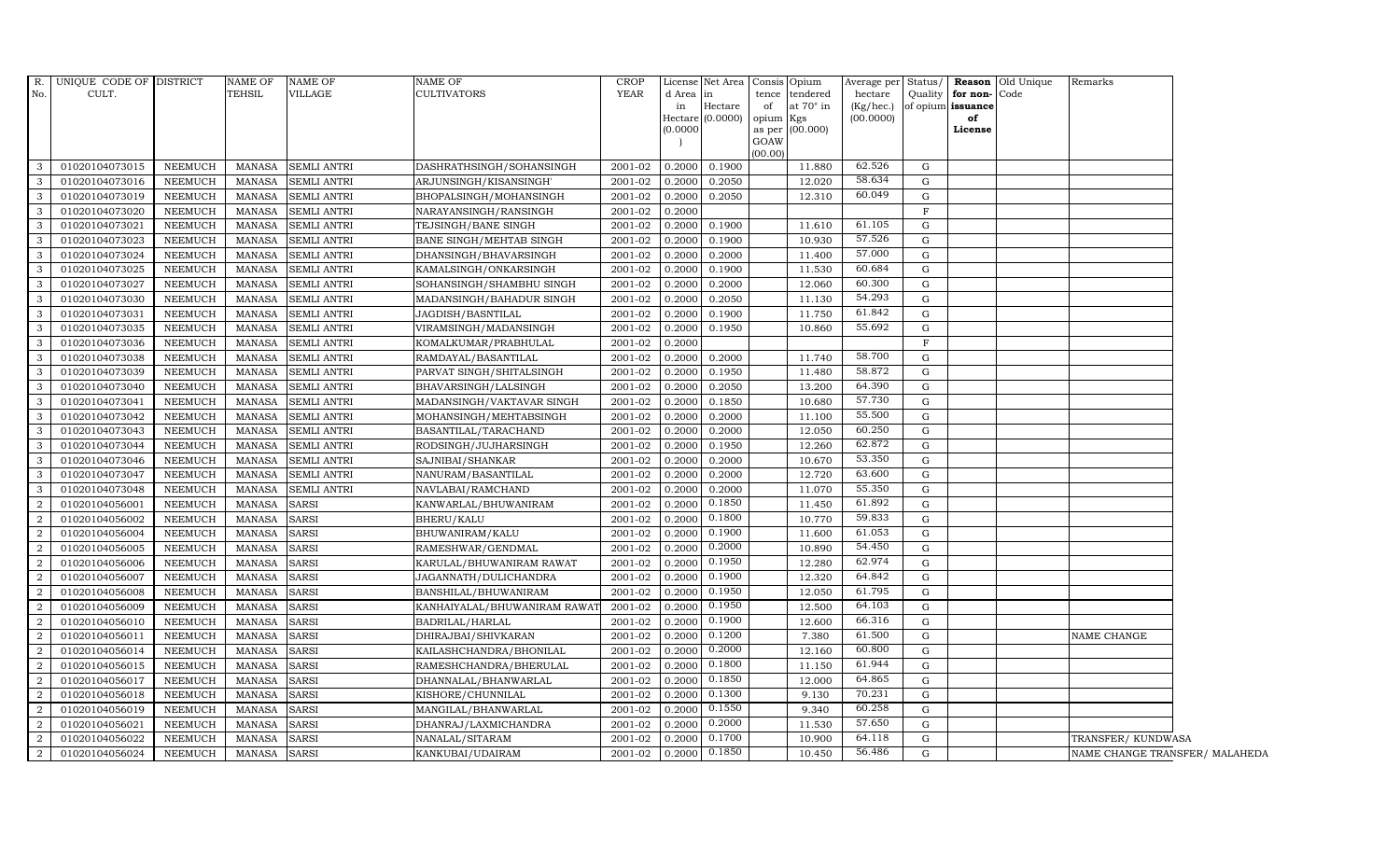| R.               | UNIQUE CODE OF DISTRICT |                | <b>NAME OF</b> | <b>NAME OF</b> | <b>NAME OF</b>              | CROP        |           | License Net Area |                | Consis Opium     | Average per        | Status/      | Reason            | Old Unique     | Remarks     |
|------------------|-------------------------|----------------|----------------|----------------|-----------------------------|-------------|-----------|------------------|----------------|------------------|--------------------|--------------|-------------------|----------------|-------------|
| No.              | CULT.                   |                | <b>TEHSIL</b>  | <b>VILLAGE</b> | <b>CULTIVATORS</b>          | <b>YEAR</b> | d Area in |                  | tence          | tendered         | hectare            | Quality      | for non-          | Code           |             |
|                  |                         |                |                |                |                             |             | in        | Hectare          | of             | at $70^\circ$ in | $(Kg/ {\rm hec.})$ |              | of opium issuance |                |             |
|                  |                         |                |                |                |                             |             |           | Hectare (0.0000) | opium Kgs      |                  | (00.0000)          |              | of                |                |             |
|                  |                         |                |                |                |                             |             | (0.0000)  |                  | as per<br>GOAW | (00.000)         |                    |              | License           |                |             |
|                  |                         |                |                |                |                             |             |           |                  | (00.00)        |                  |                    |              |                   |                |             |
| $\overline{2}$   | 01020104056026          | <b>NEEMUCH</b> | <b>MANASA</b>  | <b>SARSI</b>   | SHANTIBAI/BHUWANILAL        | 2001-02     | 0.2000    | 0.2050           |                | 13.220           | 64.488             | ${\rm G}$    |                   |                |             |
| $\overline{2}$   | 01020104056027          | <b>NEEMUCH</b> | <b>MANASA</b>  | <b>SARSI</b>   | BHAGWANSINGH/BHANWARLAL     | 2001-02     | 0.2000    | 0.2000           |                | 12.060           | 60.300             | ${\rm G}$    |                   |                |             |
| 2                | 01020104056028          | <b>NEEMUCH</b> | <b>MANASA</b>  | <b>SARSI</b>   | GANGARAM/DAYARAM            | 2001-02     | 0.2000    | 0.1700           |                | 11.020           | 64.824             | $\mathbf G$  |                   |                |             |
| $\overline{2}$   | 01020104056029          | <b>NEEMUCH</b> | <b>MANASA</b>  | <b>SARSI</b>   | RUKMANIBAI/DOULATRAM        | 2001-02     | 0.2000    | 0.1500           |                | 9.800            | 65.333             | $\mathbf G$  |                   |                | NAME CHANGE |
| $\overline{2}$   | 01020104056030          | <b>NEEMUCH</b> | <b>MANASA</b>  | <b>SARSI</b>   | TULSIRAM/PRABHULAL          | 2001-02     | 0.2000    | 0.2050           |                | 11.530           | 56.244             | $\mathbf G$  |                   |                |             |
| $\overline{2}$   | 01020104056033          | <b>NEEMUCH</b> | <b>MANASA</b>  | SARSI          | MOHANLAL/BHUWANILAL         | 2001-02     | 0.2000    | 0.2000           |                | 12.830           | 64.150             | ${\rm G}$    |                   |                |             |
| $\overline{a}$   | 01020104056034          | <b>NEEMUCH</b> | <b>MANASA</b>  | <b>SARSI</b>   | RAMCHANDRA/GENDMAL          | 2001-02     | 0.2000    | 0.0550           |                | 3.190            | 58.000             | ${\rm G}$    |                   |                |             |
| $\overline{2}$   | 01020104056036          | <b>NEEMUCH</b> | <b>MANASA</b>  | <b>SARSI</b>   | RAMCHANDRA/NANURAM          | 2001-02     | 0.2000    | 0.1800           |                | 10.960           | 60.889             | G            |                   |                |             |
| $\overline{2}$   | 01020104056037          | <b>NEEMUCH</b> | <b>MANASA</b>  | <b>SARSI</b>   | ISMILE/KHWAJU               | 2001-02     | 0.2000    |                  |                |                  |                    | $\mathbf N$  |                   |                |             |
| $\boldsymbol{2}$ | 01020104056039          | NEEMUCH        | <b>MANASA</b>  | <b>SARSI</b>   | MOHANLAL/HEERALAL           | 2001-02     | 0.2000    | 0.1900           |                | 11.470           | 60.368             | $\mathbf G$  |                   | 01020104053026 |             |
| 2                | 01020104056040          | <b>NEEMUCH</b> | <b>MANASA</b>  | <b>SARSI</b>   | MAHENDRAKUMAR/BASANTILAL    | $2001 - 02$ | 0.2000    | 0.2000           |                | 11.620           | 58.100             | ${\rm G}$    |                   | 01020104096001 |             |
| $\overline{a}$   | 01020104060003          | <b>NEEMUCH</b> | <b>MANASA</b>  | <b>SANDIYA</b> | RAMCHANDRA/GHASI            | 2001-02     | 0.2000    | 0.1950           |                | 11.330           | 58.103             | ${\rm G}$    |                   |                |             |
| $\overline{2}$   | 01020104060005          | <b>NEEMUCH</b> | <b>MANASA</b>  | <b>SANDIYA</b> | HAMIRCHAND/CHOGA            | 2001-02     | 0.2000    | 0.1750           |                | 11.680           | 66.743             | $\mathbf G$  |                   |                |             |
| 2                | 01020104060006          | <b>NEEMUCH</b> | <b>MANASA</b>  | <b>SANDIYA</b> | KANKUBAI/BHERULAL           | 2001-02     | 0.2000    | 0.2000           |                | 13.150           | 65.750             | $\mathbf G$  |                   |                |             |
| $\sqrt{2}$       | 01020104060010          | NEEMUCH        | <b>MANASA</b>  | <b>SANDIYA</b> | SHIVLAL/DHANNA              | 2001-02     | 0.2000    | 0.1950           |                | 12.470           | 63.949             | $\mathbf G$  |                   |                |             |
| 2                | 01020104060012          | <b>NEEMUCH</b> | <b>MANASA</b>  | <b>SANDIYA</b> | MUKANDAS/KISHANDAS          | 2001-02     | 0.2000    | 0.2000           |                | 12.170           | 60.850             | $\mathbf G$  |                   |                |             |
| 2                | 01020104060016          | <b>NEEMUCH</b> | <b>MANASA</b>  | <b>SANDIYA</b> | UDALKUMAR/BHERULAL          | 2001-02     | 0.2000    | 0.1950           |                | 11.460           | 58.769             | ${\rm G}$    |                   |                |             |
| $\overline{a}$   | 01020104060018          | <b>NEEMUCH</b> | MANASA         | <b>SANDIYA</b> | NIHALCHAND/NANDLAL          | 2001-02     | 0.2000    | 0.1600           |                | 9.830            | 61.438             | $\mathbf G$  |                   |                |             |
| $\overline{2}$   | 01020104060020          | <b>NEEMUCH</b> | <b>MANASA</b>  | <b>SANDIYA</b> | GOPAL/GOVERDHANLAL          | 2001-02     | 0.2000    | 0.1700           |                | 10.190           | 59.941             | $\mathbf G$  |                   |                |             |
| $\overline{2}$   | 01020104060022          | NEEMUCH        | <b>MANASA</b>  | <b>SANDIYA</b> | SHAMBHULAL/CHOGA            | 2001-02     | 0.2000    | 0.1750           |                | 9.870            | 56.400             | $\mathbf G$  |                   |                |             |
| $\overline{2}$   | 01020104060024          | <b>NEEMUCH</b> | <b>MANASA</b>  | <b>SANDIYA</b> | SURAJMAL/KANHAIYALAL        | 2001-02     | 0.2000    | 0.2000           |                | 11.660           | 58.300             | $\mathbf G$  |                   |                |             |
| 2                | 01020104060029          | <b>NEEMUCH</b> | <b>MANASA</b>  | <b>SANDIYA</b> | JHANAKBAI/BHAWANISHANKAR    | 2001-02     | 0.2000    | 0.1450           |                | 9.060            | 62.483             | ${\rm G}$    |                   |                |             |
| $\overline{a}$   | 01020104060031          | <b>NEEMUCH</b> | MANASA         | <b>SANDIYA</b> | KARULAL/KASHIRAM            | 2001-02     | 0.2000    |                  |                |                  |                    | ${\bf N}$    |                   |                |             |
| 2                | 01020104060032          | <b>NEEMUCH</b> | <b>MANASA</b>  | <b>SANDIYA</b> | MANGILAL/BHAJJA             | 2001-02     | 0.2000    | 0.1900           |                | 11.890           | 62.579             | $\mathbf G$  |                   |                |             |
| $\overline{2}$   | 01020104060036          | <b>NEEMUCH</b> | <b>MANASA</b>  | <b>SANDIYA</b> | RAMCHANDRA/JAGANNATH        | 2001-02     | 0.2000    | 0.1600           |                | 11.190           | 69.938             | $\mathbf G$  |                   |                |             |
| 2                | 01020104060038          | <b>NEEMUCH</b> | <b>MANASA</b>  | <b>SANDIYA</b> | MANNALAL/PANNALAL           | 2001-02     | 0.2000    | 0.2050           |                | 12.560           | 61.268             | ${\rm G}$    |                   |                |             |
| 2                | 01020104060039          | <b>NEEMUCH</b> | <b>MANASA</b>  | <b>SANDIYA</b> | RADHUDAS/CHENDAS            | 2001-02     | 0.2000    |                  |                |                  |                    | $\, {\rm N}$ |                   |                |             |
| $\overline{a}$   | 01020104060041          | <b>NEEMUCH</b> | <b>MANASA</b>  | <b>SANDIYA</b> | MANOHARLAL/LAXMINARAYAN     | 2001-02     | 0.2000    | 0.1900           |                | 12.180           | 64.105             | $\mathbf G$  |                   |                |             |
| $\overline{2}$   | 01020104060045          | <b>NEEMUCH</b> | <b>MANASA</b>  | <b>SANDIYA</b> | RADHESHYAM/KANHAIYALAL BADA | 2001-02     | 0.2000    | 0.2000           |                | 11.750           | 58.750             | $\mathbf G$  |                   |                |             |
| $\overline{2}$   | 01020104060050          | <b>NEEMUCH</b> | <b>MANASA</b>  | <b>SANDIYA</b> | CHANDMAL/MANGILAL           | 2001-02     | 0.2000    | 0.2000           |                | 13.550           | 67.750             | $\mathbf G$  |                   |                |             |
| $\overline{2}$   | 01020104060054          | <b>NEEMUCH</b> | MANASA         | <b>SANDIYA</b> | AMRITRAM/VARDICHANDRA       | 2001-02     | 0.2000    | 0.2050           |                | 12.200           | 59.512             | G            |                   |                |             |
| $\overline{2}$   | 01020104060055          | <b>NEEMUCH</b> | <b>MANASA</b>  | <b>SANDIYA</b> | AMRITRAM/BHERA              | 2001-02     | 0.2000    | 0.2050           |                | 13.810           | 67.366             | ${\rm G}$    |                   | 01020104061010 |             |
| $\overline{a}$   | 01020104060056          | <b>NEEMUCH</b> | <b>MANASA</b>  | <b>SANDIYA</b> | MANGIBAI/KALYAN             | 2001-02     | 0.2000    | 0.1800           |                | 10.970           | 60.944             | ${\bf G}$    |                   | 006            |             |
| 3                | 01020104064002          | <b>NEEMUCH</b> | <b>MANASA</b>  | <b>SAMIYA</b>  | SHOBARAM/SHANKARLAL         | 2001-02     | 0.2000    | 0.2000           |                | 12.660           | 63.300             | $\mathbf G$  |                   |                |             |
| 3                | 01020104064004          | <b>NEEMUCH</b> | <b>MANASA</b>  | <b>SAMIYA</b>  | NAGUSINGH/RATANLAL          | 2001-02     | 0.2000    | 0.1950           |                | 12.480           | 64.000             | $\mathbf G$  |                   |                |             |
| 3                | 01020104064008          | <b>NEEMUCH</b> | <b>MANASA</b>  | <b>SAMIYA</b>  | NATHU/KUKA                  | 2001-02     | 0.2000    | 0.1050           |                | 6.190            | 58.952             | ${\rm G}$    |                   |                |             |
| 3                | 01020104064018          | <b>NEEMUCH</b> | <b>MANASA</b>  | <b>SAMIYA</b>  | MATHURA/AMRA                | 2001-02     | 0.2000    | 0.1950           |                | 11.570           | 59.333             | $\mathbf G$  |                   |                |             |
| 3                | 01020104064011          | <b>NEEMUCH</b> | <b>MANASA</b>  | <b>SAMIYA</b>  | BHERULAL/NANDRAM            | 2001-02     | 0.2000    | 0.1650           |                | 10.860           | 65.818             | ${\rm G}$    |                   | 01020104072030 |             |
| 3                | 01020104080001          | <b>NEEMUCH</b> | <b>MANASA</b>  | <b>RUPAWAS</b> | KAVARLAL/BAPULAL            | 2001-02     | 0.2000    | 0.2000           |                | 12.410           | 62.050             | $\mathbf G$  |                   |                |             |
| 3                | 01020104080002          | <b>NEEMUCH</b> | <b>MANASA</b>  | <b>RUPAWAS</b> | PREMCHAND/BAPULAL           | 2001-02     | 0.2000    | 0.0950           |                | 7.060            | 74.316             | $\mathbf G$  |                   |                |             |
| 3                | 01020104080003          | <b>NEEMUCH</b> |                | MANASA RUPAWAS | BHULIBAI/KACHRU             | 2001-02     | 0.2000    | 0.1000           |                | 6.750            | 67.500             | G            |                   |                |             |
|                  |                         |                |                |                |                             |             |           |                  |                |                  |                    |              |                   |                |             |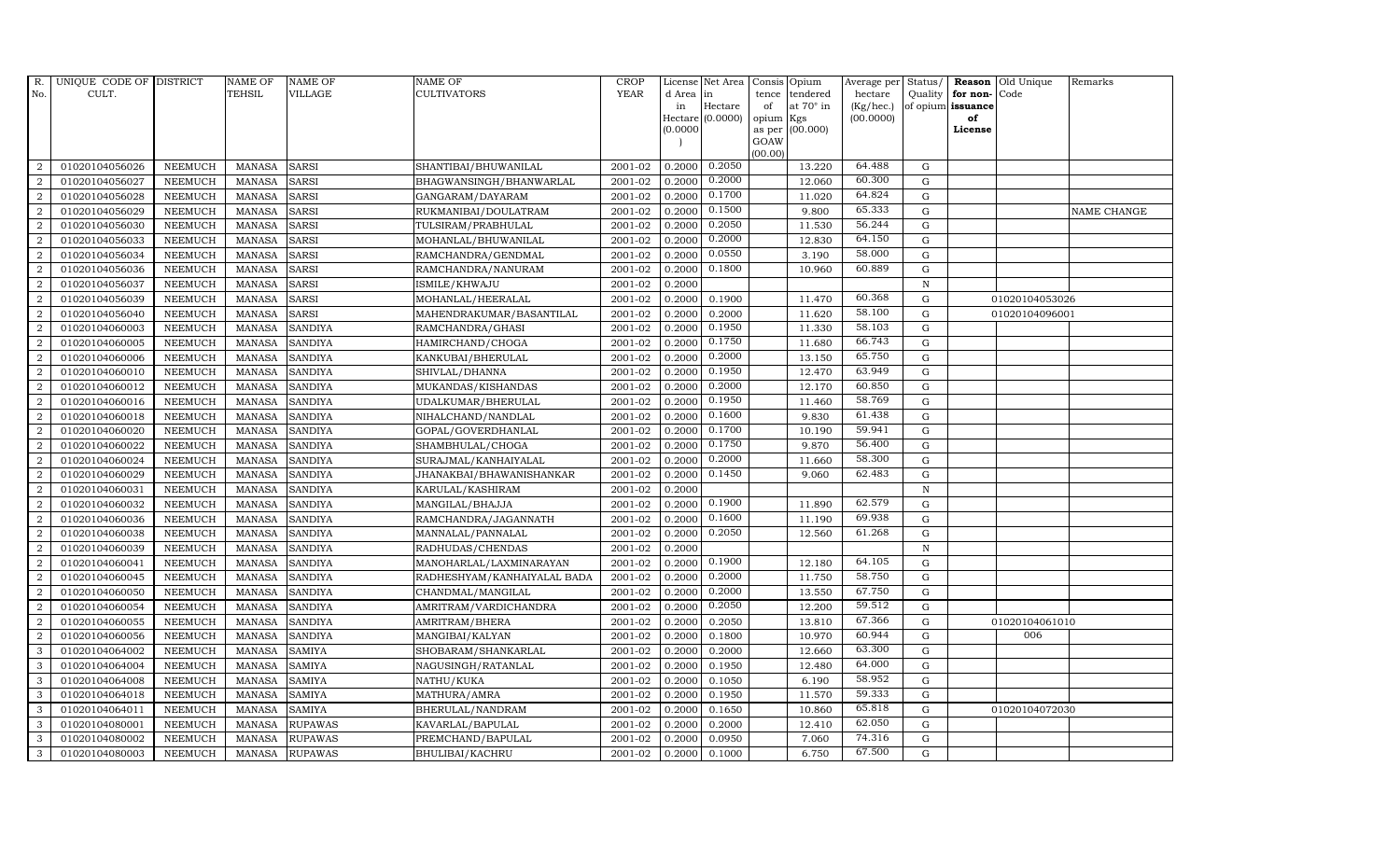| $R$ .          | UNIQUE CODE OF DISTRICT |                 | NAME OF       | <b>NAME OF</b>      | <b>NAME OF</b>        | <b>CROP</b> |           | License Net Area Consis Opium |           |                  | Average per Status/ |              |                   | <b>Reason</b> Old Unique | Remarks                     |  |
|----------------|-------------------------|-----------------|---------------|---------------------|-----------------------|-------------|-----------|-------------------------------|-----------|------------------|---------------------|--------------|-------------------|--------------------------|-----------------------------|--|
| No.            | CULT.                   |                 | TEHSIL        | VILLAGE             | <b>CULTIVATORS</b>    | <b>YEAR</b> | d Area in |                               | tence     | tendered         | hectare             | Quality      | for non-Code      |                          |                             |  |
|                |                         |                 |               |                     |                       |             | in        | Hectare                       | of        | at $70^\circ$ in | $(Kg/$ hec.)        |              | of opium issuance |                          |                             |  |
|                |                         |                 |               |                     |                       |             | (0.0000)  | Hectare $(0.0000)$            | opium Kgs | as per (00.000)  | (00.0000)           |              | of<br>License     |                          |                             |  |
|                |                         |                 |               |                     |                       |             |           |                               | GOAW      |                  |                     |              |                   |                          |                             |  |
|                |                         |                 |               |                     |                       |             |           |                               | (00.00)   |                  |                     |              |                   |                          |                             |  |
| 3              | 01020104080004          | NEEMUCH         | MANASA        | <b>RUPAWAS</b>      | JHMAKUBAI/DHANNA      | 2001-02     | 0.2000    | 0.1200                        |           | 6.480            | 54.000              | G            |                   |                          |                             |  |
| 3              | 01020104080005          | <b>NEEMUCH</b>  | <b>MANASA</b> | <b>RUPAWAS</b>      | DEVA/BHURA            | 2001-02     | 0.2000    | 0.1050                        |           | 6.240            | 59.429              | G            |                   |                          |                             |  |
| 3              | 01020104080006          | <b>NEEMUCH</b>  | <b>MANASA</b> | <b>RUPAWAS</b>      | MANGILAL/RAMLAL       | 2001-02     | 0.2000    | 0.1050                        |           | 7.010            | 66.762              | G            |                   |                          |                             |  |
| 3              | 01020104080007          | NEEMUCH         | <b>MANASA</b> | <b>RUPAWAS</b>      | MOHANLAL/RATANLAL     | 2001-02     | 0.2000    |                               |           |                  |                     | $\mathbf{F}$ |                   |                          |                             |  |
| 3              | 01020104080009          | <b>NEEMUCH</b>  | <b>MANASA</b> | <b>RUPAWAS</b>      | KANA/RATANLAL         | 2001-02     | 0.2000    | 0.0950                        |           | 5.230            | 55.053              | G            |                   |                          |                             |  |
| 3              | 01020104080010          | NEEMUCH         | <b>MANASA</b> | <b>RUPAWAS</b>      | GANGABAI/KACHRU       | 2001-02     | 0.2000    |                               |           |                  |                     | ${\bf N}$    |                   |                          |                             |  |
| 3              | 01020104080011          | NEEMUCH         | <b>MANASA</b> | <b>RUPAWAS</b>      | MANGILAL/HIRALAL      | 2001-02     | 0.2000    | 0.0900                        |           | 5.060            | 56.222              | G            |                   |                          |                             |  |
| 3              | 01020104080012          | <b>NEEMUCH</b>  | <b>MANASA</b> | <b>RUPAWAS</b>      | HIRALAL/KARULAL       | 2001-02     | 0.2000    | 0.0850                        |           | 4.910            | 57.765              | G            |                   |                          |                             |  |
| 3              | 01020104080013          | <b>NEEMUCH</b>  | <b>MANASA</b> | <b>RUPAWAS</b>      | MOHANLAL/KESHURAM     | 2001-02     | 0.2000    | 0.0950                        |           | 6.350            | 66.842              | G            |                   |                          |                             |  |
| 3              | 01020104080014          | NEEMUCH         | <b>MANASA</b> | <b>RUPAWAS</b>      | <b>BADRILAL/SEVA</b>  | 2001-02     | 0.2000    | 0.1150                        |           | 7.430            | 64.609              | G            |                   |                          |                             |  |
| 3              | 01020104080015          | <b>NEEMUCH</b>  | <b>MANASA</b> | <b>RUPAWAS</b>      | VARDA/PRABHULAL       | 2001-02     | 0.2000    | 0.0900                        |           | 5.080            | 56.444              | G            |                   |                          |                             |  |
| 3              | 01020104080016          | <b>NEEMUCH</b>  | <b>MANASA</b> | <b>RUPAWAS</b>      | RADHESHYAM/RAMLAL     | 2001-02     | 0.2000    | 0.1350                        |           | 7.900            | 58.519              | G            |                   |                          |                             |  |
| 3              | 01020104080017          | <b>NEEMUCH</b>  | <b>MANASA</b> | <b>RUPAWAS</b>      | BHAGIRATH/KARULAL     | 2001-02     | 0.2000    | 0.0600                        |           | 3.580            | 59.667              | G            |                   |                          |                             |  |
| 3              | 01020104080018          | <b>NEEMUCH</b>  | <b>MANASA</b> | <b>RUPAWAS</b>      | MANGILAL/KARULAL      | 2001-02     | 0.2000    | 0.1000                        |           | 6.550            | 65.500              | G            |                   |                          |                             |  |
| 3              | 01020104080019          | <b>NEEMUCH</b>  | <b>MANASA</b> | <b>RUPAWAS</b>      | AMRATRAM/RAMLAL       | 2001-02     | 0.2000    | 0.0850                        |           | 4.410            | 51.882              | G            | 04                |                          | <b>ISSUED ON 2003-04</b>    |  |
| 3              | 01020104080020          | NEEMUCH         | <b>MANASA</b> | <b>RUPAWAS</b>      | BHERULAL/LALAJI       | 2001-02     | 0.2000    | 0.0900                        |           | 5.010            | 55.667              | G            |                   |                          |                             |  |
| 3              | 01020104080023          | NEEMUCH         | <b>MANASA</b> | <b>RUPAWAS</b>      | RAMCHANDRA/NARAYAN    | 2001-02     | 0.2000    | 0.1050                        |           | 7.270            | 69.238              | G            |                   |                          |                             |  |
| 3              | 01020104080024          | NEEMUCH         | <b>MANASA</b> | <b>RUPAWAS</b>      | BHAVARLAL/LALURAM     | 2001-02     | 0.2000    | 0.1000                        |           | 5.510            | 55.100              | G            |                   |                          |                             |  |
| 3              | 01020104080026          | <b>NEEMUCH</b>  | <b>MANASA</b> | <b>RUPAWAS</b>      | KANHYALAL/PREMCHAND   | 2001-02     | 0.2000    | 0.0950                        |           | 5.940            | 62.526              | G            |                   |                          |                             |  |
| 3              | 01020104080027          | <b>NEEMUCH</b>  | <b>MANASA</b> | <b>RUPAWAS</b>      | SHAMBHULAL/SHIVLAL    | 2001-02     | 0.2000    | 0.1200                        |           | 7.420            | 61.833              | G            |                   |                          |                             |  |
| 3              | 01020104080028          | <b>NEEMUCH</b>  | <b>MANASA</b> | <b>RUPAWAS</b>      | DHANRAJ/HARLAL        | 2001-02     | 0.2000    | 0.1050                        |           | 7.240            | 68.952              | ${\rm G}$    |                   |                          |                             |  |
| 3              | 01020104080029          | NEEMUCH         | <b>MANASA</b> | <b>RUPAWAS</b>      | MADANLAL/RAMLAL       | 2001-02     | 0.2000    |                               |           |                  |                     | $\mathbf F$  |                   |                          |                             |  |
| 3              | 01020104080030          | NEEMUCH         | <b>MANASA</b> | <b>RUPAWAS</b>      | SUNDARLAL/RAMLAL      | 2001-02     | 0.2000    |                               |           |                  |                     | $\mathbf{F}$ |                   |                          |                             |  |
|                | 01020104008001          | <b>NEEMUCH</b>  | <b>MANASA</b> | <b>RAWATPURA</b>    | NARAYAN/KESHURAM      | 2001-02     | 0.2000    | 0.1700                        |           | 6.760            | 39.765              | G            | 04                |                          |                             |  |
|                | 01020104008002          | <b>NEEMUCH</b>  | <b>MANASA</b> | <b>RAWATPURA</b>    | PANIBAI/KANWARLAL     | 2001-02     | 0.2000    | 0.1900                        |           | 10.660           | 56.105              | G            |                   |                          |                             |  |
|                | 01020104008009          | <b>NEEMUCH</b>  | <b>MANASA</b> | <b>RAWATPURA</b>    | RAMLAL/KANWARLAL      | 2001-02     | 0.2000    | 0.1050                        |           | 5.650            | 53.810              | G            |                   |                          |                             |  |
|                | 01020104008013          | <b>NEEMUCH</b>  | <b>MANASA</b> | <b>RAWATPURA</b>    | BAPULAL/BHANWARLAL    | $2001 - 02$ | 0.2000    | 0.1950                        |           | 11.360           | 58.256              | G            |                   |                          |                             |  |
|                | 01020104008014          | NEEMUCH         | <b>MANASA</b> | <b>RAWATPURA</b>    | RODELAL/MANGILAL      | 2001-02     | 0.2000    | 0.2050                        |           | 11.460           | 55.902              | G            |                   |                          |                             |  |
|                | 01020104008016          | NEEMUCH         | <b>MANASA</b> | <b>RAWATPURA</b>    | CHAINRAM/DHURA        | 2001-02     | 0.2000    | 0.2000                        |           | 12.490           | 62.450              | G            |                   |                          |                             |  |
|                | 01020104008017          | <b>NEEMUCH</b>  | <b>MANASA</b> | <b>RAWATPURA</b>    | MANGILAL/BHONA        | 2001-02     | 0.2000    | 0.1700                        |           | 7.460            | 43.882              | G            | 04                |                          |                             |  |
|                | 01020104008022          | ${\tt NEEMUCH}$ | <b>MANASA</b> | <b>RAWATPURA</b>    | GABBA/KESHURAM        | 2001-02     | 0.2000    | 0.2100                        |           | 11.100           | 52.857              | G            |                   |                          |                             |  |
|                | 01020104008026          | <b>NEEMUCH</b>  | <b>MANASA</b> | <b>RAWATPURA</b>    | SHIVLAL/NANDA DORA    | 2001-02     | 0.2000    | 0.2000                        |           | 10.770           | 53.850              | G            |                   |                          |                             |  |
|                | 01020104008004          | <b>NEEMUCH</b>  | <b>MANASA</b> | <b>RAWATPURA</b>    | GHASI/HANSRAJ         | 2001-02     | 0.2000    | 0.2050                        |           | 11.140           | 54.341              | G            |                   |                          |                             |  |
| $\overline{1}$ | 01020104008005          | <b>NEEMUCH</b>  | <b>MANASA</b> | <b>RAWATPURA</b>    | BHONILAL/JAGANNATH    | 2001-02     | 0.2000    | 0.1900                        |           | 10.980           | 57.789              | G            |                   |                          |                             |  |
|                | 01020104008021          | <b>NEEMUCH</b>  | <b>MANASA</b> | <b>RAWATPURA</b>    | BHANWARLAL/DEVA       | 2001-02     | 0.2000    | 0.2000                        |           | 11.670           | 58.350              | G            |                   |                          |                             |  |
| 2              | 01020104055001          | <b>NEEMUCH</b>  | <b>MANASA</b> | <b>RATI TALAI</b>   | MANNALAL/PREMCHAND    | 2001-02     | 0.2000    | 0.1700                        |           | 11.450           | 67.353              | G            |                   |                          |                             |  |
| 2              | 01020104055002          | <b>NEEMUCH</b>  | <b>MANASA</b> | RATI TALAI          | MANGILAL/BHERULAL     | 2001-02     | 0.2000    | 0.1900                        |           | 11.880           | 62.526              | G            |                   |                          |                             |  |
| 2              | 01020104055007          | NEEMUCH         | <b>MANASA</b> | RATI TALAI          | MOHANLAL/KISHANLAL    | 2001-02     | 0.2000    | 0.0600                        |           | 3.830            | 63.833              | G            |                   |                          | TRANSFER/DEPALPUR N-I       |  |
| $\overline{2}$ | 01020104055008          | <b>NEEMUCH</b>  | <b>MANASA</b> | <b>RATI TALAI</b>   | RAJMAL/MANNALAL       | 2001-02     | 0.2000    | 0.1950                        |           | 11.590           | 59.436              | G            |                   |                          |                             |  |
| $\overline{2}$ | 01020104055012          | <b>NEEMUCH</b>  | <b>MANASA</b> | <b>RATI TALAI</b>   | SHYAMLAL/UDA          | 2001-02     | 0.2000    | 0.1150                        |           | 7.280            | 63.304              | G            |                   |                          |                             |  |
| 3              | 01020104085001          | <b>NEEMUCH</b>  | <b>MANASA</b> | <b>RAISINGHPURA</b> | RADHESHYAM/NANDRAMDAS | 2001-02     | 0.2000    | 0.1750                        |           | 11.230           | 64.171              | G            |                   |                          | TRANSFER/ MOKHAMPURA KANCHI |  |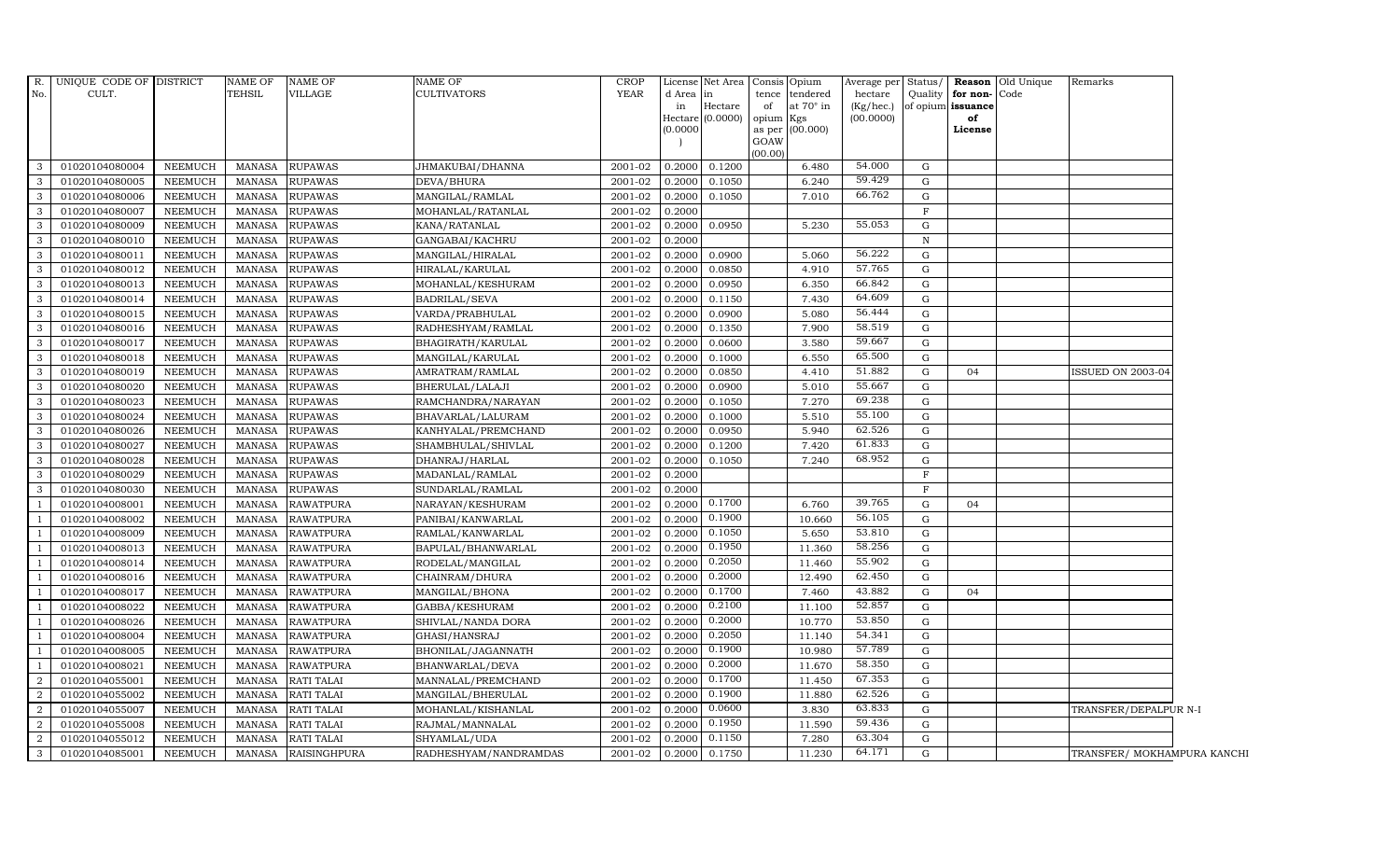| $R_{\cdot}$    | UNIQUE CODE OF DISTRICT |                | <b>NAME OF</b> | <b>NAME OF</b>      | <b>NAME OF</b>            | <b>CROP</b> |           | License Net Area Consis Opium |           |                  | Average per | Status/     |                   | <b>Reason</b> Old Unique | Remarks                |                                          |
|----------------|-------------------------|----------------|----------------|---------------------|---------------------------|-------------|-----------|-------------------------------|-----------|------------------|-------------|-------------|-------------------|--------------------------|------------------------|------------------------------------------|
| No.            | CULT.                   |                | TEHSIL         | VILLAGE             | <b>CULTIVATORS</b>        | <b>YEAR</b> | d Area in |                               |           | tence tendered   | hectare     | Quality     | for non-Code      |                          |                        |                                          |
|                |                         |                |                |                     |                           |             | in        | Hectare                       | of        | at $70^\circ$ in | (Kg/hec.)   |             | of opium issuance |                          |                        |                                          |
|                |                         |                |                |                     |                           |             | (0.0000)  | Hectare (0.0000)              | opium Kgs | as per (00.000)  | (00.0000)   |             | of<br>License     |                          |                        |                                          |
|                |                         |                |                |                     |                           |             |           |                               | GOAW      |                  |             |             |                   |                          |                        |                                          |
|                |                         |                |                |                     |                           |             |           |                               | (00.00)   |                  |             |             |                   |                          |                        |                                          |
| $\mathbf{3}$   | 01020104085002          | <b>NEEMUCH</b> | MANASA         | <b>RAISINGHPURA</b> | KAMLABAI/BAPUSINGH        | 2001-02     | 0.2000    | 0.1950                        |           | 12.280           | 62.974      | G           |                   |                          |                        |                                          |
| 3              | 01020104085003          | <b>NEEMUCH</b> | <b>MANASA</b>  | <b>RAISINGHPURA</b> | BHAVARSINGH/MOTISINGH     | 2001-02     | 0.2000    | 0.2000                        |           | 11.060           | 55.300      | G           |                   |                          |                        |                                          |
| 3              | 01020104085005          | NEEMUCH        | <b>MANASA</b>  | <b>RAISINGHPURA</b> | GULABBAI/PREMSINGH        | 2001-02     | 0.2000    | 0.1900                        |           | 12.280           | 64.632      | G           |                   |                          |                        |                                          |
| 3              | 01020104085009          | <b>NEEMUCH</b> | <b>MANASA</b>  | <b>RAISINGHPURA</b> | NAHARSINGH/DEVISINGH      | 2001-02     | 0.2000    | 0.2050                        |           | 12.760           | 62.244      | G           |                   |                          |                        |                                          |
| $\mathbf{3}$   | 01020104085010          | <b>NEEMUCH</b> | <b>MANASA</b>  | <b>RAISINGHPURA</b> | NANIBAI/RAMSINGH          | 2001-02     | 0.2000    | 0.2050                        |           | 12.140           | 59.220      | G           |                   |                          |                        |                                          |
| $\mathbf{3}$   | 01020104085011          | <b>NEEMUCH</b> | <b>MANASA</b>  | <b>RAISINGHPURA</b> | BHERU SINGH/NATHUSINGH    | 2001-02     | 0.2000    | 0.1700                        |           | 10.450           | 61.471      | G           |                   |                          |                        | TRANSFER/ MOKHAMPURA KANCHI              |
| 3              | 01020104085012          | <b>NEEMUCH</b> | <b>MANASA</b>  | <b>RAISINGHPURA</b> | BHERULAL/BHAGVAN          | 2001-02     | 0.2000    | 0.1850                        |           | 11.420           | 61.730      | G           |                   |                          |                        |                                          |
| $\mathbf{3}$   | 01020104085014          | NEEMUCH        | <b>MANASA</b>  | <b>RAISINGHPURA</b> | UDAYSINGH/KISHORSINGH     | 2001-02     | 0.2000    | 0.0950                        |           | 5.240            | 55.158      | G           |                   |                          |                        |                                          |
| 3              | 01020104085015          | <b>NEEMUCH</b> | <b>MANASA</b>  | <b>RAISINGHPURA</b> | BHARATSINGH/RUPSINGH      | 2001-02     | 0.2000    | 0.1900                        |           | 12.230           | 64.368      | G           |                   |                          |                        |                                          |
| $\mathbf{3}$   | 01020104085017          | NEEMUCH        | <b>MANASA</b>  | <b>RAISINGHPURA</b> | BHERUSINGH/KAMALSINGH     | 2001-02     | 0.2000    | 0.1900                        |           | 11.690           | 61.526      | ${\rm G}$   |                   |                          |                        |                                          |
| $\mathbf{3}$   | 01020104085018          | <b>NEEMUCH</b> | <b>MANASA</b>  | <b>RAISINGHPURA</b> | PRABHULAL/NARAYAN         | 2001-02     | 0.2000    | 0.0950                        |           | 5.890            | 62.000      | G           |                   |                          |                        | TRANSFER/ RICHA BADARI MDS II DV         |
| $\mathbf{3}$   | 01020104085019          | <b>NEEMUCH</b> | <b>MANASA</b>  | <b>RAISINGHPURA</b> | BAHADURSINGH/SAJJANSINGH  | 2001-02     | 0.2000    | 0.1500                        |           | 8.410            | 56.067      | G           |                   |                          |                        |                                          |
| $\mathbf{3}$   | 01020104085020          | <b>NEEMUCH</b> | <b>MANASA</b>  | <b>RAISINGHPURA</b> | MOHTAVSINGH/BHUVANI SINGH | 2001-02     | 0.2000    | 0.1950                        |           | 11.890           | 60.974      | G           |                   |                          |                        |                                          |
| 3              | 01020104085025          | <b>NEEMUCH</b> | <b>MANASA</b>  | <b>RAISINGHPURA</b> | PRAKASHSINGH/SAJJANSINGH  | 2001-02     | 0.2000    | 0.2050                        |           | 11.350           | 55.366      | G           |                   |                          |                        |                                          |
| $\mathbf{3}$   | 01020104085026          | <b>NEEMUCH</b> | <b>MANASA</b>  | <b>RAISINGHPURA</b> | BALVANTSINGH/AMARSINGH    | 2001-02     | 0.200     | 0.1650                        |           | 9.840            | 59.636      | ${\rm G}$   |                   |                          |                        |                                          |
| $\mathbf{3}$   | 01020104085028          | <b>NEEMUCH</b> | <b>MANASA</b>  | <b>RAISINGHPURA</b> | GOVINDSINGH/DEVISINGH     | 2001-02     | 0.2000    | 0.1900                        |           | 10.450           | 55.000      | G           |                   |                          | TRANSFER/ BADKUWA      |                                          |
| 3              | 01020104085029          | <b>NEEMUCH</b> | <b>MANASA</b>  | <b>RAISINGHPURA</b> | MADHUSINGH/NAHARSINGH     | 2001-02     | 0.2000    | 0.0900                        |           | 5.700            | 63.333      | G           |                   |                          |                        |                                          |
| $\overline{3}$ | 01020104085030          | <b>NEEMUCH</b> | <b>MANASA</b>  | <b>RAISINGHPURA</b> | MANGILAL/AMRA             | 2001-02     | 0.2000    | 0.1950                        |           | 11.670           | 59.846      | G           |                   |                          |                        |                                          |
| 3              | 01020104085031          | <b>NEEMUCH</b> | <b>MANASA</b>  | <b>RAISINGHPURA</b> | KANHYALAL/AMARA           | 2001-02     | 0.2000    | 0.1900                        |           | 12.200           | 64.211      | G           |                   |                          |                        |                                          |
| -3             | 01020104085032          | <b>NEEMUCH</b> | <b>MANASA</b>  | <b>RAISINGHPURA</b> | KESHARSINGH/RUPSINGH      | 2001-02     | 0.2000    | 0.2000                        |           | 2.700            | 13.500      | G           | 04                |                          |                        |                                          |
| $\mathbf{3}$   | 01020104085033          | <b>NEEMUCH</b> | <b>MANASA</b>  | <b>RAISINGHPURA</b> | MOTISINGH/RUPSINGH        | 2001-02     | 0.2000    | 0.1950                        |           | 10.690           | 54.821      | G           |                   |                          |                        |                                          |
| 3              | 01020104085034          | <b>NEEMUCH</b> | <b>MANASA</b>  | <b>RAISINGHPURA</b> | BHAVRBAI/ISHVARSINGH      | 2001-02     | 0.2000    | 0.1900                        |           | 11.680           | 61.474      | G           |                   |                          |                        |                                          |
| $\mathbf{3}$   | 01020104085035          | <b>NEEMUCH</b> | <b>MANASA</b>  | <b>RAISINGHPURA</b> | UDAYSINGH/BHAVARSINGH     | 2001-02     | 0.2000    | 0.2000                        |           | 12.280           | 61.400      | G           |                   |                          |                        |                                          |
| 3              | 01020104085040          | <b>NEEMUCH</b> | <b>MANASA</b>  | <b>RAISINGHPURA</b> | BHAVARSINGH/BHUVANISINGH  | 2001-02     | 0.2000    | 0.1750                        |           | 9.690            | 55.371      | G           |                   |                          |                        |                                          |
| 3              | 01020104085044          | <b>NEEMUCH</b> | <b>MANASA</b>  | <b>RAISINGHPURA</b> | BHOPALSINGH/MANSINGH      | 2001-02     | 0.2000    | 0.1900                        |           | 11.680           | 61.474      | G           |                   |                          |                        |                                          |
| 3              | 01020104085046          | <b>NEEMUCH</b> | <b>MANASA</b>  | <b>RAISINGHPURA</b> | KALURAM/MANGILAL          | 2001-02     | 0.2000    | 0.1850                        |           | 11.830           | 63.946      | G           |                   |                          |                        |                                          |
| 3              | 01020104085050          | <b>NEEMUCH</b> | <b>MANASA</b>  | <b>RAISINGHPURA</b> | RUPSINGH/BHERUSINGH       | 2001-02     | 0.2000    | 0.1900                        |           | 11.630           | 61.211      | G           |                   |                          |                        |                                          |
| $\mathbf{3}$   | 01020104085051          | <b>NEEMUCH</b> | <b>MANASA</b>  | <b>RAISINGHPURA</b> | MADANSINGH/GOBARSINGH     | 2001-02     | 0.2000    | 0.1950                        |           | 11.300           | 57.949      | G           |                   |                          |                        |                                          |
| 3              | 01020104085052          | <b>NEEMUCH</b> | <b>MANASA</b>  | <b>RAISINGHPURA</b> | DHAPUBAI/BHAVARSINGH      | 2001-02     | 0.200     | 0.1900                        |           | 11.690           | 61.526      | G           |                   |                          |                        |                                          |
| $\mathbf{3}$   | 01020104085054          | <b>NEEMUCH</b> | <b>MANASA</b>  | <b>RAISINGHPURA</b> | KACRIBAI/PARTHE SINGH     | 2001-02     | 0.2000    | 0.1900                        |           | 10.470           | 55.105      | G           |                   |                          |                        | TRANSFER/ DHANERIA KHURD NMH I           |
| 3              | 01020104085055          | <b>NEEMUCH</b> | <b>MANASA</b>  | <b>RAISINGHPURA</b> | RAMLAL/JAGANNATH          | 2001-02     | 0.2000    | 0.2000                        |           | 11.160           | 55.800      | G           |                   |                          |                        | TRANSFER/ MOKHAMPURA KANCHI              |
| 3              | 01020104085056          | NEEMUCH        | <b>MANASA</b>  | <b>RAISINGHPURA</b> | BAPUSINGH/GOBARSINGH      | 2001-02     | 0.2000    | 0.2100                        |           | 12.560           | 59.810      | G           |                   |                          |                        | 0102010407402TRANSFER/ MOKHAMPURA KANCHI |
| $\mathbf{3}$   | 01020104085057          | <b>NEEMUCH</b> | <b>MANASA</b>  | <b>RAISINGHPURA</b> | RAISINGH/BHERUSINGH       | 2001-02     | 0.2000    | 0.1950                        |           | 11.410           | 58.513      | G           |                   | 01020104074024           |                        |                                          |
| 3              | 01020104086004          | <b>NEEMUCH</b> | <b>MANASA</b>  | PRATAPPURA          | SHARDABAI/KISHANLAL       | 2001-02     | 0.200     | 0.1900                        |           | 11.810           | 62.158      | G           |                   |                          |                        |                                          |
| $\mathbf{3}$   | 01020104086005          | <b>NEEMUCH</b> | <b>MANASA</b>  | <b>PRATAPPURA</b>   | MANGI BAI/BHAWARLAL       | 2001-02     | 0.2000    | 0.1600                        |           | 9.510            | 59.438      | G           |                   |                          |                        |                                          |
| $\overline{3}$ | 01020104086006          | <b>NEEMUCH</b> | <b>MANASA</b>  | PRATAPPURA          | BHERULAL/GULAB            | 2001-02     | 0.2000    | 0.1050                        |           | 6.540            | 62.286      | $\mathbf G$ |                   |                          |                        |                                          |
| $\mathbf{3}$   | 01020104086007          | <b>NEEMUCH</b> | <b>MANASA</b>  | PRATAPPURA          | HIRALAL/DEVA              | 2001-02     | 0.2000    | 0.2000                        |           | 10.990           | 54.950      | G           |                   |                          |                        |                                          |
| $\mathbf{3}$   | 01020104086008          | <b>NEEMUCH</b> | <b>MANASA</b>  | PRATAPPURA          | BADRILAL/KASHIRAM         | 2001-02     | 0.2000    | 0.1000                        |           | 5.310            | 53.100      | G           |                   |                          |                        |                                          |
| 3              | 01020104086009          | <b>NEEMUCH</b> | <b>MANASA</b>  | <b>PRATAPPURA</b>   | MANGILAL/TULSIRAM         | 2001-02     | 0.200     | 0.2000                        |           | 13.460           | 67.300      | G           |                   |                          | TRANSFER/ ANTRI BUJURG |                                          |
| $\mathbf{3}$   | 01020104086011          | <b>NEEMUCH</b> | <b>MANASA</b>  | <b>PRATAPPURA</b>   | ONKARLAL/KASHIRAM         | 2001-02     | 0.2000    | 0.1050                        |           | 6.470            | 61.619      | G           |                   |                          |                        |                                          |
| 3              | 01020104086012          | <b>NEEMUCH</b> | <b>MANASA</b>  | PRATAPPURA          | BANSHILAL/ONKARLAL        | 2001-02     | 0.2000    | 0.0950                        |           | 5.640            | 59.368      | G           |                   |                          |                        |                                          |
|                |                         |                |                |                     |                           |             |           |                               |           |                  |             |             |                   |                          |                        |                                          |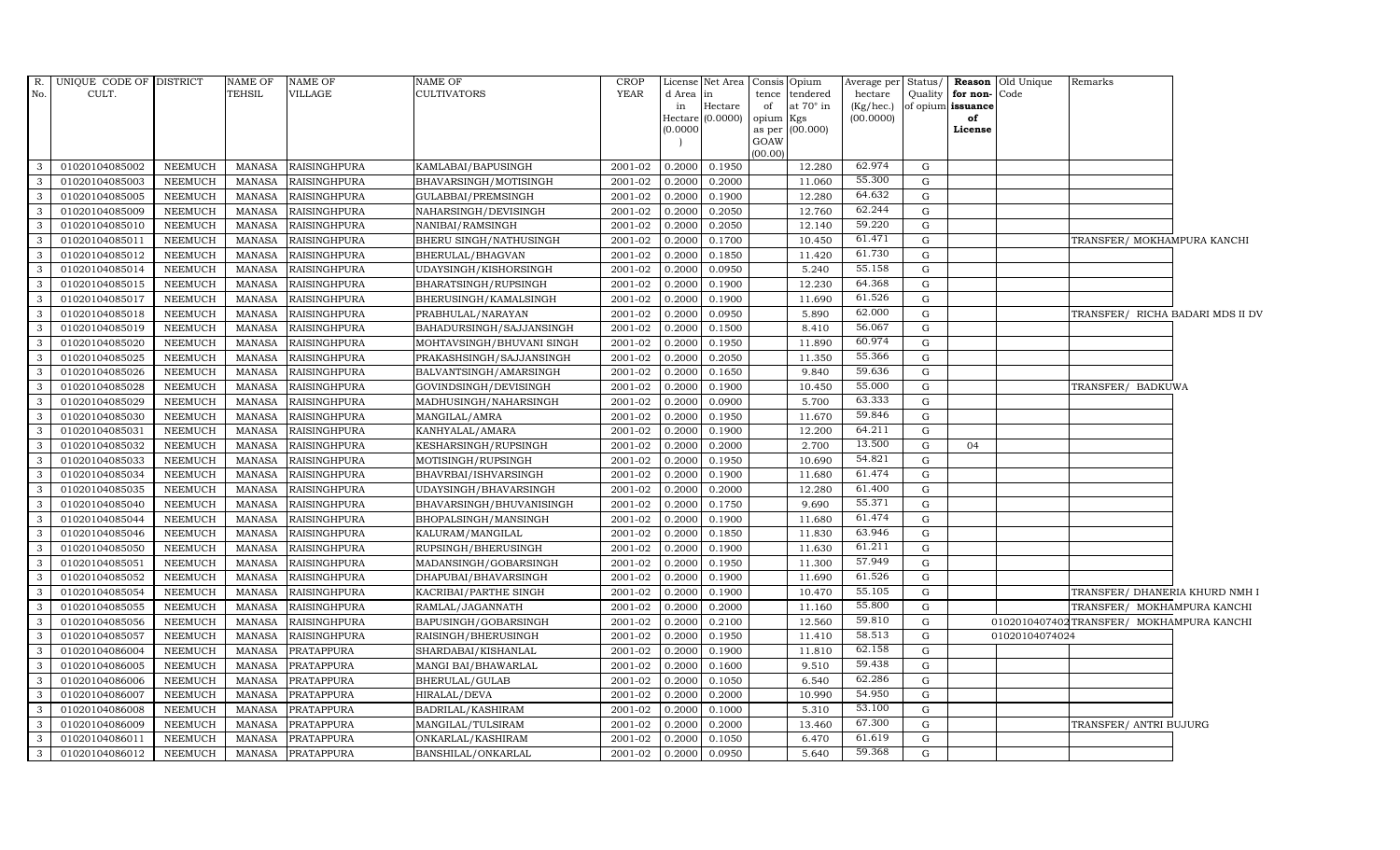| R.<br>No.      | UNIQUE CODE OF DISTRICT<br>CULT. |                | <b>NAME OF</b><br><b>TEHSIL</b> | <b>NAME OF</b><br>VILLAGE | <b>NAME OF</b><br><b>CULTIVATORS</b> | <b>CROP</b><br><b>YEAR</b> | d Area in<br>in | License Net Area   Consis   Opium<br>Hectare | tence<br>of                            | tendered<br>at 70° in | Average per<br>hectare<br>(Kg/hec.) | Status/<br>Quality | for non-<br>of opium issuance | Reason Old Unique<br>Code | Remarks                           |
|----------------|----------------------------------|----------------|---------------------------------|---------------------------|--------------------------------------|----------------------------|-----------------|----------------------------------------------|----------------------------------------|-----------------------|-------------------------------------|--------------------|-------------------------------|---------------------------|-----------------------------------|
|                |                                  |                |                                 |                           |                                      |                            | (0.0000)        | Hectare (0.0000)                             | opium Kgs<br>as per<br>GOAW<br>(00.00) | (00.000)              | (00.0000)                           |                    | of<br>License                 |                           |                                   |
| 3              | 01020104086013                   | NEEMUCH        | MANASA                          | PRATAPPURA                | BALKISHAN/NANDLAL                    | 2001-02                    | 0.2000          | 0.1000                                       |                                        | 6.080                 | 60.800                              | G                  |                               |                           |                                   |
| 3              | 01020104086014                   | <b>NEEMUCH</b> | <b>MANASA</b>                   | PRATAPPURA                | BHAGATRAM/BALU                       | 2001-02                    | 0.2000          | 0.2000                                       |                                        | 12.650                | 63.250                              | G                  |                               |                           |                                   |
| 3              | 01020104086015                   | <b>NEEMUCH</b> | <b>MANASA</b>                   | PRATAPPURA                | SHYAMLAL/ONKARLAL                    | 2001-02                    | 0.2000          | 0.1000                                       |                                        | 5.600                 | 56.000                              | G                  |                               |                           |                                   |
| 3              | 01020104086016                   | <b>NEEMUCH</b> | <b>MANASA</b>                   | <b>PRATAPPURA</b>         | KESURAM/NATHU                        | 2001-02                    | 0.2000          | 0.1000                                       |                                        | 5.720                 | 57.200                              | $\mathbf G$        |                               |                           |                                   |
| 3              | 01020104086017                   | <b>NEEMUCH</b> | <b>MANASA</b>                   | PRATAPPURA                | GANPAT/MATHURALAL                    | 2001-02                    | 0.2000          | 0.1800                                       |                                        | 9.830                 | 54.611                              | G                  |                               |                           |                                   |
| $\mathbf{3}$   | 01020104086018                   | NEEMUCH        | <b>MANASA</b>                   | PRATAPPURA                | TARACHAND/BHAVARLAL                  | 2001-02                    | 0.2000          | 0.1000                                       |                                        | 6.420                 | 64.200                              | $\mathbf{G}$       |                               |                           | TRANSFER/ ANTRI BUJURG            |
| 3              | 01020104086019                   | <b>NEEMUCH</b> | <b>MANASA</b>                   | PRATAPPURA                | MANGILAL/SALAGRAM                    | 2001-02                    | 0.2000          | 0.2100                                       |                                        | 11.530                | 54.905                              | G                  |                               |                           |                                   |
| 3              | 01020104086020                   | <b>NEEMUCH</b> | <b>MANASA</b>                   | PRATAPPURA                | JASVANTLAL/NANDLAL                   | 2001-02                    | 0.2000          | 0.1900                                       |                                        | 12.230                | 64.368                              | G                  |                               |                           |                                   |
| 3              | 01020104086023                   | <b>NEEMUCH</b> | <b>MANASA</b>                   | PRATAPPURA                | BHAVARLAL/SALAGRAM                   | 2001-02                    | 0.2000          | 0.2050                                       |                                        | 12.850                | 62.683                              | G                  |                               |                           | TRANSFER/ ANTRI BUJURG            |
| 3              | 01020104086024                   | <b>NEEMUCH</b> | <b>MANASA</b>                   | PRATAPPURA                | RAMESHCHANDRA/LAXMINARYAN            | 2001-02                    | 0.2000          | 0.1100                                       |                                        | 6.750                 | 61.364                              | G                  |                               |                           |                                   |
| $\mathbf{3}$   | 01020104086025                   | <b>NEEMUCH</b> | <b>MANASA</b>                   | PRATAPPURA                | DURGASHANKAR/BHAVARLAL               | 2001-02                    | 0.2000          | 0.1050                                       |                                        | 6.220                 | 59.238                              | $\mathbf{G}$       |                               |                           |                                   |
| 3              | 01020104086027                   | <b>NEEMUCH</b> | <b>MANASA</b>                   | PRATAPPURA                | SUKHLAL/RAMLAL                       | 2001-02                    | 0.2000          | 0.0950                                       |                                        | 5.750                 | 60.526                              | $\mathbf{G}$       |                               |                           |                                   |
| 3              | 01020104086028                   | <b>NEEMUCH</b> | <b>MANASA</b>                   | PRATAPPURA                | DASHRATH/GOPAL                       | 2001-02                    | 0.2000          | 0.1000                                       |                                        | 6.080                 | 60.800                              | G                  |                               |                           |                                   |
| 3              | 01020104086029                   | <b>NEEMUCH</b> | <b>MANASA</b>                   | PRATAPPURA                | BAPULAL/GOPAL                        | 2001-02                    | 0.2000          | 0.1950                                       |                                        | 11.480                | 58.872                              | G                  |                               |                           |                                   |
| 3              | 01020104086030                   | <b>NEEMUCH</b> | <b>MANASA</b>                   | PRATAPPURA                | PARASRAM/JAGANNATH                   | 2001-02                    | 0.2000          | 0.1000                                       |                                        | 6.150                 | 61.500                              | G                  |                               |                           |                                   |
| $\mathbf{3}$   | 01020104086031                   | <b>NEEMUCH</b> | <b>MANASA</b>                   | PRATAPPURA                | BADRILAL/HIRALAL                     | 2001-02                    | 0.2000          | 0.1050                                       |                                        | 6.260                 | 59.619                              | G                  |                               |                           | TRANSFER/ ANTRIBUJURG             |
| 3              | 01020104086032                   | <b>NEEMUCH</b> | <b>MANASA</b>                   | PRATAPPURA                | JHAMAKLAL/GOUTAMLAL                  | 2001-02                    | 0.2000          | 0.0950                                       |                                        | 5.390                 | 56.737                              | $\mathbf{G}$       |                               |                           |                                   |
| $\mathbf{3}$   | 01020104086033                   | <b>NEEMUCH</b> | <b>MANASA</b>                   | PRATAPPURA                | MADANLAL/RATANLAL                    | 2001-02                    | 0.2000          | 0.1950                                       |                                        | 12.510                | 64.154                              | G                  |                               |                           |                                   |
| 3              | 01020104086035                   | <b>NEEMUCH</b> | <b>MANASA</b>                   | PRATAPPURA                | LAXMINARAYAN/NANURAM PATIDAR         | 2001-02                    | 0.2000          | 0.1000                                       |                                        | 5.730                 | 57.300                              | G                  |                               |                           | TRANSFER/ KHAJURI                 |
| 3              | 01020104086036                   | <b>NEEMUCH</b> | <b>MANASA</b>                   | PRATAPPURA                | RAMKISHAN/RATANLAL                   | 2001-02                    | 0.2000          | 0.0950                                       |                                        | 6.410                 | 67.474                              | G                  |                               |                           |                                   |
| 3              | 01020104086038                   | <b>NEEMUCH</b> | <b>MANASA</b>                   | PRATAPPURA                | LAXMINARAYAN/RATANLAL                | 2001-02                    | 0.2000          | 0.1000                                       |                                        | 5.740                 | 57.400                              | G                  |                               |                           | TRANSFER/ ANTRIBUJURG             |
| 3              | 01020104086039                   | <b>NEEMUCH</b> | <b>MANASA</b>                   | PRATAPPURA                | LAXMINARAYAN/NANURAM NAGDA           | 2001-02                    | 0.2000          | 0.1950                                       |                                        | 13.240                | 67.897                              | $\mathbf{G}$       |                               |                           | TRANSFER/ ANTRIBUJURG             |
| $\mathbf{3}$   | 01020104086040                   | <b>NEEMUCH</b> | <b>MANASA</b>                   | PRATAPPURA                | GOPAL/JAGANNATH                      | 2001-02                    | 0.2000          | 0.1550                                       |                                        | 9.820                 | 63.355                              | G                  |                               |                           | TRANSFER/ ANTRIBUJURG             |
| 3              | 01020104086042                   | <b>NEEMUCH</b> | <b>MANASA</b>                   | <b>PRATAPPURA</b>         | SARDARSINGH/DUNGARSINGH              | 2001-02                    | 0.2000          | 0.0900                                       |                                        | 5.690                 | 63.222                              | G                  |                               |                           |                                   |
| 3              | 01020104086044                   | <b>NEEMUCH</b> | <b>MANASA</b>                   | PRATAPPURA                | PUSHKAR/LAXMINARAYAN                 | 2001-02                    | 0.2000          | 0.1000                                       |                                        | 5.690                 | 56.900                              | G                  |                               |                           | TRANSFER/KHAJURI                  |
| 3              | 01020104086003                   | <b>NEEMUCH</b> | <b>MANASA</b>                   | PRATAPPURA                | SALAGRAM/NANURAM                     | 2001-02                    | 0.2000          |                                              |                                        |                       |                                     | $\, {\rm N}$       |                               |                           |                                   |
| 3              | 01020104086047                   | <b>NEEMUCH</b> | <b>MANASA</b>                   | PRATAPPURA                | MOHANLAL/RAMLAL                      | 2001-02                    | 0.2000          | 0.0950                                       |                                        | 5.550                 | 58.421                              | G                  |                               |                           |                                   |
| 3              | 01020104086026                   | <b>NEEMUCH</b> | <b>MANASA</b>                   | PRATAPPURA                | BHAGIRATH/MANGUDAS                   | 2001-02                    | 0.2000          | 0.1900                                       |                                        | 11.700                | 61.579                              | G                  |                               |                           | 0102010409216TRANSFER/ANTRIBUJURG |
| 3              | 01020104086049                   | <b>NEEMUCH</b> | <b>MANASA</b>                   | PRATAPPURA                | GITABAI/SURAJMAL                     | 2001-02                    | 0.2000          | 0.1600                                       |                                        | 9.500                 | 59.375                              | G                  |                               |                           | 0102010409202TRANSFER/ANTRIBUJURG |
| $\overline{1}$ | 01020104012001                   | <b>NEEMUCH</b> | <b>MANASA</b>                   | <b>POKHARDA</b>           | MOHANBAI/KANHAIYALAL                 | 2001-02                    | 0.2000          | 0.2000                                       |                                        | 10.890                | 54.450                              | G                  |                               |                           |                                   |
| $\overline{1}$ | 01020104012002                   | NEEMUCH        | <b>MANASA</b>                   | <b>POKHARDA</b>           | SHOJI/MEGHA                          | 2001-02                    | 0.2000          | 0.2000                                       |                                        | 12.350                | 61.750                              | $\mathbf{G}$       |                               |                           |                                   |
| -1             | 01020104012004                   | <b>NEEMUCH</b> | <b>MANASA</b>                   | <b>POKHARDA</b>           | CHUNNIBAI/ONKARLAL                   | 2001-02                    | 0.2000          | 0.2050                                       |                                        | 10.950                | 53.415                              | G                  |                               |                           |                                   |
| $\overline{1}$ | 01020104012007                   | <b>NEEMUCH</b> | <b>MANASA</b>                   | <b>POKHARDA</b>           | SHYAMLAL/SHOLA                       | 2001-02                    | 0.2000          | 0.2000                                       |                                        | 11.330                | 56.650                              | G                  |                               |                           |                                   |
| $\overline{1}$ | 01020104012018                   | <b>NEEMUCH</b> | <b>MANASA</b>                   | <b>POKHARDA</b>           | <b>JANIBAI/NATHU</b>                 | 2001-02                    | 0.2000          | 0.2000                                       |                                        | 10.440                | 52.200                              | ${\rm G}$          |                               |                           |                                   |
| $\overline{1}$ | 01020104012020                   | <b>NEEMUCH</b> | <b>MANASA</b>                   | <b>POKHARDA</b>           | SUNDERBAI/VENIRAM                    | 2001-02                    | 0.2000          | 0.1550                                       |                                        | 8.080                 | 52.129                              | G                  |                               |                           |                                   |
| $\overline{1}$ | 01020104012025                   | NEEMUCH        | <b>MANASA</b>                   | <b>POKHARDA</b>           | MUSTAK/MOHHAMAD                      | 2001-02                    | 0.2000          | 0.1950                                       |                                        | 11.580                | 59.385                              | ${\rm G}$          |                               |                           |                                   |
| $\overline{1}$ | 01020104012026                   | <b>NEEMUCH</b> | <b>MANASA</b>                   | <b>POKHARDA</b>           | MOHAN/BHAGHA                         | 2001-02                    | 0.2000          | 0.2100                                       |                                        | 11.270                | 53.667                              | G                  |                               |                           |                                   |
| $\overline{1}$ | 01020104012003                   | <b>NEEMUCH</b> | <b>MANASA</b>                   | <b>POKHARDA</b>           | SAJJANBAI/KHEMRAJ                    | 2001-02                    | 0.2000          | 0.1900                                       |                                        | 10.840                | 57.053                              | G                  |                               | 01020104028253            |                                   |
| 2              | 01020104057003                   | <b>NEEMUCH</b> | <b>MANASA</b>                   | <b>PITHPUR</b>            | SURAJMAL/RAMLAL                      | 2001-02                    | 0.2000          | 0.1000                                       |                                        | 5.900                 | 59.000                              | $\mathbf G$        |                               |                           |                                   |
| $\overline{2}$ | 01020104057007                   | <b>NEEMUCH</b> | <b>MANASA</b>                   | <b>PITHPUR</b>            | AVANTIBAI/RATANLAL                   | 2001-02                    | 0.2000          |                                              |                                        |                       |                                     | $\mathbf F$        | 07                            |                           |                                   |
| $\overline{2}$ | 01020104057008                   | NEEMUCH        | MANASA                          | <b>PITHPUR</b>            | RAMESHWAR/MANGILAL                   | 2001-02                    | 0.2000          | 0.1050                                       |                                        | 5.880                 | 56.000                              | G                  |                               |                           |                                   |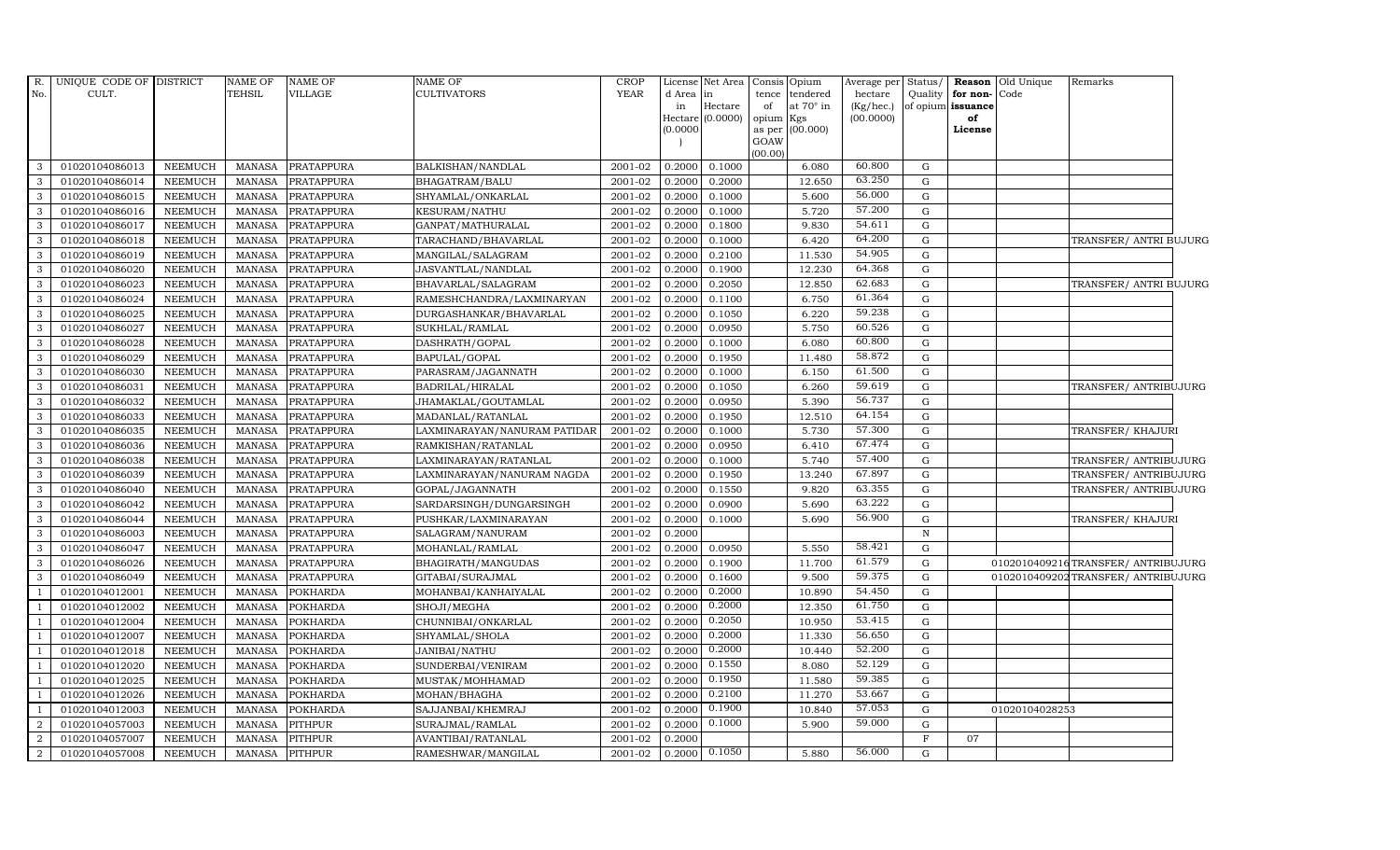| R.             | UNIQUE CODE OF DISTRICT |                | NAME OF       | <b>NAME OF</b> | NAME OF                  | CROP        |           | License Net Area Consis     |             | Opium                   | Average per               | Status/     |                         | Reason Old Unique | Remarks               |  |
|----------------|-------------------------|----------------|---------------|----------------|--------------------------|-------------|-----------|-----------------------------|-------------|-------------------------|---------------------------|-------------|-------------------------|-------------------|-----------------------|--|
| No.            | CULT.                   |                | TEHSIL        | VILLAGE        | CULTIVATORS              | <b>YEAR</b> | d Area in |                             | tence       | tendered                | hectare                   | Quality     | for non-Code            |                   |                       |  |
|                |                         |                |               |                |                          |             | in        | Hectare<br>Hectare (0.0000) | of<br>opium | at $70^\circ$ in<br>Kgs | $(Kg/$ hec.)<br>(00.0000) |             | of opium issuance<br>of |                   |                       |  |
|                |                         |                |               |                |                          |             | (0.0000)  |                             | as per      | (00.000)                |                           |             | License                 |                   |                       |  |
|                |                         |                |               |                |                          |             |           |                             | GOAW        |                         |                           |             |                         |                   |                       |  |
|                |                         |                |               |                |                          |             |           | 0.1900                      | (00.00)     |                         | 65.211                    |             |                         |                   |                       |  |
| -1             | 01020104015002          | <b>NEEMUCH</b> | MANASA        | <b>PIPLON</b>  | MOTILAL/BHAGIRATH        | 2001-02     | 0.2000    |                             |             | 12.390                  |                           | G           |                         |                   |                       |  |
|                | 01020104015003          | <b>NEEMUCH</b> | MANASA        | <b>PIPLON</b>  | RUGHNATH/LAXMICHAND      | 2001-02     | 0.2000    | 0.0850                      |             | 5.500                   | 64.706                    | $\mathbf G$ |                         |                   |                       |  |
| $\overline{1}$ | 01020104015005          | <b>NEEMUCH</b> | <b>MANASA</b> | <b>PIPLON</b>  | HEERALAL/GANGA           | 2001-02     | 0.2000    | 0.2100                      |             | 12.340                  | 58.762                    | G           |                         |                   |                       |  |
|                | 01020104015006          | <b>NEEMUCH</b> | <b>MANASA</b> | <b>PIPLON</b>  | RAMESHWAR/BHANWARLAL     | 2001-02     | 0.2000    | 0.1850                      |             | 11.160                  | 60.324                    | G           |                         |                   | NAME CHANGE           |  |
|                | 01020104015007          | <b>NEEMUCH</b> | <b>MANASA</b> | <b>PIPLON</b>  | BANSILAL/KALU            | 2001-02     | 0.2000    | 0.2000                      |             | 11.350                  | 56.750                    | $\mathbf G$ |                         |                   |                       |  |
| $\overline{1}$ | 01020104015008          | <b>NEEMUCH</b> | <b>MANASA</b> | <b>PIPLON</b>  | KACHRULAL NANDA          | 2001-02     | 0.2000    | 0.2050                      |             | 13.700                  | 66.829                    | G           |                         |                   |                       |  |
|                | 01020104015009          | <b>NEEMUCH</b> | <b>MANASA</b> | <b>PIPLON</b>  | GHISALAL/MODA            | 2001-02     | 0.2000    | 0.2000                      |             | 12.920                  | 64.600                    | G           |                         |                   |                       |  |
|                | 01020104015010          | <b>NEEMUCH</b> | <b>MANASA</b> | <b>PIPLON</b>  | <b>BALIBAI MANGILAL</b>  | 2001-02     | 0.2000    | 0.1000                      |             | 5.860                   | 58.600                    | G           |                         |                   |                       |  |
|                | 01020104015013          | <b>NEEMUCH</b> | <b>MANASA</b> | <b>PIPLON</b>  | NANALAL/FATTA            | 2001-02     | 0.2000    | 0.1950                      |             | 12.640                  | 64.821                    | G           |                         |                   |                       |  |
|                | 01020104015014          | <b>NEEMUCH</b> | <b>MANASA</b> | <b>PIPLON</b>  | RAMCHANDRA/KANHAIYALAL   | 2001-02     | 0.2000    | 0.1950                      |             | 11.220                  | 57.538                    | $\mathbf G$ |                         |                   |                       |  |
|                | 01020104015015          | <b>NEEMUCH</b> | <b>MANASA</b> | <b>PIPLON</b>  | BAGDIRAM/MANGILAL        | 2001-02     | 0.2000    | 0.1750                      |             | 10.200                  | 58.286                    | G           |                         |                   |                       |  |
|                | 01020104015016          | <b>NEEMUCH</b> | <b>MANASA</b> | <b>PIPLON</b>  | DHANNA/AMRA              | 2001-02     | 0.2000    | 0.1000                      |             | 5.270                   | 52.700                    | G           |                         |                   | TRANSFER/ BHATKHEDII  |  |
|                | 01020104015018          | <b>NEEMUCH</b> | MANASA        | PIPLON         | BHANWARLAL/KALU          | 2001-02     | 0.2000    | 0.1000                      |             | 6.210                   | 62.100                    | $\mathbf G$ |                         |                   | TRANSFER/ KANJARA-I   |  |
|                | 01020104015019          | <b>NEEMUCH</b> | <b>MANASA</b> | <b>PIPLON</b>  | BHERULAL/KALU            | 2001-02     | 0.2000    |                             |             |                         |                           | $\mathbf F$ |                         |                   |                       |  |
|                | 01020104015020          | <b>NEEMUCH</b> | <b>MANASA</b> | <b>PIPLON</b>  | BHANWARLAL/BHERULAL      | 2001-02     | 0.2000    | 0.1000                      |             | 5.250                   | 52.500                    | G           |                         |                   |                       |  |
|                | 01020104015023          | <b>NEEMUCH</b> | <b>MANASA</b> | <b>PIPLON</b>  | GANESHRAM/FULCHAND       | 2001-02     | 0.2000    | 0.1900                      |             | 11.550                  | 60.789                    | G           |                         |                   |                       |  |
|                | 01020104015025          | <b>NEEMUCH</b> | <b>MANASA</b> | <b>PIPLON</b>  | GHISALAL/NARAYAN         | 2001-02     | 0.2000    | 0.1000                      |             | 5.390                   | 53.900                    | G           |                         |                   |                       |  |
|                | 01020104015026          | NEEMUCH        | <b>MANASA</b> | PIPLON         | BAPULAL/MANGILAL         | 2001-02     | 0.2000    | 0.1900                      |             | 10.660                  | 56.105                    | G           |                         |                   |                       |  |
|                | 01020104015027          | <b>NEEMUCH</b> | <b>MANASA</b> | PIPLON         | SHIVLAL/VARDICHAND       | 2001-02     | 0.2000    | 0.2000                      |             | 11.020                  | 55.100                    | G           |                         |                   |                       |  |
|                | 01020104015029          | <b>NEEMUCH</b> | <b>MANASA</b> | <b>PIPLON</b>  | SURESH/MANGILAL          | 2001-02     | 0.2000    | 0.1100                      |             | 6.070                   | 55.182                    | $\mathbf G$ |                         |                   |                       |  |
|                | 01020104015030          | <b>NEEMUCH</b> | MANASA        | <b>PIPLON</b>  | DEVILAL/BHAGIRATH        | 2001-02     | 0.2000    | 0.2000                      |             | 11.720                  | 58.600                    | G           |                         |                   |                       |  |
|                | 01020104015031          | <b>NEEMUCH</b> | <b>MANASA</b> | <b>PIPLON</b>  | GANESHRAM/RUGHNATH       | 2001-02     | 0.2000    | 0.1400                      |             | 10.050                  | 71.786                    | G           |                         |                   |                       |  |
|                | 01020104015032          | <b>NEEMUCH</b> | <b>MANASA</b> | <b>PIPLON</b>  | HAJARILAL/VARDA          | 2001-02     | 0.2000    | 0.1950                      |             | 11.840                  | 60.718                    | G           |                         |                   |                       |  |
|                | 01020104015037          | <b>NEEMUCH</b> | MANASA        | <b>PIPLON</b>  | KASHI/PARTHA             | 2001-02     | 0.2000    | 0.1950                      |             | 11.490                  | 58.923                    | G           |                         |                   |                       |  |
|                | 01020104015040          | <b>NEEMUCH</b> | <b>MANASA</b> | <b>PIPLON</b>  | <b>JESIBAI/SUNDARLAL</b> | 2001-02     | 0.2000    | 0.1200                      |             | 6.650                   | 55.417                    | $\mathbf G$ |                         |                   |                       |  |
|                | 01020104015042          | <b>NEEMUCH</b> | <b>MANASA</b> | <b>PIPLON</b>  | MANGILAL/DEVA            | 2001-02     | 0.2000    | 0.2100                      |             | 11.340                  | 54.000                    | G           |                         |                   |                       |  |
|                | 01020104015044          | NEEMUCH        | <b>MANASA</b> | <b>PIPLON</b>  | RODILAL/VARDICHAND       | 2001-02     | 0.2000    | 0.1000                      |             | 5.320                   | 53.200                    | G           |                         |                   |                       |  |
|                | 01020104015045          | <b>NEEMUCH</b> | <b>MANASA</b> | <b>PIPLON</b>  | KANHAIYALAL/KALU         | 2001-02     | 0.2000    | 0.1000                      |             | 5.940                   | 59.400                    | G           |                         |                   |                       |  |
|                | 01020104015048          | <b>NEEMUCH</b> | <b>MANASA</b> | <b>PIPLON</b>  | NANIBAI/KANA             | 2001-02     | 0.2000    | 0.2050                      |             | 10.880                  | 53.073                    | G           |                         |                   | TRANSFER/PAROTPIPLIA  |  |
| 3              | 01020104071001          | <b>NEEMUCH</b> | <b>MANASA</b> | PIPLIYAKHURD   | RUGHNATH/NANDRAM         | 2001-02     | 0.2000    | 0.1900                      |             | 12.150                  | 63.947                    | G           |                         |                   |                       |  |
| 3              | 01020104071002          | <b>NEEMUCH</b> | <b>MANASA</b> | PIPLIYAKHURD   | JAGANNATH/AMRA           | 2001-02     | 0.2000    | 0.0950                      |             | 5.350                   | 56.316                    | $\mathbf G$ |                         |                   |                       |  |
| 3              | 01020104071003          | <b>NEEMUCH</b> | MANASA        | PIPLIYAKHURD   | SUNDERBAI/RATANLAL       | 2001-02     | 0.2000    | 0.1000                      |             | 6.020                   | 60.200                    | G           |                         |                   | NAME CHANGE           |  |
| 3              | 01020104071005          | <b>NEEMUCH</b> | MANASA        | PIPLIYAKHURD   | SITARAM/KACHRU           | 2001-02     | 0.2000    | 0.1900                      |             | 10.970                  | 57.737                    | G           |                         |                   |                       |  |
| 3              | 01020104071006          | <b>NEEMUCH</b> | <b>MANASA</b> | PIPLIYAKHURD   | NATHU/LALA               | 2001-02     | 0.2000    | 0.1950                      |             | 13.380                  | 68.615                    | $\mathbf G$ |                         |                   |                       |  |
| 3              | 01020104071008          | <b>NEEMUCH</b> | <b>MANASA</b> | PIPLIYAKHURD   | KACHRULAL/SHANKARLAL     | 2001-02     | 0.2000    | 0.1000                      |             | 6.380                   | 63.800                    | G           |                         |                   |                       |  |
| 3              | 01020104071009          | <b>NEEMUCH</b> | <b>MANASA</b> | PIPLIYAKHURD   | RATANLAL/SHANKARLAL      | 2001-02     | 0.2000    | 0.1900                      |             | 11.840                  | 62.316                    | G           |                         |                   |                       |  |
| 3              | 01020104071010          | <b>NEEMUCH</b> | <b>MANASA</b> | PIPLIYAKHURD   | NATHULAL/BHAVARLAL       | 2001-02     | 0.2000    | 0.1800                      |             | 11.190                  | 62.167                    | ${\rm G}$   |                         |                   |                       |  |
| 3              | 01020104071014          | <b>NEEMUCH</b> | <b>MANASA</b> | PIPLIYAKHURD   | SAVRAM/RUNATH            | 2001-02     | 0.2000    | 0.1900                      |             | 10.450                  | 55.000                    | G           |                         |                   |                       |  |
| 3              | 01020104071015          | <b>NEEMUCH</b> | <b>MANASA</b> | PIPLIYAKHURD   | RAMSINGH/GANGARAM        | 2001-02     | 0.2000    | 0.1900                      |             | 11.180                  | 58.842                    | $\mathbf G$ |                         |                   | TRANSFER/ DEVRI ANTRI |  |
| 3              | 01020104071016          | <b>NEEMUCH</b> | MANASA        | PIPLIYAKHURD   | SHANKARLAL/KISHAN        | 2001-02     | 0.2000    | 0.1400                      |             | 9.340                   | 66.714                    | G           |                         |                   |                       |  |
| 3              | 01020104071017          | <b>NEEMUCH</b> | MANASA        | PIPLIYAKHURD   | DEVILAL/RUGHNATH         | 2001-02     | 0.2000    | 0.1950                      |             | 12.650                  | 64.872                    | G           |                         |                   |                       |  |
|                |                         |                |               |                |                          |             |           |                             |             |                         |                           |             |                         |                   |                       |  |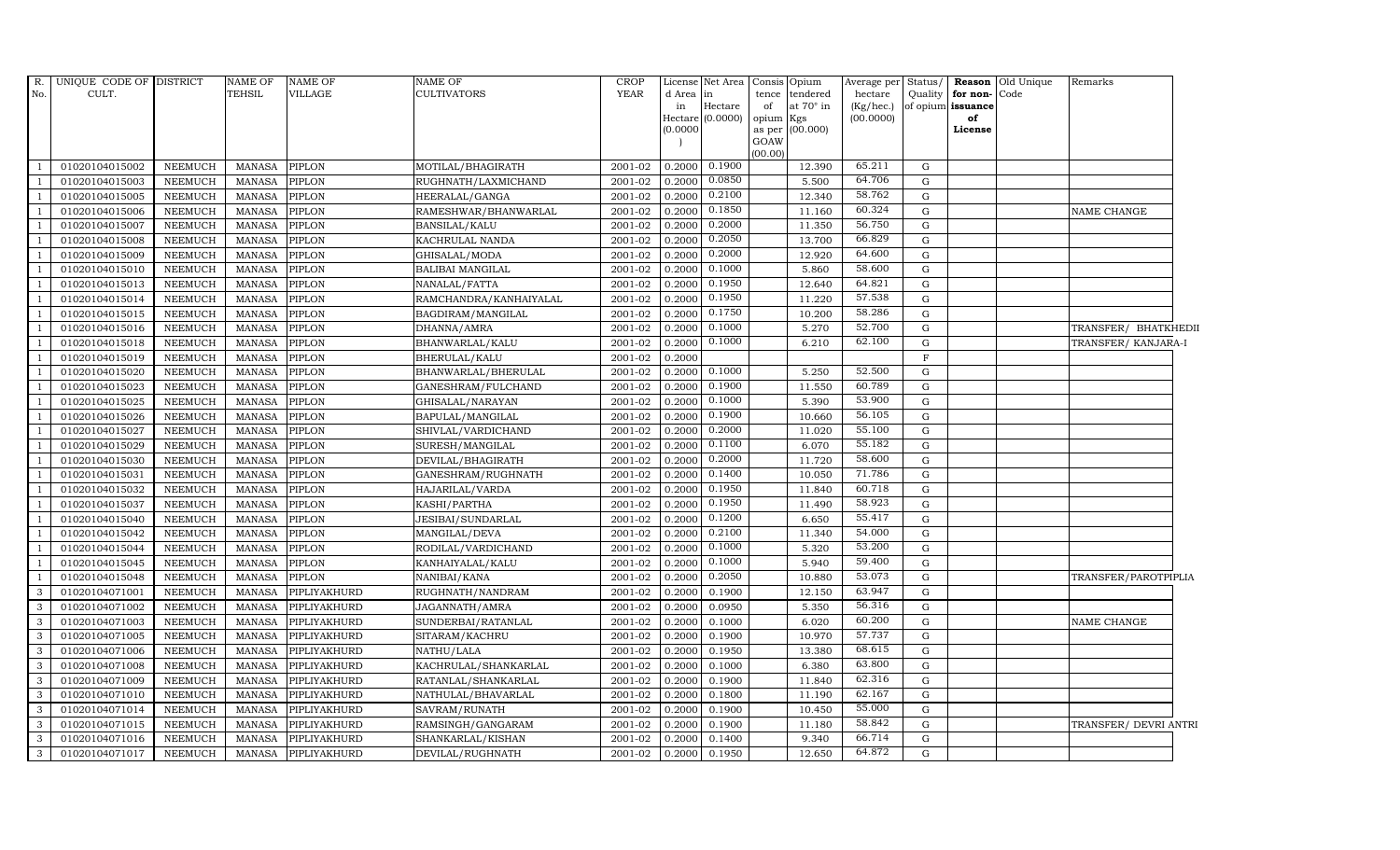|                | R. UNIQUE CODE OF DISTRICT |                | <b>NAME OF</b> | NAME OF       | <b>NAME OF</b>               | <b>CROP</b> | License         | Net Area         |             | Consis Opium                           | Average per Status/     |              |                                           | <b>Reason</b> Old Unique | Remarks                  |
|----------------|----------------------------|----------------|----------------|---------------|------------------------------|-------------|-----------------|------------------|-------------|----------------------------------------|-------------------------|--------------|-------------------------------------------|--------------------------|--------------------------|
| No.            | CULT.                      |                | <b>TEHSIL</b>  | VILLAGE       | <b>CULTIVATORS</b>           | <b>YEAR</b> | d Area in<br>in | Hectare          | tence<br>of | $\,$ tendered $\,$<br>at $70^\circ$ in | hectare<br>$(Kg/$ hec.) |              | Quality for non-Code<br>of opium issuance |                          |                          |
|                |                            |                |                |               |                              |             |                 | Hectare (0.0000) | opium Kgs   |                                        | (00.0000)               |              | of                                        |                          |                          |
|                |                            |                |                |               |                              |             | (0.0000)        |                  |             | as per (00.000)                        |                         |              | License                                   |                          |                          |
|                |                            |                |                |               |                              |             |                 |                  | GOAW        |                                        |                         |              |                                           |                          |                          |
| 3              | 01020104071018             | <b>NEEMUCH</b> | <b>MANASA</b>  | PIPLIYAKHURD  | BABULAL/BASANTILAL           | 2001-02     | 0.2000          | 0.1000           | (00.00)     | 6.480                                  | 64.800                  | G            |                                           |                          |                          |
| $\mathbf{3}$   | 01020104071019             | <b>NEEMUCH</b> | <b>MANASA</b>  | PIPLIYAKHURD  | BHAVARLAL/NANALAL            | 2001-02     | 0.2000          | 0.1900           |             | 11.980                                 | 63.053                  | G            |                                           |                          |                          |
| $\mathbf{3}$   | 01020104071021             | <b>NEEMUCH</b> | <b>MANASA</b>  | PIPLIYAKHURD  | RAMLAL/KEVAL                 | 2001-02     | 0.2000          | 0.1900           |             | 11.520                                 | 60.632                  | G            |                                           |                          | TRANSFER/ DEVRI ANTRI    |
| 3              | 01020104071022             | <b>NEEMUCH</b> | <b>MANASA</b>  | PIPLIYAKHURD  | DHAPUBAI/KHIMA               | 2001-02     | 0.2000          | 0.2000           |             | 11.930                                 | 59.650                  | G            |                                           |                          |                          |
| 3              | 01020104071023             | <b>NEEMUCH</b> | <b>MANASA</b>  | PIPLIYAKHURD  | NOJIBAI/NATHU                | 2001-02     | 0.2000          | 0.2000           |             | 13.110                                 | 65.550                  | G            |                                           |                          |                          |
| $\mathbf{3}$   | 01020104071024             | <b>NEEMUCH</b> | <b>MANASA</b>  | PIPLIYAKHURD  | BAHAVARLAL/GENDA GURJER      | 2001-02     | 0.2000          | 0.1950           |             | 12.330                                 | 63.231                  | G            |                                           | 01020104089171           |                          |
| $\overline{2}$ | 01020104051002             | <b>NEEMUCH</b> | <b>MANASA</b>  | PIPLIYA RAOJI | MAGANIRAM/VARDA              | 2001-02     | 0.2000          | 0.1850           |             | 11.810                                 | 63.838                  | G            |                                           |                          |                          |
| 2              | 01020104051003             | <b>NEEMUCH</b> | <b>MANASA</b>  | PIPLIYA RAOJI | AMBALAL/FAKIRCHANDRA         | 2001-02     | 0.2000          | 0.2000           |             | 12.180                                 | 60.900                  | G            |                                           |                          |                          |
| 2              | 01020104051008             | <b>NEEMUCH</b> | <b>MANASA</b>  | PIPLIYA RAOJI | VENIRAM/DOULA                | 2001-02     | 0.2000          | 0.1900           |             | 11.170                                 | 58.789                  | G            |                                           |                          |                          |
| $\overline{a}$ | 01020104051009             | <b>NEEMUCH</b> | MANASA         | PIPLIYA RAOJI | AMRITRAM/GOKUL               | 2001-02     | 0.2000          | 0.2100           |             | 13.260                                 | 63.143                  | G            |                                           |                          |                          |
| $\overline{2}$ | 01020104051010             | <b>NEEMUCH</b> | <b>MANASA</b>  | PIPLIYA RAOJI | DROPATIBAI/NANDRAM           | 2001-02     | 0.2000          | 0.1550           |             | 8.750                                  | 56.452                  | G            |                                           |                          |                          |
| $\overline{2}$ | 01020104051011             | <b>NEEMUCH</b> | <b>MANASA</b>  | PIPLIYA RAOJI | CHATARBHUJ/MATHURALAL        | 2001-02     | 0.2000          | 0.2000           |             | 13.510                                 | 67.550                  | G            |                                           |                          |                          |
| 2              | 01020104051012             | <b>NEEMUCH</b> | <b>MANASA</b>  | PIPLIYA RAOJI | JHAMKUBAI/PRATAP             | 2001-02     | 0.2000          | 0.0950           |             | 6.420                                  | 67.579                  | G            |                                           |                          |                          |
| 2              | 01020104051013             | <b>NEEMUCH</b> | <b>MANASA</b>  | PIPLIYA RAOJI | DAMARLAL/SHANKARLAL          | 2001-02     | 0.2000          | 0.1000           |             | 6.690                                  | 66.900                  | G            |                                           |                          |                          |
| $\overline{a}$ | 01020104051014             | <b>NEEMUCH</b> | MANASA         | PIPLIYA RAOJI | HARIRAM/BHUWANA              | 2001-02     | 0.2000          | 0.2000           |             | 12.250                                 | 61.250                  | G            |                                           |                          |                          |
| $\overline{2}$ | 01020104051017             | <b>NEEMUCH</b> | <b>MANASA</b>  | PIPLIYA RAOJI | BABLIBAI/SHIVNARAYAN         | 2001-02     | 0.2000          | 0.1050           |             | 6.410                                  | 61.048                  | G            |                                           |                          |                          |
| $\overline{2}$ | 01020104051018             | <b>NEEMUCH</b> | <b>MANASA</b>  | PIPLIYA RAOJI | MADHULAL/JAGANNATH           | 2001-02     | 0.2000          | 0.1050           |             | 6.070                                  | 57.810                  | G            |                                           |                          |                          |
| $\overline{2}$ | 01020104051019             | <b>NEEMUCH</b> | <b>MANASA</b>  | PIPLIYA RAOJI | BAGDIRAM/PEMA                | 2001-02     | 0.2000          | 0.1900           |             | 11.580                                 | 60.947                  | G            |                                           |                          |                          |
| 2              | 01020104051020             | <b>NEEMUCH</b> | <b>MANASA</b>  | PIPLIYA RAOJI | RATANLAL/NANALAL             | $2001 - 02$ | 0.2000          | 0.2000           |             | 12.420                                 | 62.100                  | G            |                                           |                          |                          |
| $\overline{2}$ | 01020104051021             | <b>NEEMUCH</b> | <b>MANASA</b>  | PIPLIYA RAOJI | JANKILAL/BHONA               | 2001-02     | 0.2000          | 0.1750           |             | 10.310                                 | 58.914                  | $\mathbf G$  |                                           |                          |                          |
| 2              | 01020104051024             | <b>NEEMUCH</b> | <b>MANASA</b>  | PIPLIYA RAOJI | GOTULAL/KASHIRAM             | 2001-02     | 0.2000          | 0.2000           |             | 12.880                                 | 64.400                  | G            |                                           |                          |                          |
| 2              | 01020104051025             | <b>NEEMUCH</b> | <b>MANASA</b>  | PIPLIYA RAOJI | KACHRU/DHANNA                | 2001-02     | 0.2000          | 0.2050           |             | 13.350                                 | 65.122                  | G            |                                           |                          |                          |
| $\overline{2}$ | 01020104051026             | <b>NEEMUCH</b> | MANASA         | PIPLIYA RAOJI | RADHESHYAM/RAMNATH           | 2001-02     | 0.2000          | 0.1100           |             | 6.780                                  | 61.636                  | G            |                                           |                          |                          |
| 2              | 01020104051028             | <b>NEEMUCH</b> | <b>MANASA</b>  | PIPLIYA RAOJI | AMRA/DALLA                   | 2001-02     | 0.2000          | 0.1950           |             | 11.730                                 | 60.154                  | G            |                                           |                          |                          |
| 2              | 01020104051029             | <b>NEEMUCH</b> | <b>MANASA</b>  | PIPLIYA RAOJI | MANGU/DHANNA                 | 2001-02     | 0.2000          | 0.2050           |             | 12.370                                 | 60.341                  | G            |                                           |                          |                          |
| 2              | 01020104051032             | <b>NEEMUCH</b> | <b>MANASA</b>  | PIPLIYA RAOJI | MANNALAL/JORAWARLAL          | 2001-02     | 0.2000          |                  |             |                                        |                         | $\mathbf{F}$ |                                           |                          | NAME CHANGE              |
| 2              | 01020104051033             | <b>NEEMUCH</b> | <b>MANASA</b>  | PIPLIYA RAOJI | GOPALKRISHNA/CHANDRASHEKHAR  | 2001-02     | 0.2000          | 0.2000           |             | 11.660                                 | 58.300                  | G            |                                           |                          |                          |
| $\overline{2}$ | 01020104051034             | <b>NEEMUCH</b> | <b>MANASA</b>  | PIPLIYA RAOJI | KISHANNATH/SHANKARNATH       | 2001-02     | 0.2000          | 0.1100           |             | 6.560                                  | 59.636                  | G            |                                           |                          |                          |
| 2              | 01020104051035             | <b>NEEMUCH</b> | <b>MANASA</b>  | PIPLIYA RAOJI | RAMLAL/SITARAM               | 2001-02     | 0.2000          | 0.1150           |             | 6.910                                  | 60.087                  | G            |                                           |                          |                          |
| 2              | 01020104051036             | <b>NEEMUCH</b> | <b>MANASA</b>  | PIPLIYA RAOJI | UDA/DHANNA                   | 2001-02     | 0.2000          | 0.1950           |             | 11.330                                 | 58.103                  | $\mathbf G$  |                                           |                          |                          |
| $\overline{2}$ | 01020104051037             | <b>NEEMUCH</b> | MANASA         | PIPLIYA RAOJI | GANESHLAL/PANNALAL           | 2001-02     | 0.2000          | 0.1950           |             | 12.780                                 | 65.538                  | G            |                                           |                          |                          |
| $\overline{2}$ | 01020104051038             | <b>NEEMUCH</b> | <b>MANASA</b>  | PIPLIYA RAOJI | SHANTABAI/MANNALAL           | 2001-02     | 0.2000          | 0.2050           |             | 12.690                                 | 61.902                  | G            |                                           |                          |                          |
| $\overline{2}$ | 01020104051043             | <b>NEEMUCH</b> | <b>MANASA</b>  | PIPLIYA RAOJI | BAGDU/HEMA                   | 2001-02     | 0.2000          | 0.1100           |             | 5.610                                  | 51.000                  | G            | 04                                        |                          | <b>ISSUED ON 2003-04</b> |
| 2              | 01020104051044             | <b>NEEMUCH</b> | <b>MANASA</b>  | PIPLIYA RAOJI | MANJUKUMARI/RANJEETSINGH URI | 2001-02     | 0.2000          | 0.2000           |             | 12.950                                 | 64.750                  | G            |                                           |                          |                          |
| 2              | 01020104051045             | <b>NEEMUCH</b> | <b>MANASA</b>  | PIPLIYA RAOJI | RAMSINGH/NANDSINGH           | 2001-02     | 0.2000          |                  |             |                                        |                         | $\mathbf{F}$ |                                           |                          |                          |
| $\overline{2}$ | 01020104051046             | <b>NEEMUCH</b> | <b>MANASA</b>  | PIPLIYA RAOJI | BHERULAL/BHANWARLAL          | 2001-02     | 0.2000          | 0.1200           |             | 7.020                                  | 58.500                  | G            |                                           |                          |                          |
| 2              | 01020104051049             | <b>NEEMUCH</b> | <b>MANASA</b>  | PIPLIYA RAOJI | BHIMA/KISHNA                 | 2001-02     | 0.2000          | 0.1500           |             | 9.110                                  | 60.733                  | G            |                                           |                          |                          |
| $\overline{2}$ | 01020104051051             | <b>NEEMUCH</b> | <b>MANASA</b>  | PIPLIYA RAOJI | RAMESHWAR/HEERALAL           | 2001-02     | 0.2000          | 0.1500           |             | 10.090                                 | 67.267                  | G            |                                           |                          |                          |
| 2              | 01020104051052             | <b>NEEMUCH</b> | <b>MANASA</b>  | PIPLIYA RAOJI | MODSINGH/GUMANSINGH          | 2001-02     | 0.2000          | 0.1900           |             | 11.720                                 | 61.684                  | G            |                                           |                          |                          |
| 2              | 01020104051053             | <b>NEEMUCH</b> | <b>MANASA</b>  | PIPLIYA RAOJI | OM/MANGILAL                  | 2001-02     | 0.2000          | 0.2000           |             | 11.200                                 | 56.000                  | G            |                                           |                          |                          |
| $\overline{2}$ | 01020104051057             | <b>NEEMUCH</b> | MANASA         | PIPLIYA RAOJI | MANGILAL/KISHAN              | 2001-02     | 0.2000          | 0.1050           |             | 7.540                                  | 71.810                  | G            |                                           |                          |                          |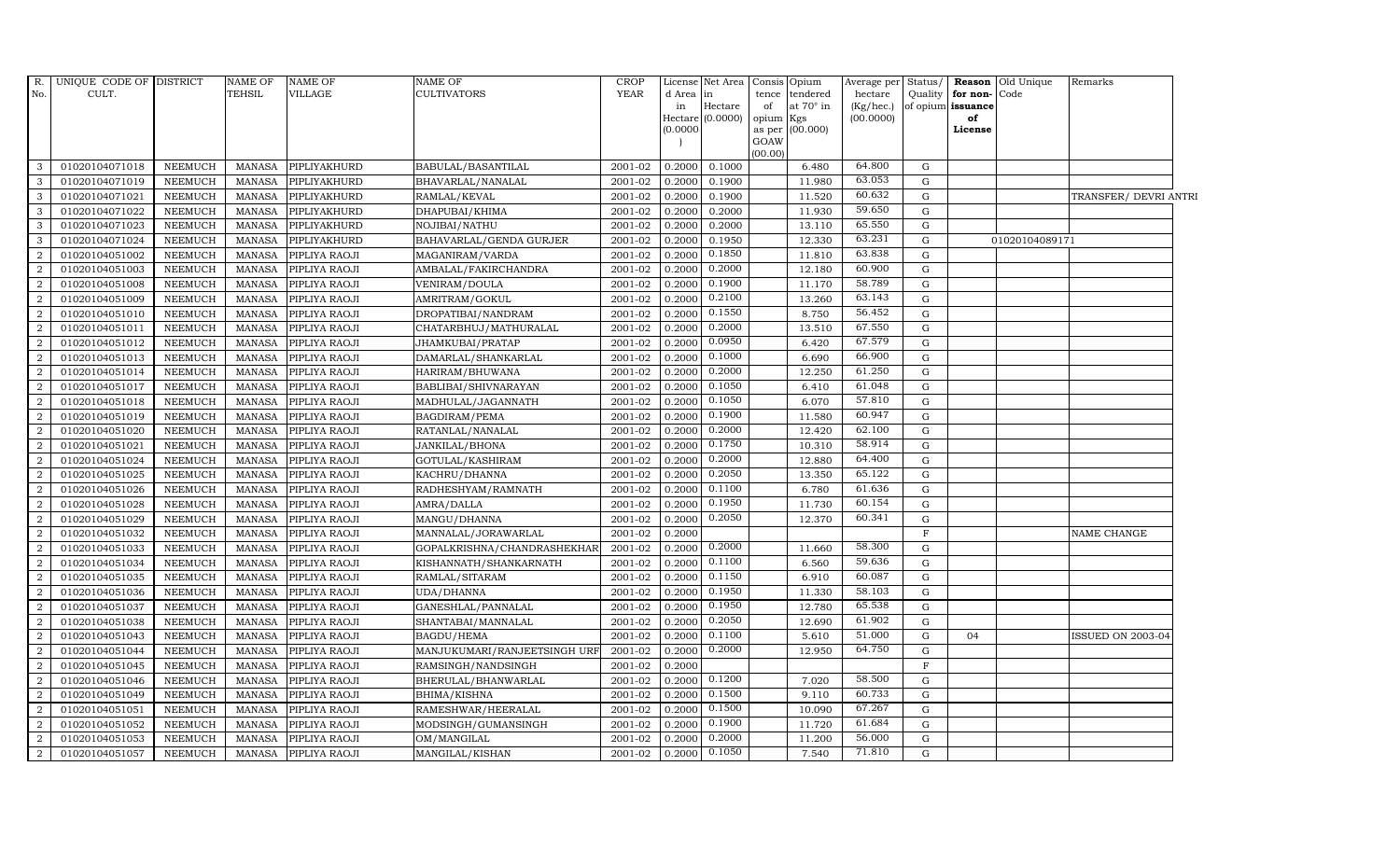| R.               | UNIQUE CODE OF DISTRICT |                | NAME OF       | <b>NAME OF</b> | <b>NAME OF</b>                | CROP                  |           | License Net Area |         | Consis Opium           | Average per        | Status/     |                   | Reason Old Unique | Remarks                  |
|------------------|-------------------------|----------------|---------------|----------------|-------------------------------|-----------------------|-----------|------------------|---------|------------------------|--------------------|-------------|-------------------|-------------------|--------------------------|
| No.              | CULT.                   |                | <b>TEHSIL</b> | VILLAGE        | CULTIVATORS                   | <b>YEAR</b>           | d Area in |                  | tence   | tendered               | hectare            | Quality     | for non-Code      |                   |                          |
|                  |                         |                |               |                |                               |                       | in        | $\rm{Hectare}$   | of      | at $70^\circ$ in       | $(Kg/ {\rm hec.})$ |             | of opium issuance |                   |                          |
|                  |                         |                |               |                |                               |                       | (0.0000)  | Hectare (0.0000) | opium   | Kgs<br>as per (00.000) | (00.0000)          |             | of<br>License     |                   |                          |
|                  |                         |                |               |                |                               |                       |           |                  | GOAW    |                        |                    |             |                   |                   |                          |
|                  |                         |                |               |                |                               |                       |           |                  | (00.00) |                        |                    |             |                   |                   |                          |
| 2                | 01020104051058          | <b>NEEMUCH</b> | <b>MANASA</b> | PIPLIYA RAOJI  | MANGILAL/GHASI                | 2001-02               | 0.2000    | 0.2000           |         | 12.930                 | 64.650             | G           |                   |                   |                          |
| $\overline{a}$   | 01020104051059          | <b>NEEMUCH</b> | <b>MANASA</b> | PIPLIYA RAOJI  | RUPCHANDRA/FAKIRCHANDRA       | 2001-02               | 0.2000    | 0.2000           |         | 12.060                 | 60.300             | G           |                   |                   |                          |
| 2                | 01020104051061          | <b>NEEMUCH</b> | MANASA        | PIPLIYA RAOJI  | RAMPRASAD/ONKARLAL            | $\frac{1}{2}001 - 02$ | 0.2000    | 0.2000           |         | 11.320                 | 56.600             | G           |                   |                   |                          |
| $\overline{2}$   | 01020104051063          | <b>NEEMUCH</b> | <b>MANASA</b> | PIPLIYA RAOJI  | DHANRAJ/LALA                  | 2001-02               | 0.2000    | 0.1950           |         | 13.020                 | 66.769             | G           |                   |                   |                          |
| $\overline{2}$   | 01020104051067          | <b>NEEMUCH</b> | MANASA        | PIPLIYA RAOJI  | DINESHKUMAR/GANESHRAM         | 2001-02               | 0.2000    | 0.1900           |         | 11.220                 | 59.053             | G           |                   |                   |                          |
| $\overline{2}$   | 01020104051068          | <b>NEEMUCH</b> | <b>MANASA</b> | PIPLIYA RAOJI  | RATANLAL/SHANKARJI            | 2001-02               | 0.2000    | 0.0900           |         | 5.500                  | 61.111             | G           |                   |                   |                          |
| $\overline{a}$   | 01020104051070          | <b>NEEMUCH</b> | <b>MANASA</b> | PIPLIYA RAOJI  | MADANLAL/SHANKARJI            | 2001-02               | 0.2000    | 0.1000           |         | 5.180                  | 51.800             | G           | 04                |                   | <b>ISSUED ON 2003-04</b> |
| 2                | 01020104051071          | <b>NEEMUCH</b> | MANASA        | PIPLIYA RAOJI  | RAJESHKUMAR/MANOHARLAL        | 2001-02               | 0.2000    | 0.1950           |         | 13.090                 | 67.128             | G           |                   |                   |                          |
| $\overline{2}$   | 01020104051072          | <b>NEEMUCH</b> | <b>MANASA</b> | PIPLIYA RAOJI  | SUNDERLAL/GANGARAM            | 2001-02               | 0.2000    | 0.0850           |         | 5.790                  | 68.118             | $\mathbf G$ |                   |                   |                          |
| $\boldsymbol{2}$ | 01020104051074          | <b>NEEMUCH</b> | <b>MANASA</b> | PIPLIYA RAOJI  | HIMMATSINGH/BHERUSINGH        | 2001-02               | 0.2000    | 0.2000           |         | 13.260                 | 66.300             | G           |                   |                   |                          |
| $\overline{2}$   | 01020104051075          | <b>NEEMUCH</b> | <b>MANASA</b> | PIPLIYA RAOJI  | BABBUSINGH/BHUWANISINGH       | 2001-02               | 0.2000    | 0.1750           |         | 10.250                 | 58.571             | G           |                   |                   |                          |
| $\overline{a}$   | 01020104051076          | <b>NEEMUCH</b> | <b>MANASA</b> | PIPLIYA RAOJI  | BHAGATRAM/GIRDHARI            | 2001-02               | 0.2000    | 0.0950           |         | 5.090                  | 53.579             | G           |                   |                   |                          |
| $\overline{2}$   | 01020104051077          | <b>NEEMUCH</b> | MANASA        | PIPLIYA RAOJI  | RADHESHYAM/SHANKARJI          | 2001-02               | 0.2000    | 0.1050           |         | 5.390                  | 51.333             | G           | 04                |                   | <b>ISSUED ON 2003-04</b> |
| $\overline{a}$   | 01020104051078          | <b>NEEMUCH</b> | <b>MANASA</b> | PIPLIYA RAOJI  | GANPATLAL/MANGILAL            | 2001-02               | 0.2000    | 0.1950           |         | 12.250                 | 62.821             | $\mathbf G$ |                   |                   |                          |
| $\boldsymbol{2}$ | 01020104051079          | <b>NEEMUCH</b> | <b>MANASA</b> | PIPLIYA RAOJI  | SAMRATHSINGH/KALYANSINGH      | 2001-02               | 0.2000    | 0.1750           |         | 10.120                 | 57.829             | G           |                   |                   |                          |
| $\overline{2}$   | 01020104051080          | <b>NEEMUCH</b> | <b>MANASA</b> | PIPLIYA RAOJI  | SHANTILAL/CHATARBHUJ          | 2001-02               | 0.2000    | 0.2050           |         | 13.040                 | 63.610             | G           |                   |                   |                          |
| 2                | 01020104051082          | <b>NEEMUCH</b> | <b>MANASA</b> | PIPLIYA RAOJI  | BIHARI/PARTHI                 | 2001-02               | 0.2000    | 0.2050           |         | 12.260                 | 59.805             | G           |                   |                   |                          |
| $\overline{a}$   | 01020104051084          | <b>NEEMUCH</b> | MANASA        | PIPLIYA RAOJI  | RAJMAL/GORA                   | 2001-02               | 0.2000    | 0.1850           |         | 11.800                 | 63.784             | G           |                   |                   |                          |
| $\overline{2}$   | 01020104051085          | <b>NEEMUCH</b> | <b>MANASA</b> | PIPLIYA RAOJI  | GABBA/UDA                     | 2001-02               | 0.2000    | 0.1950           |         | 11.530                 | 59.128             | G           |                   |                   |                          |
| $\overline{2}$   | 01020104051086          | <b>NEEMUCH</b> | <b>MANASA</b> | PIPLIYA RAOJI  | SURAJMAL/NATHU                | 2001-02               | 0.2000    | 0.1900           |         | 11.030                 | 58.053             | G           |                   |                   |                          |
| 2                | 01020104051087          | <b>NEEMUCH</b> | MANASA        | PIPLIYA RAOJI  | CHAGANLAL/UDA                 | 2001-02               | 0.2000    | 0.2000           |         | 11.420                 | 57.100             | G           |                   |                   |                          |
| $\overline{2}$   | 01020104051088          | <b>NEEMUCH</b> | <b>MANASA</b> | PIPLIYA RAOJI  | KISHAN/DEVA                   | 2001-02               | 0.2000    | 0.1900           |         | 10.520                 | 55.368             | G           |                   |                   |                          |
| $\overline{2}$   | 01020104051089          | <b>NEEMUCH</b> | <b>MANASA</b> | PIPLIYA RAOJI  | CHOUSARBAI/RAMA               | 2001-02               | 0.2000    | 0.1350           |         | 7.550                  | 55.926             | G           |                   |                   |                          |
| $\overline{2}$   | 01020104051090          | <b>NEEMUCH</b> | <b>MANASA</b> | PIPLIYA RAOJI  | <b>BANSHILAL/HEERA</b>        | 2001-02               | 0.2000    | 0.2000           |         | 11.530                 | 57.650             | G           |                   |                   |                          |
| $\overline{2}$   | 01020104051091          | <b>NEEMUCH</b> | <b>MANASA</b> | PIPLIYA RAOJI  | <b>BHONA/HEERA</b>            | 2001-02               | 0.2000    | 0.1950           |         | 12.270                 | 62.923             | G           |                   |                   |                          |
| $\overline{2}$   | 01020104051092          | <b>NEEMUCH</b> | <b>MANASA</b> | PIPLIYA RAOJI  | RATAN/HEERA                   | 2001-02               | 0.2000    | 0.2050           |         | 12.590                 | 61.415             | G           |                   |                   |                          |
| 2                | 01020104051093          | <b>NEEMUCH</b> | <b>MANASA</b> | PIPLIYA RAOJI  | MANNA/HEERA                   | 2001-02               | 0.2000    | 0.2050           |         | 12.180                 | 59.415             | G           |                   |                   |                          |
| $\overline{2}$   | 01020104051094          | <b>NEEMUCH</b> | <b>MANASA</b> | PIPLIYA RAOJI  | GANGARAM/HEERA                | 2001-02               | 0.2000    | 0.1950           |         | 11.730                 | 60.154             | G           |                   |                   |                          |
| 2                | 01020104051095          | <b>NEEMUCH</b> | MANASA        | PIPLIYA RAOJI  | KESHYA/BHAWSINGH              | 2001-02               | 0.2000    | 0.1950           |         | 11.900                 | 61.026             | ${\rm G}$   |                   |                   |                          |
| $\overline{2}$   | 01020104051096          | <b>NEEMUCH</b> | <b>MANASA</b> | PIPLIYA RAOJI  | JAGDISH/NATHU                 | 2001-02               | 0.2000    | 0.2000           |         | 11.090                 | 55.450             | G           |                   |                   |                          |
| $\overline{2}$   | 01020104051097          | <b>NEEMUCH</b> | MANASA        | PIPLIYA RAOJI  | BHIMA/NATHU                   | 2001-02               | 0.2000    | 0.1750           |         | 10.690                 | 61.086             | G           |                   |                   |                          |
| $\overline{2}$   | 01020104051098          | <b>NEEMUCH</b> | <b>MANASA</b> | PIPLIYA RAOJI  | SHYAMLAL/NATHU                | 2001-02               | 0.2000    | 0.2050           |         | 12.650                 | 61.707             | G           |                   |                   |                          |
| $\overline{a}$   | 01020104051099          | <b>NEEMUCH</b> | <b>MANASA</b> | PIPLIYA RAOJI  | SABUBAI/GORULAL               | 2001-02               | 0.2000    | 0.1950           |         | 11.410                 | 58.513             | G           |                   |                   |                          |
| 2                | 01020104051100          | <b>NEEMUCH</b> | <b>MANASA</b> | PIPLIYA RAOJI  | RODILAL/MANGILAL              | 2001-02               | 0.2000    | 0.1950           |         | 12.790                 | 65.590             | G           |                   |                   |                          |
| $\overline{2}$   | 01020104051101          | <b>NEEMUCH</b> | <b>MANASA</b> | PIPLIYA RAOJI  | BIHARI/UDA                    | 2001-02               | 0.2000    | 0.1900           |         | 10.970                 | 57.737             | G           |                   |                   |                          |
| $\overline{2}$   | 01020104051104          | <b>NEEMUCH</b> | <b>MANASA</b> | PIPLIYA RAOJI  | RADHESHYAM/MANGILAL           | 2001-02               | 0.2000    | 0.1000           |         | 6.290                  | 62.900             | G           |                   |                   |                          |
| 2                | 01020104051105          | <b>NEEMUCH</b> | <b>MANASA</b> | PIPLIYA RAOJI  | CHATARBHUJ/PRABHULAL          | 2001-02               | 0.2000    | 0.2050           |         | 12.310                 | 60.049             | G           |                   |                   |                          |
| $\overline{a}$   | 01020104051106          | <b>NEEMUCH</b> | <b>MANASA</b> | PIPLIYA RAOJI  | BANSHILAL/RUPA                | 2001-02               | 0.2000    | 0.2000           |         | 12.860                 | 64.300             | G           |                   |                   |                          |
| 2                | 01020104051107          | <b>NEEMUCH</b> | <b>MANASA</b> | PIPLIYA RAOJI  | RAWLE PRATAPSINGH/SAJJANSINGI | 2001-02               | 0.2000    | 0.1000           |         | 6.580                  | 65.800             | G           |                   |                   |                          |
| $\overline{2}$   | 01020104051108          | <b>NEEMUCH</b> | <b>MANASA</b> | PIPLIYA RAOJI  | SHANIBAI/BHERULAL             | 2001-02               | 0.2000    | 0.2050           |         | 14.260                 | 69.561             | G           |                   |                   |                          |
| $\overline{2}$   | 01020104051109          | <b>NEEMUCH</b> | MANASA        | PIPLIYA RAOJI  | NEMICHANDRA/MANMAL            | 2001-02               | 0.2000    | 0.1950           |         | 11.540                 | 59.179             | G           |                   |                   |                          |
|                  |                         |                |               |                |                               |                       |           |                  |         |                        |                    |             |                   |                   |                          |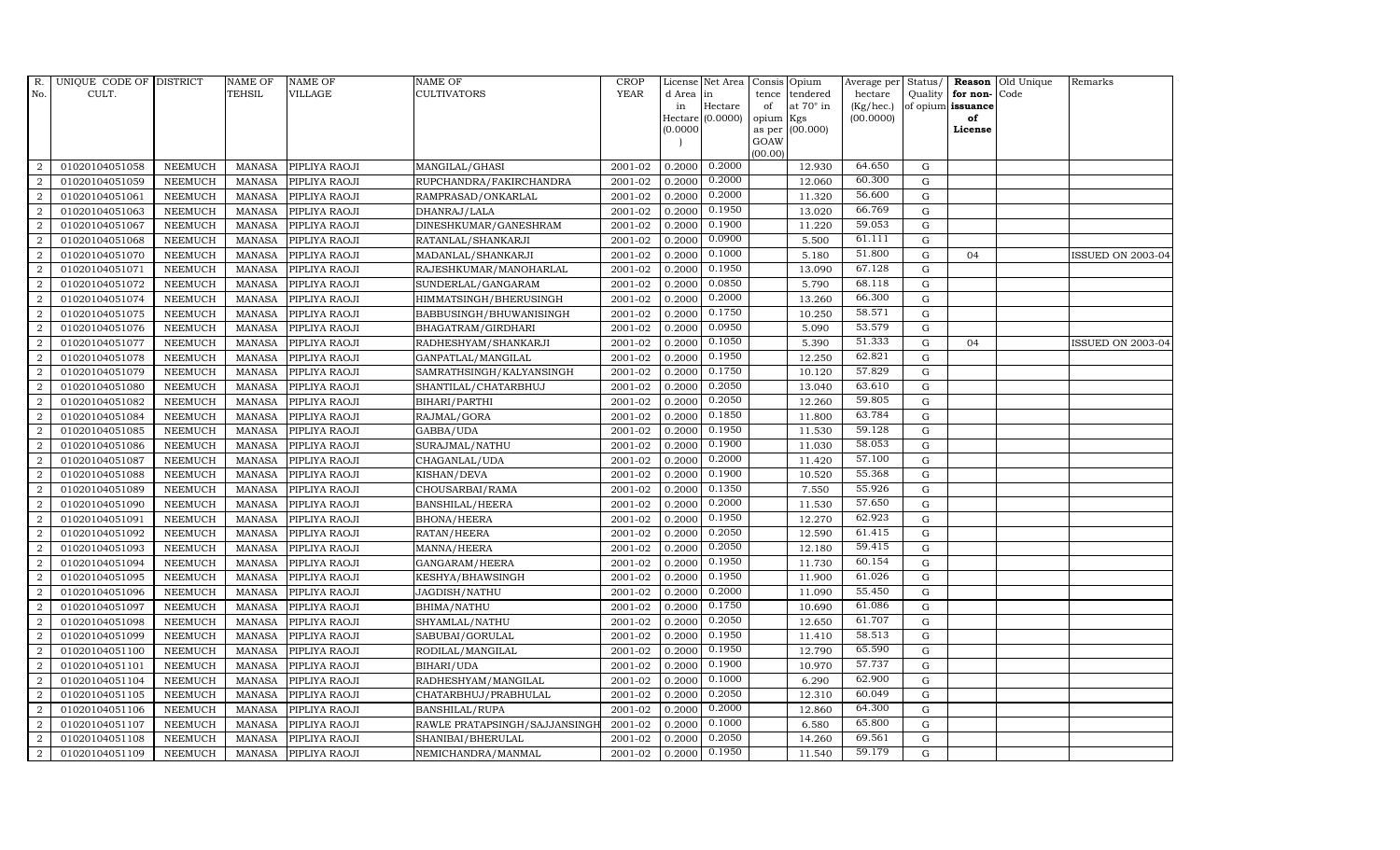| R.             | UNIQUE CODE OF DISTRICT |                | NAME OF       | <b>NAME OF</b> | <b>NAME OF</b>            | <b>CROP</b> |           | License Net Area  |           | Consis Opium     | Average per | Status/     |                      | <b>Reason</b> Old Unique | Remarks                   |  |
|----------------|-------------------------|----------------|---------------|----------------|---------------------------|-------------|-----------|-------------------|-----------|------------------|-------------|-------------|----------------------|--------------------------|---------------------------|--|
| No.            | CULT.                   |                | <b>TEHSIL</b> | <b>VILLAGE</b> | <b>CULTIVATORS</b>        | <b>YEAR</b> | d Area in |                   |           | tence tendered   | hectare     |             | Quality for non-Code |                          |                           |  |
|                |                         |                |               |                |                           |             | in        | Hectare           | of        | at $70^\circ$ in | (Kg/hec.)   |             | of opium issuance    |                          |                           |  |
|                |                         |                |               |                |                           |             | (0.0000)  | Hectare (0.0000)  | opium Kgs | as per (00.000)  | (00.0000)   |             | of<br>License        |                          |                           |  |
|                |                         |                |               |                |                           |             |           |                   | GOAW      |                  |             |             |                      |                          |                           |  |
|                |                         |                |               |                |                           |             |           |                   | (00.00)   |                  |             |             |                      |                          |                           |  |
| 2              | 01020104051110          | NEEMUCH        | MANASA        | PIPLIYA RAOJI  | NANIBAI/RATANLAL          | 2001-02     |           | $0.2000$ $0.1050$ |           | 6.000            | 57.143      | G           |                      |                          |                           |  |
| 2              | 01020104051114          | <b>NEEMUCH</b> | MANASA        | PIPLIYA RAOJI  | CHOGALAL/BHERA            | 2001-02     |           | $0.2000$ $0.1750$ |           | 11.270           | 64.400      | G           |                      |                          |                           |  |
| 2              | 01020104051115          | <b>NEEMUCH</b> | MANASA        | PIPLIYA RAOJI  | GANPAT/KESHURAM           | 2001-02     | 0.2000    | 0.2000            |           | 11.280           | 56.400      | G           |                      |                          |                           |  |
| 2              | 01020104051116          | <b>NEEMUCH</b> | <b>MANASA</b> | PIPLIYA RAOJI  | DINESHCHANDRA/JAGANNATH   | 2001-02     | 0.2000    | 0.1950            |           | 10.990           | 56.359      | G           |                      |                          |                           |  |
| $\overline{2}$ | 01020104051117          | <b>NEEMUCH</b> | <b>MANASA</b> | PIPLIYA RAOJI  | GANESHNATH/KALUNATH       | 2001-02     | 0.2000    | 0.1900            |           | 12.880           | 67.789      | $\mathbf G$ |                      |                          |                           |  |
| 2              | 01020104051122          | <b>NEEMUCH</b> | <b>MANASA</b> | PIPLIYA RAOJI  | RAMESHCHAND/RAMNARAYAN    | 2001-02     | 0.2000    | 0.2000            |           | 13.270           | 66.350      | G           |                      |                          | NAME CHANGE               |  |
| 2              | 01020104051123          | <b>NEEMUCH</b> | MANASA        | PIPLIYA RAOJI  | GIRDHARI/KALU             | 2001-02     | 0.2000    | 0.1900            |           | 12.300           | 64.737      | G           |                      |                          |                           |  |
| 2              | 01020104051124          | <b>NEEMUCH</b> | MANASA        | PIPLIYA RAOJI  | GANGABAI/NANURAM          | 2001-02     | 0.2000    | 0.2000            |           | 12.270           | 61.350      | G           |                      |                          |                           |  |
| 2              | 01020104051125          | <b>NEEMUCH</b> | <b>MANASA</b> | PIPLIYA RAOJI  | BHAGWATIBAI/RAMGOPAL      | 2001-02     | 0.2000    | 0.2000            |           | 12.460           | 62.300      | G           |                      |                          |                           |  |
| $\overline{2}$ | 01020104051127          | <b>NEEMUCH</b> | <b>MANASA</b> | PIPLIYA RAOJI  | MANOHARSINGH/BHOMSINGH    | 2001-02     | 0.2000    | 0.0950            |           | 5.280            | 55.579      | ${\rm G}$   |                      |                          |                           |  |
| 2              | 01020104051128          | <b>NEEMUCH</b> | MANASA        | PIPLIYA RAOJI  | KHEMRAJ/RAMA              | 2001-02     | 0.2000    | 0.1650            |           | 10.320           | 62.545      | G           |                      |                          |                           |  |
| 2              | 01020104051130          | NEEMUCH        | <b>MANASA</b> | PIPLIYA RAOJI  | DAMARLAL/PEMA             | 2001-02     | 0.2000    | 0.1950            |           | 12.750           | 65.385      | G           |                      |                          |                           |  |
| 2              | 01020104051131          | <b>NEEMUCH</b> | MANASA        | PIPLIYA RAOJI  | MOHANLAL/DALLA            | 2001-02     | 0.2000    | 0.2000            |           | 11.480           | 57.400      | G           |                      |                          |                           |  |
| $\overline{2}$ | 01020104051132          | <b>NEEMUCH</b> | <b>MANASA</b> | PIPLIYA RAOJI  | MOHANLAL/FATEHLAL         | 2001-02     | 0.2000    | 0.2050            |           | 11.780           | 57.463      | G           |                      |                          | TRANSFER/LOHARIYA JAT N-I |  |
| $\overline{2}$ | 01020104051138          | <b>NEEMUCH</b> | <b>MANASA</b> | PIPLIYA RAOJI  | SWAROOPKUNWAR/KALYANSINGH | 2001-02     | 0.2000    | 0.2100            |           | 12.400           | 59.048      | G           |                      |                          |                           |  |
| $\overline{2}$ | 01020104051143          | <b>NEEMUCH</b> | <b>MANASA</b> | PIPLIYA RAOJI  | SURATRAM/LALJI            | 2001-02     | 0.2000    | 0.1900            |           | 11.100           | 58.421      | G           |                      |                          |                           |  |
| 2              | 01020104051151          | <b>NEEMUCH</b> | <b>MANASA</b> | PIPLIYA RAOJI  | BHONA/VARDA               | 2001-02     | 0.2000    | 0.1950            |           | 10.730           | 55.026      | G           |                      |                          |                           |  |
| 2              | 01020104051152          | NEEMUCH        | MANASA        | PIPLIYA RAOJI  | LACHHIRAM/PYARCHANDRA     | 2001-02     | 0.2000    | 0.1950            |           | 13.330           | 68.359      | G           |                      |                          |                           |  |
| 2              | 01020104051153          | <b>NEEMUCH</b> | <b>MANASA</b> | PIPLIYA RAOJI  | CHATRA/BHAWSINGH          | 2001-02     | 0.2000    | 0.1650            |           | 9.990            | 60.545      | $\mathbf G$ |                      |                          |                           |  |
| $\overline{2}$ | 01020104051155          | <b>NEEMUCH</b> | <b>MANASA</b> | PIPLIYA RAOJI  | TAMMUBAI/GIRDHARI         | 2001-02     | 0.2000    | 0.2000            |           | 12.990           | 64.950      | $\mathbf G$ |                      |                          |                           |  |
| $\overline{2}$ | 01020104051156          | <b>NEEMUCH</b> | MANASA        | PIPLIYA RAOJI  | KHETA/BHAVSINGH           | 2001-02     | 0.2000    | 0.2050            |           | 12.270           | 59.854      | G           |                      |                          |                           |  |
| $\overline{2}$ | 01020104051157          | <b>NEEMUCH</b> | <b>MANASA</b> | PIPLIYA RAOJI  | GANGARAM/BHAVSINGH        | 2001-02     | 0.2000    | 0.1500            |           | 9.450            | 63.000      | G           |                      |                          |                           |  |
| 2              | 01020104051158          | <b>NEEMUCH</b> | <b>MANASA</b> | PIPLIYA RAOJI  | TEJA/DHANNA               | 2001-02     | 0.2000    | 0.2100            |           | 13.100           | 62.381      | G           |                      |                          |                           |  |
| 2              | 01020104051159          | <b>NEEMUCH</b> | MANASA        | PIPLIYA RAOJI  | KISHNA/NAGGA              | 2001-02     | 0.2000    | 0.2100            |           | 11.650           | 55.476      | G           |                      | 001                      |                           |  |
| 2              | 01020104051160          | <b>NEEMUCH</b> | <b>MANASA</b> | PIPLIYA RAOJI  | BAHANWARLAL/GOVINDRAM     | 2001-02     | 0.2000    | 0.1900            |           | 10.700           | 56.316      | $\mathbf G$ |                      |                          |                           |  |
| $\overline{1}$ | 01020104014001          | <b>NEEMUCH</b> | <b>MANASA</b> | PAROT PIPLIYA  | GHISALAL/JAGANNATH        | 2001-02     | 0.2000    | 0.1900            |           | 12.560           | 66.105      | $\mathbf G$ |                      |                          | TRANSFER/ POKHRDA         |  |
| $\overline{1}$ | 01020104014002          | <b>NEEMUCH</b> | <b>MANASA</b> | PAROT PIPLIYA  | BAGDIRAM/BHERULAL         | 2001-02     | 0.2000    | 0.2000            |           | 13.310           | 66.550      | G           |                      |                          |                           |  |
| <sup>1</sup>   | 01020104014003          | <b>NEEMUCH</b> | <b>MANASA</b> | PAROT PIPLIYA  | AMRITRAM/HAJARI           | 2001-02     | 0.2000    | 0.0850            |           | 5.490            | 64.588      | G           |                      |                          |                           |  |
| $\overline{1}$ | 01020104014005          | <b>NEEMUCH</b> | <b>MANASA</b> | PAROT PIPLIYA  | BABULAL/KESHURAM          | 2001-02     | 0.2000    | 0.1750            |           | 10.580           | 60.457      | G           |                      |                          |                           |  |
| $\overline{1}$ | 01020104014006          | <b>NEEMUCH</b> | <b>MANASA</b> | PAROT PIPLIYA  | RADHESHYAM/DHANNA         | 2001-02     | 0.2000    | 0.1000            |           | 6.260            | 62.600      | G           |                      |                          | TRANSFER/ MANASA          |  |
|                | 01020104014008          | <b>NEEMUCH</b> | <b>MANASA</b> | PAROT PIPLIYA  | DEVBAI/KANA               | 2001-02     | 0.2000    | 0.1150            |           | 6.800            | 59.130      | G           |                      |                          |                           |  |
| $\overline{1}$ | 01020104014012          | <b>NEEMUCH</b> | MANASA        | PAROT PIPLIYA  | BASANTIBAI/KACHRU         | 2001-02     | 0.2000    | 0.2050            |           | 14.790           | 72.146      | G           |                      |                          |                           |  |
| - 1            | 01020104014015          | <b>NEEMUCH</b> | MANASA        | PAROT PIPLIYA  | RAMNARAYAN/SHRIRAM        | 2001-02     | 0.2000    | 0.2100            |           | 13.020           | 62.000      | G           |                      |                          |                           |  |
| <sup>1</sup>   | 01020104014016          | <b>NEEMUCH</b> | <b>MANASA</b> | PAROT PIPLIYA  | SHANTIBAI/ONKAR           | 2001-02     | 0.2000    | 0.1850            |           | 10.560           | 57.081      | G           |                      |                          |                           |  |
| <sup>1</sup>   | 01020104014018          | <b>NEEMUCH</b> | MANASA        | PAROT PIPLIYA  | KAMLIBAI/BANSI            | 2001-02     | 0.2000    | 0.1900            |           | 11.290           | 59.421      | G           |                      |                          |                           |  |
| $\overline{1}$ | 01020104014019          | <b>NEEMUCH</b> | <b>MANASA</b> | PAROT PIPLIYA  | DULICHAND/BHANWARLAL      | 2001-02     | 0.2000    | 0.2000            |           | 12.200           | 61.000      | G           |                      |                          |                           |  |
| $\overline{1}$ | 01020104014020          | <b>NEEMUCH</b> | <b>MANASA</b> | PAROT PIPLIYA  | KISHAN/RUPA               | 2001-02     | 0.2000    | 0.2000            |           | 13.110           | 65.550      | $\mathbf G$ |                      |                          |                           |  |
| <sup>1</sup>   | 01020104014022          | NEEMUCH        | <b>MANASA</b> | PAROT PIPLIYA  | KANHAIYA/PYARJI           | 2001-02     | 0.2000    | 0.1800            |           | 11.120           | 61.778      | G           |                      |                          | TRANSFER/ PIPLON          |  |
| -1             | 01020104014023          | <b>NEEMUCH</b> | MANASA        | PAROT PIPLIYA  | DALLUBAI/RADHESHYAM       | 2001-02     | 0.2000    | 0.1600            |           | 9.710            | 60.688      | G           |                      |                          |                           |  |
| <sup>1</sup>   | 01020104014026          | <b>NEEMUCH</b> | MANASA        | PAROT PIPLIYA  | NANDKISHORE/GORISHANKAR   | 2001-02     | 0.2000    | 0.2100            |           | 11.430           | 54.429      | G           |                      |                          |                           |  |
| <sup>1</sup>   | 01020104014027          | <b>NEEMUCH</b> | <b>MANASA</b> | PAROT PIPLIYA  | SHRIRAM/BHERULAL          | 2001-02     |           | $0.2000$ $0.1000$ |           | 5.660            | 56.600      | G           |                      |                          |                           |  |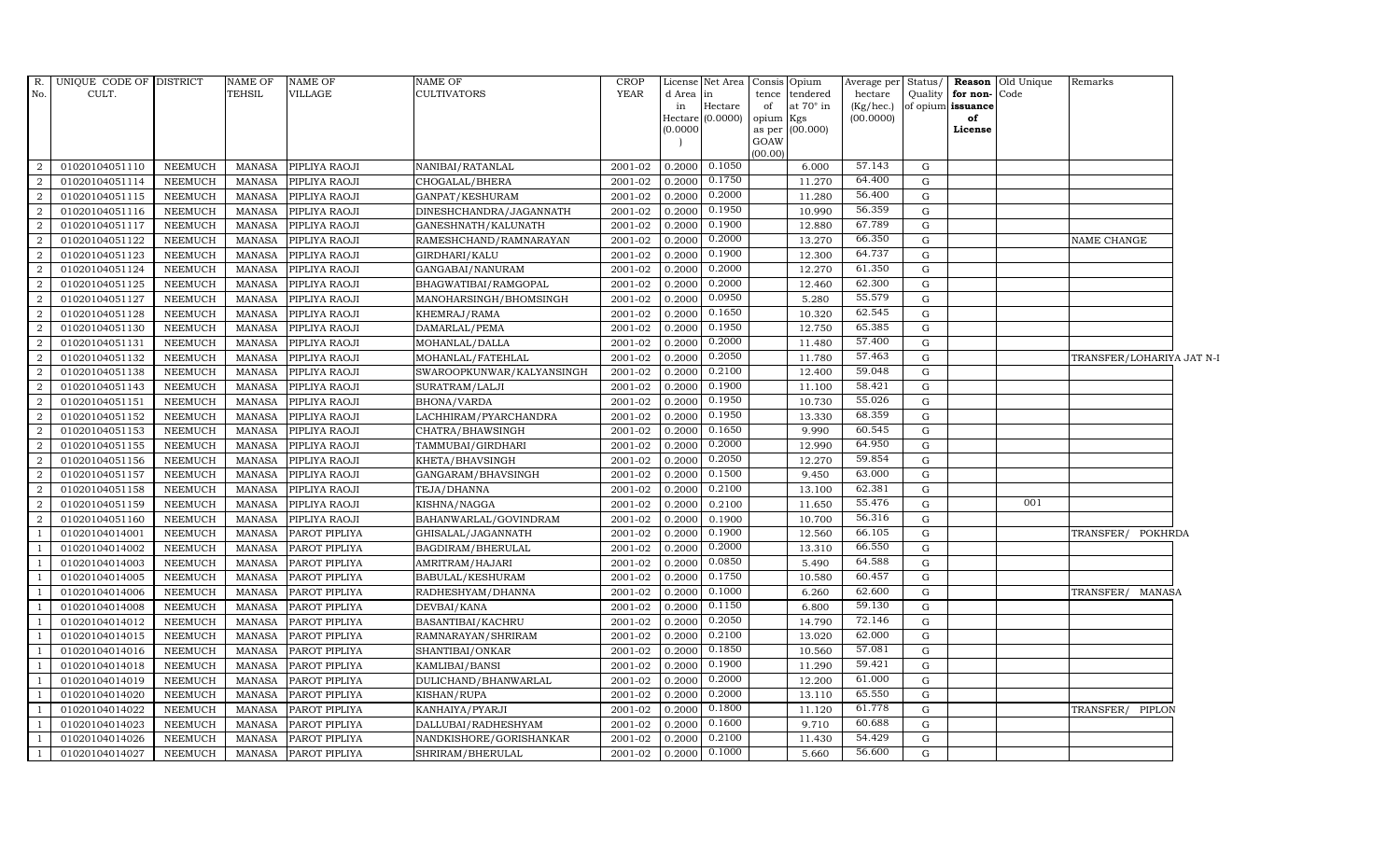| R.  | UNIQUE CODE OF DISTRICT |                | NAME OF       | <b>NAME OF</b> | NAME OF                     | <b>CROP</b> |           | License Net Area Consis     | Opium                              | Average per            | Status/      |                         | <b>Reason</b> Old Unique | Remarks                  |  |
|-----|-------------------------|----------------|---------------|----------------|-----------------------------|-------------|-----------|-----------------------------|------------------------------------|------------------------|--------------|-------------------------|--------------------------|--------------------------|--|
| No. | CULT.                   |                | <b>TEHSIL</b> | VILLAGE        | CULTIVATORS                 | <b>YEAR</b> | d Area in |                             | tence<br>tendered                  | hectare                | Quality      | for non-Code            |                          |                          |  |
|     |                         |                |               |                |                             |             | in        | Hectare<br>Hectare (0.0000) | of<br>at $70^\circ$ in             | (Kg/hec.)<br>(00.0000) |              | of opium issuance<br>of |                          |                          |  |
|     |                         |                |               |                |                             |             | (0.0000)  |                             | opium<br>Kgs<br>(00.000)<br>as per |                        |              | License                 |                          |                          |  |
|     |                         |                |               |                |                             |             |           |                             | GOAW                               |                        |              |                         |                          |                          |  |
|     |                         |                |               |                |                             |             |           |                             | (00.00)                            |                        |              |                         |                          |                          |  |
|     | 01020104014009          | NEEMUCH        | MANASA        | PAROT PIPLIYA  | GHISALAL/DHANNA             | 2001-02     |           | $0.2000$ $0.1250$           | 8.130                              | 65.040                 | G            |                         |                          |                          |  |
|     | 01020104027091          | <b>NEEMUCH</b> | MANASA        | PARDA-II       | SUNDERLAL/NANALAL           | 2001-02     | 0.2000    | 0.1850                      | 11.780                             | 63.676                 | $\mathbf G$  |                         |                          |                          |  |
|     | 01020104027092          | NEEMUCH        | MANASA        | PARDA-II       | ONKARLAL/BHUWANA            | 2001-02     | 0.2000    | 0.1900                      | 11.920                             | 62.737                 | ${\rm G}$    |                         |                          |                          |  |
|     | 01020104027093          | <b>NEEMUCH</b> | <b>MANASA</b> | PARDA-II       | BHANWARLAL/RATNA            | 2001-02     | 0.2000    | 0.1750                      | 9.990                              | 57.086                 | $\mathbf G$  |                         |                          |                          |  |
|     | 01020104027094          | NEEMUCH        | <b>MANASA</b> | PARDA-II       | GANGARAM/GOKUL              | 2001-02     | 0.2000    | 0.2000                      | 12.170                             | 60.850                 | G            |                         |                          |                          |  |
|     | 01020104027095          | <b>NEEMUCH</b> | <b>MANASA</b> | PARDA-II       | HARIRAM/CHUNNILAL           | $2001 - 02$ | 0.2000    | 0.2000                      | 12.610                             | 63.050                 | ${\rm G}$    |                         |                          | TRANSFER/ KHEDAMODI      |  |
|     | 01020104027097          | <b>NEEMUCH</b> | <b>MANASA</b> | PARDA-II       | KANHAIYALAL/CHHAGANLAL BADA | 2001-02     | 0.2000    | 0.1950                      | 12.510                             | 64.154                 | G            |                         |                          |                          |  |
|     | 01020104027101          | NEEMUCH        | <b>MANASA</b> | PARDA-II       | MATHURALAL/BHONA            | 2001-02     | 0.2000    | 0.0950                      | 5.760                              | 60.632                 | G            |                         |                          |                          |  |
|     | 01020104027103          | <b>NEEMUCH</b> | <b>MANASA</b> | PARDA-II       | PUSHPABAI/MANOHARLAL        | 2001-02     | 0.2000    | 0.1450                      | 7.620                              | 52.552                 | $\mathbf G$  |                         |                          |                          |  |
|     | 01020104027105          | <b>NEEMUCH</b> | <b>MANASA</b> | PARDA-II       | SAVITRI BAI/KANHEYALAL      | 2001-02     | 0.2000    | 0.2000                      | 12.180                             | 60.900                 | G            |                         |                          |                          |  |
|     | 01020104027110          | <b>NEEMUCH</b> | <b>MANASA</b> | PARDA-II       | MANGILAL/NATHU              | 2001-02     | 0.2000    | 0.1950                      | 12.220                             | 62.667                 | ${\rm G}$    |                         |                          |                          |  |
|     | 01020104027113          | <b>NEEMUCH</b> | <b>MANASA</b> | PARDA-II       | FAKIRCHAND/MANGILAL         | 2001-02     | 0.2000    | 0.1000                      | 5.820                              | 58.200                 | $\mathbf G$  |                         |                          |                          |  |
|     | 01020104027114          | NEEMUCH        | <b>MANASA</b> | PARDA-II       | JAGANNATH/BHERULAL          | 2001-02     | 0.2000    | 0.1600                      | 9.770                              | 61.063                 | G            |                         |                          |                          |  |
|     | 01020104027115          | <b>NEEMUCH</b> | <b>MANASA</b> | PARDA-II       | RATANNATH/NANDANATH         | 2001-02     | 0.2000    | 0.0950                      | 5.000                              | 52.632                 | $\mathbf G$  |                         |                          |                          |  |
|     | 01020104027116          | <b>NEEMUCH</b> | <b>MANASA</b> | PARDA-II       | SATYANARAYAN/SHANKAR        | 2001-02     | 0.2000    | 0.1900                      | 11.410                             | 60.053                 | G            |                         |                          | TRANSFER/ BARKHEDA GHATA |  |
|     | 01020104027117          | NEEMUCH        | MANASA        | PARDA-II       | SEVA/CHAMPA                 | 2001-02     |           | $0.2000$ $0.1600$           | 9.310                              | 58.188                 | ${\rm G}$    |                         |                          |                          |  |
|     | 01020104027119          | <b>NEEMUCH</b> | <b>MANASA</b> | PARDA-II       | KANHAIYALAL/AMRAJI          | 2001-02     | 0.2000    | 0.1950                      | 12.190                             | 62.513                 | G            |                         |                          | TRANSFER/KANJARDA-I      |  |
|     | 01020104027121          | NEEMUCH        | <b>MANASA</b> | PARDA-II       | KANHAIYALAL/NANDLAL         | 2001-02     | 0.2000    | 0.1950                      | 10.940                             | 56.103                 | ${\rm G}$    |                         |                          | TRANSFER/ KHEDLI         |  |
|     | 01020104027122          | <b>NEEMUCH</b> | <b>MANASA</b> | PARDA-II       | AKBAR/FIDAHUSAIN            | 2001-02     | 0.2000    | 0.2000                      | 13.510                             | 67.550                 | $\mathbf G$  |                         |                          |                          |  |
|     | 01020104027124          | <b>NEEMUCH</b> | <b>MANASA</b> | PARDA-II       | SATYANARAYAN/JHAMKULAL      | 2001-02     | 0.2000    | 0.2000                      | 11.040                             | 55.200                 | G            |                         |                          |                          |  |
|     | 01020104027125          | NEEMUCH        | MANASA        | PARDA-II       | DEVILAL/KANHAIYALAL         | 2001-02     | 0.2000    | 0.2050                      | 10.940                             | 53.366                 | G            |                         |                          |                          |  |
|     | 01020104027127          | <b>NEEMUCH</b> | <b>MANASA</b> | PARDA-II       | UDAIRAM/KHUMANSINGH         | 2001-02     | 0.2000    | 0.1900                      | 12.020                             | 63.263                 | G            |                         |                          |                          |  |
|     | 01020104027128          | NEEMUCH        | MANASA        | PARDA-II       | KANIRAM/BHONA               | 2001-02     | 0.2000    | 0.1900                      | 11.460                             | 60.316                 | G            |                         |                          |                          |  |
|     | 01020104027130          | <b>NEEMUCH</b> | <b>MANASA</b> | PARDA-II       | SURAJMAL/BHERULAL           | 2001-02     | 0.2000    | 0.2000                      | 12.220                             | 61.100                 | $\mathbf G$  |                         |                          |                          |  |
|     | 01020104027132          | <b>NEEMUCH</b> | MANASA        | PARDA-II       | RUPA/GULAB                  | 2001-02     | 0.2000    | 0.1000                      | 5.810                              | 58.100                 | G            |                         |                          |                          |  |
|     | 01020104027134          | NEEMUCH        | MANASA        | PARDA-II       | BABULAL/MANGILAL            | 2001-02     | 0.2000    | 0.1000                      | 5.410                              | 54.100                 | $\mathbf G$  |                         |                          |                          |  |
|     | 01020104027135          | <b>NEEMUCH</b> | <b>MANASA</b> | PARDA-II       | RAMNATH/SHANKARNATH         | 2001-02     | 0.2000    | 0.1800                      | 10.670                             | 59.278                 | G            |                         |                          |                          |  |
|     | 01020104027139          | NEEMUCH        | MANASA        | PARDA-II       | BAPU/GANESHGIR              | 2001-02     | 0.2000    | 0.1000                      | 5.490                              | 54.900                 | G            |                         |                          |                          |  |
|     | 01020104027141          | <b>NEEMUCH</b> | <b>MANASA</b> | PARDA-II       | DAYARAM/CHHAGANLAL          | 2001-02     | 0.2000    | 0.1950                      | 10.510                             | 53.897                 | ${\rm G}$    |                         |                          |                          |  |
|     | 01020104027144          | <b>NEEMUCH</b> | MANASA        | PARDA-II       | RAMA/RUPA                   | 2001-02     | 0.2000    | 0.2050                      | 11.190                             | 54.585                 | $\mathbf{G}$ |                         |                          | TRANSFER/ DHAMNIA        |  |
|     | 01020104027146          | NEEMUCH        | MANASA        | PARDA-II       | CHHAGANLAL/MOHANLAL         | 2001-02     | 0.2000    | 0.1350                      | 6.750                              | 50.000                 | ${\rm G}$    | 04                      |                          |                          |  |
|     | 01020104027148          | <b>NEEMUCH</b> | <b>MANASA</b> | PARDA-II       | OMPRAKASH/RAMCHANDRA        | 2001-02     | 0.2000    | 0.2000                      | 14.350                             | 71.750                 | $\mathbf G$  |                         |                          |                          |  |
|     | 01020104027149          | <b>NEEMUCH</b> | <b>MANASA</b> | PARDA-II       | RAMGOPAL/RAMCHANDRA         | 2001-02     | 0.2000    | 0.2000                      | 11.340                             | 56.700                 | G            |                         |                          |                          |  |
|     | 01020104027150          | <b>NEEMUCH</b> | <b>MANASA</b> | PARDA-II       | MEGHA/DEVA                  | 2001-02     | 0.2000    | 0.2050                      | 12.190                             | 59.463                 | $\mathbf G$  |                         |                          |                          |  |
|     | 01020104027151          | <b>NEEMUCH</b> | <b>MANASA</b> | PARDA-II       | BASANTILAL/MEGHA            | 2001-02     | 0.2000    | 0.1000                      | 7.120                              | 71.200                 | G            |                         |                          |                          |  |
|     | 01020104027155          | NEEMUCH        | MANASA        | PARDA-II       | HANSRAJ/PURALAL             | 2001-02     | 0.2000    | 0.1000                      | 7.320                              | 73.200                 | G            |                         |                          | TRANSFER/AMLIBHAT/ NMH-I |  |
|     | 01020104027157          | NEEMUCH        | <b>MANASA</b> | PARDA-II       | MOHANLAL/BHANWAR            | 2001-02     | 0.2000    | 0.1000                      | 6.930                              | 69.300                 | $\mathbf G$  |                         |                          |                          |  |
|     | 01020104027159          | <b>NEEMUCH</b> | MANASA        | PARDA-II       | BHERU/MEGHA                 | $2001 - 02$ |           | $0.2000 \mid 0.2050$        | 11.810                             | 57.610                 | G            |                         |                          |                          |  |
|     | 01020104027160          | <b>NEEMUCH</b> | <b>MANASA</b> | PARDA-II       | KANWARLAL/UDAIRAM           | 2001-02     | 0.2000    | 0.1800                      | 10.740                             | 59.667                 | ${\rm G}$    |                         |                          |                          |  |
|     | 01020104027163          | <b>NEEMUCH</b> | <b>MANASA</b> | PARDA-II       | BHAGUBAI/CHAGANLAL          | 2001-02     | 0.2000    | 0.2000                      | 11.320                             | 56.600                 | $\mathbf G$  |                         |                          | <b>NAME CHANGE</b>       |  |
|     | 01020104027164          | NEEMUCH        | MANASA        | PARDA-II       | KACHRULAL/RUPA              | 2001-02     | 0.2000    | 0.2000                      | 12.510                             | 62.550                 | G            |                         |                          |                          |  |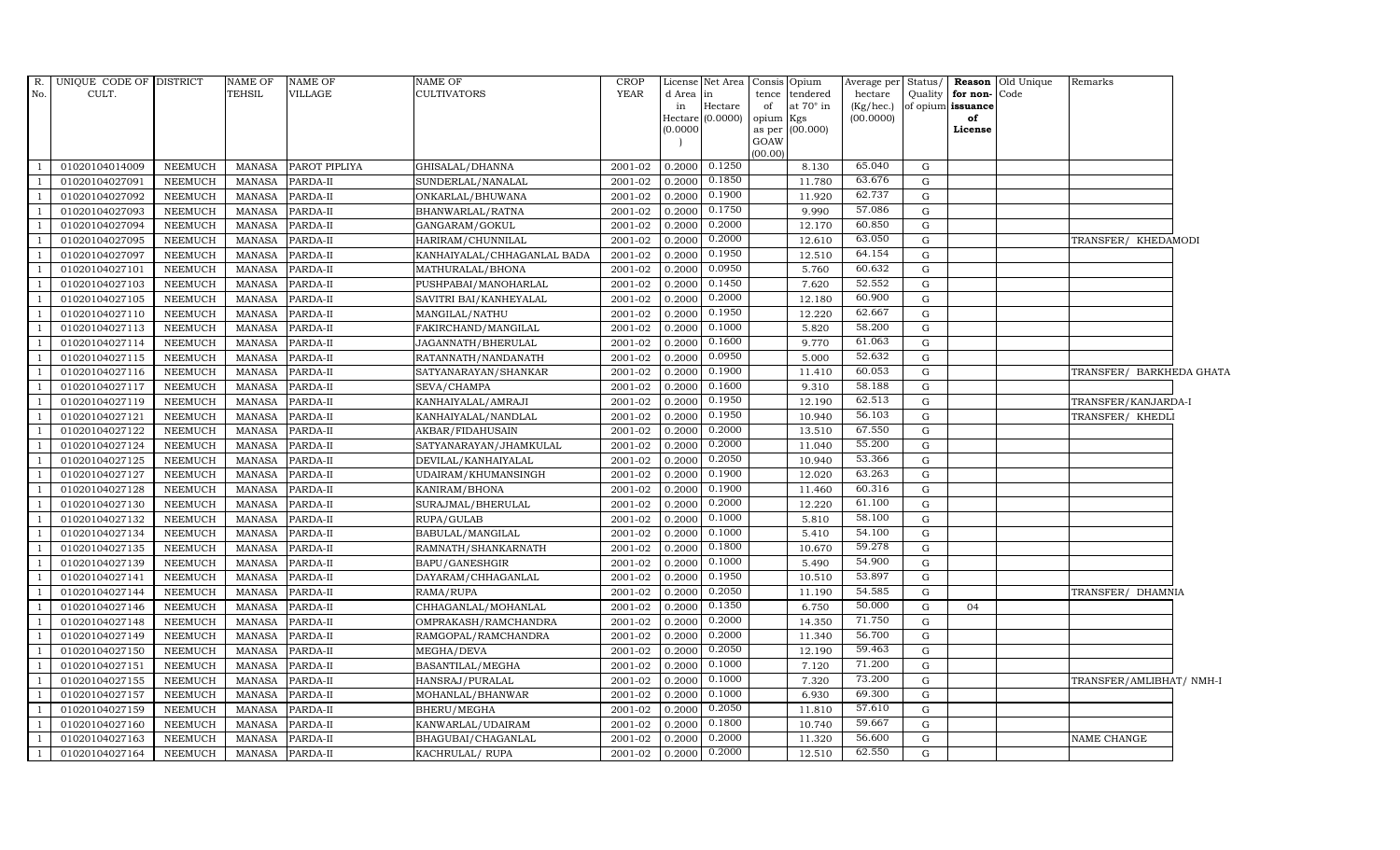| R.             | UNIQUE CODE OF DISTRICT |                | <b>NAME OF</b> | <b>NAME OF</b> | NAME OF                 | <b>CROP</b> |           | License Net Area Consis Opium      |           |                  | Average per Status/ |             |                         | <b>Reason</b> Old Unique | Remarks                  |
|----------------|-------------------------|----------------|----------------|----------------|-------------------------|-------------|-----------|------------------------------------|-----------|------------------|---------------------|-------------|-------------------------|--------------------------|--------------------------|
| No.            | CULT.                   |                | TEHSIL         | <b>VILLAGE</b> | <b>CULTIVATORS</b>      | <b>YEAR</b> | d Area in |                                    | tence     | tendered         | hectare             | Quality     | for non-Code            |                          |                          |
|                |                         |                |                |                |                         |             | in        | $\rm{Hectare}$<br>Hectare (0.0000) | of        | at $70^\circ$ in | (Kg/hec.)           |             | of opium issuance<br>of |                          |                          |
|                |                         |                |                |                |                         |             | (0.0000)  |                                    | opium Kgs | as per (00.000)  | (00.0000)           |             | License                 |                          |                          |
|                |                         |                |                |                |                         |             |           |                                    | GOAW      |                  |                     |             |                         |                          |                          |
|                |                         |                |                |                |                         |             |           |                                    | (00.00)   |                  |                     |             |                         |                          |                          |
| $\overline{1}$ | 01020104027165          | <b>NEEMUCH</b> | MANASA         | PARDA-II       | RAMIBAI/VARDICHAND      | 2001-02     | 0.2000    | 0.2100                             |           | 11.470           | 54.619              | G           |                         |                          |                          |
| $\overline{1}$ | 01020104027166          | <b>NEEMUCH</b> | MANASA         | PARDA-II       | CHUNNIBAI/KANA          | 2001-02     | 0.2000    | 0.1000                             |           | 5.830            | 58.300              | G           |                         |                          | TRANSFER/ KHEDL          |
| $\overline{1}$ | 01020104027167          | <b>NEEMUCH</b> | MANASA         | PARDA-II       | LILABAI/RATANLAL        | 2001-02     | 0.2000    | 0.1900                             |           | 10.290           | 54.158              | G           |                         |                          |                          |
|                | 01020104027168          | <b>NEEMUCH</b> | <b>MANASA</b>  | PARDA-II       | GHISALAL/CHHAGANLAL     | 2001-02     | 0.2000    | 0.1950                             |           | 10.930           | 56.051              | G           |                         |                          |                          |
| $\mathbf{1}$   | 01020104027169          | <b>NEEMUCH</b> | <b>MANASA</b>  | PARDA-II       | NANIBAI/HEERA           | 2001-02     | 0.2000    | 0.1850                             |           | 11.450           | 61.892              | G           |                         |                          |                          |
| $\overline{1}$ | 01020104027170          | NEEMUCH        | <b>MANASA</b>  | PARDA-II       | KANADAS/NANDRAM         | 2001-02     | 0.2000    | 0.1050                             |           | 7.340            | 69.905              | G           |                         |                          |                          |
| $\overline{1}$ | 01020104027172          | <b>NEEMUCH</b> | <b>MANASA</b>  | PARDA-II       | RAMESHWAR/DHANNALAL     | 2001-02     | 0.2000    | 0.1100                             |           | 6.230            | 56.636              | G           |                         |                          |                          |
| $\overline{1}$ | 01020104027174          | <b>NEEMUCH</b> | <b>MANASA</b>  | PARDA-II       | MOHANLAL/BHUWANI        | 2001-02     | 0.2000    | 0.1950                             |           | 11.080           | 56.821              | G           |                         |                          |                          |
|                | 01020104027175          | <b>NEEMUCH</b> | <b>MANASA</b>  | PARDA-II       | KALU/AMRA               | 2001-02     | 0.2000    | 0.1950                             |           | 12.250           | 62.821              | G           |                         |                          |                          |
| $\mathbf{1}$   | 01020104027176          | <b>NEEMUCH</b> | <b>MANASA</b>  | PARDA-II       | KACHRU/KANA             | 2001-02     | 0.2000    | 0.1900                             |           | 11.170           | 58.789              | G           |                         |                          | TRANSFER/ KHEDAMODI      |
| <sup>1</sup>   | 01020104027177          | <b>NEEMUCH</b> | <b>MANASA</b>  | PARDA-II       | MO.HUSSAIN/ALLAHBAKSH   | 2001-02     | 0.2000    | 0.2000                             |           | 13.310           | 66.550              | G           |                         |                          |                          |
| $\overline{1}$ | 01020104027180          | <b>NEEMUCH</b> | <b>MANASA</b>  | PARDA-II       | RAMNARAYAN/DHURAJI      | 2001-02     | 0.2000    | 0.1850                             |           | 11.080           | 59.892              | G           |                         |                          |                          |
| $\overline{1}$ | 01020104027184          | <b>NEEMUCH</b> | <b>MANASA</b>  | PARDA-II       | KANHAIYALAL/LACHCHHIRAM | 2001-02     | 0.2000    | 0.1450                             |           | 4.350            | 30.000              | G           | 04                      |                          |                          |
| $\mathbf{1}$   | 01020104027188          | <b>NEEMUCH</b> | <b>MANASA</b>  | PARDA-II       | VAHIDKHAN/HASANALI      | 2001-02     | 0.2000    | 0.1800                             |           | 11.890           | 66.056              | G           |                         |                          |                          |
| $\mathbf{1}$   | 01020104027189          | <b>NEEMUCH</b> | MANASA         | PARDA-II       | RAHIMBAKSH/ISMILE       | 2001-02     | 0.2000    | 0.2100                             |           | 12.090           | 57.571              | G           |                         |                          |                          |
| $\overline{1}$ | 01020104027190          | <b>NEEMUCH</b> | <b>MANASA</b>  | PARDA-II       | KARULAL UDAILAL         | 2001-02     | 0.2000    | 0.1000                             |           | 5.340            | 53.400              | G           |                         |                          | NAME CHANGE              |
| $\overline{1}$ | 01020104027191          | <b>NEEMUCH</b> | <b>MANASA</b>  | PARDA-II       | BABULAL/MANGILAL KHATI  | $2001 - 02$ | 0.2000    | 0.0900                             |           | 5.400            | 60.000              | G           |                         |                          | NAME CHANGE              |
| $\overline{1}$ | 01020104027192          | <b>NEEMUCH</b> | <b>MANASA</b>  | PARDA-II       | RAMA/NANURAM            | 2001-02     | 0.2000    | 0.2100                             |           | 9.930            | 47.286              | G           | 04                      |                          |                          |
| $\overline{1}$ | 01020104027195          | <b>NEEMUCH</b> | <b>MANASA</b>  | PARDA-II       | TANKUBAI/BALMUKUND      | 2001-02     | 0.2000    | 0.1650                             |           | 9.370            | 56.788              | G           |                         |                          | TRANSFER/ KANJARA        |
|                | 01020104027198          | <b>NEEMUCH</b> | MANASA         | PARDA-II       | MADHU/DEVA KIR          | 2001-02     | 0.2000    | 0.1750                             |           | 9.820            | 56.114              | G           |                         |                          |                          |
| -1             | 01020104027182          | <b>NEEMUCH</b> | <b>MANASA</b>  | PARDA-II       | JAYCHAND/RATAN          | 2001-02     | 0.2000    | 0.1950                             |           | 10.890           | 55.846              | G           |                         |                          |                          |
| $\overline{1}$ | 01020104027199          | <b>NEEMUCH</b> | <b>MANASA</b>  | PARDA-II       | GITABAI/DURGASHANKAR    | 2001-02     | 0.2000    | 0.1900                             |           | 10.660           | 56.105              | G           |                         | 01020104026293           |                          |
| $\overline{1}$ | 01020104027202          | <b>NEEMUCH</b> | <b>MANASA</b>  | PARDA-II       | GHANSHYAM/CHAGANLAL     | 2001-02     | 0.2000    | 0.1900                             |           | 12.190           | 64.158              | G           |                         |                          | OLD CULT. BEFORE 1998-99 |
| $\mathbf{1}$   | 01020104027083          | <b>NEEMUCH</b> | <b>MANASA</b>  | PARDA-II       | MOHANLAL/BANSILAL       | 2001-02     | 0.2000    | 0.1950                             |           | 13.430           | 68.872              | G           |                         |                          |                          |
|                | 01020104027203          | <b>NEEMUCH</b> | MANASA         | PARDA-II       | GATTUBAI/KISHANLAL      | 2001-02     | 0.2000    | 0.2000                             |           | 10.450           | 52.250              | G           |                         |                          | OLD CULT. BEFORE 1998-99 |
| $\overline{1}$ | 01020104027002          | <b>NEEMUCH</b> | <b>MANASA</b>  | PARDA-I        | GABUR/MODA              | 2001-02     | 0.2000    | 0.1000                             |           | 6.770            | 67.700              | G           |                         |                          |                          |
| $\mathbf{1}$   | 01020104027004          | <b>NEEMUCH</b> | <b>MANASA</b>  | PARDA-I        | RAMLAL/KANHA            | 2001-02     | 0.2000    | 0.1500                             |           | 8.270            | 55.133              | G           |                         |                          |                          |
| $\overline{1}$ | 01020104027005          | <b>NEEMUCH</b> | <b>MANASA</b>  | PARDA-I        | <b>BABRU/NANDA</b>      | 2001-02     | 0.2000    | 0.2000                             |           | 12.850           | 64.250              | G           |                         |                          |                          |
| $\mathbf{1}$   | 01020104027006          | <b>NEEMUCH</b> | <b>MANASA</b>  | PARDA-I        | BHERULAL/SUKKHA         | 2001-02     | 0.2000    | 0.2000                             |           | 14.240           | 71.200              | G           |                         |                          |                          |
|                | 01020104027008          | <b>NEEMUCH</b> | <b>MANASA</b>  | PARDA-I        | CHHAGANIBAI/NARAYAN     | 2001-02     | 0.2000    | 0.1900                             |           | 12.670           | 66.684              | G           |                         |                          |                          |
| $\mathbf{1}$   | 01020104027009          | <b>NEEMUCH</b> | <b>MANASA</b>  | PARDA-I        | PRABHULAL/BHUWANA       | 2001-02     | 0.2000    | 0.1950                             |           | 11.920           | 61.128              | G           |                         |                          |                          |
| $\mathbf{1}$   | 01020104027010          | <b>NEEMUCH</b> | <b>MANASA</b>  | PARDA-I        | KACHRULAL/BHANWARLAL    | 2001-02     | 0.2000    | 0.2050                             |           | 11.830           | 57.707              | G           |                         |                          | TRANSFER/ KHEDLI         |
| $\overline{1}$ | 01020104027011          | <b>NEEMUCH</b> | <b>MANASA</b>  | PARDA-I        | SALAGRAM/PURAJI         | 2001-02     | 0.2000    | 0.1650                             |           | 12.720           | 77.091              | G           |                         |                          |                          |
| $\overline{1}$ | 01020104027015          | <b>NEEMUCH</b> | MANASA         | PARDA-I        | DHANNA/RAMA             | 2001-02     | 0.2000    | 0.2000                             |           | 10.770           | 53.850              | G           |                         |                          |                          |
|                | 01020104027016          | <b>NEEMUCH</b> | <b>MANASA</b>  | PARDA-I        | BANSHILAL/JAGANNATH     | 2001-02     | 0.2000    | 0.1000                             |           | 6.550            | 65.500              | G           |                         |                          |                          |
| $\overline{1}$ | 01020104027018          | NEEMUCH        | <b>MANASA</b>  | PARDA-I        | BAGDIBAI/BHAGIRATH      | 2001-02     | 0.2000    | 0.2000                             |           | 11.730           | 58.650              | G           |                         |                          |                          |
| $\mathbf{1}$   | 01020104027020          | <b>NEEMUCH</b> | <b>MANASA</b>  | PARDA-I        | AMARLAL/BHANWARLAL      | 2001-02     | 0.2000    | 0.1000                             |           | 6.410            | 64.100              | G           |                         |                          |                          |
| $\mathbf{1}$   | 01020104027021          | <b>NEEMUCH</b> | <b>MANASA</b>  | PARDA-I        | RAMCHAND/PARTHA         | $2001 - 02$ | 0.2000    | 0.2050                             |           | 11.490           | 56.049              | G           |                         |                          |                          |
| $\overline{1}$ | 01020104027022          | <b>NEEMUCH</b> | MANASA         | PARDA-I        | PRABHULAL/GHASI         | 2001-02     | 0.2000    | 0.1900                             |           | 14.050           | 73.947              | G           |                         |                          |                          |
| $\mathbf{1}$   | 01020104027023          | <b>NEEMUCH</b> | MANASA         | PARDA-I        | NANIBAI/NARAYAN         | 2001-02     | 0.2000    |                                    |           |                  |                     | $\mathbf N$ |                         |                          |                          |
| $\mathbf{1}$   | 01020104027026          | NEEMUCH        | MANASA         | PARDA-I        | HEERA/NANURAM           | 2001-02     |           | $0.2000 \quad 0.1000$              |           | 5.880            | 58.800              | G           |                         |                          |                          |
|                |                         |                |                |                |                         |             |           |                                    |           |                  |                     |             |                         |                          |                          |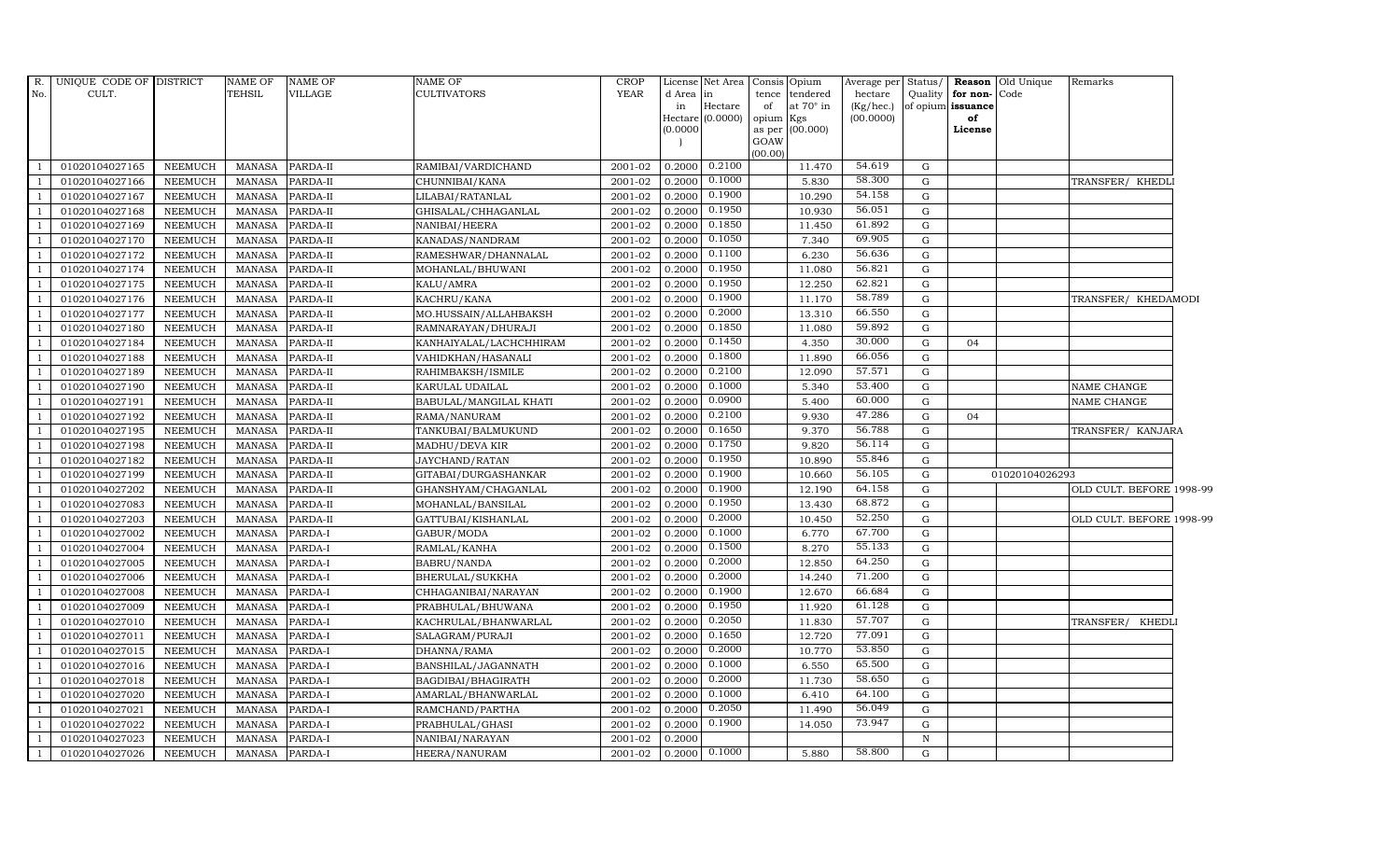| R.<br>No.                | UNIQUE CODE OF DISTRICT<br>CULT. |                                  | <b>NAME OF</b><br><b>TEHSIL</b> | NAME OF<br>VILLAGE | <b>NAME OF</b><br><b>CULTIVATORS</b>  | <b>CROP</b><br><b>YEAR</b> | d Area in<br>in<br>(0.0000) | License Net Area<br>Hectare<br>Hectare (0.0000) | Consis<br>tence<br>of<br>opium<br>as per | Opium<br>tendered<br>at $70^\circ$ in<br>Kgs<br>(00.000) | Average per Status/<br>hectare<br>(Kg/hec.)<br>(00.0000) | Quality     | for non-Code<br>of opium issuance<br>of<br>License | Reason Old Unique      | Remarks             |               |
|--------------------------|----------------------------------|----------------------------------|---------------------------------|--------------------|---------------------------------------|----------------------------|-----------------------------|-------------------------------------------------|------------------------------------------|----------------------------------------------------------|----------------------------------------------------------|-------------|----------------------------------------------------|------------------------|---------------------|---------------|
|                          |                                  |                                  |                                 |                    |                                       |                            |                             |                                                 | GOAW                                     |                                                          |                                                          |             |                                                    |                        |                     |               |
| $\overline{1}$           |                                  |                                  |                                 |                    |                                       |                            | 0.2000                      | 0.2000                                          | (00.00)                                  | 10.990                                                   | 54.950                                                   | G           |                                                    |                        |                     |               |
| $\overline{1}$           | 01020104027027<br>01020104027028 | <b>NEEMUCH</b><br><b>NEEMUCH</b> | MANASA<br><b>MANASA</b>         | PARDA-I<br>PARDA-I | RATANLAL/NARAYAN<br>NARAYANIBAI/NANDA | 2001-02<br>2001-02         | 0.2000                      | 0.2000                                          |                                          | 10.980                                                   | 54.900                                                   | G           |                                                    |                        |                     |               |
| $\overline{1}$           | 01020104027030                   | <b>NEEMUCH</b>                   | <b>MANASA</b>                   | PARDA-I            | DHAPUBAI/NANALAL                      | 2001-02                    | 0.2000                      | 0.1050                                          |                                          | 6.880                                                    | 65.524                                                   | G           |                                                    |                        |                     |               |
| $\overline{1}$           | 01020104027033                   | <b>NEEMUCH</b>                   | <b>MANASA</b>                   | PARDA-I            | NISAR/YAKUB                           | 2001-02                    | 0.2000                      | 0.2000                                          |                                          | 12.350                                                   | 61.750                                                   | G           |                                                    |                        |                     |               |
| $\overline{1}$           | 01020104027036                   | <b>NEEMUCH</b>                   | <b>MANASA</b>                   | PARDA-I            | TARCHI/BHERULAL                       | 2001-02                    | 0.2000                      | 0.2000                                          |                                          | 11.520                                                   | 57.600                                                   | $\mathbf G$ |                                                    |                        |                     |               |
| $\overline{1}$           | 01020104027089                   | <b>NEEMUCH</b>                   | <b>MANASA</b>                   | PARDA-I            | KACHRULAL/PYARCHAND                   | 2001-02                    | 0.2000                      | 0.1950                                          |                                          | 11.790                                                   | 60.462                                                   | G           |                                                    |                        |                     |               |
| $\overline{\phantom{0}}$ | 01020104027039                   | <b>NEEMUCH</b>                   | <b>MANASA</b>                   | PARDA-I            | MAHRUNBAI/PIRBAKASH                   | 2001-02                    | 0.2000                      | 0.1900                                          |                                          | 11.550                                                   | 60.789                                                   | G           |                                                    |                        |                     |               |
| $\overline{1}$           | 01020104027041                   | <b>NEEMUCH</b>                   | <b>MANASA</b>                   | PARDA-I            | KISHNA/AMRA                           | 2001-02                    | 0.2000                      | 0.2000                                          |                                          | 12.520                                                   | 62.600                                                   | G           |                                                    |                        |                     |               |
| $\overline{1}$           | 01020104027043                   | <b>NEEMUCH</b>                   | <b>MANASA</b>                   | PARDA-I            | RAMCHANDRA/GABUR                      | 2001-02                    | 0.2000                      | 0.1800                                          |                                          | 11.070                                                   | 61.500                                                   | G           |                                                    |                        | TRANSFER/ KHEDLI    |               |
| $\overline{1}$           | 01020104027044                   | <b>NEEMUCH</b>                   | <b>MANASA</b>                   | PARDA-I            | SHYAMLAL/SHANKARLAL                   | 2001-02                    | 0.2000                      | 0.2000                                          |                                          | 12.800                                                   | 64.000                                                   | $\mathbf G$ |                                                    |                        |                     |               |
| $\overline{1}$           | 01020104027045                   | <b>NEEMUCH</b>                   | <b>MANASA</b>                   | PARDA-I            | RAMCHANDRA/NARAYAN                    | 2001-02                    | 0.2000                      | 0.2000                                          |                                          | 12.400                                                   | 62.000                                                   | G           |                                                    |                        |                     |               |
| $\overline{\phantom{0}}$ | 01020104027046                   | <b>NEEMUCH</b>                   | <b>MANASA</b>                   | PARDA-I            | SITARAM/GOVERDHAN                     | 2001-02                    | 0.2000                      | 0.2000                                          |                                          | 12.310                                                   | 61.550                                                   | G           |                                                    |                        |                     |               |
| $\overline{1}$           | 01020104027047                   | <b>NEEMUCH</b>                   | <b>MANASA</b>                   | PARDA-I            | RAMCHANDRA/HEERA                      | 2001-02                    | 0.2000                      | 0.2050                                          |                                          | 12.940                                                   | 63.122                                                   | G           |                                                    |                        |                     |               |
| $\overline{1}$           | 01020104027048                   | <b>NEEMUCH</b>                   | <b>MANASA</b>                   | PARDA-I            | RATANLAL/RADHAKISHAN                  | 2001-02                    | 0.2000                      | 0.1050                                          |                                          | 7.170                                                    | 68.286                                                   | G           |                                                    |                        |                     |               |
| $\overline{1}$           | 01020104027051                   | <b>NEEMUCH</b>                   | <b>MANASA</b>                   | PARDA-I            | HARIRAM/KALU                          | 2001-02                    | 0.2000                      | 0.2050                                          |                                          | 12.620                                                   | 61.561                                                   | G           |                                                    |                        |                     |               |
| $\overline{1}$           | 01020104027052                   | <b>NEEMUCH</b>                   | <b>MANASA</b>                   | PARDA-I            | ONKARLAL/VARDA                        | 2001-02                    | 0.2000                      | 0.1800                                          |                                          | 11.580                                                   | 64.333                                                   | G           |                                                    |                        |                     |               |
| -1                       | 01020104027053                   | <b>NEEMUCH</b>                   | <b>MANASA</b>                   | PARDA-I            | KANHAIYALAL/NARAYAN                   | 2001-02                    | 0.2000                      | 0.1450                                          |                                          | 8.540                                                    | 58.897                                                   | G           |                                                    |                        |                     |               |
| $\overline{1}$           | 01020104027054                   | <b>NEEMUCH</b>                   | <b>MANASA</b>                   | PARDA-I            | NATHU/NAWAL                           | 2001-02                    | 0.2000                      | 0.1850                                          |                                          | 10.820                                                   | 58.486                                                   | G           |                                                    |                        |                     |               |
| $\overline{1}$           | 01020104027055                   | <b>NEEMUCH</b>                   | <b>MANASA</b>                   | PARDA-I            | BHANWARLAL/KISHNA                     | 2001-02                    | 0.2000                      | 0.2050                                          |                                          | 12.900                                                   | 62.927                                                   | $\mathbf G$ |                                                    |                        |                     |               |
| $\overline{1}$           | 01020104027056                   | <b>NEEMUCH</b>                   | <b>MANASA</b>                   | PARDA-I            | SEWARAM/MANNA                         | 2001-02                    | 0.2000                      | 0.2000                                          |                                          | 13.430                                                   | 67.150                                                   | $\mathbf G$ |                                                    |                        |                     |               |
| $\overline{1}$           | 01020104027058                   | <b>NEEMUCH</b>                   | <b>MANASA</b>                   | PARDA-I            | BHERULAL/NATHU                        | 2001-02                    | 0.2000                      | 0.2000                                          |                                          | 12.270                                                   | 61.350                                                   | G           |                                                    |                        |                     |               |
| - 1                      | 01020104027059                   | <b>NEEMUCH</b>                   | <b>MANASA</b>                   | PARDA-I            | MANNALAL/RATANLAL                     | 2001-02                    | 0.2000                      | 0.1050                                          |                                          | 6.350                                                    | 60.476                                                   | G           |                                                    |                        |                     |               |
| $\overline{1}$           | 01020104027060                   | <b>NEEMUCH</b>                   | <b>MANASA</b>                   | PARDA-I            | MATHRIBAI/NARAYAN                     | 2001-02                    | 0.2000                      | 0.2000                                          |                                          | 11.540                                                   | 57.700                                                   | G           |                                                    |                        |                     |               |
| $\overline{1}$           | 01020104027063                   | <b>NEEMUCH</b>                   | <b>MANASA</b>                   | PARDA-I            | <b>BHONA/BHERA</b>                    | 2001-02                    | 0.2000                      | 0.2050                                          |                                          | 12.530                                                   | 61.122                                                   | G           |                                                    |                        |                     |               |
| $\overline{1}$           | 01020104027064                   | <b>NEEMUCH</b>                   | <b>MANASA</b>                   | PARDA-I            | SUNDERLAL/UDA                         | 2001-02                    | 0.2000                      | 0.2050                                          |                                          | 12.650                                                   | 61.707                                                   | $\mathbf G$ |                                                    |                        | TRANSFER/ KHEDAMODI |               |
| $\overline{1}$           | 01020104027065                   | <b>NEEMUCH</b>                   | <b>MANASA</b>                   | PARDA-I            | HEERALAL/VARDA                        | 2001-02                    | 0.2000                      | 0.1400                                          |                                          | 8.720                                                    | 62.286                                                   | $\mathbf G$ |                                                    |                        |                     |               |
| $\overline{1}$           | 01020104027066                   | <b>NEEMUCH</b>                   | <b>MANASA</b>                   | PARDA-I            | KAILASH/PRABHULAL                     | 2001-02                    | 0.2000                      | 0.1550                                          |                                          | 10.120                                                   | 65.290                                                   | G           |                                                    |                        |                     |               |
| $\overline{\phantom{0}}$ | 01020104027067                   | <b>NEEMUCH</b>                   | <b>MANASA</b>                   | PARDA-I            | RADHAKISAN/BHAGIRATH                  | 2001-02                    | 0.2000                      | 0.1950                                          |                                          | 10.640                                                   | 54.564                                                   | G           |                                                    |                        |                     |               |
| $\overline{1}$           | 01020104027068                   | <b>NEEMUCH</b>                   | <b>MANASA</b>                   | PARDA-I            | KARULAL/BHAGIRATH                     | 2001-02                    | 0.2000                      | 0.2000                                          |                                          | 10.700                                                   | 53.500                                                   | $\mathbf G$ |                                                    |                        |                     |               |
|                          | 01020104027070                   | <b>NEEMUCH</b>                   | <b>MANASA</b>                   | PARDA-I            | RAJMAL/HEERALAL                       | 2001-02                    | 0.2000                      | 0.1000                                          |                                          | 6.370                                                    | 63.700                                                   | G           |                                                    |                        |                     |               |
| $\overline{1}$           | 01020104027071                   | <b>NEEMUCH</b>                   | <b>MANASA</b>                   | PARDA-I            | GIRJASHANKAR/BHERULAL                 | 2001-02                    | 0.2000                      | 0.2050                                          |                                          | 12.070                                                   | 58.878                                                   | ${\rm G}$   |                                                    |                        |                     |               |
| $\overline{\phantom{0}}$ | 01020104027072                   | <b>NEEMUCH</b>                   | <b>MANASA</b>                   | PARDA-I            | SATYANARAYAN/NANALAL                  | 2001-02                    | 0.2000                      | 0.2000                                          |                                          | 11.290                                                   | 56.450                                                   | G           |                                                    |                        |                     |               |
| $\overline{1}$           | 01020104027073                   | <b>NEEMUCH</b>                   | <b>MANASA</b>                   | PARDA-I            | SITARAM / NARAYAN                     | 2001-02                    | 0.2000                      | 0.1900                                          |                                          | 12.550                                                   | 66.053                                                   | G           |                                                    |                        |                     |               |
| <sup>1</sup>             | 01020104027077                   | <b>NEEMUCH</b>                   | <b>MANASA</b>                   | PARDA-I            | GHANSHYAM/NANALAL                     | 2001-02                    | 0.2000                      | 0.1800                                          |                                          | 10.680                                                   | 59.333                                                   | $\mathbf G$ |                                                    |                        |                     |               |
| $\overline{1}$           | 01020104027078                   | <b>NEEMUCH</b>                   | <b>MANASA</b>                   | PARDA-I            | RAVINDRA/MOHANLAL                     | 2001-02                    | 0.2000                      | 0.1950                                          |                                          | 10.610                                                   | 54.410                                                   | G           |                                                    |                        |                     |               |
| $\overline{1}$           | 01020104027080                   | <b>NEEMUCH</b>                   | <b>MANASA</b>                   | PARDA-I            | KANHAIYALAL/HEERALAL                  | 2001-02                    | 0.2000                      | 0.1000                                          |                                          | 7.940                                                    | 79.400                                                   | G           |                                                    |                        |                     |               |
| $\overline{1}$           | 01020104027082                   | <b>NEEMUCH</b>                   | <b>MANASA</b>                   | PARDA-I            | RADHESHYAM/BHERULAL                   | 2001-02                    | 0.2000                      | 0.2000                                          |                                          | 17.130                                                   | 85.650                                                   | G           |                                                    |                        |                     |               |
| $\overline{1}$           | 01020104027088                   | <b>NEEMUCH</b>                   | <b>MANASA</b>                   | PARDA-I            | DINESH/SATYANARAYAN                   | 2001-02                    | 0.2000                      | 0.1000                                          |                                          | 4.850                                                    | 48.500                                                   | G           | 04                                                 |                        |                     |               |
| -1                       | 01020104027085                   | <b>NEEMUCH</b>                   | <b>MANASA</b>                   | PARDA-I            | MANGIBAI/SATAYNARAYAN                 | 2001-02                    | 0.2000                      | 0.2050                                          |                                          | 12.550                                                   | 61.220                                                   | G           |                                                    | 0102010401010TRANSFER/ |                     | <b>KHEDLI</b> |
| <sup>1</sup>             | 01020104027001                   | <b>NEEMUCH</b>                   | <b>MANASA</b>                   | PARDA-I            | KESHURAM/GOKUL KHATI                  | 2001-02                    | 0.2000                      | 0.2100                                          |                                          | 13.340                                                   | 63.524                                                   | $\mathbf G$ |                                                    | 0102010401010TRANSFER/ |                     | <b>KHEDLI</b> |
| $\mathbf{1}$             | 01020104027201                   | <b>NEEMUCH</b>                   | <b>MANASA</b>                   | PARDA-I            | BANSHILAL/NANALAL                     | 2001-02                    | 0.2000                      | 0.1950                                          |                                          | 12.930                                                   | 66.308                                                   | G           |                                                    | 01020104010104         |                     |               |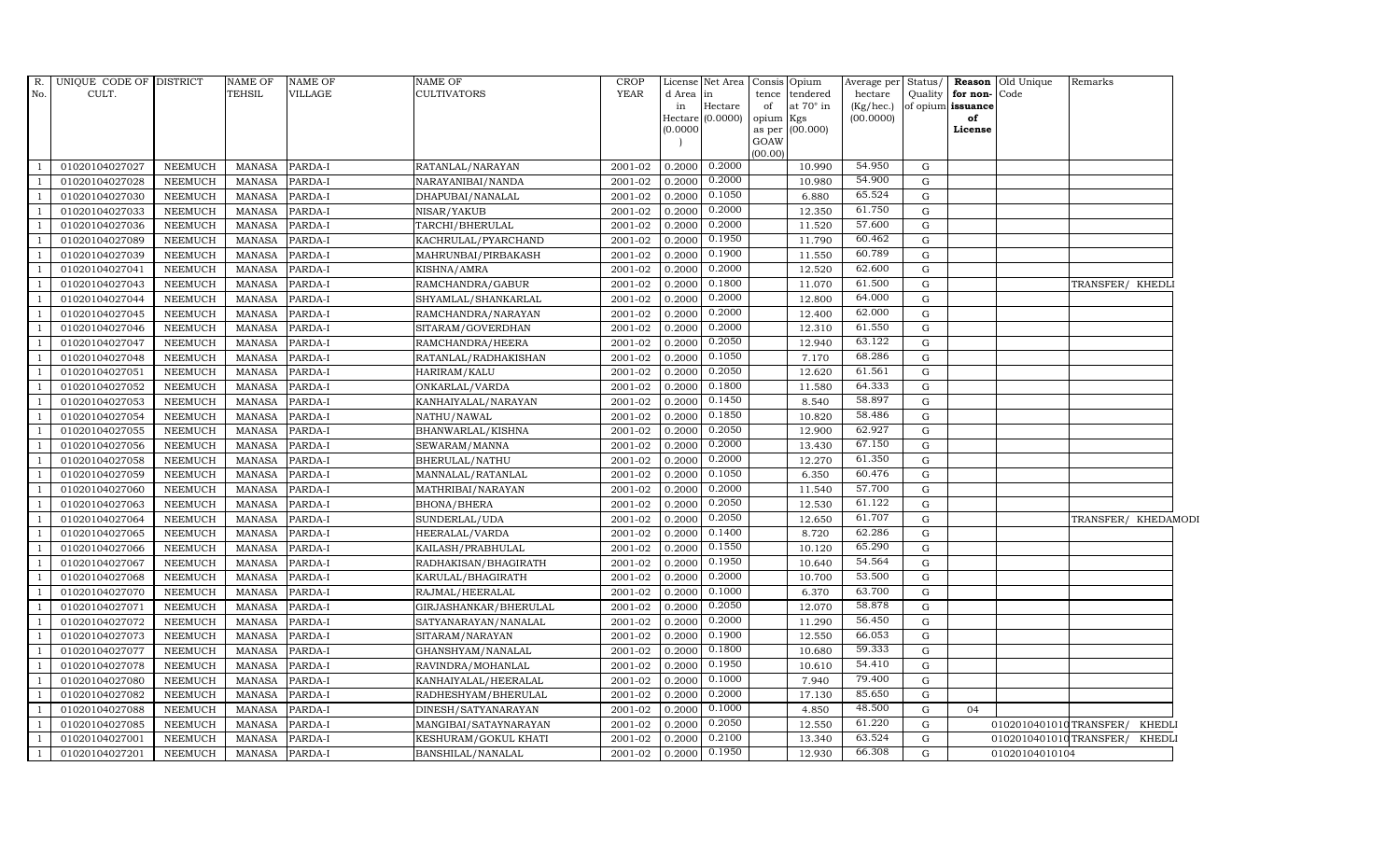| R.  | UNIQUE CODE OF DISTRICT |                | NAME OF       | <b>NAME OF</b>  | <b>NAME OF</b>               | <b>CROP</b> |           | License Net Area            |                 | Consis Opium    | Average per               | Status/      |                         | <b>Reason</b> Old Unique | Remarks            |
|-----|-------------------------|----------------|---------------|-----------------|------------------------------|-------------|-----------|-----------------------------|-----------------|-----------------|---------------------------|--------------|-------------------------|--------------------------|--------------------|
| No. | CULT.                   |                | TEHSIL        | VILLAGE         | CULTIVATORS                  | <b>YEAR</b> | d Area in |                             | tence           | tendered        | hectare                   | Quality      | for non-Code            |                          |                    |
|     |                         |                |               |                 |                              |             | in        | Hectare<br>Hectare (0.0000) | of<br>opium Kgs | at 70° in       | $(Kg/$ hec.)<br>(00.0000) |              | of opium issuance<br>of |                          |                    |
|     |                         |                |               |                 |                              |             | (0.0000)  |                             |                 | as per (00.000) |                           |              | License                 |                          |                    |
|     |                         |                |               |                 |                              |             |           |                             | GOAW            |                 |                           |              |                         |                          |                    |
|     |                         |                |               |                 |                              |             |           |                             | (00.00)         |                 |                           |              |                         |                          |                    |
|     | 01020104005001          | <b>NEEMUCH</b> | <b>MANASA</b> | <b>PALASIYA</b> | ARJUNSINGH/DEVISINGH         | 2001-02     | 0.2000    | 0.2050                      |                 | 10.800          | 52.683                    | G            |                         |                          |                    |
|     | 01020104005003          | <b>NEEMUCH</b> | <b>MANASA</b> | <b>PALASIYA</b> | RATANLAL/BHANWARLAL          | 2001-02     | 0.2000    | 0.2050                      |                 | 12.070          | 58.878                    | G            |                         |                          |                    |
|     | 01020104005005          | <b>NEEMUCH</b> | <b>MANASA</b> | <b>PALASIYA</b> | MANGUSINGH/BHURSINGH         | 2001-02     | 0.2000    | 0.1700                      |                 | 9.920           | 58.353                    | G            |                         |                          |                    |
|     | 01020104005006          | <b>NEEMUCH</b> | <b>MANASA</b> | <b>PALASIYA</b> | RAMA/PYARA                   | 2001-02     | 0.2000    | 0.2000                      |                 | 5.400           | 27.000                    | G            | 04                      |                          |                    |
|     | 01020104005011          | <b>NEEMUCH</b> | <b>MANASA</b> | <b>PALASIYA</b> | RAMKISHAN/NANURAM            | 2001-02     | 0.2000    | 0.2050                      |                 | 10.430          | 50.878                    | G            | 04                      |                          |                    |
|     | 01020104019002          | <b>NEEMUCH</b> | <b>MANASA</b> | NARAYANPETH     | DHAPUBAI/KANHAIYALAL         | 2001-02     | 0.2000    | 0.1800                      |                 | 12.220          | 67.889                    | G            |                         |                          |                    |
|     | 01020104019003          | <b>NEEMUCH</b> | <b>MANASA</b> | NARAYANPETH     | AMARCHANDRA/PYARCHANDRA      | 2001-02     | 0.2000    | 0.1950                      |                 | 11.780          | 60.410                    | G            |                         |                          |                    |
|     | 01020104019006          | <b>NEEMUCH</b> | <b>MANASA</b> | NARAYANPETH     | LAXMAN/PRITHVIRAJ            | 2001-02     | 0.2000    | 0.1800                      |                 | 11.730          | 65.167                    | G            |                         |                          |                    |
|     | 01020104019013          | <b>NEEMUCH</b> | <b>MANASA</b> | NARAYANPETH     | RAMESHCHANDRA/KACHRUMAL      | 2001-02     | 0.2000    | 0.1950                      |                 | 13.170          | 67.538                    | G            |                         |                          |                    |
| 3   | 01020104084001          | <b>NEEMUCH</b> | MANASA        | <b>NALKHEDA</b> | CHAGANLAL URF SAJJAN/NANURAM | 2001-02     | 0.2000    |                             |                 |                 |                           | $\, {\rm N}$ | 07                      |                          | ISSUED ON 2003-04  |
| 3   | 01020104084002          | <b>NEEMUCH</b> | <b>MANASA</b> | <b>NALKHEDA</b> | INDERMAL/NANDLAL             | 2001-02     | 0.2000    | 0.1000                      |                 | 6.250           | 62.500                    | G            |                         |                          |                    |
| 3   | 01020104084004          | <b>NEEMUCH</b> | <b>MANASA</b> | <b>NALKHEDA</b> | KANHYALAL/HIRALAL            | 2001-02     | 0.2000    | 0.1000                      |                 | 5.940           | 59.400                    | $\mathbf G$  |                         |                          |                    |
| 3   | 01020104084005          | <b>NEEMUCH</b> | <b>MANASA</b> | <b>NALKHEDA</b> | RAMESHVAR/MEGHRAJ            | 2001-02     | 0.2000    | 0.1950                      |                 | 12.220          | 62.667                    | G            |                         |                          |                    |
| 3   | 01020104084007          | <b>NEEMUCH</b> | <b>MANASA</b> | <b>NALKHEDA</b> | MOHANLAL/PARASRAM            | 2001-02     | 0.2000    | 0.1100                      |                 | 6.440           | 58.545                    | $\mathbf G$  |                         |                          |                    |
| 3   | 01020104084008          | <b>NEEMUCH</b> | MANASA        | <b>NALKHEDA</b> | RAMDAYAL/BHAVARLAL           | 2001-02     | 0.2000    | 0.1050                      |                 | 6.370           | 60.667                    | G            |                         |                          | NAME CHANGE        |
| 3   | 01020104084009          | <b>NEEMUCH</b> | <b>MANASA</b> | <b>NALKHEDA</b> | AMBALAL/MANGILAL             | 2001-02     | 0.2000    | 0.0800                      |                 | 4.420           | 55.250                    | G            |                         |                          |                    |
| 3   | 01020104084010          | <b>NEEMUCH</b> | <b>MANASA</b> | <b>NALKHEDA</b> | BANSHILAL/KISHANLAL          | 2001-02     | 0.2000    | 0.1000                      |                 | 6.040           | 60.400                    | G            |                         |                          |                    |
| 3   | 01020104084011          | NEEMUCH        | <b>MANASA</b> | <b>NALKHEDA</b> | HARISHANKAR/BHAVAR           | 2001-02     | 0.2000    | 0.1050                      |                 | 6.640           | 63.238                    | G            |                         |                          |                    |
| 3   | 01020104084013          | <b>NEEMUCH</b> | <b>MANASA</b> | <b>NALKHEDA</b> | BHAVANISNKR/PHAD GIR         | 2001-02     | 0.2000    | 0.0850                      |                 | 5.250           | 61.765                    | $\mathbf G$  |                         |                          |                    |
| 3   | 01020104084015          | <b>NEEMUCH</b> | <b>MANASA</b> | <b>NALKHEDA</b> | GANGABAI/KANHYALAL           | 2001-02     | 0.2000    | 0.1950                      |                 | 10.600          | 54.359                    | ${\rm G}$    |                         |                          |                    |
| 3   | 01020104084017          | <b>NEEMUCH</b> | <b>MANASA</b> | <b>NALKHEDA</b> | BAPULAL/NARAYAN              | 2001-02     | 0.2000    | 0.1100                      |                 | 6.460           | 58.727                    | G            |                         |                          |                    |
| 3   | 01020104084018          | <b>NEEMUCH</b> | <b>MANASA</b> | <b>NALKHEDA</b> | BHUVANA/NANURAM              | 2001-02     | 0.2000    | 0.0900                      |                 | 5.010           | 55.667                    | G            |                         |                          |                    |
| 3   | 01020104084020          | NEEMUCH        | MANASA        | <b>NALKHEDA</b> | NARAYAN/KACHRU               | 2001-02     | 0.2000    | 0.1000                      |                 | 6.020           | 60.200                    | G            |                         |                          |                    |
| 3   | 01020104084021          | <b>NEEMUCH</b> | <b>MANASA</b> | <b>NALKHEDA</b> | RAMCHANDRA/PANNALAL          | 2001-02     | 0.2000    | 0.2000                      |                 | 11.290          | 56.450                    | G            |                         |                          |                    |
| 3   | 01020104084026          | <b>NEEMUCH</b> | <b>MANASA</b> | <b>NALKHEDA</b> | MOHANLAL/RAMCHANDRA          | 2001-02     | 0.2000    | 0.1050                      |                 | 6.480           | 61.714                    | $\mathbf G$  |                         |                          |                    |
| 3   | 01020104084027          | <b>NEEMUCH</b> | <b>MANASA</b> | <b>NALKHEDA</b> | UDAYLAL/BHAVANISHANKAR       | 2001-02     | 0.2000    | 0.2000                      |                 | 11.190          | 55.950                    | G            |                         |                          |                    |
| 3   | 01020104084032          | <b>NEEMUCH</b> | <b>MANASA</b> | <b>NALKHEDA</b> | PRATAPSINGH/MOHANSINGH       | 2001-02     | 0.2000    |                             |                 |                 |                           | $\mathbb N$  | 07                      |                          | ISSUED ON 2002-03  |
| 3   | 01020104084038          | <b>NEEMUCH</b> | <b>MANASA</b> | <b>NALKHEDA</b> | UDAYRAM/BHAVANIRAM           | 2001-02     | 0.2000    | 0.2000                      |                 | 12.540          | 62.700                    | $\mathbf G$  |                         |                          |                    |
| 3   | 01020104084039          | <b>NEEMUCH</b> | <b>MANASA</b> | <b>NALKHEDA</b> | SATYANARAYAN/NATHULAL        | 2001-02     | 0.2000    | 0.1000                      |                 | 5.800           | 58.000                    | $\mathbf G$  |                         |                          |                    |
| 3   | 01020104084040          | <b>NEEMUCH</b> | <b>MANASA</b> | <b>NALKHEDA</b> | NANDLAL/GHASI JI             | 2001-02     | 0.2000    | 0.2000                      |                 | 13.380          | 66.900                    | $\mathbf G$  |                         |                          |                    |
| 3   | 01020104084042          | <b>NEEMUCH</b> | <b>MANASA</b> | <b>NALKHEDA</b> | NIRBHAYRAM/BHUVANIRAM        | 2001-02     | 0.2000    | 0.0950                      |                 | 6.060           | 63.789                    | G            |                         |                          |                    |
| 3   | 01020104084045          | <b>NEEMUCH</b> | <b>MANASA</b> | <b>NALKHEDA</b> | ANANDILAL/NANDLAL            | 2001-02     | 0.2000    | 0.2000                      |                 | 10.870          | 54.350                    | G            |                         |                          |                    |
| 3   | 01020104084046          | <b>NEEMUCH</b> | <b>MANASA</b> | <b>NALKHEDA</b> | RAMSINGH/GAMER               | 2001-02     | 0.2000    | 0.0950                      |                 | 4.840           | 50.947                    | G            | 04                      |                          |                    |
| 3   | 01020104084047          | <b>NEEMUCH</b> | <b>MANASA</b> | <b>NALKHEDA</b> | ISHVARLAL/BHAVARLAL          | 2001-02     | 0.2000    | 0.1900                      |                 | 12.570          | 66.158                    | $\mathbf G$  |                         |                          |                    |
| 3   | 01020104084048          | <b>NEEMUCH</b> | <b>MANASA</b> | <b>NALKHEDA</b> | RADHESHYAM/RAMCHANDRA        | 2001-02     | 0.2000    | 0.1000                      |                 | 7.120           | 71.200                    | G            |                         |                          |                    |
| 3   | 01020104084049          | <b>NEEMUCH</b> | MANASA        | <b>NALKHEDA</b> | AMBALAL/BHONA                | 2001-02     | 0.2000    | 0.1750                      |                 | 10.990          | 62.800                    | G            |                         |                          | TRANSFER/KHEDAMEDI |
| 3   | 01020104084016          | <b>NEEMUCH</b> | <b>MANASA</b> | <b>NALKHEDA</b> | PYARCHAND/FAKIRCHAND         | 2001-02     | 0.2000    | 0.0850                      |                 | 4.900           | 57.647                    | G            |                         |                          |                    |
| 3   | 01020104084037          | <b>NEEMUCH</b> | <b>MANASA</b> | <b>NALKHEDA</b> | RANGLAL/KACHRUJI             | 2001-02     | 0.2000    | 0.1050                      |                 | 5.740           | 54.667                    | G            |                         |                          |                    |
| 3   | 01020104084052          | <b>NEEMUCH</b> | <b>MANASA</b> | NALKHEDA        | DEVILAL/ BHAWARLAL           | 2001-02     | 0.2000    | 0.1400                      |                 | 7.950           | 56.786                    | $\mathbf G$  |                         |                          |                    |
| 3   | 01020104084053          | <b>NEEMUCH</b> | <b>MANASA</b> | <b>NALKHEDA</b> | BHARATSINGH/BHURSINGH        | 2001-02     | 0.2000    | 0.0950                      |                 | 6.060           | 63.789                    | G            |                         |                          |                    |
| 3   | 01020104084054          | <b>NEEMUCH</b> | MANASA        | <b>NALKHEDA</b> | KANHAIYALAL/BHANWARLAL       | 2001-02     | 0.2000    | 0.1050                      |                 | 5.600           | 53.333                    | G            |                         |                          | NAMECHANGE         |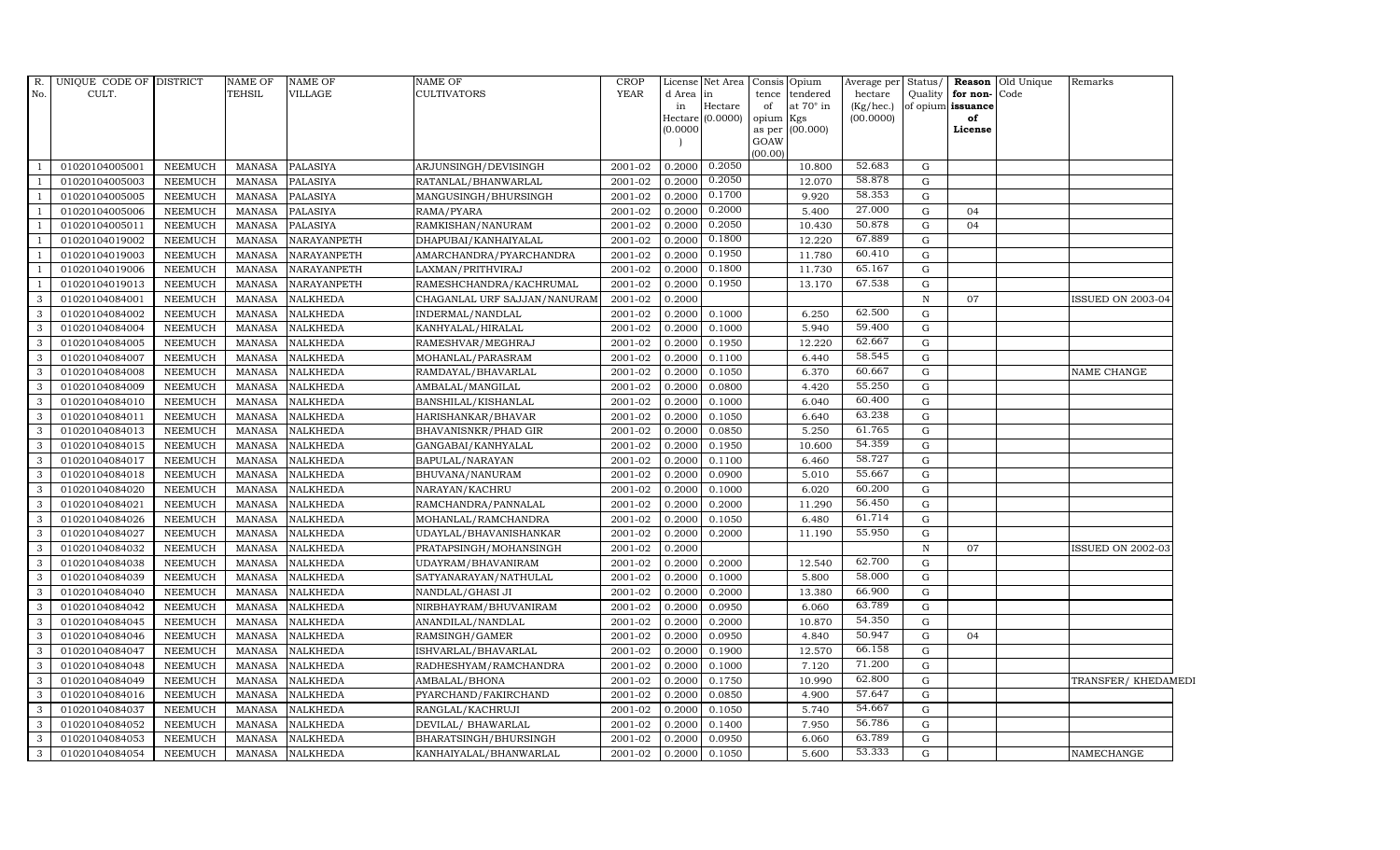| R.<br>No.        | UNIQUE CODE OF DISTRICT<br>CULT. |                | <b>NAME OF</b><br><b>TEHSIL</b> | <b>NAME OF</b><br><b>VILLAGE</b>     | NAME OF<br><b>CULTIVATORS</b>                  | <b>CROP</b><br><b>YEAR</b> | d Area in<br>in<br>(0.0000) | License Net Area<br>Hectare<br>Hectare $(0.0000)$ | Consis Opium<br>of<br>opium Kgs<br>GOAW<br>(00.00) | tence tendered<br>at 70° in<br>as per (00.000) | Average per<br>hectare<br>(Kg/hec.)<br>(00.0000) | Status/<br>Quality | for non-Code<br>of opium issuance<br>of<br>License | <b>Reason</b> Old Unique | Remarks           |  |
|------------------|----------------------------------|----------------|---------------------------------|--------------------------------------|------------------------------------------------|----------------------------|-----------------------------|---------------------------------------------------|----------------------------------------------------|------------------------------------------------|--------------------------------------------------|--------------------|----------------------------------------------------|--------------------------|-------------------|--|
| 3                | 01020104084055                   | <b>NEEMUCH</b> | MANASA                          | <b>NALKHEDA</b>                      | DEVILAL/UDAYRAM                                | 2001-02                    | 0.2000                      | 0.1000                                            |                                                    | 6.370                                          | 63.700                                           | G                  |                                                    |                          |                   |  |
| 3                | 01020104074001                   | NEEMUCH        | <b>MANASA</b>                   | MOKHAMPURA KANCHI                    | <b>BHAVARLAL/RUPA</b>                          | 2001-02                    | 0.2000                      | 0.1950                                            |                                                    | 12.730                                         | 65.282                                           | $\mathbf G$        |                                                    |                          |                   |  |
| 3                | 01020104074002                   | <b>NEEMUCH</b> | <b>MANASA</b>                   | MOKHAMPURA KANCHI                    | <b>BADRILAL/KARULAL</b>                        | 2001-02                    | 0.2000                      | 0.1900                                            |                                                    | 12.310                                         | 64.789                                           | G                  |                                                    |                          |                   |  |
| 3                | 01020104074004                   | <b>NEEMUCH</b> | <b>MANASA</b>                   | MOKHAMPURA KANCHI                    | CHUNNILAL/KASHIRAM                             | 2001-02                    | 0.2000                      | 0.1900                                            |                                                    | 12.140                                         | 63.895                                           | G                  |                                                    |                          |                   |  |
| 3                | 01020104074005                   | <b>NEEMUCH</b> | <b>MANASA</b>                   | MOKHAMPURA KANCHI                    | BHERULAL/SEVA JI                               | 2001-02                    | 0.2000                      | 0.2000                                            |                                                    | 12.770                                         | 63.850                                           | G                  |                                                    |                          |                   |  |
| 3                | 01020104074006                   | <b>NEEMUCH</b> | <b>MANASA</b>                   | MOKHAMPURA KANCHI                    | SAMPATBAI/BHAVARLAL                            | 2001-02                    | 0.2000                      | 0.1950                                            |                                                    | 11.360                                         | 58.256                                           | G                  |                                                    |                          |                   |  |
| 3                | 01020104074007                   | <b>NEEMUCH</b> | <b>MANASA</b>                   | MOKHAMPURA KANCHI                    | MOHANBAI/BHONA                                 | 2001-02                    | 0.2000                      | 0.2000                                            |                                                    | 11.810                                         | 59.050                                           | ${\rm G}$          |                                                    |                          |                   |  |
| $\mathbf{3}$     | 01020104074009                   | <b>NEEMUCH</b> | <b>MANASA</b>                   | MOKHAMPURA KANCHI                    | BHAGWAN/DEVA                                   | 2001-02                    | 0.2000                      | 0.2050                                            |                                                    | 11.670                                         | 56.927                                           | G                  |                                                    |                          |                   |  |
| 3                | 01020104074010                   | <b>NEEMUCH</b> | <b>MANASA</b>                   | MOKHAMPURA KANCHI                    | RAMLAL/GOBARIYA                                | 2001-02                    | 0.2000                      | 0.2000                                            |                                                    | 12.530                                         | 62.650                                           | G                  |                                                    |                          |                   |  |
| 3                | 01020104074012                   | <b>NEEMUCH</b> | <b>MANASA</b>                   | MOKHAMPURA KANCHI                    | NARAYAN/CHATARBHUJ                             | 2001-02                    | 0.2000                      | 0.1950                                            |                                                    | 12.110                                         | 62.103                                           | $\mathbf G$        |                                                    |                          |                   |  |
| $\mathbf{3}$     | 01020104074017                   | <b>NEEMUCH</b> | <b>MANASA</b>                   | MOKHAMPURA KANCHI                    | BASANTILAL/GANGARAM                            | 2001-02                    | 0.2000                      | 0.1900                                            |                                                    | 11.880                                         | 62.526                                           | G                  |                                                    |                          |                   |  |
| 3                | 01020104074018                   | <b>NEEMUCH</b> | <b>MANASA</b>                   | MOKHAMPURA KANCHI                    | BHERULAL/NANDA                                 | 2001-02                    | 0.2000                      | 0.1900                                            |                                                    | 11.330                                         | 59.632                                           | G                  |                                                    |                          |                   |  |
| $\mathbf{3}$     | 01020104074020                   | <b>NEEMUCH</b> | <b>MANASA</b>                   | MOKHAMPURA KANCHI                    | AHMAD HUSSAIN/SHER MOH.                        | 2001-02                    | 0.2000                      | 0.1900                                            |                                                    | 10.680                                         | 56.211                                           | G                  |                                                    |                          |                   |  |
| 3                | 01020104074021                   | <b>NEEMUCH</b> | <b>MANASA</b>                   | MOKHAMPURA KANCHI                    | <b>JANIBAI/MALTU JI</b>                        | 2001-02                    | 0.2000                      | 0.2000                                            |                                                    | 12.110                                         | 60.550                                           | G                  |                                                    |                          |                   |  |
| 3                | 01020104074022                   | <b>NEEMUCH</b> | <b>MANASA</b>                   | MOKHAMPURA KANCHI                    | MUKESH/MOHAN                                   | 2001-02                    | 0.2000                      | 0.1700                                            |                                                    | 8.300                                          | 48.824                                           | G                  | 04                                                 |                          |                   |  |
| $\overline{2}$   | 01020104044001                   | <b>NEEMUCH</b> | <b>MANASA</b>                   | MOKHAMPURA (MAHAGA KESHURAM/SEVA     |                                                | 2001-02                    | 0.2000                      | 0.1050                                            |                                                    | 6.960                                          | 66.286                                           | G                  |                                                    |                          |                   |  |
| $\overline{2}$   | 01020104044003                   | <b>NEEMUCH</b> | <b>MANASA</b>                   |                                      | MOKHAMPURA (MAHAGA VIJAYSINGH/ROOPSINGH        | 2001-02                    | 0.2000                      | 0.2000                                            |                                                    | 13.800                                         | 69.000                                           | G                  |                                                    |                          |                   |  |
| 2                | 01020104044005                   | <b>NEEMUCH</b> | <b>MANASA</b>                   | MOKHAMPURA (MAHAGA BAPULAL/SEVA      |                                                | 2001-02                    | 0.2000                      | 0.1700                                            |                                                    | 9.290                                          | 54.647                                           | G                  |                                                    |                          |                   |  |
| $\overline{2}$   | 01020104044007                   | <b>NEEMUCH</b> | <b>MANASA</b>                   |                                      | MOKHAMPURA (MAHAGA PRATAPSINGH/BHANWARSINGH    | 2001-02                    | 0.2000                      | 0.1050                                            |                                                    | 6.470                                          | 61.619                                           | $\mathbf G$        |                                                    |                          |                   |  |
| $\overline{2}$   | 01020104044010                   | <b>NEEMUCH</b> | <b>MANASA</b>                   |                                      | MOKHAMPURA (MAHAGA DOULATKUNWARBAI/GOPALSINGH  | 2001-02                    | 0.2000                      | 0.0950                                            |                                                    | 6.260                                          | 65.895                                           | G                  |                                                    |                          |                   |  |
| $\overline{2}$   | 01020104044012                   | <b>NEEMUCH</b> | <b>MANASA</b>                   | MOKHAMPURA (MAHAGA MOHANLAL/KASHIRAM |                                                | 2001-02                    | 0.2000                      | 0.1000                                            |                                                    | 6.110                                          | 61.100                                           | G                  |                                                    |                          |                   |  |
| $\overline{2}$   | 01020104044015                   | <b>NEEMUCH</b> | <b>MANASA</b>                   |                                      | MOKHAMPURA (MAHAGA BHAGATSINGH / RUGHNATHSINGH | 2001-02                    | 0.2000                      | 0.0900                                            |                                                    | 6.360                                          | 70.667                                           | G                  |                                                    |                          |                   |  |
| $\overline{2}$   | 01020104044016                   | <b>NEEMUCH</b> | <b>MANASA</b>                   |                                      | MOKHAMPURA (MAHAGA NARENDRASINGH/SHAMBHUSINGH  | 2001-02                    | 0.2000                      | 0.1800                                            |                                                    | 11.430                                         | 63.500                                           | G                  |                                                    |                          |                   |  |
| $\overline{a}$   | 01020104044017                   | <b>NEEMUCH</b> | <b>MANASA</b>                   |                                      | MOKHAMPURA (MAHAGA RAJENDRASINGH/SHAMBHUSINGH  | 2001-02                    | 0.2000                      | 0.1950                                            |                                                    | 11.060                                         | 56.718                                           | G                  |                                                    |                          |                   |  |
| $\overline{2}$   | 01020104044018                   | <b>NEEMUCH</b> | <b>MANASA</b>                   |                                      | MOKHAMPURA (MAHAGA UMMEDSINGH/BHUWANISINGH     | 2001-02                    | 0.2000                      | 0.1600                                            |                                                    | 9.510                                          | 59.438                                           | G                  |                                                    |                          |                   |  |
| $\overline{2}$   | 01020104044019                   | <b>NEEMUCH</b> | <b>MANASA</b>                   |                                      | MOKHAMPURA (MAHAGA GULABSINGH/GOPALSINGH       | 2001-02                    | 0.2000                      | 0.1050                                            |                                                    | 5.940                                          | 56.571                                           | G                  |                                                    |                          |                   |  |
| $\overline{2}$   | 01020104044020                   | <b>NEEMUCH</b> | <b>MANASA</b>                   |                                      | MOKHAMPURA (MAHAGA NARAYANSINGH/GOPALSINGH     | 2001-02                    | 0.2000                      | 0.1600                                            |                                                    | 9.240                                          | 57.750                                           | G                  |                                                    |                          |                   |  |
| $\overline{2}$   | 01020104044022                   | <b>NEEMUCH</b> | <b>MANASA</b>                   |                                      | MOKHAMPURA (MAHAGA SHARWANSINGH/SWAROOPSINGH   | 2001-02                    | 0.2000                      | 0.1900                                            |                                                    | 11.570                                         | 60.895                                           | G                  |                                                    |                          |                   |  |
| $\overline{2}$   | 01020104044023                   | <b>NEEMUCH</b> | <b>MANASA</b>                   |                                      | MOKHAMPURA (MAHAGA VAKTAWARSINGH/RATANSINGH    | 2001-02                    | 0.2000                      | 0.1800                                            |                                                    | 11.060                                         | 61.444                                           | $\mathbf G$        |                                                    |                          |                   |  |
| $\overline{2}$   | 01020104044028                   | <b>NEEMUCH</b> | <b>MANASA</b>                   | MOKHAMPURA (MAHAGA GHISALAL/AMRITRAM |                                                | 2001-02                    | 0.2000                      | 0.0950                                            |                                                    | 5.850                                          | 61.579                                           | $\mathbf G$        |                                                    |                          |                   |  |
| $\overline{2}$   | 01020104044029                   | <b>NEEMUCH</b> | <b>MANASA</b>                   |                                      | MOKHAMPURA (MAHAGA LACHHIBAI/KHUMANSINGH       | 2001-02                    | 0.2000                      | 0.0800                                            |                                                    | 4.540                                          | 56.750                                           | G                  |                                                    |                          | TRANSFER/BADKUNWA |  |
| $\overline{2}$   | 01020104044030                   | <b>NEEMUCH</b> | <b>MANASA</b>                   |                                      | MOKHAMPURA (MAHAGA DASHRATHKUNWAR/BHANWARSINGI | 2001-02                    | 0.2000                      | 0.1000                                            |                                                    | 6.060                                          | 60.600                                           | ${\rm G}$          |                                                    |                          |                   |  |
| $\overline{2}$   | 01020104044025                   | <b>NEEMUCH</b> | <b>MANASA</b>                   |                                      | MOKHAMPURA (MAHAGA ANTARSINGH / NAHARSINGH     | 2001-02                    | 0.2000                      |                                                   |                                                    |                                                |                                                  | F                  |                                                    |                          |                   |  |
| 2                | 01020104044034                   | <b>NEEMUCH</b> | <b>MANASA</b>                   |                                      | MOKHAMPURA (MAHAGA SATYANARAYAN/RAMNIWAS       | 2001-02                    | 0.2000                      | 0.1700                                            |                                                    | 10.820                                         | 63.647                                           | G                  |                                                    |                          |                   |  |
| $\overline{2}$   | 01020104044036                   | <b>NEEMUCH</b> | <b>MANASA</b>                   |                                      | MOKHAMPURA (MAHAGA UMMEDSINGH/GUMANSINGH       | 2001-02                    | 0.2000                      | 0.1900                                            |                                                    | 10.880                                         | 57.263                                           | $\mathbf G$        |                                                    |                          |                   |  |
| $\overline{2}$   | 01020104044039                   | <b>NEEMUCH</b> | <b>MANASA</b>                   |                                      | MOKHAMPURA (MAHAGA KOMALSINGH/BHANWARSINGH     | 2001-02                    | 0.2000                      | 0.1000                                            |                                                    | 5.900                                          | 59.000                                           | G                  |                                                    |                          |                   |  |
| $\overline{2}$   | 01020104044040                   | <b>NEEMUCH</b> | <b>MANASA</b>                   | MOKHAMPURA (MAHAGA GANGARAM/RAMNIWAS |                                                | 2001-02                    | 0.2000                      | 0.1700                                            |                                                    | 10.650                                         | 62.647                                           | G                  |                                                    |                          |                   |  |
| $\boldsymbol{2}$ | 01020104044042                   | <b>NEEMUCH</b> | <b>MANASA</b>                   |                                      | MOKHAMPURA (MAHAGA BHOPALSINGH/NAHARSINGH      | 2001-02                    | 0.2000                      | 0.1800                                            |                                                    | 10.030                                         | 55.722                                           | G                  |                                                    |                          |                   |  |
| $\overline{2}$   | 01020104044044                   | <b>NEEMUCH</b> | <b>MANASA</b>                   |                                      | MOKHAMPURA (MAHAGA GOVINDSINGH/UMMEDSINGH      | 2001-02                    | 0.2000                      |                                                   |                                                    |                                                |                                                  | $\mathbf{F}$       |                                                    |                          |                   |  |
| $\overline{2}$   | 01020104044045                   | <b>NEEMUCH</b> | <b>MANASA</b>                   | MOKHAMPURA (MAHAGA MAGNIRAM/SURATRAM |                                                | 2001-02                    | 0.2000                      | 0.1950                                            |                                                    | 11.800                                         | 60.513                                           | $\mathbf G$        |                                                    |                          |                   |  |
| $\overline{2}$   | 01020104044046                   | <b>NEEMUCH</b> | MANASA                          | MOKHAMPURA (MAHAGA UDAIRAM/SURATRAM  |                                                | 2001-02                    | 0.2000                      | 0.1050                                            |                                                    | 7.120                                          | 67.810                                           | G                  |                                                    | 01020104097002           |                   |  |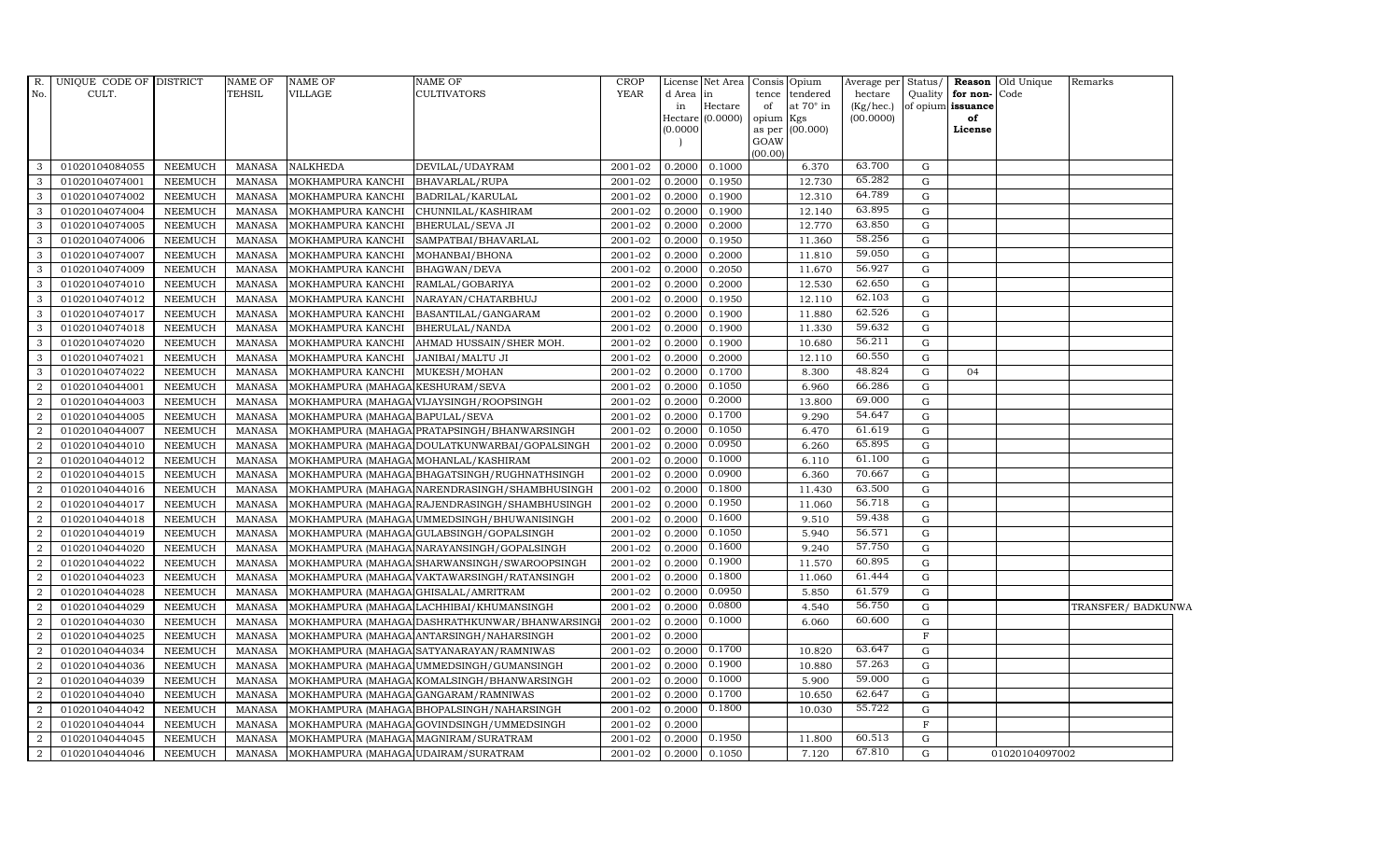| R.             | UNIQUE CODE OF DISTRICT |                | <b>NAME OF</b> | <b>NAME OF</b>                        | <b>NAME OF</b>                              | CROP        |           | License Net Area   Consis   Opium |           |                  | Average per | Status/      |                   | <b>Reason</b> Old Unique | Remarks        |
|----------------|-------------------------|----------------|----------------|---------------------------------------|---------------------------------------------|-------------|-----------|-----------------------------------|-----------|------------------|-------------|--------------|-------------------|--------------------------|----------------|
| No.            | CULT.                   |                | <b>TEHSIL</b>  | <b>VILLAGE</b>                        | <b>CULTIVATORS</b>                          | <b>YEAR</b> | d Area in |                                   |           | tence tendered   | hectare     | Quality      | for non-          | Code                     |                |
|                |                         |                |                |                                       |                                             |             | in        | Hectare                           | of        | at $70^\circ$ in | (Kg/hec.)   |              | of opium issuance |                          |                |
|                |                         |                |                |                                       |                                             |             | (0.0000)  | Hectare (0.0000)                  | opium Kgs | as per (00.000)  | (00.0000)   |              | of<br>License     |                          |                |
|                |                         |                |                |                                       |                                             |             |           |                                   | GOAW      |                  |             |              |                   |                          |                |
|                |                         |                |                |                                       |                                             |             |           |                                   | (00.00)   |                  |             |              |                   |                          |                |
| $\overline{2}$ | 01020104044047          | <b>NEEMUCH</b> | MANASA         | MOKHAMPURA (MAHAGA DEVKISHAN/MADANLAL |                                             | 2001-02     | 0.2000    | 0.0950                            |           | 5.110            | 53.789      | $\mathbf G$  |                   | 01020104097035           |                |
| $\overline{2}$ | 01020104044048          | <b>NEEMUCH</b> | MANASA         |                                       | MOKHAMPURA (MAHAGA DHANRAJ/BHUWANIRAM       | 2001-02     | 0.2000    | 0.1050                            |           | 6.270            | 59.714      | $\mathbf G$  |                   | 01020104097045           |                |
| 2              | 01020104044006          | <b>NEEMUCH</b> | <b>MANASA</b>  |                                       | MOKHAMPURA (MAHAGA GORDHANSINGH/LAXMANSINGH | 2001-02     | 0.2000    | 0.1900                            |           | 11.290           | 59.421      | G            |                   |                          |                |
|                | 01020104016002          | <b>NEEMUCH</b> | <b>MANASA</b>  | <b>MOKALPURA</b>                      | KACHRU/HEERALAL                             | 2001-02     | 0.2000    | 0.1900                            |           | 10.740           | 56.526      | $\mathbf G$  |                   |                          |                |
| -1             | 01020104016003          | <b>NEEMUCH</b> | <b>MANASA</b>  | <b>MOKALPURA</b>                      | GITA BAI/LAKHMICHAND                        | 2001-02     | 0.2000    | 0.2000                            |           | 11.090           | 55.450      | ${\bf G}$    |                   |                          |                |
| $\overline{1}$ | 01020104016006          | <b>NEEMUCH</b> | <b>MANASA</b>  | MOKALPURA                             | AMARSINGH/BIHARI                            | 2001-02     | 0.2000    | 0.1750                            |           | 9.420            | 53.829      | $\mathbf G$  |                   |                          |                |
| $\overline{1}$ | 01020104016007          | <b>NEEMUCH</b> | <b>MANASA</b>  | <b>MOKALPURA</b>                      | RAMRATAN/JAGANNATH                          | 2001-02     | 0.2000    | 0.2000                            |           | 11.870           | 59.350      | $\mathbf G$  |                   |                          |                |
| $\overline{1}$ | 01020104016008          | <b>NEEMUCH</b> | <b>MANASA</b>  | <b>MOKALPURA</b>                      | LALU/DHANNA                                 | 2001-02     | 0.2000    | 0.2050                            |           | 11.320           | 55.220      | $\mathbf G$  |                   |                          |                |
| 3              | 01020104072001          | <b>NEEMUCH</b> | <b>MANASA</b>  | <b>MERIYA KHEDI</b>                   | SUNDARLAL/PARTHA                            | 2001-02     | 0.2000    | 0.1950                            |           | 14.340           | 73.538      | $\mathbf G$  |                   |                          |                |
| 3              | 01020104072003          | <b>NEEMUCH</b> | <b>MANASA</b>  | <b>MERIYA KHEDI</b>                   | DHANNA/BHERA                                | 2001-02     | 0.2000    | 0.2000                            |           | 13.410           | 67.050      | $\mathbf G$  |                   |                          |                |
| $\mathbf{3}$   | 01020104072004          | <b>NEEMUCH</b> | <b>MANASA</b>  | <b>MERIYA KHEDI</b>                   | SHYAMLAL/DHANNA                             | 2001-02     | 0.2000    | 0.1950                            |           | 12.480           | 64.000      | ${\rm G}$    |                   |                          |                |
| 3              | 01020104072006          | <b>NEEMUCH</b> | <b>MANASA</b>  | <b>MERIYA KHEDI</b>                   | RATAN/LAXMICHAND                            | 2001-02     | 0.2000    | 0.2000                            |           | 12.410           | 62.050      | G            |                   |                          |                |
| 3              | 01020104072007          | <b>NEEMUCH</b> | <b>MANASA</b>  | <b>MERIYA KHEDI</b>                   | CHATARBHUJ/KISHAN                           | 2001-02     | 0.2000    | 0.1500                            |           | 9.510            | 63.400      | $\mathbf G$  |                   |                          |                |
| 3              | 01020104072008          | <b>NEEMUCH</b> | <b>MANASA</b>  | <b>MERIYA KHEDI</b>                   | NANDLAL/DHANNA                              | 2001-02     | 0.2000    | 0.1900                            |           | 11.790           | 62.053      | G            |                   |                          |                |
| 3              | 01020104072010          | <b>NEEMUCH</b> | <b>MANASA</b>  | <b>MERIYA KHEDI</b>                   | DEUBAI/PYARA                                | 2001-02     | 0.2000    | 0.2000                            |           | 11.940           | 59.700      | G            |                   |                          | NAME CHANGE    |
| 3              | 01020104072012          | <b>NEEMUCH</b> | <b>MANASA</b>  | <b>MERIYA KHEDI</b>                   | KACHRU/PYARA                                | 2001-02     | 0.2000    | 0.2000                            |           | 12.680           | 63.400      | ${\rm G}$    |                   |                          |                |
| 3              | 01020104072014          | <b>NEEMUCH</b> | <b>MANASA</b>  | <b>MERIYA KHEDI</b>                   | NONDRAM/HAJARI                              | 2001-02     | 0.2000    | 0.2050                            |           | 14.360           | 70.049      | G            |                   |                          | TRANSFER/NALVA |
| 3              | 01020104072015          | <b>NEEMUCH</b> | MANASA         | <b>MERIYA KHEDI</b>                   | GORILAL/RATAN                               | 2001-02     | 0.2000    | 0.1950                            |           | 13.640           | 69.949      | $\mathbf G$  |                   |                          |                |
| 3              | 01020104072016          | <b>NEEMUCH</b> | <b>MANASA</b>  | <b>MERIYA KHEDI</b>                   | DEVSINGH/LALSINGH                           | 2001-02     | 0.2000    | 0.2100                            |           | 14.020           | 66.762      | $\mathbf G$  |                   |                          |                |
| 3              | 01020104072019          | <b>NEEMUCH</b> | <b>MANASA</b>  | <b>MERIYA KHEDI</b>                   | MAHENDRA SINGH/SUMER SINGH                  | 2001-02     | 0.2000    | 0.2000                            |           | 12.870           | 64.350      | $\mathbf G$  |                   |                          |                |
| $\mathbf{3}$   | 01020104072020          | <b>NEEMUCH</b> | <b>MANASA</b>  | <b>MERIYA KHEDI</b>                   | CHENSINGH/NATHU SINGH                       | 2001-02     | 0.2000    | 0.2100                            |           | 13.290           | 63.286      | ${\rm G}$    |                   |                          |                |
| 3              | 01020104072021          | NEEMUCH        | <b>MANASA</b>  | <b>MERIYA KHEDI</b>                   | NARSINGHDAS/PRAHLADAS                       | 2001-02     | 0.2000    | 0.2050                            |           | 5.360            | 26.146      | ${\rm G}$    | 04                |                          |                |
| $\mathbf{3}$   | 01020104072022          | <b>NEEMUCH</b> | MANASA         | <b>MERIYA KHEDI</b>                   | DHANNIBAI/BHANA                             | 2001-02     | 0.2000    | 0.2000                            |           | 12.770           | 63.850      | G            |                   |                          |                |
| 3              | 01020104072024          | <b>NEEMUCH</b> | <b>MANASA</b>  | <b>MERIYA KHEDI</b>                   | KANHYALAL/DEVJI                             | 2001-02     | 0.2000    | 0.1800                            |           | 11.840           | 65.778      | $\mathbf G$  |                   |                          |                |
| 3              | 01020104072025          | <b>NEEMUCH</b> | <b>MANASA</b>  | <b>MERIYA KHEDI</b>                   | DHAPUBAI/BHAVARLAL                          | 2001-02     | 0.2000    | 0.1950                            |           | 12.060           | 61.846      | $\mathbf G$  |                   |                          |                |
| 3              | 01020104072026          | <b>NEEMUCH</b> | <b>MANASA</b>  | <b>MERIYA KHEDI</b>                   | LALBAI/MANOHAR SINGH                        | 2001-02     | 0.2000    | 0.2000                            |           | 11.910           | 59.550      | ${\rm G}$    |                   |                          |                |
| 3              | 01020104072027          | <b>NEEMUCH</b> | <b>MANASA</b>  | MERIYA KHEDI                          | RUGHNATH/LADUJI                             | 2001-02     | 0.2000    | 0.2000                            |           | 13.530           | 67.650      | ${\rm G}$    |                   |                          |                |
| 3              | 01020104072028          | <b>NEEMUCH</b> | MANASA         | MERIYA KHEDI                          | SABALSINGH/SHANKARLAL                       | 2001-02     | 0.2000    | 0.2050                            |           | 12.740           | 62.146      | $\mathbf G$  |                   |                          |                |
| 3              | 01020104072029          | <b>NEEMUCH</b> | <b>MANASA</b>  | <b>MERIYA KHEDI</b>                   | BALMUKUND/ BHUWANAJI                        | 2001-02     | 0.2000    | 0.2000                            |           | 11.250           | 56.250      | $\mathbf G$  |                   |                          |                |
| 3              | 01020104072030          | <b>NEEMUCH</b> | <b>MANASA</b>  | <b>MERIYA KHEDI</b>                   | NANDA/HIRAJI                                | 2001-02     | 0.2000    | 0.2000                            |           | 10.850           | 54.250      | $\mathbf G$  |                   | 01020104063012           |                |
| $\overline{2}$ | 01020104053001          | <b>NEEMUCH</b> | <b>MANASA</b>  | <b>MANASA</b>                         | SUKHLAL/NANURAM                             | 2001-02     | 0.2000    |                                   |           |                  |             | $\mathbb N$  |                   |                          |                |
| $\overline{a}$ | 01020104053003          | <b>NEEMUCH</b> | <b>MANASA</b>  | <b>MANASA</b>                         | RAMIBAI/KALU                                | 2001-02     | 0.2000    |                                   |           |                  |             | $\mathbb N$  |                   |                          |                |
| $\overline{a}$ | 01020104053005          | <b>NEEMUCH</b> | MANASA         | <b>MANASA</b>                         | RODA/KHEMA                                  | 2001-02     | 0.2000    | 0.1000                            |           | 6.390            | 63.900      | $\mathbf G$  |                   |                          |                |
| 2              | 01020104053006          | <b>NEEMUCH</b> | <b>MANASA</b>  | <b>MANASA</b>                         | JUGALKISHORE/HEMRAJ                         | 2001-02     | 0.2000    |                                   |           |                  |             | $\, {\rm N}$ |                   |                          |                |
| $\overline{2}$ | 01020104053007          | <b>NEEMUCH</b> | <b>MANASA</b>  | <b>MANASA</b>                         | RAMESHWAR/KANHAIYALAL                       | 2001-02     | 0.2000    | 0.1900                            |           | 13.370           | 70.368      | $\mathbf G$  |                   |                          |                |
| $\overline{a}$ | 01020104053013          | <b>NEEMUCH</b> | <b>MANASA</b>  | <b>MANASA</b>                         | CHAGANLAL/NARAYAN                           | 2001-02     | 0.2000    | 0.1100                            |           | 6.500            | 59.091      | $\mathbf G$  |                   |                          |                |
| $\overline{2}$ | 01020104053014          | <b>NEEMUCH</b> | <b>MANASA</b>  | <b>MANASA</b>                         | RAMCHANDRA/MANGILAL                         | 2001-02     | 0.2000    |                                   |           |                  |             | $\mathbb N$  |                   |                          |                |
| $\overline{a}$ | 01020104053015          | <b>NEEMUCH</b> | MANASA         | <b>MANASA</b>                         | NATHULAL/PRITHVIRAJ                         | 2001-02     | 0.2000    |                                   |           |                  |             | $\mathbf F$  |                   |                          |                |
| $\overline{2}$ | 01020104053016          | <b>NEEMUCH</b> | <b>MANASA</b>  | <b>MANASA</b>                         | MANGILAL/KARU                               | 2001-02     | 0.2000    |                                   |           |                  |             | $\mathbf F$  |                   |                          |                |
| 2              | 01020104053020          | <b>NEEMUCH</b> | <b>MANASA</b>  | <b>MANASA</b>                         | RUGHNATH/SUKHLAL                            | 2001-02     | 0.2000    |                                   |           |                  |             | N            |                   |                          |                |
| $\overline{a}$ | 01020104053021          | <b>NEEMUCH</b> | MANASA MANASA  |                                       | LALURAM/NARAYAN                             | 2001-02     | 0.2000    | 0.1100                            |           | 6.670            | 60.636      | G            |                   |                          |                |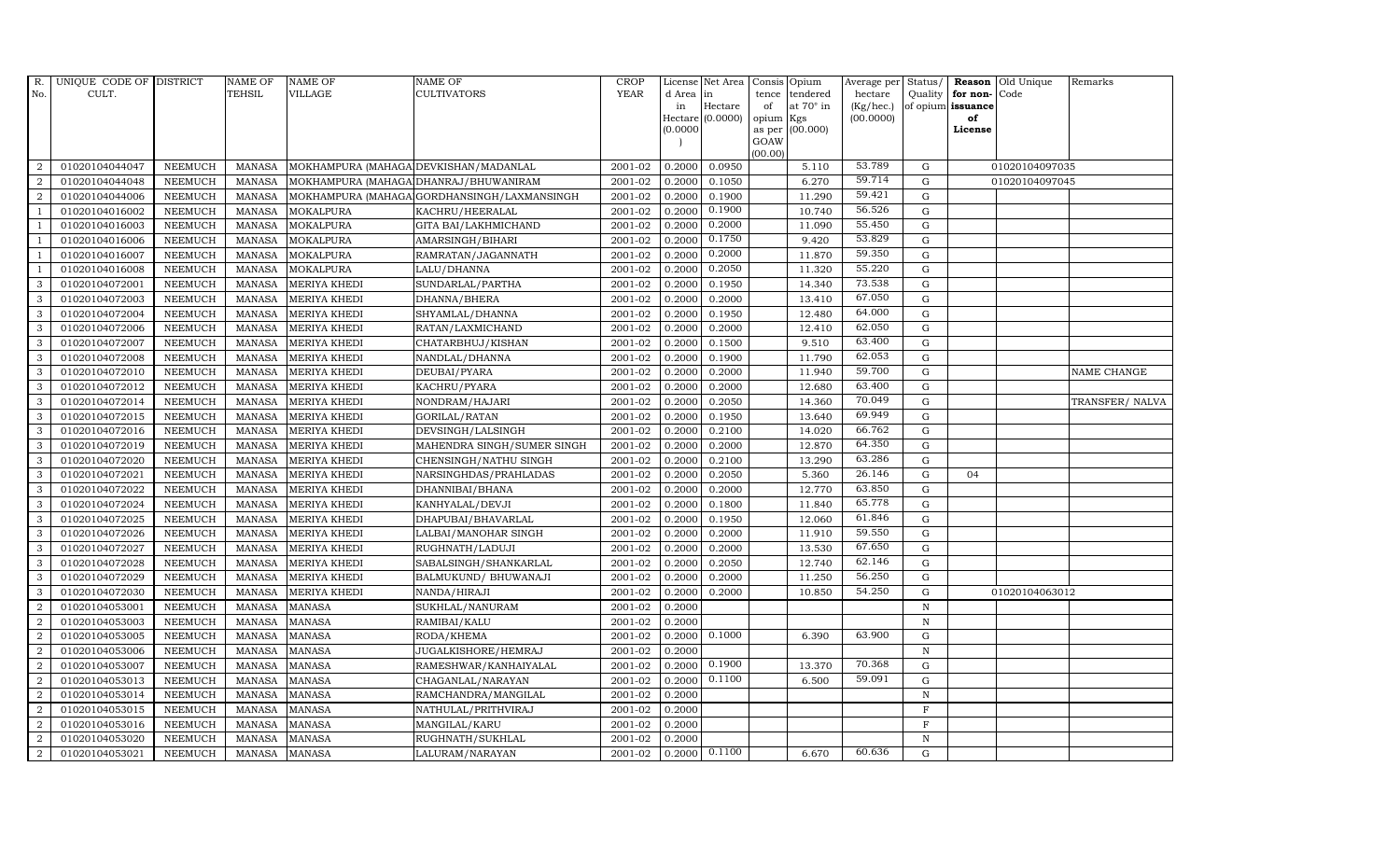| R.<br>No.                | UNIQUE CODE OF DISTRICT<br>CULT. |                | NAME OF<br>TEHSIL | <b>NAME OF</b><br><b>VILLAGE</b> | <b>NAME OF</b><br><b>CULTIVATORS</b> | <b>CROP</b><br><b>YEAR</b> | d Area in<br>in<br>(0.0000) | License Net Area Consis<br>Hectare<br>Hectare (0.0000) | tence<br>of<br>opium<br>as per<br>GOAW | Opium<br>tendered<br>at $70^\circ$ in<br>Kgs<br>(00.000) | Average per<br>hectare<br>(Kg/hec.)<br>(00.0000) | Status/      | Quality for non-Code<br>of opium issuance<br>of<br>License | <b>Reason</b> Old Unique | Remarks             |
|--------------------------|----------------------------------|----------------|-------------------|----------------------------------|--------------------------------------|----------------------------|-----------------------------|--------------------------------------------------------|----------------------------------------|----------------------------------------------------------|--------------------------------------------------|--------------|------------------------------------------------------------|--------------------------|---------------------|
|                          |                                  |                |                   |                                  |                                      |                            |                             |                                                        | (00.00)                                |                                                          |                                                  |              |                                                            |                          |                     |
| 2                        | 01020104053024                   | <b>NEEMUCH</b> | MANASA            | <b>MANASA</b>                    | KAILASH/KHEMRAJ                      | 2001-02                    | 0.2000                      |                                                        |                                        |                                                          |                                                  | $\mathbf N$  |                                                            |                          |                     |
| 2                        | 01020104053002                   | <b>NEEMUCH</b> | <b>MANASA</b>     | <b>MANASA</b>                    | RADHABAI/BHUWANIRAM                  | 2001-02                    | 0.2000                      | 0.1000                                                 |                                        | 6.460                                                    | 64.600                                           | G            |                                                            |                          | TRANSFER/HANSPUR    |
| 2                        | 01020104053032                   | <b>NEEMUCH</b> | <b>MANASA</b>     | <b>MANASA</b>                    | REKHABAI/RODILAL                     | 2001-02                    | 0.2000                      | 0.1100                                                 |                                        | 6.080                                                    | 55.273                                           | G            |                                                            |                          |                     |
| 2                        | 01020104053035                   | <b>NEEMUCH</b> | <b>MANASA</b>     | <b>MANASA</b>                    | KHEMRAJ/KALU                         | 2001-02                    | 0.2000                      |                                                        |                                        |                                                          |                                                  | $\mathbb N$  |                                                            |                          |                     |
| $\overline{2}$           | 01020104053037                   | <b>NEEMUCH</b> | <b>MANASA</b>     | <b>MANASA</b>                    | ABDULMAJID/AHMAD                     | 2001-02                    | 0.2000                      |                                                        |                                        |                                                          |                                                  | $\, {\rm N}$ |                                                            |                          |                     |
| $\overline{a}$           | 01020104053040                   | NEEMUCH        | <b>MANASA</b>     | <b>MANASA</b>                    | RAMNARAYAN/MANGILAL                  | 2001-02                    | 0.2000                      | 0.0750                                                 |                                        | 5.410                                                    | 72.133                                           | G            |                                                            |                          |                     |
| $\overline{\phantom{0}}$ | 01020104009001                   | <b>NEEMUCH</b> | <b>MANASA</b>     | <b>MALKHEDA</b>                  | <b>BASANTI/BALA</b>                  | 2001-02                    | 0.2000                      | 0.1850                                                 |                                        | 12.810                                                   | 69.243                                           | G            |                                                            |                          |                     |
| $\overline{1}$           | 01020104009003                   | <b>NEEMUCH</b> | <b>MANASA</b>     | <b>MALKHEDA</b>                  | <b>JAISINGH/PARSA</b>                | 2001-02                    | 0.2000                      | 0.1900                                                 |                                        | 11.580                                                   | 60.947                                           | $\mathbf G$  |                                                            |                          |                     |
|                          | 01020104009004                   | <b>NEEMUCH</b> | <b>MANASA</b>     | <b>MALKHEDA</b>                  | GAJRIBAI/MOTI                        | 2001-02                    | 0.2000                      | 0.2000                                                 | 40.92                                  | 2.658                                                    | 13.290                                           |              | 02                                                         |                          | 9% OPIUM            |
|                          | 01020104009005                   | <b>NEEMUCH</b> | <b>MANASA</b>     | <b>MALKHEDA</b>                  | MANGILAL/DEEPA                       | 2001-02                    | 0.2000                      | 0.1700                                                 |                                        | 9.710                                                    | 57.118                                           | $\mathbf G$  |                                                            |                          |                     |
| $\overline{1}$           | 01020104009006                   | <b>NEEMUCH</b> | <b>MANASA</b>     | <b>MALKHEDA</b>                  | BALA/RAMA                            | 2001-02                    | 0.2000                      | 0.2000                                                 |                                        | 11.930                                                   | 59.650                                           | G            |                                                            |                          |                     |
| - 1                      | 01020104009009                   | <b>NEEMUCH</b> | MANASA            | <b>MALKHEDA</b>                  | SHOJI/MEGHA                          | 2001-02                    | 0.2000                      | 0.2000                                                 |                                        | 10.380                                                   | 51.900                                           | G            | 04                                                         |                          | ISSUED ON 2003-04   |
| $\overline{\phantom{0}}$ | 01020104009012                   | <b>NEEMUCH</b> | <b>MANASA</b>     | <b>MALKHEDA</b>                  | GABBA/PIRU                           | 2001-02                    | 0.2000                      | 0.1900                                                 |                                        | 10.550                                                   | 55.526                                           | G            |                                                            |                          |                     |
|                          | 01020104009016                   | <b>NEEMUCH</b> | <b>MANASA</b>     | <b>MALKHEDA</b>                  | GORA/RAMA                            | 2001-02                    | 0.2000                      | 0.1900                                                 |                                        | 11.710                                                   | 61.632                                           | G            |                                                            |                          |                     |
|                          | 01020104009018                   | <b>NEEMUCH</b> | <b>MANASA</b>     | <b>MALKHEDA</b>                  | GABBA/MEGHA                          | 2001-02                    | 0.2000                      | 0.1950                                                 |                                        | 3.120                                                    | 16.000                                           | ${\rm G}$    | 04                                                         |                          |                     |
| - 1                      | 01020104009019                   | <b>NEEMUCH</b> | <b>MANASA</b>     | <b>MALKHEDA</b>                  | GORA/PIRU                            | 2001-02                    | 0.2000                      | 0.1800                                                 |                                        | 10.140                                                   | 56.333                                           | G            |                                                            |                          |                     |
| $\overline{1}$           | 01020104009022                   | <b>NEEMUCH</b> | <b>MANASA</b>     | <b>MALKHEDA</b>                  | SURYABHANSINGH/JASWANTSINGH          | 2001-02                    | 0.2000                      | 0.1900                                                 |                                        | 11.350                                                   | 59.737                                           | G            |                                                            |                          |                     |
| $\overline{1}$           | 01020104009023                   | <b>NEEMUCH</b> | MANASA            | <b>MALKHEDA</b>                  | DHAPUBAI/BHAWSINGH                   | 2001-02                    | 0.2000                      | 0.1950                                                 |                                        | 11.440                                                   | 58.667                                           | G            |                                                            |                          |                     |
| $\overline{1}$           | 01020104009024                   | <b>NEEMUCH</b> | <b>MANASA</b>     | <b>MALKHEDA</b>                  | RUPA/MEGHA                           | 2001-02                    | 0.2000                      | 0.2100                                                 |                                        | 12.270                                                   | 58.429                                           | G            |                                                            |                          |                     |
|                          | 01020104009025                   | <b>NEEMUCH</b> | <b>MANASA</b>     | <b>MALKHEDA</b>                  | NAGGA/BALU                           | 2001-02                    | 0.2000                      | 0.2050                                                 | 42.25                                  | 5.850                                                    | 28.537                                           | $\mathbf G$  | 02                                                         |                          | 22% OPIUM           |
| - 1                      | 01020104009027                   | NEEMUCH        | <b>MANASA</b>     | <b>MALKHEDA</b>                  | MANGILAL/NAVLA                       | 2001-02                    | 0.2000                      | 0.2100                                                 |                                        | 12.020                                                   | 57.238                                           | G            |                                                            |                          |                     |
| $\overline{1}$           | 01020104009028                   | <b>NEEMUCH</b> | <b>MANASA</b>     | <b>MALKHEDA</b>                  | VIJAYSINGH/BALU                      | 2001-02                    | 0.2000                      | 0.2000                                                 |                                        | 3.310                                                    | 16.550                                           | G            | 04                                                         |                          |                     |
| $\overline{\phantom{0}}$ | 01020104009032                   | <b>NEEMUCH</b> | MANASA            | <b>MALKHEDA</b>                  | LAXMAN/GABBA                         | 2001-02                    | 0.2000                      | 0.1900                                                 |                                        | 10.610                                                   | 55.842                                           | G            |                                                            |                          |                     |
| $\overline{1}$           | 01020104009033                   | <b>NEEMUCH</b> | <b>MANASA</b>     | <b>MALKHEDA</b>                  | ANSIBAI/MANGILAL                     | 2001-02                    | 0.2000                      | 0.2000                                                 |                                        | 11.050                                                   | 55.250                                           | G            |                                                            |                          |                     |
|                          | 01020104009036                   | <b>NEEMUCH</b> | <b>MANASA</b>     | <b>MALKHEDA</b>                  | SHYAMA/BHAWSINGH                     | 2001-02                    | 0.2000                      | 0.2000                                                 |                                        | 13.120                                                   | 65.600                                           | G            |                                                            |                          |                     |
|                          | 01020104009037                   | <b>NEEMUCH</b> | MANASA            | <b>MALKHEDA</b>                  | GORI/SOJI                            | 2001-02                    | 0.2000                      | 0.1800                                                 |                                        | 9.630                                                    | 53.500                                           | G            |                                                            |                          |                     |
| - 1                      | 01020104009042                   | <b>NEEMUCH</b> | <b>MANASA</b>     | <b>MALKHEDA</b>                  | MANNALAL/NATHU                       | 2001-02                    | 0.2000                      | 0.2000                                                 |                                        | 11.320                                                   | 56.600                                           | G            |                                                            |                          |                     |
| - 1                      | 01020104009044                   | <b>NEEMUCH</b> | MANASA            | <b>MALKHEDA</b>                  | SHOLA/BHAWSINGH                      | 2001-02                    | 0.2000                      | 0.2000                                                 |                                        | 2.530                                                    | 12.650                                           | G            | 04                                                         |                          |                     |
| $\overline{1}$           | 01020104009046                   | NEEMUCH        | <b>MANASA</b>     | <b>MALKHEDA</b>                  | JAGDISH/RUPA                         | 2001-02                    | 0.2000                      | 0.1950                                                 |                                        | 11.560                                                   | 59.282                                           | $\mathbf G$  |                                                            |                          |                     |
|                          | 01020104009048                   | <b>NEEMUCH</b> | <b>MANASA</b>     | <b>MALKHEDA</b>                  | PANNALAL/BALA                        | 2001-02                    | 0.2000                      | 0.2000                                                 |                                        | 4.040                                                    | 20.200                                           | G            | 04                                                         |                          |                     |
|                          | 01020104009049                   | <b>NEEMUCH</b> | <b>MANASA</b>     | <b>MALKHEDA</b>                  | MOHANLAL/MANGILAL                    | 2001-02                    | 0.2000                      | 0.1750                                                 |                                        | 14.820                                                   | 84.686                                           | G            |                                                            |                          |                     |
| - 1                      | 01020104009050                   | NEEMUCH        | <b>MANASA</b>     | <b>MALKHEDA</b>                  | LACHUBAI/DEEPA                       | 2001-02                    | 0.2000                      | 0.2000                                                 |                                        | 12.130                                                   | 60.650                                           | G            |                                                            |                          |                     |
| $\overline{1}$           | 01020104009051                   | <b>NEEMUCH</b> | MANASA            | <b>MALKHEDA</b>                  | SURAJMAL/MANGU                       | 2001-02                    | 0.2000                      | 0.2000                                                 |                                        | 12.300                                                   | 61.500                                           | G            |                                                            |                          |                     |
| $\overline{1}$           | 01020104009054                   | <b>NEEMUCH</b> | <b>MANASA</b>     | <b>MALKHEDA</b>                  | HEMA/DHANNA                          | 2001-02                    | 0.2000                      | 0.1750                                                 |                                        | 9.980                                                    | 57.029                                           | G            |                                                            |                          |                     |
| $\overline{\phantom{0}}$ | 01020104009055                   | <b>NEEMUCH</b> | <b>MANASA</b>     | <b>MALKHEDA</b>                  | SOLA/MANGILAL                        | 2001-02                    | 0.2000                      | 0.1800                                                 |                                        | 11.410                                                   | 63.389                                           | G            |                                                            |                          |                     |
|                          | 01020104009057                   | <b>NEEMUCH</b> | <b>MANASA</b>     | <b>MALKHEDA</b>                  | GABBA/JASSA                          | 2001-02                    | 0.2000                      | 0.2000                                                 |                                        | 11.280                                                   | 56.400                                           | G            |                                                            |                          |                     |
| - 1                      | 01020104009058                   | <b>NEEMUCH</b> | MANASA            | <b>MALKHEDA</b>                  | BHUJJIBAI/GABBA                      | 2001-02                    | 0.2000                      | 0.2100                                                 |                                        | 11.930                                                   | 56.810                                           | G            |                                                            |                          |                     |
| $\overline{1}$           | 01020104009031                   | NEEMUCH        | MANASA            | <b>MALKHEDA</b>                  | PARTHI/ONKAR                         | 2001-02                    | 0.2000                      | 0.1950                                                 |                                        | 11.260                                                   | 57.744                                           | G            |                                                            |                          | TRANSFER/ RAWATPURA |
| $\overline{1}$           | 01020104009063                   | <b>NEEMUCH</b> | MANASA            | <b>MALKHEDA</b>                  | BALA/CHATRA                          | 2001-02                    | 0.2000                      | 0.1000                                                 |                                        | 6.050                                                    | 60.500                                           | G            |                                                            | 01020104017078           |                     |
| $\overline{1}$           | 01020104009064                   | <b>NEEMUCH</b> | <b>MANASA</b>     | <b>MALKHEDA</b>                  | MANGILAL ONKAR                       | 2001-02                    | 0.2000                      | 0.2000                                                 |                                        | 13.110                                                   | 65.550                                           | $\mathbf G$  |                                                            | 01020104017086           |                     |
| $\overline{2}$           | 01020104047118                   | <b>NEEMUCH</b> | MANASA            | MAHAGARH-II                      | RAMNARAYAN/MANNALAL                  | 2001-02                    | 0.2000                      | 0.1100                                                 |                                        | 6.420                                                    | 58.364                                           | G            |                                                            |                          |                     |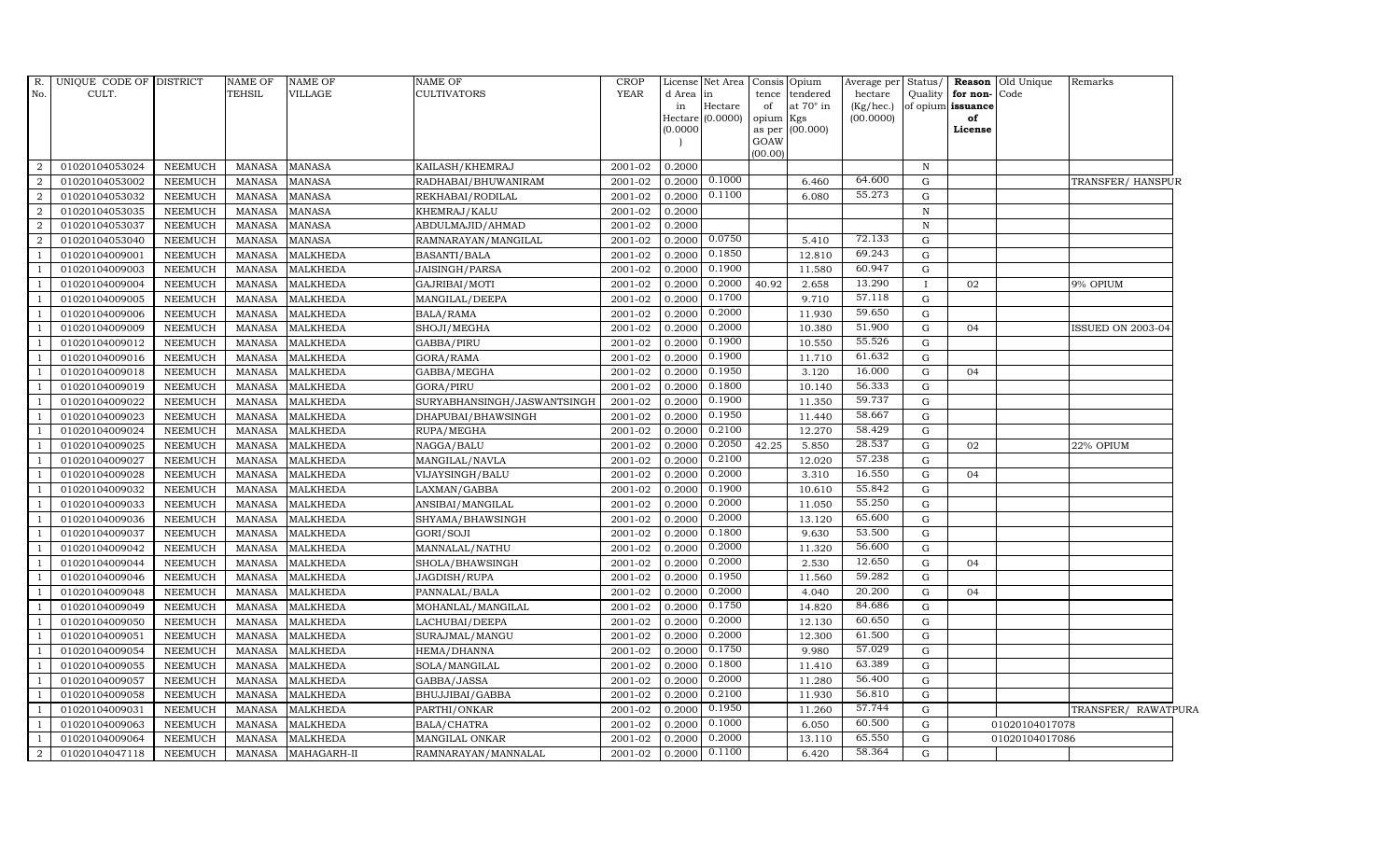| R.             | UNIQUE CODE OF DISTRICT |                | NAME OF       | <b>NAME OF</b> | <b>NAME OF</b>               | <b>CROP</b> |          | License Net Area Consis Opium |           |                 |           |             |                              | Average per Status/ <b>Reason</b> Old Unique | Remarks                        |  |
|----------------|-------------------------|----------------|---------------|----------------|------------------------------|-------------|----------|-------------------------------|-----------|-----------------|-----------|-------------|------------------------------|----------------------------------------------|--------------------------------|--|
| No.            | CULT.                   |                | TEHSIL        | VILLAGE        | <b>CULTIVATORS</b>           | <b>YEAR</b> | d Area   | in                            | tence     | tendered        | hectare   |             | Quality <b>for non-</b> Code |                                              |                                |  |
|                |                         |                |               |                |                              |             | in       | Hectare                       | of        | at 70° in       | (Kg/hec.) |             | of opium issuance            |                                              |                                |  |
|                |                         |                |               |                |                              |             | (0.0000) | Hectare $(0.0000)$            | opium Kgs | as per (00.000) | (00.0000) |             | of<br>License                |                                              |                                |  |
|                |                         |                |               |                |                              |             |          |                               | GOAW      |                 |           |             |                              |                                              |                                |  |
|                |                         |                |               |                |                              |             |          |                               | (00.00)   |                 |           |             |                              |                                              |                                |  |
| 2              | 01020104047120          | NEEMUCH        | MANASA        | MAHAGARH-II    | DULICHANDRA/KISHANLAL        | 2001-02     | 0.2000   | 0.1000                        |           | 6.120           | 61.200    | G           |                              |                                              |                                |  |
| 2              | 01020104047122          | <b>NEEMUCH</b> | <b>MANASA</b> | MAHAGARH-II    | PRABHULAL/KACHRU             | 2001-02     | 0.2000   | 0.2000                        |           | 12.560          | 62.800    | G           |                              |                                              |                                |  |
| 2              | 01020104047123          | <b>NEEMUCH</b> | <b>MANASA</b> | MAHAGARH-II    | OMPRAKASH/DAYASHANKAR        | 2001-02     | 0.2000   | 0.1000                        |           | 5.600           | 56.000    | G           |                              |                                              |                                |  |
| $\overline{2}$ | 01020104047125          | <b>NEEMUCH</b> | <b>MANASA</b> | MAHAGARH-II    | AJABNOOR/IBRAHIM             | 2001-02     | 0.2000   | 0.2000                        |           | 12.100          | 60.500    | G           |                              |                                              |                                |  |
| 2              | 01020104047126          | <b>NEEMUCH</b> | MANASA        | MAHAGARH-II    | SHABBIRHUSSAIN/VAJIRMOHANNAD | 2001-02     | 0.2000   | 0.1300                        |           | 8.460           | 65.077    | G           |                              |                                              |                                |  |
| 2              | 01020104047127          | <b>NEEMUCH</b> | <b>MANASA</b> | MAHAGARH-II    | JAYCHANDRA/KISHAN PURBIYA    | 2001-02     | 0.2000   | 0.2000                        |           | 14.510          | 72.550    | $\mathbf G$ |                              |                                              |                                |  |
| $\overline{2}$ | 01020104047128          | <b>NEEMUCH</b> | <b>MANASA</b> | MAHAGARH-II    | RAMBAKSH/BAPULAL             | 2001-02     | 0.2000   | 0.1900                        |           | 10.500          | 55.263    | G           |                              |                                              |                                |  |
| 2              | 01020104047129          | NEEMUCH        | <b>MANASA</b> | MAHAGARH-II    | MARIYAMBAI/SULEMAN           | 2001-02     | 0.2000   | 0.1950                        |           | 12.470          | 63.949    | G           |                              |                                              |                                |  |
| $\overline{2}$ | 01020104047130          | <b>NEEMUCH</b> | <b>MANASA</b> | MAHAGARH-II    | LAXMINARAYAN / MANGILAL      | 2001-02     | 0.2000   | 0.2050                        |           | 13.110          | 63.951    | G           |                              |                                              |                                |  |
| $\overline{2}$ | 01020104047131          | <b>NEEMUCH</b> | <b>MANASA</b> | MAHAGARH-II    | MOHANLAL/RAMNARAYAN CHOTA    | 2001-02     | 0.2000   | 0.1750                        |           | 11.260          | 64.343    | G           |                              |                                              |                                |  |
| $\overline{2}$ | 01020104047132          | <b>NEEMUCH</b> | <b>MANASA</b> | MAHAGARH-II    | DEVILAL/RAMNARAYAN           | 2001-02     | 0.2000   | 0.1600                        |           | 12.540          | 78.375    | G           |                              |                                              |                                |  |
| 2              | 01020104047133          | <b>NEEMUCH</b> | <b>MANASA</b> | MAHAGARH-II    | RAJMAL/RAMCHANDRA            | 2001-02     | 0.2000   | 0.1800                        |           | 10.580          | 58.778    | G           |                              |                                              |                                |  |
| 2              | 01020104047134          | <b>NEEMUCH</b> | <b>MANASA</b> | MAHAGARH-II    | SHAMBHU/KACHRULAL            | 2001-02     | 0.2000   | 0.2050                        |           | 12.100          | 59.024    | G           |                              |                                              |                                |  |
| 2              | 01020104047135          | <b>NEEMUCH</b> | <b>MANASA</b> | MAHAGARH-II    | RAJARAM / RAMNARAYAN         | 2001-02     | 0.2000   | 0.1800                        |           | 12.260          | 68.111    | G           |                              |                                              |                                |  |
| $\overline{2}$ | 01020104047136          | <b>NEEMUCH</b> | <b>MANASA</b> | MAHAGARH-II    | IQBALHUSSAIN/SHABBIR         | 2001-02     | 0.2000   | 0.1250                        |           | 7.910           | 63.280    | G           |                              |                                              |                                |  |
| $\mathbf{2}$   | 01020104047137          | <b>NEEMUCH</b> | <b>MANASA</b> | MAHAGARH-II    | SANTOSH/RAMCHANDRA           | 2001-02     | 0.2000   | 0.1000                        |           | 6.470           | 64.700    | G           |                              |                                              |                                |  |
| 2              | 01020104047140          | NEEMUCH        | <b>MANASA</b> | MAHAGARH-II    | GHISALAL/FAKIRCHANDRA        | 2001-02     | 0.2000   | 0.0950                        |           | 6.350           | 66.842    | G           |                              |                                              |                                |  |
| 2              | 01020104047141          | NEEMUCH        | <b>MANASA</b> | MAHAGARH-II    | LAL MOHAMMAD/VALI MOHAMMAD   | 2001-02     | 0.2000   | 0.1050                        |           | 7.060           | 67.238    | G           |                              |                                              |                                |  |
| $\overline{2}$ | 01020104047143          | <b>NEEMUCH</b> | <b>MANASA</b> | MAHAGARH-II    | RAMNATH/DEVA                 | 2001-02     | 0.2000   | 0.1850                        |           | 13.470          | 72.811    | G           |                              |                                              |                                |  |
| $\overline{2}$ | 01020104047147          | <b>NEEMUCH</b> | <b>MANASA</b> | MAHAGARH-II    | SUSHILABAI/RAMNIWAS          | 2001-02     | 0.2000   | 0.1000                        |           | 6.690           | 66.900    | G           |                              |                                              | TRANSFER/SARVANIYA MAHARAJ N-I |  |
| 2              | 01020104047148          | NEEMUCH        | <b>MANASA</b> | MAHAGARH-II    | FULSINGH/BADARSINGH          | 2001-02     | 0.2000   | 0.2050                        |           | 12.770          | 62.293    | G           |                              |                                              |                                |  |
| 2              | 01020104047149          | <b>NEEMUCH</b> | <b>MANASA</b> | MAHAGARH-II    | KARULAL/BHANWARLAL           | 2001-02     | 0.2000   | 0.1850                        |           | 11.740          | 63.459    | G           |                              |                                              |                                |  |
| $\overline{2}$ | 01020104047150          | <b>NEEMUCH</b> | <b>MANASA</b> | MAHAGARH-II    | NABINOOR/VAJIRKHAN           | 2001-02     | 0.2000   | 0.1950                        |           | 11.900          | 61.026    | G           |                              |                                              |                                |  |
| $\overline{2}$ | 01020104047151          | <b>NEEMUCH</b> | <b>MANASA</b> | MAHAGARH-II    | RAISMOHAMMAD/IMAMBAKSH       | 2001-02     | 0.2000   | 0.0950                        |           | 5.640           | 59.368    | G           |                              |                                              |                                |  |
| 2              | 01020104047152          | <b>NEEMUCH</b> | <b>MANASA</b> | MAHAGARH-II    | BHUWANISHANKAR/ONKARLAL      | 2001-02     | 0.2000   | 0.1900                        |           | 10.690          | 56.263    | G           |                              |                                              |                                |  |
| 2              | 01020104047153          | <b>NEEMUCH</b> | <b>MANASA</b> | MAHAGARH-II    | CHAND MO./DIN MO.            | 2001-02     | 0.2000   | 0.1900                        |           | 11.240          | 59.158    | G           |                              |                                              |                                |  |
| $\overline{2}$ | 01020104047154          | NEEMUCH        | <b>MANASA</b> | MAHAGARH-II    | KACHRULAL/NATHU              | 2001-02     | 0.2000   | 0.1950                        |           | 10.970          | 56.256    | G           |                              |                                              |                                |  |
| 2              | 01020104047158          | <b>NEEMUCH</b> | <b>MANASA</b> | MAHAGARH-II    | BHANWARLAL/ONKARLAL          | 2001-02     | 0.2000   | 0.2000                        |           | 12.710          | 63.550    | G           |                              |                                              |                                |  |
| 2              | 01020104047159          | <b>NEEMUCH</b> | <b>MANASA</b> | MAHAGARH-II    | NANHEKHAN/NATHUKHAN          | 2001-02     | 0.2000   | 0.1750                        |           | 10.980          | 62.743    | G           |                              |                                              |                                |  |
| 2              | 01020104047160          | <b>NEEMUCH</b> | <b>MANASA</b> | MAHAGARH-II    | KASTURIBAI/RAMNARAYAN        | 2001-02     | 0.2000   | 0.1950                        |           | 11.390          | 58.410    | G           |                              |                                              |                                |  |
| $\overline{2}$ | 01020104047162          | NEEMUCH        | <b>MANASA</b> | MAHAGARH-II    | PARASMAL/TARACHANDRA         | 2001-02     | 0.2000   | 0.1900                        |           | 10.800          | 56.842    | G           |                              |                                              |                                |  |
| 2              | 01020104047163          | <b>NEEMUCH</b> | <b>MANASA</b> | MAHAGARH-II    | DHAPUBAI/AMRA                | 2001-02     | 0.2000   | 0.1000                        |           | 6.760           | 67.600    | G           |                              |                                              |                                |  |
| 2              | 01020104047164          | <b>NEEMUCH</b> | <b>MANASA</b> | MAHAGARH-II    | BHANWARLAL/KALU              | 2001-02     | 0.2000   | 0.1950                        |           | 11.210          | 57.487    | G           |                              |                                              |                                |  |
| $\overline{2}$ | 01020104047167          | NEEMUCH        | <b>MANASA</b> | MAHAGARH-II    | RAMNATH/KASHIRAM             | 2001-02     | 0.2000   | 0.2100                        |           | 13.660          | 65.048    | G           |                              |                                              |                                |  |
| 2              | 01020104047168          | <b>NEEMUCH</b> | MANASA        | MAHAGARH-II    | SHRINIWAS/RAMPRATAP          | 2001-02     | 0.2000   | 0.2000                        |           | 10.650          | 53.250    | G           |                              |                                              |                                |  |
| 2              | 01020104047169          | <b>NEEMUCH</b> | <b>MANASA</b> | MAHAGARH-II    | AMIRTRAM/GANGARAM            | 2001-02     | 0.2000   | 0.1200                        |           | 7.370           | 61.417    | G           |                              |                                              | NAME CHANGE                    |  |
| $\overline{2}$ | 01020104047170          | <b>NEEMUCH</b> | <b>MANASA</b> | MAHAGARH-II    | BHARATRAM/NANALAL            | $2001 - 02$ | 0.2000   | 0.1000                        |           | 6.600           | 66.000    | G           |                              |                                              |                                |  |
| 2              | 01020104047171          | <b>NEEMUCH</b> | <b>MANASA</b> | MAHAGARH-II    | JASKUNAWARBAI/RAMSINGH       | 2001-02     | 0.2000   | 0.1750                        |           | 10.080          | 57.600    | G           |                              |                                              |                                |  |
| $\overline{2}$ | 01020104047172          | <b>NEEMUCH</b> | <b>MANASA</b> | MAHAGARH-II    | PANNALAL/KACHRU              | 2001-02     | 0.2000   | 0.1950                        |           | 11.720          | 60.103    | G           |                              |                                              |                                |  |
| $\overline{2}$ | 01020104047173          | <b>NEEMUCH</b> | <b>MANASA</b> | MAHAGARH-II    | PRATAPBAI/PRATAPSINGH        | 2001-02     | 0.2000   | 0.1950                        |           | 10.630          | 54.513    | G           |                              |                                              |                                |  |
| $\overline{a}$ | 01020104047174          | <b>NEEMUCH</b> | MANASA        | MAHAGARH-II    | SAJJANSINGH/LALSINGH         | 2001-02     | 0.2000   | 0.1000                        |           | 6.040           | 60.400    | G           |                              |                                              |                                |  |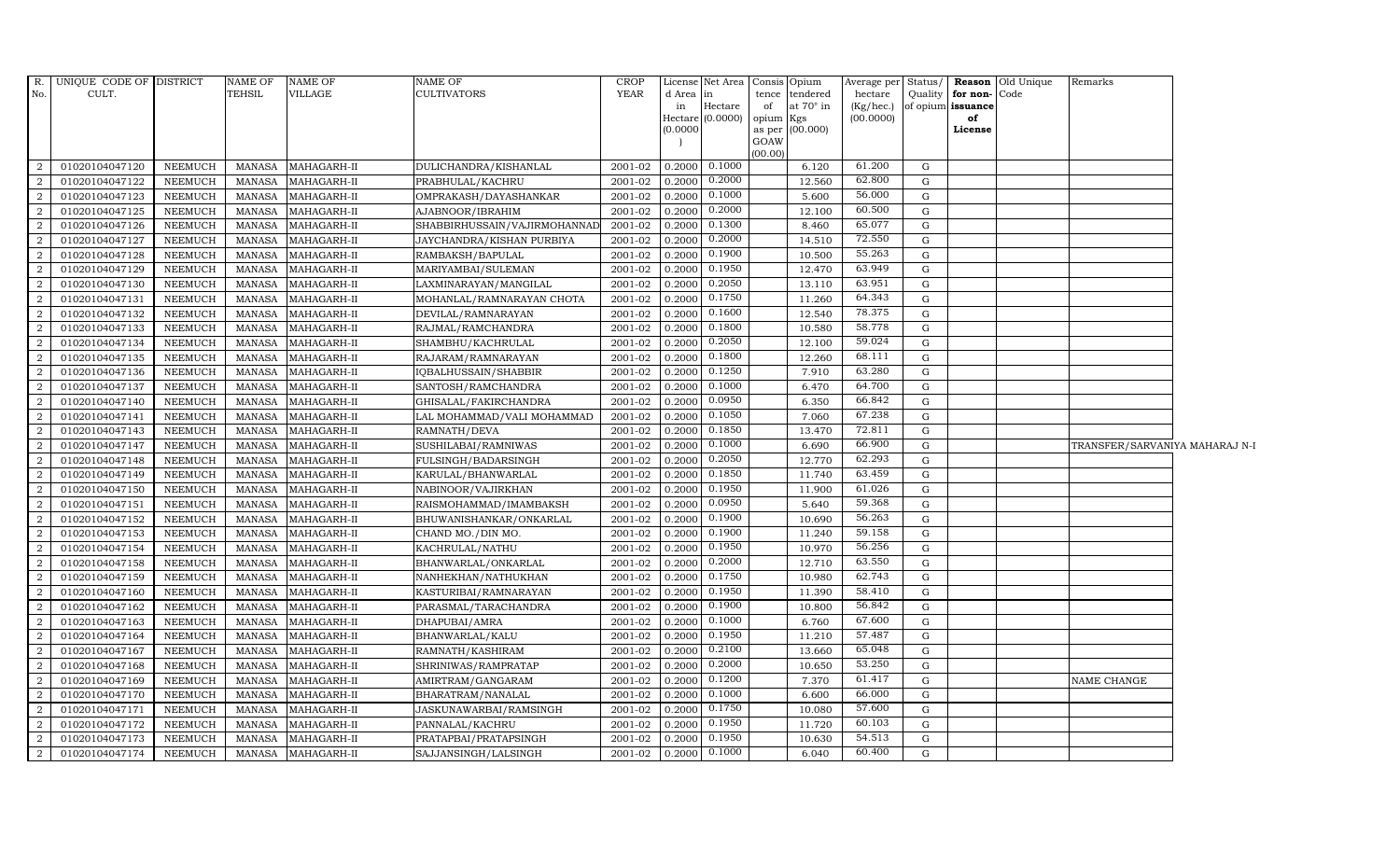| R.               | UNIQUE CODE OF DISTRICT |                | NAME OF       | NAME OF     | <b>NAME OF</b>                 | <b>CROP</b> |                 | License Net Area Consis Opium |                 |                       | Average per          | Status/          |                                   | Reason Old Unique | Remarks                       |
|------------------|-------------------------|----------------|---------------|-------------|--------------------------------|-------------|-----------------|-------------------------------|-----------------|-----------------------|----------------------|------------------|-----------------------------------|-------------------|-------------------------------|
| No.              | CULT.                   |                | TEHSIL        | VILLAGE     | <b>CULTIVATORS</b>             | <b>YEAR</b> | d Area in<br>in | Hectare                       | tence<br>of     | tendered<br>at 70° in | hectare<br>(Kg/hec.) | Quality          | for non-Code<br>of opium issuance |                   |                               |
|                  |                         |                |               |             |                                |             |                 | Hectare (0.0000)              | opium           | Kgs                   | (00.0000)            |                  | of                                |                   |                               |
|                  |                         |                |               |             |                                |             | (0.0000)        |                               | as per          | (00.000)              |                      |                  | License                           |                   |                               |
|                  |                         |                |               |             |                                |             |                 |                               | GOAW<br>(00.00) |                       |                      |                  |                                   |                   |                               |
| 2                | 01020104047175          | NEEMUCH        | MANASA        | MAHAGARH-II | BHERULAL/BHUWANISHANKAR        | 2001-02     | 0.2000          | 0.2000                        |                 | 8.810                 | 44.050               | G                | 04                                |                   |                               |
| $\overline{2}$   | 01020104047177          | <b>NEEMUCH</b> | <b>MANASA</b> | MAHAGARH-II | SHANTILAL/PRATAPSINGH          | 2001-02     | 0.2000          | 0.1050                        |                 | 5.780                 | 55.048               | $\mathbf G$      |                                   |                   |                               |
| 2                | 01020104047179          | <b>NEEMUCH</b> | <b>MANASA</b> | MAHAGARH-II | GAFURKHAN/SHABUDDIN            | 2001-02     | 0.2000          | 0.1600                        |                 | 8.620                 | 53.875               | G                |                                   |                   |                               |
| $\overline{2}$   | 01020104047183          | <b>NEEMUCH</b> | <b>MANASA</b> | MAHAGARH-II | SAJJANBAI/BHERULAL BALAI(PUTRA | 2001-02     | 0.2000          | 0.2050                        |                 | 10.890                | 53.122               | ${\rm G}$        |                                   |                   |                               |
| $\overline{2}$   | 01020104047182          | <b>NEEMUCH</b> | <b>MANASA</b> | MAHAGARH-II | SUJANSINGH/CHATARSINGH         | 2001-02     | 0.2000          | 0.2000                        |                 | 12.270                | 61.350               | G                |                                   |                   |                               |
| $\overline{2}$   | 01020104047180          | <b>NEEMUCH</b> | <b>MANASA</b> | MAHAGARH-II | DAULATSINGH//MADHAWSINGH       | 2001-02     | 0.2000          | 0.1950                        |                 | 10.940                | 56.103               | G                |                                   |                   |                               |
| $\overline{2}$   | 01020104047185          | <b>NEEMUCH</b> | <b>MANASA</b> | MAHAGARH-II | ISMAIL/GUL MOHAMMAD            | 2001-02     | 0.2000          | 0.1800                        |                 | 9.820                 | 54.556               | G                |                                   |                   |                               |
| 2                | 01020104047187          | <b>NEEMUCH</b> | <b>MANASA</b> | MAHAGARH-II | RAMCHANDRA/KACHRULAL BRAHAM    | 2001-02     | 0.2000          | 0.1950                        |                 | 11.540                | 59.179               | G                |                                   |                   |                               |
| $\overline{2}$   | 01020104047188          | <b>NEEMUCH</b> | <b>MANASA</b> | MAHAGARH-II | FAKIRCHANDRA/SURATRAM          | 2001-02     | 0.2000          | 0.1550                        |                 | 8.970                 | 57.871               | G                |                                   |                   |                               |
| 2                | 01020104047191          | <b>NEEMUCH</b> | <b>MANASA</b> | MAHAGARH-II | RAMESHWAR/KANHAIYALAL          | 2001-02     | 0.2000          | 0.1950                        |                 | 11.720                | 60.103               | ${\rm G}$        |                                   |                   |                               |
| $\overline{2}$   | 01020104047195          | <b>NEEMUCH</b> | <b>MANASA</b> | MAHAGARH-II | SAJJANBAI/BHERULAL SEN         | 2001-02     | 0.2000          | 0.1900                        |                 | 10.710                | 56.368               | G                |                                   |                   |                               |
| 2                | 01020104047201          | <b>NEEMUCH</b> | <b>MANASA</b> | MAHAGARH-II | SHIVLAL/KISHANLAL              | 2001-02     | 0.2000          | 0.0950                        |                 | 5.880                 | 61.895               | $\mathbf G$      |                                   |                   |                               |
| $\overline{2}$   | 01020104047202          | <b>NEEMUCH</b> | <b>MANASA</b> | MAHAGARH-II | RADHESHYAM/SHANKARLAL          | 2001-02     | 0.2000          | 0.1050                        |                 | 5.880                 | 56.000               | G                |                                   |                   |                               |
| 2                | 01020104047203          | <b>NEEMUCH</b> | <b>MANASA</b> | MAHAGARH-II | RAMPRASAD/KANHAIYALAL          | 2001-02     | 0.2000          | 0.2050                        |                 | 11.830                | 57.707               | G                |                                   |                   |                               |
| 2                | 01020104047204          | <b>NEEMUCH</b> | <b>MANASA</b> | MAHAGARH-II | SURESH KUMAR/NANDLAL           | 2001-02     | 0.2000          | 0.1650                        |                 | 10.310                | 62.485               | G                |                                   |                   | NAME CHANGE                   |
| $\overline{2}$   | 01020104047205          | <b>NEEMUCH</b> | <b>MANASA</b> | MAHAGARH-II | RAMCHANDRA/KACHRU KHAJURIYA    | 2001-02     | 0.2000          | 0.2000                        |                 | 12.390                | 61.950               | G                |                                   |                   |                               |
| 2                | 01020104047206          | <b>NEEMUCH</b> | <b>MANASA</b> | MAHAGARH-II | BABULAL/BHERULAL               | 2001-02     | 0.2000          | 0.1950                        |                 | 11.330                | 58.103               | G                |                                   |                   |                               |
| $\overline{2}$   | 01020104047139          | <b>NEEMUCH</b> | MANASA        | MAHAGARH-II | NARBADABAI/DEVILAL             | 2001-02     | 0.2000          | 0.2000                        |                 | 11.460                | 57.300               | G                |                                   |                   |                               |
| $\overline{2}$   | 01020104047157          | <b>NEEMUCH</b> | <b>MANASA</b> | MAHAGARH-II | BHERULAL/ONKARLAL              | 2001-02     | 0.2000          | 0.2000                        |                 | 11.150                | 55.750               | $\mathbf G$      |                                   |                   |                               |
| 2                | 01020104047161          | <b>NEEMUCH</b> | <b>MANASA</b> | MAHAGARH-II | RAMPRATAP/FAKIRCHANDRA         | 2001-02     | 0.2000          | 0.1650                        |                 | 10.760                | 65.212               | $\mathbf G$      |                                   |                   |                               |
| 2                | 01020104047193          | <b>NEEMUCH</b> | <b>MANASA</b> | MAHAGARH-II | GHANSHYAM/NARULAL              | 2001-02     | 0.2000          | 0.0950                        |                 | 5.680                 | 59.789               | G                |                                   |                   |                               |
| $\overline{2}$   | 01020104047221          | <b>NEEMUCH</b> | <b>MANASA</b> | MAHAGARH-II | GULABBAI/LAXMANSINGH           | 2001-02     | 0.2000          | 0.2000                        |                 | 11.720                | 58.600               | ${\rm G}$        |                                   |                   |                               |
| $\overline{a}$   | 01020104047222          | <b>NEEMUCH</b> | MANASA        | MAHAGARH-II | IMDADALI/DIDARALI              | 2001-02     | 0.2000          | 0.1900                        |                 | 9.080                 | 47.789               | G                | 04                                |                   |                               |
| 2                | 01020104047223          | <b>NEEMUCH</b> | <b>MANASA</b> | MAHAGARH-II | RAMKANYABAI/RAMGOPAL           | 2001-02     | 0.2000          | 0.2050                        |                 | 12.780                | 62.341               | ${\rm G}$        |                                   |                   |                               |
| $\boldsymbol{2}$ | 01020104047225          | <b>NEEMUCH</b> | <b>MANASA</b> | MAHAGARH-II | NARAYANSINGH/PRATAP            | 2001-02     | 0.2000          | 0.2050                        |                 | 11.870                | 57.902               | ${\rm G}$        |                                   |                   |                               |
| 2                | 01020104047226          | <b>NEEMUCH</b> | <b>MANASA</b> | MAHAGARH-II | GOVINDRAM/KANHAIYALAL          | 2001-02     | 0.2000          | 0.1950                        |                 | 13.770                | 70.615               | G                |                                   |                   |                               |
| $\overline{2}$   | 01020104047227          | <b>NEEMUCH</b> | <b>MANASA</b> | MAHAGARH-II | MADANSINGH/BALWANTSINGH        | 2001-02     | 0.2000          | 0.2000                        |                 | 12.310                | 61.550               | ${\rm G}$        |                                   |                   |                               |
| $\overline{2}$   | 01020104047228          | <b>NEEMUCH</b> | <b>MANASA</b> | MAHAGARH-II | MANGILAL/NANURAM BALAI         | 2001-02     | 0.2000          | 0.2050                        |                 | 12.620                | 61.561               | G                |                                   |                   |                               |
| 2                | 01020104047229          | <b>NEEMUCH</b> | <b>MANASA</b> | MAHAGARH-II | OMPRAKASH/RAMNARAYAN           | 2001-02     | 0.2000          | 0.1600                        |                 | 10.420                | 65.125               | ${\rm G}$        |                                   |                   |                               |
| $\overline{2}$   | 01020104047230          | <b>NEEMUCH</b> | <b>MANASA</b> | MAHAGARH-II | KANHAIYALAL/KARUJI             | 2001-02     | 0.2000          | 0.2000                        |                 | 12.310                | 61.550               | $\mathbf G$      |                                   |                   |                               |
| $\overline{2}$   | 01020104047231          | <b>NEEMUCH</b> | <b>MANASA</b> | MAHAGARH-II | MANGILAL/BHURAJI               | 2001-02     | 0.2000          | 0.2000                        |                 | 10.670                | 53.350               | G                |                                   |                   |                               |
| $\overline{2}$   | 01020104047232          | <b>NEEMUCH</b> | <b>MANASA</b> | MAHAGARH-II | VIMALKUNWAR/KARANSINGH         | 2001-02     | 0.2000          | 0.1800                        |                 | 10.880                | 60.444               | ${\rm G}$        |                                   |                   | NAME CHANGE                   |
| $\overline{2}$   | 01020104047233          | <b>NEEMUCH</b> | <b>MANASA</b> | MAHAGARH-II | RAMRATAN/KALURAM               | 2001-02     | 0.2000          | 0.0950                        |                 | 6.260                 | 65.895               | G                |                                   |                   |                               |
| 2                | 01020104047234          | <b>NEEMUCH</b> | <b>MANASA</b> | MAHAGARH-II | RAMNIWAS/LAXMINARAYAN          | 2001-02     | 0.2000          | 0.2100                        |                 | 13.180                | 62.762               | $\mathbf G$      |                                   |                   |                               |
| $\overline{2}$   | 01020104047099          | <b>NEEMUCH</b> | <b>MANASA</b> | MAHAGARH-II | BABULAL/KANHAIYALAL            | 2001-02     | 0.2000          | 0.2000                        |                 | 12.670                | 63.350<br>60.778     | $\mathbf G$      |                                   |                   |                               |
| $\overline{2}$   | 01020104047005          | <b>NEEMUCH</b> | <b>MANASA</b> | MAHAGARH-II | BHAGIRATH/DHANRAJ              | 2001-02     | 0.2000          | 0.1800<br>0.1900              |                 | 10.940                | 74.684               | G                |                                   |                   | 0102010402825TRANSFER/AKHEPUR |
| $\overline{2}$   | 01020104047002          | <b>NEEMUCH</b> | <b>MANASA</b> | MAHAGARH-I  | <b>IBRAHIM KHAN/VAJIR KHAN</b> | 2001-02     | 0.2000          |                               |                 | 14.190                | 55.545               | G                |                                   |                   |                               |
| $\boldsymbol{2}$ | 01020104047003          | <b>NEEMUCH</b> | <b>MANASA</b> | MAHAGARH-I  | KESHARBAI/UDAIRAM              | 2001-02     | 0.2000          | 0.1100<br>0.1900              |                 | 6.110                 | 63.158               | $\mathbf G$      |                                   |                   |                               |
| 2                | 01020104047004          | <b>NEEMUCH</b> | <b>MANASA</b> | MAHAGARH-I  | SHAMBHULAL/MANGILAL            | 2001-02     | 0.2000          | 0.1950                        |                 | 12.000                | 62.821               | $\mathbf G$      |                                   |                   |                               |
| 2                | 01020104047008          | <b>NEEMUCH</b> | <b>MANASA</b> | MAHAGARH-I  | BHERULAL/GOPAL                 | 2001-02     | 0.2000          | 0.1900                        |                 | 12.250                | 65.526               | $\mathbf G$<br>G |                                   |                   |                               |
| $\overline{2}$   | 01020104047009          | <b>NEEMUCH</b> | <b>MANASA</b> | MAHAGARH-I  | RAMPRASAD/RAMLAL               | 2001-02     | 0.2000          |                               |                 | 12.450                |                      |                  |                                   |                   |                               |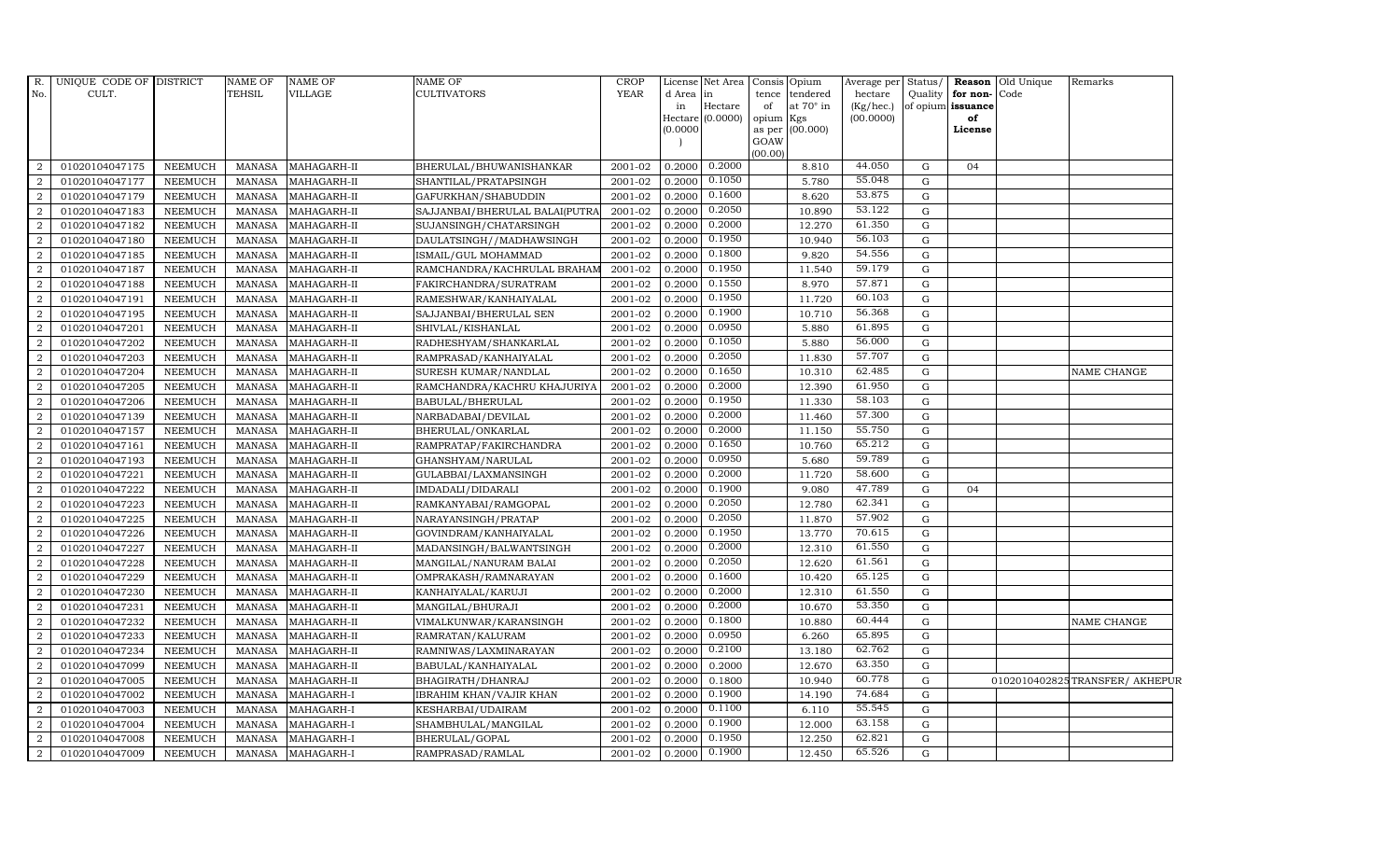| R.<br>No.      | UNIQUE CODE OF DISTRICT<br>CULT. |                | <b>NAME OF</b><br><b>TEHSIL</b> | <b>NAME OF</b><br>VILLAGE | <b>NAME OF</b><br><b>CULTIVATORS</b> | <b>CROP</b><br><b>YEAR</b> | d Area   | License Net Area Consis<br>$\mathop{\mathrm{in}}$ | tence           | Opium<br>tendered | Average per<br>hectare | Status/      | Quality for non-  | Reason Old Unique<br>Code | Remarks                |  |
|----------------|----------------------------------|----------------|---------------------------------|---------------------------|--------------------------------------|----------------------------|----------|---------------------------------------------------|-----------------|-------------------|------------------------|--------------|-------------------|---------------------------|------------------------|--|
|                |                                  |                |                                 |                           |                                      |                            | in       | Hectare                                           | of              | at 70° in         | (Kg/hec.)              |              | of opium issuance |                           |                        |  |
|                |                                  |                |                                 |                           |                                      |                            |          | Hectare (0.0000)                                  | opium           | Kgs               | (00.0000)              |              | of                |                           |                        |  |
|                |                                  |                |                                 |                           |                                      |                            | (0.0000) |                                                   | as per          | (00.000)          |                        |              | License           |                           |                        |  |
|                |                                  |                |                                 |                           |                                      |                            |          |                                                   | GOAW<br>(00.00) |                   |                        |              |                   |                           |                        |  |
| 2              | 01020104047010                   | <b>NEEMUCH</b> | MANASA                          | MAHAGARH-I                | GODAVRIBAI/SHIVLAL                   | 2001-02                    | 0.2000   | 0.1000                                            |                 | 6.230             | 62.300                 | G            |                   |                           |                        |  |
| $\overline{2}$ | 01020104047011                   | <b>NEEMUCH</b> | <b>MANASA</b>                   | MAHAGARH-I                | JAGDISH/FAKIRCHANDRA                 | 2001-02                    | 0.2000   | 0.1950                                            |                 | 10.850            | 55.641                 | G            |                   |                           |                        |  |
| $\overline{2}$ | 01020104047012                   | <b>NEEMUCH</b> | <b>MANASA</b>                   | MAHAGARH-I                | MOHANLAL/HAMERA                      | 2001-02                    | 0.2000   | 0.1100                                            |                 | 6.620             | 60.182                 | G            |                   |                           |                        |  |
|                | 01020104047013                   | <b>NEEMUCH</b> | <b>MANASA</b>                   | MAHAGARH-I                | GOVERDHANSINGH/CHENRAM               | 2001-02                    | 0.2000   | 0.2000                                            |                 | 12.840            | 64.200                 | G            |                   |                           |                        |  |
| $\overline{2}$ | 01020104047015                   | <b>NEEMUCH</b> | <b>MANASA</b>                   | MAHAGARH-I                | RANSINGH/BHOPALSINGH                 | 2001-02                    | 0.2000   | 0.1700                                            |                 | 9.780             | 57.529                 | G            |                   |                           |                        |  |
| 2              | 01020104047017                   | NEEMUCH        | MANASA                          | MAHAGARH-I                | KAVERIBAI/CHAMPALAL                  | 2001-02                    | 0.2000   | 0.2000                                            |                 | 11.490            | 57.450                 | $\mathbf{G}$ |                   |                           |                        |  |
| 2              | 01020104047018                   | <b>NEEMUCH</b> | MANASA                          | MAHAGARH-I                | KANHAIYALAL/MANGILAL                 | 2001-02                    | 0.2000   | 0.2050                                            |                 | 10.960            | 53.463                 | G            |                   |                           |                        |  |
| $\overline{2}$ | 01020104047020                   | <b>NEEMUCH</b> | <b>MANASA</b>                   | MAHAGARH-I                | NANDLAL/DHANRAJ                      | 2001-02                    | 0.2000   | 0.0950                                            |                 | 6.310             | 66.421                 | G            |                   |                           |                        |  |
| $\overline{2}$ | 01020104047021                   | <b>NEEMUCH</b> | <b>MANASA</b>                   | MAHAGARH-I                | AMBALAL/BHANWARLAL                   | 2001-02                    | 0.2000   | 0.1000                                            |                 | 6.380             | 63.800                 | G            |                   |                           |                        |  |
| $\overline{2}$ | 01020104047023                   | <b>NEEMUCH</b> | <b>MANASA</b>                   | MAHAGARH-I                | RAJMAL/KARULAL                       | 2001-02                    | 0.2000   | 0.0950                                            |                 | 6.110             | 64.316                 | G            |                   |                           |                        |  |
| 2              | 01020104047025                   | NEEMUCH        | <b>MANASA</b>                   | MAHAGARH-I                | KALURAM/SALAGRAM                     | 2001-02                    | 0.2000   | 0.1850                                            |                 | 10.970            | 59.297                 | $\mathbf{G}$ |                   |                           |                        |  |
| 2              | 01020104047026                   | <b>NEEMUCH</b> | MANASA                          | MAHAGARH-I                | JARILAL/BHUWANIRAM                   | 2001-02                    | 0.2000   | 0.1200                                            |                 | 7.530             | 62.750                 | G            |                   |                           |                        |  |
| $\overline{2}$ | 01020104047028                   | <b>NEEMUCH</b> | <b>MANASA</b>                   | MAHAGARH-I                | VARDIBAI/GOPAL                       | 2001-02                    | 0.2000   | 0.1950                                            |                 | 12.410            | 63.641                 | G            |                   |                           |                        |  |
| $\mathcal{D}$  | 01020104047029                   | <b>NEEMUCH</b> | <b>MANASA</b>                   | MAHAGARH-I                | RAMPRASAD/PRABHULAL                  | 2001-02                    | 0.2000   | 0.2000                                            |                 | 11.460            | 57.300                 | G            |                   |                           |                        |  |
| 2              | 01020104047032                   | <b>NEEMUCH</b> | MANASA                          | MAHAGARH-I                | BADRILAL/MANGILAL                    | 2001-02                    | 0.2000   | 0.2000                                            |                 | 10.960            | 54.800                 | G            |                   |                           |                        |  |
| 2              | 01020104047033                   | <b>NEEMUCH</b> | <b>MANASA</b>                   | MAHAGARH-I                | BADRILAL/NATHU TELI                  | 2001-02                    | 0.2000   | 0.1550                                            |                 | 10.410            | 67.161                 | G            |                   |                           |                        |  |
| $\overline{2}$ | 01020104047034                   | <b>NEEMUCH</b> | MANASA                          | MAHAGARH-I                | JANAKILAL/RAMNIWAS                   | 2001-02                    | 0.2000   | 0.0900                                            |                 | 5.140             | 57.111                 | G            |                   |                           |                        |  |
| 2              | 01020104047036                   | <b>NEEMUCH</b> | <b>MANASA</b>                   | MAHAGARH-I                | SHAMBHULAL/BHUWANIRAM                | 2001-02                    | 0.2000   | 0.2000                                            |                 | 11.140            | 55.700                 | G            |                   |                           |                        |  |
| $\mathcal{D}$  | 01020104047037                   | <b>NEEMUCH</b> | <b>MANASA</b>                   | MAHAGARH-I                | RAMNARAYAN/BHUWANA                   | 2001-02                    | 0.2000   | 0.1650                                            |                 | 12.050            | 73.030                 | G            |                   |                           |                        |  |
| $\overline{2}$ | 01020104047038                   | <b>NEEMUCH</b> | <b>MANASA</b>                   | MAHAGARH-I                | SHANTIBAI/RAMSUKH                    | 2001-02                    | 0.2000   | 0.2000                                            |                 | 11.620            | 58.100                 | G            |                   |                           |                        |  |
| 2              | 01020104047039                   | <b>NEEMUCH</b> | <b>MANASA</b>                   | MAHAGARH-I                | RADHESHYAM/RAMCHANDRA                | 2001-02                    | 0.2000   | 0.0950                                            |                 | 5.890             | 62.000                 | G            |                   |                           |                        |  |
| 2              | 01020104047040                   | <b>NEEMUCH</b> | <b>MANASA</b>                   | MAHAGARH-I                | ABDUL RAHMAN/IMAMBAKSH               | 2001-02                    | 0.2000   | 0.0550                                            |                 | 3.050             | 55.455                 | G            |                   |                           |                        |  |
| 2              | 01020104047041                   | <b>NEEMUCH</b> | MANASA                          | MAHAGARH-I                | DAMARLAL/BHUWANI                     | 2001-02                    | 0.2000   | 0.1950                                            |                 | 12.750            | 65.385                 | G            |                   |                           |                        |  |
| $\overline{2}$ | 01020104047042                   | <b>NEEMUCH</b> | <b>MANASA</b>                   | MAHAGARH-I                | BHANWARLAL/RATANLAL                  | 2001-02                    | 0.2000   | 0.1950                                            |                 | 11.870            | 60.872                 | G            |                   |                           |                        |  |
| $\overline{2}$ | 01020104047044                   | <b>NEEMUCH</b> | <b>MANASA</b>                   | MAHAGARH-I                | NARAMDABAI/GULABCHANDRA              | 2001-02                    | 0.2000   | 0.1000                                            |                 | 6.260             | 62.600                 | G            |                   |                           |                        |  |
| 2              | 01020104047045                   | <b>NEEMUCH</b> | MANASA                          | MAHAGARH-I                | BHUWANISINGH/CHENSINGH               | 2001-02                    | 0.2000   | 0.1650                                            |                 | 10.340            | 62.667                 | G            |                   |                           |                        |  |
| 2              | 01020104047046                   | <b>NEEMUCH</b> | MANASA                          | MAHAGARH-I                | SHIVNARAYAN/PRABHULAL                | 2001-02                    | 0.2000   | 0.1050                                            |                 | 6.590             | 62.762                 | G            |                   |                           |                        |  |
| $\overline{2}$ | 01020104047047                   | <b>NEEMUCH</b> | <b>MANASA</b>                   | MAHAGARH-I                | ISHAKH MOHAMMAD/VAJIR KHAN           | 2001-02                    | 0.2000   |                                                   |                 |                   |                        | F            |                   |                           |                        |  |
| 2              | 01020104047049                   | <b>NEEMUCH</b> | <b>MANASA</b>                   | MAHAGARH-I                | BHUWANISHANKAR/BHERUBAKSH            | 2001-02                    | 0.2000   | 0.1350                                            |                 | 7.820             | 57.926                 | ${\rm G}$    |                   |                           |                        |  |
| $\mathcal{D}$  | 01020104047053                   | <b>NEEMUCH</b> | <b>MANASA</b>                   | MAHAGARH-I                | SUJANMAL/CHUNNILAL                   | 2001-02                    | 0.2000   | 0.1900                                            |                 | 10.570            | 55.632                 | G            |                   |                           |                        |  |
| 2              | 01020104047054                   | <b>NEEMUCH</b> | <b>MANASA</b>                   | MAHAGARH-I                | NAJIR MOHAMMAD/VALI                  | 2001-02                    | 0.2000   | 0.1900                                            |                 | 11.420            | 60.105                 | G            |                   |                           |                        |  |
| 2              | 01020104047055                   | <b>NEEMUCH</b> | <b>MANASA</b>                   | MAHAGARH-I                | BHANWARSINGH/ONKARSINGH              | 2001-02                    | 0.2000   | 0.1650                                            |                 | 5.180             | 31.394                 | G            | 04                |                           |                        |  |
| $\overline{2}$ | 01020104047056                   | NEEMUCH        | <b>MANASA</b>                   | MAHAGARH-I                | JAGDISHCHANDRA/ONKARLAL              | 2001-02                    | 0.2000   | 0.1950                                            |                 | 11.740            | 60.205                 | G            |                   |                           | TRANSFER/ ANTRI BUJURG |  |
| 2              | 01020104047057                   | <b>NEEMUCH</b> | <b>MANASA</b>                   | MAHAGARH-I                | SHIVSHANKAR/BHERU BAKSH              | 2001-02                    | 0.2000   | 0.1100                                            |                 | 6.650             | 60.455                 | ${\rm G}$    |                   |                           |                        |  |
| $\overline{2}$ | 01020104047058                   | <b>NEEMUCH</b> | <b>MANASA</b>                   | MAHAGARH-I                | RATANLAL/BHUWANIRAM                  | 2001-02                    | 0.2000   | 0.1500                                            |                 | 7.910             | 52.733                 | G            |                   |                           |                        |  |
| $\overline{2}$ | 01020104047059                   | <b>NEEMUCH</b> | <b>MANASA</b>                   | MAHAGARH-I                | FAKIRCHANDRA/NANURAM                 | 2001-02                    | 0.2000   | 0.2000                                            |                 | 11.340            | 56.700                 | G            |                   |                           |                        |  |
| 2              | 01020104047060                   | <b>NEEMUCH</b> | MANASA                          | MAHAGARH-I                | JAGDISHCHANDRA/GOPAL                 | 2001-02                    | 0.2000   |                                                   |                 |                   |                        | $\mathbf F$  |                   |                           |                        |  |
| 2              | 01020104047061                   | <b>NEEMUCH</b> | MANASA                          | MAHAGARH-I                | MANGILAL/KACHRULAL                   | 2001-02                    | 0.2000   | 0.1950                                            |                 | 11.470            | 58.821                 | G            |                   |                           |                        |  |
| $\overline{2}$ | 01020104047062                   | <b>NEEMUCH</b> | <b>MANASA</b>                   | MAHAGARH-I                | DINESHKUMAR/RAMESHWAR                | 2001-02                    | 0.2000   | 0.1700                                            |                 | 10.340            | 60.824                 | $\mathbf G$  |                   |                           |                        |  |
| 2              | 01020104047063                   | <b>NEEMUCH</b> | <b>MANASA</b>                   | MAHAGARH-I                | SHARIF KHAN/NANHE KHAN               | 2001-02                    | 0.2000   | 0.1050                                            |                 | 5.890             | 56.095                 | G            |                   |                           |                        |  |
| $\overline{2}$ | 01020104047064                   | <b>NEEMUCH</b> | MANASA                          | MAHAGARH-I                | BHANWARLAL/BHUWANISHANKAR            | 2001-02                    | 0.2000   | 0.1000                                            |                 | 5.810             | 58.100                 | G            |                   |                           |                        |  |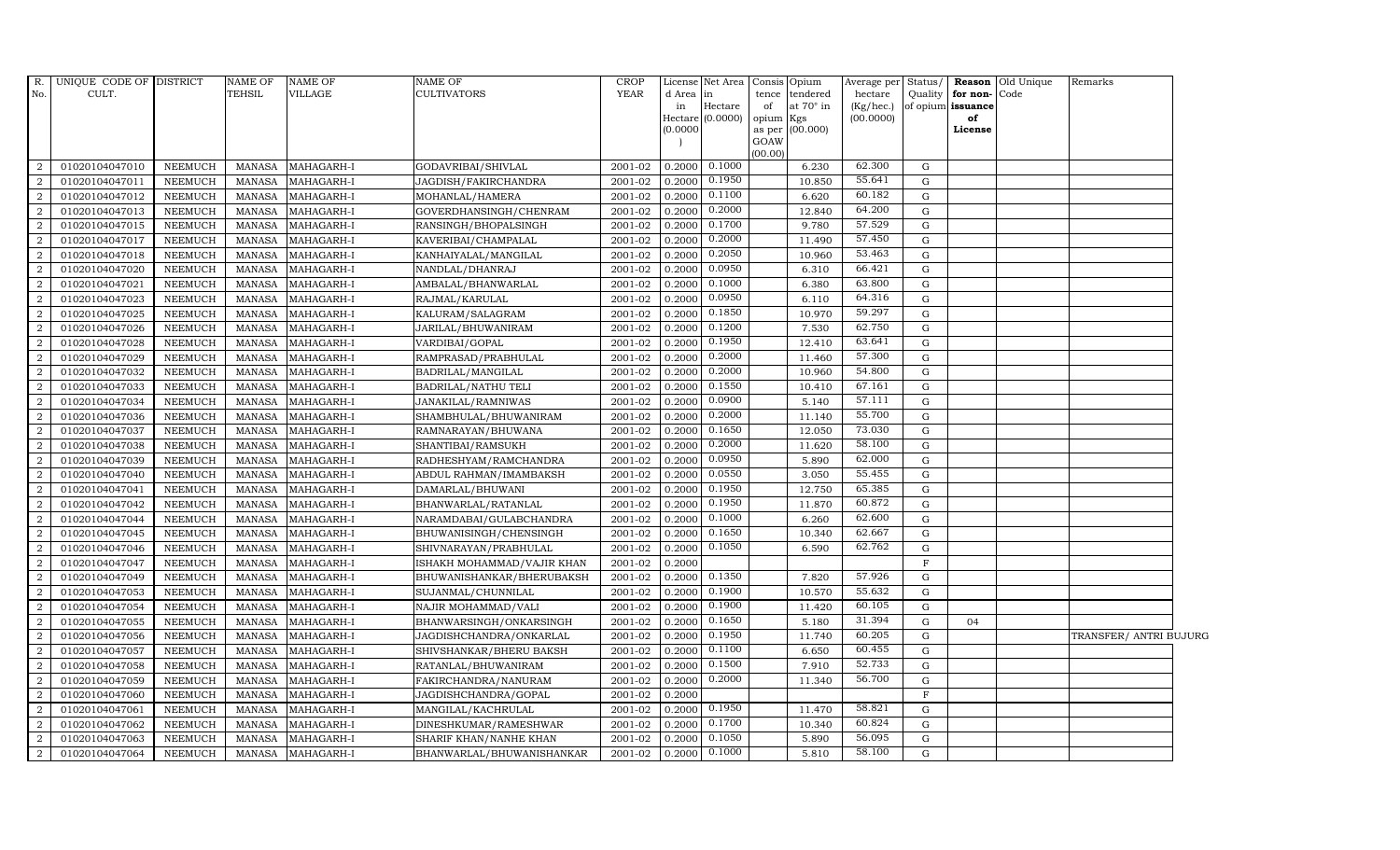| R.             | UNIQUE CODE OF DISTRICT |                | <b>NAME OF</b> | <b>NAME OF</b> | <b>NAME OF</b>             | <b>CROP</b> |           | License Net Area |         | Consis Opium     | Average per | Status/      |                   | Reason Old Unique | Remarks |
|----------------|-------------------------|----------------|----------------|----------------|----------------------------|-------------|-----------|------------------|---------|------------------|-------------|--------------|-------------------|-------------------|---------|
| No.            | CULT.                   |                | TEHSIL         | VILLAGE        | CULTIVATORS                | <b>YEAR</b> | d Area in |                  | tence   | tendered         | hectare     | Quality      | for non-Code      |                   |         |
|                |                         |                |                |                |                            |             | in        | Hectare          | of      | at $70^\circ$ in | (Kg/hec.)   |              | of opium issuance |                   |         |
|                |                         |                |                |                |                            |             |           | Hectare (0.0000) | opium   | Kgs              | (00.0000)   |              | of                |                   |         |
|                |                         |                |                |                |                            |             | (0.0000)  |                  | GOAW    | as per (00.000)  |             |              | License           |                   |         |
|                |                         |                |                |                |                            |             |           |                  | (00.00) |                  |             |              |                   |                   |         |
| $\overline{2}$ | 01020104047065          | <b>NEEMUCH</b> | MANASA         | MAHAGARH-I     | OMPRAKASH/BHERULAL         | 2001-02     | 0.2000    | 0.2100           |         | 10.490           | 49.952      | G            | 04                |                   |         |
| $\overline{2}$ | 01020104047067          | <b>NEEMUCH</b> | MANASA         | MAHAGARH-I     | GOVERDHANSINGH/PRATAPSINGH | 2001-02     | 0.2000    | 0.1750           |         | 9.790            | 55.943      | $\mathbf G$  |                   |                   |         |
| 2              | 01020104047068          | <b>NEEMUCH</b> | <b>MANASA</b>  | MAHAGARH-I     | RAJAK MOHAMMAD/KALE KHAN   | 2001-02     | 0.2000    | 0.1950           |         | 11.380           | 58.359      | G            |                   |                   |         |
| $\sqrt{2}$     | 01020104047069          | <b>NEEMUCH</b> | <b>MANASA</b>  | MAHAGARH-I     | YUSUF MONAMMAD/LAL MOHAMMA | 2001-02     | 0.2000    | 0.1550           |         | 9.260            | 59.742      | ${\rm G}$    |                   |                   |         |
| $\overline{a}$ | 01020104047070          | <b>NEEMUCH</b> | <b>MANASA</b>  | MAHAGARH-I     | GOPALSINGH/BHUWANISHINGH   | 2001-02     | 0.2000    | 0.2000           |         | 11.030           | 55.150      | ${\rm G}$    |                   |                   |         |
| $\overline{2}$ | 01020104047071          | <b>NEEMUCH</b> | <b>MANASA</b>  | MAHAGARH-I     | AHMADNOOR/MOHAMMAD         | 2001-02     | 0.2000    | 0.2050           |         | 12.920           | 63.024      | G            |                   |                   |         |
| 2              | 01020104047072          | <b>NEEMUCH</b> | <b>MANASA</b>  | MAHAGARH-I     | ISHWARSINGH/RATANSINGH     | 2001-02     | 0.2000    | 0.1850           |         | 11.310           | 61.135      | $\mathbf G$  |                   |                   |         |
| 2              | 01020104047073          | <b>NEEMUCH</b> | <b>MANASA</b>  | MAHAGARH-I     | GANIMOHAMMAD/VALIMOHAMMAD  | 2001-02     | 0.2000    |                  |         |                  |             | $\, {\rm N}$ |                   |                   |         |
| $\overline{2}$ | 01020104047075          | <b>NEEMUCH</b> | <b>MANASA</b>  | MAHAGARH-I     | ABDUL KARIM/VAJIR MOHAMMAD | 2001-02     | 0.2000    | 0.1450           |         | 8.270            | 57.034      | G            |                   |                   |         |
| $\overline{a}$ | 01020104047076          | <b>NEEMUCH</b> | <b>MANASA</b>  | MAHAGARH-I     | KALLUKHAN/NANHEKHAN        | 2001-02     | 0.2000    |                  |         |                  |             | $\mathbf F$  |                   |                   |         |
| $\overline{2}$ | 01020104047077          | <b>NEEMUCH</b> | <b>MANASA</b>  | MAHAGARH-I     | CHAMPALAL/NANDLAL          | 2001-02     |           | 0.2000 0.1750    |         | 10.210           | 58.343      | ${\rm G}$    |                   |                   |         |
| 2              | 01020104047078          | <b>NEEMUCH</b> | <b>MANASA</b>  | MAHAGARH-I     | OMPRAKASH/CHAMPALAL        | 2001-02     | 0.2000    | 0.1400           |         | 8.970            | 64.071      | $\mathbf G$  |                   |                   |         |
| $\overline{2}$ | 01020104047079          | <b>NEEMUCH</b> | <b>MANASA</b>  | MAHAGARH-I     | NANDUBAI/CHAMPALAL         | 2001-02     | 0.2000    | 0.1700           |         | 9.950            | 58.529      | $\mathbf G$  |                   |                   |         |
| 2              | 01020104047080          | <b>NEEMUCH</b> | <b>MANASA</b>  | MAHAGARH-I     | RAMESHCHANDRA/MANGILAL     | 2001-02     | 0.2000    | 0.1250           |         | 6.910            | 55.280      | G            |                   |                   |         |
| $\overline{2}$ | 01020104047081          | <b>NEEMUCH</b> | <b>MANASA</b>  | MAHAGARH-I     | AMARSINGH/BAHADURSINGH     | 2001-02     | 0.2000    | 0.1650           |         | 9.040            | 54.788      | ${\rm G}$    |                   |                   |         |
| $\overline{2}$ | 01020104047083          | <b>NEEMUCH</b> | <b>MANASA</b>  | MAHAGARH-I     | SHIVRAJSINGH/RATANSINGH    | 2001-02     | 0.2000    | 0.2000           |         | 11.770           | 58.850      | G            |                   |                   |         |
| $\overline{2}$ | 01020104047085          | <b>NEEMUCH</b> | <b>MANASA</b>  | MAHAGARH-I     | GHANSHYAM/CHAMPALAL        | 2001-02     | 0.2000    | 0.1950           |         | 11.950           | 61.282      | G            |                   |                   |         |
| $\overline{2}$ | 01020104047087          | <b>NEEMUCH</b> | <b>MANASA</b>  | MAHAGARH-I     | RAMESHWAR/BHERULAL         | 2001-02     | 0.2000    | 0.1750           |         | 10.520           | 60.114      | $\mathbf G$  |                   |                   |         |
| $\overline{a}$ | 01020104047089          | <b>NEEMUCH</b> | <b>MANASA</b>  | MAHAGARH-I     | PRAKASHCHANDRA/UDAJI       | 2001-02     | 0.2000    | 0.1950           |         | 11.380           | 58.359      | $\mathbf G$  |                   |                   |         |
| 2              | 01020104047090          | <b>NEEMUCH</b> | <b>MANASA</b>  | MAHAGARH-I     | MUNNALAL/RATANLAL          | 2001-02     | 0.2000    | 0.1950           |         | 11.920           | 61.128      | $\mathbf G$  |                   |                   |         |
| $\overline{a}$ | 01020104047091          | <b>NEEMUCH</b> | <b>MANASA</b>  | MAHAGARH-I     | BAPULAL/RAMNARAYAN         | 2001-02     | 0.2000    | 0.2000           |         | 11.040           | 55.200      | G            |                   |                   |         |
| $\overline{a}$ | 01020104047092          | <b>NEEMUCH</b> | <b>MANASA</b>  | MAHAGARH-I     | MOHANLAL/HEERALAL          | 2001-02     | 0.2000    | 0.1900           |         | 12.490           | 65.737      | G            |                   |                   |         |
| 2              | 01020104047093          | <b>NEEMUCH</b> | MANASA         | MAHAGARH-I     | ABDULKARIM/JAKIR           | 2001-02     | 0.2000    | 0.1900           |         | 11.630           | 61.211      | G            |                   |                   |         |
| $\overline{a}$ | 01020104047094          | <b>NEEMUCH</b> | <b>MANASA</b>  | MAHAGARH-I     | HUKUMSINGH/METABSINGH      | 2001-02     | 0.2000    | 0.2000           |         | 11.220           | 56.100      | $\mathbf G$  |                   |                   |         |
| $\sqrt{2}$     | 01020104047095          | <b>NEEMUCH</b> | <b>MANASA</b>  | MAHAGARH-I     | BALARAM/RAMNIWAS           | 2001-02     | 0.2000    | 0.1700           |         | 10.510           | 61.824      | G            |                   |                   |         |
| $\overline{2}$ | 01020104047096          | <b>NEEMUCH</b> | <b>MANASA</b>  | MAHAGARH-I     | AHMEDNOOR/ABDULJI          | 2001-02     | 0.2000    | 0.1800           |         | 10.090           | 56.056      | G            |                   |                   |         |
| $\overline{a}$ | 01020104047097          | <b>NEEMUCH</b> | <b>MANASA</b>  | MAHAGARH-I     | SHYAMSINGH/RAMSINGH        | 2001-02     | 0.2000    |                  |         |                  |             | $\mathbf F$  |                   |                   |         |
| 2              | 01020104047098          | <b>NEEMUCH</b> | <b>MANASA</b>  | MAHAGARH-I     | SHANTILAL/SHANKARLAL       | 2001-02     | 0.2000    | 0.1900           |         | 13.280           | 69.895      | G            |                   |                   |         |
| 2              | 01020104047100          | <b>NEEMUCH</b> | <b>MANASA</b>  | MAHAGARH-I     | BANSHILAL/KANWARLAL        | 2001-02     | 0.2000    | 0.1900           |         | 11.730           | 61.737      | $\mathbf G$  |                   |                   |         |
| $\sqrt{2}$     | 01020104047102          | <b>NEEMUCH</b> | <b>MANASA</b>  | MAHAGARH-I     | SATYANARAYAN/KANHAIYALAL   | 2001-02     | 0.2000    | 0.1650           |         | 10.840           | 65.697      | $\mathbf G$  |                   |                   |         |
| 2              | 01020104047103          | <b>NEEMUCH</b> | <b>MANASA</b>  | MAHAGARH-I     | RAMESHCHANDRA/BADRILAL     | 2001-02     | 0.2000    | 0.2050           |         | 12.990           | 63.366      | G            |                   |                   |         |
| $\overline{a}$ | 01020104047104          | <b>NEEMUCH</b> | <b>MANASA</b>  | MAHAGARH-I     | RAJENDRASINGH/PRATAP       | 2001-02     | 0.2000    | 0.2000           |         | 11.710           | 58.550      | ${\rm G}$    |                   |                   |         |
| $\overline{a}$ | 01020104047105          | <b>NEEMUCH</b> | <b>MANASA</b>  | MAHAGARH-I     | JAGDISH/BADRILAL           | 2001-02     | 0.2000    | 0.2050           |         | 12.680           | 61.854      | $\mathbf G$  |                   |                   |         |
| $\overline{2}$ | 01020104047107          | <b>NEEMUCH</b> | <b>MANASA</b>  | MAHAGARH-I     | MOHANLAL/RAMNARAYAN BADA   | 2001-02     | 0.2000    | 0.1950           |         | 11.340           | 58.154      | $\mathbf G$  |                   |                   |         |
| $\overline{2}$ | 01020104047108          | <b>NEEMUCH</b> | <b>MANASA</b>  | MAHAGARH-I     | RAJMAL/LAXMINARAYAN        | 2001-02     | 0.2000    | 0.2050           |         | 11.470           | 55.951      | $\mathbf G$  |                   |                   |         |
| $\overline{a}$ | 01020104047109          | <b>NEEMUCH</b> | <b>MANASA</b>  | MAHAGARH-I     | MANGILAL/NAGULAL           | 2001-02     | 0.2000    | 0.1800           |         | 9.880            | 54.889      | G            |                   |                   |         |
| $\overline{2}$ | 01020104047110          | <b>NEEMUCH</b> | <b>MANASA</b>  | MAHAGARH-I     | SURESHCHANDRA/RAMPRATAP    | 2001-02     | 0.2000    | 0.1900           |         | 10.590           | 55.737      | ${\rm G}$    |                   |                   |         |
| $\overline{a}$ | 01020104047113          | <b>NEEMUCH</b> | <b>MANASA</b>  | MAHAGARH-I     | GHISALAL/KANHAIYALAL       | 2001-02     | 0.2000    | 0.1700           |         | 10.020           | 58.941      | ${\rm G}$    |                   |                   |         |
| 2              | 01020104047114          | <b>NEEMUCH</b> | <b>MANASA</b>  | MAHAGARH-I     | DEVILAL/MANGILAL           | 2001-02     | 0.2000    | 0.2050           |         | 11.260           | 54.927      | $\mathbf G$  |                   |                   |         |
| 2              | 01020104047117          | <b>NEEMUCH</b> | <b>MANASA</b>  | MAHAGARH-I     | MEHTABBAI/MANGILAL         | 2001-02     | 0.2000    | 0.1000           |         | 5.940            | 59.400      | $\mathbf G$  |                   |                   |         |
| $\overline{a}$ | 01020104047207          | <b>NEEMUCH</b> | MANASA         | MAHAGARH-I     | GHISALAL/BHUWANIRAM        | 2001-02     | 0.2000    | 0.1950           |         | 11.510           | 59.026      | G            |                   |                   |         |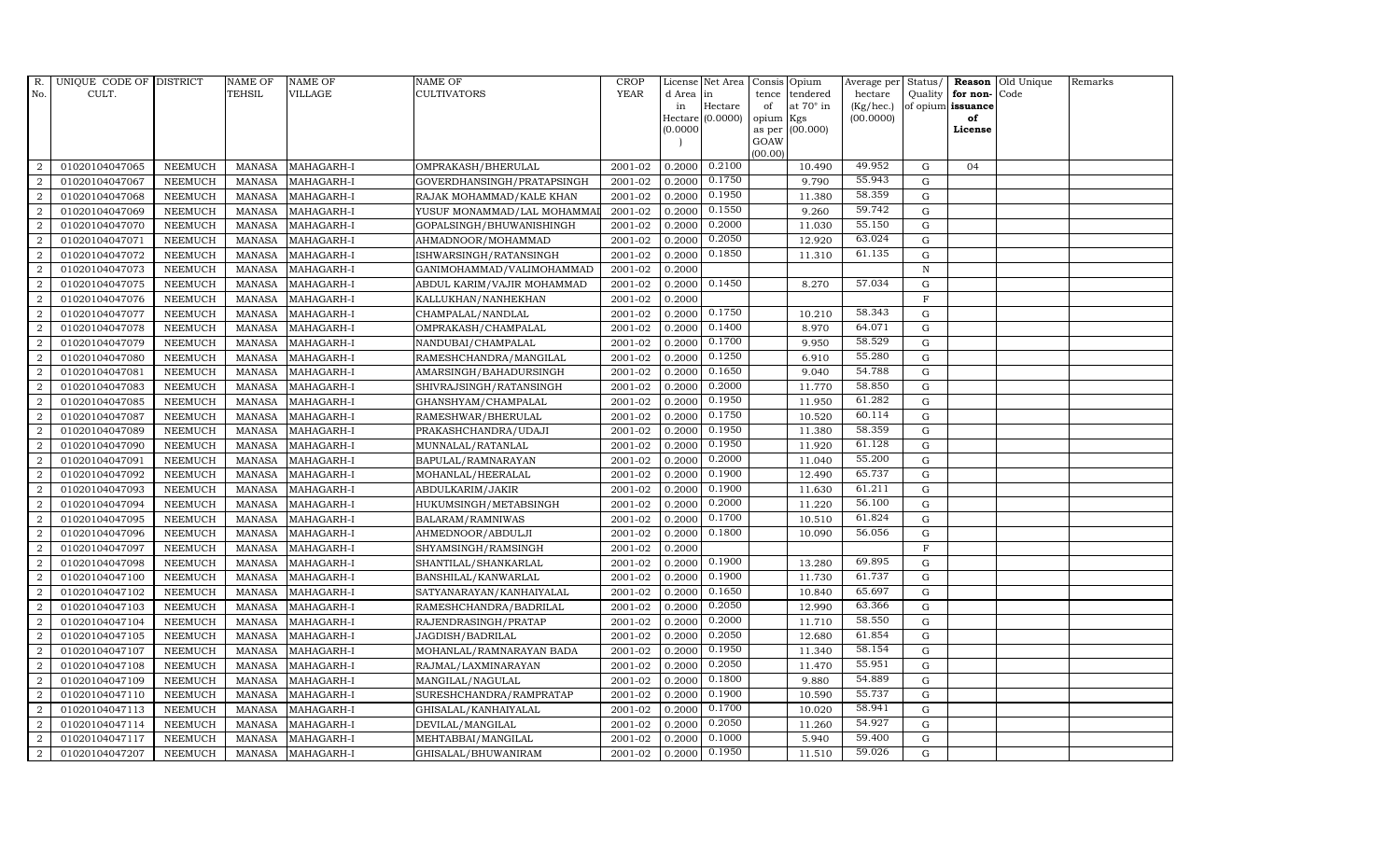| R.<br>No.      | UNIQUE CODE OF DISTRICT<br>CULT. |                | <b>NAME OF</b><br>TEHSIL | <b>NAME OF</b><br>VILLAGE | <b>NAME OF</b><br><b>CULTIVATORS</b>          | <b>CROP</b><br><b>YEAR</b> | d Area in | License Net Area            | tence           | Consis Opium<br>tendered | Average per<br>hectare | Status/      | Quality for non-Code    | <b>Reason</b> Old Unique | Remarks                  |  |
|----------------|----------------------------------|----------------|--------------------------|---------------------------|-----------------------------------------------|----------------------------|-----------|-----------------------------|-----------------|--------------------------|------------------------|--------------|-------------------------|--------------------------|--------------------------|--|
|                |                                  |                |                          |                           |                                               |                            | in        | Hectare<br>Hectare (0.0000) | of<br>opium Kgs | at 70° in                | (Kg/hec.)<br>(00.0000) |              | of opium issuance<br>of |                          |                          |  |
|                |                                  |                |                          |                           |                                               |                            | (0.0000)  |                             |                 | as per (00.000)          |                        |              | License                 |                          |                          |  |
|                |                                  |                |                          |                           |                                               |                            |           |                             | GOAW            |                          |                        |              |                         |                          |                          |  |
| $\overline{2}$ | 01020104047082                   | <b>NEEMUCH</b> |                          | MAHAGARH-I                |                                               | 2001-02                    | 0.2000    | 0.0950                      | (00.00)         | 5.210                    | 54.842                 | G            |                         |                          |                          |  |
| $\overline{2}$ | 01020104047208                   | <b>NEEMUCH</b> | MANASA<br><b>MANASA</b>  | MAHAGARH-I                | KANHAIYALAL/KACHRU<br>KHUSHALSINGH/KARANSINGH | 2001-02                    | 0.2000    | 0.2000                      |                 | 11.360                   | 56.800                 | $\mathbf G$  |                         |                          |                          |  |
| 2              | 01020104047209                   | <b>NEEMUCH</b> | <b>MANASA</b>            | MAHAGARH-I                | RUPCHANDRA/SHANKARLAL                         | 2001-02                    | 0.2000    | 0.2100                      |                 | 11.360                   | 54.095                 | G            |                         |                          |                          |  |
| $\overline{2}$ | 01020104047210                   | <b>NEEMUCH</b> | <b>MANASA</b>            | MAHAGARH-I                | BHANWARLAL/NARAYAN                            | 2001-02                    | 0.2000    | 0.2050                      |                 | 12.570                   | 61.317                 | G            |                         |                          |                          |  |
| $\overline{2}$ | 01020104047211                   | <b>NEEMUCH</b> | <b>MANASA</b>            | MAHAGARH-I                | BHAGWATIBAI/KANHAIYALAL                       | 2001-02                    | 0.2000    | 0.1900                      |                 | 11.460                   | 60.316                 | G            |                         |                          |                          |  |
| $\overline{2}$ | 01020104047213                   | <b>NEEMUCH</b> | <b>MANASA</b>            | MAHAGARH-I                | SHAMBHUSINGH/DHANSINGH                        | 2001-02                    | 0.2000    | 0.2050                      |                 | 11.010                   | 53.707                 | $\mathbf G$  |                         |                          |                          |  |
| $\overline{2}$ | 01020104047214                   | <b>NEEMUCH</b> | <b>MANASA</b>            | MAHAGARH-I                | DEVILAL/BHERULAL                              | 2001-02                    | 0.2000    | 0.2100                      |                 | 12.830                   | 61.095                 | G            |                         |                          |                          |  |
| 2              | 01020104047215                   | <b>NEEMUCH</b> | <b>MANASA</b>            | MAHAGARH-I                | DHANSINGH/GOKULSINGH                          | 2001-02                    | 0.2000    | 0.2000                      |                 | 11.090                   | 55.450                 | $\mathbf G$  |                         |                          |                          |  |
| $\overline{2}$ | 01020104047216                   | <b>NEEMUCH</b> | <b>MANASA</b>            | MAHAGARH-I                | HAKIM/NANAJI                                  | 2001-02                    | 0.2000    | 0.1000                      |                 | 5.510                    | 55.100                 | G            |                         |                          |                          |  |
| $\overline{2}$ | 01020104047217                   | <b>NEEMUCH</b> | <b>MANASA</b>            | MAHAGARH-I                | GOVINDKUNWAR/KOMALSINGH                       | 2001-02                    | 0.2000    | 0.2000                      |                 | 11.880                   | 59.400                 | G            |                         |                          |                          |  |
| $\overline{2}$ | 01020104047218                   | <b>NEEMUCH</b> | <b>MANASA</b>            | MAHAGARH-I                | NARENDRASINGH/BHOPALSINGH                     | 2001-02                    | 0.2000    | 0.2100                      |                 | 12.550                   | 59.762                 | G            |                         |                          |                          |  |
| $\overline{a}$ | 01020104047219                   | <b>NEEMUCH</b> | <b>MANASA</b>            | MAHAGARH-I                | MODSINGH/ABHAYSINGH                           | 2001-02                    | 0.2000    | 0.2000                      |                 | 11.970                   | 59.850                 | G            |                         |                          |                          |  |
| 2              | 01020104047220                   | <b>NEEMUCH</b> | <b>MANASA</b>            | MAHAGARH-I                | MUNNALAL/SHANKARLAL                           | 2001-02                    | 0.2000    | 0.2050                      |                 | 11.960                   | 58.341                 | G            |                         |                          |                          |  |
| $\overline{2}$ | 01020104047006                   | <b>NEEMUCH</b> | <b>MANASA</b>            | MAHAGARH-I                | MOHANBAI/GOKULSINGH                           | 2001-02                    | 0.2000    | 0.1900                      |                 | 11.290                   | 59.421                 | $\mathbf G$  |                         |                          |                          |  |
| $\overline{2}$ | 01020104047235                   | <b>NEEMUCH</b> | <b>MANASA</b>            | MAHAGARH-I                | NANDUBAI/RAMESHWAR                            | 2001-02                    | 0.2000    |                             |                 |                          |                        | $\mathbf F$  |                         |                          |                          |  |
| $\overline{2}$ | 01020104047001                   | <b>NEEMUCH</b> | <b>MANASA</b>            | MAHAGARH-I                | KANWARLAL/BHUWANIRAM                          | 2001-02                    | 0.2000    | 0.1950                      |                 | 11.910                   | 61.077                 | G            |                         |                          |                          |  |
| 3              | 01020104083001                   | <b>NEEMUCH</b> | <b>MANASA</b>            | <b>LUMDI</b>              | SHAMBHU/KALU BRAHMAN                          | 2001-02                    | 0.2000    | 0.1000                      |                 | 5.400                    | 54.000                 | G            |                         |                          |                          |  |
| $\mathbf{3}$   | 01020104083003                   | <b>NEEMUCH</b> | <b>MANASA</b>            | <b>LUMDI</b>              | RAMESHVAR/BABRU                               | 2001-02                    | 0.2000    |                             |                 |                          |                        | N            | 07                      |                          | <b>ISSUED ON 2003-04</b> |  |
| 3              | 01020104083004                   | <b>NEEMUCH</b> | <b>MANASA</b>            | <b>LUMDI</b>              | KOMALDAS/KACHRUDAS                            | 2001-02                    | 0.2000    | 0.2000                      |                 | 11.530                   | 57.650                 | $\mathbf G$  |                         |                          |                          |  |
| 3              | 01020104083008                   | <b>NEEMUCH</b> | <b>MANASA</b>            | <b>LUMDI</b>              | GANPAT/DEVILAL                                | 2001-02                    | 0.2000    | 0.1800                      |                 | 10.640                   | 59.111                 | $\mathbf G$  |                         |                          |                          |  |
| 3              | 01020104083010                   | <b>NEEMUCH</b> | <b>MANASA</b>            | <b>LUMDI</b>              | SHANTILAL/KARULAL                             | 2001-02                    | 0.2000    | 0.1850                      |                 | 9.750                    | 52.703                 | G            |                         |                          |                          |  |
| 3              | 01020104083013                   | <b>NEEMUCH</b> | <b>MANASA</b>            | <b>LUMDI</b>              | RAMPRASAD/BHAVARLAL                           | 2001-02                    | 0.2000    | 0.1400                      |                 | 8.260                    | 59.000                 | G            |                         |                          |                          |  |
| $\mathbf{3}$   | 01020104083016                   | <b>NEEMUCH</b> | <b>MANASA</b>            | <b>LUMDI</b>              | BAPULAL/KAVARLAL                              | 2001-02                    | 0.2000    | 0.1700                      |                 | 9.990                    | 58.765                 | $\mathbf G$  |                         |                          |                          |  |
| 3              | 01020104083017                   | <b>NEEMUCH</b> | <b>MANASA</b>            | <b>LUMDI</b>              | DEVILAL/RAMCHANDRA                            | 2001-02                    | 0.2000    | 0.0900                      |                 | 5.520                    | 61.333                 | G            |                         |                          | TRANSFER/ KHEDAMODI      |  |
| 3              | 01020104083018                   | <b>NEEMUCH</b> | <b>MANASA</b>            | <b>LUMDI</b>              | BHAGVANLAL/RAMKISHAN                          | 2001-02                    | 0.2000    | 0.1050                      |                 | 6.260                    | 59.619                 | $\mathbf G$  |                         |                          |                          |  |
| $\mathbf{3}$   | 01020104083021                   | <b>NEEMUCH</b> | <b>MANASA</b>            | <b>LUMDI</b>              | BHUVANIRAM/BHAGIRATH                          | 2001-02                    | 0.2000    | 0.1050                      |                 | 6.310                    | 60.095                 | G            |                         |                          |                          |  |
| 3              | 01020104083022                   | <b>NEEMUCH</b> | <b>MANASA</b>            | <b>LUMDI</b>              | RODILAL/KESHURAM                              | 2001-02                    | 0.2000    | 0.1200                      |                 | 7.260                    | 60.500                 | G            |                         |                          | TRANSFER/KUNDALIYA       |  |
| $\mathbf{3}$   | 01020104083023                   | <b>NEEMUCH</b> | <b>MANASA</b>            | <b>LUMDI</b>              | BHAVARLAL/BALDEV                              | 2001-02                    | 0.2000    | 0.1000                      |                 | 5.260                    | 52.600                 | $\mathbf G$  |                         |                          |                          |  |
| 3              | 01020104083025                   | <b>NEEMUCH</b> | <b>MANASA</b>            | <b>LUMDI</b>              | KAMERIBAI/RUPDAS                              | 2001-02                    | 0.2000    | 0.2050                      |                 | 12.090                   | 58.976                 | $\mathbf G$  |                         |                          |                          |  |
| 3              | 01020104083026                   | <b>NEEMUCH</b> | <b>MANASA</b>            | <b>LUMDI</b>              | DURGABAI/RAMCHAND                             | 2001-02                    | 0.2000    | 0.1000                      |                 | 5.930                    | 59.300                 | G            |                         |                          |                          |  |
| 3              | 01020104083027                   | <b>NEEMUCH</b> | <b>MANASA</b>            | <b>LUMDI</b>              | BAPULAL/RATAN                                 | 2001-02                    | 0.2000    |                             |                 |                          |                        | $\, {\rm N}$ | 07                      |                          | <b>ISSUED ON 2003-04</b> |  |
| 3              | 01020104083029                   | <b>NEEMUCH</b> | <b>MANASA</b>            | <b>LUMDI</b>              | BAGDIBAI/JAGANNATH                            | 2001-02                    | 0.2000    | 0.1000                      |                 | 5.560                    | 55.600                 | $\mathbf G$  |                         |                          |                          |  |
| 3              | 01020104083031                   | <b>NEEMUCH</b> | <b>MANASA</b>            | <b>LUMDI</b>              | DWARKADAS/PRABHUDAS                           | 2001-02                    | 0.2000    | 0.1700                      |                 | 10.810                   | 63.588                 | G            |                         |                          | TRANSFER/ KUNDALIYA      |  |
| 3              | 01020104083032                   | <b>NEEMUCH</b> | <b>MANASA</b>            | <b>LUMDI</b>              | KAMERIBAI/DHANNA                              | 2001-02                    | 0.2000    |                             |                 |                          |                        | $\mathbf F$  |                         |                          |                          |  |
| 3              | 01020104083033                   | <b>NEEMUCH</b> | <b>MANASA</b>            | <b>LUMDI</b>              | HARIRAM/BHAGIRATH                             | 2001-02                    | 0.2000    | 0.1450                      |                 | 8.220                    | 56.690                 | G            |                         |                          |                          |  |
| 3              | 01020104083038                   | <b>NEEMUCH</b> | <b>MANASA</b>            | <b>LUMDI</b>              | AMRATLAL/MANGILAL                             | 2001-02                    | 0.2000    | 0.0800                      |                 | 4.610                    | 57.625                 | G            |                         |                          |                          |  |
| 3              | 01020104083040                   | <b>NEEMUCH</b> | <b>MANASA</b>            | <b>LUMDI</b>              | BAPULAL/KISHANLAL                             | 2001-02                    | 0.2000    | 0.1000                      |                 | 6.200                    | 62.000                 | G            |                         |                          |                          |  |
| $\mathbf{3}$   | 01020104083041                   | <b>NEEMUCH</b> | <b>MANASA</b>            | <b>LUMDI</b>              | GULABCHAND/DALURAM                            | 2001-02                    | 0.2000    |                             |                 |                          |                        | $\, {\rm N}$ | 07                      |                          | <b>ISSUED ON 2003-04</b> |  |
| 3              | 01020104083042                   | <b>NEEMUCH</b> | <b>MANASA</b>            | <b>LUMDI</b>              | BHAGATRAM/DEVKARAN                            | 2001-02                    | 0.2000    |                             |                 |                          |                        | N            | 07                      |                          | <b>ISSUED ON 2003-04</b> |  |
| 2              | 01020104046001                   | <b>NEEMUCH</b> | <b>MANASA</b>            | <b>LODKIYA</b>            | HARDARIBAI/SALAGRAM                           | 2001-02                    | 0.2000    | 0.1000                      |                 | 5.990                    | 59.900                 | $\mathbf G$  |                         |                          |                          |  |
| $\overline{2}$ | 01020104046002                   | <b>NEEMUCH</b> | MANASA                   | <b>LODKIYA</b>            | MANGILAL/FAKIRCHANDRA CHOTA                   | 2001-02                    | 0.2000    | 0.1150                      |                 | 7.240                    | 62.957                 | G            |                         |                          |                          |  |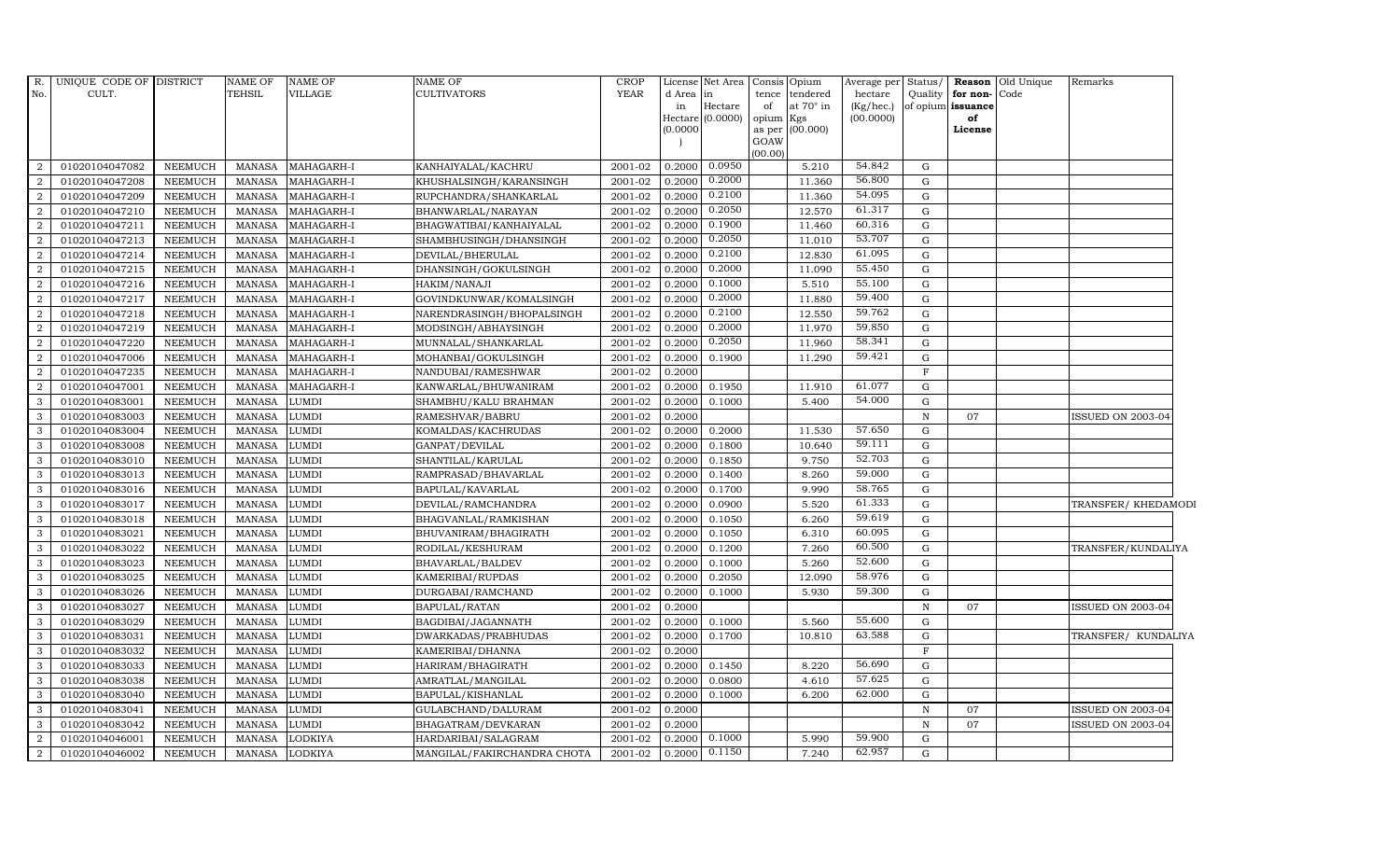| No.<br>CULT.<br>TEHSIL<br>VILLAGE<br><b>CULTIVATORS</b><br>d Area in<br>hectare<br>Quality<br>for non-Code<br>tence<br>tendered<br>Hectare<br>of<br>at $70^\circ$ in<br>$(Kg/$ hec. $)$<br>of opium<br>issuance<br>in<br>Hectare $(0.0000)$<br>(00.0000)<br>opium Kgs<br>of<br>as per (00.000)<br>(0.0000)<br>License<br>GOAW<br>(00.00)<br>0.1550<br>53.935<br>01020104046003<br>0.2000<br>G<br>NEEMUCH<br><b>MANASA</b><br><b>LODKIYA</b><br>HEERABAI/MANSINGH<br>2001-02<br>8.360<br>2<br>61.789<br>0.0950<br>01020104046004<br><b>NEEMUCH</b><br>LODKIYA<br>0.2000<br>5.870<br>G<br><b>MANASA</b><br>RADHESHYAM/BHERA<br>2001-02<br>2<br>0.1000<br>68.300<br>0.2000<br>2<br>01020104046005<br>NEEMUCH<br>LODKIYA<br>2001-02<br>6.830<br>G<br><b>MANASA</b><br>SHIVLAL/KISHANLAL<br>64.000<br>0.1800<br>01020104046006<br>NEEMUCH<br><b>MANASA</b><br>LODKIYA<br>MEGHRAJ/NANDLAL<br>2001-02<br>0.2000<br>11.520<br>G<br>2<br>0.1750<br>66.914<br>01020104046007<br><b>NEEMUCH</b><br>LODKIYA<br>2001-02<br>0.2000<br>11.710<br>${\rm G}$<br>$\overline{2}$<br><b>MANASA</b><br>GYARASIBAI/VARDA<br>0.1100<br>61.818<br>G<br>01020104046008<br>NEEMUCH<br><b>MANASA</b><br>LODKIYA<br>2001-02<br>0.2000<br>6.800<br>2<br>MANGILAL/UDA<br>56.909<br>0.1100<br>01020104046010<br>0.2000<br>G<br>2<br>NEEMUCH<br><b>MANASA</b><br>LODKIYA<br>RAMNARAYAN/DALLA<br>2001-02<br>6.260<br>NAME CHANGE<br>0.1750<br>54.743<br>01020104046016<br>NEEMUCH<br><b>MANASA</b><br>LODKIYA<br>0.2000<br>9.580<br>G<br>2<br>RADHIBAI/HEERALAL<br>2001-02<br>TRANSFER/KHEDL<br>0.0850<br>56.588<br>LODKIYA<br>4.810<br>${\rm G}$<br>2<br>01020104046017<br><b>NEEMUCH</b><br><b>MANASA</b><br>SHORAM/BHERULAL<br>2001-02<br>0.2000<br>0.1100<br>56.727<br>01020104046019<br>NEEMUCH<br><b>MANASA</b><br>LODKIYA<br>BHAGWAN/HEMRAJ<br>2001-02<br>0.2000<br>6.240<br>G<br>$\mathcal{D}$<br>0.1600<br>65.063<br>NEEMUCH<br><b>MANASA</b><br>LODKIYA<br>0.2000<br>10.410<br>G<br>2<br>01020104046020<br>VARDICHANDRA/NANDA<br>2001-02<br>0.0900<br>63.222<br>01020104046023<br><b>NEEMUCH</b><br><b>MANASA</b><br>LODKIYA<br>2001-02<br>0.2000<br>5.690<br>G<br>2<br>KARULAL/MANGILAL GAYARI<br>TRANSFER/KHEDL<br>0.1000<br>53.700<br>01020104046025<br>G<br>2<br>NEEMUCH<br><b>MANASA</b><br>LODKIYA<br>BAGDURAM/KASHIRAM<br>2001-02<br>0.2000<br>5.370<br>0.0900<br>59.556<br>01020104046026<br>NEEMUCH<br><b>MANASA</b><br>LODKIYA<br>2001-02<br>0.2000<br>5.360<br>G<br>2<br>DHANRAJ/SAWAIRAM<br>0.1000<br>61.900<br>0.2000<br>2<br>01020104046029<br><b>NEEMUCH</b><br><b>MANASA</b><br>LODKIYA<br>RAMCHANDRA/SALAGRAM<br>2001-02<br>6.190<br>G<br>0.0900<br>55.889<br>LODKIYA<br>0.2000<br>5.030<br>${\rm G}$<br>$\overline{2}$<br>01020104046030<br><b>NEEMUCH</b><br><b>MANASA</b><br>KANWARIBAI/GHISALAL<br>2001-02<br>0.1150<br>54.522<br>01020104046032<br>LODKIYA<br>2001-02<br>0.2000<br>6.270<br>G<br>2<br><b>NEEMUCH</b><br><b>MANASA</b><br>BHAGATRAM/MOHANLAL<br>0.0900<br>59.111<br>01020104046033<br>NEEMUCH<br><b>MANASA</b><br>LODKIYA<br>DEVILAL/BHANWARLAL<br>0.2000<br>5.320<br>G<br>2<br>2001-02<br>0.1000<br>57.300<br>01020104046035<br><b>NEEMUCH</b><br>2001-02<br>0.2000<br>5.730<br>G<br><b>MANASA</b><br>LODKIYA<br>NANDA/BHERA LAD<br>2<br>0.2000<br>53.500<br>2<br>01020104046037<br>NEEMUCH<br><b>MANASA</b><br>LODKIYA<br>2001-02<br>0.2000<br>10.700<br>G<br>TRANSFER/ SUTHOLI RAMNAGAR N-I<br>SHIVLAL/NANURAM<br>0.0900<br>69.222<br>01020104046038<br><b>NEEMUCH</b><br><b>MANASA</b><br>LODKIYA<br>2001-02<br>0.2000<br>6.230<br>G<br>DEVILAL/LAXMINARAYAN<br>01020104046039<br>NEEMUCH<br><b>MANASA</b><br>LODKIYA<br>SHANKARLAL/BHERULAL<br>2001-02<br>0.2000<br>$\mathbb N$<br>2<br>0.2000<br>0.1500<br>53.933<br>2<br>01020104046041<br>NEEMUCH<br><b>MANASA</b><br>LODKIYA<br>NANDA/BHERULAL GAYRI<br>2001-02<br>8.090<br>G<br>0.1250<br>57.520<br>0.2000<br>01020104046042<br>NEEMUCH<br><b>MANASA</b><br>LODKIYA<br>DULICHANDRA/LAXMAN<br>2001-02<br>7.190<br>G<br>2<br>TRANSFER/BHADWA<br>60.947<br>0.1900<br>01020104046044<br>0.2000<br>11.580<br>2<br><b>NEEMUCH</b><br><b>MANASA</b><br>LODKIYA<br>BAGDIRAM/NANDLAL<br>2001-02<br>G<br>0.0900<br>66.889<br><b>NEEMUCH</b><br>LODKIYA<br>0.2000<br>6.020<br>${\rm G}$<br>01020104046045<br><b>MANASA</b><br>RAMLAL/RAMCHANDRA<br>2001-02<br>$\overline{2}$<br>0.1050<br>55.905<br>2<br>01020104046046<br>LODKIYA<br>2001-02<br>0.2000<br>5.870<br>${\rm G}$<br><b>NEEMUCH</b><br><b>MANASA</b><br>BHAGATRAM/RAMCHANDRA<br>0.1900<br>83.737<br>NEEMUCH<br>MANASA<br>0.2000<br>15.910<br>G<br>2<br>01020104046047<br>LODKIYA<br>DEVILAL/NANURAM<br>2001-02<br>0.1100<br>54.909<br>01020104046048<br><b>NEEMUCH</b><br>2001-02<br>0.2000<br>6.040<br><b>MANASA</b><br>LODKIYA<br>NALINIRANJAN/SHYAMSUNDER<br>G<br>2<br>0.1900<br>64.053<br>0.2000<br>01020104046049<br>NEEMUCH<br><b>MANASA</b><br>LODKIYA<br>2001-02<br>12.170<br>G<br>$\overline{2}$<br>MADANLAL/BHANWARLAL<br>0.1250<br>62.160<br>01020104046052<br><b>NEEMUCH</b><br><b>MANASA</b><br>LODKIYA<br>BAGDIRAM/MANSINGH<br>2001-02<br>0.2000<br>7.770<br>G<br>2<br>0.2050<br>57.854<br>01020104046053<br>2001-02<br>0.2000<br>${\rm G}$<br>$\overline{2}$<br><b>NEEMUCH</b><br><b>MANASA</b><br>LODKIYA<br>MADANLAL/NANDLAL<br>11.860<br>0.1000<br>54.700<br>${\rm G}$<br>NEEMUCH<br><b>MANASA</b><br>LODKIYA<br>0.2000<br>5.470<br>2<br>01020104046054<br>PURALAL/KASHIRAM<br>2001-02<br>61.179<br>0.1950<br>01020104046056<br>NEEMUCH<br><b>MANASA</b><br>LODKIYA<br>2001-02<br>0.2000<br>11.930<br>G<br>2<br>CHAGANLAL/HEERALAL<br>01020104046057<br>0.2000<br>0.1100<br>7.370<br>67.000<br>G<br>2<br>NEEMUCH<br><b>MANASA</b><br>LODKIYA<br>2001-02<br>TULSIRAM/SURAJMAL<br>TRANSFER/KHEDL | R. | UNIQUE CODE OF DISTRICT |                | <b>NAME OF</b> | NAME OF | <b>NAME OF</b>    | <b>CROP</b> |        | License Net Area | Consis Opium |       | Average per Status/ |   | <b>Reason</b> Old Unique | Remarks |  |
|-------------------------------------------------------------------------------------------------------------------------------------------------------------------------------------------------------------------------------------------------------------------------------------------------------------------------------------------------------------------------------------------------------------------------------------------------------------------------------------------------------------------------------------------------------------------------------------------------------------------------------------------------------------------------------------------------------------------------------------------------------------------------------------------------------------------------------------------------------------------------------------------------------------------------------------------------------------------------------------------------------------------------------------------------------------------------------------------------------------------------------------------------------------------------------------------------------------------------------------------------------------------------------------------------------------------------------------------------------------------------------------------------------------------------------------------------------------------------------------------------------------------------------------------------------------------------------------------------------------------------------------------------------------------------------------------------------------------------------------------------------------------------------------------------------------------------------------------------------------------------------------------------------------------------------------------------------------------------------------------------------------------------------------------------------------------------------------------------------------------------------------------------------------------------------------------------------------------------------------------------------------------------------------------------------------------------------------------------------------------------------------------------------------------------------------------------------------------------------------------------------------------------------------------------------------------------------------------------------------------------------------------------------------------------------------------------------------------------------------------------------------------------------------------------------------------------------------------------------------------------------------------------------------------------------------------------------------------------------------------------------------------------------------------------------------------------------------------------------------------------------------------------------------------------------------------------------------------------------------------------------------------------------------------------------------------------------------------------------------------------------------------------------------------------------------------------------------------------------------------------------------------------------------------------------------------------------------------------------------------------------------------------------------------------------------------------------------------------------------------------------------------------------------------------------------------------------------------------------------------------------------------------------------------------------------------------------------------------------------------------------------------------------------------------------------------------------------------------------------------------------------------------------------------------------------------------------------------------------------------------------------------------------------------------------------------------------------------------------------------------------------------------------------------------------------------------------------------------------------------------------------------------------------------------------------------------------------------------------------------------------------------------------------------------------------------------------------------------------------------------------------------------------------------------------------------------------------------------------------------------------------------------------------------------------------------------------------------------------------------------------------------------------------------------------------------------------------------------------------------------------------------------------------------------------------------------------------------------------------------------------------------------------------------------------------------------------------------------------------------------------------------------------------------------------------------------------------------------------------------------------------------------------------------------------------------------------------------------------------------------------------------------------------------------------------------------------------------------------------------|----|-------------------------|----------------|----------------|---------|-------------------|-------------|--------|------------------|--------------|-------|---------------------|---|--------------------------|---------|--|
|                                                                                                                                                                                                                                                                                                                                                                                                                                                                                                                                                                                                                                                                                                                                                                                                                                                                                                                                                                                                                                                                                                                                                                                                                                                                                                                                                                                                                                                                                                                                                                                                                                                                                                                                                                                                                                                                                                                                                                                                                                                                                                                                                                                                                                                                                                                                                                                                                                                                                                                                                                                                                                                                                                                                                                                                                                                                                                                                                                                                                                                                                                                                                                                                                                                                                                                                                                                                                                                                                                                                                                                                                                                                                                                                                                                                                                                                                                                                                                                                                                                                                                                                                                                                                                                                                                                                                                                                                                                                                                                                                                                                                                                                                                                                                                                                                                                                                                                                                                                                                                                                                                                                                                                                                                                                                                                                                                                                                                                                                                                                                                                                                                                                                                                                           |    |                         |                |                |         |                   | <b>YEAR</b> |        |                  |              |       |                     |   |                          |         |  |
|                                                                                                                                                                                                                                                                                                                                                                                                                                                                                                                                                                                                                                                                                                                                                                                                                                                                                                                                                                                                                                                                                                                                                                                                                                                                                                                                                                                                                                                                                                                                                                                                                                                                                                                                                                                                                                                                                                                                                                                                                                                                                                                                                                                                                                                                                                                                                                                                                                                                                                                                                                                                                                                                                                                                                                                                                                                                                                                                                                                                                                                                                                                                                                                                                                                                                                                                                                                                                                                                                                                                                                                                                                                                                                                                                                                                                                                                                                                                                                                                                                                                                                                                                                                                                                                                                                                                                                                                                                                                                                                                                                                                                                                                                                                                                                                                                                                                                                                                                                                                                                                                                                                                                                                                                                                                                                                                                                                                                                                                                                                                                                                                                                                                                                                                           |    |                         |                |                |         |                   |             |        |                  |              |       |                     |   |                          |         |  |
|                                                                                                                                                                                                                                                                                                                                                                                                                                                                                                                                                                                                                                                                                                                                                                                                                                                                                                                                                                                                                                                                                                                                                                                                                                                                                                                                                                                                                                                                                                                                                                                                                                                                                                                                                                                                                                                                                                                                                                                                                                                                                                                                                                                                                                                                                                                                                                                                                                                                                                                                                                                                                                                                                                                                                                                                                                                                                                                                                                                                                                                                                                                                                                                                                                                                                                                                                                                                                                                                                                                                                                                                                                                                                                                                                                                                                                                                                                                                                                                                                                                                                                                                                                                                                                                                                                                                                                                                                                                                                                                                                                                                                                                                                                                                                                                                                                                                                                                                                                                                                                                                                                                                                                                                                                                                                                                                                                                                                                                                                                                                                                                                                                                                                                                                           |    |                         |                |                |         |                   |             |        |                  |              |       |                     |   |                          |         |  |
|                                                                                                                                                                                                                                                                                                                                                                                                                                                                                                                                                                                                                                                                                                                                                                                                                                                                                                                                                                                                                                                                                                                                                                                                                                                                                                                                                                                                                                                                                                                                                                                                                                                                                                                                                                                                                                                                                                                                                                                                                                                                                                                                                                                                                                                                                                                                                                                                                                                                                                                                                                                                                                                                                                                                                                                                                                                                                                                                                                                                                                                                                                                                                                                                                                                                                                                                                                                                                                                                                                                                                                                                                                                                                                                                                                                                                                                                                                                                                                                                                                                                                                                                                                                                                                                                                                                                                                                                                                                                                                                                                                                                                                                                                                                                                                                                                                                                                                                                                                                                                                                                                                                                                                                                                                                                                                                                                                                                                                                                                                                                                                                                                                                                                                                                           |    |                         |                |                |         |                   |             |        |                  |              |       |                     |   |                          |         |  |
|                                                                                                                                                                                                                                                                                                                                                                                                                                                                                                                                                                                                                                                                                                                                                                                                                                                                                                                                                                                                                                                                                                                                                                                                                                                                                                                                                                                                                                                                                                                                                                                                                                                                                                                                                                                                                                                                                                                                                                                                                                                                                                                                                                                                                                                                                                                                                                                                                                                                                                                                                                                                                                                                                                                                                                                                                                                                                                                                                                                                                                                                                                                                                                                                                                                                                                                                                                                                                                                                                                                                                                                                                                                                                                                                                                                                                                                                                                                                                                                                                                                                                                                                                                                                                                                                                                                                                                                                                                                                                                                                                                                                                                                                                                                                                                                                                                                                                                                                                                                                                                                                                                                                                                                                                                                                                                                                                                                                                                                                                                                                                                                                                                                                                                                                           |    |                         |                |                |         |                   |             |        |                  |              |       |                     |   |                          |         |  |
|                                                                                                                                                                                                                                                                                                                                                                                                                                                                                                                                                                                                                                                                                                                                                                                                                                                                                                                                                                                                                                                                                                                                                                                                                                                                                                                                                                                                                                                                                                                                                                                                                                                                                                                                                                                                                                                                                                                                                                                                                                                                                                                                                                                                                                                                                                                                                                                                                                                                                                                                                                                                                                                                                                                                                                                                                                                                                                                                                                                                                                                                                                                                                                                                                                                                                                                                                                                                                                                                                                                                                                                                                                                                                                                                                                                                                                                                                                                                                                                                                                                                                                                                                                                                                                                                                                                                                                                                                                                                                                                                                                                                                                                                                                                                                                                                                                                                                                                                                                                                                                                                                                                                                                                                                                                                                                                                                                                                                                                                                                                                                                                                                                                                                                                                           |    |                         |                |                |         |                   |             |        |                  |              |       |                     |   |                          |         |  |
|                                                                                                                                                                                                                                                                                                                                                                                                                                                                                                                                                                                                                                                                                                                                                                                                                                                                                                                                                                                                                                                                                                                                                                                                                                                                                                                                                                                                                                                                                                                                                                                                                                                                                                                                                                                                                                                                                                                                                                                                                                                                                                                                                                                                                                                                                                                                                                                                                                                                                                                                                                                                                                                                                                                                                                                                                                                                                                                                                                                                                                                                                                                                                                                                                                                                                                                                                                                                                                                                                                                                                                                                                                                                                                                                                                                                                                                                                                                                                                                                                                                                                                                                                                                                                                                                                                                                                                                                                                                                                                                                                                                                                                                                                                                                                                                                                                                                                                                                                                                                                                                                                                                                                                                                                                                                                                                                                                                                                                                                                                                                                                                                                                                                                                                                           |    |                         |                |                |         |                   |             |        |                  |              |       |                     |   |                          |         |  |
|                                                                                                                                                                                                                                                                                                                                                                                                                                                                                                                                                                                                                                                                                                                                                                                                                                                                                                                                                                                                                                                                                                                                                                                                                                                                                                                                                                                                                                                                                                                                                                                                                                                                                                                                                                                                                                                                                                                                                                                                                                                                                                                                                                                                                                                                                                                                                                                                                                                                                                                                                                                                                                                                                                                                                                                                                                                                                                                                                                                                                                                                                                                                                                                                                                                                                                                                                                                                                                                                                                                                                                                                                                                                                                                                                                                                                                                                                                                                                                                                                                                                                                                                                                                                                                                                                                                                                                                                                                                                                                                                                                                                                                                                                                                                                                                                                                                                                                                                                                                                                                                                                                                                                                                                                                                                                                                                                                                                                                                                                                                                                                                                                                                                                                                                           |    |                         |                |                |         |                   |             |        |                  |              |       |                     |   |                          |         |  |
|                                                                                                                                                                                                                                                                                                                                                                                                                                                                                                                                                                                                                                                                                                                                                                                                                                                                                                                                                                                                                                                                                                                                                                                                                                                                                                                                                                                                                                                                                                                                                                                                                                                                                                                                                                                                                                                                                                                                                                                                                                                                                                                                                                                                                                                                                                                                                                                                                                                                                                                                                                                                                                                                                                                                                                                                                                                                                                                                                                                                                                                                                                                                                                                                                                                                                                                                                                                                                                                                                                                                                                                                                                                                                                                                                                                                                                                                                                                                                                                                                                                                                                                                                                                                                                                                                                                                                                                                                                                                                                                                                                                                                                                                                                                                                                                                                                                                                                                                                                                                                                                                                                                                                                                                                                                                                                                                                                                                                                                                                                                                                                                                                                                                                                                                           |    |                         |                |                |         |                   |             |        |                  |              |       |                     |   |                          |         |  |
|                                                                                                                                                                                                                                                                                                                                                                                                                                                                                                                                                                                                                                                                                                                                                                                                                                                                                                                                                                                                                                                                                                                                                                                                                                                                                                                                                                                                                                                                                                                                                                                                                                                                                                                                                                                                                                                                                                                                                                                                                                                                                                                                                                                                                                                                                                                                                                                                                                                                                                                                                                                                                                                                                                                                                                                                                                                                                                                                                                                                                                                                                                                                                                                                                                                                                                                                                                                                                                                                                                                                                                                                                                                                                                                                                                                                                                                                                                                                                                                                                                                                                                                                                                                                                                                                                                                                                                                                                                                                                                                                                                                                                                                                                                                                                                                                                                                                                                                                                                                                                                                                                                                                                                                                                                                                                                                                                                                                                                                                                                                                                                                                                                                                                                                                           |    |                         |                |                |         |                   |             |        |                  |              |       |                     |   |                          |         |  |
|                                                                                                                                                                                                                                                                                                                                                                                                                                                                                                                                                                                                                                                                                                                                                                                                                                                                                                                                                                                                                                                                                                                                                                                                                                                                                                                                                                                                                                                                                                                                                                                                                                                                                                                                                                                                                                                                                                                                                                                                                                                                                                                                                                                                                                                                                                                                                                                                                                                                                                                                                                                                                                                                                                                                                                                                                                                                                                                                                                                                                                                                                                                                                                                                                                                                                                                                                                                                                                                                                                                                                                                                                                                                                                                                                                                                                                                                                                                                                                                                                                                                                                                                                                                                                                                                                                                                                                                                                                                                                                                                                                                                                                                                                                                                                                                                                                                                                                                                                                                                                                                                                                                                                                                                                                                                                                                                                                                                                                                                                                                                                                                                                                                                                                                                           |    |                         |                |                |         |                   |             |        |                  |              |       |                     |   |                          |         |  |
|                                                                                                                                                                                                                                                                                                                                                                                                                                                                                                                                                                                                                                                                                                                                                                                                                                                                                                                                                                                                                                                                                                                                                                                                                                                                                                                                                                                                                                                                                                                                                                                                                                                                                                                                                                                                                                                                                                                                                                                                                                                                                                                                                                                                                                                                                                                                                                                                                                                                                                                                                                                                                                                                                                                                                                                                                                                                                                                                                                                                                                                                                                                                                                                                                                                                                                                                                                                                                                                                                                                                                                                                                                                                                                                                                                                                                                                                                                                                                                                                                                                                                                                                                                                                                                                                                                                                                                                                                                                                                                                                                                                                                                                                                                                                                                                                                                                                                                                                                                                                                                                                                                                                                                                                                                                                                                                                                                                                                                                                                                                                                                                                                                                                                                                                           |    |                         |                |                |         |                   |             |        |                  |              |       |                     |   |                          |         |  |
|                                                                                                                                                                                                                                                                                                                                                                                                                                                                                                                                                                                                                                                                                                                                                                                                                                                                                                                                                                                                                                                                                                                                                                                                                                                                                                                                                                                                                                                                                                                                                                                                                                                                                                                                                                                                                                                                                                                                                                                                                                                                                                                                                                                                                                                                                                                                                                                                                                                                                                                                                                                                                                                                                                                                                                                                                                                                                                                                                                                                                                                                                                                                                                                                                                                                                                                                                                                                                                                                                                                                                                                                                                                                                                                                                                                                                                                                                                                                                                                                                                                                                                                                                                                                                                                                                                                                                                                                                                                                                                                                                                                                                                                                                                                                                                                                                                                                                                                                                                                                                                                                                                                                                                                                                                                                                                                                                                                                                                                                                                                                                                                                                                                                                                                                           |    |                         |                |                |         |                   |             |        |                  |              |       |                     |   |                          |         |  |
|                                                                                                                                                                                                                                                                                                                                                                                                                                                                                                                                                                                                                                                                                                                                                                                                                                                                                                                                                                                                                                                                                                                                                                                                                                                                                                                                                                                                                                                                                                                                                                                                                                                                                                                                                                                                                                                                                                                                                                                                                                                                                                                                                                                                                                                                                                                                                                                                                                                                                                                                                                                                                                                                                                                                                                                                                                                                                                                                                                                                                                                                                                                                                                                                                                                                                                                                                                                                                                                                                                                                                                                                                                                                                                                                                                                                                                                                                                                                                                                                                                                                                                                                                                                                                                                                                                                                                                                                                                                                                                                                                                                                                                                                                                                                                                                                                                                                                                                                                                                                                                                                                                                                                                                                                                                                                                                                                                                                                                                                                                                                                                                                                                                                                                                                           |    |                         |                |                |         |                   |             |        |                  |              |       |                     |   |                          |         |  |
|                                                                                                                                                                                                                                                                                                                                                                                                                                                                                                                                                                                                                                                                                                                                                                                                                                                                                                                                                                                                                                                                                                                                                                                                                                                                                                                                                                                                                                                                                                                                                                                                                                                                                                                                                                                                                                                                                                                                                                                                                                                                                                                                                                                                                                                                                                                                                                                                                                                                                                                                                                                                                                                                                                                                                                                                                                                                                                                                                                                                                                                                                                                                                                                                                                                                                                                                                                                                                                                                                                                                                                                                                                                                                                                                                                                                                                                                                                                                                                                                                                                                                                                                                                                                                                                                                                                                                                                                                                                                                                                                                                                                                                                                                                                                                                                                                                                                                                                                                                                                                                                                                                                                                                                                                                                                                                                                                                                                                                                                                                                                                                                                                                                                                                                                           |    |                         |                |                |         |                   |             |        |                  |              |       |                     |   |                          |         |  |
|                                                                                                                                                                                                                                                                                                                                                                                                                                                                                                                                                                                                                                                                                                                                                                                                                                                                                                                                                                                                                                                                                                                                                                                                                                                                                                                                                                                                                                                                                                                                                                                                                                                                                                                                                                                                                                                                                                                                                                                                                                                                                                                                                                                                                                                                                                                                                                                                                                                                                                                                                                                                                                                                                                                                                                                                                                                                                                                                                                                                                                                                                                                                                                                                                                                                                                                                                                                                                                                                                                                                                                                                                                                                                                                                                                                                                                                                                                                                                                                                                                                                                                                                                                                                                                                                                                                                                                                                                                                                                                                                                                                                                                                                                                                                                                                                                                                                                                                                                                                                                                                                                                                                                                                                                                                                                                                                                                                                                                                                                                                                                                                                                                                                                                                                           |    |                         |                |                |         |                   |             |        |                  |              |       |                     |   |                          |         |  |
|                                                                                                                                                                                                                                                                                                                                                                                                                                                                                                                                                                                                                                                                                                                                                                                                                                                                                                                                                                                                                                                                                                                                                                                                                                                                                                                                                                                                                                                                                                                                                                                                                                                                                                                                                                                                                                                                                                                                                                                                                                                                                                                                                                                                                                                                                                                                                                                                                                                                                                                                                                                                                                                                                                                                                                                                                                                                                                                                                                                                                                                                                                                                                                                                                                                                                                                                                                                                                                                                                                                                                                                                                                                                                                                                                                                                                                                                                                                                                                                                                                                                                                                                                                                                                                                                                                                                                                                                                                                                                                                                                                                                                                                                                                                                                                                                                                                                                                                                                                                                                                                                                                                                                                                                                                                                                                                                                                                                                                                                                                                                                                                                                                                                                                                                           |    |                         |                |                |         |                   |             |        |                  |              |       |                     |   |                          |         |  |
|                                                                                                                                                                                                                                                                                                                                                                                                                                                                                                                                                                                                                                                                                                                                                                                                                                                                                                                                                                                                                                                                                                                                                                                                                                                                                                                                                                                                                                                                                                                                                                                                                                                                                                                                                                                                                                                                                                                                                                                                                                                                                                                                                                                                                                                                                                                                                                                                                                                                                                                                                                                                                                                                                                                                                                                                                                                                                                                                                                                                                                                                                                                                                                                                                                                                                                                                                                                                                                                                                                                                                                                                                                                                                                                                                                                                                                                                                                                                                                                                                                                                                                                                                                                                                                                                                                                                                                                                                                                                                                                                                                                                                                                                                                                                                                                                                                                                                                                                                                                                                                                                                                                                                                                                                                                                                                                                                                                                                                                                                                                                                                                                                                                                                                                                           |    |                         |                |                |         |                   |             |        |                  |              |       |                     |   |                          |         |  |
|                                                                                                                                                                                                                                                                                                                                                                                                                                                                                                                                                                                                                                                                                                                                                                                                                                                                                                                                                                                                                                                                                                                                                                                                                                                                                                                                                                                                                                                                                                                                                                                                                                                                                                                                                                                                                                                                                                                                                                                                                                                                                                                                                                                                                                                                                                                                                                                                                                                                                                                                                                                                                                                                                                                                                                                                                                                                                                                                                                                                                                                                                                                                                                                                                                                                                                                                                                                                                                                                                                                                                                                                                                                                                                                                                                                                                                                                                                                                                                                                                                                                                                                                                                                                                                                                                                                                                                                                                                                                                                                                                                                                                                                                                                                                                                                                                                                                                                                                                                                                                                                                                                                                                                                                                                                                                                                                                                                                                                                                                                                                                                                                                                                                                                                                           |    |                         |                |                |         |                   |             |        |                  |              |       |                     |   |                          |         |  |
|                                                                                                                                                                                                                                                                                                                                                                                                                                                                                                                                                                                                                                                                                                                                                                                                                                                                                                                                                                                                                                                                                                                                                                                                                                                                                                                                                                                                                                                                                                                                                                                                                                                                                                                                                                                                                                                                                                                                                                                                                                                                                                                                                                                                                                                                                                                                                                                                                                                                                                                                                                                                                                                                                                                                                                                                                                                                                                                                                                                                                                                                                                                                                                                                                                                                                                                                                                                                                                                                                                                                                                                                                                                                                                                                                                                                                                                                                                                                                                                                                                                                                                                                                                                                                                                                                                                                                                                                                                                                                                                                                                                                                                                                                                                                                                                                                                                                                                                                                                                                                                                                                                                                                                                                                                                                                                                                                                                                                                                                                                                                                                                                                                                                                                                                           |    |                         |                |                |         |                   |             |        |                  |              |       |                     |   |                          |         |  |
|                                                                                                                                                                                                                                                                                                                                                                                                                                                                                                                                                                                                                                                                                                                                                                                                                                                                                                                                                                                                                                                                                                                                                                                                                                                                                                                                                                                                                                                                                                                                                                                                                                                                                                                                                                                                                                                                                                                                                                                                                                                                                                                                                                                                                                                                                                                                                                                                                                                                                                                                                                                                                                                                                                                                                                                                                                                                                                                                                                                                                                                                                                                                                                                                                                                                                                                                                                                                                                                                                                                                                                                                                                                                                                                                                                                                                                                                                                                                                                                                                                                                                                                                                                                                                                                                                                                                                                                                                                                                                                                                                                                                                                                                                                                                                                                                                                                                                                                                                                                                                                                                                                                                                                                                                                                                                                                                                                                                                                                                                                                                                                                                                                                                                                                                           |    |                         |                |                |         |                   |             |        |                  |              |       |                     |   |                          |         |  |
|                                                                                                                                                                                                                                                                                                                                                                                                                                                                                                                                                                                                                                                                                                                                                                                                                                                                                                                                                                                                                                                                                                                                                                                                                                                                                                                                                                                                                                                                                                                                                                                                                                                                                                                                                                                                                                                                                                                                                                                                                                                                                                                                                                                                                                                                                                                                                                                                                                                                                                                                                                                                                                                                                                                                                                                                                                                                                                                                                                                                                                                                                                                                                                                                                                                                                                                                                                                                                                                                                                                                                                                                                                                                                                                                                                                                                                                                                                                                                                                                                                                                                                                                                                                                                                                                                                                                                                                                                                                                                                                                                                                                                                                                                                                                                                                                                                                                                                                                                                                                                                                                                                                                                                                                                                                                                                                                                                                                                                                                                                                                                                                                                                                                                                                                           |    |                         |                |                |         |                   |             |        |                  |              |       |                     |   |                          |         |  |
|                                                                                                                                                                                                                                                                                                                                                                                                                                                                                                                                                                                                                                                                                                                                                                                                                                                                                                                                                                                                                                                                                                                                                                                                                                                                                                                                                                                                                                                                                                                                                                                                                                                                                                                                                                                                                                                                                                                                                                                                                                                                                                                                                                                                                                                                                                                                                                                                                                                                                                                                                                                                                                                                                                                                                                                                                                                                                                                                                                                                                                                                                                                                                                                                                                                                                                                                                                                                                                                                                                                                                                                                                                                                                                                                                                                                                                                                                                                                                                                                                                                                                                                                                                                                                                                                                                                                                                                                                                                                                                                                                                                                                                                                                                                                                                                                                                                                                                                                                                                                                                                                                                                                                                                                                                                                                                                                                                                                                                                                                                                                                                                                                                                                                                                                           |    |                         |                |                |         |                   |             |        |                  |              |       |                     |   |                          |         |  |
|                                                                                                                                                                                                                                                                                                                                                                                                                                                                                                                                                                                                                                                                                                                                                                                                                                                                                                                                                                                                                                                                                                                                                                                                                                                                                                                                                                                                                                                                                                                                                                                                                                                                                                                                                                                                                                                                                                                                                                                                                                                                                                                                                                                                                                                                                                                                                                                                                                                                                                                                                                                                                                                                                                                                                                                                                                                                                                                                                                                                                                                                                                                                                                                                                                                                                                                                                                                                                                                                                                                                                                                                                                                                                                                                                                                                                                                                                                                                                                                                                                                                                                                                                                                                                                                                                                                                                                                                                                                                                                                                                                                                                                                                                                                                                                                                                                                                                                                                                                                                                                                                                                                                                                                                                                                                                                                                                                                                                                                                                                                                                                                                                                                                                                                                           |    |                         |                |                |         |                   |             |        |                  |              |       |                     |   |                          |         |  |
|                                                                                                                                                                                                                                                                                                                                                                                                                                                                                                                                                                                                                                                                                                                                                                                                                                                                                                                                                                                                                                                                                                                                                                                                                                                                                                                                                                                                                                                                                                                                                                                                                                                                                                                                                                                                                                                                                                                                                                                                                                                                                                                                                                                                                                                                                                                                                                                                                                                                                                                                                                                                                                                                                                                                                                                                                                                                                                                                                                                                                                                                                                                                                                                                                                                                                                                                                                                                                                                                                                                                                                                                                                                                                                                                                                                                                                                                                                                                                                                                                                                                                                                                                                                                                                                                                                                                                                                                                                                                                                                                                                                                                                                                                                                                                                                                                                                                                                                                                                                                                                                                                                                                                                                                                                                                                                                                                                                                                                                                                                                                                                                                                                                                                                                                           |    |                         |                |                |         |                   |             |        |                  |              |       |                     |   |                          |         |  |
|                                                                                                                                                                                                                                                                                                                                                                                                                                                                                                                                                                                                                                                                                                                                                                                                                                                                                                                                                                                                                                                                                                                                                                                                                                                                                                                                                                                                                                                                                                                                                                                                                                                                                                                                                                                                                                                                                                                                                                                                                                                                                                                                                                                                                                                                                                                                                                                                                                                                                                                                                                                                                                                                                                                                                                                                                                                                                                                                                                                                                                                                                                                                                                                                                                                                                                                                                                                                                                                                                                                                                                                                                                                                                                                                                                                                                                                                                                                                                                                                                                                                                                                                                                                                                                                                                                                                                                                                                                                                                                                                                                                                                                                                                                                                                                                                                                                                                                                                                                                                                                                                                                                                                                                                                                                                                                                                                                                                                                                                                                                                                                                                                                                                                                                                           |    |                         |                |                |         |                   |             |        |                  |              |       |                     |   |                          |         |  |
|                                                                                                                                                                                                                                                                                                                                                                                                                                                                                                                                                                                                                                                                                                                                                                                                                                                                                                                                                                                                                                                                                                                                                                                                                                                                                                                                                                                                                                                                                                                                                                                                                                                                                                                                                                                                                                                                                                                                                                                                                                                                                                                                                                                                                                                                                                                                                                                                                                                                                                                                                                                                                                                                                                                                                                                                                                                                                                                                                                                                                                                                                                                                                                                                                                                                                                                                                                                                                                                                                                                                                                                                                                                                                                                                                                                                                                                                                                                                                                                                                                                                                                                                                                                                                                                                                                                                                                                                                                                                                                                                                                                                                                                                                                                                                                                                                                                                                                                                                                                                                                                                                                                                                                                                                                                                                                                                                                                                                                                                                                                                                                                                                                                                                                                                           |    |                         |                |                |         |                   |             |        |                  |              |       |                     |   |                          |         |  |
|                                                                                                                                                                                                                                                                                                                                                                                                                                                                                                                                                                                                                                                                                                                                                                                                                                                                                                                                                                                                                                                                                                                                                                                                                                                                                                                                                                                                                                                                                                                                                                                                                                                                                                                                                                                                                                                                                                                                                                                                                                                                                                                                                                                                                                                                                                                                                                                                                                                                                                                                                                                                                                                                                                                                                                                                                                                                                                                                                                                                                                                                                                                                                                                                                                                                                                                                                                                                                                                                                                                                                                                                                                                                                                                                                                                                                                                                                                                                                                                                                                                                                                                                                                                                                                                                                                                                                                                                                                                                                                                                                                                                                                                                                                                                                                                                                                                                                                                                                                                                                                                                                                                                                                                                                                                                                                                                                                                                                                                                                                                                                                                                                                                                                                                                           |    |                         |                |                |         |                   |             |        |                  |              |       |                     |   |                          |         |  |
|                                                                                                                                                                                                                                                                                                                                                                                                                                                                                                                                                                                                                                                                                                                                                                                                                                                                                                                                                                                                                                                                                                                                                                                                                                                                                                                                                                                                                                                                                                                                                                                                                                                                                                                                                                                                                                                                                                                                                                                                                                                                                                                                                                                                                                                                                                                                                                                                                                                                                                                                                                                                                                                                                                                                                                                                                                                                                                                                                                                                                                                                                                                                                                                                                                                                                                                                                                                                                                                                                                                                                                                                                                                                                                                                                                                                                                                                                                                                                                                                                                                                                                                                                                                                                                                                                                                                                                                                                                                                                                                                                                                                                                                                                                                                                                                                                                                                                                                                                                                                                                                                                                                                                                                                                                                                                                                                                                                                                                                                                                                                                                                                                                                                                                                                           |    |                         |                |                |         |                   |             |        |                  |              |       |                     |   |                          |         |  |
|                                                                                                                                                                                                                                                                                                                                                                                                                                                                                                                                                                                                                                                                                                                                                                                                                                                                                                                                                                                                                                                                                                                                                                                                                                                                                                                                                                                                                                                                                                                                                                                                                                                                                                                                                                                                                                                                                                                                                                                                                                                                                                                                                                                                                                                                                                                                                                                                                                                                                                                                                                                                                                                                                                                                                                                                                                                                                                                                                                                                                                                                                                                                                                                                                                                                                                                                                                                                                                                                                                                                                                                                                                                                                                                                                                                                                                                                                                                                                                                                                                                                                                                                                                                                                                                                                                                                                                                                                                                                                                                                                                                                                                                                                                                                                                                                                                                                                                                                                                                                                                                                                                                                                                                                                                                                                                                                                                                                                                                                                                                                                                                                                                                                                                                                           |    |                         |                |                |         |                   |             |        |                  |              |       |                     |   |                          |         |  |
|                                                                                                                                                                                                                                                                                                                                                                                                                                                                                                                                                                                                                                                                                                                                                                                                                                                                                                                                                                                                                                                                                                                                                                                                                                                                                                                                                                                                                                                                                                                                                                                                                                                                                                                                                                                                                                                                                                                                                                                                                                                                                                                                                                                                                                                                                                                                                                                                                                                                                                                                                                                                                                                                                                                                                                                                                                                                                                                                                                                                                                                                                                                                                                                                                                                                                                                                                                                                                                                                                                                                                                                                                                                                                                                                                                                                                                                                                                                                                                                                                                                                                                                                                                                                                                                                                                                                                                                                                                                                                                                                                                                                                                                                                                                                                                                                                                                                                                                                                                                                                                                                                                                                                                                                                                                                                                                                                                                                                                                                                                                                                                                                                                                                                                                                           |    |                         |                |                |         |                   |             |        |                  |              |       |                     |   |                          |         |  |
|                                                                                                                                                                                                                                                                                                                                                                                                                                                                                                                                                                                                                                                                                                                                                                                                                                                                                                                                                                                                                                                                                                                                                                                                                                                                                                                                                                                                                                                                                                                                                                                                                                                                                                                                                                                                                                                                                                                                                                                                                                                                                                                                                                                                                                                                                                                                                                                                                                                                                                                                                                                                                                                                                                                                                                                                                                                                                                                                                                                                                                                                                                                                                                                                                                                                                                                                                                                                                                                                                                                                                                                                                                                                                                                                                                                                                                                                                                                                                                                                                                                                                                                                                                                                                                                                                                                                                                                                                                                                                                                                                                                                                                                                                                                                                                                                                                                                                                                                                                                                                                                                                                                                                                                                                                                                                                                                                                                                                                                                                                                                                                                                                                                                                                                                           |    |                         |                |                |         |                   |             |        |                  |              |       |                     |   |                          |         |  |
|                                                                                                                                                                                                                                                                                                                                                                                                                                                                                                                                                                                                                                                                                                                                                                                                                                                                                                                                                                                                                                                                                                                                                                                                                                                                                                                                                                                                                                                                                                                                                                                                                                                                                                                                                                                                                                                                                                                                                                                                                                                                                                                                                                                                                                                                                                                                                                                                                                                                                                                                                                                                                                                                                                                                                                                                                                                                                                                                                                                                                                                                                                                                                                                                                                                                                                                                                                                                                                                                                                                                                                                                                                                                                                                                                                                                                                                                                                                                                                                                                                                                                                                                                                                                                                                                                                                                                                                                                                                                                                                                                                                                                                                                                                                                                                                                                                                                                                                                                                                                                                                                                                                                                                                                                                                                                                                                                                                                                                                                                                                                                                                                                                                                                                                                           |    |                         |                |                |         |                   |             |        |                  |              |       |                     |   |                          |         |  |
|                                                                                                                                                                                                                                                                                                                                                                                                                                                                                                                                                                                                                                                                                                                                                                                                                                                                                                                                                                                                                                                                                                                                                                                                                                                                                                                                                                                                                                                                                                                                                                                                                                                                                                                                                                                                                                                                                                                                                                                                                                                                                                                                                                                                                                                                                                                                                                                                                                                                                                                                                                                                                                                                                                                                                                                                                                                                                                                                                                                                                                                                                                                                                                                                                                                                                                                                                                                                                                                                                                                                                                                                                                                                                                                                                                                                                                                                                                                                                                                                                                                                                                                                                                                                                                                                                                                                                                                                                                                                                                                                                                                                                                                                                                                                                                                                                                                                                                                                                                                                                                                                                                                                                                                                                                                                                                                                                                                                                                                                                                                                                                                                                                                                                                                                           |    |                         |                |                |         |                   |             |        |                  |              |       |                     |   |                          |         |  |
|                                                                                                                                                                                                                                                                                                                                                                                                                                                                                                                                                                                                                                                                                                                                                                                                                                                                                                                                                                                                                                                                                                                                                                                                                                                                                                                                                                                                                                                                                                                                                                                                                                                                                                                                                                                                                                                                                                                                                                                                                                                                                                                                                                                                                                                                                                                                                                                                                                                                                                                                                                                                                                                                                                                                                                                                                                                                                                                                                                                                                                                                                                                                                                                                                                                                                                                                                                                                                                                                                                                                                                                                                                                                                                                                                                                                                                                                                                                                                                                                                                                                                                                                                                                                                                                                                                                                                                                                                                                                                                                                                                                                                                                                                                                                                                                                                                                                                                                                                                                                                                                                                                                                                                                                                                                                                                                                                                                                                                                                                                                                                                                                                                                                                                                                           |    |                         |                |                |         |                   |             |        |                  |              |       |                     |   |                          |         |  |
|                                                                                                                                                                                                                                                                                                                                                                                                                                                                                                                                                                                                                                                                                                                                                                                                                                                                                                                                                                                                                                                                                                                                                                                                                                                                                                                                                                                                                                                                                                                                                                                                                                                                                                                                                                                                                                                                                                                                                                                                                                                                                                                                                                                                                                                                                                                                                                                                                                                                                                                                                                                                                                                                                                                                                                                                                                                                                                                                                                                                                                                                                                                                                                                                                                                                                                                                                                                                                                                                                                                                                                                                                                                                                                                                                                                                                                                                                                                                                                                                                                                                                                                                                                                                                                                                                                                                                                                                                                                                                                                                                                                                                                                                                                                                                                                                                                                                                                                                                                                                                                                                                                                                                                                                                                                                                                                                                                                                                                                                                                                                                                                                                                                                                                                                           |    |                         |                |                |         |                   |             |        |                  |              |       |                     |   |                          |         |  |
|                                                                                                                                                                                                                                                                                                                                                                                                                                                                                                                                                                                                                                                                                                                                                                                                                                                                                                                                                                                                                                                                                                                                                                                                                                                                                                                                                                                                                                                                                                                                                                                                                                                                                                                                                                                                                                                                                                                                                                                                                                                                                                                                                                                                                                                                                                                                                                                                                                                                                                                                                                                                                                                                                                                                                                                                                                                                                                                                                                                                                                                                                                                                                                                                                                                                                                                                                                                                                                                                                                                                                                                                                                                                                                                                                                                                                                                                                                                                                                                                                                                                                                                                                                                                                                                                                                                                                                                                                                                                                                                                                                                                                                                                                                                                                                                                                                                                                                                                                                                                                                                                                                                                                                                                                                                                                                                                                                                                                                                                                                                                                                                                                                                                                                                                           |    |                         |                |                |         |                   |             |        |                  |              |       |                     |   |                          |         |  |
|                                                                                                                                                                                                                                                                                                                                                                                                                                                                                                                                                                                                                                                                                                                                                                                                                                                                                                                                                                                                                                                                                                                                                                                                                                                                                                                                                                                                                                                                                                                                                                                                                                                                                                                                                                                                                                                                                                                                                                                                                                                                                                                                                                                                                                                                                                                                                                                                                                                                                                                                                                                                                                                                                                                                                                                                                                                                                                                                                                                                                                                                                                                                                                                                                                                                                                                                                                                                                                                                                                                                                                                                                                                                                                                                                                                                                                                                                                                                                                                                                                                                                                                                                                                                                                                                                                                                                                                                                                                                                                                                                                                                                                                                                                                                                                                                                                                                                                                                                                                                                                                                                                                                                                                                                                                                                                                                                                                                                                                                                                                                                                                                                                                                                                                                           |    |                         |                |                |         |                   |             |        |                  |              |       |                     |   |                          |         |  |
|                                                                                                                                                                                                                                                                                                                                                                                                                                                                                                                                                                                                                                                                                                                                                                                                                                                                                                                                                                                                                                                                                                                                                                                                                                                                                                                                                                                                                                                                                                                                                                                                                                                                                                                                                                                                                                                                                                                                                                                                                                                                                                                                                                                                                                                                                                                                                                                                                                                                                                                                                                                                                                                                                                                                                                                                                                                                                                                                                                                                                                                                                                                                                                                                                                                                                                                                                                                                                                                                                                                                                                                                                                                                                                                                                                                                                                                                                                                                                                                                                                                                                                                                                                                                                                                                                                                                                                                                                                                                                                                                                                                                                                                                                                                                                                                                                                                                                                                                                                                                                                                                                                                                                                                                                                                                                                                                                                                                                                                                                                                                                                                                                                                                                                                                           |    |                         |                |                |         |                   |             |        |                  |              |       |                     |   |                          |         |  |
|                                                                                                                                                                                                                                                                                                                                                                                                                                                                                                                                                                                                                                                                                                                                                                                                                                                                                                                                                                                                                                                                                                                                                                                                                                                                                                                                                                                                                                                                                                                                                                                                                                                                                                                                                                                                                                                                                                                                                                                                                                                                                                                                                                                                                                                                                                                                                                                                                                                                                                                                                                                                                                                                                                                                                                                                                                                                                                                                                                                                                                                                                                                                                                                                                                                                                                                                                                                                                                                                                                                                                                                                                                                                                                                                                                                                                                                                                                                                                                                                                                                                                                                                                                                                                                                                                                                                                                                                                                                                                                                                                                                                                                                                                                                                                                                                                                                                                                                                                                                                                                                                                                                                                                                                                                                                                                                                                                                                                                                                                                                                                                                                                                                                                                                                           |    |                         |                |                |         |                   |             |        |                  |              |       |                     |   |                          |         |  |
|                                                                                                                                                                                                                                                                                                                                                                                                                                                                                                                                                                                                                                                                                                                                                                                                                                                                                                                                                                                                                                                                                                                                                                                                                                                                                                                                                                                                                                                                                                                                                                                                                                                                                                                                                                                                                                                                                                                                                                                                                                                                                                                                                                                                                                                                                                                                                                                                                                                                                                                                                                                                                                                                                                                                                                                                                                                                                                                                                                                                                                                                                                                                                                                                                                                                                                                                                                                                                                                                                                                                                                                                                                                                                                                                                                                                                                                                                                                                                                                                                                                                                                                                                                                                                                                                                                                                                                                                                                                                                                                                                                                                                                                                                                                                                                                                                                                                                                                                                                                                                                                                                                                                                                                                                                                                                                                                                                                                                                                                                                                                                                                                                                                                                                                                           | 2  | 01020104046058          | <b>NEEMUCH</b> | <b>MANASA</b>  | LODKIYA | HULASMAL/HEERALAL | 2001-02     | 0.2000 | 0.1050           |              | 6.360 | 60.571              | G |                          |         |  |
| 0.1000<br>58.100<br>01020104046060<br><b>NEEMUCH</b><br>LODKIYA<br>TULSIRAM/BAPULAL<br>2001-02<br>0.2000<br>5.810<br>G<br>$\mathcal{D}$<br><b>MANASA</b>                                                                                                                                                                                                                                                                                                                                                                                                                                                                                                                                                                                                                                                                                                                                                                                                                                                                                                                                                                                                                                                                                                                                                                                                                                                                                                                                                                                                                                                                                                                                                                                                                                                                                                                                                                                                                                                                                                                                                                                                                                                                                                                                                                                                                                                                                                                                                                                                                                                                                                                                                                                                                                                                                                                                                                                                                                                                                                                                                                                                                                                                                                                                                                                                                                                                                                                                                                                                                                                                                                                                                                                                                                                                                                                                                                                                                                                                                                                                                                                                                                                                                                                                                                                                                                                                                                                                                                                                                                                                                                                                                                                                                                                                                                                                                                                                                                                                                                                                                                                                                                                                                                                                                                                                                                                                                                                                                                                                                                                                                                                                                                                  |    |                         |                |                |         |                   |             |        |                  |              |       |                     |   |                          |         |  |
| 0.1950<br>64.308<br>NEEMUCH<br><b>MANASA</b><br>LODKIYA<br>0.2000<br>12.540<br>$\mathbf G$<br>2<br>01020104046062<br>LAXMICHANDRA/NATHULAL<br>2001-02<br>TRANSFER/ PALASIA                                                                                                                                                                                                                                                                                                                                                                                                                                                                                                                                                                                                                                                                                                                                                                                                                                                                                                                                                                                                                                                                                                                                                                                                                                                                                                                                                                                                                                                                                                                                                                                                                                                                                                                                                                                                                                                                                                                                                                                                                                                                                                                                                                                                                                                                                                                                                                                                                                                                                                                                                                                                                                                                                                                                                                                                                                                                                                                                                                                                                                                                                                                                                                                                                                                                                                                                                                                                                                                                                                                                                                                                                                                                                                                                                                                                                                                                                                                                                                                                                                                                                                                                                                                                                                                                                                                                                                                                                                                                                                                                                                                                                                                                                                                                                                                                                                                                                                                                                                                                                                                                                                                                                                                                                                                                                                                                                                                                                                                                                                                                                                |    |                         |                |                |         |                   |             |        |                  |              |       |                     |   |                          |         |  |
| 65.000<br>0.1800<br>2001-02<br>0.2000<br>11.700<br>G<br>2<br>01020104046063<br>NEEMUCH<br><b>MANASA</b><br>LODKIYA<br>KAILASHCHANDRA/FAKIRCHANDRA                                                                                                                                                                                                                                                                                                                                                                                                                                                                                                                                                                                                                                                                                                                                                                                                                                                                                                                                                                                                                                                                                                                                                                                                                                                                                                                                                                                                                                                                                                                                                                                                                                                                                                                                                                                                                                                                                                                                                                                                                                                                                                                                                                                                                                                                                                                                                                                                                                                                                                                                                                                                                                                                                                                                                                                                                                                                                                                                                                                                                                                                                                                                                                                                                                                                                                                                                                                                                                                                                                                                                                                                                                                                                                                                                                                                                                                                                                                                                                                                                                                                                                                                                                                                                                                                                                                                                                                                                                                                                                                                                                                                                                                                                                                                                                                                                                                                                                                                                                                                                                                                                                                                                                                                                                                                                                                                                                                                                                                                                                                                                                                         |    |                         |                |                |         |                   |             |        |                  |              |       |                     |   |                          |         |  |
| 0.2050<br>63.122<br><b>MANASA</b><br>LODKIYA<br>0.2000<br>12.940<br>G<br>2<br>01020104046064<br><b>NEEMUCH</b><br>VISHNULAL/BHANWARLAL<br>2001-02                                                                                                                                                                                                                                                                                                                                                                                                                                                                                                                                                                                                                                                                                                                                                                                                                                                                                                                                                                                                                                                                                                                                                                                                                                                                                                                                                                                                                                                                                                                                                                                                                                                                                                                                                                                                                                                                                                                                                                                                                                                                                                                                                                                                                                                                                                                                                                                                                                                                                                                                                                                                                                                                                                                                                                                                                                                                                                                                                                                                                                                                                                                                                                                                                                                                                                                                                                                                                                                                                                                                                                                                                                                                                                                                                                                                                                                                                                                                                                                                                                                                                                                                                                                                                                                                                                                                                                                                                                                                                                                                                                                                                                                                                                                                                                                                                                                                                                                                                                                                                                                                                                                                                                                                                                                                                                                                                                                                                                                                                                                                                                                         |    |                         |                |                |         |                   |             |        |                  |              |       |                     |   |                          |         |  |
| 0.0900<br>55.333<br>2001-02<br>0.2000<br>4.980<br>G<br>2<br>01020104046065<br>NEEMUCH<br><b>MANASA</b><br>LODKIYA<br>SUNIL/SHYAMSUNDER                                                                                                                                                                                                                                                                                                                                                                                                                                                                                                                                                                                                                                                                                                                                                                                                                                                                                                                                                                                                                                                                                                                                                                                                                                                                                                                                                                                                                                                                                                                                                                                                                                                                                                                                                                                                                                                                                                                                                                                                                                                                                                                                                                                                                                                                                                                                                                                                                                                                                                                                                                                                                                                                                                                                                                                                                                                                                                                                                                                                                                                                                                                                                                                                                                                                                                                                                                                                                                                                                                                                                                                                                                                                                                                                                                                                                                                                                                                                                                                                                                                                                                                                                                                                                                                                                                                                                                                                                                                                                                                                                                                                                                                                                                                                                                                                                                                                                                                                                                                                                                                                                                                                                                                                                                                                                                                                                                                                                                                                                                                                                                                                    |    |                         |                |                |         |                   |             |        |                  |              |       |                     |   |                          |         |  |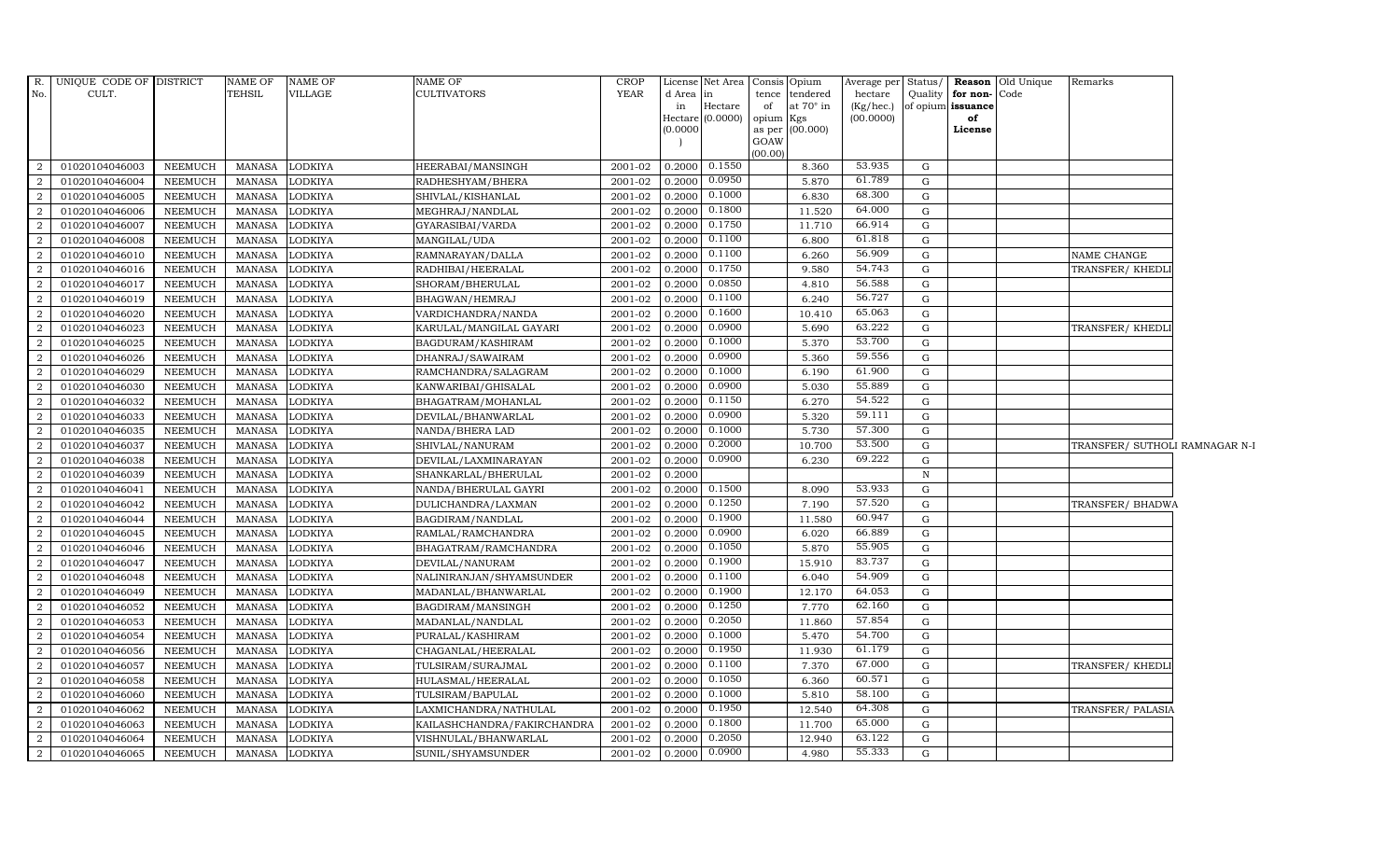| Status/<br><b>YEAR</b><br>No.<br>CULT.<br><b>TEHSIL</b><br>VILLAGE<br>CULTIVATORS<br>hectare<br>Quality<br>for non-Code<br>d Area in<br>tendered<br>tence<br>at $70^\circ$ in<br>$(Kg/$ hec. $)$<br>of opium issuance<br>Hectare<br>in<br>of<br>Hectare (0.0000)<br>(00.0000)<br>opium<br>of<br>Kgs<br>(0.0000)<br>(00.000)<br>as per<br>License<br>GOAW<br>(00.00)<br>57.273<br>0.1100<br>01020104046066<br><b>MANASA</b><br><b>LODKIYA</b><br>BHAGWAN/GULABJI<br>2001-02<br>0.2000<br>6.300<br>G<br>$\overline{2}$<br><b>NEEMUCH</b><br>58.923<br>0.1950<br>11.490<br>$\mathbf G$<br>01020104046067<br><b>NEEMUCH</b><br><b>MANASA</b><br>LODKIYA<br>2001-02<br>0.2000<br>$\overline{2}$<br>RATANLAL/BAGDIRAM<br>0.1950<br>58.154<br>2<br>2001-02<br>0.2000<br>11.340<br>$\mathbf G$<br>01020104046068<br><b>NEEMUCH</b><br><b>MANASA</b><br><b>LODKIYA</b><br>KARULAL/BHERULAL<br>0.0650<br>64.000<br>$\overline{2}$<br>01020104046069<br><b>NEEMUCH</b><br><b>MANASA</b><br><b>LODKIYA</b><br>NARAMDABAI/UDA<br>2001-02<br>0.2000<br>4.160<br>$\mathbf G$<br>0.0950<br>60.526<br>$\overline{2}$<br><b>MANASA</b><br>LODKIYA<br>2001-02<br>0.2000<br>5.750<br>$\mathbf G$<br>01020104046071<br><b>NEEMUCH</b><br>RUKMANBAI/KACHRU<br>0.1050<br>56.476<br>$\overline{2}$<br>2001-02<br>0.2000<br>5.930<br>${\rm G}$<br>01020104046072<br><b>NEEMUCH</b><br><b>MANASA</b><br>LODKIYA<br>NARULAL/FULCHANRA<br>64.952<br>0.1050<br>2001-02<br>0.2000<br>6.820<br>${\rm G}$<br>$\overline{a}$<br>01020104046074<br><b>NEEMUCH</b><br><b>MANASA</b><br>LODKIYA<br>RUGHNATH/BHERULAL<br>0.0950<br>55.895<br>2001-02<br>0.2000<br>5.310<br>$\overline{2}$<br>01020104046075<br><b>NEEMUCH</b><br><b>MANASA</b><br>LODKIYA<br>BHAGWANTIBAI/NANURAM<br>G | <b>Reason</b> Old Unique<br>Remarks |
|---------------------------------------------------------------------------------------------------------------------------------------------------------------------------------------------------------------------------------------------------------------------------------------------------------------------------------------------------------------------------------------------------------------------------------------------------------------------------------------------------------------------------------------------------------------------------------------------------------------------------------------------------------------------------------------------------------------------------------------------------------------------------------------------------------------------------------------------------------------------------------------------------------------------------------------------------------------------------------------------------------------------------------------------------------------------------------------------------------------------------------------------------------------------------------------------------------------------------------------------------------------------------------------------------------------------------------------------------------------------------------------------------------------------------------------------------------------------------------------------------------------------------------------------------------------------------------------------------------------------------------------------------------------------------------------------------------------------------------------------------|-------------------------------------|
|                                                                                                                                                                                                                                                                                                                                                                                                                                                                                                                                                                                                                                                                                                                                                                                                                                                                                                                                                                                                                                                                                                                                                                                                                                                                                                                                                                                                                                                                                                                                                                                                                                                                                                                                                   |                                     |
|                                                                                                                                                                                                                                                                                                                                                                                                                                                                                                                                                                                                                                                                                                                                                                                                                                                                                                                                                                                                                                                                                                                                                                                                                                                                                                                                                                                                                                                                                                                                                                                                                                                                                                                                                   |                                     |
|                                                                                                                                                                                                                                                                                                                                                                                                                                                                                                                                                                                                                                                                                                                                                                                                                                                                                                                                                                                                                                                                                                                                                                                                                                                                                                                                                                                                                                                                                                                                                                                                                                                                                                                                                   |                                     |
|                                                                                                                                                                                                                                                                                                                                                                                                                                                                                                                                                                                                                                                                                                                                                                                                                                                                                                                                                                                                                                                                                                                                                                                                                                                                                                                                                                                                                                                                                                                                                                                                                                                                                                                                                   |                                     |
|                                                                                                                                                                                                                                                                                                                                                                                                                                                                                                                                                                                                                                                                                                                                                                                                                                                                                                                                                                                                                                                                                                                                                                                                                                                                                                                                                                                                                                                                                                                                                                                                                                                                                                                                                   |                                     |
|                                                                                                                                                                                                                                                                                                                                                                                                                                                                                                                                                                                                                                                                                                                                                                                                                                                                                                                                                                                                                                                                                                                                                                                                                                                                                                                                                                                                                                                                                                                                                                                                                                                                                                                                                   |                                     |
|                                                                                                                                                                                                                                                                                                                                                                                                                                                                                                                                                                                                                                                                                                                                                                                                                                                                                                                                                                                                                                                                                                                                                                                                                                                                                                                                                                                                                                                                                                                                                                                                                                                                                                                                                   |                                     |
|                                                                                                                                                                                                                                                                                                                                                                                                                                                                                                                                                                                                                                                                                                                                                                                                                                                                                                                                                                                                                                                                                                                                                                                                                                                                                                                                                                                                                                                                                                                                                                                                                                                                                                                                                   |                                     |
|                                                                                                                                                                                                                                                                                                                                                                                                                                                                                                                                                                                                                                                                                                                                                                                                                                                                                                                                                                                                                                                                                                                                                                                                                                                                                                                                                                                                                                                                                                                                                                                                                                                                                                                                                   |                                     |
|                                                                                                                                                                                                                                                                                                                                                                                                                                                                                                                                                                                                                                                                                                                                                                                                                                                                                                                                                                                                                                                                                                                                                                                                                                                                                                                                                                                                                                                                                                                                                                                                                                                                                                                                                   | TRANSFER/KHEDLI                     |
|                                                                                                                                                                                                                                                                                                                                                                                                                                                                                                                                                                                                                                                                                                                                                                                                                                                                                                                                                                                                                                                                                                                                                                                                                                                                                                                                                                                                                                                                                                                                                                                                                                                                                                                                                   |                                     |
|                                                                                                                                                                                                                                                                                                                                                                                                                                                                                                                                                                                                                                                                                                                                                                                                                                                                                                                                                                                                                                                                                                                                                                                                                                                                                                                                                                                                                                                                                                                                                                                                                                                                                                                                                   |                                     |
|                                                                                                                                                                                                                                                                                                                                                                                                                                                                                                                                                                                                                                                                                                                                                                                                                                                                                                                                                                                                                                                                                                                                                                                                                                                                                                                                                                                                                                                                                                                                                                                                                                                                                                                                                   |                                     |
| 0.2000<br>55.950<br><b>LODKIYA</b><br>2001-02<br>11.190<br>$\overline{2}$<br>01020104046077<br><b>NEEMUCH</b><br><b>MANASA</b><br>BANSHILAL/KESHURAM<br>0.2000<br>$\mathbf G$                                                                                                                                                                                                                                                                                                                                                                                                                                                                                                                                                                                                                                                                                                                                                                                                                                                                                                                                                                                                                                                                                                                                                                                                                                                                                                                                                                                                                                                                                                                                                                     |                                     |
| 0.1100<br>60.091<br>$\overline{2}$<br>01020104046078<br>NEEMUCH<br><b>MANASA</b><br>LODKIYA<br>2001-02<br>0.2000<br>6.610<br>$\mathbf G$<br>BHAGWANLAL/BAPULAL                                                                                                                                                                                                                                                                                                                                                                                                                                                                                                                                                                                                                                                                                                                                                                                                                                                                                                                                                                                                                                                                                                                                                                                                                                                                                                                                                                                                                                                                                                                                                                                    |                                     |
| 0.0850<br>55.647<br>$\overline{2}$<br>2001-02<br>0.2000<br>${\rm G}$<br>01020104046079<br><b>NEEMUCH</b><br><b>MANASA</b><br>LODKIYA<br>4.730<br>SHYAMSUNDER/BHIMSEN                                                                                                                                                                                                                                                                                                                                                                                                                                                                                                                                                                                                                                                                                                                                                                                                                                                                                                                                                                                                                                                                                                                                                                                                                                                                                                                                                                                                                                                                                                                                                                              |                                     |
| 0.1200<br>54.500<br>2001-02<br>0.2000<br>6.540<br>${\rm G}$<br>$\overline{a}$<br>01020104046081<br><b>NEEMUCH</b><br><b>MANASA</b><br>LODKIYA<br>VARDICHANDRA/BHERUNATH                                                                                                                                                                                                                                                                                                                                                                                                                                                                                                                                                                                                                                                                                                                                                                                                                                                                                                                                                                                                                                                                                                                                                                                                                                                                                                                                                                                                                                                                                                                                                                           |                                     |
| 0.1000<br>63.900<br>2<br>2001-02<br>0.2000<br>6.390<br>01020104046082<br><b>NEEMUCH</b><br><b>MANASA</b><br>LODKIYA<br>LALU/SHANKAR<br>G                                                                                                                                                                                                                                                                                                                                                                                                                                                                                                                                                                                                                                                                                                                                                                                                                                                                                                                                                                                                                                                                                                                                                                                                                                                                                                                                                                                                                                                                                                                                                                                                          |                                     |
| 0.1000<br>63.400<br><b>NEEMUCH</b><br><b>MANASA</b><br><b>LODKIYA</b><br>KARULAL/MANGILAL BALAI<br>2001-02<br>0.2000<br>6.340<br>$\mathbf G$<br>$\overline{2}$<br>01020104046084                                                                                                                                                                                                                                                                                                                                                                                                                                                                                                                                                                                                                                                                                                                                                                                                                                                                                                                                                                                                                                                                                                                                                                                                                                                                                                                                                                                                                                                                                                                                                                  | TRANSFER/ KHEDLI                    |
| 67.333<br>0.1500<br>$\overline{2}$<br>01020104046085<br>NEEMUCH<br><b>MANASA</b><br>LODKIYA<br>RAMESHCHANDRA/NANDLAL<br>2001-02<br>0.2000<br>10.100<br>$\mathbf G$                                                                                                                                                                                                                                                                                                                                                                                                                                                                                                                                                                                                                                                                                                                                                                                                                                                                                                                                                                                                                                                                                                                                                                                                                                                                                                                                                                                                                                                                                                                                                                                |                                     |
| 0.2050<br>61.073<br>2<br><b>MANASA</b><br>LODKIYA<br>2001-02<br>0.2000<br>12.520<br>G<br>01020104046086<br><b>NEEMUCH</b><br>KISHANLAL/BHERA                                                                                                                                                                                                                                                                                                                                                                                                                                                                                                                                                                                                                                                                                                                                                                                                                                                                                                                                                                                                                                                                                                                                                                                                                                                                                                                                                                                                                                                                                                                                                                                                      |                                     |
| 53.739<br>0.1150<br>2001-02<br>6.180<br>2<br>01020104046087<br><b>NEEMUCH</b><br><b>MANASA</b><br>LODKIYA<br>MOHANLAL/BHUWANIRAM<br>0.2000<br>G                                                                                                                                                                                                                                                                                                                                                                                                                                                                                                                                                                                                                                                                                                                                                                                                                                                                                                                                                                                                                                                                                                                                                                                                                                                                                                                                                                                                                                                                                                                                                                                                   |                                     |
| 0.1050<br>56.381<br>$\overline{a}$<br>01020104046088<br>2001-02<br>0.2000<br>5.920<br>$\mathbf G$<br><b>NEEMUCH</b><br><b>MANASA</b><br>LODKIYA<br>NARULAL/GANGARAM                                                                                                                                                                                                                                                                                                                                                                                                                                                                                                                                                                                                                                                                                                                                                                                                                                                                                                                                                                                                                                                                                                                                                                                                                                                                                                                                                                                                                                                                                                                                                                               |                                     |
| $\overline{2}$<br>01020104046089<br><b>MANASA</b><br><b>LODKIYA</b><br>2001-02<br>0.2000<br>${\bf N}$<br><b>NEEMUCH</b><br>PARASRAM/JAGGA                                                                                                                                                                                                                                                                                                                                                                                                                                                                                                                                                                                                                                                                                                                                                                                                                                                                                                                                                                                                                                                                                                                                                                                                                                                                                                                                                                                                                                                                                                                                                                                                         |                                     |
| $\overline{2}$<br>01020104046090<br>NEEMUCH<br><b>MANASA</b><br>LODKIYA<br>2001-02<br>0.2000<br>$\, {\rm N}$<br>SATYANARAYAN/RAMCHANDRA                                                                                                                                                                                                                                                                                                                                                                                                                                                                                                                                                                                                                                                                                                                                                                                                                                                                                                                                                                                                                                                                                                                                                                                                                                                                                                                                                                                                                                                                                                                                                                                                           |                                     |
| $\mathbf F$<br>2<br>NEEMUCH<br><b>MANASA</b><br>2001-02<br>0.2000<br>01020104046091<br>LODKIYA<br>VISHNULAL/BHONIRAM                                                                                                                                                                                                                                                                                                                                                                                                                                                                                                                                                                                                                                                                                                                                                                                                                                                                                                                                                                                                                                                                                                                                                                                                                                                                                                                                                                                                                                                                                                                                                                                                                              |                                     |
| 0.2000<br>61.450<br>0.2000<br>12.290<br>2<br>01020104046092<br><b>NEEMUCH</b><br><b>MANASA</b><br>LODKIYA<br>RODIBAI/PYARCHANDRA<br>2001-02<br>G                                                                                                                                                                                                                                                                                                                                                                                                                                                                                                                                                                                                                                                                                                                                                                                                                                                                                                                                                                                                                                                                                                                                                                                                                                                                                                                                                                                                                                                                                                                                                                                                  |                                     |
| 0.2000<br>63.150<br>$\overline{a}$<br>01020104046093<br>NEEMUCH<br>2001-02<br>0.2000<br>12.630<br>$\mathbf G$<br><b>MANASA</b><br>LODKIYA<br>RADHESHYAM/NATHULAL                                                                                                                                                                                                                                                                                                                                                                                                                                                                                                                                                                                                                                                                                                                                                                                                                                                                                                                                                                                                                                                                                                                                                                                                                                                                                                                                                                                                                                                                                                                                                                                  |                                     |
| 0.1850<br>61.189<br>$\mathbf G$<br>2<br>01020104046094<br><b>NEEMUCH</b><br><b>MANASA</b><br>LODKIYA<br>2001-02<br>0.2000<br>11.320<br>KALURAM/BALMUKUND                                                                                                                                                                                                                                                                                                                                                                                                                                                                                                                                                                                                                                                                                                                                                                                                                                                                                                                                                                                                                                                                                                                                                                                                                                                                                                                                                                                                                                                                                                                                                                                          |                                     |
| 0.0950<br>55.263<br>$\overline{2}$<br>01020104046015<br><b>NEEMUCH</b><br><b>MANASA</b><br>LODKIYA<br>MATHURALAL/BHERA<br>2001-02<br>0.2000<br>5.250<br>$\mathbf G$                                                                                                                                                                                                                                                                                                                                                                                                                                                                                                                                                                                                                                                                                                                                                                                                                                                                                                                                                                                                                                                                                                                                                                                                                                                                                                                                                                                                                                                                                                                                                                               |                                     |
| 0.1050<br>69.048<br>2001-02<br>0.2000<br>7.250<br>G<br>$\overline{2}$<br>01020104046036<br><b>NEEMUCH</b><br><b>MANASA</b><br>LODKIYA<br>LAXMINARAYAN/NANURAM                                                                                                                                                                                                                                                                                                                                                                                                                                                                                                                                                                                                                                                                                                                                                                                                                                                                                                                                                                                                                                                                                                                                                                                                                                                                                                                                                                                                                                                                                                                                                                                     |                                     |
| 0.2100<br>49.810<br>$\overline{2}$<br>01020104046076<br><b>MANASA</b><br>LODKIYA<br>2001-02<br>0.2000<br>10.460<br>${\rm G}$<br><b>NEEMUCH</b><br>KANTABAI/SHIVNARAYAN<br>04                                                                                                                                                                                                                                                                                                                                                                                                                                                                                                                                                                                                                                                                                                                                                                                                                                                                                                                                                                                                                                                                                                                                                                                                                                                                                                                                                                                                                                                                                                                                                                      |                                     |
| 64.583<br>7.750<br>$\overline{a}$<br>01020104046095<br>NEEMUCH<br>2001-02<br>0.2000<br>0.1200<br>G<br><b>MANASA</b><br>LODKIYA<br>CHATARBHUJ/KISHANLAL                                                                                                                                                                                                                                                                                                                                                                                                                                                                                                                                                                                                                                                                                                                                                                                                                                                                                                                                                                                                                                                                                                                                                                                                                                                                                                                                                                                                                                                                                                                                                                                            |                                     |
| 15.381<br>$\mathbf G$<br>01020104046096<br><b>MANASA</b><br><b>LODKIYA</b><br>2001-02<br>0.2000<br>0.2100<br>3.230<br>1020104045153<br>$\overline{2}$<br><b>NEEMUCH</b><br>KALURAM/BHONIRAM<br>04                                                                                                                                                                                                                                                                                                                                                                                                                                                                                                                                                                                                                                                                                                                                                                                                                                                                                                                                                                                                                                                                                                                                                                                                                                                                                                                                                                                                                                                                                                                                                 |                                     |
| 65.900<br>3<br><b>KUNDWASA</b><br>13.180<br>$\mathbf G$<br>01020104070002<br><b>NEEMUCH</b><br><b>MANASA</b><br>SHANKARLAL/KACHRU<br>2001-02<br>0.2000<br>0.2000                                                                                                                                                                                                                                                                                                                                                                                                                                                                                                                                                                                                                                                                                                                                                                                                                                                                                                                                                                                                                                                                                                                                                                                                                                                                                                                                                                                                                                                                                                                                                                                  |                                     |
| 62.350<br>3<br><b>KUNDWASA</b><br>2001-02<br>0.2000<br>0.2000<br>12.470<br>G<br>01020104070004<br><b>NEEMUCH</b><br><b>MANASA</b><br>BHAGIRATH/KACHRU                                                                                                                                                                                                                                                                                                                                                                                                                                                                                                                                                                                                                                                                                                                                                                                                                                                                                                                                                                                                                                                                                                                                                                                                                                                                                                                                                                                                                                                                                                                                                                                             |                                     |
| 56.450<br>01020104070006<br><b>NEEMUCH</b><br><b>MANASA</b><br><b>KUNDWASA</b><br>2001-02<br>0.2000<br>0.2000<br>11.290<br>${\rm G}$<br>3<br>BHERULAL/HARLAL                                                                                                                                                                                                                                                                                                                                                                                                                                                                                                                                                                                                                                                                                                                                                                                                                                                                                                                                                                                                                                                                                                                                                                                                                                                                                                                                                                                                                                                                                                                                                                                      |                                     |
| 59.300<br>11.860<br>3<br>01020104070008<br><b>NEEMUCH</b><br><b>MANASA</b><br><b>KUNDWASA</b><br>2001-02<br>0.2000<br>0.2000<br>G<br>SATYANARAYAN/NANALAL                                                                                                                                                                                                                                                                                                                                                                                                                                                                                                                                                                                                                                                                                                                                                                                                                                                                                                                                                                                                                                                                                                                                                                                                                                                                                                                                                                                                                                                                                                                                                                                         |                                     |
| 53.250<br>2001-02<br>10.650<br>$\mathbf G$<br>01020104070009<br><b>MANASA</b><br><b>KUNDWASA</b><br>0.2000<br>0.2000<br>3<br><b>NEEMUCH</b><br>KESARLAL/PANNALAL                                                                                                                                                                                                                                                                                                                                                                                                                                                                                                                                                                                                                                                                                                                                                                                                                                                                                                                                                                                                                                                                                                                                                                                                                                                                                                                                                                                                                                                                                                                                                                                  | <b>NAME CHANGE</b>                  |
| 52.769<br>3<br>01020104070010<br><b>NEEMUCH</b><br><b>MANASA</b><br><b>KUNDWASA</b><br>DALU/KHIMA<br>2001-02<br>0.2000<br>0.1950<br>10.290<br>$\mathbf G$                                                                                                                                                                                                                                                                                                                                                                                                                                                                                                                                                                                                                                                                                                                                                                                                                                                                                                                                                                                                                                                                                                                                                                                                                                                                                                                                                                                                                                                                                                                                                                                         |                                     |
| 60.750<br>${\rm G}$<br>3<br>2001-02<br>0.2000<br>0.2000<br>12.150<br>01020104070011<br><b>NEEMUCH</b><br><b>MANASA</b><br><b>KUNDWASA</b><br>SHAMBHULAL/HIRALAL                                                                                                                                                                                                                                                                                                                                                                                                                                                                                                                                                                                                                                                                                                                                                                                                                                                                                                                                                                                                                                                                                                                                                                                                                                                                                                                                                                                                                                                                                                                                                                                   |                                     |
| 64.737<br>01020104070012<br><b>MANASA</b><br><b>KUNDWASA</b><br>BAGDIRAM/NANALAL<br>2001-02<br>0.2000<br>0.1900<br>12.300<br>G<br>3<br><b>NEEMUCH</b>                                                                                                                                                                                                                                                                                                                                                                                                                                                                                                                                                                                                                                                                                                                                                                                                                                                                                                                                                                                                                                                                                                                                                                                                                                                                                                                                                                                                                                                                                                                                                                                             |                                     |
| 59.278<br>${\rm G}$<br>3<br>01020104070013<br><b>NEEMUCH</b><br><b>MANASA</b><br><b>KUNDWASA</b><br>2001-02<br>0.2000<br>0.1800<br>10.670<br>SUNDARLAL/KACHRULAL                                                                                                                                                                                                                                                                                                                                                                                                                                                                                                                                                                                                                                                                                                                                                                                                                                                                                                                                                                                                                                                                                                                                                                                                                                                                                                                                                                                                                                                                                                                                                                                  |                                     |
| 57.050<br>$\mathbf G$<br>3<br>01020104070016<br><b>MANASA</b><br><b>KUNDWASA</b><br>2001-02<br>0.2000<br>0.2000<br>11.410<br><b>NEEMUCH</b><br>KANHYALAL/MANNALAL                                                                                                                                                                                                                                                                                                                                                                                                                                                                                                                                                                                                                                                                                                                                                                                                                                                                                                                                                                                                                                                                                                                                                                                                                                                                                                                                                                                                                                                                                                                                                                                 |                                     |
| 64.895<br>3<br>01020104063001<br><b>NEEMUCH</b><br><b>MANASA</b><br><b>KUNDLA</b><br>RAMLAL/BHUVANA<br>2001-02<br>0.2000<br>0.1900<br>12.330<br>G                                                                                                                                                                                                                                                                                                                                                                                                                                                                                                                                                                                                                                                                                                                                                                                                                                                                                                                                                                                                                                                                                                                                                                                                                                                                                                                                                                                                                                                                                                                                                                                                 |                                     |
| 55.000<br>2001-02<br>0.2000<br>0.1900<br>10.450<br>3<br>01020104063002<br><b>NEEMUCH</b><br>MANASA<br><b>KUNDLA</b><br>SHANTIBAI/RAISINGH<br>G                                                                                                                                                                                                                                                                                                                                                                                                                                                                                                                                                                                                                                                                                                                                                                                                                                                                                                                                                                                                                                                                                                                                                                                                                                                                                                                                                                                                                                                                                                                                                                                                    |                                     |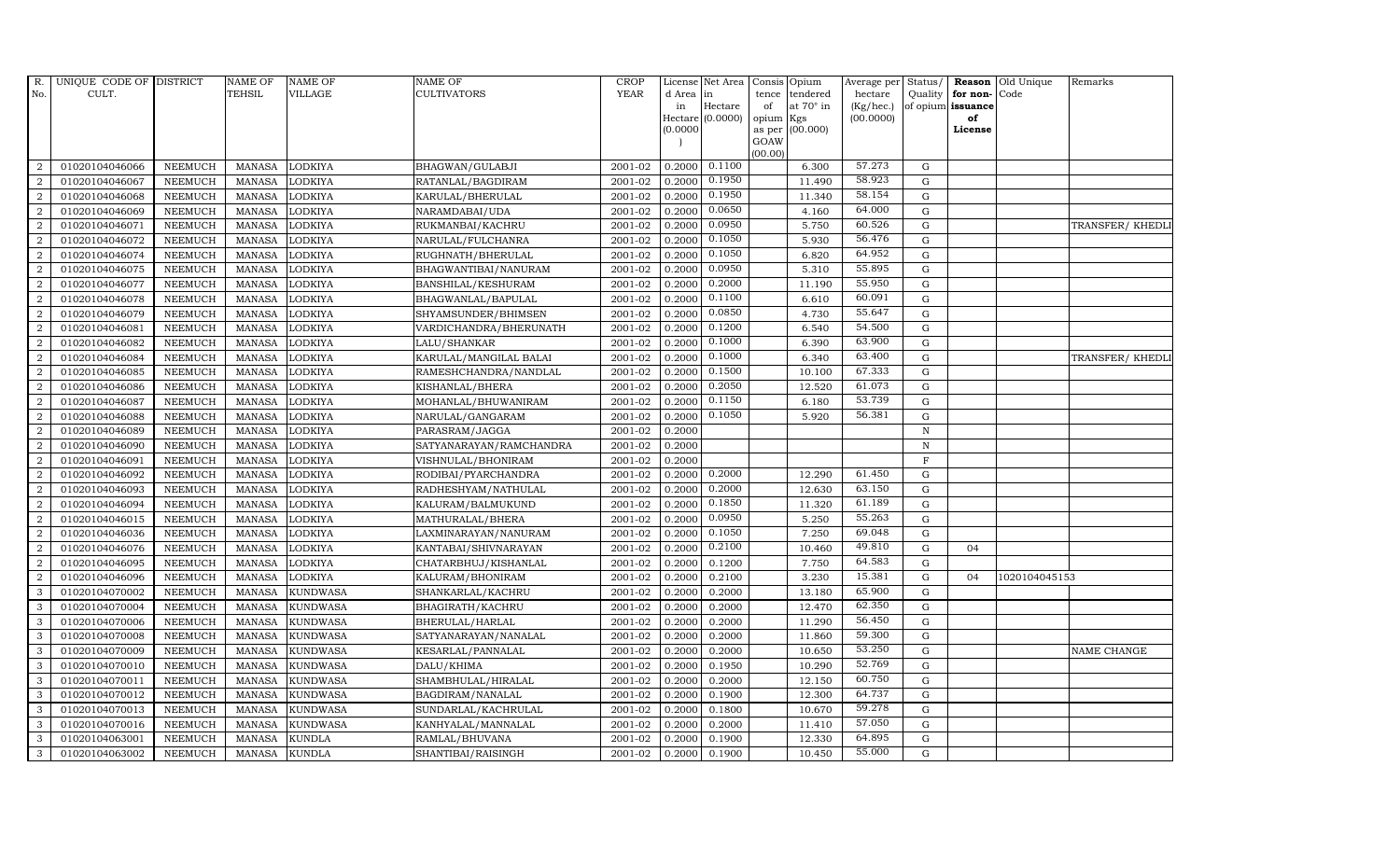|                | R. UNIQUE CODE OF DISTRICT |                | <b>NAME OF</b> | <b>NAME OF</b> | <b>NAME OF</b>        | <b>CROP</b> |           | License Net Area Consis Opium |           |                 | Average per Status/ |             |                      | <b>Reason</b> Old Unique | Remarks                      |  |
|----------------|----------------------------|----------------|----------------|----------------|-----------------------|-------------|-----------|-------------------------------|-----------|-----------------|---------------------|-------------|----------------------|--------------------------|------------------------------|--|
| No.            | CULT.                      |                | TEHSIL         | VILLAGE        | <b>CULTIVATORS</b>    | <b>YEAR</b> | d Area in |                               |           | tence tendered  | hectare             |             | Quality for non-Code |                          |                              |  |
|                |                            |                |                |                |                       |             | in        | Hectare                       | of        | at 70° in       | $(Kg/$ hec.)        |             | of opium issuance    |                          |                              |  |
|                |                            |                |                |                |                       |             | (0.0000)  | Hectare (0.0000)              | opium Kgs | as per (00.000) | (00.0000)           |             | of<br>License        |                          |                              |  |
|                |                            |                |                |                |                       |             |           |                               | GOAW      |                 |                     |             |                      |                          |                              |  |
|                |                            |                |                |                |                       |             |           |                               | (00.00)   |                 |                     |             |                      |                          |                              |  |
| 3              | 01020104063003             | NEEMUCH        | MANASA         | <b>KUNDLA</b>  | RAJIBAI/GULAB         | 2001-02     | 0.2000    | 0.1450                        |           | 8.730           | 60.207              | G           |                      |                          |                              |  |
| 3              | 01020104063004             | <b>NEEMUCH</b> | <b>MANASA</b>  | <b>KUNDLA</b>  | KISHANLAL/NANURAM     | 2001-02     | 0.2000    | 0.1950                        |           | 13.180          | 67.590              | G           |                      |                          |                              |  |
| 3              | 01020104063006             | <b>NEEMUCH</b> | <b>MANASA</b>  | KUNDLA         | TULSIRAM/LADUJI       | 2001-02     | 0.2000    | 0.1550                        |           | 8.180           | 52.774              | G           |                      |                          |                              |  |
| 3              | 01020104063007             | <b>NEEMUCH</b> | <b>MANASA</b>  | <b>KUNDLA</b>  | RODISINGH/NATHU       | 2001-02     | 0.2000    | 0.1900                        |           | 13.590          | 71.526              | G           |                      |                          |                              |  |
| 3              | 01020104063008             | <b>NEEMUCH</b> | <b>MANASA</b>  | <b>KUNDLA</b>  | BASANTILAL/BHAVARLAL  | 2001-02     | 0.2000    | 0.2100                        |           | 11.390          | 54.238              | G           |                      |                          |                              |  |
| $\mathbf{3}$   | 01020104063009             | NEEMUCH        | <b>MANASA</b>  | <b>KUNDLA</b>  | DEVILAL/BHAVARLAL     | 2001-02     | 0.2000    | 0.2050                        |           | 12.480          | 60.878              | G           |                      |                          |                              |  |
| $\mathbf{3}$   | 01020104063010             | <b>NEEMUCH</b> | <b>MANASA</b>  | <b>KUNDLA</b>  | KANKUBAI/AMRA         | 2001-02     | 0.2000    | 0.1950                        |           | 12.750          | 65.385              | $\mathbf G$ |                      |                          |                              |  |
| 3              | 01020104063011             | <b>NEEMUCH</b> | <b>MANASA</b>  | <b>KUNDLA</b>  | TULSIBAI/RATAN        | 2001-02     | 0.2000    | 0.2000                        |           | 14.090          | 70.450              | G           |                      |                          |                              |  |
| 3              | 01020104063013             | <b>NEEMUCH</b> | <b>MANASA</b>  | <b>KUNDLA</b>  | TULSIRAM/KISHANLAL    | 2001-02     | 0.2000    |                               |           |                 |                     | F           |                      |                          |                              |  |
| 3              | 01020104063014             | <b>NEEMUCH</b> | <b>MANASA</b>  | <b>KUNDLA</b>  | BAPULAL/KACHRU CHOTA  | 2001-02     | 0.2000    | 0.1800                        |           | 13.040          | 72.444              | G           |                      |                          |                              |  |
| $\mathbf{3}$   | 01020104063015             | <b>NEEMUCH</b> | <b>MANASA</b>  | <b>KUNDLA</b>  | BHVARIBAI/RAMSINGH    | 2001-02     | 0.2000    | 0.2050                        |           | 12.950          | 63.171              | G           |                      |                          |                              |  |
| 3              | 01020104063017             | <b>NEEMUCH</b> | <b>MANASA</b>  | <b>KUNDLA</b>  | RAMKUVARJI/HIRAJI     | 2001-02     | 0.2000    | 0.1000                        |           | 6.360           | 63.600              | G           |                      |                          |                              |  |
| 3              | 01020104063018             | <b>NEEMUCH</b> | <b>MANASA</b>  | <b>KUNDLA</b>  | SONIBAI/BHAVARLAL     | 2001-02     | 0.2000    | 0.1600                        |           | 10.940          | 68.375              | G           |                      |                          |                              |  |
| 3              | 01020104063019             | <b>NEEMUCH</b> | <b>MANASA</b>  | <b>KUNDLA</b>  | RAMSINGH/DHANNA       | 2001-02     | 0.2000    | 0.2050                        |           | 13.290          | 64.829              | G           |                      |                          |                              |  |
| 3              | 01020104063020             | <b>NEEMUCH</b> | <b>MANASA</b>  | <b>KUNDLA</b>  | BIHARILAL/BHERULAL    | 2001-02     | 0.2000    | 0.2000                        |           | 13.190          | 65.950              | G           |                      |                          |                              |  |
| 3              | 01020104063021             | NEEMUCH        | <b>MANASA</b>  | <b>KUNDLA</b>  | UDAYRAM/DEVAJI        | 2001-02     | 0.2000    | 0.0950                        |           | 7.090           | 74.632              | G           |                      |                          |                              |  |
| 3              | 01020104063023             | <b>NEEMUCH</b> | <b>MANASA</b>  | <b>KUNDLA</b>  | KAVARLAL/KARU         | $2001 - 02$ | 0.2000    | 0.2000                        |           | 12.280          | 61.400              | G           |                      |                          |                              |  |
| $\mathbf{3}$   | 01020104063024             | <b>NEEMUCH</b> | <b>MANASA</b>  | <b>KUNDLA</b>  | BHAVARLAL/NANURAM     | 2001-02     | 0.2000    | 0.1300                        |           | 6.960           | 53.538              | G           |                      |                          |                              |  |
| 3              | 01020104063025             | <b>NEEMUCH</b> | <b>MANASA</b>  | <b>KUNDLA</b>  | SHIVNARAYAN/RAMLAL    | 2001-02     | 0.2000    | 0.2050                        |           | 14.440          | 70.439              | G           |                      |                          |                              |  |
| $\mathcal{E}$  | 01020104063026             | <b>NEEMUCH</b> | <b>MANASA</b>  | <b>KUNDLA</b>  | ONKARLAL/PURA         | 2001-02     | 0.2000    | 0.1050                        |           | 6.920           | 65.905              | G           |                      |                          |                              |  |
| 3              | 01020104063027             | <b>NEEMUCH</b> | <b>MANASA</b>  | <b>KUNDLA</b>  | LAXMINARAYAN/RUPAJI   | 2001-02     | 0.2000    | 0.1950                        |           | 10.760          | 55.179              | G           |                      |                          |                              |  |
| 3              | 01020104063028             | <b>NEEMUCH</b> | <b>MANASA</b>  | <b>KUNDLA</b>  | ABHAYSINGH/KACHRULAL  | 2001-02     | 0.2000    | 0.2050                        |           | 13.230          | 64.537              | G           |                      |                          |                              |  |
| 3              | 01020104063030             | <b>NEEMUCH</b> | <b>MANASA</b>  | <b>KUNDLA</b>  | BAPULAL/NANDA         | 2001-02     | 0.2000    | 0.1750                        |           | 11.160          | 63.771              | G           |                      |                          |                              |  |
| 3              | 01020104063031             | <b>NEEMUCH</b> | <b>MANASA</b>  | <b>KUNDLA</b>  | KACHRULAL/KALU        | 2001-02     | 0.2000    | 0.1900                        |           | 11.850          | 62.368              | G           |                      |                          | TRANSFER/ SAMIYA             |  |
| $\overline{3}$ | 01020104063032             | <b>NEEMUCH</b> | <b>MANASA</b>  | <b>KUNDLA</b>  | DHAPUBAI/PRABHULAL    | 2001-02     | 0.2000    | 0.1950                        |           | 11.860          | 60.821              | G           |                      |                          |                              |  |
| 3              | 01020104063033             | NEEMUCH        | <b>MANASA</b>  | <b>KUNDLA</b>  | BHAGVAN/MANGILAL      | 2001-02     | 0.2000    | 0.2000                        |           | 13.250          | 66.250              | G           |                      |                          |                              |  |
| 3              | 01020104063037             | <b>NEEMUCH</b> | <b>MANASA</b>  | <b>KUNDLA</b>  | RADHESHYAM/KACHRULAL  | 2001-02     | 0.2000    | 0.1850                        |           | 11.470          | 62.000              | G           |                      |                          |                              |  |
| $\mathbf{3}$   | 01020104063038             | <b>NEEMUCH</b> | <b>MANASA</b>  | <b>KUNDLA</b>  | MADHU/DHANNA          | 2001-02     | 0.2000    | 0.1950                        |           | 11.900          | 61.026              | G           |                      |                          |                              |  |
| 3              | 01020104063039             | <b>NEEMUCH</b> | <b>MANASA</b>  | <b>KUNDLA</b>  | BABRULAL/KARULAL      | 2001-02     | 0.2000    | 0.1800                        |           | 11.160          | 62.000              | G           |                      |                          |                              |  |
| $\mathbf{3}$   | 01020104063040             | <b>NEEMUCH</b> | <b>MANASA</b>  | <b>KUNDLA</b>  | MADHULAL/LAXMAN       | 2001-02     | 0.2000    |                               |           |                 |                     | $\mathbf F$ |                      |                          | TRANSFER/SHAKKARKHEDI/MDS II |  |
| 3              | 01020104063041             | <b>NEEMUCH</b> | <b>MANASA</b>  | <b>KUNDLA</b>  | JUJHARSINGH/KAVARLAL  | 2001-02     | 0.2000    | 0.2000                        |           | 12.390          | 61.950              | G           |                      |                          | TRANSFER/ SAMIYA             |  |
| 3              | 01020104063042             | <b>NEEMUCH</b> | <b>MANASA</b>  | <b>KUNDLA</b>  | GATTUBAI/MANGILAL     | 2001-02     | 0.2000    | 0.1000                        |           | 6.220           | 62.200              | G           |                      |                          |                              |  |
| $\mathbf{3}$   | 01020104063043             | <b>NEEMUCH</b> | <b>MANASA</b>  | <b>KUNDLA</b>  | GOBARSINGH/SHANKARLAL | 2001-02     | 0.2000    | 0.2000                        |           | 13.020          | 65.100              | G           |                      |                          |                              |  |
| 3              | 01020104063044             | <b>NEEMUCH</b> | <b>MANASA</b>  | <b>KUNDLA</b>  | DEVILAL/NANDA         | 2001-02     | 0.2000    | 0.1500                        |           | 10.750          | 71.667              | G           |                      |                          |                              |  |
| $\mathbf{3}$   | 01020104063045             | <b>NEEMUCH</b> | <b>MANASA</b>  | <b>KUNDLA</b>  | BAPULAL/UDA           | 2001-02     | 0.2000    | 0.2000                        |           | 11.500          | 57.500              | G           |                      |                          |                              |  |
| 3              | 01020104063046             | <b>NEEMUCH</b> | <b>MANASA</b>  | <b>KUNDLA</b>  | MANGILAL/RATANLAL     | 2001-02     | 0.2000    | 0.1950                        |           | 12.680          | 65.026              | G           |                      |                          |                              |  |
| 3              | 01020104063047             | <b>NEEMUCH</b> | <b>MANASA</b>  | <b>KUNDLA</b>  | TUSLIRAM/BHERULAL     | 2001-02     | 0.2000    | 0.1550                        |           | 10.630          | 68.581              | G           |                      |                          |                              |  |
| $\mathbf{3}$   | 01020104063048             | <b>NEEMUCH</b> | <b>MANASA</b>  | <b>KUNDLA</b>  | DEVILAL/NARAYAN       | 2001-02     | 0.2000    | 0.1900                        |           | 11.950          | 62.895              | G           |                      |                          |                              |  |
| 3              | 01020104063049             | <b>NEEMUCH</b> | <b>MANASA</b>  | <b>KUNDLA</b>  | BALU/NANURAM          | 2001-02     | 0.2000    | 0.2050                        |           | 11.930          | 58.195              | G           |                      |                          |                              |  |
| $\mathbf{3}$   | 01020104063050             | NEEMUCH        | <b>MANASA</b>  | <b>KUNDLA</b>  | BAGDIRAM/BALMUKUND    | 2001-02     | 0.2000    | 0.2050                        |           | 11.280          | 55.024              | G           |                      |                          |                              |  |
| 3              | 01020104063051             | <b>NEEMUCH</b> | <b>MANASA</b>  | <b>KUNDLA</b>  | MANGILAL/NANURAM      | 2001-02     | 0.2000    | 0.2000                        |           | 10.850          | 54.250              | $\mathbf G$ |                      |                          |                              |  |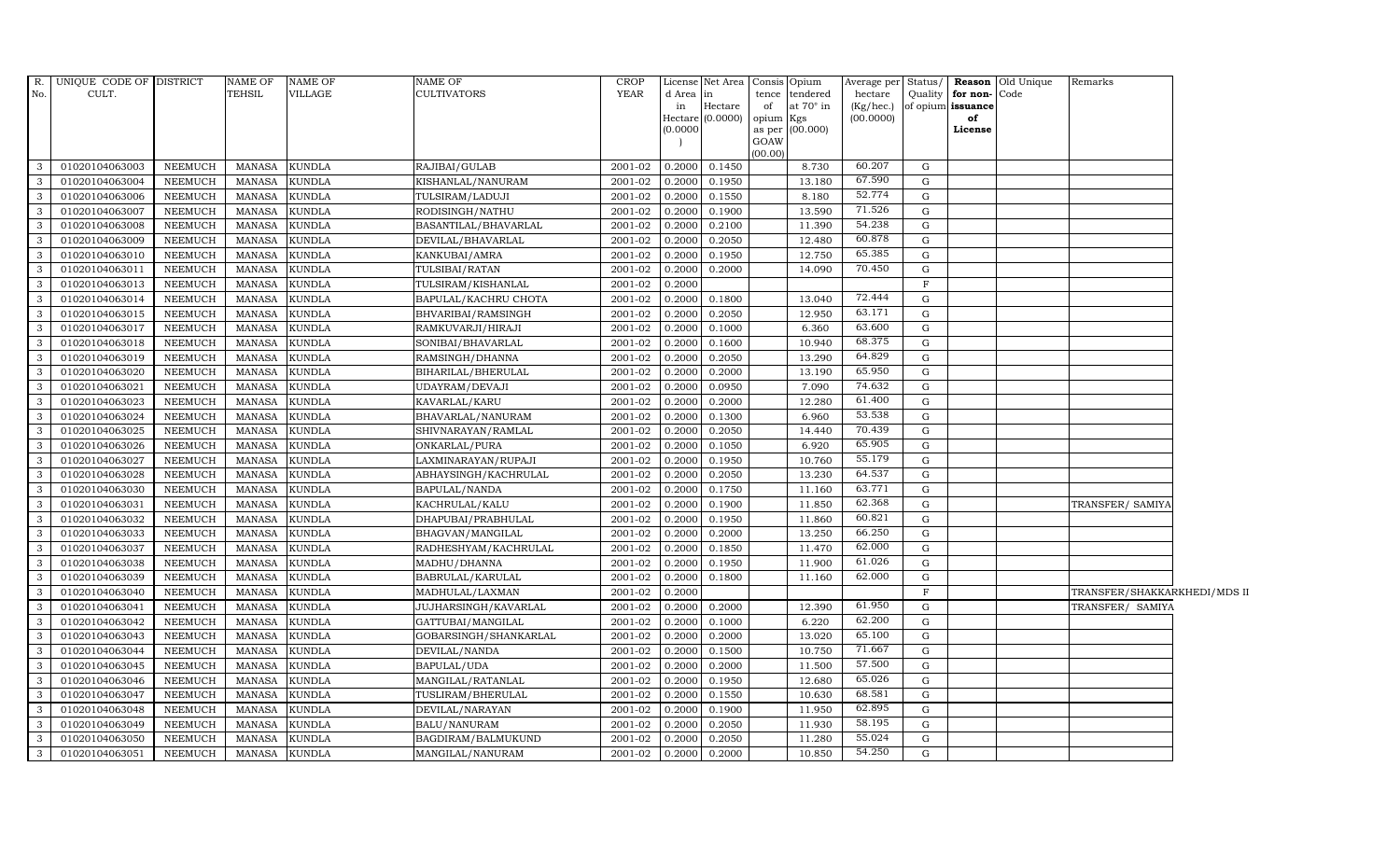| R.            | UNIQUE CODE OF DISTRICT |                | <b>NAME OF</b> | <b>NAME OF</b> | <b>NAME OF</b>              | CROP        |           | License Net Area |                     | Consis Opium     | Average per     | Status/     | Reason            | Old Unique | Remarks          |
|---------------|-------------------------|----------------|----------------|----------------|-----------------------------|-------------|-----------|------------------|---------------------|------------------|-----------------|-------------|-------------------|------------|------------------|
| No.           | CULT.                   |                | <b>TEHSIL</b>  | VILLAGE        | <b>CULTIVATORS</b>          | <b>YEAR</b> | d Area in |                  | tence               | tendered         | hectare         | Quality     | for non-          | Code       |                  |
|               |                         |                |                |                |                             |             | in        | Hectare          | of                  | at $70^\circ$ in | $(Kg/$ hec. $)$ |             | of opium issuance |            |                  |
|               |                         |                |                |                |                             |             | (0.0000)  | Hectare (0.0000) | opium Kgs<br>as per | (00.000)         | (00.0000)       |             | of<br>License     |            |                  |
|               |                         |                |                |                |                             |             |           |                  | GOAW                |                  |                 |             |                   |            |                  |
|               |                         |                |                |                |                             |             |           |                  | (00.00)             |                  |                 |             |                   |            |                  |
| 3             | 01020104063053          | <b>NEEMUCH</b> | <b>MANASA</b>  | <b>KUNDLA</b>  | SHANKARLAL/ONKARLAL         | 2001-02     | 0.2000    | 0.1800           |                     | 10.290           | 57.167          | ${\rm G}$   |                   |            |                  |
| 3             | 01020104063055          | <b>NEEMUCH</b> | <b>MANASA</b>  | <b>KUNDLA</b>  | RATAN/LAXMAN CHOTA          | 2001-02     | 0.2000    | 0.2000           |                     | 13.130           | 65.650          | ${\rm G}$   |                   |            |                  |
| 3             | 01020104063056          | <b>NEEMUCH</b> | <b>MANASA</b>  | <b>KUNDLA</b>  | MOHANLAL/BHERULAL           | 2001-02     | 0.2000    | 0.1400           |                     | 8.640            | 61.714          | $\mathbf G$ |                   |            |                  |
| 3             | 01020104063058          | <b>NEEMUCH</b> | <b>MANASA</b>  | <b>KUNDLA</b>  | RODMAL/KACHRUMAL            | 2001-02     | 0.2000    | 0.2000           |                     | 12.810           | 64.050          | $\mathbf G$ |                   |            |                  |
| 3             | 01020104063059          | <b>NEEMUCH</b> | <b>MANASA</b>  | <b>KUNDLA</b>  | GANESHRAM/VARDA             | 2001-02     | 0.2000    | 0.1900           |                     | 11.620           | 61.158          | G           |                   |            |                  |
| 3             | 01020104063060          | <b>NEEMUCH</b> | <b>MANASA</b>  | <b>KUNDLA</b>  | NARAYANSINGH/BHERULAL       | 2001-02     | 0.2000    | 0.2000           |                     | 12.330           | 61.650          | ${\rm G}$   |                   |            |                  |
| 3             | 01020104063061          | <b>NEEMUCH</b> | <b>MANASA</b>  | <b>KUNDLA</b>  | LAXMAN/BHERULAL             | 2001-02     | 0.2000    | 0.2000           |                     | 12.770           | 63.850          | ${\rm G}$   |                   |            |                  |
| 3             | 01020104063062          | <b>NEEMUCH</b> | <b>MANASA</b>  | <b>KUNDLA</b>  | SHRILAL/MOTILAL             | 2001-02     | 0.2000    | 0.0950           |                     | 6.420            | 67.579          | G           |                   |            |                  |
| 3             | 01020104063063          | <b>NEEMUCH</b> | <b>MANASA</b>  | <b>KUNDLA</b>  | <b>JUJHAR/BAGDIRAM</b>      | 2001-02     | 0.2000    | 0.2100           |                     | 12.430           | 59.190          | $\mathbf G$ |                   |            |                  |
| 3             | 01020104063064          | NEEMUCH        | <b>MANASA</b>  | <b>KUNDLA</b>  | GANGARAM/PARTHA             | 2001-02     | 0.2000    | 0.2000           |                     | 13.950           | 69.750          | $\mathbf G$ |                   |            |                  |
| 3             | 01020104063065          | <b>NEEMUCH</b> | <b>MANASA</b>  | <b>KUNDLA</b>  | BANSHIDAS/KACHRUDAS         | 2001-02     | 0.2000    | 0.1900           |                     | 11.080           | 58.316          | ${\rm G}$   |                   |            |                  |
| 3             | 01020104063068          | NEEMUCH        | <b>MANASA</b>  | <b>KUNDLA</b>  | BANSHILAL/BHERULAL          | 2001-02     | 0.2000    | 0.1900           |                     | 10.590           | 55.737          | ${\bf G}$   |                   |            |                  |
| 3             | 01020104063070          | <b>NEEMUCH</b> | <b>MANASA</b>  | <b>KUNDLA</b>  | RAMCHANDRA/KISHANLAL        | 2001-02     | 0.2000    | 0.1700           |                     | 11.180           | 65.765          | $\mathbf G$ |                   |            |                  |
| 3             | 01020104063071          | <b>NEEMUCH</b> | <b>MANASA</b>  | <b>KUNDLA</b>  | <b>JUJHARSINGH/MOHANLAL</b> | 2001-02     | 0.2000    | 0.1950           |                     | 13.870           | 71.128          | $\mathbf G$ |                   |            |                  |
| 3             | 01020104063072          | NEEMUCH        | <b>MANASA</b>  | <b>KUNDLA</b>  | RADHESHYAM/RAMLAL           | 2001-02     | 0.2000    | 0.1900           |                     | 12.900           | 67.895          | $\mathbf G$ |                   |            |                  |
| 3             | 01020104063073          | <b>NEEMUCH</b> | <b>MANASA</b>  | <b>KUNDLA</b>  | ONKAR/KACHRU                | 2001-02     | 0.2000    | 0.2000           |                     | 12.410           | 62.050          | ${\rm G}$   |                   |            |                  |
| 3             | 01020104063074          | <b>NEEMUCH</b> | <b>MANASA</b>  | <b>KUNDLA</b>  | NARSINGH/KALU               | 2001-02     | 0.2000    | 0.1750           |                     | 10.650           | 60.857          | ${\rm G}$   |                   |            |                  |
| 3             | 01020104063075          | <b>NEEMUCH</b> | <b>MANASA</b>  | <b>KUNDLA</b>  | SHANKARLAL/DOLA             | $2001 - 02$ | 0.2000    | 0.1900           |                     | 11.620           | 61.158          | ${\rm G}$   |                   |            |                  |
| 3             | 01020104063076          | <b>NEEMUCH</b> | <b>MANASA</b>  | <b>KUNDLA</b>  | RAMSINGH/KISHAN             | 2001-02     | 0.2000    | 0.1900           |                     | 10.790           | 56.789          | $\mathbf G$ |                   |            |                  |
| $\mathcal{E}$ | 01020104063078          | <b>NEEMUCH</b> | <b>MANASA</b>  | <b>KUNDLA</b>  | MOTILAL/GIRDHARI            | 2001-02     | 0.2000    | 0.1950           |                     | 12.030           | 61.692          | $\mathbf G$ |                   |            |                  |
| 3             | 01020104063079          | <b>NEEMUCH</b> | <b>MANASA</b>  | <b>KUNDLA</b>  | DHANNA/JAYSINGH             | 2001-02     | 0.2000    | 0.2050           |                     | 11.840           | 57.756          | $\mathbf G$ |                   |            |                  |
| 3             | 01020104063081          | <b>NEEMUCH</b> | <b>MANASA</b>  | <b>KUNDLA</b>  | BHERULAL/KHIMA              | 2001-02     | 0.2000    | 0.1800           |                     | 11.660           | 64.778          | ${\rm G}$   |                   |            |                  |
| 3             | 01020104063083          | NEEMUCH        | <b>MANASA</b>  | <b>KUNDLA</b>  | BAHADUR SINGH/BHAVARSINGH   | 2001-02     | 0.2000    | 0.2000           |                     | 11.870           | 59.350          | ${\rm G}$   |                   |            |                  |
| 3             | 01020104063084          | <b>NEEMUCH</b> | <b>MANASA</b>  | <b>KUNDLA</b>  | GHANSHYAM/BAPULAL           | 2001-02     | 0.2000    | 0.1900           |                     | 13.670           | 71.947          | $\mathbf G$ |                   |            |                  |
| 3             | 01020104063085          | <b>NEEMUCH</b> | <b>MANASA</b>  | <b>KUNDLA</b>  | KAVARLAL/LAXMAN             | 2001-02     | 0.2000    | 0.1850           |                     | 11.590           | 62.649          | $\mathbf G$ |                   |            |                  |
| 3             | 01020104063086          | <b>NEEMUCH</b> | <b>MANASA</b>  | <b>KUNDLA</b>  | BAPULAL/RAMLAL BADA         | 2001-02     | 0.2000    | 0.1950           |                     | 18.110           | 92.872          | ${\rm G}$   |                   |            |                  |
| 3             | 01020104063087          | <b>NEEMUCH</b> | <b>MANASA</b>  | <b>KUNDLA</b>  | LADURAM/BHERA               | 2001-02     | 0.2000    | 0.1950           |                     | 12.670           | 64.974          | $\mathbf G$ |                   |            |                  |
| 3             | 01020104063088          | NEEMUCH        | <b>MANASA</b>  | <b>KUNDLA</b>  | CHANDRIBAI/MANGILAL         | 2001-02     | 0.2000    | 0.2000           |                     | 12.660           | 63.300          | ${\rm G}$   |                   |            |                  |
| 3             | 01020104063089          | <b>NEEMUCH</b> | <b>MANASA</b>  | <b>KUNDLA</b>  | NANDUBAI/NANDRAM            | 2001-02     | 0.2000    | 0.1950           |                     | 11.950           | 61.282          | $\mathbf G$ |                   |            |                  |
| 3             | 01020104063090          | <b>NEEMUCH</b> | <b>MANASA</b>  | <b>KUNDLA</b>  | SHANKAR/KACHRU              | 2001-02     | 0.2000    | 0.2050           |                     | 12.770           | 62.293          | $\mathbf G$ |                   |            |                  |
| 3             | 01020104063091          | <b>NEEMUCH</b> | <b>MANASA</b>  | <b>KUNDLA</b>  | NARAYANIBAI/DHURA           | 2001-02     | 0.2000    | 0.1900           |                     | 11.690           | 61.526          | G           |                   |            |                  |
| 3             | 01020104063095          | <b>NEEMUCH</b> | <b>MANASA</b>  | <b>KUNDLA</b>  | MOHANLAL/DOLA               | 2001-02     | 0.2000    | 0.1900           |                     | 12.610           | 66.368          | ${\rm G}$   |                   |            | NAMECHANGE       |
| 3             | 01020104063096          | NEEMUCH        | <b>MANASA</b>  | <b>KUNDLA</b>  | BHERULAL/KISHANLAL BADA     | 2001-02     | 0.2000    | 0.1950           |                     | 12.070           | 61.897          | ${\rm G}$   |                   |            |                  |
| 3             | 01020104063098          | <b>NEEMUCH</b> | <b>MANASA</b>  | <b>KUNDLA</b>  | BHERUSINGH/JAYSINGH         | 2001-02     | 0.2000    | 0.1900           |                     | 12.390           | 65.211          | $\mathbf G$ |                   |            |                  |
| 3             | 01020104063099          | <b>NEEMUCH</b> | <b>MANASA</b>  | <b>KUNDLA</b>  | HUDDIBAI/UDAYRAM            | 2001-02     | 0.2000    | 0.1400           |                     | 8.830            | 63.071          | $\mathbf G$ |                   |            |                  |
| 3             | 01020104063101          | <b>NEEMUCH</b> | <b>MANASA</b>  | <b>KUNDLA</b>  | BHONA/KALU                  | 2001-02     | 0.2000    | 0.1050           |                     | 6.600            | 62.857          | ${\rm G}$   |                   |            |                  |
| 3             | 01020104063103          | <b>NEEMUCH</b> | <b>MANASA</b>  | <b>KUNDLA</b>  | MADHU/NANDA                 | 2001-02     | 0.2000    | 0.1500           |                     | 8.820            | 58.800          | G           |                   |            |                  |
| 3             | 01020104063104          | NEEMUCH        | <b>MANASA</b>  | <b>KUNDLA</b>  | MANGILAL/KUKA               | 2001-02     | 0.2000    | 0.1750           |                     | 11.030           | 63.029          | ${\rm G}$   |                   |            | TRANSFER/ SAMIYA |
| 3             | 01020104063106          | <b>NEEMUCH</b> | <b>MANASA</b>  | <b>KUNDLA</b>  | <b>JUJHAR/VARDA</b>         | 2001-02     | 0.2000    | 0.1500           |                     | 9.840            | 65.600          | $\mathbf G$ |                   |            |                  |
| 3             | 01020104063107          | <b>NEEMUCH</b> | <b>MANASA</b>  | <b>KUNDLA</b>  | RODSINGH/BHAVARLAL          | 2001-02     | 0.2000    | 0.1300           |                     | 7.670            | 59.000          | $\mathbf G$ |                   |            |                  |
| 3             | 01020104063109          | <b>NEEMUCH</b> | MANASA         | <b>KUNDLA</b>  | MOHANLAL/KISHANLAL          | 2001-02     | 0.2000    | 0.1950           |                     | 12.940           | 66.359          | G           |                   |            |                  |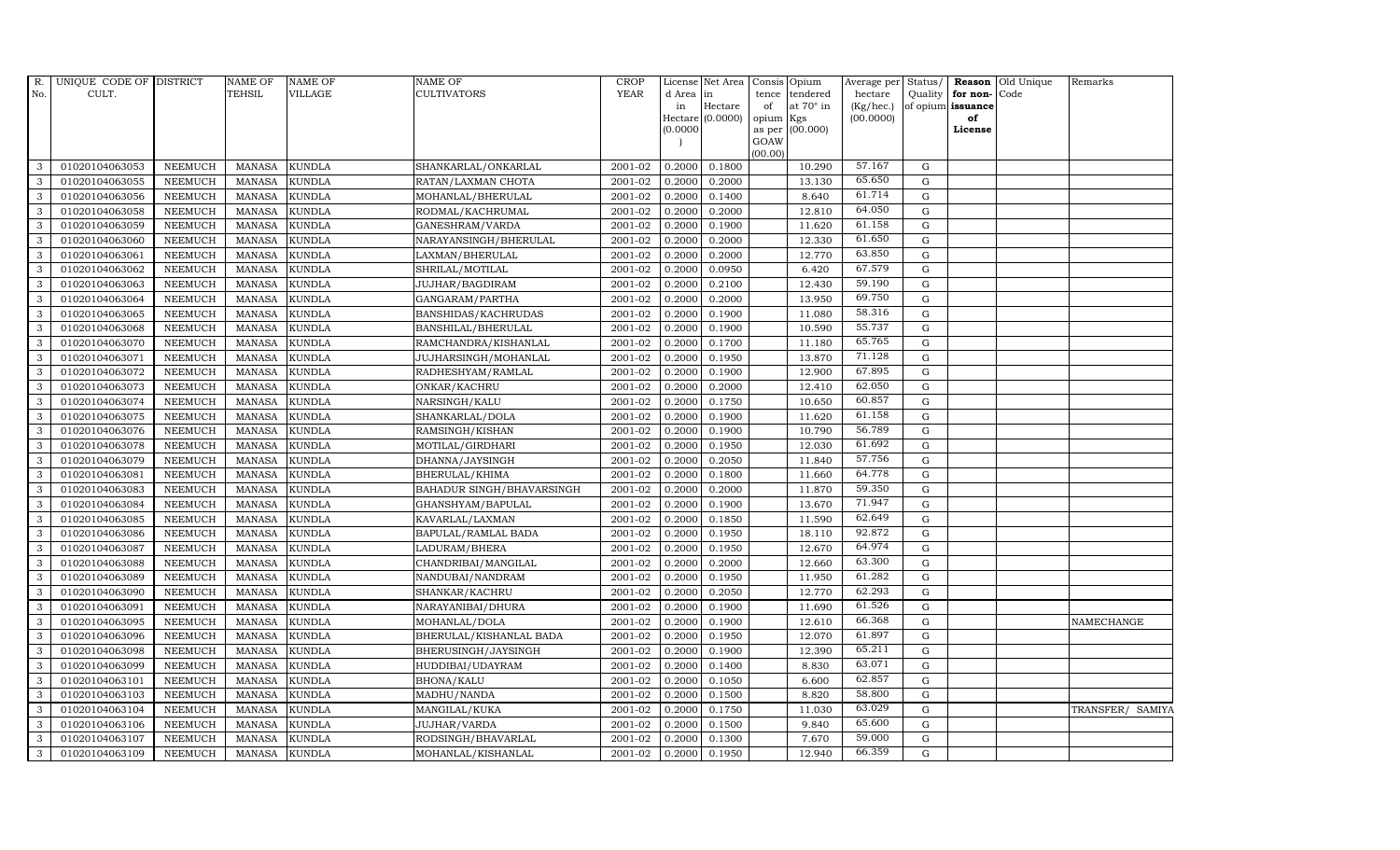| R.             | UNIQUE CODE OF DISTRICT |                | NAME OF         | <b>NAME OF</b>         | <b>NAME OF</b>          | CROP        |           | License Net Area Consis Opium |                     |                  | Average per     | Status/     | Reason            | Old Unique     | Remarks                  |
|----------------|-------------------------|----------------|-----------------|------------------------|-------------------------|-------------|-----------|-------------------------------|---------------------|------------------|-----------------|-------------|-------------------|----------------|--------------------------|
| No.            | CULT.                   |                | <b>TEHSIL</b>   | <b>VILLAGE</b>         | <b>CULTIVATORS</b>      | <b>YEAR</b> | d Area in |                               | tence               | tendered         | hectare         | Quality     | for non-          | Code           |                          |
|                |                         |                |                 |                        |                         |             | in        | Hectare                       | of                  | at $70^\circ$ in | $(Kg/$ hec. $)$ |             | of opium issuance |                |                          |
|                |                         |                |                 |                        |                         |             | (0.0000)  | Hectare (0.0000)              | opium Kgs<br>as per | (00.000)         | (00.0000)       |             | of<br>License     |                |                          |
|                |                         |                |                 |                        |                         |             |           |                               | GOAW                |                  |                 |             |                   |                |                          |
|                |                         |                |                 |                        |                         |             |           |                               | (00.00)             |                  |                 |             |                   |                |                          |
| 3              | 01020104063110          | <b>NEEMUCH</b> | <b>MANASA</b>   | <b>KUNDLA</b>          | NANDA/PARTHA            | 2001-02     | 0.2000    | 0.0950                        |                     | 5.770            | 60.737          | $\mathbf G$ |                   |                |                          |
| 3              | 01020104063111          | <b>NEEMUCH</b> | <b>MANASA</b>   | <b>KUNDLA</b>          | GANGARAM/RUPA           | 2001-02     | 0.2000    | 0.1750                        |                     | 10.900           | 62.286          | ${\rm G}$   |                   |                | <b>NAME CHANGE</b>       |
| 3              | 01020104063112          | <b>NEEMUCH</b> | <b>MANASA</b>   | <b>KUNDLA</b>          | OMPRAKASH/NATHIBAI      | 2001-02     | 0.2000    | 0.1950                        |                     | 12.210           | 62.615          | $\mathbf G$ |                   |                |                          |
| 3              | 01020104063114          | <b>NEEMUCH</b> | <b>MANASA</b>   | <b>KUNDLA</b>          | AJIT KUMAR/SHANKARLAL   | 2001-02     | 0.2000    | 0.2000                        |                     | 13.220           | 66.100          | $\mathbf G$ |                   |                |                          |
| 3              | 01020104063117          | <b>NEEMUCH</b> | $\mbox{MANASA}$ | <b>KUNDLA</b>          | KACHRU/BHERA            | 2001-02     | 0.2000    | 0.1600                        |                     | 11.560           | 72.250          | $\mathbf G$ |                   |                |                          |
| $\mathbf{3}$   | 01020104063118          | <b>NEEMUCH</b> | <b>MANASA</b>   | <b>KUNDLA</b>          | KAVERIBAI/MANGILAL      | 2001-02     | 0.2000    | 0.1950                        |                     | 12.690           | 65.077          | ${\rm G}$   |                   |                |                          |
| 3              | 01020104063121          | <b>NEEMUCH</b> | MANASA          | <b>KUNDLA</b>          | BAPULAL/RAMLAL CHOTA'   | 2001-02     | 0.2000    | 0.1950                        |                     | 12.180           | 62.462          | $\mathbf G$ |                   |                |                          |
| 3              | 01020104063122          | <b>NEEMUCH</b> | MANASA          | <b>KUNDLA</b>          | MANGILAL/KARU           | 2001-02     | 0.2000    | 0.2000                        |                     | 9.550            | 47.750          | G           | 04                |                |                          |
| 3              | 01020104063123          | <b>NEEMUCH</b> | <b>MANASA</b>   | <b>KUNDLA</b>          | MANGILAL/PYARA          | 2001-02     | 0.2000    | 0.1850                        |                     | 15.100           | 81.622          | $\mathbf G$ |                   |                |                          |
| 3              | 01020104063124          | NEEMUCH        | <b>MANASA</b>   | <b>KUNDLA</b>          | SITABAI/PURA            | 2001-02     | 0.2000    | 0.1850                        |                     | 12.450           | 67.297          | $\mathbf G$ |                   |                |                          |
| 3              | 01020104063016          | <b>NEEMUCH</b> | <b>MANASA</b>   | <b>KUNDLA</b>          | GANGARAM/GOPAL          | 2001-02     | 0.2000    | 0.2000                        |                     | 13.180           | 65.900          | ${\rm G}$   |                   |                |                          |
| 3              | 01020104063035          | <b>NEEMUCH</b> | <b>MANASA</b>   | <b>KUNDLA</b>          | PYARIBAI/BAPULAL        | 2001-02     | 0.2000    | 0.1700                        |                     | 11.290           | 66.412          | ${\rm G}$   |                   |                |                          |
| $\mathbf{3}$   | 01020104063126          | <b>NEEMUCH</b> | MANASA          | <b>KUNDLA</b>          | RADHESYAM/NARAYAN DANGI | 2001-02     | 0.2000    | 0.2000                        |                     | 12.600           | 63.000          | G           |                   |                |                          |
| 3              | 01020104063127          | <b>NEEMUCH</b> | <b>MANASA</b>   | <b>KUNDLA</b>          | PARBHULAL/ LAXMAN       | 2001-02     | 0.2000    | 0.1950                        |                     | 11.700           | 60.000          | $\mathbf G$ |                   |                |                          |
| 3              | 01020104063128          | NEEMUCH        | <b>MANASA</b>   | <b>KUNDLA</b>          | MANGILAL/MADHULAL       | 2001-02     | 0.2000    | 0.2000                        |                     | 11.300           | 56.500          | $\mathbf G$ |                   |                |                          |
| 3              | 01020104063129          | <b>NEEMUCH</b> | <b>MANASA</b>   | <b>KUNDLA</b>          | KARULAL/KANWARLAL       | 2001-02     | 0.2000    | 0.1950                        |                     | 12.310           | 63.128          | $\mathbf G$ |                   |                |                          |
| 3              | 01020104063130          | <b>NEEMUCH</b> | <b>MANASA</b>   | <b>KUNDLA</b>          | HIRALAL/LADURAM         | 2001-02     | 0.2000    | 0.2050                        |                     | 10.600           | 51.707          | ${\rm G}$   | 04                |                | <b>ISSUED ON 2003-04</b> |
| 3              | 01020104063131          | <b>NEEMUCH</b> | MANASA          | <b>KUNDLA</b>          | RAJARAM/BHERA DANGI     | 2001-02     | 0.2000    | 0.1700                        |                     | 10.500           | 61.765          | $\mathbf G$ |                   |                |                          |
| 3              | 01020104063134          | <b>NEEMUCH</b> | <b>MANASA</b>   | <b>KUNDLA</b>          | RAMLAL/MANGILAL         | 2001-02     | 0.2000    | 0.1950                        |                     | 12.300           | 63.077          | $\mathbf G$ |                   |                |                          |
| 3              | 01020104063135          | NEEMUCH        | <b>MANASA</b>   | <b>KUNDLA</b>          | RATANLAL/AMARJI         | 2001-02     | 0.2000    | 0.1900                        |                     | 12.100           | 63.684          | $\mathbf G$ |                   | 01020104064010 |                          |
| -1             | 01020104006001          | <b>NEEMUCH</b> | <b>MANASA</b>   | <b>KUNDALIYA</b>       | BHANWARLAL/NANDLAL      | 2001-02     | 0.2000    | 0.2000                        |                     | 11.380           | 56.900          | $\mathbf G$ |                   |                |                          |
| $\overline{1}$ | 01020104006002          | <b>NEEMUCH</b> | <b>MANASA</b>   | <b>KUNDALIYA</b>       | SUKHI BAI/ AMARA        | 2001-02     | 0.2000    | 0.2000                        |                     | 10.820           | 54.100          | ${\rm G}$   |                   |                |                          |
| $\overline{1}$ | 01020104006003          | <b>NEEMUCH</b> | MANASA          | <b>KUNDALIYA</b>       | PRITHVIRAJ/PYARA        | 2001-02     | 0.2000    | 0.1950                        |                     | 11.790           | 60.462          | $\mathbf G$ |                   |                |                          |
|                | 01020104006004          | <b>NEEMUCH</b> | <b>MANASA</b>   | <b>KUNDALIYA</b>       | MANGILAL/NANDA          | 2001-02     | 0.2000    | 0.1950                        |                     | 12.020           | 61.641          | $\mathbf G$ |                   |                |                          |
|                | 01020104006016          | <b>NEEMUCH</b> | <b>MANASA</b>   | <b>KUNDALIYA</b>       | RAMESHCHANDRA/NATHULAL  | 2001-02     | 0.2000    | 0.1900                        |                     | 12.690           | 66.789          | $\mathbf G$ |                   |                |                          |
| -1             | 01020104006008          | <b>NEEMUCH</b> | <b>MANASA</b>   | <b>KUNDALIYA</b>       | BHERULAL/KUKA           | 2001-02     | 0.2000    | 0.1950                        |                     | 11.090           | 56.872          | ${\rm G}$   |                   |                |                          |
| -1             | 01020104006009          | <b>NEEMUCH</b> | <b>MANASA</b>   | <b>KUNDALIYA</b>       | CHHAGANLAL/PYARCHANDRA  | 2001-02     | 0.2000    | 0.2000                        |                     | 11.440           | 57.200          | $\mathbf G$ |                   |                |                          |
| $\overline{1}$ | 01020104006010          | <b>NEEMUCH</b> | <b>MANASA</b>   | <b>KUNDALIYA</b>       | DHAPUBAI/BHAGWANJI      | 2001-02     | 0.2000    | 0.2050                        |                     | 11.710           | 57.122          | $\mathbf G$ |                   |                |                          |
| $\overline{1}$ | 01020104006011          | <b>NEEMUCH</b> | <b>MANASA</b>   | <b>KUNDALIYA</b>       | KESHURAM/MOTI           | 2001-02     | 0.2000    | 0.1950                        |                     | 11.700           | 60.000          | $\mathbf G$ |                   |                |                          |
|                | 01020104006012          | <b>NEEMUCH</b> | <b>MANASA</b>   | <b>KUNDALIYA</b>       | KANWARLAL/RUPA          | 2001-02     | 0.2000    | 0.2000                        |                     | 10.610           | 53.050          | $\mathbf G$ |                   |                |                          |
| $\overline{1}$ | 01020104006013          | <b>NEEMUCH</b> | MANASA          | <b>KUNDALIYA</b>       | PURNASHANKAR/MADHOLAL   | 2001-02     | 0.2000    | 0.1950                        |                     | 10.140           | 52.000          | ${\rm G}$   |                   |                |                          |
|                | 01020104006014          | <b>NEEMUCH</b> | <b>MANASA</b>   | <b>KUNDALIYA</b>       | MANGILAL/MOTI           | 2001-02     | 0.2000    | 0.2000                        |                     | 6.090            | 30.450          | ${\rm G}$   | 04                |                |                          |
| $\overline{1}$ | 01020104006015          | <b>NEEMUCH</b> | <b>MANASA</b>   | <b>KUNDALIYA</b>       | PANNALAL/RUPA           | 2001-02     | 0.2000    | 0.1900                        |                     | 9.930            | 52.263          | ${\rm G}$   |                   |                |                          |
| $\overline{1}$ | 01020104022001          | <b>NEEMUCH</b> | <b>MANASA</b>   | <b>KULTHANA BUJURG</b> | BHANWARLAL/HAJARI       | 2001-02     | 0.2000    | 0.1900                        |                     | 11.790           | 62.053          | $\mathbf G$ |                   |                |                          |
|                | 01020104022002          | <b>NEEMUCH</b> | <b>MANASA</b>   | KULTHANA BUJURG        | SHRILAL/HAJARILAL       | 2001-02     | 0.2000    | 0.1700                        |                     | 10.560           | 62.118          | $\mathbf G$ |                   |                |                          |
| $\overline{1}$ | 01020104022003          | <b>NEEMUCH</b> | <b>MANASA</b>   | KULTHANA BUJURG        | NANALAL/BHERULAL        | 2001-02     | 0.2000    | 0.2050                        |                     | 12.780           | 62.341          | $\mathbf G$ |                   |                |                          |
| $\overline{1}$ | 01020104022004          | <b>NEEMUCH</b> | <b>MANASA</b>   | <b>KULTHANA BUJURG</b> | KAMLIBAI/GHISALAL       | 2001-02     | 0.2000    | 0.1900                        |                     | 11.000           | 57.895          | $\mathbf G$ |                   |                |                          |
| $\overline{1}$ | 01020104022005          | <b>NEEMUCH</b> | <b>MANASA</b>   | KULTHANA BUJURG        | MODIRAM/BHERULAL        | 2001-02     | 0.2000    | 0.1950                        |                     | 12.640           | 64.821          | ${\rm G}$   |                   |                |                          |
| $\overline{1}$ | 01020104022006          | <b>NEEMUCH</b> | <b>MANASA</b>   | KULTHANA BUJURG        | BANSHILAL/AMARCHAND     | 2001-02     | 0.2000    | 0.2000                        |                     | 12.080           | 60.400          | $\mathbf G$ |                   |                |                          |
|                | 01020104022007          | <b>NEEMUCH</b> | <b>MANASA</b>   | <b>KULTHANA BUJURG</b> | MATAHRALAL/ SHOLAL      | 2001-02     | 0.2000    | 0.2000                        |                     | 12.870           | 64.350          | $\mathbf G$ |                   |                |                          |
| $\mathbf{1}$   | 01020104022008          | <b>NEEMUCH</b> |                 | MANASA KULTHANA BUJURG | SHANKARLAL/MAYACHAND    | 2001-02     | 0.2000    | 0.1900                        |                     | 11.820           | 62.211          | G           |                   |                |                          |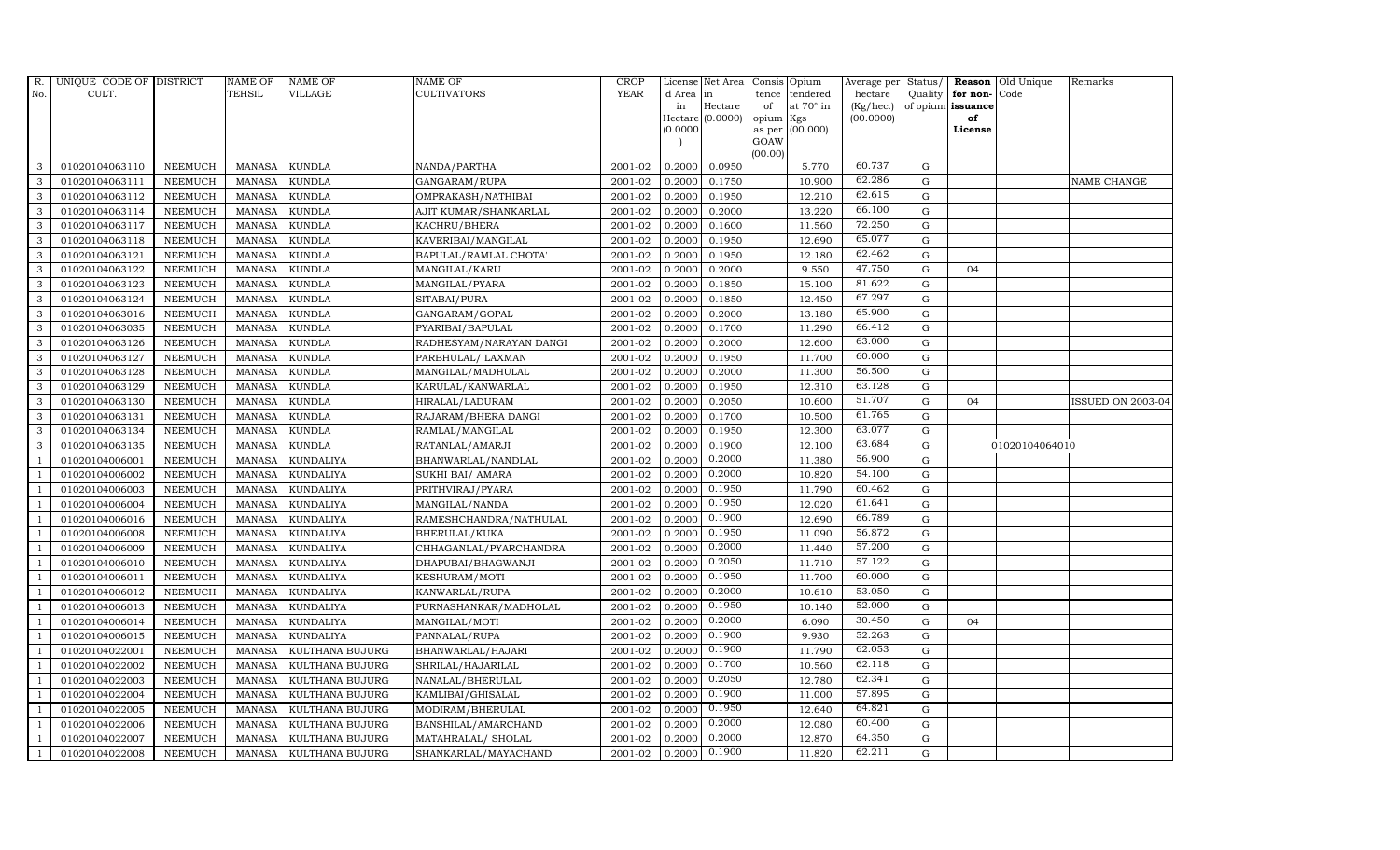| R.             | UNIQUE CODE OF DISTRICT |                | NAME OF       | <b>NAME OF</b>         | <b>NAME OF</b>         | <b>CROP</b> |           |                             | License Net Area Consis Opium | Average per     |             |                         | Status/ <b>Reason</b> Old Unique<br>Remarks |  |
|----------------|-------------------------|----------------|---------------|------------------------|------------------------|-------------|-----------|-----------------------------|-------------------------------|-----------------|-------------|-------------------------|---------------------------------------------|--|
| No.            | CULT.                   |                | TEHSIL        | VILLAGE                | <b>CULTIVATORS</b>     | <b>YEAR</b> | d Area in |                             | tence tendered                | hectare         |             | Quality   for non- Code |                                             |  |
|                |                         |                |               |                        |                        |             | in        | Hectare<br>Hectare (0.0000) | of<br>at 70° in               | $(Kg/$ hec. $)$ |             | of opium issuance<br>of |                                             |  |
|                |                         |                |               |                        |                        |             | (0.0000)  |                             | opium Kgs<br>as per (00.000)  | (00.0000)       |             | License                 |                                             |  |
|                |                         |                |               |                        |                        |             |           |                             | GOAW                          |                 |             |                         |                                             |  |
|                |                         |                |               |                        |                        |             |           |                             | (00.00)                       |                 |             |                         |                                             |  |
| - 1            | 01020104022009          | <b>NEEMUCH</b> | MANASA        | KULTHANA BUJURG        | MANGILAL/HAJARILAL     | 2001-02     |           | 0.2000 0.2000               | 12.240                        | 61.200          | $\mathbf G$ |                         |                                             |  |
| $\overline{1}$ | 01020104022010          | <b>NEEMUCH</b> | MANASA        | KULTHANA BUJURG        | KANHAIYALAL/JAIRAM     | 2001-02     | 0.2000    | 0.2000                      | 12.510                        | 62.550          | $\mathbf G$ |                         |                                             |  |
| $\overline{1}$ | 01020104022011          | <b>NEEMUCH</b> | MANASA        | <b>KULTHANA BUJURG</b> | CHHAGANIBAI/NANDLAL    | 2001-02     | 0.2000    | 0.2000                      | 11.780                        | 58.900          | $\mathbf G$ |                         |                                             |  |
| $\overline{1}$ | 01020104022012          | <b>NEEMUCH</b> | MANASA        | <b>KULTHANA BUJURG</b> | MOTILAL/JAIRAM         | 2001-02     | 0.2000    | 0.1950                      | 12.270                        | 62.923          | G           |                         |                                             |  |
| $\overline{1}$ | 01020104022015          | <b>NEEMUCH</b> | <b>MANASA</b> | KULTHANA BUJURG        | GHISALAL/PYARCHANDRA   | 2001-02     | 0.2000    | 0.1850                      | 12.130                        | 65.568          | G           |                         |                                             |  |
| $\overline{1}$ | 01020104022016          | <b>NEEMUCH</b> | <b>MANASA</b> | KULTHANA BUJURG        | KISHANLAL/NARAYAN      | 2001-02     | 0.2000    | 0.1900                      | 9.860                         | 51.895          | G           | 04                      | <b>ISSUED ON 2003-04</b>                    |  |
| $\overline{1}$ | 01020104022017          | <b>NEEMUCH</b> | MANASA        | KULTHANA BUJURG        | RAMESHCHAND/PRITHVIRAJ | 2001-02     | 0.2000    | 0.2000                      | 13.960                        | 69.800          | G           |                         |                                             |  |
| $\overline{1}$ | 01020104022018          | <b>NEEMUCH</b> | MANASA        | <b>KULTHANA BUJURG</b> | PARMANAND/ PYARCHAND   | 2001-02     | 0.2000    | 0.1950                      | 11.250                        | 57.692          | G           |                         |                                             |  |
| $\overline{1}$ | 01020104022019          | <b>NEEMUCH</b> | <b>MANASA</b> | <b>KULTHANA BUJURG</b> | NANDLAL/JAYRAM         | 2001-02     | 0.2000    | 0.2000                      | 12.380                        | 61.900          | G           |                         |                                             |  |
| $\overline{1}$ | 01020104022020          | <b>NEEMUCH</b> | <b>MANASA</b> | KULTHANA BUJURG        | NARAYAN/NANALAL        | 2001-02     | 0.2000    | 0.1850                      | 11.570                        | 62.541          | G           |                         |                                             |  |
| $\overline{1}$ | 01020104022021          | <b>NEEMUCH</b> | MANASA        | <b>KULTHANA BUJURG</b> | RAMPRASAD/GOBARJI      | 2001-02     | 0.2000    | 0.1900                      | 10.990                        | 57.842          | ${\rm G}$   |                         |                                             |  |
| -1             | 01020104022022          | <b>NEEMUCH</b> | MANASA        | KULTHANA BUJURG        | KASIMKHAN/FAKIRMO      | 2001-02     | 0.2000    | 0.1750                      | 9.670                         | 55.257          | ${\rm G}$   |                         | TRANSFER/ KANJARA-I                         |  |
| $\overline{1}$ | 01020104022024          | <b>NEEMUCH</b> | <b>MANASA</b> | <b>KULTHANA BUJURG</b> | RAMCHAND/MANGILAL      | 2001-02     | 0.2000    | 0.1900                      | 11.040                        | 58.105          | G           |                         | 01020104020111                              |  |
| $\overline{1}$ | 01020104022025          | <b>NEEMUCH</b> | <b>MANASA</b> | KULTHANA BUJURG        | NATHULAL/DAMARSI       | 2001-02     | 0.2000    | 0.1850                      | 11.420                        | 61.730          | G           |                         | 01020104020101                              |  |
| $\mathbf{3}$   | 01020104094002          | <b>NEEMUCH</b> | <b>MANASA</b> | KHUSHALPURA            | SAMADBAI/KISHNA        | 2001-02     | 0.2000    | 0.1200                      | 6.930                         | 57.750          | G           |                         |                                             |  |
| $\mathbf{3}$   | 01020104094003          | <b>NEEMUCH</b> | <b>MANASA</b> | <b>KHUSHALPURA</b>     | BHAVARLAL/AMRA         | 2001-02     | 0.2000    | 0.2000                      | 12.900                        | 64.500          | $\mathbf G$ |                         |                                             |  |
| $\mathbf{3}$   | 01020104094004          | <b>NEEMUCH</b> | MANASA        | KHUSHALPURA            | MANGILAL/BHERA         | 2001-02     | 0.2000    | 0.1900                      | 10.650                        | 56.053          | G           |                         |                                             |  |
| $\mathbf{3}$   | 01020104094006          | <b>NEEMUCH</b> | MANASA        | <b>KHUSHALPURA</b>     | RAMCHANDRA/RAMLAL      | 2001-02     | 0.2000    | 0.1500                      | 8.230                         | 54.867          | G           |                         |                                             |  |
| $\mathbf{3}$   | 01020104094007          | <b>NEEMUCH</b> | <b>MANASA</b> | <b>KHUSHALPURA</b>     | KANHYALAL/BHOLA        | 2001-02     | 0.2000    | 0.1850                      | 8.790                         | 47.514          | G           | 04                      |                                             |  |
| $\mathbf{3}$   | 01020104094009          | <b>NEEMUCH</b> | <b>MANASA</b> | KHUSHALPURA            | GANGARAM/DEVILAL       | 2001-02     | 0.2000    | 0.1650                      | 9.420                         | 57.091          | G           |                         |                                             |  |
| $\mathbf{3}$   | 01020104094010          | <b>NEEMUCH</b> | <b>MANASA</b> | <b>KHUSHALPURA</b>     | RAMLAL/NANURAM         | 2001-02     | 0.2000    | 0.1750                      | 9.990                         | 57.086          | $\mathbf G$ |                         | TRANSFER/BADKUWAN                           |  |
| $\mathbf{3}$   | 01020104094012          | <b>NEEMUCH</b> | <b>MANASA</b> | KHUSHALPURA            | MANSINGH/RAJARAM       | 2001-02     | 0.2000    |                             |                               |                 | F           |                         |                                             |  |
| $\mathbf{3}$   | 01020104094013          | <b>NEEMUCH</b> | <b>MANASA</b> | KHUSHALPURA            | SHANKARLAL/GOPAL       | 2001-02     | 0.2000    | 0.1800                      | 10.190                        | 56.611          | G           |                         | TRANSFER/BADKUWAN                           |  |
| 3              | 01020104094014          | <b>NEEMUCH</b> | <b>MANASA</b> | <b>KHUSHALPURA</b>     | MANGILAL/NATHU         | 2001-02     | 0.2000    | 0.1400                      | 7.520                         | 53.714          | G           |                         |                                             |  |
| $\mathbf{3}$   | 01020104094015          | <b>NEEMUCH</b> | <b>MANASA</b> | KHUSHALPURA            | DALU/AMRA              | 2001-02     | 0.2000    | 0.1950                      | 13.870                        | 71.128          | ${\rm G}$   |                         | TRANSFER/BADKUWAN                           |  |
| $\mathbf{3}$   | 01020104094017          | <b>NEEMUCH</b> | <b>MANASA</b> | KHUSHALPURA            | RADHABAI/KANIRAM       | 2001-02     | 0.2000    | 0.1400                      | 8.220                         | 58.714          | G           |                         |                                             |  |
| $\mathbf{3}$   | 01020104094019          | <b>NEEMUCH</b> | <b>MANASA</b> | <b>KHUSHALPURA</b>     | RAJARAM / RAMLAL       | 2001-02     | 0.2000    | 0.1300                      | 7.650                         | 58.846          | G           |                         |                                             |  |
| $\mathbf{3}$   | 01020104094021          | <b>NEEMUCH</b> | <b>MANASA</b> | KHUSHALPURA            | SEVARAM/BHUVANA        | 2001-02     | 0.2000    | 0.1950                      | 5.740                         | 29.436          | G           | 04                      |                                             |  |
| 3              | 01020104094022          | <b>NEEMUCH</b> | <b>MANASA</b> | <b>KHUSHALPURA</b>     | GANGABAI/SITARAM       | 2001-02     | 0.2000    | 0.1900                      | 11.830                        | 62.263          | G           |                         |                                             |  |
| $\mathbf{3}$   | 01020104094023          | <b>NEEMUCH</b> | <b>MANASA</b> | <b>KHUSHALPURA</b>     | HULASIBAI/BHERA        | 2001-02     | 0.2000    | 0.1500                      | 8.640                         | 57.600          | G           |                         |                                             |  |
| $\mathbf{3}$   | 01020104094026          | <b>NEEMUCH</b> | MANASA        | KHUSHALPURA            | PRABHU/GOPAL           | 2001-02     | 0.2000    | 0.1500                      | 8.110                         | 54.067          | G           |                         |                                             |  |
| $\mathbf{3}$   | 01020104094027          | <b>NEEMUCH</b> | <b>MANASA</b> | <b>KHUSHALPURA</b>     | BABULAL/MANGUDAS       | 2001-02     | 0.2000    | 0.1150                      | 6.460                         | 56.174          | $\mathbf G$ |                         |                                             |  |
| $\mathbf{3}$   | 01020104094028          | <b>NEEMUCH</b> | <b>MANASA</b> | KHUSHALPURA            | CHATARBHUJ/BHUVANA     | 2001-02     | 0.2000    | 0.2000                      | 12.870                        | 64.350          | G           |                         | TRANSFER/BADKUWAN                           |  |
| 3              | 01020104081004          | <b>NEEMUCH</b> | <b>MANASA</b> | <b>KHETPALIA</b>       | KESHRIMAL/DHANRAJ      | 2001-02     | 0.2000    | 0.1900                      | 13.370                        | 70.368          | G           |                         |                                             |  |
| $\mathbf{3}$   | 01020104081005          | <b>NEEMUCH</b> | <b>MANASA</b> | <b>KHETPALIA</b>       | KACHRULAL/BHUVANA      | 2001-02     | 0.2000    | 0.0900                      | 5.440                         | 60.444          | G           |                         |                                             |  |
| $\mathbf{3}$   | 01020104081006          | <b>NEEMUCH</b> | <b>MANASA</b> | KHETPALIA              | BAPULAL/UDA            | 2001-02     | 0.2000    | 0.1300                      | 7.230                         | 55.615          | G           |                         |                                             |  |
| $\mathbf{3}$   | 01020104081009          | <b>NEEMUCH</b> | <b>MANASA</b> | <b>KHETPALIA</b>       | LALSINGH/PANNALAL      | 2001-02     | 0.2000    | 0.1900                      | 10.740                        | 56.526          | G           |                         |                                             |  |
| $\mathbf{3}$   | 01020104081011          | <b>NEEMUCH</b> | <b>MANASA</b> | KHETPALIA              | RANGLAL/KACHRU         | 2001-02     | 0.2000    | 0.2000                      | 13.020                        | 65.100          | $\mathbf G$ |                         |                                             |  |
| 3              | 01020104081012          | <b>NEEMUCH</b> | <b>MANASA</b> | <b>KHETPALIA</b>       | MOHANLAL/RAMLAL        | 2001-02     | 0.2000    | 0.1950                      | 11.780                        | 60.410          | G           |                         |                                             |  |
| 3              | 01020104081014          | <b>NEEMUCH</b> | <b>MANASA</b> | <b>KHETPALIA</b>       | PURALAL/GULAB          | 2001-02     | 0.2000    | 0.2000                      | 12.070                        | 60.350          | G           |                         | TRANSFER/KARADIA                            |  |
| $\mathbf{3}$   | 01020104081015          | <b>NEEMUCH</b> | MANASA        | <b>KHETPALIA</b>       | RAMPRASAD/DEVILAL      | 2001-02     | 0.2000    | 0.2000                      | 13.030                        | 65.150          | G           |                         |                                             |  |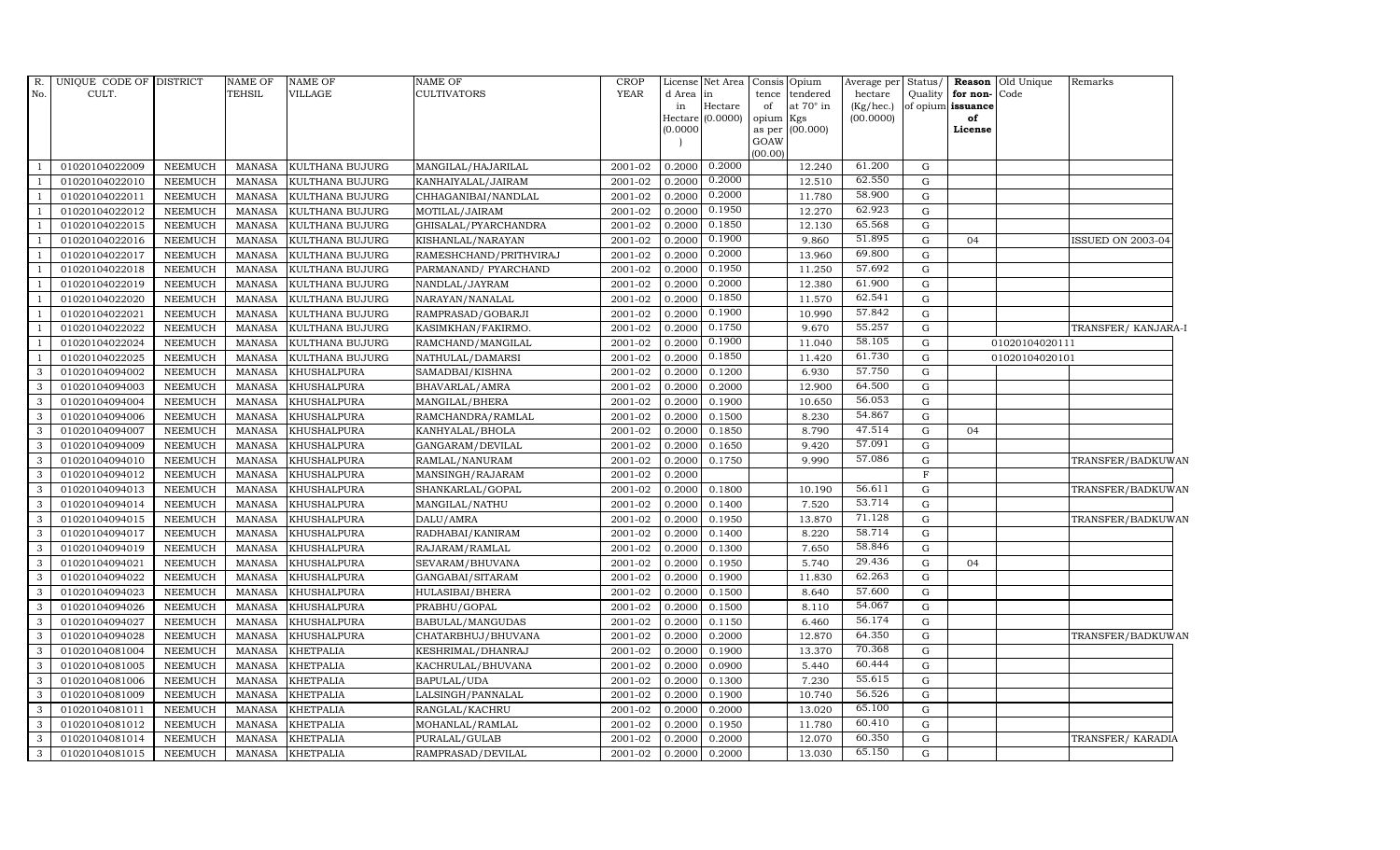| R.             | UNIQUE CODE OF DISTRICT |                | <b>NAME OF</b> | <b>NAME OF</b>   | NAME OF                  | <b>CROP</b> |           | License Net Area |                 | Consis Opium     | Average per | Status/     |                   | Reason Old Unique | Remarks     |
|----------------|-------------------------|----------------|----------------|------------------|--------------------------|-------------|-----------|------------------|-----------------|------------------|-------------|-------------|-------------------|-------------------|-------------|
| No.            | CULT.                   |                | <b>TEHSIL</b>  | VILLAGE          | CULTIVATORS              | <b>YEAR</b> | d Area in |                  | tence           | tendered         | hectare     | Quality     | for non-Code      |                   |             |
|                |                         |                |                |                  |                          |             | in        | Hectare          | of              | at $70^\circ$ in | (Kg/hec.)   |             | of opium issuance |                   |             |
|                |                         |                |                |                  |                          |             | (0.0000)  | Hectare (0.0000) | opium<br>as per | Kgs<br>(00.000)  | (00.0000)   |             | of<br>License     |                   |             |
|                |                         |                |                |                  |                          |             |           |                  | GOAW            |                  |             |             |                   |                   |             |
|                |                         |                |                |                  |                          |             |           |                  | (00.00)         |                  |             |             |                   |                   |             |
| 3              | 01020104081017          | <b>NEEMUCH</b> | MANASA         | <b>KHETPALIA</b> | SHAMBHULAL/SEVA          | 2001-02     | 0.2000    | 0.1900           |                 | 12.080           | 63.579      | G           |                   |                   |             |
| 3              | 01020104081024          | <b>NEEMUCH</b> | <b>MANASA</b>  | <b>KHETPALIA</b> | PANNALAL/RATANLAL        | 2001-02     | 0.2000    | 0.1500           |                 | 8.660            | 57.733      | $\mathbf G$ |                   |                   |             |
| 3              | 01020104081027          | <b>NEEMUCH</b> | <b>MANASA</b>  | <b>KHETPALIA</b> | BHANVARLAL/RAMLAL        | 2001-02     | 0.2000    | 0.0950           |                 | 5.480            | 57.684      | G           |                   |                   |             |
| 3              | 01020104081031          | <b>NEEMUCH</b> | <b>MANASA</b>  | <b>KHETPALIA</b> | KARULAL/BHAVARLAL        | 2001-02     | 0.2000    | 0.1950           |                 | 5.580            | 28.615      | $\mathbf G$ | 04                |                   |             |
| 3              | 01020104081034          | <b>NEEMUCH</b> | <b>MANASA</b>  | <b>KHETPALIA</b> | SHAMBHULAL/RAMLAL        | 2001-02     | 0.2000    | 0.1450           |                 | 8.210            | 56.621      | ${\rm G}$   |                   |                   |             |
| $\mathbf{3}$   | 01020104081037          | <b>NEEMUCH</b> | <b>MANASA</b>  | KHETPALIA        | SHIVNARAYAN/PURALAL      | 2001-02     | 0.2000    | 0.2000           |                 | 10.970           | 54.850      | G           |                   |                   |             |
| 3              | 01020104081038          | <b>NEEMUCH</b> | <b>MANASA</b>  | <b>KHETPALIA</b> | LALSINGH/HEMRAJ          | 2001-02     | 0.2000    | 0.1600           |                 | 8.980            | 56.125      | $\mathbf G$ |                   |                   |             |
| 3              | 01020104087001          | <b>NEEMUCH</b> | <b>MANASA</b>  | <b>KHEMPURA</b>  | HARISINGH/KACHRUSINGH    | 2001-02     | 0.2000    | 0.1900           |                 | 12.010           | 63.211      | $\mathbf G$ |                   |                   |             |
| 3              | 01020104087002          | <b>NEEMUCH</b> | <b>MANASA</b>  | <b>KHEMPURA</b>  | BHAVARSINGH/BHERUSINGH   | 2001-02     | 0.2000    | 0.1900           |                 | 11.570           | 60.895      | G           |                   |                   |             |
| 3              | 01020104087003          | <b>NEEMUCH</b> | <b>MANASA</b>  | <b>KHEMPURA</b>  | KALUSINGH/DEVISINGH      | 2001-02     | 0.2000    | 0.1400           |                 | 8.440            | 60.286      | G           |                   |                   |             |
| $\mathbf{3}$   | 01020104087005          | <b>NEEMUCH</b> | <b>MANASA</b>  | <b>KHEMPURA</b>  | SHITALSINGH/NATHUSINGH   | 2001-02     | 0.2000    | 0.1000           |                 | 6.240            | 62.400      | ${\rm G}$   |                   |                   |             |
| 3              | 01020104087006          | <b>NEEMUCH</b> | <b>MANASA</b>  | <b>KHEMPURA</b>  | MANSINGH/KISHOR SINGH    | 2001-02     | 0.2000    | 0.2000           |                 | 12.460           | 62.300      | $\mathbf G$ |                   |                   |             |
| $\mathbf{3}$   | 01020104087007          | <b>NEEMUCH</b> | <b>MANASA</b>  | <b>KHEMPURA</b>  | SOHANBAI/MANGILAL        | 2001-02     | 0.2000    | 0.1050           |                 | 6.910            | 65.810      | $\mathbf G$ |                   |                   | NAME CHANGE |
| 3              | 01020104087009          | <b>NEEMUCH</b> | <b>MANASA</b>  | <b>KHEMPURA</b>  | GHISALAL/BHUVANA         | 2001-02     | 0.2000    | 0.1000           |                 | 6.310            | 63.100      | G           |                   |                   |             |
| 3              | 01020104087011          | <b>NEEMUCH</b> | <b>MANASA</b>  | <b>KHEMPURA</b>  | BANSHILAL/NANDA          | 2001-02     | 0.2000    | 0.1000           |                 | 6.280            | 62.800      | $\mathbf G$ |                   |                   |             |
| $\mathbf{3}$   | 01020104087012          | <b>NEEMUCH</b> | <b>MANASA</b>  | <b>KHEMPURA</b>  | KUSHAL BAI/ PRABHULAL    | 2001-02     | 0.2000    | 0.1000           |                 | 6.270            | 62.700      | ${\rm G}$   |                   |                   |             |
| 3              | 01020104087014          | <b>NEEMUCH</b> | <b>MANASA</b>  | <b>KHEMPURA</b>  | ISHVARSINGH/BHERUSINGH   | 2001-02     | 0.2000    | 0.1900           |                 | 11.570           | 60.895      | G           |                   |                   |             |
| $\mathbf{3}$   | 01020104087015          | <b>NEEMUCH</b> | <b>MANASA</b>  | <b>KHEMPURA</b>  | MANSINGH/MOTISINGH       | 2001-02     | 0.2000    | 0.2000           |                 | 12.810           | 64.050      | $\mathbf G$ |                   |                   |             |
| 3              | 01020104087016          | <b>NEEMUCH</b> | <b>MANASA</b>  | <b>KHEMPURA</b>  | MADANLAL/RAMLAL          | 2001-02     | 0.2000    | 0.1000           |                 | 6.350            | 63.500      | $\mathbf G$ |                   |                   |             |
| 3              | 01020104087017          | <b>NEEMUCH</b> | <b>MANASA</b>  | <b>KHEMPURA</b>  | BHERUSINGH/DEVISINGH     | 2001-02     | 0.2000    | 0.2100           |                 | 12.300           | 58.571      | $\mathbf G$ |                   |                   |             |
| 3              | 01020104087018          | <b>NEEMUCH</b> | <b>MANASA</b>  | <b>KHEMPURA</b>  | VINODSINGH/DEVISINGH     | 2001-02     | 0.2000    | 0.2000           |                 | 12.320           | 61.600      | G           |                   |                   |             |
| 3              | 01020104087019          | <b>NEEMUCH</b> | <b>MANASA</b>  | <b>KHEMPURA</b>  | BHAVARBAI/RAMSINGH       | 2001-02     | 0.2000    | 0.1000           |                 | 6.720            | 67.200      | G           |                   |                   |             |
| 3              | 01020104087020          | <b>NEEMUCH</b> | <b>MANASA</b>  | <b>KHEMPURA</b>  | SUKHIBAI/BABULAL         | 2001-02     | 0.2000    | 0.1000           |                 | 6.480            | 64.800      | G           |                   |                   |             |
| 3              | 01020104087021          | <b>NEEMUCH</b> | <b>MANASA</b>  | <b>KHEMPURA</b>  | BHARATSINGH/LALSINGH     | 2001-02     | 0.2000    | 0.1800           |                 | 11.470           | 63.722      | $\mathbf G$ |                   |                   |             |
| 3              | 01020104087022          | <b>NEEMUCH</b> | <b>MANASA</b>  | <b>KHEMPURA</b>  | NANDLAL/LAXMINARAYAN     | 2001-02     | 0.2000    | 0.1000           |                 | 6.100            | 61.000      | G           |                   |                   |             |
| 3              | 01020104087023          | <b>NEEMUCH</b> | <b>MANASA</b>  | <b>KHEMPURA</b>  | DASHRATHSINGH/KALU SINGH | 2001-02     | 0.2000    | 0.1000           |                 | 5.750            | 57.500      | G           |                   |                   |             |
| 3              | 01020104087024          | <b>NEEMUCH</b> | <b>MANASA</b>  | <b>KHEMPURA</b>  | KRISHNAGOPAL/MANGILAL    | 2001-02     | 0.2000    | 0.1000           |                 | 6.610            | 66.100      | ${\rm G}$   |                   |                   |             |
| 3              | 01020104087025          | <b>NEEMUCH</b> | <b>MANASA</b>  | <b>KHEMPURA</b>  | KHUMANSINGH/PREMSINGH    | 2001-02     | 0.2000    | 0.1950           |                 | 11.220           | 57.538      | G           |                   |                   |             |
| 3              | 01020104087026          | <b>NEEMUCH</b> | <b>MANASA</b>  | <b>KHEMPURA</b>  | RAMESHCHANDRA/MANGILAL   | 2001-02     | 0.2000    | 0.1000           |                 | 6.020            | 60.200      | $\mathbf G$ |                   |                   |             |
| 3              | 01020104087027          | <b>NEEMUCH</b> | <b>MANASA</b>  | <b>KHEMPURA</b>  | BAPULAL/PARTHA           | 2001-02     | 0.2000    | 0.1000           |                 | 5.860            | 58.600      | $\mathbf G$ |                   |                   |             |
| 3              | 01020104087028          | <b>NEEMUCH</b> | <b>MANASA</b>  | <b>KHEMPURA</b>  | KALABAI/KACHRUSINGH      | 2001-02     | 0.2000    | 0.1900           |                 | 11.270           | 59.316      | G           |                   |                   |             |
| 3              | 01020104087029          | <b>NEEMUCH</b> | <b>MANASA</b>  | <b>KHEMPURA</b>  | LAXMANSINGH/HARISINGH    | 2001-02     | 0.2000    | 0.1950           |                 | 11.450           | 58.718      | ${\rm G}$   |                   |                   |             |
| 3              | 01020104087030          | <b>NEEMUCH</b> | <b>MANASA</b>  | <b>KHEMPURA</b>  | DEVILAL/NANDA            | 2001-02     | 0.2000    | 0.0900           |                 | 5.620            | 62.444      | $\mathbf G$ |                   |                   |             |
| 3              | 01020104087031          | <b>NEEMUCH</b> | <b>MANASA</b>  | <b>KHEMPURA</b>  | BHERULAL/BANSHILAL       | 2001-02     | 0.2000    | 0.1050           |                 | 6.060            | 57.714      | $\mathbf G$ |                   |                   |             |
| 3              | 01020104087032          | <b>NEEMUCH</b> | <b>MANASA</b>  | <b>KHEMPURA</b>  | LALSINGH/KISHORSINGH     | 2001-02     | 0.2000    | 0.2000           |                 | 10.770           | 53.850      | $\mathbf G$ |                   |                   |             |
| $\overline{1}$ | 01020104010001          | <b>NEEMUCH</b> | <b>MANASA</b>  | KHEDLI           | RAMSINGH/KISHORESINGH    | 2001-02     | 0.2000    | 0.1950           |                 | 14.730           | 75.538      | G           |                   |                   |             |
| $\overline{1}$ | 01020104010002          | <b>NEEMUCH</b> | <b>MANASA</b>  | <b>KHEDLI</b>    | SHAMBHUSINGH/KESHARSINGH | 2001-02     | 0.2000    | 0.2000           |                 | 13.190           | 65.950      | ${\rm G}$   |                   |                   |             |
| $\mathbf{1}$   | 01020104010003          | <b>NEEMUCH</b> | <b>MANASA</b>  | <b>KHEDLI</b>    | LALURAM/NARAYAN          | 2001-02     | 0.2000    | 0.1950           |                 | 13.250           | 67.949      | G           |                   |                   |             |
| $\overline{1}$ | 01020104010004          | <b>NEEMUCH</b> | <b>MANASA</b>  | <b>KHEDLI</b>    | AMARSINGH/NATHUSINGH     | 2001-02     | 0.2000    | 0.1900           |                 | 10.420           | 54.842      | $\mathbf G$ |                   |                   |             |
|                | 01020104010005          | <b>NEEMUCH</b> | <b>MANASA</b>  | <b>KHEDLI</b>    | YASHODABAI/BHONIRAM      | 2001-02     | 0.2000    | 0.2000           |                 | 12.850           | 64.250      | $\mathbf G$ |                   |                   |             |
| $\mathbf{1}$   | 01020104010006          | <b>NEEMUCH</b> | MANASA         | <b>KHEDLI</b>    | NATHULAL/GOKUL           | 2001-02     | 0.2000    | 0.2000           |                 | 15.630           | 78.150      | G           |                   |                   |             |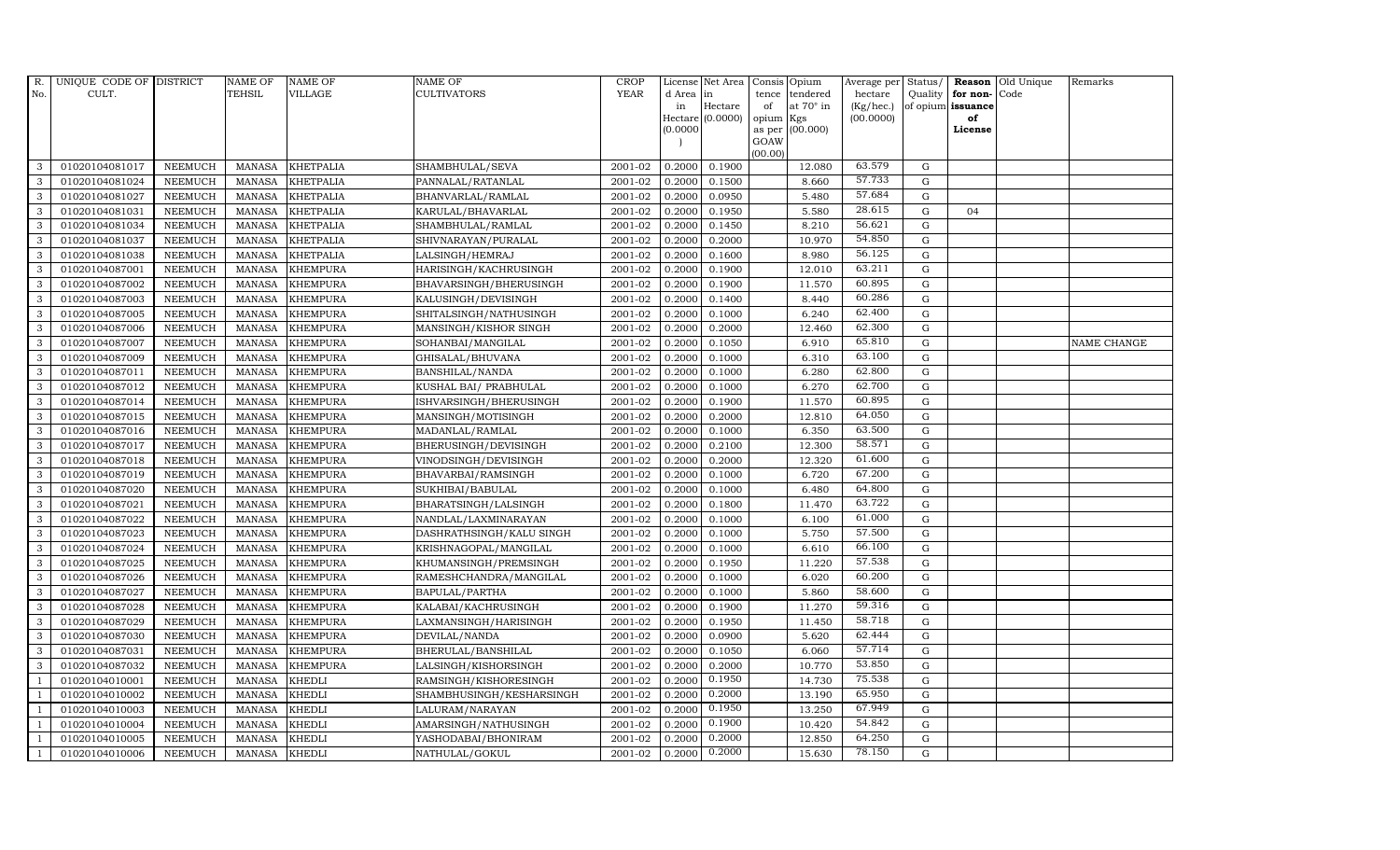| R.             | UNIQUE CODE OF DISTRICT |                | <b>NAME OF</b> | <b>NAME OF</b> | <b>NAME OF</b>           | CROP        |          | License Net Area |                 | Consis Opium     | Average per | Status/     |                   | Reason Old Unique | Remarks     |
|----------------|-------------------------|----------------|----------------|----------------|--------------------------|-------------|----------|------------------|-----------------|------------------|-------------|-------------|-------------------|-------------------|-------------|
| No.            | CULT.                   |                | TEHSIL         | VILLAGE        | <b>CULTIVATORS</b>       | <b>YEAR</b> | d Area   | in               | tence           | tendered         | hectare     | Quality     | for non-          | Code              |             |
|                |                         |                |                |                |                          |             | in       | Hectare          | of              | at $70^\circ$ in | (Kg/hec.)   |             | of opium issuance |                   |             |
|                |                         |                |                |                |                          |             | (0.0000) | Hectare (0.0000) | opium<br>as per | Kgs<br>(00.000)  | (00.0000)   |             | of<br>License     |                   |             |
|                |                         |                |                |                |                          |             |          |                  | GOAW            |                  |             |             |                   |                   |             |
|                |                         |                |                |                |                          |             |          |                  | (00.00)         |                  |             |             |                   |                   |             |
|                | 01020104010007          | <b>NEEMUCH</b> | <b>MANASA</b>  | <b>KHEDLI</b>  | NANALAL/PYARJI           | 2001-02     | 0.2000   | 0.1950           |                 | 13.000           | 66.667      | G           |                   |                   |             |
|                | 01020104010008          | <b>NEEMUCH</b> | <b>MANASA</b>  | <b>KHEDLI</b>  | RATANSINGH/MODSINGH      | 2001-02     | 0.2000   | 0.1900           |                 | 12.850           | 67.632      | ${\rm G}$   |                   |                   |             |
| $\overline{1}$ | 01020104010009          | <b>NEEMUCH</b> | <b>MANASA</b>  | <b>KHEDLI</b>  | PYARA/NARAYAN            | 2001-02     | 0.2000   | 0.2050           |                 | 12.880           | 62.829      | G           |                   |                   |             |
|                | 01020104010010          | <b>NEEMUCH</b> | <b>MANASA</b>  | <b>KHEDLI</b>  | SUNDERLAL/NANDA KHATI    | 2001-02     | 0.2000   | 0.1950           |                 | 13.060           | 66.974      | $\mathbf G$ |                   |                   |             |
| $\overline{1}$ | 01020104010011          | <b>NEEMUCH</b> | MANASA         | <b>KHEDLI</b>  | PRABHULAL/MODIRAM        | 2001-02     | 0.2000   | 0.1950           |                 | 14.000           | 71.795      | G           |                   |                   |             |
| $\overline{1}$ | 01020104010012          | <b>NEEMUCH</b> | <b>MANASA</b>  | <b>KHEDLI</b>  | UDAIRAM/MADHO            | 2001-02     | 0.2000   | 0.2000           |                 | 13.420           | 67.100      | G           |                   |                   | NAME CHANGE |
| $\overline{1}$ | 01020104010013          | <b>NEEMUCH</b> | MANASA         | <b>KHEDLI</b>  | NATHURAM/DUDHA           | 2001-02     | 0.2000   | 0.1950           |                 | 13.660           | 70.051      | $\mathbf G$ |                   |                   |             |
| $\overline{1}$ | 01020104010014          | <b>NEEMUCH</b> | MANASA         | <b>KHEDLI</b>  | GHISALAL/BHANWARLAL      | 2001-02     | 0.2000   | 0.2000           |                 | 13.100           | 65.500      | G           |                   |                   |             |
|                | 01020104010015          | <b>NEEMUCH</b> | <b>MANASA</b>  | <b>KHEDLI</b>  | SUGANKUNWAR/DEVISINGH    | 2001-02     | 0.2000   | 0.1950           |                 | 12.100           | 62.051      | $\mathbf G$ |                   |                   | NAME CHANGE |
|                | 01020104010016          | <b>NEEMUCH</b> | MANASA         | <b>KHEDLI</b>  | NARAMDABAI/NARAYAN       | 2001-02     | 0.2000   | 0.2000           |                 | 13.350           | 66.750      | ${\rm G}$   |                   |                   |             |
| -1             | 01020104010017          | <b>NEEMUCH</b> | <b>MANASA</b>  | <b>KHEDLI</b>  | RAM SINGH/NATHU SINGH    | 2001-02     | 0.2000   | 0.2000           |                 | 13.260           | 66.300      | G           |                   |                   |             |
| $\overline{1}$ | 01020104010018          | <b>NEEMUCH</b> | <b>MANASA</b>  | <b>KHEDLI</b>  | DULESINGH/NATHUSINGH     | 2001-02     | 0.2000   | 0.1950           |                 | 12.820           | 65.744      | ${\rm G}$   |                   |                   |             |
| $\overline{1}$ | 01020104010019          | <b>NEEMUCH</b> | MANASA         | <b>KHEDLI</b>  | RUKMANIBAI/GORILAL       | 2001-02     | 0.2000   | 0.2000           |                 | 13.140           | 65.700      | G           |                   |                   |             |
|                | 01020104010020          | <b>NEEMUCH</b> | <b>MANASA</b>  | <b>KHEDLI</b>  | AMARSINGH/PRATAPSINGH    | 2001-02     | 0.2000   | 0.2000           |                 | 12.680           | 63.400      | $\mathbf G$ |                   |                   |             |
|                | 01020104010021          | <b>NEEMUCH</b> | <b>MANASA</b>  | <b>KHEDLI</b>  | SUGANBAI/ARJUNSINGH      | 2001-02     | 0.2000   | 0.2000           |                 | 13.290           | 66.450      | ${\rm G}$   |                   |                   |             |
| $\overline{1}$ | 01020104010022          | <b>NEEMUCH</b> | <b>MANASA</b>  | <b>KHEDLI</b>  | GHISALAL/DUDHA           | 2001-02     | 0.2000   | 0.2000           |                 | 12.500           | 62.500      | G           |                   |                   |             |
| -1             | 01020104010023          | <b>NEEMUCH</b> | <b>MANASA</b>  | <b>KHEDLI</b>  | SHAMBHURAM/GANGARAM      | 2001-02     | 0.2000   | 0.2000           |                 | 13.410           | 67.050      | G           |                   |                   |             |
| $\overline{1}$ | 01020104010024          | <b>NEEMUCH</b> | <b>MANASA</b>  | <b>KHEDLI</b>  | SHAMBHUSINGH/NAWALSINGH  | $2001 - 02$ | 0.2000   | 0.1950           |                 | 10.870           | 55.744      | G           |                   |                   |             |
|                | 01020104010025          | <b>NEEMUCH</b> | <b>MANASA</b>  | <b>KHEDLI</b>  | PRABHULAL/NANURAM        | 2001-02     | 0.2000   | 0.1950           |                 | 12.060           | 61.846      | $\mathbf G$ |                   |                   |             |
|                | 01020104010026          | <b>NEEMUCH</b> | <b>MANASA</b>  | <b>KHEDLI</b>  | BHANWARLAL/MODA          | 2001-02     | 0.2000   | 0.1950           |                 | 13.170           | 67.538      | ${\bf G}$   |                   |                   |             |
| $\overline{1}$ | 01020104010027          | <b>NEEMUCH</b> | <b>MANASA</b>  | <b>KHEDLI</b>  | JAMNASHANKAR / NARAYAN   | 2001-02     | 0.2000   | 0.1950           |                 | 14.100           | 72.308      | G           |                   |                   |             |
|                | 01020104010028          | <b>NEEMUCH</b> | <b>MANASA</b>  | <b>KHEDLI</b>  | RAMKISHAN/DOULATRAM      | 2001-02     | 0.2000   | 0.2000           |                 | 12.880           | 64.400      | G           |                   |                   |             |
| $\overline{1}$ | 01020104010029          | <b>NEEMUCH</b> | MANASA         | <b>KHEDLI</b>  | TARACHAND/RAJMAL         | 2001-02     | 0.2000   | 0.1900           |                 | 13.430           | 70.684      | ${\rm G}$   |                   |                   |             |
|                | 01020104010030          | <b>NEEMUCH</b> | <b>MANASA</b>  | <b>KHEDLI</b>  | RUPABAI/BHURALAL         | 2001-02     | 0.2000   | 0.2000           |                 | 12.890           | 64.450      | $\mathbf G$ |                   |                   | NAME CHANGE |
|                | 01020104010031          | <b>NEEMUCH</b> | <b>MANASA</b>  | <b>KHEDLI</b>  | VIJAYSINGH/NAHARSINGH    | 2001-02     | 0.2000   | 0.2000           |                 | 12.740           | 63.700      | $\mathbf G$ |                   |                   |             |
| $\overline{1}$ | 01020104010032          | <b>NEEMUCH</b> | <b>MANASA</b>  | <b>KHEDLI</b>  | KANHAIYALAL/DOLAJI       | 2001-02     | 0.2000   | 0.2000           |                 | 12.460           | 62.300      | G           |                   |                   |             |
| -1             | 01020104010033          | <b>NEEMUCH</b> | <b>MANASA</b>  | <b>KHEDLI</b>  | RAKHABCHAND/MOOLCHAND    | 2001-02     | 0.2000   | 0.1900           |                 | 12.500           | 65.789      | G           |                   |                   |             |
| $\overline{1}$ | 01020104010034          | <b>NEEMUCH</b> | <b>MANASA</b>  | <b>KHEDLI</b>  | SUGANBAI/MULCHAND        | 2001-02     | 0.2000   | 0.1900           |                 | 12.320           | 64.842      | ${\rm G}$   |                   |                   |             |
|                | 01020104010035          | <b>NEEMUCH</b> | <b>MANASA</b>  | <b>KHEDLI</b>  | AMARSINGH/DALUSINGH      | 2001-02     | 0.2000   | 0.2000           |                 | 13.330           | 66.650      | ${\rm G}$   |                   |                   | NAME CHANGE |
|                | 01020104010036          | <b>NEEMUCH</b> | <b>MANASA</b>  | <b>KHEDLI</b>  | BADRILAL/NATHULAL        | 2001-02     | 0.2000   | 0.2000           |                 | 12.560           | 62.800      | $\mathbf G$ |                   |                   |             |
|                | 01020104010037          | <b>NEEMUCH</b> | MANASA         | <b>KHEDLI</b>  | JUJHARSINGH/PRITHVISINGH | 2001-02     | 0.2000   | 0.2000           |                 | 12.790           | 63.950      | G           |                   |                   |             |
|                | 01020104010038          | <b>NEEMUCH</b> | <b>MANASA</b>  | <b>KHEDLI</b>  | PURANSINGH/VIJAYSINGH    | 2001-02     | 0.2000   | 0.1950           |                 | 12.900           | 66.154      | G           |                   |                   |             |
| $\overline{1}$ | 01020104010039          | <b>NEEMUCH</b> | <b>MANASA</b>  | <b>KHEDLI</b>  | MADANSINGH/PRITHVISINGH  | 2001-02     | 0.2000   | 0.1950           |                 | 12.840           | 65.846      | G           |                   |                   |             |
| $\overline{1}$ | 01020104010040          | <b>NEEMUCH</b> | <b>MANASA</b>  | <b>KHEDLI</b>  | PRITHVIRAJ/GAMERLAL      | 2001-02     | 0.2000   | 0.2000           |                 | 12.820           | 64.100      | $\mathbf G$ |                   |                   |             |
|                | 01020104010041          | <b>NEEMUCH</b> | <b>MANASA</b>  | <b>KHEDLI</b>  | SHAMBHUSINGH/DEVISINGH   | 2001-02     | 0.2000   | 0.2000           |                 | 10.860           | 54.300      | $\mathbf G$ |                   |                   |             |
| $\overline{1}$ | 01020104010043          | <b>NEEMUCH</b> | <b>MANASA</b>  | <b>KHEDLI</b>  | MANGUSINGH/HAMERSINGH    | 2001-02     | 0.2000   | 0.2000           |                 | 12.740           | 63.700      | G           |                   |                   |             |
|                | 01020104010044          | <b>NEEMUCH</b> | <b>MANASA</b>  | <b>KHEDLI</b>  | RAMLAL/GENDMAL           | 2001-02     | 0.2000   | 0.1900           |                 | 11.620           | 61.158      | G           |                   |                   |             |
| $\overline{1}$ | 01020104010045          | <b>NEEMUCH</b> | <b>MANASA</b>  | <b>KHEDLI</b>  | RAJKUNWARBAI/GOPALSINGH  | 2001-02     | 0.2000   | 0.2050           |                 | 12.790           | 62.390      | G           |                   |                   |             |
| $\overline{1}$ | 01020104010046          | <b>NEEMUCH</b> | <b>MANASA</b>  | <b>KHEDLI</b>  | MULCHAND/MOHANLAL        | 2001-02     | 0.2000   | 0.1950           |                 | 12.810           | 65.692      | $\mathbf G$ |                   |                   |             |
|                | 01020104010047          | <b>NEEMUCH</b> | <b>MANASA</b>  | <b>KHEDLI</b>  | VIKRAM/RAMSINGH          | 2001-02     | 0.2000   | 0.1950           |                 | 12.740           | 65.333      | $\mathbf G$ |                   |                   |             |
| $\mathbf{1}$   | 01020104010048          | <b>NEEMUCH</b> | MANASA KHEDLI  |                | SURESH/BHAWANILAL        | 2001-02     | 0.2000   | 0.1950           |                 | 13.210           | 67.744      | G           |                   |                   |             |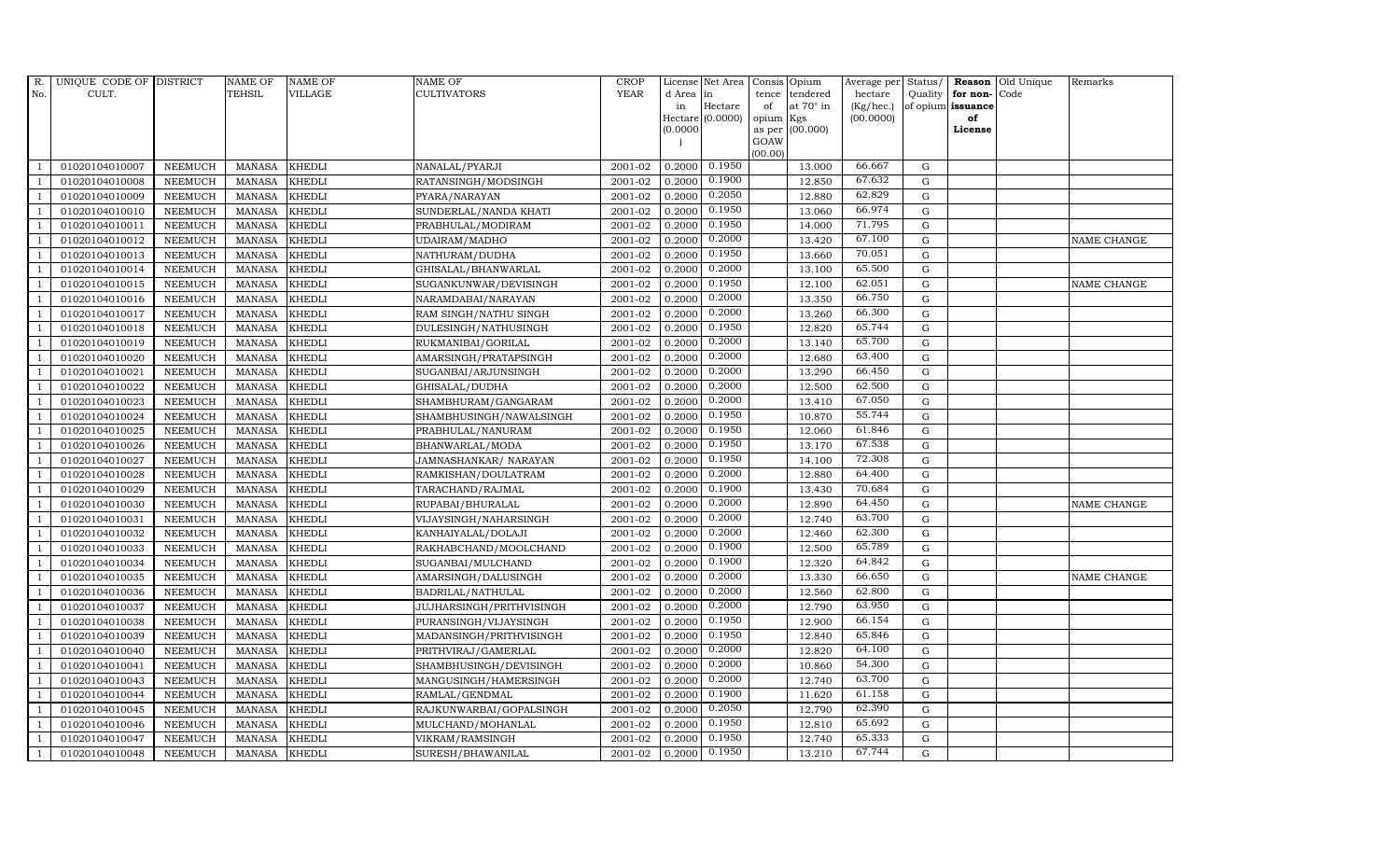| R.<br>No.                | UNIQUE CODE OF DISTRICT<br>CULT. |                | NAME OF<br><b>TEHSIL</b> | NAME OF<br>VILLAGE | <b>NAME OF</b><br><b>CULTIVATORS</b> | <b>CROP</b><br><b>YEAR</b> | d Area in | License Net Area Consis | tence           | Opium<br>tendered | Average per Status/<br>hectare | Quality     | for non-Code      | Reason Old Unique | Remarks             |  |
|--------------------------|----------------------------------|----------------|--------------------------|--------------------|--------------------------------------|----------------------------|-----------|-------------------------|-----------------|-------------------|--------------------------------|-------------|-------------------|-------------------|---------------------|--|
|                          |                                  |                |                          |                    |                                      |                            | in        | Hectare                 | of              | at $70^\circ$ in  | (Kg/hec.)                      |             | of opium issuance |                   |                     |  |
|                          |                                  |                |                          |                    |                                      |                            | (0.0000)  | Hectare (0.0000)        | opium<br>as per | Kgs<br>(00.000)   | (00.0000)                      |             | of<br>License     |                   |                     |  |
|                          |                                  |                |                          |                    |                                      |                            |           |                         | GOAW            |                   |                                |             |                   |                   |                     |  |
|                          |                                  |                |                          |                    |                                      |                            |           |                         | (00.00)         |                   |                                |             |                   |                   |                     |  |
| $\overline{1}$           | 01020104010049                   | <b>NEEMUCH</b> | MANASA                   | <b>KHEDLI</b>      | HARISINGH/JORAWARSINGH               | 2001-02                    | 0.2000    | 0.1950                  |                 | 12.420            | 63.692                         | G           |                   |                   |                     |  |
| $\overline{\phantom{0}}$ | 01020104010050                   | <b>NEEMUCH</b> | <b>MANASA</b>            | KHEDLI             | BHERUSINGH/GOPALSINGH                | 2001-02                    | 0.2000    | 0.1950                  |                 | 12.250            | 62.821                         | G           |                   |                   |                     |  |
| $\overline{1}$           | 01020104010051                   | <b>NEEMUCH</b> | <b>MANASA</b>            | KHEDLI             | MANGILAL GOGA                        | 2001-02                    | 0.2000    | 0.2000                  |                 | 12.530            | 62.650                         | G           |                   |                   |                     |  |
|                          | 01020104010052                   | <b>NEEMUCH</b> | <b>MANASA</b>            | <b>KHEDLI</b>      | DEUBAI/JAMNALAL                      | 2001-02                    | 0.2000    | 0.1950                  |                 | 12.570            | 64.462                         | G           |                   |                   |                     |  |
| $\overline{1}$           | 01020104010053                   | <b>NEEMUCH</b> | <b>MANASA</b>            | <b>KHEDLI</b>      | HARI SINGH/SARDAR SINGH              | 2001-02                    | 0.2000    | 0.2000                  |                 | 12.320            | 61.600                         | $\mathbf G$ |                   |                   |                     |  |
| $\overline{1}$           | 01020104010054                   | <b>NEEMUCH</b> | <b>MANASA</b>            | KHEDLI             | NAHARSINGH/ONKARSINGH                | 2001-02                    | 0.2000    | 0.1950                  |                 | 12.210            | 62.615                         | G           |                   |                   |                     |  |
| $\overline{\phantom{0}}$ | 01020104010056                   | <b>NEEMUCH</b> | <b>MANASA</b>            | KHEDLI             | HARISINGH/NAWALSINGH                 | 2001-02                    | 0.2000    | 0.1900                  |                 | 11.620            | 61.158                         | G           |                   |                   |                     |  |
| $\overline{1}$           | 01020104010057                   | <b>NEEMUCH</b> | <b>MANASA</b>            | KHEDLI             | PRATAPSINGH/MADHOSINGH               | 2001-02                    | 0.2000    | 0.1950                  |                 | 12.530            | 64.256                         | $\mathbf G$ |                   |                   |                     |  |
|                          | 01020104010058                   | <b>NEEMUCH</b> | <b>MANASA</b>            | KHEDLI             | UMRAOKUNWAR/BHURASINGH               | 2001-02                    | 0.2000    | 0.2000                  |                 | 13.300            | 66.500                         | G           |                   |                   |                     |  |
| $\overline{1}$           | 01020104010060                   | <b>NEEMUCH</b> | <b>MANASA</b>            | <b>KHEDLI</b>      | KISHAN/LALURAM                       | 2001-02                    | 0.2000    | 0.1950                  |                 | 12.600            | 64.615                         | ${\rm G}$   |                   |                   |                     |  |
| $\overline{1}$           | 01020104010062                   | NEEMUCH        | <b>MANASA</b>            | <b>KHEDLI</b>      | GATTUBAI/NATHULAL                    | 2001-02                    | 0.2000    | 0.2000                  |                 | 12.730            | 63.650                         | G           |                   |                   |                     |  |
| $\overline{\phantom{0}}$ | 01020104010063                   | <b>NEEMUCH</b> | <b>MANASA</b>            | KHEDLI             | MANOJ/MADANLAL                       | 2001-02                    | 0.2000    | 0.1950                  |                 | 12.390            | 63.538                         | G           |                   |                   |                     |  |
| $\overline{1}$           | 01020104010064                   | <b>NEEMUCH</b> | <b>MANASA</b>            | <b>KHEDLI</b>      | DEVILAL/MANGILAL                     | 2001-02                    | 0.2000    | 0.1950                  |                 | 13.200            | 67.692                         | $\mathbf G$ |                   |                   |                     |  |
| $\overline{1}$           | 01020104010065                   | <b>NEEMUCH</b> | <b>MANASA</b>            | <b>KHEDLI</b>      | SUNDER/BHANWARLAL                    | 2001-02                    | 0.2000    | 0.1950                  |                 | 13.200            | 67.692                         | G           |                   |                   |                     |  |
| $\overline{1}$           | 01020104010066                   | <b>NEEMUCH</b> | <b>MANASA</b>            | <b>KHEDLI</b>      | GHISIBAI/PARTHA                      | 2001-02                    | 0.2000    | 0.2000                  |                 | 12.380            | 61.900                         | ${\rm G}$   |                   |                   |                     |  |
| $\overline{1}$           | 01020104010067                   | <b>NEEMUCH</b> | <b>MANASA</b>            | <b>KHEDLI</b>      | GORILAL/BHANWARLAL                   | 2001-02                    | 0.2000    | 0.1900                  |                 | 13.090            | 68.895                         | G           |                   |                   |                     |  |
| $\overline{1}$           | 01020104010069                   | <b>NEEMUCH</b> | <b>MANASA</b>            | <b>KHEDLI</b>      | BHARATSINGH/AMARSINGH                | 2001-02                    | 0.2000    | 0.2050                  |                 | 12.530            | 61.122                         | G           |                   |                   | TRANSFER/ KHEDAMODI |  |
| $\overline{1}$           | 01020104010071                   | <b>NEEMUCH</b> | <b>MANASA</b>            | <b>KHEDLI</b>      | KANHAIYALAL/LALURAM                  | 2001-02                    | 0.2000    | 0.2000                  |                 | 12.400            | 62.000                         | $\mathbf G$ |                   |                   |                     |  |
| $\overline{1}$           | 01020104010072                   | <b>NEEMUCH</b> | <b>MANASA</b>            | <b>KHEDLI</b>      | RAMSINGH/GULABSINGH                  | 2001-02                    | 0.2000    | 0.2000                  |                 | 13.010            | 65.050                         | G           |                   |                   |                     |  |
| $\overline{1}$           | 01020104010073                   | <b>NEEMUCH</b> | <b>MANASA</b>            | <b>KHEDLI</b>      | NARAYAN/NATHU MALI                   | 2001-02                    | 0.2000    | 0.1950                  |                 | 11.910            | 61.077                         | $\mathbf G$ |                   |                   |                     |  |
| $\overline{1}$           | 01020104010074                   | <b>NEEMUCH</b> | <b>MANASA</b>            | <b>KHEDLI</b>      | MADANSINGH/NAVALSINGH                | 2001-02                    | 0.2000    | 0.2050                  |                 | 12.560            | 61.268                         | G           |                   |                   |                     |  |
| $\overline{1}$           | 01020104010075                   | <b>NEEMUCH</b> | <b>MANASA</b>            | <b>KHEDLI</b>      | MOHANLAL/PYARA MEGHWAL               | 2001-02                    | 0.2000    | 0.2000                  |                 | 12.690            | 63.450                         | G           |                   |                   |                     |  |
| $\overline{1}$           | 01020104010076                   | <b>NEEMUCH</b> | <b>MANASA</b>            | KHEDLI             | SOHANLAL/LALURAM                     | 2001-02                    | 0.2000    | 0.2000                  |                 | 13.220            | 66.100                         | G           |                   |                   |                     |  |
| $\overline{1}$           | 01020104010077                   | <b>NEEMUCH</b> | <b>MANASA</b>            | KHEDLI             | BAPUSINGH/DHULSINGH                  | 2001-02                    | 0.2000    | 0.1950                  |                 | 12.510            | 64.154                         | G           |                   |                   |                     |  |
| $\overline{1}$           | 01020104010078                   | <b>NEEMUCH</b> | <b>MANASA</b>            | <b>KHEDLI</b>      | BHERULAL/MANGILAL                    | 2001-02                    | 0.2000    | 0.2000                  |                 | 12.530            | 62.650                         | G           |                   |                   |                     |  |
| $\overline{1}$           | 01020104010079                   | <b>NEEMUCH</b> | <b>MANASA</b>            | <b>KHEDLI</b>      | SHAKTI/SOHANLAL                      | 2001-02                    | 0.2000    | 0.2050                  |                 | 12.480            | 60.878                         | G           |                   |                   |                     |  |
| $\overline{1}$           | 01020104010080                   | <b>NEEMUCH</b> | <b>MANASA</b>            | <b>KHEDLI</b>      | NANALAL/KALU DHOBI                   | 2001-02                    | 0.2000    | 0.2000                  |                 | 11.930            | 59.650                         | G           |                   |                   |                     |  |
| $\overline{1}$           | 01020104010082                   | <b>NEEMUCH</b> | <b>MANASA</b>            | KHEDLI             | RAMIBAI/NANURAM BHIL                 | 2001-02                    | 0.2000    | 0.1900                  |                 | 10.730            | 56.474                         | G           |                   |                   |                     |  |
| $\overline{\phantom{0}}$ | 01020104010083                   | <b>NEEMUCH</b> | <b>MANASA</b>            | KHEDLI             | KHUMANSINGH/NAWALSINGH               | 2001-02                    | 0.2000    | 0.2000                  |                 | 12.660            | 63.300                         | ${\rm G}$   |                   |                   |                     |  |
| $\overline{1}$           | 01020104010084                   | <b>NEEMUCH</b> | <b>MANASA</b>            | <b>KHEDLI</b>      | PRABHULAL/BHAWANILAL                 | 2001-02                    | 0.2000    | 0.2000                  |                 | 11.980            | 59.900                         | $\mathbf G$ |                   |                   |                     |  |
| $\overline{1}$           | 01020104010085                   | <b>NEEMUCH</b> | <b>MANASA</b>            | <b>KHEDLI</b>      | NAHARSINGH/GULABSINGH                | 2001-02                    | 0.2000    | 0.2000                  |                 | 11.210            | 56.050                         | G           |                   |                   |                     |  |
| $\overline{1}$           | 01020104010086                   | <b>NEEMUCH</b> | <b>MANASA</b>            | <b>KHEDLI</b>      | PADAMSINGH/KALUSINGH                 | 2001-02                    | 0.2000    | 0.2000                  |                 | 11.950            | 59.750                         | G           |                   |                   |                     |  |
| $\overline{1}$           | 01020104010087                   | NEEMUCH        | <b>MANASA</b>            | KHEDLI             | NANURAM/BHUWANA                      | 2001-02                    | 0.2000    | 0.1950                  |                 | 12.390            | 63.538                         | G           |                   |                   |                     |  |
| $\overline{\phantom{0}}$ | 01020104010088                   | <b>NEEMUCH</b> | <b>MANASA</b>            | KHEDLI             | NANDA/SHANKARNATH                    | 2001-02                    | 0.2000    | 0.2000                  |                 | 12.590            | 62.950                         | G           |                   |                   |                     |  |
|                          | 01020104010091                   | <b>NEEMUCH</b> | <b>MANASA</b>            | KHEDLI             | HEERABAI/VIJAYRAM                    | 2001-02                    | 0.2000    | 0.1900                  |                 | 11.280            | 59.368                         | $\mathbf G$ |                   |                   |                     |  |
| $\overline{1}$           | 01020104010092                   | <b>NEEMUCH</b> | <b>MANASA</b>            | <b>KHEDLI</b>      | MANGILAL/KALU DHOBI                  | 2001-02                    | 0.2000    | 0.2000                  |                 | 12.440            | 62.200                         | G           |                   |                   |                     |  |
| $\overline{\phantom{0}}$ | 01020104010094                   | <b>NEEMUCH</b> | <b>MANASA</b>            | <b>KHEDLI</b>      | VISHNUKUMAR/MANGILAL                 | 2001-02                    | 0.2000    | 0.1950                  |                 | 12.590            | 64.564                         | G           |                   |                   |                     |  |
| $\overline{1}$           | 01020104010095                   | <b>NEEMUCH</b> | <b>MANASA</b>            | KHEDLI             | GISHIBAI/NANALAL                     | 2001-02                    | 0.2000    | 0.2000                  |                 | 12.780            | 63.900                         | G           |                   |                   |                     |  |
| $\overline{1}$           | 01020104010096                   | <b>NEEMUCH</b> | <b>MANASA</b>            | KHEDLI             | MOHANLAL/MADHUJI                     | 2001-02                    | 0.2000    | 0.2000                  |                 | 13.610            | 68.050                         | G           |                   |                   |                     |  |
|                          | 01020104010097                   | <b>NEEMUCH</b> | <b>MANASA</b>            | KHEDLI             | MODIRAM/MADHUJI                      | 2001-02                    | 0.2000    | 0.2000                  |                 | 12.090            | 60.450                         | $\mathbf G$ |                   |                   |                     |  |
| $\mathbf{1}$             | 01020104010098                   | <b>NEEMUCH</b> | <b>MANASA</b>            | <b>KHEDLI</b>      | KANHAIYA/CHOGA                       | 2001-02                    | 0.2000    | 0.2000                  |                 | 11.580            | 57.900                         | G           |                   |                   |                     |  |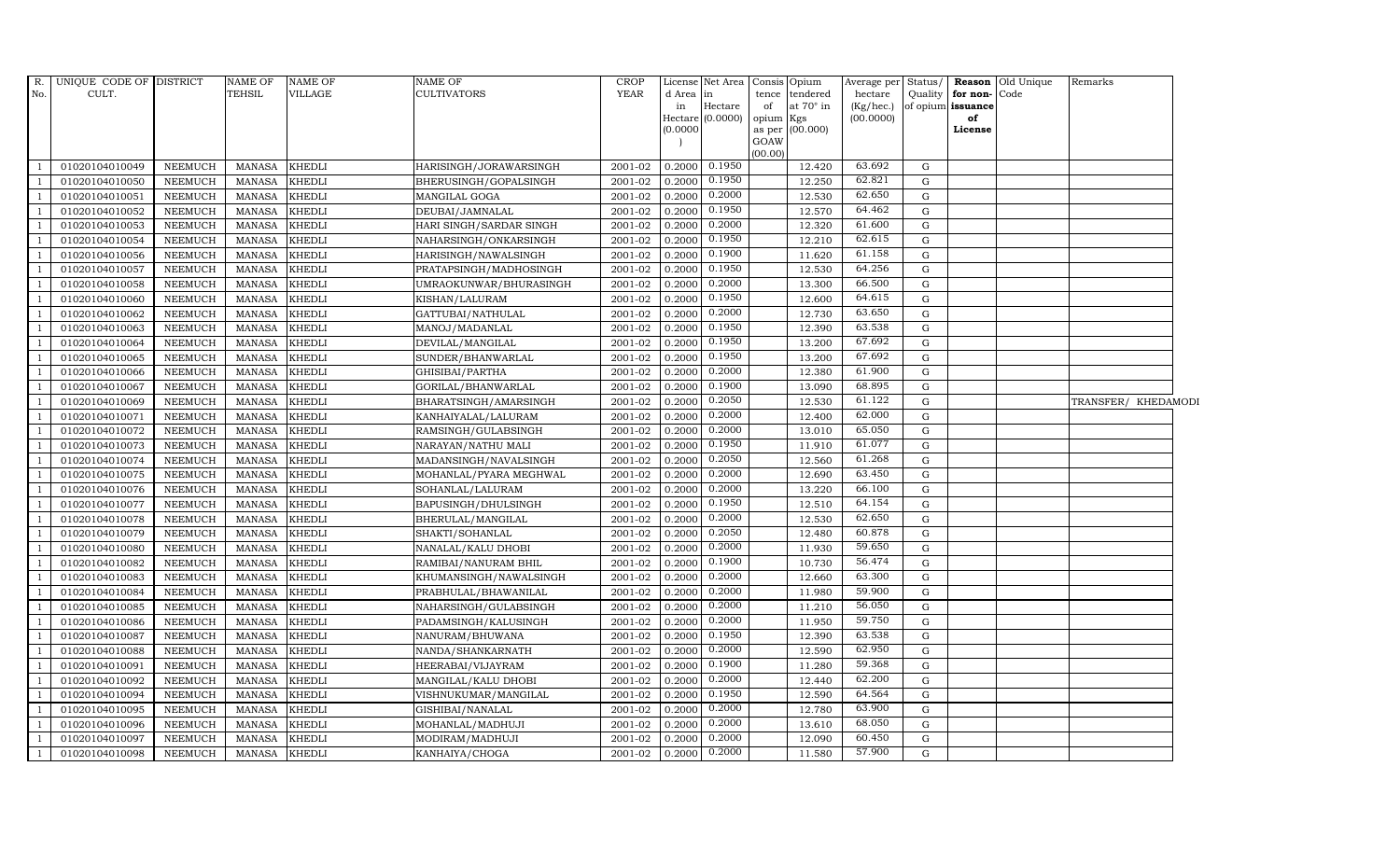| R.               | UNIQUE CODE OF DISTRICT |                | <b>NAME OF</b> | <b>NAME OF</b>   | <b>NAME OF</b>            | CROP        |           | License Net Area |           | Consis Opium     | Average per | Status/      |                   | <b>Reason</b> Old Unique | Remarks                   |
|------------------|-------------------------|----------------|----------------|------------------|---------------------------|-------------|-----------|------------------|-----------|------------------|-------------|--------------|-------------------|--------------------------|---------------------------|
| No.              | CULT.                   |                | <b>TEHSIL</b>  | VILLAGE          | <b>CULTIVATORS</b>        | <b>YEAR</b> | d Area in |                  | tence     | tendered         | hectare     | Quality      | for non-          | Code                     |                           |
|                  |                         |                |                |                  |                           |             | in        | Hectare          | of        | at $70^\circ$ in | (Kg/hec.)   |              | of opium issuance |                          |                           |
|                  |                         |                |                |                  |                           |             | (0.0000)  | Hectare (0.0000) | opium Kgs | as per (00.000)  | (00.0000)   |              | of<br>License     |                          |                           |
|                  |                         |                |                |                  |                           |             |           |                  | GOAW      |                  |             |              |                   |                          |                           |
|                  |                         |                |                |                  |                           |             |           |                  | (00.00)   |                  |             |              |                   |                          |                           |
| -1               | 01020104010099          | <b>NEEMUCH</b> | <b>MANASA</b>  | <b>KHEDLI</b>    | RAMCHANDRA/SHANKARLALJI   | 2001-02     | 0.2000    | 0.2050           |           | 13.160           | 64.195      | G            |                   |                          |                           |
| - 1              | 01020104010103          | NEEMUCH        | <b>MANASA</b>  | <b>KHEDLI</b>    | UMESHCHANDRA/NANALAL      | 2001-02     | 0.2000    | 0.1950           |           | 12.620           | 64.718      | G            |                   |                          |                           |
| $\overline{1}$   | 01020104010105          | <b>NEEMUCH</b> | <b>MANASA</b>  | <b>KHEDLI</b>    | NARAYAN/TEKA              | 2001-02     | 0.2000    | 0.1950           |           | 12.860           | 65.949      | $\mathbf G$  |                   | 01020104021022           |                           |
|                  | 01020104010106          | <b>NEEMUCH</b> | <b>MANASA</b>  | <b>KHEDLI</b>    | RAJKUMAR/SUKHLAL          | 2001-02     | 0.2000    | 0.2000           |           | 14.040           | 70.200      | $\mathbf G$  |                   | 01020104026099           |                           |
| $\overline{1}$   | 01020104010107          | <b>NEEMUCH</b> | <b>MANASA</b>  | <b>KHEDLI</b>    | GIRJAKUNWAR/NARENDRASINGH | 2001-02     | 0.2000    | 0.2000           |           | 12.700           | 63.500      | G            |                   |                          | 0102010403101 NAME CHANGE |
| $\mathbf{1}$     | 01020104010108          | <b>NEEMUCH</b> | <b>MANASA</b>  | <b>KHEDLI</b>    | CHUNNILAL/HUKHMA          | 2001-02     | 0.2000    | 0.1950           |           | 13.030           | 66.821      | G            |                   | 01020104026238           |                           |
| $\overline{1}$   | 01020104010109          | NEEMUCH        | <b>MANASA</b>  | KHEDLI           | AMARSINGH/KACHRUSINGH     | 2001-02     | 0.2000    | 0.2050           |           | 11.460           | 55.902      | ${\rm G}$    |                   | 01020104068013           |                           |
| $\overline{1}$   | 01020104010110          | <b>NEEMUCH</b> | <b>MANASA</b>  | <b>KHEDLI</b>    | FULCHAND/PARBHULAL        | 2001-02     | 0.2000    | 0.1900           |           | 10.820           | 56.947      | $\mathbf G$  |                   | 01020104100089           |                           |
|                  | 01020104010111          | <b>NEEMUCH</b> | <b>MANASA</b>  | <b>KHEDLI</b>    | HULASIBAI/UDA             | 2001-02     | 0.2000    |                  |           |                  |             | $\, {\rm N}$ |                   | 072                      |                           |
|                  | 01020104010112          | <b>NEEMUCH</b> | <b>MANASA</b>  | <b>KHEDLI</b>    | UDIBAI/UDA                | 2001-02     | 0.2000    |                  |           |                  |             | $\, {\rm N}$ |                   |                          | 0101010214610 NAME CHANGE |
| $\overline{2}$   | 01020104036001          | <b>NEEMUCH</b> | <b>MANASA</b>  | KHEDI CHANDRAWAT | SAMPATLAL/PRITHVIRAJ      | 2001-02     | 0.2000    | 0.1950           |           | 12.100           | 62.051      | ${\rm G}$    |                   |                          |                           |
| $\overline{2}$   | 01020104036002          | <b>NEEMUCH</b> | <b>MANASA</b>  | KHEDI CHANDRAWAT | BIHARI/MEGHA              | $2001 - 02$ | 0.2000    | 0.2100           |           | 11.810           | 56.238      | ${\rm G}$    |                   |                          |                           |
| $\overline{2}$   | 01020104036004          | <b>NEEMUCH</b> | <b>MANASA</b>  | KHEDI CHANDRAWAT | DHAPUBAI/BHAWSINGH        | 2001-02     | 0.2000    | 0.1950           |           | 11.540           | 59.179      | $\mathbf G$  |                   |                          |                           |
| $\overline{2}$   | 01020104036005          | <b>NEEMUCH</b> | <b>MANASA</b>  | KHEDI CHANDRAWAT | SHOJI/GABBA               | 2001-02     | 0.2000    | 0.2050           |           | 12.520           | 61.073      | $\mathbf G$  |                   |                          |                           |
| $\overline{2}$   | 01020104036006          | <b>NEEMUCH</b> | <b>MANASA</b>  | KHEDI CHANDRAWAT | JAYSINGH/RAMSINGH         | 2001-02     | 0.2000    | 0.2000           |           | 11.760           | 58.800      | G            |                   |                          |                           |
| $\overline{2}$   | 01020104036007          | <b>NEEMUCH</b> | <b>MANASA</b>  | KHEDI CHANDRAWAT | BANSHILAL/GORDHAN         | 2001-02     | 0.2000    | 0.2000           |           | 11.160           | 55.800      | $\mathbf G$  |                   |                          |                           |
| $\overline{2}$   | 01020104036011          | <b>NEEMUCH</b> | <b>MANASA</b>  | KHEDI CHANDRAWAT | JAGDISH/SURAJMAL          | 2001-02     | 0.2000    | 0.1950           |           | 11.530           | 59.128      | G            |                   |                          |                           |
| $\overline{2}$   | 01020104036015          | <b>NEEMUCH</b> | <b>MANASA</b>  | KHEDI CHANDRAWAT | SHOLA/NAGGA               | 2001-02     | 0.2000    | 0.2050           |           | 11.830           | 57.707      | G            |                   |                          |                           |
| $\overline{2}$   | 01020104036016          | <b>NEEMUCH</b> | <b>MANASA</b>  | KHEDI CHANDRAWAT | DALLA/RAMA                | 2001-02     | 0.2000    | 0.1900           |           | 11.220           | 59.053      | $\mathbf G$  |                   |                          |                           |
| $\overline{2}$   | 01020104036017          | <b>NEEMUCH</b> | <b>MANASA</b>  | KHEDI CHANDRAWAT | CHATARU/BIHARI            | 2001-02     | 0.2000    | 0.2050           |           | 12.380           | 60.390      | G            |                   |                          |                           |
| $\overline{2}$   | 01020104036019          | <b>NEEMUCH</b> | <b>MANASA</b>  | KHEDI CHANDRAWAT | NATHU/BIHARI              | 2001-02     | 0.2000    | 0.1850           |           | 10.540           | 56.973      | G            |                   |                          |                           |
| $\overline{2}$   | 01020104036020          | <b>NEEMUCH</b> | <b>MANASA</b>  | KHEDI CHANDRAWAT | LALA/MOTI                 | 2001-02     | 0.2000    | 0.1900           |           | 10.350           | 54.474      | G            |                   |                          |                           |
| $\overline{2}$   | 01020104036023          | <b>NEEMUCH</b> | <b>MANASA</b>  | KHEDI CHANDRAWAT | KAJODIBAI/NARAYAN         | 2001-02     | 0.2000    | 0.1950           |           | 10.550           | 54.103      | $\mathbf G$  |                   |                          |                           |
| $\overline{2}$   | 01020104036027          | <b>NEEMUCH</b> | <b>MANASA</b>  | KHEDI CHANDRAWAT | NATHULAL/GANGARAM         | 2001-02     | 0.2000    | 0.1850           |           | 10.220           | 55.243      | $\mathbf G$  |                   |                          |                           |
| $\overline{2}$   | 01020104036029          | <b>NEEMUCH</b> | <b>MANASA</b>  | KHEDI CHANDRAWAT | MOHANSINGH/HAJARI         | 2001-02     | 0.2000    | 0.2000           |           | 11.530           | 57.650      | G            |                   |                          |                           |
| $\overline{2}$   | 01020104036031          | <b>NEEMUCH</b> | <b>MANASA</b>  | KHEDI CHANDRAWAT | GANGARAM/GORA             | 2001-02     | 0.2000    | 0.1950           |           | 11.330           | 58.103      | G            |                   |                          |                           |
| $\overline{2}$   | 01020104036032          | <b>NEEMUCH</b> | <b>MANASA</b>  | KHEDI CHANDRAWAT | DALLA/MANGILAL            | 2001-02     | 0.2000    | 0.2000           |           | 12.040           | 60.200      | G            |                   |                          |                           |
| $\overline{2}$   | 01020104036033          | <b>NEEMUCH</b> | <b>MANASA</b>  | KHEDI CHANDRAWAT | AMARSINGH/BIHARI          | 2001-02     | 0.2000    | 0.2000           |           | 11.300           | 56.500      | G            |                   |                          |                           |
| $\overline{2}$   | 01020104036035          | <b>NEEMUCH</b> | <b>MANASA</b>  | KHEDI CHANDRAWAT | DEVA/BHERA                | 2001-02     | 0.2000    | 0.1950           |           | 10.350           | 53.077      | G            |                   |                          |                           |
| $\overline{2}$   | 01020104036036          | <b>NEEMUCH</b> | <b>MANASA</b>  | KHEDI CHANDRAWAT | RAMSINGH/DHANNA           | 2001-02     | 0.2000    | 0.2000           |           | 12.060           | 60.300      | $\mathbf G$  |                   |                          |                           |
| $\overline{2}$   | 01020104036037          | <b>NEEMUCH</b> | <b>MANASA</b>  | KHEDI CHANDRAWAT | RUPA/BHAGGA               | 2001-02     | 0.2000    | 0.1950           |           | 11.270           | 57.795      | G            |                   |                          |                           |
| $\overline{2}$   | 01020104036038          | <b>NEEMUCH</b> | <b>MANASA</b>  | KHEDI CHANDRAWAT | DALSINGH/NATHU            | 2001-02     | 0.2000    | 0.2000           |           | 11.450           | 57.250      | G            |                   |                          |                           |
| $\boldsymbol{2}$ | 01020104036041          | <b>NEEMUCH</b> | <b>MANASA</b>  | KHEDI CHANDRAWAT | BANSHILAL/MANGILAL        | 2001-02     | 0.2000    | 0.1950           |           | 12.510           | 64.154      | $\mathbf G$  |                   |                          |                           |
| 2                | 01020104036042          | <b>NEEMUCH</b> | <b>MANASA</b>  | KHEDI CHANDRAWAT | BANSHI/SHOJI              | 2001-02     | 0.2000    | 0.2000           |           | 12.030           | 60.150      | $\mathbf G$  |                   |                          |                           |
| $\overline{2}$   | 01020104036043          | <b>NEEMUCH</b> | <b>MANASA</b>  | KHEDI CHANDRAWAT | BALLA/RUPA                | 2001-02     | 0.2000    | 0.2100           |           | 12.090           | 57.571      | $\mathbf G$  |                   |                          |                           |
| $\overline{2}$   | 01020104036044          | <b>NEEMUCH</b> | <b>MANASA</b>  | KHEDI CHANDRAWAT | SURAJMAL/DHANNA           | 2001-02     | 0.2000    | 0.2000           |           | 11.430           | 57.150      | G            |                   |                          |                           |
| $\overline{2}$   | 01020104036045          | <b>NEEMUCH</b> | <b>MANASA</b>  | KHEDI CHANDRAWAT | GOMA/MEGHA                | 2001-02     | 0.2000    | 0.2000           |           | 11.070           | 55.350      | G            |                   |                          |                           |
| $\overline{2}$   | 01020104036046          | <b>NEEMUCH</b> | <b>MANASA</b>  | KHEDI CHANDRAWAT | HEERA/BHAWSINGH           | 2001-02     | 0.2000    | 0.1950           |           | 11.300           | 57.949      | $\mathbf G$  |                   |                          |                           |
| $\overline{2}$   | 01020104036050          | <b>NEEMUCH</b> | <b>MANASA</b>  | KHEDI CHANDRAWAT | SADARAM/BHAGGA            | 2001-02     | 0.2000    | 0.2000           |           | 11.090           | 55.450      | $\mathbf G$  |                   |                          |                           |
| $\overline{2}$   | 01020104036052          | <b>NEEMUCH</b> | <b>MANASA</b>  | KHEDI CHANDRAWAT | PIRU/RATNA                | 2001-02     | 0.2000    | 0.2000           |           | 13.370           | 66.850      | G            |                   |                          |                           |
| $\overline{2}$   | 01020104036053          | <b>NEEMUCH</b> | MANASA         | KHEDI CHANDRAWAT | SADDA/TEJA                | 2001-02     | 0.2000    | 0.2000           |           | 11.580           | 57.900      | G            |                   |                          |                           |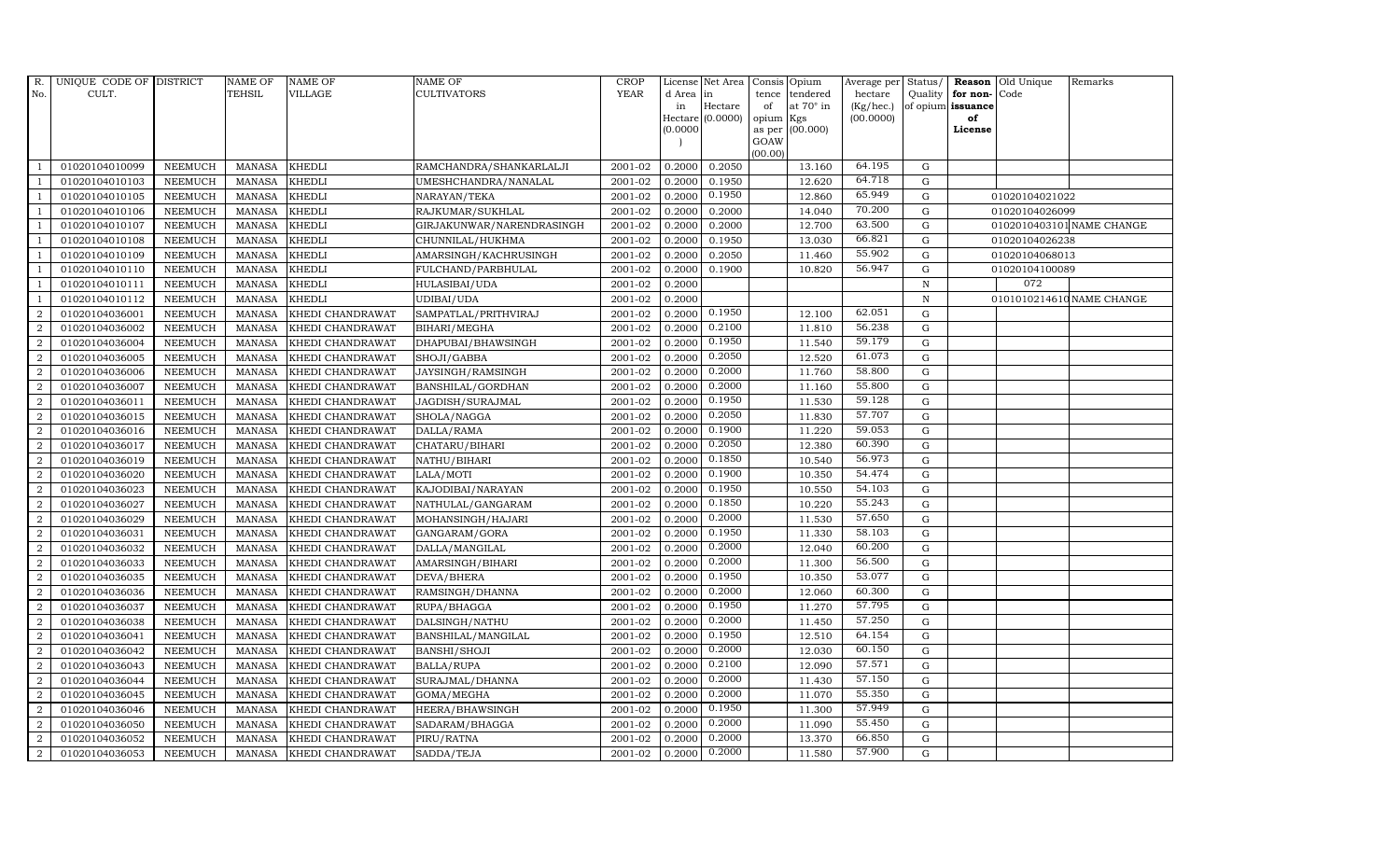| $R_{\cdot}$    | UNIQUE CODE OF DISTRICT |                | NAME OF       | NAME OF          | <b>NAME OF</b>           | CROP        |                     | License Net Area |           | Consis Opium     | Average per | Status/     |                   | <b>Reason</b> Old Unique | Remarks            |
|----------------|-------------------------|----------------|---------------|------------------|--------------------------|-------------|---------------------|------------------|-----------|------------------|-------------|-------------|-------------------|--------------------------|--------------------|
| No.            | CULT.                   |                | TEHSIL        | VILLAGE          | CULTIVATORS              | <b>YEAR</b> | d Area in           |                  | tence     | tendered         | hectare     | Quality     | for non-Code      |                          |                    |
|                |                         |                |               |                  |                          |             | in                  | Hectare          | of        | at $70^\circ$ in | (Kg/hec.)   |             | of opium issuance |                          |                    |
|                |                         |                |               |                  |                          |             | Hectare<br>(0.0000) | (0.0000)         | opium Kgs | as per (00.000)  | (00.0000)   |             | of<br>License     |                          |                    |
|                |                         |                |               |                  |                          |             |                     |                  | GOAW      |                  |             |             |                   |                          |                    |
|                |                         |                |               |                  |                          |             |                     |                  | (00.00)   |                  |             |             |                   |                          |                    |
| 2              | 01020104036054          | <b>NEEMUCH</b> | MANASA        | KHEDI CHANDRAWAT | HAGAMIBAI/KANNA          | 2001-02     | 0.2000              | 0.2000           |           | 11.710           | 58.550      | G           |                   |                          |                    |
| 2              | 01020104036055          | <b>NEEMUCH</b> | MANASA        | KHEDI CHANDRAWAT | KESHURAM/BHAWSINGH       | 2001-02     | 0.2000              | 0.2000           |           | 11.310           | 56.550      | $\mathbf G$ |                   |                          |                    |
| 2              | 01020104036056          | <b>NEEMUCH</b> | <b>MANASA</b> | KHEDI CHANDRAWAT | GORA/LALA                | 2001-02     | 0.2000              | 0.2050           |           | 11.470           | 55.951      | G           |                   |                          |                    |
| 2              | 01020104036057          | <b>NEEMUCH</b> | <b>MANASA</b> | KHEDI CHANDRAWAT | JANIBAI/BHAGGA           | 2001-02     | 0.2000              | 0.1900           |           | 10.850           | 57.105      | G           |                   |                          |                    |
| 2              | 01020104036058          | <b>NEEMUCH</b> | <b>MANASA</b> | KHEDI CHANDRAWAT | MANGILAL/BHAGGA          | 2001-02     | 0.2000              | 0.2050           |           | 12.600           | 61.463      | G           |                   |                          |                    |
| 2              | 01020104036059          | <b>NEEMUCH</b> | <b>MANASA</b> | KHEDI CHANDRAWAT | KARANSINGH/DALLA         | 2001-02     | 0.2000              | 0.2050           |           | 11.550           | 56.341      | G           |                   |                          |                    |
| 2              | 01020104036060          | <b>NEEMUCH</b> | <b>MANASA</b> | KHEDI CHANDRAWAT | BHERU/DEVA               | 2001-02     | 0.2000              | 0.1950           |           | 11.630           | 59.641      | G           |                   |                          |                    |
| 2              | 01020104036048          | <b>NEEMUCH</b> | <b>MANASA</b> | KHEDI CHANDRAWAT | BHERULAL/HAJARI          | 2001-02     | 0.2000              | 0.2000           |           | 11.310           | 56.550      | G           |                   |                          |                    |
| 2              | 01020104036039          | <b>NEEMUCH</b> | <b>MANASA</b> | KHEDI CHANDRAWAT | GORA/BHERA               | 2001-02     | 0.2000              | 0.2050           |           | 11.700           | 57.073      | G           |                   |                          |                    |
| $\overline{2}$ | 01020104036030          | <b>NEEMUCH</b> | <b>MANASA</b> | KHEDI CHANDRAWAT | MEGHA/SABBA              | 2001-02     | 0.2000              | 0.1900           |           | 11.530           | 60.684      | G           |                   |                          |                    |
| 2              | 01020104036024          | <b>NEEMUCH</b> | <b>MANASA</b> | KHEDI CHANDRAWAT | MANGILAL/JEEVAJI         | 2001-02     | 0.2000              | 0.2050           |           | 13.340           | 65.073      | G           |                   | 01020104050083           |                    |
| 2              | 01020104036061          | <b>NEEMUCH</b> | <b>MANASA</b> | KHEDI CHANDRAWAT | SATYANARAYAN/PRITHVIRAJ  | 2001-02     | 0.2000              | 0.1950           |           | 12.520           | 64.205      | G           |                   | 01020104034014           |                    |
| $\mathbf{3}$   | 01020104075001          | <b>NEEMUCH</b> | <b>MANASA</b> | <b>KHEDI</b>     | SUNDARBAI/KAVARLAL       | 2001-02     | 0.2000              | 0.2000           |           | 11.410           | 57.050      | G           |                   |                          |                    |
| 3              | 01020104075002          | <b>NEEMUCH</b> | <b>MANASA</b> | <b>KHEDI</b>     | SITABAI/BHAVARLAL        | 2001-02     | 0.2000              | 0.2000           |           | 11.140           | 55.700      | G           |                   |                          |                    |
| 3              | 01020104075003          | <b>NEEMUCH</b> | <b>MANASA</b> | <b>KHEDI</b>     | DEVRAM/KACHRU            | 2001-02     | 0.2000              | 0.2000           |           | 11.800           | 59.000      | G           |                   |                          |                    |
| 3              | 01020104075005          | <b>NEEMUCH</b> | <b>MANASA</b> | <b>KHEDI</b>     | MANGILAL/KACHRU          | 2001-02     | 0.2000              | 0.1900           |           | 11.930           | 62.789      | G           |                   |                          |                    |
| 3              | 01020104075007          | <b>NEEMUCH</b> | <b>MANASA</b> | <b>KHEDI</b>     | AMRATRAM/GANESHRAM       | 2001-02     | 0.2000              | 0.2000           |           | 13.440           | 67.200      | G           |                   |                          |                    |
| 3              | 01020104075008          | <b>NEEMUCH</b> | <b>MANASA</b> | <b>KHEDI</b>     | BHAGATRAM/RAMLAL         | 2001-02     | 0.2000              | 0.1900           |           | 10.300           | 54.211      | G           |                   |                          |                    |
| 3              | 01020104075011          | <b>NEEMUCH</b> | <b>MANASA</b> | <b>KHEDI</b>     | BHARATRAM/BAPULAL        | 2001-02     | 0.2000              | 0.2000           |           | 11.500           | 57.500      | G           |                   |                          | TRANSFER/ BADKUWA  |
| 3              | 01020104075012          | <b>NEEMUCH</b> | <b>MANASA</b> | <b>KHEDI</b>     | SUKHLAL/RAMLAL CHOTA     | 2001-02     | 0.2000              | 0.1000           |           | 5.180            | 51.800      | G           | 04                |                          | ISSUED ON 2003-04  |
| 3              | 01020104075016          | <b>NEEMUCH</b> | <b>MANASA</b> | <b>KHEDI</b>     | RODILAL/MANGILAL         | 2001-02     | 0.2000              | 0.2000           |           | 11.590           | 57.950      | G           |                   |                          |                    |
| 3              | 01020104075017          | <b>NEEMUCH</b> | <b>MANASA</b> | <b>KHEDI</b>     | NANDLAL/JETRAM           | 2001-02     | 0.2000              | 0.1950           |           | 6.500            | 33.333      | G           | 04                |                          |                    |
| $\mathbf{3}$   | 01020104075018          | <b>NEEMUCH</b> | <b>MANASA</b> | <b>KHEDI</b>     | MOHANBAI/PRABHULAL       | 2001-02     | 0.2000              | 0.1800           |           | 8.770            | 48.722      | G           | 04                |                          |                    |
| 3              | 01020104075022          | <b>NEEMUCH</b> | <b>MANASA</b> | <b>KHEDI</b>     | BAGATRAM/NATHURAM        | 2001-02     | 0.2000              | 0.2000           |           | 11.310           | 56.550      | G           |                   |                          |                    |
| 3              | 01020104075023          | <b>NEEMUCH</b> | <b>MANASA</b> | <b>KHEDI</b>     | RUGHNATH/NATHURAM        | 2001-02     | 0.2000              | 0.1750           |           | 8.730            | 49.886      | G           | 04                |                          |                    |
| $\mathbf{3}$   | 01020104075024          | <b>NEEMUCH</b> | <b>MANASA</b> | <b>KHEDI</b>     | SARDARBAI/HANSRAJ        | 2001-02     | 0.2000              | 0.1900           |           | 9.610            | 50.579      | G           | 04                |                          |                    |
| 3              | 01020104075026          | <b>NEEMUCH</b> | MANASA        | <b>KHEDI</b>     | BHARATRAM/VAGATRAM       | 2001-02     | 0.2000              | 0.1900           |           | 9.220            | 48.526      | G           | 04                |                          |                    |
| $\mathbf{3}$   | 01020104075030          | <b>NEEMUCH</b> | <b>MANASA</b> | <b>KHEDI</b>     | RADHABAI/RATANLAL        | 2001-02     | 0.2000              | 0.2050           |           | 11.130           | 54.293      | G           |                   |                          |                    |
| 3              | 01020104075031          | <b>NEEMUCH</b> | <b>MANASA</b> | <b>KHEDI</b>     | RATANLAL/GOPAL           | 2001-02     | 0.2000              | 0.2000           |           | 10.870           | 54.350      | G           |                   |                          | TRANSFER/MAL KHEDA |
| 3              | 01020104075035          | <b>NEEMUCH</b> | <b>MANASA</b> | <b>KHEDI</b>     | ONKAR/JETRAM             | 2001-02     | 0.2000              | 0.1050           |           | 5.520            | 52.571      | G           |                   |                          |                    |
| $\mathbf{3}$   | 01020104075037          | <b>NEEMUCH</b> | <b>MANASA</b> | <b>KHEDI</b>     | SITARAM/JETRAM           | 2001-02     | 0.2000              | 0.2000           |           | 10.830           | 54.150      | G           |                   |                          |                    |
| $\mathbf{3}$   | 01020104075040          | <b>NEEMUCH</b> | <b>MANASA</b> | <b>KHEDI</b>     | SUKHLAL/RAMLAL BDA       | 2001-02     | 0.2000              | 0.1000           |           | 5.830            | 58.300      | G           |                   |                          |                    |
| $\mathbf{3}$   | 01020104075027          | <b>NEEMUCH</b> | <b>MANASA</b> | <b>KHEDI</b>     | NANURAM/UDA              | 2001-02     | 0.2000              | 0.2000           |           | 10.400           | 52.000      | ${\rm G}$   |                   | 01020104090044           |                    |
| -1             | 01020104031001          | <b>NEEMUCH</b> | <b>MANASA</b> | <b>KHEDAMODI</b> | NANDUBAI/PYARCHAND       | 2001-02     | 0.2000              | 0.1950           |           | 13.050           | 66.923      | G           |                   |                          |                    |
|                | 01020104031002          | <b>NEEMUCH</b> | <b>MANASA</b> | <b>KHEDAMODI</b> | BHANWARLAL/NONDRAM       | 2001-02     | 0.2000              | 0.1800           |           | 11.190           | 62.167      | G           |                   |                          |                    |
|                | 01020104031003          | <b>NEEMUCH</b> | <b>MANASA</b> | <b>KHEDAMODI</b> | NATHULAL/MODIRAM         | 2001-02     | 0.2000              | 0.1850           |           | 13.650           | 73.784      | G           |                   |                          | TRANSFER/ KHEDLI   |
| $\overline{1}$ | 01020104031004          | <b>NEEMUCH</b> | <b>MANASA</b> | <b>KHEDAMODI</b> | GISHALAL/CHUNILAL        | 2001-02     | 0.2000              | 0.1950           |           | 12.240           | 62.769      | G           |                   |                          | NAME CHANGE        |
| $\overline{1}$ | 01020104031005          | <b>NEEMUCH</b> | <b>MANASA</b> | <b>KHEDAMODI</b> | PYARCHAND/LAKHMA         | 2001-02     | 0.2000              | 0.1950           |           | 11.530           | 59.128      | G           |                   |                          |                    |
| $\overline{1}$ | 01020104031006          | <b>NEEMUCH</b> | <b>MANASA</b> | KHEDAMODI        | MOHALAL/GHISA            | 2001-02     | 0.2000              | 0.2000           |           | 12.950           | 64.750      | G           |                   |                          |                    |
|                | 01020104031008          | <b>NEEMUCH</b> | <b>MANASA</b> | KHEDAMODI        | AMARSINGH/GOVERDHANSINGH | 2001-02     | 0.2000              | 0.2000           |           | 12.560           | 62.800      | G           |                   |                          |                    |
| $\mathbf{1}$   | 01020104031010          | <b>NEEMUCH</b> | MANASA        | <b>KHEDAMODI</b> | ROADMAL/NANDA            | 2001-02     | 0.2000              | 0.1950           |           | 13.050           | 66.923      | G           |                   |                          |                    |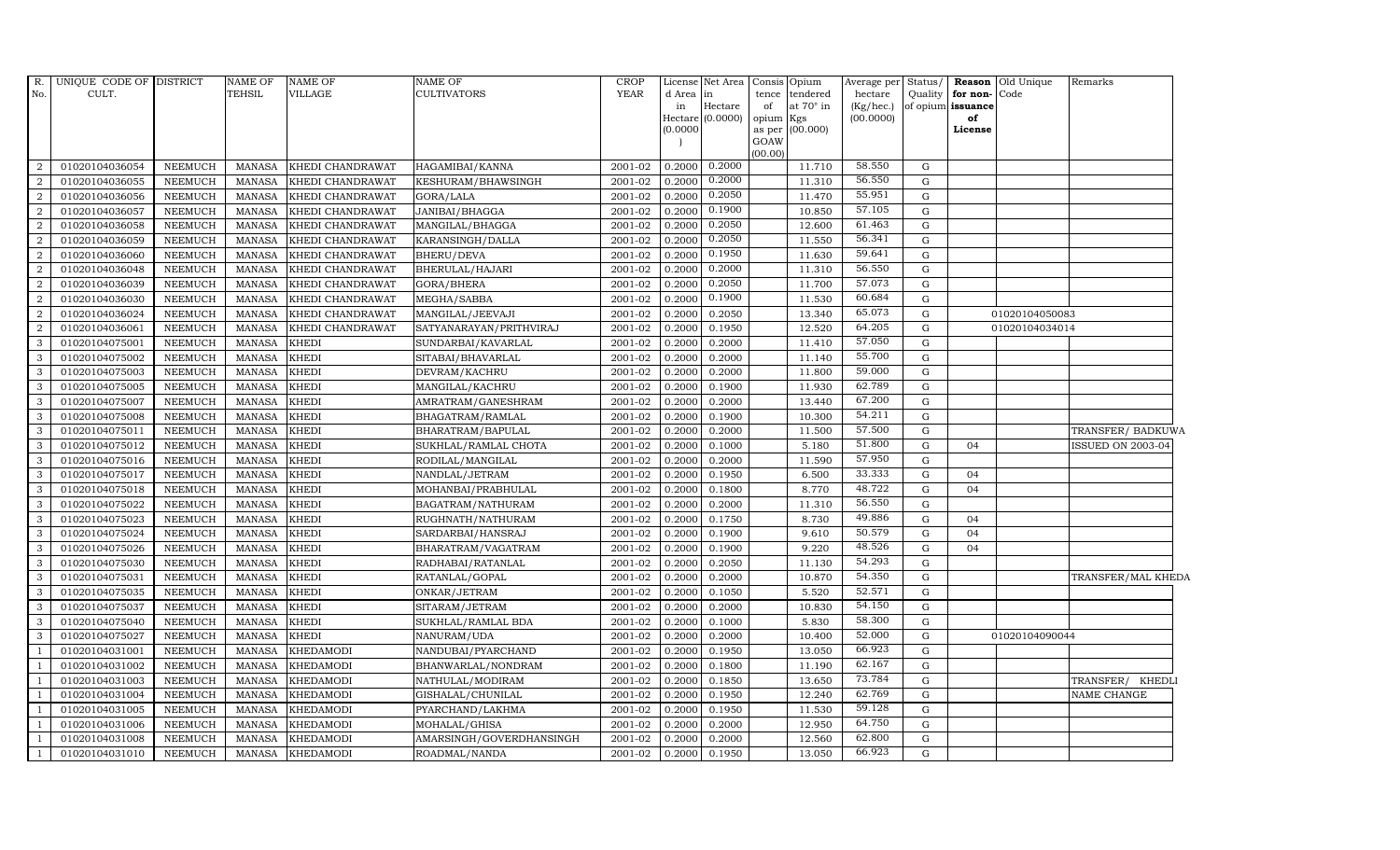| R.             | UNIQUE CODE OF DISTRICT |                | <b>NAME OF</b> | <b>NAME OF</b>   | <b>NAME OF</b>          | CROP        |           | License Net Area   Consis   Opium |           |                  | Average per | Status/     | Reason            | Old Unique     | Remarks     |
|----------------|-------------------------|----------------|----------------|------------------|-------------------------|-------------|-----------|-----------------------------------|-----------|------------------|-------------|-------------|-------------------|----------------|-------------|
| No.            | CULT.                   |                | <b>TEHSIL</b>  | <b>VILLAGE</b>   | <b>CULTIVATORS</b>      | <b>YEAR</b> | d Area in |                                   | tence     | tendered         | hectare     | Quality     | for non-          | Code           |             |
|                |                         |                |                |                  |                         |             | in        | Hectare                           | of        | at $70^\circ$ in | (Kg/hec.)   |             | of opium issuance |                |             |
|                |                         |                |                |                  |                         |             |           | Hectare (0.0000)                  | opium Kgs |                  | (00.0000)   |             | of                |                |             |
|                |                         |                |                |                  |                         |             | (0.0000)  |                                   | GOAW      | as per (00.000)  |             |             | License           |                |             |
|                |                         |                |                |                  |                         |             |           |                                   | (00.00)   |                  |             |             |                   |                |             |
|                | 01020104031012          | <b>NEEMUCH</b> | MANASA         | <b>KHEDAMODI</b> | RADHESHYAM / NARAYAN    | 2001-02     | 0.2000    | 0.1950                            |           | 13.010           | 66.718      | $\mathbf G$ |                   |                | NAME CHANGE |
| -1             | 01020104031013          | <b>NEEMUCH</b> | <b>MANASA</b>  | <b>KHEDAMODI</b> | JAMNASHANKAR/KHEMRAJ    | 2001-02     | 0.2000    | 0.1850                            |           | 11.820           | 63.892      | $\mathbf G$ |                   |                |             |
|                | 01020104031015          | <b>NEEMUCH</b> | <b>MANASA</b>  | <b>KHEDAMODI</b> | JAYSINGH/KALYANSINGH    | 2001-02     | 0.2000    | 0.2000                            |           | 13.480           | 67.400      | G           |                   |                |             |
|                | 01020104031016          | <b>NEEMUCH</b> | <b>MANASA</b>  | <b>KHEDAMODI</b> | MANGILAL/GANGARAM       | 2001-02     | 0.2000    | 0.1900                            |           | 12.430           | 65.421      | $\mathbf G$ |                   |                |             |
| $\overline{1}$ | 01020104031017          | <b>NEEMUCH</b> | <b>MANASA</b>  | <b>KHEDAMODI</b> | BHARATSINGH/JAYSINGH    | 2001-02     | 0.2000    | 0.1950                            |           | 11.960           | 61.333      | $\mathbf G$ |                   |                |             |
| $\overline{1}$ | 01020104031018          | <b>NEEMUCH</b> | <b>MANASA</b>  | <b>KHEDAMODI</b> | MANOHARSINGH/FATEHSINGH | 2001-02     | 0.2000    | 0.2100                            |           | 13.480           | 64.190      | $\mathbf G$ |                   |                |             |
| $\overline{1}$ | 01020104031022          | <b>NEEMUCH</b> | <b>MANASA</b>  | <b>KHEDAMODI</b> | BHURALAL/CHUNNILAL      | 2001-02     | 0.2000    | 0.2000                            |           | 17.910           | 89.550      | $\mathbf G$ |                   |                |             |
| $\overline{1}$ | 01020104031023          | <b>NEEMUCH</b> | <b>MANASA</b>  | <b>KHEDAMODI</b> | UMRAV/RAMSINGH          | 2001-02     | 0.2000    | 0.1900                            |           | 12.650           | 66.579      | $\mathbf G$ |                   |                |             |
|                | 01020104031024          | <b>NEEMUCH</b> | <b>MANASA</b>  | <b>KHEDAMODI</b> | NONDRAM/NARAYAN         | 2001-02     | 0.2000    | 0.2050                            |           | 12.930           | 63.073      | $\mathbf G$ |                   |                |             |
|                | 01020104031026          | <b>NEEMUCH</b> | <b>MANASA</b>  | <b>KHEDAMODI</b> | MANGILAL/BHERA          | 2001-02     | 0.2000    | 0.1950                            |           | 12.140           | 62.256      | $\mathbf G$ |                   |                |             |
| $\overline{1}$ | 01020104031007          | <b>NEEMUCH</b> | <b>MANASA</b>  | <b>KHEDAMODI</b> | SHOBHARAM/NARAYAN       | 2001-02     | 0.2000    | 0.1950                            |           | 11.760           | 60.308      | ${\rm G}$   |                   |                |             |
| $\overline{1}$ | 01020104031011          | <b>NEEMUCH</b> | <b>MANASA</b>  | <b>KHEDAMODI</b> | BHANWARIBAI/MANGILAL    | 2001-02     | 0.2000    | 0.1950                            |           | 11.960           | 61.333      | G           |                   |                |             |
| $\overline{1}$ | 01020104031014          | <b>NEEMUCH</b> | <b>MANASA</b>  | <b>KHEDAMODI</b> | PANKUNWARBAI/RAMSINGH   | 2001-02     | 0.2000    | 0.1850                            |           | 11.990           | 64.811      | $\mathbf G$ |                   |                |             |
|                | 01020104031027          | <b>NEEMUCH</b> | <b>MANASA</b>  | <b>KHEDAMODI</b> | SURESH/YAMUNASHANKAR    | 2001-02     | 0.2000    | 0.2050                            |           | 11.700           | 57.073      | G           |                   | 01020104006006 |             |
| 3              | 01020104066001          | <b>NEEMUCH</b> | <b>MANASA</b>  | <b>KHANKHEDI</b> | NARAYAN/KASHIRAM        | 2001-02     | 0.2000    | 0.1650                            |           | 12.590           | 76.303      | ${\rm G}$   |                   |                |             |
| 3              | 01020104066002          | <b>NEEMUCH</b> | <b>MANASA</b>  | <b>KHANKHEDI</b> | BHERULAL/KANIRAM        | 2001-02     | 0.2000    | 0.1950                            |           | 13.500           | 69.231      | ${\rm G}$   |                   |                | NAMECHANGE  |
| 3              | 01020104066003          | <b>NEEMUCH</b> | <b>MANASA</b>  | <b>KHANKHEDI</b> | SUNDERLAL/BADRILAL      | 2001-02     | 0.2000    | 0.2050                            |           | 13.300           | 64.878      | G           |                   |                | NAMECHANGE  |
| 3              | 01020104066004          | <b>NEEMUCH</b> | MANASA         | <b>KHANKHEDI</b> | KAVARLAL/RADHU          | 2001-02     | 0.2000    | 0.2000                            |           | 12.720           | 63.600      | $\mathbf G$ |                   |                |             |
| 3              | 01020104066006          | <b>NEEMUCH</b> | <b>MANASA</b>  | <b>KHANKHEDI</b> | MOHANLAL/KACHRU         | 2001-02     | 0.2000    | 0.1950                            |           | 13.030           | 66.821      | $\mathbf G$ |                   |                |             |
| 3              | 01020104066007          | <b>NEEMUCH</b> | <b>MANASA</b>  | <b>KHANKHEDI</b> | BALMUKUND/FAKIRCHAND    | 2001-02     | 0.2000    | 0.2000                            |           | 13.280           | 66.400      | $\mathbf G$ |                   |                |             |
| $\mathbf{3}$   | 01020104066008          | <b>NEEMUCH</b> | <b>MANASA</b>  | <b>KHANKHEDI</b> | BHAGATRAM/KACHRU        | 2001-02     | 0.2000    | 0.1900                            |           | 13.140           | 69.158      | ${\rm G}$   |                   |                |             |
| 3              | 01020104066009          | <b>NEEMUCH</b> | <b>MANASA</b>  | <b>KHANKHEDI</b> | BANSHILAL/NARAYAN       | 2001-02     | 0.2000    | 0.1900                            |           | 13.670           | 71.947      | $\mathbf G$ |                   |                | NAMECHANGE  |
| $\mathbf{3}$   | 01020104066010          | <b>NEEMUCH</b> | MANASA         | <b>KHANKHEDI</b> | LAXMINARAYAN/UDAYLAL    | 2001-02     | 0.2000    | 0.2000                            |           | 13.220           | 66.100      | G           |                   |                | NAMECHANGE  |
| 3              | 01020104066011          | <b>NEEMUCH</b> | <b>MANASA</b>  | <b>KHANKHEDI</b> | RAMCHANDRA/DHANNA JI    | 2001-02     | 0.2000    | 0.2050                            |           | 13.670           | 66.683      | $\mathbf G$ |                   |                |             |
| 3              | 01020104066012          | <b>NEEMUCH</b> | <b>MANASA</b>  | <b>KHANKHEDI</b> | MANGYA/BHERA            | 2001-02     | 0.2000    | 0.1800                            |           | 11.770           | 65.389      | $\mathbf G$ |                   |                |             |
| 3              | 01020104066013          | <b>NEEMUCH</b> | <b>MANASA</b>  | <b>KHANKHEDI</b> | KAVARLAL/SITARAM        | 2001-02     | 0.2000    | 0.2000                            |           | 14.170           | 70.850      | ${\rm G}$   |                   |                |             |
| 3              | 01020104066015          | <b>NEEMUCH</b> | <b>MANASA</b>  | <b>KHANKHEDI</b> | GENDMAL/NANDA           | 2001-02     | 0.2000    | 0.1950                            |           | 12.990           | 66.615      | ${\rm G}$   |                   |                | NAME CHANGE |
| 3              | 01020104066016          | <b>NEEMUCH</b> | <b>MANASA</b>  | <b>KHANKHEDI</b> | DAYARAM/NANDA           | 2001-02     | 0.2000    | 0.1900                            |           | 12.960           | 68.211      | $\mathbf G$ |                   |                |             |
| 3              | 01020104066017          | <b>NEEMUCH</b> | <b>MANASA</b>  | <b>KHANKHEDI</b> | KELASH/NARAYAN          | 2001-02     | 0.2000    | 0.2000                            |           | 12.840           | 64.200      | $\mathbf G$ |                   |                |             |
| 3              | 01020104066019          | <b>NEEMUCH</b> | <b>MANASA</b>  | <b>KHANKHEDI</b> | GHANSHYAM/SHIVKARAN     | 2001-02     | 0.2000    | 0.1900                            |           | 11.380           | 59.895      | $\mathbf G$ |                   |                |             |
| 3              | 01020104066020          | <b>NEEMUCH</b> | <b>MANASA</b>  | <b>KHANKHEDI</b> | RAMPRASAD/RATAN         | 2001-02     | 0.2000    | 0.2100                            |           | 13.220           | 62.952      | $\mathbf G$ |                   |                |             |
| 3              | 01020104066021          | <b>NEEMUCH</b> | <b>MANASA</b>  | <b>KHANKHEDI</b> | NANDLAL/MANGILAL        | 2001-02     | 0.2000    | 0.1900                            |           | 13.100           | 68.947      | ${\rm G}$   |                   |                |             |
| 3              | 01020104066023          | <b>NEEMUCH</b> | MANASA         | <b>KHANKHEDI</b> | MADANLAL/TULSIRAM       | 2001-02     | 0.2000    | 0.1500                            |           | 10.030           | 66.867      | $\mathbf G$ |                   |                |             |
| 3              | 01020104066024          | <b>NEEMUCH</b> | <b>MANASA</b>  | <b>KHANKHEDI</b> | BABULAL/NARAYAN         | 2001-02     | 0.2000    | 0.1900                            |           | 11.100           | 58.421      | $\mathbf G$ |                   |                |             |
| 3              | 01020104066025          | <b>NEEMUCH</b> | <b>MANASA</b>  | KHANKHEDI        | MANGILAL/NARAYAN        | 2001-02     | 0.2000    | 0.1700                            |           | 11.750           | 69.118      | $\mathbf G$ |                   |                |             |
| 3              | 01020104066026          | <b>NEEMUCH</b> | <b>MANASA</b>  | <b>KHANKHEDI</b> | BANSHILAL/SHIVNARAYAN   | 2001-02     | 0.2000    | 0.1900                            |           | 12.420           | 65.368      | $\mathbf G$ |                   |                |             |
| 3              | 01020104066027          | <b>NEEMUCH</b> | <b>MANASA</b>  | <b>KHANKHEDI</b> | LAXMICHAND/BADRILAL     | 2001-02     | 0.2000    | 0.1900                            |           | 13.650           | 71.842      | ${\bf G}$   |                   |                |             |
| 3              | 01020104066028          | <b>NEEMUCH</b> | <b>MANASA</b>  | <b>KHANKHEDI</b> | RAJU/JAMNALAL           | 2001-02     | 0.2000    | 0.1900                            |           | 11.450           | 60.263      | $\mathbf G$ |                   |                |             |
| 3              | 01020104066029          | <b>NEEMUCH</b> | <b>MANASA</b>  | <b>KHANKHEDI</b> | RADHESHYAM/MOTILAL      | 2001-02     | 0.2000    | 0.1950                            |           | 11.710           | 60.051      | $\mathbf G$ |                   |                |             |
| 3              | 01020104066030          | <b>NEEMUCH</b> | <b>MANASA</b>  | <b>KHANKHEDI</b> | BALKISHAN/RAMCHAND      | 2001-02     | 0.2000    | 0.2000                            |           | 12.150           | 60.750      | $\mathbf G$ |                   |                |             |
| 3              | 01020104066032          | <b>NEEMUCH</b> |                | MANASA KHANKHEDI | SHANTILAL/KASHIRAM      | 2001-02     | 0.2000    | 0.2000                            |           | 12.840           | 64.200      | G           |                   |                |             |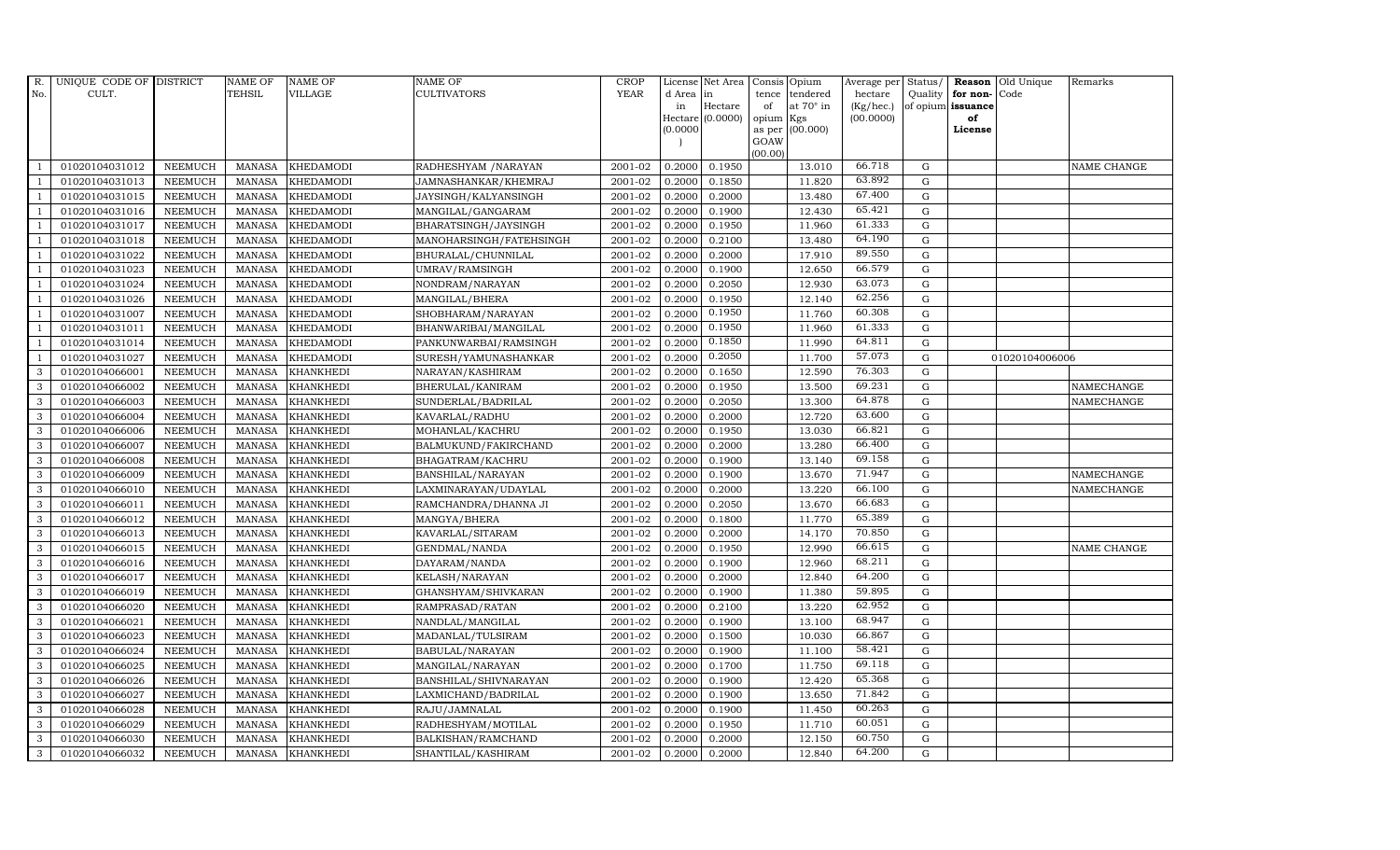| R.           | UNIQUE CODE OF DISTRICT |                | <b>NAME OF</b> | <b>NAME OF</b>   | <b>NAME OF</b>             | <b>CROP</b> |                 | License Net Area | Consis Opium    |                       | Average per          | Status/     |                                   | <b>Reason</b> Old Unique | Remarks             |  |
|--------------|-------------------------|----------------|----------------|------------------|----------------------------|-------------|-----------------|------------------|-----------------|-----------------------|----------------------|-------------|-----------------------------------|--------------------------|---------------------|--|
| No.          | CULT.                   |                | TEHSIL         | <b>VILLAGE</b>   | <b>CULTIVATORS</b>         | <b>YEAR</b> | d Area in<br>in | Hectare          | tence<br>of     | tendered<br>at 70° in | hectare<br>(Kg/hec.) | Quality     | for non-Code<br>of opium issuance |                          |                     |  |
|              |                         |                |                |                  |                            |             |                 | Hectare (0.0000) | opium Kgs       |                       | (00.0000)            |             | of                                |                          |                     |  |
|              |                         |                |                |                  |                            |             | (0.0000)        |                  | as per (00.000) |                       |                      |             | License                           |                          |                     |  |
|              |                         |                |                |                  |                            |             |                 |                  | GOAW            |                       |                      |             |                                   |                          |                     |  |
| 3            | 01020104066033          | <b>NEEMUCH</b> | MANASA         | <b>KHANKHEDI</b> | MADANLAL/NARAYAN           | 2001-02     | 0.2000          | 0.2000           | (00.00)         | 13.430                | 67.150               | G           |                                   |                          |                     |  |
| 3            | 01020104066034          | <b>NEEMUCH</b> | <b>MANASA</b>  | <b>KHANKHEDI</b> | SATYANARAYN/CHITARLAL      | 2001-02     | 0.2000          | 0.2000           |                 | 13.130                | 65.650               | G           |                                   |                          |                     |  |
| 3            | 01020104066036          | <b>NEEMUCH</b> | <b>MANASA</b>  | <b>KHANKHEDI</b> | SHIVPRASAD/KANHYALAL       | 2001-02     | 0.2000          | 0.1600           |                 | 10.940                | 68.375               | G           |                                   |                          |                     |  |
| 3            | 01020104066037          | <b>NEEMUCH</b> | <b>MANASA</b>  | <b>KHANKHEDI</b> | DINESH/KANHYALAL           | 2001-02     | 0.2000          | 0.2000           |                 | 13.240                | 66.200               | G           |                                   |                          |                     |  |
| $\mathbf{3}$ | 01020104066038          | <b>NEEMUCH</b> | <b>MANASA</b>  | <b>KHANKHEDI</b> | PRAHLAD/KAVARLAL           | 2001-02     | 0.2000          | 0.1950           |                 | 12.490                | 64.051               | G           |                                   |                          |                     |  |
| $\mathbf{3}$ | 01020104066041          | <b>NEEMUCH</b> | <b>MANASA</b>  | <b>KHANKHEDI</b> | PRAHLADDAS/MATHURADAS      | 2001-02     | 0.2000          | 0.1950           |                 | 14.210                | 72.872               | G           |                                   |                          |                     |  |
| 3            | 01020104066042          | <b>NEEMUCH</b> | <b>MANASA</b>  | <b>KHANKHEDI</b> | LAXMINARAYAN/MATHURADAS    | 2001-02     | 0.2000          | 0.2000           |                 | 12.870                | 64.350               | G           |                                   |                          |                     |  |
| 3            | 01020104066043          | <b>NEEMUCH</b> | <b>MANASA</b>  | <b>KHANKHEDI</b> | KISHANLAL/BANSHILAL        | 2001-02     | 0.2000          | 0.2000           |                 | 13.510                | 67.550               | G           |                                   |                          |                     |  |
| 3            | 01020104066044          | <b>NEEMUCH</b> | <b>MANASA</b>  | <b>KHANKHEDI</b> | MADAN/MOHANLAL             | 2001-02     | 0.2000          | 0.2000           |                 | 12.760                | 63.800               | G           |                                   |                          |                     |  |
| 3            | 01020104066047          | <b>NEEMUCH</b> | <b>MANASA</b>  | <b>KHANKHEDI</b> | SURESH/HIRALAL             | 2001-02     | 0.2000          | 0.2000           |                 | 13.580                | 67.900               | G           |                                   |                          |                     |  |
| $\mathbf{3}$ | 01020104066048          | <b>NEEMUCH</b> | <b>MANASA</b>  | <b>KHANKHEDI</b> | RAMCHAND/HIRALAL           | 2001-02     | 0.2000          | 0.1900           |                 | 11.040                | 58.105               | G           |                                   |                          |                     |  |
| 3            | 01020104066052          | <b>NEEMUCH</b> | <b>MANASA</b>  | <b>KHANKHEDI</b> | DEVICHAND/CHUNNILAL        | 2001-02     | 0.2000          | 0.1900           |                 | 12.310                | 64.789               | G           |                                   |                          |                     |  |
| $\mathbf{3}$ | 01020104066053          | <b>NEEMUCH</b> | <b>MANASA</b>  | <b>KHANKHEDI</b> | SHIVNARAYAN/NANURAM        | 2001-02     | 0.2000          | 0.1850           |                 | 11.840                | 64.000               | $\mathbf G$ |                                   |                          |                     |  |
| 3            | 01020104066054          | <b>NEEMUCH</b> | <b>MANASA</b>  | <b>KHANKHEDI</b> | KANHYALAL/RAMRATAN         | 2001-02     | 0.2000          | 0.2000           |                 | 12.650                | 63.250               | G           |                                   |                          |                     |  |
| 3            | 01020104066055          | <b>NEEMUCH</b> | <b>MANASA</b>  | <b>KHANKHEDI</b> | KELASH/RADHESHYAM          | 2001-02     | 0.2000          | 0.1950           |                 | 12.960                | 66.462               | G           |                                   |                          |                     |  |
| 3            | 01020104066056          | <b>NEEMUCH</b> | <b>MANASA</b>  | <b>KHANKHEDI</b> | JAGDISH/KANHYALAL          | 2001-02     | 0.2000          | 0.1900           |                 | 10.710                | 56.368               | G           |                                   |                          |                     |  |
| $\mathbf{3}$ | 01020104066057          | <b>NEEMUCH</b> | <b>MANASA</b>  | <b>KHANKHEDI</b> | <b>BANSHILAL/DEVILAL</b>   | 2001-02     | 0.2000          | 0.2050           |                 | 14.080                | 68.683               | G           |                                   |                          |                     |  |
| $\mathbf{3}$ | 01020104066058          | <b>NEEMUCH</b> | <b>MANASA</b>  | <b>KHANKHEDI</b> | RAMESH/DEVILAL             | 2001-02     | 0.2000          | 0.1950           |                 | 13.990                | 71.744               | $\mathbf G$ |                                   |                          |                     |  |
| 3            | 01020104066059          | <b>NEEMUCH</b> | <b>MANASA</b>  | <b>KHANKHEDI</b> | <b>BANSHILAL/RAMNATH</b>   | 2001-02     | 0.2000          | 0.1800           |                 | 11.220                | 62.333               | $\mathbf G$ |                                   |                          |                     |  |
| 3            | 01020104066060          | <b>NEEMUCH</b> | <b>MANASA</b>  | <b>KHANKHEDI</b> | SATYANARAYAN/KAVARLAL VYAS | 2001-02     | 0.2000          | 0.1950           |                 | 13.810                | 70.821               | G           |                                   |                          |                     |  |
| $\mathbf{3}$ | 01020104066061          | <b>NEEMUCH</b> | <b>MANASA</b>  | <b>KHANKHEDI</b> | KAVARLAL/DHANRAJ           | 2001-02     | 0.2000          | 0.1950           |                 | 13.320                | 68.308               | G           |                                   |                          |                     |  |
| $\mathbf{3}$ | 01020104066062          | <b>NEEMUCH</b> | <b>MANASA</b>  | <b>KHANKHEDI</b> | GOVINDRAM/GANPAT           | 2001-02     | 0.2000          | 0.1900           |                 | 12.560                | 66.105               | G           |                                   |                          |                     |  |
| $\mathbf{3}$ | 01020104066063          | <b>NEEMUCH</b> | <b>MANASA</b>  | <b>KHANKHEDI</b> | HIRALAL/GANPAT             | 2001-02     | 0.2000          | 0.1800           |                 | 13.090                | 72.722               | G           |                                   |                          |                     |  |
| $\mathbf{3}$ | 01020104066064          | <b>NEEMUCH</b> | <b>MANASA</b>  | <b>KHANKHEDI</b> | CHAMPALAL/GANPAT           | 2001-02     | 0.2000          | 0.1600           |                 | 12.070                | 75.438               | $\mathbf G$ |                                   |                          |                     |  |
| 3            | 01020104066066          | <b>NEEMUCH</b> | <b>MANASA</b>  | <b>KHANKHEDI</b> | KISHANLAL/NARAYAN          | 2001-02     | 0.2000          | 0.1900           |                 | 12.890                | 67.842               | G           |                                   |                          |                     |  |
| $\mathbf{3}$ | 01020104066067          | <b>NEEMUCH</b> | <b>MANASA</b>  | <b>KHANKHEDI</b> | HARISHANKAR/NARAYAN        | 2001-02     | 0.2000          | 0.1800           |                 | 11.700                | 65.000               | G           |                                   |                          |                     |  |
| 3            | 01020104066069          | <b>NEEMUCH</b> | <b>MANASA</b>  | <b>KHANKHEDI</b> | SHIVKARAN/ASHARAM          | 2001-02     | 0.2000          | 0.1900           |                 | 11.190                | 58.895               | G           |                                   |                          |                     |  |
| $\mathbf{3}$ | 01020104066070          | <b>NEEMUCH</b> | <b>MANASA</b>  | <b>KHANKHEDI</b> | KANHYALAL/NARAYAN NAI      | 2001-02     | 0.2000          | 0.1600           |                 | 10.140                | 63.375               | G           |                                   |                          | TRANSFER/KANJARDA I |  |
| 3            | 01020104066071          | <b>NEEMUCH</b> | <b>MANASA</b>  | <b>KHANKHEDI</b> | SHAMBHUDAYAL/MOHAN         | 2001-02     | 0.2000          | 0.1950           |                 | 13.140                | 67.385               | G           |                                   |                          |                     |  |
| 3            | 01020104066072          | <b>NEEMUCH</b> | <b>MANASA</b>  | <b>KHANKHEDI</b> | RAMDAYAL/SURAJMAL          | 2001-02     | 0.2000          | 0.1900           |                 | 13.290                | 69.947               | G           |                                   |                          |                     |  |
| 3            | 01020104066073          | <b>NEEMUCH</b> | <b>MANASA</b>  | <b>KHANKHEDI</b> | MOHANLAL/ NANDRAM          | 2001-02     | 0.2000          | 0.1900           |                 | 12.720                | 66.947               | G           |                                   |                          |                     |  |
| $\mathbf{3}$ | 01020104066074          | <b>NEEMUCH</b> | <b>MANASA</b>  | <b>KHANKHEDI</b> | BANSHILAL/LAXMINARAYAN     | 2001-02     | 0.2000          | 0.2000           |                 | 12.330                | 61.650               | G           |                                   |                          |                     |  |
| $\mathbf{3}$ | 01020104066075          | <b>NEEMUCH</b> | <b>MANASA</b>  | <b>KHANKHEDI</b> | MANGILAL/RAMCHANDRA        | 2001-02     | 0.2000          | 0.2000           |                 | 12.870                | 64.350               | G           |                                   |                          |                     |  |
| 3            | 01020104066076          | <b>NEEMUCH</b> | <b>MANASA</b>  | <b>KHANKHEDI</b> | PRABHULAL/FAKIRCHAND       | 2001-02     | 0.2000          | 0.1900           |                 | 12.340                | 64.947               | $\mathbf G$ |                                   |                          |                     |  |
| 3            | 01020104066077          | <b>NEEMUCH</b> | <b>MANASA</b>  | <b>KHANKHEDI</b> | DINESH/SHIVPRASAD          | 2001-02     | 0.2000          | 0.1950           |                 | 12.340                | 63.282               | $\mathbf G$ |                                   |                          |                     |  |
| $\mathbf{3}$ | 01020104066078          | <b>NEEMUCH</b> | <b>MANASA</b>  | <b>KHANKHEDI</b> | SURESH/SHIVPRASAD          | 2001-02     | 0.2000          | 0.1900           |                 | 12.760                | 67.158               | G           |                                   |                          |                     |  |
| $\mathbf{3}$ | 01020104066079          | <b>NEEMUCH</b> | <b>MANASA</b>  | <b>KHANKHEDI</b> | RAJESH/JUGALKISHOR         | 2001-02     | 0.2000          | 0.1550           |                 | 12.150                | 78.387               | G           |                                   |                          |                     |  |
| $\mathbf{3}$ | 01020104066080          | <b>NEEMUCH</b> | <b>MANASA</b>  | <b>KHANKHEDI</b> | RAKESH/JUGALKISHOR         | 2001-02     | 0.2000          | 0.1900           |                 | 13.550                | 71.316               | G           |                                   |                          |                     |  |
| 3            | 01020104066081          | <b>NEEMUCH</b> | <b>MANASA</b>  | <b>KHANKHEDI</b> | SANTOSH/BAPULAL            | 2001-02     | 0.2000          | 0.2000           |                 | 12.610                | 63.050               | $\mathbf G$ |                                   |                          |                     |  |
| 3            | 01020104066082          | <b>NEEMUCH</b> | <b>MANASA</b>  | <b>KHANKHEDI</b> | RAMESH/FAKIRCHAND          | 2001-02     | 0.2000          | 0.1900           |                 | 12.980                | 68.316               | G           |                                   |                          |                     |  |
| $\mathbf{3}$ | 01020104066083          | <b>NEEMUCH</b> | MANASA         | <b>KHANKHEDI</b> | SHIVPRASAD/FAKIRCHANDRA    | 2001-02     | 0.2000          | 0.0950           |                 | 6.500                 | 68.421               | G           |                                   |                          |                     |  |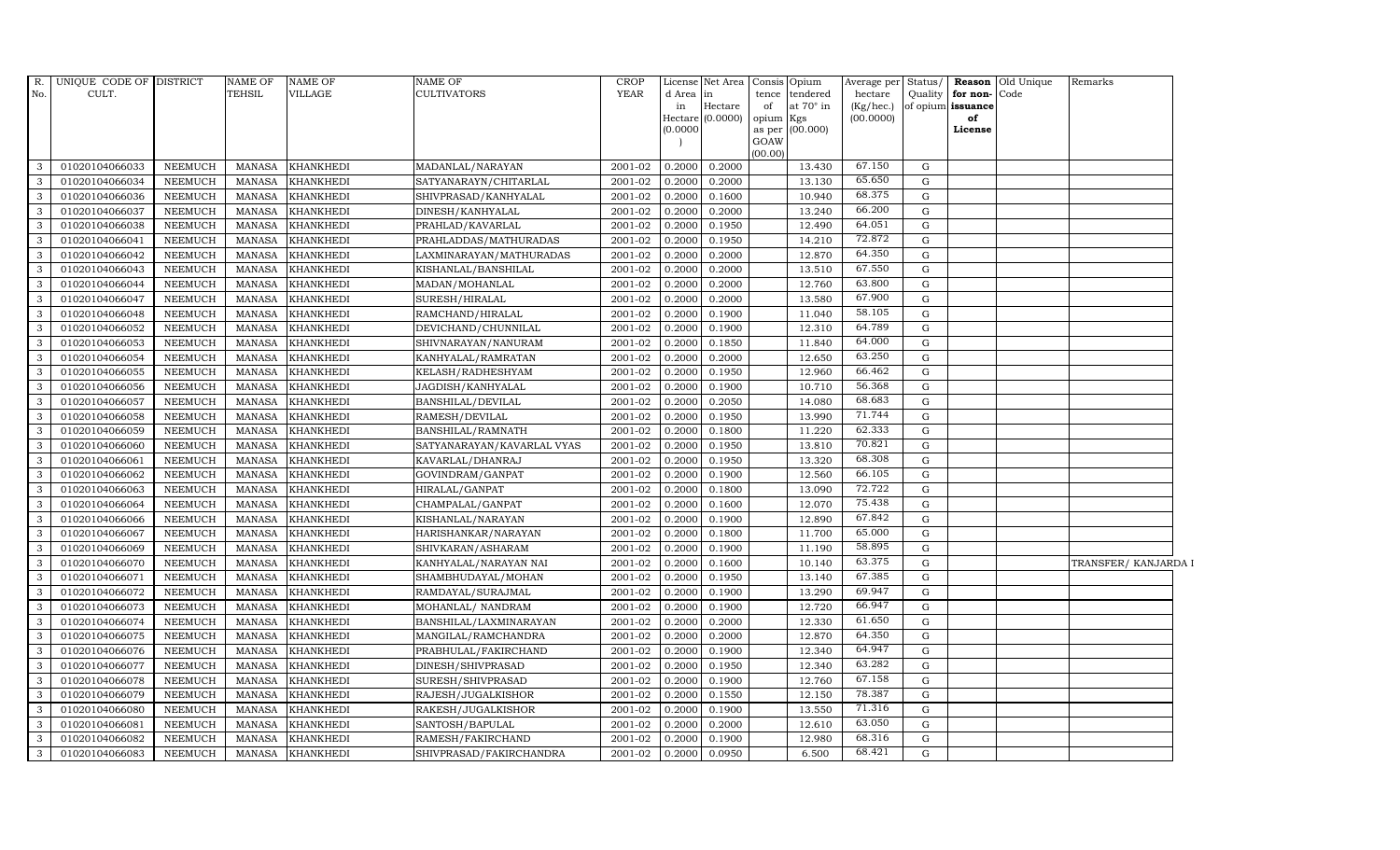| R.<br>No.    | UNIQUE CODE OF DISTRICT<br>CULT. |                | <b>NAME OF</b><br><b>TEHSIL</b> | <b>NAME OF</b><br>VILLAGE | <b>NAME OF</b><br>CULTIVATORS | <b>CROP</b><br><b>YEAR</b> | d Area in | License Net Area | tence     | Consis Opium<br>tendered | Average per<br>hectare | Status/<br>Quality | for non-          | Reason Old Unique<br>Code | Remarks     |
|--------------|----------------------------------|----------------|---------------------------------|---------------------------|-------------------------------|----------------------------|-----------|------------------|-----------|--------------------------|------------------------|--------------------|-------------------|---------------------------|-------------|
|              |                                  |                |                                 |                           |                               |                            | in        | Hectare          | of        | at $70^\circ$ in         | (Kg/hec.)              |                    | of opium issuance |                           |             |
|              |                                  |                |                                 |                           |                               |                            |           | Hectare (0.0000) | opium Kgs |                          | (00.0000)              |                    | of                |                           |             |
|              |                                  |                |                                 |                           |                               |                            | (0.0000)  |                  | GOAW      | as per (00.000)          |                        |                    | License           |                           |             |
|              |                                  |                |                                 |                           |                               |                            |           |                  | (00.00)   |                          |                        |                    |                   |                           |             |
| 3            | 01020104066084                   | NEEMUCH        | MANASA                          | <b>KHANKHEDI</b>          | JUGALKISHOR/FAKIRCHAND        | 2001-02                    | 0.2000    | 0.1900           |           | 12.750                   | 67.105                 | G                  |                   |                           |             |
| 3            | 01020104066087                   | <b>NEEMUCH</b> | <b>MANASA</b>                   | <b>KHANKHEDI</b>          | RAMPRATAP/BHAGATRAM           | 2001-02                    | 0.2000    | 0.1800           |           | 11.630                   | 64.611                 | G                  |                   |                           |             |
| 3            | 01020104066088                   | <b>NEEMUCH</b> | <b>MANASA</b>                   | <b>KHANKHEDI</b>          | BAGDIRAM/NARAYAN              | 2001-02                    | 0.2000    | 0.1900           |           | 13.250                   | 69.737                 | G                  |                   |                           |             |
| 3            | 01020104066090                   | <b>NEEMUCH</b> | <b>MANASA</b>                   | <b>KHANKHEDI</b>          | GOPAL/MOHANLAL PUROHIT        | 2001-02                    | 0.2000    | 0.1950           |           | 13.380                   | 68.615                 | G                  |                   |                           |             |
| 3            | 01020104066095                   | <b>NEEMUCH</b> | <b>MANASA</b>                   | <b>KHANKHEDI</b>          | SURESHCHAND/RAMNATH           | 2001-02                    | 0.2000    | 0.1900           |           | 13.100                   | 68.947                 | G                  |                   |                           |             |
| 3            | 01020104066096                   | <b>NEEMUCH</b> | <b>MANASA</b>                   | KHANKHEDI                 | BALMUKUND/DHANRAJ             | 2001-02                    | 0.2000    | 0.1450           |           | 7.630                    | 52.621                 | G                  |                   |                           |             |
| $\mathbf{3}$ | 01020104066097                   | <b>NEEMUCH</b> | <b>MANASA</b>                   | <b>KHANKHEDI</b>          | MANGILAL/BHERULAL             | 2001-02                    | 0.2000    | 0.1900           |           | 11.850                   | 62.368                 | G                  |                   |                           |             |
| 3            | 01020104066100                   | <b>NEEMUCH</b> | <b>MANASA</b>                   | <b>KHANKHEDI</b>          | MOHANLAL/RAMCHANDRA           | 2001-02                    | 0.2000    | 0.1200           |           | 7.390                    | 61.583                 | G                  |                   |                           |             |
| 3            | 01020104066102                   | <b>NEEMUCH</b> | <b>MANASA</b>                   | <b>KHANKHEDI</b>          | KELASH/KRISHNKANT             | 2001-02                    | 0.2000    | 0.1900           |           | 13.340                   | 70.211                 | G                  |                   |                           |             |
| 3            | 01020104066103                   | <b>NEEMUCH</b> | <b>MANASA</b>                   | <b>KHANKHEDI</b>          | GOPAL/MOHANLAL VYAS           | 2001-02                    | 0.2000    | 0.1900           |           | 12.760                   | 67.158                 | G                  |                   |                           |             |
| 3            | 01020104066104                   | <b>NEEMUCH</b> | <b>MANASA</b>                   | <b>KHANKHEDI</b>          | FAKIRCHAND/SHANKARLAL         | 2001-02                    | 0.2000    | 0.1900           |           | 11.930                   | 62.789                 | G                  |                   |                           |             |
| 3            | 01020104066105                   | <b>NEEMUCH</b> | <b>MANASA</b>                   | <b>KHANKHEDI</b>          | GORISHANKAR/KARULAL           | 2001-02                    | 0.2000    | 0.2050           |           | 12.630                   | 61.610                 | G                  |                   |                           |             |
| 3            | 01020104066106                   | <b>NEEMUCH</b> | <b>MANASA</b>                   | <b>KHANKHEDI</b>          | BALARAM/NARAYAN               | 2001-02                    | 0.2000    | 0.0900           |           | 6.410                    | 71.222                 | G                  |                   |                           | NAMECHNAGE  |
| 3            | 01020104066107                   | <b>NEEMUCH</b> | <b>MANASA</b>                   | <b>KHANKHEDI</b>          | PURSHOTAMDAS/BHUVANADAS       | 2001-02                    | 0.2000    | 0.2050           |           | 12.820                   | 62.537                 | G                  |                   |                           |             |
| 3            | 01020104066109                   | <b>NEEMUCH</b> | <b>MANASA</b>                   | <b>KHANKHEDI</b>          | BABULAL/NANIBAI               | 2001-02                    | 0.2000    | 0.1900           |           | 12.680                   | 66.737                 | G                  |                   |                           | NAME CHANGE |
| 3            | 01020104066111                   | <b>NEEMUCH</b> | <b>MANASA</b>                   | <b>KHANKHEDI</b>          | PARVATIBAI/RATANLAL           | 2001-02                    | 0.2000    | 0.1950           |           | 13.090                   | 67.128                 | G                  |                   |                           |             |
| 3            | 01020104066112                   | <b>NEEMUCH</b> | <b>MANASA</b>                   | <b>KHANKHEDI</b>          | KANCHANBAI/DHANNA             | 2001-02                    | 0.2000    | 0.1750           |           | 10.430                   | 59.600                 | G                  |                   |                           |             |
| 3            | 01020104066113                   | <b>NEEMUCH</b> | <b>MANASA</b>                   | <b>KHANKHEDI</b>          | GANGARAM/FAKIRCHAND           | 2001-02                    | 0.2000    | 0.1650           |           | 9.910                    | 60.061                 | G                  |                   |                           |             |
| 3            | 01020104066115                   | <b>NEEMUCH</b> | <b>MANASA</b>                   | <b>KHANKHEDI</b>          | GANGABAI/ONKAR                | 2001-02                    | 0.2000    | 0.1900           |           | 13.040                   | 68.632                 | G                  |                   |                           |             |
| 3            | 01020104066117                   | <b>NEEMUCH</b> | <b>MANASA</b>                   | <b>KHANKHEDI</b>          | LAXMINARAYAN/SHANKARLAL       | 2001-02                    | 0.2000    | 0.2000           |           | 13.160                   | 65.800                 | G                  |                   |                           |             |
| 3            | 01020104066118                   | <b>NEEMUCH</b> | <b>MANASA</b>                   | <b>KHANKHEDI</b>          | SOHANBAI/KANHYALAL            | 2001-02                    | 0.2000    | 0.2000           |           | 13.140                   | 65.700                 | G                  |                   |                           |             |
| 3            | 01020104066119                   | <b>NEEMUCH</b> | <b>MANASA</b>                   | KHANKHEDI                 | VISHVNATH/SHIVNATH            | 2001-02                    | 0.2000    | 0.2100           |           | 13.070                   | 62.238                 | G                  |                   |                           |             |
| $\mathbf{3}$ | 01020104066120                   | <b>NEEMUCH</b> | <b>MANASA</b>                   | <b>KHANKHEDI</b>          | SHANKARLAL/BHUVANA            | 2001-02                    | 0.2000    | 0.1700           |           | 11.880                   | 69.882                 | G                  |                   |                           |             |
| 3            | 01020104066121                   | <b>NEEMUCH</b> | <b>MANASA</b>                   | <b>KHANKHEDI</b>          | KANHYALAL/KARUJI              | 2001-02                    | 0.2000    | 0.1900           |           | 12.380                   | 65.158                 | $\mathbf G$        |                   |                           |             |
| 3            | 01020104066122                   | <b>NEEMUCH</b> | <b>MANASA</b>                   | <b>KHANKHEDI</b>          | JAGDISH/RATANLAL              | 2001-02                    | 0.2000    | 0.2000           |           | 12.690                   | 63.450                 | G                  |                   |                           | NAMECHANGE  |
| 3            | 01020104066123                   | <b>NEEMUCH</b> | <b>MANASA</b>                   | <b>KHANKHEDI</b>          | RAMNIVAS/GANESHRAM            | 2001-02                    | 0.2000    | 0.2000           |           | 13.210                   | 66.050                 | G                  |                   |                           |             |
| 3            | 01020104066125                   | <b>NEEMUCH</b> | <b>MANASA</b>                   | <b>KHANKHEDI</b>          | RADESHYAM/RAMNATH             | 2001-02                    | 0.2000    | 0.1800           |           | 11.770                   | 65.389                 | G                  |                   |                           | NAME CHANGE |
| 3            | 01020104066126                   | <b>NEEMUCH</b> | <b>MANASA</b>                   | <b>KHANKHEDI</b>          | TULSIRAM/RADHU                | 2001-02                    | 0.2000    | 0.1500           |           | 10.340                   | 68.933                 | G                  |                   |                           |             |
| 3            | 01020104066127                   | <b>NEEMUCH</b> | <b>MANASA</b>                   | <b>KHANKHEDI</b>          | KAVERIBAI/MATHURADAS          | 2001-02                    | 0.2000    | 0.1950           |           | 13.070                   | 67.026                 | G                  |                   |                           |             |
| 3            | 01020104066128                   | <b>NEEMUCH</b> | <b>MANASA</b>                   | <b>KHANKHEDI</b>          | KANHYALAL/SHIVLAL             | 2001-02                    | 0.2000    | 0.2000           |           | 12.610                   | 63.050                 | G                  |                   |                           |             |
| 3            | 01020104066131                   | <b>NEEMUCH</b> | <b>MANASA</b>                   | <b>KHANKHEDI</b>          | BAPULAL/LAXMINARAYAN          | 2001-02                    | 0.2000    | 0.2000           |           | 12.800                   | 64.000                 | G                  |                   |                           |             |
| 3            | 01020104066132                   | <b>NEEMUCH</b> | <b>MANASA</b>                   | <b>KHANKHEDI</b>          | BAPULAL/RAMCHAND              | 2001-02                    | 0.2000    | 0.2100           |           | 12.750                   | 60.714                 | G                  |                   |                           |             |
| 3            | 01020104066134                   | <b>NEEMUCH</b> | MANASA                          | <b>KHANKHEDI</b>          | GANPAT/NANDLAL                | 2001-02                    | 0.2000    | 0.1800           |           | 13.310                   | 73.944                 | G                  |                   |                           |             |
| 3            | 01020104066135                   | <b>NEEMUCH</b> | <b>MANASA</b>                   | <b>KHANKHEDI</b>          | KANHYALAL/UDAYRAM             | 2001-02                    | 0.2000    | 0.2000           |           | 13.480                   | 67.400                 | G                  |                   |                           |             |
| 3            | 01020104066137                   | <b>NEEMUCH</b> | <b>MANASA</b>                   | <b>KHANKHEDI</b>          | SHANTILAL/GHASI               | 2001-02                    | 0.2000    | 0.1900           |           | 11.920                   | 62.737                 | G                  |                   |                           |             |
| 3            | 01020104066116                   | <b>NEEMUCH</b> | <b>MANASA</b>                   | <b>KHANKHEDI</b>          | HANGAMIBAI/RADHAKISHAN        | 2001-02                    | 0.2000    | 0.1950           |           | 11.990                   | 61.487                 | G                  |                   |                           |             |
| 3            | 01020104066138                   | <b>NEEMUCH</b> | <b>MANASA</b>                   | <b>KHANKHEDI</b>          | KANHYALAL/SHANKARLAL          | 2001-02                    | 0.2000    | 0.1950           |           | 12.090                   | 62.000                 | G                  |                   |                           |             |
| 3            | 01020104066139                   | <b>NEEMUCH</b> | <b>MANASA</b>                   | <b>KHANKHEDI</b>          | BAPULAL/KANHYALAL             | 2001-02                    | 0.2000    | 0.1950           |           | 13.320                   | 68.308                 | G                  |                   |                           |             |
| 3            | 01020104066140                   | <b>NEEMUCH</b> | <b>MANASA</b>                   | <b>KHANKHEDI</b>          | KISHOR/RADHAKISHAN            | 2001-02                    | 0.2000    | 0.1950           |           | 13.660                   | 70.051                 | G                  |                   |                           |             |
| 3            | 01020104066141                   | <b>NEEMUCH</b> | <b>MANASA</b>                   | <b>KHANKHEDI</b>          | NATHULAL/BHONIRAM             | 2001-02                    | 0.2000    | 0.1950           |           | 13.200                   | 67.692                 | G                  |                   |                           |             |
| 3            | 01020104066142                   | <b>NEEMUCH</b> | MANASA                          | <b>KHANKHEDI</b>          | RAMESH/NARAYAN                | 2001-02                    | 0.2000    | 0.1700           |           | 12.370                   | 72.765                 | G                  |                   |                           |             |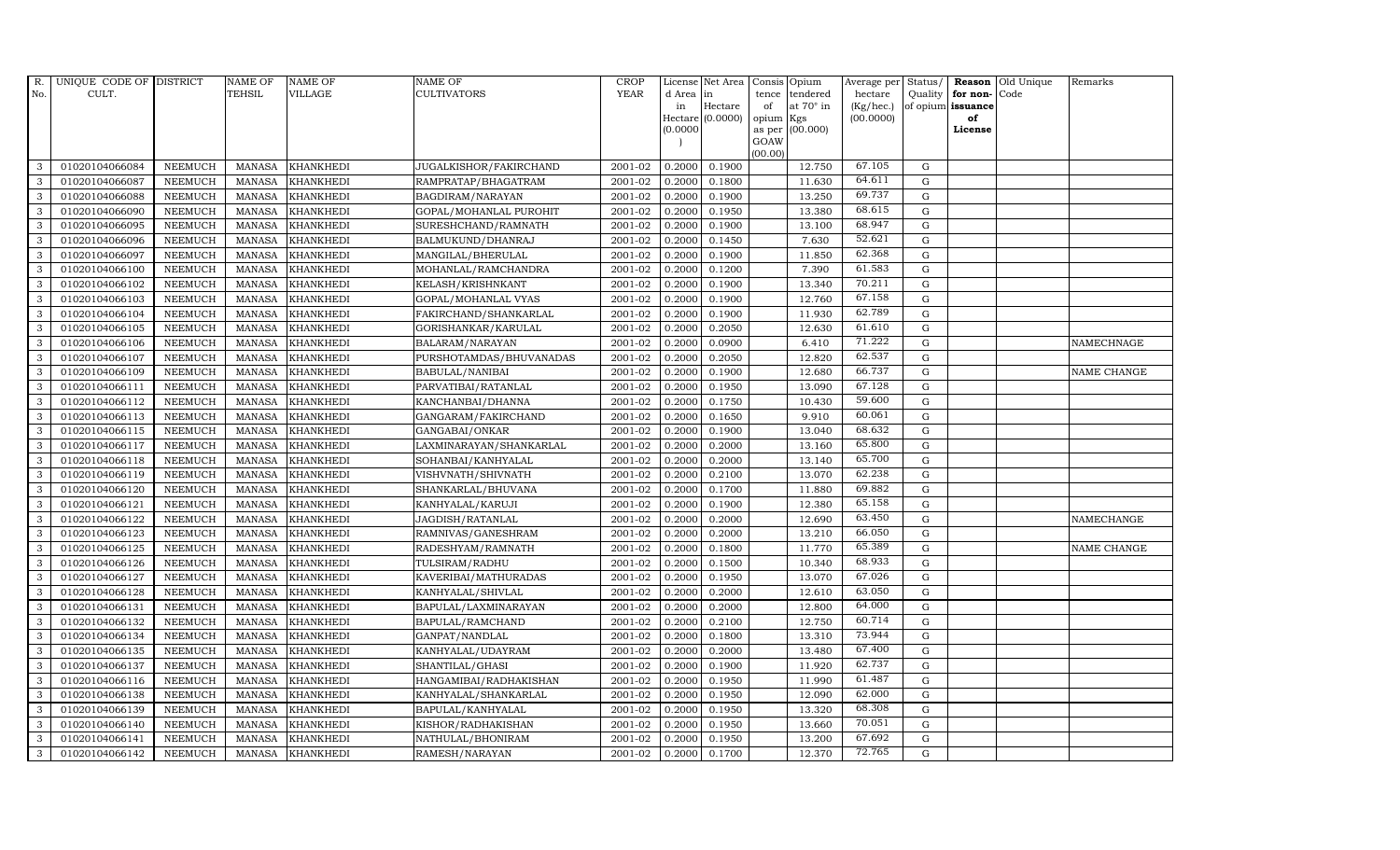|                | R. UNIQUE CODE OF DISTRICT |                | NAME OF       | NAME OF          | NAME OF                | CROP    |           | License Net Area Consis Opium |           |                   |           |              |                      | Average per Status/ Reason Old Unique | Remarks                        |                                          |
|----------------|----------------------------|----------------|---------------|------------------|------------------------|---------|-----------|-------------------------------|-----------|-------------------|-----------|--------------|----------------------|---------------------------------------|--------------------------------|------------------------------------------|
| No.            | CULT.                      |                | TEHSIL        | VILLAGE          | <b>CULTIVATORS</b>     | YEAR    | d Area in |                               | tence     | tendered          | hectare   |              | Quality for non-Code |                                       |                                |                                          |
|                |                            |                |               |                  |                        |         | in        | Hectare                       | of        | at 70° in         | (Kg/hec.) |              | of opium issuance    |                                       |                                |                                          |
|                |                            |                |               |                  |                        |         | (0.0000)  | Hectare $(0.0000)$            | opium Kgs | as per $(00.000)$ | (00.0000) |              | of<br>License        |                                       |                                |                                          |
|                |                            |                |               |                  |                        |         |           |                               | GOAW      |                   |           |              |                      |                                       |                                |                                          |
|                |                            |                |               |                  |                        |         |           |                               | (00.00)   |                   |           |              |                      |                                       |                                |                                          |
| 3              | 01020104066143             | NEEMUCH        | MANASA        | <b>KHANKHEDI</b> | RADHESHYAM/PRABHULAL   | 2001-02 | 0.2000    | 0.1600                        |           | 10.790            | 67.438    | G            |                      |                                       |                                |                                          |
| 3              | 01020104066148             | <b>NEEMUCH</b> | <b>MANASA</b> | KHANKHEDI        | DASHRATH/MANGILAL      | 2001-02 | 0.2000    | 0.2000                        |           | 12.810            | 64.050    | $\mathbf G$  |                      |                                       |                                |                                          |
| -3             | 01020104066150             | <b>NEEMUCH</b> | <b>MANASA</b> | <b>KHANKHEDI</b> | BIHARIDAS/NARAYANDAS   | 2001-02 | 0.2000    | 0.1900                        |           | 12.460            | 65.579    | G            |                      |                                       |                                |                                          |
| 3              | 01020104066124             | <b>NEEMUCH</b> | <b>MANASA</b> | KHANKHEDI        | RUKMANIBAI/TULSIRAM    | 2001-02 | 0.2000    | 0.1950                        |           | 13.430            | 68.872    | G            |                      |                                       |                                |                                          |
| $\mathbf{3}$   | 01020104066151             | <b>NEEMUCH</b> | <b>MANASA</b> | <b>KHANKHEDI</b> | SUGANABAI/MOHANLAL     | 2001-02 | 0.2000    | 0.2100                        |           | 12.700            | 60.476    | G            |                      |                                       |                                |                                          |
| $\mathbf{3}$   | 01020104066099             | <b>NEEMUCH</b> | <b>MANASA</b> | KHANKHEDI        | BANSHILAL/CHAMPALAL    | 2001-02 | 0.2000    | 0.1900                        |           | 12.340            | 64.947    | $\mathbf G$  |                      | 01020104089217                        |                                |                                          |
| $\mathbf{3}$   | 01020104066153             | <b>NEEMUCH</b> | <b>MANASA</b> | KHANKHEDI        | NANDKISHOR/KISHANLAL   | 2001-02 | 0.2000    | 0.1950                        |           | 13.240            | 67.897    | G            |                      | 01020104063052                        |                                |                                          |
| $\mathbf{3}$   | 01020104091001             | NEEMUCH        | <b>MANASA</b> | <b>KHAJURI</b>   | SHIVNARAYAN/BHAVARLAL  | 2001-02 | 0.2000    | 0.1900                        |           | 12.650            | 66.579    | G            |                      |                                       |                                |                                          |
| 3              | 01020104091003             | <b>NEEMUCH</b> | <b>MANASA</b> | <b>KHAJURI</b>   | FAKIRCHAND/DEVJI       | 2001-02 | 0.2000    | 0.2000                        |           | 12.680            | 63.400    | ${\rm G}$    |                      |                                       |                                |                                          |
| $\mathbf{3}$   | 01020104091004             | <b>NEEMUCH</b> | <b>MANASA</b> | <b>KHAJURI</b>   | KACHRULAL/SHANKARLAL   | 2001-02 | 0.2000    | 0.2000                        |           | 13.390            | 66.950    | $\mathbf G$  |                      |                                       |                                |                                          |
| $\mathbf{3}$   | 01020104091005             | NEEMUCH        | <b>MANASA</b> | KHAJURI          | BHULIBAI/SITARAM       | 2001-02 | 0.2000    | 0.1000                        |           | 5.930             | 59.300    | G            |                      |                                       |                                |                                          |
| 3              | 01020104091006             | NEEMUCH        | <b>MANASA</b> | <b>KHAJURI</b>   | AYODHYABAI/DHULA       | 2001-02 | 0.2000    | 0.1950                        |           | 11.850            | 60.769    | G            |                      |                                       |                                |                                          |
| $\mathbf{3}$   | 01020104091007             | <b>NEEMUCH</b> | <b>MANASA</b> | <b>KHAJURI</b>   | NARHARI/HARLAL         | 2001-02 | 0.2000    | 0.1050                        |           | 5.990             | 57.048    | G            |                      |                                       |                                |                                          |
| 3              | 01020104091008             | <b>NEEMUCH</b> | <b>MANASA</b> | <b>KHAJURI</b>   | GANGARAM/MULCHAND      | 2001-02 | 0.2000    | 0.1000                        |           | 6.190             | 61.900    | G            |                      |                                       |                                |                                          |
| $\overline{3}$ | 01020104091009             | NEEMUCH        | <b>MANASA</b> | <b>KHAJURI</b>   | KANHYALAL/NIRBHAYRAM   | 2001-02 | 0.2000    | 0.2000                        |           | 11.760            | 58.800    | ${\rm G}$    |                      |                                       |                                |                                          |
| 3              | 01020104091010             | NEEMUCH        | <b>MANASA</b> | <b>KHAJURI</b>   | ONKARLAL/NIRBHAYRAM    | 2001-02 | 0.2000    | 0.2000                        |           | 12.340            | 61.700    | G            |                      |                                       |                                |                                          |
| $\mathbf{3}$   | 01020104091011             | <b>NEEMUCH</b> | <b>MANASA</b> | <b>KHAJURI</b>   | GANGARAM/DHANNAJI      | 2001-02 | 0.2000    | 0.1950                        |           | 12.630            | 64.769    | G            |                      |                                       |                                |                                          |
| $\mathbf{3}$   | 01020104091012             | NEEMUCH        | <b>MANASA</b> | <b>KHAJURI</b>   | BABRU/NATHU            | 2001-02 | 0.2000    | 0.2000                        |           | 12.310            | 61.550    | G            |                      |                                       |                                |                                          |
| 3              | 01020104091013             | <b>NEEMUCH</b> | <b>MANASA</b> | <b>KHAJURI</b>   | DHAPUBAI/BHUVANA       | 2001-02 | 0.2000    | 0.2000                        |           | 11.370            | 56.850    | G            |                      |                                       |                                |                                          |
| $\mathbf{3}$   | 01020104091015             | NEEMUCH        | <b>MANASA</b> | <b>KHAJURI</b>   | NANDLAL/BHERULAL       | 2001-02 | 0.2000    | 0.1000                        |           | 6.270             | 62.700    | G            |                      |                                       |                                |                                          |
| $\mathbf{3}$   | 01020104091016             | <b>NEEMUCH</b> | <b>MANASA</b> | KHAJURI          | MULCHAND/BANSHILAL     | 2001-02 | 0.2000    | 0.1000                        |           | 6.370             | 63.700    | ${\rm G}$    |                      |                                       |                                |                                          |
| $\mathbf{3}$   | 01020104091017             | <b>NEEMUCH</b> | <b>MANASA</b> | <b>KHAJURI</b>   | UDA/BHUVANA            | 2001-02 | 0.2000    | 0.1100                        |           | 6.460             | 58.727    | G            |                      |                                       |                                |                                          |
| $\mathbf{3}$   | 01020104091018             | <b>NEEMUCH</b> | <b>MANASA</b> | <b>KHAJURI</b>   | BABULAL/BHAGIRATH      | 2001-02 | 0.2000    | 0.1700                        |           | 10.170            | 59.824    | $\mathbf G$  |                      |                                       |                                |                                          |
| 3              | 01020104091019             | NEEMUCH        | <b>MANASA</b> | <b>KHAJURI</b>   | KHIMA/NANURAM          | 2001-02 | 0.2000    | 0.0950                        |           | 5.700             | 60.000    | G            |                      |                                       |                                |                                          |
| 3              | 01020104091020             | <b>NEEMUCH</b> | <b>MANASA</b> | <b>KHAJURI</b>   | MOHANLAL/BHERU         | 2001-02 | 0.2000    | 0.2000                        |           | 12.020            | 60.100    | G            |                      |                                       |                                |                                          |
| 3              | 01020104091021             | <b>NEEMUCH</b> | <b>MANASA</b> | <b>KHAJURI</b>   | RAMCHANDRA/RADHAKISHAN | 2001-02 | 0.2000    | 0.2000                        |           | 12.410            | 62.050    | $\mathbf G$  |                      |                                       |                                |                                          |
| $\mathbf{3}$   | 01020104091022             | NEEMUCH        | <b>MANASA</b> | <b>KHAJURI</b>   | DEVILAL/RAMPRATAP      | 2001-02 | 0.2000    | 0.2050                        |           | 12.010            | 58.585    | $\mathbf G$  |                      |                                       |                                |                                          |
| 3              | 01020104091023             | NEEMUCH        | <b>MANASA</b> | <b>KHAJURI</b>   | NAJRIBAI/BHAGVAN       | 2001-02 | 0.2000    | 0.2000                        |           | 12.220            | 61.100    | G            |                      |                                       | <b>NAME CHANGE</b>             |                                          |
| 3              | 01020104091025             | <b>NEEMUCH</b> | <b>MANASA</b> | <b>KHAJURI</b>   | AMARJI/BABRU           | 2001-02 | 0.2000    | 0.0900                        |           | 5.850             | 65.000    | G            |                      |                                       |                                |                                          |
| 3              | 01020104091026             | <b>NEEMUCH</b> | <b>MANASA</b> | <b>KHAJURI</b>   | AJIMANBAI/FAKIR MOH    | 2001-02 | 0.2000    | 0.2000                        |           | 12.220            | 61.100    | G            |                      |                                       |                                | TRANSFER/NAME CHANGE / MOKHAMPURA KANCHI |
| 3              | 01020104091027             | <b>NEEMUCH</b> | <b>MANASA</b> | <b>KHAJURI</b>   | NANDLAL/CHOTELAL       | 2001-02 | 0.2000    | 0.2000                        |           | 13.120            | 65.600    | G            |                      |                                       | TRANSFER/ BARBHADIA NMH I DVSN |                                          |
| $\mathbf{3}$   | 01020104091028             | NEEMUCH        | <b>MANASA</b> | <b>KHAJURI</b>   | ONKARLAL/BADRILAL      | 2001-02 | 0.2000    | 0.2000                        |           | 11.610            | 58.050    | G            |                      |                                       |                                |                                          |
| 3              | 01020104091029             | <b>NEEMUCH</b> | <b>MANASA</b> | <b>KHAJURI</b>   | RAMCHANDRA/RATANLAL    | 2001-02 | 0.2000    | 0.1900                        |           | 11.550            | 60.789    | G            |                      |                                       | NAME CHANGE                    |                                          |
| 3              | 01020104091030             | <b>NEEMUCH</b> | <b>MANASA</b> | <b>KHAJURI</b>   | BAGDIRAM/BABRU         | 2001-02 | 0.2000    | 0.1000                        |           | 6.580             | 65.800    | $\mathbf G$  |                      |                                       |                                |                                          |
| $\mathbf{3}$   | 01020104091032             | NEEMUCH        | <b>MANASA</b> | <b>KHAJURI</b>   | RUKMANIBAI/KACHROOLAL  | 2001-02 | 0.2000    | 0.1100                        |           | 6.630             | 60.273    | G            |                      |                                       |                                |                                          |
| 3              | 01020104091034             | <b>NEEMUCH</b> | <b>MANASA</b> | <b>KHAJURI</b>   | SHAMBHULAL/BAAGIRAM    | 2001-02 | 0.2000    | 0.1950                        |           | 12.010            | 61.590    | G            |                      |                                       | TRANSFER/ MALKHEDA             |                                          |
| 3              | 01020104091035             | <b>NEEMUCH</b> | <b>MANASA</b> | <b>KHAJURI</b>   | SHAITANSINGH/DHULSINGH | 2001-02 | 0.2000    | 0.1900                        |           | 11.440            | 60.211    | G            |                      |                                       |                                |                                          |
| $\mathbf{3}$   | 01020104091036             | <b>NEEMUCH</b> | <b>MANASA</b> | <b>KHAJURI</b>   | SURESHCHANDER/KANHEYA  | 2001-02 | 0.2000    | 0.1950                        |           | 11.550            | 59.231    | ${\rm G}$    |                      |                                       |                                |                                          |
| 3              | 01020104091038             | <b>NEEMUCH</b> | <b>MANASA</b> | <b>KHAJURI</b>   | PRABHULAL/HERALAL      | 2001-02 | 0.2000    |                               |           |                   |           | $\mathbf{F}$ |                      |                                       |                                |                                          |
| 3              | 01020104091039             | NEEMUCH        | MANASA        | <b>KHAJURI</b>   | NARAYANSINGH/MANGAL    | 2001-02 | 0.2000    | 0.1950                        |           | 10.960            | 56.205    | G            |                      |                                       |                                |                                          |
| $\mathbf{3}$   | 01020104091040             | NEEMUCH        | MANASA        | <b>KHAJURI</b>   | BHAWARLAL/TULSHIRAM    | 2001-02 | 0.2000    | 0.1900                        |           | 13.210            | 69.526    | G            |                      |                                       |                                |                                          |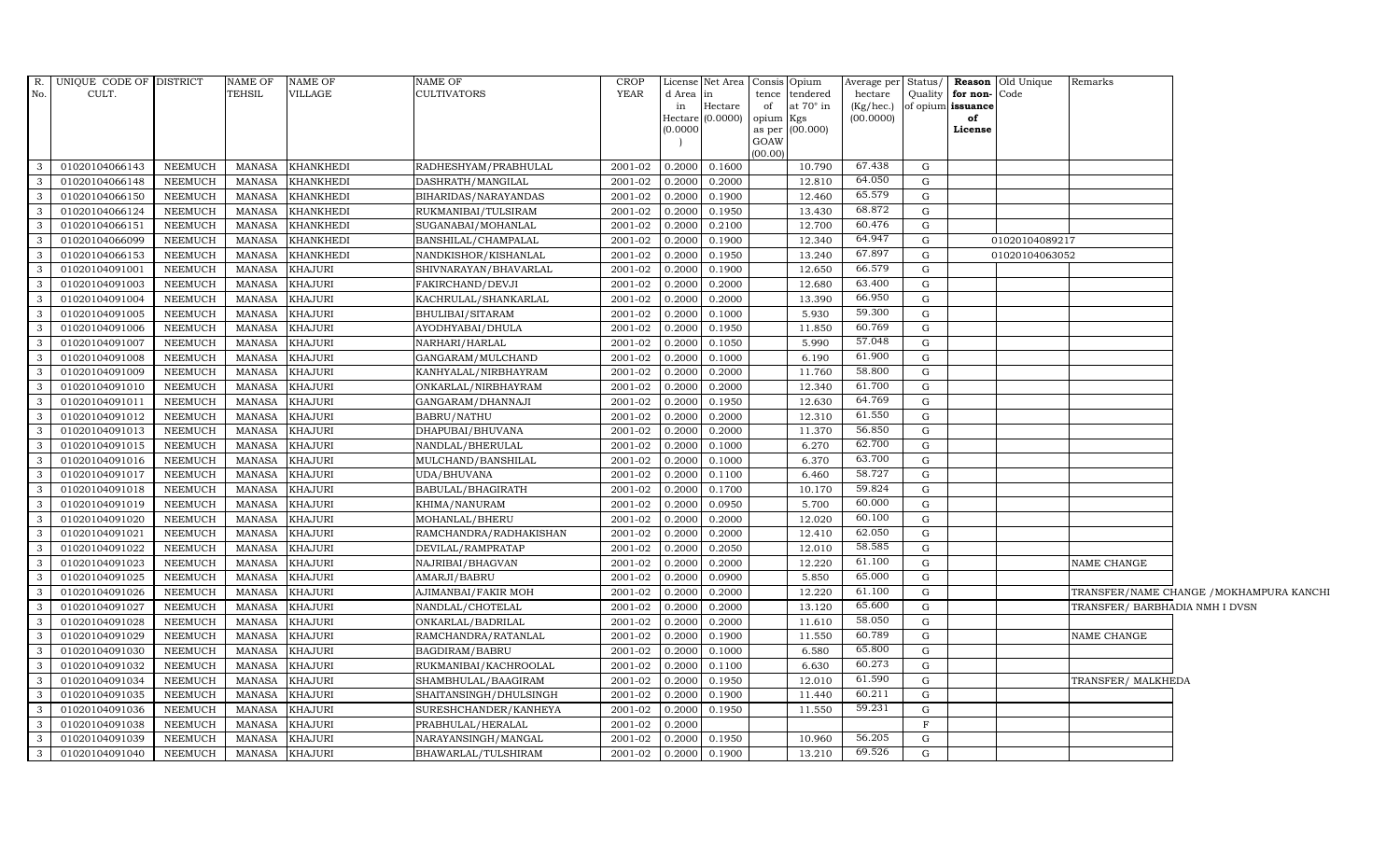| R.           | UNIQUE CODE OF DISTRICT |                | NAME OF       | <b>NAME OF</b> | NAME OF                | <b>CROP</b> |           | License Net Area   Consis   Opium |                     |                  | Average per | Status/ |                   | Reason Old Unique | Remarks                      |  |
|--------------|-------------------------|----------------|---------------|----------------|------------------------|-------------|-----------|-----------------------------------|---------------------|------------------|-------------|---------|-------------------|-------------------|------------------------------|--|
| No.          | CULT.                   |                | TEHSIL        | VILLAGE        | <b>CULTIVATORS</b>     | YEAR        | d Area in |                                   | tence               | tendered         | hectare     | Quality | for non-          | Code              |                              |  |
|              |                         |                |               |                |                        |             | in        | Hectare                           | of                  | at $70^\circ$ in | (Kg/hec.)   |         | of opium issuance |                   |                              |  |
|              |                         |                |               |                |                        |             | (0.0000)  | Hectare (0.0000)                  | opium Kgs<br>as per | (00.000)         | (00.0000)   |         | of<br>License     |                   |                              |  |
|              |                         |                |               |                |                        |             |           |                                   | GOAW                |                  |             |         |                   |                   |                              |  |
|              |                         |                |               |                |                        |             |           |                                   | (00.00)             |                  |             |         |                   |                   |                              |  |
| 3            | 01020104091041          | <b>NEEMUCH</b> | <b>MANASA</b> | <b>KHAJURI</b> | RAMKISHAN/MAANGILAL    | 2001-02     | 0.2000    | 0.1100                            |                     | 6.600            | 60.000      | G       |                   |                   |                              |  |
| 3            | 01020104091042          | <b>NEEMUCH</b> | <b>MANASA</b> | <b>KHAJURI</b> | GHESAGIR/RAMGIR        | 2001-02     | 0.2000    | 0.1000                            |                     | 5.690            | 56.900      | G       |                   |                   |                              |  |
| 3            | 01020104091043          | <b>NEEMUCH</b> | <b>MANASA</b> | <b>KHAJURI</b> | JAMUNALAL/NANDLAL      | 2001-02     | 0.2000    | 0.2050                            |                     | 11.770           | 57.415      | G       |                   |                   |                              |  |
| 3            | 01020104091044          | <b>NEEMUCH</b> | <b>MANASA</b> | <b>KHAJURI</b> | GANPAT/BHERULAL        | 2001-02     | 0.2000    | 0.1150                            |                     | 5.790            | 50.348      | G       | 04                |                   |                              |  |
| 3            | 01020104091045          | <b>NEEMUCH</b> | <b>MANASA</b> | <b>KHAJURI</b> | HARISHCHAND/BANSI      | 2001-02     | 0.2000    | 0.2000                            |                     | 12.560           | 62.800      | G       |                   |                   | TRANSFER/ MOKHAMPURA KANCHI  |  |
| $\mathbf{3}$ | 01020104091046          | NEEMUCH        | <b>MANASA</b> | KHAJURI        | GANPATLAL/RAMESHWAR    | 2001-02     | 0.2000    | 0.1000                            |                     | 7.340            | 73.400      | G       |                   |                   |                              |  |
| 3            | 01020104091047          | NEEMUCH        | <b>MANASA</b> | <b>KHAJURI</b> | PRATAP/RAMA            | 2001-02     | 0.2000    | 0.1000                            |                     | 6.890            | 68.900      | G       |                   |                   |                              |  |
| 3            | 01020104091049          | <b>NEEMUCH</b> | <b>MANASA</b> | <b>KHAJURI</b> | BABULAL/KACHRULAL      | 2001-02     | 0.2000    | 0.1000                            |                     | 6.170            | 61.700      | G       |                   |                   | TRANSFER/ SUTHOLI NMH ISDVSN |  |
| 3            | 01020104091050          | <b>NEEMUCH</b> | <b>MANASA</b> | <b>KHAJURI</b> | PRABHULAL/RATANLAL     | 2001-02     | 0.2000    | 0.2050                            |                     | 13.580           | 66.244      | G       |                   |                   |                              |  |
| 3            | 01020104091051          | <b>NEEMUCH</b> | <b>MANASA</b> | <b>KHAJURI</b> | NANDLAL/MANGILAL       | 2001-02     | 0.2000    | 0.1650                            |                     | 9.820            | 59.515      | G       |                   |                   |                              |  |
| 3            | 01020104091052          | <b>NEEMUCH</b> | <b>MANASA</b> | KHAJURI        | MANOHAR/HARESHCHAND    | 2001-02     | 0.2000    | 0.1000                            |                     | 6.550            | 65.500      | G       |                   |                   | TRANSFER/ MOKHAMPURA KANCHI  |  |
| 3            | 01020104091053          | NEEMUCH        | <b>MANASA</b> | KHAJURI        | KALUSINGH/NARAYAN      | 2001-02     | 0.2000    | 0.1900                            |                     | 10.780           | 56.737      | G       |                   |                   |                              |  |
| 3            | 01020104091054          | <b>NEEMUCH</b> | <b>MANASA</b> | <b>KHAJURI</b> | BABUSINGH/DHULSINGH    | 2001-02     | 0.2000    | 0.1000                            |                     | 6.150            | 61.500      | G       |                   |                   |                              |  |
| 3            | 01020104091055          | <b>NEEMUCH</b> | <b>MANASA</b> | <b>KHAJURI</b> | MATHURALAL/MANGILAL    | 2001-02     | 0.2000    | 0.1050                            |                     | 6.610            | 62.952      | G       |                   |                   |                              |  |
| 3            | 01020104091056          | <b>NEEMUCH</b> | <b>MANASA</b> | <b>KHAJURI</b> | SHIVNARAYAN/AMARJI     | 2001-02     | 0.2000    | 0.1950                            |                     | 13.720           | 70.359      | G       |                   |                   |                              |  |
| 3            | 01020104091057          | <b>NEEMUCH</b> | <b>MANASA</b> | <b>KHAJURI</b> | PRABHULAL/KACHRU       | 2001-02     | 0.2000    | 0.1750                            |                     | 10.740           | 61.371      | G       |                   |                   |                              |  |
| 3            | 01020104091058          | NEEMUCH        | <b>MANASA</b> | <b>KHAJURI</b> | HARLAL/KACHRU          | 2001-02     | 0.2000    | 0.1900                            |                     | 10.920           | 57.474      | G       |                   |                   |                              |  |
| 3            | 01020104091060          | NEEMUCH        | <b>MANASA</b> | <b>KHAJURI</b> | RAMPRASAD/NANDLAL      | 2001-02     | 0.2000    | 0.1950                            |                     | 12.040           | 61.744      | G       |                   |                   |                              |  |
| 3            | 01020104091061          | <b>NEEMUCH</b> | <b>MANASA</b> | <b>KHAJURI</b> | PRABHULAL/BHAWAR       | 2001-02     | 0.2000    | 0.1000                            |                     | 5.640            | 56.400      | G       |                   |                   |                              |  |
| 3            | 01020104091063          | NEEMUCH        | <b>MANASA</b> | KHAJURI        | MUKESHKUMAR/RAMESHWAR  | 2001-02     | 0.2000    | 0.1000                            |                     | 7.260            | 72.600      | G       |                   |                   |                              |  |
| 3            | 01020104091064          | <b>NEEMUCH</b> | <b>MANASA</b> | <b>KHAJURI</b> | KAILASHCHAND/MOHANLAL  | 2001-02     | 0.2000    | 0.2000                            |                     | 14.660           | 73.300      | G       |                   |                   |                              |  |
| 3            | 01020104091066          | <b>NEEMUCH</b> | <b>MANASA</b> | <b>KHAJURI</b> | BAPULAL/BHUWANILAL     | 2001-02     | 0.2000    | 0.2000                            |                     | 10.590           | 52.950      | G       |                   |                   |                              |  |
| 3            | 01020104091067          | NEEMUCH        | <b>MANASA</b> | KHAJURI        | RAJENDERKUMAR/MANGILAL | 2001-02     | 0.2000    | 0.1000                            |                     | 6.100            | 61.000      | G       |                   |                   |                              |  |
| 3            | 01020104091068          | <b>NEEMUCH</b> | <b>MANASA</b> | <b>KHAJURI</b> | DEUBAI/SHANKAERLAL     | 2001-02     | 0.2000    | 0.1900                            |                     | 11.050           | 58.158      | G       |                   |                   |                              |  |
| 3            | 01020104091069          | <b>NEEMUCH</b> | <b>MANASA</b> | <b>KHAJURI</b> | JIVANSINGH/GIRDHARI    | 2001-02     | 0.2000    | 0.2000                            |                     | 10.640           | 53.200      | G       |                   |                   |                              |  |
| 3            | 01020104091070          | <b>NEEMUCH</b> | <b>MANASA</b> | KHAJURI        | MULCHAND/RATANLAL      | 2001-02     | 0.2000    | 0.1900                            |                     | 11.200           | 58.947      | G       |                   |                   |                              |  |
| 3            | 01020104091072          | <b>NEEMUCH</b> | <b>MANASA</b> | <b>KHAJURI</b> | AMBALAL/CHUNNILAL      | 2001-02     | 0.2000    | 0.2000                            |                     | 12.280           | 61.400      | G       |                   |                   | TRANSFER/ JETHALI            |  |
| $\mathbf{3}$ | 01020104091073          | NEEMUCH        | <b>MANASA</b> | KHAJURI        | SHANKARLAL/GOPAL       | 2001-02     | 0.2000    | 0.1900                            |                     | 10.730           | 56.474      | G       |                   |                   |                              |  |
| 3            | 01020104091074          | <b>NEEMUCH</b> | <b>MANASA</b> | <b>KHAJURI</b> | PRAKASH/KACHRU         | 2001-02     | 0.2000    | 0.1150                            |                     | 6.670            | 58.000      | G       |                   |                   |                              |  |
| 3            | 01020104091076          | <b>NEEMUCH</b> | <b>MANASA</b> | <b>KHAJURI</b> | SALAGRAM/BHUVANIRAM    | 2001-02     | 0.2000    | 0.1050                            |                     | 6.200            | 59.048      | G       |                   |                   |                              |  |
| 3            | 01020104091077          | <b>NEEMUCH</b> | <b>MANASA</b> | KHAJURI        | LABHCHAND/HARLAL       | 2001-02     | 0.2000    | 0.2000                            |                     | 11.520           | 57.600      | G       |                   |                   |                              |  |
| 3            | 01020104091079          | <b>NEEMUCH</b> | <b>MANASA</b> | <b>KHAJURI</b> | GHISALAL/UDA           | 2001-02     | 0.2000    | 0.0950                            |                     | 6.420            | 67.579      | G       |                   |                   |                              |  |
| 3            | 01020104091080          | NEEMUCH        | <b>MANASA</b> | <b>KHAJURI</b> | KARULAL/DEVA           | 2001-02     | 0.2000    | 0.1850                            |                     | 11.990           | 64.811      | G       |                   |                   |                              |  |
| 3            | 01020104091081          | <b>NEEMUCH</b> | <b>MANASA</b> | <b>KHAJURI</b> | MOHANLAL/RADHAKISHAN   | 2001-02     | 0.2000    | 0.1850                            |                     | 6.470            | 34.973      | G       | 04                |                   |                              |  |
| 3            | 01020104091082          | <b>NEEMUCH</b> | <b>MANASA</b> | KHAJURI        | MANGILAL/BHAVARLAL     | 2001-02     | 0.2000    | 0.2000                            |                     | 11.490           | 57.450      | G       |                   |                   |                              |  |
| 3            | 01020104091083          | <b>NEEMUCH</b> | <b>MANASA</b> | <b>KHAJURI</b> | CHENRAM/KALURAM        | 2001-02     | 0.2000    | 0.1050                            |                     | 6.400            | 60.952      | G       |                   |                   |                              |  |
| 3            | 01020104091085          | <b>NEEMUCH</b> | <b>MANASA</b> | <b>KHAJURI</b> | RAJARAM/BABRU          | 2001-02     | 0.2000    | 0.1850                            |                     | 11.190           | 60.486      | G       |                   |                   |                              |  |
| 3            | 01020104091086          | NEEMUCH        | <b>MANASA</b> | <b>KHAJURI</b> | PRAKSHCHAND/NATHU      | 2001-02     | 0.2000    | 0.1850                            |                     | 10.330           | 55.838      | G       |                   |                   |                              |  |
| 3            | 01020104091087          | <b>NEEMUCH</b> | <b>MANASA</b> | <b>KHAJURI</b> | MADANLAL/SHANKARLAL    | 2001-02     | 0.2000    | 0.0800                            |                     | 5.030            | 62.875      | G       |                   |                   |                              |  |
| 3            | 01020104091089          | <b>NEEMUCH</b> | <b>MANASA</b> | <b>KHAJURI</b> | PUSPABAI/GIRVAR        | 2001-02     | 0.2000    | 0.0900                            |                     | 4.810            | 53.444      | G       |                   |                   |                              |  |
| 3            | 01020104091091          | <b>NEEMUCH</b> | <b>MANASA</b> | <b>KHAJURI</b> | GANGABAI/BHAVARLAL     | 2001-02     | 0.2000    | 0.1000                            |                     | 5.930            | 59.300      | G       |                   |                   | <b>NAME CHANGE</b>           |  |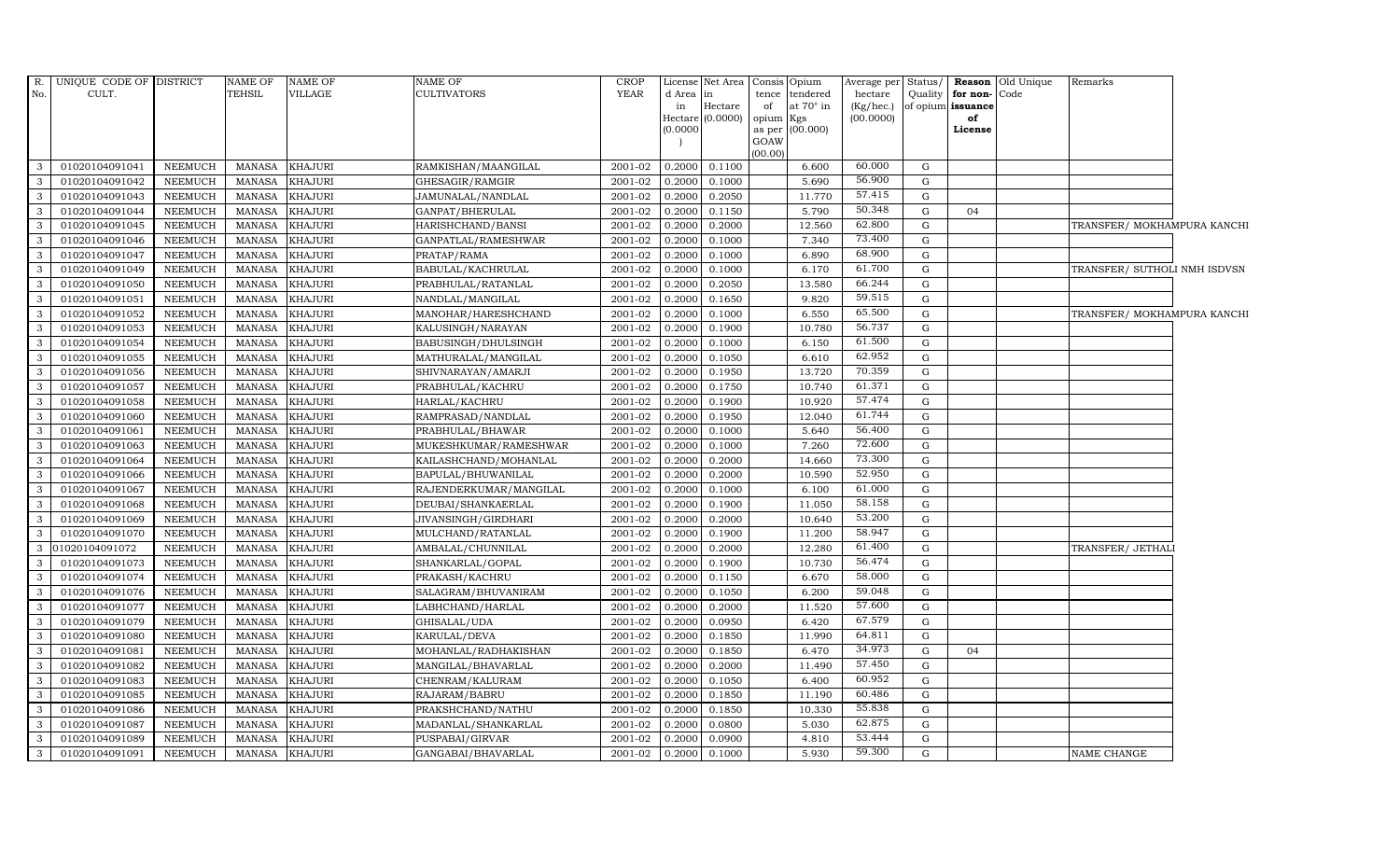| R.             | UNIQUE CODE OF DISTRICT |                | NAME OF       | <b>NAME OF</b> | NAME OF                 | <b>CROP</b> | License  | Net Area                    | Consis Opium    |                  | Average per            | Status/     |                         | Reason Old Unique | Remarks                   |
|----------------|-------------------------|----------------|---------------|----------------|-------------------------|-------------|----------|-----------------------------|-----------------|------------------|------------------------|-------------|-------------------------|-------------------|---------------------------|
| No.            | CULT.                   |                | TEHSIL        | VILLAGE        | CULTIVATORS             | <b>YEAR</b> | d Area   | $\ln$                       | tence           | tendered         | hectare                | Quality     | for non-                | Code              |                           |
|                |                         |                |               |                |                         |             | in       | Hectare<br>Hectare (0.0000) | of<br>opium Kgs | at $70^\circ$ in | (Kg/hec.)<br>(00.0000) |             | of opium issuance<br>of |                   |                           |
|                |                         |                |               |                |                         |             | (0.0000) |                             |                 | as per (00.000)  |                        |             | License                 |                   |                           |
|                |                         |                |               |                |                         |             |          |                             | GOAW            |                  |                        |             |                         |                   |                           |
|                |                         |                |               |                |                         |             |          |                             | (00.00)         |                  |                        |             |                         |                   |                           |
| 3              | 01020104091092          | <b>NEEMUCH</b> | <b>MANASA</b> | <b>KHAJURI</b> | RAJUBAI/CHUNNILAL       | 2001-02     | 0.2000   | 0.1800                      |                 | 10.130           | 56.278                 | G           |                         |                   |                           |
| $\mathbf{3}$   | 01020104091093          | <b>NEEMUCH</b> | <b>MANASA</b> | <b>KHAJURI</b> | BHAVARLAL/NIRBHAYRAM    | 2001-02     | 0.2000   | 0.1000                      |                 | 6.050            | 60.500                 | G           |                         |                   |                           |
| 3              | 01020104091094          | <b>NEEMUCH</b> | <b>MANASA</b> | <b>KHAJURI</b> | NANIBAI/GOPAL           | 2001-02     | 0.2000   | 0.2000                      |                 | 10.640           | 53.200                 | $\mathbf G$ |                         |                   |                           |
| 3              | 01020104091095          | <b>NEEMUCH</b> | <b>MANASA</b> | <b>KHAJURI</b> | RAMPRASAD/BHUVANA       | 2001-02     | 0.2000   | 0.0950                      |                 | 6.140            | 64.632                 | $\mathbf G$ |                         |                   |                           |
| 3              | 01020104091097          | <b>NEEMUCH</b> | <b>MANASA</b> | <b>KHAJURI</b> | KALURAM/KACHRU          | 2001-02     | 0.2000   | 0.1800                      |                 | 10.840           | 60.222                 | G           |                         |                   |                           |
| 3              | 01020104091098          | <b>NEEMUCH</b> | <b>MANASA</b> | KHAJURI        | MODIRAM/GULAB           | 2001-02     | 0.2000   | 0.2000                      |                 | 11.200           | 56.000                 | G           |                         |                   |                           |
| 3              | 01020104091099          | <b>NEEMUCH</b> | <b>MANASA</b> | <b>KHAJURI</b> | RAMNARAYAN/BHAVARLAL    | 2001-02     | 0.2000   | 0.1000                      |                 | 5.530            | 55.300                 | G           |                         |                   |                           |
| 3              | 01020104091100          | <b>NEEMUCH</b> | <b>MANASA</b> | <b>KHAJURI</b> | BHAVARLAL/DEVJI         | 2001-02     | 0.2000   | 0.0950                      |                 | 2.970            | 31.263                 | G           | 04                      |                   |                           |
| 3              | 01020104091101          | <b>NEEMUCH</b> | <b>MANASA</b> | <b>KHAJURI</b> | DAYASHANKAR/HARLAL      | 2001-02     | 0.2000   | 0.1000                      |                 | 5.640            | 56.400                 | G           |                         |                   |                           |
| 3              | 01020104091103          | <b>NEEMUCH</b> | <b>MANASA</b> | <b>KHAJURI</b> | BANSHILAL/RAMPRATAP     | 2001-02     | 0.2000   | 0.2000                      |                 | 12.220           | 61.100                 | ${\rm G}$   |                         |                   |                           |
| 3              | 01020104091105          | <b>NEEMUCH</b> | <b>MANASA</b> | <b>KHAJURI</b> | RAGHUVIR/BASANTILAL     | 2001-02     | 0.2000   | 0.1000                      |                 | 5.790            | 57.900                 | ${\rm G}$   |                         |                   |                           |
| 3              | 01020104091106          | <b>NEEMUCH</b> | <b>MANASA</b> | <b>KHAJURI</b> | MANGILAL/KISHANLAL      | 2001-02     | 0.2000   | 0.1000                      |                 | 6.470            | 64.700                 | G           |                         | 01020104086001    |                           |
| 3              | 01020104091107          | <b>NEEMUCH</b> | <b>MANASA</b> | <b>KHAJURI</b> | KHUMANSINGH/BHAVARSINGH | 2001-02     | 0.2000   | 0.1950                      |                 | 12.190           | 62.513                 | G           |                         |                   | TRANSFER/ KHEMPURA        |
| 3              | 01020104091108          | <b>NEEMUCH</b> | <b>MANASA</b> | <b>KHAJURI</b> | JITENDRA KUMAR/SEVA     | 2001-02     | 0.2000   | 0.2050                      |                 | 12.620           | 61.561                 | $\mathbf G$ |                         |                   | 0102010409800 NAME CHANGE |
| 3              | 01020104091071          | <b>NEEMUCH</b> | <b>MANASA</b> | <b>KHAJURI</b> | MULCHAND/TULSIRAM       | 2001-02     | 0.2000   | 0.2000                      |                 | 11.730           | 58.650                 | ${\rm G}$   |                         |                   |                           |
| $\overline{1}$ | 01020104026116          | <b>NEEMUCH</b> | <b>MANASA</b> | KANJARDA-II    | BALURAM/CHAMPA          | 2001-02     | 0.2000   | 0.2000                      |                 | 12.700           | 63.500                 | G           |                         |                   |                           |
|                | 01020104026117          | <b>NEEMUCH</b> | <b>MANASA</b> | KANJARDA-II    | ONKARLAL/NATHULAL       | 2001-02     | 0.2000   | 0.1000                      |                 | 7.570            | 75.700                 | G           |                         |                   |                           |
|                | 01020104026118          | <b>NEEMUCH</b> | <b>MANASA</b> | KANJARDA-II    | MEGHA/KASHIRAM          | 2001-02     | 0.2000   | 0.1900                      |                 | 12.520           | 65.895                 | ${\rm G}$   |                         |                   |                           |
|                | 01020104026119          | <b>NEEMUCH</b> | <b>MANASA</b> | KANJARDA-II    | GANGARAM/HEERA          | 2001-02     | 0.2000   | 0.1950                      |                 | 12.320           | 63.179                 | ${\rm G}$   |                         |                   |                           |
|                | 01020104026120          | <b>NEEMUCH</b> | <b>MANASA</b> | KANJARDA-II    | BANSHILAL/GOPIJI        | 2001-02     | 0.2000   | 0.1950                      |                 | 12.710           | 65.179                 | ${\rm G}$   |                         |                   | NAME CHANGE               |
|                | 01020104026121          | <b>NEEMUCH</b> | <b>MANASA</b> | KANJARDA-II    | MEGHRAJ/PRITHVIRAJ      | 2001-02     | 0.2000   | 0.1900                      |                 | 12.640           | 66.526                 | G           |                         |                   |                           |
|                | 01020104026122          | <b>NEEMUCH</b> | <b>MANASA</b> | KANJARDA-II    | HARLAL/KASHIRAM         | 2001-02     | 0.2000   | 0.1900                      |                 | 13.140           | 69.158                 | G           |                         |                   |                           |
|                | 01020104026123          | <b>NEEMUCH</b> | <b>MANASA</b> | KANJARDA-II    | AMARTIBAI/MANGILAL      | 2001-02     | 0.2000   | 0.1900                      |                 | 13.080           | 68.842                 | ${\rm G}$   |                         |                   |                           |
|                | 01020104026124          | <b>NEEMUCH</b> | <b>MANASA</b> | KANJARDA-II    | MODIRAM/MAYACHAND       | 2001-02     | 0.2000   | 0.1000                      |                 | 7.900            | 79.000                 | $\mathbf G$ |                         |                   | NAME CHANGE               |
|                | 01020104026125          | <b>NEEMUCH</b> | <b>MANASA</b> | KANJARDA-II    | RAMLAL/GHISALAL         | 2001-02     | 0.2000   | 0.1900                      |                 | 11.930           | 62.789                 | G           |                         |                   | NAME CHANGE               |
|                | 01020104026126          | <b>NEEMUCH</b> | <b>MANASA</b> | KANJARDA-II    | BHANWARLAL/MOHANLAL     | 2001-02     | 0.2000   | 0.1950                      |                 | 13.520           | 69.333                 | $\mathbf G$ |                         |                   |                           |
|                | 01020104026127          | <b>NEEMUCH</b> | <b>MANASA</b> | KANJARDA-II    | AMARCHAND/MOHANLAL      | 2001-02     | 0.2000   | 0.1900                      |                 | 12.190           | 64.158                 | G           |                         |                   |                           |
|                | 01020104026128          | <b>NEEMUCH</b> | <b>MANASA</b> | KANJARDA-II    | CHHAGANLAL/MOHANLAL     | 2001-02     | 0.2000   | 0.1750                      |                 | 11.500           | 65.714                 | ${\rm G}$   |                         |                   |                           |
|                | 01020104026129          | <b>NEEMUCH</b> | <b>MANASA</b> | KANJARDA-II    | NANDLAL/JODHARAM        | 2001-02     | 0.2000   | 0.2000                      |                 | 12.810           | 64.050                 | ${\rm G}$   |                         |                   |                           |
|                | 01020104026130          | <b>NEEMUCH</b> | <b>MANASA</b> | KANJARDA-II    | BHIMRAJ/JALAM           | 2001-02     | 0.2000   | 0.1950                      |                 | 12.510           | 64.154                 | G           |                         |                   |                           |
|                | 01020104026131          | <b>NEEMUCH</b> | <b>MANASA</b> | KANJARDA-II    | MANGILAL/JAGANNATH      | 2001-02     | 0.2000   | 0.2000                      |                 | 12.600           | 63.000                 | G           |                         |                   |                           |
|                | 01020104026132          | <b>NEEMUCH</b> | <b>MANASA</b> | KANJARDA-II    | BHANWARLAL/NATHU        | 2001-02     | 0.2000   | 0.1000                      |                 | 6.100            | 61.000                 | G           |                         |                   |                           |
|                | 01020104026133          | <b>NEEMUCH</b> | <b>MANASA</b> | KANJARDA-II    | PRABHULAL/NARAYAN       | 2001-02     | 0.2000   | 0.1950                      |                 | 12.840           | 65.846                 | G           |                         |                   |                           |
|                | 01020104026134          | <b>NEEMUCH</b> | <b>MANASA</b> | KANJARDA-II    | NANDLAL/GHISALAL        | 2001-02     | 0.2000   | 0.2000                      |                 | 13.050           | 65.250                 | $\mathbf G$ |                         |                   |                           |
|                | 01020104026135          | <b>NEEMUCH</b> | <b>MANASA</b> | KANJARDA-II    | RAMCHANDRA/PANNALAL     | 2001-02     | 0.2000   | 0.1950                      |                 | 12.710           | 65.179                 | $\mathbf G$ |                         |                   |                           |
|                | 01020104026136          | <b>NEEMUCH</b> | <b>MANASA</b> | KANJARDA-II    | KASHIBAI/MATHURALAL     | 2001-02     | 0.2000   | 0.1950                      |                 | 12.950           | 66.410                 | ${\rm G}$   |                         |                   |                           |
|                | 01020104026137          | <b>NEEMUCH</b> | <b>MANASA</b> | KANJARDA-II    | NATHULAL/KISHANA        | 2001-02     | 0.2000   | 0.2000                      |                 | 13.230           | 66.150                 | G           |                         |                   |                           |
|                | 01020104026138          | <b>NEEMUCH</b> | <b>MANASA</b> | KANJARDA-II    | SUKHLAL/RAMLAL          | 2001-02     | 0.2000   | 0.1950                      |                 | 13.110           | 67.231                 | G           |                         |                   |                           |
|                | 01020104026139          | <b>NEEMUCH</b> | <b>MANASA</b> | KANJARDA-II    | SHANTILAL/DEVILAL       | 2001-02     | 0.2000   | 0.2000                      |                 | 11.340           | 56.700                 | $\mathbf G$ |                         |                   |                           |
|                | 01020104026140          | <b>NEEMUCH</b> | <b>MANASA</b> | KANJARDA-II    | ABDULSATTAR/MO.HUSSAIN  | 2001-02     | 0.2000   | 0.1900                      |                 | 10.680           | 56.211                 | $\mathbf G$ |                         |                   |                           |
|                | 01020104026141          | <b>NEEMUCH</b> | MANASA        | KANJARDA-II    | BHAGIRATH/KHEMRAJ       | 2001-02     | 0.2000   | 0.1950                      |                 | 12.580           | 64.513                 | G           |                         |                   |                           |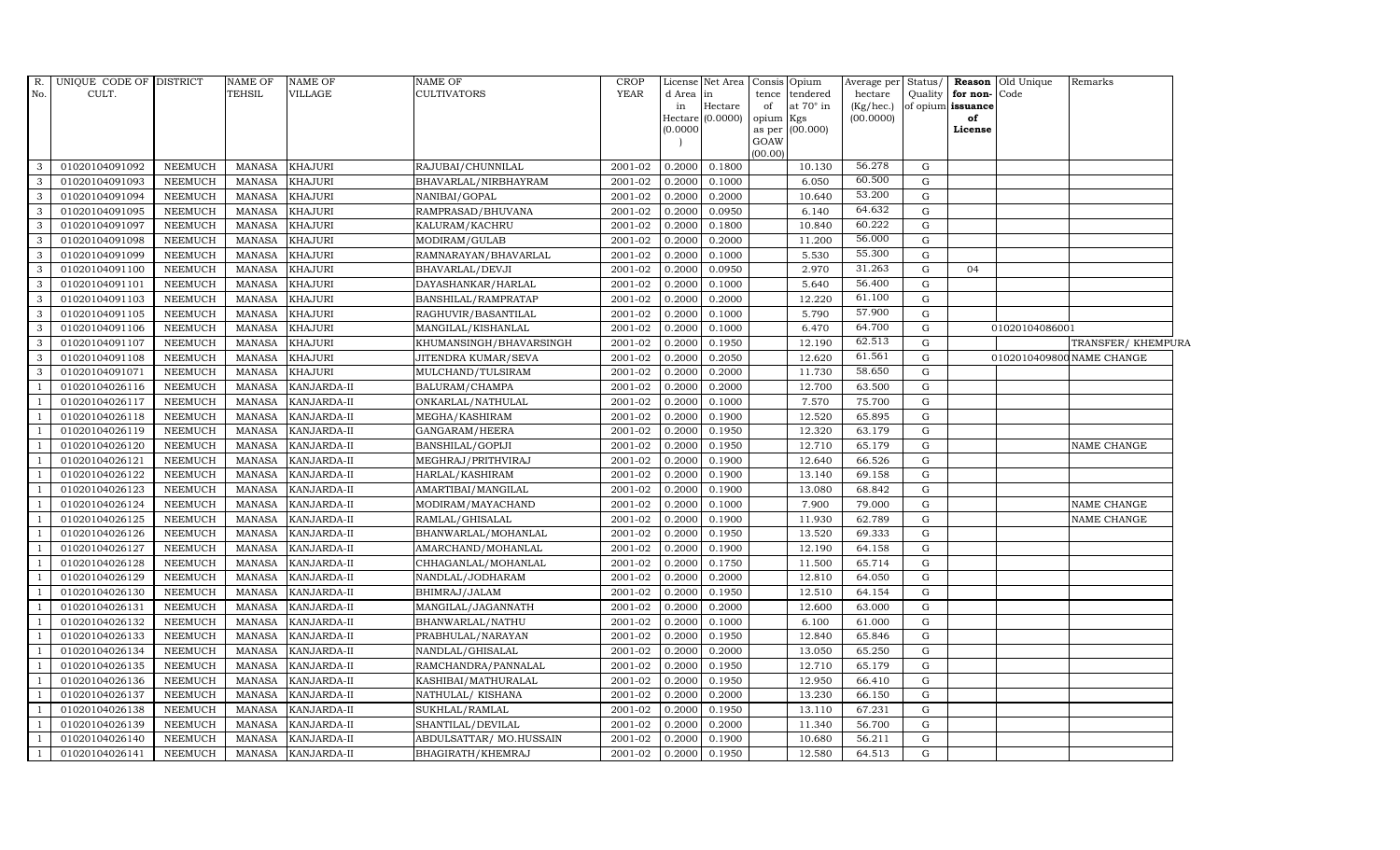| R.             | UNIQUE CODE OF DISTRICT |                | <b>NAME OF</b> | <b>NAME OF</b>     | <b>NAME OF</b>         | CROP        |           | License Net Area |         | Consis Opium           | Average per | Status/     |                   | <b>Reason</b> Old Unique | Remarks     |
|----------------|-------------------------|----------------|----------------|--------------------|------------------------|-------------|-----------|------------------|---------|------------------------|-------------|-------------|-------------------|--------------------------|-------------|
| No.            | CULT.                   |                | TEHSIL         | VILLAGE            | <b>CULTIVATORS</b>     | <b>YEAR</b> | d Area in |                  | tence   | tendered               | hectare     | Quality     | for non-          | Code                     |             |
|                |                         |                |                |                    |                        |             | in        | Hectare          | of      | at $70^\circ$ in       | (Kg/hec.)   |             | of opium issuance |                          |             |
|                |                         |                |                |                    |                        |             | (0.0000)  | Hectare (0.0000) | opium   | Kgs<br>as per (00.000) | (00.0000)   |             | of<br>License     |                          |             |
|                |                         |                |                |                    |                        |             |           |                  | GOAW    |                        |             |             |                   |                          |             |
|                |                         |                |                |                    |                        |             |           |                  | (00.00) |                        |             |             |                   |                          |             |
|                | 01020104026142          | <b>NEEMUCH</b> | MANASA         | <b>KANJARDA-II</b> | KAILASHCHAND/DOULATRAM | 2001-02     | 0.2000    | 0.1950           |         | 11.510                 | 59.026      | G           |                   |                          |             |
|                | 01020104026143          | <b>NEEMUCH</b> | MANASA         | <b>KANJARDA-II</b> | RAMCHANDRA/BALU        | 2001-02     | 0.2000    | 0.1900           |         | 11.890                 | 62.579      | G           |                   |                          |             |
| $\overline{1}$ | 01020104026144          | <b>NEEMUCH</b> | <b>MANASA</b>  | KANJARDA-II        | MANGILAL/KHEMAJI       | 2001-02     | 0.2000    | 0.2000           |         | 11.850                 | 59.250      | G           |                   |                          |             |
|                | 01020104026145          | <b>NEEMUCH</b> | MANASA         | KANJARDA-II        | MURLI/GOPI             | 2001-02     | 0.2000    | 0.1950           |         | 11.120                 | 57.026      | G           |                   |                          |             |
| $\overline{1}$ | 01020104026146          | <b>NEEMUCH</b> | MANASA         | KANJARDA-II        | MOTILAL/BALU           | 2001-02     | 0.2000    | 0.1900           |         | 13.030                 | 68.579      | G           |                   |                          |             |
| $\overline{1}$ | 01020104026147          | <b>NEEMUCH</b> | <b>MANASA</b>  | KANJARDA-II        | NANDKISHOR/KACHRULAL   | 2001-02     | 0.2000    | 0.1950           |         | 10.970                 | 56.256      | G           |                   |                          | NAME CHANGE |
| $\overline{1}$ | 01020104026148          | <b>NEEMUCH</b> | MANASA         | KANJARDA-II        | MADHO/KANWARLAL        | 2001-02     | 0.2000    | 0.1950           |         | 14.400                 | 73.846      | G           |                   |                          |             |
| $\overline{1}$ | 01020104026149          | <b>NEEMUCH</b> | MANASA         | <b>KANJARDA-II</b> | BANSILAL/GOBARLAL      | 2001-02     | 0.2000    | 0.2000           |         | 13.010                 | 65.050      | G           |                   |                          |             |
|                | 01020104026151          | <b>NEEMUCH</b> | MANASA         | KANJARDA-II        | MOTILAL/DEVILAL        | 2001-02     | 0.2000    | 0.1950           |         | 11.400                 | 58.462      | G           |                   |                          |             |
| $\overline{1}$ | 01020104026152          | <b>NEEMUCH</b> | MANASA         | KANJARDA-II        | MANGIBAI/AMARCHAND     | 2001-02     | 0.2000    | 0.1950           |         | 13.070                 | 67.026      | G           |                   |                          |             |
| -1             | 01020104026153          | <b>NEEMUCH</b> | MANASA         | KANJARDA-II        | GORILAL/ JADAVCHAND    | 2001-02     | 0.2000    | 0.1800           |         | 11.680                 | 64.889      | G           |                   |                          |             |
| $\overline{1}$ | 01020104026154          | <b>NEEMUCH</b> | MANASA         | KANJARDA-II        | NANALAL/MODA GUBBA     | 2001-02     | 0.2000    | 0.1850           |         | 11.470                 | 62.000      | G           |                   |                          |             |
| $\overline{1}$ | 01020104026155          | <b>NEEMUCH</b> | MANASA         | KANJARDA-II        | MODA/HEERA             | 2001-02     | 0.2000    | 0.2000           |         | 15.130                 | 75.650      | $\mathbf G$ |                   |                          |             |
|                | 01020104026156          | <b>NEEMUCH</b> | MANASA         | KANJARDA-II        | SUNDERLAL/CHUNNILAL    | 2001-02     | 0.2000    | 0.1950           |         | 12.570                 | 64.462      | $\mathbf G$ |                   |                          |             |
|                | 01020104026157          | <b>NEEMUCH</b> | <b>MANASA</b>  | KANJARDA-II        | KISANLAL/CHUNNILAL     | 2001-02     | 0.2000    | 0.2000           |         | 13.990                 | 69.950      | G           |                   |                          |             |
| $\overline{1}$ | 01020104026159          | <b>NEEMUCH</b> | <b>MANASA</b>  | KANJARDA-II        | GORILAL/RAMA           | 2001-02     | 0.2000    | 0.2000           |         | 13.560                 | 67.800      | G           |                   |                          |             |
| $\overline{1}$ | 01020104026160          | <b>NEEMUCH</b> | MANASA         | KANJARDA-II        | NANDLAL/NARAYAN        | 2001-02     | 0.2000    | 0.1900           |         | 13.370                 | 70.368      | G           |                   |                          |             |
| $\overline{1}$ | 01020104026161          | <b>NEEMUCH</b> | MANASA         | KANJARDA-II        | CHAGANLAL/BHANWARLAL   | 2001-02     | 0.2000    | 0.1000           |         | 5.340                  | 53.400      | $\mathbf G$ |                   |                          |             |
|                | 01020104026162          | <b>NEEMUCH</b> | MANASA         | KANJARDA-II        | AMARCHAND/BABRU        | 2001-02     | 0.2000    | 0.1800           |         | 12.380                 | 68.778      | $\mathbf G$ |                   |                          |             |
| $\overline{1}$ | 01020104026165          | <b>NEEMUCH</b> | MANASA         | KANJARDA-II        | GHISALAL/MODA          | 2001-02     | 0.2000    | 0.1950           |         | 12.510                 | 64.154      | G           |                   |                          |             |
| $\overline{1}$ | 01020104026166          | <b>NEEMUCH</b> | <b>MANASA</b>  | KANJARDA-II        | HAGAMIBAI/NATHU        | 2001-02     | 0.2000    | 0.2000           |         | 12.810                 | 64.050      | G           |                   |                          |             |
| $\overline{1}$ | 01020104026168          | <b>NEEMUCH</b> | MANASA         | KANJARDA-II        | GHISALAL/NARAYAN       | 2001-02     | 0.2000    | 0.1850           |         | 12.150                 | 65.676      | G           |                   |                          |             |
| -1             | 01020104026169          | <b>NEEMUCH</b> | MANASA         | <b>KANJARDA-II</b> | NANDLAL/CHUNNILAL      | 2001-02     | 0.2000    | 0.2000           |         | 13.120                 | 65.600      | G           |                   |                          |             |
|                | 01020104026170          | <b>NEEMUCH</b> | <b>MANASA</b>  | KANJARDA-II        | GANGARAM/NARAYAN       | 2001-02     | 0.2000    | 0.1950           |         | 12.240                 | 62.769      | G           |                   |                          |             |
|                | 01020104026171          | <b>NEEMUCH</b> | <b>MANASA</b>  | KANJARDA-II        | MOHANLAL/ONKARLAL      | 2001-02     | 0.2000    | 0.1900           |         | 12.190                 | 64.158      | G           |                   |                          |             |
| $\overline{1}$ | 01020104026172          | <b>NEEMUCH</b> | <b>MANASA</b>  | KANJARDA-II        | NANDLAL/GOBARLAL       | 2001-02     | 0.2000    | 0.1900           |         | 12.670                 | 66.684      | G           |                   |                          |             |
|                | 01020104026173          | <b>NEEMUCH</b> | MANASA         | KANJARDA-II        | TANKU BAI/ RUPI BAI    | 2001-02     | 0.2000    | 0.2000           |         | 13.830                 | 69.150      | G           |                   |                          |             |
| $\overline{1}$ | 01020104026174          | <b>NEEMUCH</b> | MANASA         | <b>KANJARDA-II</b> | BHERULAL/NARAYAN       | 2001-02     | 0.2000    | 0.1950           |         | 13.740                 | 70.462      | $\mathbf G$ |                   |                          |             |
|                | 01020104026175          | <b>NEEMUCH</b> | <b>MANASA</b>  | KANJARDA-II        | MODIRAM/NANLAL         | 2001-02     | 0.2000    | 0.2000           |         | 14.560                 | 72.800      | G           |                   |                          |             |
|                | 01020104026176          | <b>NEEMUCH</b> | <b>MANASA</b>  | KANJARDA-II        | RAMLAL/PYARA           | 2001-02     | 0.2000    | 0.1900           |         | 12.540                 | 66.000      | G           |                   |                          |             |
| -1             | 01020104026177          | <b>NEEMUCH</b> | <b>MANASA</b>  | KANJARDA-II        | PANNALAL/BHANWARLAL    | 2001-02     | 0.2000    | 0.1950           |         | 12.340                 | 63.282      | G           |                   |                          |             |
| $\overline{1}$ | 01020104026178          | <b>NEEMUCH</b> | MANASA         | KANJARDA-II        | KANWARLAL/KALU         | 2001-02     | 0.2000    | 0.1950           |         | 13.210                 | 67.744      | G           |                   |                          |             |
| $\overline{1}$ | 01020104026179          | <b>NEEMUCH</b> | MANASA         | <b>KANJARDA-II</b> | LALURAM/NARAYAN        | 2001-02     | 0.2000    | 0.1900           |         | 12.820                 | 67.474      | $\mathbf G$ |                   |                          |             |
|                | 01020104026180          | <b>NEEMUCH</b> | <b>MANASA</b>  | KANJARDA-II        | MODIRAM/HARLAL         | 2001-02     | 0.2000    | 0.2000           |         | 13.410                 | 67.050      | ${\rm G}$   |                   |                          |             |
|                | 01020104026181          | <b>NEEMUCH</b> | <b>MANASA</b>  | KANJARDA-II        | NATHULAL/NANDLAL       | 2001-02     | 0.2000    | 0.1750           |         | 10.430                 | 59.600      | G           |                   |                          |             |
| -1             | 01020104026182          | <b>NEEMUCH</b> | <b>MANASA</b>  | KANJARDA-II        | NONDRAM/GORILAL        | 2001-02     | 0.2000    | 0.2000           |         | 12.560                 | 62.800      | G           |                   |                          | NAME CHANGE |
|                | 01020104026183          | <b>NEEMUCH</b> | MANASA         | KANJARDA-II        | JAGANNATH/CHAGAN       | 2001-02     | 0.2000    | 0.1900           |         | 12.850                 | 67.632      | G           |                   |                          |             |
| $\mathbf{1}$   | 01020104026184          | <b>NEEMUCH</b> | MANASA         | <b>KANJARDA-II</b> | MOTYABAI/MEGHRAJ       | 2001-02     | 0.2000    | 0.1950           |         | 13.010                 | 66.718      | $\mathbf G$ |                   |                          |             |
|                | 01020104026185          | <b>NEEMUCH</b> | <b>MANASA</b>  | KANJARDA-II        | GORILAL/MODA           | 2001-02     | 0.2000    | 0.1950           |         | 12.260                 | 62.872      | G           |                   |                          |             |
|                | 01020104026186          | <b>NEEMUCH</b> | MANASA         | KANJARDA-II        | <b>BHOLIBAI/NANDA</b>  | 2001-02     | 0.2000    | 0.1950           |         | 12.770                 | 65.487      | G           |                   |                          |             |
| $\mathbf{1}$   | 01020104026188          | <b>NEEMUCH</b> |                | MANASA KANJARDA-II | PYARCHAND/UDAJI        | 2001-02     | 0.2000    | 0.1900           |         | 12.130                 | 63.842      | G           |                   |                          |             |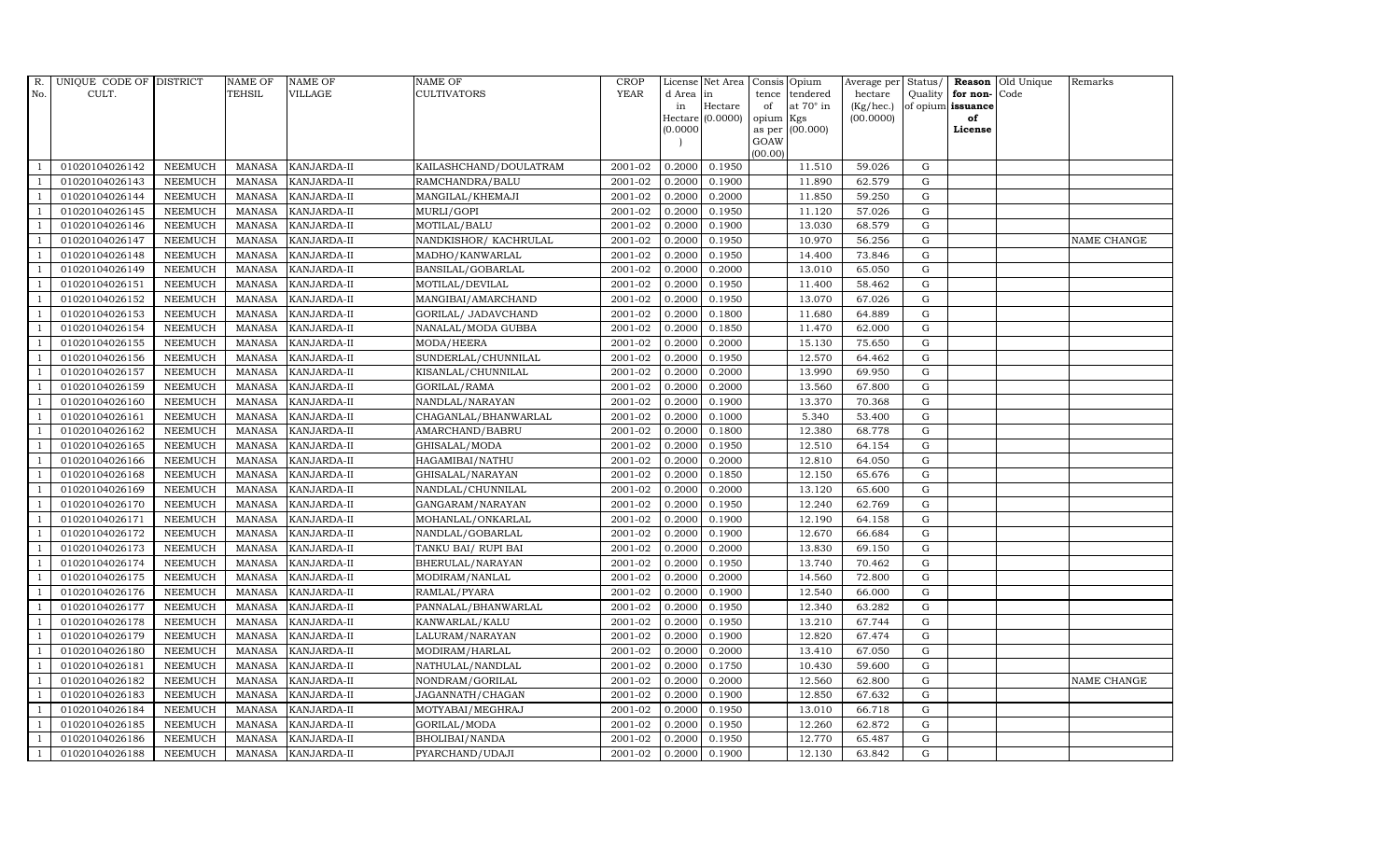| $R_{\cdot}$    | UNIQUE CODE OF DISTRICT |                | <b>NAME OF</b> | <b>NAME OF</b>     | <b>NAME OF</b>        | <b>CROP</b> |           | License Net Area |           | Consis Opium     | Average per | Status/     |                   | <b>Reason</b> Old Unique | Remarks            |
|----------------|-------------------------|----------------|----------------|--------------------|-----------------------|-------------|-----------|------------------|-----------|------------------|-------------|-------------|-------------------|--------------------------|--------------------|
| No.            | CULT.                   |                | TEHSIL         | VILLAGE            | CULTIVATORS           | <b>YEAR</b> | d Area in |                  | tence     | tendered         | hectare     | Quality     | for non-Code      |                          |                    |
|                |                         |                |                |                    |                       |             | in        | Hectare          | of        | at $70^\circ$ in | (Kg/hec.)   |             | of opium issuance |                          |                    |
|                |                         |                |                |                    |                       |             | (0.0000)  | Hectare (0.0000) | opium Kgs | as per (00.000)  | (00.0000)   |             | of<br>License     |                          |                    |
|                |                         |                |                |                    |                       |             |           |                  | GOAW      |                  |             |             |                   |                          |                    |
|                |                         |                |                |                    |                       |             |           |                  | (00.00)   |                  |             |             |                   |                          |                    |
|                | 01020104026189          | <b>NEEMUCH</b> | MANASA         | <b>KANJARDA-II</b> | NATHULAL/KALU         | 2001-02     | 0.2000    | 0.1900           |           | 13.390           | 70.474      | G           |                   |                          |                    |
| -1             | 01020104026190          | <b>NEEMUCH</b> | MANASA         | KANJARDA-II        | BHANWARLAL/KALU       | 2001-02     | 0.2000    | 0.1950           |           | 12.590           | 64.564      | $\mathbf G$ |                   |                          |                    |
|                | 01020104026191          | <b>NEEMUCH</b> | <b>MANASA</b>  | KANJARDA-II        | GORILAL/GANGARAM      | 2001-02     | 0.2000    | 0.1950           |           | 12.420           | 63.692      | G           |                   |                          |                    |
|                | 01020104026192          | <b>NEEMUCH</b> | <b>MANASA</b>  | KANJARDA-II        | GHISIBAI/GHISALAL     | 2001-02     | 0.2000    | 0.1900           |           | 12.200           | 64.211      | ${\rm G}$   |                   |                          |                    |
| $\overline{1}$ | 01020104026193          | <b>NEEMUCH</b> | <b>MANASA</b>  | KANJARDA-II        | GHISALAL/LAKHMA       | 2001-02     | 0.2000    | 0.2000           |           | 12.870           | 64.350      | ${\rm G}$   |                   |                          |                    |
| $\overline{1}$ | 01020104026194          | <b>NEEMUCH</b> | <b>MANASA</b>  | KANJARDA-II        | NONDRAM/ONKARLAL      | 2001-02     | 0.2000    | 0.2000           |           | 13.040           | 65.200      | G           |                   |                          |                    |
| $\overline{1}$ | 01020104026195          | <b>NEEMUCH</b> | <b>MANASA</b>  | <b>KANJARDA-II</b> | LALURAM/RAMA          | 2001-02     | 0.2000    | 0.2000           |           | 12.890           | 64.450      | $\mathbf G$ |                   |                          |                    |
| $\overline{1}$ | 01020104026196          | <b>NEEMUCH</b> | <b>MANASA</b>  | KANJARDA-II        | LAHARMAL/PYARCHAND    | 2001-02     | 0.2000    | 0.1950           |           | 14.390           | 73.795      | $\mathbf G$ |                   |                          |                    |
|                | 01020104026197          | <b>NEEMUCH</b> | <b>MANASA</b>  | KANJARDA-II        | RATANLAL/MADHOLAL     | 2001-02     | 0.2000    | 0.2000           |           | 13.380           | 66.900      | G           |                   |                          | <b>NAME CHANGE</b> |
| $\overline{1}$ | 01020104026198          | <b>NEEMUCH</b> | <b>MANASA</b>  | KANJARDA-II        | MADHOLAL/NONDRAM      | 2001-02     | 0.2000    | 0.1800           |           | 11.400           | 63.333      | G           |                   |                          |                    |
| -1             | 01020104026199          | <b>NEEMUCH</b> | <b>MANASA</b>  | KANJARDA-II        | MANGILAL/BHURALAL     | 2001-02     | 0.2000    | 0.1950           |           | 12.270           | 62.923      | ${\rm G}$   |                   |                          | NAME CHANGE        |
| $\overline{1}$ | 01020104026200          | <b>NEEMUCH</b> | <b>MANASA</b>  | KANJARDA-II        | NANDLAL/MODA          | 2001-02     | 0.2000    | 0.1900           |           | 12.890           | 67.842      | $\mathbf G$ |                   |                          |                    |
| $\overline{1}$ | 01020104026201          | <b>NEEMUCH</b> | <b>MANASA</b>  | KANJARDA-II        | SHANKARLAL/MODA       | 2001-02     | 0.2000    | 0.2000           |           | 13.040           | 65.200      | $\mathbf G$ |                   |                          |                    |
|                | 01020104026202          | <b>NEEMUCH</b> | <b>MANASA</b>  | KANJARDA-II        | KHEMRAJ/BHERU         | 2001-02     | 0.2000    | 0.2000           |           | 13.310           | 66.550      | G           |                   |                          |                    |
|                | 01020104026203          | <b>NEEMUCH</b> | <b>MANASA</b>  | KANJARDA-II        | BHAWANILAL/CHUNNILAL  | 2001-02     | 0.2000    | 0.2000           |           | 11.910           | 59.550      | ${\rm G}$   |                   |                          |                    |
| $\overline{1}$ | 01020104026204          | <b>NEEMUCH</b> | <b>MANASA</b>  | KANJARDA-II        | DHAPUBAI/KHEMRAJ      | 2001-02     | 0.2000    | 0.1900           |           | 12.260           | 64.526      | ${\rm G}$   |                   |                          |                    |
| $\overline{1}$ | 01020104026205          | <b>NEEMUCH</b> | <b>MANASA</b>  | KANJARDA-II        | MANGIBAI/CHUNNILAL    | 2001-02     | 0.2000    | 0.1900           |           | 13.820           | 72.737      | G           |                   |                          |                    |
| $\overline{1}$ | 01020104026206          | <b>NEEMUCH</b> | <b>MANASA</b>  | <b>KANJARDA-II</b> | BHURALAL/GANGARAM     | 2001-02     | 0.2000    | 0.2000           |           | 12.300           | 61.500      | $\mathbf G$ |                   |                          |                    |
|                | 01020104026207          | <b>NEEMUCH</b> | <b>MANASA</b>  | KANJARDA-II        | MOTI/MODA             | 2001-02     | 0.2000    | 0.1950           |           | 12.710           | 65.179      | $\mathbf G$ |                   |                          |                    |
| $\overline{1}$ | 01020104026208          | <b>NEEMUCH</b> | <b>MANASA</b>  | KANJARDA-II        | PRABHULAL/NANALAL     | 2001-02     | 0.2000    | 0.2000           |           | 12.100           | 60.500      | $\mathbf G$ |                   |                          |                    |
| $\overline{1}$ | 01020104026209          | <b>NEEMUCH</b> | <b>MANASA</b>  | KANJARDA-II        | LALUARM/BHANWARLAL    | 2001-02     | 0.2000    | 0.2000           |           | 11.940           | 59.700      | G           |                   |                          |                    |
| $\overline{1}$ | 01020104026210          | <b>NEEMUCH</b> | <b>MANASA</b>  | KANJARDA-II        | MANGILAL/GORILAL      | 2001-02     | 0.2000    | 0.2000           |           | 13.100           | 65.500      | ${\rm G}$   |                   |                          |                    |
| $\overline{1}$ | 01020104026211          | <b>NEEMUCH</b> | MANASA         | KANJARDA-II        | GHISALAL/HARLAL       | 2001-02     | 0.2000    | 0.2000           |           | 13.620           | 68.100      | G           |                   |                          |                    |
|                | 01020104026212          | <b>NEEMUCH</b> | <b>MANASA</b>  | KANJARDA-II        | GHISALAL/NATHU        | 2001-02     | 0.2000    | 0.1950           |           | 14.700           | 75.385      | $\mathbf G$ |                   |                          |                    |
| $\overline{1}$ | 01020104026213          | <b>NEEMUCH</b> | <b>MANASA</b>  | KANJARDA-II        | RADHESHYAM/GORILAL    | 2001-02     | 0.2000    | 0.1950           |           | 14.550           | 74.615      | G           |                   |                          |                    |
| -1             | 01020104026214          | <b>NEEMUCH</b> | <b>MANASA</b>  | KANJARDA-II        | JADAWCHAND/GOKUL      | 2001-02     | 0.2000    | 0.2000           |           | 14.100           | 70.500      | G           |                   |                          |                    |
|                | 01020104026215          | <b>NEEMUCH</b> | <b>MANASA</b>  | KANJARDA-II        | NANIBAI/NANDLAL KHATI | 2001-02     | 0.2000    | 0.1950           |           | 13.810           | 70.821      | G           |                   |                          |                    |
| $\overline{1}$ | 01020104026216          | <b>NEEMUCH</b> | <b>MANASA</b>  | KANJARDA-II        | NANALAL/DOULA         | 2001-02     | 0.2000    | 0.1950           |           | 12.350           | 63.333      | G           |                   |                          |                    |
| $\overline{1}$ | 01020104026217          | <b>NEEMUCH</b> | <b>MANASA</b>  | KANJARDA-II        | PRABHULAL/GHISALAL    | 2001-02     | 0.2000    | 0.2000           |           | 11.060           | 55.300      | G           |                   |                          |                    |
|                | 01020104026218          | <b>NEEMUCH</b> | <b>MANASA</b>  | KANJARDA-II        | JAGANNATH/GORILAL     | 2001-02     | 0.2000    | 0.2000           |           | 13.470           | 67.350      | $\mathbf G$ |                   |                          |                    |
| $\overline{1}$ | 01020104026219          | <b>NEEMUCH</b> | <b>MANASA</b>  | KANJARDA-II        | RAMKISHAN/HARLAL      | 2001-02     | 0.2000    | 0.1950           |           | 12.500           | 64.103      | G           |                   |                          |                    |
| -1             | 01020104026220          | <b>NEEMUCH</b> | <b>MANASA</b>  | KANJARDA-II        | SHANTILAL/BHANWARLAL  | 2001-02     | 0.2000    | 0.1950           |           | 13.630           | 69.897      | ${\rm G}$   |                   |                          |                    |
| $\overline{1}$ | 01020104026221          | <b>NEEMUCH</b> | <b>MANASA</b>  | KANJARDA-II        | KANHAIYALAL/CHUNNILAL | 2001-02     | 0.2000    | 0.1900           |           | 11.560           | 60.842      | $\mathbf G$ |                   |                          |                    |
| $\overline{1}$ | 01020104026222          | <b>NEEMUCH</b> | <b>MANASA</b>  | KANJARDA-II        | NATHULAL/KASHIRAM     | 2001-02     | 0.2000    | 0.1900           |           | 13.260           | 69.789      | $\mathbf G$ |                   |                          |                    |
|                | 01020104026223          | <b>NEEMUCH</b> | <b>MANASA</b>  | KANJARDA-II        | NANDLAL/NARAYAN       | 2001-02     | 0.2000    | 0.2000           |           | 12.730           | 63.650      | $\mathbf G$ |                   |                          |                    |
| $\overline{1}$ | 01020104026226          | <b>NEEMUCH</b> | <b>MANASA</b>  | KANJARDA-II        | GANGARAM/GOBAR        | 2001-02     | 0.2000    | 0.1850           |           | 13.890           | 75.081      | ${\rm G}$   |                   |                          | NAME CHANGE        |
| $\overline{1}$ | 01020104026227          | <b>NEEMUCH</b> | <b>MANASA</b>  | KANJARDA-II        | MANGILAL/PRITHVIRAJ   | 2001-02     | 0.2000    | 0.1950           |           | 12.010           | 61.590      | ${\rm G}$   |                   |                          |                    |
| $\mathbf{1}$   | 01020104026228          | <b>NEEMUCH</b> | <b>MANASA</b>  | KANJARDA-II        | BADRILAL/GANGARAM     | 2001-02     | 0.2000    | 0.1950           |           | 13.160           | 67.487      | ${\rm G}$   |                   |                          |                    |
| $\overline{1}$ | 01020104026229          | <b>NEEMUCH</b> | <b>MANASA</b>  | KANJARDA-II        | DEVILAL/KANWARLAL     | 2001-02     | 0.2000    | 0.2000           |           | 12.480           | 62.400      | $\mathbf G$ |                   |                          |                    |
|                | 01020104026230          | <b>NEEMUCH</b> | <b>MANASA</b>  | KANJARDA-II        | NANDLAL/MODJI         | 2001-02     | 0.2000    | 0.1950           |           | 12.440           | 63.795      | $\mathbf G$ |                   |                          |                    |
| $\mathbf{1}$   | 01020104026231          | <b>NEEMUCH</b> |                | MANASA KANJARDA-II | NANALAL/BABRU         | 2001-02     | 0.2000    | 0.1900           |           | 13.380           | 70.421      | G           |                   |                          |                    |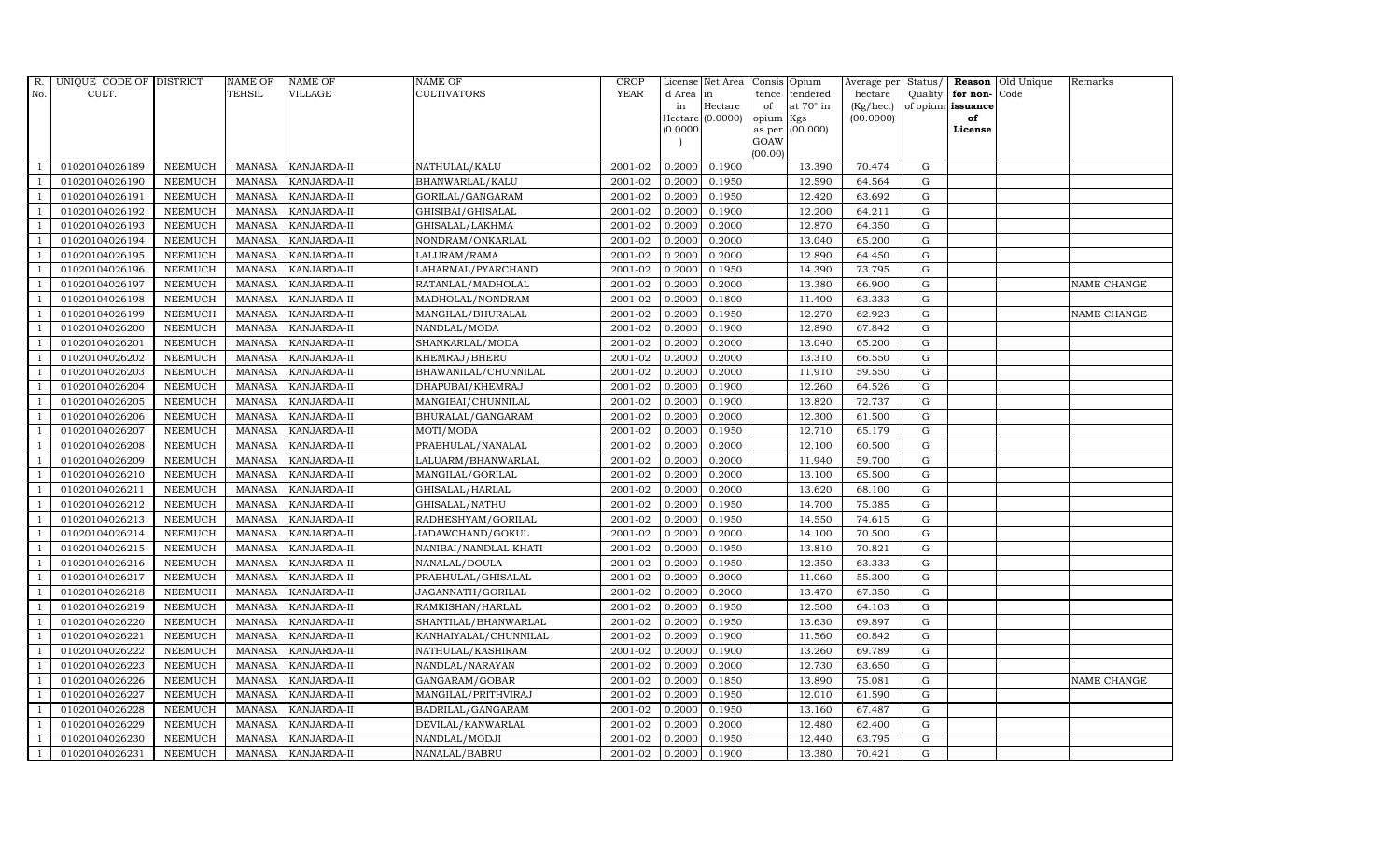| $R_{\cdot}$<br>No. | UNIQUE CODE OF DISTRICT<br>CULT. |                | <b>NAME OF</b><br><b>TEHSIL</b> | <b>NAME OF</b><br>VILLAGE | NAME OF<br><b>CULTIVATORS</b> | <b>CROP</b><br><b>YEAR</b> | d Area in |                  | License Net Area   Consis   Opium<br>tence<br>tendered | Average per Status/<br>hectare | Quality     | for non-Code      | <b>Reason</b> Old Unique | Remarks           |
|--------------------|----------------------------------|----------------|---------------------------------|---------------------------|-------------------------------|----------------------------|-----------|------------------|--------------------------------------------------------|--------------------------------|-------------|-------------------|--------------------------|-------------------|
|                    |                                  |                |                                 |                           |                               |                            | in        | Hectare          | at $70^\circ$ in<br>of                                 | (Kg/hec.)                      |             | of opium issuance |                          |                   |
|                    |                                  |                |                                 |                           |                               |                            |           | Hectare (0.0000) | opium<br>Kgs                                           | (00.0000)                      |             | of                |                          |                   |
|                    |                                  |                |                                 |                           |                               |                            | (0.0000)  |                  | (00.000)<br>as per<br>GOAW                             |                                |             | License           |                          |                   |
|                    |                                  |                |                                 |                           |                               |                            |           |                  | (00.00)                                                |                                |             |                   |                          |                   |
|                    | 01020104026232                   | NEEMUCH        | MANASA                          | <b>KANJARDA-II</b>        | KAWARLAL/ BHURALAL            | 2001-02                    | 0.2000    | 0.1900           | 11.420                                                 | 60.105                         | G           |                   |                          | NAME CHANGE       |
|                    | 01020104026233                   | NEEMUCH        | MANASA                          | KANJARDA-II               | NARAYAN/GORILAL               | 2001-02                    | 0.2000    | 0.1900           | 11.050                                                 | 58.158                         | G           |                   |                          |                   |
|                    | 01020104026234                   | <b>NEEMUCH</b> | <b>MANASA</b>                   | KANJARDA-II               | BHONIRAM/BHERULAL             | 2001-02                    | 0.2000    | 0.2000           | 13.000                                                 | 65.000                         | G           |                   |                          |                   |
|                    | 01020104026235                   | <b>NEEMUCH</b> | <b>MANASA</b>                   | KANJARDA-II               | DEVILAL/GORILAL               | 2001-02                    | 0.2000    | 0.2000           | 13.270                                                 | 66.350                         | G           |                   |                          |                   |
| $\overline{1}$     | 01020104026236                   | <b>NEEMUCH</b> | <b>MANASA</b>                   | KANJARDA-II               | GHANSHYAM/GORILAL             | 2001-02                    | 0.2000    | 0.1950           | 12.710                                                 | 65.179                         | G           |                   |                          |                   |
|                    | 01020104026237                   | NEEMUCH        | <b>MANASA</b>                   | KANJARDA-II               | NANURAM/NANDA                 | 2001-02                    | 0.2000    | 0.1900           | 14.020                                                 | 73.789                         | G           |                   |                          |                   |
|                    | 01020104026239                   | NEEMUCH        | MANASA                          | KANJARDA-II               | HARIRAM/MOTILAL               | 2001-02                    | 0.2000    | 0.2000           | 13.070                                                 | 65.350                         | ${\bf G}$   |                   |                          |                   |
|                    | 01020104026241                   | <b>NEEMUCH</b> | <b>MANASA</b>                   | KANJARDA-II               | GOPAL/BHANWARLAL              | 2001-02                    | 0.2000    | 0.2000           | 11.680                                                 | 58.400                         | G           |                   |                          |                   |
|                    | 01020104026242                   | <b>NEEMUCH</b> | <b>MANASA</b>                   | KANJARDA-II               | GHISALAL/NANALAL              | 2001-02                    | 0.2000    | 0.1950           | 13.400                                                 | 68.718                         | G           |                   |                          |                   |
| $\overline{1}$     | 01020104026243                   | <b>NEEMUCH</b> | <b>MANASA</b>                   | KANJARDA-II               | GHISALAL/MEGHRAJ              | 2001-02                    | 0.2000    | 0.1900           | 13.510                                                 | 71.105                         | G           |                   |                          |                   |
| $\overline{1}$     | 01020104026244                   | NEEMUCH        | <b>MANASA</b>                   | KANJARDA-II               | KANHAIYALAL/GORILAL           | 2001-02                    | 0.2000    | 0.1950           | 13.060                                                 | 66.974                         | G           |                   |                          |                   |
|                    | 01020104026245                   | <b>NEEMUCH</b> | <b>MANASA</b>                   | KANJARDA-II               | GHISALAL/KALU                 | 2001-02                    | 0.2000    | 0.1950           | 12.590                                                 | 64.564                         | ${\rm G}$   |                   |                          |                   |
| $\overline{1}$     | 01020104026246                   | NEEMUCH        | <b>MANASA</b>                   | KANJARDA-II               | NANDUBAI/SEVARAM              | 2001-02                    | 0.2000    | 0.1900           | 12.760                                                 | 67.158                         | ${\rm G}$   |                   |                          |                   |
|                    | 01020104026247                   | <b>NEEMUCH</b> | <b>MANASA</b>                   | KANJARDA-II               | SURESHCHAND/MANGILAL          | 2001-02                    | 0.2000    | 0.2000           | 13.550                                                 | 67.750                         | G           |                   |                          |                   |
| $\overline{1}$     | 01020104026248                   | <b>NEEMUCH</b> | <b>MANASA</b>                   | KANJARDA-II               | MODA/JIVA                     | 2001-02                    | 0.2000    | 0.1950           | 11.710                                                 | 60.051                         | G           |                   |                          |                   |
| 1                  | 01020104026249                   | NEEMUCH        | <b>MANASA</b>                   | KANJARDA-II               | NATHU/KISAN                   | 2001-02                    | 0.2000    | 0.2000           | 12.790                                                 | 63.950                         | G           |                   |                          |                   |
|                    | 01020104026250                   | <b>NEEMUCH</b> | <b>MANASA</b>                   | KANJARDA-II               | MANGILAL/ASHRAM               | 2001-02                    | 0.2000    | 0.1850           | 11.830                                                 | 63.946                         | G           |                   |                          |                   |
| $\overline{1}$     | 01020104026251                   | <b>NEEMUCH</b> | MANASA                          | KANJARDA-II               | RAMCHANDRA/GOBARLAL           | 2001-02                    | 0.2000    | 0.1900           | 13.620                                                 | 71.684                         | G           |                   |                          |                   |
|                    | 01020104026252                   | <b>NEEMUCH</b> | <b>MANASA</b>                   | KANJARDA-II               | PANNALAL/AMARCHAND            | 2001-02                    | 0.2000    | 0.1950           | 12.710                                                 | 65.179                         | $\mathbf G$ |                   |                          |                   |
|                    | 01020104026253                   | <b>NEEMUCH</b> | <b>MANASA</b>                   | KANJARDA-II               | SHIVLAL/RODAJI                | 2001-02                    | 0.2000    | 0.1950           | 11.760                                                 | 60.308                         | G           |                   |                          |                   |
| $\mathbf{1}$       | 01020104026254                   | <b>NEEMUCH</b> | <b>MANASA</b>                   | KANJARDA-II               | LAXMIBAI/GHASI                | 2001-02                    | 0.2000    | 0.2000           | 11.150                                                 | 55.750                         | G           |                   |                          |                   |
| $\overline{1}$     | 01020104026255                   | <b>NEEMUCH</b> | <b>MANASA</b>                   | KANJARDA-II               | RADHESHYAM/GANGARAM           | 2001-02                    | 0.2000    | 0.1950           | 14.120                                                 | 72.410                         | G           |                   |                          | NAME CHANGE       |
| $\overline{1}$     | 01020104026256                   | <b>NEEMUCH</b> | MANASA                          | KANJARDA-II               | SHANTILAL/GHISALAL            | 2001-02                    | 0.2000    | 0.1950           | 12.400                                                 | 63.590                         | ${\bf G}$   |                   |                          | NAME CHANGE       |
| $\overline{1}$     | 01020104026257                   | <b>NEEMUCH</b> | <b>MANASA</b>                   | KANJARDA-II               | GORILAL/DOULA                 | 2001-02                    | 0.2000    | 0.1900           | 14.530                                                 | 76.474                         | $\mathbf G$ |                   |                          |                   |
|                    | 01020104026258                   | NEEMUCH        | <b>MANASA</b>                   | KANJARDA-II               | NARAYAN/HUKMA                 | 2001-02                    | 0.2000    | 0.1900           | 12.860                                                 | 67.684                         | G           |                   |                          |                   |
| $\overline{1}$     | 01020104026259                   | <b>NEEMUCH</b> | <b>MANASA</b>                   | KANJARDA-II               | RUKMAN/MADHOLAL               | 2001-02                    | 0.2000    | 0.1950           | 11.030                                                 | 56.564                         | G           |                   |                          | TRANSFER/KUNDALIA |
| $\overline{1}$     | 01020104026260                   | <b>NEEMUCH</b> | <b>MANASA</b>                   | KANJARDA-II               | NANALAL/MODA CHOUDHARY        | 2001-02                    | 0.2000    | 0.1900           | 18.500                                                 | 97.368                         | G           |                   |                          |                   |
| $\overline{1}$     | 01020104026261                   | <b>NEEMUCH</b> | MANASA                          | KANJARDA-II               | BHANWARLAL/NANDA              | 2001-02                    | 0.2000    | 0.1950           | 13.530                                                 | 69.385                         | G           |                   |                          |                   |
| $\overline{1}$     | 01020104026262                   | <b>NEEMUCH</b> | <b>MANASA</b>                   | KANJARDA-II               | PRITHVIRAJ/RADHU              | 2001-02                    | 0.2000    | 0.2000           | 16.180                                                 | 80.900                         | ${\rm G}$   |                   |                          |                   |
|                    | 01020104026263                   | <b>NEEMUCH</b> | <b>MANASA</b>                   | KANJARDA-II               | BABULAL/NANDRAM               | 2001-02                    | 0.2000    | 0.1950           | 11.900                                                 | 61.026                         | G           |                   |                          |                   |
| $\overline{1}$     | 01020104026264                   | <b>NEEMUCH</b> | <b>MANASA</b>                   | KANJARDA-II               | PRAKASH/GOBAR                 | 2001-02                    | 0.2000    | 0.1800           | 11.540                                                 | 64.111                         | G           |                   |                          |                   |
| -1                 | 01020104026265                   | <b>NEEMUCH</b> | <b>MANASA</b>                   | KANJARDA-II               | RAMPRASAD/GORILAL             | 2001-02                    | 0.2000    | 0.1900           | 13.640                                                 | 71.789                         | G           |                   |                          |                   |
| $\overline{1}$     | 01020104026266                   | NEEMUCH        | MANASA                          | KANJARDA-II               | RATANLAL/MADHAVJI             | 2001-02                    | 0.2000    | 0.1800           | 9.920                                                  | 55.111                         | G           |                   |                          |                   |
| $\overline{1}$     | 01020104026267                   | <b>NEEMUCH</b> | <b>MANASA</b>                   | KANJARDA-II               | RAMESH/BHANWARLAL             | 2001-02                    | 0.2000    | 0.1900           | 12.970                                                 | 68.263                         | ${\rm G}$   |                   |                          |                   |
|                    | 01020104026268                   | <b>NEEMUCH</b> | <b>MANASA</b>                   | KANJARDA-II               | PRAHLAD/RAMSUKH               | 2001-02                    | 0.2000    | 0.2000           | 12.390                                                 | 61.950                         | G           |                   |                          |                   |
| $\overline{1}$     | 01020104026269                   | <b>NEEMUCH</b> | <b>MANASA</b>                   | KANJARDA-II               | RAMCHANDRA/SHANKARLAL         | 2001-02                    | 0.2000    | 0.1900           | 11.940                                                 | 62.842                         | ${\rm G}$   |                   |                          |                   |
|                    | 01020104026270                   | <b>NEEMUCH</b> | <b>MANASA</b>                   | KANJARDA-II               | NATHULAL/BHANWARLAL           | 2001-02                    | 0.2000    | 0.1950           | 13.620                                                 | 69.846                         | G           |                   |                          | NAME CHANGE       |
| $\overline{1}$     | 01020104026271                   | <b>NEEMUCH</b> | <b>MANASA</b>                   | KANJARDA-II               | KANA/BHANWARLAL               | 2001-02                    | 0.2000    | 0.2000           | 12.580                                                 | 62.900                         | ${\rm G}$   |                   |                          |                   |
| $\overline{1}$     | 01020104026272                   | <b>NEEMUCH</b> | <b>MANASA</b>                   | KANJARDA-II               | PRABHULAL/KISHNA              | 2001-02                    | 0.2000    | 0.1950           | 12.710                                                 | 65.179                         | G           |                   |                          |                   |
|                    | 01020104026273                   | <b>NEEMUCH</b> | <b>MANASA</b>                   | KANJARDA-II               | KAMALA BAI/MANGILAL           | 2001-02                    | 0.2000    | 0.1950           | 11.930                                                 | 61.179                         | G           |                   |                          | NAME CHANGE       |
| $\overline{1}$     | 01020104026274                   | NEEMUCH        | MANASA                          | KANJARDA-II               | YUVRAJ/NARAYAN                | 2001-02                    | 0.2000    | 0.1950           | 12.380                                                 | 63.487                         | G           |                   |                          |                   |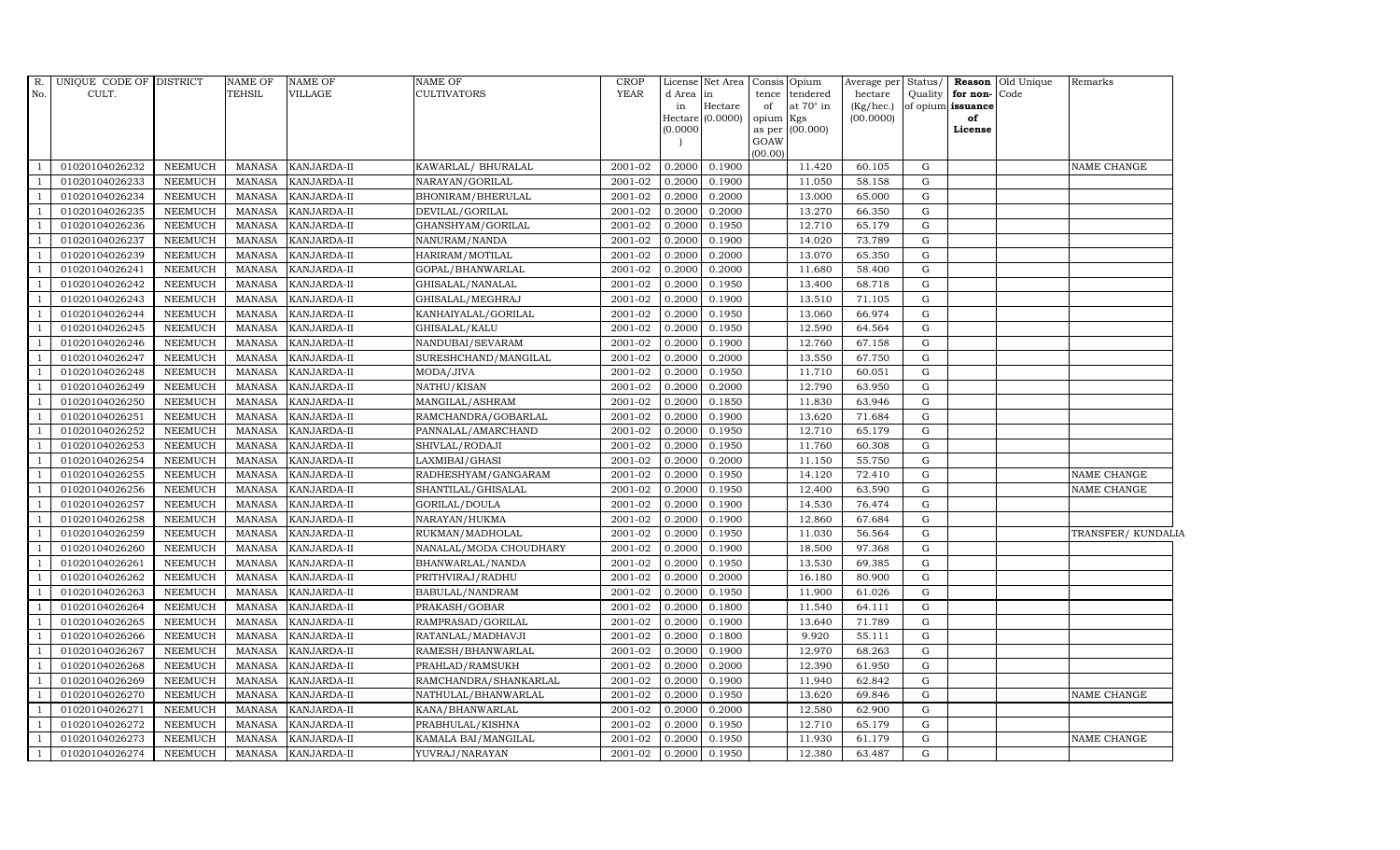| $R$ .<br>No.   | UNIQUE CODE OF DISTRICT<br>CULT. |                | <b>NAME OF</b><br><b>TEHSIL</b> | <b>NAME OF</b><br>VILLAGE | NAME OF<br><b>CULTIVATORS</b> | <b>CROP</b><br><b>YEAR</b> | d Area<br>in | License Net Area<br>in<br>Hectare | of                           | Consis Opium<br>tence tendered<br>at $70^\circ$ in | Average per<br>hectare<br>(Kg/hec.) | Status/<br>Quality | for non-Code<br>of opium issuance | <b>Reason</b> Old Unique | Remarks                   |
|----------------|----------------------------------|----------------|---------------------------------|---------------------------|-------------------------------|----------------------------|--------------|-----------------------------------|------------------------------|----------------------------------------------------|-------------------------------------|--------------------|-----------------------------------|--------------------------|---------------------------|
|                |                                  |                |                                 |                           |                               |                            | (0.0000)     | Hectare (0.0000)                  | opium Kgs<br>GOAW<br>(00.00) | as per (00.000)                                    | (00.0000)                           |                    | of<br>License                     |                          |                           |
|                | 01020104026276                   | <b>NEEMUCH</b> | MANASA                          | KANJARDA-II               | BHANWARLAL/PYARCHAND          | 2001-02                    | 0.2000       | 0.2000                            |                              | 12.810                                             | 64.050                              | G                  |                                   |                          |                           |
|                | 01020104026277                   | <b>NEEMUCH</b> | <b>MANASA</b>                   | KANJARDA-II               | BHANWARLAL/BALU               | 2001-02                    | 0.2000       | 0.1900                            |                              | 11.040                                             | 58.105                              | ${\rm G}$          |                                   |                          |                           |
|                | 01020104026279                   | <b>NEEMUCH</b> | <b>MANASA</b>                   | KANJARDA-II               | LAHARMAL/KALU                 | 2001-02                    | 0.2000       | 0.1900                            |                              | 11.850                                             | 62.368                              | G                  |                                   |                          |                           |
|                | 01020104026280                   | <b>NEEMUCH</b> | <b>MANASA</b>                   | KANJARDA-II               | MOHANLAL/TULSIRAM             | 2001-02                    | 0.2000       | 0.1900                            |                              | 11.110                                             | 58.474                              | G                  |                                   |                          |                           |
|                | 01020104026282                   | <b>NEEMUCH</b> | <b>MANASA</b>                   | KANJARDA-II               | TULSIRAM/MODIRAM              | 2001-02                    | 0.2000       | 0.1950                            |                              | 14.400                                             | 73.846                              | G                  |                                   |                          | TRANSFER/KHEDL            |
|                | 01020104026284                   | <b>NEEMUCH</b> | <b>MANASA</b>                   | KANJARDA-II               | BHANWARLAL/SITARAM            | 2001-02                    | 0.2000       | 0.1950                            |                              | 11.210                                             | 57.487                              | G                  |                                   |                          |                           |
|                | 01020104026285                   | <b>NEEMUCH</b> | MANASA                          | KANJARDA-II               | MANGILAL/VAKTAWAR             | 2001-02                    | 0.2000       | 0.0950                            |                              | 5.770                                              | 60.737                              | G                  |                                   |                          |                           |
|                | 01020104026287                   | <b>NEEMUCH</b> | <b>MANASA</b>                   | KANJARDA-II               | RAMESHCHANDR/MOTILAL          | 2001-02                    | 0.2000       | 0.0900                            |                              | 6.260                                              | 69.556                              | $\mathbf G$        |                                   |                          |                           |
|                | 01020104026288                   | <b>NEEMUCH</b> | <b>MANASA</b>                   | KANJARDA-II               | DEVIKISHAN/POKHARLAL          | 2001-02                    | 0.2000       | 0.1950                            |                              | 13.400                                             | 68.718                              | G                  |                                   |                          |                           |
|                | 01020104026289                   | <b>NEEMUCH</b> | <b>MANASA</b>                   | KANJARDA-II               | PRAKASH/JHAMKULAL             | 2001-02                    | 0.2000       | 0.1950                            |                              | 11.800                                             | 60.513                              | G                  |                                   |                          |                           |
| $\overline{1}$ | 01020104026290                   | <b>NEEMUCH</b> | <b>MANASA</b>                   | KANJARDA-II               | BHURALAL/GORILAL              | 2001-02                    | 0.2000       | 0.1950                            |                              | 12.090                                             | 62.000                              | G                  |                                   |                          | TRANSFER/ CHOWAKDI        |
|                | 01020104026291                   | <b>NEEMUCH</b> | <b>MANASA</b>                   | KANJARDA-II               | KAILASH/RAMCHANDRA            | 2001-02                    | 0.2000       | 0.1900                            |                              | 12.730                                             | 67.000                              | G                  |                                   |                          |                           |
|                | 01020104026292                   | <b>NEEMUCH</b> | <b>MANASA</b>                   | KANJARDA-II               | SHYAMLAL/GHISALAL             | 2001-02                    | 0.2000       | 0.1950                            |                              | 13.100                                             | 67.179                              | G                  |                                   |                          |                           |
|                | 01020104026294                   | <b>NEEMUCH</b> | <b>MANASA</b>                   | KANJARDA-II               | NANIBAI/CHHAGAN               | 2001-02                    | 0.2000       | 0.1950                            |                              | 11.670                                             | 59.846                              | G                  |                                   |                          |                           |
|                | 01020104026295                   | <b>NEEMUCH</b> | <b>MANASA</b>                   | KANJARDA-II               | RUKMANIBAI/PYARCHAND          | 2001-02                    | 0.2000       | 0.1950                            |                              | 12.370                                             | 63.436                              | G                  |                                   |                          |                           |
|                | 01020104026296                   | <b>NEEMUCH</b> | <b>MANASA</b>                   | KANJARDA-II               | SHANTILAL/VARDICHAND          | 2001-02                    | 0.2000       | 0.1850                            |                              | 11.150                                             | 60.270                              | G                  |                                   |                          |                           |
|                | 01020104026298                   | <b>NEEMUCH</b> | <b>MANASA</b>                   | KANJARDA-II               | SUNDERLAL/KANWARLAL           | 2001-02                    | 0.2000       | 0.1900                            |                              | 11.490                                             | 60.474                              | G                  |                                   |                          |                           |
|                | 01020104026299                   | <b>NEEMUCH</b> | <b>MANASA</b>                   | KANJARDA-II               | DEUBAI/KACHRUMAL              | 2001-02                    | 0.2000       |                                   |                              |                                                    |                                     | $\mathbf F$        |                                   |                          |                           |
|                | 01020104026303                   | <b>NEEMUCH</b> | <b>MANASA</b>                   | KANJARDA-II               | NANURAM/HEERA                 | 2001-02                    | 0.2000       | 0.1950                            |                              | 13.110                                             | 67.231                              | G                  |                                   |                          |                           |
|                | 01020104026305                   | <b>NEEMUCH</b> | <b>MANASA</b>                   | KANJARDA-II               | VARDICHAND/MEGHRAJ            | 2001-02                    | 0.2000       | 0.1900                            |                              | 11.990                                             | 63.105                              | $\mathbf G$        |                                   |                          |                           |
|                | 01020104026306                   | <b>NEEMUCH</b> | <b>MANASA</b>                   | KANJARDA-II               | RAMCHAND/PARBHULAL            | 2001-02                    | 0.2000       | 0.1800                            |                              | 11.890                                             | 66.056                              | G                  |                                   |                          |                           |
|                | 01020104026307                   | <b>NEEMUCH</b> | <b>MANASA</b>                   | KANJARDA-II               | LAHARMAL/GISHALAL             | 2001-02                    | 0.2000       | 0.1900                            |                              | 11.810                                             | 62.158                              | G                  |                                   |                          |                           |
|                | 01020104026308                   | <b>NEEMUCH</b> | <b>MANASA</b>                   | KANJARDA-II               | BASANTILAL/MADHAVLAL          | 2001-02                    | 0.2000       | 0.1950                            |                              | 12.740                                             | 65.333                              | ${\rm G}$          |                                   |                          |                           |
|                | 01020104026309                   | <b>NEEMUCH</b> | <b>MANASA</b>                   | KANJARDA-II               | RADHESHYAM/NANALAL            | 2001-02                    | 0.2000       | 0.1950                            |                              | 10.820                                             | 55.487                              | ${\rm G}$          |                                   |                          |                           |
|                | 01020104026167                   | <b>NEEMUCH</b> | <b>MANASA</b>                   | KANJARDA-II               | KANHAIYALAL/NARAYAN           | 2001-02                    | 0.2000       | 0.1900                            |                              | 12.220                                             | 64.316                              | G                  |                                   |                          |                           |
|                | 01020104026311                   | <b>NEEMUCH</b> | <b>MANASA</b>                   | KANJARDA-II               | PARKASHCHAND/MADHAVLAL        | 2001-02                    | 0.2000       | 0.1900                            |                              | 12.360                                             | 65.053                              | G                  |                                   |                          |                           |
|                | 01020104026312                   | <b>NEEMUCH</b> | <b>MANASA</b>                   | KANJARDA-II               | RAMPRASAD/NANALAL             | 2001-02                    | 0.2000       | 0.1900                            |                              | 11.730                                             | 61.737                              | G                  |                                   |                          |                           |
|                | 01020104026313                   | <b>NEEMUCH</b> | <b>MANASA</b>                   | KANJARDA-II               | BHAGATRAM/NANALAL             | 2001-02                    | 0.2000       | 0.2000                            |                              | 10.690                                             | 53.450                              | G                  |                                   |                          |                           |
|                | 01020104026314                   | <b>NEEMUCH</b> | <b>MANASA</b>                   | KANJARDA-II               | CHUNNILAL/MODA                | 2001-02                    | 0.2000       | 0.1950                            |                              | 12.650                                             | 64.872                              | G                  |                                   |                          |                           |
|                | 01020104026315                   | <b>NEEMUCH</b> | <b>MANASA</b>                   | KANJARDA-II               | RAMCHANDRA/MADANLAL           | 2001-02                    | 0.2000       | 0.1950                            |                              | 11.990                                             | 61.487                              | G                  |                                   |                          |                           |
|                | 01020104026316                   | <b>NEEMUCH</b> | <b>MANASA</b>                   | KANJARDA-II               | MOHANLAL/KANHAIYALAL          | 2001-02                    | 0.2000       | 0.1950                            |                              | 11.990                                             | 61.487                              | G                  |                                   |                          |                           |
|                | 01020104026317                   | <b>NEEMUCH</b> | <b>MANASA</b>                   | KANJARDA-II               | BANSHILAL/LALURAM             | 2001-02                    | 0.2000       | 0.2000                            |                              | 12.490                                             | 62.450                              | G                  |                                   |                          |                           |
|                | 01020104026318                   | <b>NEEMUCH</b> | <b>MANASA</b>                   | KANJARDA-II               | HANSHRAJ/MODA                 | 2001-02                    | 0.2000       | 0.1900                            |                              | 12.820                                             | 67.474                              | G                  |                                   |                          |                           |
|                | 01020104026319                   | <b>NEEMUCH</b> | <b>MANASA</b>                   | KANJARDA-II               | PREMCHAND/NANALAL             | 2001-02                    | 0.2000       | 0.1950                            |                              | 12.630                                             | 64.769                              | ${\rm G}$          |                                   |                          |                           |
|                | 01020104026320                   | <b>NEEMUCH</b> | <b>MANASA</b>                   | KANJARDA-II               | CHANDIBAI/NANDLAL             | 2001-02                    | 0.2000       | 0.1900                            |                              | 13.330                                             | 70.158                              | G                  |                                   |                          |                           |
|                | 01020104026321                   | <b>NEEMUCH</b> | <b>MANASA</b>                   | KANJARDA-II               | SURAJMAL/PARTHVIRAJ           | 2001-02                    | 0.2000       | 0.2000                            |                              | 10.930                                             | 54.650                              | G                  |                                   |                          |                           |
|                | 01020104026322                   | <b>NEEMUCH</b> | <b>MANASA</b>                   | KANJARDA-II               | RUGHNATH/NARAYAN              | 2001-02                    | 0.2000       | 0.2000                            |                              | 11.960                                             | 59.800                              | G                  |                                   |                          |                           |
|                | 01020104026323                   | <b>NEEMUCH</b> | <b>MANASA</b>                   | KANJARDA-II               | NATHULAL/GENDMAL              | 2001-02                    | 0.2000       | 0.1950                            |                              | 12.120                                             | 62.154                              | G                  |                                   |                          |                           |
|                | 01020104026324                   | <b>NEEMUCH</b> | <b>MANASA</b>                   | KANJARDA-II               | DHAPUBAI/KISHANDAS            | 2001-02                    | 0.2000       | 0.1950                            |                              | 11.100                                             | 56.923                              | G                  |                                   |                          |                           |
|                | 01020104026325                   | <b>NEEMUCH</b> | <b>MANASA</b>                   | KANJARDA-II               | BHERULAL/RODA                 | 2001-02                    | 0.2000       | 0.1950                            |                              | 11.000                                             | 56.410                              | G                  |                                   |                          |                           |
|                | 01020104026332                   | <b>NEEMUCH</b> | MANASA                          | KANJARDA-II               | GANGABAI/KAJODIMAL            | 2001-02                    | 0.2000       | 0.1950                            |                              | 12.020                                             | 61.641                              | G                  |                                   |                          | 0102010401010 NAME CHANGE |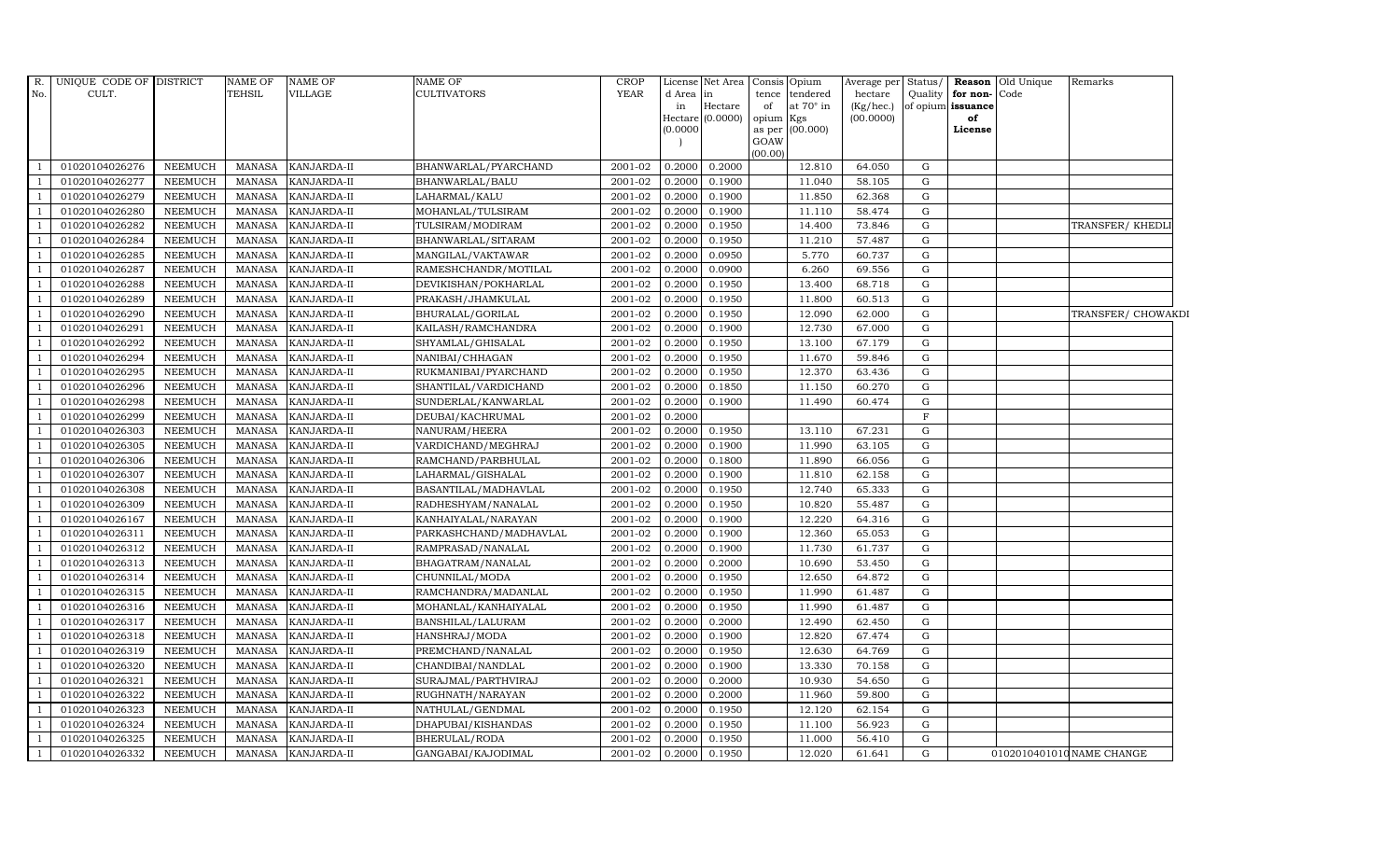| R.             | UNIQUE CODE OF DISTRICT |                | <b>NAME OF</b> | <b>NAME OF</b>     | <b>NAME OF</b>            | CROP        |           | License Net Area Consis Opium |           |                  | Average per | Status/     |                   | <b>Reason</b> Old Unique | Remarks     |
|----------------|-------------------------|----------------|----------------|--------------------|---------------------------|-------------|-----------|-------------------------------|-----------|------------------|-------------|-------------|-------------------|--------------------------|-------------|
| No.            | CULT.                   |                | <b>TEHSIL</b>  | <b>VILLAGE</b>     | <b>CULTIVATORS</b>        | <b>YEAR</b> | d Area in |                               |           | tence tendered   | hectare     | Quality     | for non-          | Code                     |             |
|                |                         |                |                |                    |                           |             | in        | Hectare                       | of        | at $70^\circ$ in | (Kg/hec.)   |             | of opium issuance |                          |             |
|                |                         |                |                |                    |                           |             |           | Hectare (0.0000)              | opium Kgs |                  | (00.0000)   |             | of                |                          |             |
|                |                         |                |                |                    |                           |             | (0.0000)  |                               | GOAW      | as per (00.000)  |             |             | License           |                          |             |
|                |                         |                |                |                    |                           |             |           |                               | (00.00)   |                  |             |             |                   |                          |             |
|                | 01020104026163          | <b>NEEMUCH</b> | MANASA         | <b>KANJARDA-II</b> | JANIBAI/RATANLAL          | 2001-02     | 0.2000    | 0.1900                        |           | 10.170           | 53.526      | ${\rm G}$   |                   |                          |             |
| -1             | 01020104026086          | <b>NEEMUCH</b> | MANASA         | <b>KANJARDA-II</b> | KANCHANBAI/NANDKISHORE    | 2001-02     | 0.2000    | 0.1900                        |           | 11.970           | 63.000      | ${\rm G}$   |                   |                          |             |
|                | 01020104026224          | <b>NEEMUCH</b> | <b>MANASA</b>  | KANJARDA-II        | PYARCHAND/BHONA           | 2001-02     | 0.2000    | 0.1950                        |           | 12.330           | 63.231      | G           |                   |                          |             |
|                | 01020104026333          | <b>NEEMUCH</b> | MANASA         | KANJARDA-II        | VARDIBAI/NANURAM          | 2001-02     | 0.2000    | 0.1900                        |           | 10.550           | 55.526      | $\mathbf G$ |                   | 01020104027111           |             |
| $\overline{1}$ | 01020104026310          | <b>NEEMUCH</b> | <b>MANASA</b>  | KANJARDA-II        | KANHAIYALAL/NARAYAN       | 2001-02     | 0.2000    | 0.1900                        |           | 12.230           | 64.368      | ${\rm G}$   |                   |                          |             |
| $\overline{1}$ | 01020104026001          | <b>NEEMUCH</b> | <b>MANASA</b>  | KANJARDA-I         | BHURALAL/RAMCHAND         | 2001-02     | 0.2000    | 0.1850                        |           | 12.380           | 66.919      | G           |                   |                          |             |
| $\overline{1}$ | 01020104026002          | <b>NEEMUCH</b> | <b>MANASA</b>  | KANJARDA-I         | MODIRAM/DEVA              | 2001-02     | 0.2000    | 0.1900                        |           | 11.190           | 58.895      | $\mathbf G$ |                   |                          |             |
| $\overline{1}$ | 01020104026003          | <b>NEEMUCH</b> | <b>MANASA</b>  | KANJARDA-I         | DAKHIBAI/NARAYAN          | 2001-02     | 0.2000    | 0.2000                        |           | 11.010           | 55.050      | $\mathbf G$ |                   |                          |             |
|                | 01020104026004          | <b>NEEMUCH</b> | <b>MANASA</b>  | KANJARDA-I         | KANHAIYALAL/MOTILAL       | 2001-02     | 0.2000    | 0.1950                        |           | 12.190           | 62.513      | $\mathbf G$ |                   |                          |             |
|                | 01020104026005          | <b>NEEMUCH</b> | <b>MANASA</b>  | KANJARDA-I         | SITABAI/MANGILAL          | 2001-02     | 0.2000    | 0.2000                        |           | 11.700           | 58.500      | ${\rm G}$   |                   |                          |             |
| $\overline{1}$ | 01020104026006          | <b>NEEMUCH</b> | <b>MANASA</b>  | KANJARDA-I         | BANSILAL/NARAYAN          | 2001-02     | 0.2000    | 0.1900                        |           | 10.950           | 57.632      | ${\rm G}$   |                   |                          |             |
| $\overline{1}$ | 01020104026007          | <b>NEEMUCH</b> | <b>MANASA</b>  | KANJARDA-I         | RAMSUKH/LALU              | 2001-02     | 0.2000    | 0.1900                        |           | 11.900           | 62.632      | ${\rm G}$   |                   |                          |             |
| $\overline{1}$ | 01020104026008          | <b>NEEMUCH</b> | <b>MANASA</b>  | KANJARDA-I         | LAXMICHAND/HANSA          | 2001-02     | 0.2000    | 0.2000                        |           | 10.010           | 50.050      | $\mathbf G$ | 04                |                          |             |
|                | 01020104026009          | <b>NEEMUCH</b> | <b>MANASA</b>  | <b>KANJARDA-I</b>  | SOKINKUMAR/RAMNARAYAN     | 2001-02     | 0.2000    | 0.2000                        |           | 11.720           | 58.600      | G           |                   |                          | NAME CHANGE |
| $\overline{1}$ | 01020104026010          | <b>NEEMUCH</b> | <b>MANASA</b>  | KANJARDA-I         | RAMESHCHAND/CHUNNILAL     | 2001-02     | 0.2000    | 0.1900                        |           | 12.650           | 66.579      | G           |                   |                          |             |
| $\overline{1}$ | 01020104026012          | <b>NEEMUCH</b> | <b>MANASA</b>  | KANJARDA-I         | DAMARSILAL/KESRIMAL       | 2001-02     | 0.2000    | 0.2000                        |           | 14.090           | 70.450      | ${\rm G}$   |                   |                          |             |
|                | 01020104026013          | <b>NEEMUCH</b> | <b>MANASA</b>  | KANJARDA-I         | SUNDERLAL/SUKHLAL         | 2001-02     | 0.2000    | 0.1800                        |           | 12.220           | 67.889      | ${\rm G}$   |                   |                          |             |
| $\overline{1}$ | 01020104026014          | <b>NEEMUCH</b> | MANASA         | <b>KANJARDA-I</b>  | AMARCHAND/CHHAGANLAL      | 2001-02     | 0.2000    | 0.1850                        |           | 11.130           | 60.162      | $\mathbf G$ |                   |                          |             |
|                | 01020104026016          | <b>NEEMUCH</b> | <b>MANASA</b>  | KANJARDA-I         | JHAMAKLAL/PRITHVIRAJ      | 2001-02     | 0.2000    | 0.2000                        |           | 11.970           | 59.850      | $\mathbf G$ |                   |                          |             |
|                | 01020104026017          | <b>NEEMUCH</b> | <b>MANASA</b>  | KANJARDA-I         | MOTILAL/MEGHA             | 2001-02     | 0.2000    | 0.1850                        |           | 11.010           | 59.514      | $\mathbf G$ |                   |                          |             |
| -1             | 01020104026018          | <b>NEEMUCH</b> | <b>MANASA</b>  | KANJARDA-I         | RAMLAL/NATHU              | 2001-02     | 0.2000    | 0.1900                        |           | 11.450           | 60.263      | ${\rm G}$   |                   |                          |             |
| $\overline{1}$ | 01020104026019          | <b>NEEMUCH</b> | <b>MANASA</b>  | KANJARDA-I         | RATANLAL/MEGHRAJ          | 2001-02     | 0.2000    | 0.1850                        |           | 11.210           | 60.595      | ${\rm G}$   |                   |                          |             |
| $\overline{1}$ | 01020104026020          | <b>NEEMUCH</b> | MANASA         | <b>KANJARDA-I</b>  | NATHULAL/MEGHRAJ          | 2001-02     | 0.2000    | 0.1900                        |           | 12.500           | 65.789      | G           |                   |                          |             |
|                | 01020104026021          | <b>NEEMUCH</b> | <b>MANASA</b>  | KANJARDA-I         | GOPILAL/NEMICHAND         | 2001-02     | 0.2000    | 0.2000                        |           | 12.610           | 63.050      | $\mathbf G$ |                   |                          |             |
|                | 01020104026022          | <b>NEEMUCH</b> | <b>MANASA</b>  | KANJARDA-I         | SHANKARLAL/CHHAGANLAL     | 2001-02     | 0.2000    | 0.2000                        |           | 11.590           | 57.950      | $\mathbf G$ |                   |                          |             |
| - 1            | 01020104026023          | <b>NEEMUCH</b> | <b>MANASA</b>  | KANJARDA-I         | TEJMAL / GORILAL          | 2001-02     | 0.2000    | 0.1900                        |           | 12.070           | 63.526      | G           |                   |                          | NAME CHANGE |
| $\overline{1}$ | 01020104026024          | <b>NEEMUCH</b> | <b>MANASA</b>  | KANJARDA-I         | BHANWARLAL/NANALAL        | 2001-02     | 0.2000    | 0.2000                        |           | 13.890           | 69.450      | ${\rm G}$   |                   |                          |             |
| $\overline{1}$ | 01020104026025          | <b>NEEMUCH</b> | MANASA         | KANJARDA-I         | KANWARLAL/LALA            | 2001-02     | 0.2000    | 0.1900                        |           | 12.460           | 65.579      | $\mathbf G$ |                   |                          |             |
| $\overline{1}$ | 01020104026026          | <b>NEEMUCH</b> | <b>MANASA</b>  | KANJARDA-I         | BAPUDAS/GHASIDAS          | 2001-02     | 0.2000    | 0.1900                        |           | 12.220           | 64.316      | $\mathbf G$ |                   |                          |             |
|                | 01020104026027          | <b>NEEMUCH</b> | <b>MANASA</b>  | KANJARDA-I         | KANHAIYALAL/NARAYAN       | 2001-02     | 0.2000    | 0.2000                        |           | 12.090           | 60.450      | $\mathbf G$ |                   |                          |             |
| $\overline{1}$ | 01020104026028          | <b>NEEMUCH</b> | <b>MANASA</b>  | KANJARDA-I         | BHANWARLAL/NARAYAN        | 2001-02     | 0.2000    | 0.1900                        |           | 11.850           | 62.368      | G           |                   |                          |             |
|                | 01020104026029          | <b>NEEMUCH</b> | <b>MANASA</b>  | KANJARDA-I         | KUSUMBAI/GIRIJASHANKAR    | 2001-02     | 0.2000    | 0.1850                        |           | 12.160           | 65.730      | ${\rm G}$   |                   |                          |             |
| $\overline{1}$ | 01020104026030          | <b>NEEMUCH</b> | MANASA         | KANJARDA-I         | SUNDERLAL/SHIVLAL         | 2001-02     | 0.2000    | 0.2000                        |           | 11.980           | 59.900      | $\mathbf G$ |                   |                          |             |
| $\overline{1}$ | 01020104026031          | <b>NEEMUCH</b> | <b>MANASA</b>  | KANJARDA-I         | NANDA/GABUR               | 2001-02     | 0.2000    | 0.2000                        |           | 11.420           | 57.100      | $\mathbf G$ |                   |                          |             |
|                | 01020104026032          | <b>NEEMUCH</b> | <b>MANASA</b>  | KANJARDA-I         | RAMLAL/KANHAIYALAL        | 2001-02     | 0.2000    | 0.1900                        |           | 13.520           | 71.158      | $\mathbf G$ |                   |                          |             |
| $\overline{1}$ | 01020104026033          | <b>NEEMUCH</b> | <b>MANASA</b>  | KANJARDA-I         | MANGILAL/GOPI             | 2001-02     | 0.2000    | 0.2000                        |           | 14.050           | 70.250      | ${\rm G}$   |                   |                          |             |
| $\overline{1}$ | 01020104026035          | <b>NEEMUCH</b> | <b>MANASA</b>  | KANJARDA-I         | ROHINIPRASAD/DURGASHANKAR | 2001-02     | 0.2000    | 0.2000                        |           | 13.480           | 67.400      | ${\rm G}$   |                   |                          |             |
| $\overline{1}$ | 01020104026036          | <b>NEEMUCH</b> | <b>MANASA</b>  | KANJARDA-I         | BHANWARLAL/KISHNA         | 2001-02     | 0.2000    | 0.2000                        |           | 12.590           | 62.950      | $\mathbf G$ |                   |                          |             |
| $\overline{1}$ | 01020104026037          | <b>NEEMUCH</b> | <b>MANASA</b>  | KANJARDA-I         | GIRIJABAI/BABRU           | 2001-02     | 0.2000    | 0.2000                        |           | 13.170           | 65.850      | $\mathbf G$ |                   |                          |             |
|                | 01020104026038          | <b>NEEMUCH</b> | <b>MANASA</b>  | KANJARDA-I         | AMRITRAM/LALURAM          | 2001-02     | 0.2000    | 0.1900                        |           | 12.050           | 63.421      | $\mathbf G$ |                   |                          |             |
| $\mathbf{1}$   | 01020104026039          | <b>NEEMUCH</b> |                | MANASA KANJARDA-I  | PREMSHANKAR/LAXMAN        | 2001-02     | 0.2000    | 0.2000                        |           | 12.460           | 62.300      | G           |                   |                          |             |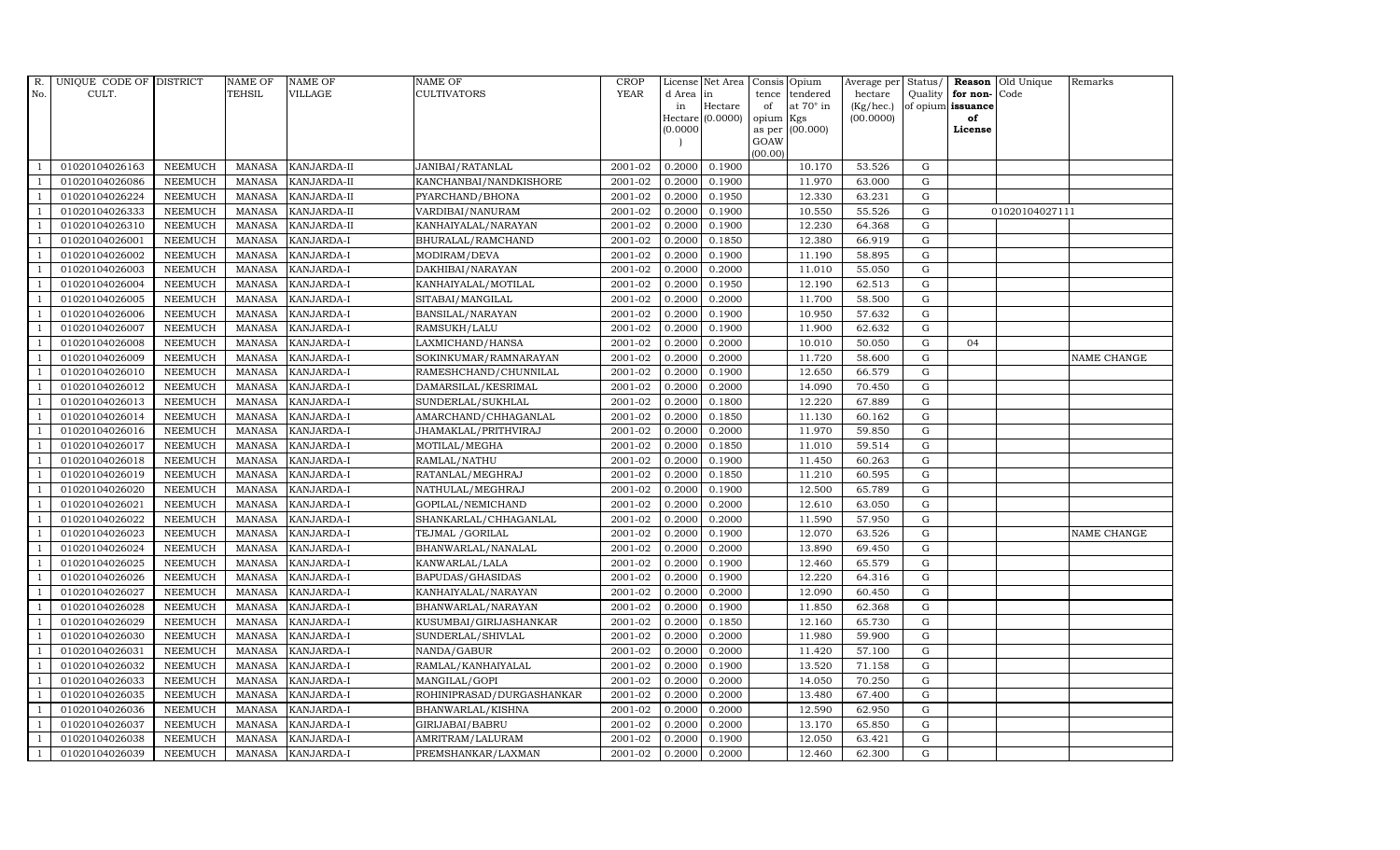| R.             | UNIQUE CODE OF DISTRICT |                | <b>NAME OF</b> | <b>NAME OF</b>    | NAME OF                 | <b>CROP</b> |           | License Net Area |         | Consis Opium     | Average per | Status/     |                   | Reason Old Unique | Remarks            |
|----------------|-------------------------|----------------|----------------|-------------------|-------------------------|-------------|-----------|------------------|---------|------------------|-------------|-------------|-------------------|-------------------|--------------------|
| No.            | CULT.                   |                | TEHSIL         | VILLAGE           | CULTIVATORS             | <b>YEAR</b> | d Area in |                  | tence   | tendered         | hectare     | Quality     | for non-Code      |                   |                    |
|                |                         |                |                |                   |                         |             | in        | Hectare          | of      | at $70^\circ$ in | (Kg/hec.)   |             | of opium issuance |                   |                    |
|                |                         |                |                |                   |                         |             |           | Hectare (0.0000) | opium   | Kgs              | (00.0000)   |             | of                |                   |                    |
|                |                         |                |                |                   |                         |             | (0.0000)  |                  | GOAW    | as per (00.000)  |             |             | License           |                   |                    |
|                |                         |                |                |                   |                         |             |           |                  | (00.00) |                  |             |             |                   |                   |                    |
|                | 01020104026040          | <b>NEEMUCH</b> | MANASA         | <b>KANJARDA-I</b> | GORILAL/KANHAIYALAL     | 2001-02     | 0.2000    | 0.1950           |         | 12.490           | 64.051      | ${\rm G}$   |                   |                   |                    |
| $\overline{1}$ | 01020104026041          | <b>NEEMUCH</b> | <b>MANASA</b>  | KANJARDA-I        | LAXMAN/RAMSINGH         | 2001-02     | 0.2000    | 0.2000           |         | 13.440           | 67.200      | G           |                   |                   |                    |
|                | 01020104026042          | <b>NEEMUCH</b> | <b>MANASA</b>  | KANJARDA-I        | RAJARAM/JAGANNATH       | 2001-02     | 0.2000    | 0.2000           |         | 12.300           | 61.500      | G           |                   |                   |                    |
|                | 01020104026043          | <b>NEEMUCH</b> | <b>MANASA</b>  | <b>KANJARDA-I</b> | BABULAL/RAMNARAYAN      | 2001-02     | 0.2000    | 0.1900           |         | 12.640           | 66.526      | G           |                   |                   |                    |
| $\overline{1}$ | 01020104026044          | <b>NEEMUCH</b> | <b>MANASA</b>  | KANJARDA-I        | RAMCHANDRA/PYARCHANDRA  | 2001-02     | 0.2000    | 0.1900           |         | 10.990           | 57.842      | G           |                   |                   |                    |
| -1             | 01020104026046          | <b>NEEMUCH</b> | <b>MANASA</b>  | KANJARDA-I        | NATHULAL/RUPA           | 2001-02     | 0.2000    | 0.1950           |         | 12.230           | 62.718      | G           |                   |                   |                    |
| $\overline{1}$ | 01020104026047          | <b>NEEMUCH</b> | <b>MANASA</b>  | KANJARDA-I        | RAMCHAND/VARDICHAND     | 2001-02     | 0.2000    | 0.1900           |         | 11.780           | 62.000      | $\mathbf G$ |                   |                   |                    |
|                | 01020104026048          | <b>NEEMUCH</b> | <b>MANASA</b>  | KANJARDA-I        | BIHARILAL/SHANKARLAL    | 2001-02     | 0.2000    | 0.1900           |         | 11.510           | 60.579      | $\mathbf G$ |                   |                   |                    |
|                | 01020104026049          | <b>NEEMUCH</b> | <b>MANASA</b>  | KANJARDA-I        | RAMESHGIR/SHANKARGIR    | 2001-02     | 0.2000    | 0.1800           |         | 9.810            | 54.500      | $\mathbf G$ |                   |                   |                    |
| $\overline{1}$ | 01020104026050          | <b>NEEMUCH</b> | <b>MANASA</b>  | KANJARDA-I        | VISHNULAL/LALULAL       | 2001-02     | 0.2000    | 0.0950           |         | 5.910            | 62.211      | $\mathbf G$ |                   |                   |                    |
| -1             | 01020104026052          | NEEMUCH        | <b>MANASA</b>  | KANJARDA-I        | KAILASHCHAND/JAGANNATH  | 2001-02     | 0.2000    | 0.1950           |         | 9.530            | 48.872      | G           | 04                |                   |                    |
| $\overline{1}$ | 01020104026053          | <b>NEEMUCH</b> | <b>MANASA</b>  | KANJARDA-I        | SHOKINKUMAR/RUGHNATH    | 2001-02     | 0.2000    | 0.1850           |         | 12.000           | 64.865      | $\mathbf G$ |                   |                   |                    |
| $\overline{1}$ | 01020104026054          | <b>NEEMUCH</b> | <b>MANASA</b>  | KANJARDA-I        | AMOLAKSINGH/NANDLAL     | 2001-02     | 0.2000    | 0.1900           |         | 11.470           | 60.368      | $\mathbf G$ |                   |                   |                    |
|                | 01020104026055          | <b>NEEMUCH</b> | <b>MANASA</b>  | KANJARDA-I        | SHAMBHUNATH/SHANKARNATH | 2001-02     | 0.2000    | 0.1900           |         | 12.050           | 63.421      | ${\rm G}$   |                   |                   |                    |
| $\overline{1}$ | 01020104026056          | <b>NEEMUCH</b> | <b>MANASA</b>  | KANJARDA-I        | GHISA/SHANKAR NAI       | 2001-02     | 0.2000    | 0.1900           |         | 11.680           | 61.474      | ${\rm G}$   |                   |                   |                    |
| $\overline{1}$ | 01020104026057          | <b>NEEMUCH</b> | <b>MANASA</b>  | KANJARDA-I        | RAMLAL/VARDICHAND       | 2001-02     | 0.2000    | 0.2000           |         | 12.020           | 60.100      | G           |                   |                   |                    |
| $\overline{1}$ | 01020104026058          | <b>NEEMUCH</b> | <b>MANASA</b>  | KANJARDA-I        | MANGILAL/DEVILAL        | 2001-02     | 0.2000    | 0.2000           |         | 12.390           | 61.950      | ${\rm G}$   |                   |                   |                    |
| $\overline{1}$ | 01020104026060          | <b>NEEMUCH</b> | <b>MANASA</b>  | KANJARDA-I        | ASHARAM/BHOLARAM        | 2001-02     | 0.2000    | 0.2000           |         | 13.100           | 65.500      | $\mathbf G$ |                   |                   | <b>NAME CHANGE</b> |
|                | 01020104026061          | <b>NEEMUCH</b> | <b>MANASA</b>  | <b>KANJARDA-I</b> | NANALAL/CHAMPALAL       | 2001-02     | 0.2000    | 0.1900           |         | 12.180           | 64.105      | $\mathbf G$ |                   |                   |                    |
| $\overline{1}$ | 01020104026063          | <b>NEEMUCH</b> | <b>MANASA</b>  | KANJARDA-I        | BHANWARLAL/DEVJI        | 2001-02     | 0.2000    | 0.1900           |         | 11.950           | 62.895      | $\mathbf G$ |                   |                   |                    |
| $\overline{1}$ | 01020104026064          | <b>NEEMUCH</b> | <b>MANASA</b>  | KANJARDA-I        | VARJIBAI/KISHANLAL      | 2001-02     | 0.2000    | 0.2000           |         | 11.590           | 57.950      | G           |                   |                   |                    |
|                | 01020104026065          | <b>NEEMUCH</b> | <b>MANASA</b>  | KANJARDA-I        | SUNDERBAI/BANSHILAL     | 2001-02     | 0.2000    | 0.1900           |         | 13.050           | 68.684      | ${\rm G}$   |                   |                   |                    |
| $\overline{1}$ | 01020104026066          | <b>NEEMUCH</b> | <b>MANASA</b>  | KANJARDA-I        | MANGI BAI/NANDLAL       | 2001-02     | 0.2000    | 0.1900           |         | 12.180           | 64.105      | $\mathbf G$ |                   |                   | NAME CHANGE        |
|                | 01020104026068          | <b>NEEMUCH</b> | <b>MANASA</b>  | <b>KANJARDA-I</b> | HARISHKUMAR/CHHOGAMAL   | 2001-02     | 0.2000    | 0.1900           |         | 13.650           | 71.842      | $\mathbf G$ |                   |                   |                    |
|                | 01020104026069          | <b>NEEMUCH</b> | <b>MANASA</b>  | KANJARDA-I        | PURALAL/BHERU           | 2001-02     | 0.2000    | 0.1850           |         | 10.400           | 56.216      | $\mathbf G$ |                   |                   |                    |
| $\overline{1}$ | 01020104026070          | <b>NEEMUCH</b> | <b>MANASA</b>  | KANJARDA-I        | SUNDERLAL/DEVA          | 2001-02     | 0.2000    | 0.1900           |         | 12.350           | 65.000      | ${\rm G}$   |                   |                   |                    |
| $\overline{1}$ | 01020104026071          | <b>NEEMUCH</b> | <b>MANASA</b>  | KANJARDA-I        | BAPULAL/RAJMAL          | 2001-02     | 0.2000    | 0.2000           |         | 12.890           | 64.450      | G           |                   |                   |                    |
| $\overline{1}$ | 01020104026072          | <b>NEEMUCH</b> | <b>MANASA</b>  | KANJARDA-I        | KANHAIYALAL/RAMSUKH     | 2001-02     | 0.2000    | 0.2000           |         | 12.690           | 63.450      | $\mathbf G$ |                   |                   |                    |
|                | 01020104026073          | <b>NEEMUCH</b> | <b>MANASA</b>  | <b>KANJARDA-I</b> | BHAGIRATH/GOVINDRAM     | 2001-02     | 0.2000    | 0.1950           |         | 10.850           | 55.641      | $\mathbf G$ |                   |                   |                    |
|                | 01020104026074          | <b>NEEMUCH</b> | <b>MANASA</b>  | KANJARDA-I        | BANSILAL/SUKHLAL        | 2001-02     | 0.2000    | 0.1950           |         | 12.660           | 64.923      | ${\rm G}$   |                   |                   |                    |
| $\overline{1}$ | 01020104026075          | <b>NEEMUCH</b> | <b>MANASA</b>  | KANJARDA-I        | KANHAIYALAL/MODA        | 2001-02     | 0.2000    | 0.1900           |         | 10.870           | 57.211      | ${\rm G}$   |                   |                   |                    |
| $\overline{1}$ | 01020104026076          | <b>NEEMUCH</b> | <b>MANASA</b>  | KANJARDA-I        | RAMNARAYAN/SHIVRAM      | 2001-02     | 0.2000    | 0.1900           |         | 11.080           | 58.316      | G           |                   |                   |                    |
| $\mathbf{1}$   | 01020104026077          | <b>NEEMUCH</b> | <b>MANASA</b>  | KANJARDA-I        | DEVILAL/BHERU           | 2001-02     | 0.2000    | 0.2000           |         | 12.230           | 61.150      | $\mathbf G$ |                   |                   |                    |
|                | 01020104026078          | <b>NEEMUCH</b> | <b>MANASA</b>  | KANJARDA-I        | FULCHAND/PRABHULAL      | 2001-02     | 0.2000    | 0.2000           |         | 12.390           | 61.950      | $\mathbf G$ |                   |                   |                    |
|                | 01020104026080          | <b>NEEMUCH</b> | <b>MANASA</b>  | KANJARDA-I        | BADRILAL/BHERULAL       | 2001-02     | 0.2000    | 0.1900           |         | 12.000           | 63.158      | $\mathbf G$ |                   |                   |                    |
| -1             | 01020104026081          | <b>NEEMUCH</b> | <b>MANASA</b>  | KANJARDA-I        | SUKHLAL/RAMLAL          | 2001-02     | 0.2000    | 0.1900           |         | 11.490           | 60.474      | ${\rm G}$   |                   |                   |                    |
|                | 01020104026084          | <b>NEEMUCH</b> | <b>MANASA</b>  | KANJARDA-I        | MOHANLAL/BHANWARLAL     | 2001-02     | 0.2000    | 0.2000           |         | 11.320           | 56.600      | G           |                   |                   |                    |
| $\mathbf{1}$   | 01020104026085          | <b>NEEMUCH</b> | <b>MANASA</b>  | KANJARDA-I        | MOTILAL/BHANWARLAL      | 2001-02     | 0.2000    | 0.1900           |         | 10.140           | 53.368      | $\mathbf G$ |                   |                   |                    |
|                | 01020104026088          | <b>NEEMUCH</b> | <b>MANASA</b>  | <b>KANJARDA-I</b> | SHANTILAL/SITARAM       | 2001-02     | 0.2000    | 0.1950           |         | 11.880           | 60.923      | G           |                   |                   |                    |
|                | 01020104026089          | <b>NEEMUCH</b> | <b>MANASA</b>  | KANJARDA-I        | DEVKISHAN/GORILAL       | 2001-02     | 0.2000    | 0.1900           |         | 12.570           | 66.158      | G           |                   |                   |                    |
| $\mathbf{1}$   | 01020104026090          | <b>NEEMUCH</b> |                | MANASA KANJARDA-I | HARIRAM/KANHAIYALAL     | 2001-02     | 0.2000    | 0.1950           |         | 12.540           | 64.308      | G           |                   |                   |                    |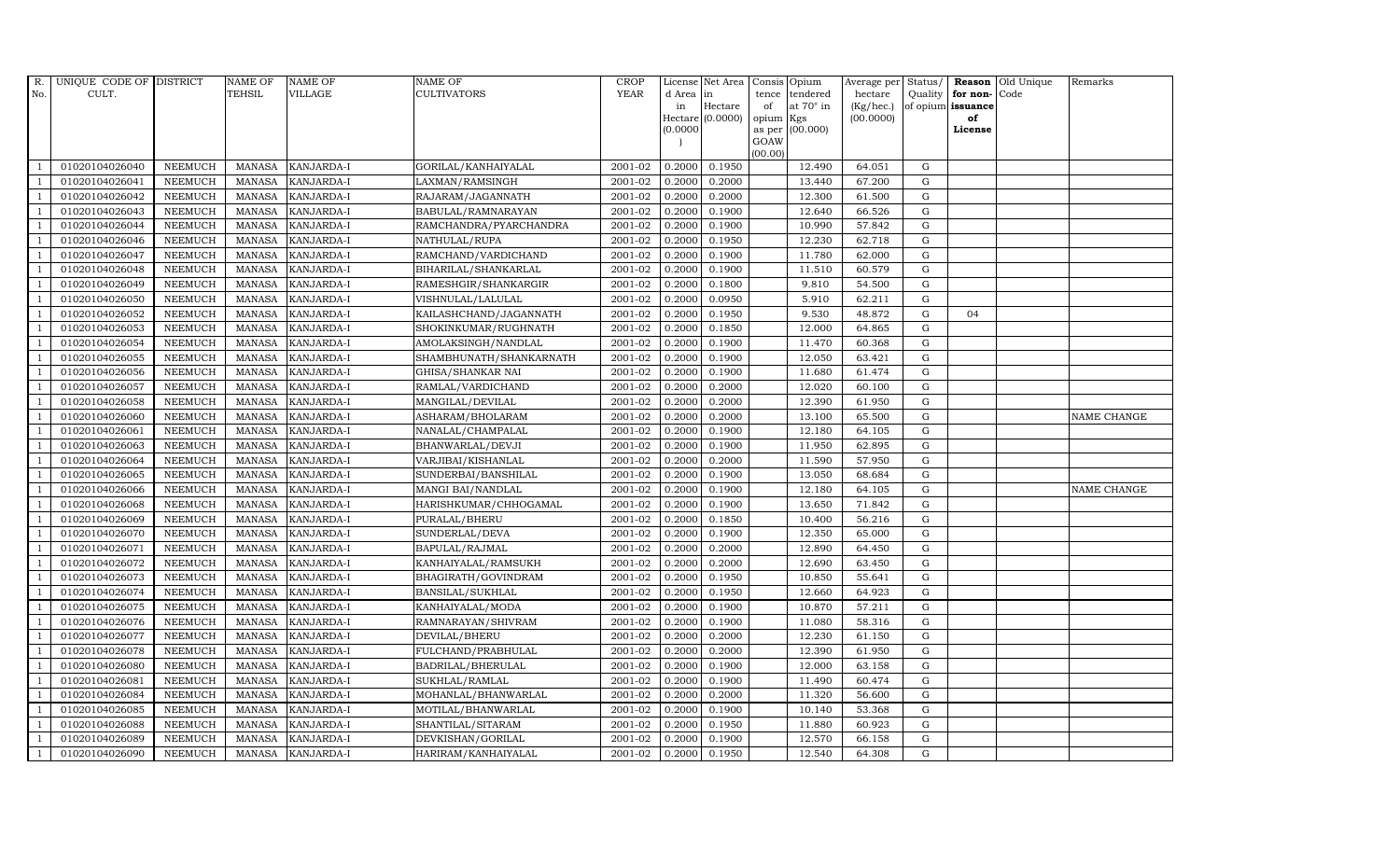| <b>YEAR</b><br>No.<br>CULT.<br>TEHSIL<br>VILLAGE<br><b>CULTIVATORS</b><br>d Area<br>Quality for non-Code<br>tence<br>tendered<br>hectare<br>$\ln$<br>Hectare<br>at $70^\circ$ in<br>(Kg/hec.)<br>of opium issuance<br>of<br>in<br>Hectare (0.0000)<br>(00.0000)<br>opium Kgs<br>of<br>(0.0000)<br>(00.000)<br>as per<br>License<br>GOAW<br>(00.00)<br>01020104026091<br>0.2000<br>12.910<br>64.550<br>G<br>NEEMUCH<br>MANASA<br>KANJARDA-I<br>NANDKISHORE/ONKAR<br>2001-02<br>0.2000<br>$\overline{1}$<br>01020104026092<br><b>NEEMUCH</b><br><b>MANASA</b><br>KANJARDA-I<br>LABHCHAND/LALURAM<br>2001-02<br>0.2000<br>0.1900<br>13.200<br>69.474<br>G<br>$\overline{1}$<br>01020104026093<br><b>NEEMUCH</b><br><b>MANASA</b><br>KANJARDA-I<br>MANGILAL/NANALAL<br>2001-02<br>0.2000<br>0.2000<br>12.100<br>60.500<br>G<br>KANJARDA-I<br>0.1900<br>12.870<br>67.737<br>G<br>01020104026094<br><b>NEEMUCH</b><br><b>MANASA</b><br>PUKHRAJ/CHUNNILAL<br>2001-02<br>0.2000<br>$\overline{1}$<br>01020104026095<br><b>NEEMUCH</b><br>KANJARDA-I<br>RAMCHAND/SEVARAM<br>2001-02<br>12.520<br>65.895<br>G<br><b>MANASA</b><br>0.2000<br>0.1900<br>$\overline{1}$<br>01020104026096<br><b>NEEMUCH</b><br>0.2000<br>12.190<br>G<br><b>MANASA</b><br>KANJARDA-I<br>SURAMAL/NARAYAN<br>2001-02<br>0.2000<br>60.950<br><sup>1</sup><br>01020104026097<br><b>NEEMUCH</b><br>2001-02<br>0.2000<br>13.100<br>MANASA<br>KANJARDA-I<br>PRAKASH/SEVARAM<br>0.2000<br>65.500<br>G<br>$\overline{1}$<br>01020104026098<br><b>NEEMUCH</b><br><b>KANJARDA-I</b><br>RAMESH/KISHANLAL<br>2001-02<br>0.2000<br>13.670<br>G<br>$\overline{1}$<br><b>MANASA</b><br>0.2000<br>68.350<br>13.380<br>01020104026100<br><b>NEEMUCH</b><br><b>MANASA</b><br>KANJARDA-I<br>2001-02<br>0.2000<br>0.1900<br>70.421<br>G<br>BABULAL/RAMKISHAN<br>$\overline{\phantom{0}}$<br>01020104026101<br><b>NEEMUCH</b><br>NATHULAL/JAMNA<br>2001-02<br>0.1950<br>12.140<br>62.256<br>G<br><b>MANASA</b><br>KANJARDA-I<br>0.2000<br>$\overline{1}$<br>01020104026102<br><b>NEEMUCH</b><br>2001-02<br>12.500<br><b>MANASA</b><br>KANJARDA-I<br>MOHANGIR/ONKARGIR<br>0.2000<br>0.1900<br>65.789<br>G<br>- 1<br>2001-02<br>01020104026103<br><b>NEEMUCH</b><br>KANJARDA-I<br>RAMLAL/MANGILAL<br>0.2000<br>0.1900<br>12.800<br>67.368<br>G<br>$\overline{1}$<br><b>MANASA</b><br>01020104026104<br><b>NEEMUCH</b><br>KANJARDA-I<br>CHUNNILAL/NANALAL<br>2001-02<br>0.2000<br>12.000<br>$\overline{1}$<br>MANASA<br>0.2000<br>60.000<br>G<br>KANJARDA-I<br>0.1850<br>11.250<br>G<br>01020104026105<br><b>NEEMUCH</b><br><b>MANASA</b><br>HARISH/PREMCHAND<br>2001-02<br>0.2000<br>60.811<br>2001-02<br>01020104026106<br><b>NEEMUCH</b><br><b>MANASA</b><br>KANJARDA-I<br>PRABHULAL/PRITHVIRAJ<br>0.2000<br>0.2000<br>13.120<br>65.600<br>G<br>$\overline{1}$<br>01020104026107<br><b>NEEMUCH</b><br>2001-02<br>0.2000<br>12.950<br>G<br><b>MANASA</b><br>KANJARDA-I<br>BASANTILAL/DOULATRAM<br>0.2000<br>64.750<br><sup>1</sup><br>01020104026108<br><b>NEEMUCH</b><br>GOPAL/BANSILAL<br>2001-02<br>0.1950<br>12.820<br>65.744<br>G<br><b>MANASA</b><br>KANJARDA-I<br>0.2000<br>1<br>2001-02<br>01020104026110<br><b>NEEMUCH</b><br><b>MANASA</b><br><b>KANJARDA-I</b><br>BABULAL/NANALAL<br>0.2000<br>0.1900<br>11.940<br>62.842<br>G<br>$\overline{1}$<br>01020104026111<br><b>NEEMUCH</b><br>KANJARDA-I<br>NANDLAL/MANGILAL<br>2001-02<br>0.2000<br>0.1900<br>11.650<br>MANASA<br>61.316<br>G<br>2001-02<br>12.750<br>G<br>01020104026112<br><b>NEEMUCH</b><br><b>MANASA</b><br>KANJARDA-I<br>NANIBAI/RAMESHWAR<br>0.2000<br>0.2000<br>63.750<br>$\overline{1}$<br>01020104026114<br><b>NEEMUCH</b><br><b>MANASA</b><br>KANJARDA-I<br>PRAKASH/RAMCHANDRA<br>2001-02<br>0.2000<br>0.1950<br>11.610<br>59.538<br>G<br><sup>1</sup><br>01020104026300<br><b>NEEMUCH</b><br>2001-02<br>0.2000<br>11.910<br>G<br>MANASA<br>KANJARDA-I<br>JAGANNATH/PYARCHANDRA<br>0.2000<br>59.550<br>1<br>01020104026301<br><b>NEEMUCH</b><br>KANJARDA-I<br>2001-02<br>0.2000<br>0.1900<br>12.320<br>G<br><sup>1</sup><br>MANASA<br>HEERALAL/NANALAL<br>64.842<br>01020104026302<br><b>KANJARDA-I</b><br><b>NEEMUCH</b><br><b>MANASA</b><br>BADRILAL/BHANWARLAL<br>2001-02<br>0.2000<br>0.1900<br>13.160<br>69.263<br>G<br>01020104026326<br><b>NEEMUCH</b><br>KANJARDA-I<br>2001-02<br>0.2000<br>12.680<br>G<br><b>MANASA</b><br>BHURIBAI/GORILAL<br>0.2000<br>63.400<br>01020104007011<br>$\overline{1}$<br>01020104026327<br><b>NEEMUCH</b><br><b>MANASA</b><br>KANJARDA-I<br>2001-02<br>0.2000<br>0.1950<br>10.950<br>56.154<br>G<br>$\overline{1}$<br>MANGILAL/KARULAL<br>01020104007036<br>01020104026328<br>GOPAL/ BHURALAL<br>2001-02<br>0.1950<br><b>NEEMUCH</b><br>MANASA<br>KANJARDA-I<br>0.2000<br>11.960<br>61.333<br>G<br>01020104032012<br>-1<br>01020104026329<br><b>NEEMUCH</b><br>$\mathbf F$<br>MANASA<br>KANJARDA-I<br>PYARIBAI/NANALAL<br>2001-02<br>0.2000<br>TRANSFER/ BALAJI KA KHEDA<br><sup>1</sup><br>01020104026330<br><b>NEEMUCH</b><br><b>MANASA</b><br><b>KANJARDA-I</b><br>JAGANATH/BHOLAJI<br>2001-02<br>0.2000<br>F<br>APEAL OLD CASES<br>$\overline{\phantom{0}}$<br>0.1950<br>12.240<br>01020104026331<br><b>NEEMUCH</b><br><b>MANASA</b><br>KANJARDA-I<br>CHANDRIBAI/NANDLAL<br>2001-02<br>0.2000<br>62.769<br>G<br>APEAL OLD CASES<br>58.722<br>0.1800<br>10.570<br>01020104065001<br><b>NEEMUCH</b><br>MANASA<br>KADI ANTRI<br>NANDA/KISHOR<br>2001-02<br>0.2000<br>G<br>$\mathbf{3}$<br>64.050<br>01020104065002<br>RUGHNATH/KACHRU<br>2001-02<br>12.810<br>G<br>3<br><b>NEEMUCH</b><br><b>MANASA</b><br>KADI ANTRI<br>0.2000<br>0.2000<br>57.615<br>$\mathbf{3}$<br>01020104065006<br>NEEMUCH<br>MANASA<br>KADI ANTRI<br>2001-02<br>0.1300<br>7.490<br>G<br>CHENSINGH/JETRAM<br>0.2000<br>59.538<br>01020104065007<br>2001-02<br>0.1950<br>11.610<br>G<br>3<br><b>NEEMUCH</b><br><b>MANASA</b><br><b>KADI ANTRI</b><br>PRABHULAL/KISHNA<br>0.2000<br>60.000<br>3<br>01020104065008<br><b>NEEMUCH</b><br><b>MANASA</b><br>KADI ANTRI<br>RUGHNATH/MODA<br>2001-02<br>0.2000<br>0.2000<br>12.000<br>G<br>61.317<br>12.570<br>G<br>3<br>0.2050<br>01020104065009<br><b>NEEMUCH</b><br><b>MANASA</b><br>KADI ANTRI<br>MANGILAL/RATANLAL<br>2001-02<br>0.2000<br>63.133<br>01020104065010<br><b>NEEMUCH</b><br>SITABAI/SHAVRAM<br>2001-02<br>0.1500<br>9.470<br>G<br>$\mathbf{3}$<br><b>MANASA</b><br><b>KADI ANTRI</b><br>0.2000<br>60.350<br>01020104065013<br>${\rm G}$<br>3<br><b>NEEMUCH</b><br><b>MANASA</b><br>KADI ANTRI<br>2001-02<br>0.2000<br>0.2000<br>12.070<br>MANOHAR/TEJRAM<br>59.900<br>G<br>01020104065014<br><b>NEEMUCH</b><br><b>KADI ANTRI</b><br>KARULAL/TEJRAM<br>2001-02<br>0.2000<br>0.2000<br>11.980<br>-3<br><b>MANASA</b><br>63.722<br>3<br>01020104065016<br><b>NEEMUCH</b><br><b>MANASA</b><br><b>KADI ANTRI</b><br>MADANLAL/NARAYAN<br>2001-02<br>0.2000<br>0.1800<br>11.470<br>G | $R_{\cdot}$ | UNIQUE CODE OF DISTRICT | <b>NAME OF</b> | <b>NAME OF</b> | <b>NAME OF</b> | <b>CROP</b> | License Net Area Consis Opium |  |  | Average per Status/ <b>Reason</b> Old Unique<br>Remarks |  |
|----------------------------------------------------------------------------------------------------------------------------------------------------------------------------------------------------------------------------------------------------------------------------------------------------------------------------------------------------------------------------------------------------------------------------------------------------------------------------------------------------------------------------------------------------------------------------------------------------------------------------------------------------------------------------------------------------------------------------------------------------------------------------------------------------------------------------------------------------------------------------------------------------------------------------------------------------------------------------------------------------------------------------------------------------------------------------------------------------------------------------------------------------------------------------------------------------------------------------------------------------------------------------------------------------------------------------------------------------------------------------------------------------------------------------------------------------------------------------------------------------------------------------------------------------------------------------------------------------------------------------------------------------------------------------------------------------------------------------------------------------------------------------------------------------------------------------------------------------------------------------------------------------------------------------------------------------------------------------------------------------------------------------------------------------------------------------------------------------------------------------------------------------------------------------------------------------------------------------------------------------------------------------------------------------------------------------------------------------------------------------------------------------------------------------------------------------------------------------------------------------------------------------------------------------------------------------------------------------------------------------------------------------------------------------------------------------------------------------------------------------------------------------------------------------------------------------------------------------------------------------------------------------------------------------------------------------------------------------------------------------------------------------------------------------------------------------------------------------------------------------------------------------------------------------------------------------------------------------------------------------------------------------------------------------------------------------------------------------------------------------------------------------------------------------------------------------------------------------------------------------------------------------------------------------------------------------------------------------------------------------------------------------------------------------------------------------------------------------------------------------------------------------------------------------------------------------------------------------------------------------------------------------------------------------------------------------------------------------------------------------------------------------------------------------------------------------------------------------------------------------------------------------------------------------------------------------------------------------------------------------------------------------------------------------------------------------------------------------------------------------------------------------------------------------------------------------------------------------------------------------------------------------------------------------------------------------------------------------------------------------------------------------------------------------------------------------------------------------------------------------------------------------------------------------------------------------------------------------------------------------------------------------------------------------------------------------------------------------------------------------------------------------------------------------------------------------------------------------------------------------------------------------------------------------------------------------------------------------------------------------------------------------------------------------------------------------------------------------------------------------------------------------------------------------------------------------------------------------------------------------------------------------------------------------------------------------------------------------------------------------------------------------------------------------------------------------------------------------------------------------------------------------------------------------------------------------------------------------------------------------------------------------------------------------------------------------------------------------------------------------------------------------------------------------------------------------------------------------------------------------------------------------------------------------------------------------------------------------------------------------------------------------------------------------------------------------------------------------------------------------------------------------------------------------------------------------------------------------------------------------------------------------------------------------------------------------------------------------------------------------------------------------------------------------------------------------------------------------------------------------------------------------------------------------------------------------------------------------------------------------------|-------------|-------------------------|----------------|----------------|----------------|-------------|-------------------------------|--|--|---------------------------------------------------------|--|
|                                                                                                                                                                                                                                                                                                                                                                                                                                                                                                                                                                                                                                                                                                                                                                                                                                                                                                                                                                                                                                                                                                                                                                                                                                                                                                                                                                                                                                                                                                                                                                                                                                                                                                                                                                                                                                                                                                                                                                                                                                                                                                                                                                                                                                                                                                                                                                                                                                                                                                                                                                                                                                                                                                                                                                                                                                                                                                                                                                                                                                                                                                                                                                                                                                                                                                                                                                                                                                                                                                                                                                                                                                                                                                                                                                                                                                                                                                                                                                                                                                                                                                                                                                                                                                                                                                                                                                                                                                                                                                                                                                                                                                                                                                                                                                                                                                                                                                                                                                                                                                                                                                                                                                                                                                                                                                                                                                                                                                                                                                                                                                                                                                                                                                                                                                                                                                                                                                                                                                                                                                                                                                                                                                                                                                                                                                                                                                                                                                                                                                                                                                                                                                                                                                                                                                                                                                                                                  |             |                         |                |                |                |             |                               |  |  |                                                         |  |
|                                                                                                                                                                                                                                                                                                                                                                                                                                                                                                                                                                                                                                                                                                                                                                                                                                                                                                                                                                                                                                                                                                                                                                                                                                                                                                                                                                                                                                                                                                                                                                                                                                                                                                                                                                                                                                                                                                                                                                                                                                                                                                                                                                                                                                                                                                                                                                                                                                                                                                                                                                                                                                                                                                                                                                                                                                                                                                                                                                                                                                                                                                                                                                                                                                                                                                                                                                                                                                                                                                                                                                                                                                                                                                                                                                                                                                                                                                                                                                                                                                                                                                                                                                                                                                                                                                                                                                                                                                                                                                                                                                                                                                                                                                                                                                                                                                                                                                                                                                                                                                                                                                                                                                                                                                                                                                                                                                                                                                                                                                                                                                                                                                                                                                                                                                                                                                                                                                                                                                                                                                                                                                                                                                                                                                                                                                                                                                                                                                                                                                                                                                                                                                                                                                                                                                                                                                                                                  |             |                         |                |                |                |             |                               |  |  |                                                         |  |
|                                                                                                                                                                                                                                                                                                                                                                                                                                                                                                                                                                                                                                                                                                                                                                                                                                                                                                                                                                                                                                                                                                                                                                                                                                                                                                                                                                                                                                                                                                                                                                                                                                                                                                                                                                                                                                                                                                                                                                                                                                                                                                                                                                                                                                                                                                                                                                                                                                                                                                                                                                                                                                                                                                                                                                                                                                                                                                                                                                                                                                                                                                                                                                                                                                                                                                                                                                                                                                                                                                                                                                                                                                                                                                                                                                                                                                                                                                                                                                                                                                                                                                                                                                                                                                                                                                                                                                                                                                                                                                                                                                                                                                                                                                                                                                                                                                                                                                                                                                                                                                                                                                                                                                                                                                                                                                                                                                                                                                                                                                                                                                                                                                                                                                                                                                                                                                                                                                                                                                                                                                                                                                                                                                                                                                                                                                                                                                                                                                                                                                                                                                                                                                                                                                                                                                                                                                                                                  |             |                         |                |                |                |             |                               |  |  |                                                         |  |
|                                                                                                                                                                                                                                                                                                                                                                                                                                                                                                                                                                                                                                                                                                                                                                                                                                                                                                                                                                                                                                                                                                                                                                                                                                                                                                                                                                                                                                                                                                                                                                                                                                                                                                                                                                                                                                                                                                                                                                                                                                                                                                                                                                                                                                                                                                                                                                                                                                                                                                                                                                                                                                                                                                                                                                                                                                                                                                                                                                                                                                                                                                                                                                                                                                                                                                                                                                                                                                                                                                                                                                                                                                                                                                                                                                                                                                                                                                                                                                                                                                                                                                                                                                                                                                                                                                                                                                                                                                                                                                                                                                                                                                                                                                                                                                                                                                                                                                                                                                                                                                                                                                                                                                                                                                                                                                                                                                                                                                                                                                                                                                                                                                                                                                                                                                                                                                                                                                                                                                                                                                                                                                                                                                                                                                                                                                                                                                                                                                                                                                                                                                                                                                                                                                                                                                                                                                                                                  |             |                         |                |                |                |             |                               |  |  |                                                         |  |
|                                                                                                                                                                                                                                                                                                                                                                                                                                                                                                                                                                                                                                                                                                                                                                                                                                                                                                                                                                                                                                                                                                                                                                                                                                                                                                                                                                                                                                                                                                                                                                                                                                                                                                                                                                                                                                                                                                                                                                                                                                                                                                                                                                                                                                                                                                                                                                                                                                                                                                                                                                                                                                                                                                                                                                                                                                                                                                                                                                                                                                                                                                                                                                                                                                                                                                                                                                                                                                                                                                                                                                                                                                                                                                                                                                                                                                                                                                                                                                                                                                                                                                                                                                                                                                                                                                                                                                                                                                                                                                                                                                                                                                                                                                                                                                                                                                                                                                                                                                                                                                                                                                                                                                                                                                                                                                                                                                                                                                                                                                                                                                                                                                                                                                                                                                                                                                                                                                                                                                                                                                                                                                                                                                                                                                                                                                                                                                                                                                                                                                                                                                                                                                                                                                                                                                                                                                                                                  |             |                         |                |                |                |             |                               |  |  |                                                         |  |
|                                                                                                                                                                                                                                                                                                                                                                                                                                                                                                                                                                                                                                                                                                                                                                                                                                                                                                                                                                                                                                                                                                                                                                                                                                                                                                                                                                                                                                                                                                                                                                                                                                                                                                                                                                                                                                                                                                                                                                                                                                                                                                                                                                                                                                                                                                                                                                                                                                                                                                                                                                                                                                                                                                                                                                                                                                                                                                                                                                                                                                                                                                                                                                                                                                                                                                                                                                                                                                                                                                                                                                                                                                                                                                                                                                                                                                                                                                                                                                                                                                                                                                                                                                                                                                                                                                                                                                                                                                                                                                                                                                                                                                                                                                                                                                                                                                                                                                                                                                                                                                                                                                                                                                                                                                                                                                                                                                                                                                                                                                                                                                                                                                                                                                                                                                                                                                                                                                                                                                                                                                                                                                                                                                                                                                                                                                                                                                                                                                                                                                                                                                                                                                                                                                                                                                                                                                                                                  |             |                         |                |                |                |             |                               |  |  |                                                         |  |
|                                                                                                                                                                                                                                                                                                                                                                                                                                                                                                                                                                                                                                                                                                                                                                                                                                                                                                                                                                                                                                                                                                                                                                                                                                                                                                                                                                                                                                                                                                                                                                                                                                                                                                                                                                                                                                                                                                                                                                                                                                                                                                                                                                                                                                                                                                                                                                                                                                                                                                                                                                                                                                                                                                                                                                                                                                                                                                                                                                                                                                                                                                                                                                                                                                                                                                                                                                                                                                                                                                                                                                                                                                                                                                                                                                                                                                                                                                                                                                                                                                                                                                                                                                                                                                                                                                                                                                                                                                                                                                                                                                                                                                                                                                                                                                                                                                                                                                                                                                                                                                                                                                                                                                                                                                                                                                                                                                                                                                                                                                                                                                                                                                                                                                                                                                                                                                                                                                                                                                                                                                                                                                                                                                                                                                                                                                                                                                                                                                                                                                                                                                                                                                                                                                                                                                                                                                                                                  |             |                         |                |                |                |             |                               |  |  |                                                         |  |
|                                                                                                                                                                                                                                                                                                                                                                                                                                                                                                                                                                                                                                                                                                                                                                                                                                                                                                                                                                                                                                                                                                                                                                                                                                                                                                                                                                                                                                                                                                                                                                                                                                                                                                                                                                                                                                                                                                                                                                                                                                                                                                                                                                                                                                                                                                                                                                                                                                                                                                                                                                                                                                                                                                                                                                                                                                                                                                                                                                                                                                                                                                                                                                                                                                                                                                                                                                                                                                                                                                                                                                                                                                                                                                                                                                                                                                                                                                                                                                                                                                                                                                                                                                                                                                                                                                                                                                                                                                                                                                                                                                                                                                                                                                                                                                                                                                                                                                                                                                                                                                                                                                                                                                                                                                                                                                                                                                                                                                                                                                                                                                                                                                                                                                                                                                                                                                                                                                                                                                                                                                                                                                                                                                                                                                                                                                                                                                                                                                                                                                                                                                                                                                                                                                                                                                                                                                                                                  |             |                         |                |                |                |             |                               |  |  |                                                         |  |
|                                                                                                                                                                                                                                                                                                                                                                                                                                                                                                                                                                                                                                                                                                                                                                                                                                                                                                                                                                                                                                                                                                                                                                                                                                                                                                                                                                                                                                                                                                                                                                                                                                                                                                                                                                                                                                                                                                                                                                                                                                                                                                                                                                                                                                                                                                                                                                                                                                                                                                                                                                                                                                                                                                                                                                                                                                                                                                                                                                                                                                                                                                                                                                                                                                                                                                                                                                                                                                                                                                                                                                                                                                                                                                                                                                                                                                                                                                                                                                                                                                                                                                                                                                                                                                                                                                                                                                                                                                                                                                                                                                                                                                                                                                                                                                                                                                                                                                                                                                                                                                                                                                                                                                                                                                                                                                                                                                                                                                                                                                                                                                                                                                                                                                                                                                                                                                                                                                                                                                                                                                                                                                                                                                                                                                                                                                                                                                                                                                                                                                                                                                                                                                                                                                                                                                                                                                                                                  |             |                         |                |                |                |             |                               |  |  |                                                         |  |
|                                                                                                                                                                                                                                                                                                                                                                                                                                                                                                                                                                                                                                                                                                                                                                                                                                                                                                                                                                                                                                                                                                                                                                                                                                                                                                                                                                                                                                                                                                                                                                                                                                                                                                                                                                                                                                                                                                                                                                                                                                                                                                                                                                                                                                                                                                                                                                                                                                                                                                                                                                                                                                                                                                                                                                                                                                                                                                                                                                                                                                                                                                                                                                                                                                                                                                                                                                                                                                                                                                                                                                                                                                                                                                                                                                                                                                                                                                                                                                                                                                                                                                                                                                                                                                                                                                                                                                                                                                                                                                                                                                                                                                                                                                                                                                                                                                                                                                                                                                                                                                                                                                                                                                                                                                                                                                                                                                                                                                                                                                                                                                                                                                                                                                                                                                                                                                                                                                                                                                                                                                                                                                                                                                                                                                                                                                                                                                                                                                                                                                                                                                                                                                                                                                                                                                                                                                                                                  |             |                         |                |                |                |             |                               |  |  |                                                         |  |
|                                                                                                                                                                                                                                                                                                                                                                                                                                                                                                                                                                                                                                                                                                                                                                                                                                                                                                                                                                                                                                                                                                                                                                                                                                                                                                                                                                                                                                                                                                                                                                                                                                                                                                                                                                                                                                                                                                                                                                                                                                                                                                                                                                                                                                                                                                                                                                                                                                                                                                                                                                                                                                                                                                                                                                                                                                                                                                                                                                                                                                                                                                                                                                                                                                                                                                                                                                                                                                                                                                                                                                                                                                                                                                                                                                                                                                                                                                                                                                                                                                                                                                                                                                                                                                                                                                                                                                                                                                                                                                                                                                                                                                                                                                                                                                                                                                                                                                                                                                                                                                                                                                                                                                                                                                                                                                                                                                                                                                                                                                                                                                                                                                                                                                                                                                                                                                                                                                                                                                                                                                                                                                                                                                                                                                                                                                                                                                                                                                                                                                                                                                                                                                                                                                                                                                                                                                                                                  |             |                         |                |                |                |             |                               |  |  |                                                         |  |
|                                                                                                                                                                                                                                                                                                                                                                                                                                                                                                                                                                                                                                                                                                                                                                                                                                                                                                                                                                                                                                                                                                                                                                                                                                                                                                                                                                                                                                                                                                                                                                                                                                                                                                                                                                                                                                                                                                                                                                                                                                                                                                                                                                                                                                                                                                                                                                                                                                                                                                                                                                                                                                                                                                                                                                                                                                                                                                                                                                                                                                                                                                                                                                                                                                                                                                                                                                                                                                                                                                                                                                                                                                                                                                                                                                                                                                                                                                                                                                                                                                                                                                                                                                                                                                                                                                                                                                                                                                                                                                                                                                                                                                                                                                                                                                                                                                                                                                                                                                                                                                                                                                                                                                                                                                                                                                                                                                                                                                                                                                                                                                                                                                                                                                                                                                                                                                                                                                                                                                                                                                                                                                                                                                                                                                                                                                                                                                                                                                                                                                                                                                                                                                                                                                                                                                                                                                                                                  |             |                         |                |                |                |             |                               |  |  |                                                         |  |
|                                                                                                                                                                                                                                                                                                                                                                                                                                                                                                                                                                                                                                                                                                                                                                                                                                                                                                                                                                                                                                                                                                                                                                                                                                                                                                                                                                                                                                                                                                                                                                                                                                                                                                                                                                                                                                                                                                                                                                                                                                                                                                                                                                                                                                                                                                                                                                                                                                                                                                                                                                                                                                                                                                                                                                                                                                                                                                                                                                                                                                                                                                                                                                                                                                                                                                                                                                                                                                                                                                                                                                                                                                                                                                                                                                                                                                                                                                                                                                                                                                                                                                                                                                                                                                                                                                                                                                                                                                                                                                                                                                                                                                                                                                                                                                                                                                                                                                                                                                                                                                                                                                                                                                                                                                                                                                                                                                                                                                                                                                                                                                                                                                                                                                                                                                                                                                                                                                                                                                                                                                                                                                                                                                                                                                                                                                                                                                                                                                                                                                                                                                                                                                                                                                                                                                                                                                                                                  |             |                         |                |                |                |             |                               |  |  |                                                         |  |
|                                                                                                                                                                                                                                                                                                                                                                                                                                                                                                                                                                                                                                                                                                                                                                                                                                                                                                                                                                                                                                                                                                                                                                                                                                                                                                                                                                                                                                                                                                                                                                                                                                                                                                                                                                                                                                                                                                                                                                                                                                                                                                                                                                                                                                                                                                                                                                                                                                                                                                                                                                                                                                                                                                                                                                                                                                                                                                                                                                                                                                                                                                                                                                                                                                                                                                                                                                                                                                                                                                                                                                                                                                                                                                                                                                                                                                                                                                                                                                                                                                                                                                                                                                                                                                                                                                                                                                                                                                                                                                                                                                                                                                                                                                                                                                                                                                                                                                                                                                                                                                                                                                                                                                                                                                                                                                                                                                                                                                                                                                                                                                                                                                                                                                                                                                                                                                                                                                                                                                                                                                                                                                                                                                                                                                                                                                                                                                                                                                                                                                                                                                                                                                                                                                                                                                                                                                                                                  |             |                         |                |                |                |             |                               |  |  |                                                         |  |
|                                                                                                                                                                                                                                                                                                                                                                                                                                                                                                                                                                                                                                                                                                                                                                                                                                                                                                                                                                                                                                                                                                                                                                                                                                                                                                                                                                                                                                                                                                                                                                                                                                                                                                                                                                                                                                                                                                                                                                                                                                                                                                                                                                                                                                                                                                                                                                                                                                                                                                                                                                                                                                                                                                                                                                                                                                                                                                                                                                                                                                                                                                                                                                                                                                                                                                                                                                                                                                                                                                                                                                                                                                                                                                                                                                                                                                                                                                                                                                                                                                                                                                                                                                                                                                                                                                                                                                                                                                                                                                                                                                                                                                                                                                                                                                                                                                                                                                                                                                                                                                                                                                                                                                                                                                                                                                                                                                                                                                                                                                                                                                                                                                                                                                                                                                                                                                                                                                                                                                                                                                                                                                                                                                                                                                                                                                                                                                                                                                                                                                                                                                                                                                                                                                                                                                                                                                                                                  |             |                         |                |                |                |             |                               |  |  |                                                         |  |
|                                                                                                                                                                                                                                                                                                                                                                                                                                                                                                                                                                                                                                                                                                                                                                                                                                                                                                                                                                                                                                                                                                                                                                                                                                                                                                                                                                                                                                                                                                                                                                                                                                                                                                                                                                                                                                                                                                                                                                                                                                                                                                                                                                                                                                                                                                                                                                                                                                                                                                                                                                                                                                                                                                                                                                                                                                                                                                                                                                                                                                                                                                                                                                                                                                                                                                                                                                                                                                                                                                                                                                                                                                                                                                                                                                                                                                                                                                                                                                                                                                                                                                                                                                                                                                                                                                                                                                                                                                                                                                                                                                                                                                                                                                                                                                                                                                                                                                                                                                                                                                                                                                                                                                                                                                                                                                                                                                                                                                                                                                                                                                                                                                                                                                                                                                                                                                                                                                                                                                                                                                                                                                                                                                                                                                                                                                                                                                                                                                                                                                                                                                                                                                                                                                                                                                                                                                                                                  |             |                         |                |                |                |             |                               |  |  |                                                         |  |
|                                                                                                                                                                                                                                                                                                                                                                                                                                                                                                                                                                                                                                                                                                                                                                                                                                                                                                                                                                                                                                                                                                                                                                                                                                                                                                                                                                                                                                                                                                                                                                                                                                                                                                                                                                                                                                                                                                                                                                                                                                                                                                                                                                                                                                                                                                                                                                                                                                                                                                                                                                                                                                                                                                                                                                                                                                                                                                                                                                                                                                                                                                                                                                                                                                                                                                                                                                                                                                                                                                                                                                                                                                                                                                                                                                                                                                                                                                                                                                                                                                                                                                                                                                                                                                                                                                                                                                                                                                                                                                                                                                                                                                                                                                                                                                                                                                                                                                                                                                                                                                                                                                                                                                                                                                                                                                                                                                                                                                                                                                                                                                                                                                                                                                                                                                                                                                                                                                                                                                                                                                                                                                                                                                                                                                                                                                                                                                                                                                                                                                                                                                                                                                                                                                                                                                                                                                                                                  |             |                         |                |                |                |             |                               |  |  |                                                         |  |
|                                                                                                                                                                                                                                                                                                                                                                                                                                                                                                                                                                                                                                                                                                                                                                                                                                                                                                                                                                                                                                                                                                                                                                                                                                                                                                                                                                                                                                                                                                                                                                                                                                                                                                                                                                                                                                                                                                                                                                                                                                                                                                                                                                                                                                                                                                                                                                                                                                                                                                                                                                                                                                                                                                                                                                                                                                                                                                                                                                                                                                                                                                                                                                                                                                                                                                                                                                                                                                                                                                                                                                                                                                                                                                                                                                                                                                                                                                                                                                                                                                                                                                                                                                                                                                                                                                                                                                                                                                                                                                                                                                                                                                                                                                                                                                                                                                                                                                                                                                                                                                                                                                                                                                                                                                                                                                                                                                                                                                                                                                                                                                                                                                                                                                                                                                                                                                                                                                                                                                                                                                                                                                                                                                                                                                                                                                                                                                                                                                                                                                                                                                                                                                                                                                                                                                                                                                                                                  |             |                         |                |                |                |             |                               |  |  |                                                         |  |
|                                                                                                                                                                                                                                                                                                                                                                                                                                                                                                                                                                                                                                                                                                                                                                                                                                                                                                                                                                                                                                                                                                                                                                                                                                                                                                                                                                                                                                                                                                                                                                                                                                                                                                                                                                                                                                                                                                                                                                                                                                                                                                                                                                                                                                                                                                                                                                                                                                                                                                                                                                                                                                                                                                                                                                                                                                                                                                                                                                                                                                                                                                                                                                                                                                                                                                                                                                                                                                                                                                                                                                                                                                                                                                                                                                                                                                                                                                                                                                                                                                                                                                                                                                                                                                                                                                                                                                                                                                                                                                                                                                                                                                                                                                                                                                                                                                                                                                                                                                                                                                                                                                                                                                                                                                                                                                                                                                                                                                                                                                                                                                                                                                                                                                                                                                                                                                                                                                                                                                                                                                                                                                                                                                                                                                                                                                                                                                                                                                                                                                                                                                                                                                                                                                                                                                                                                                                                                  |             |                         |                |                |                |             |                               |  |  |                                                         |  |
|                                                                                                                                                                                                                                                                                                                                                                                                                                                                                                                                                                                                                                                                                                                                                                                                                                                                                                                                                                                                                                                                                                                                                                                                                                                                                                                                                                                                                                                                                                                                                                                                                                                                                                                                                                                                                                                                                                                                                                                                                                                                                                                                                                                                                                                                                                                                                                                                                                                                                                                                                                                                                                                                                                                                                                                                                                                                                                                                                                                                                                                                                                                                                                                                                                                                                                                                                                                                                                                                                                                                                                                                                                                                                                                                                                                                                                                                                                                                                                                                                                                                                                                                                                                                                                                                                                                                                                                                                                                                                                                                                                                                                                                                                                                                                                                                                                                                                                                                                                                                                                                                                                                                                                                                                                                                                                                                                                                                                                                                                                                                                                                                                                                                                                                                                                                                                                                                                                                                                                                                                                                                                                                                                                                                                                                                                                                                                                                                                                                                                                                                                                                                                                                                                                                                                                                                                                                                                  |             |                         |                |                |                |             |                               |  |  |                                                         |  |
|                                                                                                                                                                                                                                                                                                                                                                                                                                                                                                                                                                                                                                                                                                                                                                                                                                                                                                                                                                                                                                                                                                                                                                                                                                                                                                                                                                                                                                                                                                                                                                                                                                                                                                                                                                                                                                                                                                                                                                                                                                                                                                                                                                                                                                                                                                                                                                                                                                                                                                                                                                                                                                                                                                                                                                                                                                                                                                                                                                                                                                                                                                                                                                                                                                                                                                                                                                                                                                                                                                                                                                                                                                                                                                                                                                                                                                                                                                                                                                                                                                                                                                                                                                                                                                                                                                                                                                                                                                                                                                                                                                                                                                                                                                                                                                                                                                                                                                                                                                                                                                                                                                                                                                                                                                                                                                                                                                                                                                                                                                                                                                                                                                                                                                                                                                                                                                                                                                                                                                                                                                                                                                                                                                                                                                                                                                                                                                                                                                                                                                                                                                                                                                                                                                                                                                                                                                                                                  |             |                         |                |                |                |             |                               |  |  |                                                         |  |
|                                                                                                                                                                                                                                                                                                                                                                                                                                                                                                                                                                                                                                                                                                                                                                                                                                                                                                                                                                                                                                                                                                                                                                                                                                                                                                                                                                                                                                                                                                                                                                                                                                                                                                                                                                                                                                                                                                                                                                                                                                                                                                                                                                                                                                                                                                                                                                                                                                                                                                                                                                                                                                                                                                                                                                                                                                                                                                                                                                                                                                                                                                                                                                                                                                                                                                                                                                                                                                                                                                                                                                                                                                                                                                                                                                                                                                                                                                                                                                                                                                                                                                                                                                                                                                                                                                                                                                                                                                                                                                                                                                                                                                                                                                                                                                                                                                                                                                                                                                                                                                                                                                                                                                                                                                                                                                                                                                                                                                                                                                                                                                                                                                                                                                                                                                                                                                                                                                                                                                                                                                                                                                                                                                                                                                                                                                                                                                                                                                                                                                                                                                                                                                                                                                                                                                                                                                                                                  |             |                         |                |                |                |             |                               |  |  |                                                         |  |
|                                                                                                                                                                                                                                                                                                                                                                                                                                                                                                                                                                                                                                                                                                                                                                                                                                                                                                                                                                                                                                                                                                                                                                                                                                                                                                                                                                                                                                                                                                                                                                                                                                                                                                                                                                                                                                                                                                                                                                                                                                                                                                                                                                                                                                                                                                                                                                                                                                                                                                                                                                                                                                                                                                                                                                                                                                                                                                                                                                                                                                                                                                                                                                                                                                                                                                                                                                                                                                                                                                                                                                                                                                                                                                                                                                                                                                                                                                                                                                                                                                                                                                                                                                                                                                                                                                                                                                                                                                                                                                                                                                                                                                                                                                                                                                                                                                                                                                                                                                                                                                                                                                                                                                                                                                                                                                                                                                                                                                                                                                                                                                                                                                                                                                                                                                                                                                                                                                                                                                                                                                                                                                                                                                                                                                                                                                                                                                                                                                                                                                                                                                                                                                                                                                                                                                                                                                                                                  |             |                         |                |                |                |             |                               |  |  |                                                         |  |
|                                                                                                                                                                                                                                                                                                                                                                                                                                                                                                                                                                                                                                                                                                                                                                                                                                                                                                                                                                                                                                                                                                                                                                                                                                                                                                                                                                                                                                                                                                                                                                                                                                                                                                                                                                                                                                                                                                                                                                                                                                                                                                                                                                                                                                                                                                                                                                                                                                                                                                                                                                                                                                                                                                                                                                                                                                                                                                                                                                                                                                                                                                                                                                                                                                                                                                                                                                                                                                                                                                                                                                                                                                                                                                                                                                                                                                                                                                                                                                                                                                                                                                                                                                                                                                                                                                                                                                                                                                                                                                                                                                                                                                                                                                                                                                                                                                                                                                                                                                                                                                                                                                                                                                                                                                                                                                                                                                                                                                                                                                                                                                                                                                                                                                                                                                                                                                                                                                                                                                                                                                                                                                                                                                                                                                                                                                                                                                                                                                                                                                                                                                                                                                                                                                                                                                                                                                                                                  |             |                         |                |                |                |             |                               |  |  |                                                         |  |
|                                                                                                                                                                                                                                                                                                                                                                                                                                                                                                                                                                                                                                                                                                                                                                                                                                                                                                                                                                                                                                                                                                                                                                                                                                                                                                                                                                                                                                                                                                                                                                                                                                                                                                                                                                                                                                                                                                                                                                                                                                                                                                                                                                                                                                                                                                                                                                                                                                                                                                                                                                                                                                                                                                                                                                                                                                                                                                                                                                                                                                                                                                                                                                                                                                                                                                                                                                                                                                                                                                                                                                                                                                                                                                                                                                                                                                                                                                                                                                                                                                                                                                                                                                                                                                                                                                                                                                                                                                                                                                                                                                                                                                                                                                                                                                                                                                                                                                                                                                                                                                                                                                                                                                                                                                                                                                                                                                                                                                                                                                                                                                                                                                                                                                                                                                                                                                                                                                                                                                                                                                                                                                                                                                                                                                                                                                                                                                                                                                                                                                                                                                                                                                                                                                                                                                                                                                                                                  |             |                         |                |                |                |             |                               |  |  |                                                         |  |
|                                                                                                                                                                                                                                                                                                                                                                                                                                                                                                                                                                                                                                                                                                                                                                                                                                                                                                                                                                                                                                                                                                                                                                                                                                                                                                                                                                                                                                                                                                                                                                                                                                                                                                                                                                                                                                                                                                                                                                                                                                                                                                                                                                                                                                                                                                                                                                                                                                                                                                                                                                                                                                                                                                                                                                                                                                                                                                                                                                                                                                                                                                                                                                                                                                                                                                                                                                                                                                                                                                                                                                                                                                                                                                                                                                                                                                                                                                                                                                                                                                                                                                                                                                                                                                                                                                                                                                                                                                                                                                                                                                                                                                                                                                                                                                                                                                                                                                                                                                                                                                                                                                                                                                                                                                                                                                                                                                                                                                                                                                                                                                                                                                                                                                                                                                                                                                                                                                                                                                                                                                                                                                                                                                                                                                                                                                                                                                                                                                                                                                                                                                                                                                                                                                                                                                                                                                                                                  |             |                         |                |                |                |             |                               |  |  |                                                         |  |
|                                                                                                                                                                                                                                                                                                                                                                                                                                                                                                                                                                                                                                                                                                                                                                                                                                                                                                                                                                                                                                                                                                                                                                                                                                                                                                                                                                                                                                                                                                                                                                                                                                                                                                                                                                                                                                                                                                                                                                                                                                                                                                                                                                                                                                                                                                                                                                                                                                                                                                                                                                                                                                                                                                                                                                                                                                                                                                                                                                                                                                                                                                                                                                                                                                                                                                                                                                                                                                                                                                                                                                                                                                                                                                                                                                                                                                                                                                                                                                                                                                                                                                                                                                                                                                                                                                                                                                                                                                                                                                                                                                                                                                                                                                                                                                                                                                                                                                                                                                                                                                                                                                                                                                                                                                                                                                                                                                                                                                                                                                                                                                                                                                                                                                                                                                                                                                                                                                                                                                                                                                                                                                                                                                                                                                                                                                                                                                                                                                                                                                                                                                                                                                                                                                                                                                                                                                                                                  |             |                         |                |                |                |             |                               |  |  |                                                         |  |
|                                                                                                                                                                                                                                                                                                                                                                                                                                                                                                                                                                                                                                                                                                                                                                                                                                                                                                                                                                                                                                                                                                                                                                                                                                                                                                                                                                                                                                                                                                                                                                                                                                                                                                                                                                                                                                                                                                                                                                                                                                                                                                                                                                                                                                                                                                                                                                                                                                                                                                                                                                                                                                                                                                                                                                                                                                                                                                                                                                                                                                                                                                                                                                                                                                                                                                                                                                                                                                                                                                                                                                                                                                                                                                                                                                                                                                                                                                                                                                                                                                                                                                                                                                                                                                                                                                                                                                                                                                                                                                                                                                                                                                                                                                                                                                                                                                                                                                                                                                                                                                                                                                                                                                                                                                                                                                                                                                                                                                                                                                                                                                                                                                                                                                                                                                                                                                                                                                                                                                                                                                                                                                                                                                                                                                                                                                                                                                                                                                                                                                                                                                                                                                                                                                                                                                                                                                                                                  |             |                         |                |                |                |             |                               |  |  |                                                         |  |
|                                                                                                                                                                                                                                                                                                                                                                                                                                                                                                                                                                                                                                                                                                                                                                                                                                                                                                                                                                                                                                                                                                                                                                                                                                                                                                                                                                                                                                                                                                                                                                                                                                                                                                                                                                                                                                                                                                                                                                                                                                                                                                                                                                                                                                                                                                                                                                                                                                                                                                                                                                                                                                                                                                                                                                                                                                                                                                                                                                                                                                                                                                                                                                                                                                                                                                                                                                                                                                                                                                                                                                                                                                                                                                                                                                                                                                                                                                                                                                                                                                                                                                                                                                                                                                                                                                                                                                                                                                                                                                                                                                                                                                                                                                                                                                                                                                                                                                                                                                                                                                                                                                                                                                                                                                                                                                                                                                                                                                                                                                                                                                                                                                                                                                                                                                                                                                                                                                                                                                                                                                                                                                                                                                                                                                                                                                                                                                                                                                                                                                                                                                                                                                                                                                                                                                                                                                                                                  |             |                         |                |                |                |             |                               |  |  |                                                         |  |
|                                                                                                                                                                                                                                                                                                                                                                                                                                                                                                                                                                                                                                                                                                                                                                                                                                                                                                                                                                                                                                                                                                                                                                                                                                                                                                                                                                                                                                                                                                                                                                                                                                                                                                                                                                                                                                                                                                                                                                                                                                                                                                                                                                                                                                                                                                                                                                                                                                                                                                                                                                                                                                                                                                                                                                                                                                                                                                                                                                                                                                                                                                                                                                                                                                                                                                                                                                                                                                                                                                                                                                                                                                                                                                                                                                                                                                                                                                                                                                                                                                                                                                                                                                                                                                                                                                                                                                                                                                                                                                                                                                                                                                                                                                                                                                                                                                                                                                                                                                                                                                                                                                                                                                                                                                                                                                                                                                                                                                                                                                                                                                                                                                                                                                                                                                                                                                                                                                                                                                                                                                                                                                                                                                                                                                                                                                                                                                                                                                                                                                                                                                                                                                                                                                                                                                                                                                                                                  |             |                         |                |                |                |             |                               |  |  |                                                         |  |
|                                                                                                                                                                                                                                                                                                                                                                                                                                                                                                                                                                                                                                                                                                                                                                                                                                                                                                                                                                                                                                                                                                                                                                                                                                                                                                                                                                                                                                                                                                                                                                                                                                                                                                                                                                                                                                                                                                                                                                                                                                                                                                                                                                                                                                                                                                                                                                                                                                                                                                                                                                                                                                                                                                                                                                                                                                                                                                                                                                                                                                                                                                                                                                                                                                                                                                                                                                                                                                                                                                                                                                                                                                                                                                                                                                                                                                                                                                                                                                                                                                                                                                                                                                                                                                                                                                                                                                                                                                                                                                                                                                                                                                                                                                                                                                                                                                                                                                                                                                                                                                                                                                                                                                                                                                                                                                                                                                                                                                                                                                                                                                                                                                                                                                                                                                                                                                                                                                                                                                                                                                                                                                                                                                                                                                                                                                                                                                                                                                                                                                                                                                                                                                                                                                                                                                                                                                                                                  |             |                         |                |                |                |             |                               |  |  |                                                         |  |
|                                                                                                                                                                                                                                                                                                                                                                                                                                                                                                                                                                                                                                                                                                                                                                                                                                                                                                                                                                                                                                                                                                                                                                                                                                                                                                                                                                                                                                                                                                                                                                                                                                                                                                                                                                                                                                                                                                                                                                                                                                                                                                                                                                                                                                                                                                                                                                                                                                                                                                                                                                                                                                                                                                                                                                                                                                                                                                                                                                                                                                                                                                                                                                                                                                                                                                                                                                                                                                                                                                                                                                                                                                                                                                                                                                                                                                                                                                                                                                                                                                                                                                                                                                                                                                                                                                                                                                                                                                                                                                                                                                                                                                                                                                                                                                                                                                                                                                                                                                                                                                                                                                                                                                                                                                                                                                                                                                                                                                                                                                                                                                                                                                                                                                                                                                                                                                                                                                                                                                                                                                                                                                                                                                                                                                                                                                                                                                                                                                                                                                                                                                                                                                                                                                                                                                                                                                                                                  |             |                         |                |                |                |             |                               |  |  |                                                         |  |
|                                                                                                                                                                                                                                                                                                                                                                                                                                                                                                                                                                                                                                                                                                                                                                                                                                                                                                                                                                                                                                                                                                                                                                                                                                                                                                                                                                                                                                                                                                                                                                                                                                                                                                                                                                                                                                                                                                                                                                                                                                                                                                                                                                                                                                                                                                                                                                                                                                                                                                                                                                                                                                                                                                                                                                                                                                                                                                                                                                                                                                                                                                                                                                                                                                                                                                                                                                                                                                                                                                                                                                                                                                                                                                                                                                                                                                                                                                                                                                                                                                                                                                                                                                                                                                                                                                                                                                                                                                                                                                                                                                                                                                                                                                                                                                                                                                                                                                                                                                                                                                                                                                                                                                                                                                                                                                                                                                                                                                                                                                                                                                                                                                                                                                                                                                                                                                                                                                                                                                                                                                                                                                                                                                                                                                                                                                                                                                                                                                                                                                                                                                                                                                                                                                                                                                                                                                                                                  |             |                         |                |                |                |             |                               |  |  |                                                         |  |
|                                                                                                                                                                                                                                                                                                                                                                                                                                                                                                                                                                                                                                                                                                                                                                                                                                                                                                                                                                                                                                                                                                                                                                                                                                                                                                                                                                                                                                                                                                                                                                                                                                                                                                                                                                                                                                                                                                                                                                                                                                                                                                                                                                                                                                                                                                                                                                                                                                                                                                                                                                                                                                                                                                                                                                                                                                                                                                                                                                                                                                                                                                                                                                                                                                                                                                                                                                                                                                                                                                                                                                                                                                                                                                                                                                                                                                                                                                                                                                                                                                                                                                                                                                                                                                                                                                                                                                                                                                                                                                                                                                                                                                                                                                                                                                                                                                                                                                                                                                                                                                                                                                                                                                                                                                                                                                                                                                                                                                                                                                                                                                                                                                                                                                                                                                                                                                                                                                                                                                                                                                                                                                                                                                                                                                                                                                                                                                                                                                                                                                                                                                                                                                                                                                                                                                                                                                                                                  |             |                         |                |                |                |             |                               |  |  |                                                         |  |
|                                                                                                                                                                                                                                                                                                                                                                                                                                                                                                                                                                                                                                                                                                                                                                                                                                                                                                                                                                                                                                                                                                                                                                                                                                                                                                                                                                                                                                                                                                                                                                                                                                                                                                                                                                                                                                                                                                                                                                                                                                                                                                                                                                                                                                                                                                                                                                                                                                                                                                                                                                                                                                                                                                                                                                                                                                                                                                                                                                                                                                                                                                                                                                                                                                                                                                                                                                                                                                                                                                                                                                                                                                                                                                                                                                                                                                                                                                                                                                                                                                                                                                                                                                                                                                                                                                                                                                                                                                                                                                                                                                                                                                                                                                                                                                                                                                                                                                                                                                                                                                                                                                                                                                                                                                                                                                                                                                                                                                                                                                                                                                                                                                                                                                                                                                                                                                                                                                                                                                                                                                                                                                                                                                                                                                                                                                                                                                                                                                                                                                                                                                                                                                                                                                                                                                                                                                                                                  |             |                         |                |                |                |             |                               |  |  |                                                         |  |
|                                                                                                                                                                                                                                                                                                                                                                                                                                                                                                                                                                                                                                                                                                                                                                                                                                                                                                                                                                                                                                                                                                                                                                                                                                                                                                                                                                                                                                                                                                                                                                                                                                                                                                                                                                                                                                                                                                                                                                                                                                                                                                                                                                                                                                                                                                                                                                                                                                                                                                                                                                                                                                                                                                                                                                                                                                                                                                                                                                                                                                                                                                                                                                                                                                                                                                                                                                                                                                                                                                                                                                                                                                                                                                                                                                                                                                                                                                                                                                                                                                                                                                                                                                                                                                                                                                                                                                                                                                                                                                                                                                                                                                                                                                                                                                                                                                                                                                                                                                                                                                                                                                                                                                                                                                                                                                                                                                                                                                                                                                                                                                                                                                                                                                                                                                                                                                                                                                                                                                                                                                                                                                                                                                                                                                                                                                                                                                                                                                                                                                                                                                                                                                                                                                                                                                                                                                                                                  |             |                         |                |                |                |             |                               |  |  |                                                         |  |
|                                                                                                                                                                                                                                                                                                                                                                                                                                                                                                                                                                                                                                                                                                                                                                                                                                                                                                                                                                                                                                                                                                                                                                                                                                                                                                                                                                                                                                                                                                                                                                                                                                                                                                                                                                                                                                                                                                                                                                                                                                                                                                                                                                                                                                                                                                                                                                                                                                                                                                                                                                                                                                                                                                                                                                                                                                                                                                                                                                                                                                                                                                                                                                                                                                                                                                                                                                                                                                                                                                                                                                                                                                                                                                                                                                                                                                                                                                                                                                                                                                                                                                                                                                                                                                                                                                                                                                                                                                                                                                                                                                                                                                                                                                                                                                                                                                                                                                                                                                                                                                                                                                                                                                                                                                                                                                                                                                                                                                                                                                                                                                                                                                                                                                                                                                                                                                                                                                                                                                                                                                                                                                                                                                                                                                                                                                                                                                                                                                                                                                                                                                                                                                                                                                                                                                                                                                                                                  |             |                         |                |                |                |             |                               |  |  |                                                         |  |
|                                                                                                                                                                                                                                                                                                                                                                                                                                                                                                                                                                                                                                                                                                                                                                                                                                                                                                                                                                                                                                                                                                                                                                                                                                                                                                                                                                                                                                                                                                                                                                                                                                                                                                                                                                                                                                                                                                                                                                                                                                                                                                                                                                                                                                                                                                                                                                                                                                                                                                                                                                                                                                                                                                                                                                                                                                                                                                                                                                                                                                                                                                                                                                                                                                                                                                                                                                                                                                                                                                                                                                                                                                                                                                                                                                                                                                                                                                                                                                                                                                                                                                                                                                                                                                                                                                                                                                                                                                                                                                                                                                                                                                                                                                                                                                                                                                                                                                                                                                                                                                                                                                                                                                                                                                                                                                                                                                                                                                                                                                                                                                                                                                                                                                                                                                                                                                                                                                                                                                                                                                                                                                                                                                                                                                                                                                                                                                                                                                                                                                                                                                                                                                                                                                                                                                                                                                                                                  |             |                         |                |                |                |             |                               |  |  |                                                         |  |
|                                                                                                                                                                                                                                                                                                                                                                                                                                                                                                                                                                                                                                                                                                                                                                                                                                                                                                                                                                                                                                                                                                                                                                                                                                                                                                                                                                                                                                                                                                                                                                                                                                                                                                                                                                                                                                                                                                                                                                                                                                                                                                                                                                                                                                                                                                                                                                                                                                                                                                                                                                                                                                                                                                                                                                                                                                                                                                                                                                                                                                                                                                                                                                                                                                                                                                                                                                                                                                                                                                                                                                                                                                                                                                                                                                                                                                                                                                                                                                                                                                                                                                                                                                                                                                                                                                                                                                                                                                                                                                                                                                                                                                                                                                                                                                                                                                                                                                                                                                                                                                                                                                                                                                                                                                                                                                                                                                                                                                                                                                                                                                                                                                                                                                                                                                                                                                                                                                                                                                                                                                                                                                                                                                                                                                                                                                                                                                                                                                                                                                                                                                                                                                                                                                                                                                                                                                                                                  |             |                         |                |                |                |             |                               |  |  |                                                         |  |
|                                                                                                                                                                                                                                                                                                                                                                                                                                                                                                                                                                                                                                                                                                                                                                                                                                                                                                                                                                                                                                                                                                                                                                                                                                                                                                                                                                                                                                                                                                                                                                                                                                                                                                                                                                                                                                                                                                                                                                                                                                                                                                                                                                                                                                                                                                                                                                                                                                                                                                                                                                                                                                                                                                                                                                                                                                                                                                                                                                                                                                                                                                                                                                                                                                                                                                                                                                                                                                                                                                                                                                                                                                                                                                                                                                                                                                                                                                                                                                                                                                                                                                                                                                                                                                                                                                                                                                                                                                                                                                                                                                                                                                                                                                                                                                                                                                                                                                                                                                                                                                                                                                                                                                                                                                                                                                                                                                                                                                                                                                                                                                                                                                                                                                                                                                                                                                                                                                                                                                                                                                                                                                                                                                                                                                                                                                                                                                                                                                                                                                                                                                                                                                                                                                                                                                                                                                                                                  |             |                         |                |                |                |             |                               |  |  |                                                         |  |
|                                                                                                                                                                                                                                                                                                                                                                                                                                                                                                                                                                                                                                                                                                                                                                                                                                                                                                                                                                                                                                                                                                                                                                                                                                                                                                                                                                                                                                                                                                                                                                                                                                                                                                                                                                                                                                                                                                                                                                                                                                                                                                                                                                                                                                                                                                                                                                                                                                                                                                                                                                                                                                                                                                                                                                                                                                                                                                                                                                                                                                                                                                                                                                                                                                                                                                                                                                                                                                                                                                                                                                                                                                                                                                                                                                                                                                                                                                                                                                                                                                                                                                                                                                                                                                                                                                                                                                                                                                                                                                                                                                                                                                                                                                                                                                                                                                                                                                                                                                                                                                                                                                                                                                                                                                                                                                                                                                                                                                                                                                                                                                                                                                                                                                                                                                                                                                                                                                                                                                                                                                                                                                                                                                                                                                                                                                                                                                                                                                                                                                                                                                                                                                                                                                                                                                                                                                                                                  |             |                         |                |                |                |             |                               |  |  |                                                         |  |
|                                                                                                                                                                                                                                                                                                                                                                                                                                                                                                                                                                                                                                                                                                                                                                                                                                                                                                                                                                                                                                                                                                                                                                                                                                                                                                                                                                                                                                                                                                                                                                                                                                                                                                                                                                                                                                                                                                                                                                                                                                                                                                                                                                                                                                                                                                                                                                                                                                                                                                                                                                                                                                                                                                                                                                                                                                                                                                                                                                                                                                                                                                                                                                                                                                                                                                                                                                                                                                                                                                                                                                                                                                                                                                                                                                                                                                                                                                                                                                                                                                                                                                                                                                                                                                                                                                                                                                                                                                                                                                                                                                                                                                                                                                                                                                                                                                                                                                                                                                                                                                                                                                                                                                                                                                                                                                                                                                                                                                                                                                                                                                                                                                                                                                                                                                                                                                                                                                                                                                                                                                                                                                                                                                                                                                                                                                                                                                                                                                                                                                                                                                                                                                                                                                                                                                                                                                                                                  |             |                         |                |                |                |             |                               |  |  |                                                         |  |
|                                                                                                                                                                                                                                                                                                                                                                                                                                                                                                                                                                                                                                                                                                                                                                                                                                                                                                                                                                                                                                                                                                                                                                                                                                                                                                                                                                                                                                                                                                                                                                                                                                                                                                                                                                                                                                                                                                                                                                                                                                                                                                                                                                                                                                                                                                                                                                                                                                                                                                                                                                                                                                                                                                                                                                                                                                                                                                                                                                                                                                                                                                                                                                                                                                                                                                                                                                                                                                                                                                                                                                                                                                                                                                                                                                                                                                                                                                                                                                                                                                                                                                                                                                                                                                                                                                                                                                                                                                                                                                                                                                                                                                                                                                                                                                                                                                                                                                                                                                                                                                                                                                                                                                                                                                                                                                                                                                                                                                                                                                                                                                                                                                                                                                                                                                                                                                                                                                                                                                                                                                                                                                                                                                                                                                                                                                                                                                                                                                                                                                                                                                                                                                                                                                                                                                                                                                                                                  |             |                         |                |                |                |             |                               |  |  |                                                         |  |
|                                                                                                                                                                                                                                                                                                                                                                                                                                                                                                                                                                                                                                                                                                                                                                                                                                                                                                                                                                                                                                                                                                                                                                                                                                                                                                                                                                                                                                                                                                                                                                                                                                                                                                                                                                                                                                                                                                                                                                                                                                                                                                                                                                                                                                                                                                                                                                                                                                                                                                                                                                                                                                                                                                                                                                                                                                                                                                                                                                                                                                                                                                                                                                                                                                                                                                                                                                                                                                                                                                                                                                                                                                                                                                                                                                                                                                                                                                                                                                                                                                                                                                                                                                                                                                                                                                                                                                                                                                                                                                                                                                                                                                                                                                                                                                                                                                                                                                                                                                                                                                                                                                                                                                                                                                                                                                                                                                                                                                                                                                                                                                                                                                                                                                                                                                                                                                                                                                                                                                                                                                                                                                                                                                                                                                                                                                                                                                                                                                                                                                                                                                                                                                                                                                                                                                                                                                                                                  |             |                         |                |                |                |             |                               |  |  |                                                         |  |
|                                                                                                                                                                                                                                                                                                                                                                                                                                                                                                                                                                                                                                                                                                                                                                                                                                                                                                                                                                                                                                                                                                                                                                                                                                                                                                                                                                                                                                                                                                                                                                                                                                                                                                                                                                                                                                                                                                                                                                                                                                                                                                                                                                                                                                                                                                                                                                                                                                                                                                                                                                                                                                                                                                                                                                                                                                                                                                                                                                                                                                                                                                                                                                                                                                                                                                                                                                                                                                                                                                                                                                                                                                                                                                                                                                                                                                                                                                                                                                                                                                                                                                                                                                                                                                                                                                                                                                                                                                                                                                                                                                                                                                                                                                                                                                                                                                                                                                                                                                                                                                                                                                                                                                                                                                                                                                                                                                                                                                                                                                                                                                                                                                                                                                                                                                                                                                                                                                                                                                                                                                                                                                                                                                                                                                                                                                                                                                                                                                                                                                                                                                                                                                                                                                                                                                                                                                                                                  |             |                         |                |                |                |             |                               |  |  |                                                         |  |
| 65.000<br>0.1900<br>12.350<br>01020104065017<br><b>NEEMUCH</b><br>MANASA<br><b>KADI ANTRI</b><br>2001-02<br>0.2000<br>G<br>3<br>DEVRAN/NARAYAN                                                                                                                                                                                                                                                                                                                                                                                                                                                                                                                                                                                                                                                                                                                                                                                                                                                                                                                                                                                                                                                                                                                                                                                                                                                                                                                                                                                                                                                                                                                                                                                                                                                                                                                                                                                                                                                                                                                                                                                                                                                                                                                                                                                                                                                                                                                                                                                                                                                                                                                                                                                                                                                                                                                                                                                                                                                                                                                                                                                                                                                                                                                                                                                                                                                                                                                                                                                                                                                                                                                                                                                                                                                                                                                                                                                                                                                                                                                                                                                                                                                                                                                                                                                                                                                                                                                                                                                                                                                                                                                                                                                                                                                                                                                                                                                                                                                                                                                                                                                                                                                                                                                                                                                                                                                                                                                                                                                                                                                                                                                                                                                                                                                                                                                                                                                                                                                                                                                                                                                                                                                                                                                                                                                                                                                                                                                                                                                                                                                                                                                                                                                                                                                                                                                                   |             |                         |                |                |                |             |                               |  |  |                                                         |  |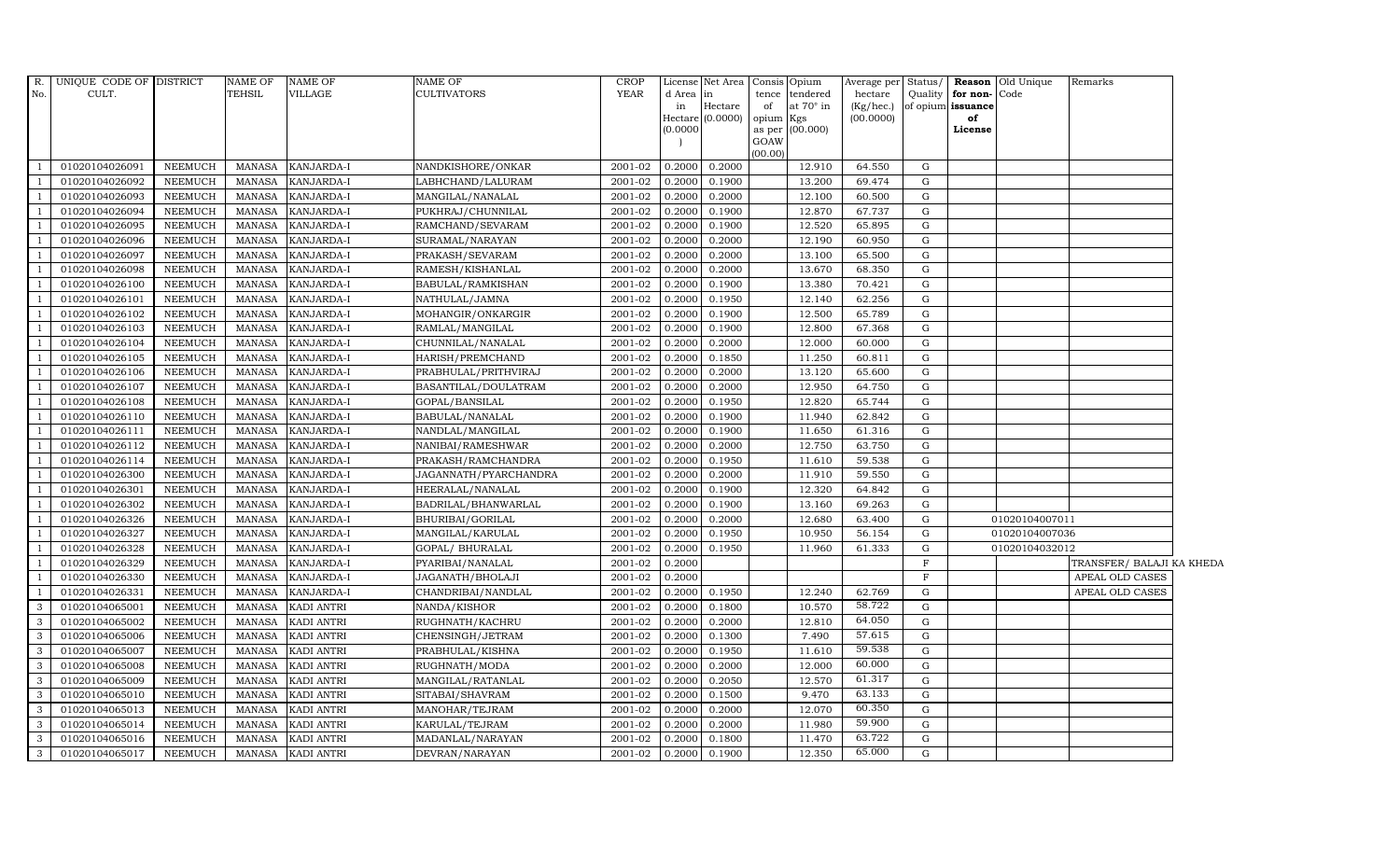| R.<br>No.      | UNIQUE CODE OF DISTRICT<br>CULT. |                | <b>NAME OF</b><br>TEHSIL | NAME OF<br>VILLAGE | NAME OF<br><b>CULTIVATORS</b> | <b>CROP</b><br><b>YEAR</b> | d Area   | License Net Area<br>in      | Consis Opium<br>tence | tendered  | Average per Status/<br>hectare | Quality     | for non-                | <b>Reason</b> Old Unique<br>Code | Remarks               |  |
|----------------|----------------------------------|----------------|--------------------------|--------------------|-------------------------------|----------------------------|----------|-----------------------------|-----------------------|-----------|--------------------------------|-------------|-------------------------|----------------------------------|-----------------------|--|
|                |                                  |                |                          |                    |                               |                            | in       | Hectare<br>Hectare (0.0000) | of                    | at 70° in | $(Kg/$ hec.)<br>(00.0000)      |             | of opium issuance<br>of |                                  |                       |  |
|                |                                  |                |                          |                    |                               |                            | (0.0000) |                             | opium Kgs<br>as per   | (00.000)  |                                |             | License                 |                                  |                       |  |
|                |                                  |                |                          |                    |                               |                            |          |                             | GOAW                  |           |                                |             |                         |                                  |                       |  |
|                |                                  |                |                          |                    |                               |                            |          |                             | (00.00)               |           |                                |             |                         |                                  |                       |  |
| 3              | 01020104065018                   | <b>NEEMUCH</b> | MANASA                   | <b>KADI ANTRI</b>  | BAPULAL/RATANLAL              | 2001-02                    | 0.2000   | 0.1900                      |                       | 11.370    | 59.842                         | $\mathbf G$ |                         |                                  | TRANSFER/DETHAL       |  |
| 3              | 01020104065019                   | <b>NEEMUCH</b> | <b>MANASA</b>            | <b>KADI ANTRI</b>  | HANSRAJ/NARAYAN               | 2001-02                    | 0.2000   | 0.1950                      |                       | 12.410    | 63.641                         | G           |                         |                                  |                       |  |
| $\mathcal{A}$  | 01020104065020                   | <b>NEEMUCH</b> | <b>MANASA</b>            | <b>KADI ANTRI</b>  | NATHULAL/RAMLAL               | 2001-02                    | 0.2000   | 0.1500                      |                       | 8.750     | 58.333                         | G           |                         |                                  |                       |  |
| 3              | 01020104065022                   | <b>NEEMUCH</b> | <b>MANASA</b>            | <b>KADI ANTRI</b>  | GANGABAI/NONDRAM              | 2001-02                    | 0.2000   | 0.1900                      |                       | 11.220    | 59.053                         | G           |                         |                                  |                       |  |
| 3              | 01020104065024                   | <b>NEEMUCH</b> | <b>MANASA</b>            | KADI ANTRI         | BHAGATRAM/RATANLAL            | 2001-02                    | 0.2000   | 0.2000                      |                       | 10.790    | 53.950                         | G           |                         |                                  |                       |  |
| $\mathbf{3}$   | 01020104065025                   | NEEMUCH        | <b>MANASA</b>            | KADI ANTRI         | DEVRAM/BADRILAL               | 2001-02                    | 0.2000   | 0.1950                      |                       | 11.540    | 59.179                         | $\mathbf G$ |                         |                                  |                       |  |
| 3              | 01020104065029                   | <b>NEEMUCH</b> | <b>MANASA</b>            | <b>KADI ANTRI</b>  | JADIBAI/BHURA                 | 2001-02                    | 0.2000   | 0.2000                      |                       | 12.080    | 60.400                         | G           |                         |                                  |                       |  |
| 3              | 01020104065030                   | <b>NEEMUCH</b> | <b>MANASA</b>            | KADI ANTRI         | BHULIBAI/GANGARAM             | 2001-02                    | 0.2000   | 0.1900                      |                       | 10.520    | 55.368                         | G           |                         |                                  | TRANSFER/DEVRI ANTRI  |  |
| 3              | 01020104065031                   | <b>NEEMUCH</b> | <b>MANASA</b>            | KADI ANTRI         | BAGDIRAM/SITARAM              | 2001-02                    | 0.2000   | 0.1900                      |                       | 12.880    | 67.789                         | G           |                         |                                  |                       |  |
| 3              | 01020104065032                   | <b>NEEMUCH</b> | <b>MANASA</b>            | KADI ANTRI         | KANA/KALU                     | 2001-02                    | 0.2000   | 0.1750                      |                       | 9.740     | 55.657                         | G           |                         |                                  |                       |  |
| 3              | 01020104065034                   | NEEMUCH        | <b>MANASA</b>            | KADI ANTRI         | BANSHILAL/SITARAM             | 2001-02                    | 0.2000   | 0.2000                      |                       | 11.800    | 59.000                         | G           |                         |                                  |                       |  |
| 3              | 01020104065035                   | <b>NEEMUCH</b> | <b>MANASA</b>            | <b>KADI ANTRI</b>  | SITARAM/KACHRU                | 2001-02                    | 0.2000   | 0.2050                      |                       | 11.740    | 57.268                         | $\mathbf G$ |                         |                                  |                       |  |
| 3              | 01020104065039                   | <b>NEEMUCH</b> | <b>MANASA</b>            | KADI ANTRI         | RAMESH/TEJRAM                 | 2001-02                    | 0.2000   | 0.1750                      |                       | 10.500    | 60.000                         | G           |                         |                                  |                       |  |
| 3              | 01020104065042                   | <b>NEEMUCH</b> | <b>MANASA</b>            | KADI ANTRI         | SUKHIBAI/BHAVARLAL            | 2001-02                    | 0.2000   | 0.2000                      |                       | 11.700    | 58.500                         | G           |                         |                                  | TRANSFER/ DEVRI ANTRI |  |
| 3              | 01020104065046                   | <b>NEEMUCH</b> | <b>MANASA</b>            | KADI ANTRI         | MANGUDAS/BHUWANIDAS           | 2001-02                    | 0.2000   | 0.2050                      |                       | 12.160    | 59.317                         | G           |                         |                                  |                       |  |
| 2              | 01020104058001                   | <b>NEEMUCH</b> | <b>MANASA</b>            | <b>KACHOLI</b>     | GHANSHYAM/DHURA               | 2001-02                    | 0.2000   | 0.2000                      |                       | 11.840    | 59.200                         | G           |                         |                                  |                       |  |
| 2              | 01020104058004                   | <b>NEEMUCH</b> | <b>MANASA</b>            | <b>KACHOLI</b>     | BADRILAL/BHUWANA              | 2001-02                    | 0.2000   | 0.1850                      |                       | 10.710    | 57.892                         | $\mathbf G$ |                         |                                  |                       |  |
| 2              | 01020104058005                   | <b>NEEMUCH</b> | <b>MANASA</b>            | <b>KACHOLI</b>     | KARULAL/RAMLAL                | 2001-02                    | 0.2000   | 0.1850                      |                       | 11.490    | 62.108                         | G           |                         |                                  |                       |  |
| $\mathcal{D}$  | 01020104058006                   | <b>NEEMUCH</b> | <b>MANASA</b>            | <b>KACHOLI</b>     | <b>JUGALKISHORE/RAMESHWAR</b> | 2001-02                    | 0.2000   | 0.1900                      |                       | 11.600    | 61.053                         | G           |                         |                                  |                       |  |
| 2              | 01020104058007                   | <b>NEEMUCH</b> | <b>MANASA</b>            | <b>KACHOLI</b>     | MANGIBAI/MANGILAL             | 2001-02                    | 0.2000   | 0.1000                      |                       | 5.940     | 59.400                         | G           |                         |                                  | TRANSFER/BORKHEDI     |  |
| 2              | 01020104058009                   | <b>NEEMUCH</b> | <b>MANASA</b>            | <b>KACHOLI</b>     | RAMNARAYAN/PANNALAL           | 2001-02                    | 0.2000   | 0.1900                      |                       | 10.320    | 54.316                         | G           |                         |                                  |                       |  |
| 2              | 01020104058012                   | <b>NEEMUCH</b> | <b>MANASA</b>            | <b>KACHOLI</b>     | RODILAL/BHANWARLAL            | 2001-02                    | 0.2000   | 0.1900                      |                       | 10.960    | 57.684                         | $\mathbf G$ |                         |                                  | TRANSFER/ SANDIYA     |  |
| 2              | 01020104058013                   | <b>NEEMUCH</b> | <b>MANASA</b>            | <b>KACHOLI</b>     | SITARAM/NAGJIRAM              | 2001-02                    | 0.2000   | 0.2000                      |                       | 11.270    | 56.350                         | G           |                         |                                  |                       |  |
| 2              | 01020104058015                   | <b>NEEMUCH</b> | <b>MANASA</b>            | <b>KACHOLI</b>     | KANHAIYALAL/NANALAL           | 2001-02                    | 0.2000   | 0.1850                      |                       | 11.880    | 64.216                         | G           |                         |                                  |                       |  |
| $\overline{2}$ | 01020104058017                   | NEEMUCH        | <b>MANASA</b>            | <b>KACHOLI</b>     | BHONIBAI/NARAYAN              | 2001-02                    | 0.2000   | 0.1900                      |                       | 10.700    | 56.316                         | G           |                         |                                  | TRANSFER/ GOTHDA N-I  |  |
| 2              | 01020104058018                   | <b>NEEMUCH</b> | <b>MANASA</b>            | <b>KACHOLI</b>     | GANGABAI/HAJARI               | 2001-02                    | 0.2000   | 0.1950                      |                       | 10.230    | 52.462                         | G           |                         |                                  |                       |  |
| 2              | 01020104058022                   | <b>NEEMUCH</b> | <b>MANASA</b>            | <b>KACHOLI</b>     | MANGILAL/RAMCHANDRA           | 2001-02                    | 0.2000   | 0.1800                      |                       | 10.450    | 58.056                         | G           |                         |                                  |                       |  |
| 2              | 01020104058023                   | <b>NEEMUCH</b> | <b>MANASA</b>            | <b>KACHOLI</b>     | HANGAMIBAI/RATANLAL           | 2001-02                    | 0.2000   | 0.1850                      |                       | 10.660    | 57.622                         | G           |                         |                                  |                       |  |
| 2              | 01020104058024                   | <b>NEEMUCH</b> | <b>MANASA</b>            | <b>KACHOLI</b>     | BHAGATRAM/SITARAM             | 2001-02                    | 0.2000   | 0.1900                      |                       | 11.370    | 59.842                         | G           |                         |                                  |                       |  |
| $\mathcal{D}$  | 01020104058025                   | <b>NEEMUCH</b> | <b>MANASA</b>            | <b>KACHOLI</b>     | BHANWARLAL/LAXMAN             | 2001-02                    | 0.2000   | 0.1900                      |                       | 11.130    | 58.579                         | G           |                         |                                  |                       |  |
| 2              | 01020104058026                   | <b>NEEMUCH</b> | <b>MANASA</b>            | KACHOLI            | SHAMBHUNATH/MANNANATH         | 2001-02                    | 0.2000   | 0.1850                      |                       | 10.850    | 58.649                         | G           |                         |                                  |                       |  |
| 2              | 01020104058027                   | <b>NEEMUCH</b> | <b>MANASA</b>            | <b>KACHOLI</b>     | RAMESHWAR/KEDAR               | 2001-02                    | 0.2000   | 0.2050                      |                       | 11.150    | 54.390                         | G           |                         |                                  |                       |  |
| 2              | 01020104058028                   | NEEMUCH        | <b>MANASA</b>            | <b>KACHOLI</b>     | KESHRIMAL/NANDA               | 2001-02                    | 0.2000   | 0.2000                      |                       | 11.380    | 56.900                         | $\mathbf G$ |                         |                                  |                       |  |
| 2              | 01020104058029                   | <b>NEEMUCH</b> | <b>MANASA</b>            | <b>KACHOLI</b>     | MOHANLAL/NARAYAN              | 2001-02                    | 0.2000   | 0.1750                      |                       | 9.970     | 56.971                         | G           |                         |                                  |                       |  |
|                | 01020104058030                   | <b>NEEMUCH</b> | <b>MANASA</b>            | <b>KACHOLI</b>     | MANGILAL/SHITALJI             | 2001-02                    | 0.2000   | 0.2000                      |                       | 12.920    | 64.600                         | G           |                         |                                  |                       |  |
| 2              | 01020104058031                   | <b>NEEMUCH</b> | <b>MANASA</b>            | KACHOLI            | MAGANIBAI/GOPAL               | 2001-02                    | 0.2000   | 0.2000                      |                       | 11.290    | 56.450                         | $\mathbf G$ |                         |                                  |                       |  |
| 2              | 01020104058032                   | <b>NEEMUCH</b> | <b>MANASA</b>            | <b>KACHOLI</b>     | <b>UDA/HEMA</b>               | 2001-02                    | 0.2000   | 0.1900                      |                       | 10.820    | 56.947                         | G           |                         |                                  |                       |  |
| 2              | 01020104058033                   | NEEMUCH        | <b>MANASA</b>            | KACHOLI            | RAMCHANDRIBAI/KALU            | 2001-02                    | 0.2000   | 0.2050                      |                       | 11.570    | 56.439                         | G           |                         |                                  |                       |  |
| 3              | 01020104076001                   | <b>NEEMUCH</b> | <b>MANASA</b>            | <b>JETHALI</b>     | GITABAI/DHURA                 | 2001-02                    | 0.2000   | 0.1000                      |                       | 5.950     | 59.500                         | G           |                         |                                  |                       |  |
| 3              | 01020104076002                   | <b>NEEMUCH</b> | <b>MANASA</b>            | <b>JETHALI</b>     | DALLA/MANNA                   | 2001-02                    | 0.2000   | 0.1000                      |                       | 5.900     | 59.000                         | G           |                         |                                  |                       |  |
| 3              | 01020104076005                   | <b>NEEMUCH</b> | <b>MANASA</b>            | <b>JETHALI</b>     | TULSHIRAM/RATANLAL            | 2001-02                    | 0.2000   | 0.2000                      |                       | 12.800    | 64.000                         | G           |                         |                                  |                       |  |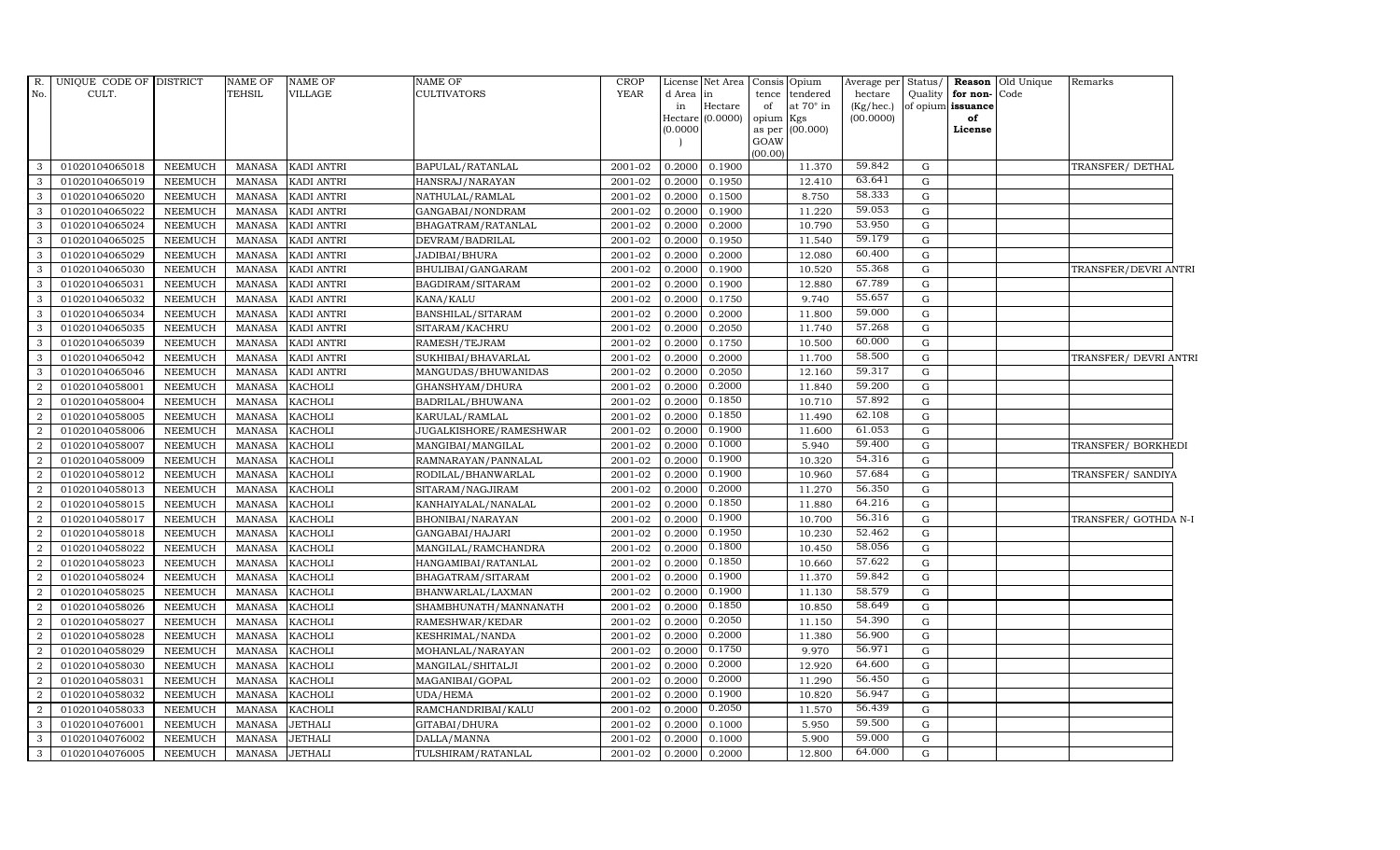|                | R. UNIQUE CODE OF DISTRICT |                | <b>NAME OF</b> | <b>NAME OF</b>        | <b>NAME OF</b>             | <b>CROP</b> |           | License Net Area   | Consis Opium |                 | Average per Status/ |              |                   | <b>Reason</b> Old Unique | Remarks                  |
|----------------|----------------------------|----------------|----------------|-----------------------|----------------------------|-------------|-----------|--------------------|--------------|-----------------|---------------------|--------------|-------------------|--------------------------|--------------------------|
| No.            | CULT.                      |                | <b>TEHSIL</b>  | VILLAGE               | <b>CULTIVATORS</b>         | <b>YEAR</b> | d Area in |                    | tence        | tendered        | hectare             | Quality      | for non-Code      |                          |                          |
|                |                            |                |                |                       |                            |             | in        | Hectare            | of           | at 70° in       | (Kg/hec.)           |              | of opium issuance |                          |                          |
|                |                            |                |                |                       |                            |             | (0.0000)  | Hectare $(0.0000)$ | opium Kgs    | as per (00.000) | (00.0000)           |              | of<br>License     |                          |                          |
|                |                            |                |                |                       |                            |             |           |                    | GOAW         |                 |                     |              |                   |                          |                          |
|                |                            |                |                |                       |                            |             |           |                    | (00.00)      |                 |                     |              |                   |                          |                          |
| 3              | 01020104076006             | <b>NEEMUCH</b> | MANASA         | <b>JETHALI</b>        | GOMALAL/PARTHI             | 2001-02     | 0.2000    | 0.1000             |              | 6.470           | 64.700              | G            |                   |                          |                          |
| 3              | 01020104076008             | <b>NEEMUCH</b> | <b>MANASA</b>  | <b>JETHALI</b>        | BANSHILAL/BHAVARLAL        | 2001-02     | 0.2000    | 0.1000             |              | 6.240           | 62.400              | G            |                   |                          |                          |
| 3              | 01020104076009             | <b>NEEMUCH</b> | MANASA         | <b>JETHALI</b>        | MANSHA/LAKHMA JI           | 2001-02     | 0.2000    | 0.1750             |              | 9.480           | 54.171              | G            |                   |                          |                          |
| 3              | 01020104076010             | <b>NEEMUCH</b> | <b>MANASA</b>  | <b>JETHALI</b>        | MADANLAL/BALMUKUND         | 2001-02     | 0.2000    | 0.1050             |              | 6.640           | 63.238              | G            |                   |                          |                          |
| 3              | 01020104076011             | <b>NEEMUCH</b> | <b>MANASA</b>  | <b>JETHALI</b>        | MANGILAL/PARTHA            | 2001-02     | 0.2000    | 0.1000             |              | 6.290           | 62.900              | G            |                   |                          |                          |
| 3              | 01020104076012             | <b>NEEMUCH</b> | <b>MANASA</b>  | <b>JETHALI</b>        | LAXMAN/KISHNA              | 2001-02     | 0.2000    | 0.1050             |              | 7.440           | 70.857              | G            |                   |                          | TRANSFER/ SHAKRIYA KHDI  |
| 3              | 01020104076013             | <b>NEEMUCH</b> | <b>MANASA</b>  | <b>JETHALI</b>        | SHRIRAM/BALMUKUND          | 2001-02     | 0.2000    |                    |              |                 |                     | $\mathbf{F}$ | 07                |                          | <b>ISSUED ON 2003-04</b> |
| 3              | 01020104076014             | <b>NEEMUCH</b> | MANASA         | JETHALI               | KARULAL/GORA               | 2001-02     | 0.2000    | 0.1050             |              | 5.650           | 53.810              | G            |                   |                          |                          |
|                | 01020104017002             | <b>NEEMUCH</b> | <b>MANASA</b>  | <b>JAMUNIYA RAOJI</b> | KANHAIYALAL/KISHANLAL      | 2001-02     | 0.2000    | 0.2000             |              | 13.970          | 69.850              | G            |                   |                          |                          |
|                | 01020104017003             | <b>NEEMUCH</b> | <b>MANASA</b>  | <b>JAMUNIYA RAOJI</b> | MISHRILAL/GABURLAL         | 2001-02     | 0.2000    | 0.1950             |              | 12.960          | 66.462              | ${\rm G}$    |                   |                          |                          |
|                | 01020104017004             | <b>NEEMUCH</b> | MANASA         | <b>JAMUNIYA RAOJI</b> | MANGILAL/MOTILAL           | 2001-02     | 0.2000    | 0.1850             |              | 11.210          | 60.595              | G            |                   |                          |                          |
|                | 01020104017005             | <b>NEEMUCH</b> | <b>MANASA</b>  | <b>JAMUNIYA RAOJI</b> | DEVENDRA KUMAR/KANHAIYALAL | 2001-02     | 0.2000    | 0.1950             |              | 12.210          | 62.615              | G            |                   |                          | NAME CHANGE              |
|                | 01020104017006             | <b>NEEMUCH</b> | MANASA         | <b>JAMUNIYA RAOJI</b> | MAINABAI/RATANLAL          | 2001-02     | 0.2000    | 0.2000             |              | 10.940          | 54.700              | G            |                   |                          |                          |
|                | 01020104017007             | <b>NEEMUCH</b> | <b>MANASA</b>  | <b>JAMUNIYA RAOJI</b> | LEELABAI / NIRAML KUMAR    | 2001-02     | 0.2000    | 0.1950             |              | 12.730          | 65.282              | G            |                   |                          |                          |
|                | 01020104017009             | <b>NEEMUCH</b> | <b>MANASA</b>  | <b>JAMUNIYA RAOJI</b> | RAMSINGH/BHOPALSINGH       | 2001-02     | 0.2000    | 0.2050             |              | 13.370          | 65.220              | ${\rm G}$    |                   |                          |                          |
|                | 01020104017010             | <b>NEEMUCH</b> | <b>MANASA</b>  | <b>JAMUNIYA RAOJI</b> | PARTHA/SHANKAR             | 2001-02     | 0.2000    | 0.2000             |              | 13.170          | 65.850              | G            |                   |                          |                          |
|                | 01020104017011             | <b>NEEMUCH</b> | <b>MANASA</b>  | <b>JAMUNIYA RAOJI</b> | NARAYANSINGH/DHULSINGH     | 2001-02     | 0.2000    | 0.1350             |              | 7.470           | 55.333              | G            |                   |                          |                          |
|                | 01020104017012             | <b>NEEMUCH</b> | MANASA         | <b>JAMUNIYA RAOJI</b> | VARDA/NANDA                | 2001-02     | 0.2000    | 0.1800             |              | 9.590           | 53.278              | G            |                   |                          | TRANSFER/ DANTOLI        |
|                | 01020104017013             | <b>NEEMUCH</b> | <b>MANASA</b>  | <b>JAMUNIYA RAOJI</b> | KRISHANA KUNWAR/PREMSINGH  | 2001-02     | 0.2000    | 0.1500             |              | 8.640           | 57.600              | G            |                   |                          |                          |
|                | 01020104017014             | <b>NEEMUCH</b> | <b>MANASA</b>  | JAMUNIYA RAOJI        | MANAKCHAND/GABURLAL        | 2001-02     | 0.2000    | 0.2000             |              | 12.460          | 62.300              | G            |                   |                          |                          |
|                | 01020104017015             | <b>NEEMUCH</b> | <b>MANASA</b>  | <b>JAMUNIYA RAOJI</b> | LACHCHHIRAM/SHANKAR        | 2001-02     | 0.2000    | 0.1900             |              | 11.170          | 58.789              | G            |                   |                          |                          |
|                | 01020104017016             | <b>NEEMUCH</b> | <b>MANASA</b>  | <b>JAMUNIYA RAOJI</b> | DOULATR-AM/SHANKAR         | 2001-02     | 0.2000    | 0.1800             |              | 9.850           | 54.722              | G            |                   |                          |                          |
|                | 01020104017017             | <b>NEEMUCH</b> | MANASA         | JAMUNIYA RAOJI        | SHANTILAL/RATANLAL         | 2001-02     | 0.2000    | 0.1850             |              | 10.480          | 56.649              | G            |                   |                          |                          |
|                | 01020104017018             | <b>NEEMUCH</b> | <b>MANASA</b>  | <b>JAMUNIYA RAOJI</b> | NANDA/BHAGIRATH            | 2001-02     | 0.2000    | 0.1900             |              | 11.930          | 62.789              | G            |                   |                          |                          |
|                | 01020104017021             | <b>NEEMUCH</b> | <b>MANASA</b>  | <b>JAMUNIYA RAOJI</b> | GHISALAL/CHIMANSINGH       | 2001-02     | 0.2000    | 0.1750             |              | 9.950           | 56.857              | ${\rm G}$    |                   |                          |                          |
|                | 01020104017022             | <b>NEEMUCH</b> | <b>MANASA</b>  | <b>JAMUNIYA RAOJI</b> | BASANTILAL/GABBULAL        | 2001-02     | 0.2000    | 0.1950             |              | 12.670          | 64.974              | G            |                   |                          |                          |
| $\mathbf{1}$   | 01020104017023             | <b>NEEMUCH</b> | <b>MANASA</b>  | <b>JAMUNIYA RAOJI</b> | BHANWARLAL/SITARAM         | 2001-02     | 0.2000    | 0.2000             |              | 11.690          | 58.450              | G            |                   |                          |                          |
|                | 01020104017024             | <b>NEEMUCH</b> | <b>MANASA</b>  | JAMUNIYA RAOJI        | GIRDHARI/GABUR             | 2001-02     | 0.2000    | 0.1950             |              | 12.440          | 63.795              | G            |                   |                          |                          |
|                | 01020104017025             | <b>NEEMUCH</b> | <b>MANASA</b>  | <b>JAMUNIYA RAOJI</b> | SWARUPSINGH/JAWANSINGH     | 2001-02     | 0.2000    | 0.2000             |              | 10.740          | 53.700              | G            |                   |                          |                          |
|                | 01020104017026             | <b>NEEMUCH</b> | <b>MANASA</b>  | <b>JAMUNIYA RAOJI</b> | KANHAIYALAL/PYARCHAND      | 2001-02     | 0.2000    | 0.0900             |              | 5.860           | 65.111              | G            |                   |                          |                          |
|                | 01020104017027             | <b>NEEMUCH</b> | <b>MANASA</b>  | <b>JAMUNIYA RAOJI</b> | GHISALAL/BHAGGA            | 2001-02     | 0.2000    | 0.2000             |              | 12.170          | 60.850              | G            |                   |                          |                          |
|                | 01020104017028             | <b>NEEMUCH</b> | <b>MANASA</b>  | <b>JAMUNIYA RAOJI</b> | PARMANAND/DURGASHANKAR     | 2001-02     | 0.2000    | 0.1900             |              | 11.590          | 61.000              | G            |                   |                          |                          |
|                | 01020104017029             | <b>NEEMUCH</b> | <b>MANASA</b>  | JAMUNIYA RAOJI        | MADANSINGH/CHANDRASINGH    | 2001-02     | 0.2000    | 0.1950             |              | 11.330          | 58.103              | G            |                   |                          |                          |
|                | 01020104017030             | <b>NEEMUCH</b> | <b>MANASA</b>  | <b>JAMUNIYA RAOJI</b> | KHEMRAJ/NANU               | 2001-02     | 0.2000    | 0.1950             |              | 12.500          | 64.103              | G            |                   |                          |                          |
|                | 01020104017031             | <b>NEEMUCH</b> | <b>MANASA</b>  | <b>JAMUNIYA RAOJI</b> | ROSHANLAL/GABURLAL         | 2001-02     | 0.2000    | 0.2000             |              | 12.810          | 64.050              | G            |                   |                          |                          |
|                | 01020104017034             | <b>NEEMUCH</b> | <b>MANASA</b>  | <b>JAMUNIYA RAOJI</b> | JAMNIBAI/BALA              | 2001-02     | 0.2000    | 0.2050             |              | 11.350          | 55.366              | G            |                   |                          |                          |
|                | 01020104017035             | <b>NEEMUCH</b> | <b>MANASA</b>  | <b>JAMUNIYA RAOJI</b> | DEVIKISHAN/GOPAL           | 2001-02     | 0.2000    | 0.1950             |              | 10.900          | 55.897              | G            |                   |                          |                          |
|                | 01020104017037             | <b>NEEMUCH</b> | <b>MANASA</b>  | <b>JAMUNIYA RAOJI</b> | LILADEVI/PURSHOTTAM        | 2001-02     | 0.2000    | 0.1900             |              | 10.900          | 57.368              | G            |                   |                          |                          |
| $\overline{1}$ | 01020104017038             | <b>NEEMUCH</b> | <b>MANASA</b>  | JAMUNIYA RAOJI        | AMARLAL/NANDJI             | 2001-02     | 0.2000    | 0.1900             |              | 11.270          | 59.316              | G            |                   |                          |                          |
|                | 01020104017039             | <b>NEEMUCH</b> | <b>MANASA</b>  | <b>JAMUNIYA RAOJI</b> | DALIBAI/MANGILAL           | 2001-02     | 0.2000    | 0.1900             |              | 10.600          | 55.789              | G            |                   |                          |                          |
|                | 01020104017040             | NEEMUCH        | MANASA         | <b>JAMUNIYA RAOJI</b> | GHYANCHAND/KISHANLAL       | 2001-02     | 0.2000    | 0.1900             |              | 11.820          | 62.211              | G            |                   |                          |                          |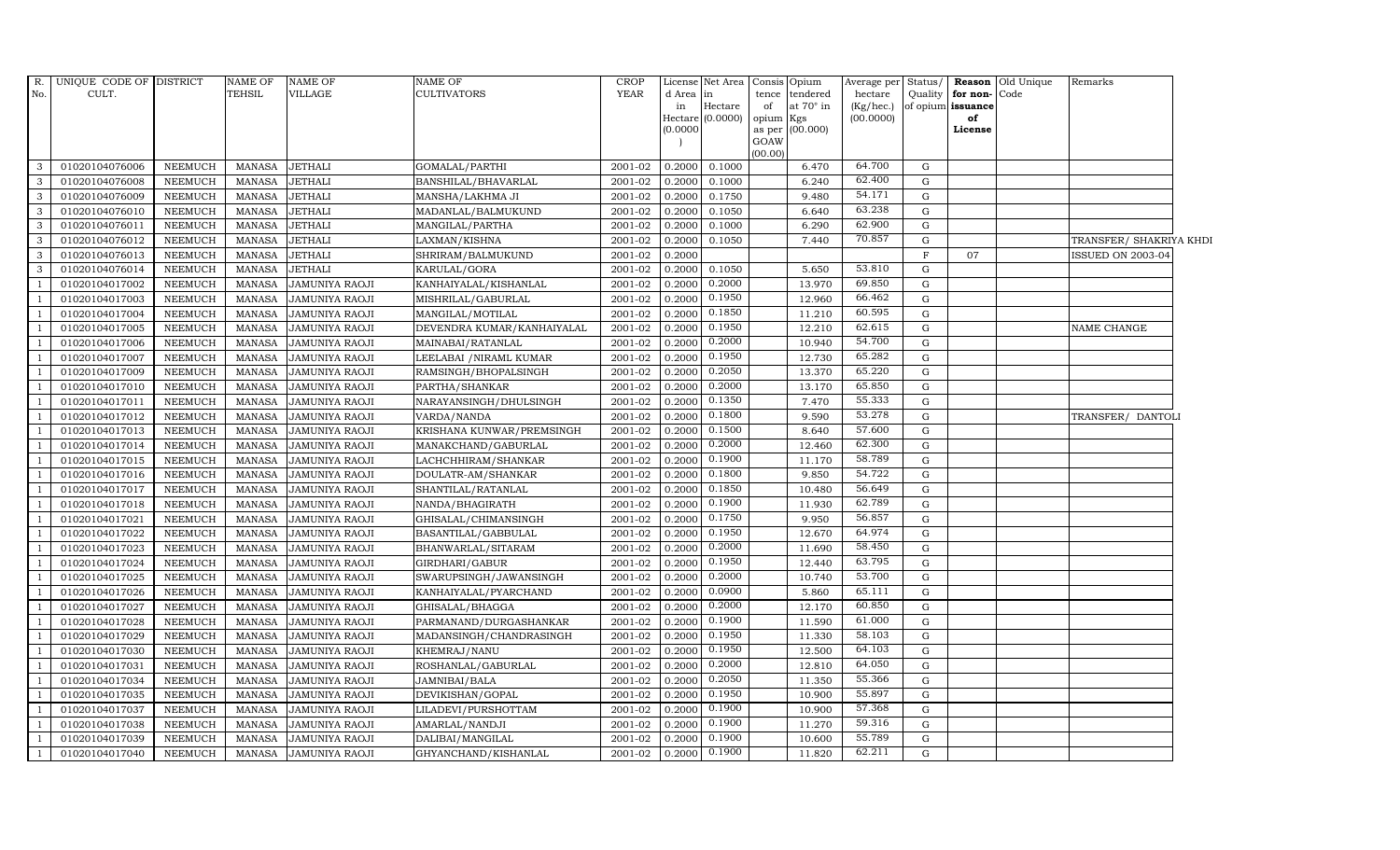| R.                       | UNIQUE CODE OF DISTRICT |                | <b>NAME OF</b> | <b>NAME OF</b>        | <b>NAME OF</b>          | <b>CROP</b> |                        | License Net Area   Consis   Opium |                 |                  | Nverage per Status/    |              |                         | <b>Reason</b> Old Unique | Remarks                         |  |
|--------------------------|-------------------------|----------------|----------------|-----------------------|-------------------------|-------------|------------------------|-----------------------------------|-----------------|------------------|------------------------|--------------|-------------------------|--------------------------|---------------------------------|--|
| No.                      | CULT.                   |                | TEHSIL         | <b>VILLAGE</b>        | <b>CULTIVATORS</b>      | <b>YEAR</b> | d Area in              |                                   |                 | tence tendered   | hectare                | Quality      | for non-Code            |                          |                                 |  |
|                          |                         |                |                |                       |                         |             | in<br>Hectare (0.0000) | Hectare                           | of<br>opium Kgs | at $70^\circ$ in | (Kg/hec.)<br>(00.0000) |              | of opium issuance<br>of |                          |                                 |  |
|                          |                         |                |                |                       |                         |             | (0.0000)               |                                   |                 | as per (00.000)  |                        |              | License                 |                          |                                 |  |
|                          |                         |                |                |                       |                         |             |                        |                                   | GOAW            |                  |                        |              |                         |                          |                                 |  |
|                          |                         |                |                |                       |                         |             |                        |                                   | (00.00)         |                  | 54.600                 |              |                         |                          |                                 |  |
| $\overline{1}$           | 01020104017041          | NEEMUCH        | MANASA         | <b>JAMUNIYA RAOJI</b> | MANGILAL/GOTAM          | 2001-02     | 0.2000                 | 0.2000                            |                 | 10.920           | 60.000                 | G            |                         |                          |                                 |  |
|                          | 01020104017042          | <b>NEEMUCH</b> | MANASA         | <b>JAMUNIYA RAOJI</b> | MATHRIBAI/UDAIRAM       | 2001-02     | 0.2000                 | 0.1600                            |                 | 9.600            | 57.353                 | G            |                         |                          |                                 |  |
|                          | 01020104017043          | <b>NEEMUCH</b> | <b>MANASA</b>  | <b>JAMUNIYA RAOJI</b> | GANGARAM/GABBA          | 2001-02     | 0.2000                 | 0.1700                            |                 | 9.750            | 60.757                 | G            |                         |                          | TRANSFER/ BALAGANJ              |  |
|                          | 01020104017044          | <b>NEEMUCH</b> | <b>MANASA</b>  | JAMUNIYA RAOJI        | GORALAL/LALA            | 2001-02     | 0.2000                 | 0.1850                            |                 | 11.240           |                        | G            |                         |                          |                                 |  |
|                          | 01020104017045          | <b>NEEMUCH</b> | <b>MANASA</b>  | <b>JAMUNIYA RAOJI</b> | GAJRAJSINGH/LAXMANSINGH | 2001-02     | 0.2000                 | 0.1000                            |                 | 5.900            | 59.000                 | G            |                         |                          |                                 |  |
| $\overline{1}$           | 01020104017046          | <b>NEEMUCH</b> | <b>MANASA</b>  | JAMUNIYA RAOJI        | KAILASH/NANDA           | 2001-02     | 0.2000                 | 0.2000                            |                 | 13.030           | 65.150                 | G            |                         |                          |                                 |  |
|                          | 01020104017047          | <b>NEEMUCH</b> | <b>MANASA</b>  | <b>JAMUNIYA RAOJI</b> | UMABAI/DHANRAJ          | 2001-02     | 0.2000                 | 0.1000                            |                 | 6.420            | 64.200                 | G            |                         |                          | NAME CHANGE TRANSFER/ KANJARA-I |  |
|                          | 01020104017048          | <b>NEEMUCH</b> | <b>MANASA</b>  | <b>JAMUNIYA RAOJI</b> | INDERSINGH/SEETARAM     | 2001-02     | 0.2000                 | 0.2000                            |                 | 12.760           | 63.800                 | G            |                         |                          | TRANSFER/PLASIA                 |  |
|                          | 01020104017049          | <b>NEEMUCH</b> | <b>MANASA</b>  | <b>JAMUNIYA RAOJI</b> | PRAHLAD/RAMSINGH        | 2001-02     | 0.2000                 | 0.1950                            |                 | 13.430           | 68.872                 | G            |                         |                          |                                 |  |
|                          | 01020104017050          | <b>NEEMUCH</b> | <b>MANASA</b>  | JAMUNIYA RAOJI        | MOTILAL/GORISHANKAR     | 2001-02     | 0.2000                 | 0.1950                            |                 | 11.820           | 60.615                 | G            |                         |                          |                                 |  |
| - 1                      | 01020104017052          | <b>NEEMUCH</b> | <b>MANASA</b>  | <b>JAMUNIYA RAOJI</b> | RAMCHANDRA/BHAGIRATH    | 2001-02     | 0.2000                 | 0.1850                            |                 | 10.760           | 58.162                 | G            |                         |                          |                                 |  |
|                          | 01020104017054          | <b>NEEMUCH</b> | <b>MANASA</b>  | <b>JAMUNIYA RAOJI</b> | SANJAYKUMAR/KANWARLAL   | 2001-02     | 0.2000                 | 0.1900                            |                 | 12.290           | 64.684                 | G            |                         |                          |                                 |  |
|                          | 01020104017055          | NEEMUCH        | <b>MANASA</b>  | <b>JAMUNIYA RAOJI</b> | SAMRATHMAL/RAMCHAND     | 2001-02     | 0.2000                 | 0.1800                            |                 | 11.110           | 61.722                 | G            |                         |                          |                                 |  |
|                          | 01020104017056          | <b>NEEMUCH</b> | <b>MANASA</b>  | <b>JAMUNIYA RAOJI</b> | MANGU/PRATAP            | 2001-02     | 0.2000                 | 0.1750                            |                 | 9.190            | 52.514                 | G            |                         |                          |                                 |  |
|                          | 01020104017057          | <b>NEEMUCH</b> | <b>MANASA</b>  | <b>JAMUNIYA RAOJI</b> | KAISHA/KALU             | 2001-02     | 0.2000                 | 0.1950                            |                 | 11.510           | 59.026                 | G            |                         |                          |                                 |  |
| $\overline{\phantom{0}}$ | 01020104017058          | <b>NEEMUCH</b> | <b>MANASA</b>  | JAMUNIYA RAOJI        | NARAYAN/RUPA            | 2001-02     | 0.2000                 | 0.2000                            |                 | 10.380           | 51.900                 | G            | 04                      |                          | <b>ISSUED ON 2003-04</b>        |  |
| $\overline{1}$           | 01020104017061          | <b>NEEMUCH</b> | <b>MANASA</b>  | <b>JAMUNIYA RAOJI</b> | AMRA/MAGNA              | 2001-02     | 0.2000                 | 0.1950                            |                 | 11.290           | 57.897                 | G            |                         |                          |                                 |  |
|                          | 01020104017062          | <b>NEEMUCH</b> | <b>MANASA</b>  | <b>JAMUNIYA RAOJI</b> | MANGLESH/PYARCHAND      | 2001-02     | 0.2000                 | 0.1050                            |                 | 6.600            | 62.857                 | G            |                         |                          |                                 |  |
| $\overline{1}$           | 01020104017063          | <b>NEEMUCH</b> | <b>MANASA</b>  | <b>JAMUNIYA RAOJI</b> | KANHAIYALAL/MANA        | 2001-02     | 0.2000                 | 0.2000                            |                 | 11.350           | 56.750                 | G            |                         |                          |                                 |  |
|                          | 01020104017064          | <b>NEEMUCH</b> | <b>MANASA</b>  | <b>JAMUNIYA RAOJI</b> | LAXMINARAYAN/RAMLAL     | 2001-02     | 0.2000                 | 0.1600                            |                 | 9.370            | 58.563                 | G            |                         |                          |                                 |  |
| - 1                      | 01020104017065          | <b>NEEMUCH</b> | <b>MANASA</b>  | <b>JAMUNIYA RAOJI</b> | KANWARLAL/BHANWARLAL    | 2001-02     | 0.2000                 | 0.1900                            |                 | 12.480           | 65.684                 | G            |                         |                          | NAME CHANGE                     |  |
| - 1                      | 01020104017067          | <b>NEEMUCH</b> | <b>MANASA</b>  | <b>JAMUNIYA RAOJI</b> | TIKAM/KALUSINGH         | 2001-02     | 0.2000                 | 0.2000                            |                 | 10.790           | 53.950                 | G            |                         |                          |                                 |  |
| $\overline{1}$           | 01020104017069          | <b>NEEMUCH</b> | <b>MANASA</b>  | <b>JAMUNIYA RAOJI</b> | NARAYAN/PYARA           | 2001-02     | 0.2000                 | 0.2050                            |                 | 11.590           | 56.537                 | G            |                         |                          |                                 |  |
| $\overline{1}$           | 01020104017070          | <b>NEEMUCH</b> | <b>MANASA</b>  | <b>JAMUNIYA RAOJI</b> | ANARSINGH/KESHAR        | 2001-02     | 0.2000                 | 0.1950                            |                 | 10.630           | 54.513                 | G            |                         |                          |                                 |  |
|                          | 01020104017071          | <b>NEEMUCH</b> | <b>MANASA</b>  | <b>JAMUNIYA RAOJI</b> | KOSHALYABAI/MADANLAL    | 2001-02     | 0.2000                 | 0.1950                            |                 | 10.510           | 53.897                 | G            |                         |                          |                                 |  |
| $\overline{1}$           | 01020104017073          | <b>NEEMUCH</b> | <b>MANASA</b>  | <b>JAMUNIYA RAOJI</b> | DINESH KUMAR/MANMAL     | 2001-02     | 0.2000                 | 0.1900                            |                 | 11.790           | 62.053                 | G            |                         |                          |                                 |  |
| - 1                      | 01020104017083          | <b>NEEMUCH</b> | <b>MANASA</b>  | <b>JAMUNIYA RAOJI</b> | JAMNALAL/UDAIRAM        | 2001-02     | 0.2000                 | 0.1850                            |                 | 10.160           | 54.919                 | G            |                         |                          |                                 |  |
| $\overline{1}$           | 01020104017087          | <b>NEEMUCH</b> | <b>MANASA</b>  | <b>JAMUNIYA RAOJI</b> | RADHESHYAM/BAPULAL      | 2001-02     | 0.2000                 | 0.1950                            |                 | 12.140           | 62.256                 | G            |                         |                          |                                 |  |
| $\overline{1}$           | 01020104017090          | <b>NEEMUCH</b> | <b>MANASA</b>  | <b>JAMUNIYA RAOJI</b> | DURGA/MEGHA             | 2001-02     | 0.2000                 | 0.1800                            |                 | 9.750            | 54.167                 | G            |                         |                          |                                 |  |
| $\overline{1}$           | 01020104017092          | <b>NEEMUCH</b> | <b>MANASA</b>  | <b>JAMUNIYA RAOJI</b> | SHOLA/MANSIGH           | 2001-02     | 0.2000                 | 0.2000                            |                 | 11.180           | 55.900                 | G            |                         |                          |                                 |  |
|                          | 01020104017094          | <b>NEEMUCH</b> | <b>MANASA</b>  | <b>JAMUNIYA RAOJI</b> | NAMURAM/GOTAM           | 2001-02     | 0.2000                 | 0.2000                            |                 | 10.800           | 54.000                 | G            |                         |                          |                                 |  |
| $\overline{1}$           | 01020104017095          | <b>NEEMUCH</b> | <b>MANASA</b>  | JAMUNIYA RAOJI        | PANNALAL/BHAGIRATH      | 2001-02     | 0.2000                 | 0.1950                            |                 | 11.000           | 56.410                 | G            |                         |                          |                                 |  |
| -1                       | 01020104017096          | <b>NEEMUCH</b> | <b>MANASA</b>  | <b>JAMUNIYA RAOJI</b> | GOPAL/HIRA              | 2001-02     | 0.2000                 | 0.2000                            |                 | 11.840           | 59.200                 | G            |                         |                          |                                 |  |
| 3                        | 01020104082001          | <b>NEEMUCH</b> | <b>MANASA</b>  | <b>JALINER</b>        | SHAMBHUGIR/SOHANGIR     | 2001-02     | 0.2000                 | 0.1800                            | 67.23           | 11.729           | 65.161                 | $\mathbf{I}$ | 02                      |                          | <b>ISSUED ON 2003-04</b>        |  |
| $\mathbf{3}$             | 01020104082002          | <b>NEEMUCH</b> | <b>MANASA</b>  | <b>JALINER</b>        | KACHRU/RAJARAM          | 2001-02     | 0.2000                 | 0.1000                            |                 | 6.270            | 62.700                 | G            |                         |                          |                                 |  |
| $\mathbf{3}$             | 01020104082003          | <b>NEEMUCH</b> | <b>MANASA</b>  | <b>JALINER</b>        | BHAGVAN/SITARAM         | 2001-02     | 0.2000                 | 0.2000                            |                 | 12.640           | 63.200                 | $\mathbf G$  |                         |                          |                                 |  |
| $\mathbf{3}$             | 01020104082004          | <b>NEEMUCH</b> | <b>MANASA</b>  | <b>JALINER</b>        | NANDA/HAMERA            | 2001-02     | 0.2000                 | 0.1950                            |                 | 13.350           | 68.462                 | G            |                         |                          |                                 |  |
| $\mathbf{3}$             | 01020104082005          | <b>NEEMUCH</b> | <b>MANASA</b>  | <b>JALINER</b>        | NANDUBAI/NANURAM        | 2001-02     | 0.2000                 | 0.1800                            |                 | 10.350           | 57.500                 | G            |                         |                          |                                 |  |
| 3                        | 01020104082009          | <b>NEEMUCH</b> | <b>MANASA</b>  | <b>JALINER</b>        | BABUGIR/SUNDARGIR       | 2001-02     | 0.2000                 | 0.1000                            |                 | 6.900            | 69.000                 | $\mathbf G$  |                         |                          |                                 |  |
| $\mathbf{3}$             | 01020104082011          | <b>NEEMUCH</b> | <b>MANASA</b>  | <b>JALINER</b>        | KANIRAM/KACHRU          | 2001-02     | 0.2000                 | 0.1950                            |                 | 12.220           | 62.667                 | G            |                         |                          |                                 |  |
| 3                        | 01020104082012          | <b>NEEMUCH</b> | <b>MANASA</b>  | <b>JALINER</b>        | RAMLAL/HIRA             | 2001-02     | 0.2000                 | 0.1000                            | 67.23           | 6.118            | 61.180                 | $\mathbf{I}$ | 02                      |                          | <b>ISSUED ON 2003-04</b>        |  |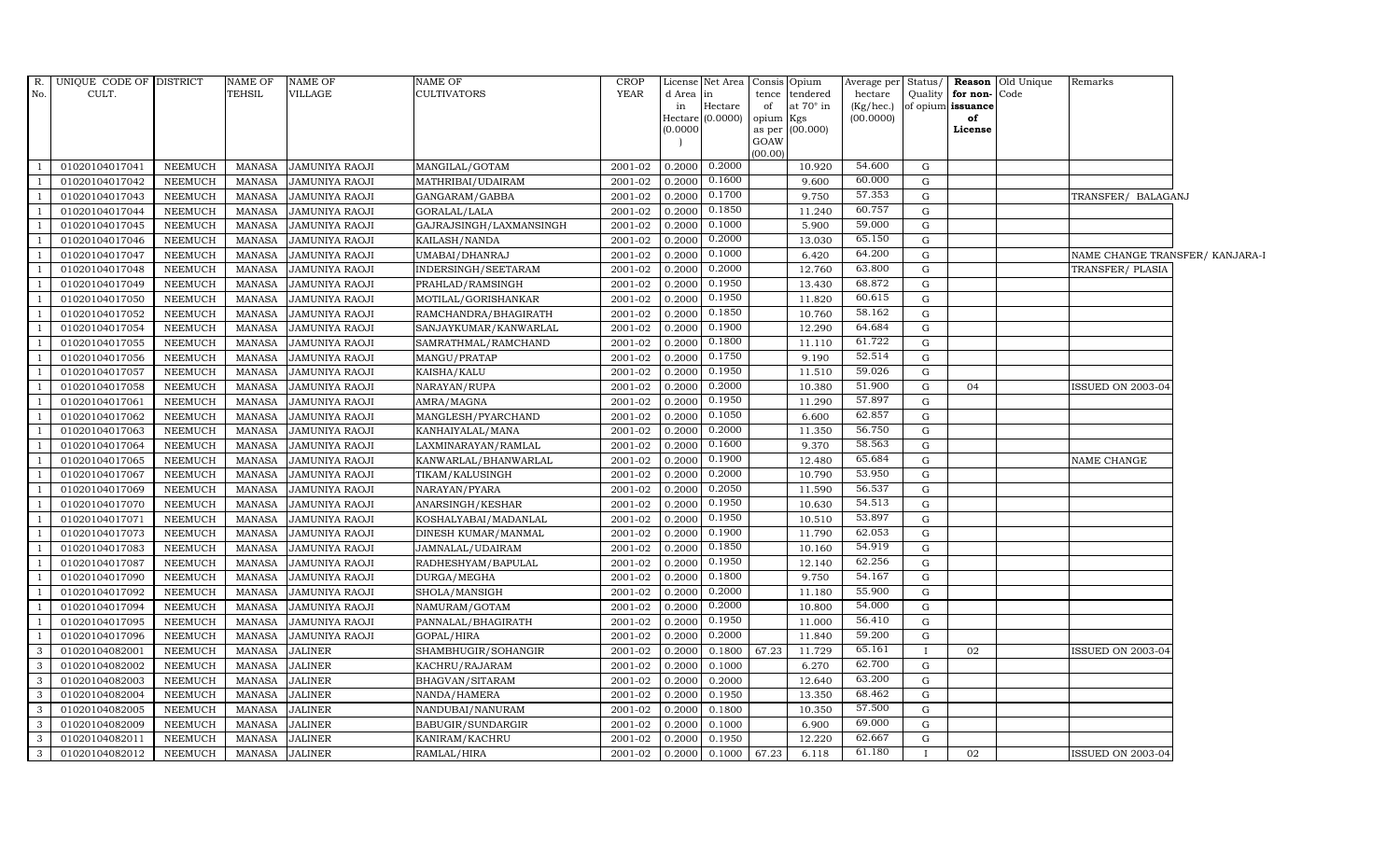| 55.200<br>$0.2000$ 0.1000<br>01020104082013<br><b>NEEMUCH</b><br><b>JALINER</b><br>2001-02<br>5.520<br>G<br>3<br>MANASA<br>BAGDULAL/KISHANLAL<br>57.042<br>67.23<br>01020104082014<br><b>NEEMUCH</b><br>MANASA<br><b>JALINER</b><br>BHERULAL/GOPI<br>2001-02<br>0.2000<br>0.1900<br>10.838<br>02<br><b>ISSUED ON 2003-04</b><br>3<br>$\mathbf{I}$<br>56.278<br>3<br>01020104082015<br><b>NEEMUCH</b><br><b>MANASA</b><br><b>JALINER</b><br>RAMLAL/NANURAM<br>2001-02<br>0.2000<br>0.1800<br>10.130<br>G<br>61.895<br>01020104082016<br><b>NEEMUCH</b><br><b>MANASA</b><br><b>JALINER</b><br>KACHRUGIR/DALUGIR<br>2001-02<br>$0.2000$ 0.1900<br>11.760<br>G<br>-3<br>62.545<br>3<br>01020104082017<br><b>MANASA</b><br><b>JALINER</b><br>BHERULAL/HAMER<br>2001-02<br>0.2000<br>0.1650<br>10.320<br>NEEMUCH<br>G<br>58.308<br>$\mathbf{3}$<br>01020104082018<br><b>NEEMUCH</b><br><b>MANASA</b><br><b>JALINER</b><br>2001-02<br>0.2000<br>0.1950<br>11.370<br>G<br>KANKUBAI/MANGILAL<br>48.974<br>$\mathbf{3}$<br>01020104082019<br><b>NEEMUCH</b><br><b>MANASA</b><br>BAPULAL/KACHRU<br>2001-02<br>0.1950<br>9.550<br><b>JALINER</b><br>0.2000<br>G<br>04<br>63.282<br>$\mathbf{3}$<br>01020104082020<br><b>NEEMUCH</b><br>MANASA<br><b>JALINER</b><br>2001-02<br>0.2000<br>0.1950<br>12.340<br>MANGILAL/KANIRAM<br>G<br>54.842<br>3<br>01020104082021<br><b>NEEMUCH</b><br><b>MANASA</b><br><b>JALINER</b><br>AMBALAL/BHERULAL<br>2001-02<br>0.2000<br>0.0950<br>5.210<br>G<br>63.692<br>3<br>12.420<br>G<br>01020104082022<br><b>NEEMUCH</b><br><b>MANASA</b><br><b>JALINER</b><br>RAMLAL/HEMRAJ<br>2001-02<br>0.2000<br>0.1950<br>62.789<br>01020104082023<br><b>NEEMUCH</b><br>MANASA<br><b>JALINER</b><br>2001-02<br>0.2000<br>0.1900<br>11.930<br>G<br>3<br>RADHESHYAM/BHERULAL<br>56.111<br>$\mathbf{3}$<br>01020104082025<br><b>NEEMUCH</b><br><b>MANASA</b><br><b>JALINER</b><br>MANGILAL/AMRATRAM<br>2001-02<br>0.1800<br>10.100<br>G<br>0.2000 |  |
|-----------------------------------------------------------------------------------------------------------------------------------------------------------------------------------------------------------------------------------------------------------------------------------------------------------------------------------------------------------------------------------------------------------------------------------------------------------------------------------------------------------------------------------------------------------------------------------------------------------------------------------------------------------------------------------------------------------------------------------------------------------------------------------------------------------------------------------------------------------------------------------------------------------------------------------------------------------------------------------------------------------------------------------------------------------------------------------------------------------------------------------------------------------------------------------------------------------------------------------------------------------------------------------------------------------------------------------------------------------------------------------------------------------------------------------------------------------------------------------------------------------------------------------------------------------------------------------------------------------------------------------------------------------------------------------------------------------------------------------------------------------------------------------------------------------------------------------------------------------------------------------------------------------------------------------------------------------|--|
|                                                                                                                                                                                                                                                                                                                                                                                                                                                                                                                                                                                                                                                                                                                                                                                                                                                                                                                                                                                                                                                                                                                                                                                                                                                                                                                                                                                                                                                                                                                                                                                                                                                                                                                                                                                                                                                                                                                                                           |  |
|                                                                                                                                                                                                                                                                                                                                                                                                                                                                                                                                                                                                                                                                                                                                                                                                                                                                                                                                                                                                                                                                                                                                                                                                                                                                                                                                                                                                                                                                                                                                                                                                                                                                                                                                                                                                                                                                                                                                                           |  |
|                                                                                                                                                                                                                                                                                                                                                                                                                                                                                                                                                                                                                                                                                                                                                                                                                                                                                                                                                                                                                                                                                                                                                                                                                                                                                                                                                                                                                                                                                                                                                                                                                                                                                                                                                                                                                                                                                                                                                           |  |
|                                                                                                                                                                                                                                                                                                                                                                                                                                                                                                                                                                                                                                                                                                                                                                                                                                                                                                                                                                                                                                                                                                                                                                                                                                                                                                                                                                                                                                                                                                                                                                                                                                                                                                                                                                                                                                                                                                                                                           |  |
|                                                                                                                                                                                                                                                                                                                                                                                                                                                                                                                                                                                                                                                                                                                                                                                                                                                                                                                                                                                                                                                                                                                                                                                                                                                                                                                                                                                                                                                                                                                                                                                                                                                                                                                                                                                                                                                                                                                                                           |  |
|                                                                                                                                                                                                                                                                                                                                                                                                                                                                                                                                                                                                                                                                                                                                                                                                                                                                                                                                                                                                                                                                                                                                                                                                                                                                                                                                                                                                                                                                                                                                                                                                                                                                                                                                                                                                                                                                                                                                                           |  |
|                                                                                                                                                                                                                                                                                                                                                                                                                                                                                                                                                                                                                                                                                                                                                                                                                                                                                                                                                                                                                                                                                                                                                                                                                                                                                                                                                                                                                                                                                                                                                                                                                                                                                                                                                                                                                                                                                                                                                           |  |
|                                                                                                                                                                                                                                                                                                                                                                                                                                                                                                                                                                                                                                                                                                                                                                                                                                                                                                                                                                                                                                                                                                                                                                                                                                                                                                                                                                                                                                                                                                                                                                                                                                                                                                                                                                                                                                                                                                                                                           |  |
|                                                                                                                                                                                                                                                                                                                                                                                                                                                                                                                                                                                                                                                                                                                                                                                                                                                                                                                                                                                                                                                                                                                                                                                                                                                                                                                                                                                                                                                                                                                                                                                                                                                                                                                                                                                                                                                                                                                                                           |  |
|                                                                                                                                                                                                                                                                                                                                                                                                                                                                                                                                                                                                                                                                                                                                                                                                                                                                                                                                                                                                                                                                                                                                                                                                                                                                                                                                                                                                                                                                                                                                                                                                                                                                                                                                                                                                                                                                                                                                                           |  |
|                                                                                                                                                                                                                                                                                                                                                                                                                                                                                                                                                                                                                                                                                                                                                                                                                                                                                                                                                                                                                                                                                                                                                                                                                                                                                                                                                                                                                                                                                                                                                                                                                                                                                                                                                                                                                                                                                                                                                           |  |
|                                                                                                                                                                                                                                                                                                                                                                                                                                                                                                                                                                                                                                                                                                                                                                                                                                                                                                                                                                                                                                                                                                                                                                                                                                                                                                                                                                                                                                                                                                                                                                                                                                                                                                                                                                                                                                                                                                                                                           |  |
| 58.000<br>$\mathbf{3}$<br>01020104082027<br><b>NEEMUCH</b><br>MANASA<br><b>JALINER</b><br>KAVARLAL/HEMRAJ<br>2001-02<br>0.2000<br>0.2000<br>11.600<br>G                                                                                                                                                                                                                                                                                                                                                                                                                                                                                                                                                                                                                                                                                                                                                                                                                                                                                                                                                                                                                                                                                                                                                                                                                                                                                                                                                                                                                                                                                                                                                                                                                                                                                                                                                                                                   |  |
| 62.800<br><b>MANASA</b><br><b>JALINER</b><br>2001-02<br>0.1000<br>6.280<br>3<br>01020104082028<br><b>NEEMUCH</b><br>BADRILAL/HEMRAJ<br>0.2000<br>G                                                                                                                                                                                                                                                                                                                                                                                                                                                                                                                                                                                                                                                                                                                                                                                                                                                                                                                                                                                                                                                                                                                                                                                                                                                                                                                                                                                                                                                                                                                                                                                                                                                                                                                                                                                                        |  |
| 55.400<br>3<br>01020104082029<br><b>NEEMUCH</b><br><b>MANASA</b><br><b>JALINER</b><br>MANSING/BHAVARLAL<br>2001-02<br>0.2000<br>0.2000<br>11.080<br>G<br>TRANSFER/ GURADIALALMUHA/MDS 1SDV                                                                                                                                                                                                                                                                                                                                                                                                                                                                                                                                                                                                                                                                                                                                                                                                                                                                                                                                                                                                                                                                                                                                                                                                                                                                                                                                                                                                                                                                                                                                                                                                                                                                                                                                                                |  |
| 58.500<br><b>JALINER</b><br>2001-02<br>$0.2000$ 0.1600<br>9.360<br>3<br>01020104082031<br><b>NEEMUCH</b><br>MANASA<br>PRABHULAL/BHAVAR GIR<br>G<br>61.290                                                                                                                                                                                                                                                                                                                                                                                                                                                                                                                                                                                                                                                                                                                                                                                                                                                                                                                                                                                                                                                                                                                                                                                                                                                                                                                                                                                                                                                                                                                                                                                                                                                                                                                                                                                                 |  |
| 01020104082032<br><b>JALINER</b><br>2001-02<br>9.500<br>3<br><b>NEEMUCH</b><br>MANASA<br>KARULAL/MOTI GAYARI<br>0.2000<br>0.1550<br>G<br>67.333                                                                                                                                                                                                                                                                                                                                                                                                                                                                                                                                                                                                                                                                                                                                                                                                                                                                                                                                                                                                                                                                                                                                                                                                                                                                                                                                                                                                                                                                                                                                                                                                                                                                                                                                                                                                           |  |
| $\mathbf{3}$<br>01020104082033<br><b>NEEMUCH</b><br><b>MANASA</b><br><b>JALINER</b><br>JAGDISH/NATHULAL<br>2001-02<br>0.2000<br>0.0900<br>6.060<br>G<br>62.650                                                                                                                                                                                                                                                                                                                                                                                                                                                                                                                                                                                                                                                                                                                                                                                                                                                                                                                                                                                                                                                                                                                                                                                                                                                                                                                                                                                                                                                                                                                                                                                                                                                                                                                                                                                            |  |
| $\mathbf{3}$<br>01020104082036<br><b>NEEMUCH</b><br><b>MANASA</b><br><b>JALINER</b><br>MANSINGH/GIRDHARI<br>2001-02<br>0.2000<br>0.2000<br>12.530<br>G<br>55.879                                                                                                                                                                                                                                                                                                                                                                                                                                                                                                                                                                                                                                                                                                                                                                                                                                                                                                                                                                                                                                                                                                                                                                                                                                                                                                                                                                                                                                                                                                                                                                                                                                                                                                                                                                                          |  |
| 3<br>01020104082037<br><b>NEEMUCH</b><br><b>MANASA</b><br>JALINER<br>GOVINDRAM/NATHURAM<br>2001-02<br>0.2000<br>0.1650<br>9.220<br>G<br>60.500                                                                                                                                                                                                                                                                                                                                                                                                                                                                                                                                                                                                                                                                                                                                                                                                                                                                                                                                                                                                                                                                                                                                                                                                                                                                                                                                                                                                                                                                                                                                                                                                                                                                                                                                                                                                            |  |
| 0.2000<br>6.050<br>G<br>3<br>01020104082039<br><b>NEEMUCH</b><br><b>MANASA</b><br><b>JALINER</b><br>INDARSINGH/PYARCHAND<br>2001-02<br>0.1000<br>57.692                                                                                                                                                                                                                                                                                                                                                                                                                                                                                                                                                                                                                                                                                                                                                                                                                                                                                                                                                                                                                                                                                                                                                                                                                                                                                                                                                                                                                                                                                                                                                                                                                                                                                                                                                                                                   |  |
| 01020104082040<br><b>MANASA</b><br><b>JALINER</b><br>2001-02<br>0.1950<br>11.250<br>3<br>NEEMUCH<br>BHAVAR/UDA<br>0.2000<br>G<br>54.778<br>4.930<br>3<br>G                                                                                                                                                                                                                                                                                                                                                                                                                                                                                                                                                                                                                                                                                                                                                                                                                                                                                                                                                                                                                                                                                                                                                                                                                                                                                                                                                                                                                                                                                                                                                                                                                                                                                                                                                                                                |  |
| 01020104082045<br><b>NEEMUCH</b><br><b>MANASA</b><br><b>JALINER</b><br>BHAGVATIBAI/RATANLAL<br>2001-02<br>0.2000<br>0.0900<br>61.000                                                                                                                                                                                                                                                                                                                                                                                                                                                                                                                                                                                                                                                                                                                                                                                                                                                                                                                                                                                                                                                                                                                                                                                                                                                                                                                                                                                                                                                                                                                                                                                                                                                                                                                                                                                                                      |  |
| $\mathbf{3}$<br>01020104082046<br><b>NEEMUCH</b><br><b>MANASA</b><br><b>JALINER</b><br>BABULAL/SUKHLAL<br>2001-02<br>0.2000<br>0.2000<br>12.200<br>G<br>64.263<br>3                                                                                                                                                                                                                                                                                                                                                                                                                                                                                                                                                                                                                                                                                                                                                                                                                                                                                                                                                                                                                                                                                                                                                                                                                                                                                                                                                                                                                                                                                                                                                                                                                                                                                                                                                                                       |  |
| 01020104082047<br><b>MANASA</b><br><b>JALINER</b><br>RAMNARAYAN/KANIRAM<br>2001-02<br>0.1900<br>12.210<br>NEEMUCH<br>0.2000<br>G<br>55.600<br><b>JALINER</b><br>0.2000<br>0.1000<br>5.560<br>3<br>G                                                                                                                                                                                                                                                                                                                                                                                                                                                                                                                                                                                                                                                                                                                                                                                                                                                                                                                                                                                                                                                                                                                                                                                                                                                                                                                                                                                                                                                                                                                                                                                                                                                                                                                                                       |  |
| 01020104082048<br><b>NEEMUCH</b><br><b>MANASA</b><br>BHERULAL / GAMER<br>2001-02<br>TRANSFER/ KANJARDA I<br>65.316<br>MANASA<br><b>JALINER</b><br>2001-02<br>$\mathbf{3}$<br>01020104082050<br><b>NEEMUCH</b><br>PRABHULAL/LAXMAN<br>$0.2000$ 0.1900<br>12.410<br>G                                                                                                                                                                                                                                                                                                                                                                                                                                                                                                                                                                                                                                                                                                                                                                                                                                                                                                                                                                                                                                                                                                                                                                                                                                                                                                                                                                                                                                                                                                                                                                                                                                                                                       |  |
| 60.000<br>01020104082051<br><b>NEEMUCH</b><br><b>MANASA</b><br><b>JALINER</b><br>2001-02<br>0.2000 0.2000<br>12.000<br>3<br>GHISALAL/JETRAM<br>G                                                                                                                                                                                                                                                                                                                                                                                                                                                                                                                                                                                                                                                                                                                                                                                                                                                                                                                                                                                                                                                                                                                                                                                                                                                                                                                                                                                                                                                                                                                                                                                                                                                                                                                                                                                                          |  |
| 56.900<br>01020104082057<br>2001-02<br>0.1000<br>3<br><b>NEEMUCH</b><br>MANASA<br><b>JALINER</b><br>RAMESHVAR/KISHAN<br>0.2000<br>5.690<br>G                                                                                                                                                                                                                                                                                                                                                                                                                                                                                                                                                                                                                                                                                                                                                                                                                                                                                                                                                                                                                                                                                                                                                                                                                                                                                                                                                                                                                                                                                                                                                                                                                                                                                                                                                                                                              |  |
| 58.000<br>$\mathbf{3}$<br>2001-02<br>01020104082058<br><b>NEEMUCH</b><br><b>MANASA</b><br><b>JALINER</b><br>SURESH/BAGDU<br>0.2000<br>0.1050<br>6.090<br>G                                                                                                                                                                                                                                                                                                                                                                                                                                                                                                                                                                                                                                                                                                                                                                                                                                                                                                                                                                                                                                                                                                                                                                                                                                                                                                                                                                                                                                                                                                                                                                                                                                                                                                                                                                                                |  |
| 53.619<br>3<br><b>MANASA</b><br><b>JALINER</b><br>2001-02<br>0.2000<br>0.1050<br>5.630<br>G<br>01020104082059<br><b>NEEMUCH</b><br>DEVILAL/BAGDU                                                                                                                                                                                                                                                                                                                                                                                                                                                                                                                                                                                                                                                                                                                                                                                                                                                                                                                                                                                                                                                                                                                                                                                                                                                                                                                                                                                                                                                                                                                                                                                                                                                                                                                                                                                                          |  |
| 65.500<br>3<br>01020104082061<br>NEEMUCH<br><b>MANASA</b><br><b>JALINER</b><br>2001-02<br>0.2000<br>0.1800<br>11.790<br>G<br>KAVARLAL/MEGHRAJ                                                                                                                                                                                                                                                                                                                                                                                                                                                                                                                                                                                                                                                                                                                                                                                                                                                                                                                                                                                                                                                                                                                                                                                                                                                                                                                                                                                                                                                                                                                                                                                                                                                                                                                                                                                                             |  |
| 62.526<br>$\mathbf{3}$<br>01020104082070<br><b>NEEMUCH</b><br><b>MANASA</b><br><b>JALINER</b><br>2001-02<br>0.2000<br>0.1900<br>11.880<br>G<br>NATHULAL/LALA                                                                                                                                                                                                                                                                                                                                                                                                                                                                                                                                                                                                                                                                                                                                                                                                                                                                                                                                                                                                                                                                                                                                                                                                                                                                                                                                                                                                                                                                                                                                                                                                                                                                                                                                                                                              |  |
| 57.000<br>$\mathbf{3}$<br>01020104082075<br><b>MANASA</b><br>2001-02<br>0.1000<br>5.700<br>G<br><b>NEEMUCH</b><br><b>JALINER</b><br>KACHRULAL/HARCHAND<br>0.2000                                                                                                                                                                                                                                                                                                                                                                                                                                                                                                                                                                                                                                                                                                                                                                                                                                                                                                                                                                                                                                                                                                                                                                                                                                                                                                                                                                                                                                                                                                                                                                                                                                                                                                                                                                                          |  |
| 59.526<br>$\mathbf{3}$<br>0.1900<br>01020104082076<br><b>NEEMUCH</b><br><b>MANASA</b><br><b>JALINER</b><br>RAMSINGH/HARCHAND<br>2001-02<br>0.2000<br>11.310<br>G                                                                                                                                                                                                                                                                                                                                                                                                                                                                                                                                                                                                                                                                                                                                                                                                                                                                                                                                                                                                                                                                                                                                                                                                                                                                                                                                                                                                                                                                                                                                                                                                                                                                                                                                                                                          |  |
| 63.805<br>3<br>01020104082080<br><b>NEEMUCH</b><br><b>MANASA</b><br><b>JALINER</b><br>BHONIBAI/GANGARAM<br>2001-02<br>0.2000<br>0.2050<br>13.080<br>G                                                                                                                                                                                                                                                                                                                                                                                                                                                                                                                                                                                                                                                                                                                                                                                                                                                                                                                                                                                                                                                                                                                                                                                                                                                                                                                                                                                                                                                                                                                                                                                                                                                                                                                                                                                                     |  |
| 57.568<br>$\mathbf{3}$<br>01020104082083<br><b>JALINER</b><br>2001-02<br>0.2000<br>10.650<br><b>NEEMUCH</b><br><b>MANASA</b><br>PRAKASH/KANIRAM<br>0.1850<br>G                                                                                                                                                                                                                                                                                                                                                                                                                                                                                                                                                                                                                                                                                                                                                                                                                                                                                                                                                                                                                                                                                                                                                                                                                                                                                                                                                                                                                                                                                                                                                                                                                                                                                                                                                                                            |  |
| 63.571<br>3<br>01020104082084<br><b>NEEMUCH</b><br><b>MANASA</b><br><b>JALINER</b><br>SHIVRAM/GOPAL<br>2001-02<br>0.2000<br>0.0700<br>4.450<br>G                                                                                                                                                                                                                                                                                                                                                                                                                                                                                                                                                                                                                                                                                                                                                                                                                                                                                                                                                                                                                                                                                                                                                                                                                                                                                                                                                                                                                                                                                                                                                                                                                                                                                                                                                                                                          |  |
| 61.846<br>01020104082085<br>2001-02<br>12.060<br>$\mathbf{3}$<br><b>NEEMUCH</b><br><b>MANASA</b><br><b>JALINER</b><br>MOHANGIR/KISHANGIR<br>0.2000<br>0.1950<br>G                                                                                                                                                                                                                                                                                                                                                                                                                                                                                                                                                                                                                                                                                                                                                                                                                                                                                                                                                                                                                                                                                                                                                                                                                                                                                                                                                                                                                                                                                                                                                                                                                                                                                                                                                                                         |  |
| 61.688<br>$\mathbf{3}$<br>01020104082088<br><b>JALINER</b><br>2001-02<br>0.1600<br>9.870<br><b>NEEMUCH</b><br>MANASA<br>BAPULAL/GIRDHARI<br>0.2000<br>G                                                                                                                                                                                                                                                                                                                                                                                                                                                                                                                                                                                                                                                                                                                                                                                                                                                                                                                                                                                                                                                                                                                                                                                                                                                                                                                                                                                                                                                                                                                                                                                                                                                                                                                                                                                                   |  |
| 36.500<br><b>MANASA</b><br><b>JALINER</b><br>2001-02<br>0.2000<br>0.2000<br>7.300<br>3<br>01020104082095<br><b>NEEMUCH</b><br>KISHANDAS/MODIDAS<br>G<br>04                                                                                                                                                                                                                                                                                                                                                                                                                                                                                                                                                                                                                                                                                                                                                                                                                                                                                                                                                                                                                                                                                                                                                                                                                                                                                                                                                                                                                                                                                                                                                                                                                                                                                                                                                                                                |  |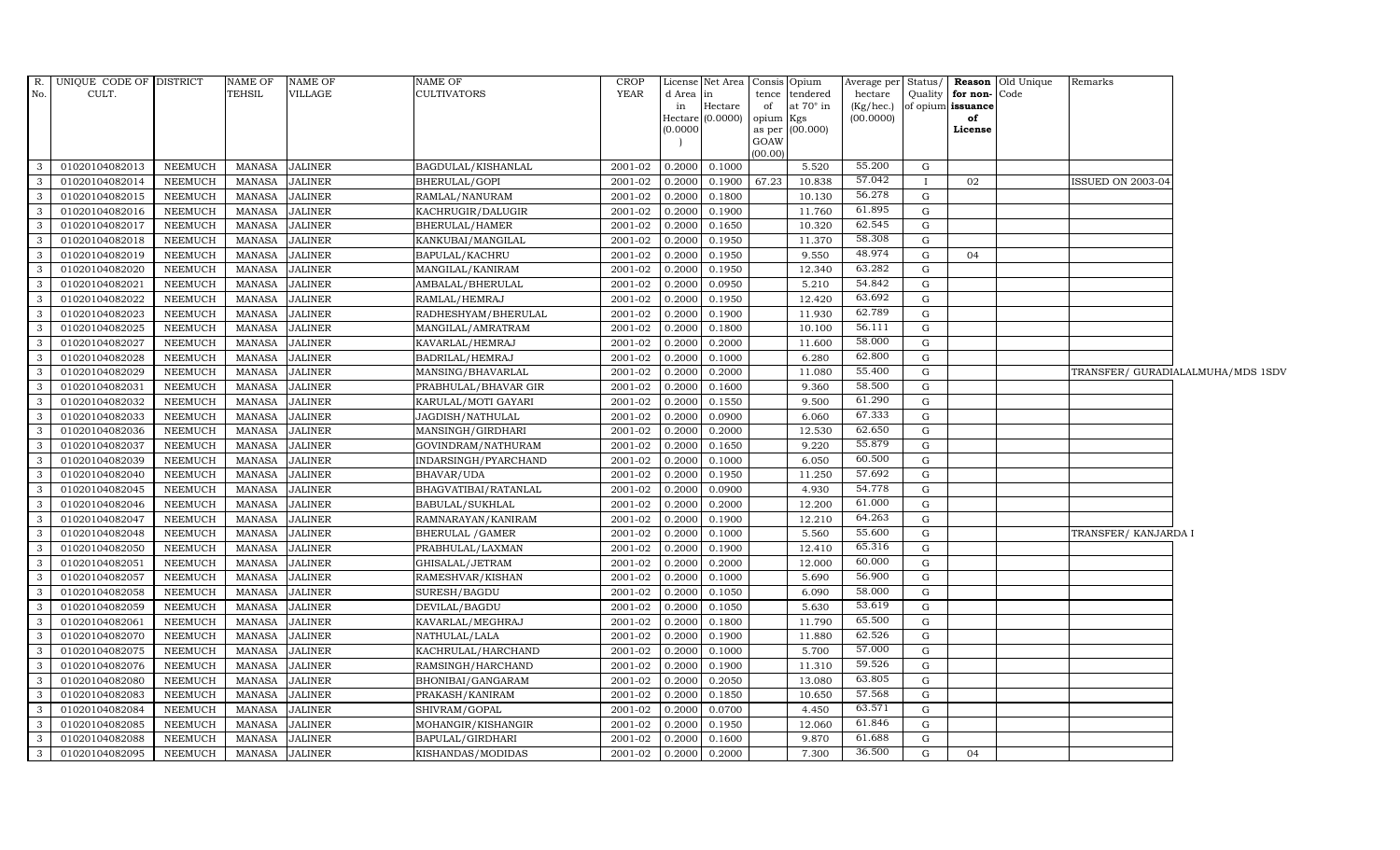| R.             | UNIQUE CODE OF DISTRICT |                | NAME OF       | <b>NAME OF</b>          | <b>NAME OF</b>              | <b>CROP</b>    |           | License Net Area   Consis   Opium |                 |                   | Average per            | Status/      |                         | <b>Reason</b> Old Unique | Remarks                    |                                       |
|----------------|-------------------------|----------------|---------------|-------------------------|-----------------------------|----------------|-----------|-----------------------------------|-----------------|-------------------|------------------------|--------------|-------------------------|--------------------------|----------------------------|---------------------------------------|
| No.            | CULT.                   |                | TEHSIL        | VILLAGE                 | <b>CULTIVATORS</b>          | <b>YEAR</b>    | d Area in |                                   | tence           | tendered          | hectare                | Quality      | for non-                | Code                     |                            |                                       |
|                |                         |                |               |                         |                             |                | in        | Hectare<br>Hectare (0.0000)       | of<br>opium Kgs | at $70^\circ$ in  | (Kg/hec.)<br>(00.0000) |              | of opium issuance<br>of |                          |                            |                                       |
|                |                         |                |               |                         |                             |                | (0.0000)  |                                   |                 | as per $(00.000)$ |                        |              | License                 |                          |                            |                                       |
|                |                         |                |               |                         |                             |                |           |                                   | GOAW            |                   |                        |              |                         |                          |                            |                                       |
| 3              | 01020104082097          | <b>NEEMUCH</b> | MANASA        | <b>JALINER</b>          | KAVERIBAI/DEVRAM            | 2001-02 0.2000 |           | 0.1850                            | (00.00)         | 10.170            | 54.973                 | G            |                         |                          |                            |                                       |
| $\mathbf{3}$   | 01020104082100          | <b>NEEMUCH</b> | <b>MANASA</b> | <b>JALINER</b>          | MANGU/RUGHNATH              | 2001-02        | 0.2000    | 0.1900                            |                 | 11.440            | 60.211                 | $\mathbf G$  |                         |                          |                            |                                       |
| 3              | 01020104082102          | <b>NEEMUCH</b> | <b>MANASA</b> | <b>JALINER</b>          | GANGABAI/GOPI               | 2001-02        | 0.2000    | 0.1700                            |                 | 10.600            | 62.353                 | G            |                         |                          |                            |                                       |
| -3             | 01020104082107          | <b>NEEMUCH</b> | <b>MANASA</b> | <b>JALINER</b>          | KHEMRAJ/UDA                 | 2001-02        | 0.2000    | 0.1000                            |                 | 5.600             | 56.000                 | G            |                         |                          |                            |                                       |
| $\mathbf{3}$   | 01020104082109          | <b>NEEMUCH</b> | <b>MANASA</b> | <b>JALINER</b>          | HARCHAND/BHUVANA            | $2001 - 02$    | 0.2000    | 0.2000                            |                 | 11.530            | 57.650                 | G            |                         |                          |                            |                                       |
| 3              | 01020104082113          | <b>NEEMUCH</b> | MANASA        | <b>JALINER</b>          | RAMGIR/NANDGIR              | 2001-02        | 0.2000    | 0.1800                            |                 | 11.780            | 65.444                 | G            |                         |                          |                            |                                       |
| $\mathbf{3}$   | 01020104082116          | <b>NEEMUCH</b> | <b>MANASA</b> | <b>JALINER</b>          | KALUGIR/KISHANGIR           | 2001-02        | 0.2000    | 0.1950                            |                 | 12.010            | 61.590                 | G            |                         |                          |                            |                                       |
| 3              | 01020104082119          | <b>NEEMUCH</b> | <b>MANASA</b> | <b>JALINER</b>          | KISHANLAL/BHUVANA           | 2001-02        | 0.2000    | 0.1950                            |                 | 11.910            | 61.077                 | G            |                         |                          |                            |                                       |
| -3             | 01020104082120          | <b>NEEMUCH</b> | <b>MANASA</b> | <b>JALINER</b>          | MANOHAR/HEMRAJ              | 2001-02        | 0.2000    | 0.2000                            |                 | 12.850            | 64.250                 | G            |                         |                          |                            |                                       |
| 3              | 01020104082125          | <b>NEEMUCH</b> | <b>MANASA</b> | <b>JALINER</b>          | GANESHGIR/MOHANGIR          | 2001-02        | 0.2000    | 0.1850                            |                 | 11.630            | 62.865                 | G            |                         |                          |                            |                                       |
| 3              | 01020104082127          | <b>NEEMUCH</b> | <b>MANASA</b> | <b>JALINER</b>          | KANCHANBAI/MANSINGH         | 2001-02        | 0.2000    | 0.1950                            |                 | 10.680            | 54.769                 | G            |                         |                          |                            |                                       |
| $\mathbf{3}$   | 01020104082128          | <b>NEEMUCH</b> | MANASA        | <b>JALINER</b>          | PRATAPIBAI/NANURAM          | $2001 - 02$    | 0.2000    | 0.1800                            | 64.05           | 10.741            | 59.672                 | $\mathbf{I}$ | 02                      |                          |                            | NAME CHANGE 2003-04/ISSUED ON 2003-04 |
| 3              | 01020104082130          | <b>NEEMUCH</b> | <b>MANASA</b> | <b>JALINER</b>          | <b>BHONIBAI/BAGDU</b>       | 2001-02        | 0.2000    | 0.1000                            |                 | 5.880             | 58.800                 | G            |                         |                          |                            |                                       |
| 3              | 01020104082133          | <b>NEEMUCH</b> | <b>MANASA</b> | <b>JALINER</b>          | NANURAM/KALU                | 2001-02        | 0.2000    | 0.1950                            |                 | 10.750            | 55.128                 | G            |                         |                          |                            |                                       |
| 3              | 01020104082135          | <b>NEEMUCH</b> | <b>MANASA</b> | <b>JALINER</b>          | MATHRIBAI/DEVILAL           | 2001-02        | 0.2000    | 0.1600                            |                 | 9.150             | 57.188                 | G            |                         |                          |                            |                                       |
| 3              | 01020104082139          | <b>NEEMUCH</b> | <b>MANASA</b> | <b>JALINER</b>          | KAMLASHANKAR/BHUVANISHANKAR | 2001-02        | 0.2000    | 0.2000                            | 64.05           | 11.789            | 58.945                 | $\mathbf{I}$ | 02                      |                          | <b>ISSUED ON 2003-04</b>   |                                       |
| $\mathbf{3}$   | 01020104082147          | <b>NEEMUCH</b> | <b>MANASA</b> | <b>JALINER</b>          | BHERULAL/GANGARAM           | 2001-02        | 0.2000    | 0.1950                            |                 | 10.900            | 55.897                 | G            |                         |                          |                            |                                       |
| $\mathbf{3}$   | 01020104082149          | <b>NEEMUCH</b> | <b>MANASA</b> | <b>JALINER</b>          | BAPULAL/PRABHULAL           | 2001-02        | 0.2000    | 0.1950                            |                 | 12.160            | 62.359                 | G            |                         |                          |                            |                                       |
| 3              | 01020104082150          | <b>NEEMUCH</b> | <b>MANASA</b> | <b>JALINER</b>          | GATTUBAI/SUKHLAL            | 2001-02        | 0.2000    | 0.1900                            |                 | 11.540            | 60.737                 | G            |                         |                          |                            |                                       |
| $\mathbf{3}$   | 01020104082062          | <b>NEEMUCH</b> | <b>MANASA</b> | <b>JALINER</b>          | JANIBAI/RATANLAL            | $2001-02$      | 0.2000    | 0.1900                            |                 | 11.650            | 61.316                 | G            |                         |                          |                            |                                       |
| 3              | 01020104082030          | <b>NEEMUCH</b> | MANASA        | <b>JALINER</b>          | KARULAL/KUKAJI              | 2001-02        | 0.2000    | 0.1700                            |                 | 9.810             | 57.706                 | G            |                         |                          |                            |                                       |
| $\mathbf{3}$   | 01020104082153          | <b>NEEMUCH</b> | MANASA        | <b>JALINER</b>          | <b>BANSHILAL/JETRAM</b>     | 2001-02 0.2000 |           | 0.1050                            |                 | 6.840             | 65.143                 | G            |                         |                          |                            |                                       |
| $\mathbf{3}$   | 01020104082154          | <b>NEEMUCH</b> | <b>MANASA</b> | <b>JALINER</b>          | <b>HIRALAL/KISHOR</b>       | 2001-02        | 0.2000    | 0.2050                            |                 | 11.120            | 54.244                 | G            |                         |                          |                            |                                       |
| $\overline{2}$ | 01020104049001          | <b>NEEMUCH</b> | <b>MANASA</b> | HATHIPURA MANASA        | BANSHILAL/CHENRAM           | 2001-02        | 0.2000    | 0.1500                            |                 | 10.100            | 67.333                 | $\mathbf G$  |                         |                          |                            |                                       |
| $\overline{2}$ | 01020104049002          | <b>NEEMUCH</b> | <b>MANASA</b> | HATHIPURA MANASA        | DHAPUBAI/AMBALAL            | 2001-02        | 0.2000    | 0.1300                            |                 | 6.880             | 52.923                 | $\mathbf G$  |                         |                          |                            |                                       |
| $\overline{a}$ | 01020104049003          | NEEMUCH        | MANASA        | HATHIPURA MANASA        | NAGGA/PRATAP                | 2001-02        | 0.2000    | 0.1800                            |                 | 10.210            | 56.722                 | G            |                         |                          | TRANSFER/ ARNIYA TANKA N-I |                                       |
| 2              | 01020104049004          | <b>NEEMUCH</b> | MANASA        | HATHIPURA MANASA        | LAXMINARAYAN/FULCHAND       | 2001-02        | 0.2000    | 0.1850                            |                 | 11.020            | 59.568                 | G            |                         |                          |                            |                                       |
| 2              | 01020104049005          | <b>NEEMUCH</b> | MANASA        | HATHIPURA MANASA        | CHAMPALAL/CHENRAM           | 2001-02        | 0.2000    | 0.1700                            |                 | 9.810             | 57.706                 | G            |                         |                          |                            |                                       |
| 2              | 01020104049006          | <b>NEEMUCH</b> | MANASA        | HATHIPURA MANASA        | SHAMBHU/BHANWARLAL          | 2001-02        | 0.2000    | 0.1750                            |                 | 10.500            | 60.000                 | G            |                         |                          |                            |                                       |
| $\overline{2}$ | 01020104049007          | <b>NEEMUCH</b> | <b>MANASA</b> | <b>HATHIPURA MANASA</b> | KALURAM/BADRILAL            | 2001-02        | 0.2000    | 0.1000                            |                 | 6.410             | 64.100                 | G            |                         |                          |                            |                                       |
| $\overline{2}$ | 01020104049009          | NEEMUCH        | <b>MANASA</b> | HATHIPURA MANASA        | CHAGANLAL/BADRILAL          | 2001-02        | 0.2000    | 0.1800                            |                 | 11.840            | 65.778                 | G            |                         |                          |                            |                                       |
| 2              | 01020104049010          | <b>NEEMUCH</b> | <b>MANASA</b> | HATHIPURA MANASA        | RODILAL/KISHANLAL           | 2001-02        | 0.2000    | 0.1750                            |                 | 10.120            | 57.829                 | G            |                         |                          |                            |                                       |
| 2              | 01020104049012          | <b>NEEMUCH</b> | <b>MANASA</b> | HATHIPURA MANASA        | <b>BANSHILAL/BALU</b>       | 2001-02        | 0.2000    | 0.1650                            |                 | 10.020            | 60.727                 | G            |                         |                          | TRANSFER/ PIPLIA RAOJI     |                                       |
| 2              | 01020104049013          | <b>NEEMUCH</b> | <b>MANASA</b> | HATHIPURA MANASA        | GABBALAL/NAGGA              | 2001-02        | 0.2000    | 0.1850                            |                 | 10.530            | 56.919                 | G            |                         |                          |                            |                                       |
| $\overline{2}$ | 01020104049016          | <b>NEEMUCH</b> | <b>MANASA</b> | HATHIPURA MANASA        | GOPAL/HARIRAM               | 2001-02        | 0.2000    | 0.1100                            |                 | 6.320             | 57.455                 | G            |                         |                          |                            |                                       |
| 2              | 01020104049017          | NEEMUCH        | <b>MANASA</b> | <b>HATHIPURA MANASA</b> | RODILAL/KHETA               | 2001-02        | 0.2000    | 0.1600                            |                 | 9.640             | 60.250                 | G            |                         |                          | TRANSFER/ DOBAD N-I        |                                       |
| 2              | 01020104049018          | <b>NEEMUCH</b> | MANASA        | HATHIPURA MANASA        | RAJMAL/KHETA                | 2001-02        | 0.2000    | 0.1600                            |                 | 9.110             | 56.938                 | G            |                         |                          |                            |                                       |
| 2              | 01020104049019          | <b>NEEMUCH</b> | MANASA        | HATHIPURA MANASA        | BADAMBAI/GANGARAM           | 2001-02        | 0.2000    | 0.1950                            |                 | 11.130            | 57.077                 | G            |                         |                          |                            |                                       |
| 2              | 01020104049020          | <b>NEEMUCH</b> | <b>MANASA</b> | HATHIPURA MANASA        | CHOTHMAL/FULCHAND           | 2001-02        | 0.2000    | 0.2050                            |                 | 12.110            | 59.073                 | G            |                         |                          |                            |                                       |
| 2              | 01020104049021          | <b>NEEMUCH</b> | <b>MANASA</b> | HATHIPURA MANASA        | CHAMPALAL/MANNALAL          | 2001-02        | 0.2000    | 0.1650                            |                 | 10.930            | 66.242<br>60.683       | G            |                         |                          |                            |                                       |
| $\overline{2}$ | 01020104049022          | <b>NEEMUCH</b> | MANASA        | HATHIPURA MANASA        | KANWARLAL/FULCHAND          | 2001-02        | 0.2000    | 0.2050                            |                 | 12.440            |                        | G            |                         |                          |                            |                                       |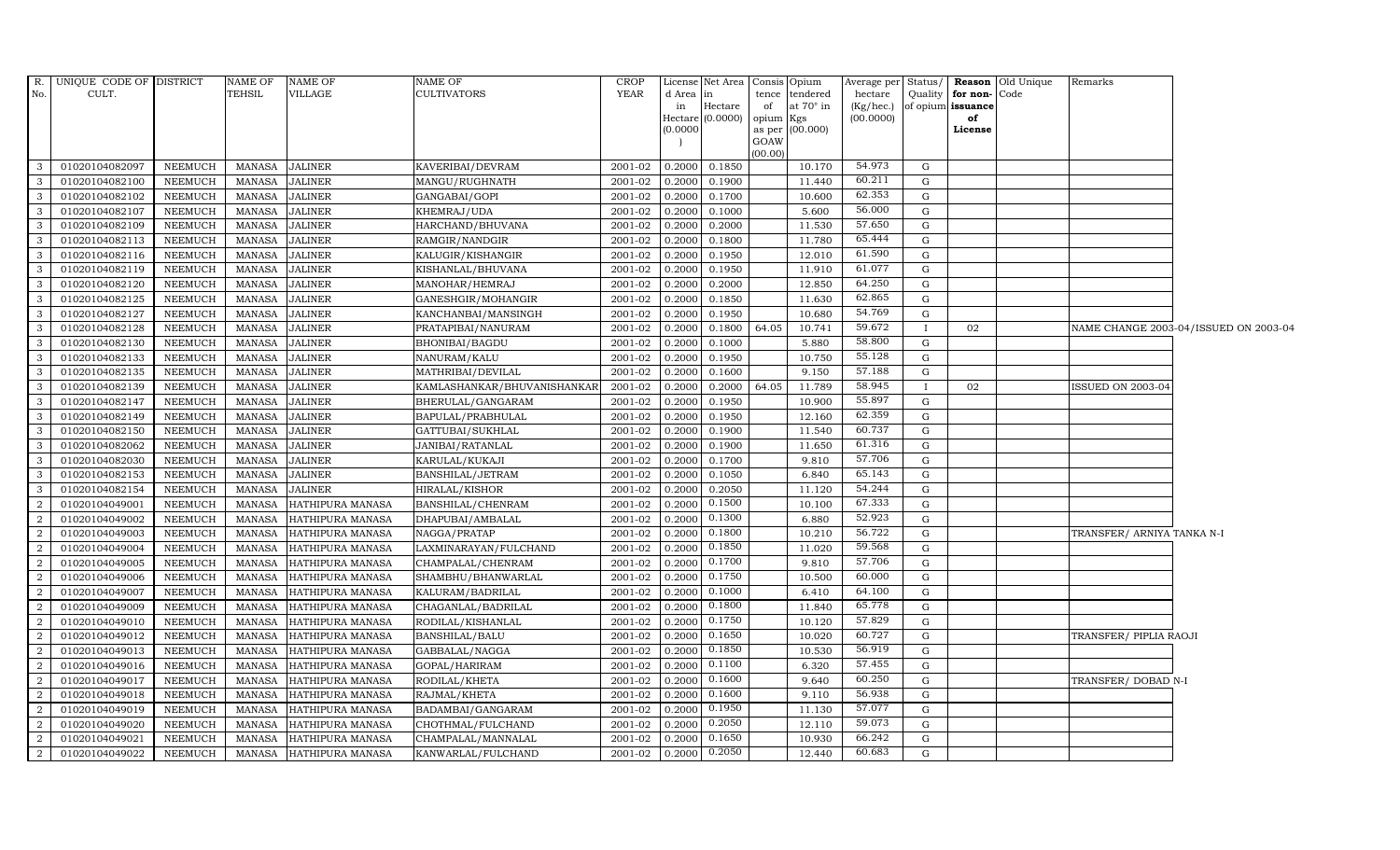| R.               | UNIQUE CODE OF DISTRICT |                | <b>NAME OF</b> | <b>NAME OF</b>   | <b>NAME OF</b>          | CROP        |           | License Net Area Consis Opium |           |                 | Average per | Status/     | Reason            | Old Unique     | Remarks         |
|------------------|-------------------------|----------------|----------------|------------------|-------------------------|-------------|-----------|-------------------------------|-----------|-----------------|-------------|-------------|-------------------|----------------|-----------------|
| No.              | CULT.                   |                | <b>TEHSIL</b>  | <b>VILLAGE</b>   | <b>CULTIVATORS</b>      | <b>YEAR</b> | d Area in |                               | tence     | tendered        | hectare     | Quality     | for non-          | Code           |                 |
|                  |                         |                |                |                  |                         |             | in        | Hectare                       | of        | at 70° in       | (Kg/hec.)   |             | of opium issuance |                |                 |
|                  |                         |                |                |                  |                         |             |           | Hectare (0.0000)              | opium Kgs |                 | (00.0000)   |             | of                |                |                 |
|                  |                         |                |                |                  |                         |             | (0.0000)  |                               | GOAW      | as per (00.000) |             |             | License           |                |                 |
|                  |                         |                |                |                  |                         |             |           |                               | (00.00)   |                 |             |             |                   |                |                 |
| $\overline{2}$   | 01020104049023          | <b>NEEMUCH</b> | MANASA         | HATHIPURA MANASA | DINESH/SHANTILAL        | 2001-02     | 0.2000    | 0.1000                        |           | 6.460           | 64.600      | ${\rm G}$   |                   | 01020104048111 |                 |
| $\overline{2}$   | 01020104039001          | <b>NEEMUCH</b> | MANASA         | <b>HASPURA</b>   | DAKHIBAI/CHUNNILAL      | 2001-02     | 0.2000    | 0.1800                        |           | 11.990          | 66.611      | G           |                   |                |                 |
| $\overline{2}$   | 01020104039002          | <b>NEEMUCH</b> | <b>MANASA</b>  | <b>HASPURA</b>   | HARLAL/MOTILAL          | 2001-02     | 0.2000    | 0.1750                        |           | 10.720          | 61.257      | G           |                   |                |                 |
| $\overline{a}$   | 01020104039004          | <b>NEEMUCH</b> | MANASA         | <b>HASPURA</b>   | RAMNIWAS/RAMCHANDRA     | 2001-02     | 0.2000    | 0.1850                        |           | 11.480          | 62.054      | $\mathbf G$ |                   |                |                 |
| 2                | 01020104039006          | <b>NEEMUCH</b> | <b>MANASA</b>  | <b>HASPURA</b>   | RAMLAL/HEERA            | 2001-02     | 0.2000    | 0.1900                        |           | 12.800          | 67.368      | $\mathbf G$ |                   |                |                 |
| $\overline{a}$   | 01020104039007          | <b>NEEMUCH</b> | MANASA         | <b>HASPURA</b>   | KACHRU/KALU             | 2001-02     | 0.2000    | 0.1950                        |           | 11.380          | 58.359      | ${\rm G}$   |                   |                |                 |
| $\overline{2}$   | 01020104039008          | <b>NEEMUCH</b> | MANASA         | <b>HASPURA</b>   | RAMSUKH/DEVILAL         | 2001-02     | 0.2000    | 0.2000                        |           | 13.010          | 65.050      | ${\rm G}$   |                   |                |                 |
| $\overline{2}$   | 01020104039009          | <b>NEEMUCH</b> | <b>MANASA</b>  | <b>HASPURA</b>   | RAMLAL/BHERU BOHRA      | 2001-02     | 0.2000    | 0.2000                        |           | 12.570          | 62.850      | $\mathbf G$ |                   |                |                 |
| $\overline{a}$   | 01020104039010          | <b>NEEMUCH</b> | MANASA         | <b>HASPURA</b>   | DALURAM/CHUNNILAL       | 2001-02     | 0.2000    | 0.1900                        |           | 14.120          | 74.316      | $\mathbf G$ |                   |                |                 |
| 2                | 01020104039012          | <b>NEEMUCH</b> | <b>MANASA</b>  | <b>HASPURA</b>   | NANDLAL/UDA             | 2001-02     | 0.2000    | 0.1850                        |           | 13.250          | 71.622      | $\mathbf G$ |                   |                |                 |
| $\overline{a}$   | 01020104039013          | <b>NEEMUCH</b> | <b>MANASA</b>  | <b>HASPURA</b>   | DEVILAL/PANNALAL        | 2001-02     | 0.2000    | 0.2000                        |           | 12.740          | 63.700      | $\mathbf G$ |                   |                |                 |
| $\overline{2}$   | 01020104039014          | <b>NEEMUCH</b> | MANASA         | <b>HASPURA</b>   | BHAGATRAM/BHANWARLAL    | 2001-02     | 0.2000    | 0.1650                        |           | 9.140           | 55.394      | $\mathbf G$ |                   |                |                 |
| $\overline{2}$   | 01020104039015          | <b>NEEMUCH</b> | <b>MANASA</b>  | <b>HASPURA</b>   | DEVILAL/BHAGATRAM       | 2001-02     | 0.2000    | 0.1900                        |           | 12.170          | 64.053      | $\mathbf G$ |                   |                |                 |
| $\overline{a}$   | 01020104039017          | <b>NEEMUCH</b> | MANASA         | <b>HASPURA</b>   | KISHNIBAI/RAMCHANDRA    | 2001-02     | 0.2000    | 0.1950                        |           | 11.640          | 59.692      | $\mathbf G$ |                   |                |                 |
| 2                | 01020104039019          | <b>NEEMUCH</b> | <b>MANASA</b>  | <b>HASPURA</b>   | GOPAL/KASHIRAM          | 2001-02     | 0.2000    | 0.0950                        |           | 5.470           | 57.579      | ${\rm G}$   |                   |                |                 |
| $\overline{a}$   | 01020104039020          | <b>NEEMUCH</b> | <b>MANASA</b>  | <b>HASPURA</b>   | GOVERDHANLAL/SHANKARLAL | 2001-02     | 0.2000    | 0.1200                        |           | 6.820           | 56.833      | ${\rm G}$   |                   |                |                 |
| 2                | 01020104039021          | <b>NEEMUCH</b> | MANASA         | <b>HASPURA</b>   | BHANWARLAL/BHOLARAM     | 2001-02     | 0.2000    | 0.2000                        |           | 10.950          | 54.750      | ${\rm G}$   |                   |                |                 |
| $\overline{2}$   | 01020104039022          | <b>NEEMUCH</b> | <b>MANASA</b>  | <b>HASPURA</b>   | RAMNIWAS/BHONA          | 2001-02     | 0.2000    | 0.1800                        |           | 11.800          | 65.556      | $\mathbf G$ |                   |                | TRANSFER/DANGDI |
| $\overline{a}$   | 01020104039023          | <b>NEEMUCH</b> | MANASA         | <b>HASPURA</b>   | KASHIRAM/KESHURAM       | 2001-02     | 0.2000    | 0.1950                        |           | 12.350          | 63.333      | $\mathbf G$ |                   |                |                 |
| 2                | 01020104039025          | <b>NEEMUCH</b> | <b>MANASA</b>  | <b>HASPURA</b>   | SRIRAM/DAMARLAL         | 2001-02     | 0.2000    | 0.1900                        |           | 11.600          | 61.053      | $\mathbf G$ |                   |                |                 |
| $\overline{a}$   | 01020104039026          | <b>NEEMUCH</b> | <b>MANASA</b>  | <b>HASPURA</b>   | BHUWANIRAM/NARAYAN      | 2001-02     | 0.2000    | 0.1800                        |           | 10.350          | 57.500      | ${\rm G}$   |                   |                |                 |
| 2                | 01020104039029          | <b>NEEMUCH</b> | MANASA         | <b>HASPURA</b>   | BHURIBAI/RODILAL        | 2001-02     | 0.2000    | 0.1850                        |           | 12.640          | 68.324      | ${\rm G}$   |                   |                |                 |
| $\overline{2}$   | 01020104039031          | <b>NEEMUCH</b> | <b>MANASA</b>  | <b>HASPURA</b>   | BAGDIRAM/RAMA           | 2001-02     | 0.2000    | 0.1800                        |           | 13.090          | 72.722      | $\mathbf G$ |                   |                |                 |
| $\boldsymbol{2}$ | 01020104039032          | <b>NEEMUCH</b> | <b>MANASA</b>  | <b>HASPURA</b>   | DHANNA/BHAGWAN          | 2001-02     | 0.2000    | 0.1450                        |           | 8.680           | 59.862      | $\mathbf G$ |                   |                |                 |
| $\overline{2}$   | 01020104039033          | <b>NEEMUCH</b> | <b>MANASA</b>  | <b>HASPURA</b>   | NARAYAN/MODA            | 2001-02     | 0.2000    | 0.2000                        |           | 12.440          | 62.200      | G           |                   |                |                 |
| $\overline{a}$   | 01020104039034          | <b>NEEMUCH</b> | <b>MANASA</b>  | <b>HASPURA</b>   | SEETABAI/ONKAR          | 2001-02     | 0.2000    | 0.1750                        |           | 11.130          | 63.600      | $\mathbf G$ |                   |                |                 |
| 2                | 01020104039035          | <b>NEEMUCH</b> | MANASA         | <b>HASPURA</b>   | RAMCHANDRA/NARAYAN      | 2001-02     | 0.2000    | 0.1300                        |           | 8.350           | 64.231      | $\mathbf G$ |                   |                |                 |
| $\overline{2}$   | 01020104039036          | <b>NEEMUCH</b> | <b>MANASA</b>  | <b>HASPURA</b>   | BHUWANA/GENDA           | 2001-02     | 0.2000    | 0.1400                        |           | 9.120           | 65.143      | $\mathbf G$ |                   |                |                 |
| $\boldsymbol{2}$ | 01020104039037          | <b>NEEMUCH</b> | <b>MANASA</b>  | <b>HASPURA</b>   | BHANWARLAL/JAGANNATH    | 2001-02     | 0.2000    | 0.2000                        |           | 12.330          | 61.650      | $\mathbf G$ |                   |                |                 |
| $\overline{2}$   | 01020104039039          | <b>NEEMUCH</b> | <b>MANASA</b>  | <b>HASPURA</b>   | BHERU/UDA               | 2001-02     | 0.2000    | 0.1500                        |           | 8.570           | 57.133      | $\mathbf G$ |                   |                |                 |
| $\overline{a}$   | 01020104039043          | <b>NEEMUCH</b> | <b>MANASA</b>  | <b>HASPURA</b>   | MANOHARDAS/NARAYANDAS   | 2001-02     | 0.2000    | 0.1700                        |           | 10.040          | 59.059      | ${\rm G}$   |                   |                |                 |
| $\overline{a}$   | 01020104039044          | <b>NEEMUCH</b> | <b>MANASA</b>  | <b>HASPURA</b>   | MOHANLAL/KALU           | 2001-02     | 0.2000    | 0.1950                        |           | 13.540          | 69.436      | ${\bf G}$   |                   |                |                 |
| $\overline{2}$   | 01020104039045          | <b>NEEMUCH</b> | <b>MANASA</b>  | <b>HASPURA</b>   | SEVA/BHAGWAN            | 2001-02     | 0.2000    | 0.1700                        |           | 10.040          | 59.059      | $\mathbf G$ |                   |                |                 |
| $\overline{2}$   | 01020104039050          | <b>NEEMUCH</b> | <b>MANASA</b>  | <b>HASPURA</b>   | MOHANLAL/FAKIRA         | 2001-02     | 0.2000    | 0.1900                        |           | 10.800          | 56.842      | $\mathbf G$ |                   |                |                 |
| 2                | 01020104039051          | <b>NEEMUCH</b> | <b>MANASA</b>  | <b>HASPURA</b>   | LALIBAI/BHERULAL        | 2001-02     | 0.2000    | 0.0950                        |           | 6.460           | 68.000      | $\mathbf G$ |                   |                |                 |
| $\overline{a}$   | 01020104039054          | <b>NEEMUCH</b> | <b>MANASA</b>  | <b>HASPURA</b>   | RUKMANIBAI/AMARCHANDRA  | 2001-02     | 0.2000    | 0.2000                        |           | 12.330          | 61.650      | ${\rm G}$   |                   |                |                 |
| $\overline{a}$   | 01020104039055          | <b>NEEMUCH</b> | MANASA         | <b>HASPURA</b>   | GHASILAL/NARAYAN        | 2001-02     | 0.2000    | 0.1900                        |           | 11.630          | 61.211      | ${\bf G}$   |                   |                |                 |
| $\overline{2}$   | 01020104039056          | <b>NEEMUCH</b> | <b>MANASA</b>  | <b>HASPURA</b>   | HEERALAL/GENDA          | 2001-02     | 0.2000    | 0.1850                        |           | 11.520          | 62.270      | G           |                   |                |                 |
| $\overline{a}$   | 01020104039061          | <b>NEEMUCH</b> | <b>MANASA</b>  | <b>HASPURA</b>   | DEVKISHAN/NARAYAN       | 2001-02     | 0.2000    | 0.1950                        |           | 11.290          | 57.897      | $\mathbf G$ |                   |                |                 |
| 2                | 01020104039062          | <b>NEEMUCH</b> | MANASA         | <b>HASPURA</b>   | MANGILAL/KHUDILAL       | 2001-02     | 0.2000    | 0.0950                        |           | 5.820           | 61.263      | G           |                   |                |                 |
| $\overline{a}$   | 01020104039063          | <b>NEEMUCH</b> |                | MANASA HASPURA   | KANWARLAL/UDA           | 2001-02     |           | $0.2000$ $0.1650$             |           | 9.220           | 55.879      | $\mathbf G$ |                   |                |                 |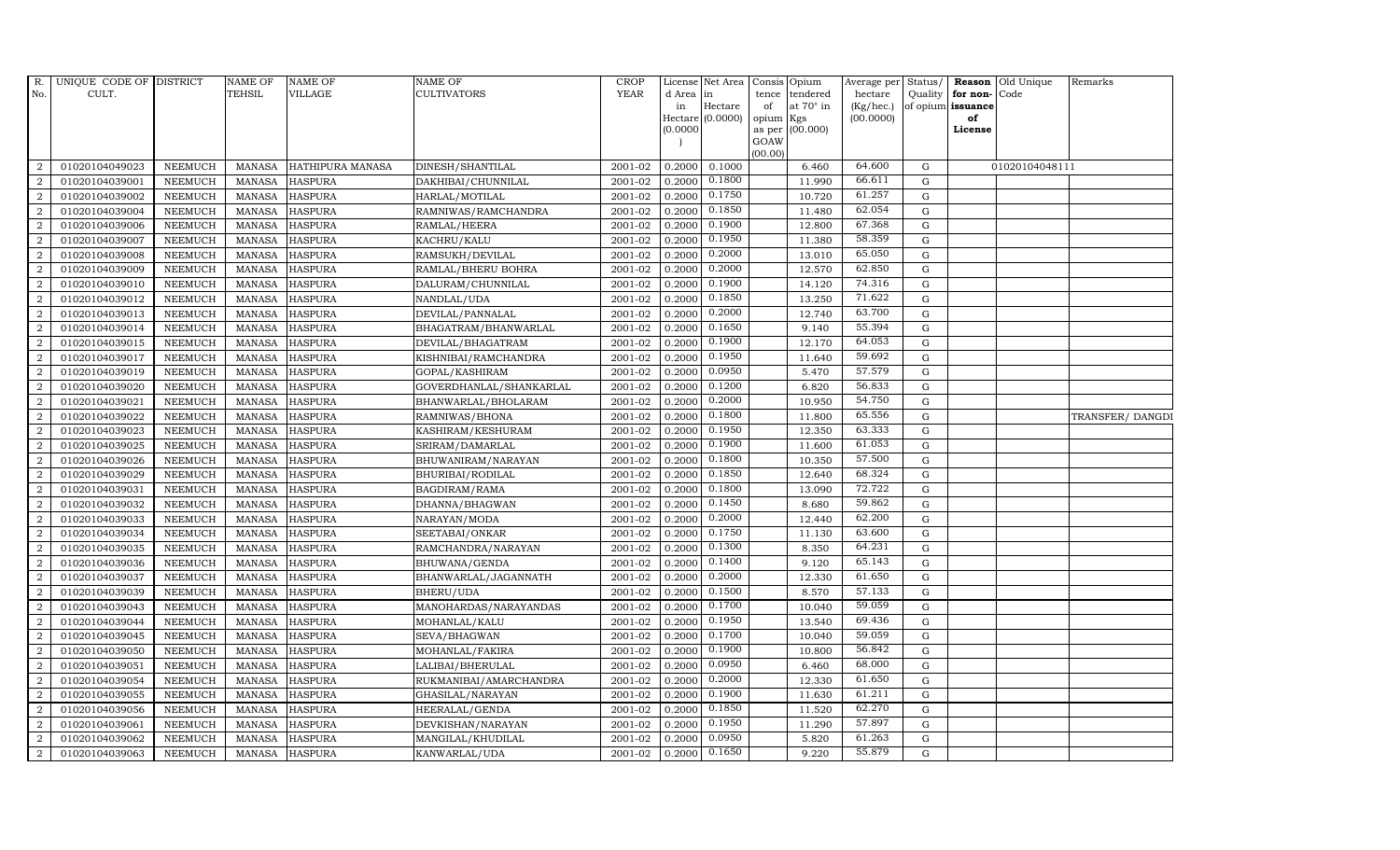| R.               | UNIQUE CODE OF DISTRICT |                | <b>NAME OF</b> | <b>NAME OF</b>     | <b>NAME OF</b>           | CROP        |           | License Net Area Consis Opium    |           |                  | Average per | Status/     | Reason            | Old Unique    | Remarks     |
|------------------|-------------------------|----------------|----------------|--------------------|--------------------------|-------------|-----------|----------------------------------|-----------|------------------|-------------|-------------|-------------------|---------------|-------------|
| No.              | CULT.                   |                | <b>TEHSIL</b>  | <b>VILLAGE</b>     | <b>CULTIVATORS</b>       | <b>YEAR</b> | d Area in |                                  | tence     | tendered         | hectare     | Quality     | for non-          | Code          |             |
|                  |                         |                |                |                    |                          |             | in        | Hectare                          | of        | at $70^\circ$ in | (Kg/hec.)   |             | of opium issuance |               |             |
|                  |                         |                |                |                    |                          |             |           | Hectare (0.0000)                 | opium Kgs |                  | (00.0000)   |             | of                |               |             |
|                  |                         |                |                |                    |                          |             | (0.0000)  |                                  | GOAW      | as per (00.000)  |             |             | License           |               |             |
|                  |                         |                |                |                    |                          |             |           |                                  | (00.00)   |                  |             |             |                   |               |             |
| $\overline{2}$   | 01020104039064          | <b>NEEMUCH</b> | MANASA         | <b>HASPURA</b>     | DHAPUBAI/KESHURAM        | 2001-02     |           | $0.2000 \quad 0.11\overline{50}$ |           | 6.460            | 56.174      | $\mathbf G$ |                   |               |             |
| $\overline{2}$   | 01020104039065          | <b>NEEMUCH</b> | MANASA         | <b>HASPURA</b>     | CHUNNILAL/RUGHNATH       | 2001-02     | 0.2000    | 0.0950                           |           | 6.140            | 64.632      | $\mathbf G$ |                   |               |             |
| 2                | 01020104039066          | <b>NEEMUCH</b> | <b>MANASA</b>  | <b>HASPURA</b>     | DHURA/GOVINDRAM          | 2001-02     | 0.2000    | 0.1850                           |           | 11.590           | 62.649      | G           |                   |               |             |
| $\overline{2}$   | 01020104039069          | <b>NEEMUCH</b> | MANASA         | <b>HASPURA</b>     | KACHRU/PARTHA            | 2001-02     | 0.2000    | 0.1600                           |           | 9.640            | 60.250      | $\mathbf G$ |                   |               |             |
| $\overline{a}$   | 01020104039070          | <b>NEEMUCH</b> | <b>MANASA</b>  | <b>HASPURA</b>     | RAMESHCHANDRA/CHATARBHUJ | 2001-02     | 0.2000    | 0.1500                           |           | 9.950            | 66.333      | $\mathbf G$ |                   |               |             |
| $\overline{2}$   | 01020104039071          | <b>NEEMUCH</b> | MANASA         | <b>HASPURA</b>     | KASTURIBAI/NARAYAN       | 2001-02     | 0.2000    | 0.1000                           |           | 5.540            | 55.400      | $\mathbf G$ |                   |               |             |
| $\overline{a}$   | 01020104039073          | <b>NEEMUCH</b> | <b>MANASA</b>  | <b>HASPURA</b>     | PYARA/PARTHA             | 2001-02     | 0.2000    | 0.1900                           |           | 11.380           | 59.895      | $\mathbf G$ |                   |               |             |
| $\overline{2}$   | 01020104039074          | <b>NEEMUCH</b> | <b>MANASA</b>  | <b>HASPURA</b>     | FULCHANDRA/BHANWARLAL    | 2001-02     | 0.2000    | 0.1450                           |           | 8.850            | 61.034      | $\mathbf G$ |                   |               |             |
| $\overline{2}$   | 01020104039075          | <b>NEEMUCH</b> | <b>MANASA</b>  | <b>HASPURA</b>     | RAMPRASAD/DEVRAM         | 2001-02     | 0.2000    | 0.1350                           |           | 8.350            | 61.852      | $\mathbf G$ |                   |               |             |
| $\overline{2}$   | 01020104039078          | <b>NEEMUCH</b> | <b>MANASA</b>  | <b>HASPURA</b>     | AMRITRAM/GHASIRAM        | 2001-02     | 0.2000    | 0.1950                           |           | 12.110           | 62.103      | $\mathbf G$ |                   |               |             |
| $\overline{a}$   | 01020104039079          | <b>NEEMUCH</b> | <b>MANASA</b>  | <b>HASPURA</b>     | SURESHCHANDRA/MOHANLAL   | 2001-02     | 0.2000    | 0.1600                           |           | 9.590            | 59.938      | ${\rm G}$   |                   |               |             |
| $\overline{2}$   | 01020104039080          | <b>NEEMUCH</b> | <b>MANASA</b>  | <b>HASPURA</b>     | MANGILAL/UDA             | 2001-02     | 0.2000    | 0.2050                           |           | 12.550           | 61.220      | G           |                   |               |             |
| 2                | 01020104039081          | <b>NEEMUCH</b> | <b>MANASA</b>  | <b>HASPURA</b>     | DEUBAI/MODIRAM           | 2001-02     | 0.2000    | 0.1850                           |           | 10.540           | 56.973      | $\mathbf G$ |                   |               |             |
| $\overline{2}$   | 01020104039016          | <b>NEEMUCH</b> | <b>MANASA</b>  | <b>HASPURA</b>     | RUGHNATHIBAI/GHASHIRAM   | 2001-02     | 0.2000    | 0.1400                           |           | 9.720            | 69.429      | G           |                   |               |             |
| $\overline{2}$   | 01020104039028          | <b>NEEMUCH</b> | <b>MANASA</b>  | <b>HASPURA</b>     | JANIBAI/ONKAR            | 2001-02     | 0.2000    | 0.1800                           |           | 10.470           | 58.167      | ${\rm G}$   |                   |               |             |
| $\overline{2}$   | 01020104039082          | <b>NEEMUCH</b> | <b>MANASA</b>  | <b>HASPURA</b>     | KANWARLAL/DEVILAL        | 2001-02     | 0.2000    | 0.1950                           |           | 13.720           | 70.359      | ${\rm G}$   |                   |               |             |
| 2                | 01020104039085          | <b>NEEMUCH</b> | <b>MANASA</b>  | <b>HASPURA</b>     | MANGILAL/DEVA            | 2001-02     | 0.2000    | 0.1850                           |           | 12.780           | 69.081      | ${\rm G}$   |                   |               |             |
| 2                | 01020104039086          | <b>NEEMUCH</b> | MANASA         | <b>HASPURA</b>     | RANGLAL/NARAYAN          | 2001-02     | 0.2000    | 0.1650                           |           | 11.280           | 68.364      | $\mathbf G$ |                   |               |             |
| $\overline{2}$   | 01020104039087          | <b>NEEMUCH</b> | <b>MANASA</b>  | <b>HASPURA</b>     | RAMESHCHANDRA/BHERULAL   | 2001-02     | 0.2000    | 0.1800                           |           | 10.510           | 58.389      | $\mathbf G$ |                   |               |             |
| $\overline{2}$   | 01020104039088          | <b>NEEMUCH</b> | <b>MANASA</b>  | <b>HASPURA</b>     | DEVILAL/BHERULAL         | 2001-02     | 0.2000    | 0.1950                           |           | 12.100           | 62.051      | $\mathbf G$ |                   |               |             |
| $\overline{2}$   | 01020104039089          | <b>NEEMUCH</b> | <b>MANASA</b>  | <b>HASPURA</b>     | DEVILAL/CHATARBHUJ       | 2001-02     | 0.2000    | 0.2000                           |           | 12.420           | 62.100      | ${\rm G}$   |                   |               |             |
| $\overline{a}$   | 01020104039090          | <b>NEEMUCH</b> | <b>MANASA</b>  | <b>HASPURA</b>     | BAPULAL/LALA             | 2001-02     | 0.2000    | 0.2050                           |           | 11.170           | 54.488      | ${\rm G}$   |                   |               |             |
| $\overline{a}$   | 01020104039091          | <b>NEEMUCH</b> | MANASA         | <b>HASPURA</b>     | KASHIRAM/HEERALAL        | 2001-02     | 0.2000    | 0.1850                           |           | 12.110           | 65.459      | $\mathbf G$ |                   |               |             |
| $\overline{2}$   | 01020104039092          | <b>NEEMUCH</b> | <b>MANASA</b>  | <b>HASPURA</b>     | DEUBAI/KISHANLAL         | 2001-02     | 0.2000    | 0.1800                           |           | 10.750           | 59.722      | $\mathbf G$ |                   |               |             |
| $\boldsymbol{2}$ | 01020104039094          | NEEMUCH        | <b>MANASA</b>  | <b>HASPURA</b>     | MOHANLAL/NARAYAN         | 2001-02     | 0.2000    | 0.1550                           |           | 9.610            | 62.000      | $\mathbf G$ |                   |               |             |
| $\overline{2}$   | 01020104039095          | <b>NEEMUCH</b> | <b>MANASA</b>  | <b>HASPURA</b>     | KARULAL/PYARA            | 2001-02     | 0.2000    | 0.2000                           |           | 12.400           | 62.000      | ${\rm G}$   |                   |               |             |
| $\overline{a}$   | 01020104039096          | <b>NEEMUCH</b> | <b>MANASA</b>  | <b>HASPURA</b>     | DEVILAL/RAMLAL           | 2001-02     | 0.2000    | 0.1500                           |           | 9.850            | 65.667      | ${\rm G}$   |                   |               |             |
| 2                | 01020104039099          | <b>NEEMUCH</b> | MANASA         | <b>HASPURA</b>     | KANHAIYALAL/DEVILAL      | 2001-02     | 0.2000    | 0.1950                           |           | 13.560           | 69.538      | $\mathbf G$ |                   |               |             |
| 2                | 01020104039038          | <b>NEEMUCH</b> | <b>MANASA</b>  | <b>HASPURA</b>     | JANIBAI/BHERULAL         | 2001-02     | 0.2000    | 0.1700                           |           | 9.500            | 55.882      | $\mathbf G$ |                   |               | NAME CHANGE |
| $\overline{2}$   | 01020104039101          | <b>NEEMUCH</b> | <b>MANASA</b>  | <b>HASPURA</b>     | BABULAL/RATANLAL         | 2001-02     | 0.2000    | 0.1900                           |           | 9.470            | 49.842      | $\mathbf G$ | 04                | 1020104057002 |             |
| 3                | 01020104077001          | <b>NEEMUCH</b> | <b>MANASA</b>  | <b>HAMERPURA</b>   | MANGILAL/JAGANNATH       | 2001-02     | 0.2000    | 0.1100                           |           | 6.230            | 56.636      | G           |                   |               |             |
| $\mathbf{3}$     | 01020104077002          | <b>NEEMUCH</b> | <b>MANASA</b>  | <b>HAMERPURA</b>   | HIRALAL/JAGANNATH        | 2001-02     | 0.2000    | 0.0950                           |           | 6.500            | 68.421      | ${\rm G}$   |                   |               |             |
| 3                | 01020104077003          | <b>NEEMUCH</b> | <b>MANASA</b>  | <b>HAMERPURA</b>   | NARMADABAI/JAGANNATH     | 2001-02     | 0.2000    | 0.1050                           |           | 6.040            | 57.524      | ${\rm G}$   |                   |               |             |
| 3                | 01020104077004          | <b>NEEMUCH</b> | <b>MANASA</b>  | <b>HAMERPURA</b>   | MADHU/DUGGA              | 2001-02     | 0.2000    | 0.2050                           |           | 13.240           | 64.585      | $\mathbf G$ |                   |               |             |
| 3                | 01020104077008          | <b>NEEMUCH</b> | <b>MANASA</b>  | <b>HAMERPURA</b>   | NIRMAL KUMAR/RAMNARAYN   | 2001-02     | 0.2000    | 0.1900                           |           | 11.890           | 62.579      | $\mathbf G$ |                   |               |             |
| $\overline{a}$   | 01020104034001          | <b>NEEMUCH</b> | <b>MANASA</b>  | <b>HADIPIPLIYA</b> | JANKILAL/RADHAKISHAN     | 2001-02     | 0.2000    | 0.2000                           |           | 13.840           | 69.200      | ${\bf G}$   |                   |               |             |
| $\overline{2}$   | 01020104034003          | <b>NEEMUCH</b> | <b>MANASA</b>  | HADIPIPLIYA        | LAXMINARAYAN/MEGHRAJ     | 2001-02     | 0.2000    | 0.2000                           |           | 12.420           | 62.100      | ${\rm G}$   |                   |               |             |
| $\overline{a}$   | 01020104034006          | <b>NEEMUCH</b> | <b>MANASA</b>  | <b>HADIPIPLIYA</b> | ANTARKUNWAR/JUJHARSINGH  | 2001-02     | 0.2000    | 0.1850                           |           | 10.130           | 54.757      | $\mathbf G$ |                   |               |             |
| $\overline{2}$   | 01020104034008          | <b>NEEMUCH</b> | <b>MANASA</b>  | HADIPIPLIYA        | BHURA/GHASI              | 2001-02     | 0.2000    | 0.2000                           |           | 11.820           | 59.100      | $\mathbf G$ |                   |               |             |
| 2                |                         |                |                |                    |                          |             |           |                                  |           |                  |             |             |                   |               |             |
|                  | 01020104034009          | <b>NEEMUCH</b> | <b>MANASA</b>  | <b>HADIPIPLIYA</b> | KARULAL/BHUWAN           | 2001-02     | 0.2000    | 0.1750                           |           | 10.390           | 59.371      | $\mathbf G$ |                   |               |             |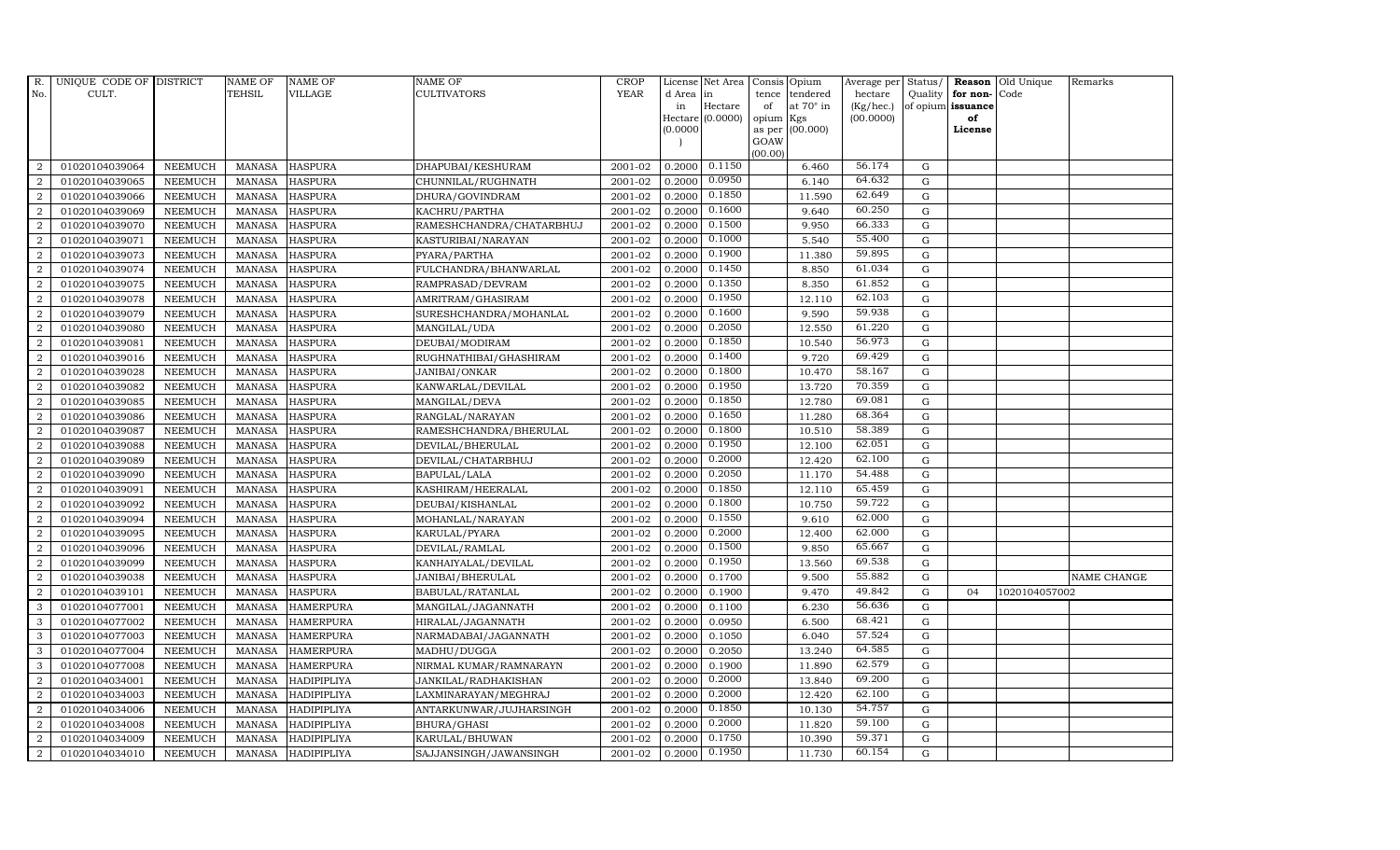| R.               | UNIQUE CODE OF DISTRICT |                | <b>NAME OF</b> | <b>NAME OF</b>     | NAME OF                     | <b>CROP</b> |           | License Net Area      |                | Consis Opium     | Average per Status/ |             |                   | Reason Old Unique | Remarks     |
|------------------|-------------------------|----------------|----------------|--------------------|-----------------------------|-------------|-----------|-----------------------|----------------|------------------|---------------------|-------------|-------------------|-------------------|-------------|
| No.              | CULT.                   |                | <b>TEHSIL</b>  | <b>VILLAGE</b>     | CULTIVATORS                 | <b>YEAR</b> | d Area in |                       | tence          | tendered         | hectare             |             | Quality for non-  | Code              |             |
|                  |                         |                |                |                    |                             |             | in        | Hectare               | of             | at $70^\circ$ in | (Kg/hec.)           |             | of opium issuance |                   |             |
|                  |                         |                |                |                    |                             |             | (0.0000)  | Hectare $(0.0000)$    | opium          | Kgs<br>(00.000)  | (00.0000)           |             | of<br>License     |                   |             |
|                  |                         |                |                |                    |                             |             |           |                       | as per<br>GOAW |                  |                     |             |                   |                   |             |
|                  |                         |                |                |                    |                             |             |           |                       | (00.00)        |                  |                     |             |                   |                   |             |
| 2                | 01020104034011          | <b>NEEMUCH</b> | <b>MANASA</b>  | HADIPIPLIYA        | SAMANDBAI/JETRAM GURJAR     | 2001-02     |           | $0.2000 \quad 0.2000$ |                | 11.990           | 59.950              | G           |                   |                   |             |
| 2                | 01020104034012          | <b>NEEMUCH</b> | <b>MANASA</b>  | HADIPIPLIYA        | RATANLAL/RADHAKISHAN        | 2001-02     | 0.2000    | 0.2000                |                | 11.600           | 58.000              | $\mathbf G$ |                   |                   |             |
| 2                | 01020104034013          | <b>NEEMUCH</b> | <b>MANASA</b>  | HADIPIPLIYA        | BHAGWAN/PRITHVIRAJ          | 2001-02     | 0.2000    | 0.2000                |                | 12.340           | 61.700              | G           |                   |                   |             |
| $\overline{2}$   | 01020104034017          | <b>NEEMUCH</b> | <b>MANASA</b>  | HADIPIPLIYA        | RADHAKISHAN/DEVILAL         | 2001-02     | 0.2000    | 0.2000                |                | 12.130           | 60.650              | G           |                   |                   |             |
| 2                | 01020104034018          | <b>NEEMUCH</b> | <b>MANASA</b>  | HADIPIPLIYA        | BABU/GENDA URF DEVA         | 2001-02     | 0.2000    | 0.2050                |                | 12.230           | 59.659              | G           |                   |                   |             |
| $\overline{2}$   | 01020104034019          | <b>NEEMUCH</b> | <b>MANASA</b>  | HADIPIPLIYA        | KAMLABAI/MOHANLAL           | 2001-02     | 0.2000    | 0.1950                |                | 10.920           | 56.000              | G           |                   |                   |             |
| $\overline{2}$   | 01020104034021          | <b>NEEMUCH</b> | <b>MANASA</b>  | HADIPIPLIYA        | RAMSUKH/RADHAKISHAN         | 2001-02     | 0.2000    | 0.1800                |                | 10.950           | 60.833              | G           |                   |                   |             |
| $\overline{2}$   | 01020104034022          | <b>NEEMUCH</b> | <b>MANASA</b>  | HADIPIPLIYA        | VIRENDRA/LAXMINARAYAN       | 2001-02     | 0.2000    | 0.2000                |                | 11.570           | 57.850              | $\mathbf G$ |                   |                   |             |
| $\overline{2}$   | 01020104034023          | <b>NEEMUCH</b> | <b>MANASA</b>  | HADIPIPLIYA        | LAXMINARAYAN/RADHAKISHAN    | 2001-02     | 0.2000    | 0.2000                |                | 12.790           | 63.950              | G           |                   |                   |             |
| $\overline{a}$   | 01020104034024          | <b>NEEMUCH</b> | <b>MANASA</b>  | HADIPIPLIYA        | BAPULAL/PARASRAM            | 2001-02     | 0.2000    | 0.2000                |                | 13.350           | 66.750              | G           |                   |                   |             |
| $\overline{2}$   | 01020104034025          | <b>NEEMUCH</b> | <b>MANASA</b>  | HADIPIPLIYA        | RODA/GHASI                  | 2001-02     | 0.2000    | 0.2000                |                | 10.870           | 54.350              | G           |                   |                   |             |
| 2                | 01020104034026          | <b>NEEMUCH</b> | <b>MANASA</b>  | HADIPIPLIYA        | KASTURIBAI/BHAGWAN          | 2001-02     | 0.2000    | 0.2050                |                | 11.770           | 57.415              | G           |                   |                   |             |
| $\overline{2}$   | 01020104034027          | <b>NEEMUCH</b> | <b>MANASA</b>  | HADIPIPLIYA        | KACHRIBAI/UDAIRAM           | 2001-02     | 0.2000    | 0.2000                |                | 11.890           | 59.450              | $\mathbf G$ |                   |                   |             |
| $\overline{2}$   | 01020104034028          | <b>NEEMUCH</b> | <b>MANASA</b>  | <b>HADIPIPLIYA</b> | BAPULAL/DEVILAL             | 2001-02     | 0.2000    | 0.1950                |                | 11.560           | 59.282              | G           |                   |                   |             |
| 2                | 01020104034029          | <b>NEEMUCH</b> | <b>MANASA</b>  | HADIPIPLIYA        | PARWATSINGH/GOVERDHANSINGH  | 2001-02     | 0.2000    | 0.2000                |                | 12.270           | 61.350              | G           |                   |                   |             |
| $\overline{2}$   | 01020104034030          | <b>NEEMUCH</b> | <b>MANASA</b>  | <b>HADIPIPLIYA</b> | GOBARLAL/HAJARILAL          | 2001-02     | 0.2000    | 0.1950                |                | 10.910           | 55.949              | G           |                   |                   |             |
| $\overline{2}$   | 01020104034031          | <b>NEEMUCH</b> | <b>MANASA</b>  | <b>HADIPIPLIYA</b> | PRITHVIRAJ/DHANRAJ          | 2001-02     | 0.2000    | 0.2050                |                | 12.110           | 59.073              | G           |                   |                   |             |
| $\overline{2}$   | 01020104034032          | <b>NEEMUCH</b> | <b>MANASA</b>  | <b>HADIPIPLIYA</b> | RUPA/BALA                   | 2001-02     | 0.2000    | 0.1950                |                | 10.850           | 55.641              | G           |                   |                   |             |
| $\overline{2}$   | 01020104034033          | <b>NEEMUCH</b> | <b>MANASA</b>  | HADIPIPLIYA        | BHANWARSINGH/DEVISINGH      | 2001-02     | 0.2000    | 0.1900                |                | 11.280           | 59.368              | G           |                   |                   |             |
| $\overline{2}$   | 01020104034034          | <b>NEEMUCH</b> | <b>MANASA</b>  | HADIPIPLIYA        | GOKULSINGH/SAJJANSINGH      | 2001-02     | 0.2000    | 0.2000                |                | 12.490           | 62.450              | G           |                   |                   |             |
| $\overline{2}$   | 01020104034035          | <b>NEEMUCH</b> | <b>MANASA</b>  | <b>HADIPIPLIYA</b> | MATHURALAL/RATANLAL         | 2001-02     | 0.2000    | 0.2000                |                | 12.710           | 63.550              | G           |                   |                   |             |
| $\boldsymbol{2}$ | 01020104034036          | <b>NEEMUCH</b> | <b>MANASA</b>  | HADIPIPLIYA        | MADANLAL/HEERALAL           | 2001-02     | 0.2000    | 0.1950                |                | 13.760           | 70.564              | G           |                   |                   |             |
| $\overline{2}$   | 01020104034037          | <b>NEEMUCH</b> | <b>MANASA</b>  | HADIPIPLIYA        | BAPUSINGH/DEVISINGH         | 2001-02     | 0.2000    | 0.2050                |                | 11.820           | 57.659              | G           |                   |                   |             |
| $\overline{2}$   | 01020104034039          | <b>NEEMUCH</b> | <b>MANASA</b>  | HADIPIPLIYA        | RAMKUWRIBAI/MANGILAL        | 2001-02     | 0.2000    | 0.1900                |                | 11.690           | 61.526              | $\mathbf G$ |                   |                   | NAME CHANGE |
| $\overline{2}$   | 01020104034040          | <b>NEEMUCH</b> | <b>MANASA</b>  | HADIPIPLIYA        | BHANWARLAL/BHERA            | 2001-02     | 0.2000    | 0.2000                |                | 12.110           | 60.550              | G           |                   |                   |             |
| 2                | 01020104034042          | <b>NEEMUCH</b> | <b>MANASA</b>  | <b>HADIPIPLIYA</b> | KARIBAI/BHERULAL            | 2001-02     | 0.2000    | 0.2000                |                | 12.310           | 61.550              | G           |                   |                   |             |
| $\overline{2}$   | 01020104034043          | <b>NEEMUCH</b> | <b>MANASA</b>  | HADIPIPLIYA        | SITARAM/HAJARI              | 2001-02     | 0.2000    | 0.1800                |                | 9.780            | 54.333              | G           |                   |                   |             |
| $\overline{2}$   | 01020104034044          | <b>NEEMUCH</b> | <b>MANASA</b>  | HADIPIPLIYA        | KHUSHALSINGH/GOVERDHANSINGH | 2001-02     | 0.2000    | 0.2000                |                | 11.360           | 56.800              | G           |                   |                   |             |
| $\overline{2}$   | 01020104034045          | <b>NEEMUCH</b> | <b>MANASA</b>  | HADIPIPLIYA        | MOTI/BALA                   | 2001-02     | 0.2000    | 0.2050                |                | 12.050           | 58.780              | $\mathbf G$ |                   |                   |             |
| $\overline{2}$   | 01020104034046          | <b>NEEMUCH</b> | <b>MANASA</b>  | HADIPIPLIYA        | RADHESHYAM/ONKARLAL         | 2001-02     | 0.2000    | 0.2000                |                | 12.200           | 61.000              | G           |                   |                   |             |
| 2                | 01020104034047          | <b>NEEMUCH</b> | <b>MANASA</b>  | <b>HADIPIPLIYA</b> | RAMCHANDRA/NARAYAN          | 2001-02     | 0.2000    | 0.1900                |                | 11.220           | 59.053              | G           |                   |                   |             |
| $\overline{2}$   | 01020104034048          | <b>NEEMUCH</b> | <b>MANASA</b>  | <b>HADIPIPLIYA</b> | BAPULAL/HEERALAL            | 2001-02     | 0.2000    | 0.2050                |                | 13.140           | 64.098              | G           |                   |                   |             |
| $\overline{2}$   | 01020104034049          | <b>NEEMUCH</b> | <b>MANASA</b>  | HADIPIPLIYA        | BHERULAL/NARAYAN            | 2001-02     | 0.2000    | 0.2050                |                | 13.130           | 64.049              | G           |                   |                   |             |
| 2                | 01020104034050          | <b>NEEMUCH</b> | <b>MANASA</b>  | HADIPIPLIYA        | BHERULAL RAMA BHIL          | 2001-02     | 0.2000    | 0.1750                |                | 10.620           | 60.686              | $\mathbf G$ |                   |                   |             |
| $\overline{2}$   | 01020104034051          | <b>NEEMUCH</b> | <b>MANASA</b>  | HADIPIPLIYA        | DINESH/MEGHRAJ              | 2001-02     | 0.2000    | 0.2000                |                | 11.790           | 58.950              | $\mathbf G$ |                   |                   |             |
| $\overline{2}$   | 01020104034052          | <b>NEEMUCH</b> | <b>MANASA</b>  | <b>HADIPIPLIYA</b> | JAMNALAL/MEGHRAJ            | 2001-02     | 0.2000    | 0.2000                |                | 12.770           | 63.850              | G           |                   |                   |             |
| $\overline{2}$   | 01020104034053          | <b>NEEMUCH</b> | <b>MANASA</b>  | <b>HADIPIPLIYA</b> | RAMCHANDRA/HINDUJARMAN      | 2001-02     | 0.2000    | 0.1350                |                | 7.350            | 54.444              | G           |                   |                   |             |
| $\overline{2}$   | 01020104034054          | <b>NEEMUCH</b> | <b>MANASA</b>  | HADIPIPLIYA        | HARIRAM/CHOTU               | 2001-02     | 0.2000    | 0.1750                |                | 9.250            | 52.857              | G           |                   |                   |             |
| 2                | 01020104034055          | <b>NEEMUCH</b> | <b>MANASA</b>  | <b>HADIPIPLIYA</b> | JAMANATIBAI/MANGU           | 2001-02     | 0.2000    | 0.2000                |                | 12.300           | 61.500              | G           |                   |                   |             |
| $\overline{2}$   | 01020104034056          | <b>NEEMUCH</b> | <b>MANASA</b>  | <b>HADIPIPLIYA</b> | BAPULAL/RUPAJI              | 2001-02     | 0.2000    | 0.1850                |                | 10.760           | 58.162              | $\mathbf G$ |                   |                   |             |
| $\overline{2}$   | 01020104034057          | <b>NEEMUCH</b> | MANASA         | HADIPIPLIYA        | SATYANARAYAN/LAXMINARAYAN   | 2001-02     | 0.2000    | 0.2050                |                | 12.500           | 60.976              | G           |                   |                   |             |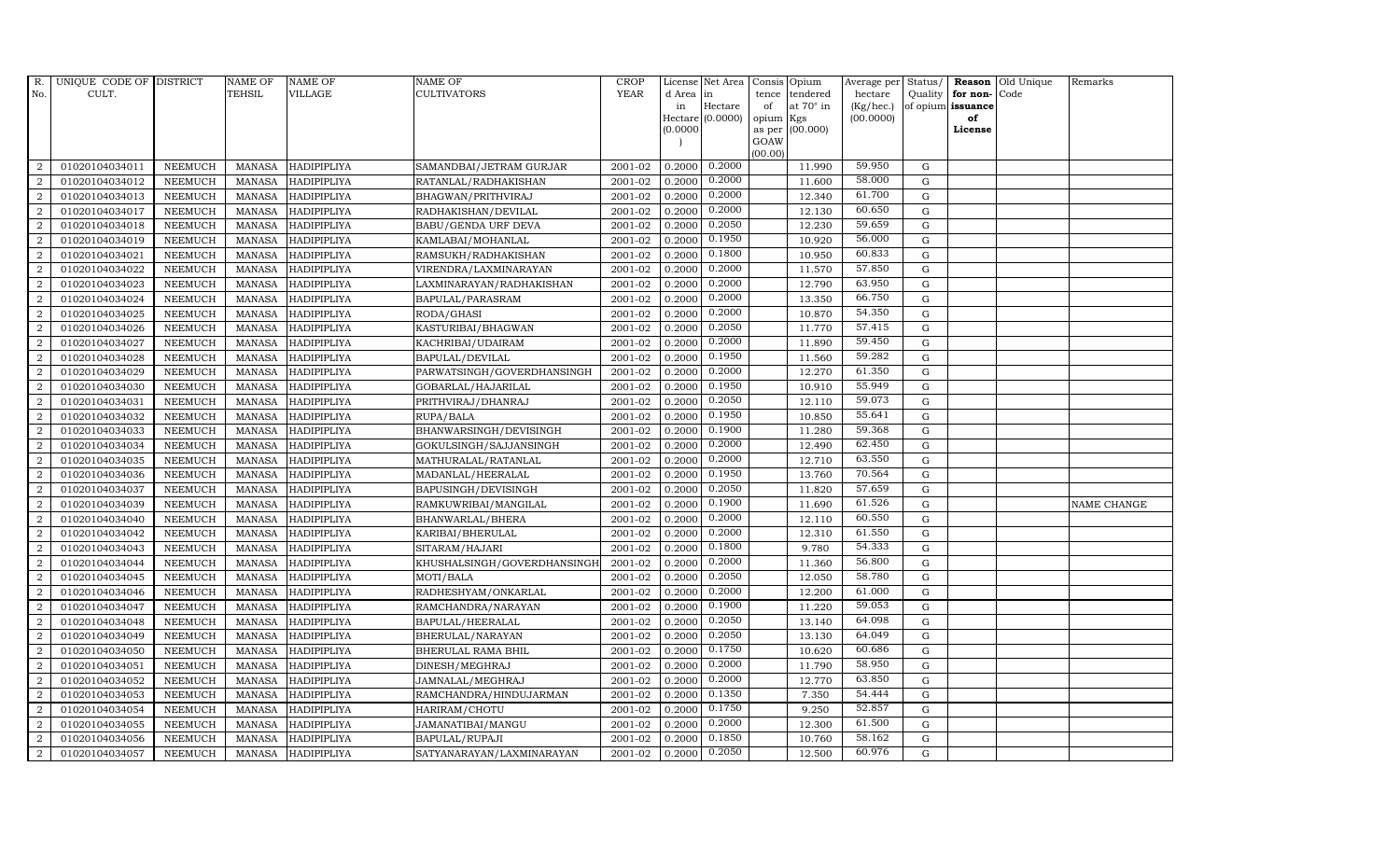|                | R. UNIQUE CODE OF DISTRICT |                | NAME OF       | <b>NAME OF</b>       | <b>NAME OF</b>             | <b>CROP</b> |           | License Net Area   Consis   Opium |           |                  | Average per Status/ |              |                      | <b>Reason</b> Old Unique | Remarks             |                                        |
|----------------|----------------------------|----------------|---------------|----------------------|----------------------------|-------------|-----------|-----------------------------------|-----------|------------------|---------------------|--------------|----------------------|--------------------------|---------------------|----------------------------------------|
| No.            | CULT.                      |                | TEHSIL        | VILLAGE              | <b>CULTIVATORS</b>         | YEAR        | d Area in |                                   |           | tence tendered   | hectare             |              | Quality for non-Code |                          |                     |                                        |
|                |                            |                |               |                      |                            |             | in        | Hectare                           | of        | at $70^\circ$ in | (Kg/hec.)           |              | of opium issuance    |                          |                     |                                        |
|                |                            |                |               |                      |                            |             |           | Hectare (0.0000)                  | opium Kgs |                  | (00.0000)           |              | of                   |                          |                     |                                        |
|                |                            |                |               |                      |                            |             | (0.0000)  |                                   | GOAW      | as per (00.000)  |                     |              | License              |                          |                     |                                        |
|                |                            |                |               |                      |                            |             |           |                                   | (00.00)   |                  |                     |              |                      |                          |                     |                                        |
| 2              | 01020104034058             | <b>NEEMUCH</b> |               | MANASA HADIPIPLIYA   | VARDIBAI/BHANWARLAL        | 2001-02     |           | $0.2000$ $0.1950$                 |           | 11.610           | 59.538              | G            |                      |                          |                     |                                        |
| 2              | 01020104034059             | <b>NEEMUCH</b> | MANASA        | <b>HADIPIPLIYA</b>   | BHAGIRATH/HARIKISHAN       | 2001-02     | 0.2000    | 0.1950                            |           | 11.590           | 59.436              | G            |                      |                          |                     |                                        |
| $\overline{2}$ | 01020104034060             | <b>NEEMUCH</b> | <b>MANASA</b> | <b>HADIPIPLIYA</b>   | SUKHLAL/HAMER              | 2001-02     | 0.2000    | 0.2100                            |           | 12.510           | 59.571              | G            |                      |                          |                     |                                        |
| $\overline{2}$ | 01020104034061             | <b>NEEMUCH</b> | <b>MANASA</b> | <b>HADIPIPLIYA</b>   | TEJSINGH/GOVERDHANSINGH    | 2001-02     | 0.2000    | 0.2000                            |           | 12.340           | 61.700              | G            |                      |                          |                     |                                        |
| 2              | 01020104034063             | <b>NEEMUCH</b> | MANASA        | HADIPIPLIYA          | FAKIRCHANDRA/KISHAN        | 2001-02     | 0.2000    | 0.1850                            |           | 10.640           | 57.514              | G            |                      |                          |                     |                                        |
| $\overline{a}$ | 01020104034067             | NEEMUCH        | MANASA        | <b>HADIPIPLIYA</b>   | BAGDIRAM/DHURAJI           | 2001-02     | 0.2000    | 0.1950                            |           | 10.680           | 54.769              | G            |                      |                          |                     |                                        |
| $\overline{a}$ | 01020104034068             | <b>NEEMUCH</b> | MANASA        | <b>HADIPIPLIYA</b>   | MOHANLAL/HEERALAL          | 2001-02     | 0.2000    | 0.2000                            |           | 12.490           | 62.450              | G            |                      |                          |                     |                                        |
| $\overline{a}$ | 01020104034070             | <b>NEEMUCH</b> | <b>MANASA</b> | <b>HADIPIPLIYA</b>   | MANNALAL/GHASI             | 2001-02     | 0.2000    | 0.1850                            |           | 11.030           | 59.622              | G            |                      |                          |                     |                                        |
| $\overline{2}$ | 01020104034071             | <b>NEEMUCH</b> | <b>MANASA</b> | <b>HADIPIPLIYA</b>   | NATHU/BALA                 | 2001-02     | 0.2000    | 0.2000                            |           | 12.570           | 62.850              | G            |                      |                          |                     |                                        |
| $\overline{2}$ | 01020104034073             | <b>NEEMUCH</b> | <b>MANASA</b> | HADIPIPLIYA          | SITABAI/BHANWARLAL         | 2001-02     | 0.2000    | 0.1950                            |           | 11.500           | 58.974              | G            |                      |                          |                     | NAME CHANGE/TRANSFER/ KHEDI CHANDRAWAT |
| $\overline{a}$ | 01020104034074             | <b>NEEMUCH</b> | MANASA        | <b>HADIPIPLIYA</b>   | KASHIBAI/DOLATRAM          | 2001-02     | 0.2000    | 0.2050                            |           | 12.530           | 61.122              | G            |                      |                          |                     |                                        |
| 2              | 01020104034075             | <b>NEEMUCH</b> | MANASA        | HADIPIPLIYA          | SARDARBAI/PARTHA           | 2001-02     | 0.2000    | 0.2050                            |           | 11.420           | 55.707              | $\mathbf{G}$ |                      |                          |                     |                                        |
| 2              | 01020104034076             | <b>NEEMUCH</b> | MANASA        | <b>HADIPIPLIYA</b>   | RAJENDRA/RAMESHWAR         | 2001-02     | 0.2000    | 0.1950                            |           | 11.140           | 57.128              | G            |                      |                          |                     |                                        |
| $\overline{a}$ | 01020104034007             | <b>NEEMUCH</b> | <b>MANASA</b> | <b>HADIPIPLIYA</b>   | UMARAVSINGH/GOVERDHANSINGH | 2001-02     | 0.2000    | 0.2000                            |           | 11.570           | 57.850              | G            |                      |                          |                     |                                        |
| $\overline{2}$ | 01020104034015             | <b>NEEMUCH</b> | <b>MANASA</b> | HADIPIPLIYA          | GOPAL/ONKARLAL             | 2001-02     | 0.2000    | 0.2050                            |           | 12.770           | 62.293              | G            |                      |                          |                     |                                        |
| $\overline{a}$ | 01020104034077             | <b>NEEMUCH</b> | MANASA        | <b>HADIPIPLIYA</b>   | PRAKASHCHANDRA/MADANLAL    | 2001-02     | 0.2000    | 0.2000                            |           | 12.590           | 62.950              | G            |                      |                          |                     |                                        |
| $\overline{a}$ | 01020104034078             | <b>NEEMUCH</b> | MANASA        | <b>HADIPIPLIYA</b>   | RADHESHYAM/RATANLAL        | 2001-02     | 0.2000    | 0.2000                            |           | 12.300           | 61.500              | G            |                      |                          |                     |                                        |
| $\overline{a}$ | 01020104034079             | NEEMUCH        | MANASA        | <b>HADIPIPLIYA</b>   | RODILAL/CHANDA             | 2001-02     | 0.2000    | 0.1950                            |           | 11.700           | 60.000              | G            |                      |                          |                     |                                        |
| $\overline{a}$ | 01020104034080             | <b>NEEMUCH</b> | MANASA        | <b>HADIPIPLIYA</b>   | RAMLAL/HAMER               | 2001-02     | 0.2000    | 0.1950                            |           | 11.970           | 61.385              | G            |                      |                          |                     |                                        |
| $\overline{a}$ | 01020104034081             | <b>NEEMUCH</b> | <b>MANASA</b> | HADIPIPLIYA          | KARANSINGH/HARISINGH       | 2001-02     | 0.2000    | 0.1950                            |           | 11.370           | 58.308              | G            |                      |                          |                     |                                        |
| $\overline{a}$ | 01020104034082             | <b>NEEMUCH</b> | MANASA        | <b>HADIPIPLIYA</b>   | VINODKUMAR/CHOGA           | 2001-02     | 0.2000    | 0.1950                            |           | 12.020           | 61.641              | G            |                      |                          |                     |                                        |
| $\overline{a}$ | 01020104034083             | <b>NEEMUCH</b> | MANASA        | <b>HADIPIPLIYA</b>   | PRABHULAL/JETRAM           | 2001-02     | 0.2000    | 0.1900                            |           | 11.430           | 60.158              | G            |                      |                          |                     |                                        |
| 2              | 01020104034084             | NEEMUCH        | MANASA        | HADIPIPLIYA          | RADHESHYAM/BHONA           | 2001-02     | 0.2000    | 0.1800                            |           | 11.280           | 62.667              | G            |                      |                          |                     |                                        |
| 2              | 01020104034085             | <b>NEEMUCH</b> | <b>MANASA</b> | <b>HADIPIPLIYA</b>   | NANALAL/GOBARLAL           | 2001-02     | 0.2000    | 0.1950                            |           | 11.380           | 58.359              | G            |                      |                          |                     |                                        |
| $\overline{2}$ | 01020104034086             | <b>NEEMUCH</b> | <b>MANASA</b> | HADIPIPLIYA          | BABULAL/PRABHULAL          | 2001-02     | 0.2000    | 0.2050                            |           | 12.800           | 62.439              | G            |                      |                          |                     |                                        |
| -1             | 01020104018001             | <b>NEEMUCH</b> | <b>MANASA</b> | <b>GOTHDA</b>        | BHANWARLAL/BHERULAL        | 2001-02     | 0.2000    | 0.1900                            |           | 11.770           | 61.947              | G            |                      |                          |                     |                                        |
| -1             | 01020104018002             | <b>NEEMUCH</b> | MANASA        | <b>GOTHDA</b>        | DEVA/MOTI                  | 2001-02     | 0.2000    | 0.1950                            |           | 12.270           | 62.923              | G            |                      |                          |                     |                                        |
| -1             | 01020104018003             | <b>NEEMUCH</b> | <b>MANASA</b> | <b>GOTHDA</b>        | RODA/DEVA BHIL             | 2001-02     | 0.2000    | 0.1900                            |           | 11.460           | 60.316              | G            |                      |                          |                     |                                        |
| $\overline{1}$ | 01020104018004             | <b>NEEMUCH</b> | MANASA        | <b>GOTHDA</b>        | BHERU/HEMA                 | 2001-02     | 0.2000    | 0.1900                            |           | 11.620           | 61.158              | ${\rm G}$    |                      |                          | TRANSFER/KANJARA-II |                                        |
|                | 01020104018006             | <b>NEEMUCH</b> | <b>MANASA</b> | <b>GOTHDA</b>        | BHERU/HOLA                 | 2001-02     | 0.2000    | 0.2000                            |           | 12.050           | 60.250              | G            |                      |                          |                     |                                        |
|                | 01020104018007             | <b>NEEMUCH</b> | <b>MANASA</b> | <b>GOTHDA</b>        | SHOKIN/MODIRAM             | 2001-02     | 0.2000    | 0.2100                            |           | 12.430           | 59.190              | G            |                      |                          |                     |                                        |
| -1             | 01020104018008             | <b>NEEMUCH</b> | <b>MANASA</b> | <b>GOTHDA</b>        | PANNALAL/DEVA              | 2001-02     | 0.2000    | 0.1900                            |           | 12.430           | 65.421              | G            |                      |                          |                     |                                        |
| -1             | 01020104018010             | <b>NEEMUCH</b> | MANASA        | <b>GOTHDA</b>        | MANGILAL/VENA              | 2001-02     | 0.2000    | 0.1900                            |           | 12.500           | 65.789              | G            |                      |                          |                     |                                        |
| $\overline{1}$ | 01020104018011             | <b>NEEMUCH</b> | MANASA        | <b>GOTHDA</b>        | RODA/HEMA                  | 2001-02     | 0.2000    | 0.2000                            |           | 11.600           | 58.000              | ${\rm G}$    |                      |                          | TRANSFER/ KHEDL     |                                        |
|                | 01020104018013             | <b>NEEMUCH</b> | <b>MANASA</b> | <b>GOTHDA</b>        | SUNDARJI/NARAYAN           | 2001-02     | 0.2000    | 0.1950                            |           | 11.920           | 61.128              | G            |                      |                          |                     |                                        |
|                | 01020104018015             | <b>NEEMUCH</b> | <b>MANASA</b> | <b>GOTHDA</b>        | PYARIBAI/MOTI BHIL         | 2001-02     | 0.2000    | 0.2000                            |           | 12.470           | 62.350              | $\mathbf G$  |                      |                          |                     |                                        |
| $\mathbf{3}$   | 01020104067002             | <b>NEEMUCH</b> | <b>MANASA</b> | <b>GANGNIA KHEDI</b> | RAMCHANDRA/HIRALAL         | 2001-02     | 0.2000    | 0.0950                            |           | 6.190            | 65.158              | G            |                      |                          |                     |                                        |
| $\mathbf{3}$   | 01020104067003             | <b>NEEMUCH</b> | MANASA        | <b>GANGNIA KHEDI</b> | BHERULAL/LALA              | 2001-02     | 0.2000    | 0.0900                            |           | 5.580            | 62.000              | G            |                      |                          |                     |                                        |
| $\mathbf{3}$   | 01020104067005             | <b>NEEMUCH</b> | MANASA        | <b>GANGNIA KHEDI</b> | SUKHLAL/RATANLAL           | 2001-02     | 0.2000    | 0.2000                            |           | 11.650           | 58.250              | G            |                      |                          |                     |                                        |
| 3              | 01020104067006             | <b>NEEMUCH</b> | <b>MANASA</b> | <b>GANGNIA KHEDI</b> | KANHYALAL/KALU             | 2001-02     | 0.2000    | 0.1000                            |           | 6.590            | 65.900              | G            |                      |                          |                     |                                        |
| 3              | 01020104067007             | <b>NEEMUCH</b> | MANASA        | <b>GANGNIA KHEDI</b> | BHERA/KALU                 | 2001-02     | 0.2000    | 0.1900                            |           | 8.370            | 44.053              | G            | 04                   |                          |                     |                                        |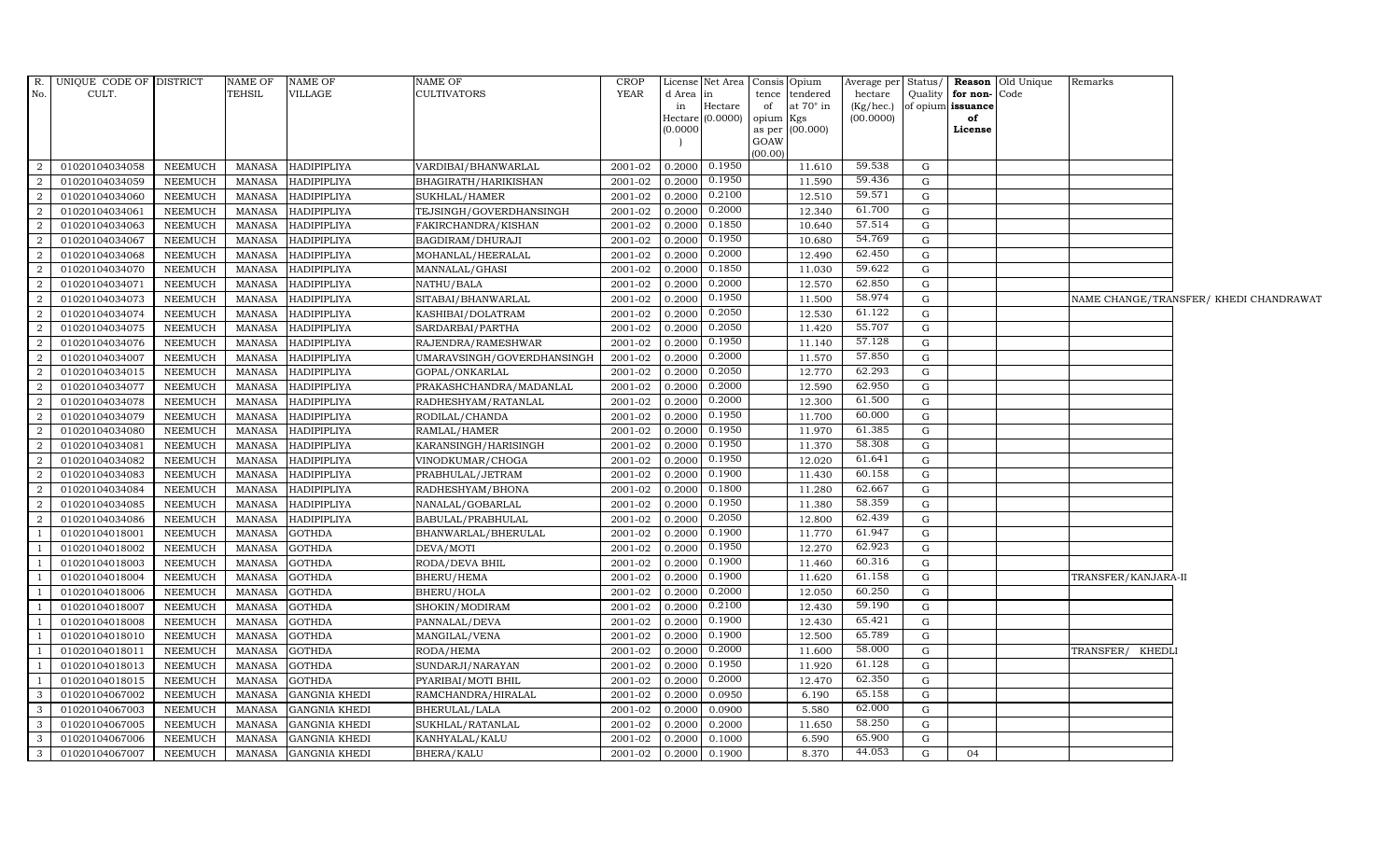| R.             | UNIQUE CODE OF DISTRICT |                | <b>NAME OF</b> | <b>NAME OF</b>       | <b>NAME OF</b>        | <b>CROP</b> |           | License Net Area            |                 | Consis Opium     | Average per            | Status/     |                         | Reason Old Unique | Remarks                  |
|----------------|-------------------------|----------------|----------------|----------------------|-----------------------|-------------|-----------|-----------------------------|-----------------|------------------|------------------------|-------------|-------------------------|-------------------|--------------------------|
| No.            | CULT.                   |                | <b>TEHSIL</b>  | VILLAGE              | CULTIVATORS           | <b>YEAR</b> | d Area in |                             | tence           | tendered         | hectare                | Quality     | for non-                | Code              |                          |
|                |                         |                |                |                      |                       |             | in        | Hectare<br>Hectare (0.0000) | of<br>opium Kgs | at $70^\circ$ in | (Kg/hec.)<br>(00.0000) |             | of opium issuance<br>of |                   |                          |
|                |                         |                |                |                      |                       |             | (0.0000)  |                             |                 | as per (00.000)  |                        |             | License                 |                   |                          |
|                |                         |                |                |                      |                       |             |           |                             | GOAW            |                  |                        |             |                         |                   |                          |
| 3              | 01020104067009          | <b>NEEMUCH</b> | MANASA         | <b>GANGNIA KHEDI</b> | BHAGATRAM/NARAYAN     | 2001-02     | 0.2000    | 0.1000                      | (00.00)         | 6.590            | 65.900                 | G           |                         |                   |                          |
| 3              | 01020104067010          | <b>NEEMUCH</b> | <b>MANASA</b>  | <b>GANGNIA KHEDI</b> | TULSIRAM/KHIMA        | 2001-02     | 0.2000    | 0.0950                      |                 | 6.080            | 64.000                 | G           |                         |                   |                          |
| 3              | 01020104067011          | <b>NEEMUCH</b> | <b>MANASA</b>  | <b>GANGNIA KHEDI</b> | SOHANBAI/PREMCHAND    | 2001-02     | 0.2000    | 0.1000                      |                 | 5.950            | 59.500                 | G           |                         |                   |                          |
| 3              | 01020104067013          | <b>NEEMUCH</b> | <b>MANASA</b>  | <b>GANGNIA KHEDI</b> | GITABAI/MANGILAL      | 2001-02     | 0.2000    | 0.1050                      |                 | 6.100            | 58.095                 | G           |                         |                   |                          |
| 3              | 01020104067014          | <b>NEEMUCH</b> | <b>MANASA</b>  | <b>GANGNIA KHEDI</b> | BHUVANIRAM/DEVKISHAN  | 2001-02     | 0.2000    | 0.1050                      |                 | 7.390            | 70.381                 | G           |                         |                   |                          |
| 3              | 01020104067015          | <b>NEEMUCH</b> | MANASA         | <b>GANGNIA KHEDI</b> | KACHRU/KAVARLAL       | 2001-02     | 0.2000    | 0.1900                      |                 | 11.880           | 62.526                 | G           |                         |                   |                          |
| $\mathbf{3}$   | 01020104067016          | <b>NEEMUCH</b> | <b>MANASA</b>  | <b>GANGNIA KHEDI</b> | KARULAL/NATHULAL      | 2001-02     | 0.2000    | 0.1650                      |                 | 9.700            | 58.788                 | G           |                         |                   |                          |
| $\mathbf{3}$   | 01020104067021          | <b>NEEMUCH</b> | <b>MANASA</b>  | <b>GANGNIA KHEDI</b> | BAPULAL/NARAYAN       | 2001-02     | 0.2000    | 0.1000                      |                 | 5.910            | 59.100                 | G           |                         |                   |                          |
| 3              | 01020104067022          | <b>NEEMUCH</b> | <b>MANASA</b>  | <b>GANGNIA KHEDI</b> | GANESHRAM/NATHU       | 2001-02     | 0.2000    | 0.2000                      |                 | 11.960           | 59.800                 | G           |                         |                   |                          |
| 3              | 01020104067026          | <b>NEEMUCH</b> | <b>MANASA</b>  | <b>GANGNIA KHEDI</b> | KACHRULAL/PYARA       | 2001-02     | 0.2000    |                             |                 |                  |                        | ${\bf N}$   | 07                      |                   | <b>ISSUED ON 2003-04</b> |
| 3              | 01020104067027          | <b>NEEMUCH</b> | <b>MANASA</b>  | <b>GANGNIA KHEDI</b> | FIROJ KHA/MUJHAFAR    | 2001-02     | 0.2000    | 0.1950                      |                 | 10.000           | 51.282                 | G           | 04                      |                   | <b>ISSUED ON 2003-04</b> |
| 3              | 01020104067028          | <b>NEEMUCH</b> | <b>MANASA</b>  | <b>GANGNIA KHEDI</b> | KALURAM/NANURAM       | 2001-02     | 0.2000    | 0.1000                      |                 | 6.080            | 60.800                 | G           |                         |                   |                          |
| 3              | 01020104067030          | <b>NEEMUCH</b> | <b>MANASA</b>  | <b>GANGNIA KHEDI</b> | PRAHLADKUVAR/BADRILAL | 2001-02     | 0.2000    |                             |                 |                  |                        | $\,$ N      | 07                      |                   | <b>ISSUED ON 2003-04</b> |
| 3              | 01020104067032          | <b>NEEMUCH</b> | <b>MANASA</b>  | <b>GANGNIA KHEDI</b> | MANGILAL/LALARAM      | 2001-02     | 0.2000    | 0.1000                      |                 | 6.470            | 64.700                 | G           |                         |                   |                          |
| 3              | 01020104067023          | <b>NEEMUCH</b> | <b>MANASA</b>  | <b>GANGNIA KHEDI</b> | BASANTILAL/TEJMAL     | 2001-02     | 0.2000    | 0.1800                      |                 | 10.240           | 56.889                 | G           |                         |                   |                          |
| 3              | 01020104067033          | <b>NEEMUCH</b> | <b>MANASA</b>  | <b>GANGNIA KHEDI</b> | RAMLAL/SUKHLAL        | 2001-02     | 0.2000    | 0.0950                      |                 | 5.060            | 53.263                 | G           |                         |                   |                          |
| 3              | 01020104067034          | <b>NEEMUCH</b> | <b>MANASA</b>  | <b>GANGNIA KHEDI</b> | BHAVARIBAI/DEVILAL    | 2001-02     | 0.2000    | 0.1900                      |                 | 11.670           | 61.421                 | G           |                         | 01020104086043    |                          |
| $\overline{1}$ | 01020104023001          | <b>NEEMUCH</b> | <b>MANASA</b>  | <b>GAFARDA</b>       | NONDRAM/NARAYAN       | 2001-02     | 0.2000    | 0.1900                      |                 | 11.600           | 61.053                 | G           |                         |                   |                          |
|                | 01020104023002          | <b>NEEMUCH</b> | <b>MANASA</b>  | <b>GAFARDA</b>       | MODIRAM/HEERA         | 2001-02     | 0.2000    | 0.2000                      |                 | 13.560           | 67.800                 | G           |                         |                   |                          |
|                | 01020104023003          | <b>NEEMUCH</b> | <b>MANASA</b>  | <b>GAFARDA</b>       | RAMA/GOKUL            | 2001-02     | 0.2000    | 0.2000                      |                 | 12.240           | 61.200                 | G           |                         |                   |                          |
| 1              | 01020104023005          | <b>NEEMUCH</b> | <b>MANASA</b>  | <b>GAFARDA</b>       | HEERALAL/HARIRAM      | 2001-02     | 0.2000    | 0.1950                      |                 | 11.710           | 60.051                 | G           |                         |                   |                          |
| $\overline{1}$ | 01020104023018          | <b>NEEMUCH</b> | <b>MANASA</b>  | <b>GAFARDA</b>       | RADHESHYAM/ONKARLAL   | 2001-02     | 0.2000    | 0.1950                      |                 | 12.580           | 64.513                 | G           |                         |                   | <b>NAME CHANGE</b>       |
| $\overline{1}$ | 01020104023009          | <b>NEEMUCH</b> | <b>MANASA</b>  | <b>GAFARDA</b>       | SHANTILAL/MODIRAM     | 2001-02     | 0.2000    | 0.1900                      |                 | 11.620           | 61.158                 | G           |                         |                   |                          |
| $\overline{1}$ | 01020104023008          | <b>NEEMUCH</b> | <b>MANASA</b>  | <b>GAFARDA</b>       | BHUWANIRAM/MODIRAM    | 2001-02     | 0.2000    | 0.2050                      |                 | 14.700           | 71.707                 | $\mathbf G$ |                         |                   |                          |
|                | 01020104023010          | <b>NEEMUCH</b> | <b>MANASA</b>  | <b>GAFARDA</b>       | KALURAM/BHURA         | 2001-02     | 0.2000    |                             |                 |                  |                        | F           |                         |                   |                          |
| -1             | 01020104023011          | <b>NEEMUCH</b> | <b>MANASA</b>  | <b>GAFARDA</b>       | RUPA/HARIRAM          | 2001-02     | 0.2000    | 0.2050                      |                 | 12.960           | 63.220                 | G           |                         |                   |                          |
| -1             | 01020104023012          | <b>NEEMUCH</b> | <b>MANASA</b>  | <b>GAFARDA</b>       | BHERU/GOPAL           | 2001-02     | 0.2000    | 0.2000                      |                 | 12.170           | 60.850                 | G           |                         |                   |                          |
| $\overline{1}$ | 01020104023013          | <b>NEEMUCH</b> | <b>MANASA</b>  | <b>GAFARDA</b>       | NARAYAN/PURA          | 2001-02     | 0.2000    | 0.2000                      |                 | 12.600           | 63.000                 | G           |                         |                   |                          |
| $\overline{1}$ | 01020104023014          | <b>NEEMUCH</b> | <b>MANASA</b>  | <b>GAFARDA</b>       | RAMLAL/KESHURAM       | 2001-02     | 0.2000    | 0.2050                      |                 | 12.910           | 62.976                 | G           |                         |                   |                          |
|                | 01020104023015          | <b>NEEMUCH</b> | <b>MANASA</b>  | <b>GAFARDA</b>       | RAMNARAYAN/GORILAL    | 2001-02     | 0.2000    | 0.2000                      |                 | 13.720           | 68.600                 | G           |                         |                   |                          |
| $\overline{1}$ | 01020104023004          | <b>NEEMUCH</b> | <b>MANASA</b>  | <b>GAFARDA</b>       | MANGIBAI/MODIRAM      | 2001-02     | 0.2000    | 0.1950                      |                 | 12.700           | 65.128                 | G           |                         |                   |                          |
| -1             | 01020104023006          | <b>NEEMUCH</b> | <b>MANASA</b>  | <b>GAFARDA</b>       | LAHRIBAI/NANALAL      | 2001-02     | 0.2000    | 0.2000                      |                 | 12.130           | 60.650                 | G           |                         |                   |                          |
| $\overline{1}$ | 01020104023016          | <b>NEEMUCH</b> | MANASA         | <b>GAFARDA</b>       | MAGNIBAI/NANURAM      | 2001-02     | 0.2000    | 0.2000                      |                 | 12.800           | 64.000                 | G           |                         |                   |                          |
| $\overline{1}$ | 01020104023017          | <b>NEEMUCH</b> | <b>MANASA</b>  | <b>GAFARDA</b>       | MOTILAL/RAJMAL        | 2001-02     | 0.2000    | 0.2000                      |                 | 12.590           | 62.950                 | G           |                         |                   |                          |
|                | 01020104023020          | <b>NEEMUCH</b> | <b>MANASA</b>  | <b>GAFARDA</b>       | AMARCHANDRA/MEGHA     | 2001-02     | 0.2000    | 0.2000                      |                 | 12.980           | 64.900                 | G           |                         |                   |                          |
| $\overline{1}$ | 01020104023021          | <b>NEEMUCH</b> | <b>MANASA</b>  | <b>GAFARDA</b>       | BABULAL/GORILAL       | 2001-02     | 0.2000    | 0.2000                      |                 | 11.830           | 59.150                 | G           |                         |                   |                          |
| $\overline{1}$ | 01020104023022          | <b>NEEMUCH</b> | <b>MANASA</b>  | <b>GAFARDA</b>       | BHAGIRATH/GORILAL     | 2001-02     | 0.2000    | 0.2000                      |                 | 13.530           | 67.650                 | G           |                         |                   |                          |
| $\overline{1}$ | 01020104023023          | <b>NEEMUCH</b> | MANASA         | <b>GAFARDA</b>       | BHAGIRATH / RAJMAL    | 2001-02     | 0.2000    | 0.2000                      |                 | 12.910           | 64.550                 | G           |                         |                   |                          |
| $\overline{1}$ | 01020104023024          | <b>NEEMUCH</b> | <b>MANASA</b>  | <b>GAFARDA</b>       | PYARJI/HANSA          | 2001-02     | 0.2000    | 0.2000                      |                 | 12.270           | 61.350                 | G           |                         |                   |                          |
|                | 01020104023025          | <b>NEEMUCH</b> | <b>MANASA</b>  | <b>GAFARDA</b>       | LALURAM/MANGILAL      | 2001-02     | 0.2000    | 0.2000                      |                 | 13.290           | 66.450                 | G           |                         |                   |                          |
| $\mathbf{1}$   | 01020104023026          | <b>NEEMUCH</b> | MANASA         | <b>GAFARDA</b>       | KANHAIYALAL/HARIRAM   | 2001-02     | 0.2000    | 0.1900                      |                 | 12.210           | 64.263                 | G           |                         |                   |                          |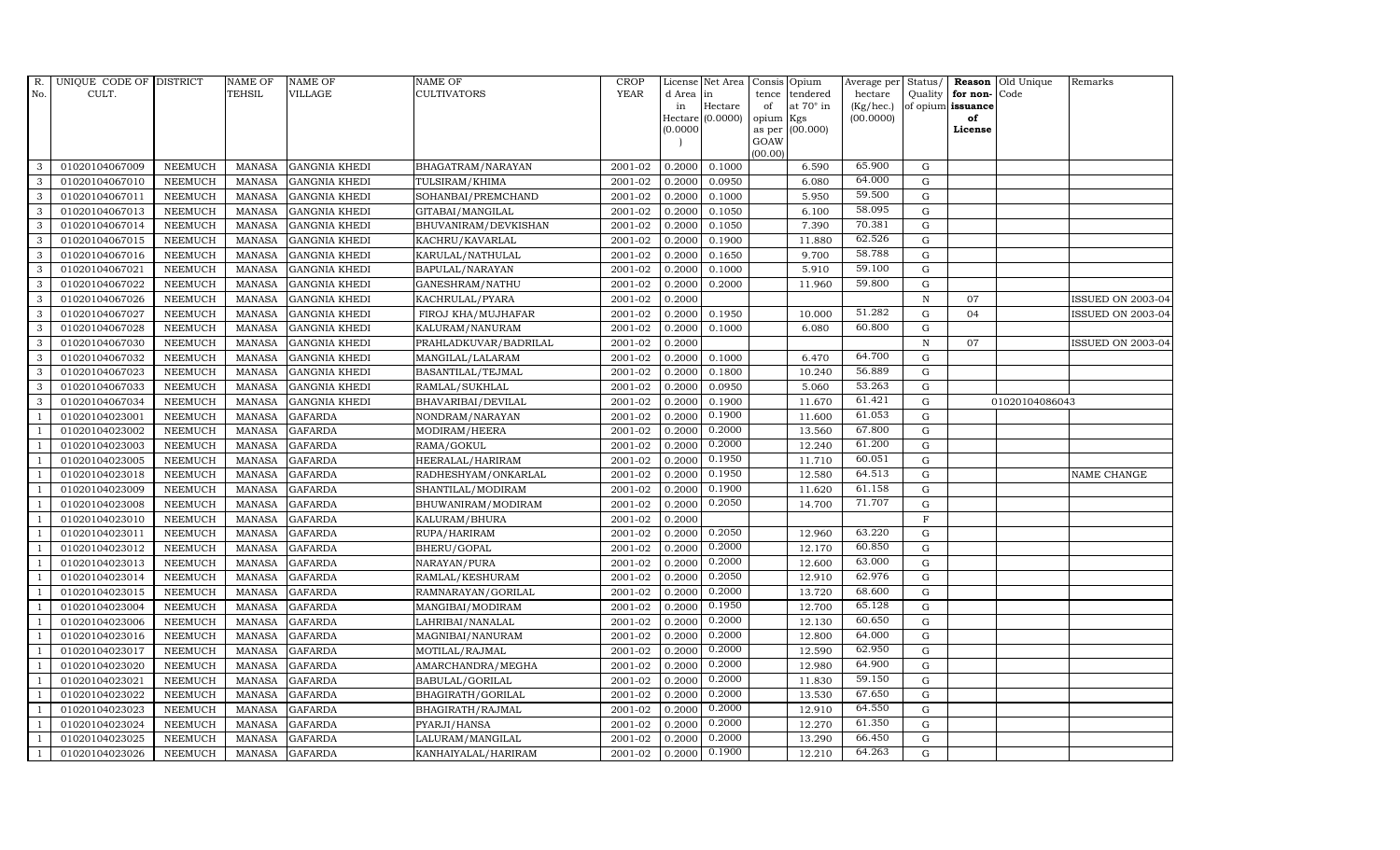| R.               | UNIQUE CODE OF DISTRICT |                | NAME OF       | <b>NAME OF</b>  | <b>NAME OF</b>           | <b>CROP</b> |          | License Net Area Consis Opium |                 |                  | Average per               | Status/      |                         | <b>Reason</b> Old Unique | Remarks           |
|------------------|-------------------------|----------------|---------------|-----------------|--------------------------|-------------|----------|-------------------------------|-----------------|------------------|---------------------------|--------------|-------------------------|--------------------------|-------------------|
| No.              | CULT.                   |                | <b>TEHSIL</b> | <b>VILLAGE</b>  | <b>CULTIVATORS</b>       | <b>YEAR</b> | d Area   | $\mathop{\mathrm{in}}$        | tence           | tendered         | hectare                   | Quality      | for non-Code            |                          |                   |
|                  |                         |                |               |                 |                          |             | in       | Hectare<br>Hectare (0.0000)   | of<br>opium Kgs | at $70^\circ$ in | $(Kg/$ hec.)<br>(00.0000) |              | of opium issuance<br>of |                          |                   |
|                  |                         |                |               |                 |                          |             | (0.0000) |                               | as per          | (00.000)         |                           |              | License                 |                          |                   |
|                  |                         |                |               |                 |                          |             |          |                               | GOAW            |                  |                           |              |                         |                          |                   |
|                  |                         |                |               |                 |                          |             |          |                               | (00.00)         |                  |                           |              |                         |                          |                   |
|                  | 01020104023027          | NEEMUCH        | <b>MANASA</b> | <b>GAFARDA</b>  | NONDRAM/HARIRAM          | 2001-02     | 0.2000   | 0.2000                        |                 | 12.430           | 62.150                    | G            |                         |                          |                   |
|                  | 01020104023029          | <b>NEEMUCH</b> | <b>MANASA</b> | <b>GAFARDA</b>  | DEVILAL/NARAYAN          | 2001-02     | 0.2000   | 0.1950                        |                 | 12.270           | 62.923                    | G            |                         |                          | TRANSFER/KANAJARA |
|                  | 01020104023030          | <b>NEEMUCH</b> | <b>MANASA</b> | <b>GAFARDA</b>  | RAMCHANDRA/KANWARLAL     | 2001-02     | 0.2000   | 0.1900                        |                 | 12.650           | 66.579                    | G            |                         |                          |                   |
|                  | 01020104023032          | <b>NEEMUCH</b> | <b>MANASA</b> | <b>GAFARDA</b>  | SHOKIN/GORILAL           | 2001-02     | 0.2000   | 0.1950                        |                 | 11.350           | 58.205                    | $\mathbf G$  |                         |                          |                   |
|                  | 01020104023033          | <b>NEEMUCH</b> | <b>MANASA</b> | <b>GAFARDA</b>  | ONKARLAL/NANALAL         | 2001-02     | 0.2000   | 0.2000                        |                 | 12.630           | 63.150                    | G            |                         |                          |                   |
|                  | 01020104023037          | <b>NEEMUCH</b> | <b>MANASA</b> | <b>GAFARDA</b>  | BHERULAL/MEGHRAJ         | 2001-02     | 0.2000   | 0.2050                        |                 | 13.590           | 66.293                    | G            |                         |                          |                   |
|                  | 01020104023038          | <b>NEEMUCH</b> | <b>MANASA</b> | <b>GAFARDA</b>  | GANGARAM/MODIRAM         | 2001-02     | 0.2000   | 0.1950                        |                 | 10.800           | 55.385                    | G            |                         |                          |                   |
|                  | 01020104023039          | <b>NEEMUCH</b> | <b>MANASA</b> | <b>GAFARDA</b>  | RAMCHANDRA/MODIRAM       | 2001-02     | 0.2000   | 0.2000                        |                 | 15.950           | 79.750                    | $\mathbf G$  |                         |                          |                   |
|                  | 01020104023041          | <b>NEEMUCH</b> | <b>MANASA</b> | <b>GAFARDA</b>  | MOTILAL/NARAYAN          | 2001-02     | 0.2000   | 0.1950                        |                 | 12.530           | 64.256                    | $\mathbf G$  |                         |                          |                   |
|                  | 01020104023042          | <b>NEEMUCH</b> | <b>MANASA</b> | <b>GAFARDA</b>  | KANWARLAL/BHERULAL       | 2001-02     | 0.2000   | 0.1950                        |                 | 12.820           | 65.744                    | G            |                         |                          |                   |
|                  | 01020104023043          | <b>NEEMUCH</b> | <b>MANASA</b> | <b>GAFARDA</b>  | NANDLAL/BHERULAL         | 2001-02     | 0.2000   | 0.2000                        |                 | 12.060           | 60.300                    | G            |                         |                          |                   |
|                  | 01020104023047          | <b>NEEMUCH</b> | <b>MANASA</b> | <b>GAFARDA</b>  | TULSIRAM/KISHANLAL       | 2001-02     | 0.2000   | 0.2000                        |                 | 15.290           | 76.450                    | G            |                         |                          |                   |
|                  | 01020104023048          | <b>NEEMUCH</b> | <b>MANASA</b> | <b>GAFARDA</b>  | BHAGUBAI/HARIRAM         | 2001-02     | 0.2000   | 0.2000                        |                 | 16.670           | 83.350                    | $\mathbf G$  |                         |                          |                   |
|                  | 01020104023051          | <b>NEEMUCH</b> | <b>MANASA</b> | <b>GAFARDA</b>  | OMPRAKASH/GORILAL        | 2001-02     | 0.2000   | 0.2000                        |                 | 14.320           | 71.600                    | ${\rm G}$    |                         |                          |                   |
|                  | 01020104023052          | <b>NEEMUCH</b> | <b>MANASA</b> | <b>GAFARDA</b>  | KACHRULAL/MODIRAM        | 2001-02     | 0.2000   | 0.2000                        |                 | 12.340           | 61.700                    | G            |                         |                          |                   |
|                  | 01020104023053          | <b>NEEMUCH</b> | <b>MANASA</b> | <b>GAFARDA</b>  | BHANWARLAL/NONDRAM       | 2001-02     | 0.2000   | 0.1900                        |                 | 12.510           | 65.842                    | ${\rm G}$    |                         |                          |                   |
|                  | 01020104023054          | <b>NEEMUCH</b> | <b>MANASA</b> | <b>GAFARDA</b>  | YOGENDRA/NATHU           | 2001-02     | 0.2000   | 0.2000                        | 45.81           | 8.730            | 43.650                    | $\mathbf{I}$ | 02                      | 102010402628 5% OPIUM    |                   |
| $\overline{2}$   | 01020104041001          | <b>NEEMUCH</b> | <b>MANASA</b> | <b>DURGPURA</b> | RAMLAL/NARAYAN           | 2001-02     | 0.2000   | 0.2000                        |                 | 11.410           | 57.050                    | G            |                         |                          |                   |
| $\overline{2}$   | 01020104041002          | <b>NEEMUCH</b> | <b>MANASA</b> | <b>DURGPURA</b> | KANHAIYALAL/CHAMPA       | 2001-02     | 0.2000   | 0.2000                        |                 | 11.070           | 55.350                    | ${\rm G}$    |                         |                          |                   |
| $\overline{2}$   | 01020104041003          | <b>NEEMUCH</b> | <b>MANASA</b> | <b>DURGPURA</b> | RAMRATAN/BHAGIRATH       | 2001-02     | 0.2000   | 0.2000                        |                 | 13.520           | 67.600                    | ${\rm G}$    |                         |                          |                   |
| $\overline{2}$   | 01020104041004          | <b>NEEMUCH</b> | <b>MANASA</b> | <b>DURGPURA</b> | KALU/BHERA               | 2001-02     | 0.2000   | 0.2050                        |                 | 11.440           | 55.805                    | G            |                         |                          |                   |
| 2                | 01020104041005          | <b>NEEMUCH</b> | <b>MANASA</b> | <b>DURGPURA</b> | RAJARAM/GIRDHARI         | 2001-02     | 0.2000   | 0.1850                        |                 | 10.660           | 57.622                    | G            |                         |                          |                   |
| $\overline{a}$   | 01020104041006          | <b>NEEMUCH</b> | <b>MANASA</b> | <b>DURGPURA</b> | BAGDURAM/GHASI           | 2001-02     | 0.2000   | 0.2000                        |                 | 11.870           | 59.350                    | ${\rm G}$    |                         |                          |                   |
| $\overline{2}$   | 01020104041007          | <b>NEEMUCH</b> | <b>MANASA</b> | <b>DURGPURA</b> | KASHIRAM/BHAGIRATH       | 2001-02     | 0.2000   | 0.2000                        |                 | 13.000           | 65.000                    | ${\rm G}$    |                         |                          |                   |
| 2                | 01020104041009          | <b>NEEMUCH</b> | <b>MANASA</b> | <b>DURGPURA</b> | LAXMINARAYAN / KISHANLAL | 2001-02     | 0.2000   | 0.0950                        |                 | 6.610            | 69.579                    | G            |                         |                          |                   |
| $\overline{2}$   | 01020104041011          | <b>NEEMUCH</b> | <b>MANASA</b> | <b>DURGPURA</b> | BHANWARLAL/LAXMINARAYAN  | 2001-02     | 0.2000   | 0.1950                        |                 | 12.060           | 61.846                    | G            |                         |                          |                   |
| 2                | 01020104041014          | <b>NEEMUCH</b> | <b>MANASA</b> | <b>DURGPURA</b> | SURAJMAL/KANIRAM         | 2001-02     | 0.2000   | 0.1900                        |                 | 10.660           | 56.105                    | G            |                         |                          |                   |
| 2                | 01020104041015          | <b>NEEMUCH</b> | <b>MANASA</b> | <b>DURGPURA</b> | RAMESHWAR/NATHURAM       | 2001-02     | 0.2000   | 0.1900                        |                 | 11.880           | 62.526                    | $\mathbf G$  |                         |                          |                   |
| 2                | 01020104041017          | <b>NEEMUCH</b> | <b>MANASA</b> | <b>DURGPURA</b> | RAMKISHAN/KARU           | 2001-02     | 0.2000   | 0.2000                        |                 | 13.010           | 65.050                    | ${\rm G}$    |                         |                          |                   |
| 2                | 01020104041018          | <b>NEEMUCH</b> | <b>MANASA</b> | <b>DURGPURA</b> | VARDIBAI/DEEPA           | 2001-02     | 0.2000   | 0.2000                        |                 | 12.190           | 60.950                    | G            |                         |                          |                   |
| $\overline{2}$   | 01020104041020          | <b>NEEMUCH</b> | <b>MANASA</b> | <b>DURGPURA</b> | AMARSINGH/KHETA          | 2001-02     | 0.2000   | 0.1000                        |                 | 6.040            | 60.400                    | ${\rm G}$    |                         |                          |                   |
| 2                | 01020104041021          | <b>NEEMUCH</b> | <b>MANASA</b> | <b>DURGPURA</b> | TULSIRAM/KANWARLAL       | 2001-02     | 0.2000   | 0.2000                        |                 | 12.030           | 60.150                    | G            |                         |                          |                   |
| 2                | 01020104041023          | <b>NEEMUCH</b> | <b>MANASA</b> | <b>DURGPURA</b> | MANGILAL/LALURAM         | 2001-02     | 0.2000   | 0.1950                        |                 | 11.820           | 60.615                    | G            |                         |                          |                   |
| 2                | 01020104041024          | <b>NEEMUCH</b> | <b>MANASA</b> | <b>DURGPURA</b> | MADANLAL/LAXMINARAYAN    | 2001-02     | 0.2000   | 0.1900                        |                 | 11.660           | 61.368                    | ${\rm G}$    |                         |                          |                   |
| $\overline{2}$   | 01020104041025          | <b>NEEMUCH</b> | <b>MANASA</b> | <b>DURGPURA</b> | DALU/ONKAR               | 2001-02     | 0.2000   | 0.1700                        |                 | 9.950            | 58.529                    | G            |                         |                          |                   |
| $\boldsymbol{2}$ | 01020104041032          | <b>NEEMUCH</b> | <b>MANASA</b> | <b>DURGPURA</b> | HEERABAI/NARAYAN         | 2001-02     | 0.2000   | 0.2000                        |                 | 12.480           | 62.400                    | ${\rm G}$    |                         |                          |                   |
| 2                | 01020104041033          | <b>NEEMUCH</b> | <b>MANASA</b> | <b>DURGPURA</b> | RAMCHANDRA/KISHANLAL     | 2001-02     | 0.2000   | 0.2000                        |                 | 11.890           | 59.450                    | G            |                         |                          |                   |
| $\overline{2}$   | 01020104041010          | <b>NEEMUCH</b> | <b>MANASA</b> | <b>DURGPURA</b> | PANNALAL/BALA            | 2001-02     | 0.2000   | 0.2000                        |                 | 11.740           | 58.700                    | G            |                         |                          |                   |
| $\mathbf{1}$     | 01020104021001          | <b>NEEMUCH</b> | <b>MANASA</b> | <b>DUDHWA</b>   | HARIRAM/GANGARAM         | 2001-02     | 0.2000   | 0.1950                        |                 | 13.940           | 71.487                    | $\mathbf G$  |                         |                          | NAME CHANGE       |
|                  | 01020104021002          | <b>NEEMUCH</b> | <b>MANASA</b> | <b>DUDHWA</b>   | PREMCHAND/KANHAIYALAL    | 2001-02     | 0.2000   | 0.1850                        |                 | 12.250           | 66.216                    | $\mathbf G$  |                         |                          |                   |
| $\mathbf{1}$     | 01020104021003          | NEEMUCH        | MANASA        | <b>DUDHWA</b>   | DOULATRAM/MODA KHATI     | 2001-02     | 0.2000   | 0.1900                        |                 | 12.040           | 63.368                    | G            |                         |                          |                   |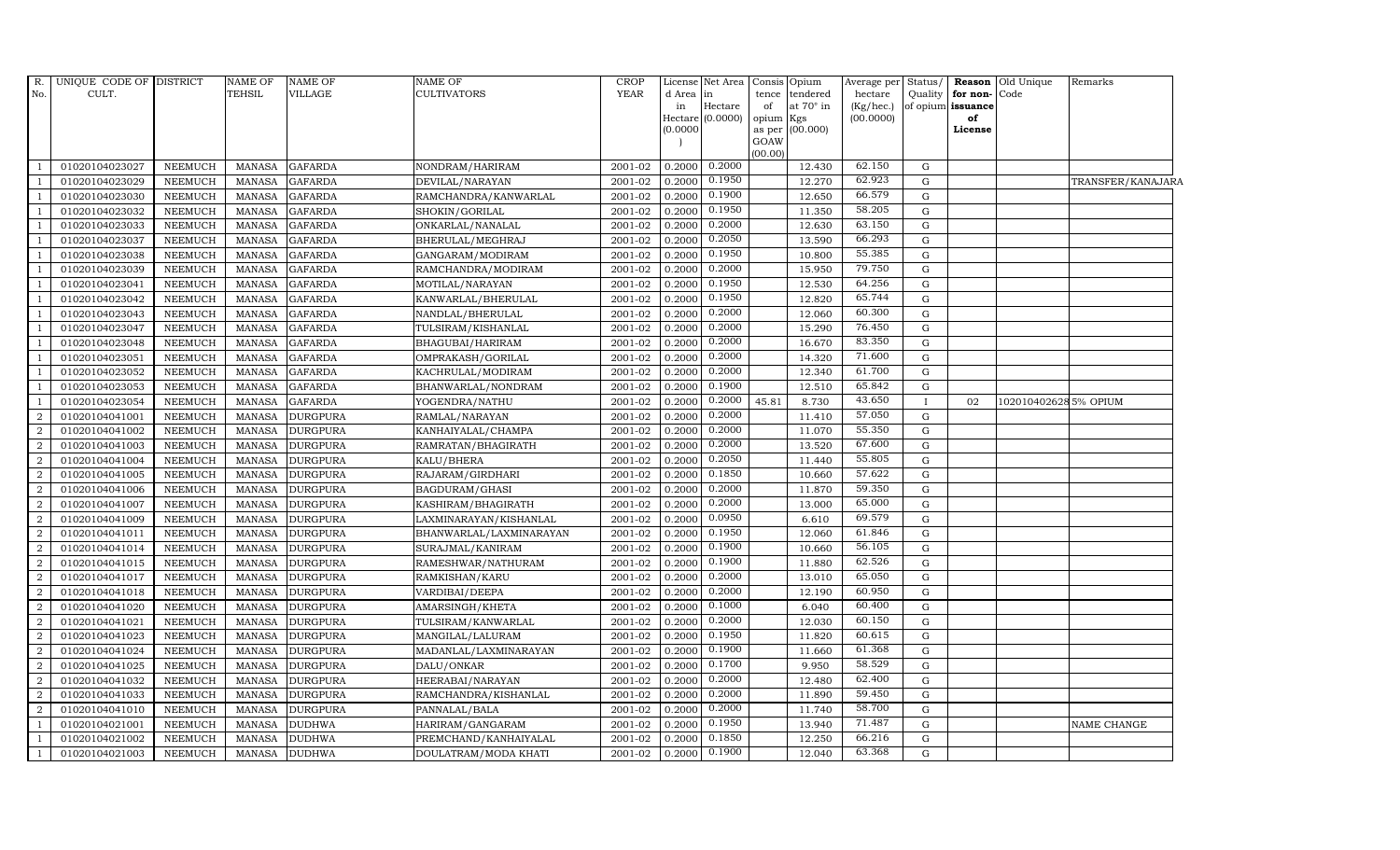| R.             | UNIQUE CODE OF DISTRICT |                | <b>NAME OF</b> | NAME OF         | <b>NAME OF</b>         | <b>CROP</b> |          | License Net Area            | Consis Opium                           | Average per               | Status/     |                         | <b>Reason</b> Old Unique | Remarks             |  |
|----------------|-------------------------|----------------|----------------|-----------------|------------------------|-------------|----------|-----------------------------|----------------------------------------|---------------------------|-------------|-------------------------|--------------------------|---------------------|--|
| No.            | CULT.                   |                | <b>TEHSIL</b>  | VILLAGE         | CULTIVATORS            | <b>YEAR</b> | d Area   | in                          | tendered<br>tence                      | hectare                   | Quality     | for non-Code            |                          |                     |  |
|                |                         |                |                |                 |                        |             | in       | Hectare<br>Hectare (0.0000) | at $70^\circ$ in<br>of<br>opium<br>Kgs | $(Kg/$ hec.)<br>(00.0000) |             | of opium issuance<br>of |                          |                     |  |
|                |                         |                |                |                 |                        |             | (0.0000) |                             | as per (00.000)                        |                           |             | License                 |                          |                     |  |
|                |                         |                |                |                 |                        |             |          |                             | GOAW                                   |                           |             |                         |                          |                     |  |
|                |                         |                |                |                 |                        |             |          |                             | (00.00)                                |                           |             |                         |                          |                     |  |
|                | 01020104021004          | <b>NEEMUCH</b> | <b>MANASA</b>  | <b>DUDHWA</b>   | GOURILAL/RAMAJI        | 2001-02     | 0.2000   | 0.2050                      | 11.550                                 | 56.341                    | $\mathbf G$ |                         |                          |                     |  |
|                | 01020104021005          | <b>NEEMUCH</b> | <b>MANASA</b>  | <b>DUDHWA</b>   | GIRDHARI/UDA           | 2001-02     | 0.2000   | 0.1900                      | 13.050                                 | 68.684                    | G           |                         |                          |                     |  |
|                | 01020104021006          | <b>NEEMUCH</b> | <b>MANASA</b>  | <b>DUDHWA</b>   | KANWARLAL/MODA         | 2001-02     | 0.2000   | 0.1850                      | 14.360                                 | 77.622                    | $\mathbf G$ |                         |                          |                     |  |
|                | 01020104021009          | <b>NEEMUCH</b> | <b>MANASA</b>  | <b>DUDHWA</b>   | RAMESHWAR/BALA         | 2001-02     | 0.2000   | 0.2000                      | 11.320                                 | 56.600                    | $\mathbf G$ |                         |                          |                     |  |
|                | 01020104021010          | <b>NEEMUCH</b> | <b>MANASA</b>  | <b>DUDHWA</b>   | HEMDAN/DEVRAM          | 2001-02     | 0.2000   | 0.1950                      | 12.000                                 | 61.538                    | $\mathbf G$ |                         |                          |                     |  |
|                | 01020104021011          | <b>NEEMUCH</b> | <b>MANASA</b>  | <b>DUDHWA</b>   | NANALAL/MODA           | 2001-02     | 0.2000   | 0.1700                      | 14.390                                 | 84.647                    | $\mathbf G$ |                         |                          |                     |  |
|                | 01020104021012          | <b>NEEMUCH</b> | <b>MANASA</b>  | <b>DUDHWA</b>   | UDAILAL/MADHAVJI       | 2001-02     | 0.2000   | 0.1300                      | 8.960                                  | 68.923                    | $\mathbf G$ |                         |                          | TRANSFER/ KUNDILIYA |  |
|                | 01020104021014          | <b>NEEMUCH</b> | <b>MANASA</b>  | <b>DUDHWA</b>   | UDAIRAM/MODA           | 2001-02     | 0.2000   | 0.2050                      | 12.630                                 | 61.610                    | G           |                         |                          |                     |  |
|                | 01020104021016          | <b>NEEMUCH</b> | <b>MANASA</b>  | <b>DUDHWA</b>   | KUKA/NANAJI            | 2001-02     | 0.2000   | 0.2050                      | 11.640                                 | 56.780                    | G           |                         |                          |                     |  |
|                | 01020104021017          | <b>NEEMUCH</b> | <b>MANASA</b>  | <b>DUDHWA</b>   | BHERULAL/LALAJI        | 2001-02     | 0.2000   | 0.1950                      | 10.590                                 | 54.308                    | G           |                         |                          |                     |  |
|                | 01020104021018          | <b>NEEMUCH</b> | <b>MANASA</b>  | <b>DUDHWA</b>   | MOHANLAL/LAHARMAL      | 2001-02     | 0.2000   | 0.1900                      | 12.290                                 | 64.684                    | ${\rm G}$   |                         |                          | TRANSFER/ KANJARAII |  |
|                | 01020104021021          | <b>NEEMUCH</b> | <b>MANASA</b>  | <b>DUDHWA</b>   | OMPRAKASH/NARAYAN      | 2001-02     | 0.2000   | 0.1950                      | 11.930                                 | 61.179                    | $\mathbf G$ |                         |                          |                     |  |
|                | 01020104021024          | <b>NEEMUCH</b> | <b>MANASA</b>  | <b>DUDHWA</b>   | BHANWARLAL/KANHAIYALAL | 2001-02     | 0.2000   | 0.1900                      | 13.920                                 | 73.263                    | G           |                         |                          |                     |  |
|                | 01020104021029          | <b>NEEMUCH</b> | <b>MANASA</b>  | <b>DUDHWA</b>   | <b>GORILAL/DOLA JI</b> | 2001-02     | 0.2000   | 0.1900                      | 14.300                                 | 75.263                    | $\mathbf G$ |                         |                          | <b>NAME CHANGE</b>  |  |
|                | 01020104029001          | <b>NEEMUCH</b> | <b>MANASA</b>  | <b>DHAMNIYA</b> | NARAYAN/BHAGIRATH      | 2001-02     | 0.2000   | 0.1950                      | 11.060                                 | 56.718                    | $\mathbf G$ |                         |                          |                     |  |
| $\overline{1}$ | 01020104029003          | <b>NEEMUCH</b> | <b>MANASA</b>  | <b>DHAMNIYA</b> | DEVILAL/GANGARAM       | 2001-02     | 0.2000   | 0.1700                      | 9.790                                  | 57.588                    | $\mathbf G$ |                         |                          |                     |  |
|                | 01020104029004          | <b>NEEMUCH</b> | <b>MANASA</b>  | <b>DHAMNIYA</b> | UDAIRAM/GANGARAM       | 2001-02     | 0.2000   | 0.1800                      | 10.980                                 | 61.000                    | G           |                         |                          |                     |  |
|                | 01020104029007          | <b>NEEMUCH</b> | <b>MANASA</b>  | <b>DHAMNIYA</b> | MANGU/PARTHI           | 2001-02     | 0.2000   | 0.1500                      | 8.510                                  | 56.733                    | G           |                         |                          |                     |  |
|                | 01020104029009          | <b>NEEMUCH</b> | <b>MANASA</b>  | <b>DHAMNIYA</b> | <b>BALU/KISHNA</b>     | 2001-02     | 0.2000   | 0.1900                      | 10.740                                 | 56.526                    | $\mathbf G$ |                         |                          |                     |  |
|                | 01020104029010          | <b>NEEMUCH</b> | <b>MANASA</b>  | <b>DHAMNIYA</b> | ASHU/PARTHA            | 2001-02     | 0.2000   | 0.1900                      | 12.150                                 | 63.947                    | $\mathbf G$ |                         |                          |                     |  |
|                | 01020104029011          | <b>NEEMUCH</b> | <b>MANASA</b>  | <b>DHAMNIYA</b> | SUHAGIBAI/ONKAR        | 2001-02     | 0.2000   | 0.0950                      | 5.070                                  | 53.368                    | $\mathbf G$ |                         |                          |                     |  |
|                | 01020104029012          | <b>NEEMUCH</b> | <b>MANASA</b>  | <b>DHAMNIYA</b> | DUDNATH/PARTHA         | 2001-02     | 0.2000   | 0.2000                      | 12.310                                 | 61.550                    | ${\rm G}$   |                         |                          |                     |  |
|                | 01020104029013          | <b>NEEMUCH</b> | <b>MANASA</b>  | <b>DHAMNIYA</b> | KAMLABAI/JIVA          | 2001-02     | 0.2000   | 0.2000                      | 12.270                                 | 61.350                    | G           |                         |                          |                     |  |
|                | 01020104029015          | <b>NEEMUCH</b> | <b>MANASA</b>  | <b>DHAMNIYA</b> | RAMESH/PYARELAL        | 2001-02     | 0.2000   | 0.1950                      | 10.980                                 | 56.308                    | $\mathbf G$ |                         |                          |                     |  |
|                | 01020104029016          | <b>NEEMUCH</b> | <b>MANASA</b>  | <b>DHAMNIYA</b> | ASHOKKUMAR/NARAYANDAS  | 2001-02     | 0.2000   | 0.1950                      | 11.840                                 | 60.718                    | $\mathbf G$ |                         |                          |                     |  |
|                | 01020104029017          | <b>NEEMUCH</b> | <b>MANASA</b>  | <b>DHAMNIYA</b> | HANSRAJ/PYARA          | 2001-02     | 0.2000   | 0.1600                      | 8.790                                  | 54.938                    | ${\rm G}$   |                         |                          |                     |  |
|                | 01020104029019          | <b>NEEMUCH</b> | <b>MANASA</b>  | <b>DHAMNIYA</b> | BHAGIRATH/KISHANLAL    | 2001-02     | 0.2000   | 0.2000                      | 12.010                                 | 60.050                    | G           |                         |                          |                     |  |
|                | 01020104029020          | <b>NEEMUCH</b> | <b>MANASA</b>  | <b>DHAMNIYA</b> | MANGILAL/NARAYAN       | 2001-02     | 0.2000   | 0.2100                      | 11.650                                 | 55.476                    | $\mathbf G$ |                         |                          |                     |  |
|                | 01020104029021          | <b>NEEMUCH</b> | <b>MANASA</b>  | <b>DHAMNIYA</b> | DALURAM/TARACHAND      | 2001-02     | 0.2000   | 0.2000                      | 12.500                                 | 62.500                    | $\mathbf G$ |                         |                          |                     |  |
|                | 01020104029022          | <b>NEEMUCH</b> | <b>MANASA</b>  | <b>DHAMNIYA</b> | RAMSINGH/MANGILAL      | 2001-02     | 0.2000   | 0.2050                      | 12.540                                 | 61.171                    | $\mathbf G$ |                         |                          |                     |  |
|                | 01020104029023          | <b>NEEMUCH</b> | <b>MANASA</b>  | <b>DHAMNIYA</b> | BHANWARLAL/KHEMA       | 2001-02     | 0.2000   | 0.1900                      | 10.960                                 | 57.684                    | $\mathbf G$ |                         |                          |                     |  |
|                | 01020104029024          | <b>NEEMUCH</b> | <b>MANASA</b>  | <b>DHAMNIYA</b> | MANGILAL/NARAYAN       | 2001-02     | 0.2000   | 0.1950                      | 11.990                                 | 61.487                    | $\mathbf G$ |                         |                          |                     |  |
|                | 01020104029026          | <b>NEEMUCH</b> | <b>MANASA</b>  | <b>DHAMNIYA</b> | MANOHARLAL/PRABHULAL   | 2001-02     | 0.2000   | 0.1950                      | 11.270                                 | 57.795                    | $\mathbf G$ |                         |                          |                     |  |
|                | 01020104029027          | <b>NEEMUCH</b> | <b>MANASA</b>  | <b>DHAMNIYA</b> | DHANRAJ/NARAYAN        | 2001-02     | 0.2000   | 0.0850                      | 4.580                                  | 53.882                    | $\mathbf G$ |                         |                          |                     |  |
|                | 01020104029028          | <b>NEEMUCH</b> | <b>MANASA</b>  | <b>DHAMNIYA</b> | KACHRULAL/PRABHULAL    | 2001-02     | 0.2000   | 0.2000                      | 11.120                                 | 55.600                    | $\mathbf G$ |                         |                          |                     |  |
|                | 01020104029029          | <b>NEEMUCH</b> | <b>MANASA</b>  | <b>DHAMNIYA</b> | SHANTILAL/MANNALAL     | 2001-02     | 0.2000   | 0.1950                      | 10.530                                 | 54.000                    | ${\rm G}$   |                         |                          |                     |  |
|                | 01020104029033          | <b>NEEMUCH</b> | <b>MANASA</b>  | <b>DHAMNIYA</b> | KALURAM/GANGARAM       | 2001-02     | 0.2000   | 0.1600                      | 8.430                                  | 52.688                    | G           |                         |                          |                     |  |
|                | 01020104029035          | <b>NEEMUCH</b> | <b>MANASA</b>  | <b>DHAMNIYA</b> | TULSIRAM/KANWARLAL     | 2001-02     | 0.2000   | 0.1950                      | 11.170                                 | 57.282                    | $\mathbf G$ |                         |                          |                     |  |
|                | 01020104029038          | <b>NEEMUCH</b> | <b>MANASA</b>  | <b>DHAMNIYA</b> | RAJARAM / NARAYAN      | 2001-02     | 0.2000   | 0.2050                      | 11.580                                 | 56.488                    | $\mathbf G$ |                         |                          |                     |  |
|                | 01020104029039          | <b>NEEMUCH</b> | <b>MANASA</b>  | <b>DHAMNIYA</b> | RAMSINGH/ANSU          | 2001-02     | 0.2000   | 0.2050                      | 12.620                                 | 61.561                    | G           |                         |                          |                     |  |
|                | 01020104029040          | <b>NEEMUCH</b> | MANASA         | <b>DHAMNIYA</b> | SHIVLAL/RUGHNATH       | 2001-02     | 0.2000   | 0.2000                      | 13.220                                 | 66.100                    | G           |                         |                          |                     |  |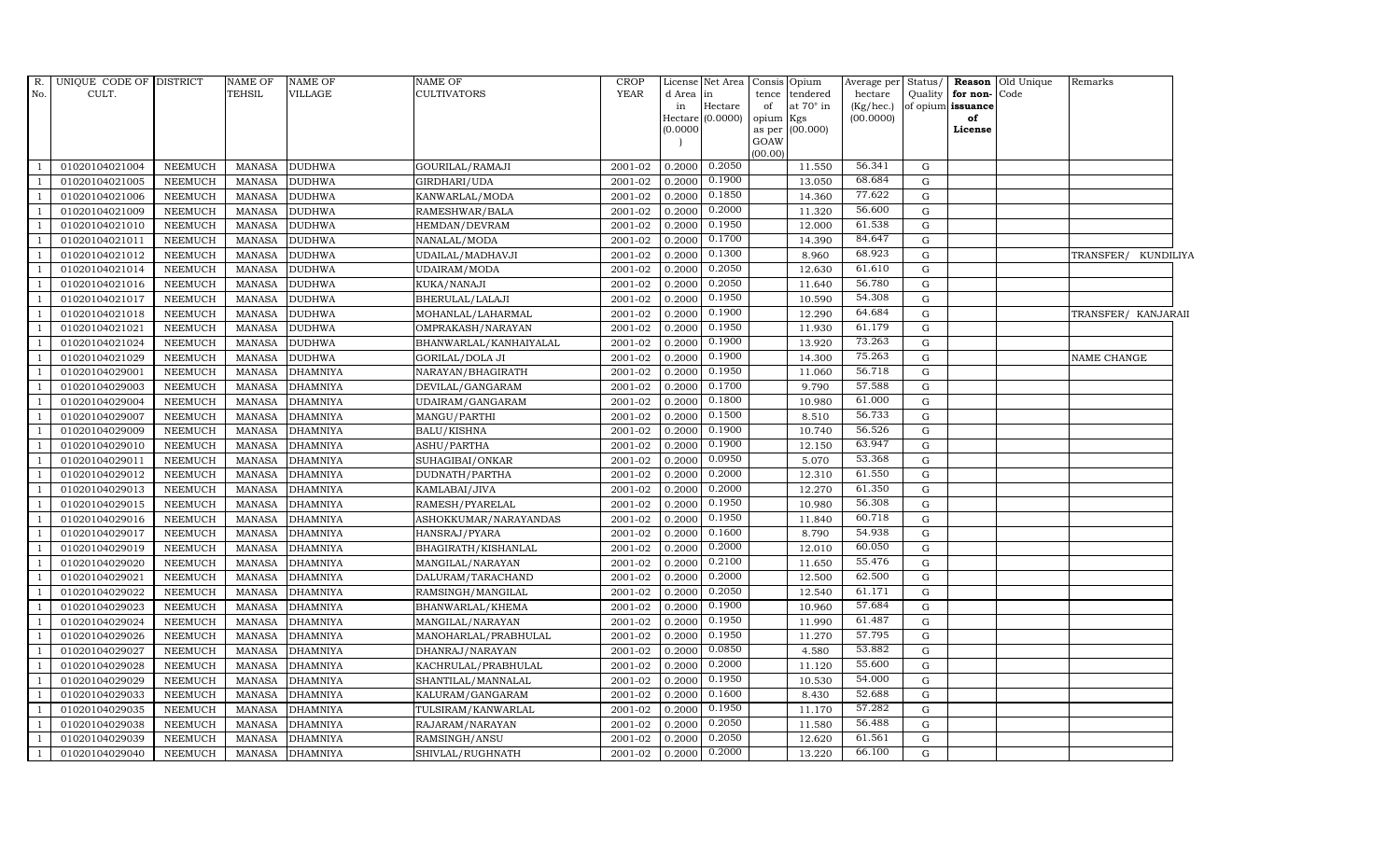| R.  | UNIQUE CODE OF DISTRICT |                | NAME OF       | <b>NAME OF</b>     | <b>NAME OF</b>         | <b>CROP</b> |           | License Net Area Consis Opium |           |                  | Average per        | Status/     | Reason            | Old Unique | Remarks         |
|-----|-------------------------|----------------|---------------|--------------------|------------------------|-------------|-----------|-------------------------------|-----------|------------------|--------------------|-------------|-------------------|------------|-----------------|
| No. | CULT.                   |                | TEHSIL        | <b>VILLAGE</b>     | <b>CULTIVATORS</b>     | <b>YEAR</b> | d Area in |                               |           | tence tendered   | hectare            | Quality     | for non-          | Code       |                 |
|     |                         |                |               |                    |                        |             | in        | Hectare                       | of        | at $70^\circ$ in | $(Kg/ {\rm hec.})$ |             | of opium issuance |            |                 |
|     |                         |                |               |                    |                        |             | (0.0000)  | Hectare (0.0000)              | opium Kgs | as per (00.000)  | (00.0000)          |             | of<br>License     |            |                 |
|     |                         |                |               |                    |                        |             |           |                               | GOAW      |                  |                    |             |                   |            |                 |
|     |                         |                |               |                    |                        |             |           |                               | (00.00)   |                  |                    |             |                   |            |                 |
|     | 01020104029044          | <b>NEEMUCH</b> | <b>MANASA</b> | <b>DHAMNIYA</b>    | MOHANLAL/MANGILAL      | 2001-02     |           | $0.2000$ $0.2050$             |           | 12.370           | 60.341             | $\mathbf G$ |                   |            |                 |
|     | 01020104029045          | <b>NEEMUCH</b> | <b>MANASA</b> | <b>DHAMNIYA</b>    | SHANTILAL/JAISINGH     | 2001-02     | 0.2000    | 0.1900                        |           | 10.440           | 54.947             | ${\rm G}$   |                   |            |                 |
|     | 01020104029046          | <b>NEEMUCH</b> | <b>MANASA</b> | <b>DHAMNIYA</b>    | JORAVAR/MEHTABSINGH    | 2001-02     | 0.2000    | 0.1400                        |           | 9.540            | 68.143             | $\mathbf G$ |                   |            |                 |
|     | 01020104029048          | <b>NEEMUCH</b> | <b>MANASA</b> | <b>DHAMNIYA</b>    | BHONIBAI/BHUWANA       | 2001-02     | 0.2000    | 0.1950                        |           | 10.850           | 55.641             | $\mathbf G$ |                   |            |                 |
|     | 01020104029056          | <b>NEEMUCH</b> | <b>MANASA</b> | <b>DHAMNIYA</b>    | KANWARLAL/NARAYAN      | 2001-02     | 0.2000    | 0.1950                        |           | 11.840           | 60.718             | $\mathbf G$ |                   |            |                 |
|     | 01020104029057          | <b>NEEMUCH</b> | <b>MANASA</b> | <b>DHAMNIYA</b>    | MEHTABBAI/MANGILAL     | 2001-02     | 0.2000    | 0.1950                        |           | 12.270           | 62.923             | $\mathbf G$ |                   |            |                 |
|     | 01020104029059          | <b>NEEMUCH</b> | <b>MANASA</b> | <b>DHAMNIYA</b>    | BHERULAL/HAJARI        | 2001-02     | 0.2000    | 0.2000                        |           | 11.120           | 55.600             | $\mathbf G$ |                   | 019        |                 |
| 3   | 01020104097001          | <b>NEEMUCH</b> | <b>MANASA</b> | <b>DHAKNI</b>      | HAJARILAL/MANGILAL     | 2001-02     | 0.2000    | 0.2050                        |           | 11.400           | 55.610             | G           |                   |            |                 |
| 3   | 01020104097003          | <b>NEEMUCH</b> | <b>MANASA</b> | <b>DHAKNI</b>      | GULABCHAND/DHANRAJ     | 2001-02     | 0.2000    | 0.1950                        |           | 11.890           | 60.974             | $\mathbf G$ |                   |            |                 |
| 3   | 01020104097004          | NEEMUCH        | <b>MANASA</b> | <b>DHAKNI</b>      | MOHANLAL/NATHULAL      | 2001-02     | 0.2000    | 0.1100                        |           | 7.060            | 64.182             | $\mathbf G$ |                   |            |                 |
| 3   | 01020104097006          | <b>NEEMUCH</b> | <b>MANASA</b> | <b>DHAKNI</b>      | BHAVARLAL/TEJRAM       | 2001-02     | 0.2000    | 0.1750                        |           | 10.270           | 58.686             | ${\rm G}$   |                   |            |                 |
| 3   | 01020104097010          | <b>NEEMUCH</b> | <b>MANASA</b> | <b>DHAKNI</b>      | LAXMICHAND/NANURAM     | 2001-02     | 0.2000    | 0.1100                        |           | 7.260            | 66.000             | $\mathbf G$ |                   |            |                 |
| 3   | 01020104097012          | <b>NEEMUCH</b> | <b>MANASA</b> | <b>DHAKNI</b>      | RAMLAL/JETRAM          | 2001-02     | 0.2000    | 0.1500                        |           | 9.410            | 62.733             | $\mathbf G$ |                   |            |                 |
| 3   | 01020104097013          | <b>NEEMUCH</b> | <b>MANASA</b> | <b>DHAKNI</b>      | RAMCHANDRA/RUGGA       | 2001-02     | 0.2000    | 0.1350                        |           | 8.330            | 61.704             | $\mathbf G$ |                   |            |                 |
| 3   | 01020104097014          | NEEMUCH        | <b>MANASA</b> | <b>DHAKNI</b>      | KISHANLAL/MEGHRAJ      | 2001-02     | 0.2000    | 0.1950                        |           | 11.890           | 60.974             | $\mathbf G$ |                   |            |                 |
| 3   | 01020104097015          | <b>NEEMUCH</b> | <b>MANASA</b> | <b>DHAKNI</b>      | HARCHAND/SURATRAM      | 2001-02     | 0.2000    | 0.1050                        |           | 5.990            | 57.048             | $\mathbf G$ |                   |            |                 |
| 3   | 01020104097016          | <b>NEEMUCH</b> | <b>MANASA</b> | <b>DHAKNI</b>      | BANSHILAL/BHAJJA       | 2001-02     | 0.2000    | 0.1800                        |           | 10.120           | 56.222             | ${\rm G}$   |                   |            |                 |
| 3   | 01020104097018          | <b>NEEMUCH</b> | <b>MANASA</b> | <b>DHAKNI</b>      | BANSHILAL/KISHANLAL    | 2001-02     | 0.2000    | 0.2000                        |           | 17.340           | 86.700             | $\mathbf G$ |                   |            |                 |
| 3   | 01020104097019          | <b>NEEMUCH</b> | <b>MANASA</b> | <b>DHAKNI</b>      | RAMDAYAL/KARULAL       | 2001-02     | 0.2000    | 0.1900                        |           | 13.920           | 73.263             | $\mathbf G$ |                   |            |                 |
| 3   | 01020104097021          | <b>NEEMUCH</b> | <b>MANASA</b> | <b>DHAKNI</b>      | FULSINGH/SVARUP SINGH  | 2001-02     | 0.2000    | 0.1700                        |           | 10.920           | 64.235             | $\mathbf G$ |                   |            |                 |
| 3   | 01020104097023          | <b>NEEMUCH</b> | <b>MANASA</b> | <b>DHAKNI</b>      | NANDUBAI/NANDLAL       | 2001-02     | 0.2000    | 0.1050                        |           | 6.240            | 59.429             | $\mathbf G$ |                   |            |                 |
| 3   | 01020104097027          | <b>NEEMUCH</b> | <b>MANASA</b> | <b>DHAKNI</b>      | RAMBAKSH/SALAGRAM      | 2001-02     | 0.2000    | 0.1700                        |           | 10.910           | 64.176             | ${\rm G}$   |                   |            |                 |
| 3   | 01020104097005          | NEEMUCH        | <b>MANASA</b> | <b>DHAKNI</b>      | BHUVANIRAM/PARASRAM    | 2001-02     | 0.2000    | 0.2000                        |           | 12.370           | 61.850             | $\mathbf G$ |                   |            |                 |
| 3   | 01020104097029          | <b>NEEMUCH</b> | <b>MANASA</b> | <b>DHAKNI</b>      | PREMSUKH/VARDICHAND    | 2001-02     | 0.2000    | 0.1850                        |           | 11.360           | 61.405             | $\mathbf G$ |                   |            |                 |
| 3   | 01020104097030          | <b>NEEMUCH</b> | <b>MANASA</b> | <b>DHAKNI</b>      | DEVILAL/BHUVANIRAM     | 2001-02     | 0.2000    | 0.1050                        |           | 6.030            | 57.429             | $\mathbf G$ |                   |            |                 |
| 3   | 01020104097032          | <b>NEEMUCH</b> | <b>MANASA</b> | <b>DHAKNI</b>      | RODIBAI/RAMCHANDRA     | 2001-02     | 0.2000    | 0.1050                        |           | 6.390            | 60.857             | ${\rm G}$   |                   |            |                 |
| 3   | 01020104097033          | <b>NEEMUCH</b> | <b>MANASA</b> | <b>DHAKNI</b>      | DEVILAL/VARDICHAND     | 2001-02     | 0.2000    | 0.1600                        |           | 9.360            | 58.500             | $\mathbf G$ |                   |            |                 |
| 3   | 01020104097036          | <b>NEEMUCH</b> | <b>MANASA</b> | <b>DHAKNI</b>      | MOHANSINGH/HINDU SINGH | 2001-02     | 0.2000    | 0.1800                        |           | 8.930            | 49.611             | $\mathbf G$ | 04                |            |                 |
| 3   | 01020104097039          | <b>NEEMUCH</b> | <b>MANASA</b> | <b>DHAKNI</b>      | GHISALAL/BHUVANIRAM    | 2001-02     | 0.2000    | 0.1050                        |           | 5.930            | 56.476             | $\mathbf G$ |                   |            |                 |
| 3   | 01020104097043          | <b>NEEMUCH</b> | <b>MANASA</b> | <b>DHAKNI</b>      | BAGDIRAM/BHANA         | 2001-02     | 0.2000    | 0.2000                        |           | 11.440           | 57.200             | $\mathbf G$ |                   |            | TRANSFER/KHADLI |
| 3   | 01020104097046          | <b>NEEMUCH</b> | <b>MANASA</b> | <b>DHAKNI</b>      | GULABCHAND/BHAGVAN     | 2001-02     | 0.2000    | 0.2100                        |           | 12.130           | 57.762             | ${\rm G}$   |                   |            |                 |
| 3   | 01020104097050          | <b>NEEMUCH</b> | <b>MANASA</b> | <b>DHAKNI</b>      | MANGYA/CHATRA          | 2001-02     | 0.2000    | 0.0850                        |           | 5.470            | 64.353             | $\mathbf G$ |                   |            |                 |
| 3   | 01020104097051          | NEEMUCH        | <b>MANASA</b> | <b>DHAKNI</b>      | RAMPRASAD/PRABHULAL    | 2001-02     | 0.2000    | 0.1600                        |           | 9.440            | 59.000             | $\mathbf G$ |                   |            |                 |
| 3   | 01020104097057          | <b>NEEMUCH</b> | <b>MANASA</b> | <b>DHAKNI</b>      | RAMGOPAL/CHAGANLAL     | 2001-02     | 0.2000    | 0.1000                        |           | 6.710            | 67.100             | $\mathbf G$ |                   |            |                 |
|     | 01020104024001          | <b>NEEMUCH</b> | <b>MANASA</b> | DHAKADKHEDI        | KANHAIYALAL/RUPA       | 2001-02     | 0.2000    | 0.1950                        |           | 11.580           | 59.385             | $\mathbf G$ |                   |            |                 |
|     | 01020104024002          | <b>NEEMUCH</b> | <b>MANASA</b> | <b>DHAKADKHEDI</b> | PREMCHAND/DEVAJI       | 2001-02     | 0.2000    | 0.1950                        |           | 12.100           | 62.051             | $\mathbf G$ |                   |            |                 |
|     | 01020104024003          | <b>NEEMUCH</b> | <b>MANASA</b> | <b>DHAKADKHEDI</b> | <b>BANSHILAL/RUPA</b>  | 2001-02     | 0.2000    | 0.1900                        |           | 11.590           | 61.000             | $\mathbf G$ |                   |            |                 |
|     | 01020104024004          | <b>NEEMUCH</b> | <b>MANASA</b> | <b>DHAKADKHEDI</b> | SHANKARLAL/BALU        | 2001-02     | 0.2000    | 0.1950                        |           | 11.980           | 61.436             | $\mathbf G$ |                   |            | TRANSFER/ ALORI |
|     | 01020104024006          | <b>NEEMUCH</b> | <b>MANASA</b> | <b>DHAKADKHEDI</b> | MATHURALAL/RUPA        | 2001-02     | 0.2000    | 0.1900                        |           | 11.880           | 62.526             | $\mathbf G$ |                   |            |                 |
|     | 01020104024007          | <b>NEEMUCH</b> | <b>MANASA</b> | <b>DHAKADKHEDI</b> | PRAKASHCHAND/JAGANNATH | 2001-02     | 0.2000    | 0.1900                        |           | 12.640           | 66.526             | $\mathbf G$ |                   |            | NAME CHANGE     |
|     | 01020104024008          | <b>NEEMUCH</b> | <b>MANASA</b> | <b>DHAKADKHEDI</b> | DEVILAL/RAJU           | 2001-02     | 0.2000    | 0.2000                        |           | 11.000           | 55.000             | G           |                   |            |                 |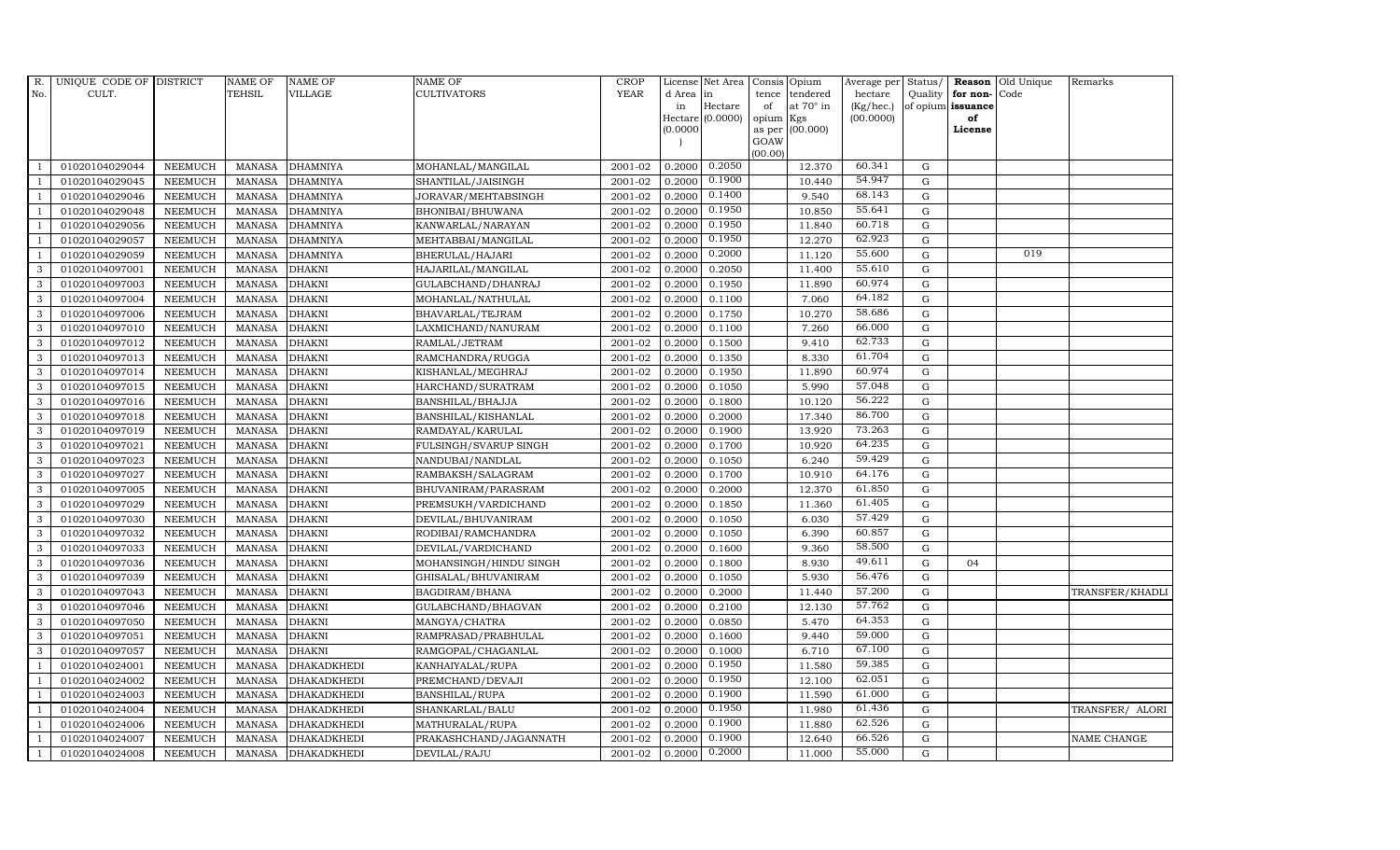| R.             | UNIQUE CODE OF DISTRICT |                | NAME OF       | <b>NAME OF</b>          | <b>NAME OF</b>          | <b>CROP</b> |                       | License Net Area Consis |                | Opium            | Average per | Status/     |                   | Reason Old Unique | Remarks                 |
|----------------|-------------------------|----------------|---------------|-------------------------|-------------------------|-------------|-----------------------|-------------------------|----------------|------------------|-------------|-------------|-------------------|-------------------|-------------------------|
| No.            | CULT.                   |                | TEHSIL        | <b>VILLAGE</b>          | <b>CULTIVATORS</b>      | <b>YEAR</b> | d Area in             |                         | tence          | tendered         | hectare     | Quality     | for non-Code      |                   |                         |
|                |                         |                |               |                         |                         |             | in                    | Hectare                 | of             | at $70^\circ$ in | (Kg/hec.)   |             | of opium issuance |                   |                         |
|                |                         |                |               |                         |                         |             | (0.0000)              | Hectare (0.0000)        | opium Kgs      | (00.000)         | (00.0000)   |             | of<br>License     |                   |                         |
|                |                         |                |               |                         |                         |             |                       |                         | as per<br>GOAW |                  |             |             |                   |                   |                         |
|                |                         |                |               |                         |                         |             |                       |                         | (00.00)        |                  |             |             |                   |                   |                         |
|                | 01020104024009          | NEEMUCH        | MANASA        | <b>DHAKADKHEDI</b>      | MODIRAM/NARAYAN         | 2001-02     | $0.2000$ $0.1950$     |                         |                | 10.430           | 53.487      | $\mathbf G$ |                   |                   |                         |
|                | 01020104024010          | <b>NEEMUCH</b> | MANASA        | <b>DHAKADKHEDI</b>      | BHERULAL/DALLA          | 2001-02     | $0.2000 \quad 0.2000$ |                         |                | 11.000           | 55.000      | G           |                   |                   |                         |
| $\overline{1}$ | 01020104024012          | NEEMUCH        | MANASA        | <b>DHAKADKHEDI</b>      | JAGDISH/PRABHULAL       | 2001-02     | 0.2000                | 0.1950                  |                | 12.740           | 65.333      | G           |                   |                   |                         |
|                | 01020104024013          | <b>NEEMUCH</b> | <b>MANASA</b> | <b>DHAKADKHEDI</b>      | SHANTILAL/GHISALAL      | 2001-02     | $0.2000 \quad 0.1950$ |                         |                | 11.230           | 57.590      | ${\rm G}$   |                   |                   | TRANSFER/ RAJSTAN UNIT. |
|                | 01020104024015          | <b>NEEMUCH</b> | <b>MANASA</b> | <b>DHAKADKHEDI</b>      | PREMCHAND/MULCHAND      | 2001-02     | 0.2000                | 0.2000                  |                | 10.950           | 54.750      | G           |                   |                   | TRANSFER/ DATLAI        |
|                | 01020104024017          | <b>NEEMUCH</b> | <b>MANASA</b> | <b>DHAKADKHEDI</b>      | PREMCHAND/KHIMA         | 2001-02     | 0.2000                | 0.2050                  |                | 12.330           | 60.146      | G           |                   |                   |                         |
|                | 01020104024018          | NEEMUCH        | <b>MANASA</b> | <b>DHAKADKHEDI</b>      | KHEMRAJ/HEERA           | 2001-02     | 0.2000                | 0.2000                  |                | 12.180           | 60.900      | G           |                   |                   |                         |
| -1             | 01020104024019          | <b>NEEMUCH</b> | MANASA        | <b>DHAKADKHEDI</b>      | GORILAL/MODIRAM         | 2001-02     | 0.2000                | 0.2000                  |                | 10.970           | 54.850      | G           |                   |                   |                         |
|                | 01020104024021          | <b>NEEMUCH</b> | <b>MANASA</b> | <b>DHAKADKHEDI</b>      | LAXMAN/GORILAL          | 2001-02     | 0.2000                | 0.1900                  |                | 11.680           | 61.474      | $\mathbf G$ |                   |                   |                         |
|                | 01020104024014          | <b>NEEMUCH</b> | <b>MANASA</b> | DHAKADKHEDI             | MEGHRAJ/GISHALAL        | 2001-02     | 0.2000                | 0.1900                  |                | 11.800           | 62.105      | ${\rm G}$   |                   | 01020104007059    |                         |
|                | 01020104013002          | <b>NEEMUCH</b> | <b>MANASA</b> | <b>DEVRI PARDA</b>      | DHAPUBAI/DHANNA         | 2001-02     | $0.2000 \mid 0.1850$  |                         |                | 11.420           | 61.730      | G           |                   |                   |                         |
|                | 01020104013004          | NEEMUCH        | <b>MANASA</b> | <b>DEVRI PARDA</b>      | BIHARI/RAMA             | 2001-02     | 0.2000                | 0.2050                  |                | 11.280           | 55.024      | G           |                   |                   |                         |
|                | 01020104013007          | <b>NEEMUCH</b> | <b>MANASA</b> | <b>DEVRI PARDA</b>      | SHYAMLAL/BIHARILAL      | 2001-02     | 0.2000                | 0.1950                  |                | 12.680           | 65.026      | G           |                   |                   |                         |
|                | 01020104013009          | <b>NEEMUCH</b> | <b>MANASA</b> | <b>DEVRI PARDA</b>      | BHANWARLAL/NATHU        | 2001-02     | 0.2000                | 0.2000                  |                | 11.700           | 58.500      | ${\rm G}$   |                   |                   |                         |
|                | 01020104013010          | NEEMUCH        | <b>MANASA</b> | <b>DEVRI PARDA</b>      | SONI BAI/ HEMA          | 2001-02     | 0.2000                | 0.2050                  |                | 12.530           | 61.122      | ${\rm G}$   |                   |                   |                         |
|                | 01020104013011          | <b>NEEMUCH</b> | <b>MANASA</b> | <b>DEVRI PARDA</b>      | KAILASHCHAND/ NONDRAM   | 2001-02     | 0.2000                | 0.2000                  |                | 12.630           | 63.150      | G           |                   |                   | NAME CHANGE             |
|                | 01020104013012          | <b>NEEMUCH</b> | MANASA        | <b>DEVRI PARDA</b>      | KANHAIYALAL/KHEMRAJ     | 2001-02     | 0.2000 0.2000         |                         |                | 12.040           | 60.200      | G           |                   |                   |                         |
|                | 01020104013014          | NEEMUCH        | <b>MANASA</b> | <b>DEVRI PARDA</b>      | BANSHILAL/DEVAJI        | 2001-02     | 0.2000                | 0.2000                  |                | 12.750           | 63.750      | ${\rm G}$   |                   |                   |                         |
|                | 01020104013016          | <b>NEEMUCH</b> | <b>MANASA</b> | <b>DEVRI PARDA</b>      | DHAPU BAI/SHOLA         | 2001-02     | 0.2000                | 0.1900                  |                | 11.040           | 58.105      | ${\rm G}$   |                   |                   |                         |
|                | 01020104013017          | NEEMUCH        | <b>MANASA</b> | DEVRI PARDA             | <b>BHURA/SHOLA</b>      | 2001-02     | 0.2000                | 0.1900                  |                | 11.890           | 62.579      | ${\rm G}$   |                   |                   |                         |
|                | 01020104013018          | <b>NEEMUCH</b> | <b>MANASA</b> | <b>DEVRI PARDA</b>      | KHIMA/MEGHA             | 2001-02     | 0.2000                | 0.1950                  |                | 12.260           | 62.872      | ${\rm G}$   |                   |                   |                         |
|                | 01020104013019          | <b>NEEMUCH</b> | MANASA        | <b>DEVRI PARDA</b>      | CHHAGANLAL/CHHOGALAL    | 2001-02     | $0.2000$ $0.2050$     |                         |                | 12.500           | 60.976      | $\mathbf G$ |                   |                   |                         |
|                | 01020104013023          | <b>NEEMUCH</b> | <b>MANASA</b> | <b>DEVRI PARDA</b>      | SEVA/LALU               | 2001-02     | 0.2000                | 0.2050                  |                | 12.110           | 59.073      | ${\rm G}$   |                   |                   |                         |
|                | 01020104013024          | <b>NEEMUCH</b> | <b>MANASA</b> | <b>DEVRI PARDA</b>      | MOHANLAL/LALU           | 2001-02     | 0.2000                | 0.2000                  |                | 12.590           | 62.950      | ${\rm G}$   |                   |                   |                         |
|                | 01020104013026          | <b>NEEMUCH</b> | <b>MANASA</b> | <b>DEVRI PARDA</b>      | CHATARSINGH/KALU        | 2001-02     | 0.2000                | 0.2100                  |                | 11.630           | 55.381      | $\mathbf G$ |                   |                   |                         |
|                | 01020104013031          | NEEMUCH        | <b>MANASA</b> | <b>DEVRI PARDA</b>      | MANGILAL/RATANLAL       | 2001-02     | 0.2000                | 0.1050                  |                | 6.790            | 64.667      | G           |                   |                   |                         |
|                | 01020104013033          | <b>NEEMUCH</b> | MANASA        | <b>DEVRI PARDA</b>      | SURAJMAL/NARAYAN        | 2001-02     | 0.2000                | 0.1850                  |                | 10.870           | 58.757      | ${\rm G}$   |                   |                   |                         |
|                | 01020104013034          | <b>NEEMUCH</b> | MANASA        | <b>DEVRI PARDA</b>      | DURGA/DHANNA            | 2001-02     | 0.2000                | 0.2000                  |                | 12.230           | 61.150      | ${\rm G}$   |                   |                   |                         |
| $\mathbf{1}$   | 01020104013035          | NEEMUCH        | <b>MANASA</b> | <b>DEVRI PARDA</b>      | SHANTILAL/DEVA          | 2001-02     | 0.2000                | 0.2000                  |                | 12.130           | 60.650      | ${\rm G}$   |                   |                   |                         |
|                | 01020104013005          | <b>NEEMUCH</b> | <b>MANASA</b> | <b>DEVRI PARDA</b>      | JANKIBAI/LAKKHA         | 2001-02     | 0.2000                | 0.2000                  |                | 11.770           | 58.850      | G           |                   |                   |                         |
|                | 01020104013036          | NEEMUCH        | <b>MANASA</b> | <b>DEVRI PARDA</b>      | BADRILAL/NATHU          | 2001-02     | 0.2000                | 0.0950                  |                | 6.200            | 65.263      | ${\rm G}$   |                   | 01020104027099    |                         |
|                | 01020104013020          | <b>NEEMUCH</b> | MANASA        | <b>DEVRI PARDA</b>      | PIRU/SHOLA              | 2001-02     | 0.2000                | 0.2050                  |                | 12.610           | 61.512      | ${\rm G}$   |                   |                   |                         |
|                | 01020104013037          | NEEMUCH        | <b>MANASA</b> | <b>DEVRI PARDA</b>      | DHANNALAL/HARIRAM       | $2001 - 02$ | 0.2000                | 0.1900                  |                | 11.870           | 62.474      | ${\rm G}$   |                   |                   | OLD CULT.               |
| - 1            | 01020104013032          | <b>NEEMUCH</b> | <b>MANASA</b> | <b>DEVRI PARDA</b>      | RATNA/MEGHA             | 2001-02     | 0.2000                |                         |                |                  |             | $\mathbf F$ |                   |                   |                         |
|                | 01020104013038          | <b>NEEMUCH</b> | <b>MANASA</b> | <b>DEVRI PARDA</b>      | GENDA/LALA              | 2001-02     | 0.2000                | 0.2000                  |                | 12.090           | 60.450      | $\mathbf G$ |                   |                   |                         |
| $\overline{4}$ | 01020104117017          | NEEMUCH        | <b>MANASA</b> | <b>MALAHEDA</b>         | BHAGGA/BIHARI           | 2001-02     | 0.2000                | 0.2050                  |                | 10.500           | 51.220      | ${\rm G}$   | 04                |                   | ISSUED ON 2003-04       |
| 2              | 01020104045082          | <b>NEEMUCH</b> | MANASA        | <b>DEVRI KHAWASA-II</b> | RAMNARAYAN/AMRITRAM     | $2001 - 02$ | 0.2000                | 0.1000                  |                | 6.410            | 64.100      | G           |                   |                   |                         |
| $\overline{2}$ | 01020104045084          | <b>NEEMUCH</b> | <b>MANASA</b> | <b>DEVRI KHAWASA-II</b> | MOHANLAL/KALURAM        | 2001-02     | 0.2000                | 0.1850                  |                | 10.990           | 59.405      | ${\rm G}$   |                   |                   |                         |
| 2              | 01020104045085          | <b>NEEMUCH</b> | <b>MANASA</b> | <b>DEVRI KHAWASA-II</b> | SALAGRAM/BHUWANIRAM     | 2001-02     | 0.2000                | 0.2050                  |                | 12.790           | 62.390      | ${\rm G}$   |                   |                   |                         |
| 2              | 01020104045087          | <b>NEEMUCH</b> | <b>MANASA</b> | DEVRI KHAWASA-II        | SATYANARAYAN/MULCHANDRA | 2001-02     | 0.2000                | 0.1900                  |                | 11.660           | 61.368      | ${\rm G}$   |                   |                   |                         |
| $\overline{a}$ | 01020104045089          | <b>NEEMUCH</b> | MANASA        | <b>DEVRI KHAWASA-II</b> | RAMESHWAR/PYARCHANDRA   | 2001-02     | $0.2000$ $0.1550$     |                         |                | 10.160           | 65.548      | ${\rm G}$   |                   |                   |                         |
|                |                         |                |               |                         |                         |             |                       |                         |                |                  |             |             |                   |                   |                         |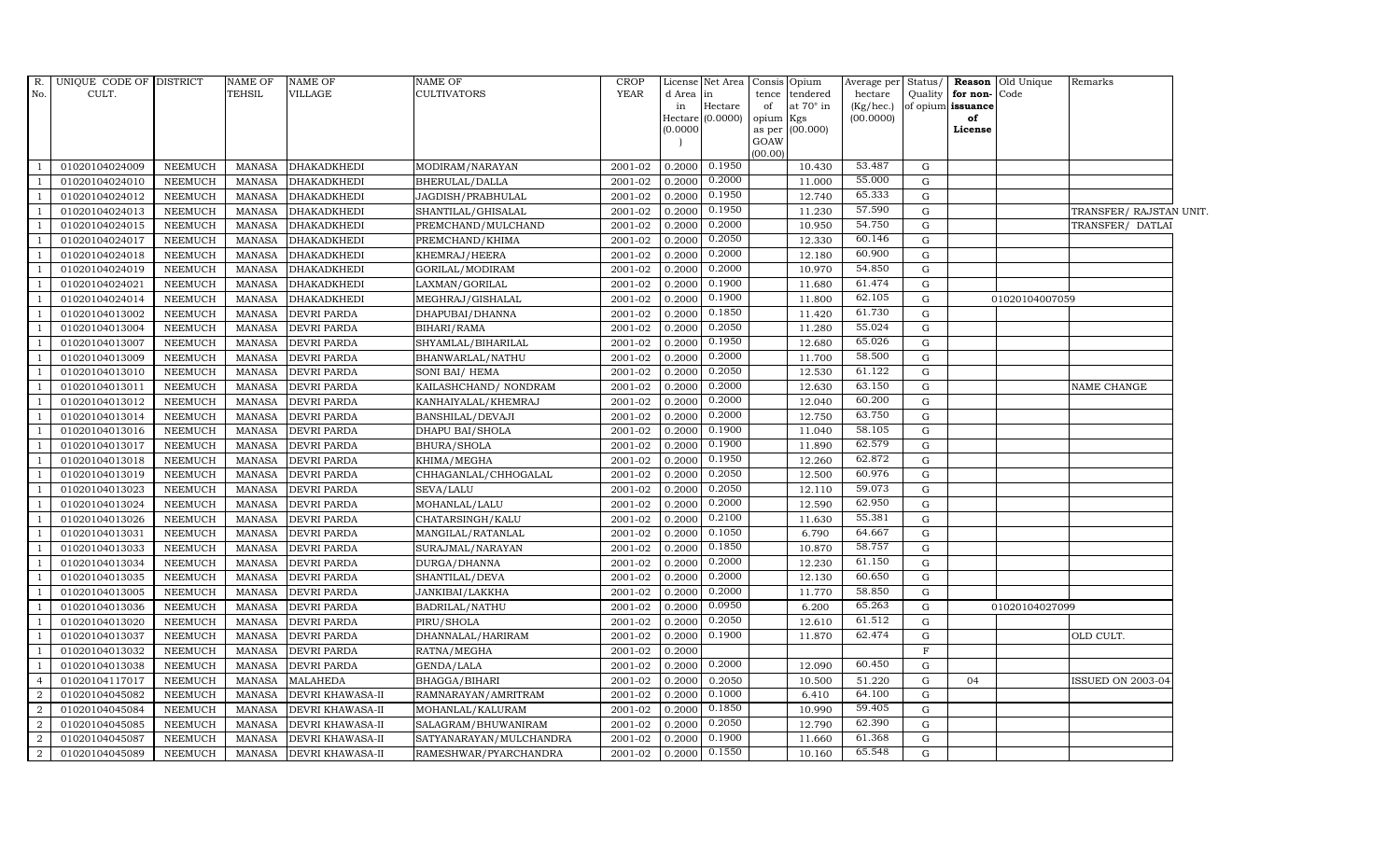|                | R. UNIQUE CODE OF DISTRICT |                | NAME OF       | <b>NAME OF</b>          | NAME OF                     | CROP    |           | License Net Area Consis Opium |                     |           | Average per  | Status/   |                   | <b>Reason</b> Old Unique | Remarks                |  |
|----------------|----------------------------|----------------|---------------|-------------------------|-----------------------------|---------|-----------|-------------------------------|---------------------|-----------|--------------|-----------|-------------------|--------------------------|------------------------|--|
| No.            | CULT.                      |                | TEHSIL        | <b>VILLAGE</b>          | CULTIVATORS                 | YEAR    | d Area in |                               | tence               | tendered  | hectare      | Quality   | for non-Code      |                          |                        |  |
|                |                            |                |               |                         |                             |         | in        | Hectare                       | of                  | at 70° in | $(Kg/$ hec.) |           | of opium issuance |                          |                        |  |
|                |                            |                |               |                         |                             |         | (0.0000)  | Hectare (0.0000)              | opium Kgs<br>as per | (00.000)  | (00.0000)    |           | of<br>License     |                          |                        |  |
|                |                            |                |               |                         |                             |         |           |                               | GOAW                |           |              |           |                   |                          |                        |  |
|                |                            |                |               |                         |                             |         |           |                               | (00.00)             |           |              |           |                   |                          |                        |  |
| 2              | 01020104045090             | <b>NEEMUCH</b> | MANASA        | <b>DEVRI KHAWASA-II</b> | MANGILAL/KALURAM            | 2001-02 | 0.2000    | 0.1000                        |                     | 6.420     | 64.200       | G         |                   |                          |                        |  |
| $\overline{2}$ | 01020104045091             | <b>NEEMUCH</b> | MANASA        | <b>DEVRI KHAWASA-II</b> | MADANLAL/RAMPRATAP          | 2001-02 | 0.2000    | 0.1000                        |                     | 7.190     | 71.900       | G         |                   |                          |                        |  |
| 2              | 01020104045092             | <b>NEEMUCH</b> | MANASA        | <b>DEVRI KHAWASA-II</b> | RAMSINGH/RATANLAL           | 2001-02 | 0.2000    | 0.0950                        |                     | 6.660     | 70.105       | G         |                   |                          |                        |  |
| $\overline{2}$ | 01020104045093             | <b>NEEMUCH</b> | <b>MANASA</b> | <b>DEVRI KHAWASA-II</b> | BANSHIDAS/ONKARDAS          | 2001-02 | 0.2000    | 0.1850                        |                     | 12.370    | 66.865       | G         |                   |                          |                        |  |
| 2              | 01020104045094             | <b>NEEMUCH</b> | MANASA        | <b>DEVRI KHAWASA-II</b> | BANSHILAL/BHANWARLAL        | 2001-02 | 0.2000    | 0.2000                        |                     | 11.540    | 57.700       | G         |                   |                          |                        |  |
| $\overline{2}$ | 01020104045095             | <b>NEEMUCH</b> | MANASA        | <b>DEVRI KHAWASA-II</b> | BANSHILAL/BAPULAL           | 2001-02 | 0.2000    | 0.1850                        |                     | 11.140    | 60.216       | G         |                   |                          |                        |  |
| 2              | 01020104045096             | <b>NEEMUCH</b> | <b>MANASA</b> | <b>DEVRI KHAWASA-II</b> | SUBHASHCHANDRA/BHANWARLAL   | 2001-02 | 0.2000    | 0.2000                        |                     | 12.870    | 64.350       | G         |                   |                          |                        |  |
| 2              | 01020104045097             | <b>NEEMUCH</b> | MANASA        | <b>DEVRI KHAWASA-II</b> | MANGILAL/BAKHATRAM          | 2001-02 | 0.2000    | 0.1950                        |                     | 11.550    | 59.231       | G         |                   |                          |                        |  |
| $\overline{2}$ | 01020104045098             | <b>NEEMUCH</b> | <b>MANASA</b> | <b>DEVRI KHAWASA-II</b> | BHUWANIBAI/CHAGANLAL        | 2001-02 | 0.2000    | 0.0950                        |                     | 6.300     | 66.316       | G         |                   |                          |                        |  |
| $\overline{2}$ | 01020104045100             | <b>NEEMUCH</b> | MANASA        | DEVRI KHAWASA-II        | SAMANDBAI/BHAGIRATH         | 2001-02 | 0.2000    | 0.1800                        |                     | 13.170    | 73.167       | G         |                   |                          |                        |  |
| $\overline{2}$ | 01020104045101             | <b>NEEMUCH</b> | MANASA        | <b>DEVRI KHAWASA-II</b> | NARMADABAI/PREMCHANDRA      | 2001-02 | 0.2000    | 0.2050                        |                     | 11.490    | 56.049       | G         |                   |                          |                        |  |
| $\overline{2}$ | 01020104045102             | <b>NEEMUCH</b> | <b>MANASA</b> | <b>DEVRI KHAWASA-II</b> | NANDLAL/RATANLAL            | 2001-02 | 0.2000    | 0.0900                        |                     | 6.000     | 66.667       | G         |                   |                          |                        |  |
| 2              | 01020104045103             | <b>NEEMUCH</b> | <b>MANASA</b> | DEVRI KHAWASA-II        | HEERALAL/RUPRAM             | 2001-02 | 0.2000    | 0.1650                        |                     | 9.940     | 60.242       | G         |                   |                          |                        |  |
| 2              | 01020104045106             | <b>NEEMUCH</b> | <b>MANASA</b> | <b>DEVRI KHAWASA-II</b> | SUNDERLAL/ONKARLAL          | 2001-02 | 0.2000    | 0.0800                        |                     | 5.590     | 69.875       | G         |                   |                          |                        |  |
| $\overline{a}$ | 01020104045108             | NEEMUCH        | <b>MANASA</b> | DEVRI KHAWASA-II        | NANDUBAI/NATHULAL           | 2001-02 | 0.2000    | 0.1000                        |                     | 6.190     | 61.900       | G         |                   |                          |                        |  |
| 2              | 01020104045109             | <b>NEEMUCH</b> | <b>MANASA</b> | <b>DEVRI KHAWASA-II</b> | OMPRAKASH/BHUWANILAL        | 2001-02 | 0.2000    | 0.1000                        |                     | 6.810     | 68.100       | G         |                   |                          |                        |  |
| 2              | 01020104045110             | <b>NEEMUCH</b> | <b>MANASA</b> | <b>DEVRI KHAWASA-II</b> | GOPIBAI/BANSILAL            | 2001-02 | 0.2000    | 0.1000                        |                     | 6.230     | 62.300       | G         |                   |                          |                        |  |
| $\overline{2}$ | 01020104045111             | NEEMUCH        | MANASA        | DEVRI KHAWASA-II        | RAMKUNWARBAI/ONKARLAL       | 2001-02 | 0.2000    | 0.1050                        |                     | 6.450     | 61.429       | G         |                   |                          |                        |  |
| 2              | 01020104045112             | <b>NEEMUCH</b> | <b>MANASA</b> | <b>DEVRI KHAWASA-II</b> | RAMDAYAL/NANURAM            | 2001-02 | 0.2000    | 0.2000                        |                     | 11.700    | 58.500       | G         |                   |                          |                        |  |
| 2              | 01020104045113             | <b>NEEMUCH</b> | <b>MANASA</b> | <b>DEVRI KHAWASA-II</b> | MANNALAL/GULABCHANDRA       | 2001-02 | 0.2000    | 0.0950                        |                     | 6.850     | 72.105       | G         |                   |                          |                        |  |
| 2              | 01020104045115             | <b>NEEMUCH</b> | MANASA        | <b>DEVRI KHAWASA-II</b> | BAGDIRAM/KHEMRAJ            | 2001-02 | 0.2000    | 0.2000                        |                     | 12.750    | 63.750       | G         |                   |                          |                        |  |
| 2              | 01020104045116             | <b>NEEMUCH</b> | <b>MANASA</b> | DEVRI KHAWASA-II        | RAMNATH/PYARCHANDRA         | 2001-02 | 0.2000    | 0.1900                        |                     | 12.590    | 66.263       | G         |                   |                          |                        |  |
| $\overline{2}$ | 01020104045120             | NEEMUCH        | MANASA        | <b>DEVRI KHAWASA-II</b> | RADHESHYAM/BHAGIRATH        | 2001-02 | 0.2000    | 0.1950                        |                     | 12.900    | 66.154       | G         |                   |                          |                        |  |
| 2              | 01020104045121             | <b>NEEMUCH</b> | <b>MANASA</b> | <b>DEVRI KHAWASA-II</b> | MATHURALAL/BHUWANIRAM       | 2001-02 | 0.2000    | 0.2050                        |                     | 11.350    | 55.366       | G         |                   |                          |                        |  |
| 2              | 01020104045122             | <b>NEEMUCH</b> | <b>MANASA</b> | DEVRI KHAWASA-II        | RAMNIWAS/NANDLAL            | 2001-02 | 0.2000    | 0.1750                        |                     | 10.700    | 61.143       | G         |                   |                          |                        |  |
| 2              | 01020104045117             | <b>NEEMUCH</b> | MANASA        | <b>DEVRI KHAWASA-II</b> | CHANDIBAI/ONKARLAL          | 2001-02 | 0.2000    | 0.2000                        |                     | 13.010    | 65.050       | G         |                   |                          |                        |  |
| 2              | 01020104045123             | <b>NEEMUCH</b> | <b>MANASA</b> | <b>DEVRI KHAWASA-II</b> | KALURAM/SALAGRAM            | 2001-02 | 0.2000    | 0.1000                        |                     | 5.990     | 59.900       | G         |                   |                          |                        |  |
| $\overline{2}$ | 01020104045124             | <b>NEEMUCH</b> | MANASA        | <b>DEVRI KHAWASA-II</b> | INDARMAL/UDAIRAM            | 2001-02 | 0.2000    | 0.1000                        |                     | 6.290     | 62.900       | ${\rm G}$ |                   |                          |                        |  |
| 2              | 01020104045125             | <b>NEEMUCH</b> | <b>MANASA</b> | <b>DEVRI KHAWASA-II</b> | KANWARLAL/RAJARAM           | 2001-02 | 0.2000    | 0.1500                        |                     | 9.490     | 63.267       | G         |                   |                          | TRANSFER/ ANKLI        |  |
| 2              | 01020104045128             | <b>NEEMUCH</b> | <b>MANASA</b> | DEVRI KHAWASA-II        | BHERULAL/PARTHA             | 2001-02 | 0.2000    | 0.1000                        |                     | 5.570     | 55.700       | G         |                   |                          | TRANSFER/ BADKUNWA     |  |
| $\overline{2}$ | 01020104045129             | <b>NEEMUCH</b> | MANASA        | <b>DEVRI KHAWASA-II</b> | RAMESHNATH/MOHANNATH        | 2001-02 | 0.2000    | 0.0950                        |                     | 5.230     | 55.053       | G         |                   |                          |                        |  |
| 2              | 01020104045130             | <b>NEEMUCH</b> | MANASA        | <b>DEVRI KHAWASA-II</b> | MOHANLAL/MATHURALAL         | 2001-02 | 0.2000    | 0.1850                        |                     | 12.170    | 65.784       | G         |                   |                          |                        |  |
| $\overline{2}$ | 01020104045131             | <b>NEEMUCH</b> | MANASA        | DEVRI KHAWASA-II        | KALURAM/CHAGANLAL           | 2001-02 | 0.2000    | 0.0900                        |                     | 5.670     | 63.000       | G         |                   |                          | TRANSFER/ KANAWATI N-I |  |
| 2              | 01020104045132             | <b>NEEMUCH</b> | MANASA        | <b>DEVRI KHAWASA-II</b> | GHANSHYAM/JAGANNATH         | 2001-02 | 0.2000    | 0.1500                        |                     | 9.280     | 61.867       | G         |                   |                          |                        |  |
| 2              | 01020104045135             | <b>NEEMUCH</b> | <b>MANASA</b> | DEVRI KHAWASA-II        | CHOGALAL/PRABHULAL          | 2001-02 | 0.2000    | 0.1550                        |                     | 9.380     | 60.516       | G         |                   |                          |                        |  |
| $\overline{2}$ | 01020104045136             | <b>NEEMUCH</b> | MANASA        | <b>DEVRI KHAWASA-II</b> | AMBARAM/BALMUKUND           | 2001-02 | 0.2000    | 0.1500                        |                     | 10.300    | 68.667       | G         |                   |                          |                        |  |
| 2              | 01020104045139             | <b>NEEMUCH</b> | <b>MANASA</b> | <b>DEVRI KHAWASA-II</b> | BAPULAL/BHAGIRATH           | 2001-02 | 0.2000    | 0.1000                        |                     | 6.850     | 68.500       | G         |                   |                          |                        |  |
| $\overline{2}$ | 01020104045142             | <b>NEEMUCH</b> | <b>MANASA</b> | DEVRI KHAWASA-II        | MAHAVEERDAS/ONKARDAS        | 2001-02 | 0.2000    | 0.0900                        |                     | 5.080     | 56.444       | G         |                   |                          |                        |  |
| 2              | 01020104045143             | <b>NEEMUCH</b> | <b>MANASA</b> | <b>DEVRI KHAWASA-II</b> | KARIBAI/BALMUKUND           | 2001-02 | 0.2000    | 0.1000                        |                     | 5.780     | 57.800       | G         |                   |                          |                        |  |
| 2              | 01020104045145             | <b>NEEMUCH</b> | <b>MANASA</b> | DEVRI KHAWASA-II        | JAGDISHCHANDRA/LAXMINARAYAN | 2001-02 | 0.2000    | 0.1450                        |                     | 9.560     | 65.931       | G         |                   |                          |                        |  |
| $\overline{2}$ | 01020104045146             | <b>NEEMUCH</b> | MANASA        | <b>DEVRI KHAWASA-II</b> | NANDLAL/CHATARBHUJ          | 2001-02 | 0.2000    | 0.1150                        |                     | 7.170     | 62.348       | G         |                   |                          |                        |  |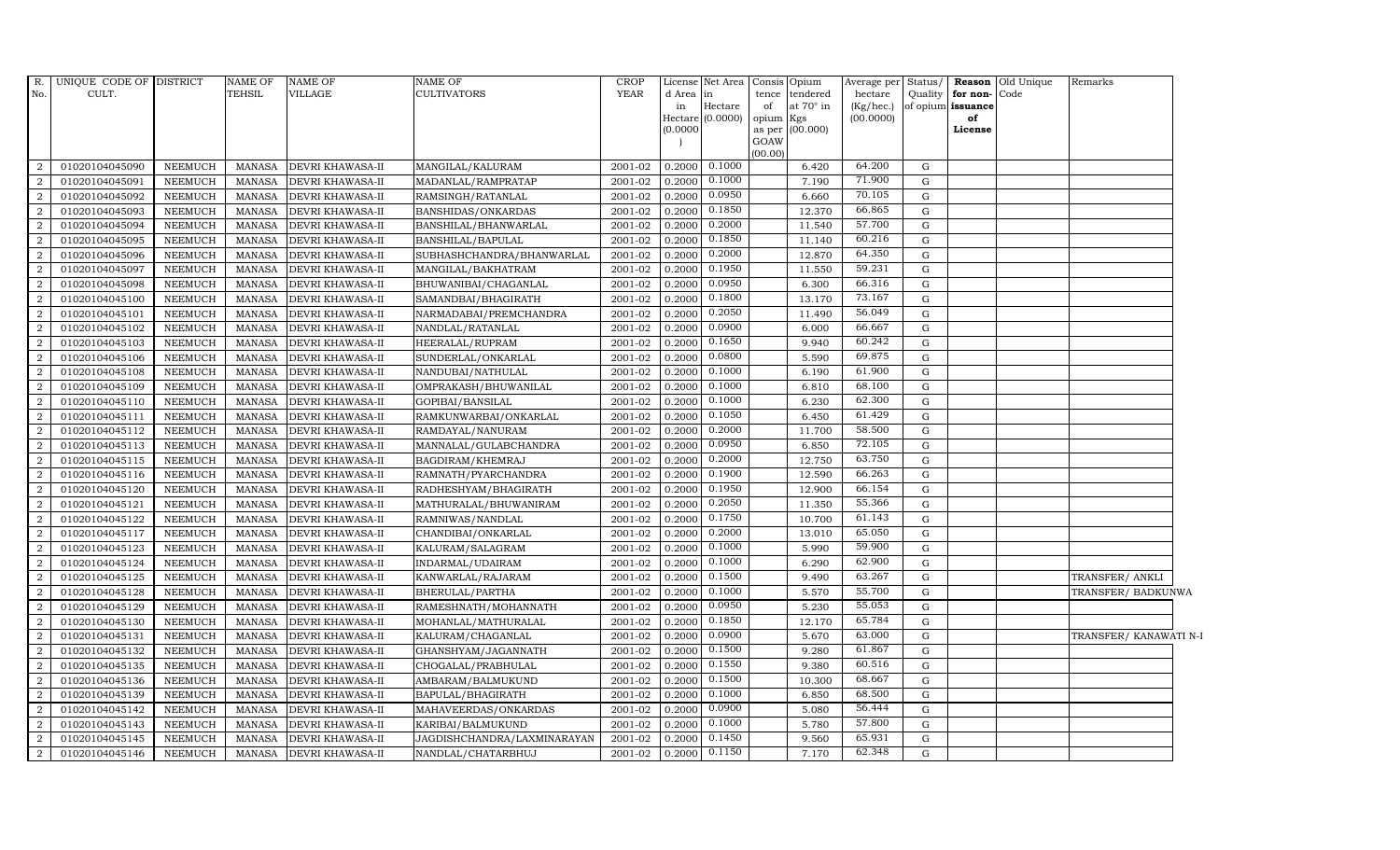| R.             | UNIQUE CODE OF DISTRICT |                | <b>NAME OF</b> | NAME OF                 | <b>NAME OF</b>           | <b>CROP</b> |                 | License Net Area Consis Opium |                 |                                    | Average per Status/  |             |                                           | Reason Old Unique | Remarks                                 |  |
|----------------|-------------------------|----------------|----------------|-------------------------|--------------------------|-------------|-----------------|-------------------------------|-----------------|------------------------------------|----------------------|-------------|-------------------------------------------|-------------------|-----------------------------------------|--|
| No.            | CULT.                   |                | TEHSIL         | VILLAGE                 | <b>CULTIVATORS</b>       | YEAR        | d Area in<br>in | Hectare                       | of              | tence tendered<br>at $70^\circ$ in | hectare<br>(Kg/hec.) |             | Quality for non-Code<br>of opium issuance |                   |                                         |  |
|                |                         |                |                |                         |                          |             |                 | Hectare $(0.0000)$            | opium Kgs       |                                    | (00.0000)            |             | of                                        |                   |                                         |  |
|                |                         |                |                |                         |                          |             | (0.0000)        |                               |                 | as per (00.000)                    |                      |             | License                                   |                   |                                         |  |
|                |                         |                |                |                         |                          |             |                 |                               | GOAW<br>(00.00) |                                    |                      |             |                                           |                   |                                         |  |
| 2              | 01020104045147          | NEEMUCH        | MANASA         | <b>DEVRI KHAWASA-II</b> | GHASIRAM/BHAGIRATH       | 2001-02     | 0.2000          | 0.1000                        |                 | 7.590                              | 75.900               | G           |                                           |                   |                                         |  |
| 2              | 01020104045150          | <b>NEEMUCH</b> | MANASA         | <b>DEVRI KHAWASA-II</b> | KANHAIYALAL/JETRAM       | 2001-02     | 0.2000          | 0.1000                        |                 | 5.350                              | 53.500               | G           |                                           |                   |                                         |  |
| <sup>2</sup>   | 01020104045152          | <b>NEEMUCH</b> | <b>MANASA</b>  | <b>DEVRI KHAWASA-II</b> | RAMPRAHALAD/RAMESHWAR    | 2001-02     | 0.2000          | 0.0900                        |                 | 5.720                              | 63.556               | G           |                                           |                   |                                         |  |
| 2              | 01020104045155          | NEEMUCH        | <b>MANASA</b>  | DEVRI KHAWASA-II        | HARISHCHANDRA/JETRAM     | 2001-02     | 0.2000          | 0.2000                        |                 | 13.880                             | 69.400               | G           |                                           |                   |                                         |  |
| 2              | 01020104045156          | <b>NEEMUCH</b> | <b>MANASA</b>  | <b>DEVRI KHAWASA-II</b> | BHAGIRATH/MODIRAM        | 2001-02     | 0.2000          | 0.0950                        |                 | 6.160                              | 64.842               | G           |                                           |                   |                                         |  |
| 2              | 01020104045158          | <b>NEEMUCH</b> | <b>MANASA</b>  | DEVRI KHAWASA-II        | KANHAIYALAL/BHANWARLAL   | 2001-02     | 0.2000          | 0.0950                        |                 | 6.230                              | 65.579               | G           |                                           |                   |                                         |  |
| 2              | 01020104045148          | NEEMUCH        | <b>MANASA</b>  | <b>DEVRI KHAWASA-II</b> | RAMESHCHANDRA/SALAGRAM   | 2001-02     | 0.2000          | 0.1550                        |                 | 8.780                              | 56.645               | G           |                                           |                   | 0102010407404TRANSFER/MOKHAMPURA KANCHI |  |
| 2              | 01020104045062          | <b>NEEMUCH</b> | <b>MANASA</b>  | DEVRI KHAWASA-II        | RAMRATAN/KISHANLAL       | 2001-02     | 0.2000          | 0.0950                        |                 | 5.390                              | 56.737               | G           |                                           |                   |                                         |  |
| 2              | 01020104045159          | <b>NEEMUCH</b> | <b>MANASA</b>  | DEVRI KHAWASA-II        | BALCHANDRA/BHAGWAN       | 2001-02     | 0.2000          | 0.1150                        |                 | 6.430                              | 55.913               | G           |                                           | 01020104096064    |                                         |  |
| $\overline{a}$ | 01020104045160          | <b>NEEMUCH</b> | <b>MANASA</b>  | <b>DEVRI KHAWASA-II</b> | RAJARAM/JAGANNATH        | 2001-02     | 0.2000          | 0.1500                        |                 | 8.240                              | 54.933               | G           |                                           |                   | 0102010409606TRANSFER/MOKHAMPURA KANCHI |  |
| 2              | 01020104045161          | NEEMUCH        | <b>MANASA</b>  | <b>DEVRI KHAWASA-II</b> | RAMCHANDRA/HANSRAJ       | 2001-02     | 0.2000          |                               |                 |                                    |                      | $\mathbf F$ |                                           |                   | 0104020901502 TRANSFER/ LASUDIA ANTRI   |  |
| 2              | 01020104045001          | <b>NEEMUCH</b> | <b>MANASA</b>  | <b>DEVRI KHAWASA-I</b>  | BALMUKUND/PANNALAL       | 2001-02     | 0.2000          | 0.1900                        |                 | 13.930                             | 73.316               | G           |                                           |                   |                                         |  |
| 2              | 01020104045002          | <b>NEEMUCH</b> | <b>MANASA</b>  | <b>DEVRI KHAWASA-I</b>  | KISHORE/SHANKAR          | 2001-02     | 0.2000          | 0.1100                        |                 | 5.880                              | 53.455               | G           |                                           |                   |                                         |  |
| 2              | 01020104045003          | <b>NEEMUCH</b> | <b>MANASA</b>  | <b>DEVRI KHAWASA-I</b>  | MOTYABAI/BANSHILAL       | 2001-02     | 0.2000          | 0.1900                        |                 | 12.780                             | 67.263               | G           |                                           |                   |                                         |  |
| 2              | 01020104045004          | <b>NEEMUCH</b> | <b>MANASA</b>  | <b>DEVRI KHAWASA-I</b>  | LAXMINARAYAN/BHUWANIRAM  | 2001-02     | 0.2000          | 0.2000                        |                 | 12.200                             | 61.000               | G           |                                           |                   |                                         |  |
| 2              | 01020104045005          | <b>NEEMUCH</b> | <b>MANASA</b>  | DEVRI KHAWASA-I         | BHANWARLAL/KALURAM       | 2001-02     | 0.2000          | 0.1550                        |                 | 9.920                              | 64.000               | G           |                                           |                   |                                         |  |
| 2              | 01020104045006          | <b>NEEMUCH</b> | <b>MANASA</b>  | DEVRI KHAWASA-I         | ONKARLAL/JETRAM          | 2001-02     | 0.2000          | 0.1000                        |                 | 5.800                              | 58.000               | G           |                                           |                   |                                         |  |
| 2              | 01020104045007          | NEEMUCH        | <b>MANASA</b>  | <b>DEVRI KHAWASA-I</b>  | MUKUNDLAL/SHRILAL        | 2001-02     | 0.2000          | 0.1500                        |                 | 8.000                              | 53.333               | G           |                                           |                   |                                         |  |
| 2              | 01020104045008          | <b>NEEMUCH</b> | <b>MANASA</b>  | <b>DEVRI KHAWASA-I</b>  | MANGILAL/BHANWARLAL      | 2001-02     | 0.2000          | 0.1950                        |                 | 13.880                             | 71.179               | G           |                                           |                   |                                         |  |
| 2              | 01020104045009          | <b>NEEMUCH</b> | <b>MANASA</b>  | <b>DEVRI KHAWASA-I</b>  | SHANKARLAL/SUKHLAL       | 2001-02     | 0.2000          | 0.1000                        |                 | 6.820                              | 68.200               | G           |                                           |                   |                                         |  |
| 2              | 01020104045011          | <b>NEEMUCH</b> | MANASA         | <b>DEVRI KHAWASA-I</b>  | RAMNIWAS/CHAMPALAL       | 2001-02     | 0.2000          | 0.1000                        |                 | 7.470                              | 74.700               | G           |                                           |                   |                                         |  |
| <sup>2</sup>   | 01020104045012          | <b>NEEMUCH</b> | MANASA         | <b>DEVRI KHAWASA-I</b>  | RAMNIWAS/MATHURALAL      | 2001-02     | 0.2000          | 0.1950                        |                 | 13.230                             | 67.846               | G           |                                           |                   | TRANSFER/ ANKLI                         |  |
| 2              | 01020104045013          | <b>NEEMUCH</b> | <b>MANASA</b>  | DEVRI KHAWASA-I         | MANGILAL/BHUWANIRAM      | 2001-02     | 0.2000          | 0.2050                        |                 | 13.800                             | 67.317               | G           |                                           |                   |                                         |  |
| 2              | 01020104045014          | <b>NEEMUCH</b> | <b>MANASA</b>  | DEVRI KHAWASA-I         | RAMESHWAR/NANDRAM        | 2001-02     | 0.2000          | 0.1500                        |                 | 10.310                             | 68.733               | G           |                                           |                   |                                         |  |
| 2              | 01020104045015          | <b>NEEMUCH</b> | <b>MANASA</b>  | <b>DEVRI KHAWASA-I</b>  | JANKILAL/ONKARLAL        | 2001-02     | 0.2000          | 0.0900                        |                 | 6.640                              | 73.778               | G           |                                           |                   |                                         |  |
| 2              | 01020104045016          | <b>NEEMUCH</b> | <b>MANASA</b>  | DEVRI KHAWASA-I         | DHANSUKH/SUKHLAL         | 2001-02     | 0.2000          | 0.1000                        |                 | 5.640                              | 56.400               | $\mathbf G$ |                                           |                   |                                         |  |
| 2              | 01020104045017          | <b>NEEMUCH</b> | <b>MANASA</b>  | <b>DEVRI KHAWASA-I</b>  | RAJARAM/SUKHLAL          | 2001-02     | 0.2000          | 0.1050                        |                 | 6.680                              | 63.619               | G           |                                           |                   |                                         |  |
| 2              | 01020104045018          | <b>NEEMUCH</b> | <b>MANASA</b>  | <b>DEVRI KHAWASA-I</b>  | <b>BANSHILAL/SUKHLAL</b> | 2001-02     | 0.2000          | 0.1050                        |                 | 7.510                              | 71.524               | G           |                                           |                   |                                         |  |
| 2              | 01020104045020          | <b>NEEMUCH</b> | <b>MANASA</b>  | <b>DEVRI KHAWASA-I</b>  | BHANWARLAL/DEVILAL       | 2001-02     | 0.2000          | 0.1950                        |                 | 13.110                             | 67.231               | G           |                                           |                   |                                         |  |
| 2              | 01020104045022          | <b>NEEMUCH</b> | <b>MANASA</b>  | <b>DEVRI KHAWASA-I</b>  | SHANKARLAL/BHERULAL      | 2001-02     | 0.2000          | 0.1000                        |                 | 6.480                              | 64.800               | G           |                                           |                   |                                         |  |
| $\overline{2}$ | 01020104045023          | <b>NEEMUCH</b> | <b>MANASA</b>  | <b>DEVRI KHAWASA-I</b>  | AMRITRAM/KHEMRAJ         | 2001-02     | 0.2000          | 0.1700                        |                 | 10.430                             | 61.353               | G           |                                           |                   |                                         |  |
| 2              | 01020104045024          | <b>NEEMUCH</b> | <b>MANASA</b>  | <b>DEVRI KHAWASA-I</b>  | MANGILAL/BHANWARLAL      | 2001-02     | 0.2000          | 0.1050                        |                 | 7.060                              | 67.238               | G           |                                           |                   |                                         |  |
| 2              | 01020104045025          | <b>NEEMUCH</b> | <b>MANASA</b>  | <b>DEVRI KHAWASA-I</b>  | KALURAM/BHUWANIRAM       | 2001-02     | 0.2000          | 0.2100                        |                 | 14.050                             | 66.905               | G           |                                           |                   |                                         |  |
| 2              | 01020104045027          | NEEMUCH        | <b>MANASA</b>  | <b>DEVRI KHAWASA-I</b>  | MANGILAL/RATANLAL        | 2001-02     | 0.2000          | 0.1850                        |                 | 11.860                             | 64.108               | G           |                                           |                   | NAME CHANGE                             |  |
| 2              | 01020104045029          | <b>NEEMUCH</b> | MANASA         | <b>DEVRI KHAWASA-I</b>  | RAMCHANDRA/NIRBHAYRAM    | 2001-02     | 0.2000          |                               |                 |                                    |                      | N           |                                           |                   |                                         |  |
| 2              | 01020104045030          | <b>NEEMUCH</b> | <b>MANASA</b>  | <b>DEVRI KHAWASA-I</b>  | NANDLAL/ONKAR            | 2001-02     | 0.2000          | 0.1000                        |                 | 5.610                              | 56.100               | G           |                                           |                   |                                         |  |
| 2              | 01020104045031          | <b>NEEMUCH</b> | <b>MANASA</b>  | <b>DEVRI KHAWASA-I</b>  | LAXMINARAYAN/SUKHLAL     | 2001-02     | 0.2000          | 0.1750                        |                 | 11.340                             | 64.800               | G           |                                           |                   |                                         |  |
| 2              | 01020104045035          | <b>NEEMUCH</b> | <b>MANASA</b>  | <b>DEVRI KHAWASA-I</b>  | RUKMANIBAI/BAGDIRAM      | 2001-02     | 0.2000          | 0.1000                        |                 | 5.570                              | 55.700               | G           |                                           |                   |                                         |  |
| 2              | 01020104045036          | <b>NEEMUCH</b> | <b>MANASA</b>  | DEVRI KHAWASA-I         | GHISIBAI/LAXMNAN         | 2001-02     | 0.2000          | 0.0900                        |                 | 5.620                              | 62.444               | G           |                                           |                   | NAME CHANGE                             |  |
| $\overline{a}$ | 01020104045037          | NEEMUCH        | MANASA         | <b>DEVRI KHAWASA-I</b>  | GHASIRAM/BHUWANIRAM      | 2001-02     | 0.2000          | 0.1950                        |                 | 14.330                             | 73.487               | G           |                                           |                   |                                         |  |
| 2              | 01020104045038          | NEEMUCH        | MANASA         | <b>DEVRI KHAWASA-I</b>  | JAYCHANDRA/SURATRAM      | 2001-02     | 0.2000          | 0.1850                        |                 | 11.980                             | 64.757               | $\mathbf G$ |                                           |                   |                                         |  |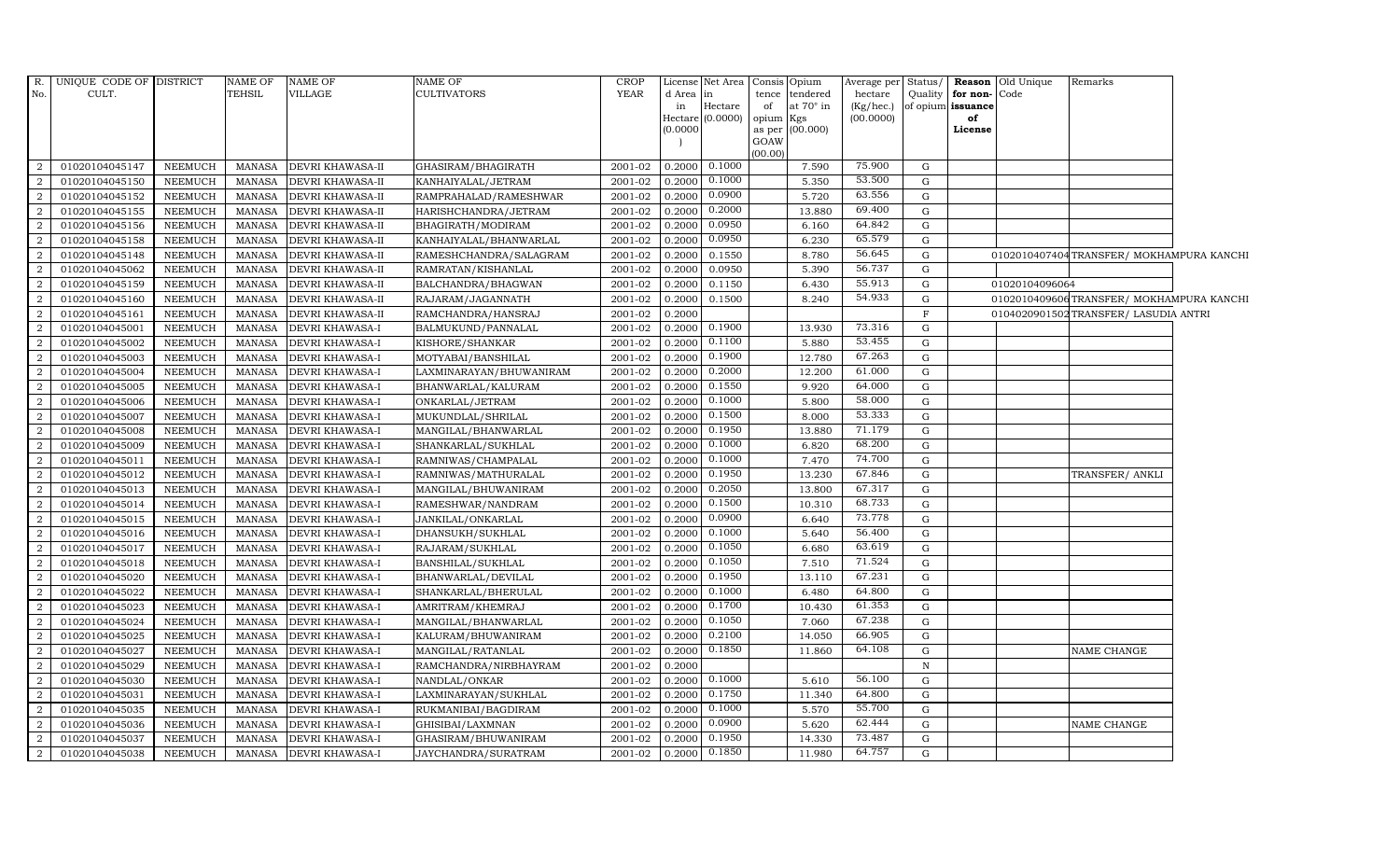|                | R. UNIQUE CODE OF DISTRICT |                | NAME OF       | <b>NAME OF</b>         | <b>NAME OF</b>               | CROP        |           | License Net Area   |           | Consis Opium    | Average per Status/ |             |                         | <b>Reason</b> Old Unique | Remarks                    |  |
|----------------|----------------------------|----------------|---------------|------------------------|------------------------------|-------------|-----------|--------------------|-----------|-----------------|---------------------|-------------|-------------------------|--------------------------|----------------------------|--|
| No.            | CULT.                      |                | <b>TEHSIL</b> | VILLAGE                | <b>CULTIVATORS</b>           | <b>YEAR</b> | d Area in |                    |           | tence tendered  | hectare             |             | Quality   for non- Code |                          |                            |  |
|                |                            |                |               |                        |                              |             | in        | Hectare            | of        | at 70° in       | (Kg/hec.)           |             | of opium issuance       |                          |                            |  |
|                |                            |                |               |                        |                              |             | (0.0000)  | Hectare $(0.0000)$ | opium Kgs | as per (00.000) | (00.0000)           |             | of<br>License           |                          |                            |  |
|                |                            |                |               |                        |                              |             |           |                    | GOAW      |                 |                     |             |                         |                          |                            |  |
|                |                            |                |               |                        |                              |             |           |                    | (00.00)   |                 |                     |             |                         |                          |                            |  |
| 2              | 01020104045039             | NEEMUCH        | MANASA        | <b>DEVRI KHAWASA-I</b> | <b>BAGADIBAI/KASHIRAM</b>    | 2001-02     | 0.2000    | 0.0950             |           | 6.170           | 64.947              | G           |                         |                          |                            |  |
| $\overline{2}$ | 01020104045040             | NEEMUCH        | <b>MANASA</b> | <b>DEVRI KHAWASA-I</b> | DHAPUBAI/RAMCHANDRA          | 2001-02     | 0.2000    | 0.1950             |           | 10.630          | 54.513              | G           |                         |                          |                            |  |
| <sup>2</sup>   | 01020104045041             | NEEMUCH        | MANASA        | <b>DEVRI KHAWASA-I</b> | KAMLABAI/KANIRAM             | 2001-02     | 0.2000    | 0.1900             |           | 11.950          | 62.895              | G           |                         |                          |                            |  |
| 2              | 01020104045042             | NEEMUCH        | <b>MANASA</b> | <b>DEVRI KHAWASA-I</b> | ONKARLAL/GULABCHANDRA        | 2001-02     | 0.2000    | 0.1000             |           | 6.140           | 61.400              | G           |                         |                          | TRANSFER/ ANKLI            |  |
| $\overline{2}$ | 01020104045043             | NEEMUCH        | <b>MANASA</b> | DEVRI KHAWASA-I        | UDAIRAM/BHAGWAN              | 2001-02     | 0.2000    | 0.0950             |           | 6.500           | 68.421              | ${\rm G}$   |                         |                          |                            |  |
| 2              | 01020104045044             | NEEMUCH        | <b>MANASA</b> | <b>DEVRI KHAWASA-I</b> | FATEHLAL/MATHURALAL          | 2001-02     | 0.2000    | 0.1800             |           | 11.980          | 66.556              | G           |                         |                          |                            |  |
| 2              | 01020104045045             | NEEMUCH        | MANASA        | DEVRI KHAWASA-I        | KALURAM/RAMCHANDRA PATIDAR   | 2001-02     | 0.2000    | 0.1000             |           | 5.780           | 57.800              | $\mathbf G$ |                         |                          |                            |  |
| 2              | 01020104045051             | NEEMUCH        | MANASA        | <b>DEVRI KHAWASA-I</b> | GOTAMNATH/ONKARNATH          | 2001-02     | 0.2000    | 0.1100             |           | 6.670           | 60.636              | G           |                         |                          |                            |  |
| 2              | 01020104045053             | <b>NEEMUCH</b> | <b>MANASA</b> | <b>DEVRI KHAWASA-I</b> | RATANLAL/RAMCHANDRA          | 2001-02     | 0.2000    | 0.1050             |           | 7.010           | 66.762              | G           |                         |                          | TRANSFER/ MOKHAMPURA KACHI |  |
| $\overline{2}$ | 01020104045055             | <b>NEEMUCH</b> | <b>MANASA</b> | DEVRI KHAWASA-I        | DEVILAL/TEJRAM               | 2001-02     | 0.2000    | 0.1900             |           | 10.380          | 54.632              | $\mathbf G$ |                         |                          | TRANSFER/ LASUDIA ANTRI    |  |
| 2              | 01020104045056             | <b>NEEMUCH</b> | <b>MANASA</b> | <b>DEVRI KHAWASA-I</b> | RADHESHYAM/MULCHANDRA        | 2001-02     | 0.2000    | 0.1000             |           | 5.660           | 56.600              | G           |                         |                          |                            |  |
| 2              | 01020104045058             | NEEMUCH        | <b>MANASA</b> | <b>DEVRI KHAWASA-I</b> | RAMPRASAD/HAJARILAL          | 2001-02     | 0.2000    | 0.1050             |           | 7.010           | 66.762              | G           |                         |                          |                            |  |
| 2              | 01020104045059             | NEEMUCH        | <b>MANASA</b> | DEVRI KHAWASA-I        | YASHWANT KUMAR POTRA GANGABA | 2001-02     | 0.2000    | 0.2050             |           | 12.320          | 60.098              | G           |                         |                          | NAME CHANGE                |  |
| 2              | 01020104045063             | NEEMUCH        | <b>MANASA</b> | <b>DEVRI KHAWASA-I</b> | SALAGRAM/ONKARLAL            | 2001-02     | 0.2000    | 0.1050             |           | 6.650           | 63.333              | G           |                         |                          |                            |  |
| $\overline{2}$ | 01020104045065             | <b>NEEMUCH</b> | <b>MANASA</b> | <b>DEVRI KHAWASA-I</b> | NATHULAL/KALURAM             | 2001-02     | 0.2000    | 0.0950             |           | 6.100           | 64.211              | G           |                         |                          |                            |  |
| $\overline{2}$ | 01020104045066             | NEEMUCH        | <b>MANASA</b> | <b>DEVRI KHAWASA-I</b> | HEMRAJ/RAMLAL                | 2001-02     | 0.2000    | 0.0950             |           | 6.010           | 63.263              | $\mathbf G$ |                         |                          |                            |  |
| 2              | 01020104045067             | NEEMUCH        | <b>MANASA</b> | DEVRI KHAWASA-I        | RAMPRASAD/RAMCHANDRA         | 2001-02     | 0.2000    | 0.1050             |           | 6.870           | 65.429              | G           |                         |                          |                            |  |
| 2              | 01020104045068             | <b>NEEMUCH</b> | <b>MANASA</b> | DEVRI KHAWASA-I        | JAGANNATH/RAMKISHAN          | 2001-02     | 0.2000    | 0.1450             |           | 10.660          | 73.517              | $\mathbf G$ |                         |                          |                            |  |
| 2              | 01020104045071             | NEEMUCH        | <b>MANASA</b> | <b>DEVRI KHAWASA-I</b> | BHANWARBAI/DEVILAL           | 2001-02     | 0.2000    | 0.1750             |           | 11.980          | 68.457              | G           |                         |                          |                            |  |
| $\overline{2}$ | 01020104045075             | <b>NEEMUCH</b> | <b>MANASA</b> | DEVRI KHAWASA-I        | GOPALDAS/ONKARDAS            | 2001-02     | 0.2000    | 0.1050             |           | 6.810           | 64.857              | G           |                         |                          |                            |  |
| 2              | 01020104045076             | <b>NEEMUCH</b> | <b>MANASA</b> | DEVRI KHAWASA-I        | DINESHKUMAR/KASTURIBAI       | 2001-02     | 0.2000    | 0.1950             |           | 11.650          | 59.744              | $\mathbf G$ |                         |                          |                            |  |
| 2              | 01020104045078             | NEEMUCH        | <b>MANASA</b> | <b>DEVRI KHAWASA-I</b> | MOHANLAL/SHRINIWAS           | 2001-02     | 0.2000    | 0.1000             |           | 6.160           | 61.600              | G           |                         |                          |                            |  |
| 2              | 01020104045079             | NEEMUCH        | <b>MANASA</b> | DEVRI KHAWASA-I        | AMBALAL/CHENRAM              | 2001-02     | 0.2000    | 0.1000             |           | 6.140           | 61.400              | G           |                         |                          |                            |  |
| 2              | 01020104045080             | NEEMUCH        | <b>MANASA</b> | <b>DEVRI KHAWASA-I</b> | DURGABAI/LAXMINARAYAN        | 2001-02     | 0.2000    | 0.1850             |           | 10.990          | 59.405              | $\mathbf G$ |                         |                          |                            |  |
| $\overline{2}$ | 01020104045033             | NEEMUCH        | <b>MANASA</b> | DEVRI KHAWASA-I        | BADRILAL/BHUWANA             | 2001-02     | 0.2000    | 0.0900             |           | 5.400           | 60.000              | G           |                         |                          | TRANSFER/KHEDA DARUN-I     |  |
| $\mathbf{3}$   | 01020104090002             | <b>NEEMUCH</b> | <b>MANASA</b> | <b>DEVRI ANTRI</b>     | MUKESH/RAJARAM,              | 2001-02     | 0.2000    | 0.1900             |           | 11.740          | 61.789              | G           |                         |                          |                            |  |
| $\mathbf{3}$   | 01020104090003             | NEEMUCH        | <b>MANASA</b> | <b>DEVRI ANTRI</b>     | JANIBAI/KALU                 | 2001-02     | 0.2000    | 0.1850             |           | 11.530          | 62.324              | G           |                         |                          |                            |  |
| $\mathbf{3}$   | 01020104090004             | NEEMUCH        | <b>MANASA</b> | <b>DEVRI ANTRI</b>     | BANSHILAL/JETRAM             | 2001-02     | 0.2000    | 0.2000             |           | 12.530          | 62.650              | G           |                         |                          |                            |  |
| -3             | 01020104090006             | NEEMUCH        | MANASA        | <b>DEVRI ANTRI</b>     | KAVARLAL/BHERULAL            | 2001-02     | 0.2000    | 0.1800             |           | 12.530          | 69.611              | $\mathbf G$ |                         |                          |                            |  |
| 3              | 01020104090008             | <b>NEEMUCH</b> | <b>MANASA</b> | DEVRI ANTRI            | MEGHRAJ/NATHU                | 2001-02     | 0.2000    | 0.2000             |           | 13.510          | 67.550              | $\mathbf G$ |                         |                          |                            |  |
| 3              | 01020104090009             | <b>NEEMUCH</b> | <b>MANASA</b> | <b>DEVRI ANTRI</b>     | CHANDARBAI/NANURAM           | 2001-02     | 0.2000    | 0.2000             |           | 12.040          | 60.200              | G           |                         |                          | NAME CHANGE                |  |
| 3              | 01020104090010             | <b>NEEMUCH</b> | <b>MANASA</b> | <b>DEVRI ANTRI</b>     | VAGATRAM/NANDA               | 2001-02     | 0.2000    | 0.1900             |           | 12.420          | 65.368              | $\mathbf G$ |                         |                          |                            |  |
| $\mathbf{3}$   | 01020104090011             | NEEMUCH        | MANASA        | DEVRI ANTRI            | MADHULAL/LAXMAN              | 2001-02     | 0.2000    | 0.1950             |           | 13.100          | 67.179              | G           |                         |                          |                            |  |
| 3              | 01020104090013             | <b>NEEMUCH</b> | <b>MANASA</b> | <b>DEVRI ANTRI</b>     | NATHUSINGH/NANURAM           | 2001-02     | 0.2000    | 0.1950             |           | 13.420          | 68.821              | G           |                         |                          |                            |  |
| 3              | 01020104090014             | NEEMUCH        | <b>MANASA</b> | <b>DEVRI ANTRI</b>     | RATAN/NANDA                  | 2001-02     | 0.2000    | 0.1750             |           | 11.030          | 63.029              | G           |                         |                          |                            |  |
| 3              | 01020104090016             | <b>NEEMUCH</b> | <b>MANASA</b> | <b>DEVRI ANTRI</b>     | GOPAL/TULSIRAM               | 2001-02     | 0.2000    | 0.1950             |           | 12.970          | 66.513              | G           |                         |                          |                            |  |
| $\mathbf{3}$   | 01020104090018             | <b>NEEMUCH</b> | <b>MANASA</b> | <b>DEVRI ANTRI</b>     | GOKAL/SHAVRAM                | 2001-02     | 0.2000    | 0.1750             |           | 11.420          | 65.257              | $\mathbf G$ |                         |                          |                            |  |
| $\mathbf{3}$   | 01020104090019             | NEEMUCH        | <b>MANASA</b> | DEVRI ANTRI            | TEJRAM/DEVRAM                | 2001-02     | 0.2000    | 0.1550             |           | 9.770           | 63.032              | G           |                         |                          |                            |  |
| -3             | 01020104090020             | <b>NEEMUCH</b> | <b>MANASA</b> | <b>DEVRI ANTRI</b>     | KARULAL/KAVARLAL BAWRI       | 2001-02     | 0.2000    | 0.1900             |           | 11.200          | 58.947              | G           |                         |                          |                            |  |
| 3              | 01020104090021             | NEEMUCH        | <b>MANASA</b> | <b>DEVRI ANTRI</b>     | PREMSUKH/NANURAM             | 2001-02     | 0.2000    | 0.2000             |           | 13.160          | 65.800              | $\mathbf G$ |                         |                          |                            |  |
| 3              | 01020104090022             | NEEMUCH        | MANASA        | <b>DEVRI ANTRI</b>     | <b>BANSHILAL/RATAN</b>       | 2001-02     | 0.2000    | 0.2000             |           | 12.920          | 64.600              | G           |                         |                          |                            |  |
|                |                            |                |               |                        |                              |             |           |                    |           |                 |                     |             |                         |                          |                            |  |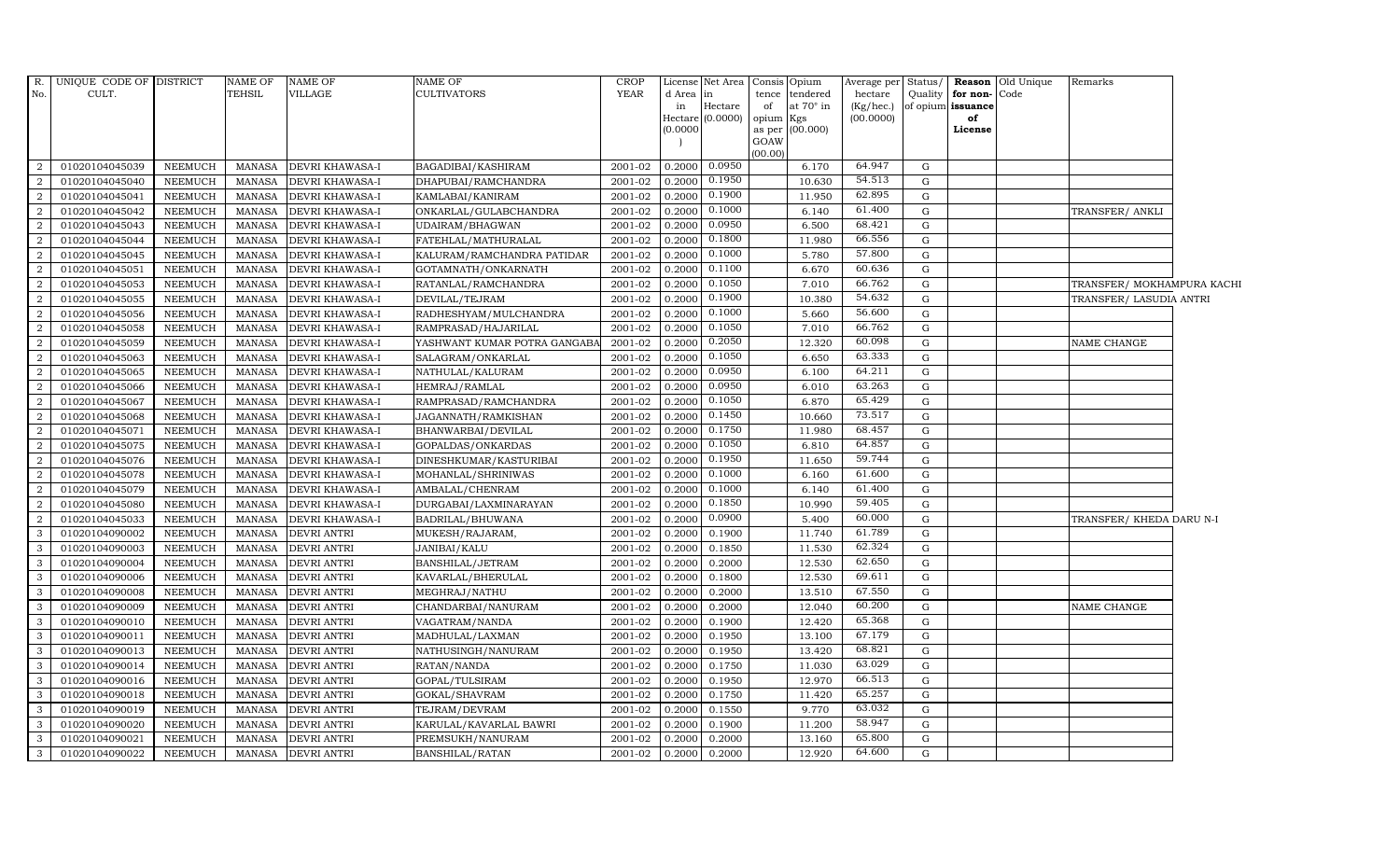|                | R. UNIQUE CODE OF DISTRICT |                | NAME OF       | <b>NAME OF</b>     | NAME OF                | CROP                   | License Net Area Consis Opium            |         |                 |           |              |                      | Average per Status/ <b>Reason</b> Old Unique | Remarks         |                                                 |
|----------------|----------------------------|----------------|---------------|--------------------|------------------------|------------------------|------------------------------------------|---------|-----------------|-----------|--------------|----------------------|----------------------------------------------|-----------------|-------------------------------------------------|
| No.            | CULT.                      |                | TEHSIL        | VILLAGE            | <b>CULTIVATORS</b>     | <b>YEAR</b>            | d Area in                                |         | tence tendered  | hectare   |              | Quality for non-Code |                                              |                 |                                                 |
|                |                            |                |               |                    |                        |                        | Hectare<br>in                            | of      | at 70° in       | (Kg/hec.) |              | of opium issuance    |                                              |                 |                                                 |
|                |                            |                |               |                    |                        |                        | Hectare $(0.0000)$ opium Kgs<br>(0.0000) |         | as per (00.000) | (00.0000) |              | of<br>License        |                                              |                 |                                                 |
|                |                            |                |               |                    |                        |                        |                                          | GOAW    |                 |           |              |                      |                                              |                 |                                                 |
|                |                            |                |               |                    |                        |                        |                                          | (00.00) |                 |           |              |                      |                                              |                 |                                                 |
| $\mathbf{3}$   | 01020104090023             | NEEMUCH        | MANASA        | <b>DEVRI ANTRI</b> | RATANLAL/BHERULAL      | 2001-02                | 0.1900<br>0.2000                         |         | 12.120          | 63.789    | G            |                      |                                              |                 |                                                 |
| -3             | 01020104090026             | <b>NEEMUCH</b> | <b>MANASA</b> | <b>DEVRI ANTRI</b> | PRABHU/MADHO           | 2001-02                | 0.2000<br>0.1950                         |         | 12.040          | 61.744    | G            |                      |                                              |                 |                                                 |
| -3             | 01020104090027             | NEEMUCH        | <b>MANASA</b> | <b>DEVRI ANTRI</b> | RAMCHANDRA/BHERULAL    | 2001-02                | 0.2000<br>0.1700                         |         | 11.230          | 66.059    | G            |                      |                                              |                 |                                                 |
| 3              | 01020104090028             | NEEMUCH        | MANASA        | <b>DEVRI ANTRI</b> | BAPULAL/RATANLAL       | 2001-02                | 0.2000<br>0.2000                         |         | 11.360          | 56.800    | G            |                      |                                              | TRANSFER/DETHAL |                                                 |
| $\mathbf{3}$   | 01020104090029             | NEEMUCH        | <b>MANASA</b> | <b>DEVRI ANTRI</b> | BHERULAL/RUGHNATH      | 2001-02                | 0.2000<br>0.2000                         |         | 13.150          | 65.750    | G            |                      |                                              |                 |                                                 |
| $\mathbf{3}$   | 01020104090030             | NEEMUCH        | <b>MANASA</b> | <b>DEVRI ANTRI</b> | RUKMANIBAI/NANDA       | 2001-02                | 0.2000<br>0.1800                         |         | 12.100          | 67.222    | G            |                      |                                              |                 |                                                 |
| $\mathbf{3}$   | 01020104090031             | NEEMUCH        | <b>MANASA</b> | <b>DEVRI ANTRI</b> | VILASIBAI/RAMLAL       | 2001-02                | 0.2000<br>0.1850                         |         | 11.840          | 64.000    | G            |                      |                                              |                 |                                                 |
| $\mathbf{3}$   | 01020104090032             | NEEMUCH        | <b>MANASA</b> | <b>DEVRI ANTRI</b> | NANALAL/BHUVANA        | 2001-02                | 0.1900<br>0.2000                         |         | 12.130          | 63.842    | G            |                      |                                              |                 |                                                 |
| $\mathcal{E}$  | 01020104090035             | <b>NEEMUCH</b> | <b>MANASA</b> | <b>DEVRI ANTRI</b> | VAJERAM/BHERULAL       | 2001-02                | 0.1900<br>0.2000                         |         | 12.530          | 65.947    | G            |                      |                                              |                 |                                                 |
| $\mathbf{3}$   | 01020104090037             | NEEMUCH        | <b>MANASA</b> | <b>DEVRI ANTRI</b> | SUHAGIBAI/MADHO        | 2001-02                | 0.2000<br>0.2000                         |         | 11.810          | 59.050    | G            |                      |                                              |                 |                                                 |
| $\mathbf{3}$   | 01020104090039             | NEEMUCH        | <b>MANASA</b> | <b>DEVRI ANTRI</b> | DEU BAI/SHANKARLAL     | 2001-02                | 0.2000<br>0.2000                         |         | 11.920          | 59.600    | G            |                      |                                              |                 |                                                 |
| $\mathbf{3}$   | 01020104090040             | <b>NEEMUCH</b> | <b>MANASA</b> | <b>DEVRI ANTRI</b> | MANGILAL/RAMDAS        | 2001-02                | 0.2000<br>0.2000                         |         | 12.200          | 61.000    | G            |                      |                                              |                 |                                                 |
| $\mathbf{3}$   | 01020104090041             | NEEMUCH        | MANASA        | <b>DEVRI ANTRI</b> | SHANKARLAL/BHERULAL    | 2001-02                | 0.2000<br>0.1900                         |         | 11.340          | 59.684    | G            |                      |                                              |                 |                                                 |
| -3             | 01020104090042             | <b>NEEMUCH</b> | <b>MANASA</b> | <b>DEVRI ANTRI</b> | VARDIBAI/BHERULAL      | 2001-02                | 0.1900<br>0.2000                         |         | 12.170          | 64.053    | G            |                      |                                              |                 |                                                 |
| -3             | 01020104090045             | NEEMUCH        | <b>MANASA</b> | <b>DEVRI ANTRI</b> | JAGDISH/MADHUJI        | 2001-02                | 0.2000<br>0.1900                         |         | 11.870          | 62.474    | G            |                      | 01020104063057                               |                 |                                                 |
| $\mathbf{3}$   | 01020104090046             | NEEMUCH        | MANASA        | <b>DEVRI ANTRI</b> | HIRALAL/MANGILAL       | 2001-02                | 0.2000<br>0.2000                         |         | 10.990          | 54.950    | G            |                      | 01020104089093                               |                 |                                                 |
| $\mathbf{3}$   | 01020104089001             | NEEMUCH        | <b>MANASA</b> | <b>DETHAL</b>      | CHUNNILAL/ONKARLAL     | 2001-02                | 0.1950<br>0.2000                         |         | 12.060          | 61.846    | G            |                      |                                              |                 |                                                 |
| $\mathbf{3}$   | 01020104089003             | NEEMUCH        | <b>MANASA</b> | <b>DETHAL</b>      | NANIBAI/KISHANA        | 2001-02                | 0.1650<br>0.2000                         |         | 10.550          | 63.939    | $\mathbf{G}$ |                      |                                              |                 |                                                 |
| $\mathbf{3}$   | 01020104089005             | NEEMUCH        | <b>MANASA</b> | <b>DETHAL</b>      | DHURIBAI/NANAJI        | 2001-02                | 0.2000<br>0.2050                         |         | 11.810          | 57.610    | G            |                      |                                              |                 |                                                 |
| - 3            | 01020104089006             | <b>NEEMUCH</b> | <b>MANASA</b> | <b>DETHAL</b>      | RADHESHYAM/BAPULAL     | 2001-02                | 0.2000<br>0.1900                         |         | 11.240          | 59.158    | G            |                      |                                              |                 |                                                 |
| 3              | 01020104089007             | NEEMUCH        | <b>MANASA</b> | <b>DETHAL</b>      | BAGDIRAM/BHONA         | 2001-02                | 0.2000<br>0.2050                         |         | 10.130          | 49.415    | G            | 04                   |                                              |                 |                                                 |
| $\mathbf{3}$   | 01020104089008             | NEEMUCH        | MANASA        | <b>DETHAL</b>      | SHAMBHU/LALA           | 2001-02                | 0.2000<br>0.2000                         |         | 12.860          | 64.300    | G            |                      |                                              |                 |                                                 |
| $\mathbf{3}$   | 01020104089009             | NEEMUCH        | <b>MANASA</b> | <b>DETHAL</b>      | MEGHRAJ/KACHRU         | 2001-02                | 0.2000<br>0.1750                         |         | 9.940           | 56.800    | G            |                      |                                              |                 |                                                 |
| $\mathbf{3}$   | 01020104089010             | <b>NEEMUCH</b> | <b>MANASA</b> | <b>DETHAL</b>      | BHAGATSINGH/BHERUSINGH | 2001-02                | 0.1700<br>0.2000                         |         | 11.150          | 65.588    | G            |                      |                                              |                 |                                                 |
| $\mathbf{3}$   | 01020104089011             | NEEMUCH        | <b>MANASA</b> | <b>DETHAL</b>      | HEMRAJ/PEMAJI          | 2001-02                | 0.2000<br>0.1950                         |         | 11.730          | 60.154    | G            |                      |                                              |                 |                                                 |
| -3             | 01020104089013             | NEEMUCH        | <b>MANASA</b> | <b>DETHAL</b>      | DEVILAL/BAPU           | 2001-02                | 0.2000<br>0.1450                         |         | 9.180           | 63.310    | G            |                      |                                              |                 |                                                 |
| 3              | 01020104089014             | NEEMUCH        | <b>MANASA</b> | <b>DETHAL</b>      | JAMNABAI/HIRA          | 2001-02                | 0.2000<br>0.1750                         |         | 10.930          | 62.457    | G            |                      |                                              |                 |                                                 |
| $\mathbf{3}$   | 01020104089015             | NEEMUCH        | <b>MANASA</b> | <b>DETHAL</b>      | KISHORELAL/BOTLAL      | 2001-02                | 0.2000<br>0.2000                         |         | 13.470          | 67.350    | G            |                      |                                              | NAMECHANGE      |                                                 |
| $\mathbf{3}$   | 01020104089016             | NEEMUCH        | <b>MANASA</b> | <b>DETHAL</b>      | SHIVRAM/MODA           | 2001-02                | 0.2000<br>0.1300                         |         | 7.780           | 59.846    | G            | 11                   |                                              |                 | ISSUED ON 2003-04/TRANSFER MALKHEDA R-5 2003-04 |
| $\mathbf{3}$   | 01020104089017             | NEEMUCH        | <b>MANASA</b> | <b>DETHAL</b>      | BANSHILAL/NATHU        | 2001-02                | 0.2000<br>0.1000                         |         | 5.810           | 58.100    | G            |                      |                                              |                 |                                                 |
| $\mathbf{3}$   | 01020104089018             | <b>NEEMUCH</b> | <b>MANASA</b> | <b>DETHAL</b>      | RAJARAM/HIRA           | 2001-02                | 0.1650<br>0.2000                         |         | 10.090          | 61.152    | G            |                      |                                              |                 |                                                 |
| $\mathcal{E}$  | 01020104089020             | <b>NEEMUCH</b> | <b>MANASA</b> | <b>DETHAL</b>      | LALSINGH/BHERUSINGH    | 2001-02                | 0.2000<br>0.1100                         |         | 6.060           | 55.091    | G            |                      |                                              |                 |                                                 |
| $\mathbf{3}$   | 01020104089024             | NEEMUCH        | <b>MANASA</b> | <b>DETHAL</b>      | KANHYALAL/SURAJMAL     | 2001-02                | 0.2000<br>0.1700                         |         | 11.740          | 69.059    | G            |                      |                                              |                 |                                                 |
| $\mathbf{3}$   | 01020104089025             | NEEMUCH        | <b>MANASA</b> | <b>DETHAL</b>      | KACHRU/HAMERA          | 2001-02                | 0.2000<br>0.1900                         |         | 11.580          | 60.947    | G            |                      |                                              |                 |                                                 |
| $\mathbf{3}$   | 01020104089026             | NEEMUCH        | <b>MANASA</b> | <b>DETHAL</b>      | KANHYALAL/RAMLAL       | $2001 - 02$            | 0.1900<br>0.2000                         |         | 11.840          | 62.316    | G            |                      |                                              |                 |                                                 |
| $\mathbf{3}$   | 01020104089028             | NEEMUCH        | MANASA        | <b>DETHAL</b>      | GANGABAI/NANALAL       | 2001-02                | 0.1000<br>0.2000                         |         | 6.000           | 60.000    | G            |                      |                                              |                 |                                                 |
| $\overline{3}$ | 01020104089029             | NEEMUCH        | <b>MANASA</b> | <b>DETHAL</b>      | KARULAL/JAYCHAND       | 2001-02                | 0.2000<br>0.1700                         |         | 10.840          | 63.765    | G            |                      |                                              | NAME CHANGE     |                                                 |
| 3              | 01020104089030             | <b>NEEMUCH</b> | <b>MANASA</b> | <b>DETHAL</b>      | JAMNABAI/AMRA          | 2001-02                | 0.2000<br>0.2050                         |         | 12.140          | 59.220    | G            |                      |                                              |                 |                                                 |
| $\mathbf{3}$   | 01020104089032             | NEEMUCH        | <b>MANASA</b> | <b>DETHAL</b>      | VAJJIBAI/GOPAL         | 2001-02                | 0.2000<br>0.1800                         |         | 11.220          | 62.333    | G            |                      |                                              |                 |                                                 |
| $\mathbf{3}$   | 01020104089033             | NEEMUCH        | MANASA        | <b>DETHAL</b>      | NANIBAI/UDAJI          | 2001-02                | 0.2000<br>0.1250                         |         | 6.180           | 49.440    | G            | 04                   |                                              |                 |                                                 |
| $\mathbf{3}$   | 01020104089034             | NEEMUCH        | MANASA        | <b>DETHAL</b>      | RUKMANIBAI/SHIVNARAYAN | $\overline{2001} - 02$ | 0.2000<br>0.2000                         |         | 12.130          | 60.650    | $\mathbf{G}$ |                      |                                              |                 |                                                 |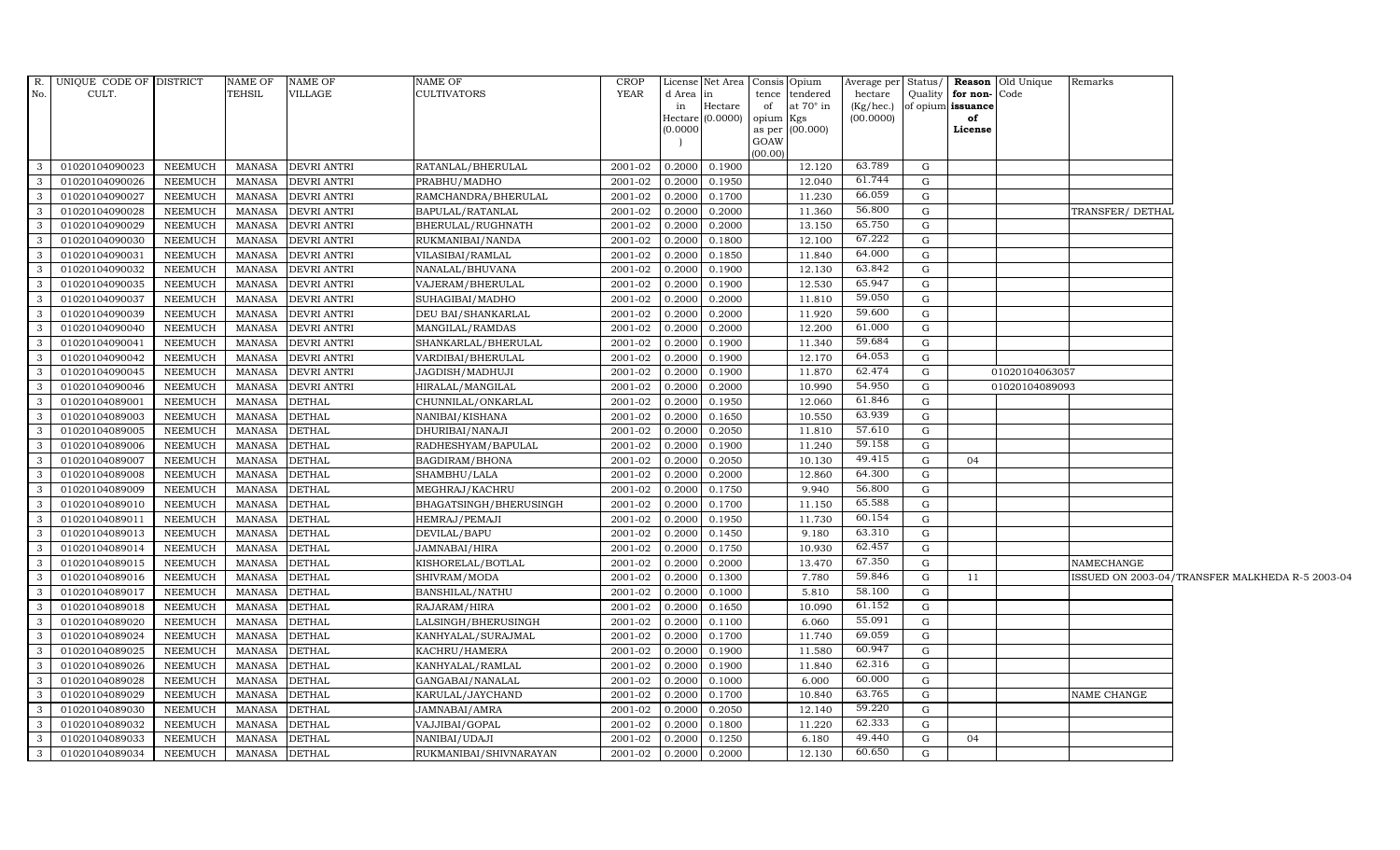| R.<br>No.    | UNIQUE CODE OF DISTRICT<br>CULT. |                | NAME OF<br><b>TEHSIL</b> | <b>NAME OF</b><br>VILLAGE | <b>NAME OF</b><br><b>CULTIVATORS</b> | <b>CROP</b><br><b>YEAR</b> | d Area  in<br>in<br>(0.0000) | License Net Area Consis<br>$\rm{Hectare}$<br>Hectare (0.0000) | Opium<br>tence<br>tendered<br>at $70^\circ$ in<br>of<br>Kgs<br>opium<br>(00.000)<br>as per<br>GOAW | Average per Status/<br>hectare<br>(Kg/hec.)<br>(00.0000) | Quality     | for non-<br>of opium issuance<br>of<br>License | Reason Old Unique<br>Code | Remarks               |  |
|--------------|----------------------------------|----------------|--------------------------|---------------------------|--------------------------------------|----------------------------|------------------------------|---------------------------------------------------------------|----------------------------------------------------------------------------------------------------|----------------------------------------------------------|-------------|------------------------------------------------|---------------------------|-----------------------|--|
|              |                                  |                |                          |                           |                                      |                            |                              |                                                               | (00.00)                                                                                            |                                                          |             |                                                |                           |                       |  |
| 3            | 01020104089035                   | NEEMUCH        | MANASA                   | <b>DETHAL</b>             | JAGANNATH/DHULA                      | 2001-02                    | 0.2000                       | 0.1950                                                        | 12.070                                                                                             | 61.897                                                   | G           |                                                |                           |                       |  |
| 3            | 01020104089036                   | <b>NEEMUCH</b> | <b>MANASA</b>            | <b>DETHAL</b>             | GOPAL/HIRALAL                        | 2001-02                    | 0.2000                       | 0.2050                                                        | 13.250                                                                                             | 64.634                                                   | ${\rm G}$   |                                                |                           | NAME CHANGE           |  |
| 3            | 01020104089039                   | <b>NEEMUCH</b> | <b>MANASA</b>            | <b>DETHAL</b>             | PRATAPSINGH/DULESINGH                | 2001-02                    | 0.2000                       | 0.1200                                                        | 7.030                                                                                              | 58.583                                                   | G           |                                                |                           |                       |  |
| 3            | 01020104089040                   | <b>NEEMUCH</b> | <b>MANASA</b>            | <b>DETHAL</b>             | BANESINGH/BHERUSINGH                 | 2001-02                    | 0.2000                       | 0.1900                                                        | 12.950                                                                                             | 68.158                                                   | ${\rm G}$   |                                                |                           |                       |  |
| 3            | 01020104089042                   | <b>NEEMUCH</b> | <b>MANASA</b>            | <b>DETHAL</b>             | JAGDISH/NATHU                        | 2001-02                    | 0.2000                       | 0.1600                                                        | 10.140                                                                                             | 63.375                                                   | ${\rm G}$   |                                                |                           |                       |  |
| 3            | 01020104089044                   | NEEMUCH        | <b>MANASA</b>            | <b>DETHAL</b>             | PRAHLAD/BHAVARLAL                    | 2001-02                    | 0.2000                       | 0.1950                                                        | 13.040                                                                                             | 66.872                                                   | G           |                                                |                           |                       |  |
| 3            | 01020104089045                   | <b>NEEMUCH</b> | <b>MANASA</b>            | <b>DETHAL</b>             | BHUVANA/NANURAM                      | 2001-02                    | 0.2000                       | 0.1050                                                        | 6.680                                                                                              | 63.619                                                   | ${\rm G}$   |                                                |                           |                       |  |
| 3            | 01020104089051                   | <b>NEEMUCH</b> | <b>MANASA</b>            | <b>DETHAL</b>             | NARAYANLAL/ONKARLAL                  | 2001-02                    | 0.2000                       | 0.2000                                                        | 11.360                                                                                             | 56.800                                                   | G           |                                                |                           |                       |  |
| 3            | 01020104089055                   | <b>NEEMUCH</b> | <b>MANASA</b>            | <b>DETHAL</b>             | HANGAMIBAI/GOMAJI                    | 2001-02                    | 0.2000                       | 0.1800                                                        | 11.130                                                                                             | 61.833                                                   | G           |                                                |                           |                       |  |
| 3            | 01020104089058                   | <b>NEEMUCH</b> | <b>MANASA</b>            | <b>DETHAL</b>             | MANGIBAI/BHAVARLAL                   | 2001-02                    | 0.2000                       | 0.1900                                                        | 11.520                                                                                             | 60.632                                                   | G           |                                                |                           |                       |  |
| 3            | 01020104089059                   | NEEMUCH        | <b>MANASA</b>            | <b>DETHAL</b>             | KANIRAM/BHURA                        | 2001-02                    | 0.2000                       | 0.1250                                                        | 6.960                                                                                              | 55.680                                                   | G           |                                                |                           |                       |  |
| 3            | 01020104089063                   | <b>NEEMUCH</b> | <b>MANASA</b>            | <b>DETHAL</b>             | NARMDABAI/RAMESHVAR                  | 2001-02                    | 0.2000                       | 0.1600                                                        | 9.360                                                                                              | 58.500                                                   | G           |                                                |                           |                       |  |
| $\mathbf{3}$ | 01020104089064                   | <b>NEEMUCH</b> | <b>MANASA</b>            | <b>DETHAL</b>             | RAMNARAYAN/NANURAM                   | 2001-02                    | 0.2000                       | 0.1950                                                        | 12.460                                                                                             | 63.897                                                   | G           |                                                |                           |                       |  |
| 3            | 01020104089070                   | <b>NEEMUCH</b> | <b>MANASA</b>            | <b>DETHAL</b>             | DEVILAL/NANURAM                      | 2001-02                    | 0.2000                       | 0.2050                                                        | 11.650                                                                                             | 56.829                                                   | G           |                                                |                           | TRANSFER/ ANTRIBUJURG |  |
| 3            | 01020104089072                   | <b>NEEMUCH</b> | <b>MANASA</b>            | <b>DETHAL</b>             | GOPILAL/RAMCHANDRA                   | 2001-02                    | 0.2000                       | 0.1950                                                        | 13.480                                                                                             | 69.128                                                   | ${\rm G}$   |                                                |                           |                       |  |
| 3            | 01020104089073                   | <b>NEEMUCH</b> | <b>MANASA</b>            | <b>DETHAL</b>             | MUKUNDCHAND/MANGILAL                 | 2001-02                    | 0.2000                       | 0.1950                                                        | 13.390                                                                                             | 68.667                                                   | ${\rm G}$   |                                                |                           |                       |  |
| 3            | 01020104089074                   | <b>NEEMUCH</b> | <b>MANASA</b>            | <b>DETHAL</b>             | PRITHVIRAJ/LAXMAN                    | 2001-02                    | 0.2000                       | 0.1900                                                        | 11.320                                                                                             | 59.579                                                   | G           |                                                |                           | TRANSFER/ BADKUWA     |  |
| $\mathbf{3}$ | 01020104089075                   | <b>NEEMUCH</b> | <b>MANASA</b>            | <b>DETHAL</b>             | BHAGATRAM/SHIVRAM                    | 2001-02                    | 0.2000                       | 0.0900                                                        | 5.440                                                                                              | 60.444                                                   | G           |                                                |                           |                       |  |
| 3            | 01020104089077                   | <b>NEEMUCH</b> | <b>MANASA</b>            | <b>DETHAL</b>             | LACHMAN/BHOLA                        | 2001-02                    | 0.2000                       | 0.1850                                                        | 10.730                                                                                             | 58.000                                                   | G           |                                                |                           |                       |  |
| 3            | 01020104089084                   | <b>NEEMUCH</b> | <b>MANASA</b>            | <b>DETHAL</b>             | PRAKASH/KISHOR                       | 2001-02                    | 0.2000                       | 0.1850                                                        | 13.400                                                                                             | 72.432                                                   | G           |                                                |                           |                       |  |
| 3            | 01020104089085                   | <b>NEEMUCH</b> | <b>MANASA</b>            | <b>DETHAL</b>             | MADANLAL/BHAVARLAL                   | 2001-02                    | 0.2000                       | 0.1900                                                        | 13.210                                                                                             | 69.526                                                   | G           |                                                |                           |                       |  |
| 3            | 01020104089087                   | <b>NEEMUCH</b> | <b>MANASA</b>            | <b>DETHAL</b>             | RAMNARAYAN/RATAN                     | 2001-02                    | 0.2000                       | 0.1650                                                        | 9.370                                                                                              | 56.788                                                   | G           |                                                |                           |                       |  |
| $\mathbf{3}$ | 01020104089088                   | <b>NEEMUCH</b> | <b>MANASA</b>            | <b>DETHAL</b>             | RAMNARAYAN/BHONA                     | 2001-02                    | 0.2000                       | 0.2000                                                        | 13.410                                                                                             | 67.050                                                   | G           |                                                |                           |                       |  |
| 3            | 01020104089089                   | <b>NEEMUCH</b> | <b>MANASA</b>            | <b>DETHAL</b>             | UDAYRAM/JETRAM                       | 2001-02                    | 0.2000                       | 0.2000                                                        | 12.620                                                                                             | 63.100                                                   | $\mathbf G$ |                                                |                           |                       |  |
| $\mathbf{3}$ | 01020104089090                   | <b>NEEMUCH</b> | <b>MANASA</b>            | <b>DETHAL</b>             | FAKIRCHAND/RAMLAL                    | 2001-02                    | 0.2000                       | 0.1100                                                        | 6.610                                                                                              | 60.091                                                   | G           |                                                |                           |                       |  |
| 3            | 01020104089092                   | <b>NEEMUCH</b> | <b>MANASA</b>            | <b>DETHAL</b>             | RANGLAL/NANALAL                      | 2001-02                    | 0.2000                       | 0.1550                                                        | 8.630                                                                                              | 55.677                                                   | G           |                                                |                           |                       |  |
| 3            | 01020104089094                   | <b>NEEMUCH</b> | <b>MANASA</b>            | <b>DETHAL</b>             | <b>BANSHILAL/RAMLAL</b>              | 2001-02                    | 0.2000                       | 0.1100                                                        | 7.220                                                                                              | 65.636                                                   | G           |                                                |                           |                       |  |
| $\mathbf{3}$ | 01020104089098                   | <b>NEEMUCH</b> | <b>MANASA</b>            | <b>DETHAL</b>             | HANSRAJ/RAMLAL                       | 2001-02                    | 0.2000                       | 0.2000                                                        | 12.330                                                                                             | 61.650                                                   | G           |                                                |                           |                       |  |
| 3            | 01020104089100                   | <b>NEEMUCH</b> | <b>MANASA</b>            | <b>DETHAL</b>             | KARULAL/LAXMINARAYAN                 | 2001-02                    | 0.2000                       | 0.1800                                                        | 11.910                                                                                             | 66.167                                                   | ${\rm G}$   |                                                |                           |                       |  |
| 3            | 01020104089101                   | <b>NEEMUCH</b> | <b>MANASA</b>            | <b>DETHAL</b>             | SHIVPRASAD/BHUVANIRAM                | 2001-02                    | 0.2000                       | 0.1000                                                        | 6.560                                                                                              | 65.600                                                   | G           |                                                |                           |                       |  |
| 3            | 01020104089105                   | <b>NEEMUCH</b> | <b>MANASA</b>            | <b>DETHAL</b>             | BAPULAL/AMARJI SUTHAR                | 2001-02                    | 0.2000                       | 0.1050                                                        | 6.660                                                                                              | 63.429                                                   | ${\rm G}$   |                                                |                           |                       |  |
| 3            | 01020104089106                   | <b>NEEMUCH</b> | <b>MANASA</b>            | <b>DETHAL</b>             | RAMSINGH/SHAVRAM                     | 2001-02                    | 0.2000                       | 0.1900                                                        | 11.890                                                                                             | 62.579                                                   | ${\rm G}$   |                                                |                           |                       |  |
| $\mathbf{3}$ | 01020104089107                   | <b>NEEMUCH</b> | <b>MANASA</b>            | <b>DETHAL</b>             | BHAGVATIRAM/HIRAJI                   | 2001-02                    | 0.2000                       | 0.0950                                                        | 6.370                                                                                              | 67.053                                                   | ${\rm G}$   |                                                |                           |                       |  |
| 3            | 01020104089108                   | <b>NEEMUCH</b> | <b>MANASA</b>            | <b>DETHAL</b>             | SHIVRAM/KANIRAM                      | 2001-02                    | 0.2000                       | 0.1950                                                        | 11.720                                                                                             | 60.103                                                   | $\mathbf G$ |                                                |                           |                       |  |
| 3            | 01020104089109                   | <b>NEEMUCH</b> | <b>MANASA</b>            | <b>DETHAL</b>             | RAM PRASAD/ HARI SHANKAR             | 2001-02                    | 0.2000                       | 0.2000                                                        | 15.910                                                                                             | 79.550                                                   | G           |                                                |                           |                       |  |
| $\mathbf{3}$ | 01020104089111                   | <b>NEEMUCH</b> | <b>MANASA</b>            | <b>DETHAL</b>             | DEVILAL/KARULAL PATIDAR              | 2001-02                    | 0.2000                       | 0.1100                                                        | 7.150                                                                                              | 65.000                                                   | $\mathbf G$ |                                                |                           |                       |  |
| 3            | 01020104089112                   | <b>NEEMUCH</b> | <b>MANASA</b>            | <b>DETHAL</b>             | SHIVPRASAD/NANALAL                   | 2001-02                    | 0.2000                       | 0.1950                                                        | 13.190                                                                                             | 67.641                                                   | G           |                                                |                           |                       |  |
| $\mathbf{3}$ | 01020104089116                   | <b>NEEMUCH</b> | <b>MANASA</b>            | <b>DETHAL</b>             | DEVILAL/RAMLAL                       | 2001-02                    | 0.2000                       | 0.1250                                                        | 7.850                                                                                              | 62.800                                                   | ${\rm G}$   |                                                |                           |                       |  |
| 3            | 01020104089117                   | <b>NEEMUCH</b> | <b>MANASA</b>            | <b>DETHAL</b>             | SURESH/BHAVARLAL                     | 2001-02                    | 0.2000                       | 0.1100                                                        | 6.620                                                                                              | 60.182                                                   | $\mathbf G$ |                                                |                           |                       |  |
| 3            | 01020104089118                   | <b>NEEMUCH</b> | <b>MANASA</b>            | <b>DETHAL</b>             | SUKHLAL/RAJARAM                      | 2001-02                    | 0.2000                       | 0.1450                                                        | 9.410                                                                                              | 64.897                                                   | G           |                                                |                           |                       |  |
| $\mathbf{3}$ | 01020104089121                   | NEEMUCH        | <b>MANASA</b>            | <b>DETHAL</b>             | DINESH/KAVARLAL                      | 2001-02                    | 0.2000                       | 0.2000                                                        | 11.580                                                                                             | 57.900                                                   | G           |                                                |                           |                       |  |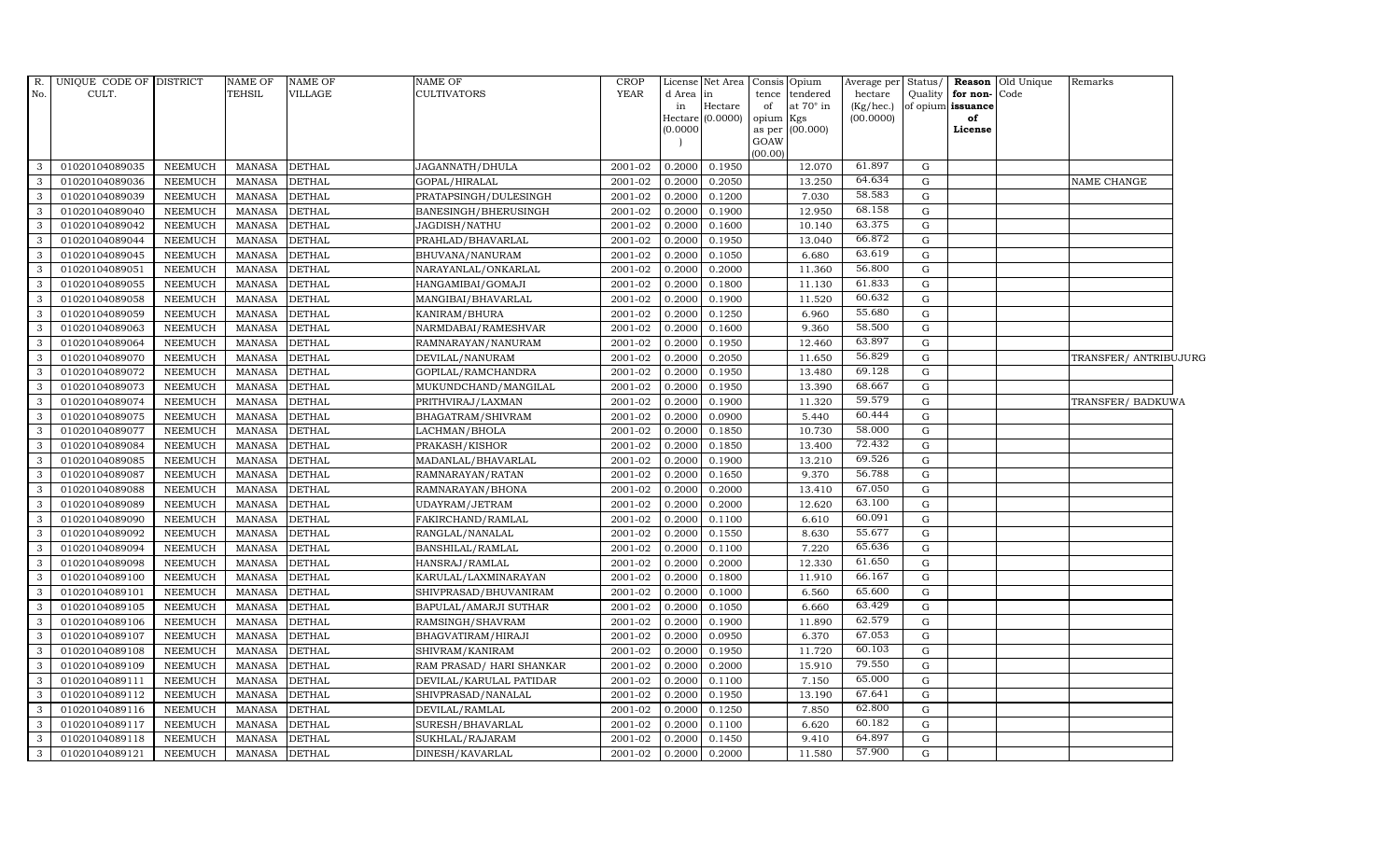| R.           | UNIQUE CODE OF DISTRICT |                | <b>NAME OF</b> | <b>NAME OF</b> | NAME OF                 | <b>CROP</b> |           | License Net Area |         | Consis Opium     | Average per |              | Status/ Reason    | Old Unique | Remarks                  |
|--------------|-------------------------|----------------|----------------|----------------|-------------------------|-------------|-----------|------------------|---------|------------------|-------------|--------------|-------------------|------------|--------------------------|
| No.          | CULT.                   |                | TEHSIL         | <b>VILLAGE</b> | CULTIVATORS             | <b>YEAR</b> | d Area in |                  | tence   | tendered         | hectare     |              | Quality for non-  | Code       |                          |
|              |                         |                |                |                |                         |             | in        | Hectare          | of      | at $70^\circ$ in | (Kg/hec.)   |              | of opium issuance |            |                          |
|              |                         |                |                |                |                         |             |           | Hectare (0.0000) | opium   | Kgs              | (00.0000)   |              | of                |            |                          |
|              |                         |                |                |                |                         |             | (0.0000)  |                  | GOAW    | as per (00.000)  |             |              | License           |            |                          |
|              |                         |                |                |                |                         |             |           |                  | (00.00) |                  |             |              |                   |            |                          |
| 3            | 01020104089122          | <b>NEEMUCH</b> | MANASA         | <b>DETHAL</b>  | SHANTIBAI/MANGILAL      | 2001-02     | 0.2000    | 0.1600           |         | 9.830            | 61.438      | G            |                   |            |                          |
| 3            | 01020104089124          | <b>NEEMUCH</b> | <b>MANASA</b>  | <b>DETHAL</b>  | SAMRATH/NATHULAL        | 2001-02     | 0.2000    | 0.1000           |         | 6.550            | 65.500      | $\mathbf G$  |                   |            |                          |
| 3            | 01020104089125          | <b>NEEMUCH</b> | <b>MANASA</b>  | <b>DETHAL</b>  | MANGILAL/NANURAM        | 2001-02     | 0.2000    | 0.1800           |         | 12.380           | 68.778      | G            |                   |            |                          |
| 3            | 01020104089127          | <b>NEEMUCH</b> | <b>MANASA</b>  | <b>DETHAL</b>  | LALURAM/NARAYAN         | 2001-02     | 0.2000    | 0.1700           |         | 10.950           | 64.412      | $\mathbf G$  |                   |            |                          |
| 3            | 01020104089129          | <b>NEEMUCH</b> | <b>MANASA</b>  | DETHAL         | FORIYALAL/NANALAL       | 2001-02     | 0.2000    | 0.0950           |         | 5.510            | 58.000      | $\mathbf G$  |                   |            |                          |
| 3            | 01020104089130          | <b>NEEMUCH</b> | <b>MANASA</b>  | DETHAL         | FAKIRCHAND/BHURA        | 2001-02     | 0.2000    | 0.1350           |         | 9.230            | 68.370      | $\mathbf G$  |                   |            |                          |
| 3            | 01020104089131          | NEEMUCH        | <b>MANASA</b>  | <b>DETHAL</b>  | DHANRAJ/BHANWARLAL      | 2001-02     | 0.2000    | 0.2000           |         | 13.040           | 65.200      | ${\rm G}$    |                   |            |                          |
| 3            | 01020104089132          | <b>NEEMUCH</b> | <b>MANASA</b>  | <b>DETHAL</b>  | AMARULAL/KACHRU         | 2001-02     | 0.2000    | 0.1800           |         | 11.640           | 64.667      | $\mathbf G$  |                   |            |                          |
| 3            | 01020104089135          | <b>NEEMUCH</b> | <b>MANASA</b>  | <b>DETHAL</b>  | JAGANNATH/HIRALAL       | 2001-02     | 0.2000    | 0.1900           |         | 9.850            | 51.842      | ${\rm G}$    | 04                |            | <b>ISSUED ON 2003-04</b> |
| 3            | 01020104089137          | <b>NEEMUCH</b> | <b>MANASA</b>  | <b>DETHAL</b>  | BANESINGH/BHAVANISINGH  | 2001-02     | 0.2000    | 0.1950           |         | 12.470           | 63.949      | ${\rm G}$    |                   |            |                          |
| 3            | 01020104089140          | <b>NEEMUCH</b> | <b>MANASA</b>  | <b>DETHAL</b>  | RAMLAL/NANURAM          | 2001-02     | 0.2000    | 0.1900           |         | 11.990           | 63.105      | G            |                   |            |                          |
| 3            | 01020104089141          | <b>NEEMUCH</b> | <b>MANASA</b>  | <b>DETHAL</b>  | DHANRAJ/BANSHILAL       | 2001-02     | 0.2000    | 0.1950           |         | 12.690           | 65.077      | ${\rm G}$    |                   |            |                          |
| $\mathbf{3}$ | 01020104089143          | <b>NEEMUCH</b> | <b>MANASA</b>  | <b>DETHAL</b>  | KARULAL/ONKAR           | 2001-02     | 0.2000    | 0.1950           |         | 12.660           | 64.923      | $\mathbf G$  |                   |            |                          |
| 3            | 01020104089144          | <b>NEEMUCH</b> | <b>MANASA</b>  | <b>DETHAL</b>  | DILIP/HIRALAL           | 2001-02     | 0.2000    | 0.1950           |         | 11.820           | 60.615      | G            |                   |            |                          |
| 3            | 01020104089145          | <b>NEEMUCH</b> | <b>MANASA</b>  | DETHAL         | MUKUNDAS/RAMDAS         | 2001-02     | 0.2000    | 0.1900           |         | 12.280           | 64.632      | ${\rm G}$    |                   |            |                          |
| 3            | 01020104089147          | <b>NEEMUCH</b> | <b>MANASA</b>  | <b>DETHAL</b>  | MANNALAL/BHAVARLAL      | 2001-02     | 0.2000    | 0.1000           |         | 5.790            | 57.900      | G            |                   |            |                          |
| 3            | 01020104089148          | NEEMUCH        | <b>MANASA</b>  | <b>DETHAL</b>  | RAMNARAYAN/KACHRULAL    | 2001-02     | 0.2000    | 0.1200           |         | 6.840            | 57.000      | ${\rm G}$    |                   |            |                          |
| $\mathbf{3}$ | 01020104089149          | NEEMUCH        | <b>MANASA</b>  | <b>DETHAL</b>  | RAMSINGH/AMICHAND       | 2001-02     | 0.2000    | 0.1500           |         | 10.780           | 71.867      | ${\rm G}$    |                   |            |                          |
| 3            | 01020104089150          | <b>NEEMUCH</b> | <b>MANASA</b>  | <b>DETHAL</b>  | BHAVARLAL/PANNA         | 2001-02     | 0.2000    | 0.1700           |         | 9.130            | 53.706      | $\mathbf G$  |                   |            |                          |
| 3            | 01020104089152          | <b>NEEMUCH</b> | <b>MANASA</b>  | <b>DETHAL</b>  | CHAINRAM/AMRA           | 2001-02     | 0.2000    | 0.1100           |         | 6.420            | 58.364      | ${\rm G}$    |                   |            |                          |
| 3            | 01020104089153          | <b>NEEMUCH</b> | <b>MANASA</b>  | <b>DETHAL</b>  | FAKIRCHAND/KISHOR       | 2001-02     | 0.2000    |                  |         |                  |             | $\mathbf{F}$ |                   |            |                          |
| 3            | 01020104089154          | <b>NEEMUCH</b> | <b>MANASA</b>  | <b>DETHAL</b>  | NOJIBAI/KISHANLAL       | 2001-02     | 0.2000    | 0.1300           |         | 7.780            | 59.846      | ${\rm G}$    |                   |            |                          |
| 3            | 01020104089158          | <b>NEEMUCH</b> | <b>MANASA</b>  | <b>DETHAL</b>  | SHIVRAM/AMRA            | 2001-02     | 0.2000    | 0.2000           |         | 11.640           | 58.200      | $\mathbf G$  |                   |            |                          |
| 3            | 01020104089160          | <b>NEEMUCH</b> | <b>MANASA</b>  | <b>DETHAL</b>  | <b>BHONIBAI/BHURA</b>   | 2001-02     | 0.2000    | 0.1900           |         | 10.540           | 55.474      | $\mathbf G$  |                   |            |                          |
| 3            | 01020104089163          | <b>NEEMUCH</b> | <b>MANASA</b>  | DETHAL         | PARMANAND/KACHRULAL     | 2001-02     | 0.2000    | 0.1950           |         | 12.230           | 62.718      | ${\rm G}$    |                   |            |                          |
| 3            | 01020104089166          | NEEMUCH        | <b>MANASA</b>  | <b>DETHAL</b>  | KARULAL/HAMERA          | 2001-02     | 0.2000    | 0.1850           |         | 12.000           | 64.865      | ${\rm G}$    |                   |            |                          |
| 3            | 01020104089167          | <b>NEEMUCH</b> | <b>MANASA</b>  | <b>DETHAL</b>  | RAMCHANDRA/SHANKARLAL   | 2001-02     | 0.2000    | 0.1150           |         | 6.810            | 59.217      | G            |                   |            |                          |
| $\mathbf{3}$ | 01020104089168          | <b>NEEMUCH</b> | <b>MANASA</b>  | <b>DETHAL</b>  | SABUBAI/NANALAL         | 2001-02     | 0.2000    | 0.1700           |         | 9.620            | 56.588      | ${\rm G}$    |                   |            |                          |
| 3            | 01020104089169          | <b>NEEMUCH</b> | <b>MANASA</b>  | <b>DETHAL</b>  | BHAVARIBAI/RAMCHANDRA   | 2001-02     | 0.2000    | 0.2000           |         | 14.650           | 73.250      | $\mathbf G$  |                   |            |                          |
| 3            | 01020104089173          | <b>NEEMUCH</b> | <b>MANASA</b>  | <b>DETHAL</b>  | KISHOR/HIRALAL          | 2001-02     | 0.2000    | 0.1950           |         | 12.740           | 65.333      | ${\rm G}$    |                   |            |                          |
| 3            | 01020104089174          | <b>NEEMUCH</b> | <b>MANASA</b>  | <b>DETHAL</b>  | MANGILAL/HIRA           | 2001-02     | 0.2000    | 0.1200           |         | 7.590            | 63.250      | G            |                   |            |                          |
| 3            | 01020104089175          | <b>NEEMUCH</b> | <b>MANASA</b>  | <b>DETHAL</b>  | SALAGRAM/HAMERA         | 2001-02     | 0.2000    | 0.1450           |         | 8.150            | 56.207      | G            |                   |            |                          |
| 3            | 01020104089179          | <b>NEEMUCH</b> | <b>MANASA</b>  | <b>DETHAL</b>  | BHUVANISINGH/BHERUSINGH | 2001-02     | 0.2000    | 0.1950           |         | 11.310           | 58.000      | $\mathbf G$  |                   |            |                          |
| 3            | 01020104089235          | NEEMUCH        | <b>MANASA</b>  | <b>DETHAL</b>  | NANURAM/JETRAM          | 2001-02     | 0.2000    | 0.1750           |         | 11.180           | 63.886      | G            |                   |            |                          |
| 3            | 01020104089183          | <b>NEEMUCH</b> | <b>MANASA</b>  | <b>DETHAL</b>  | LAXMINARAYAN/BHUVANI    | 2001-02     | 0.2000    | 0.1900           |         | 12.280           | 64.632      | $\mathbf G$  |                   |            |                          |
| 3            | 01020104089185          | <b>NEEMUCH</b> | <b>MANASA</b>  | DETHAL         | SUNDARLAL/GANGARAM      | 2001-02     | 0.2000    | 0.2050           |         | 16.420           | 80.098      | ${\rm G}$    |                   |            |                          |
| 3            | 01020104089189          | <b>NEEMUCH</b> | <b>MANASA</b>  | <b>DETHAL</b>  | HIRALAL/NANURAM         | 2001-02     | 0.2000    | 0.1350           |         | 10.040           | 74.370      | G            |                   |            |                          |
| $\mathbf{3}$ | 01020104089192          | <b>NEEMUCH</b> | <b>MANASA</b>  | DETHAL         | RAMCHANDRA/RUPA         | 2001-02     | 0.2000    | 0.1650           |         | 9.370            | 56.788      | $\mathbf G$  |                   |            |                          |
| 3            | 01020104089197          | <b>NEEMUCH</b> | <b>MANASA</b>  | <b>DETHAL</b>  | TULSIBAI/NANALAL        | 2001-02     | 0.2000    | 0.1400           |         | 9.320            | 66.571      | G            |                   |            |                          |
| 3            | 01020104089204          | <b>NEEMUCH</b> | <b>MANASA</b>  | <b>DETHAL</b>  | BAPULAL/KALU            | 2001-02     | 0.2000    |                  |         |                  |             | F            |                   |            |                          |
| 3            | 01020104089206          | NEEMUCH        | MANASA         | <b>DETHAL</b>  | SOHANBAI/SITARAM        | 2001-02     |           | 0.2000 0.1800    |         | 10.750           | 59.722      | $\mathbf G$  |                   |            |                          |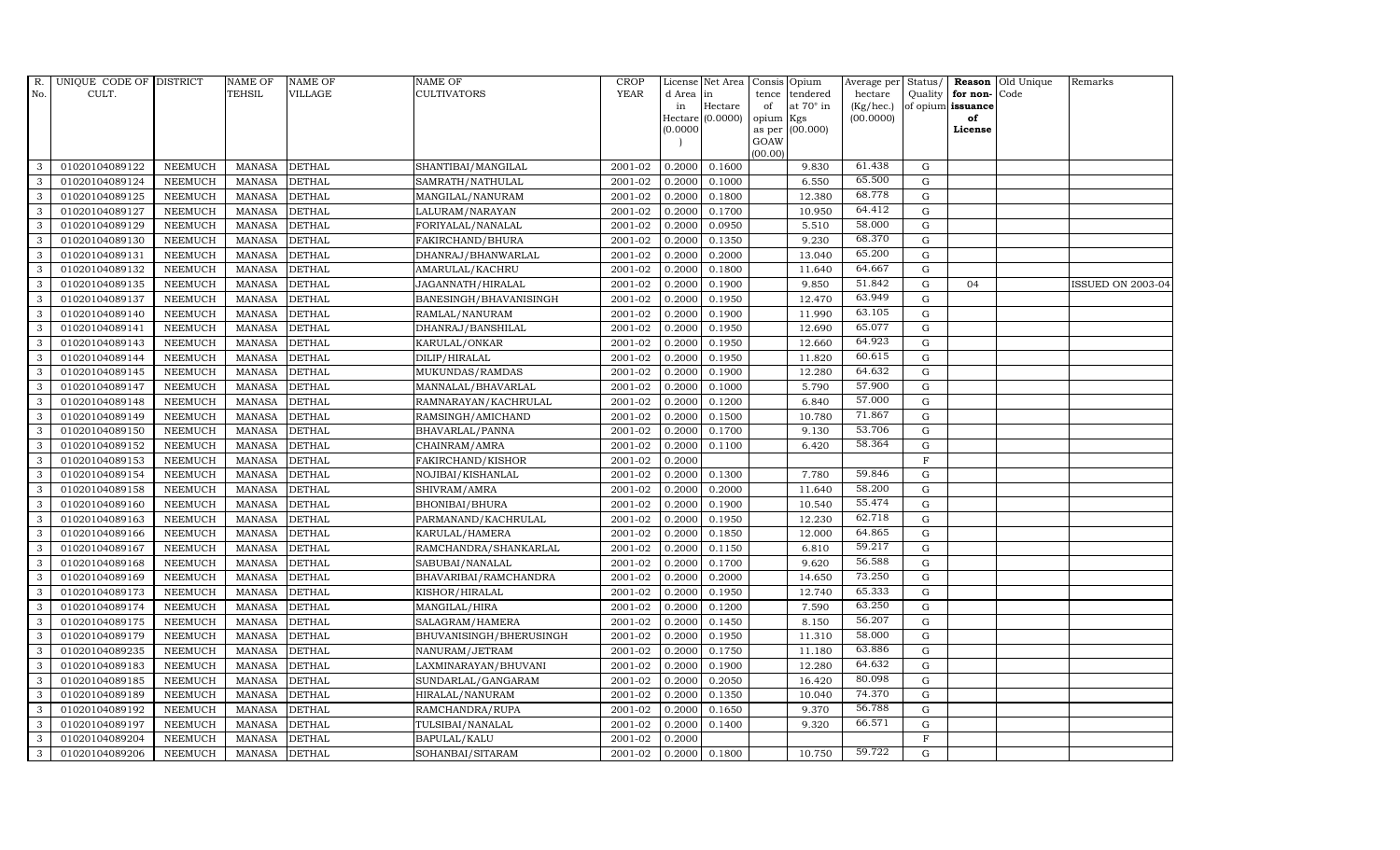| R.             | UNIQUE CODE OF DISTRICT |                | <b>NAME OF</b> | <b>NAME OF</b> | <b>NAME OF</b>            | <b>CROP</b> |           | License Net Area   |                | Consis Opium     | Average per Status/ |                   |                  | Reason Old Unique | Remarks |
|----------------|-------------------------|----------------|----------------|----------------|---------------------------|-------------|-----------|--------------------|----------------|------------------|---------------------|-------------------|------------------|-------------------|---------|
| No.            | CULT.                   |                | <b>TEHSIL</b>  | VILLAGE        | <b>CULTIVATORS</b>        | <b>YEAR</b> | d Area in |                    | tence          | tendered         | hectare             |                   | Quality for non- | Code              |         |
|                |                         |                |                |                |                           |             | in        | Hectare            | of             | at $70^\circ$ in | (Kg/hec.)           | of opium issuance |                  |                   |         |
|                |                         |                |                |                |                           |             | (0.0000)  | Hectare $(0.0000)$ | opium          | Kgs<br>(00.000)  | (00.0000)           |                   | of<br>License    |                   |         |
|                |                         |                |                |                |                           |             |           |                    | as per<br>GOAW |                  |                     |                   |                  |                   |         |
|                |                         |                |                |                |                           |             |           |                    | (00.00)        |                  |                     |                   |                  |                   |         |
| 3              | 01020104089208          | <b>NEEMUCH</b> | <b>MANASA</b>  | <b>DETHAL</b>  | MUKESH/CHARANSINGH        | 2001-02     | 0.2000    | 0.2000             |                | 11.670           | 58.350              | G                 |                  |                   |         |
| 3              | 01020104089209          | <b>NEEMUCH</b> | <b>MANASA</b>  | <b>DETHAL</b>  | RAMPRASAD/NANDRAM         | 2001-02     | 0.2000    | 0.1950             |                | 13.040           | 66.872              | G                 |                  |                   |         |
| 3              | 01020104089210          | <b>NEEMUCH</b> | <b>MANASA</b>  | <b>DETHAL</b>  | RAMESH / NANDLAL          | 2001-02     | 0.2000    | 0.1950             |                | 11.580           | 59.385              | G                 |                  |                   |         |
| 3              | 01020104089211          | <b>NEEMUCH</b> | <b>MANASA</b>  | <b>DETHAL</b>  | RAJESH/LAXMANPRASAD       | 2001-02     | 0.2000    | 0.2050             |                | 13.180           | 64.293              | G                 |                  |                   |         |
| 3              | 01020104089212          | <b>NEEMUCH</b> | <b>MANASA</b>  | <b>DETHAL</b>  | SANTOSH/NARAYAN           | 2001-02     | 0.2000    | 0.2000             |                | 12.830           | 64.150              | G                 |                  |                   |         |
| 3              | 01020104089213          | <b>NEEMUCH</b> | <b>MANASA</b>  | <b>DETHAL</b>  | KANHAIYALAL/ NARAYAN      | 2001-02     | 0.2000    | 0.2000             |                | 13.730           | 68.650              | G                 |                  |                   |         |
| 3              | 01020104089214          | <b>NEEMUCH</b> | <b>MANASA</b>  | <b>DETHAL</b>  | DAMARLAL/RAMPRASAD        | 2001-02     | 0.2000    | 0.2000             |                | 13.150           | 65.750              | G                 |                  |                   |         |
| 3              | 01020104089215          | <b>NEEMUCH</b> | <b>MANASA</b>  | <b>DETHAL</b>  | VISHNU/BANSHILAL          | 2001-02     | 0.2000    | 0.2000             |                | 13.420           | 67.100              | $\mathbf G$       |                  |                   |         |
| 3              | 01020104089216          | <b>NEEMUCH</b> | <b>MANASA</b>  | <b>DETHAL</b>  | PARSRAM/MOHANLAL          | 2001-02     | 0.2000    | 0.1650             |                | 11.450           | 69.394              | G                 |                  |                   |         |
| 3              | 01020104089218          | <b>NEEMUCH</b> | <b>MANASA</b>  | <b>DETHAL</b>  | LAXMAN/NANDA              | 2001-02     | 0.2000    | 0.2050             |                | 12.960           | 63.220              | G                 |                  |                   |         |
| 3              | 01020104089219          | <b>NEEMUCH</b> | <b>MANASA</b>  | <b>DETHAL</b>  | TULSIDAS/BHAWANIDAS       | 2001-02     | 0.2000    | 0.2050             |                | 12.640           | 61.659              | G                 |                  |                   |         |
| 3              | 01020104089220          | <b>NEEMUCH</b> | <b>MANASA</b>  | <b>DETHAL</b>  | SHIVNARAYAN/NARAYAN       | 2001-02     | 0.2000    | 0.2000             |                | 12.340           | 61.700              | G                 |                  |                   |         |
| 3              | 01020104089221          | <b>NEEMUCH</b> | <b>MANASA</b>  | <b>DETHAL</b>  | SALAGRAM/NARAYAN          | 2001-02     | 0.2000    | 0.2000             |                | 13.530           | 67.650              | $\mathbf G$       |                  |                   |         |
| 3              | 01020104089222          | <b>NEEMUCH</b> | <b>MANASA</b>  | <b>DETHAL</b>  | MANAGALDAS/TULSIDAS       | 2001-02     | 0.2000    | 0.2000             |                | 13.250           | 66.250              | G                 |                  |                   |         |
| 3              | 01020104089223          | <b>NEEMUCH</b> | <b>MANASA</b>  | <b>DETHAL</b>  | RADHESHYAM/RAMCHANDRA     | 2001-02     | 0.2000    | 0.2000             |                | 13.450           | 67.250              | G                 |                  |                   |         |
| 3              | 01020104089224          | <b>NEEMUCH</b> | <b>MANASA</b>  | <b>DETHAL</b>  | SHIVNARAYAN/RAMCHANDRA    | 2001-02     | 0.2000    | 0.1900             |                | 12.190           | 64.158              | G                 |                  |                   |         |
| 3              | 01020104089225          | <b>NEEMUCH</b> | <b>MANASA</b>  | <b>DETHAL</b>  | RAMLAL/MANGILAL           | 2001-02     | 0.2000    | 0.1950             |                | 11.900           | 61.026              | G                 |                  |                   |         |
| 3              | 01020104089226          | <b>NEEMUCH</b> | <b>MANASA</b>  | <b>DETHAL</b>  | HIRALAL/RAJARAM           | 2001-02     | 0.2000    | 0.1500             |                | 9.300            | 62.000              | G                 |                  |                   |         |
| 3              | 01020104089227          | <b>NEEMUCH</b> | <b>MANASA</b>  | <b>DETHAL</b>  | KHEMA/DHULA               | 2001-02     | 0.2000    | 0.2000             |                | 13.930           | 69.650              | G                 |                  |                   |         |
| 3              | 01020104089228          | <b>NEEMUCH</b> | <b>MANASA</b>  | <b>DETHAL</b>  | KARULAL/KHEMALAL          | 2001-02     | 0.2000    | 0.1900             |                | 12.720           | 66.947              | G                 |                  |                   |         |
| 3              | 01020104089229          | <b>NEEMUCH</b> | <b>MANASA</b>  | <b>DETHAL</b>  | BHERULAL/ONKARLAL         | 2001-02     | 0.2000    | 0.1700             |                | 10.740           | 63.176              | G                 |                  |                   |         |
| 3              | 01020104089019          | <b>NEEMUCH</b> | <b>MANASA</b>  | <b>DETHAL</b>  | RATANLAL/BHAVARLAL        | 2001-02     | 0.2000    | 0.1900             |                | 11.820           | 62.211              | G                 |                  |                   |         |
| 3              | 01020104089231          | <b>NEEMUCH</b> | <b>MANASA</b>  | <b>DETHAL</b>  | AMBALAL/JETRAM            | 2001-02     | 0.2000    | 0.1550             |                | 8.870            | 57.226              | G                 |                  |                   |         |
| 3              | 01020104089201          | <b>NEEMUCH</b> | <b>MANASA</b>  | <b>DETHAL</b>  | MANSINGH/AMRITRAM         | 2001-02     | 0.2000    |                    |                |                  |                     | $\mathbf N$       |                  |                   |         |
| 3              | 01020104089205          | <b>NEEMUCH</b> | <b>MANASA</b>  | <b>DETHAL</b>  | DEVICHAND/KISHORE         | 2001-02     | 0.2000    |                    |                |                  |                     | $\, {\bf N}$      |                  |                   |         |
| 3              | 01020104089023          | <b>NEEMUCH</b> | <b>MANASA</b>  | <b>DETHAL</b>  | GITABAI/KISHANLAL         | 2001-02     | 0.2000    | 0.1300             |                | 7.450            | 57.308              | G                 |                  |                   |         |
| -1             | 01020104003001          | <b>NEEMUCH</b> | <b>MANASA</b>  | <b>DATOLI</b>  | DURGA/NANURAM             | 2001-02     | 0.2000    | 0.1050             |                | 6.530            | 62.190              | G                 |                  |                   |         |
| $\overline{1}$ | 01020104003002          | <b>NEEMUCH</b> | <b>MANASA</b>  | <b>DATOLI</b>  | KAMLABAI/MANSA BAHU       | 2001-02     | 0.2000    |                    |                |                  |                     | N                 |                  |                   |         |
| $\overline{1}$ | 01020104003005          | <b>NEEMUCH</b> | <b>MANASA</b>  | <b>DATOLI</b>  | <b>BALA/PARTHI</b>        | 2001-02     | 0.2000    | 0.1900             |                | 12.040           | 63.368              | $\mathbf G$       |                  |                   |         |
|                | 01020104003007          | <b>NEEMUCH</b> | <b>MANASA</b>  | <b>DATOLI</b>  | BALWANT/MADHOSINGH        | 2001-02     | 0.2000    | 0.0950             |                | 5.040            | 53.053              | G                 |                  |                   |         |
| -1             | 01020104003009          | <b>NEEMUCH</b> | <b>MANASA</b>  | <b>DATOLI</b>  | LAKHA/JASSA               | 2001-02     | 0.2000    | 0.0950             |                | 6.020            | 63.368              | G                 |                  |                   |         |
|                | 01020104003010          | <b>NEEMUCH</b> | <b>MANASA</b>  | <b>DATOLI</b>  | BAKHTAWARSINGH/JAWANSINGH | 2001-02     | 0.2000    | 0.1900             |                | 11.090           | 58.368              | G                 |                  |                   |         |
| $\overline{1}$ | 01020104003011          | <b>NEEMUCH</b> | <b>MANASA</b>  | <b>DATOLI</b>  | DHAPUBAI/BHAWSINGH        | 2001-02     | 0.2000    |                    |                |                  |                     | N                 |                  |                   |         |
| $\overline{1}$ | 01020104003012          | <b>NEEMUCH</b> | <b>MANASA</b>  | <b>DATOLI</b>  | SOHANBAI/MANGUSINGH       | 2001-02     | 0.2000    | 0.1950             |                | 12.170           | 62.410              | $\mathbf G$       |                  |                   |         |
|                | 01020104003017          | <b>NEEMUCH</b> | <b>MANASA</b>  | <b>DATOLI</b>  | SURESHCHAND/KISHANLAL     | 2001-02     | 0.2000    | 0.1850             |                | 12.320           | 66.595              | $\mathbf G$       |                  |                   |         |
| $\overline{1}$ | 01020104003018          | <b>NEEMUCH</b> | <b>MANASA</b>  | <b>DATOLI</b>  | NAHARSINGH/BHANWARSINGH   | 2001-02     | 0.2000    | 0.1750             |                | 9.750            | 55.714              | G                 |                  |                   |         |
|                | 01020104003021          | <b>NEEMUCH</b> | <b>MANASA</b>  | <b>DATOLI</b>  | BIHARI/RATNA              | 2001-02     | 0.2000    | 0.1950             |                | 11.060           | 56.718              | G                 |                  |                   |         |
| - 1            | 01020104003022          | <b>NEEMUCH</b> | <b>MANASA</b>  | <b>DATOLI</b>  | TEJA/UDA                  | 2001-02     | 0.2000    | 0.1950             |                | 11.170           | 57.282              | G                 |                  |                   |         |
| - 1            | 01020104003023          | <b>NEEMUCH</b> | <b>MANASA</b>  | <b>DATOLI</b>  | MANGILAL/NATHU            | 2001-02     | 0.2000    | 0.1950             |                | 11.560           | 59.282              | $\mathbf G$       |                  |                   |         |
|                | 01020104003025          | <b>NEEMUCH</b> | <b>MANASA</b>  | <b>DATOLI</b>  | GUNJIBAI/LALA             | 2001-02     | 0.2000    | 0.2000             |                | 11.040           | 55.200              | $\mathbf G$       |                  |                   |         |
| $\mathbf{1}$   | 01020104003029          | <b>NEEMUCH</b> | MANASA         | <b>DATOLI</b>  | SABUBAI/KANIRAM           | 2001-02     | 0.2000    | 0.2000             |                | 10.870           | 54.350              | G                 |                  |                   |         |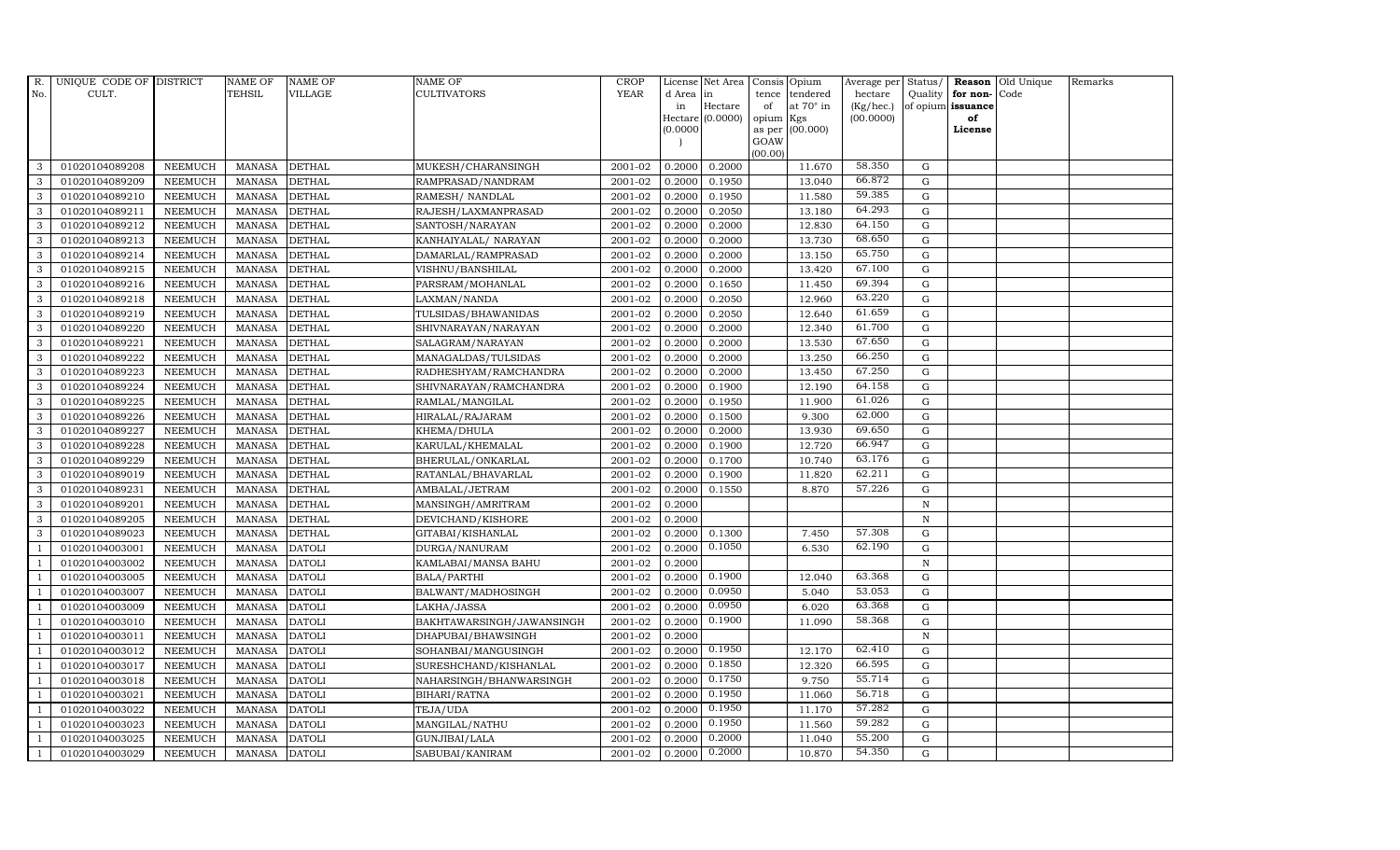|                                  | R. UNIQUE CODE OF DISTRICT       |                                  | NAME OF                 | <b>NAME OF</b>                   | <b>NAME OF</b>                      | <b>CROP</b>        |                  | License Net Area Consis Opium |           |                  | Average per Status/ |        |                      | Reason Old Unique | Remarks                     |                                      |
|----------------------------------|----------------------------------|----------------------------------|-------------------------|----------------------------------|-------------------------------------|--------------------|------------------|-------------------------------|-----------|------------------|---------------------|--------|----------------------|-------------------|-----------------------------|--------------------------------------|
| No.                              | CULT.                            |                                  | TEHSIL                  | VILLAGE                          | <b>CULTIVATORS</b>                  | <b>YEAR</b>        | d Area in        |                               |           | tence tendered   | hectare             |        | Quality for non-Code |                   |                             |                                      |
|                                  |                                  |                                  |                         |                                  |                                     |                    | in               | Hectare                       | of        | at $70^\circ$ in | $(Kg/$ hec.)        |        | of opium issuance    |                   |                             |                                      |
|                                  |                                  |                                  |                         |                                  |                                     |                    |                  | Hectare (0.0000)              | opium Kgs |                  | (00.0000)           |        | of                   |                   |                             |                                      |
|                                  |                                  |                                  |                         |                                  |                                     |                    | (0.0000)         |                               | GOAW      | as per (00.000)  |                     |        | License              |                   |                             |                                      |
|                                  |                                  |                                  |                         |                                  |                                     |                    |                  |                               | (00.00)   |                  |                     |        |                      |                   |                             |                                      |
|                                  | 01020104003030                   | <b>NEEMUCH</b>                   | MANASA                  | <b>DATOLI</b>                    | GENDIBAI/BHAGWANSINGH               | 2001-02            | 0.2000           | 0.2000                        |           | 10.670           | 53.350              | G      |                      |                   |                             |                                      |
|                                  | 01020104003031                   | <b>NEEMUCH</b>                   | MANASA                  | <b>DATOLI</b>                    | JAYSINGH/RATNA                      | 2001-02            | 0.2000           | 0.1950                        |           | 12.430           | 63.744              | G      |                      |                   |                             |                                      |
|                                  | 01020104003033                   | <b>NEEMUCH</b>                   | <b>MANASA</b>           | <b>DATOLI</b>                    | NARENDRA/SURESHCHAND                | 2001-02            | 0.2000           | 0.1850                        |           | 10.820           | 58.486              | G      |                      | 01020104017053    |                             |                                      |
|                                  | 01020104032001                   | <b>NEEMUCH</b>                   | <b>MANASA</b>           | <b>DATLAI</b>                    | BHAGWAN/NARAYAN                     | 2001-02            | 0.2000           | 0.1950                        |           | 11.140           | 57.128              | G      |                      |                   |                             |                                      |
|                                  | 01020104032002                   | <b>NEEMUCH</b>                   | <b>MANASA</b>           | <b>DATLAI</b>                    | NANALAL/BHERU                       | 2001-02            | 0.2000           | 0.2000                        |           | 12.320           | 61.600              | G      |                      |                   |                             |                                      |
|                                  | 01020104032004                   | <b>NEEMUCH</b>                   | MANASA                  | DATLAI                           | MOHAN/BADRILAL                      | 2001-02            | 0.2000           | 0.2000                        |           | 12.660           | 63.300              | G      |                      |                   |                             |                                      |
|                                  | 01020104032005                   | <b>NEEMUCH</b>                   | <b>MANASA</b>           | <b>DATLAI</b>                    | CHHAGANLAL/RUPA                     | 2001-02            | 0.2000           | 0.2000                        |           | 12.480           | 62.400              | G      |                      |                   | TRANSFER/KANJARA-I          |                                      |
|                                  | 01020104032006                   | <b>NEEMUCH</b>                   | <b>MANASA</b>           | DATLAI                           | DASHRATH/MANGILAL                   | 2001-02            | 0.2000           | 0.1950                        |           | 12.040           | 61.744              | G      |                      |                   |                             |                                      |
|                                  | 01020104032007                   | <b>NEEMUCH</b>                   | <b>MANASA</b>           | <b>DATLAI</b>                    | JAGDISH/BHURALAL                    | 2001-02            | 0.2000           | 0.1950                        |           | 11.840           | 60.718              | G      |                      |                   |                             |                                      |
|                                  | 01020104032008                   | <b>NEEMUCH</b>                   | <b>MANASA</b>           | <b>DATLAI</b>                    | DEVILAL/NANALAL                     | 2001-02            | 0.2000           | 0.1950                        |           | 12.400           | 63.590              | G      |                      |                   |                             |                                      |
|                                  | 01020104032009                   | NEEMUCH                          | <b>MANASA</b>           | <b>DATLAI</b>                    | KAILASH/MANGILAL                    | 2001-02            | 0.2000           | 0.1900                        |           | 11.690           | 61.526              | G      |                      |                   |                             |                                      |
|                                  | 01020104032010                   | <b>NEEMUCH</b>                   | MANASA                  | <b>DATLAI</b>                    | NANURAM/PYARA                       | 2001-02            | 0.2000           | 0.1950                        |           | 10.950           | 56.154              | G      |                      |                   |                             |                                      |
|                                  | 01020104032011                   | <b>NEEMUCH</b>                   | <b>MANASA</b>           | <b>DATLAI</b>                    | PREMSHANKAR/NATHU                   | 2001-02            | 0.2000           | 0.1900                        |           | 11.540           | 60.737              | G      |                      |                   |                             |                                      |
|                                  | 01020104032013                   | <b>NEEMUCH</b>                   | <b>MANASA</b>           | <b>DATLAI</b>                    | RAMESH/MANGILAL                     | 2001-02            | 0.2000           | 0.1900                        |           | 11.900           | 62.632              | G      |                      |                   |                             |                                      |
|                                  | 01020104032014                   | <b>NEEMUCH</b>                   | <b>MANASA</b>           | DATLAI                           | DEEPCHAND/UDAIRAM                   | 2001-02            | 0.2000           | 0.1950                        |           | 11.810           | 60.564              | G      |                      |                   |                             |                                      |
| -1                               | 01020104032015                   | <b>NEEMUCH</b>                   | <b>MANASA</b>           | <b>DATLAI</b>                    | SHANKAR/PANNA                       | 2001-02            | 0.2000           | 0.1900                        |           | 10.850           | 57.105              | G      |                      |                   |                             |                                      |
|                                  | 01020104032016                   | <b>NEEMUCH</b>                   | <b>MANASA</b>           | <b>DATLAI</b>                    | GHISA/BHERU                         | 2001-02            | 0.2000           | 0.1850                        |           | 11.220           | 60.649              | G      |                      |                   |                             |                                      |
|                                  | 01020104032017                   | NEEMUCH                          | MANASA                  | DATLAI                           | GORILAL/MODA                        | 2001-02            | 0.2000           | 0.2000                        |           | 12.310           | 61.550              | G      |                      |                   |                             |                                      |
|                                  | 01020104032018                   | <b>NEEMUCH</b>                   | <b>MANASA</b>           | <b>DATLAI</b>                    | BABULAL/BADRILAL                    | 2001-02            | 0.2000           | 0.1950                        |           | 12.550           | 64.359              | G      |                      |                   |                             | NAME CHANGE OLD CULT. BEFORE 1998-99 |
| $\overline{a}$                   | 01020104038002                   | <b>NEEMUCH</b>                   | <b>MANASA</b>           | <b>DANGADI</b>                   | NANDLAL/GIRDHARILAL                 | 2001-02            | 0.2000           | 0.2050                        |           | 12.750           | 62.195              | G      |                      |                   |                             |                                      |
| $\overline{a}$                   | 01020104038003                   | <b>NEEMUCH</b>                   | MANASA                  | <b>DANGADI</b>                   | KANCHANBAI/KISANLAL                 | 2001-02            | 0.2000           | 0.1900                        |           | 14.290           | 75.211              | G      |                      |                   |                             |                                      |
| 2                                | 01020104038005                   | <b>NEEMUCH</b>                   | <b>MANASA</b>           | <b>DANGADI</b>                   | NARAYAN/UDA                         | 2001-02            | 0.2000           | 0.2000                        |           | 12.980           | 64.900              | G      |                      |                   | NAME CHANGE                 |                                      |
| 2                                | 01020104038006                   | <b>NEEMUCH</b>                   | <b>MANASA</b>           | <b>DANGADI</b>                   | RUPCHAND/ONKAR                      | 2001-02            | 0.2000           | 0.1700                        |           | 11.360           | 66.824              | G      |                      |                   | TRANSFER/ DANDERI CHARBHUJA |                                      |
| 2                                | 01020104038007                   | <b>NEEMUCH</b>                   | <b>MANASA</b>           | <b>DANGADI</b>                   | NANDA/MAYARAM GAYRI                 | 2001-02            | 0.2000           | 0.1900                        |           | 11.870           | 62.474              | G      |                      |                   |                             |                                      |
| 2                                | 01020104038008                   | <b>NEEMUCH</b>                   | <b>MANASA</b>           | DANGADI                          | DEVKISAN/MATA KANTABAI              | 2001-02            | 0.2000           | 0.1050                        |           | 5.910            | 56.286<br>63.692    | G      |                      |                   |                             |                                      |
| $\overline{a}$                   | 01020104038013                   | <b>NEEMUCH</b>                   | <b>MANASA</b>           | <b>DANGADI</b>                   | AMRU/KACHRU                         | 2001-02            | 0.2000           | 0.1950                        |           | 12.420           |                     | G      |                      |                   |                             |                                      |
| $\overline{a}$                   | 01020104038019                   | <b>NEEMUCH</b>                   | <b>MANASA</b>           | <b>DANGADI</b>                   | GHASI/PANNA                         | 2001-02            | 0.2000           | 0.1900                        |           | 11.600           | 61.053<br>61.500    | G      |                      |                   | TRANSFER/ BASEDI BHATI N-I  |                                      |
| $\overline{a}$                   | 01020104038021                   | NEEMUCH                          | <b>MANASA</b>           | DANGADI                          | MULCHAND/MAYARAM                    | 2001-02            | 0.2000           | 0.2000<br>0.1900              |           | 12.300           | 60.684              | G<br>G |                      |                   |                             |                                      |
| 2                                | 01020104038022                   | <b>NEEMUCH</b>                   | <b>MANASA</b>           | <b>DANGADI</b>                   | NARAYAN/RADHU                       | 2001-02            | 0.2000           | 0.2000                        |           | 11.530           | 53.700              |        |                      |                   |                             |                                      |
| $\overline{2}$                   | 01020104038023                   | NEEMUCH                          | <b>MANASA</b>           | DANGADI                          | NANDLAL/MANGILAL                    | 2001-02            | 0.2000           | 0.1650                        |           | 10.740           | 63.030              | G<br>G |                      |                   |                             |                                      |
| $\overline{a}$<br>$\overline{2}$ | 01020104038024<br>01020104038025 | <b>NEEMUCH</b>                   | <b>MANASA</b>           | <b>DANGADI</b>                   | BANSHILAL/NANURAM                   | 2001-02<br>2001-02 | 0.2000           | 0.2050                        |           | 10.400           | 56.244              | G      |                      |                   | TRANSFER/ DANDERI CHARBHUJA |                                      |
| 2                                | 01020104038026                   | <b>NEEMUCH</b><br><b>NEEMUCH</b> | MANASA<br><b>MANASA</b> | <b>DANGADI</b><br><b>DANGADI</b> | MANGILAL/FATTA<br>BHERULAL/MAGNIRAM | 2001-02            | 0.2000<br>0.2000 | 0.1500                        |           | 11.530<br>9.830  | 65.533              | G      |                      |                   |                             |                                      |
| 2                                | 01020104038027                   | NEEMUCH                          | MANASA                  | DANGADI                          | LAXMIBAI/BAGDU                      | 2001-02            | 0.2000           | 0.1950                        |           | 13.250           | 67.949              | G      |                      |                   | TRANSFER/ BASEDI BHATI N-I  |                                      |
| 2                                | 01020104038028                   | <b>NEEMUCH</b>                   | <b>MANASA</b>           | <b>DANGADI</b>                   | GORISHANKAR/NARAYAN                 | 2001-02            | 0.2000           | 0.1900                        |           | 11.100           | 58.421              | G      |                      |                   | TRANSFER/HADI PIPLIA        |                                      |
| $\overline{2}$                   | 01020104038029                   | <b>NEEMUCH</b>                   | <b>MANASA</b>           | <b>DANGADI</b>                   | BHAGIRATH/GENDA                     | 2001-02            | 0.2000           | 0.1800                        |           | 10.150           | 56.389              | G      |                      |                   |                             |                                      |
| $\overline{2}$                   | 01020104038030                   | <b>NEEMUCH</b>                   | <b>MANASA</b>           | <b>DANGADI</b>                   | GHASIBAI/NANDA                      | 2001-02            | 0.2000           | 0.1800                        |           | 10.720           | 59.556              | G      |                      |                   |                             |                                      |
| $\overline{a}$                   | 01020104038031                   | <b>NEEMUCH</b>                   | <b>MANASA</b>           | <b>DANGADI</b>                   | MOHANLAL/NANURAM                    | 2001-02            | 0.2000           | 0.1900                        |           | 11.740           | 61.789              | G      |                      |                   |                             |                                      |
| 2                                | 01020104038032                   | <b>NEEMUCH</b>                   | <b>MANASA</b>           | <b>DANGADI</b>                   | HARIRAM/SEVA GAYRI                  | 2001-02            | 0.2000           | 0.1850                        |           | 11.440           | 61.838              | G      |                      |                   |                             |                                      |
| 2                                | 01020104038033                   | <b>NEEMUCH</b>                   | <b>MANASA</b>           | <b>DANGADI</b>                   | SHIVNARAYAN/GHASI                   | 2001-02            | 0.2000           | 0.1900                        |           | 11.860           | 62.421              | G      |                      |                   | TRANSFER/ SARELIYA          |                                      |
| $\overline{a}$                   | 01020104038034                   | NEEMUCH                          | MANASA                  | <b>DANGADI</b>                   | SHANTIBAI/BABULAL                   | 2001-02            | 0.2000           | 0.1950                        |           | 10.930           | 56.051              | G      |                      |                   | TRANSFER/ SARELIYA          |                                      |
|                                  |                                  |                                  |                         |                                  |                                     |                    |                  |                               |           |                  |                     |        |                      |                   |                             |                                      |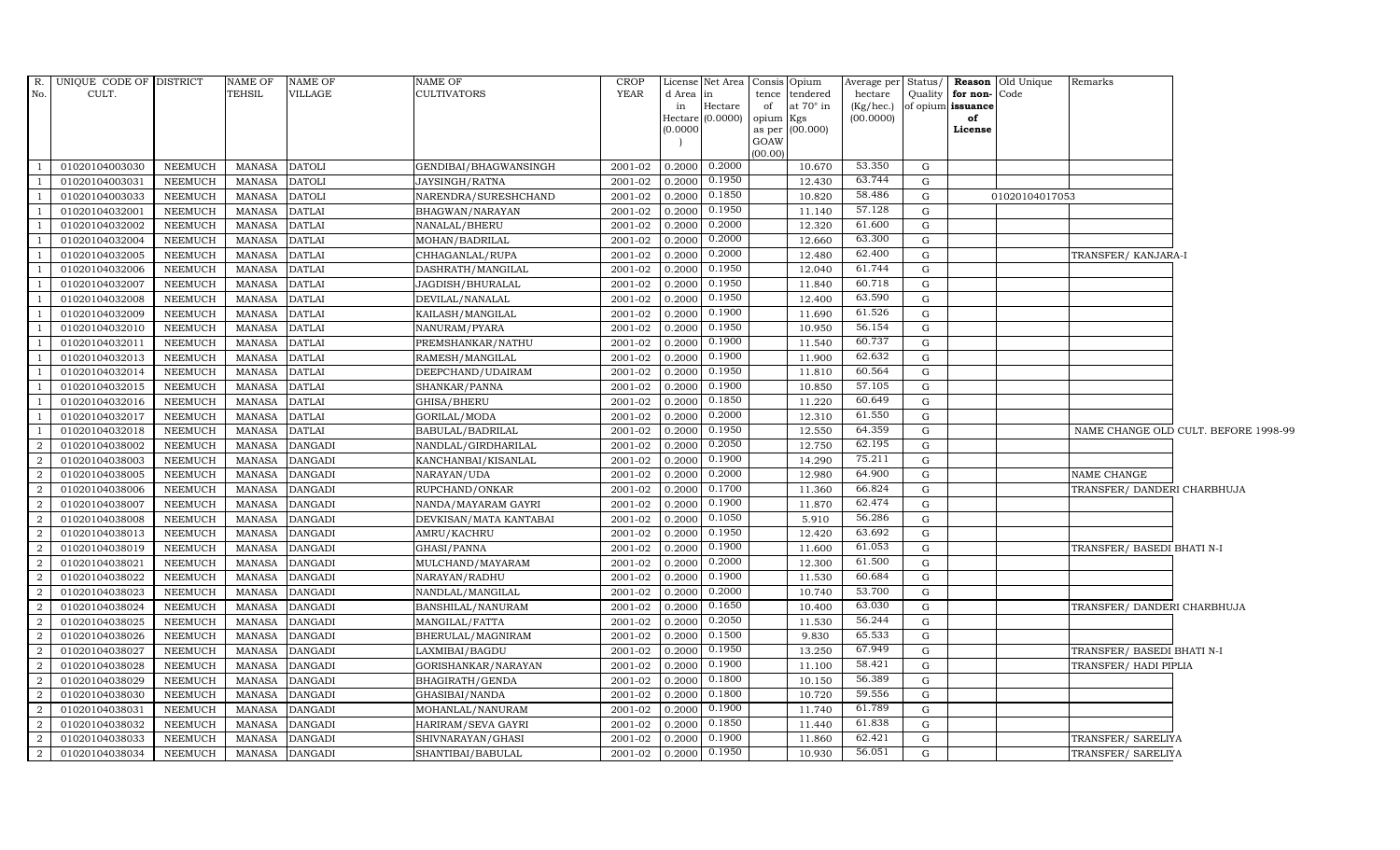| $R$ .          | UNIQUE CODE OF DISTRICT |                | <b>NAME OF</b> | NAME OF                              | NAME OF                                 | <b>CROP</b> |          | License Net Area   Consis   Opium |                     |           | Average per | Status/      |                   | <b>Reason</b> Old Unique | Remarks                     |  |
|----------------|-------------------------|----------------|----------------|--------------------------------------|-----------------------------------------|-------------|----------|-----------------------------------|---------------------|-----------|-------------|--------------|-------------------|--------------------------|-----------------------------|--|
| No.            | CULT.                   |                | TEHSIL         | <b>VILLAGE</b>                       | CULTIVATORS                             | <b>YEAR</b> | d Area   | in                                | tence               | tendered  | hectare     | Quality      | for non-Code      |                          |                             |  |
|                |                         |                |                |                                      |                                         |             | in       | Hectare                           | of                  | at 70° in | (Kg/hec.)   |              | of opium issuance |                          |                             |  |
|                |                         |                |                |                                      |                                         |             | (0.0000) | Hectare (0.0000)                  | opium Kgs<br>as per | (00.000)  | (00.0000)   |              | of<br>License     |                          |                             |  |
|                |                         |                |                |                                      |                                         |             |          |                                   | GOAW                |           |             |              |                   |                          |                             |  |
|                |                         |                |                |                                      |                                         |             |          |                                   | (00.00)             |           |             |              |                   |                          |                             |  |
| 2              | 01020104038035          | NEEMUCH        | MANASA         | <b>DANGADI</b>                       | MOHANLAL/CHATARBHUJ                     | 2001-02     | 0.2000   | 0.2000                            |                     | 11.800    | 59.000      | G            |                   |                          |                             |  |
| 2              | 01020104038036          | NEEMUCH        | <b>MANASA</b>  | <b>DANGADI</b>                       | MANGILAL/BHAGWAN                        | 2001-02     | 0.2000   | 0.1800                            |                     | 11.670    | 64.833      | G            |                   |                          |                             |  |
| 2              | 01020104038040          | NEEMUCH        | <b>MANASA</b>  | <b>DANGADI</b>                       | RAMSUKHIBAI/RAMCHANDRA                  | 2001-02     | 0.2000   | 0.1700                            |                     | 9.830     | 57.824      | G            |                   |                          |                             |  |
| 2              | 01020104038041          | <b>NEEMUCH</b> | <b>MANASA</b>  | <b>DANGADI</b>                       | RADHU/NATHU                             | 2001-02     | 0.2000   | 0.1900                            |                     | 11.570    | 60.895      | G            |                   |                          |                             |  |
| 2              | 01020104038044          | NEEMUCH        | <b>MANASA</b>  | <b>DANGADI</b>                       | SHIVNARAYAN/HAJARILAL                   | 2001-02     | 0.2000   | 0.1900                            |                     | 12.760    | 67.158      | G            |                   |                          |                             |  |
| 2              | 01020104038046          | NEEMUCH        | <b>MANASA</b>  | <b>DANGADI</b>                       | MANOJKUMAR/BAPULAL                      | 2001-02     | 0.2000   | 0.1900                            |                     | 11.830    | 62.263      | G            |                   |                          | TRANSFER/ MOKHAMPURA KANCHI |  |
| 2              | 01020104038048          | <b>NEEMUCH</b> | <b>MANASA</b>  | <b>DANGADI</b>                       | BAGDIRAM/CHATARBHUJ                     | 2001-02     | 0.2000   | 0.1900                            |                     | 13.620    | 71.684      | G            |                   |                          |                             |  |
| 2              | 01020104038050          | NEEMUCH        | <b>MANASA</b>  | <b>DANGADI</b>                       | KANHAIYALAL/ONKAR                       | 2001-02     | 0.2000   | 0.1650                            |                     | 10.050    | 60.909      | G            |                   |                          |                             |  |
| $\overline{2}$ | 01020104038052          | <b>NEEMUCH</b> | <b>MANASA</b>  | <b>DANGADI</b>                       | BAPULAL/MAGNIRAM                        | 2001-02     | 0.2000   | 0.2000                            |                     | 12.350    | 61.750      | G            |                   |                          |                             |  |
| 2              | 01020104038054          | NEEMUCH        | <b>MANASA</b>  | <b>DANGADI</b>                       | CHOTU/BHERA                             | 2001-02     | 0.2000   | 0.1700                            |                     | 11.890    | 69.941      | G            |                   |                          |                             |  |
| 2              | 01020104038055          | NEEMUCH        | <b>MANASA</b>  | <b>DANGADI</b>                       | DEUBAI/LAXMAN                           | 2001-02     | 0.2000   | 0.1950                            |                     | 11.980    | 61.436      | $\mathbf{G}$ |                   |                          |                             |  |
| 2              | 01020104038057          | NEEMUCH        | <b>MANASA</b>  | <b>DANGADI</b>                       | ANOKHILAL/HARLAL                        | 2001-02     | 0.2000   | 0.1650                            |                     | 9.910     | 60.061      | G            |                   |                          |                             |  |
| 2              | 01020104038062          | NEEMUCH        | <b>MANASA</b>  | <b>DANGADI</b>                       | NANDA/ONKAR                             | 2001-02     | 0.2000   | 0.1950                            |                     | 11.930    | 61.179      | G            |                   |                          |                             |  |
| $\overline{2}$ | 01020104038063          | <b>NEEMUCH</b> | <b>MANASA</b>  | <b>DANGADI</b>                       | MANGILAL/PARTHA                         | 2001-02     | 0.2000   | 0.1500                            |                     | 8.620     | 57.467      | G            |                   |                          |                             |  |
| 2              | 01020104038064          | <b>NEEMUCH</b> | MANASA         | <b>DANGADI</b>                       | PRABHUBAI/HARIRAM                       | 2001-02     | 0.2000   | 0.1950                            |                     | 12.440    | 63.795      | G            |                   |                          |                             |  |
| 2              | 01020104038065          | NEEMUCH        | <b>MANASA</b>  | <b>DANGADI</b>                       | BAPULAL/DHANRAJ                         | 2001-02     | 0.2000   | 0.1800                            |                     | 12.070    | 67.056      | G            |                   |                          |                             |  |
| 2              | 01020104038069          | NEEMUCH        | <b>MANASA</b>  | <b>DANGADI</b>                       | GULABBAI/DEVA                           | 2001-02     | 0.2000   | 0.2000                            |                     | 12.440    | 62.200      | $\mathbf{G}$ |                   |                          |                             |  |
| 2              | 01020104038071          | NEEMUCH        | <b>MANASA</b>  | <b>DANGADI</b>                       | MANGILAL/CHATARBHUJ                     | 2001-02     | 0.2000   | 0.1850                            |                     | 10.820    | 58.486      | G            |                   |                          |                             |  |
| 2              | 01020104038072          | NEEMUCH        | <b>MANASA</b>  | <b>DANGADI</b>                       | BHANWARIBAI/BHUWANISHANKAR              | 2001-02     | 0.2000   | 0.2050                            |                     | 12.570    | 61.317      | G            |                   |                          |                             |  |
| 2              | 01020104038043          | NEEMUCH        | <b>MANASA</b>  | <b>DANGADI</b>                       | NANIBAI/BHERULAL                        | 2001-02     | 0.2000   | 0.2000                            |                     | 12.230    | 61.150      | G            |                   |                          |                             |  |
| 2              | 01020104038051          | NEEMUCH        | <b>MANASA</b>  | <b>DANGADI</b>                       | KESHIBAI/GIRDHARI                       | 2001-02     | 0.2000   | 0.1900                            |                     | 13.040    | 68.632      | G            |                   |                          |                             |  |
| 2              | 01020104038001          | NEEMUCH        | <b>MANASA</b>  | <b>DANGADI</b>                       | FATEHSINGH/PRATAPSINGH                  | 2001-02     | 0.2000   | 0.0950                            |                     | 5.870     | 61.789      | G            |                   |                          |                             |  |
| 2              | 01020104038074          | <b>NEEMUCH</b> | <b>MANASA</b>  | <b>DANGADI</b>                       | PRABHULAL/GULAB                         | 2001-02     | 0.2000   | 0.1950                            |                     | 13.550    | 69.487      | ${\rm G}$    |                   | 01020104039003           |                             |  |
| 2              | 01020104038037          | <b>NEEMUCH</b> | <b>MANASA</b>  | <b>DANGADI</b>                       | NANURAM/KASHIRAM                        | 2001-02     | 0.2000   | 0.1050                            |                     | 6.700     | 63.810      | G            |                   |                          | TRANSFER/ DEVRI SOMYA       |  |
| $\overline{2}$ | 01020104038038          | NEEMUCH        | <b>MANASA</b>  | <b>DANGADI</b>                       | MANGILAL/RODILAL                        | 2001-02     | 0.2000   | 0.1950                            |                     | 12.710    | 65.179      | G            |                   |                          | TRANSFER/ DANDERI CHARBHUJA |  |
| -2             | 01020104038075          | <b>NEEMUCH</b> | <b>MANASA</b>  | <b>DANGADI</b>                       | KANHAIYALAL/NANALAL                     | 2001-02     | 0.2000   | 0.2100                            |                     | 13.130    | 62.524      | G            |                   | 01020104014024           |                             |  |
| 2              | 01020104038009          | NEEMUCH        | <b>MANASA</b>  | <b>DANGADI</b>                       | TULSIRAM/MODA                           | 2001-02     | 0.2000   |                                   |                     |           |             | $\mathbf{F}$ |                   |                          |                             |  |
| 2              | 01020104037002          | <b>NEEMUCH</b> | <b>MANASA</b>  | DANDHERI CHARBHUJA SITARAM/RUGHNATH  |                                         | 2001-02     | 0.2000   | 0.1950                            |                     | 12.440    | 63.795      | G            |                   |                          | TRANSFER/DEVARI SOMYA       |  |
| 2              | 01020104037003          | <b>NEEMUCH</b> | <b>MANASA</b>  | DANDHERI CHARBHUJA                   | <b>KESIBAI/NARAYAN</b>                  | 2001-02     | 0.2000   | 0.1950                            |                     | 11.730    | 60.154      | G            |                   |                          |                             |  |
| 2              | 01020104037004          | <b>NEEMUCH</b> | <b>MANASA</b>  | DANDHERI CHARBHUJA                   | GANESH/BHAGGA                           | 2001-02     | 0.2000   | 0.2050                            |                     | 13.460    | 65.659      | G            |                   |                          |                             |  |
| 2              | 01020104037005          | <b>NEEMUCH</b> | <b>MANASA</b>  |                                      | DANDHERI CHARBHUJA   BHAGATRAM/RUGHNATH | 2001-02     | 0.2000   | 0.1950                            |                     | 12.750    | 65.385      | G            |                   |                          |                             |  |
| 2              | 01020104037006          | <b>NEEMUCH</b> | <b>MANASA</b>  |                                      | DANDHERI CHARBHUJA BHARATRAM/RUGHNATH   | 2001-02     | 0.2000   | 0.1900                            |                     | 11.650    | 61.316      | G            |                   |                          |                             |  |
| 2              | 01020104037008          | NEEMUCH        | <b>MANASA</b>  | DANDHERI CHARBHUJA BHAWSINGH/KESA    |                                         | 2001-02     | 0.2000   | 0.1950                            |                     | 10.870    | 55.744      | G            |                   |                          |                             |  |
| 2              | 01020104037009          | <b>NEEMUCH</b> | <b>MANASA</b>  | DANDHERI CHARBHUJA KESURAM/JAISINGH  |                                         | 2001-02     | 0.2000   | 0.2000                            |                     | 11.380    | 56.900      | G            |                   |                          |                             |  |
| 2              | 01020104037010          | <b>NEEMUCH</b> | <b>MANASA</b>  |                                      | DANDHERI CHARBHUJA RAMGOPAL/BHANWARLAL  | 2001-02     | 0.2000   | 0.1700                            |                     | 9.250     | 54.412      | G            |                   |                          |                             |  |
| $\overline{2}$ | 01020104037012          | NEEMUCH        | <b>MANASA</b>  | DANDHERI CHARBHUJA HAJARI/LAKKHA     |                                         | 2001-02     | 0.2000   | 0.2000                            |                     | 11.640    | 58.200      | G            |                   |                          |                             |  |
| 2              | 01020104037014          | <b>NEEMUCH</b> | <b>MANASA</b>  | DANDHERI CHARBHUJA JASBAI/SHOJI      |                                         | 2001-02     | 0.2000   | 0.1900                            |                     | 11.610    | 61.105      | G            |                   |                          |                             |  |
| 2              | 01020104037015          | NEEMUCH        | <b>MANASA</b>  | DANDHERI CHARBHUJA RUPIBAI/GOMA      |                                         | 2001-02     | 0.2000   | 0.1900                            |                     | 11.510    | 60.579      | G            |                   |                          |                             |  |
| 2              | 01020104037016          | <b>NEEMUCH</b> | <b>MANASA</b>  | DANDHERI CHARBHUJA MOTILAL/CHATRA    |                                         | 2001-02     | 0.2000   | 0.2000                            |                     | 11.370    | 56.850      | G            |                   |                          |                             |  |
| 2              | 01020104037017          | <b>NEEMUCH</b> | <b>MANASA</b>  |                                      | DANDHERI CHARBHUJA RADHESHYAM/GANESH    | 2001-02     | 0.2000   | 0.1850                            |                     | 11.900    | 64.324      | G            |                   |                          |                             |  |
| $\overline{2}$ | 01020104037018          | NEEMUCH        | <b>MANASA</b>  | DANDHERI CHARBHUJA SURAJMAL/KESHURAM |                                         | 2001-02     | 0.2000   | 0.1900                            |                     | 13.860    | 72.947      | G            |                   |                          |                             |  |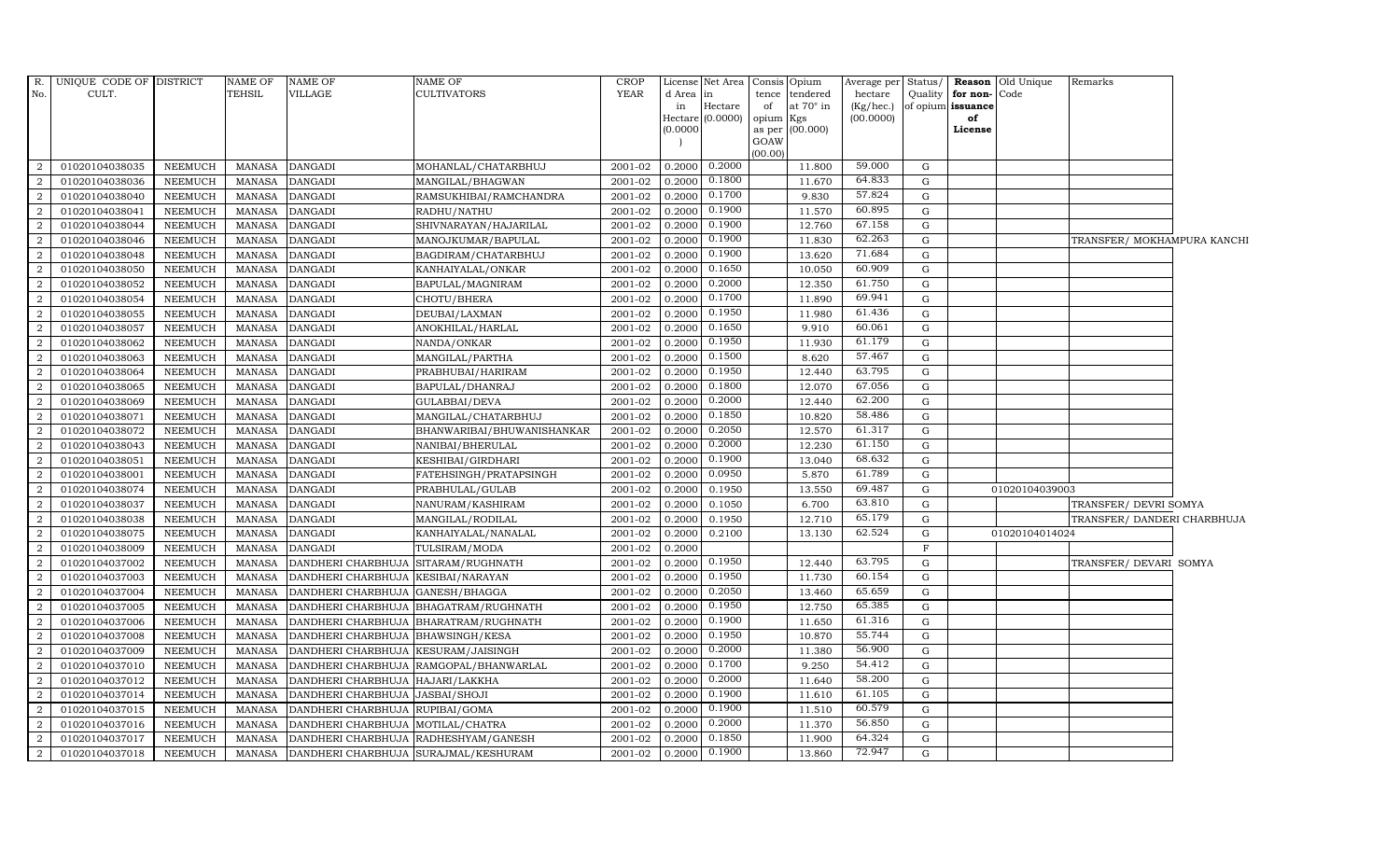| R.               | UNIQUE CODE OF DISTRICT |                | NAME OF       | <b>NAME OF</b>                  | <b>NAME OF</b>              | CROP        |           | License Net Area  |                | Consis Opium     | Average per |             |                   | Status/ Reason Old Unique | Remarks          |
|------------------|-------------------------|----------------|---------------|---------------------------------|-----------------------------|-------------|-----------|-------------------|----------------|------------------|-------------|-------------|-------------------|---------------------------|------------------|
| No.              | CULT.                   |                | <b>TEHSIL</b> | <b>VILLAGE</b>                  | <b>CULTIVATORS</b>          | <b>YEAR</b> | d Area in |                   | tence          | tendered         | hectare     | Quality     | for non-          | Code                      |                  |
|                  |                         |                |               |                                 |                             |             | in        | Hectare           | of             | at $70^\circ$ in | (Kg/hec.)   |             | of opium issuance |                           |                  |
|                  |                         |                |               |                                 |                             |             | (0.0000)  | Hectare (0.0000)  | opium          | Kgs<br>(00.000)  | (00.0000)   |             | of<br>License     |                           |                  |
|                  |                         |                |               |                                 |                             |             |           |                   | as per<br>GOAW |                  |             |             |                   |                           |                  |
|                  |                         |                |               |                                 |                             |             |           |                   | (00.00)        |                  |             |             |                   |                           |                  |
| $\overline{2}$   | 01020104037019          | <b>NEEMUCH</b> | <b>MANASA</b> | DANDHERI CHARBHUJA SHOLA/DHANNA |                             | 2001-02     |           | $0.2000$ $0.1900$ |                | 13.090           | 68.895      | G           |                   |                           |                  |
| $\overline{a}$   | 01020104037020          | <b>NEEMUCH</b> | <b>MANASA</b> | DANDHERI CHARBHUJA              | RAMPRASAD/BHANWARLAL        | 2001-02     |           | 0.2000 0.1800     |                | 10.720           | 59.556      | ${\rm G}$   |                   |                           |                  |
| 2                | 01020104037021          | <b>NEEMUCH</b> | <b>MANASA</b> | DANDHERI CHARBHUJA              | TEJA/RAMA                   | 2001-02     | 0.2000    | 0.2000            |                | 12.150           | 60.750      | $\mathbf G$ |                   |                           | TRANSFER/ SANDIA |
| $\overline{2}$   | 01020104037022          | <b>NEEMUCH</b> | <b>MANASA</b> | DANDHERI CHARBHUJA              | BIHARI/GOMAJI               | 2001-02     | 0.2000    | 0.2050            |                | 11.590           | 56.537      | $\mathbf G$ |                   |                           |                  |
| $\overline{2}$   | 01020104037023          | <b>NEEMUCH</b> | <b>MANASA</b> | DANDHERI CHARBHUJA              | KESHARBAI/BHANWARLAL        | 2001-02     | 0.2000    | 0.1900            |                | 11.950           | 62.895      | $\mathbf G$ |                   |                           |                  |
| $\overline{2}$   | 01020104037026          | <b>NEEMUCH</b> | <b>MANASA</b> | DANDHERI CHARBHUJA              | LALCHAND/GULAB              | 2001-02     | 0.2000    | 0.1950            |                | 11.610           | 59.538      | ${\rm G}$   |                   |                           |                  |
| $\overline{a}$   | 01020104037028          | NEEMUCH        | <b>MANASA</b> | DANDHERI CHARBHUJA              | SAMSUDDIN/RAMJOBAI          | 2001-02     | 0.2000    | 0.1900            |                | 12.010           | 63.211      | ${\rm G}$   |                   |                           |                  |
| $\overline{2}$   | 01020104037029          | <b>NEEMUCH</b> | <b>MANASA</b> | DANDHERI CHARBHUJA              | SHANKARLAL/NANURAM          | 2001-02     | 0.2000    | 0.1800            |                | 11.200           | 62.222      | G           |                   |                           |                  |
| $\overline{2}$   | 01020104037030          | <b>NEEMUCH</b> | <b>MANASA</b> | DANDHERI CHARBHUJA              | RAMVILAS/RAMCHANDRA         | 2001-02     | 0.2000    | 0.2050            |                | 12.270           | 59.854      | $\mathbf G$ |                   |                           |                  |
| $\boldsymbol{2}$ | 01020104037035          | NEEMUCH        | <b>MANASA</b> | DANDHERI CHARBHUJA              | KANHAIYALAL/BHANWARLAL      | 2001-02     | 0.2000    | 0.1800            |                | 10.270           | 57.056      | ${\rm G}$   |                   |                           |                  |
| $\overline{2}$   | 01020104037025          | <b>NEEMUCH</b> | <b>MANASA</b> | DANDHERI CHARBHUJA              | RATAN/GANGARAM              | 2001-02     | 0.2000    | 0.1850            |                | 11.620           | 62.811      | ${\rm G}$   |                   |                           |                  |
| 2                | 01020104061001          | <b>NEEMUCH</b> | <b>MANASA</b> | CHUKNI                          | MANGILAL/KHYALIRAM          | 2001-02     | 0.2000    | 0.1950            |                | 14.140           | 72.513      | G           |                   |                           |                  |
| $\overline{2}$   | 01020104061002          | <b>NEEMUCH</b> | <b>MANASA</b> | CHUKNI                          | NANDLAL/AMRITRAM            | 2001-02     | 0.2000    | 0.1500            |                | 9.950            | 66.333      | G           |                   |                           |                  |
| $\overline{2}$   | 01020104061003          | <b>NEEMUCH</b> | <b>MANASA</b> | <b>CHUKNI</b>                   | MANGILAL/KACHRU             | 2001-02     | 0.2000    | 0.1600            |                | 10.230           | 63.938      | ${\rm G}$   |                   |                           |                  |
| $\overline{2}$   | 01020104061004          | NEEMUCH        | <b>MANASA</b> | CHUKNI                          | DHAPUBAI/CHENRAM            | 2001-02     | 0.2000    | 0.1900            |                | 13.090           | 68.895      | ${\rm G}$   |                   |                           |                  |
| $\overline{2}$   | 01020104061005          | <b>NEEMUCH</b> | <b>MANASA</b> | <b>CHUKNI</b>                   | KACHRULAL/GAMER             | 2001-02     | 0.2000    | 0.2000            |                | 13.810           | 69.050      | G           |                   |                           |                  |
| 2                | 01020104061006          | <b>NEEMUCH</b> | <b>MANASA</b> | <b>CHUKNI</b>                   | SAJJANBAI/HEERALAL          | 2001-02     | 0.2000    | 0.1850            |                | 12.350           | 66.757      | G           |                   |                           |                  |
| $\overline{2}$   | 01020104061008          | <b>NEEMUCH</b> | <b>MANASA</b> | <b>CHUKNI</b>                   | TULSIRAM/BAPULAL            | 2001-02     | 0.2000    | 0.2000            |                | 13.130           | 65.650      | G           |                   |                           |                  |
| $\overline{2}$   | 01020104061011          | <b>NEEMUCH</b> | <b>MANASA</b> | <b>CHUKNI</b>                   | MANGILAL/MODA               | 2001-02     | 0.2000    | 0.2000            |                | 13.310           | 66.550      | ${\rm G}$   |                   |                           |                  |
| $\overline{2}$   | 01020104061012          | NEEMUCH        | <b>MANASA</b> | CHUKNI                          | BANSHILAL/RAMKISHAN         | 2001-02     | 0.2000    | 0.1000            |                | 6.150            | 61.500      | ${\rm G}$   |                   |                           |                  |
| $\overline{2}$   | 01020104061013          | <b>NEEMUCH</b> | <b>MANASA</b> | <b>CHUKNI</b>                   | MANGILAL/RAJARAM            | 2001-02     | 0.2000    | 0.1900            |                | 13.360           | 70.316      | G           |                   |                           |                  |
| 2                | 01020104061014          | <b>NEEMUCH</b> | <b>MANASA</b> | <b>CHUKNI</b>                   | DEVILAL/VARDICHANDRA        | 2001-02     | 0.2000    | 0.2000            |                | 13.440           | 67.200      | G           |                   |                           |                  |
| $\overline{2}$   | 01020104061015          | NEEMUCH        | <b>MANASA</b> | <b>CHUKNI</b>                   | RAMESHCHANDRA/AEKARILAL     | 2001-02     | 0.2000    | 0.1800            |                | 11.880           | 66.000      | ${\rm G}$   |                   |                           |                  |
| $\overline{2}$   | 01020104061016          | <b>NEEMUCH</b> | <b>MANASA</b> | <b>CHUKNI</b>                   | PANNALAL/NANDA              | 2001-02     | 0.2000    | 0.1950            |                | 12.380           | 63.487      | ${\rm G}$   |                   |                           |                  |
| $\overline{2}$   | 01020104061017          | <b>NEEMUCH</b> | <b>MANASA</b> | <b>CHUKNI</b>                   | KHYALIRAM/RAMA              | 2001-02     | 0.2000    | 0.1950            |                | 13.080           | 67.077      | ${\rm G}$   |                   |                           |                  |
| $\overline{2}$   | 01020104061019          | <b>NEEMUCH</b> | <b>MANASA</b> | CHUKNI                          | SHIVLAL/GABBA               | 2001-02     | 0.2000    | 0.1800            |                | 9.790            | 54.389      | G           |                   |                           |                  |
| 2                | 01020104061020          | <b>NEEMUCH</b> | <b>MANASA</b> | <b>CHUKNI</b>                   | RAMPRASAD/SALAGRAM          | 2001-02     | 0.2000    | 0.1800            |                | 12.730           | 70.722      | ${\rm G}$   |                   |                           |                  |
| $\overline{2}$   | 01020104061022          | NEEMUCH        | <b>MANASA</b> | <b>CHUKNI</b>                   | NARAYAN/BHANWARLAL          | 2001-02     | 0.2000    | 0.1850            |                | 12.830           | 69.351      | ${\rm G}$   |                   |                           |                  |
| $\overline{2}$   | 01020104061023          | <b>NEEMUCH</b> | <b>MANASA</b> | <b>CHUKNI</b>                   | BHERULAL/KANIRAM            | 2001-02     | 0.2000    | 0.1900            |                | 12.120           | 63.789      | ${\rm G}$   |                   |                           |                  |
| $\overline{2}$   | 01020104061024          | <b>NEEMUCH</b> | <b>MANASA</b> | <b>CHUKNI</b>                   | NAGJI/PANNALAL              | 2001-02     | 0.2000    | 0.1900            |                | 12.320           | 64.842      | ${\rm G}$   |                   |                           |                  |
| $\overline{2}$   | 01020104061025          | <b>NEEMUCH</b> | <b>MANASA</b> | <b>CHUKNI</b>                   | RAMKUNWARBAI/PYARCHANDRA    | 2001-02     | 0.2000    | 0.1800            |                | 10.650           | 59.167      | ${\rm G}$   |                   |                           |                  |
| $\overline{2}$   | 01020104061026          | <b>NEEMUCH</b> | <b>MANASA</b> | <b>CHUKNI</b>                   | MANGILAL/BHANWARLAL RATHORE | 2001-02     | 0.2000    | 0.2000            |                | 12.990           | 64.950      | ${\rm G}$   |                   |                           |                  |
| $\overline{2}$   | 01020104061027          | <b>NEEMUCH</b> | <b>MANASA</b> | <b>CHUKNI</b>                   | NATHULAL/MULCHANDRA         | 2001-02     | 0.2000    | 0.1950            |                | 12.320           | 63.179      | ${\rm G}$   |                   |                           |                  |
| 2                | 01020104061028          | <b>NEEMUCH</b> | <b>MANASA</b> | <b>CHUKNI</b>                   | SALAGRAM/BHURA              | 2001-02     | 0.2000    | 0.1850            |                | 12.030           | 65.027      | ${\rm G}$   |                   |                           |                  |
| $\overline{2}$   | 01020104061029          | <b>NEEMUCH</b> | <b>MANASA</b> | <b>CHUKNI</b>                   | PRABHULAL/TULSIRAM          | 2001-02     | 0.2000    | 0.1150            |                | 7.700            | 66.957      | $\mathbf G$ |                   |                           |                  |
| $\overline{2}$   | 01020104061030          | <b>NEEMUCH</b> | <b>MANASA</b> | CHUKNI                          | RATANLAL/BHURA              | 2001-02     | 0.2000    | 0.1900            |                | 11.800           | 62.105      | ${\rm G}$   |                   |                           |                  |
| 2                | 01020104061031          | <b>NEEMUCH</b> | <b>MANASA</b> | <b>CHUKNI</b>                   | MANGIBAI/CHAGANLAL          | 2001-02     | 0.2000    | 0.1800            |                | 11.920           | 66.222      | G           |                   |                           |                  |
| $\overline{a}$   | 01020104061032          | <b>NEEMUCH</b> | <b>MANASA</b> | CHUKNI                          | KANWARLAL/MANGILAL          | 2001-02     | 0.2000    | 0.1900            |                | 11.440           | 60.211      | ${\rm G}$   |                   |                           |                  |
| $\overline{2}$   | 01020104061033          | <b>NEEMUCH</b> | <b>MANASA</b> | <b>CHUKNI</b>                   | HEERALAL/GULAB              | 2001-02     | 0.2000    | 0.2000            |                | 13.240           | 66.200      | ${\rm G}$   |                   |                           |                  |
| $\overline{2}$   | 01020104061034          | <b>NEEMUCH</b> | <b>MANASA</b> | <b>CHUKNI</b>                   | AEKARILAL/GULABCHAND        | 2001-02     | 0.2000    | 0.1850            |                | 12.280           | 66.378      | $\mathbf G$ |                   |                           |                  |
| $\overline{a}$   | 01020104061035          | <b>NEEMUCH</b> | MANASA        | <b>CHUKNI</b>                   | BAPULAL/RAMKISHAN           | 2001-02     | 0.2000    | 0.1800            |                | 12.040           | 66.889      | G           |                   |                           |                  |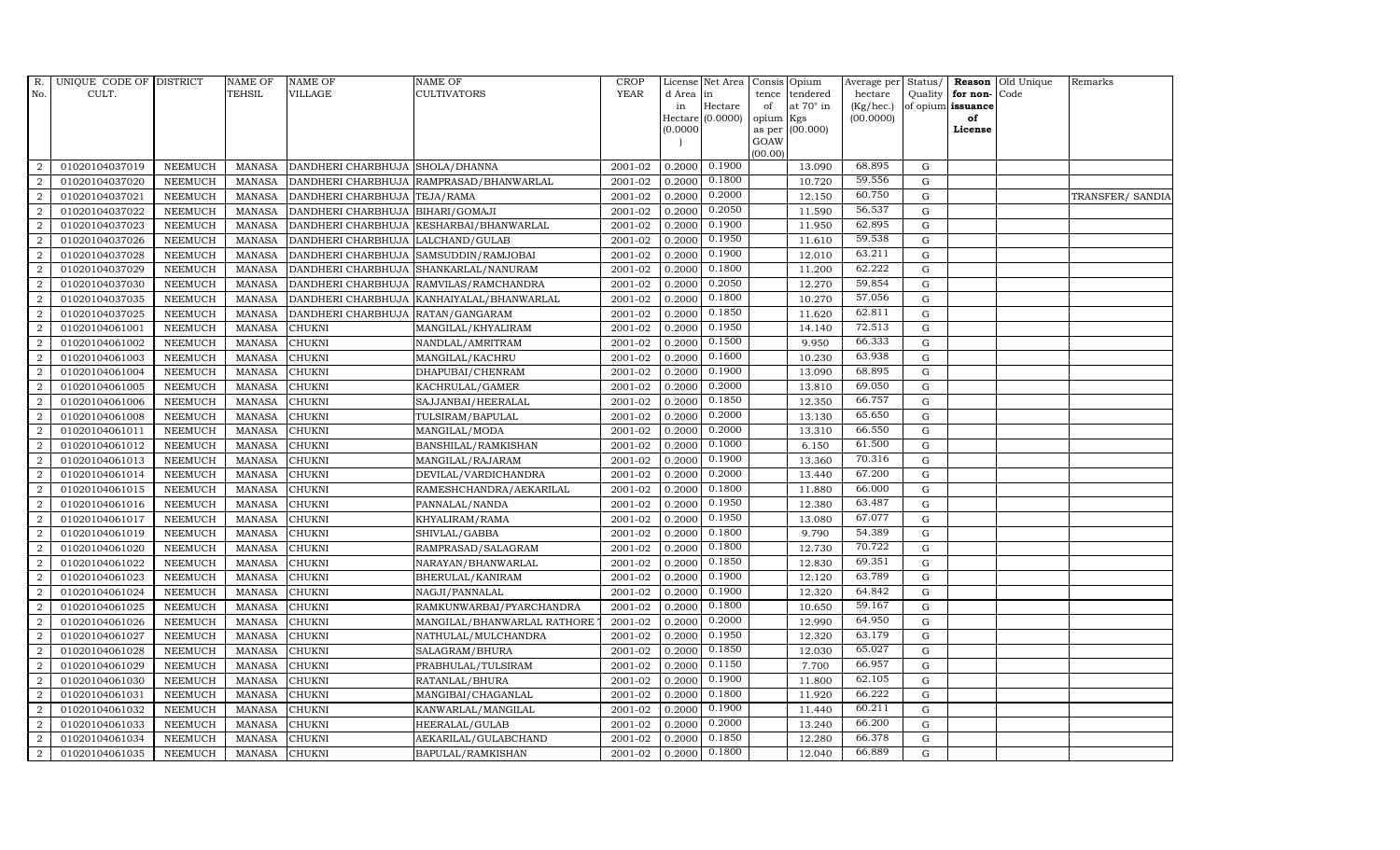| R.             | UNIQUE CODE OF DISTRICT |                | NAME OF       | <b>NAME OF</b> | <b>NAME OF</b>              | <b>CROP</b> |           | License Net Area Consis Opium |                |                  | Average per Status/ |             |                      | Reason Old Unique | Remarks           |
|----------------|-------------------------|----------------|---------------|----------------|-----------------------------|-------------|-----------|-------------------------------|----------------|------------------|---------------------|-------------|----------------------|-------------------|-------------------|
| No.            | CULT.                   |                | TEHSIL        | VILLAGE        | <b>CULTIVATORS</b>          | <b>YEAR</b> | d Area in |                               | tence          | tendered         | hectare             |             | Quality for non-Code |                   |                   |
|                |                         |                |               |                |                             |             | in        | Hectare                       | of             | at $70^\circ$ in | (Kg/hec.)           |             | of opium issuance    |                   |                   |
|                |                         |                |               |                |                             |             |           | $Hectare (0.0000)$            | opium          | Kgs              | (00.0000)           |             | of<br>License        |                   |                   |
|                |                         |                |               |                |                             |             | (0.0000)  |                               | as per<br>GOAW | (00.000)         |                     |             |                      |                   |                   |
|                |                         |                |               |                |                             |             |           |                               | (00.00)        |                  |                     |             |                      |                   |                   |
| 2              | 01020104061037          | <b>NEEMUCH</b> | <b>MANASA</b> | <b>CHUKNI</b>  | MANGILAL/GULABCHANDRA       | 2001-02     |           | $0.2000$ $0.1050$             |                | 6.420            | 61.143              | G           |                      |                   |                   |
| $\overline{2}$ | 01020104061038          | <b>NEEMUCH</b> | <b>MANASA</b> | <b>CHUKNI</b>  | KISHANLAL/MOTILAL           | 2001-02     | 0.2000    | 0.2000                        |                | 12.890           | 64.450              | ${\rm G}$   |                      |                   |                   |
| $\overline{2}$ | 01020104061040          | <b>NEEMUCH</b> | <b>MANASA</b> | <b>CHUKNI</b>  | SHIVLAL/MOTI                | 2001-02     | 0.2000    | 0.2050                        |                | 13.640           | 66.537              | G           |                      |                   |                   |
| $\overline{2}$ | 01020104061041          | <b>NEEMUCH</b> | <b>MANASA</b> | <b>CHUKNI</b>  | RAMKRISHNA/MOTILAL          | 2001-02     | 0.200     | 0.2000                        |                | 13.210           | 66.050              | ${\rm G}$   |                      |                   |                   |
| 2              | 01020104061042          | <b>NEEMUCH</b> | <b>MANASA</b> | CHUKNI         | RAMNIWAS/KESHURAM           | 2001-02     | 0.2000    | 0.1550                        |                | 8.960            | 57.806              | ${\rm G}$   |                      |                   |                   |
| 2              | 01020104061043          | <b>NEEMUCH</b> | <b>MANASA</b> | CHUKNI         | MODIBAI/KACHRU              | 2001-02     | 0.2000    | 0.2000                        |                | 12.480           | 62.400              | G           |                      |                   |                   |
| 2              | 01020104061044          | <b>NEEMUCH</b> | <b>MANASA</b> | CHUKNI         | PURALAL/MEGHA               | 2001-02     | 0.2000    | 0.1900                        |                | 13.150           | 69.211              | ${\rm G}$   |                      |                   |                   |
| 2              | 01020104061046          | <b>NEEMUCH</b> | <b>MANASA</b> | CHUKNI         | AMBARAM/MEGHRAJ             | 2001-02     | 0.2000    | 0.1750                        |                | 11.170           | 63.829              | ${\rm G}$   |                      |                   |                   |
| $\overline{2}$ | 01020104061047          | <b>NEEMUCH</b> | <b>MANASA</b> | <b>CHUKNI</b>  | BADRILAL/RAJARAM            | 2001-02     | 0.200     | 0.2000                        |                | 12.670           | 63.350              | G           |                      |                   |                   |
| $\overline{2}$ | 01020104061048          | <b>NEEMUCH</b> | <b>MANASA</b> | CHUKNI         | SHANKARLAL/VARDICHANDRA     | 2001-02     | 0.2000    | 0.2000                        |                | 13.160           | 65.800              | ${\rm G}$   |                      |                   |                   |
| $\overline{2}$ | 01020104061049          | <b>NEEMUCH</b> | <b>MANASA</b> | CHUKNI         | RAMESHWAR/KHYALIRAM         | 2001-02     | 0.2000    | 0.1900                        |                | 11.650           | 61.316              | G           |                      |                   |                   |
| $\overline{2}$ | 01020104061050          | <b>NEEMUCH</b> | <b>MANASA</b> | <b>CHUKNI</b>  | MANNALAL/KANWARLAL          | 2001-02     | 0.2000    | 0.1850                        |                | 12.420           | 67.135              | $\mathbf G$ |                      |                   |                   |
| 2              | 01020104061051          | <b>NEEMUCH</b> | <b>MANASA</b> | CHUKNI         | DHULICHANDRA/BANSHILAL      | 2001-02     | 0.2000    | 0.1800                        |                | 10.680           | 59.333              | $\mathbf G$ |                      |                   |                   |
| 2              | 01020104061052          | <b>NEEMUCH</b> | <b>MANASA</b> | <b>CHUKNI</b>  | MANNALAL/RATANLAL           | 2001-02     | 0.2000    | 0.1950                        |                | 12.530           | 64.256              | G           |                      |                   |                   |
| $\overline{2}$ | 01020104061053          | <b>NEEMUCH</b> | <b>MANASA</b> | <b>CHUKNI</b>  | SALAGRAM/BHANWARLAL         | 2001-02     | 0.2000    | 0.1050                        |                | 6.300            | 60.000              | ${\rm G}$   |                      |                   |                   |
| $\overline{a}$ | 01020104061054          | <b>NEEMUCH</b> | <b>MANASA</b> | CHUKNI         | SHYANIBAI/BHANWARLAL        | 2001-02     | 0.2000    | 0.1900                        |                | 11.030           | 58.053              | $\mathbf G$ |                      |                   |                   |
| $\overline{2}$ | 01020104061055          | <b>NEEMUCH</b> | <b>MANASA</b> | CHUKNI         | MANGUDAS/KISHANDAS          | 2001-02     | 0.2000    | 0.1900                        |                | 11.850           | 62.368              | G           |                      |                   |                   |
| 2              | 01020104061056          | <b>NEEMUCH</b> | <b>MANASA</b> | CHUKNI         | MATHRIBAI/HAJARI            | 2001-02     | 0.2000    | 0.1800                        |                | 10.560           | 58.667              | $\mathbf G$ |                      |                   |                   |
| $\overline{2}$ | 01020104061057          | <b>NEEMUCH</b> | <b>MANASA</b> | CHUKNI         | KESHARBAI/BHAWSINGH         | 2001-02     | 0.2000    | 0.1950                        |                | 12.080           | 61.949              | $\mathbf G$ |                      |                   |                   |
| $\overline{2}$ | 01020104061058          | <b>NEEMUCH</b> | <b>MANASA</b> | CHUKNI         | BASANTILAL/BHAWSINGH        | 2001-02     | 0.2000    | 0.2050                        |                | 12.560           | 61.268              | $\mathbf G$ |                      |                   |                   |
| $\overline{2}$ | 01020104061059          | <b>NEEMUCH</b> | <b>MANASA</b> | CHUKNI         | RAJMAL/BHAWSINGH            | 2001-02     | 0.2000    | 0.1950                        |                | 12.670           | 64.974              | G           |                      |                   |                   |
| 2              | 01020104061060          | <b>NEEMUCH</b> | <b>MANASA</b> | CHUKNI         | RAJMAL/BALRAM               | 2001-02     | 0.2000    | 0.1850                        |                | 11.020           | 59.568              | G           |                      |                   |                   |
| $\overline{2}$ | 01020104061061          | <b>NEEMUCH</b> | <b>MANASA</b> | CHUKNI         | MOJAMBAI/CHANDA             | 2001-02     | 0.2000    | 0.1900                        |                | 12.190           | 64.158              | G           |                      |                   |                   |
| $\overline{2}$ | 01020104061062          | <b>NEEMUCH</b> | <b>MANASA</b> | CHUKNI         | CHANDUBAI/KESHURAM          | 2001-02     | 0.2000    | 0.2050                        |                | 12.200           | 59.512              | ${\rm G}$   |                      |                   |                   |
| 2              | 01020104061063          | <b>NEEMUCH</b> | <b>MANASA</b> | CHUKNI         | ONKARLAL/MATHURALAL         | 2001-02     | 0.2000    | 0.1950                        |                | 12.110           | 62.103              | G           |                      |                   |                   |
| 2              | 01020104061064          | <b>NEEMUCH</b> | <b>MANASA</b> | CHUKNI         | BHANWARLAL/MATHURALAL       | 2001-02     | 0.2000    | 0.1950                        |                | 12.760           | 65.436              | G           |                      |                   |                   |
| $\overline{a}$ | 01020104061065          | <b>NEEMUCH</b> | <b>MANASA</b> | CHUKNI         | MANGILAL/CHATARBHUJ         | 2001-02     | 0.2000    | 0.2000                        |                | 13.410           | 67.050              | ${\rm G}$   |                      |                   |                   |
| 2              | 01020104061066          | <b>NEEMUCH</b> | <b>MANASA</b> | CHUKNI         | RAMESHWAR/KISHANLAL         | 2001-02     | 0.2000    | 0.1900                        |                | 13.610           | 71.632              | $\mathbf G$ |                      |                   |                   |
| 2              | 01020104061069          | <b>NEEMUCH</b> | <b>MANASA</b> | <b>CHUKNI</b>  | ONKARLAL/CHENRAM            | 2001-02     | 0.2000    | 0.1900                        |                | 12.450           | 65.526              | ${\rm G}$   |                      |                   |                   |
| $\overline{2}$ | 01020104061070          | <b>NEEMUCH</b> | <b>MANASA</b> | CHUKNI         | GHANSHYAM/MATHURALAL        | 2001-02     | 0.200     | 0.2000                        |                | 12.020           | 60.100              | ${\rm G}$   |                      |                   |                   |
| 2              | 01020104061071          | <b>NEEMUCH</b> | <b>MANASA</b> | CHUKNI         | PYARCHANDRA/RAMPRASAD       | 2001-02     | 0.2000    | 0.1850                        |                | 12.740           | 68.865              | $\mathbf G$ |                      |                   |                   |
| $\overline{2}$ | 01020104061072          | <b>NEEMUCH</b> | <b>MANASA</b> | CHUKNI         | DASARATHDAS/MANGUDAS        | 2001-02     | 0.2000    | 0.2000                        |                | 12.580           | 62.900              | ${\rm G}$   |                      |                   |                   |
| $\overline{a}$ | 01020104061073          | <b>NEEMUCH</b> | <b>MANASA</b> | CHUKNI         | SHOBHARAM/PRABHULAL         | 2001-02     | 0.2000    | 0.1900                        |                | 12.070           | 63.526              | ${\rm G}$   |                      |                   |                   |
| $\overline{2}$ | 01020104061074          | <b>NEEMUCH</b> | <b>MANASA</b> | <b>CHUKNI</b>  | DEVPRASAD/KANHAIYALAL       | 2001-02     | 0.2000    |                               |                |                  |                     | $\rm F$     |                      |                   |                   |
| 2              | 01020104061075          | <b>NEEMUCH</b> | <b>MANASA</b> | CHUKNI         | RAMPRATAP/KISHANLAL         | $2001 - 02$ | 0.2000    |                               |                |                  |                     | $\mathbf F$ |                      |                   |                   |
| $\overline{2}$ | 01020104061076          | <b>NEEMUCH</b> | <b>MANASA</b> | CHUKNI         | MANGILAL/BHANWARLAL PATIDAR | 2001-02     | 0.2000    | 0.2000                        |                | 13.230           | 66.150              | G           |                      |                   |                   |
| $\overline{2}$ | 01020104061077          | <b>NEEMUCH</b> | <b>MANASA</b> | CHUKNI         | OMPRAKASH/BHAGATRAM         | 2001-02     | 0.2000    | 0.1850                        |                | 11.320           | 61.189              | ${\rm G}$   |                      |                   | TRANSFER/ SANDIYA |
| $\overline{a}$ | 01020104061081          | <b>NEEMUCH</b> | <b>MANASA</b> | CHUKNI         | KANIRAM/BHAGIRATH           | 2001-02     | 0.2000    | 0.2000                        |                | 11.980           | 59.900              | G           |                      |                   |                   |
| 2              | 01020104061082          | <b>NEEMUCH</b> | <b>MANASA</b> | <b>CHUKNI</b>  | BAGDIRAM/SWAROOP            | 2001-02     | 0.2000    | 0.1900                        |                | 12.000           | 63.158              | $\mathbf G$ |                      |                   |                   |
| 2              | 01020104061083          | <b>NEEMUCH</b> | <b>MANASA</b> | CHUKNI         | SITABAI/KHEMRAJ             | 2001-02     | 0.2000    | 0.1950                        |                | 11.090           | 56.872              | $\mathbf G$ |                      |                   |                   |
| $\overline{a}$ | 01020104061084          | NEEMUCH        | <b>MANASA</b> | CHUKNI         | DEVA/PARTHA                 | 2001-02     | 0.2000    | 0.0900                        |                | 5.620            | 62.444              | G           |                      |                   |                   |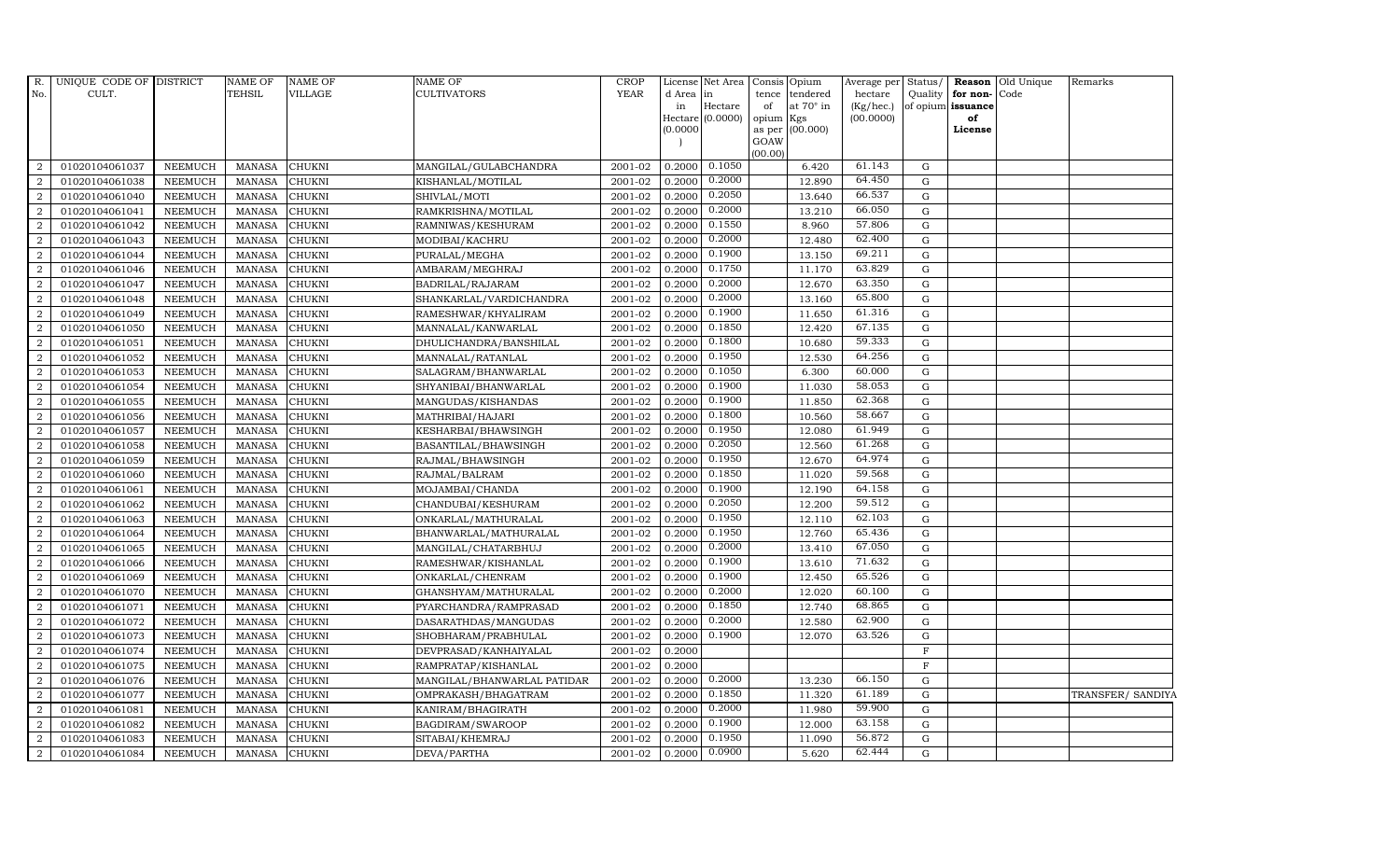| R.             | UNIQUE CODE OF DISTRICT |                | <b>NAME OF</b> | <b>NAME OF</b>  | <b>NAME OF</b>       | CROP        |           | License Net Area Consis Opium |           |                  | Average per Status/ |             |                   | <b>Reason</b> Old Unique | Remarks     |
|----------------|-------------------------|----------------|----------------|-----------------|----------------------|-------------|-----------|-------------------------------|-----------|------------------|---------------------|-------------|-------------------|--------------------------|-------------|
| No.            | CULT.                   |                | <b>TEHSIL</b>  | <b>VILLAGE</b>  | <b>CULTIVATORS</b>   | <b>YEAR</b> | d Area in |                               |           | tence tendered   | hectare             | Quality     | for non-          | Code                     |             |
|                |                         |                |                |                 |                      |             | in        | Hectare                       | of        | at $70^\circ$ in | (Kg/hec.)           |             | of opium issuance |                          |             |
|                |                         |                |                |                 |                      |             |           | Hectare (0.0000)              | opium Kgs |                  | (00.0000)           |             | of                |                          |             |
|                |                         |                |                |                 |                      |             | (0.0000)  |                               | GOAW      | as per (00.000)  |                     |             | License           |                          |             |
|                |                         |                |                |                 |                      |             |           |                               | (00.00)   |                  |                     |             |                   |                          |             |
| $\overline{2}$ | 01020104061086          | <b>NEEMUCH</b> | MANASA         | <b>CHUKNI</b>   | KISHANLAL/PANNALAL   | 2001-02     |           | $0.2000 \quad 0.1900$         |           | 12.100           | 63.684              | G           |                   |                          |             |
| $\overline{2}$ | 01020104061087          | <b>NEEMUCH</b> | <b>MANASA</b>  | <b>CHUKNI</b>   | GANGABAI/GANGARAM    | 2001-02     | 0.2000    | 0.2000                        |           | 12.940           | 64.700              | $\mathbf G$ |                   |                          |             |
| 2              | 01020104061088          | <b>NEEMUCH</b> | <b>MANASA</b>  | <b>CHUKNI</b>   | PYARIBAI/DALUJI      | 2001-02     | 0.2000    | 0.1000                        |           | 5.980            | 59.800              | G           |                   |                          |             |
| $\overline{2}$ | 01020104061089          | <b>NEEMUCH</b> | <b>MANASA</b>  | <b>CHUKNI</b>   | MATHURALAL/NATHUJI   | 2001-02     | 0.2000    | 0.2000                        |           | 11.450           | 57.250              | $\mathbf G$ |                   |                          |             |
| $\overline{a}$ | 01020104061092          | <b>NEEMUCH</b> | <b>MANASA</b>  | <b>CHUKNI</b>   | DHANNIBAI/PURILAL    | 2001-02     | 0.2000    | 0.1000                        |           | 5.310            | 53.100              | ${\bf G}$   |                   |                          |             |
| $\overline{2}$ | 01020104061093          | <b>NEEMUCH</b> | MANASA         | <b>CHUKNI</b>   | BHAGWAN/BAGDIRAM     | 2001-02     | 0.2000    | 0.1950                        |           | 12.040           | 61.744              | $\mathbf G$ |                   |                          |             |
| $\overline{a}$ | 01020104061094          | <b>NEEMUCH</b> | <b>MANASA</b>  | <b>CHUKNI</b>   | SADDA/CHATRA         | 2001-02     | 0.2000    | 0.2000                        |           | 11.350           | 56.750              | $\mathbf G$ |                   |                          |             |
| $\overline{2}$ | 01020104061095          | <b>NEEMUCH</b> | <b>MANASA</b>  | <b>CHUKNI</b>   | UDAIRAM/LAXMICHANDRA | 2001-02     | 0.2000    | 0.1400                        |           | 9.430            | 67.357              | $\mathbf G$ |                   |                          |             |
| $\overline{2}$ | 01020104061096          | <b>NEEMUCH</b> | <b>MANASA</b>  | <b>CHUKNI</b>   | BHERU/MANNA          | 2001-02     | 0.2000    | 0.1950                        |           | 11.080           | 56.821              | $\mathbf G$ |                   |                          |             |
| $\overline{2}$ | 01020104061098          | <b>NEEMUCH</b> | <b>MANASA</b>  | CHUKNI          | MATHRIBAI/GORA       | 2001-02     | 0.2000    | 0.1950                        |           | 11.650           | 59.744              | $\mathbf G$ |                   |                          |             |
| $\overline{a}$ | 01020104061102          | <b>NEEMUCH</b> | <b>MANASA</b>  | <b>CHUKNI</b>   | KANHAIYALAL/MANGILAL | 2001-02     | 0.2000    | 0.1100                        |           | 7.460            | 67.818              | ${\rm G}$   |                   |                          |             |
| $\overline{2}$ | 01020104061103          | <b>NEEMUCH</b> | <b>MANASA</b>  | <b>CHUKNI</b>   | JANIBAI/ONKAR        | 2001-02     | 0.2000    | 0.1800                        |           | 11.370           | 63.167              | G           |                   |                          |             |
| 2              | 01020104061068          | <b>NEEMUCH</b> | <b>MANASA</b>  | <b>CHUKNI</b>   | BALLA/CHANDA         | 2001-02     | 0.2000    | 0.1850                        |           | 11.850           | 64.054              | $\mathbf G$ |                   |                          |             |
|                | 01020104020001          | <b>NEEMUCH</b> | <b>MANASA</b>  | <b>CHOWKADI</b> | MANGILAL/MAYACHAND   | 2001-02     | 0.2000    | 0.2000                        |           | 12.380           | 61.900              | G           |                   |                          |             |
| $\overline{1}$ | 01020104020002          | <b>NEEMUCH</b> | <b>MANASA</b>  | <b>CHOWKADI</b> | SOHNIBAI/MOTILAL     | 2001-02     | 0.2000    | 0.1900                        |           | 12.300           | 64.737              | G           |                   |                          |             |
| -1             | 01020104020003          | <b>NEEMUCH</b> | <b>MANASA</b>  | <b>CHOWKADI</b> | KESHURAM/LALURAM     | 2001-02     | 0.2000    | 0.1900                        |           | 12.400           | 65.263              | ${\rm G}$   |                   |                          |             |
|                | 01020104020004          | <b>NEEMUCH</b> | <b>MANASA</b>  | <b>CHOWKADI</b> | BHANWARLAL/KISHANLAL | 2001-02     | 0.2000    | 0.1900                        |           | 11.690           | 61.526              | G           |                   |                          |             |
| $\overline{1}$ | 01020104020005          | <b>NEEMUCH</b> | <b>MANASA</b>  | <b>CHOWKADI</b> | DAMARJI/CHUNNILAL    | 2001-02     | 0.2000    | 0.2000                        |           | 12.570           | 62.850              | $\mathbf G$ |                   |                          |             |
|                | 01020104020006          | <b>NEEMUCH</b> | <b>MANASA</b>  | <b>CHOWKADI</b> | BHERULAL/MEGHA       | 2001-02     | 0.2000    | 0.1800                        |           | 10.400           | 57.778              | $\mathbf G$ |                   |                          |             |
|                | 01020104020007          | <b>NEEMUCH</b> | <b>MANASA</b>  | <b>CHOWKADI</b> | MANGILAL/BHARMAL     | 2001-02     | 0.2000    | 0.1950                        |           | 12.270           | 62.923              | $\mathbf G$ |                   |                          |             |
| -1             | 01020104020008          | <b>NEEMUCH</b> | <b>MANASA</b>  | <b>CHOWKADI</b> | GISHALAL/VARDICHAND  | 2001-02     | 0.2000    | 0.1800                        |           | 10.900           | 60.556              | ${\rm G}$   |                   |                          |             |
|                | 01020104020010          | <b>NEEMUCH</b> | <b>MANASA</b>  | <b>CHOWKADI</b> | BHANWARLAL/NARAYAN   | 2001-02     | 0.2000    | 0.1950                        |           | 12.120           | 62.154              | ${\rm G}$   |                   |                          |             |
| $\overline{1}$ | 01020104020011          | <b>NEEMUCH</b> | MANASA         | <b>CHOWKADI</b> | TULSIRAM/JAIRAM      | 2001-02     | 0.2000    | 0.1850                        |           | 10.800           | 58.378              | G           |                   |                          |             |
|                | 01020104020012          | <b>NEEMUCH</b> | <b>MANASA</b>  | <b>CHOWKADI</b> | NARAYAN/NANALAL      | 2001-02     | 0.2000    | 0.1800                        |           | 11.820           | 65.667              | $\mathbf G$ |                   |                          |             |
|                | 01020104020013          | <b>NEEMUCH</b> | <b>MANASA</b>  | <b>CHOWKADI</b> | CHHAGANLAL/BHERULAL  | 2001-02     | 0.2000    | 0.1950                        |           | 11.690           | 59.949              | $\mathbf G$ |                   |                          |             |
| -1             | 01020104020014          | <b>NEEMUCH</b> | <b>MANASA</b>  | <b>CHOWKADI</b> | MODIRAM/MEGHA        | 2001-02     | 0.2000    | 0.1900                        |           | 11.540           | 60.737              | ${\rm G}$   |                   |                          |             |
| $\overline{1}$ | 01020104020015          | <b>NEEMUCH</b> | <b>MANASA</b>  | <b>CHOWKADI</b> | MOTI/GOPI            | 2001-02     | 0.2000    | 0.1900                        |           | 12.800           | 67.368              | ${\rm G}$   |                   |                          |             |
| $\overline{1}$ | 01020104020016          | <b>NEEMUCH</b> | <b>MANASA</b>  | <b>CHOWKADI</b> | RODU/HEERA           | 2001-02     | 0.2000    | 0.1800                        |           | 11.630           | 64.611              | $\mathbf G$ |                   |                          |             |
| $\overline{1}$ | 01020104020017          | <b>NEEMUCH</b> | <b>MANASA</b>  | <b>CHOWKADI</b> | MODA/VARDA           | 2001-02     | 0.2000    | 0.1950                        |           | 12.320           | 63.179              | $\mathbf G$ |                   |                          |             |
|                | 01020104020018          | <b>NEEMUCH</b> | <b>MANASA</b>  | <b>CHOWKADI</b> | BOTLAL/NARAYAN       | 2001-02     | 0.2000    | 0.1950                        |           | 12.150           | 62.308              | $\mathbf G$ |                   |                          |             |
| -1             | 01020104020019          | <b>NEEMUCH</b> | <b>MANASA</b>  | <b>CHOWKADI</b> | MANGILAL VARDICHAND  | 2001-02     | 0.2000    | 0.1900                        |           | 11.000           | 57.895              | $\mathbf G$ |                   |                          | NAME CHANGE |
|                | 01020104020020          | <b>NEEMUCH</b> | <b>MANASA</b>  | <b>CHOWKADI</b> | SHANKARLAL/KASHIRAM  | 2001-02     | 0.2000    | 0.1950                        |           | 12.080           | 61.949              | ${\rm G}$   |                   |                          |             |
| $\overline{1}$ | 01020104020021          | <b>NEEMUCH</b> | MANASA         | <b>CHOWKADI</b> | CHHAGANLAL/MEGHA     | 2001-02     | 0.2000    | 0.1900                        |           | 11.890           | 62.579              | ${\rm G}$   |                   |                          |             |
| $\mathbf{1}$   | 01020104020022          | <b>NEEMUCH</b> | <b>MANASA</b>  | <b>CHOWKADI</b> | RAMA/MAYACHAND       | 2001-02     | 0.2000    | 0.1750                        |           | 11.730           | 67.029              | $\mathbf G$ |                   |                          |             |
|                | 01020104020023          | <b>NEEMUCH</b> | <b>MANASA</b>  | <b>CHOWKADI</b> | MANGILAL/KARU        | 2001-02     | 0.2000    | 0.1850                        |           | 10.900           | 58.919              | $\mathbf G$ |                   |                          |             |
| $\overline{1}$ | 01020104020024          | <b>NEEMUCH</b> | <b>MANASA</b>  | <b>CHOWKADI</b> | DEVILAL/GOPICHAND    | 2001-02     | 0.2000    | 0.1750                        |           | 11.310           | 64.629              | ${\rm G}$   |                   |                          |             |
|                | 01020104020025          | <b>NEEMUCH</b> | <b>MANASA</b>  | <b>CHOWKADI</b> | SOHANLAL/HANSA       | 2001-02     | 0.2000    | 0.1900                        |           | 10.860           | 57.158              | ${\rm G}$   |                   |                          |             |
| $\overline{1}$ | 01020104020026          | <b>NEEMUCH</b> | <b>MANASA</b>  | <b>CHOWKADI</b> | <b>BABRU/ NANA</b>   | 2001-02     | 0.2000    | 0.2000                        |           | 12.260           | 61.300              | $\mathbf G$ |                   |                          |             |
| $\overline{1}$ | 01020104020027          | <b>NEEMUCH</b> | <b>MANASA</b>  | <b>CHOWKADI</b> | KASHIRAM/RUPA        | 2001-02     | 0.2000    | 0.1900                        |           | 10.580           | 55.684              | $\mathbf G$ |                   |                          |             |
|                | 01020104020029          | <b>NEEMUCH</b> | <b>MANASA</b>  | <b>CHOWKADI</b> | RODA/BHAGCHAND       | 2001-02     | 0.2000    | 0.1900                        |           | 10.400           | 54.737              | $\mathbf G$ |                   |                          |             |
| $\mathbf{1}$   | 01020104020030          | <b>NEEMUCH</b> |                | MANASA CHOWKADI | SOHANLAL/VARDICHAND  | 2001-02     | 0.2000    | 0.1850                        |           | 10.730           | 58.000              | G           |                   |                          |             |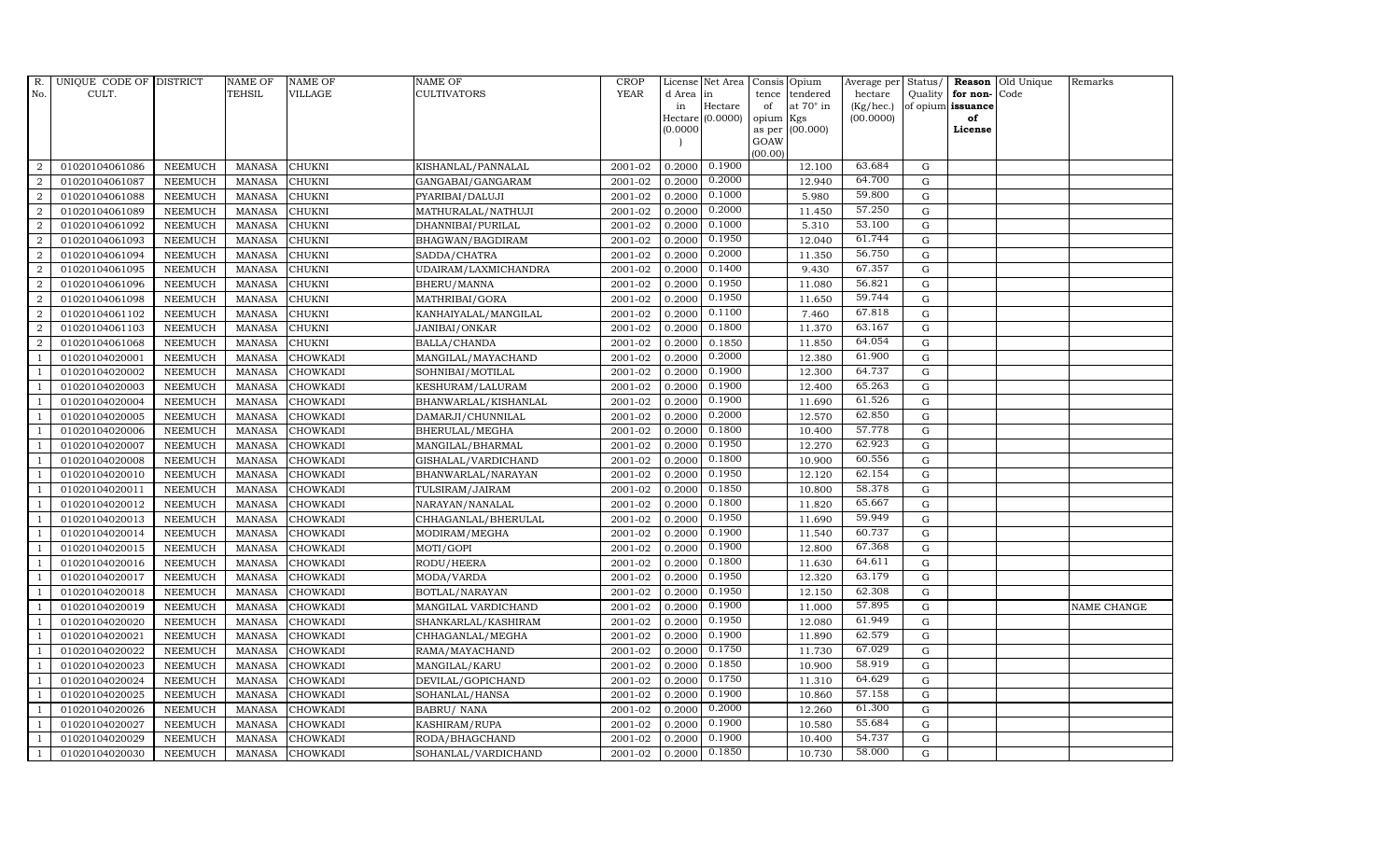| R.             | UNIQUE CODE OF DISTRICT |                | <b>NAME OF</b>  | <b>NAME OF</b>  | <b>NAME OF</b>            | CROP        |           | License Net Area Consis Opium |                |                  | Average per     | Status/     | Reason            | Old Unique | Remarks                  |
|----------------|-------------------------|----------------|-----------------|-----------------|---------------------------|-------------|-----------|-------------------------------|----------------|------------------|-----------------|-------------|-------------------|------------|--------------------------|
| No.            | CULT.                   |                | TEHSIL          | <b>VILLAGE</b>  | <b>CULTIVATORS</b>        | <b>YEAR</b> | d Area in |                               | tence          | tendered         | hectare         | Quality     | for non-          | Code       |                          |
|                |                         |                |                 |                 |                           |             | in        | Hectare                       | of             | at $70^\circ$ in | $(Kg/$ hec. $)$ |             | of opium issuance |            |                          |
|                |                         |                |                 |                 |                           |             |           | Hectare (0.0000)              | opium Kgs      |                  | (00.0000)       |             | of                |            |                          |
|                |                         |                |                 |                 |                           |             | (0.0000)  |                               | as per<br>GOAW | (00.000)         |                 |             | License           |            |                          |
|                |                         |                |                 |                 |                           |             |           |                               | (00.00)        |                  |                 |             |                   |            |                          |
|                | 01020104020031          | <b>NEEMUCH</b> | <b>MANASA</b>   | <b>CHOWKADI</b> | MOTILAL/NANDA             | 2001-02     | 0.2000    | 0.1950                        |                | 11.870           | 60.872          | ${\rm G}$   |                   |            | NAME CHANGE              |
|                | 01020104020032          | <b>NEEMUCH</b> | <b>MANASA</b>   | <b>CHOWKADI</b> | SHANKARLAL GHISALAL       | 2001-02     | 0.2000    | 0.1950                        |                | 12.030           | 61.692          | ${\rm G}$   |                   |            | NAME CHANGE              |
| $\overline{1}$ | 01020104020033          | <b>NEEMUCH</b> | <b>MANASA</b>   | <b>CHOWKADI</b> | KISHANLAL/BHANWARLAL      | 2001-02     | 0.2000    | 0.1850                        |                | 12.130           | 65.568          | $\mathbf G$ |                   |            |                          |
|                | 01020104020034          | <b>NEEMUCH</b> | <b>MANASA</b>   | <b>CHOWKADI</b> | BANSHILAL/MOHANLAL        | 2001-02     | 0.2000    | 0.1900                        |                | 10.400           | 54.737          | $\mathbf G$ |                   |            |                          |
| $\overline{1}$ | 01020104020035          | <b>NEEMUCH</b> | $\mbox{MANASA}$ | <b>CHOWKADI</b> | GHISA/GOPICHAND           | 2001-02     | 0.2000    | 0.1750                        |                | 8.580            | 49.029          | $\mathbf G$ | 04                |            |                          |
| $\overline{1}$ | 01020104020036          | <b>NEEMUCH</b> | <b>MANASA</b>   | <b>CHOWKADI</b> | HANSRAJ/CHUNNILAL         | 2001-02     | 0.2000    | 0.1950                        |                | 11.870           | 60.872          | $\mathbf G$ |                   |            |                          |
| $\overline{1}$ | 01020104020037          | <b>NEEMUCH</b> | MANASA          | <b>CHOWKADI</b> | CHHAGANLAL/MOTI           | 2001-02     | 0.2000    | 0.1900                        |                | 10.340           | 54.421          | ${\rm G}$   |                   |            |                          |
| $\overline{1}$ | 01020104020038          | <b>NEEMUCH</b> | <b>MANASA</b>   | <b>CHOWKADI</b> | BHAGCHAND/BHERULAL        | 2001-02     | 0.2000    | 0.2000                        |                | 12.040           | 60.200          | G           |                   |            |                          |
|                | 01020104020039          | <b>NEEMUCH</b> | <b>MANASA</b>   | <b>CHOWKADI</b> | MOHANLAL/GHASI            | 2001-02     | 0.2000    | 0.1950                        |                | 11.220           | 57.538          | $\mathbf G$ |                   |            |                          |
|                | 01020104020040          | <b>NEEMUCH</b> | <b>MANASA</b>   | <b>CHOWKADI</b> | JAGANNATH/LALU            | 2001-02     | 0.2000    | 0.2000                        |                | 10.180           | 50.900          | $\mathbf G$ | 04                |            |                          |
| -1             | 01020104020041          | <b>NEEMUCH</b> | <b>MANASA</b>   | <b>CHOWKADI</b> | MODIGIRI/SHAMBHUGIRI      | 2001-02     | 0.2000    | 0.1950                        |                | 10.430           | 53.487          | ${\rm G}$   |                   |            |                          |
| $\overline{1}$ | 01020104020042          | <b>NEEMUCH</b> | <b>MANASA</b>   | <b>CHOWKADI</b> | BHANWARI BAI/ MODI RAM    | 2001-02     | 0.2000    | 0.1750                        |                | 11.260           | 64.343          | ${\rm G}$   |                   |            |                          |
| $\overline{1}$ | 01020104020043          | <b>NEEMUCH</b> | <b>MANASA</b>   | <b>CHOWKADI</b> | TULSIRAM/AMARCHAND        | 2001-02     | 0.2000    | 0.1800                        |                | 10.450           | 58.056          | $\mathbf G$ |                   |            |                          |
|                | 01020104020044          | <b>NEEMUCH</b> | <b>MANASA</b>   | <b>CHOWKADI</b> | BHANWARLAL/RUPA           | 2001-02     | 0.2000    | 0.1950                        |                | 11.840           | 60.718          | $\mathbf G$ |                   |            |                          |
|                | 01020104020045          | <b>NEEMUCH</b> | <b>MANASA</b>   | <b>CHOWKADI</b> | JADAVCHAND/UDAILAL        | 2001-02     | 0.2000    | 0.1900                        |                | 11.980           | 63.053          | $\mathbf G$ |                   |            |                          |
| $\overline{1}$ | 01020104020046          | <b>NEEMUCH</b> | <b>MANASA</b>   | <b>CHOWKADI</b> | TULSIBAI/DHULGIR          | 2001-02     | 0.2000    | 0.1850                        |                | 11.270           | 60.919          | $\mathbf G$ |                   |            |                          |
| -1             | 01020104020047          | <b>NEEMUCH</b> | <b>MANASA</b>   | <b>CHOWKADI</b> | NANDLAL/KASHIRAM          | 2001-02     | 0.2000    | 0.1950                        |                | 11.840           | 60.718          | ${\rm G}$   |                   |            |                          |
| $\overline{1}$ | 01020104020048          | <b>NEEMUCH</b> | MANASA          | <b>CHOWKADI</b> | NANIBAI/PRITHVIRAJ        | 2001-02     | 0.2000    | 0.2000                        |                | 11.980           | 59.900          | $\mathbf G$ |                   |            |                          |
|                | 01020104020049          | <b>NEEMUCH</b> | <b>MANASA</b>   | <b>CHOWKADI</b> | BHANWARLAL/GORILAL        | 2001-02     | 0.2000    | 0.1850                        |                | 12.310           | 66.541          | $\mathbf G$ |                   |            |                          |
|                | 01020104020050          | <b>NEEMUCH</b> | <b>MANASA</b>   | <b>CHOWKADI</b> | SUKHLAL/GHISALAL          | 2001-02     | 0.2000    | 0.1950                        |                | 11.870           | 60.872          | $\mathbf G$ |                   |            |                          |
| $\overline{1}$ | 01020104020051          | <b>NEEMUCH</b> | <b>MANASA</b>   | <b>CHOWKADI</b> | MODIRAM/BHANWARLAL        | 2001-02     | 0.2000    | 0.1850                        |                | 11.590           | 62.649          | $\mathbf G$ |                   |            |                          |
|                | 01020104020052          | <b>NEEMUCH</b> | <b>MANASA</b>   | <b>CHOWKADI</b> | NANDUBAI/DEVA             | 2001-02     | 0.2000    | 0.1900                        |                | 11.070           | 58.263          | ${\rm G}$   |                   |            |                          |
| $\overline{1}$ | 01020104020053          | <b>NEEMUCH</b> | MANASA          | CHOWKADI        | GANGARAM/GULAB            | 2001-02     | 0.2000    | 0.1800                        |                | 10.850           | 60.278          | $\mathbf G$ |                   |            |                          |
|                | 01020104020054          | <b>NEEMUCH</b> | <b>MANASA</b>   | <b>CHOWKADI</b> | KANHAIYALAL/MANGILAL      | 2001-02     | 0.2000    | 0.1700                        |                | 11.030           | 64.882          | $\mathbf G$ |                   |            |                          |
|                | 01020104020055          | <b>NEEMUCH</b> | <b>MANASA</b>   | <b>CHOWKADI</b> | NATHULAL/KISHANLAL        | 2001-02     | 0.2000    | 0.1950                        |                | 11.820           | 60.615          | $\mathbf G$ |                   |            |                          |
| $\overline{1}$ | 01020104020056          | <b>NEEMUCH</b> | <b>MANASA</b>   | <b>CHOWKADI</b> | MODIRAM/UDAIRAM           | 2001-02     | 0.2000    | 0.1850                        |                | 12.290           | 66.432          | ${\rm G}$   |                   |            |                          |
| -1             | 01020104020057          | <b>NEEMUCH</b> | <b>MANASA</b>   | <b>CHOWKADI</b> | KESHURAM/BHAGCHAND        | 2001-02     | 0.2000    | 0.1950                        |                | 12.110           | 62.103          | $\mathbf G$ |                   |            |                          |
| $\overline{1}$ | 01020104020058          | <b>NEEMUCH</b> | <b>MANASA</b>   | <b>CHOWKADI</b> | MOHANLAL/KALU             | 2001-02     | 0.2000    | 0.1950                        |                | 12.210           | 62.615          | $\mathbf G$ |                   |            |                          |
|                | 01020104020059          | <b>NEEMUCH</b> | <b>MANASA</b>   | <b>CHOWKADI</b> | BHULIBAI/SUKHLAL          | 2001-02     | 0.2000    | 0.1800                        |                | 10.770           | 59.833          | $\mathbf G$ |                   |            |                          |
|                | 01020104020060          | <b>NEEMUCH</b> | <b>MANASA</b>   | <b>CHOWKADI</b> | MOTILAL/MEGHA             | 2001-02     | 0.2000    | 0.1650                        |                | 8.570            | 51.939          | $\mathbf G$ | 04                |            | <b>ISSUED ON 2003-04</b> |
|                | 01020104020061          | <b>NEEMUCH</b> | MANASA          | <b>CHOWKADI</b> | JAYRAM/BHIMA              | 2001-02     | 0.2000    | 0.1900                        |                | 11.490           | 60.474          | ${\rm G}$   |                   |            |                          |
|                | 01020104020062          | <b>NEEMUCH</b> | <b>MANASA</b>   | <b>CHOWKADI</b> | PANNALAL/BHARMAL          | 2001-02     | 0.2000    | 0.1850                        |                | 11.030           | 59.622          | ${\rm G}$   |                   |            |                          |
| $\overline{1}$ | 01020104020063          | <b>NEEMUCH</b> | <b>MANASA</b>   | <b>CHOWKADI</b> | KAILASHCHAND/JAGANNATH    | 2001-02     | 0.2000    | 0.1900                        |                | 11.690           | 61.526          | ${\bf G}$   |                   |            |                          |
| $\overline{1}$ | 01020104020064          | <b>NEEMUCH</b> | <b>MANASA</b>   | <b>CHOWKADI</b> | MOTI/NARAYAN              | 2001-02     | 0.2000    | 0.1900                        |                | 11.080           | 58.316          | $\mathbf G$ |                   |            |                          |
|                | 01020104020065          | <b>NEEMUCH</b> | <b>MANASA</b>   | <b>CHOWKADI</b> | SHANKARLAL/DEVILAL        | 2001-02     | 0.2000    | 0.1950                        |                | 11.870           | 60.872          | $\mathbf G$ |                   |            | NAME CHANGE              |
| $\overline{1}$ | 01020104020066          | <b>NEEMUCH</b> | <b>MANASA</b>   | <b>CHOWKADI</b> | FULCHAND/NANALAL          | 2001-02     | 0.2000    | 0.2050                        |                | 12.610           | 61.512          | $\mathbf G$ |                   |            |                          |
| $\overline{1}$ | 01020104020067          | <b>NEEMUCH</b> | <b>MANASA</b>   | <b>CHOWKADI</b> | DEVA/BHARMAL              | 2001-02     | 0.2000    | 0.2000                        |                | 12.100           | 60.500          | $\mathbf G$ |                   |            |                          |
| $\overline{1}$ | 01020104020068          | <b>NEEMUCH</b> | <b>MANASA</b>   | <b>CHOWKADI</b> | BABRU/BHERULAL            | 2001-02     | 0.2000    | 0.1950                        |                | 12.680           | 65.026          | ${\bf G}$   |                   |            |                          |
| $\overline{1}$ | 01020104020069          | <b>NEEMUCH</b> | <b>MANASA</b>   | <b>CHOWKADI</b> | MANGILAL/KISHANLAL BADA   | 2001-02     | 0.2000    | 0.1900                        |                | 11.860           | 62.421          | $\mathbf G$ |                   |            |                          |
|                | 01020104020070          | <b>NEEMUCH</b> | <b>MANASA</b>   | <b>CHOWKADI</b> | MANGILAL/KISHANLAL CHHOTA | 2001-02     | 0.2000    | 0.1950                        |                | 11.530           | 59.128          | $\mathbf G$ |                   |            |                          |
| $\mathbf{1}$   | 01020104020071          | <b>NEEMUCH</b> |                 | MANASA CHOWKADI | DEVILAL/VARDICHAND        | 2001-02     | 0.2000    | 0.1950                        |                | 10.380           | 53.231          | G           |                   |            |                          |
|                |                         |                |                 |                 |                           |             |           |                               |                |                  |                 |             |                   |            |                          |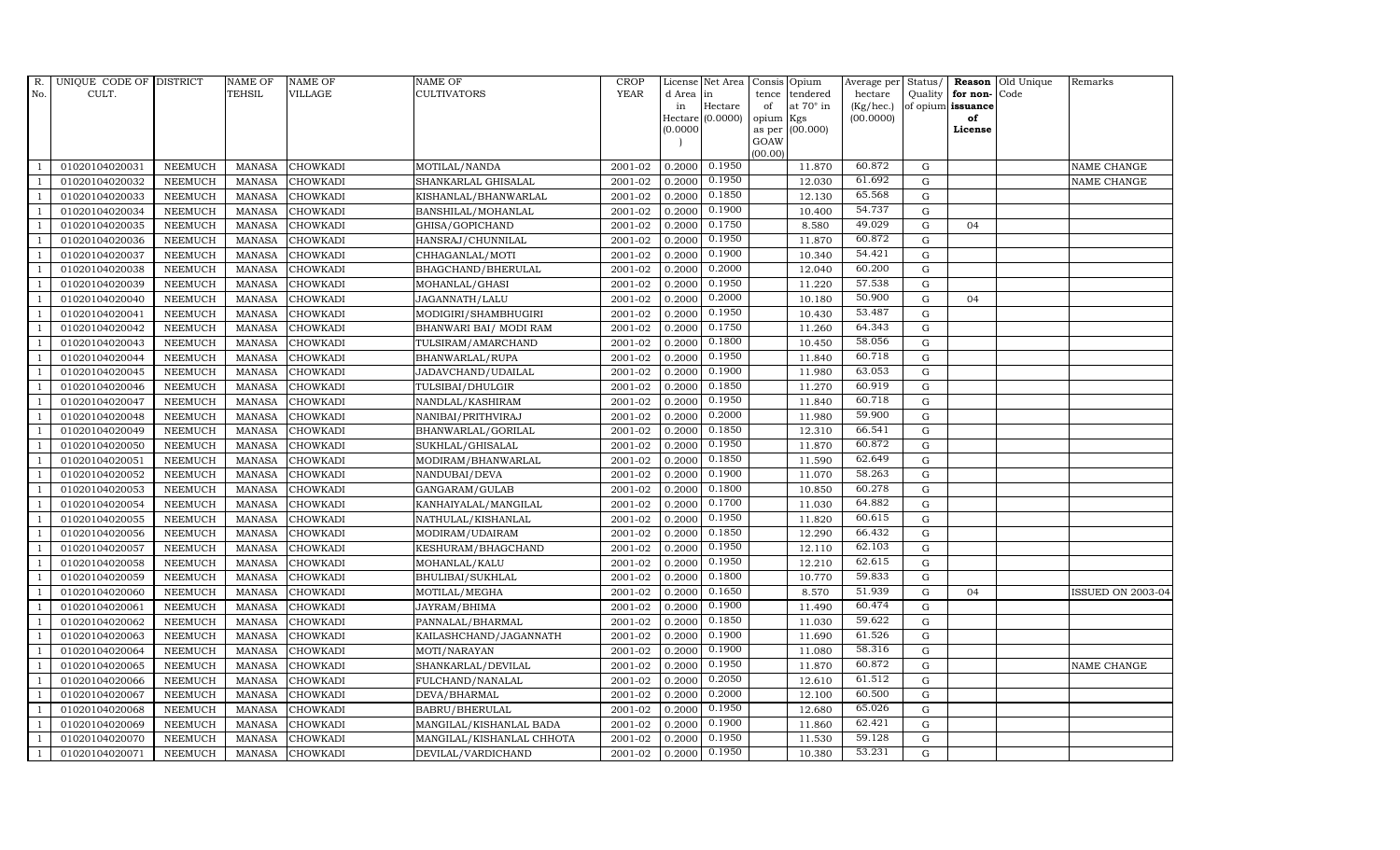| R.             | UNIQUE CODE OF DISTRICT |                | <b>NAME OF</b> | <b>NAME OF</b>  | <b>NAME OF</b>              | CROP        |           | License Net Area  |         | Consis Opium     | Average per | Status/     |                   | <b>Reason</b> Old Unique | Remarks |
|----------------|-------------------------|----------------|----------------|-----------------|-----------------------------|-------------|-----------|-------------------|---------|------------------|-------------|-------------|-------------------|--------------------------|---------|
| No.            | CULT.                   |                | TEHSIL         | VILLAGE         | <b>CULTIVATORS</b>          | <b>YEAR</b> | d Area in |                   | tence   | tendered         | hectare     | Quality     | for non-          | Code                     |         |
|                |                         |                |                |                 |                             |             | in        | Hectare           | of      | at $70^\circ$ in | (Kg/hec.)   |             | of opium issuance |                          |         |
|                |                         |                |                |                 |                             |             |           | Hectare (0.0000)  | opium   | Kgs              | (00.0000)   |             | of                |                          |         |
|                |                         |                |                |                 |                             |             | (0.0000)  |                   | GOAW    | as per (00.000)  |             |             | License           |                          |         |
|                |                         |                |                |                 |                             |             |           |                   | (00.00) |                  |             |             |                   |                          |         |
|                | 01020104020072          | <b>NEEMUCH</b> | <b>MANASA</b>  | <b>CHOWKADI</b> | JHAMKUBAI/PRITHVIRAJ        | 2001-02     |           | $0.2000$ $0.1950$ |         | 12.240           | 62.769      | G           |                   |                          |         |
|                | 01020104020073          | <b>NEEMUCH</b> | MANASA         | <b>CHOWKADI</b> | RADHESHYAM/BHANWARLAL       | 2001-02     | 0.2000    | 0.1900            |         | 12.220           | 64.316      | G           |                   |                          |         |
| $\overline{1}$ | 01020104020074          | <b>NEEMUCH</b> | <b>MANASA</b>  | <b>CHOWKADI</b> | SHIVPRAKASH/BALCHANDRA      | 2001-02     | 0.2000    | 0.1800            |         | 13.570           | 75.389      | G           |                   |                          |         |
|                | 01020104020075          | <b>NEEMUCH</b> | <b>MANASA</b>  | <b>CHOWKADI</b> | RAMNATH/BHANWARLAL          | 2001-02     | 0.2000    | 0.1850            |         | 14.950           | 80.811      | $\mathbf G$ |                   |                          |         |
| $\overline{1}$ | 01020104020076          | <b>NEEMUCH</b> | MANASA         | <b>CHOWKADI</b> | GOPALDAS/PRABHUDAS          | 2001-02     | 0.2000    | 0.2000            |         | 13.430           | 67.150      | G           |                   |                          |         |
| $\overline{1}$ | 01020104020077          | <b>NEEMUCH</b> | <b>MANASA</b>  | <b>CHOWKADI</b> | NATHULAL/MANGILAL           | 2001-02     | 0.2000    | 0.1800            |         | 10.550           | 58.611      | G           |                   |                          |         |
| $\overline{1}$ | 01020104020078          | <b>NEEMUCH</b> | MANASA         | <b>CHOWKADI</b> | SHANKARLAL/TULSIRAM         | 2001-02     | 0.2000    | 0.1700            |         | 10.570           | 62.176      | G           |                   |                          |         |
| $\overline{1}$ | 01020104020079          | <b>NEEMUCH</b> | <b>MANASA</b>  | <b>CHOWKADI</b> | PARASRAM/LAXMINARAYAN       | 2001-02     | 0.2000    | 0.1800            |         | 11.220           | 62.333      | G           |                   |                          |         |
|                | 01020104020080          | <b>NEEMUCH</b> | <b>MANASA</b>  | <b>CHOWKADI</b> | RAMNARAYAN/LAXMINARAYAN     | 2001-02     | 0.2000    | 0.1950            |         | 12.010           | 61.590      | $\mathbf G$ |                   |                          |         |
|                | 01020104020082          | <b>NEEMUCH</b> | MANASA         | <b>CHOWKADI</b> | SATYANARAYAN/RAMGOPAL       | 2001-02     | 0.2000    | 0.1950            |         | 12.040           | 61.744      | ${\rm G}$   |                   |                          |         |
| -1             | 01020104020083          | <b>NEEMUCH</b> | <b>MANASA</b>  | <b>CHOWKADI</b> | GOPAL/MANGILAL              | 2001-02     | 0.2000    | 0.2000            |         | 12.150           | 60.750      | G           |                   |                          |         |
|                | 01020104020084          | <b>NEEMUCH</b> | <b>MANASA</b>  | <b>CHOWKADI</b> | SURESHCHAND/BOTLAL          | 2001-02     | 0.2000    | 0.1950            |         | 11.640           | 59.692      | G           |                   |                          |         |
| $\overline{1}$ | 01020104020085          | <b>NEEMUCH</b> | MANASA         | <b>CHOWKADI</b> | TULSIRAM/NARAYAN            | 2001-02     | 0.2000    | 0.1900            |         | 11.730           | 61.737      | G           |                   |                          |         |
|                | 01020104020087          | <b>NEEMUCH</b> | <b>MANASA</b>  | <b>CHOWKADI</b> | BHUWANISHANKAR/PARTHA       | 2001-02     | 0.2000    | 0.1950            |         | 11.690           | 59.949      | $\mathbf G$ |                   |                          |         |
|                | 01020104020088          | <b>NEEMUCH</b> | <b>MANASA</b>  | <b>CHOWKADI</b> | SHAMBHULAL/BHARMAL CHAMAR   | 2001-02     | 0.2000    | 0.1850            |         | 12.510           | 67.622      | $\mathbf G$ |                   |                          |         |
| $\overline{1}$ | 01020104020089          | <b>NEEMUCH</b> | <b>MANASA</b>  | <b>CHOWKADI</b> | SANTOSHIBAI/GOPAL           | 2001-02     | 0.2000    | 0.2000            |         | 10.880           | 54.400      | G           |                   |                          |         |
| -1             | 01020104020090          | <b>NEEMUCH</b> | <b>MANASA</b>  | <b>CHOWKADI</b> | JAVCHAND/GOURILAL           | 2001-02     | 0.2000    | 0.1900            |         | 11.860           | 62.421      | G           |                   |                          |         |
| $\overline{1}$ | 01020104020092          | <b>NEEMUCH</b> | <b>MANASA</b>  | <b>CHOWKADI</b> | RADHESHYAM/SUKHLAL          | 2001-02     | 0.2000    | 0.2000            |         | 14.120           | 70.600      | G           |                   |                          |         |
|                | 01020104020093          | <b>NEEMUCH</b> | <b>MANASA</b>  | <b>CHOWKADI</b> | AMRITLAL/SUKHLAL            | 2001-02     | 0.2000    | 0.1950            |         | 13.340           | 68.410      | $\mathbf G$ |                   |                          |         |
|                | 01020104020094          | <b>NEEMUCH</b> | <b>MANASA</b>  | <b>CHOWKADI</b> | SOHANI BAI/ KESHURAM        | 2001-02     | 0.2000    | 0.1800            |         | 12.830           | 71.278      | ${\bf G}$   |                   |                          |         |
| $\overline{1}$ | 01020104020095          | <b>NEEMUCH</b> | <b>MANASA</b>  | <b>CHOWKADI</b> | AMARCHAND/NANALAL           | 2001-02     | 0.2000    | 0.2050            |         | 11.690           | 57.024      | G           |                   |                          |         |
|                | 01020104020096          | <b>NEEMUCH</b> | <b>MANASA</b>  | <b>CHOWKADI</b> | HEERALAL/DHURAJI            | 2001-02     | 0.2000    | 0.1850            |         | 11.040           | 59.676      | G           |                   |                          |         |
| $\overline{1}$ | 01020104020098          | <b>NEEMUCH</b> | <b>MANASA</b>  | <b>CHOWKADI</b> | GHISALAL/NARAYANLAL TELI    | 2001-02     | 0.2000    | 0.1900            |         | 12.520           | 65.895      | ${\rm G}$   |                   |                          |         |
|                | 01020104020099          | <b>NEEMUCH</b> | <b>MANASA</b>  | <b>CHOWKADI</b> | BADRILAL/BHANWARLAL         | 2001-02     | 0.2000    | 0.1800            |         | 11.430           | 63.500      | G           |                   |                          |         |
|                | 01020104020100          | <b>NEEMUCH</b> | <b>MANASA</b>  | <b>CHOWKADI</b> | SHANKARLAL/DAMARSI          | 2001-02     | 0.2000    | 0.1900            |         | 11.050           | 58.158      | $\mathbf G$ |                   |                          |         |
| $\overline{1}$ | 01020104020102          | <b>NEEMUCH</b> | <b>MANASA</b>  | <b>CHOWKADI</b> | SATYANARAYAN/RAMCHANDRA     | 2001-02     | 0.2000    | 0.1900            |         | 11.190           | 58.895      | G           |                   |                          |         |
| -1             | 01020104020103          | <b>NEEMUCH</b> | <b>MANASA</b>  | <b>CHOWKADI</b> | KANKUBAI/CHHAGANLAL         | 2001-02     | 0.2000    | 0.2000            |         | 11.170           | 55.850      | G           |                   |                          |         |
| $\overline{1}$ | 01020104020104          | <b>NEEMUCH</b> | <b>MANASA</b>  | <b>CHOWKADI</b> | PRAKASHCHAND/PANNALAL       | 2001-02     | 0.2000    | 0.1900            |         | 11.690           | 61.526      | ${\rm G}$   |                   |                          |         |
|                | 01020104020105          | <b>NEEMUCH</b> | <b>MANASA</b>  | <b>CHOWKADI</b> | BOTLAL/GANGARAM             | 2001-02     | 0.2000    | 0.1850            |         | 11.490           | 62.108      | ${\rm G}$   |                   |                          |         |
|                | 01020104020106          | <b>NEEMUCH</b> | <b>MANASA</b>  | <b>CHOWKADI</b> | BHAGWANLAL/HARILAL          | 2001-02     | 0.2000    | 0.1950            |         | 12.270           | 62.923      | $\mathbf G$ |                   |                          |         |
|                | 01020104020107          | <b>NEEMUCH</b> | <b>MANASA</b>  | <b>CHOWKADI</b> | HEERALAL/CHHAGANLAL         | 2001-02     | 0.2000    | 0.1850            |         | 12.750           | 68.919      | G           |                   |                          |         |
|                | 01020104020108          | <b>NEEMUCH</b> | <b>MANASA</b>  | <b>CHOWKADI</b> | LABHCHAND/CHHAGANLAL DHAKAD | 2001-02     | 0.2000    | 0.1850            |         | 16.730           | 90.432      | G           |                   |                          |         |
| $\overline{1}$ | 01020104020109          | <b>NEEMUCH</b> | <b>MANASA</b>  | <b>CHOWKADI</b> | NANALAL/LAXMICHAND          | 2001-02     | 0.2000    | 0.1750            |         | 10.620           | 60.686      | G           |                   |                          |         |
| $\overline{1}$ | 01020104020110          | <b>NEEMUCH</b> | <b>MANASA</b>  | <b>CHOWKADI</b> | SHANKARLAL/LAXMICHAND       | 2001-02     | 0.2000    | 0.1950            |         | 11.760           | 60.308      | $\mathbf G$ |                   |                          |         |
|                | 01020104020112          | <b>NEEMUCH</b> | <b>MANASA</b>  | <b>CHOWKADI</b> | SHANTILAL/NARAYAN           | 2001-02     | 0.2000    | 0.1950            |         | 13.640           | 69.949      | $\mathbf G$ |                   |                          |         |
| $\overline{1}$ | 01020104020113          | <b>NEEMUCH</b> | <b>MANASA</b>  | <b>CHOWKADI</b> | BHANWARLAL/KAJOD            | 2001-02     | 0.2000    | 0.1950            |         | 12.560           | 64.410      | G           |                   |                          |         |
|                | 01020104020114          | <b>NEEMUCH</b> | <b>MANASA</b>  | <b>CHOWKADI</b> | SHIVNARAYAN/NANDLAL         | 2001-02     | 0.2000    | 0.1850            |         | 11.930           | 64.486      | G           |                   |                          |         |
| $\overline{1}$ | 01020104020115          | <b>NEEMUCH</b> | <b>MANASA</b>  | CHOWKADI        | MULCHAND/BHERUJI SALVI      | 2001-02     | 0.2000    | 0.2000            |         | 11.680           | 58.400      | G           |                   |                          |         |
| $\overline{1}$ | 01020104020116          | <b>NEEMUCH</b> | <b>MANASA</b>  | <b>CHOWKADI</b> | SHAMBHULAL/DEEPA BALAI      | 2001-02     | 0.2000    | 0.1900            |         | 12.650           | 66.579      | G           |                   |                          |         |
|                | 01020104020117          | <b>NEEMUCH</b> | <b>MANASA</b>  | <b>CHOWKADI</b> | SUKHLAL/AMRA CHAMAR         | 2001-02     | 0.2000    | 0.2000            |         | 12.450           | 62.250      | G           |                   |                          |         |
| $\overline{1}$ | 01020104020118          | <b>NEEMUCH</b> |                | MANASA CHOWKADI | GHISALAL/LALCHAND           | 2001-02     | 0.2000    | 0.1900            |         | 11.320           | 59.579      | G           |                   |                          |         |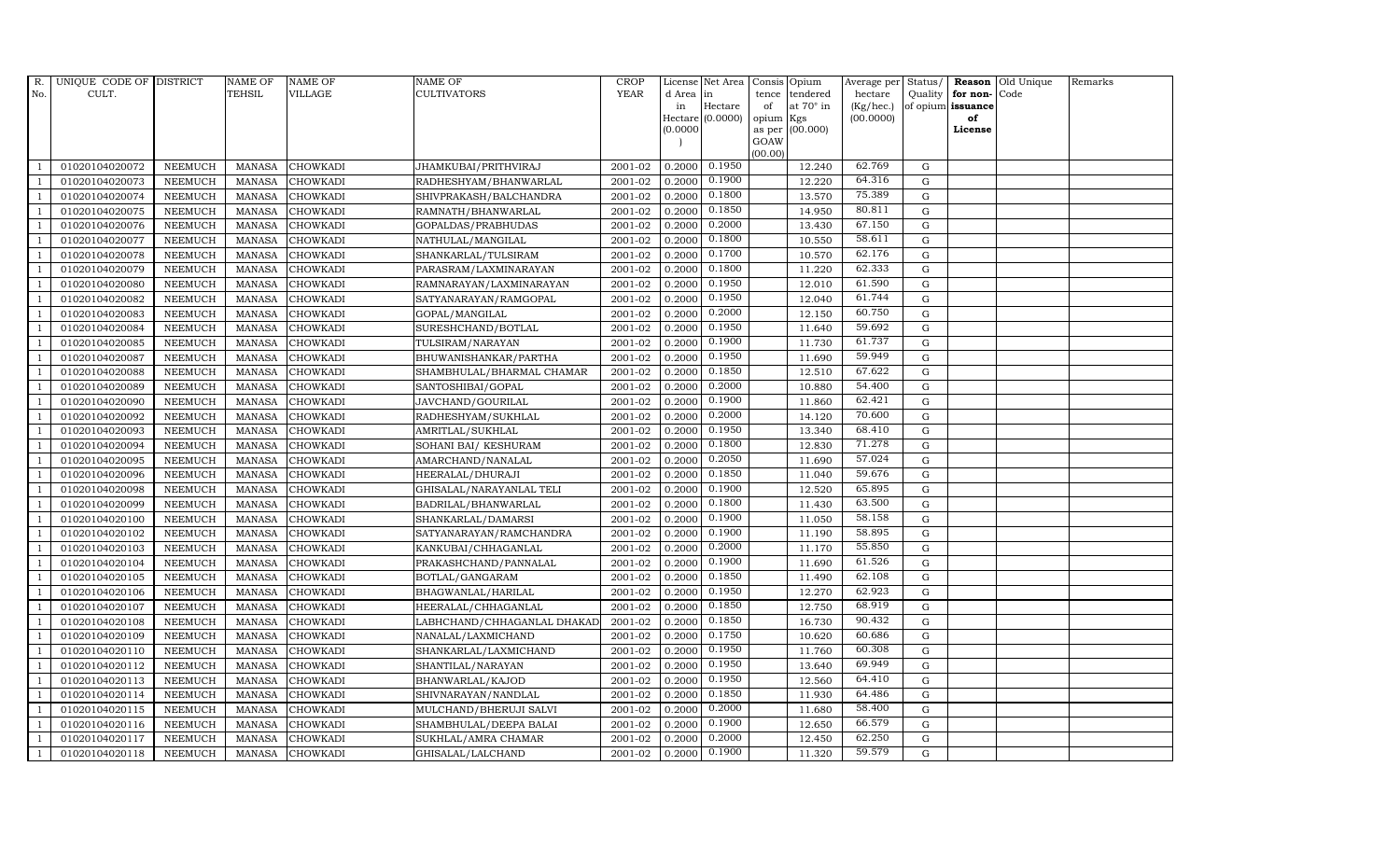| R.             | UNIQUE CODE OF DISTRICT |                | <b>NAME OF</b> | <b>NAME OF</b>  | <b>NAME OF</b>             | <b>CROP</b> |           | License Net Area      |           | Consis Opium     | Average per Status/ |             |                      | Reason Old Unique | Remarks     |
|----------------|-------------------------|----------------|----------------|-----------------|----------------------------|-------------|-----------|-----------------------|-----------|------------------|---------------------|-------------|----------------------|-------------------|-------------|
| No.            | CULT.                   |                | <b>TEHSIL</b>  | <b>VILLAGE</b>  | <b>CULTIVATORS</b>         | <b>YEAR</b> | d Area in |                       | tence     | tendered         | hectare             |             | Quality $ $ for non- | Code              |             |
|                |                         |                |                |                 |                            |             | in        | Hectare               | of        | at $70^\circ$ in | (Kg/hec.)           |             | of opium issuance    |                   |             |
|                |                         |                |                |                 |                            |             |           | Hectare $(0.0000)$    | opium Kgs |                  | (00.0000)           |             | of<br>License        |                   |             |
|                |                         |                |                |                 |                            |             | (0.0000)  |                       | GOAW      | as per (00.000)  |                     |             |                      |                   |             |
|                |                         |                |                |                 |                            |             |           |                       | (00.00)   |                  |                     |             |                      |                   |             |
|                | 01020104020119          | <b>NEEMUCH</b> | MANASA         | <b>CHOWKADI</b> | HANSRAJ/GANGARAM           | 2001-02     |           | $0.2000 \quad 0.1850$ |           | 10.830           | 58.541              | G           |                      |                   |             |
| -1             | 01020104020120          | <b>NEEMUCH</b> | MANASA         | <b>CHOWKADI</b> | GOURILAL/ROOPA DHAKAD      | 2001-02     | 0.2000    | 0.1900                |           | 12.270           | 64.579              | $\mathbf G$ |                      |                   |             |
|                | 01020104020121          | <b>NEEMUCH</b> | <b>MANASA</b>  | <b>CHOWKADI</b> | PREMCHAND/MANGILAL         | 2001-02     | 0.2000    | 0.1800                |           | 11.730           | 65.167              | G           |                      |                   |             |
|                | 01020104020122          | <b>NEEMUCH</b> | <b>MANASA</b>  | <b>CHOWKADI</b> | SHANKARLAL/MANGILAL CHAMAR | 2001-02     | 0.2000    | 0.1650                |           | 10.160           | 61.576              | $\mathbf G$ |                      |                   |             |
| $\overline{1}$ | 01020104020123          | <b>NEEMUCH</b> | <b>MANASA</b>  | <b>CHOWKADI</b> | RAMCHAND/NARAYAN           | 2001-02     | 0.2000    | 0.2000                |           | 10.710           | 53.550              | G           |                      |                   |             |
| $\overline{1}$ | 01020104020124          | <b>NEEMUCH</b> | <b>MANASA</b>  | <b>CHOWKADI</b> | SHANKARLAL/NARAYAN         | 2001-02     | 0.2000    | 0.1850                |           | 11.040           | 59.676              | G           |                      |                   |             |
| $\overline{1}$ | 01020104020125          | <b>NEEMUCH</b> | <b>MANASA</b>  | <b>CHOWKADI</b> | SHANTILAL/ GORILAL         | 2001-02     | 0.2000    | 0.1850                |           | 11.800           | 63.784              | G           |                      |                   |             |
| $\overline{1}$ | 01020104020126          | <b>NEEMUCH</b> | <b>MANASA</b>  | <b>CHOWKADI</b> | DINESH/CHUNNILAL           | 2001-02     | 0.2000    | 0.1850                |           | 11.650           | 62.973              | $\mathbf G$ |                      |                   |             |
|                | 01020104020127          | <b>NEEMUCH</b> | <b>MANASA</b>  | <b>CHOWKADI</b> | BASANTILAL/GORILAL         | 2001-02     | 0.2000    | 0.1850                |           | 11.710           | 63.297              | G           |                      |                   |             |
|                | 01020104020128          | <b>NEEMUCH</b> | <b>MANASA</b>  | <b>CHOWKADI</b> | PRABHULAL/HEMRAJ           | 2001-02     | 0.2000    | 0.1750                |           | 10.680           | 61.029              | $\mathbf G$ |                      |                   |             |
| $\overline{1}$ | 01020104020129          | <b>NEEMUCH</b> | <b>MANASA</b>  | <b>CHOWKADI</b> | BHANWARLAL/DHURAJI         | 2001-02     | 0.2000    | 0.1900                |           | 10.990           | 57.842              | G           |                      |                   |             |
| $\overline{1}$ | 01020104020130          | <b>NEEMUCH</b> | <b>MANASA</b>  | <b>CHOWKADI</b> | BHAGCHAND/NARAYAN          | 2001-02     | 0.2000    | 0.1950                |           | 12.170           | 62.410              | G           |                      |                   |             |
| $\overline{1}$ | 01020104020131          | <b>NEEMUCH</b> | <b>MANASA</b>  | <b>CHOWKADI</b> | PRABHULAL/MANGILAL         | 2001-02     | 0.2000    | 0.1850                |           | 12.070           | 65.243              | G           |                      |                   |             |
|                | 01020104020132          | <b>NEEMUCH</b> | <b>MANASA</b>  | <b>CHOWKADI</b> | NANALAL/RUPA MEGHWAL       | 2001-02     | 0.2000    | 0.1900                |           | 11.020           | 58.000              | G           |                      |                   |             |
| $\overline{1}$ | 01020104020133          | <b>NEEMUCH</b> | <b>MANASA</b>  | <b>CHOWKADI</b> | MANGILAL/DIPA BALAI        | 2001-02     | 0.2000    | 0.1750                |           | 10.130           | 57.886              | G           |                      |                   |             |
| $\overline{1}$ | 01020104020134          | <b>NEEMUCH</b> | <b>MANASA</b>  | <b>CHOWKADI</b> | TANKUBAI/LALURAM           | 2001-02     | 0.2000    | 0.1950                |           | 10.530           | 54.000              | G           |                      |                   |             |
|                | 01020104020135          | <b>NEEMUCH</b> | <b>MANASA</b>  | <b>CHOWKADI</b> | LABHCHAND/CHHAGANLAL BALAI | 2001-02     | 0.2000    | 0.1800                |           | 11.420           | 63.444              | G           |                      |                   |             |
| $\overline{1}$ | 01020104020137          | <b>NEEMUCH</b> | MANASA         | <b>CHOWKADI</b> | MANGIBAI/NANDLAL           | 2001-02     | 0.2000    | 0.1900                |           | 10.960           | 57.684              | G           |                      |                   |             |
|                | 01020104020138          | <b>NEEMUCH</b> | <b>MANASA</b>  | <b>CHOWKADI</b> | RAMLAL/JAIRAM              | 2001-02     | 0.2000    | 0.2000                |           | 12.460           | 62.300              | $\mathbf G$ |                      |                   |             |
|                | 01020104020139          | <b>NEEMUCH</b> | <b>MANASA</b>  | <b>CHOWKADI</b> | GOPAL/BHERULAL             | 2001-02     | 0.2000    | 0.2000                |           | 12.740           | 63.700              | $\mathbf G$ |                      |                   |             |
| -1             | 01020104020140          | <b>NEEMUCH</b> | <b>MANASA</b>  | <b>CHOWKADI</b> | SMT. NANI BAI/ PYARCHAND   | 2001-02     | 0.2000    | 0.1900                |           | 11.530           | 60.684              | G           |                      |                   |             |
|                | 01020104020141          | <b>NEEMUCH</b> | <b>MANASA</b>  | <b>CHOWKADI</b> | KESHIBAI/MADANLAL          | 2001-02     | 0.2000    | 0.1800                |           | 12.530           | 69.611              | G           |                      |                   |             |
| $\overline{1}$ | 01020104020142          | <b>NEEMUCH</b> | <b>MANASA</b>  | <b>CHOWKADI</b> | PREMCHAND/BABU             | 2001-02     | 0.2000    | 0.1950                |           | 12.520           | 64.205              | G           |                      |                   |             |
|                | 01020104020144          | <b>NEEMUCH</b> | <b>MANASA</b>  | <b>CHOWKADI</b> | PANNALAL/MANGILAL          | 2001-02     | 0.2000    | 0.1950                |           | 12.220           | 62.667              | $\mathbf G$ |                      |                   |             |
|                | 01020104020145          | <b>NEEMUCH</b> | <b>MANASA</b>  | <b>CHOWKADI</b> | BADRIDAS/NANADAS           | 2001-02     | 0.2000    | 0.1750                |           | 10.690           | 61.086              | ${\rm G}$   |                      |                   |             |
| -1             | 01020104020146          | <b>NEEMUCH</b> | <b>MANASA</b>  | <b>CHOWKADI</b> | KAILASH/KANHAIYALAL        | 2001-02     | 0.2000    | 0.1900                |           | 11.290           | 59.421              | G           |                      |                   |             |
|                | 01020104020147          | <b>NEEMUCH</b> | <b>MANASA</b>  | <b>CHOWKADI</b> | ONKARLAL/MANGILAL          | 2001-02     | 0.2000    | 0.2000                |           | 11.770           | 58.850              | G           |                      |                   |             |
| $\overline{1}$ | 01020104020148          | <b>NEEMUCH</b> | MANASA         | <b>CHOWKADI</b> | BABULAL/SHANKARLAL         | 2001-02     | 0.2000    | 0.1850                |           | 10.980           | 59.351              | $\mathbf G$ |                      |                   |             |
| $\mathbf{1}$   | 01020104020150          | <b>NEEMUCH</b> | <b>MANASA</b>  | <b>CHOWKADI</b> | HEMRAJ/RODILAL             | 2001-02     | 0.2000    | 0.1900                |           | 11.560           | 60.842              | $\mathbf G$ |                      |                   |             |
|                | 01020104020151          | <b>NEEMUCH</b> | <b>MANASA</b>  | <b>CHOWKADI</b> | RAMESHWAR/MANGILAL         | 2001-02     | 0.2000    | 0.2050                |           | 11.900           | 58.049              | $\mathbf G$ |                      |                   |             |
| -1             | 01020104020152          | <b>NEEMUCH</b> | <b>MANASA</b>  | <b>CHOWKADI</b> | PRABHULAL/BHANWARLAL       | 2001-02     | 0.2000    | 0.2000                |           | 12.430           | 62.150              | G           |                      |                   |             |
|                | 01020104020153          | <b>NEEMUCH</b> | <b>MANASA</b>  | <b>CHOWKADI</b> | RAMLAL/PRABHULAL           | 2001-02     | 0.2000    | 0.2000                |           | 12.740           | 63.700              | G           |                      |                   |             |
| $\overline{1}$ | 01020104020154          | <b>NEEMUCH</b> | <b>MANASA</b>  | <b>CHOWKADI</b> | BALIBAI/NONDRAM            | 2001-02     | 0.2000    | 0.1850                |           | 11.690           | 63.189              | G           |                      |                   |             |
| $\overline{1}$ | 01020104020155          | <b>NEEMUCH</b> | <b>MANASA</b>  | <b>CHOWKADI</b> | SAMRATHMAL/MANGILAL        | 2001-02     | 0.2000    | 0.2050                |           | 12.070           | 58.878              | $\mathbf G$ |                      |                   |             |
|                | 01020104020156          | <b>NEEMUCH</b> | <b>MANASA</b>  | CHOWKADI        | MOHAN BAI/ BANSHILAL       | 2001-02     | 0.2000    | 0.1850                |           | 12.290           | 66.432              | $\mathbf G$ |                      |                   | NAME CHANGE |
| $\overline{1}$ | 01020104020157          | <b>NEEMUCH</b> | <b>MANASA</b>  | <b>CHOWKADI</b> | BAGDIRAM/MANGILAL          | 2001-02     | 0.2000    | 0.1900                |           | 10.420           | 54.842              | G           |                      |                   |             |
|                | 01020104020161          | <b>NEEMUCH</b> | <b>MANASA</b>  | <b>CHOWKADI</b> | RATANLAL/MOHANLAL          | 2001-02     | 0.2000    | 0.1900                |           | 11.250           | 59.211              | G           |                      |                   |             |
| $\overline{1}$ | 01020104020165          | <b>NEEMUCH</b> | <b>MANASA</b>  | CHOWKADI        | GOPAL/BHAWANIRAM           | 2001-02     | 0.2000    | 0.1900                |           | 10.870           | 57.211              | G           |                      |                   |             |
| $\overline{1}$ | 01020104020166          | <b>NEEMUCH</b> | <b>MANASA</b>  | <b>CHOWKADI</b> | SHANKARLAL/ MANGILAL       | 2001-02     | 0.2000    | 0.1900                |           | 14.970           | 78.789              | G           |                      |                   |             |
|                | 01020104020167          | <b>NEEMUCH</b> | <b>MANASA</b>  | <b>CHOWKADI</b> | PREMCHAND/NANDLAL          | 2001-02     | 0.2000    | 0.1950                |           | 10.580           | 54.256              | $\mathbf G$ |                      |                   |             |
| $\overline{1}$ | 01020104020168          | <b>NEEMUCH</b> |                | MANASA CHOWKADI | KAMLIBAI/NATHULAL          | 2001-02     | 0.2000    | 0.2000                |           | 11.850           | 59.250              | G           |                      |                   |             |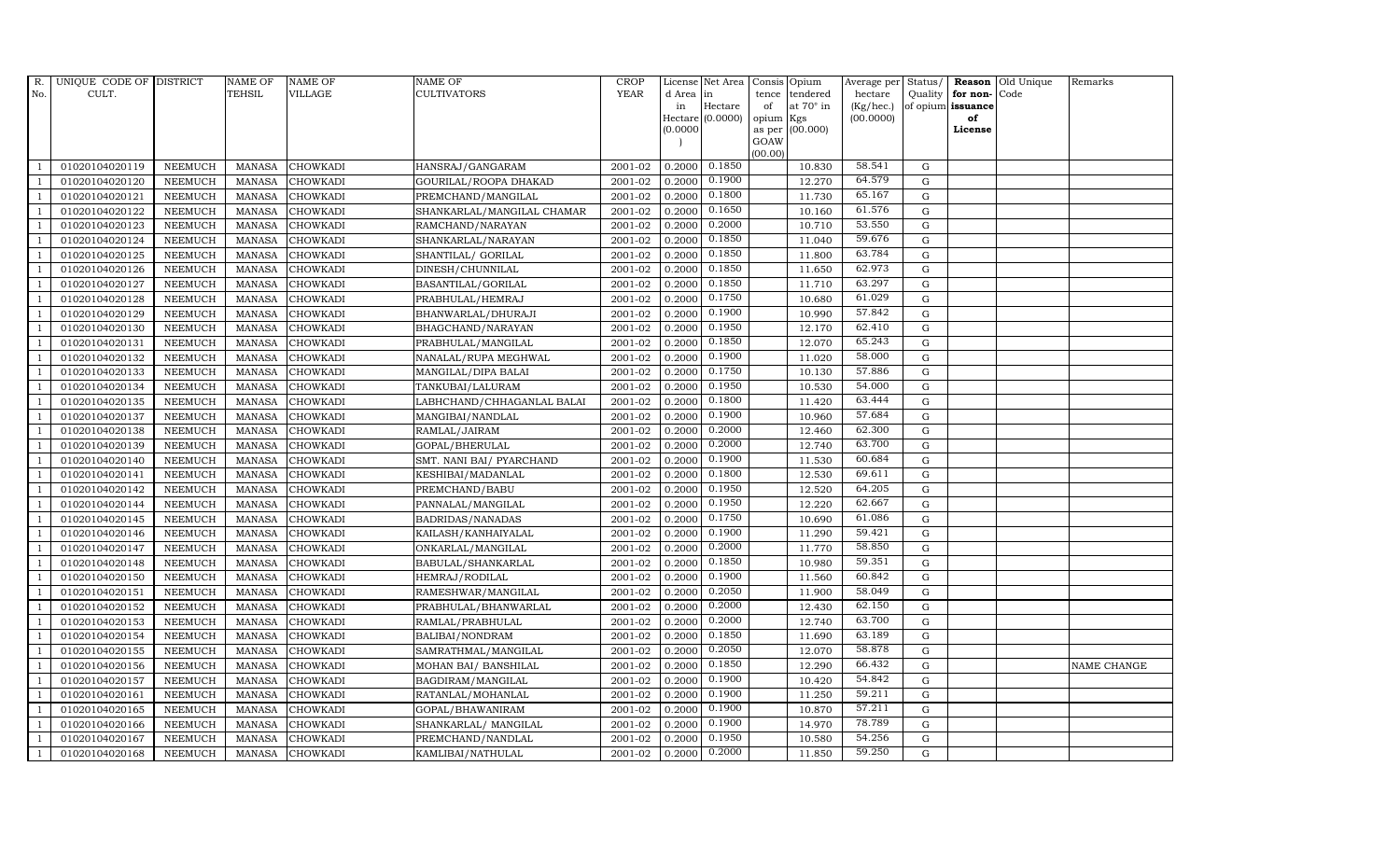| R.             | UNIQUE CODE OF DISTRICT |                | <b>NAME OF</b> | <b>NAME OF</b>  | <b>NAME OF</b>          | CROP        |           | License Net Area  |         | Consis Opium           | Average per | Status/     |                   | <b>Reason</b> Old Unique | Remarks |
|----------------|-------------------------|----------------|----------------|-----------------|-------------------------|-------------|-----------|-------------------|---------|------------------------|-------------|-------------|-------------------|--------------------------|---------|
| No.            | CULT.                   |                | TEHSIL         | <b>VILLAGE</b>  | <b>CULTIVATORS</b>      | <b>YEAR</b> | d Area in |                   | tence   | tendered               | hectare     | Quality     | for non-          | Code                     |         |
|                |                         |                |                |                 |                         |             | in        | Hectare           | of      | at $70^\circ$ in       | (Kg/hec.)   |             | of opium issuance |                          |         |
|                |                         |                |                |                 |                         |             | (0.0000)  | Hectare (0.0000)  | opium   | Kgs<br>as per (00.000) | (00.0000)   |             | of<br>License     |                          |         |
|                |                         |                |                |                 |                         |             |           |                   | GOAW    |                        |             |             |                   |                          |         |
|                |                         |                |                |                 |                         |             |           |                   | (00.00) |                        |             |             |                   |                          |         |
|                | 01020104020169          | <b>NEEMUCH</b> | <b>MANASA</b>  | <b>CHOWKADI</b> | SHOKIN/MANGILAL         | 2001-02     |           | $0.2000$ $0.1850$ |         | 10.720                 | 57.946      | G           |                   |                          |         |
|                | 01020104020170          | <b>NEEMUCH</b> | <b>MANASA</b>  | <b>CHOWKADI</b> | KAILASH/BHANWARLAL      | 2001-02     | 0.2000    | 0.1900            |         | 11.090                 | 58.368      | G           |                   |                          |         |
|                | 01020104020171          | <b>NEEMUCH</b> | <b>MANASA</b>  | <b>CHOWKADI</b> | RAMCHANDRA/PANNALAL     | 2001-02     | 0.2000    | 0.1850            |         | 10.960                 | 59.243      | $\mathbf G$ |                   |                          |         |
|                | 01020104020172          | <b>NEEMUCH</b> | <b>MANASA</b>  | <b>CHOWKADI</b> | KANHAIYALAL/BOTLAL      | 2001-02     | 0.2000    | 0.2000            |         | 12.640                 | 63.200      | $\mathbf G$ |                   |                          |         |
| $\mathbf{1}$   | 01020104020173          | <b>NEEMUCH</b> | <b>MANASA</b>  | <b>CHOWKADI</b> | BABRULAL/RAMCHANDRA     | 2001-02     | 0.2000    | 0.1950            |         | 10.720                 | 54.974      | G           |                   |                          |         |
| $\overline{1}$ | 01020104020174          | <b>NEEMUCH</b> | <b>MANASA</b>  | <b>CHOWKADI</b> | PRAKASH/BHERULAL        | 2001-02     | 0.2000    | 0.1600            |         | 9.750                  | 60.938      | G           |                   |                          |         |
| $\overline{1}$ | 01020104020175          | <b>NEEMUCH</b> | MANASA         | <b>CHOWKADI</b> | TANKUBAI/MANGILAL       | 2001-02     | 0.2000    | 0.1850            |         | 11.090                 | 59.946      | G           |                   |                          |         |
| $\overline{1}$ | 01020104020176          | <b>NEEMUCH</b> | MANASA         | <b>CHOWKADI</b> | SHANKAR/CHAMPA          | 2001-02     | 0.2000    | 0.1950            |         | 12.160                 | 62.359      | G           |                   |                          |         |
|                | 01020104020177          | <b>NEEMUCH</b> | <b>MANASA</b>  | <b>CHOWKADI</b> | SHANKARLAL/BHANWARLAL   | 2001-02     | 0.2000    | 0.1900            |         | 12.010                 | 63.211      | G           |                   |                          |         |
| $\overline{1}$ | 01020104020178          | <b>NEEMUCH</b> | <b>MANASA</b>  | <b>CHOWKADI</b> | KANHAIYALAL/KASHIRAM    | 2001-02     | 0.2000    | 0.1800            |         | 10.910                 | 60.611      | G           |                   |                          |         |
| $\overline{1}$ | 01020104020179          | <b>NEEMUCH</b> | <b>MANASA</b>  | <b>CHOWKADI</b> | GOPAL/NANALAL           | 2001-02     | 0.2000    | 0.1950            |         | 12.110                 | 62.103      | G           |                   |                          |         |
| $\overline{1}$ | 01020104020180          | <b>NEEMUCH</b> | MANASA         | <b>CHOWKADI</b> | GHISALAL/MOTILAL        | 2001-02     | 0.2000    | 0.1900            |         | 10.690                 | 56.263      | G           |                   |                          |         |
| $\overline{1}$ | 01020104020181          | <b>NEEMUCH</b> | <b>MANASA</b>  | <b>CHOWKADI</b> | RAMESHWAR/JAYRAM        | 2001-02     | 0.2000    | 0.2000            |         | 10.630                 | 53.150      | $\mathbf G$ |                   |                          |         |
|                | 01020104020184          | <b>NEEMUCH</b> | <b>MANASA</b>  | <b>CHOWKADI</b> | NANDLAL/PRITHVIRAJ      | 2001-02     | 0.2000    | 0.1900            |         | 11.130                 | 58.579      | $\mathbf G$ |                   |                          |         |
|                | 01020104020185          | <b>NEEMUCH</b> | <b>MANASA</b>  | <b>CHOWKADI</b> | VENICHAND/MAYARAM       | 2001-02     | 0.2000    | 0.1950            |         | 10.180                 | 52.205      | G           |                   |                          |         |
| $\overline{1}$ | 01020104020186          | <b>NEEMUCH</b> | <b>MANASA</b>  | <b>CHOWKADI</b> | KISHNIBAI/SURAJMAL      | 2001-02     | 0.2000    | 0.1850            |         | 11.010                 | 59.514      | G           |                   |                          |         |
| $\overline{1}$ | 01020104020187          | <b>NEEMUCH</b> | <b>MANASA</b>  | <b>CHOWKADI</b> | NANDLAL/JAIRAM          | 2001-02     | 0.2000    | 0.1900            |         | 11.450                 | 60.263      | G           |                   |                          |         |
| $\overline{1}$ | 01020104020188          | <b>NEEMUCH</b> | <b>MANASA</b>  | <b>CHOWKADI</b> | MANGILAL/RUPA           | 2001-02     | 0.2000    | 0.1900            |         | 11.300                 | 59.474      | G           |                   |                          |         |
|                | 01020104020189          | <b>NEEMUCH</b> | <b>MANASA</b>  | <b>CHOWKADI</b> | GEETABAI/RADHESHYAM     | 2001-02     | 0.2000    | 0.1950            |         | 11.220                 | 57.538      | $\mathbf G$ |                   |                          |         |
|                | 01020104020190          | <b>NEEMUCH</b> | <b>MANASA</b>  | <b>CHOWKADI</b> | JADAVCHAND/GORILAL      | 2001-02     | 0.2000    | 0.1900            |         | 11.740                 | 61.789      | $\mathbf G$ |                   |                          |         |
| $\overline{1}$ | 01020104020191          | <b>NEEMUCH</b> | <b>MANASA</b>  | <b>CHOWKADI</b> | DINESH/KANHAIYALAL      | 2001-02     | 0.2000    | 0.2000            |         | 11.790                 | 58.950      | G           |                   |                          |         |
| $\overline{1}$ | 01020104020136          | <b>NEEMUCH</b> | <b>MANASA</b>  | <b>CHOWKADI</b> | SHANTILAL/RAMNARAYAN    | 2001-02     | 0.2000    | 0.1850            |         | 10.860                 | 58.703      | G           |                   |                          |         |
| -1             | 01020104020159          | <b>NEEMUCH</b> | <b>MANASA</b>  | <b>CHOWKADI</b> | LAXMICHAND/RODILAL      | 2001-02     | 0.2000    | 0.2000            |         | 11.340                 | 56.700      | G           |                   |                          |         |
|                | 01020104020160          | <b>NEEMUCH</b> | <b>MANASA</b>  | <b>CHOWKADI</b> | RAMESHWAR/DEVJI         | 2001-02     | 0.2000    | 0.1850            |         | 11.400                 | 61.622      | G           |                   |                          |         |
|                | 01020104020162          | <b>NEEMUCH</b> | <b>MANASA</b>  | <b>CHOWKADI</b> | LABHCHAND/SHANKARLAL    | 2001-02     | 0.2000    | 0.1850            |         | 11.420                 | 61.730      | $\mathbf G$ |                   |                          |         |
| $\overline{1}$ | 01020104020163          | <b>NEEMUCH</b> | <b>MANASA</b>  | <b>CHOWKADI</b> | RADHESHYAM/GISHA        | 2001-02     | 0.2000    | 0.1900            |         | 11.980                 | 63.053      | G           |                   |                          |         |
|                | 01020104020164          | <b>NEEMUCH</b> | <b>MANASA</b>  | <b>CHOWKADI</b> | GHISALAL/DEVAJI         | 2001-02     | 0.2000    | 0.1950            |         | 12.350                 | 63.333      | G           |                   |                          |         |
| 3              | 01020104093001          | <b>NEEMUCH</b> | MANASA         | <b>CHAPLANA</b> | RATANLAL/BAHVARLAL      | 2001-02     | 0.2000    | 0.2100            |         | 12.860                 | 61.238      | $\mathbf G$ |                   |                          |         |
| 3              | 01020104093002          | <b>NEEMUCH</b> | <b>MANASA</b>  | <b>CHAPLANA</b> | RATANLAL/BHERAJI        | 2001-02     | 0.2000    | 0.1050            |         | 5.870                  | 55.905      | G           |                   |                          |         |
| 3              | 01020104093003          | <b>NEEMUCH</b> | <b>MANASA</b>  | CHAPLANA        | ONKAR/GULAB             | 2001-02     | 0.2000    | 0.1950            |         | 15.430                 | 79.128      | $\mathbf G$ |                   |                          |         |
| 3              | 01020104093004          | <b>NEEMUCH</b> | <b>MANASA</b>  | <b>CHAPLANA</b> | GORDHAN/JAGANNATH       | 2001-02     | 0.2000    | 0.2000            |         | 15.600                 | 78.000      | G           |                   |                          |         |
| 3              | 01020104093005          | <b>NEEMUCH</b> | <b>MANASA</b>  | CHAPLANA        | PANNALAL/CHAGANLAL      | 2001-02     | 0.2000    | 0.2000            |         | 13.010                 | 65.050      | G           |                   |                          |         |
| $\mathbf{3}$   | 01020104093006          | <b>NEEMUCH</b> | <b>MANASA</b>  | <b>CHAPLANA</b> | BHERULAL/ONKAR          | 2001-02     | 0.2000    | 0.1850            |         | 14.040                 | 75.892      | $\mathbf G$ |                   |                          |         |
| 3              | 01020104093007          | <b>NEEMUCH</b> | <b>MANASA</b>  | <b>CHAPLANA</b> | KAMLASHANKAR/CHAGANLAL  | 2001-02     | 0.2000    | 0.1900            |         | 11.860                 | 62.421      | G           |                   |                          |         |
| 3              | 01020104093008          | <b>NEEMUCH</b> | <b>MANASA</b>  | CHAPLANA        | CHAGANLAL/BHIMA         | 2001-02     | 0.2000    | 0.1550            |         | 8.850                  | 57.097      | $\mathbf G$ |                   |                          |         |
| $\mathbf{3}$   | 01020104093010          | <b>NEEMUCH</b> | <b>MANASA</b>  | <b>CHAPLANA</b> | SURESHCHANDRA/BHAGIRATH | 2001-02     | 0.2000    | 0.1950            |         | 11.390                 | 58.410      | G           |                   |                          |         |
| 3              | 01020104093011          | <b>NEEMUCH</b> | <b>MANASA</b>  | <b>CHAPLANA</b> | PRAKASHKUWER/KAMALSINGH | 2001-02     | 0.2000    | 0.2000            |         | 12.300                 | 61.500      | G           |                   |                          |         |
| $\mathbf{3}$   | 01020104093012          | <b>NEEMUCH</b> | MANASA         | <b>CHAPLANA</b> | SHANKARLAL/RATANLAL     | 2001-02     | 0.2000    | 0.1900            |         | 12.710                 | 66.895      | $\mathbf G$ |                   |                          |         |
| 3              | 01020104093013          | <b>NEEMUCH</b> | <b>MANASA</b>  | <b>CHAPLANA</b> | MUKESH KUMAR/RATANLAL   | 2001-02     | 0.2000    | 0.2000            |         | 12.730                 | 63.650      | $\mathbf G$ |                   |                          |         |
| 3              | 01020104093015          | <b>NEEMUCH</b> | <b>MANASA</b>  | <b>CHAPLANA</b> | MANOHARSINGH/SHIVSINGH  | 2001-02     | 0.2000    | 0.2000            |         | 13.240                 | 66.200      | G           |                   |                          |         |
| 3              | 01020104093016          | <b>NEEMUCH</b> |                | MANASA CHAPLANA | MUKESH KUMAR/MANGILAL   | 2001-02     | 0.2000    | 0.1950            |         | 12.180                 | 62.462      | G           |                   |                          |         |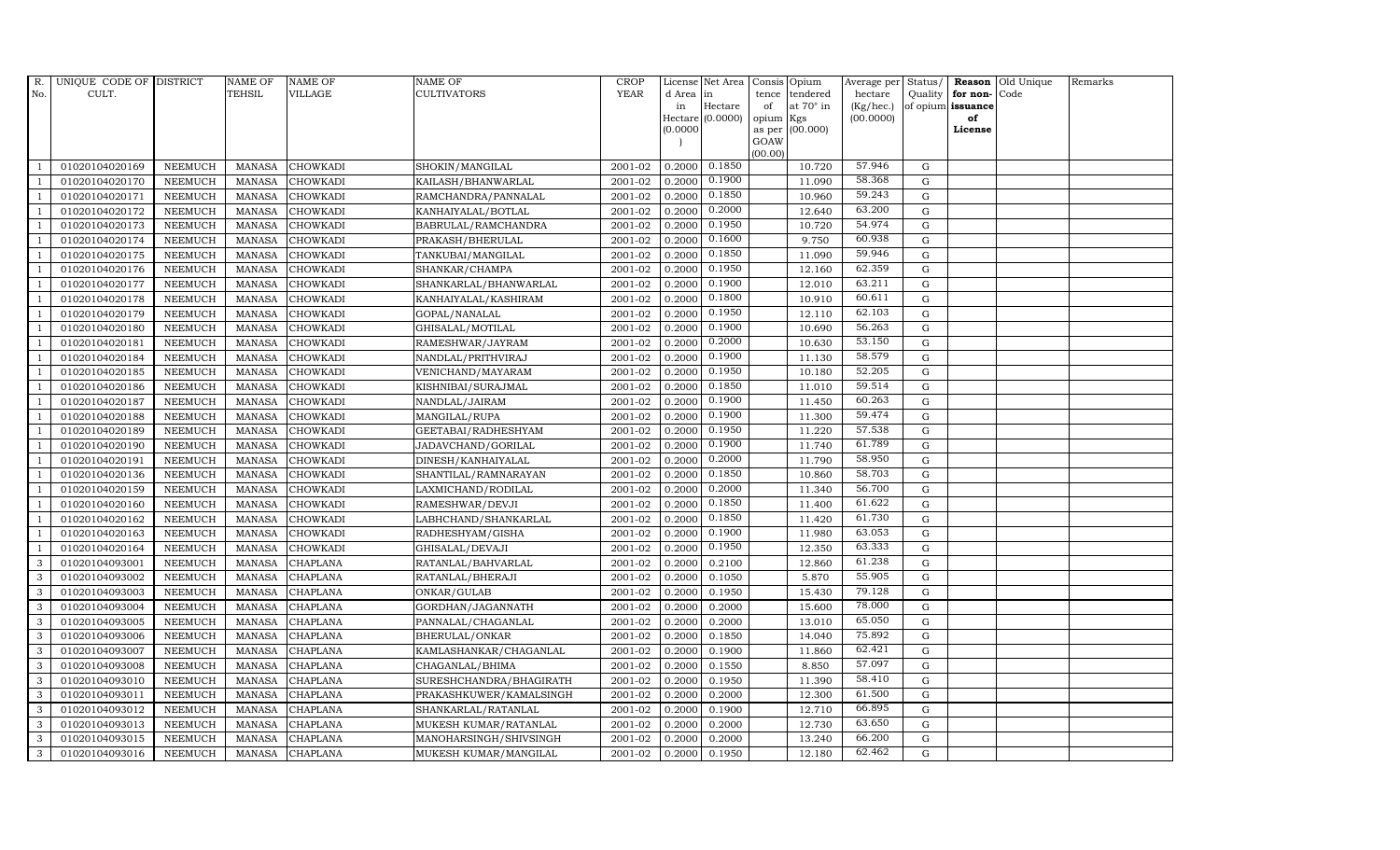| R.<br>No. | UNIQUE CODE OF DISTRICT<br>CULT. |                | <b>NAME OF</b><br><b>TEHSIL</b> | <b>NAME OF</b><br>VILLAGE | NAME OF<br><b>CULTIVATORS</b> | <b>CROP</b><br><b>YEAR</b> | d Area in<br>in | License Net Area<br>Hectare | tence<br>of     | Consis Opium<br>tendered<br>at $70^\circ$ in | Average per Status/<br>hectare<br>(Kg/hec.) | Quality     | for non-Code<br>of opium issuance | <b>Reason</b> Old Unique | Remarks                  |
|-----------|----------------------------------|----------------|---------------------------------|---------------------------|-------------------------------|----------------------------|-----------------|-----------------------------|-----------------|----------------------------------------------|---------------------------------------------|-------------|-----------------------------------|--------------------------|--------------------------|
|           |                                  |                |                                 |                           |                               |                            | (0.0000)        | Hectare (0.0000)            | opium<br>as per | Kgs<br>(00.000)                              | (00.0000)                                   |             | of<br>License                     |                          |                          |
|           |                                  |                |                                 |                           |                               |                            |                 |                             | GOAW<br>(00.00) |                                              |                                             |             |                                   |                          |                          |
| 3         | 01020104093017                   | <b>NEEMUCH</b> | MANASA                          | CHAPLANA                  | BAPULAL/KACHRULAL             | 2001-02                    | 0.2000          | 0.1900                      |                 | 11.820                                       | 62.211                                      | $\mathbf G$ |                                   |                          |                          |
| 3         | 01020104093018                   | <b>NEEMUCH</b> | <b>MANASA</b>                   | CHAPLANA                  | KANHYALAL/KARULAL             | 2001-02                    | 0.2000          | 0.1900                      |                 | 11.920                                       | 62.737                                      | ${\rm G}$   |                                   |                          |                          |
| 3         | 01020104093019                   | <b>NEEMUCH</b> | <b>MANASA</b>                   | CHAPLANA                  | SURESHCHANDRA/RAMCHANDRA      | 2001-02                    | 0.2000          | 0.1950                      |                 | 12.150                                       | 62.308                                      | G           |                                   |                          |                          |
| 3         | 01020104093020                   | <b>NEEMUCH</b> | <b>MANASA</b>                   | <b>CHAPLANA</b>           | SHANTILAL/SUKHDEV             | 2001-02                    | 0.2000          | 0.1900                      |                 | 13.230                                       | 69.632                                      | $\mathbf G$ |                                   |                          |                          |
| 3         | 01020104093021                   | <b>NEEMUCH</b> | <b>MANASA</b>                   | CHAPLANA                  | SURESHCHANDRA/NARAYAN         | 2001-02                    | 0.2000          | 0.1950                      |                 | 14.640                                       | 75.077                                      | ${\rm G}$   |                                   |                          |                          |
| 3         | 01020104093022                   | <b>NEEMUCH</b> | <b>MANASA</b>                   | CHAPLANA                  | GOPAL/MANGILAL                | 2001-02                    | 0.2000          | 0.1850                      |                 | 11.000                                       | 59.459                                      | G           |                                   |                          |                          |
| 3         | 01020104093023                   | <b>NEEMUCH</b> | <b>MANASA</b>                   | CHAPLANA                  | KANHYALAL/RAMLAL              | 2001-02                    | 0.2000          | 0.1900                      |                 | 10.820                                       | 56.947                                      | ${\rm G}$   |                                   |                          |                          |
| 3         | 01020104093026                   | <b>NEEMUCH</b> | <b>MANASA</b>                   | <b>CHAPLANA</b>           | PRABHULAL/RAMCHANDRA          | 2001-02                    | 0.2000          | 0.1950                      |                 | 9.990                                        | 51.231                                      | ${\rm G}$   | 04                                |                          | <b>ISSUED ON 2003-04</b> |
| 3         | 01020104093028                   | <b>NEEMUCH</b> | <b>MANASA</b>                   | <b>CHAPLANA</b>           | KANHYALAL/BHERA               | 2001-02                    | 0.2000          | 0.1950                      |                 | 13.940                                       | 71.487                                      | G           |                                   |                          |                          |
| 3         | 01020104093029                   | <b>NEEMUCH</b> | <b>MANASA</b>                   | CHAPLANA                  | AMRATRAM/BHERA                | 2001-02                    | 0.2000          | 0.1900                      |                 | 12.670                                       | 66.684                                      | G           |                                   |                          |                          |
| 3         | 01020104093030                   | <b>NEEMUCH</b> | <b>MANASA</b>                   | CHAPLANA                  | NATHULAL/RAMA                 | 2001-02                    | 0.2000          | 0.1700                      |                 | 10.950                                       | 64.412                                      | ${\rm G}$   |                                   |                          |                          |
| 3         | 01020104093031                   | <b>NEEMUCH</b> | <b>MANASA</b>                   | CHAPLANA                  | RATANLAL/KISHNA               | 2001-02                    | 0.2000          | 0.2050                      |                 | 10.660                                       | 52.000                                      | G           |                                   |                          |                          |
| 3         | 01020104093032                   | <b>NEEMUCH</b> | <b>MANASA</b>                   | <b>CHAPLANA</b>           | JAVANSINGH/ONKARSINGH         | 2001-02                    | 0.2000          | 0.2000                      |                 | 11.600                                       | 58.000                                      | ${\rm G}$   |                                   |                          |                          |
| 3         | 01020104093033                   | <b>NEEMUCH</b> | <b>MANASA</b>                   | <b>CHAPLANA</b>           | ISWERSINGH/MNOHERSINH         | 2001-02                    | 0.2000          | 0.2000                      |                 | 13.570                                       | 67.850                                      | G           |                                   |                          |                          |
| 3         | 01020104093034                   | <b>NEEMUCH</b> | <b>MANASA</b>                   | CHAPLANA                  | RANSINGH/HAMERSINGH           | 2001-02                    | 0.2000          | 0.2100                      |                 | 12.260                                       | 58.381                                      | G           |                                   |                          | TRANSFER/ KHEDALI        |
| 3         | 01020104093041                   | <b>NEEMUCH</b> | <b>MANASA</b>                   | CHAPLANA                  | GANPATLAL/JAGANNATH           | 2001-02                    | 0.2000          | 0.1900                      |                 | 12.510                                       | 65.842                                      | $\mathbf G$ |                                   |                          |                          |
| 3         | 01020104093042                   | <b>NEEMUCH</b> | <b>MANASA</b>                   | CHAPLANA                  | DHANRAJ/JAGANNATH             | 2001-02                    | 0.2000          | 0.2000                      |                 | 13.070                                       | 65.350                                      | G           |                                   |                          |                          |
| 3         | 01020104093043                   | <b>NEEMUCH</b> | <b>MANASA</b>                   | <b>CHAPLANA</b>           | SITABAI/DALU                  | 2001-02                    | 0.2000          | 0.1900                      |                 | 10.760                                       | 56.632                                      | ${\rm G}$   |                                   |                          |                          |
| 3         | 01020104093044                   | <b>NEEMUCH</b> | <b>MANASA</b>                   | <b>CHAPLANA</b>           | ARJUNSINGH/SHIVSINGH          | 2001-02                    | 0.2000          | 0.1950                      |                 | 12.860                                       | 65.949                                      | ${\rm G}$   |                                   |                          |                          |
| 3         | 01020104093045                   | <b>NEEMUCH</b> | <b>MANASA</b>                   | CHAPLANA                  | BHAGVATIBAI/BADRILAL          | $2001 - 02$                | 0.2000          | 0.1900                      |                 | 11.890                                       | 62.579                                      | G           |                                   |                          |                          |
| 3         | 01020104093046                   | <b>NEEMUCH</b> | <b>MANASA</b>                   | CHAPLANA                  | BAGDULAL/MANGU                | 2001-02                    | 0.2000          | 0.1900                      |                 | 11.740                                       | 61.789                                      | ${\rm G}$   |                                   |                          |                          |
| 3         | 01020104093047                   | <b>NEEMUCH</b> | <b>MANASA</b>                   | CHAPLANA                  | RADHESHYAM/BHERA              | 2001-02                    | 0.2000          | 0.1900                      |                 | 11.880                                       | 62.526                                      | ${\rm G}$   |                                   |                          |                          |
| 3         | 01020104093048                   | <b>NEEMUCH</b> | <b>MANASA</b>                   | CHAPLANA                  | BHERULAL/RAMA                 | 2001-02                    | 0.2000          | 0.2000                      |                 | 10.920                                       | 54.600                                      | ${\bf G}$   |                                   |                          |                          |
| 3         | 01020104093049                   | <b>NEEMUCH</b> | <b>MANASA</b>                   | <b>CHAPLANA</b>           | BHAVARLAL/CHAMPA              | 2001-02                    | 0.2000          | 0.2000                      |                 | 12.350                                       | 61.750                                      | ${\rm G}$   |                                   |                          |                          |
| 3         | 01020104093050                   | <b>NEEMUCH</b> | <b>MANASA</b>                   | CHAPLANA                  | PRABHULAL/BHURA               | 2001-02                    | 0.2000          | 0.2100                      |                 | 11.320                                       | 53.905                                      | ${\rm G}$   |                                   |                          |                          |
| 3         | 01020104093051                   | <b>NEEMUCH</b> | <b>MANASA</b>                   | CHAPLANA                  | LAXMAN/BHERA                  | 2001-02                    | 0.2000          | 0.2000                      |                 | 12.190                                       | 60.950                                      | ${\rm G}$   |                                   |                          |                          |
| 3         | 01020104093052                   | <b>NEEMUCH</b> | <b>MANASA</b>                   | CHAPLANA                  | AMRATRAM/KACHRU               | 2001-02                    | 0.2000          | 0.1900                      |                 | 11.930                                       | 62.789                                      | G           |                                   |                          |                          |
| 3         | 01020104093053                   | <b>NEEMUCH</b> | <b>MANASA</b>                   | CHAPLANA                  | NANDLAL/FATTA                 | 2001-02                    | 0.2000          | 0.1900                      |                 | 11.810                                       | 62.158                                      | G           |                                   |                          |                          |
| 3         | 01020104093054                   | <b>NEEMUCH</b> | <b>MANASA</b>                   | <b>CHAPLANA</b>           | RAMIBAI/UDA                   | 2001-02                    | 0.2000          | 0.2000                      |                 | 11.800                                       | 59.000                                      | ${\rm G}$   |                                   |                          |                          |
| 3         | 01020104093055                   | <b>NEEMUCH</b> | <b>MANASA</b>                   | <b>CHAPLANA</b>           | BAGDIRAM/BHUVANA              | 2001-02                    | 0.2000          | 0.2000                      |                 | 11.720                                       | 58.600                                      | ${\rm G}$   |                                   |                          |                          |
| 3         | 01020104093057                   | <b>NEEMUCH</b> | <b>MANASA</b>                   | <b>CHAPLANA</b>           | KALUSINGH/JORAVARSINGH        | 2001-02                    | 0.2000          | 0.2000                      |                 | 11.600                                       | 58.000                                      | ${\rm G}$   |                                   |                          |                          |
| 3         | 01020104093060                   | <b>NEEMUCH</b> | <b>MANASA</b>                   | CHAPLANA                  | NANDLAL/MULCHAND              | 2001-02                    | 0.2000          | 0.1900                      |                 | 9.140                                        | 48.105                                      | ${\rm G}$   | 04                                |                          |                          |
| 3         | 01020104093061                   | <b>NEEMUCH</b> | <b>MANASA</b>                   | CHAPLANA                  | BALURAM/UDA                   | 2001-02                    | 0.2000          | 0.2000                      |                 | 14.150                                       | 70.750                                      | ${\rm G}$   |                                   |                          |                          |
| 3         | 01020104093062                   | <b>NEEMUCH</b> | <b>MANASA</b>                   | <b>CHAPLANA</b>           | BHERUSINGH/PRATAPSINGH        | 2001-02                    | 0.2000          | 0.2000                      |                 | 11.790                                       | 58.950                                      | ${\rm G}$   |                                   |                          | TRANSFER/BADKUWA         |
| 3         | 01020104093063                   | <b>NEEMUCH</b> | <b>MANASA</b>                   | <b>CHAPLANA</b>           | BAGDU/HIRA                    | 2001-02                    | 0.2000          | 0.1900                      |                 | 12.800                                       | 67.368                                      | G           |                                   |                          |                          |
| 3         | 01020104093064                   | <b>NEEMUCH</b> | <b>MANASA</b>                   | CHAPLANA                  | KARULAL/KESHURAM              | 2001-02                    | 0.2000          | 0.1950                      |                 | 13.090                                       | 67.128                                      | ${\rm G}$   |                                   |                          |                          |
| 3         | 01020104093066                   | <b>NEEMUCH</b> | <b>MANASA</b>                   | CHAPLANA                  | BHURIBAI/BHERU                | 2001-02                    | 0.2000          | 0.1950                      |                 | 11.350                                       | 58.205                                      | ${\rm G}$   |                                   |                          |                          |
| 3         | 01020104093067                   | <b>NEEMUCH</b> | <b>MANASA</b>                   | CHAPLANA                  | KESHRIMAL/MODIRAM             | 2001-02                    | 0.2000          | 0.1900                      |                 | 10.740                                       | 56.526                                      | ${\rm G}$   |                                   |                          | TRANSFER/ BADKUWA        |
| 3         | 01020104093068                   | <b>NEEMUCH</b> | <b>MANASA</b>                   | CHAPLANA                  | KAVARLAL/PANNAJI              | 2001-02                    | 0.2000          | 0.2000                      |                 | 13.390                                       | 66.950                                      | ${\rm G}$   |                                   |                          |                          |
| 3         | 01020104093070                   | <b>NEEMUCH</b> | <b>MANASA</b>                   | CHAPLANA                  | SUNDARBAI/KACHRU              | 2001-02                    | 0.2000          | 0.2000                      |                 | 12.930                                       | 64.650                                      | G           |                                   |                          |                          |
| 3         | 01020104093071                   | <b>NEEMUCH</b> | <b>MANASA</b>                   | <b>CHAPLANA</b>           | MANAGYA/KANIRAM               | 2001-02                    | 0.2000          | 0.1900                      |                 | 12.140                                       | 63.895                                      | ${\rm G}$   |                                   |                          |                          |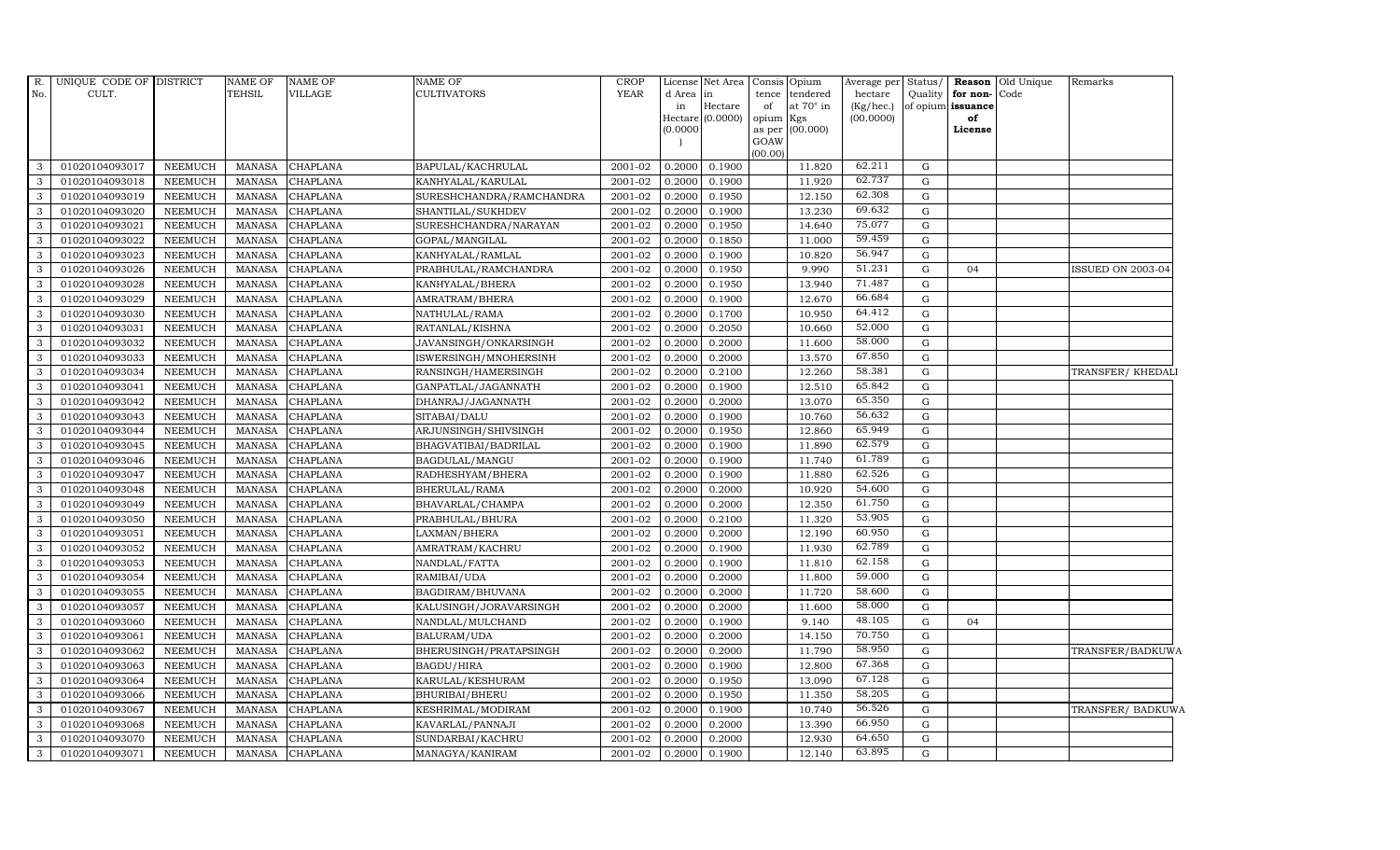|                         | R. UNIQUE CODE OF DISTRICT |                | NAME OF       | NAME OF             | NAME OF                      | <b>CROP</b> |          | License Net Area   Consis   Opium |                |           |                 |             |                      | Average per Status / Reason Old Unique | Remarks                              |  |
|-------------------------|----------------------------|----------------|---------------|---------------------|------------------------------|-------------|----------|-----------------------------------|----------------|-----------|-----------------|-------------|----------------------|----------------------------------------|--------------------------------------|--|
| No.                     | CULT.                      |                | TEHSIL        | VILLAGE             | <b>CULTIVATORS</b>           | YEAR        | d Area   | in                                | tence          | tendered  | hectare         |             | Quality for non-Code |                                        |                                      |  |
|                         |                            |                |               |                     |                              |             | in       | Hectare                           | of             | at 70° in | $(Kg/$ hec. $)$ |             | of opium issuance    |                                        |                                      |  |
|                         |                            |                |               |                     |                              |             |          | Hectare $(0.0000)$                | opium          | Kgs       | (00.0000)       |             | of                   |                                        |                                      |  |
|                         |                            |                |               |                     |                              |             | (0.0000) |                                   | as per<br>GOAW | (00.000)  |                 |             | License              |                                        |                                      |  |
|                         |                            |                |               |                     |                              |             |          |                                   | (00.00)        |           |                 |             |                      |                                        |                                      |  |
| $\mathbf{3}$            | 01020104093072             | NEEMUCH        | MANASA        | <b>CHAPLANA</b>     | FETHELAL/NANDA               | 2001-02     | 0.2000   | 0.2000                            |                | 13.080    | 65.400          | G           |                      |                                        |                                      |  |
| $\overline{3}$          | 01020104093073             | NEEMUCH        | <b>MANASA</b> | <b>CHAPLANA</b>     | BHERULAL/NATHU               | 2001-02     | 0.2000   | 0.2000                            |                | 10.730    | 53.650          | G           |                      |                                        |                                      |  |
| $\overline{\mathbf{3}}$ | 01020104093074             | <b>NEEMUCH</b> | <b>MANASA</b> | <b>CHAPLANA</b>     | KARULAL/MANGILAL             | 2001-02     | 0.2000   | 0.1900                            |                | 11.670    | 61.421          | G           |                      |                                        | NAME CHANGE                          |  |
| 3 <sup>1</sup>          | 01020104093075             | NEEMUCH        | <b>MANASA</b> | CHAPLANA            | DEVBAI/MOHANLAL              | 2001-02     | 0.2000   | 0.1900                            |                | 12.390    | 65.211          | G           |                      |                                        |                                      |  |
| $\overline{\mathbf{3}}$ | 01020104093076             | NEEMUCH        | MANASA        | CHAPLANA            | RAMKAWRIBAI/RAMAJI           | 2001-02     | 0.2000   | 0.1900                            |                | 11.960    | 62.947          | G           |                      |                                        |                                      |  |
| $\overline{\mathbf{3}}$ | 01020104093078             | NEEMUCH        | <b>MANASA</b> | CHAPLANA            | NANDA/DAMARSI                | 2001-02     | 0.2000   | 0.1950                            |                | 12.810    | 65.692          | G           |                      |                                        |                                      |  |
| $\mathbf{3}$            | 01020104093079             | NEEMUCH        | MANASA        | CHAPLANA            | HIRALAL/KASHIRAM             | 2001-02     | 0.2000   | 0.2000                            |                | 12.710    | 63.550          | G           |                      |                                        |                                      |  |
| $\mathbf{3}$            | 01020104093082             | <b>NEEMUCH</b> | <b>MANASA</b> | CHAPLANA            | NANDUBAI/BHAGVAN             | 2001-02     | 0.2000   | 0.1900                            |                | 10.810    | 56.895          | G           |                      |                                        |                                      |  |
| $\overline{\mathbf{3}}$ | 01020104093084             | NEEMUCH        | <b>MANASA</b> | CHAPLANA            | BASANTILAL/RATANLAL          | 2001-02     | 0.2000   |                                   |                |           |                 | $\mathbf F$ |                      |                                        |                                      |  |
| $\overline{\mathbf{3}}$ | 01020104093088             | NEEMUCH        | <b>MANASA</b> | <b>CHAPLANA</b>     | CHANDRIBAI/MATHURALAL        | 2001-02     | 0.2000   | 0.2050                            |                | 11.140    | 54.341          | G           |                      |                                        |                                      |  |
| $\mathbf{3}$            | 01020104093089             | NEEMUCH        | MANASA        | CHAPLANA            | JANIBAI/KARULAL              | 2001-02     | 0.2000   | 0.2000                            |                | 12.670    | 63.350          | G           |                      |                                        |                                      |  |
| $\mathbf{3}$            | 01020104093090             | NEEMUCH        | <b>MANASA</b> | <b>CHAPLANA</b>     | VISHNUPRASAD/SALAGRAM        | 2001-02     | 0.2000   | 0.1950                            |                | 12.410    | 63.641          | G           |                      |                                        |                                      |  |
| $\overline{2}$          | 01020104042002             | NEEMUCH        | MANASA        | CHACHAHERA          | DEVILAL/PURALAL              | 2001-02     | 0.2000   | 0.1750                            |                | 9.060     | 51.771          | G           | 04                   |                                        | <b>ISSUED ON 2003-04</b>             |  |
| 2                       | 01020104042004             | NEEMUCH        | MANASA        | CHACHAHERA          | BALRAM/GHASIRAM              | 2001-02     | 0.2000   | 0.0450                            |                | 2.290     | 50.889          | G           | 04                   |                                        |                                      |  |
| $\overline{2}$          | 01020104042005             | NEEMUCH        | <b>MANASA</b> | CHACHAHERA          | RODILAL/RAMCHANDRA           | 2001-02     | 0.2000   | 0.1900                            |                | 11.410    | 60.053          | G           |                      |                                        |                                      |  |
| $\overline{2}$          | 01020104059001             | NEEMUCH        | <b>MANASA</b> | <b>BHOPALI</b>      | CHUNNILAL/KASHYA             | 2001-02     | 0.2000   | 0.1950                            |                | 10.910    | 55.949          | G           |                      |                                        |                                      |  |
| 2                       | 01020104059003             | NEEMUCH        | MANASA        | <b>BHOPALI</b>      | BHAGIRATH / KARULAL          | 2001-02     | 0.2000   | 0.1950                            |                | 11.440    | 58.667          | G           |                      |                                        |                                      |  |
| $\overline{2}$          | 01020104059004             | NEEMUCH        | MANASA        | <b>BHOPALI</b>      | DEUBAI/MANGILAL              | 2001-02     | 0.2000   | 0.2000                            |                | 12.450    | 62.250          | G           |                      |                                        |                                      |  |
| 2                       | 01020104059007             | NEEMUCH        | <b>MANASA</b> | <b>BHOPALI</b>      | RADHESHYAM/DALLA             | 2001-02     | 0.2000   | 0.2050                            |                | 11.580    | 56.488          | G           |                      |                                        |                                      |  |
| $\overline{a}$          | 01020104059009             | NEEMUCH        | <b>MANASA</b> | <b>BHOPALI</b>      | BHURIBAI/BHAGIRATH           | 2001-02     | 0.2000   | 0.2050                            |                | 11.930    | 58.195          | G           |                      |                                        |                                      |  |
| 2                       | 01020104059012             | NEEMUCH        | <b>MANASA</b> | <b>BHOPALI</b>      | NARAYANIBAI/RAMSINGH/NANDUBA | 2001-02     | 0.2000   | 0.1800                            |                | 11.220    | 62.333          | G           |                      | 01020104062031                         |                                      |  |
| $\overline{1}$          | 01020104001007             | NEEMUCH        | MANASA        | <b>BHERPURA</b>     | JAMNABAI/BOTLAL              | 2001-02     | 0.2000   | 0.0950                            |                | 5.550     | 58.421          | G           |                      |                                        | TRANSFER/KHEDAMODI                   |  |
| $\overline{1}$          | 01020104001005             | NEEMUCH        | MANASA        | <b>BHERPURA</b>     | PYARIBAI/KACHRU              | 2001-02     | 0.2000   | 0.2000                            |                | 12.240    | 61.200          | G           |                      |                                        |                                      |  |
| $\overline{1}$          | 01020104001019             | NEEMUCH        | <b>MANASA</b> | <b>BHERPURA</b>     | HARLAL/GANGARAM              | 2001-02     | 0.2000   | 0.1850                            |                | 9.350     | 50.541          | G           | 04                   |                                        |                                      |  |
|                         | 01020104028120             | <b>NEEMUCH</b> | <b>MANASA</b> | BHATKHEDI-II        | RAMNIWAS/RATANLAL            | 2001-02     | 0.2000   | 0.2050                            |                | 16.160    | 78.829          | G           |                      |                                        |                                      |  |
| $\overline{1}$          | 01020104028121             | NEEMUCH        | MANASA        | <b>BHATKHEDI-II</b> | BADRILAL/BIHARI              | 2001-02     | 0.2000   | 0.2000                            |                | 11.540    | 57.700          | G           |                      |                                        |                                      |  |
| $\overline{1}$          | 01020104028122             | <b>NEEMUCH</b> | MANASA        | <b>BHATKHEDI-II</b> | BHULIBAI/BANSHILAL           | 2001-02     | 0.2000   | 0.2000                            |                | 12.160    | 60.800          | G           |                      |                                        |                                      |  |
| $\overline{1}$          | 01020104028123             | NEEMUCH        | MANASA        | <b>BHATKHEDI-II</b> | MANGILAL/BADRILAL            | 2001-02     | 0.2000   | 0.2050                            |                | 13.550    | 66.098          | G           |                      |                                        |                                      |  |
| $\overline{1}$          | 01020104028124             | NEEMUCH        | <b>MANASA</b> | BHATKHEDI-II        | RADHESHYAM/NANDLAL CHOTA     | 2001-02     | 0.2000   | 0.1800                            |                | 10.600    | 58.889          | G           |                      |                                        |                                      |  |
|                         | 01020104028125             | NEEMUCH        | <b>MANASA</b> | BHATKHEDI-II        | KARULAL/MULCHAND             | 2001-02     | 0.2000   | 0.2000                            |                | 11.070    | 55.350          | G           |                      |                                        |                                      |  |
| $\overline{1}$          | 01020104028126             | NEEMUCH        | MANASA        | <b>BHATKHEDI-II</b> | LALURAM/KALU                 | 2001-02     | 0.2000   | 0.2000                            |                | 11.470    | 57.350          | G           |                      |                                        |                                      |  |
| $\overline{1}$          | 01020104028127             | <b>NEEMUCH</b> | <b>MANASA</b> | <b>BHATKHEDI-II</b> | GEETABAI/BHANWARLAL          | 2001-02     | 0.2000   | 0.1550                            |                | 11.870    | 76.581          | G           |                      |                                        |                                      |  |
| $\overline{1}$          | 01020104028128             | NEEMUCH        | MANASA        | <b>BHATKHEDI-II</b> | MANGILAL/MEGHA               | 2001-02     | 0.2000   | 0.1800                            |                | 9.530     | 52.944          | G           |                      |                                        |                                      |  |
| $\overline{1}$          | 01020104028129             | NEEMUCH        | MANASA        | BHATKHEDI-II        | NANDLAL/BHAGCHAND            | 2001-02     | 0.2000   | 0.1800                            |                | 11.120    | 61.778          | G           |                      |                                        |                                      |  |
| $\overline{1}$          | 01020104028130             | NEEMUCH        | MANASA        | <b>BHATKHEDI-II</b> | KANHAIYALAL/LAXMINARAYAN     | 2001-02     | 0.2000   | 0.2000                            |                | 11.210    | 56.050          | G           |                      |                                        |                                      |  |
|                         | 01020104028131             | <b>NEEMUCH</b> | <b>MANASA</b> | <b>BHATKHEDI-II</b> | SHYAM/UDAIRAM                | 2001-02     | 0.2000   | 0.1500                            |                | 8.910     | 59.400          | G           |                      |                                        |                                      |  |
| $\overline{1}$          | 01020104028132             | NEEMUCH        | MANASA        | <b>BHATKHEDI-II</b> | RAMNIWAS/VARDICHAND          | 2001-02     | 0.2000   | 0.1900                            |                | 13.070    | 68.789          | G           |                      |                                        |                                      |  |
| $\overline{1}$          | 01020104028133             | NEEMUCH        | <b>MANASA</b> | <b>BHATKHEDI-II</b> | SEWA/MOTI                    | 2001-02     | 0.2000   | 0.1950                            |                | 12.400    | 63.590          | G           |                      |                                        | TRANSFER/ KHEDLI                     |  |
| $\overline{1}$          | 01020104028134             | NEEMUCH        | <b>MANASA</b> | <b>BHATKHEDI-II</b> | LALU/BHUWANA                 | 2001-02     | 0.2000   | 0.1950                            |                | 12.950    | 66.410          | G           |                      |                                        |                                      |  |
| $\overline{1}$          | 01020104028135             | NEEMUCH        | MANASA        | <b>BHATKHEDI-II</b> | DEVKISHAN/BHERULAL           | 2001-02     | 0.2000   | 0.2050                            |                | 13.110    | 63.951          | G           |                      |                                        | NAME CHANGE/ TRANSFER/ BARKHEDAGHATA |  |
| $\overline{1}$          | 01020104028136             | NEEMUCH        |               | MANASA BHATKHEDI-II | RAMCHANDDAS/BIHARIDAS        | 2001-02     | 0.2000   | 0.2000                            |                | 13.190    | 65.950          | G           |                      |                                        |                                      |  |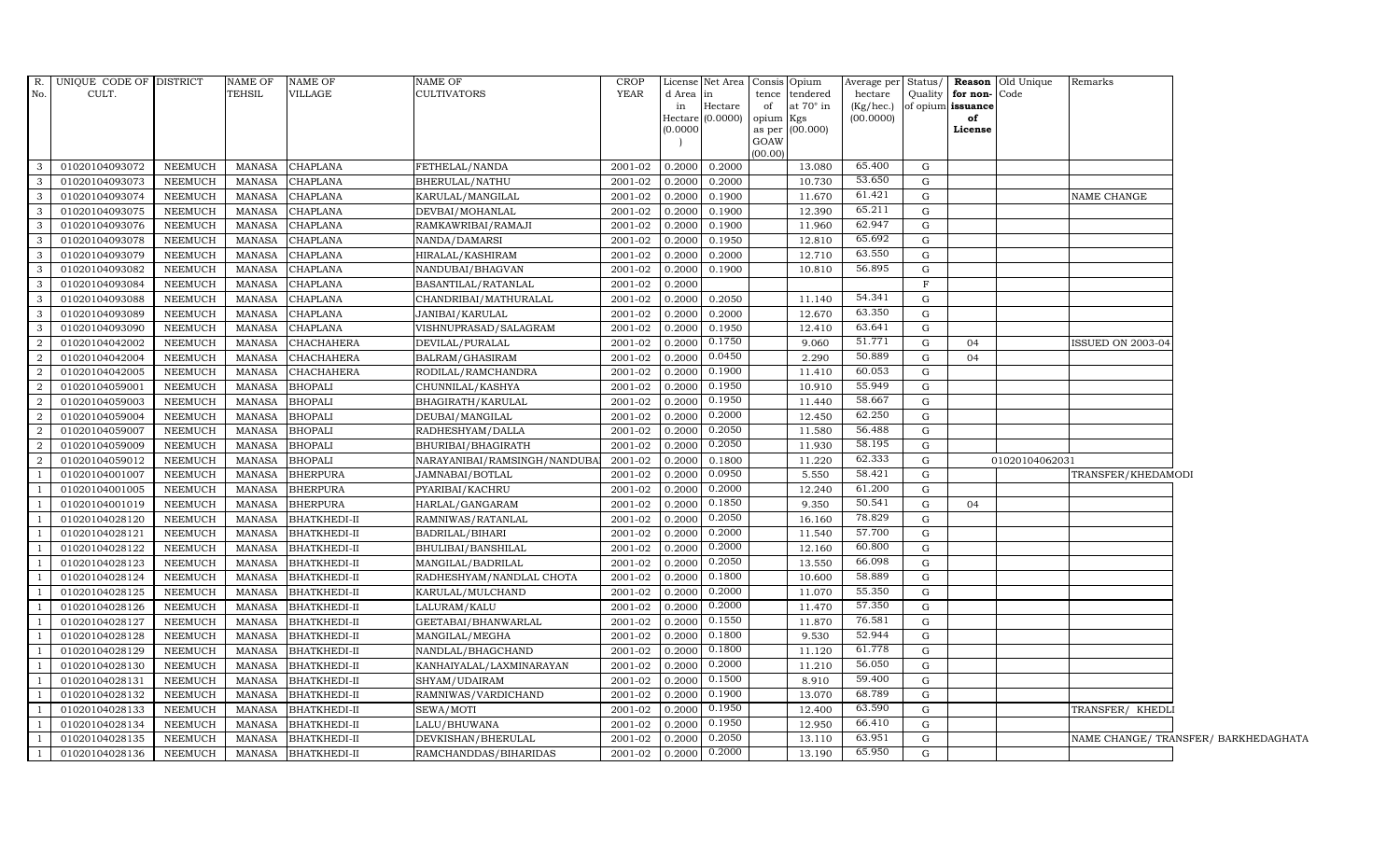| R.             | UNIQUE CODE OF DISTRICT |                | NAME OF       | <b>NAME OF</b>      | NAME OF                    | <b>CROP</b> |           | License Net Area Consis Opium |                 |                  | Average per            | Status/      |                         | Reason Old Unique | Remarks                        |  |
|----------------|-------------------------|----------------|---------------|---------------------|----------------------------|-------------|-----------|-------------------------------|-----------------|------------------|------------------------|--------------|-------------------------|-------------------|--------------------------------|--|
| No.            | CULT.                   |                | <b>TEHSIL</b> | <b>VILLAGE</b>      | <b>CULTIVATORS</b>         | <b>YEAR</b> | d Area in |                               |                 | tence tendered   | hectare                | Quality      | for non-Code            |                   |                                |  |
|                |                         |                |               |                     |                            |             | in        | Hectare<br>Hectare $(0.0000)$ | of<br>opium Kgs | at $70^\circ$ in | (Kg/hec.)<br>(00.0000) |              | of opium issuance<br>of |                   |                                |  |
|                |                         |                |               |                     |                            |             | (0.0000)  |                               |                 | as per (00.000)  |                        |              | License                 |                   |                                |  |
|                |                         |                |               |                     |                            |             |           |                               | GOAW            |                  |                        |              |                         |                   |                                |  |
|                |                         |                |               |                     |                            |             |           |                               | (00.00)         |                  |                        |              |                         |                   |                                |  |
| $\overline{1}$ | 01020104028137          | <b>NEEMUCH</b> | MANASA        | <b>BHATKHEDI-II</b> | MOHAN/JAGANNATH            | 2001-02     |           | $0.2000$ $0.2000$             |                 | 11.960           | 59.800                 | G            |                         |                   |                                |  |
| $\overline{1}$ | 01020104028140          | <b>NEEMUCH</b> | <b>MANASA</b> | <b>BHATKHEDI-II</b> | SUKHLAL/SHANKARLAL         | 2001-02     | 0.2000    | 0.2000                        |                 | 11.540           | 57.700                 | G            |                         |                   | TRANSFER/MORVAN/NMH-I          |  |
|                | 01020104028141          | <b>NEEMUCH</b> | <b>MANASA</b> | <b>BHATKHEDI-II</b> | HEERA/RAMA                 | 2001-02     | 0.2000    | 0.1900                        |                 | 11.070           | 58.263                 | G            |                         |                   |                                |  |
|                | 01020104028142          | <b>NEEMUCH</b> | <b>MANASA</b> | <b>BHATKHEDI-II</b> | PURALAL/RAMAJI             | 2001-02     | 0.2000    | 0.2000                        |                 | 11.760           | 58.800                 | G            |                         |                   |                                |  |
| $\overline{1}$ | 01020104028143          | <b>NEEMUCH</b> | <b>MANASA</b> | <b>BHATKHEDI-II</b> | HEERALAL/KISHNA            | 2001-02     | 0.2000    | 0.2100                        |                 | 12.960           | 61.714                 | G            |                         |                   |                                |  |
| $\overline{1}$ | 01020104028144          | <b>NEEMUCH</b> | MANASA        | <b>BHATKHEDI-II</b> | BALCHAND/BHERA             | 2001-02     | 0.2000    | 0.2100                        |                 | 14.110           | 67.190                 | G            |                         |                   |                                |  |
| $\overline{1}$ | 01020104028145          | <b>NEEMUCH</b> | <b>MANASA</b> | <b>BHATKHEDI-II</b> | KANKUBAI/NANDLAL           | 2001-02     | 0.2000    | 0.2000                        |                 | 13.020           | 65.100                 | G            |                         |                   | TRANSFER/PIPLON                |  |
|                | 01020104028147          | <b>NEEMUCH</b> | <b>MANASA</b> | <b>BHATKHEDI-II</b> | DHAPUBAI/MANNALAL          | 2001-02     | 0.2000    | 0.2000                        |                 | 12.640           | 63.200                 | G            |                         |                   |                                |  |
|                | 01020104028148          | <b>NEEMUCH</b> | <b>MANASA</b> | <b>BHATKHEDI-II</b> | MOHANLAL/PARTHA            | 2001-02     | 0.2000    | 0.1650                        |                 | 10.100           | 61.212                 | $\mathbf{G}$ |                         |                   |                                |  |
| - 1            | 01020104028149          | <b>NEEMUCH</b> | <b>MANASA</b> | <b>BHATKHEDI-II</b> | SHOBHARAM/RATANLAL         | 2001-02     | 0.2000    | 0.1950                        |                 | 12.790           | 65.590                 | G            |                         |                   |                                |  |
| $\overline{1}$ | 01020104028150          | <b>NEEMUCH</b> | MANASA        | <b>BHATKHEDI-II</b> | RAMCHAND/KISHNA            | $2001 - 02$ | 0.2000    | 0.2000                        |                 | 11.370           | 56.850                 | G            |                         |                   |                                |  |
| $\overline{1}$ | 01020104028151          | <b>NEEMUCH</b> | <b>MANASA</b> | <b>BHATKHEDI-II</b> | KAILASH BAI/OKARLAL        | 2001-02     | 0.2000    | 0.2000                        |                 | 12.490           | 62.450                 | G            |                         |                   |                                |  |
| $\overline{1}$ | 01020104028152          | <b>NEEMUCH</b> | <b>MANASA</b> | <b>BHATKHEDI-II</b> | KAILASHCHAND/NANDLAL       | 2001-02     | 0.2000    | 0.1900                        |                 | 12.630           | 66.474                 | G            |                         |                   |                                |  |
|                | 01020104028153          | <b>NEEMUCH</b> | <b>MANASA</b> | <b>BHATKHEDI-II</b> | YOGESH KUMAR/RAMCHANDRA    | 2001-02     | 0.2000    | 0.2100                        |                 | 12.000           | 57.143                 | $\mathbf{G}$ |                         |                   | NAME CHANGE                    |  |
| $\overline{1}$ | 01020104028158          | <b>NEEMUCH</b> | <b>MANASA</b> | <b>BHATKHEDI-II</b> | SALAGRAM/LAXMICHAND        | 2001-02     | 0.2000    | 0.1350                        |                 | 8.320            | 61.630                 | G            | 08                      |                   |                                |  |
| $\overline{1}$ | 01020104028159          | <b>NEEMUCH</b> | <b>MANASA</b> | <b>BHATKHEDI-II</b> | CHHAGANLAL/RAMLAL          | 2001-02     | 0.2000    | 0.2050                        |                 | 11.640           | 56.780                 | G            |                         |                   |                                |  |
| <sup>1</sup>   | 01020104028161          | <b>NEEMUCH</b> | MANASA        | <b>BHATKHEDI-II</b> | RAMCHANDRA/GANGARAM        | 2001-02     | 0.2000    | 0.2000                        |                 | 13.250           | 66.250                 | G            |                         |                   |                                |  |
| $\overline{1}$ | 01020104028162          | <b>NEEMUCH</b> | <b>MANASA</b> | <b>BHATKHEDI-II</b> | BALCHAND/PARTHA            | 2001-02     | 0.2000    | 0.2050                        |                 | 13.370           | 65.220                 | G            |                         |                   |                                |  |
|                | 01020104028163          | <b>NEEMUCH</b> | <b>MANASA</b> | <b>BHATKHEDI-II</b> | NANDLAL/VARDICHAND         | 2001-02     | 0.2000    | 0.1100                        |                 | 6.780            | 61.636                 | G            |                         |                   |                                |  |
| $\overline{1}$ | 01020104028164          | <b>NEEMUCH</b> | <b>MANASA</b> | <b>BHATKHEDI-II</b> | NOJIBAI/KASHIRAM           | 2001-02     | 0.2000    | 0.1900                        |                 | 11.490           | 60.474                 | G            |                         |                   |                                |  |
| - 1            | 01020104028167          | <b>NEEMUCH</b> | <b>MANASA</b> | <b>BHATKHEDI-II</b> | DALURAM/MATHURALAL         | 2001-02     | 0.2000    | 0.2000                        |                 | 12.400           | 62.000                 | G            |                         |                   |                                |  |
| -1             | 01020104028168          | <b>NEEMUCH</b> | <b>MANASA</b> | <b>BHATKHEDI-II</b> | MOTYABAI/MANGILAL          | $2001 - 02$ | 0.2000    | 0.1950                        |                 | 12.120           | 62.154                 | G            |                         |                   |                                |  |
| $\overline{1}$ | 01020104028169          | <b>NEEMUCH</b> | <b>MANASA</b> | <b>BHATKHEDI-II</b> | BHANWARLAL/SHANKARLAL      | 2001-02     | 0.2000    | 0.2050                        |                 | 13.620           | 66.439                 | G            |                         |                   |                                |  |
|                | 01020104028170          | <b>NEEMUCH</b> | <b>MANASA</b> | <b>BHATKHEDI-II</b> | KANCHANBAI/RAMESHWAR       | 2001-02     | 0.2000    | 0.2000                        |                 | 12.150           | 60.750                 | G            |                         |                   |                                |  |
| $\overline{1}$ | 01020104028171          | <b>NEEMUCH</b> | <b>MANASA</b> | <b>BHATKHEDI-II</b> | SHYAMSUNDER/BHANWARLAL     | 2001-02     | 0.2000    | 0.2000                        |                 | 12.670           | 63.350                 | $\mathbf{G}$ |                         |                   |                                |  |
| $\overline{1}$ | 01020104028172          | <b>NEEMUCH</b> | MANASA        | <b>BHATKHEDI-II</b> | VIDHYA/LAXMINARAYAN        | 2001-02     | 0.2000    | 0.1400                        |                 | 9.310            | 66.500                 | G            |                         |                   |                                |  |
| $\overline{1}$ | 01020104028173          | <b>NEEMUCH</b> | <b>MANASA</b> | <b>BHATKHEDI-II</b> | GEETABAI/MODIRAM           | 2001-02     | 0.2000    | 0.1800                        |                 | 14.260           | 79.222                 | G            |                         |                   |                                |  |
| $\overline{1}$ | 01020104028175          | <b>NEEMUCH</b> | <b>MANASA</b> | <b>BHATKHEDI-II</b> | PARUBAI/MATHURALAL         | 2001-02     | 0.2000    | 0.2000                        |                 | 11.630           | 58.150                 | G            |                         |                   |                                |  |
|                | 01020104028176          | <b>NEEMUCH</b> | <b>MANASA</b> | <b>BHATKHEDI-II</b> | <b>UDAIRAM/BHERU REGAR</b> | 2001-02     | 0.2000    | 0.2050                        |                 | 12.030           | 58.683                 | G            |                         |                   | TRANSFER/AKHEPUR               |  |
|                | 01020104028177          | <b>NEEMUCH</b> | <b>MANASA</b> | <b>BHATKHEDI-II</b> | GHISALAL/RAMCHANDRA        | 2001-02     | 0.2000    | 0.1800                        |                 | 10.940           | 60.778                 | G            |                         |                   |                                |  |
| $\overline{1}$ | 01020104028179          | <b>NEEMUCH</b> | <b>MANASA</b> | <b>BHATKHEDI-II</b> | RAMCHANDRA/MANGILAL        | 2001-02     | 0.2000    | 0.2100                        |                 | 12.510           | 59.571                 | G            |                         |                   |                                |  |
| $\overline{1}$ | 01020104028180          | <b>NEEMUCH</b> | <b>MANASA</b> | <b>BHATKHEDI-II</b> | BAGDIRAM/PARTHA            | 2001-02     | 0.2000    | 0.2000                        |                 | 11.730           | 58.650                 | G            |                         |                   |                                |  |
| $\overline{1}$ | 01020104028181          | <b>NEEMUCH</b> | <b>MANASA</b> | <b>BHATKHEDI-II</b> | PRATAPBAI/BALAJI           | 2001-02     | 0.2000    | 0.1900                        |                 | 11.300           | 59.474                 | G            |                         |                   |                                |  |
| $\overline{1}$ | 01020104028182          | <b>NEEMUCH</b> | <b>MANASA</b> | <b>BHATKHEDI-II</b> | KAILASH/MANGILAL MALI      | 2001-02     | 0.2000    | 0.2000                        |                 | 11.860           | 59.300                 | ${\rm G}$    |                         |                   |                                |  |
|                | 01020104028183          | <b>NEEMUCH</b> | <b>MANASA</b> | <b>BHATKHEDI-II</b> | MANGIBAI/SEVA REGAR        | 2001-02     | 0.2000    | 0.2050                        |                 | 12.440           | 60.683                 | G            |                         |                   | TRANSFER/ KANJARA-I            |  |
| $\mathbf{1}$   | 01020104028184          | <b>NEEMUCH</b> | <b>MANASA</b> | <b>BHATKHEDI-II</b> | PRABHULAL/BALCHAND         | 2001-02     | 0.2000    | 0.2000                        |                 | 11.160           | 55.800                 | G            |                         |                   | TRANSFER/SUTHOLI/NMH-I         |  |
| $\overline{1}$ | 01020104028185          | <b>NEEMUCH</b> | <b>MANASA</b> | <b>BHATKHEDI-II</b> | RUGHNATH/DHANNA TELI       | 2001-02     | 0.2000    | 0.1950                        |                 | 12.610           | 64.667                 | G            |                         |                   | TRANSFER/MORVAN/NMH-I          |  |
| $\overline{1}$ | 01020104028186          | <b>NEEMUCH</b> | <b>MANASA</b> | <b>BHATKHEDI-II</b> | HIRABAI/NANDLAL            | 2001-02     | 0.2000    | 0.2050                        |                 | 11.390           | 55.561                 | G            |                         |                   |                                |  |
|                | 01020104028187          | <b>NEEMUCH</b> | <b>MANASA</b> | <b>BHATKHEDI-II</b> | GHISALAL/KHEMAJI           | 2001-02     | 0.2000    | 0.1700                        |                 | 10.800           | 63.529                 | G            |                         |                   | NAME CHANGE/TRANSFER/RAWATPURA |  |
|                | 01020104028188          | <b>NEEMUCH</b> | <b>MANASA</b> | <b>BHATKHEDI-II</b> | MOHANLAL/JAGANNATH CHAMAR  | 2001-02     | 0.2000    | 0.1850                        |                 | 10.560           | 57.081                 | G            |                         |                   |                                |  |
| $\overline{1}$ | 01020104028190          | NEEMUCH        | MANASA        | <b>BHATKHEDI-II</b> | BANSHILAL/NANDA            | 2001-02     | 0.2000    | 0.2050                        |                 | 12.990           | 63.366                 | G            |                         |                   |                                |  |
|                |                         |                |               |                     |                            |             |           |                               |                 |                  |                        |              |                         |                   |                                |  |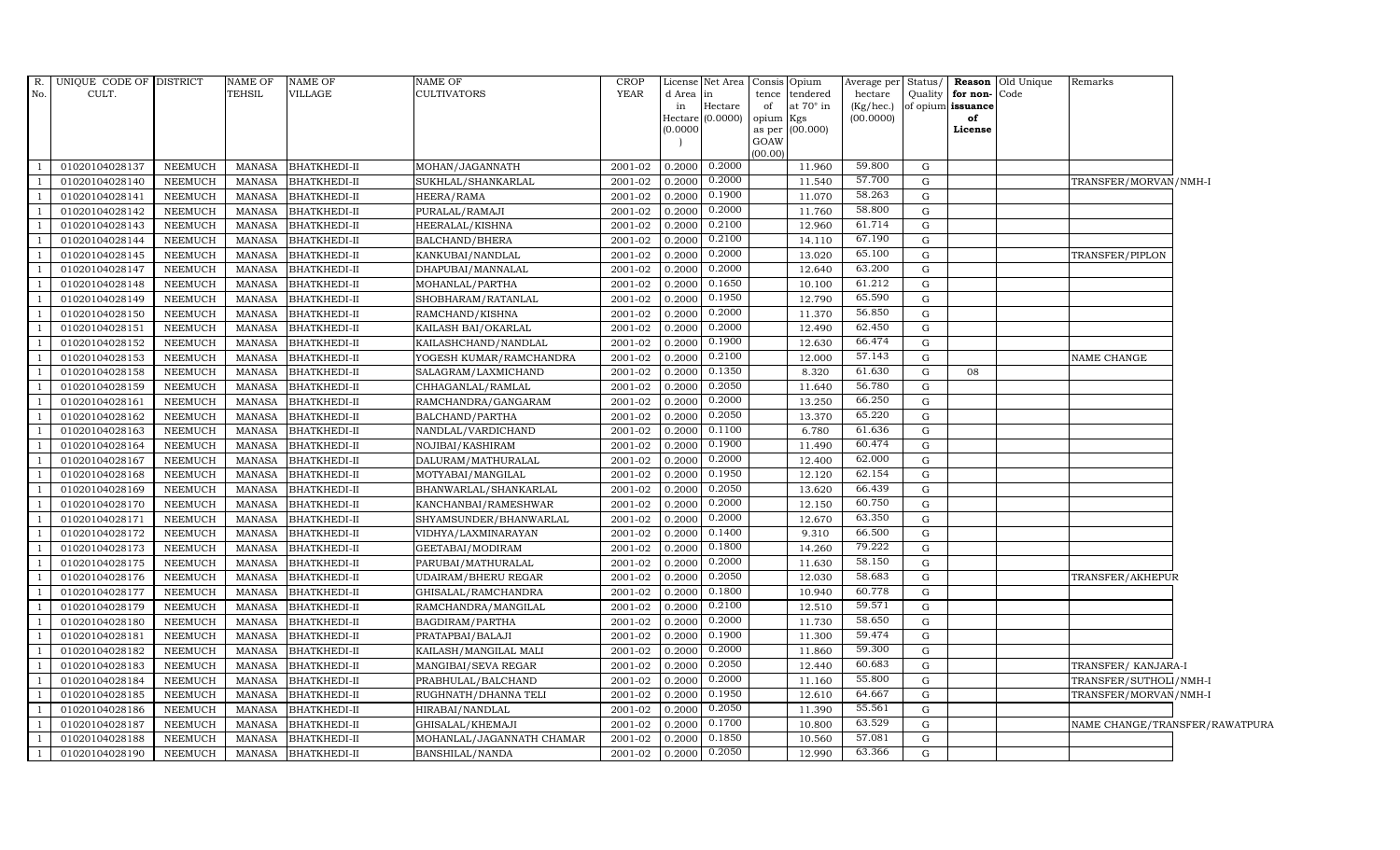| R.             | UNIQUE CODE OF DISTRICT |                | <b>NAME OF</b> | NAME OF             | <b>NAME OF</b>             | <b>CROP</b> | License       | Net Area            | Consis Opium                        | Average per Status/    |             |                         | <b>Reason</b> Old Unique | Remarks                         |  |
|----------------|-------------------------|----------------|----------------|---------------------|----------------------------|-------------|---------------|---------------------|-------------------------------------|------------------------|-------------|-------------------------|--------------------------|---------------------------------|--|
| No.            | CULT.                   |                | <b>TEHSIL</b>  | VILLAGE             | CULTIVATORS                | <b>YEAR</b> | d Area        | lin                 | tence tendered                      | hectare                | Quality     | for non-Code            |                          |                                 |  |
|                |                         |                |                |                     |                            |             | in<br>Hectare | Hectare<br>(0.0000) | at $70^\circ$ in<br>of<br>opium Kgs | (Kg/hec.)<br>(00.0000) |             | of opium issuance<br>of |                          |                                 |  |
|                |                         |                |                |                     |                            |             | (0.0000)      |                     | as per (00.000)                     |                        |             | License                 |                          |                                 |  |
|                |                         |                |                |                     |                            |             |               |                     | GOAW                                |                        |             |                         |                          |                                 |  |
|                |                         |                |                |                     |                            |             |               |                     | (00.00)                             |                        |             |                         |                          |                                 |  |
|                | 01020104028191          | NEEMUCH        | MANASA         | <b>BHATKHEDI-II</b> | DALIBAI/CHHAGANLAL         | 2001-02     | 0.2000        | 0.2000              | 11.360                              | 56.800                 | G           |                         |                          |                                 |  |
| - 1            | 01020104028192          | <b>NEEMUCH</b> | <b>MANASA</b>  | <b>BHATKHEDI-II</b> | VENKTASHKUMAR/LAXMINARAYAN | 2001-02     | 0.2000        | 0.1800              | 10.190                              | 56.611                 | $\mathbf G$ |                         |                          |                                 |  |
|                | 01020104028194          | <b>NEEMUCH</b> | <b>MANASA</b>  | <b>BHATKHEDI-II</b> | BAPULAL/NANURAM            | 2001-02     | 0.2000        | 0.1600              | 9.780                               | 61.125                 | G           |                         |                          |                                 |  |
|                | 01020104028195          | <b>NEEMUCH</b> | <b>MANASA</b>  | <b>BHATKHEDI-II</b> | MANGILAL/RUGHNATH          | 2001-02     | 0.2000        | 0.1900              | 10.820                              | 56.947                 | G           |                         |                          |                                 |  |
|                | 01020104028196          | <b>NEEMUCH</b> | <b>MANASA</b>  | <b>BHATKHEDI-II</b> | RATANIBAI/RATANLAL         | 2001-02     | 0.2000        | 0.1900              | 11.620                              | 61.158                 | G           |                         |                          |                                 |  |
| $\overline{1}$ | 01020104028198          | <b>NEEMUCH</b> | MANASA         | <b>BHATKHEDI-II</b> | BHANWARLAL/LAXMAN          | $2001 - 02$ | 0.2000        | 0.2050              | 12.090                              | 58.976                 | G           |                         |                          |                                 |  |
|                | 01020104028201          | <b>NEEMUCH</b> | <b>MANASA</b>  | <b>BHATKHEDI-II</b> | UDAIRAM/NANURAM            | 2001-02     | 0.2000        | 0.1800              | 12.460                              | 69.222                 | G           |                         |                          |                                 |  |
|                | 01020104028202          | <b>NEEMUCH</b> | <b>MANASA</b>  | <b>BHATKHEDI-II</b> | RAMESHWAR/BHERULAL         | 2001-02     | 0.2000        | 0.2050              | 11.730                              | 57.220                 | G           |                         |                          |                                 |  |
|                | 01020104028203          | <b>NEEMUCH</b> | <b>MANASA</b>  | BHATKHEDI-II        | PARBHULAL/NARAYAN          | 2001-02     | 0.2000        | 0.1000              | 6.180                               | 61.800                 | G           |                         |                          |                                 |  |
|                | 01020104028204          | <b>NEEMUCH</b> | <b>MANASA</b>  | BHATKHEDI-II        | KISHANLAL/MANA             | 2001-02     | 0.2000        | 0.2000              | 10.940                              | 54.700                 | G           |                         |                          |                                 |  |
|                | 01020104028206          | <b>NEEMUCH</b> | <b>MANASA</b>  | <b>BHATKHEDI-II</b> | LAXMINARAYAN/PARTHA        | 2001-02     | 0.2000        | 0.1900              | 12.010                              | 63.211                 | G           |                         |                          |                                 |  |
| $\overline{1}$ | 01020104028207          | <b>NEEMUCH</b> | <b>MANASA</b>  | <b>BHATKHEDI-II</b> | MANGILAL/RAMLAL            | 2001-02     | 0.2000        | 0.2000              | 12.460                              | 62.300                 | $\mathbf G$ |                         |                          |                                 |  |
| $\overline{1}$ | 01020104028209          | NEEMUCH        | <b>MANASA</b>  | <b>BHATKHEDI-II</b> | PRABHULAL/SHANKARLAL       | 2001-02     | 0.2000        | 0.1750              | 11.520                              | 65.829                 | $\mathbf G$ |                         |                          |                                 |  |
|                | 01020104028211          | <b>NEEMUCH</b> | <b>MANASA</b>  | <b>BHATKHEDI-II</b> | BHANWARLAL/BALCHAND        | 2001-02     | 0.2000        | 0.2000              | 11.710                              | 58.550                 | $\mathbf G$ |                         |                          | NAME CHANGE/TRANSFER/ KANJARA-I |  |
|                | 01020104028212          | <b>NEEMUCH</b> | <b>MANASA</b>  | <b>BHATKHEDI-II</b> | SHANTILAL/SHANKARLAL       | 2001-02     | 0.2000        | 0.1800              | 11.020                              | 61.222                 | G           |                         |                          |                                 |  |
| -1             | 01020104028214          | <b>NEEMUCH</b> | <b>MANASA</b>  | <b>BHATKHEDI-II</b> | KARULAL/RAMAJI             | 2001-02     | 0.2000        | 0.1800              | 9.920                               | 55.111                 | ${\rm G}$   |                         |                          |                                 |  |
| $\overline{1}$ | 01020104028215          | <b>NEEMUCH</b> | <b>MANASA</b>  | <b>BHATKHEDI-II</b> | BHERULAL/KHEMAJI           | 2001-02     | 0.2000        | 0.1950              | 13.340                              | 68.410                 | G           |                         |                          |                                 |  |
| $\overline{1}$ | 01020104028216          | NEEMUCH        | <b>MANASA</b>  | <b>BHATKHEDI-II</b> | GORDHANLAL/PYARCHAND       | 2001-02     | 0.2000        | 0.1950              | 11.550                              | 59.231                 | G           |                         |                          |                                 |  |
|                | 01020104028217          | <b>NEEMUCH</b> | <b>MANASA</b>  | <b>BHATKHEDI-II</b> | GOPALCHAND/BALCHAND        | 2001-02     | 0.2000        | 0.2050              | 11.960                              | 58.341                 | $\mathbf G$ |                         |                          |                                 |  |
|                | 01020104028218          | <b>NEEMUCH</b> | <b>MANASA</b>  | <b>BHATKHEDI-II</b> | JAGDISH/NARAYAN            | 2001-02     | 0.2000        | 0.2050              | 12.550                              | 61.220                 | G           |                         |                          |                                 |  |
| - 1            | 01020104028219          | <b>NEEMUCH</b> | <b>MANASA</b>  | <b>BHATKHEDI-II</b> | RUPCHANDRA/RAMLAL          | 2001-02     | 0.2000        | 0.1850              | 11.610                              | 62.757                 | $\mathbf G$ |                         |                          |                                 |  |
|                | 01020104028220          | <b>NEEMUCH</b> | <b>MANASA</b>  | <b>BHATKHEDI-II</b> | BHARATKUMAR/GHISALAL       | 2001-02     | 0.2000        | 0.1950              | 12.520                              | 64.205                 | G           |                         |                          | TRANSFER RAWATPURA              |  |
| $\overline{1}$ | 01020104028223          | <b>NEEMUCH</b> | <b>MANASA</b>  | <b>BHATKHEDI-II</b> | RAMNARAYAN/BHONA SUTHAR    | 2001-02     | 0.2000        | 0.2000              | 13.610                              | 68.050                 | G           |                         |                          |                                 |  |
|                | 01020104028225          | <b>NEEMUCH</b> | MANASA         | <b>BHATKHEDI-II</b> | PRATAPSINGH/PARTHESINGH    | 2001-02     | 0.2000        | 0.2050              | 12.310                              | 60.049                 | $\mathbf G$ |                         |                          |                                 |  |
|                | 01020104028226          | <b>NEEMUCH</b> | <b>MANASA</b>  | <b>BHATKHEDI-II</b> | SHAMBHULAL/MANGILAL        | 2001-02     | 0.2000        | 0.2050              | 10.820                              | 52.780                 | G           |                         |                          |                                 |  |
|                | 01020104028230          | <b>NEEMUCH</b> | <b>MANASA</b>  | <b>BHATKHEDI-II</b> | BHURUBAI/FATTA BALAI       | 2001-02     | 0.2000        | 0.2000              | 11.210                              | 56.050                 | G           |                         |                          |                                 |  |
|                | 01020104028231          | <b>NEEMUCH</b> | <b>MANASA</b>  | <b>BHATKHEDI-II</b> | NANDLAL/RAMLAL GAYRI       | 2001-02     | 0.2000        | 0.1900              | 12.270                              | 64.579                 | G           |                         |                          | NAME CHANGE                     |  |
|                | 01020104028232          | <b>NEEMUCH</b> | <b>MANASA</b>  | <b>BHATKHEDI-II</b> | MEGHRAJ/KASHIRAM KACHHAVA  | 2001-02     | 0.2000        | 0.2000              | 11.720                              | 58.600                 | G           |                         |                          |                                 |  |
| - 1            | 01020104028233          | <b>NEEMUCH</b> | <b>MANASA</b>  | <b>BHATKHEDI-II</b> | GHISALAL/KACHRULAL         | 2001-02     | 0.2000        | 0.1750              | 10.940                              | 62.514                 | $\mathbf G$ |                         |                          |                                 |  |
|                | 01020104028234          | <b>NEEMUCH</b> | <b>MANASA</b>  | <b>BHATKHEDI-II</b> | PARMANAND/RAMAJI           | 2001-02     | 0.2000        | 0.2050              | 10.990                              | 53.610                 | G           |                         |                          |                                 |  |
|                | 01020104028235          | <b>NEEMUCH</b> | <b>MANASA</b>  | <b>BHATKHEDI-II</b> | JHAMAKLAL/SHIVNARAYAN      | 2001-02     | 0.2000        | 0.2000              | 13.560                              | 67.800                 | G           |                         |                          |                                 |  |
|                | 01020104028236          | <b>NEEMUCH</b> | <b>MANASA</b>  | <b>BHATKHEDI-II</b> | BHERULAL/KACHRU            | 2001-02     | 0.2000        | 0.2000              | 11.520                              | 57.600                 | G           |                         |                          |                                 |  |
| $\overline{1}$ | 01020104028239          | <b>NEEMUCH</b> | <b>MANASA</b>  | <b>BHATKHEDI-II</b> | MANGILAL/DHANNA            | 2001-02     | 0.2000        | 0.1950              | 11.490                              | 58.923                 | G           |                         |                          |                                 |  |
| $\overline{1}$ | 01020104028240          | <b>NEEMUCH</b> | <b>MANASA</b>  | <b>BHATKHEDI-II</b> | DHANNA/ONKAR               | 2001-02     | 0.2000        | 0.1950              | 11.360                              | 58.256                 | G           |                         |                          |                                 |  |
|                | 01020104028248          | <b>NEEMUCH</b> | <b>MANASA</b>  | <b>BHATKHEDI-II</b> | GHISALAL/JAGANNATH         | 2001-02     | 0.2000        | 0.1950              | 10.180                              | 52.205                 | G           |                         |                          |                                 |  |
|                | 01020104028178          | <b>NEEMUCH</b> | <b>MANASA</b>  | <b>BHATKHEDI-II</b> | GHISIBAI/KASHIRAM          | 2001-02     | 0.2000        | 0.1000              | 6.020                               | 60.200                 | G           |                         |                          |                                 |  |
|                | 01020104028208          | <b>NEEMUCH</b> | <b>MANASA</b>  | <b>BHATKHEDI-II</b> | BABULAL/RAMLAL             | 2001-02     | 0.2000        | 0.1700              | 10.070                              | 59.235                 | G           |                         |                          |                                 |  |
| $\overline{1}$ | 01020104028249          | <b>NEEMUCH</b> | <b>MANASA</b>  | <b>BHATKHEDI-II</b> | MOHANLAL/NANDLAL           | $2001 - 02$ | 0.2000        | 0.2050              | 12.530                              | 61.122                 | G           |                         |                          |                                 |  |
| $\overline{1}$ | 01020104028250          | NEEMUCH        | <b>MANASA</b>  | <b>BHATKHEDI-II</b> | NARAYABAI/VARDICHAND       | 2001-02     | 0.2000        | 0.1700              | 10.930                              | 64.294                 | G           |                         |                          |                                 |  |
|                | 01020104028251          | <b>NEEMUCH</b> | <b>MANASA</b>  | <b>BHATKHEDI-II</b> | GISIBAI/BADRILAL           | 2001-02     | 0.2000        | 0.1900              | 11.920                              | 62.737                 | G           |                         |                          |                                 |  |
| $\mathbf{1}$   | 01020104028327          | <b>NEEMUCH</b> | <b>MANASA</b>  | <b>BHATKHEDI-II</b> | MOHANLAL/DHURA             | 2001-02     | 0.2000        | 0.1100              | 7.410                               | 67.364                 | G           |                         |                          |                                 |  |
|                |                         |                |                |                     |                            |             |               |                     |                                     |                        |             |                         |                          |                                 |  |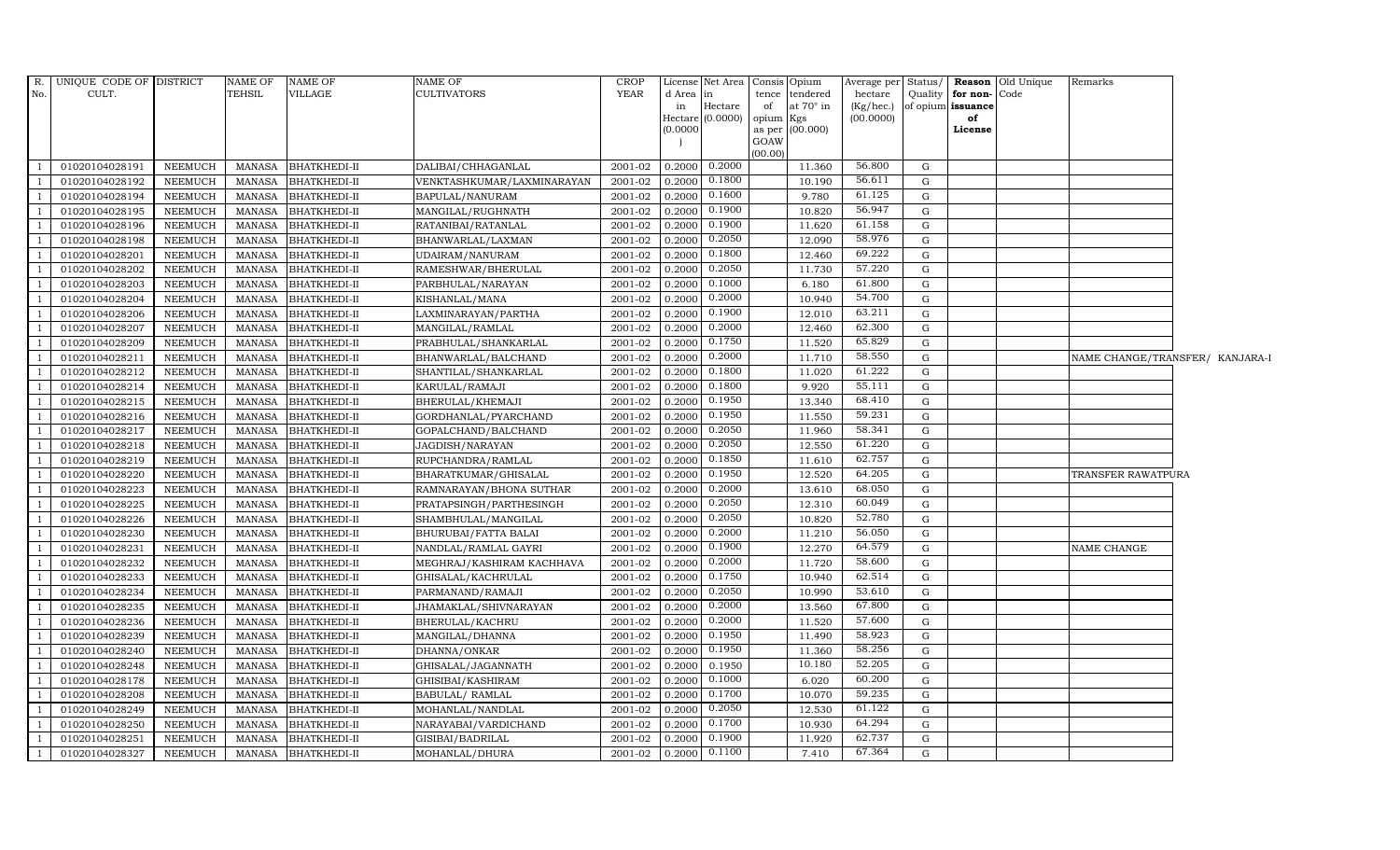| $R_{\cdot}$    | UNIQUE CODE OF DISTRICT |                 | NAME OF       | <b>NAME OF</b>      | <b>NAME OF</b>            | CROP        |                   | License Net Area |                | Consis Opium | Average per Status/ |             |                   | Reason Old Unique | Remarks                            |  |
|----------------|-------------------------|-----------------|---------------|---------------------|---------------------------|-------------|-------------------|------------------|----------------|--------------|---------------------|-------------|-------------------|-------------------|------------------------------------|--|
| No.            | CULT.                   |                 | <b>TEHSIL</b> | VILLAGE             | <b>CULTIVATORS</b>        | <b>YEAR</b> | d Area in         |                  | tence          | tendered     | hectare             | Quality     | for non-Code      |                   |                                    |  |
|                |                         |                 |               |                     |                           |             | in                | Hectare          | of             | at 70° in    | $(Kg/$ hec. $)$     |             | of opium issuance |                   |                                    |  |
|                |                         |                 |               |                     |                           |             |                   | Hectare (0.0000) | opium Kgs      |              | (00.0000)           |             | of                |                   |                                    |  |
|                |                         |                 |               |                     |                           |             | (0.0000)          |                  | as per<br>GOAW | (00.000)     |                     |             | License           |                   |                                    |  |
|                |                         |                 |               |                     |                           |             |                   |                  | (00.00)        |              |                     |             |                   |                   |                                    |  |
| -1             | 01020104028189          | NEEMUCH         | MANASA        | <b>BHATKHEDI-II</b> | MANGI BAI/RAMCHANDR SUTAR | 2001-02     | $0.2000$ $0.1950$ |                  |                | 11.800       | 60.513              | G           |                   |                   |                                    |  |
| $\overline{1}$ | 01020104028261          | NEEMUCH         | <b>MANASA</b> | <b>BHATKHEDI-II</b> | GITABAI/CHAGANLAL         | 2001-02     | 0.2000            | 0.2100           |                | 12.720       | 60.571              | ${\rm G}$   |                   |                   | OLD CULT. BEFORE 1998-99           |  |
| $\overline{1}$ | 01020104028262          | NEEMUCH         | MANASA        | BHATKHEDI-II        | DHURALAL/BHANWARLAL       | 2001-02     | 0.2000            | 0.2000           |                | 10.780       | 53.900              | G           |                   |                   |                                    |  |
|                | 01020104028263          | NEEMUCH         | <b>MANASA</b> | <b>BHATKHEDI-II</b> | HARISHANKAR/BADRILAL      | 2001-02     | 0.2000            | 0.1950           |                | 11.820       | 60.615              | G           |                   | 01020104015024    |                                    |  |
| $\overline{1}$ | 01020104028245          | <b>NEEMUCH</b>  | <b>MANASA</b> | <b>BHATKHEDI-II</b> | LAKKHA/PIRU               | 2001-02     | 0.2000            | 0.2000           |                | 11.010       | 55.050              | G           |                   |                   | 0102010402905TRANSFER/JAMUNIARAOJI |  |
| $\overline{1}$ | 01020104028003          | <b>NEEMUCH</b>  | <b>MANASA</b> | BHATKHEDI-I         | KACHRU/HEERA              | 2001-02     | 0.2000            | 0.1900           |                | 11.920       | 62.737              | G           |                   |                   |                                    |  |
| <sup>1</sup>   | 01020104028004          | NEEMUCH         | MANASA        | BHATKHEDI-I         | BHAGWATIBAI/KACHRU        | 2001-02     | 0.2000            | 0.2000           |                | 12.490       | 62.450              | G           |                   |                   |                                    |  |
| <sup>1</sup>   | 01020104028005          | NEEMUCH         | <b>MANASA</b> | BHATKHEDI-I         | SEVA/DALU                 | 2001-02     | 0.2000            | 0.1800           |                | 12.340       | 68.556              | $\mathbf G$ |                   |                   |                                    |  |
|                | 01020104028006          | <b>NEEMUCH</b>  | <b>MANASA</b> | <b>BHATKHEDI-I</b>  | RAMCHANDRA/NANA           | 2001-02     | 0.2000            | 0.1900           |                | 13.100       | 68.947              | G           |                   |                   |                                    |  |
| $\overline{1}$ | 01020104028007          | NEEMUCH         | MANASA        | BHATKHEDI-I         | BADRILAL/ONKARLAL         | 2001-02     | 0.2000            | 0.1850           |                | 11.870       | 64.162              | G           |                   |                   |                                    |  |
| - 1            | 01020104028008          | NEEMUCH         | <b>MANASA</b> | BHATKHEDI-I         | BHERULAL/BALA             | 2001-02     | 0.2000            | 0.1900           |                | 12.660       | 66.632              | ${\rm G}$   |                   |                   |                                    |  |
| <sup>1</sup>   | 01020104028009          | <b>NEEMUCH</b>  | <b>MANASA</b> | BHATKHEDI-I         | RAMPRASAD/MEGHA           | 2001-02     | 0.2000            | 0.2000           |                | 13.450       | 67.250              | G           |                   |                   |                                    |  |
| $\overline{1}$ | 01020104028010          | NEEMUCH         | <b>MANASA</b> | BHATKHEDI-I         | RAMSUKH/RATANLAL          | 2001-02     | 0.2000            | 0.2000           |                | 13.170       | 65.850              | G           |                   |                   |                                    |  |
| $\overline{1}$ | 01020104028011          | <b>NEEMUCH</b>  | <b>MANASA</b> | <b>BHATKHEDI-I</b>  | RUKMANIBAI/RAMCHANDRA     | 2001-02     | 0.2000            | 0.2000           |                | 13.070       | 65.350              | ${\rm G}$   |                   |                   |                                    |  |
| $\overline{1}$ | 01020104028012          | <b>NEEMUCH</b>  | MANASA        | BHATKHEDI-I         | KANHAIYALAL/SHANKARLAL    | 2001-02     | 0.2000            | 0.1850           |                | 12.020       | 64.973              | G           |                   |                   |                                    |  |
| $\overline{1}$ | 01020104028014          | NEEMUCH         | <b>MANASA</b> | BHATKHEDI-I         | BHANWARLAL/NARAYAN        | 2001-02     | 0.2000            | 0.1900           |                | 11.550       | 60.789              | ${\rm G}$   |                   |                   |                                    |  |
| <sup>1</sup>   | 01020104028015          | <b>NEEMUCH</b>  | <b>MANASA</b> | BHATKHEDI-I         | SHRINIWAS/NANDLAL         | 2001-02     | 0.2000            | 0.1900           |                | 13.000       | 68.421              | G           |                   |                   |                                    |  |
| $\overline{1}$ | 01020104028016          | NEEMUCH         | <b>MANASA</b> | BHATKHEDI-I         | MOHANBAI/BHAGCHAND        | 2001-02     | 0.2000            | 0.1900           |                | 12.330       | 64.895              | G           |                   |                   |                                    |  |
| $\overline{1}$ | 01020104028017          | <b>NEEMUCH</b>  | <b>MANASA</b> | <b>BHATKHEDI-I</b>  | SHIVLAL/BHANWARLAL        | 2001-02     | 0.2000            | 0.2000           |                | 12.900       | 64.500              | ${\rm G}$   |                   |                   |                                    |  |
| $\overline{1}$ | 01020104028019          | NEEMUCH         | <b>MANASA</b> | BHATKHEDI-I         | SOHANBAI/FULCHAND         | 2001-02     | 0.2000            | 0.2000           |                | 12.730       | 63.650              | G           |                   |                   |                                    |  |
| - 1            | 01020104028020          | NEEMUCH         | <b>MANASA</b> | BHATKHEDI-I         | RADHAKISHAN/CHHAGANLAL    | 2001-02     | 0.2000            | 0.1900           |                | 11.700       | 61.579              | G           |                   |                   | TRANSFER/ AKHEPUR                  |  |
| - 1            | 01020104028021          | <b>NEEMUCH</b>  | <b>MANASA</b> | <b>BHATKHEDI-I</b>  | VARJIBAI/MOTI             | 2001-02     | 0.2000            | 0.2100           |                | 12.990       | 61.857              | G           |                   |                   |                                    |  |
| <sup>1</sup>   | 01020104028022          | NEEMUCH         | MANASA        | BHATKHEDI-I         | JAGDISH/KISHANLAL         | 2001-02     | 0.2000            | 0.1950           |                | 12.730       | 65.282              | ${\rm G}$   |                   |                   |                                    |  |
| $\overline{1}$ | 01020104028023          | NEEMUCH         | <b>MANASA</b> | BHATKHEDI-I         | GOPAL/BHAGCHAND           | 2001-02     | 0.2000            | 0.1800           |                | 12.350       | 68.611              | ${\rm G}$   |                   |                   |                                    |  |
|                | 01020104028024          | NEEMUCH         | <b>MANASA</b> | BHATKHEDI-I         | KACHRU/MANGILAL           | 2001-02     | 0.2000            | 0.1050           |                | 6.790        | 64.667              | G           |                   |                   |                                    |  |
| - 1            | 01020104028025          | ${\tt NEEMUCH}$ | <b>MANASA</b> | BHATKHEDI-I         | RAMPRASAD/LAXMICHAND      | 2001-02     | 0.2000            | 0.2000           |                | 12.460       | 62.300              | G           |                   |                   |                                    |  |
| -1             | 01020104028026          | <b>NEEMUCH</b>  | MANASA        | <b>BHATKHEDI-I</b>  | PRABHULAL/NARAYAN         | 2001-02     | 0.2000            | 0.1900           |                | 12.580       | 66.211              | G           |                   |                   |                                    |  |
| $\overline{1}$ | 01020104028027          | NEEMUCH         | <b>MANASA</b> | BHATKHEDI-I         | GANGABAI/NANDLAL          | 2001-02     | 0.2000            | 0.2000           |                | 12.530       | 62.650              | ${\rm G}$   |                   |                   |                                    |  |
| $\overline{1}$ | 01020104028030          | NEEMUCH         | <b>MANASA</b> | BHATKHEDI-I         | MADANLAL/RATANLAL         | 2001-02     | 0.2000            | 0.1900           |                | 13.560       | 71.368              | ${\rm G}$   |                   |                   |                                    |  |
|                | 01020104028031          | <b>NEEMUCH</b>  | <b>MANASA</b> | <b>BHATKHEDI-I</b>  | RATNIBAI/NARAYAN          | 2001-02     | 0.2000            | 0.2000           |                | 12.290       | 61.450              | G           |                   |                   |                                    |  |
| - 1            | 01020104028032          | NEEMUCH         | <b>MANASA</b> | BHATKHEDI-I         | MANGILAL/SHANKARLAL       | 2001-02     | 0.2000            | 0.1900           |                | 10.310       | 54.263              | $\mathbf G$ |                   |                   |                                    |  |
| -1             | 01020104028033          | <b>NEEMUCH</b>  | <b>MANASA</b> | <b>BHATKHEDI-I</b>  | SITABAI/LAKHMA            | 2001-02     | 0.2000            | 0.1900           |                | 11.590       | 61.000              | G           |                   |                   |                                    |  |
| <sup>1</sup>   | 01020104028034          | NEEMUCH         | <b>MANASA</b> | BHATKHEDI-I         | NANDLAL/JAGANNATH         | 2001-02     | 0.2000            | 0.2000           |                | 13.120       | 65.600              | ${\rm G}$   |                   |                   |                                    |  |
| $\overline{1}$ | 01020104028035          | NEEMUCH         | <b>MANASA</b> | BHATKHEDI-I         | NANDLAL/BABRU             | 2001-02     | 0.2000            | 0.1850           |                | 12.430       | 67.189              | ${\rm G}$   |                   |                   |                                    |  |
|                | 01020104028036          | NEEMUCH         | <b>MANASA</b> | BHATKHEDI-I         | BHAGIRATH/MOHANLAL        | 2001-02     | 0.2000            | 0.2050           |                | 11.920       | 58.146              | G           |                   |                   |                                    |  |
|                | 01020104028037          | NEEMUCH         | MANASA        | BHATKHEDI-I         | KASTURIBAI/TARACHAND      | 2001-02     | 0.2000            | 0.2000           |                | 12.840       | 64.200              | G           |                   |                   |                                    |  |
| $\overline{1}$ | 01020104028038          | NEEMUCH         | MANASA        | BHATKHEDI-I         | KASHIRAM/NARAYAN          | 2001-02     | 0.2000            |                  |                |              |                     | $\mathbb N$ |                   |                   | TRANSFER/ KANJARAII                |  |
| <sup>1</sup>   | 01020104028039          | NEEMUCH         | <b>MANASA</b> | BHATKHEDI-I         | LAXMANSINGH/RAMSINGH      | 2001-02     | 0.2000            | 0.1950           |                | 11.520       | 59.077              | G           |                   |                   |                                    |  |
| $\overline{1}$ | 01020104028040          | NEEMUCH         | <b>MANASA</b> | BHATKHEDI-I         | RADHAKISHAN/BABRU         | 2001-02     | 0.2000            | 0.1850           |                | 12.010       | 64.919              | ${\rm G}$   |                   |                   | TRANSFER/ BARKHEDAGHATA            |  |
|                | 01020104028042          | <b>NEEMUCH</b>  | <b>MANASA</b> | BHATKHEDI-I         | HEERALAL/MOHANLAL         | 2001-02     | 0.2000            | 0.1800           |                | 11.780       | 65.444              | G           |                   |                   |                                    |  |
| $\mathbf{1}$   | 01020104028044          | NEEMUCH         | MANASA        | <b>BHATKHEDI-I</b>  | DINBANDHU/ JAGANNATH      | 2001-02     | 0.2000            | 0.2000           |                | 12.690       | 63.450              | G           |                   |                   | <b>NAME CHANGE</b>                 |  |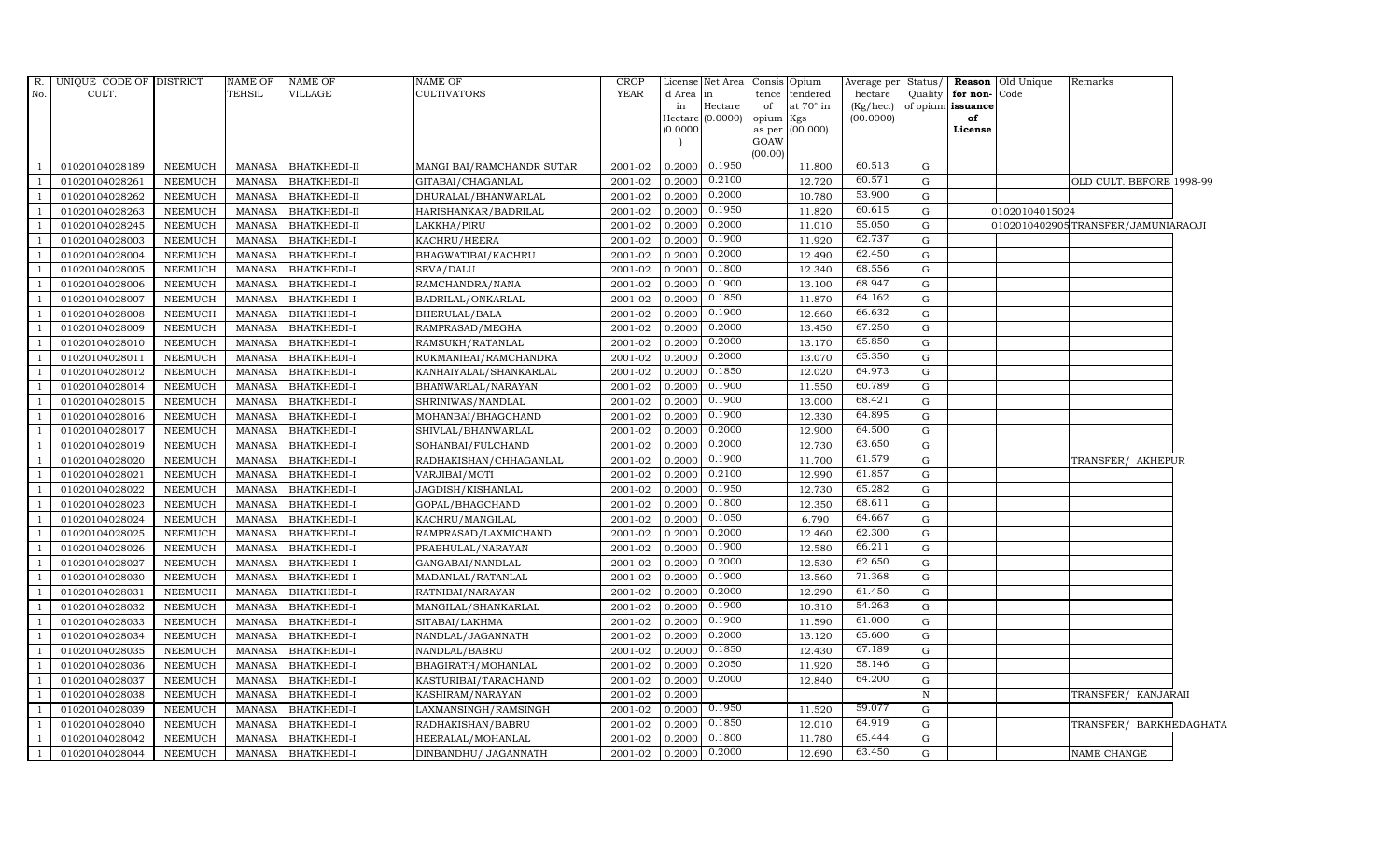| R.           | UNIQUE CODE OF DISTRICT |                | <b>NAME OF</b> | <b>NAME OF</b>     | <b>NAME OF</b>          | <b>CROP</b> |          | License Net Area            | Consis Opium    |                 | Average per            | Status/   |                         | Reason Old Unique | Remarks           |
|--------------|-------------------------|----------------|----------------|--------------------|-------------------------|-------------|----------|-----------------------------|-----------------|-----------------|------------------------|-----------|-------------------------|-------------------|-------------------|
| No.          | CULT.                   |                | <b>TEHSIL</b>  | <b>VILLAGE</b>     | <b>CULTIVATORS</b>      | <b>YEAR</b> | d Area   | in                          |                 | tence tendered  | hectare                | Quality   | for non-Code            |                   |                   |
|              |                         |                |                |                    |                         |             | in       | Hectare<br>Hectare (0.0000) | of<br>opium Kgs | at 70° in       | (Kg/hec.)<br>(00.0000) |           | of opium issuance<br>of |                   |                   |
|              |                         |                |                |                    |                         |             | (0.0000) |                             |                 | as per (00.000) |                        |           | License                 |                   |                   |
|              |                         |                |                |                    |                         |             |          |                             | GOAW            |                 |                        |           |                         |                   |                   |
|              |                         |                |                |                    |                         |             |          |                             | (00.00)         |                 |                        |           |                         |                   |                   |
|              | 01020104028045          | <b>NEEMUCH</b> | <b>MANASA</b>  | <b>BHATKHEDI-I</b> | KAILASHCHAND/ONKARLAL   | 2001-02     | 0.2000   | 0.2000                      |                 | 12.860          | 64.300                 | G         |                         |                   |                   |
|              | 01020104028046          | <b>NEEMUCH</b> | <b>MANASA</b>  | <b>BHATKHEDI-I</b> | LAXMINARAYAN/KHEMRAJ    | 2001-02     | 0.2000   | 0.1900                      |                 | 11.520          | 60.632                 | G         |                         |                   |                   |
|              | 01020104028048          | <b>NEEMUCH</b> | <b>MANASA</b>  | <b>BHATKHEDI-I</b> | BADAMBAI/ONKARLAL       | 2001-02     | 0.2000   | 0.1800                      |                 | 11.390          | 63.278                 | ${\rm G}$ |                         |                   |                   |
|              | 01020104028049          | <b>NEEMUCH</b> | <b>MANASA</b>  | <b>BHATKHEDI-I</b> | GHISALAL/NARAYAN        | 2001-02     | 0.2000   | 0.2000                      |                 | 12.950          | 64.750                 | ${\rm G}$ |                         |                   |                   |
|              | 01020104028050          | <b>NEEMUCH</b> | <b>MANASA</b>  | <b>BHATKHEDI-I</b> | BANSHILAL/RAMRATAN      | 2001-02     | 0.2000   | 0.1600                      |                 | 9.870           | 61.688                 | G         |                         |                   | TRANSFER/PLASIA   |
|              | 01020104028051          | <b>NEEMUCH</b> | <b>MANASA</b>  | <b>BHATKHEDI-I</b> | MADHUDAS/HARIDAS        | 2001-02     | 0.2000   | 0.2000                      |                 | 12.820          | 64.100                 | G         |                         |                   |                   |
|              | 01020104028052          | <b>NEEMUCH</b> | <b>MANASA</b>  | <b>BHATKHEDI-I</b> | MANGILAL/CHAMPALAL      | 2001-02     | 0.2000   | 0.2000                      |                 | 12.520          | 62.600                 | G         |                         |                   |                   |
|              | 01020104028053          | <b>NEEMUCH</b> | <b>MANASA</b>  | <b>BHATKHEDI-I</b> | MANGILAL/BHERA          | 2001-02     | 0.2000   | 0.1950                      |                 | 12.430          | 63.744                 | G         |                         |                   |                   |
|              | 01020104028054          | <b>NEEMUCH</b> | <b>MANASA</b>  | BHATKHEDI-I        | CHUNNIBAI/NARAYAN       | 2001-02     | 0.2000   | 0.2050                      |                 | 11.720          | 57.171                 | ${\rm G}$ |                         |                   |                   |
|              | 01020104028055          | <b>NEEMUCH</b> | <b>MANASA</b>  | BHATKHEDI-I        | KALURAM/LAXMICHAND      | 2001-02     | 0.2000   | 0.1850                      |                 | 12.060          | 65.189                 | G         |                         |                   |                   |
|              | 01020104028058          | <b>NEEMUCH</b> | <b>MANASA</b>  | <b>BHATKHEDI-I</b> | BABULAL/CHAMPALAL       | 2001-02     | 0.2000   | 0.1900                      |                 | 12.680          | 66.737                 | G         |                         |                   |                   |
|              | 01020104028059          | <b>NEEMUCH</b> | <b>MANASA</b>  | <b>BHATKHEDI-I</b> | MANNALAL/JAGANNATH      | 2001-02     | 0.2000   | 0.2050                      |                 | 13.730          | 66.976                 | G         |                         |                   |                   |
|              | 01020104028060          | <b>NEEMUCH</b> | <b>MANASA</b>  | <b>BHATKHEDI-I</b> | BALURAM/KISHANLAL       | 2001-02     | 0.2000   | 0.1950                      |                 | 12.890          | 66.103                 | G         |                         |                   |                   |
|              | 01020104028061          | <b>NEEMUCH</b> | <b>MANASA</b>  | <b>BHATKHEDI-I</b> | GHISALAL/GOKUL          | 2001-02     | 0.2000   | 0.2000                      |                 | 10.960          | 54.800                 | ${\rm G}$ |                         |                   |                   |
|              | 01020104028062          | <b>NEEMUCH</b> | <b>MANASA</b>  | <b>BHATKHEDI-I</b> | BHERULAL/JAGANNATH      | 2001-02     | 0.2000   | 0.1150                      |                 | 7.320           | 63.652                 | G         |                         |                   | TRANSFER/ KHEDLI  |
|              | 01020104028063          | <b>NEEMUCH</b> | <b>MANASA</b>  | <b>BHATKHEDI-I</b> | MOHANLAL/RAMLAL         | 2001-02     | 0.2000   | 0.2000                      |                 | 12.440          | 62.200                 | G         |                         |                   |                   |
|              | 01020104028065          | <b>NEEMUCH</b> | <b>MANASA</b>  | <b>BHATKHEDI-I</b> | KHEMRAJ/CHHAGAN         | 2001-02     | 0.2000   | 0.0950                      |                 | 5.690           | 59.895                 | ${\rm G}$ |                         |                   |                   |
|              | 01020104028066          | <b>NEEMUCH</b> | <b>MANASA</b>  | <b>BHATKHEDI-I</b> | RADHESHYAM/NANRAM CHOTA | 2001-02     | 0.2000   | 0.2050                      |                 | 12.840          | 62.634                 | ${\rm G}$ |                         |                   |                   |
|              | 01020104028067          | <b>NEEMUCH</b> | <b>MANASA</b>  | <b>BHATKHEDI-I</b> | MADANLAL/RAMLAL         | 2001-02     | 0.2000   | 0.2050                      |                 | 13.620          | 66.439                 | ${\rm G}$ |                         |                   |                   |
|              | 01020104028068          | <b>NEEMUCH</b> | <b>MANASA</b>  | <b>BHATKHEDI-I</b> | CHHOGALAL/MEGHA         | 2001-02     | 0.2000   | 0.1850                      |                 | 11.020          | 59.568                 | G         |                         |                   |                   |
|              | 01020104028069          | <b>NEEMUCH</b> | <b>MANASA</b>  | <b>BHATKHEDI-I</b> | KASTURIBAI/RAMESHWAR    | 2001-02     | 0.2000   | 0.2000                      |                 | 12.560          | 62.800                 | G         |                         |                   |                   |
|              | 01020104028070          | <b>NEEMUCH</b> | <b>MANASA</b>  | <b>BHATKHEDI-I</b> | SHANKARLAL/NANURAM      | 2001-02     | 0.2000   | 0.2050                      |                 | 13.010          | 63.463                 | ${\rm G}$ |                         |                   |                   |
|              | 01020104028071          | <b>NEEMUCH</b> | <b>MANASA</b>  | BHATKHEDI-I        | RAMVILAS/MANGILAL       | 2001-02     | 0.2000   | 0.1950                      |                 | 12.920          | 66.256                 | ${\rm G}$ |                         |                   |                   |
|              | 01020104028072          | <b>NEEMUCH</b> | <b>MANASA</b>  | <b>BHATKHEDI-I</b> | GANPAT/MADHOJI          | 2001-02     | 0.2000   | 0.1750                      |                 | 10.630          | 60.743                 | ${\rm G}$ |                         |                   |                   |
|              | 01020104028074          | <b>NEEMUCH</b> | <b>MANASA</b>  | <b>BHATKHEDI-I</b> | MANGILAL/NATHU          | 2001-02     | 0.2000   | 0.1950                      |                 | 12.340          | 63.282                 | G         |                         |                   |                   |
|              | 01020104028076          | <b>NEEMUCH</b> | <b>MANASA</b>  | <b>BHATKHEDI-I</b> | DINESHCHAND/RATANLAL    | 2001-02     | 0.2000   | 0.1900                      |                 | 13.260          | 69.789                 | G         |                         |                   |                   |
|              | 01020104028077          | <b>NEEMUCH</b> | <b>MANASA</b>  | <b>BHATKHEDI-I</b> | SAMANBAI/KANWARLAL      | 2001-02     | 0.2000   | 0.1900                      |                 | 11.940          | 62.842                 | G         |                         |                   |                   |
|              | 01020104028078          | <b>NEEMUCH</b> | <b>MANASA</b>  | BHATKHEDI-I        | NATHULAL/BHERA          | 2001-02     | 0.2000   | 0.2000                      |                 | 12.330          | 61.650                 | ${\rm G}$ |                         |                   |                   |
|              | 01020104028080          | <b>NEEMUCH</b> | <b>MANASA</b>  | <b>BHATKHEDI-I</b> | BHAGWANSINGH/RAMCHANDRA | 2001-02     | 0.2000   | 0.2000                      |                 | 11.640          | 58.200                 | ${\rm G}$ |                         |                   | TRANSFER/POKHARDA |
|              | 01020104028081          | <b>NEEMUCH</b> | <b>MANASA</b>  | BHATKHEDI-I        | SUNDERBAI/NANDLAL       | 2001-02     | 0.2000   | 0.2000                      |                 | 12.450          | 62.250                 | G         |                         |                   |                   |
|              | 01020104028082          | <b>NEEMUCH</b> | <b>MANASA</b>  | <b>BHATKHEDI-I</b> | SAVITRIBAI/GORDHAN      | 2001-02     | 0.2000   | 0.1900                      |                 | 12.000          | 63.158                 | ${\rm G}$ |                         |                   |                   |
|              | 01020104028083          | <b>NEEMUCH</b> | <b>MANASA</b>  | <b>BHATKHEDI-I</b> | RATAN/BHONA             | 2001-02     | 0.2000   | 0.2000                      |                 | 13.110          | 65.550                 | G         |                         |                   |                   |
|              | 01020104028085          | <b>NEEMUCH</b> | <b>MANASA</b>  | <b>BHATKHEDI-I</b> | KISHANBAI/NANDLAL       | 2001-02     | 0.2000   | 0.2000                      |                 | 12.500          | 62.500                 | G         |                         |                   |                   |
|              | 01020104028086          | <b>NEEMUCH</b> | <b>MANASA</b>  | <b>BHATKHEDI-I</b> | GANGABAI/BHANWARLAL     | 2001-02     | 0.2000   | 0.2000                      |                 | 14.110          | 70.550                 | ${\rm G}$ |                         |                   |                   |
|              | 01020104028087          | <b>NEEMUCH</b> | <b>MANASA</b>  | BHATKHEDI-I        | BHERULAL/DOULA          | 2001-02     | 0.2000   | 0.2000                      |                 | 13.500          | 67.500                 | G         |                         |                   |                   |
|              | 01020104028088          | <b>NEEMUCH</b> | <b>MANASA</b>  | <b>BHATKHEDI-I</b> | KANHAIYALAL/LAXMICHAND  | 2001-02     | 0.2000   | 0.2000                      |                 | 12.680          | 63.400                 | ${\rm G}$ |                         |                   |                   |
|              | 01020104028090          | <b>NEEMUCH</b> | <b>MANASA</b>  | <b>BHATKHEDI-I</b> | GANGABAI/MANGILAL       | 2001-02     | 0.2000   | 0.2050                      |                 | 12.560          | 61.268                 | G         |                         |                   |                   |
|              | 01020104028092          | <b>NEEMUCH</b> | <b>MANASA</b>  | BHATKHEDI-I        | MANGILAL/UDA            | 2001-02     | 0.2000   | 0.1900                      |                 | 12.490          | 65.737                 | ${\rm G}$ |                         |                   |                   |
| $\mathbf{1}$ | 01020104028094          | <b>NEEMUCH</b> | <b>MANASA</b>  | <b>BHATKHEDI-I</b> | SHANKARLAL/NARAYAN      | 2001-02     | 0.2000   | 0.1800                      |                 | 12.170          | 67.611                 | ${\rm G}$ |                         |                   |                   |
|              | 01020104028095          | <b>NEEMUCH</b> | <b>MANASA</b>  | BHATKHEDI-I        | VIMLABAI/RUPCHAND       | 2001-02     | 0.2000   | 0.1950                      |                 | 12.630          | 64.769                 | G         |                         |                   |                   |
| $\mathbf{1}$ | 01020104028096          | <b>NEEMUCH</b> | <b>MANASA</b>  | <b>BHATKHEDI-I</b> | BADRILAL/LAXMICHAND     | 2001-02     | 0.2000   | 0.1850                      |                 | 11.760          | 63.568                 | ${\rm G}$ |                         |                   |                   |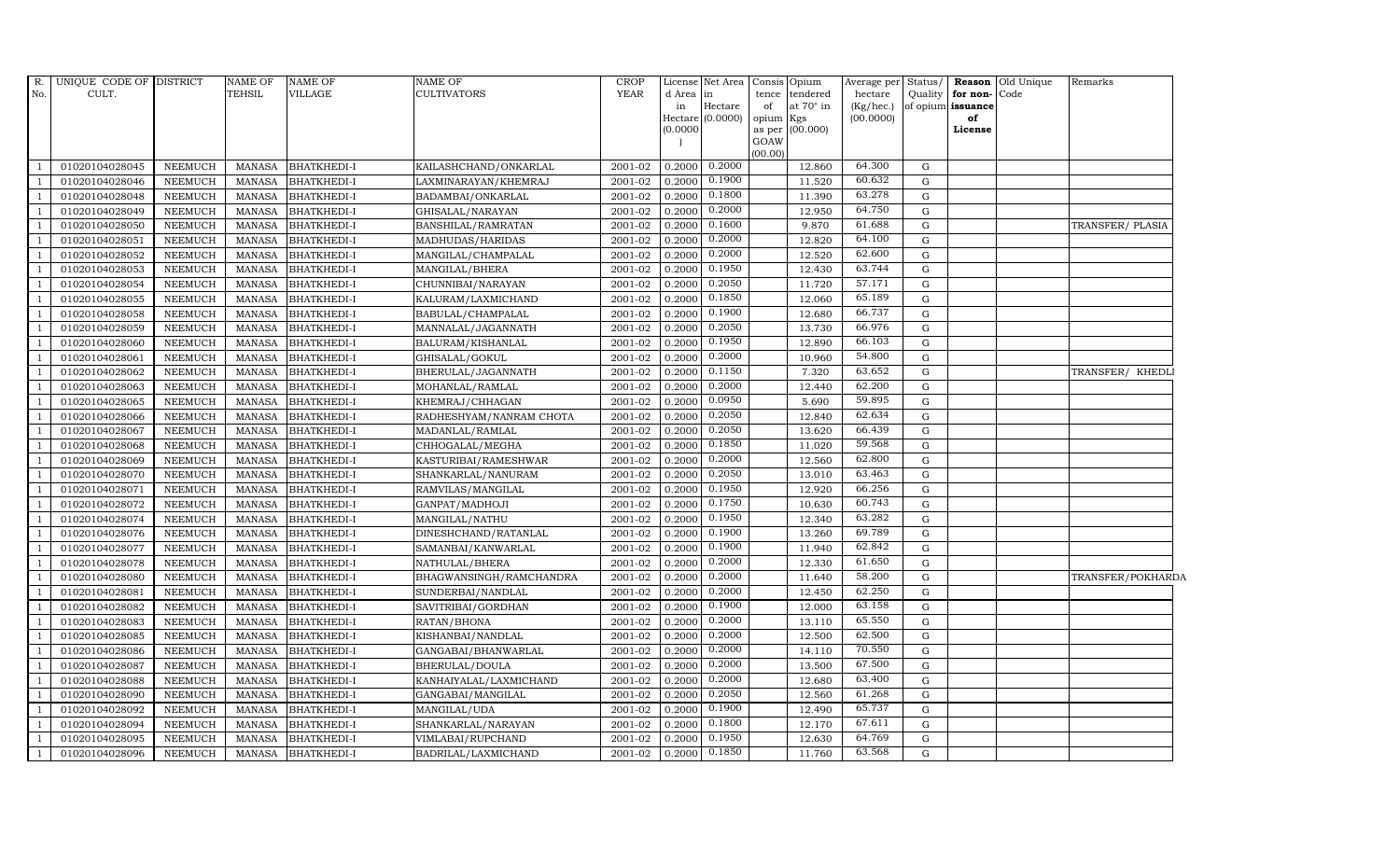| R.             | UNIQUE CODE OF DISTRICT |                | <b>NAME OF</b> | <b>NAME OF</b>     | <b>NAME OF</b>              | <b>CROP</b> |          | License Net Area   Consis   Opium |           |                  | Average per | Status/   |                   | <b>Reason</b> Old Unique | Remarks                             |  |
|----------------|-------------------------|----------------|----------------|--------------------|-----------------------------|-------------|----------|-----------------------------------|-----------|------------------|-------------|-----------|-------------------|--------------------------|-------------------------------------|--|
| No.            | CULT.                   |                | TEHSIL         | VILLAGE            | <b>CULTIVATORS</b>          | YEAR        | d Area   | in                                |           | tence tendered   | hectare     | Quality   | for non-          | Code                     |                                     |  |
|                |                         |                |                |                    |                             |             | in       | Hectare                           | of        | at $70^\circ$ in | (Kg/hec.)   |           | of opium issuance |                          |                                     |  |
|                |                         |                |                |                    |                             |             | (0.0000) | Hectare (0.0000)                  | opium Kgs | as per (00.000)  | (00.0000)   |           | of<br>License     |                          |                                     |  |
|                |                         |                |                |                    |                             |             |          |                                   | GOAW      |                  |             |           |                   |                          |                                     |  |
|                |                         |                |                |                    |                             |             |          |                                   | (00.00)   |                  |             |           |                   |                          |                                     |  |
| $\overline{1}$ | 01020104028098          | <b>NEEMUCH</b> | MANASA         | <b>BHATKHEDI-I</b> | NANIBAI/BALU                | 2001-02     | 0.2000   | 0.2000                            |           | 12.780           | 63.900      | G         |                   |                          | <b>NAME CHANGE</b>                  |  |
| $\overline{1}$ | 01020104028099          | <b>NEEMUCH</b> | MANASA         | <b>BHATKHEDI-I</b> | BAGDIRAM/BHANWARLAL         | 2001-02     | 0.2000   | 0.1850                            |           | 10.030           | 54.216      | G         |                   |                          |                                     |  |
| $\overline{1}$ | 01020104028100          | <b>NEEMUCH</b> | <b>MANASA</b>  | <b>BHATKHEDI-I</b> | DURGASHANKAR/NARAYAN        | 2001-02     | 0.2000   | 0.2000                            |           | 13.380           | 66.900      | G         |                   |                          |                                     |  |
|                | 01020104028101          | <b>NEEMUCH</b> | <b>MANASA</b>  | <b>BHATKHEDI-I</b> | RAMRATAN/BADRILAL           | 2001-02     | 0.2000   | 0.2000                            |           | 12.480           | 62.400      | G         |                   |                          |                                     |  |
| $\mathbf{1}$   | 01020104028102          | <b>NEEMUCH</b> | <b>MANASA</b>  | <b>BHATKHEDI-I</b> | MOHANLAL/BHANWARLAL         | 2001-02     | 0.2000   | 0.1950                            |           | 12.750           | 65.385      | G         |                   |                          |                                     |  |
| $\overline{1}$ | 01020104028103          | NEEMUCH        | <b>MANASA</b>  | BHATKHEDI-I        | TULSIRAM/TARACHAND          | 2001-02     | 0.2000   | 0.2000                            |           | 12.740           | 63.700      | G         |                   |                          |                                     |  |
| $\overline{1}$ | 01020104028106          | <b>NEEMUCH</b> | MANASA         | <b>BHATKHEDI-I</b> | RADHESHYAM/MANGILAL         | 2001-02     | 0.2000   | 0.2050                            |           | 13.190           | 64.341      | G         |                   |                          |                                     |  |
| $\overline{1}$ | 01020104028109          | <b>NEEMUCH</b> | <b>MANASA</b>  | <b>BHATKHEDI-I</b> | MANGILAL/DEVAJI             | 2001-02     | 0.2000   | 0.2100                            |           | 13.340           | 63.524      | G         |                   |                          |                                     |  |
|                | 01020104028110          | <b>NEEMUCH</b> | <b>MANASA</b>  | <b>BHATKHEDI-I</b> | TULSIRAM/ONKAR              | 2001-02     | 0.2000   | 0.2000                            |           | 13.560           | 67.800      | G         |                   |                          |                                     |  |
| $\overline{1}$ | 01020104028112          | <b>NEEMUCH</b> | <b>MANASA</b>  | <b>BHATKHEDI-I</b> | RAMDAYAL/BALCHAND           | 2001-02     | 0.2000   | 0.2050                            |           | 13.590           | 66.293      | G         |                   |                          |                                     |  |
| $\overline{1}$ | 01020104028113          | <b>NEEMUCH</b> | <b>MANASA</b>  | BHATKHEDI-I        | HEERALAL/KACHRULAL          | 2001-02     | 0.2000   | 0.1950                            |           | 12.960           | 66.462      | G         |                   |                          |                                     |  |
| $\overline{1}$ | 01020104028114          | NEEMUCH        | MANASA         | <b>BHATKHEDI-I</b> | VISHNU/MANGILAL             | 2001-02     | 0.2000   | 0.2000                            |           | 11.430           | 57.150      | G         |                   |                          |                                     |  |
| $\overline{1}$ | 01020104028115          | <b>NEEMUCH</b> | <b>MANASA</b>  | <b>BHATKHEDI-I</b> | JAGDISHCHAND/GHISALAL       | 2001-02     | 0.2000   | 0.1800                            |           | 11.680           | 64.889      | G         |                   |                          |                                     |  |
| $\overline{1}$ | 01020104028116          | <b>NEEMUCH</b> | <b>MANASA</b>  | <b>BHATKHEDI-I</b> | RAMESHWAR/LAXMINARAYAN      | 2001-02     | 0.2000   | 0.2000                            |           | 12.800           | 64.000      | G         |                   |                          |                                     |  |
|                | 01020104028118          | <b>NEEMUCH</b> | <b>MANASA</b>  | BHATKHEDI-I        | RAMESH/NANDLAL              | 2001-02     | 0.2000   | 0.2000                            |           | 12.660           | 63.300      | ${\rm G}$ |                   |                          |                                     |  |
| $\mathbf{1}$   | 01020104028119          | <b>NEEMUCH</b> | <b>MANASA</b>  | <b>BHATKHEDI-I</b> | GHANSHYAM/BALURAM           | 2001-02     | 0.2000   | 0.2000                            |           | 12.090           | 60.450      | G         |                   |                          |                                     |  |
| $\mathbf{1}$   | 01020104028001          | <b>NEEMUCH</b> | MANASA         | <b>BHATKHEDI-I</b> | KESHURAM/NANDLAL            | 2001-02     | 0.2000   | 0.1950                            |           | 16.090           | 82.513      | G         |                   |                          |                                     |  |
| $\overline{1}$ | 01020104028117          | <b>NEEMUCH</b> | MANASA         | <b>BHATKHEDI-I</b> | NATHULAL/DEVAJI             | 2001-02     | 0.2000   | 0.1950                            |           | 12.390           | 63.538      | G         |                   |                          |                                     |  |
| $\mathbf{1}$   | 01020104028254          | <b>NEEMUCH</b> | <b>MANASA</b>  | <b>BHATKHEDI-I</b> | VIHSHNULAL/BALMUKUND        | 2001-02     | 0.2000   | 0.1950                            |           | 12.650           | 64.872      | ${\rm G}$ |                   | 01020104027078           |                                     |  |
|                | 01020104028255          | <b>NEEMUCH</b> | <b>MANASA</b>  | BHATKHEDI-I        | BHAGUBAI/BHUWANIRAM         | 2001-02     | 0.2000   | 0.1950                            |           | 12.250           | 62.821      | ${\rm G}$ |                   | 01020104052107           |                                     |  |
| $\overline{1}$ | 01020104028256          | <b>NEEMUCH</b> | <b>MANASA</b>  | <b>BHATKHEDI-I</b> | HIRALAL/NATHU               | 2001-02     | 0.2000   | 0.1050                            |           | 6.410            | 61.048      | G         |                   |                          |                                     |  |
| -1             | 01020104028257          | <b>NEEMUCH</b> | <b>MANASA</b>  | <b>BHATKHEDI-I</b> | RAMPRASAD/MOHANLAL          | 2001-02     | 0.2000   | 0.2000                            |           | 12.450           | 62.250      | G         |                   | 024                      |                                     |  |
| $\overline{1}$ | 01020104028041          | <b>NEEMUCH</b> | <b>MANASA</b>  | <b>BHATKHEDI-I</b> | RAMPRATAP/ONKARLAL          | 2001-02     | 0.2000   | 0.1550                            |           | 10.290           | 66.387      | G         |                   | 01020104004034           |                                     |  |
| $\overline{1}$ | 01020104028259          | <b>NEEMUCH</b> | <b>MANASA</b>  | <b>BHATKHEDI-I</b> | DHAPUBAI/BHAGWANDAS         | 2001-02     | 0.2000   | 0.2000                            |           | 12.510           | 62.550      | G         |                   | 01020104004036           |                                     |  |
|                | 01020104028227          | <b>NEEMUCH</b> | <b>MANASA</b>  | BHATKHEDI-I        | DINESH/GHISALAL             | 2001-02     | 0.2000   | 0.1850                            |           | 12.010           | 64.919      | ${\rm G}$ |                   | 01020104004038           |                                     |  |
| $\mathbf{1}$   | 01020104028260          | <b>NEEMUCH</b> | <b>MANASA</b>  | <b>BHATKHEDI-I</b> | RAJENDRA/BANSHILAL          | 2001-02     | 0.2000   | 0.1950                            |           | 11.840           | 60.718      | G         |                   |                          | 0102010401104TRANSFER/JAMUNIYARAOJI |  |
| -1             | 01020104028073          | <b>NEEMUCH</b> | <b>MANASA</b>  | <b>BHATKHEDI-I</b> | ANANDKUNWAR/NARAYAN         | 2001-02     | 0.2000   | 0.1000                            |           | 6.700            | 67.000      | G         |                   |                          |                                     |  |
| $\overline{1}$ | 01020104033037          | <b>NEEMUCH</b> | <b>MANASA</b>  | <b>BAWDA</b>       | MOHANLAL/NANDLAL            | 2001-02     | 0.2000   | 0.2000                            |           | 13.540           | 67.700      | G         |                   |                          |                                     |  |
| $\overline{1}$ | 01020104033004          | <b>NEEMUCH</b> | <b>MANASA</b>  | <b>BAWDA</b>       | KISHANLAL/BAPULAL           | 2001-02     | 0.2000   | 0.1400                            |           | 9.100            | 65.000      | G         |                   |                          |                                     |  |
|                | 01020104033005          | <b>NEEMUCH</b> | <b>MANASA</b>  | <b>BAWDA</b>       | BADRILAL/BHUWANA            | 2001-02     | 0.2000   | 0.1000                            |           | 6.020            | 60.200      | G         |                   |                          |                                     |  |
|                | 01020104033006          | <b>NEEMUCH</b> | MANASA         | <b>BAWDA</b>       | GOVINDRAM/BHAGATRAM         | 2001-02     | 0.2000   | 0.1500                            |           | 12.010           | 80.067      | ${\rm G}$ |                   |                          | NAME CHANGE                         |  |
| $\mathbf{1}$   | 01020104033034          | <b>NEEMUCH</b> | <b>MANASA</b>  | <b>BAWDA</b>       | BHUWANA/PIRU                | 2001-02     | 0.2000   | 0.1900                            |           | 11.900           | 62.632      | G         |                   |                          |                                     |  |
| $\overline{1}$ | 01020104033018          | <b>NEEMUCH</b> | <b>MANASA</b>  | <b>BAWDA</b>       | BHERULAL/NANDRAM            | 2001-02     | 0.2000   | 0.1000                            |           | 5.560            | 55.600      | G         |                   |                          |                                     |  |
| $\overline{1}$ | 01020104033019          | <b>NEEMUCH</b> | <b>MANASA</b>  | <b>BAWDA</b>       | OMPRAKASH/SHREELAL          | 2001-02     | 0.2000   | 0.2000                            |           | 13.370           | 66.850      | G         |                   |                          |                                     |  |
| $\overline{1}$ | 01020104033021          | <b>NEEMUCH</b> | <b>MANASA</b>  | <b>BAWDA</b>       | GANESH/KACHRU               | 2001-02     | 0.2000   |                                   |           |                  |             | N         |                   |                          |                                     |  |
|                | 01020104033024          | <b>NEEMUCH</b> | <b>MANASA</b>  | <b>BAWDA</b>       | GOPAL/KACHRU                | 2001-02     | 0.2000   | 0.1000                            |           | 6.830            | 68.300      | G         |                   |                          |                                     |  |
| -1             | 01020104033025          | <b>NEEMUCH</b> | <b>MANASA</b>  | <b>BAWDA</b>       | VISHNU/RAMPRASAD            | 2001-02     | 0.2000   | 0.2050                            |           | 12.880           | 62.829      | G         |                   |                          |                                     |  |
| $\overline{1}$ | 01020104033026          | NEEMUCH        | <b>MANASA</b>  | <b>BAWDA</b>       | SURESH/DHARAMRAJ            | 2001-02     | 0.2000   | 0.1900                            |           | 11.740           | 61.789      | G         |                   |                          |                                     |  |
| $\overline{1}$ | 01020104033014          | <b>NEEMUCH</b> | <b>MANASA</b>  | <b>BAWDA</b>       | RAMGOPAL/NANDLAL            | 2001-02     | 0.2000   | 0.1000                            |           | 6.550            | 65.500      | G         |                   |                          |                                     |  |
| $\overline{2}$ | 01020104043002          | <b>NEEMUCH</b> | <b>MANASA</b>  | <b>BARTHUN</b>     | GOVERDHANSINGH/BAHADURSINGH | 2001-02     | 0.2000   | 0.1050                            |           | 5.970            | 56.857      | G         |                   |                          |                                     |  |
| $\overline{2}$ | 01020104043004          | <b>NEEMUCH</b> | MANASA         | <b>BARTHUN</b>     | MAGYA/UDA CHAMAR            | 2001-02     | 0.2000   | 0.1000                            |           | 6.010            | 60.100      | G         |                   |                          |                                     |  |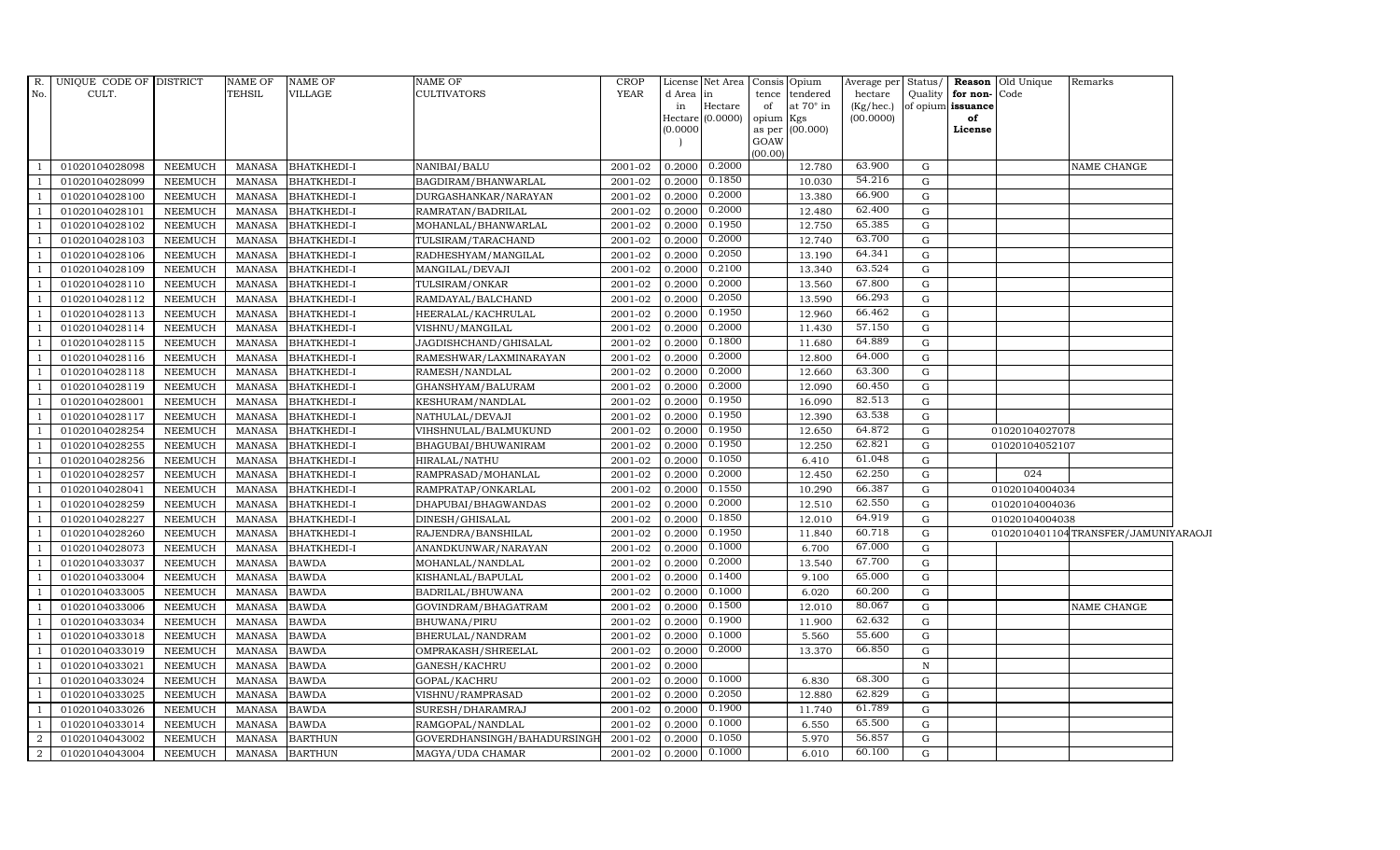| R.             | UNIQUE CODE OF DISTRICT |                | NAME OF       | <b>NAME OF</b> | NAME OF                      | CROP        |                     | License Net Area | Consis Opium |                        | Average per | Status/      |                   | <b>Reason</b> Old Unique | Remarks                 |  |
|----------------|-------------------------|----------------|---------------|----------------|------------------------------|-------------|---------------------|------------------|--------------|------------------------|-------------|--------------|-------------------|--------------------------|-------------------------|--|
| No.            | CULT.                   |                | <b>TEHSIL</b> | VILLAGE        | CULTIVATORS                  | <b>YEAR</b> | d Area              | in               | tence        | tendered               | hectare     | Quality      | for non-Code      |                          |                         |  |
|                |                         |                |               |                |                              |             | in                  | Hectare          | of           | at 70° in              | (Kg/hec.)   |              | of opium issuance |                          |                         |  |
|                |                         |                |               |                |                              |             | Hectare<br>(0.0000) | (0.0000)         | opium        | Kgs<br>as per (00.000) | (00.0000)   |              | of<br>License     |                          |                         |  |
|                |                         |                |               |                |                              |             |                     |                  | GOAW         |                        |             |              |                   |                          |                         |  |
|                |                         |                |               |                |                              |             |                     |                  | (00.00)      |                        |             |              |                   |                          |                         |  |
| 2              | 01020104043005          | <b>NEEMUCH</b> | MANASA        | <b>BARTHUN</b> | BALUSINGH/DEVISINGH          | 2001-02     | 0.2000              | 0.1300           |              | 8.490                  | 65.308      | G            |                   |                          |                         |  |
| 2              | 01020104043007          | <b>NEEMUCH</b> | MANASA        | <b>BARTHUN</b> | LAXMINARAYAN/JAGANNATH       | 2001-02     | 0.2000              | 0.2000           |              | 11.590                 | 57.950      | G            |                   |                          |                         |  |
| $\overline{2}$ | 01020104043008          | <b>NEEMUCH</b> | <b>MANASA</b> | <b>BARTHUN</b> | NARAYANSINGH/DEVISINGH       | 2001-02     | 0.2000              | 0.2000           |              | 11.120                 | 55.600      | G            |                   |                          |                         |  |
| $\overline{2}$ | 01020104043009          | <b>NEEMUCH</b> | <b>MANASA</b> | <b>BARTHUN</b> | CHATARBHUJ/DALURAM           | 2001-02     | 0.2000              | 0.0950           |              | 5.740                  | 60.421      | G            |                   |                          |                         |  |
| $\overline{2}$ | 01020104043010          | <b>NEEMUCH</b> | <b>MANASA</b> | <b>BARTHUN</b> | PRABHULAL/KACHRU             | 2001-02     | 0.2000              | 0.1950           |              | 13.180                 | 67.590      | ${\bf G}$    |                   |                          |                         |  |
| 2              | 01020104043011          | <b>NEEMUCH</b> | <b>MANASA</b> | <b>BARTHUN</b> | DOULATSINGH/GULABKANWAR      | 2001-02     | 0.2000              | 0.2000           |              | 12.650                 | 63.250      | G            |                   |                          |                         |  |
| 2              | 01020104043012          | NEEMUCH        | MANASA        | <b>BARTHUN</b> | RAMESH/RATANLAL              | 2001-02     | 0.2000              | 0.1000           |              | 6.020                  | 60.200      | G            |                   |                          |                         |  |
| 2              | 01020104043013          | <b>NEEMUCH</b> | <b>MANASA</b> | <b>BARTHUN</b> | GOVINDSINGH/SHIVSINGH        | 2001-02     | 0.2000              | 0.1350           |              | 7.700                  | 57.037      | G            |                   |                          |                         |  |
| $\overline{2}$ | 01020104043014          | <b>NEEMUCH</b> | <b>MANASA</b> | <b>BARTHUN</b> | HEERALAL/BALU                | 2001-02     | 0.2000              | 0.2000           |              | 11.660                 | 58.300      | G            |                   |                          |                         |  |
| $\overline{2}$ | 01020104043016          | <b>NEEMUCH</b> | <b>MANASA</b> | <b>BARTHUN</b> | RAMESHCHANDRA/NANURAM        | 2001-02     | 0.2000              | 0.1950           |              | 11.040                 | 56.615      | G            |                   |                          |                         |  |
| 2              | 01020104043017          | <b>NEEMUCH</b> | <b>MANASA</b> | <b>BARTHUN</b> | RAMLAL/BHIMA                 | 2001-02     | 0.2000              | 0.1700           |              | 8.680                  | 51.059      | G            | 04                |                          | ISSUED ON 2003-04       |  |
| 2              | 01020104043018          | <b>NEEMUCH</b> | <b>MANASA</b> | <b>BARTHUN</b> | JEETRAM/NANDA                | 2001-02     | 0.2000              | 0.1350           |              | 8.640                  | 64.000      | G            |                   |                          |                         |  |
| 2              | 01020104043019          | <b>NEEMUCH</b> | MANASA        | <b>BARTHUN</b> | GANGARAM/PYARA               | 2001-02     | 0.2000              | 0.1950           |              | 11.480                 | 58.872      | G            |                   |                          |                         |  |
| $\overline{2}$ | 01020104043021          | <b>NEEMUCH</b> | <b>MANASA</b> | <b>BARTHUN</b> | BHAGWATSINGH/MANSINGH        | 2001-02     | 0.2000              | 0.1950           |              | 11.500                 | 58.974      | G            |                   |                          |                         |  |
| $\overline{2}$ | 01020104043023          | <b>NEEMUCH</b> | <b>MANASA</b> | <b>BARTHUN</b> | RADHABAI/RADHESHYAM          | 2001-02     | 0.2000              | 0.1950           |              | 11.920                 | 61.128      | G            |                   |                          | TRANSFER/ CHACHOR       |  |
| 2              | 01020104043024          | <b>NEEMUCH</b> | <b>MANASA</b> | <b>BARTHUN</b> | KOMALSINGH/AMARSINGH         | 2001-02     | 0.2000              | 0.1950           |              | 11.980                 | 61.436      | G            |                   |                          |                         |  |
| 2              | 01020104043025          | <b>NEEMUCH</b> | <b>MANASA</b> | <b>BARTHUN</b> | MADHOSINGH/AMARSINGH         | 2001-02     | 0.2000              | 0.2000           |              | 12.420                 | 62.100      | G            |                   |                          |                         |  |
| 2              | 01020104043026          | <b>NEEMUCH</b> | <b>MANASA</b> | <b>BARTHUN</b> | MOHANLAL/PYARA               | 2001-02     | 0.2000              |                  |              |                        |             | $\mathbf{F}$ |                   |                          |                         |  |
| 2              | 01020104043027          | <b>NEEMUCH</b> | <b>MANASA</b> | <b>BARTHUN</b> | YASHWANTSINGH/RAGHUNATHSINGI | 2001-02     | 0.2000              | 0.2000           |              | 12.560                 | 62.800      | G            |                   |                          |                         |  |
| $\overline{2}$ | 01020104043028          | <b>NEEMUCH</b> | <b>MANASA</b> | <b>BARTHUN</b> | SAJANIBAI/PRABHULAL          | 2001-02     | 0.2000              |                  |              |                        |             | $\, {\rm F}$ |                   |                          |                         |  |
| $\overline{2}$ | 01020104043030          | <b>NEEMUCH</b> | <b>MANASA</b> | <b>BARTHUN</b> | PREMSINGH/LAXMANSINGH        | 2001-02     | 0.2000              | 0.2100           |              | 13.560                 | 64.571      | G            |                   |                          |                         |  |
| 2              | 01020104043032          | <b>NEEMUCH</b> | <b>MANASA</b> | <b>BARTHUN</b> | BHANWARSINGH/GOVINDSINGH     | 2001-02     | 0.2000              | 0.2050           |              | 11.660                 | 56.878      | ${\rm G}$    |                   |                          | TRANSFER/MOYA           |  |
| 2              | 01020104043033          | <b>NEEMUCH</b> | MANASA        | <b>BARTHUN</b> | NARAYANSINGH/UDAISINGH       | 2001-02     | 0.2000              | 0.2100           |              | 13.440                 | 64.000      | G            |                   |                          |                         |  |
| 2              | 01020104043020          | <b>NEEMUCH</b> | <b>MANASA</b> | <b>BARTHUN</b> | BALURAM/UDAJI                | 2001-02     | 0.2000              | 0.1950           |              | 11.970                 | 61.385      | G            |                   |                          |                         |  |
| 2              | 01020104043036          | <b>NEEMUCH</b> | <b>MANASA</b> | <b>BARTHUN</b> | RAMPAL/RAMNARAYAN            | 2001-02     | 0.2000              | 0.2100           |              | 12.500                 | 59.524      | G            |                   |                          |                         |  |
| $\overline{2}$ | 01020104043037          | <b>NEEMUCH</b> | <b>MANASA</b> | <b>BARTHUN</b> | DINESHCHANDRA/BANSHILAL      | 2001-02     | 0.2000              | 0.1950           |              | 13.190                 | 67.641      | G            |                   |                          |                         |  |
| 2              | 01020104043038          | <b>NEEMUCH</b> | <b>MANASA</b> | <b>BARTHUN</b> | VISHNUPRASAD/MOHANLAL        | 2001-02     | 0.2000              | 0.1950           |              | 12.520                 | 64.205      | ${\bf G}$    |                   |                          |                         |  |
| 2              | 01020104043040          | <b>NEEMUCH</b> | <b>MANASA</b> | <b>BARTHUN</b> | MOHANLAL/GANGARAM            | 2001-02     | 0.2000              | 0.1800           |              | 9.200                  | 51.111      | G            | 04                |                          | ISSUED ON 2003-04       |  |
| 2              | 01020104043041          | <b>NEEMUCH</b> | <b>MANASA</b> | <b>BARTHUN</b> | KANHAIYALAL/KACHRU           | 2001-02     | 0.2000              | 0.2100           |              | 13.050                 | 62.143      | G            |                   |                          |                         |  |
| 2              | 01020104043042          | <b>NEEMUCH</b> | <b>MANASA</b> | <b>BARTHUN</b> | SURESHCHANDRA/AMRITRAM       | 2001-02     | 0.2000              | 0.2000           |              | 12.630                 | 63.150      | G            |                   |                          |                         |  |
| $\overline{2}$ | 01020104043044          | <b>NEEMUCH</b> | <b>MANASA</b> | <b>BARTHUN</b> | GULABSINGH/BHANWARSINGH      | 2001-02     | 0.2000              | 0.2100           |              | 13.380                 | 63.714      | G            |                   |                          |                         |  |
| 2              | 01020104043045          | <b>NEEMUCH</b> | <b>MANASA</b> | <b>BARTHUN</b> | MANSINGH/BADANSINGH          | 2001-02     | 0.2000              | 0.1900           |              | 10.190                 | 53.632      | G            |                   |                          | TRANSFER/ BAPCHA GAROTH |  |
| 2              | 01020104043048          | <b>NEEMUCH</b> | <b>MANASA</b> | <b>BARTHUN</b> | BHAGIRATH / KACHRULAL        | 2001-02     | 0.2000              | 0.2000           |              | 12.120                 | 60.600      | G            |                   |                          |                         |  |
| 2              | 01020104043051          | <b>NEEMUCH</b> | <b>MANASA</b> | <b>BARTHUN</b> | BASANTKUNWAR/BHARATSINGH     | 2001-02     | 0.2000              | 0.1750           |              | 10.640                 | 60.800      | G            |                   |                          |                         |  |
| 2              | 01020104043052          | <b>NEEMUCH</b> | <b>MANASA</b> | <b>BARTHUN</b> | SAMRATHLAL/MANGILAL          | 2001-02     | 0.2000              | 0.2000           |              | 11.530                 | 57.650      | G            |                   |                          |                         |  |
| 2              | 01020104043053          | <b>NEEMUCH</b> | <b>MANASA</b> | <b>BARTHUN</b> | NAGUSINGH/PARWATSINGH        | 2001-02     | 0.2000              | 0.1900           |              | 12.070                 | 63.526      | $\mathbf G$  |                   |                          | TRANSFER/BARKHEDI       |  |
| $\mathcal{D}$  | 01020104043054          | <b>NEEMUCH</b> | <b>MANASA</b> | <b>BARTHUN</b> | RAMNARAYAN/DULICHANDRA       | 2001-02     | 0.2000              | 0.1550           |              | 8.920                  | 57.548      | ${\bf G}$    |                   |                          |                         |  |
| 2              | 01020104043055          | <b>NEEMUCH</b> | <b>MANASA</b> | <b>BARTHUN</b> | GHANSHYAM/BAPULAL            | 2001-02     | 0.2000              | 0.2000           |              | 11.840                 | 59.200      | G            |                   |                          |                         |  |
| 2              | 01020104043056          | <b>NEEMUCH</b> | <b>MANASA</b> | <b>BARTHUN</b> | GOVINDSINGH/SAJJANSINGH      | 2001-02     | 0.2000              | 0.2050           |              | 12.750                 | 62.195      | G            |                   |                          | TRANSFER/ANGARI MDS-III |  |
| 2              | 01020104043058          | <b>NEEMUCH</b> | MANASA        | <b>BARTHUN</b> | GOVINDSINGH/BAHADURSINGH     | 2001-02     | 0.2000              | 0.1000           |              | 5.580                  | 55.800      | G            |                   |                          |                         |  |
| 2              | 01020104043059          | <b>NEEMUCH</b> | MANASA        | <b>BARTHUN</b> | DILIPSINGH/GOVERDHANSINGH    | 2001-02     | 0.2000              | 0.1850           |              | 11.630                 | 62.865      | G            |                   |                          |                         |  |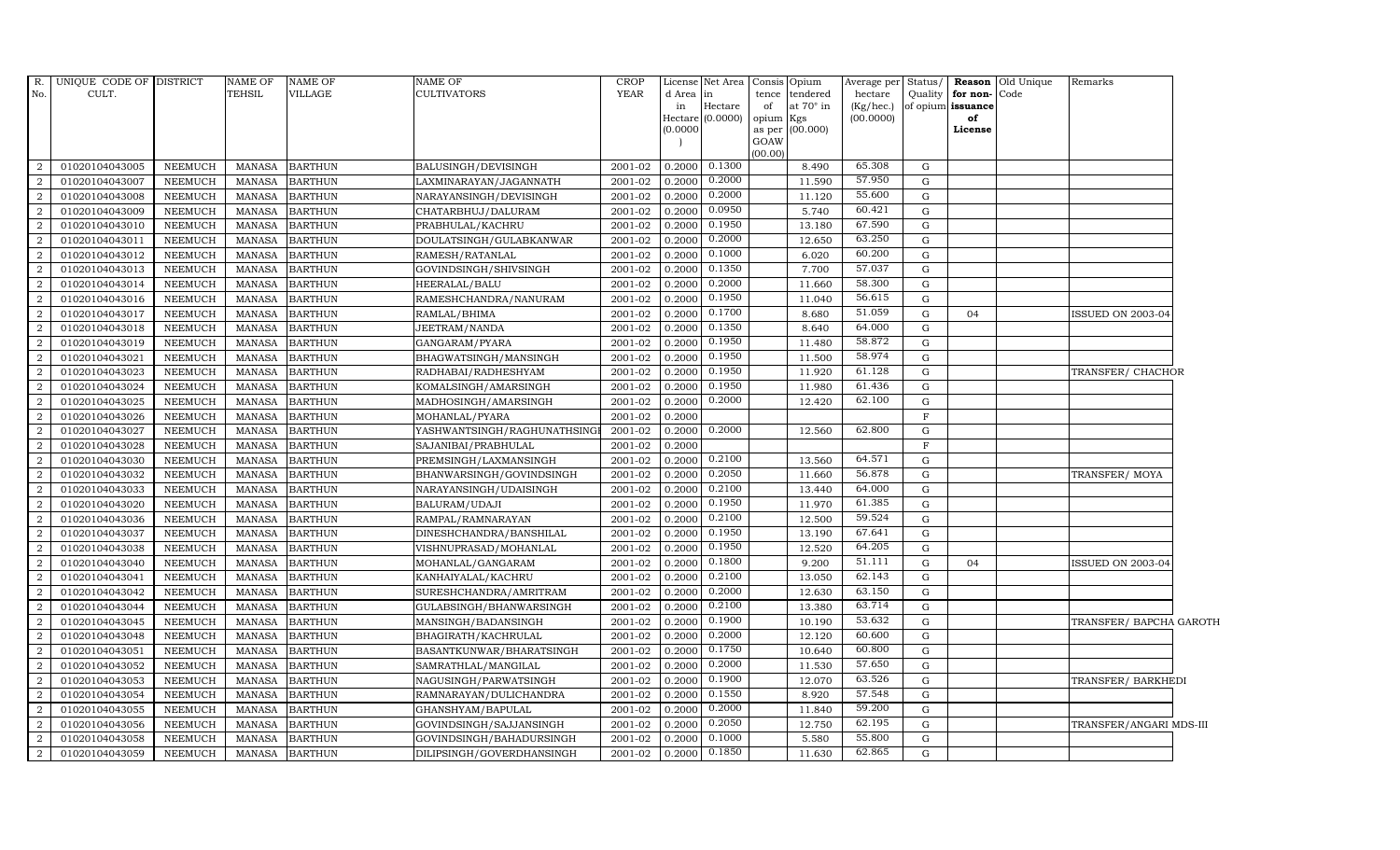| $R_{\cdot}$    | UNIQUE CODE OF DISTRICT |                | <b>NAME OF</b> | <b>NAME OF</b> | NAME OF                    | <b>CROP</b> |           | License Net Area            |             | Consis Opium           | Average per            | Status/      |                         | <b>Reason</b> Old Unique | Remarks                     |  |
|----------------|-------------------------|----------------|----------------|----------------|----------------------------|-------------|-----------|-----------------------------|-------------|------------------------|------------------------|--------------|-------------------------|--------------------------|-----------------------------|--|
| No.            | CULT.                   |                | TEHSIL         | <b>VILLAGE</b> | CULTIVATORS                | <b>YEAR</b> | d Area in |                             | tence       | tendered               | hectare                | Quality      | for non-Code            |                          |                             |  |
|                |                         |                |                |                |                            |             | in        | Hectare<br>Hectare (0.0000) | of<br>opium | at $70^\circ$ in       | (Kg/hec.)<br>(00.0000) |              | of opium issuance<br>of |                          |                             |  |
|                |                         |                |                |                |                            |             | (0.0000)  |                             |             | Kgs<br>as per (00.000) |                        |              | License                 |                          |                             |  |
|                |                         |                |                |                |                            |             |           |                             | GOAW        |                        |                        |              |                         |                          |                             |  |
|                |                         |                |                |                |                            |             |           |                             | (00.00)     |                        |                        |              |                         |                          |                             |  |
| 2              | 01020104043060          | NEEMUCH        | MANASA         | <b>BARTHUN</b> | CHATARSINGH/RUGHNATHSINGH  | 2001-02     | 0.2000    |                             |             |                        |                        | $\mathbf N$  |                         |                          | TRANSFER/ANGARI MDS-III     |  |
| 2              | 01020104043061          | NEEMUCH        | <b>MANASA</b>  | <b>BARTHUN</b> | RAMSINGH/RANSINGH          | 2001-02     | 0.2000    | 0.2050                      |             | 13.140                 | 64.098                 | G            |                         |                          |                             |  |
| 2              | 01020104043063          | NEEMUCH        | <b>MANASA</b>  | <b>BARTHUN</b> | DINESH/RADHESHYAM          | 2001-02     | 0.2000    | 0.2100                      |             | 12.490                 | 59.476                 | G            |                         |                          | TRANSFER/BARKHEDI           |  |
| $\overline{2}$ | 01020104043064          | <b>NEEMUCH</b> | <b>MANASA</b>  | <b>BARTHUN</b> | KANWARLAL/BIHARILAL        | 2001-02     | 0.2000    | 0.2000                      |             | 12.000                 | 60.000                 | G            |                         |                          |                             |  |
| 2              | 01020104043065          | <b>NEEMUCH</b> | MANASA         | <b>BARTHUN</b> | HIMMATSINGH/RUGHNATHSINGH  | 2001-02     | 0.2000    | 0.2000                      |             | 11.440                 | 57.200                 | G            |                         |                          |                             |  |
| 2              | 01020104043067          | <b>NEEMUCH</b> | <b>MANASA</b>  | <b>BARTHUN</b> | BHANWARLAL/GANESHRAM       | $2001 - 02$ | 0.2000    | 0.2000                      |             | 11.470                 | 57.350                 | G            |                         |                          |                             |  |
| 2              | 01020104043068          | NEEMUCH        | <b>MANASA</b>  | <b>BARTHUN</b> | KESHARSINGH/SURENDRASINGH  | 2001-02     | 0.2000    | 0.1000                      |             | 5.910                  | 59.100                 | G            |                         |                          |                             |  |
| 2              | 01020104043069          | NEEMUCH        | <b>MANASA</b>  | <b>BARTHUN</b> | RAGHUVEERSINGH/MOTISINGH   | 2001-02     | 0.2000    | 0.2000                      |             | 13.370                 | 66.850                 | $\mathbf G$  |                         |                          |                             |  |
| $\overline{2}$ | 01020104043070          | <b>NEEMUCH</b> | <b>MANASA</b>  | <b>BARTHUN</b> | RAMSINGH/MOTISINGH         | 2001-02     | 0.2000    | 0.1850                      |             | 11.790                 | 63.730                 | G            |                         |                          |                             |  |
| 2              | 01020104043071          | <b>NEEMUCH</b> | <b>MANASA</b>  | <b>BARTHUN</b> | LAXMANSINGH/MOTISINGH      | 2001-02     | 0.2000    | 0.2000                      | 60.06       | 12.380                 | 61.900                 | $\mathbf G$  |                         |                          |                             |  |
| 2              | 01020104043072          | <b>NEEMUCH</b> | <b>MANASA</b>  | <b>BARTHUN</b> | HIMMATSINGH/GOVERDHANSINGH | 2001-02     | 0.2000    | 0.1750                      | 60.06       | 8.933                  | 51.046                 | $\mathbf I$  | 02                      |                          | ISSUED ON 2003-04           |  |
| 2              | 01020104043074          | <b>NEEMUCH</b> | <b>MANASA</b>  | <b>BARTHUN</b> | DURGASINGH/KARANSINGH      | 2001-02     | 0.2000    | 0.1900                      |             | 11.850                 | 62.368                 | G            |                         |                          |                             |  |
| 2              | 01020104043076          | NEEMUCH        | <b>MANASA</b>  | <b>BARTHUN</b> | UMMEDRAM/GANGARAM          | 2001-02     | 0.2000    | 0.1750                      | 60.06       | 8.979                  | 51.309                 | $\mathbf{I}$ | 02                      |                          | ISSUED ON 2003-04/8% OPIUM  |  |
| $\overline{2}$ | 01020104043077          | <b>NEEMUCH</b> | <b>MANASA</b>  | <b>BARTHUN</b> | KANWARLAL/SHANKARLAL       | 2001-02     | 0.2000    | 0.0950                      |             | 5.710                  | 60.105                 | G            |                         |                          |                             |  |
| $\overline{2}$ | 01020104043079          | <b>NEEMUCH</b> | MANASA         | <b>BARTHUN</b> | BABULAL/BALMUKUND          | 2001-02     | 0.2000    | 0.1900                      |             | 10.940                 | 57.579                 | G            |                         |                          |                             |  |
| 2              | 01020104043080          | <b>NEEMUCH</b> | <b>MANASA</b>  | <b>BARTHUN</b> | BALRAM/BHANWARLAL          | 2001-02     | 0.2000    | 0.2000                      | 60.06       | 12.530                 | 62.650                 | G            | .8 % OPIUM              |                          |                             |  |
| 2              | 01020104043081          | <b>NEEMUCH</b> | <b>MANASA</b>  | <b>BARTHUN</b> | JAGDISHCHANDRA/MANGILAL    | 2001-02     | 0.2000    | 0.1000                      |             | 6.240                  | 62.400                 | G            |                         |                          |                             |  |
| 2              | 01020104043084          | NEEMUCH        | MANASA         | <b>BARTHUN</b> | PARMANAND/BAPULAL          | 2001-02     | 0.2000    | 0.1750                      |             | 9.620                  | 54.971                 | G            |                         |                          |                             |  |
| $\overline{2}$ | 01020104043085          | <b>NEEMUCH</b> | <b>MANASA</b>  | <b>BARTHUN</b> | HARISINGH/HEERALAL         | 2001-02     | 0.2000    | 0.1550                      |             | 8.410                  | 54.258                 | G            |                         |                          |                             |  |
| $\overline{2}$ | 01020104043086          | <b>NEEMUCH</b> | <b>MANASA</b>  | <b>BARTHUN</b> | PRAHALAD/VARDICHANDRA      | 2001-02     | 0.2000    | 0.2050                      |             | 11.570                 | 56.439                 | $\mathbf G$  |                         |                          |                             |  |
| 2              | 01020104043087          | <b>NEEMUCH</b> | <b>MANASA</b>  | <b>BARTHUN</b> | MOHANLAL/NANDA             | 2001-02     | 0.2000    | 0.2050                      |             | 11.900                 | 58.049                 | G            |                         |                          |                             |  |
| 2              | 01020104043088          | <b>NEEMUCH</b> | <b>MANASA</b>  | <b>BARTHUN</b> | LAXMINARAYAN/SHANKARLAL    | 2001-02     | 0.2000    | 0.1000                      |             | 6.300                  | 63.000                 | G            |                         |                          |                             |  |
| $\overline{2}$ | 01020104043089          | NEEMUCH        | MANASA         | <b>BARTHUN</b> | KARULAL/CHENRAM            | 2001-02     | 0.2000    | 0.2000                      |             | 11.880                 | 59.400                 | $\mathbf G$  |                         |                          |                             |  |
| $\overline{2}$ | 01020104043090          | <b>NEEMUCH</b> | <b>MANASA</b>  | <b>BARTHUN</b> | NANDLAL/RAMPRAHALAD        | 2001-02     | 0.2000    | 0.1900                      |             | 12.300                 | 64.737                 | $\mathbf G$  |                         |                          |                             |  |
| $\overline{2}$ | 01020104043091          | <b>NEEMUCH</b> | <b>MANASA</b>  | <b>BARTHUN</b> | KUSUMLATA/JUGALKISHORE     | 2001-02     | 0.2000    | 0.1900                      | 64.60       | 12.918                 | 67.989                 |              | 02                      |                          | ISSUED ON 2003-04/12% OPIUM |  |
| $\overline{2}$ | 01020104043092          | <b>NEEMUCH</b> | <b>MANASA</b>  | <b>BARTHUN</b> | DASHRATHSINGH/BHOPALSINGH  | 2001-02     | 0.2000    | 0.2000                      |             | 12.250                 | 61.250                 | G            |                         |                          | TRANSFER/ANGARI MDS-III     |  |
| 2              | 01020104043093          | <b>NEEMUCH</b> | <b>MANASA</b>  | <b>BARTHUN</b> | NANDLAL/MOHANLAL           | 2001-02     | 0.2000    | 0.1850                      |             | 11.400                 | 61.622                 | G            |                         |                          |                             |  |
| 2              | 01020104043094          | <b>NEEMUCH</b> | MANASA         | <b>BARTHUN</b> | KANHAIYALAL/MAGNIRAM       | 2001-02     | 0.2000    | 0.2050                      |             | 12.710                 | 62.000                 | $\mathbf G$  |                         |                          |                             |  |
| 2              | 01020104043095          | <b>NEEMUCH</b> | <b>MANASA</b>  | <b>BARTHUN</b> | LAXMINARAYAN/KANHAIYALAL   | 2001-02     | 0.2000    | 0.2000                      |             | 12.230                 | 61.150                 | $\mathbf G$  |                         |                          |                             |  |
| $\overline{2}$ | 01020104043096          | <b>NEEMUCH</b> | <b>MANASA</b>  | <b>BARTHUN</b> | MANGILAL/SALAGRAM          | 2001-02     | 0.2000    | 0.2000                      |             | 12.790                 | 63.950                 | G            |                         |                          |                             |  |
| 2              | 01020104043098          | <b>NEEMUCH</b> | <b>MANASA</b>  | <b>BARTHUN</b> | GULABSINGH/SWAROOPSINGH    | 2001-02     | 0.2000    | 0.1950                      |             | 12.010                 | 61.590                 | ${\rm G}$    |                         |                          |                             |  |
| 2              | 01020104043099          | <b>NEEMUCH</b> | <b>MANASA</b>  | <b>BARTHUN</b> | MANOHARSINGH/AMARSINGH     | 2001-02     | 0.2000    | 0.2000                      |             | 12.340                 | 61.700                 | $\mathbf G$  |                         |                          |                             |  |
| 2              | 01020104043100          | <b>NEEMUCH</b> | <b>MANASA</b>  | <b>BARTHUN</b> | PURILAL/BHAGIRATH          | 2001-02     | 0.2000    | 0.2000                      |             | 13.390                 | 66.950                 | G            |                         |                          |                             |  |
| 2              | 01020104043101          | <b>NEEMUCH</b> | <b>MANASA</b>  | <b>BARTHUN</b> | BHUWANIRAM/KISHANLAL       | 2001-02     | 0.2000    | 0.2000                      |             | 11.320                 | 56.600                 | G            |                         |                          |                             |  |
| $\overline{2}$ | 01020104043102          | <b>NEEMUCH</b> | <b>MANASA</b>  | <b>BARTHUN</b> | SHILABAI/KHOJUDAS          | 2001-02     | 0.2000    | 0.2000                      |             | 11.260                 | 56.300                 | G            |                         |                          |                             |  |
| 2              | 01020104043104          | <b>NEEMUCH</b> | <b>MANASA</b>  | <b>BARTHUN</b> | SHOBHARAM/JAGANNATH        | 2001-02     | 0.2000    | 0.2000                      |             | 12.060                 | 60.300                 | $\mathbf G$  |                         |                          |                             |  |
| 2              | 01020104043105          | <b>NEEMUCH</b> | <b>MANASA</b>  | <b>BARTHUN</b> | KARULAL/BANSHILAL          | 2001-02     | 0.2000    | 0.1900                      |             | 12.290                 | 64.684                 | $\mathbf G$  |                         |                          |                             |  |
| 2              | 01020104043106          | NEEMUCH        | <b>MANASA</b>  | <b>BARTHUN</b> | NANDLAL/BIHARILAL          | 2001-02     | 0.2000    | 0.1700                      |             | 10.010                 | 58.882                 | G            |                         |                          |                             |  |
| 2              | 01020104043107          | NEEMUCH        | <b>MANASA</b>  | <b>BARTHUN</b> | CHENRAM/BHAGIRATH          | 2001-02     | 0.2000    | 0.2000                      |             | 12.310                 | 61.550                 | G            |                         |                          |                             |  |
| 2              | 01020104043109          | <b>NEEMUCH</b> | <b>MANASA</b>  | <b>BARTHUN</b> | NAHARSINGH/DULESINGH       | 2001-02     | 0.2000    | 0.0900                      |             | 5.200                  | 57.778                 | $\mathbf G$  |                         |                          | TRANSFER/ANGARI MDS-III     |  |
| $\overline{2}$ | 01020104043112          | <b>NEEMUCH</b> | <b>MANASA</b>  | <b>BARTHUN</b> | BHERULAL/MADHOLAL          | 2001-02     | 0.2000    | 0.2050                      |             | 12.860                 | 62.732                 | G            |                         |                          |                             |  |
|                |                         |                |                |                |                            |             |           |                             |             |                        |                        |              |                         |                          |                             |  |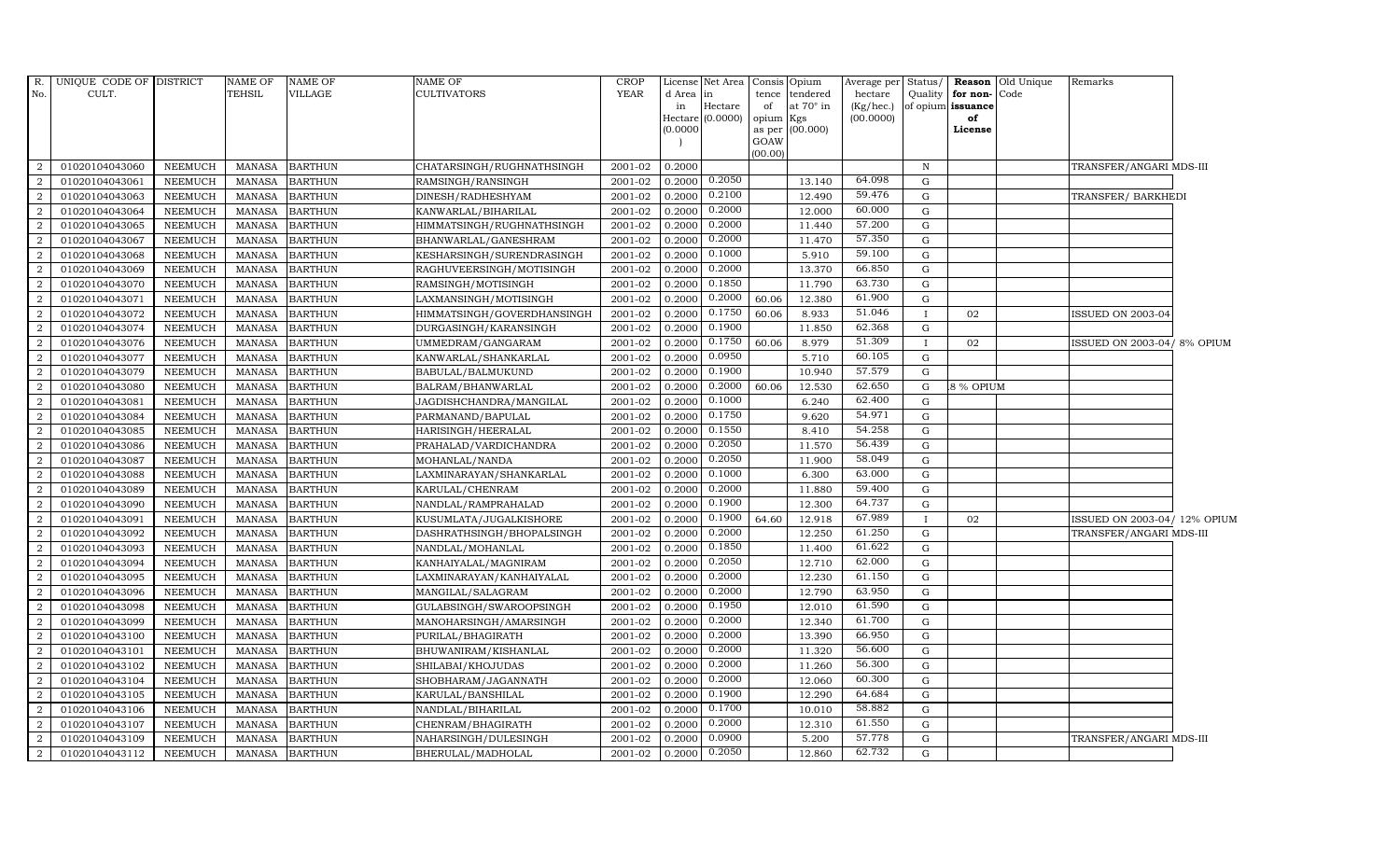| R.             | UNIQUE CODE OF DISTRICT |                | <b>NAME OF</b> | <b>NAME OF</b>        | <b>NAME OF</b>            | CROP        |           | License Net Area | Consis         | Opium            | Average per Status/ |              |                   | <b>Reason</b> Old Unique | Remarks                        |
|----------------|-------------------------|----------------|----------------|-----------------------|---------------------------|-------------|-----------|------------------|----------------|------------------|---------------------|--------------|-------------------|--------------------------|--------------------------------|
| No.            | CULT.                   |                | <b>TEHSIL</b>  | <b>VILLAGE</b>        | <b>CULTIVATORS</b>        | <b>YEAR</b> | d Area in |                  | tence          | tendered         | hectare             | Quality      | for non-Code      |                          |                                |
|                |                         |                |                |                       |                           |             | in        | Hectare          | of             | at $70^\circ$ in | (Kg/hec.)           |              | of opium issuance |                          |                                |
|                |                         |                |                |                       |                           |             |           | Hectare (0.0000) | opium          | Kgs              | (00.0000)           |              | of                |                          |                                |
|                |                         |                |                |                       |                           |             | 0.0000    |                  | as per<br>GOAW | (00.000)         |                     |              | License           |                          |                                |
|                |                         |                |                |                       |                           |             |           |                  | (00.00)        |                  |                     |              |                   |                          |                                |
| $\overline{2}$ | 01020104043113          | <b>NEEMUCH</b> | <b>MANASA</b>  | <b>BARTHUN</b>        | KANHAIYALAL/CHENRAM       | 2001-02     | 0.2000    | 0.2050           |                | 12.500           | 60.976              | G            |                   |                          |                                |
| $\overline{2}$ | 01020104043115          | <b>NEEMUCH</b> | <b>MANASA</b>  | <b>BARTHUN</b>        | GANGARAM/GIRDHARI         | 2001-02     | 0.2000    | 0.1850           |                | 10.510           | 56.811              | G            |                   |                          |                                |
| 2              | 01020104043117          | <b>NEEMUCH</b> | <b>MANASA</b>  | <b>BARTHUN</b>        | RAMGOPAL/MANGILAL         | 2001-02     | 0.2000    | 0.1700           |                | 10.780           | 63.412              | G            |                   |                          |                                |
| $\overline{2}$ | 01020104043118          | <b>NEEMUCH</b> | <b>MANASA</b>  | <b>BARTHUN</b>        | MADANSINGH/SWAROOPSINGH   | 2001-02     | 0.2000    | 0.2000           |                | 12.010           | 60.050              | G            |                   |                          |                                |
| $\overline{2}$ | 01020104043119          | <b>NEEMUCH</b> | <b>MANASA</b>  | <b>BARTHUN</b>        | MANGILAL/DALURAM          | 2001-02     | 0.2000    | 0.1950           |                | 11.440           | 58.667              | G            |                   |                          |                                |
| $\overline{a}$ | 01020104043120          | <b>NEEMUCH</b> | <b>MANASA</b>  | <b>BARTHUN</b>        | MANGILAL/TORIRAM          | 2001-02     | 0.2000    | 0.1850           |                | 12.160           | 65.730              | G            |                   |                          |                                |
| $\overline{a}$ | 01020104043121          | <b>NEEMUCH</b> | <b>MANASA</b>  | <b>BARTHUN</b>        | AMARSINGH/NONDRAM         | 2001-02     | 0.2000    | 0.1950           |                | 11.520           | 59.077              | G            |                   |                          |                                |
| 2              | 01020104043123          | <b>NEEMUCH</b> | <b>MANASA</b>  | <b>BARTHUN</b>        | SATYANARAYAN/DHANRAJ      | 2001-02     | 0.2000    | 0.1700           |                | 10.850           | 63.824              | G            |                   |                          |                                |
| $\overline{2}$ | 01020104043124          | <b>NEEMUCH</b> | <b>MANASA</b>  | <b>BARTHUN</b>        | HEERA/DEVA                | 2001-02     | 0.2000    | 0.1750           |                | 11.130           | 63.600              | G            |                   |                          |                                |
| 2              | 01020104043126          | NEEMUCH        | <b>MANASA</b>  | <b>BARTHUN</b>        | MOHANBAI/DEVILAL          | 2001-02     | 0.2000    | 0.1950           |                | 12.220           | 62.667              | ${\bf G}$    |                   |                          |                                |
| $\overline{2}$ | 01020104043129          | <b>NEEMUCH</b> | <b>MANASA</b>  | <b>BARTHUN</b>        | MOHANLAL/DALURAM          | 2001-02     | 0.2000    | 0.1000           |                | 6.110            | 61.100              | G            |                   |                          |                                |
| $\overline{a}$ | 01020104043131          | <b>NEEMUCH</b> | <b>MANASA</b>  | <b>BARTHUN</b>        | DULICHANDRA/CHENRAM       | 2001-02     | 0.2000    | 0.1900           |                | 11.710           | 61.632              | G            |                   |                          |                                |
| $\overline{2}$ | 01020104043133          | <b>NEEMUCH</b> | <b>MANASA</b>  | <b>BARTHUN</b>        | ASHARAM/NARAYAN           | 2001-02     | 0.2000    | 0.1900           |                | 10.660           | 56.105              | G            |                   |                          |                                |
| $\overline{2}$ | 01020104043134          | <b>NEEMUCH</b> | <b>MANASA</b>  | <b>BARTHUN</b>        | DILIPKUMAR/BHERULAL       | 2001-02     | 0.2000    | 0.1950           |                | 11.880           | 60.923              | $\mathbf G$  |                   |                          |                                |
| $\overline{2}$ | 01020104043137          | <b>NEEMUCH</b> | <b>MANASA</b>  | <b>BARTHUN</b>        | RAMKISHAN/CHITAR          | 2001-02     | 0.2000    | 0.2100           |                | 13.780           | 65.619              | ${\rm G}$    |                   |                          |                                |
| 2              | 01020104043138          | <b>NEEMUCH</b> | <b>MANASA</b>  | <b>BARTHUN</b>        | ONKARLAL/UDA              | 2001-02     | 0.2000    | 0.1000           |                | 6.280            | 62.800              | G            |                   |                          | TRANSFER/MOYA                  |
| 2              | 01020104043142          | <b>NEEMUCH</b> | <b>MANASA</b>  | <b>BARTHUN</b>        | PRATAPSINGH/BAHADURSINGH  | 2001-02     | 0.2000    | 0.1950           |                | 11.810           | 60.564              | G            |                   |                          |                                |
| $\overline{a}$ | 01020104043143          | <b>NEEMUCH</b> | <b>MANASA</b>  | <b>BARTHUN</b>        | HEERALAL/BHERULAL         | 2001-02     | 0.2000    | 0.1400           |                | 7.980            | 57.000              | G            |                   |                          |                                |
| $\overline{2}$ | 01020104043144          | <b>NEEMUCH</b> | <b>MANASA</b>  | <b>BARTHUN</b>        | BALWANTSINGH/DEVISINGH    | 2001-02     | 0.2000    | 0.1000           |                | 5.610            | $56.\overline{100}$ | $\mathbf G$  |                   |                          |                                |
| $\overline{2}$ | 01020104043146          | NEEMUCH        | <b>MANASA</b>  | <b>BARTHUN</b>        | GOPAL/BHERULAL            | 2001-02     | 0.2000    | 0.1700           |                | 9.610            | 56.529              | ${\bf G}$    |                   |                          |                                |
| 2              | 01020104043147          | <b>NEEMUCH</b> | <b>MANASA</b>  | <b>BARTHUN</b>        | RAMKANYA/BAPULAL          | 2001-02     | 0.2000    | 0.2100           |                | 13.180           | 62.762              | G            |                   |                          |                                |
| 2              | 01020104043148          | <b>NEEMUCH</b> | <b>MANASA</b>  | <b>BARTHUN</b>        | MANGILAL/SHANKARLAL       | 2001-02     | 0.2000    | 0.1950           | 64.39          | 12.310           | 63.128              | G            |                   |                          | 7% OPIUM                       |
| $\overline{2}$ | 01020104043149          | <b>NEEMUCH</b> | <b>MANASA</b>  | <b>BARTHUN</b>        | BHULIBAI/MAGNIRAM         | 2001-02     | 0.2000    | 0.2000           |                | 11.610           | 58.050              | G            |                   |                          |                                |
| 2              | 01020104043150          | <b>NEEMUCH</b> | <b>MANASA</b>  | <b>BARTHUN</b>        | RADHESHYAM/NARAYAN        | 2001-02     | 0.2000    | 0.2000           |                | 11.020           | 55.100              | $\mathbf G$  |                   |                          |                                |
| $\overline{2}$ | 01020104043151          | <b>NEEMUCH</b> | <b>MANASA</b>  | <b>BARTHUN</b>        | GANGARAM/NONDRAM          | 2001-02     | 0.2000    | 0.2050           |                | 11.320           | 55.220              | ${\bf G}$    |                   |                          |                                |
| 2              | 01020104043152          | <b>NEEMUCH</b> | <b>MANASA</b>  | <b>BARTHUN</b>        | KAILASHBAI/SHRINIWAS      | 2001-02     | 0.2000    | 0.1900           |                | 11.110           | 58.474              | G            |                   |                          |                                |
| 2              | 01020104043153          | <b>NEEMUCH</b> | <b>MANASA</b>  | <b>BARTHUN</b>        | DASHRATHSINGH/JUJHARSINGH | 2001-02     | 0.2000    | 0.2000           |                | 12.640           | 63.200              | G            |                   |                          |                                |
| $\overline{a}$ | 01020104043111          | <b>NEEMUCH</b> | <b>MANASA</b>  | <b>BARTHUN</b>        | CHATARKUNWAR/MANSINGH     | 2001-02     | 0.2000    | 0.2050           |                | 11.750           | 57.317              | G            |                   |                          |                                |
| 2              | 01020104043075          | <b>NEEMUCH</b> | <b>MANASA</b>  | <b>BARTHUN</b>        | KARANSINGH/TEJSINGH       | 2001-02     | 0.2000    | 0.1600           | 60.71          | 8.421            | 52.631              | $\mathbf I$  | 02                |                          | ISSUED ON 2003-04              |
| $\overline{2}$ | 01020104043155          | <b>NEEMUCH</b> | <b>MANASA</b>  | <b>BARTHUN</b>        | KANHAIYALAL/BAGDIRAM      | 2001-02     | 0.2000    | 0.2100           | 64.39          | 11.913           | 56.729              | $\mathbf{I}$ | 02                |                          | ISSUED ON 2003-04              |
| $\overline{a}$ | 01020104043078          | <b>NEEMUCH</b> | <b>MANASA</b>  | <b>BARTHUN</b>        | RAMPRASAD/RATANLAL        | 2001-02     | 0.2000    | 0.1900           | 64.39          | 10.248           | 53.937              | $\mathbf I$  | 02                |                          | 102010413307 ISSUED ON 2003-04 |
| $\overline{2}$ | 01020104043156          | <b>NEEMUCH</b> | <b>MANASA</b>  | <b>BARTHUN</b>        | PURANSINGH/MANSINGH       | 2001-02     | 0.2000    | 0.1750           |                | 10.050           | 57.429              | $\mathbf G$  |                   |                          |                                |
| $\overline{a}$ | 01020104043157          | <b>NEEMUCH</b> | <b>MANASA</b>  | <b>BARTHUN</b>        | KAMALKUNWAR/DEEPSINGH     | 2001-02     | 0.2000    | 0.1600           | 64.39          | 8.974            | 56.088              | $\mathbf{I}$ | 02                |                          | 102010413307 ISSUED ON 2003-04 |
| 2              | 01020104043135          | <b>NEEMUCH</b> | <b>MANASA</b>  | <b>BARTHUN</b>        | KARULAL/JAGANNATH         | 2001-02     | 0.2000    | 0.1850           |                | 12.450           | 67.297              | G            |                   | 098                      |                                |
| 2              | 01020104043003          | <b>NEEMUCH</b> | <b>MANASA</b>  | <b>BARTHUN</b>        | JAGANNATH/BHANWARLAL      | 2001-02     | 0.2000    | 0.2100           |                | 13.500           | 64.286              | G            |                   | 100                      |                                |
| $\overline{1}$ | 01020104025001          | <b>NEEMUCH</b> | <b>MANASA</b>  | <b>BARKHEDA GHATA</b> | SHIVRAM/SUKHLAL           | 2001-02     | 0.2000    | 0.2050           |                | 14.550           | 70.976              | G            |                   |                          |                                |
| -1             | 01020104025002          | <b>NEEMUCH</b> | <b>MANASA</b>  | <b>BARKHEDA GHATA</b> | NANDLAL PYARCHAND         | 2001-02     | 0.2000    | 0.1850           |                | 10.870           | 58.757              | G            |                   |                          | NAME CHANGE                    |
| $\overline{1}$ | 01020104025003          | <b>NEEMUCH</b> | <b>MANASA</b>  | <b>BARKHEDA GHATA</b> | CHHAGANLAL/BHANWARLAL     | 2001-02     | 0.2000    | 0.1900           |                | 12.310           | 64.789              | G            |                   |                          |                                |
| $\overline{1}$ | 01020104025004          | <b>NEEMUCH</b> | <b>MANASA</b>  | <b>BARKHEDA GHATA</b> | MANGILAL/RAMSUKH          | 2001-02     | 0.2000    | 0.1900           |                | 11.130           | 58.579              | G            |                   |                          |                                |
|                | 01020104025005          | <b>NEEMUCH</b> | <b>MANASA</b>  | <b>BARKHEDA GHATA</b> | BOTLAL/PANNALAL           | 2001-02     | 0.2000    | 0.2000           |                | 13.050           | 65.250              | G            |                   |                          |                                |
| $\mathbf{1}$   | 01020104025006          | <b>NEEMUCH</b> | MANASA         | <b>BARKHEDA GHATA</b> | DAYARAM/HARJI             | 2001-02     | 0.2000    | 0.1950           |                | 12.310           | 63.128              | G            |                   |                          |                                |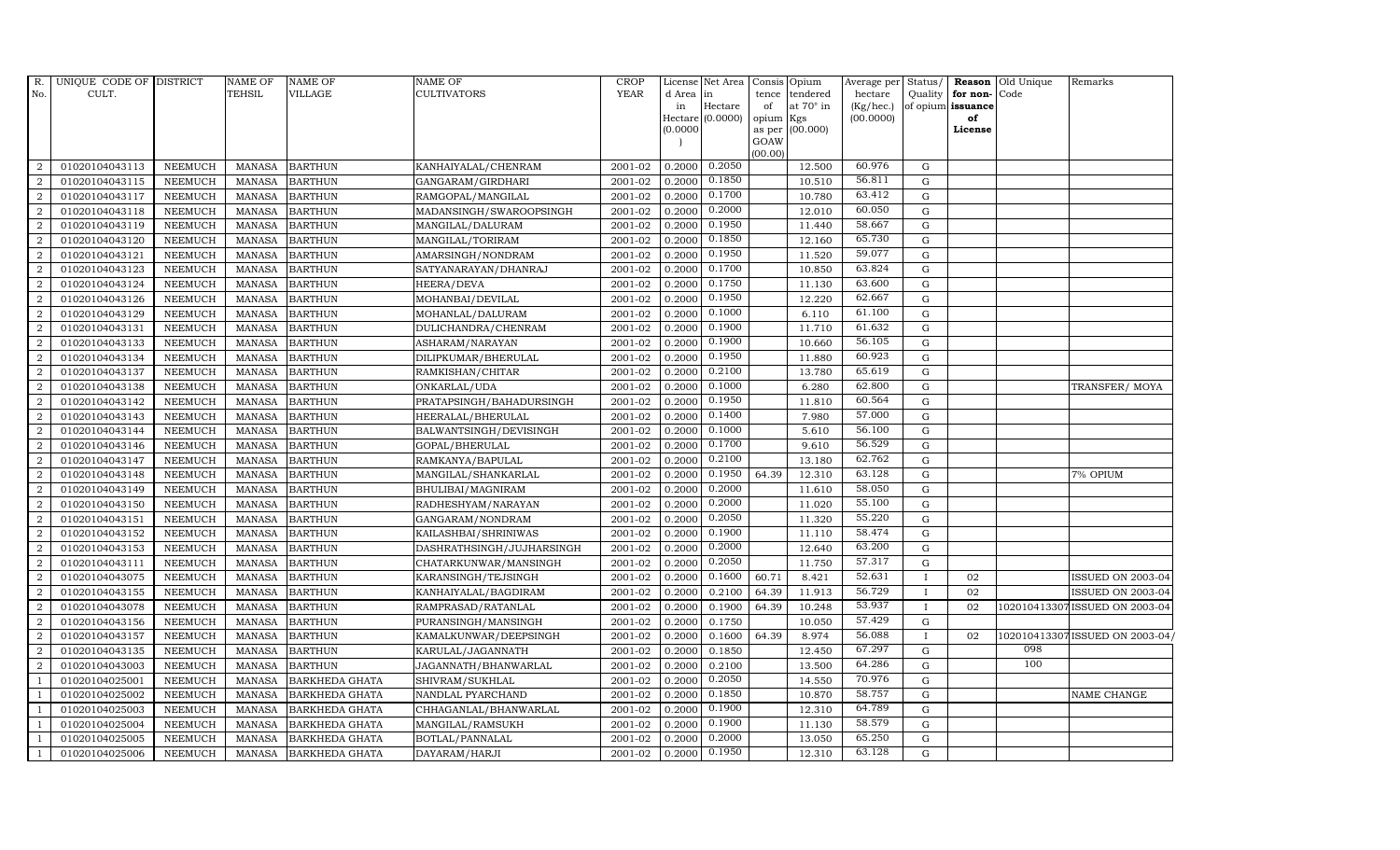| R.             | UNIQUE CODE OF DISTRICT |                | <b>NAME OF</b> | <b>NAME OF</b>        | <b>NAME OF</b>         | <b>CROP</b> |           | License Net Area Consis Opium |             |                         |                        |             |                              | Average per Status/   Reason Old Unique | Remarks            |
|----------------|-------------------------|----------------|----------------|-----------------------|------------------------|-------------|-----------|-------------------------------|-------------|-------------------------|------------------------|-------------|------------------------------|-----------------------------------------|--------------------|
| No.            | CULT.                   |                | <b>TEHSIL</b>  | <b>VILLAGE</b>        | <b>CULTIVATORS</b>     | <b>YEAR</b> | d Area in |                               | tence       | tendered                | hectare                |             | Quality <b>for non-</b> Code |                                         |                    |
|                |                         |                |                |                       |                        |             | in        | Hectare<br>Hectare (0.0000)   | of<br>opium | at $70^\circ$ in<br>Kgs | (Kg/hec.)<br>(00.0000) |             | of opium issuance<br>of      |                                         |                    |
|                |                         |                |                |                       |                        |             | (0.0000)  |                               |             | as per (00.000)         |                        |             | License                      |                                         |                    |
|                |                         |                |                |                       |                        |             |           |                               | GOAW        |                         |                        |             |                              |                                         |                    |
|                |                         |                |                |                       |                        |             |           |                               | (00.00)     |                         |                        |             |                              |                                         |                    |
| $\overline{1}$ | 01020104025007          | <b>NEEMUCH</b> | MANASA         | <b>BARKHEDA GHATA</b> | HEMRAJ/HEERA           | 2001-02     | 0.2000    |                               |             |                         |                        | $\mathbf N$ |                              |                                         |                    |
| $\overline{1}$ | 01020104025011          | <b>NEEMUCH</b> | <b>MANASA</b>  | <b>BARKHEDA GHATA</b> | NANALAL/KALU           | 2001-02     | 0.2000    | 0.1900                        |             | 11.900                  | 62.632                 | $\mathbf G$ |                              |                                         |                    |
|                | 01020104025012          | <b>NEEMUCH</b> | <b>MANASA</b>  | <b>BARKHEDA GHATA</b> | GHISALAL/MANGILAL      | 2001-02     | 0.2000    | 0.1850                        |             | 12.130                  | 65.568                 | G           |                              |                                         |                    |
|                | 01020104025013          | <b>NEEMUCH</b> | <b>MANASA</b>  | <b>BARKHEDA GHATA</b> | HARLAL/MODA            | 2001-02     | 0.2000    | 0.1900                        |             | 10.950                  | 57.632                 | ${\rm G}$   |                              |                                         | <b>NAME CHANGE</b> |
|                | 01020104025015          | <b>NEEMUCH</b> | <b>MANASA</b>  | <b>BARKHEDA GHATA</b> | DEUBAI/NARAYAN         | 2001-02     | 0.2000    | 0.1950                        |             | 10.780                  | 55.282                 | ${\rm G}$   |                              |                                         | TRANSFER/ GAFARA   |
| $\overline{1}$ | 01020104025016          | <b>NEEMUCH</b> | <b>MANASA</b>  | <b>BARKHEDA GHATA</b> | CHHAGANLAL/GOKUL       | 2001-02     | 0.2000    | 0.1900                        |             | 11.450                  | 60.263                 | G           |                              |                                         |                    |
|                | 01020104025017          | <b>NEEMUCH</b> | <b>MANASA</b>  | <b>BARKHEDA GHATA</b> | RUGHNATH/RATANA        | 2001-02     | 0.2000    | 0.1900                        |             | 12.160                  | 64.000                 | ${\rm G}$   |                              |                                         |                    |
|                | 01020104025018          | <b>NEEMUCH</b> | <b>MANASA</b>  | <b>BARKHEDA GHATA</b> | MEGHRAJ/MODA           | 2001-02     | 0.2000    | 0.1850                        |             | 12.070                  | 65.243                 | ${\rm G}$   |                              |                                         |                    |
|                | 01020104025019          | <b>NEEMUCH</b> | <b>MANASA</b>  | <b>BARKHEDA GHATA</b> | KANHAIYALAL/CHOKHA     | 2001-02     | 0.2000    | 0.2000                        |             | 13.640                  | 68.200                 | G           |                              |                                         |                    |
|                | 01020104025020          | <b>NEEMUCH</b> | <b>MANASA</b>  | <b>BARKHEDA GHATA</b> | GOPAL/SHOLA            | 2001-02     | 0.2000    | 0.1900                        |             | 13.500                  | 71.053                 | ${\rm G}$   |                              |                                         |                    |
| -1             | 01020104025021          | <b>NEEMUCH</b> | <b>MANASA</b>  | <b>BARKHEDA GHATA</b> | NANALAL/HANSA          | 2001-02     | 0.2000    | 0.1850                        |             | 12.640                  | 68.324                 | ${\rm G}$   |                              |                                         |                    |
|                | 01020104025022          | <b>NEEMUCH</b> | <b>MANASA</b>  | <b>BARKHEDA GHATA</b> | PARBHULAL KHEMRAJ      | 2001-02     | 0.2000    | 0.1900                        |             | 11.560                  | 60.842                 | $\mathbf G$ |                              |                                         | <b>NAME CHANGE</b> |
| $\overline{1}$ | 01020104025023          | <b>NEEMUCH</b> | <b>MANASA</b>  | <b>BARKHEDA GHATA</b> | SHAMBHULAL/PREMCHANDRA | 2001-02     | 0.2000    | 0.1850                        |             | 12.370                  | 66.865                 | $\mathbf G$ |                              |                                         | <b>NAME CHANGE</b> |
|                | 01020104025024          | <b>NEEMUCH</b> | <b>MANASA</b>  | <b>BARKHEDA GHATA</b> | LABHCHAND/CHATARBHUJ   | 2001-02     | 0.2000    | 0.1850                        |             | 11.810                  | 63.838                 | G           |                              |                                         | <b>NAME CHANGE</b> |
|                | 01020104025025          | <b>NEEMUCH</b> | <b>MANASA</b>  | <b>BARKHEDA GHATA</b> | TAMPUBAI/PRITHVIRAJ    | 2001-02     | 0.2000    | 0.1850                        |             | 12.110                  | 65.459                 | ${\rm G}$   |                              |                                         |                    |
|                | 01020104025026          | <b>NEEMUCH</b> | <b>MANASA</b>  | <b>BARKHEDA GHATA</b> | SOHANLAL/MANGILAL      | 2001-02     | 0.2000    | 0.1800                        |             | 11.080                  | 61.556                 | $\mathbf G$ |                              |                                         |                    |
|                | 01020104025027          | <b>NEEMUCH</b> | <b>MANASA</b>  | <b>BARKHEDA GHATA</b> | BHANWARLAL/NANALAL     | 2001-02     | 0.2000    | 0.1850                        |             | 10.040                  | 54.270                 | $\mathbf G$ |                              |                                         |                    |
| $\overline{1}$ | 01020104025028          | <b>NEEMUCH</b> | MANASA         | <b>BARKHEDA GHATA</b> | NANDLAL/KALU           | 2001-02     | 0.2000    | 0.1850                        |             | 11.510                  | 62.216                 | $\mathbf G$ |                              |                                         |                    |
|                | 01020104025029          | <b>NEEMUCH</b> | <b>MANASA</b>  | <b>BARKHEDA GHATA</b> | DEVILAL/RATNA BADA     | 2001-02     | 0.2000    | 0.1900                        |             | 11.240                  | 59.158                 | G           |                              |                                         |                    |
|                | 01020104025030          | <b>NEEMUCH</b> | <b>MANASA</b>  | <b>BARKHEDA GHATA</b> | NANALAL/BHUWANA        | 2001-02     | 0.2000    | 0.1900                        |             | 12.330                  | 64.895                 | $\mathbf G$ |                              |                                         |                    |
| -1             | 01020104025031          | <b>NEEMUCH</b> | <b>MANASA</b>  | <b>BARKHEDA GHATA</b> | SHAMBHULAL/BHAGCHAND   | 2001-02     | 0.2000    | 0.1800                        |             | 10.670                  | 59.278                 | $\mathbf G$ |                              |                                         | <b>NAME CHANGE</b> |
|                | 01020104025032          | <b>NEEMUCH</b> | <b>MANASA</b>  | <b>BARKHEDA GHATA</b> | CHHAGANLAL/KHEMRAJ     | 2001-02     | 0.2000    | 0.1800                        |             | 10.840                  | 60.222                 | G           |                              |                                         |                    |
| $\overline{1}$ | 01020104025033          | <b>NEEMUCH</b> | MANASA         | <b>BARKHEDA GHATA</b> | GORILAL/BHERU          | 2001-02     | 0.2000    | 0.1750                        |             | 9.540                   | 54.514                 | G           |                              |                                         |                    |
| $\overline{1}$ | 01020104025034          | <b>NEEMUCH</b> | <b>MANASA</b>  | <b>BARKHEDA GHATA</b> | CHAMPALAL/VARDA        | 2001-02     | 0.2000    | 0.1900                        |             | 11.010                  | 57.947                 | ${\rm G}$   |                              |                                         |                    |
|                | 01020104025035          | <b>NEEMUCH</b> | <b>MANASA</b>  | <b>BARKHEDA GHATA</b> | HIRALAL/MEGHA          | 2001-02     | 0.2000    | 0.1900                        |             | 11.080                  | 58.316                 | G           |                              |                                         | NAME CHANGE        |
| $\overline{1}$ | 01020104025036          | <b>NEEMUCH</b> | <b>MANASA</b>  | <b>BARKHEDA GHATA</b> | MOHANLAL/RAMSUKH       | 2001-02     | 0.2000    | 0.1950                        |             | 12.280                  | 62.974                 | G           |                              |                                         |                    |
|                | 01020104025037          | <b>NEEMUCH</b> | <b>MANASA</b>  | <b>BARKHEDA GHATA</b> | BHERULAL/NANURAM       | 2001-02     | 0.2000    | 0.1900                        |             | 11.680                  | 61.474                 | ${\rm G}$   |                              |                                         |                    |
| $\overline{1}$ | 01020104025038          | <b>NEEMUCH</b> | <b>MANASA</b>  | <b>BARKHEDA GHATA</b> | NANDLAL/NARAYAN        | 2001-02     | 0.2000    | 0.1800                        |             | 10.370                  | 57.611                 | $\mathbf G$ |                              |                                         |                    |
| $\overline{1}$ | 01020104025039          | <b>NEEMUCH</b> | <b>MANASA</b>  | <b>BARKHEDA GHATA</b> | RAMNATH/BHANWARNATH    | 2001-02     | 0.2000    | 0.1850                        |             | 10.030                  | 54.216                 | ${\rm G}$   |                              |                                         |                    |
|                | 01020104025040          | <b>NEEMUCH</b> | <b>MANASA</b>  | <b>BARKHEDA GHATA</b> | GHISI BAI/PRABHULAL    | 2001-02     | 0.2000    | 0.1800                        |             | 11.400                  | 63.333                 | ${\rm G}$   |                              |                                         | <b>NAME CHANGE</b> |
|                | 01020104025041          | <b>NEEMUCH</b> | <b>MANASA</b>  | <b>BARKHEDA GHATA</b> | GHISALAL/ONKARLAL      | 2001-02     | 0.2000    | 0.1850                        |             | 11.820                  | 63.892                 | $\mathbf G$ |                              |                                         |                    |
| $\overline{1}$ | 01020104025042          | <b>NEEMUCH</b> | <b>MANASA</b>  | <b>BARKHEDA GHATA</b> | NANALAL/MODJI          | 2001-02     | 0.2000    | 0.1850                        |             | 11.530                  | 62.324                 | ${\rm G}$   |                              |                                         |                    |
| $\overline{1}$ | 01020104025043          | <b>NEEMUCH</b> | <b>MANASA</b>  | <b>BARKHEDA GHATA</b> | BHANWARLAL/KESHURAM    | 2001-02     | 0.2000    | 0.1900                        |             | 13.200                  | 69.474                 | ${\rm G}$   |                              |                                         |                    |
| $\overline{1}$ | 01020104025044          | <b>NEEMUCH</b> | <b>MANASA</b>  | <b>BARKHEDA GHATA</b> | AMARCHAND/KHEMRAJ      | 2001-02     | 0.2000    | 0.1800                        |             | 10.420                  | 57.889                 | $\mathbf G$ |                              |                                         |                    |
|                | 01020104025045          | <b>NEEMUCH</b> | <b>MANASA</b>  | <b>BARKHEDA GHATA</b> | NATHULAL/DEVA          | 2001-02     | 0.2000    | 0.1900                        |             | 11.820                  | 62.211                 | G           |                              |                                         |                    |
| $\overline{1}$ | 01020104025046          | <b>NEEMUCH</b> | <b>MANASA</b>  | BARKHEDA GHATA        | NANDLAL/KHEMRAJ        | 2001-02     | 0.2000    | 0.1900                        |             | 11.190                  | 58.895                 | ${\rm G}$   |                              |                                         |                    |
| -1             | 01020104025047          | <b>NEEMUCH</b> | <b>MANASA</b>  | <b>BARKHEDA GHATA</b> | SHIVLAL/GORILAL        | 2001-02     | 0.2000    | 0.1800                        |             | 10.540                  | 58.556                 | ${\rm G}$   |                              |                                         |                    |
| $\overline{1}$ | 01020104025048          | <b>NEEMUCH</b> | <b>MANASA</b>  | <b>BARKHEDA GHATA</b> | GIRDHARI/ONKARLAL      | 2001-02     | 0.2000    | 0.1900                        |             | 10.600                  | 55.789                 | $\mathbf G$ |                              |                                         |                    |
| $\overline{1}$ | 01020104025049          | <b>NEEMUCH</b> | <b>MANASA</b>  | <b>BARKHEDA GHATA</b> | SHANKARLAL/KALURAM     | 2001-02     | 0.2000    | 0.1850                        |             | 10.650                  | 57.568                 | $\mathbf G$ |                              |                                         |                    |
|                | 01020104025050          | <b>NEEMUCH</b> | <b>MANASA</b>  | <b>BARKHEDA GHATA</b> | HIRALAL/HANSA JI       | 2001-02     | 0.2000    | 0.1900                        |             | 11.740                  | 61.789                 | G           |                              |                                         |                    |
| $\mathbf{1}$   | 01020104025051          | <b>NEEMUCH</b> | MANASA         | <b>BARKHEDA GHATA</b> | BHURALAL/DEVILAL       | 2001-02     | 0.2000    | 0.1900                        |             | 11.880                  | 62.526                 | G           |                              |                                         |                    |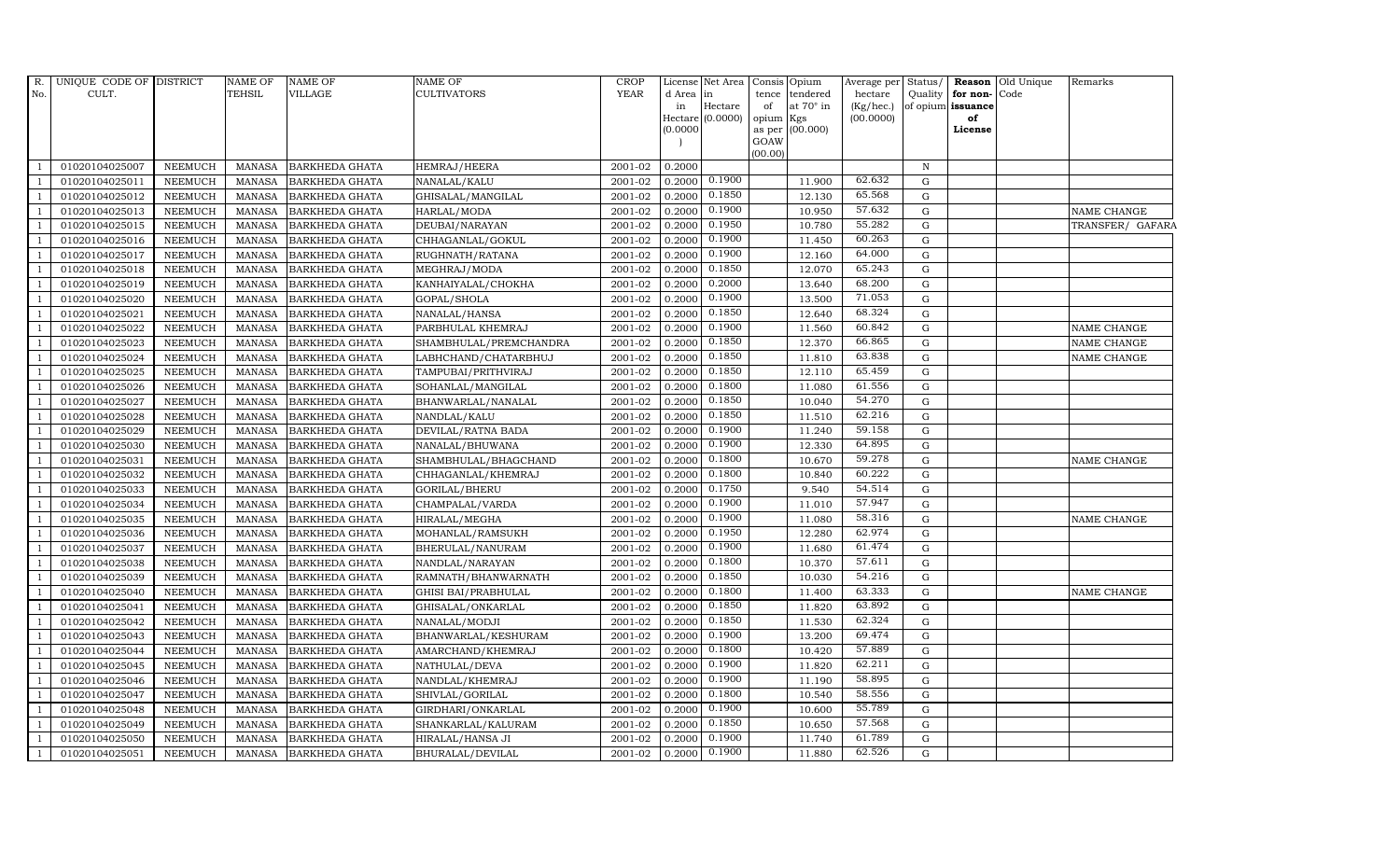| R.             | UNIQUE CODE OF DISTRICT |                | <b>NAME OF</b> | NAME OF               | <b>NAME OF</b>        | <b>CROP</b> |           | License Net Area            | Opium<br>Consis              | Average per               | Status/     |                         | Reason Old Unique | Remarks             |  |
|----------------|-------------------------|----------------|----------------|-----------------------|-----------------------|-------------|-----------|-----------------------------|------------------------------|---------------------------|-------------|-------------------------|-------------------|---------------------|--|
| No.            | CULT.                   |                | <b>TEHSIL</b>  | VILLAGE               | <b>CULTIVATORS</b>    | <b>YEAR</b> | d Area in |                             | tendered<br>tence            | hectare                   |             | Quality for non-Code    |                   |                     |  |
|                |                         |                |                |                       |                       |             | in        | Hectare<br>Hectare (0.0000) | at 70° in<br>of<br>opium Kgs | $(Kg/$ hec.)<br>(00.0000) |             | of opium issuance<br>of |                   |                     |  |
|                |                         |                |                |                       |                       |             | (0.0000)  |                             | (00.000)<br>as per           |                           |             | License                 |                   |                     |  |
|                |                         |                |                |                       |                       |             |           |                             | GOAW                         |                           |             |                         |                   |                     |  |
|                |                         |                |                |                       |                       |             |           |                             | (00.00)                      |                           |             |                         |                   |                     |  |
| -1             | 01020104025052          | <b>NEEMUCH</b> | <b>MANASA</b>  | <b>BARKHEDA GHATA</b> | BHAGCHANDRA/HANRAJ    | 2001-02     | 0.2000    | 0.1900                      | 11.490                       | 60.474                    | G           |                         |                   |                     |  |
| $\overline{1}$ | 01020104025053          | <b>NEEMUCH</b> | <b>MANASA</b>  | <b>BARKHEDA GHATA</b> | NATHULAL/NANALAL      | 2001-02     | 0.2000    | 0.1900                      | 10.920                       | 57.474                    | G           |                         |                   |                     |  |
| $\overline{1}$ | 01020104025054          | <b>NEEMUCH</b> | <b>MANASA</b>  | <b>BARKHEDA GHATA</b> | PRABHULAL/PREMCHANDRA | 2001-02     | 0.2000    | 0.1900                      | 11.020                       | 58.000                    | G           |                         |                   |                     |  |
| $\mathbf{1}$   | 01020104025055          | <b>NEEMUCH</b> | <b>MANASA</b>  | <b>BARKHEDA GHATA</b> | AMARCHANDRA/NARAYAN   | 2001-02     | 0.2000    | 0.1800                      | 11.560                       | 64.222                    | G           |                         |                   |                     |  |
| $\overline{1}$ | 01020104025056          | <b>NEEMUCH</b> | <b>MANASA</b>  | <b>BARKHEDA GHATA</b> | BHAGIRATH/ONKARJI     | 2001-02     | 0.2000    | 0.1850                      | 10.330                       | 55.838                    | $\mathbf G$ |                         |                   |                     |  |
| <sup>1</sup>   | 01020104025057          | <b>NEEMUCH</b> | <b>MANASA</b>  | <b>BARKHEDA GHATA</b> | KANHAIYALAL/SUKHLAL   | 2001-02     | 0.2000    | 0.2000                      | 14.210                       | 71.050                    | G           |                         |                   |                     |  |
| $\mathbf{1}$   | 01020104025058          | <b>NEEMUCH</b> | <b>MANASA</b>  | <b>BARKHEDA GHATA</b> | GHISALAL/HANSRAJ      | 2001-02     | 0.2000    | 0.1800                      | 10.910                       | 60.611                    | G           |                         |                   |                     |  |
| $\overline{1}$ | 01020104025059          | <b>NEEMUCH</b> | <b>MANASA</b>  | <b>BARKHEDA GHATA</b> | SUKHLAL/RATANLAL      | 2001-02     | 0.2000    | 0.1800                      | 11.920                       | 66.222                    | G           |                         |                   |                     |  |
| $\overline{1}$ | 01020104025060          | <b>NEEMUCH</b> | <b>MANASA</b>  | <b>BARKHEDA GHATA</b> | GHISALAL/GOKUL        | 2001-02     | 0.2000    | 0.1800                      | 11.000                       | 61.111                    | G           |                         |                   |                     |  |
| $\overline{1}$ | 01020104025061          | NEEMUCH        | MANASA         | BARKHEDA GHATA        | TULSIRAM/RATANLAL     | $2001 - 02$ | 0.2000    | 0.1900                      | 12.780                       | 67.263                    | ${\rm G}$   |                         |                   |                     |  |
| <sup>1</sup>   | 01020104025062          | <b>NEEMUCH</b> | <b>MANASA</b>  | <b>BARKHEDA GHATA</b> | LAXMAN/BHERU          | 2001-02     | 0.2000    | 0.1850                      | 11.480                       | 62.054                    | G           |                         |                   |                     |  |
| $\mathbf{1}$   | 01020104025063          | <b>NEEMUCH</b> | <b>MANASA</b>  | <b>BARKHEDA GHATA</b> | DEVILAL/RATANLAL      | 2001-02     | 0.2000    | 0.1850                      | 13.290                       | 71.838                    | G           |                         |                   |                     |  |
| $\overline{1}$ | 01020104025064          | <b>NEEMUCH</b> | <b>MANASA</b>  | <b>BARKHEDA GHATA</b> | PRITHVIRAJ/JODHAJI    | 2001-02     | 0.2000    | 0.1800                      | 11.120                       | 61.778                    | G           |                         |                   | TRANSFER/ CHOWAKADI |  |
| $\overline{1}$ | 01020104025065          | <b>NEEMUCH</b> | <b>MANASA</b>  | <b>BARKHEDA GHATA</b> | PYARCHANDRA/ONKAR     | 2001-02     | 0.2000    | 0.1850                      | 12.320                       | 66.595                    | G           |                         |                   |                     |  |
| $\overline{1}$ | 01020104025067          | <b>NEEMUCH</b> | <b>MANASA</b>  | BARKHEDA GHATA        | NANALAL/VARDICHANDRA  | 2001-02     | 0.2000    | 0.1850                      | 12.540                       | 67.784                    | $\mathbf G$ |                         |                   |                     |  |
| <sup>1</sup>   | 01020104025068          | <b>NEEMUCH</b> | <b>MANASA</b>  | <b>BARKHEDA GHATA</b> | BHERULAL/ONKARLAL     | 2001-02     | 0.2000    | 0.1850                      | 11.590                       | 62.649                    | G           |                         |                   |                     |  |
| $\mathbf{1}$   | 01020104025069          | <b>NEEMUCH</b> | <b>MANASA</b>  | <b>BARKHEDA GHATA</b> | DEVILAL/ONKARLAL      | 2001-02     | 0.2000    | 0.1800                      | 11.020                       | 61.222                    | G           |                         |                   |                     |  |
| $\overline{1}$ | 01020104025070          | <b>NEEMUCH</b> | MANASA         | <b>BARKHEDA GHATA</b> | BABULAL/GHISALAL      | 2001-02     | 0.2000    | 0.1950                      | 11.380                       | 58.359                    | G           |                         |                   |                     |  |
| $\overline{1}$ | 01020104025071          | <b>NEEMUCH</b> | <b>MANASA</b>  | <b>BARKHEDA GHATA</b> | SHIVRAM/KHEMRAJ       | 2001-02     | 0.2000    | 0.1900                      | 11.490                       | 60.474                    | $\mathbf G$ |                         |                   |                     |  |
| $\overline{1}$ | 01020104025072          | <b>NEEMUCH</b> | <b>MANASA</b>  | <b>BARKHEDA GHATA</b> | KANHAIYALAL/MODA      | 2001-02     | 0.2000    | 0.2000                      | 13.550                       | 67.750                    | $\mathbf G$ |                         |                   |                     |  |
| $\mathbf{1}$   | 01020104025073          | <b>NEEMUCH</b> | <b>MANASA</b>  | <b>BARKHEDA GHATA</b> | BOTLAL/KALUJI         | 2001-02     | 0.2000    | 0.1750                      | 10.390                       | 59.371                    | G           |                         |                   |                     |  |
| $\mathbf{1}$   | 01020104025074          | <b>NEEMUCH</b> | <b>MANASA</b>  | <b>BARKHEDA GHATA</b> | KAMLIBAI/LAXMICHAND   | 2001-02     | 0.2000    | 0.1800                      | 11.100                       | 61.667                    | G           |                         |                   |                     |  |
| $\overline{1}$ | 01020104025075          | <b>NEEMUCH</b> | MANASA         | <b>BARKHEDA GHATA</b> | GHISALAL/CHHAGANLAL   | $2001 - 02$ | 0.2000    | 0.1800                      | 11.240                       | 62.444                    | G           |                         |                   |                     |  |
| $\overline{1}$ | 01020104025076          | <b>NEEMUCH</b> | <b>MANASA</b>  | <b>BARKHEDA GHATA</b> | MOHANLAL/NARAYAN      | 2001-02     | 0.2000    | 0.1850                      | 12.020                       | 64.973                    | G           |                         |                   |                     |  |
| $\overline{1}$ | 01020104025077          | <b>NEEMUCH</b> | <b>MANASA</b>  | <b>BARKHEDA GHATA</b> | BABULAL/BHANWARLAL    | 2001-02     | 0.2000    | 0.1850                      | 10.440                       | 56.432                    | G           |                         |                   |                     |  |
| <sup>1</sup>   | 01020104025078          | <b>NEEMUCH</b> | <b>MANASA</b>  | <b>BARKHEDA GHATA</b> | KAILASH/BHANWARLAL    | 2001-02     | 0.2000    | 0.1900                      | 11.720                       | 61.684                    | G           |                         |                   |                     |  |
| $\mathbf{1}$   | 01020104025079          | <b>NEEMUCH</b> | <b>MANASA</b>  | <b>BARKHEDA GHATA</b> | RATANLAL/GISHALAL     | 2001-02     | 0.2000    | 0.1750                      | 10.360                       | 59.200                    | G           |                         |                   |                     |  |
| $\overline{1}$ | 01020104025080          | <b>NEEMUCH</b> | <b>MANASA</b>  | <b>BARKHEDA GHATA</b> | GULABCHAND/MOTILAL    | 2001-02     | 0.2000    | 0.1900                      | 11.940                       | 62.842                    | G           |                         | 01020104026045    |                     |  |
| $\overline{1}$ | 01020104025081          | <b>NEEMUCH</b> | <b>MANASA</b>  | <b>BARKHEDA GHATA</b> | JADAVBAI/BHAGIRATH    | 2001-02     | 0.2000    | 0.1800                      | 10.120                       | 56.222                    | G           |                         | 01020104052095    |                     |  |
| $\overline{2}$ | 01020104054001          | <b>NEEMUCH</b> | <b>MANASA</b>  | <b>BARDIYA KENT</b>   | BANSHILAL/MODA        | 2001-02     | 0.2000    | 0.2050                      | 13.310                       | 64.927                    | G           |                         |                   | TRANSFER/ DURGPURA  |  |
| $\overline{2}$ | 01020104054002          | <b>NEEMUCH</b> | <b>MANASA</b>  | <b>BARDIYA KENT</b>   | NANALAL/SEVA          | 2001-02     | 0.2000    | 0.2100                      | 11.490                       | 54.714                    | G           |                         |                   |                     |  |
| $\overline{2}$ | 01020104054004          | <b>NEEMUCH</b> | <b>MANASA</b>  | <b>BARDIYA KENT</b>   | SHIVLAL/LALA          | 2001-02     | 0.2000    | 0.1150                      | 6.870                        | 59.739                    | $\mathbf G$ |                         |                   |                     |  |
| $\overline{2}$ | 01020104054005          | <b>NEEMUCH</b> | <b>MANASA</b>  | <b>BARDIYA KENT</b>   | NANALAL/UDA           | 2001-02     | 0.2000    | 0.1200                      | 7.970                        | 66.417                    | G           |                         |                   |                     |  |
| $\overline{2}$ | 01020104054006          | <b>NEEMUCH</b> | <b>MANASA</b>  | <b>BARDIYA KENT</b>   | MOHANLAL/SUNDARBAI    | 2001-02     | 0.2000    | 0.1850                      | 12.650                       | 68.378                    | G           |                         |                   | TRANSFER/ KANJARDA  |  |
| $\overline{2}$ | 01020104054007          | <b>NEEMUCH</b> | <b>MANASA</b>  | <b>BARDIYA KENT</b>   | AMRITLAL/RAMLAL       | 2001-02     | 0.2000    | 0.2100                      | 11.880                       | 56.571                    | $\mathbf G$ |                         |                   |                     |  |
| $\overline{2}$ | 01020104054008          | <b>NEEMUCH</b> | <b>MANASA</b>  | <b>BARDIYA KENT</b>   | MANGILAL/UDA          | 2001-02     | 0.2000    | 0.2000                      | 11.960                       | 59.800                    | $\mathbf G$ |                         |                   |                     |  |
| 2              | 01020104054010          | <b>NEEMUCH</b> | <b>MANASA</b>  | <b>BARDIYA KENT</b>   | KANWARLAL/KISHAN      | 2001-02     | 0.2000    | 0.1500                      | 8.830                        | 58.867                    | G           |                         |                   |                     |  |
| $\overline{a}$ | 01020104054011          | <b>NEEMUCH</b> | <b>MANASA</b>  | <b>BARDIYA KENT</b>   | KARU/HEERA            | 2001-02     | 0.2000    | 0.1650                      | 12.640                       | 76.606                    | G           |                         |                   |                     |  |
| $\overline{2}$ | 01020104054012          | <b>NEEMUCH</b> | <b>MANASA</b>  | <b>BARDIYA KENT</b>   | RATNIBAI/NAGJI        | 2001-02     | 0.2000    |                             |                              |                           | F           | 07                      |                   |                     |  |
| $\overline{2}$ | 01020104054013          | <b>NEEMUCH</b> | <b>MANASA</b>  | <b>BARDIYA KENT</b>   | KANHAIYALAL/PYARJI    | 2001-02     | 0.2000    | 0.2050                      | 11.280                       | 55.024                    | G           |                         |                   |                     |  |
| $\overline{a}$ | 01020104054015          | <b>NEEMUCH</b> | <b>MANASA</b>  | <b>BARDIYA KENT</b>   | BALCHAND/HEERA        | 2001-02     | 0.2000    | 0.2100                      | 12.820                       | 61.048                    | G           |                         |                   |                     |  |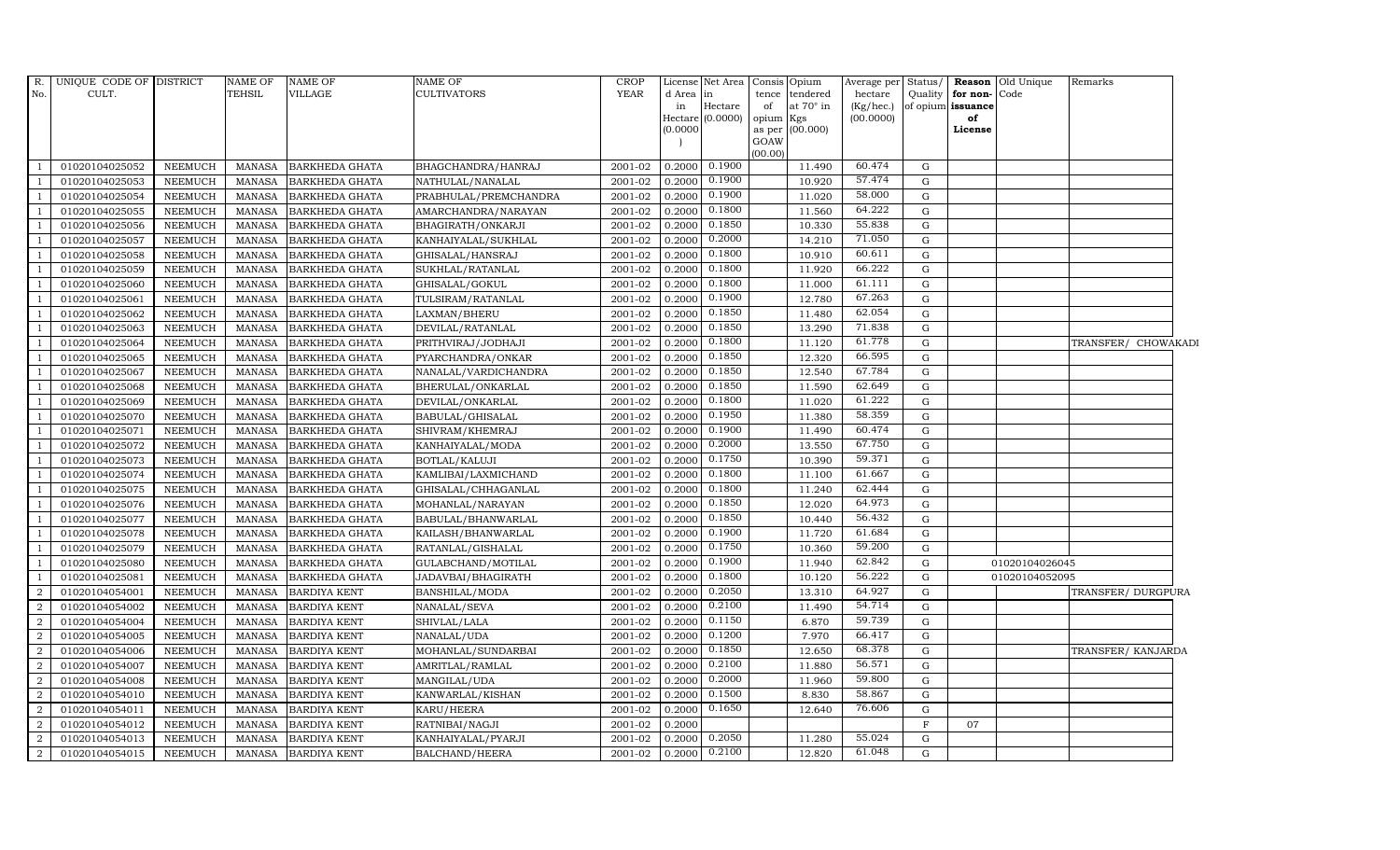| R.<br>No.      | UNIQUE CODE OF DISTRICT<br>CULT. |                                  | <b>NAME OF</b><br>TEHSIL       | NAME OF<br>VILLAGE   | NAME OF<br>CULTIVATORS    | <b>CROP</b><br>YEAR | d Area in<br>in<br>(0.0000) | License Net Area Consis Opium<br>Hectare<br>Hectare (0.0000) | of<br>opium Kgs<br>GOAW<br>(00.00) | tence tendered<br>at $70^\circ$ in<br>as per (00.000) | Average per<br>hectare<br>(Kg/hec.)<br>(00.0000) |              | Quality <b>for non-</b> Code<br>of opium issuance<br>of<br>License | Status/ <b>Reason</b> Old Unique | Remarks                 |  |
|----------------|----------------------------------|----------------------------------|--------------------------------|----------------------|---------------------------|---------------------|-----------------------------|--------------------------------------------------------------|------------------------------------|-------------------------------------------------------|--------------------------------------------------|--------------|--------------------------------------------------------------------|----------------------------------|-------------------------|--|
| 2              | 01020104054018                   | NEEMUCH                          | MANASA                         | <b>BARDIYA KENT</b>  | DHAPUBAI/GORILAL          | 2001-02             | $0.2000$ 0.2000             |                                                              |                                    | 11.510                                                | 57.550                                           | G            |                                                                    |                                  | NAME CHANGE             |  |
| 2              | 01020104054020                   | <b>NEEMUCH</b>                   | <b>MANASA</b>                  | <b>BARDIYA KENT</b>  | GHISALAL/PYARA            | 2001-02             | 0.2000                      | 0.1100                                                       |                                    | 3.900                                                 | 35.455                                           | ${\rm G}$    | 04                                                                 |                                  |                         |  |
| 2              | 01020104054021                   | <b>NEEMUCH</b>                   | <b>MANASA</b>                  | <b>BARDIYA KENT</b>  | RAMKANWARIBAI/BHANWARLAL  | 2001-02             | 0.2000                      |                                                              |                                    |                                                       |                                                  | $\mathbf{F}$ |                                                                    |                                  | TRANSFER/ CHOWKADI      |  |
| $\overline{2}$ | 01020104054022                   | <b>NEEMUCH</b>                   | <b>MANASA</b>                  | <b>BARDIYA KENT</b>  | SAMSUBAI/BAPULAL          | 2001-02             | 0.2000                      | 0.2100                                                       |                                    | 12.460                                                | 59.333                                           | G            |                                                                    |                                  |                         |  |
| $\overline{2}$ | 01020104054024                   | <b>NEEMUCH</b>                   | <b>MANASA</b>                  | <b>BARDIYA KENT</b>  | MUNNASINGH/PRATAPSINGH    | 2001-02             | 0.2000                      | 0.1850                                                       |                                    | 10.820                                                | 58.486                                           | ${\rm G}$    |                                                                    |                                  |                         |  |
| 2              | 01020104054026                   | <b>NEEMUCH</b>                   | <b>MANASA</b>                  | <b>BARDIYA KENT</b>  | BHANWARLAL/MODA           | 2001-02             | 0.2000                      | 0.1550                                                       |                                    | 9.960                                                 | 64.258                                           | G            |                                                                    |                                  |                         |  |
| 2              | 01020104054028                   | <b>NEEMUCH</b>                   | <b>MANASA</b>                  | <b>BARDIYA KENT</b>  | KARULAL/MEGHA             | 2001-02             | 0.2000                      | 0.1850                                                       |                                    | 10.470                                                | 56.595                                           | G            |                                                                    |                                  |                         |  |
| 2              | 01020104054029                   | <b>NEEMUCH</b>                   | <b>MANASA</b>                  | <b>BARDIYA KENT</b>  | GHISALAL/KACHRU           | 2001-02             | 0.2000                      | 0.1850                                                       |                                    | 10.910                                                | 58.973                                           | $\mathbf G$  |                                                                    |                                  |                         |  |
| 2              | 01020104054030                   | <b>NEEMUCH</b>                   | <b>MANASA</b>                  | <b>BARDIYA KENT</b>  | GANGARAM/KARULAL          | 2001-02             | 0.2000                      | 0.1000                                                       |                                    | 6.750                                                 | 67.500                                           | G            |                                                                    |                                  |                         |  |
| $\overline{2}$ | 01020104054032                   | <b>NEEMUCH</b>                   | <b>MANASA</b>                  | <b>BARDIYA KENT</b>  | KANHAIYALAL/BHONA         | 2001-02             | 0.2000                      | 0.1700                                                       |                                    | 10.190                                                | 59.941                                           | $\mathbf G$  |                                                                    |                                  |                         |  |
| 2              | 01020104054034                   | <b>NEEMUCH</b>                   | <b>MANASA</b>                  | <b>BARDIYA KENT</b>  | MANGIBAI/NARAYAN          | 2001-02             | 0.2000                      | 0.1850                                                       |                                    | 11.490                                                | 62.108                                           | G            |                                                                    |                                  | NAME CHANGE             |  |
| $\overline{2}$ | 01020104054035                   | <b>NEEMUCH</b>                   | MANASA                         | <b>BARDIYA KENT</b>  | CHAMPALAL/MAGNA           | 2001-02             | 0.2000                      | 0.2050                                                       |                                    | 13.290                                                | 64.829                                           | ${\rm G}$    |                                                                    |                                  |                         |  |
| 2              | 01020104050001                   | <b>NEEMUCH</b>                   | <b>MANASA</b>                  | <b>BARDIYA JAGIR</b> | MOTILAL/RATANLAL          | 2001-02             | 0.2000                      |                                                              |                                    |                                                       |                                                  | $\, {\rm N}$ |                                                                    |                                  |                         |  |
| $\overline{2}$ | 01020104050002                   | <b>NEEMUCH</b>                   | <b>MANASA</b>                  | <b>BARDIYA JAGIR</b> | GHISA/HEERA               | 2001-02             | 0.2000                      | 0.2050                                                       |                                    | 11.930                                                | 58.195                                           | $\mathbf G$  |                                                                    |                                  | TRANSFER/ SUWAKHEDA N-I |  |
| $\overline{2}$ | 01020104050003                   | <b>NEEMUCH</b>                   | MANASA                         | BARDIYA JAGIR        | MOHANLAL/ONKARLAL         | 2001-02             | 0.2000                      | 0.1000                                                       |                                    | 6.020                                                 | 60.200                                           | ${\rm G}$    |                                                                    |                                  |                         |  |
| 2              | 01020104050004                   | <b>NEEMUCH</b>                   | <b>MANASA</b>                  | <b>BARDIYA JAGIR</b> | KANA(KANHAIYA) / RATANLAL | 2001-02             | 0.2000                      | 0.2000                                                       |                                    | 12.570                                                | 62.850                                           | $\mathbf G$  |                                                                    |                                  |                         |  |
| 2              | 01020104050006                   | <b>NEEMUCH</b>                   | <b>MANASA</b>                  | <b>BARDIYA JAGIR</b> | GHASI/SHANKAR             | 2001-02             | 0.2000                      | 0.0900                                                       |                                    | 5.460                                                 | 60.667                                           | G            |                                                                    |                                  |                         |  |
| $\overline{2}$ | 01020104050008                   | <b>NEEMUCH</b>                   | MANASA                         | <b>BARDIYA JAGIR</b> | SUKHIBAI/RAMCHANDRA       | 2001-02             | 0.2000                      | 0.2050                                                       |                                    | 12.920                                                | 63.024                                           | G            |                                                                    |                                  |                         |  |
| $\overline{2}$ | 01020104050009                   | <b>NEEMUCH</b>                   | <b>MANASA</b>                  | <b>BARDIYA JAGIR</b> | BHANWARLAL/RADHAKISHAN    | 2001-02             | 0.2000                      | 0.1000                                                       |                                    | 5.820                                                 | 58.200                                           | ${\rm G}$    |                                                                    |                                  |                         |  |
| $\overline{2}$ | 01020104050011                   | <b>NEEMUCH</b>                   | <b>MANASA</b>                  | <b>BARDIYA JAGIR</b> | BHANWARLAL/PRABHULAL      | 2001-02             | 0.2000                      | 0.1650                                                       |                                    | 9.740                                                 | 59.030                                           | $\mathbf G$  |                                                                    |                                  |                         |  |
| 2              | 01020104050012                   | <b>NEEMUCH</b>                   | <b>MANASA</b>                  | <b>BARDIYA JAGIR</b> | CHAGANLAL/PRABHULAL       | 2001-02             | 0.2000                      | 0.1950                                                       |                                    | 11.950                                                | 61.282                                           | G            |                                                                    |                                  |                         |  |
| 2              | 01020104050015                   | <b>NEEMUCH</b>                   | <b>MANASA</b>                  | <b>BARDIYA JAGIR</b> | BHANWARLAL/NANURAM        | $\frac{2001-02}{ }$ | 0.2000                      | 0.0950                                                       |                                    | 6.340                                                 | 66.737                                           | G            |                                                                    |                                  |                         |  |
| $\overline{2}$ | 01020104050016                   | <b>NEEMUCH</b>                   | <b>MANASA</b>                  | <b>BARDIYA JAGIR</b> | MANGILAL/PRABHULAL        | 2001-02             | 0.2000                      | 0.1950                                                       |                                    | 12.500                                                | 64.103                                           | ${\rm G}$    | 01                                                                 |                                  |                         |  |
| 2              | 01020104050017                   | <b>NEEMUCH</b>                   | <b>MANASA</b>                  | <b>BARDIYA JAGIR</b> | GOVERDHANDAS/NARAYAN      | 2001-02             | 0.2000                      | 0.0950                                                       |                                    | 5.570                                                 | 58.632                                           | G            |                                                                    |                                  |                         |  |
| $\overline{2}$ | 01020104050018                   | <b>NEEMUCH</b>                   | <b>MANASA</b>                  | <b>BARDIYA JAGIR</b> | NANDRAM/MADHURAM          | 2001-02             | 0.2000                      | 0.1900                                                       |                                    | 10.950                                                | 57.632                                           | ${\rm G}$    |                                                                    |                                  |                         |  |
| $\overline{2}$ | 01020104050019                   | <b>NEEMUCH</b>                   | <b>MANASA</b>                  | <b>BARDIYA JAGIR</b> | BHAGATRAM/MADHURAM        | 2001-02             | 0.2000                      | 0.0950                                                       |                                    | 5.550                                                 | 58.421                                           | G            |                                                                    |                                  |                         |  |
| 2              | 01020104050020                   | <b>NEEMUCH</b>                   | <b>MANASA</b>                  | <b>BARDIYA JAGIR</b> | TULSIRAM/RAMLAL           | 2001-02             | 0.2000                      | 0.1950                                                       |                                    | 13.090                                                | 67.128                                           | G            |                                                                    |                                  |                         |  |
| 2              | 01020104050021                   | <b>NEEMUCH</b>                   | <b>MANASA</b>                  | <b>BARDIYA JAGIR</b> | UDAILAL/NANDRAM           | 2001-02             | 0.2000                      | 0.1750                                                       |                                    | 10.480                                                | 59.886                                           | G            |                                                                    |                                  |                         |  |
| 2              | 01020104050022                   | <b>NEEMUCH</b>                   | <b>MANASA</b>                  | <b>BARDIYA JAGIR</b> | BADRILAL/LAXMAN           | 2001-02             | 0.2000                      | 0.1050                                                       |                                    | 5.940                                                 | 56.571                                           | ${\rm G}$    |                                                                    |                                  |                         |  |
| 2              | 01020104050023                   | <b>NEEMUCH</b>                   | MANASA                         | <b>BARDIYA JAGIR</b> | DHANRAJ/NANDRAM           | 2001-02             | 0.2000                      | 0.1400                                                       |                                    | 9.400                                                 | 67.143                                           | $\mathbf G$  |                                                                    |                                  |                         |  |
| $\overline{2}$ | 01020104050024                   | <b>NEEMUCH</b>                   | <b>MANASA</b>                  | <b>BARDIYA JAGIR</b> | MULCHANDRA/NANDRAM        | 2001-02             | 0.2000                      | 0.1800                                                       |                                    | 11.640                                                | 64.667                                           | ${\rm G}$    |                                                                    |                                  |                         |  |
| 2              | 01020104050025                   | <b>NEEMUCH</b>                   | <b>MANASA</b>                  | <b>BARDIYA JAGIR</b> | NATHIBAI/BHERULAL         | 2001-02             | 0.2000                      | 0.1000                                                       |                                    | 6.250                                                 | 62.500<br>67.222                                 | G            |                                                                    |                                  |                         |  |
| 2              | 01020104050026                   | <b>NEEMUCH</b>                   | <b>MANASA</b>                  | <b>BARDIYA JAGIR</b> | KUSHALRAJ/SHOBHAGMAL      | 2001-02             | 0.2000                      | 0.0900                                                       |                                    | 6.050                                                 | 59.579                                           | G            |                                                                    |                                  |                         |  |
| 2              | 01020104050027                   | <b>NEEMUCH</b>                   | <b>MANASA</b>                  | <b>BARDIYA JAGIR</b> | RANCHOR/RATANLAL          | 2001-02             | 0.2000                      | 0.0950                                                       |                                    | 5.660                                                 |                                                  | $\mathbf G$  |                                                                    |                                  |                         |  |
| 2              | 01020104050028                   | <b>NEEMUCH</b>                   | <b>MANASA</b>                  | <b>BARDIYA JAGIR</b> | DEVILAL/RAMLAL            | 2001-02             | 0.2000                      | 0.1950<br>0.1900                                             |                                    | 11.650                                                | 59.744<br>59.158                                 | G            |                                                                    |                                  |                         |  |
| $\overline{2}$ | 01020104050029                   | <b>NEEMUCH</b>                   | <b>MANASA</b>                  | <b>BARDIYA JAGIR</b> | CHAGANLAL/DULICHANDRA     | 2001-02             | 0.2000                      | 0.1300                                                       |                                    | 11.240                                                | 56.385                                           | $\mathbf G$  |                                                                    |                                  |                         |  |
| 2              | 01020104050030                   | <b>NEEMUCH</b>                   | <b>MANASA</b>                  | <b>BARDIYA JAGIR</b> | GULAB/BHAJJA              | 2001-02             | 0.2000                      | 0.0950                                                       |                                    | 7.330                                                 | 62.000                                           | G            |                                                                    |                                  |                         |  |
| 2              | 01020104050033                   | <b>NEEMUCH</b>                   | <b>MANASA</b>                  | BARDIYA JAGIR        | SOHANBAI/AMIRCHAND        | 2001-02             | 0.2000                      | 0.0900                                                       |                                    | 5.890                                                 | 67.111                                           | G            |                                                                    |                                  |                         |  |
| 2              | 01020104050034                   | <b>NEEMUCH</b>                   | <b>MANASA</b>                  | <b>BARDIYA JAGIR</b> | RAMCHANDRA/KALU           | 2001-02             | 0.2000                      | 0.1950                                                       |                                    | 6.040                                                 | 68.872                                           | G            |                                                                    |                                  |                         |  |
| 2              | 01020104050035<br>01020104050036 | <b>NEEMUCH</b><br><b>NEEMUCH</b> | <b>MANASA</b><br><b>MANASA</b> | <b>BARDIYA JAGIR</b> | BHAGATRAM/NANDRAM         | 2001-02             | 0.2000                      | $0.2000 \quad 0.1000$                                        |                                    | 13.430<br>6.950                                       | 69.500                                           | G<br>G       |                                                                    |                                  |                         |  |
| $\overline{a}$ |                                  |                                  |                                | <b>BARDIYA JAGIR</b> | MATHARIBAI/UDA            | 2001-02             |                             |                                                              |                                    |                                                       |                                                  |              |                                                                    |                                  |                         |  |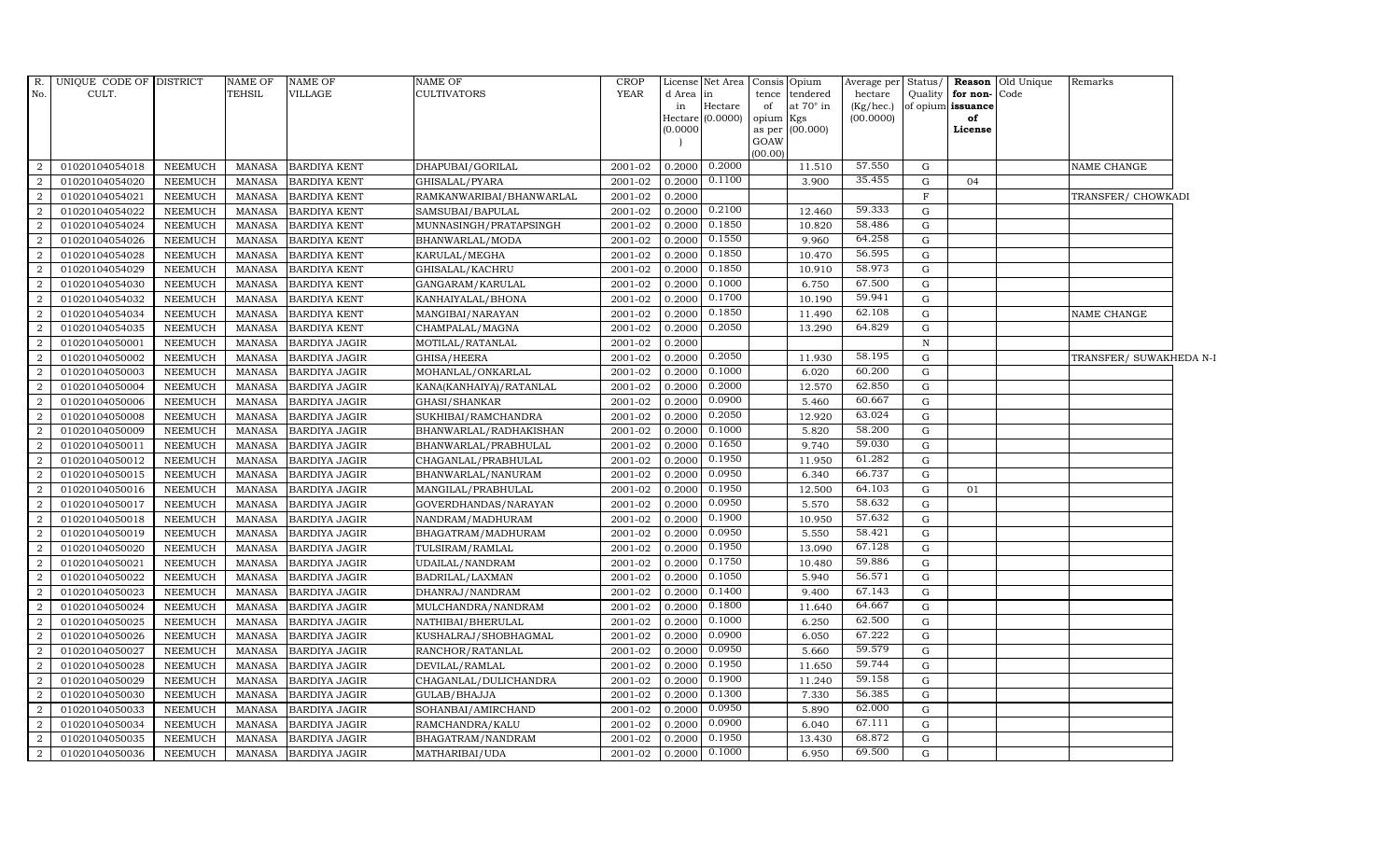| R.               | UNIQUE CODE OF DISTRICT |                | <b>NAME OF</b> | <b>NAME OF</b>       | <b>NAME OF</b>             | <b>CROP</b> |          | License Net Area   |           | Consis Opium    | Average per | Status/     | <b>Reason</b>     | Old Unique     | Remarks         |
|------------------|-------------------------|----------------|----------------|----------------------|----------------------------|-------------|----------|--------------------|-----------|-----------------|-------------|-------------|-------------------|----------------|-----------------|
| No.              | CULT.                   |                | <b>TEHSIL</b>  | VILLAGE              | CULTIVATORS                | <b>YEAR</b> | d Area   | in                 | tence     | tendered        | hectare     | Quality     | for non-          | Code           |                 |
|                  |                         |                |                |                      |                            |             | in       | Hectare            | of        | at 70° in       | (Kg/hec.)   |             | of opium issuance |                |                 |
|                  |                         |                |                |                      |                            |             |          | Hectare $(0.0000)$ | opium Kgs |                 | (00.0000)   |             | of<br>License     |                |                 |
|                  |                         |                |                |                      |                            |             | (0.0000) |                    | GOAW      | as per (00.000) |             |             |                   |                |                 |
|                  |                         |                |                |                      |                            |             |          |                    | (00.00)   |                 |             |             |                   |                |                 |
| 2                | 01020104050037          | <b>NEEMUCH</b> | MANASA         | <b>BARDIYA JAGIR</b> | SURAJBAI/RATANNATH         | 2001-02     |          | $0.2000$ $0.1950$  |           | 13.060          | 66.974      | G           |                   |                |                 |
| 2                | 01020104050038          | <b>NEEMUCH</b> | <b>MANASA</b>  | <b>BARDIYA JAGIR</b> | BALARAM/MADHURAM           | 2001-02     | 0.2000   | 0.2100             |           | 12.750          | 60.714      | $\mathbf G$ |                   |                |                 |
| 2                | 01020104050039          | <b>NEEMUCH</b> | <b>MANASA</b>  | <b>BARDIYA JAGIR</b> | RAJIBAI/KALURAM            | 2001-02     | 0.2000   | 0.2050             |           | 12.720          | 62.049      | G           |                   |                |                 |
| $\overline{2}$   | 01020104050040          | <b>NEEMUCH</b> | <b>MANASA</b>  | <b>BARDIYA JAGIR</b> | MULCHANDRA/NANDRAM PATIDAR | 2001-02     | 0.2000   | 0.1950             |           | 13.230          | 67.846      | $\mathbf G$ |                   |                |                 |
| 2                | 01020104050041          | <b>NEEMUCH</b> | <b>MANASA</b>  | <b>BARDIYA JAGIR</b> | KANHAIYALAL/ONKAR          | 2001-02     | 0.2000   | 0.1500             |           | 12.050          | 80.333      | ${\rm G}$   |                   |                | NAME CHANGE     |
| 2                | 01020104050043          | <b>NEEMUCH</b> | <b>MANASA</b>  | <b>BARDIYA JAGIR</b> | FAKIRCHANRA/VAJERAM        | 2001-02     | 0.2000   | 0.2000             |           | 11.030          | 55.150      | ${\rm G}$   |                   |                |                 |
| 2                | 01020104050046          | <b>NEEMUCH</b> | <b>MANASA</b>  | <b>BARDIYA JAGIR</b> | CHATARSINGH/ARJUNSINGH     | 2001-02     | 0.2000   | 0.1950             |           | 10.440          | 53.538      | ${\rm G}$   |                   |                |                 |
| 2                | 01020104050047          | <b>NEEMUCH</b> | <b>MANASA</b>  | <b>BARDIYA JAGIR</b> | MANSINGH/KHUMANSINGH       | 2001-02     | 0.2000   | 0.1050             |           | 5.690           | 54.190      | $\mathbf G$ |                   |                |                 |
| $\overline{2}$   | 01020104050048          | <b>NEEMUCH</b> | <b>MANASA</b>  | <b>BARDIYA JAGIR</b> | MANGIBAI/RAMESHWAR         | 2001-02     | 0.2000   | 0.1750             |           | 10.180          | 58.171      | $\mathbf G$ |                   |                | NAME CHANGE     |
| 2                | 01020104050049          | <b>NEEMUCH</b> | <b>MANASA</b>  | <b>BARDIYA JAGIR</b> | BHANWARLAL/MANGILAL        | 2001-02     | 0.2000   | 0.2000             |           | 12.460          | 62.300      | ${\rm G}$   |                   |                |                 |
| $\overline{2}$   | 01020104050051          | <b>NEEMUCH</b> | <b>MANASA</b>  | <b>BARDIYA JAGIR</b> | BRIJLAL/ONKARLAL           | 2001-02     | 0.2000   | 0.0900             |           | 5.530           | 61.444      | ${\rm G}$   |                   |                |                 |
| 2                | 01020104050052          | <b>NEEMUCH</b> | <b>MANASA</b>  | <b>BARDIYA JAGIR</b> | JAGANNATH/RAMLAL           | 2001-02     | 0.2000   | 0.1800             |           | 10.860          | 60.333      | $\mathbf G$ |                   |                |                 |
| 2                | 01020104050053          | <b>NEEMUCH</b> | <b>MANASA</b>  | <b>BARDIYA JAGIR</b> | BHANWARNATH/RATANNATH      | 2001-02     | 0.2000   | 0.1950             |           | 11.880          | 60.923      | $\mathbf G$ |                   |                |                 |
| $\overline{2}$   | 01020104050054          | <b>NEEMUCH</b> | <b>MANASA</b>  | <b>BARDIYA JAGIR</b> | RAJMAL/LAXMAN              | 2001-02     | 0.2000   | 0.1000             |           | 6.430           | 64.300      | $\mathbf G$ |                   |                |                 |
| 2                | 01020104050056          | <b>NEEMUCH</b> | <b>MANASA</b>  | <b>BARDIYA JAGIR</b> | ISHWARLAL/DAMARLAL         | 2001-02     | 0.2000   | 0.0950             |           | 5.590           | 58.842      | ${\rm G}$   |                   |                |                 |
| $\overline{2}$   | 01020104050057          | <b>NEEMUCH</b> | <b>MANASA</b>  | <b>BARDIYA JAGIR</b> | BASANTILAL/KANHAIYALAL     | 2001-02     | 0.2000   | 0.2000             |           | 13.430          | 67.150      | ${\rm G}$   |                   |                |                 |
| 2                | 01020104050059          | <b>NEEMUCH</b> | <b>MANASA</b>  | <b>BARDIYA JAGIR</b> | MADANLAL/LAXMAN            | 2001-02     | 0.2000   | 0.0950             |           | 6.210           | 65.368      | G           |                   |                |                 |
| 2                | 01020104050060          | <b>NEEMUCH</b> | <b>MANASA</b>  | <b>BARDIYA JAGIR</b> | NATHULAL/SHANKARLAL        | 2001-02     | 0.2000   | 0.1950             |           | 12.900          | 66.154      | $\mathbf G$ |                   |                |                 |
| $\overline{2}$   | 01020104050063          | <b>NEEMUCH</b> | <b>MANASA</b>  | <b>BARDIYA JAGIR</b> | MEGHRAJ/CHOGA              | 2001-02     | 0.2000   | 0.2000             |           | 11.840          | 59.200      | $\mathbf G$ |                   |                |                 |
| 2                | 01020104050065          | <b>NEEMUCH</b> | <b>MANASA</b>  | <b>BARDIYA JAGIR</b> | BHANWARLAL/RAMPRATAP       | 2001-02     | 0.2000   | 0.2000             |           | 11.560          | 57.800      | $\mathbf G$ |                   |                |                 |
| 2                | 01020104050068          | <b>NEEMUCH</b> | <b>MANASA</b>  | <b>BARDIYA JAGIR</b> | DAMARLAL/CHOGALAL          | 2001-02     | 0.2000   | 0.1500             |           | 9.790           | 65.267      | $\mathbf G$ |                   |                |                 |
| $\boldsymbol{2}$ | 01020104050069          | <b>NEEMUCH</b> | <b>MANASA</b>  | <b>BARDIYA JAGIR</b> | RADHESHYAM/KANWARLAL       | 2001-02     | 0.2000   | 0.1900             |           | 11.490          | 60.474      | ${\rm G}$   |                   |                |                 |
| 2                | 01020104050071          | <b>NEEMUCH</b> | <b>MANASA</b>  | <b>BARDIYA JAGIR</b> | DEVNATH/SHANKARNATH        | 2001-02     | 0.2000   | 0.2000             |           | 10.850          | 54.250      | G           |                   |                |                 |
| 2                | 01020104050070          | <b>NEEMUCH</b> | <b>MANASA</b>  | <b>BARDIYA JAGIR</b> | KAMLESH KUMAR/KESHARIMAL   | 2001-02     | 0.2000   | 0.1900             |           | 11.540          | 60.737      | $\mathbf G$ |                   |                | NAME CHANGE     |
| $\overline{2}$   | 01020104050073          | <b>NEEMUCH</b> | <b>MANASA</b>  | <b>BARDIYA JAGIR</b> | PUNNIBAI/LAXMAN            | 2001-02     | 0.2000   | 0.1950             |           | 11.970          | 61.385      | $\mathbf G$ |                   |                | TRANSFER/ UCHED |
| 2                | 01020104050074          | <b>NEEMUCH</b> | <b>MANASA</b>  | <b>BARDIYA JAGIR</b> | BASANTIBAI/BHUWANA         | 2001-02     | 0.2000   | 0.0950             |           | 5.940           | 62.526      | ${\rm G}$   |                   |                |                 |
| $\overline{2}$   | 01020104050075          | <b>NEEMUCH</b> | <b>MANASA</b>  | <b>BARDIYA JAGIR</b> | MANGILAL/ONKARLAL          | 2001-02     | 0.2000   | 0.2050             |           | 11.340          | 55.317      | G           |                   |                |                 |
| 2                | 01020104050077          | <b>NEEMUCH</b> | <b>MANASA</b>  | <b>BARDIYA JAGIR</b> | GHASIBAI/RAMNATH           | 2001-02     | 0.2000   | 0.1750             |           | 10.310          | 58.914      | $\mathbf G$ |                   |                |                 |
| 2                | 01020104050078          | <b>NEEMUCH</b> | <b>MANASA</b>  | <b>BARDIYA JAGIR</b> | BHERULAL/NANDA             | 2001-02     | 0.2000   | 0.1150             |           | 6.850           | 59.565      | $\mathbf G$ |                   |                |                 |
| $\overline{2}$   | 01020104050079          | <b>NEEMUCH</b> | <b>MANASA</b>  | <b>BARDIYA JAGIR</b> | JAGDISH/BHANWARLAL         | 2001-02     | 0.2000   | 0.1800             |           | 10.870          | 60.389      | $\mathbf G$ |                   |                |                 |
| $\overline{2}$   | 01020104050080          | <b>NEEMUCH</b> | <b>MANASA</b>  | BARDIYA JAGIR        | BANSHILAL/CHATRA           | 2001-02     | 0.2000   | 0.2100             |           | 12.330          | 58.714      | G           |                   |                |                 |
| $\overline{2}$   | 01020104050081          | <b>NEEMUCH</b> | <b>MANASA</b>  | <b>BARDIYA JAGIR</b> | MANGILAL/FAKIRCHANDRA      | 2001-02     | 0.2000   | 0.1850             |           | 11.870          | 64.162      | ${\rm G}$   |                   |                |                 |
| $\overline{2}$   | 01020104050082          | <b>NEEMUCH</b> | <b>MANASA</b>  | <b>BARDIYA JAGIR</b> | SHYAMLAL/BHANWARLAL        | 2001-02     | 0.2000   | 0.1950             |           | 11.610          | 59.538      | ${\rm G}$   |                   |                |                 |
| 2                | 01020104050084          | <b>NEEMUCH</b> | <b>MANASA</b>  | <b>BARDIYA JAGIR</b> | YASHODABAI/SAVANTRAM       | 2001-02     | 0.2000   | 0.1050             |           | 6.680           | 63.619      | $\mathbf G$ |                   | 01020104051031 |                 |
| 2                | 01020104040001          | <b>NEEMUCH</b> | <b>MANASA</b>  | <b>BANI</b>          | MOTILAL/JAGANNATH          | 2001-02     | 0.2000   | 0.1850             |           | 11.190          | 60.486      | $\mathbf G$ |                   |                | TRANSFER/HASPUR |
| $\overline{2}$   | 01020104040002          | <b>NEEMUCH</b> | <b>MANASA</b>  | <b>BANI</b>          | DEVRAM/BHANWARLAL          | 2001-02     | 0.2000   | 0.1050             |           | 6.560           | 62.476      | ${\rm G}$   |                   |                |                 |
| $\overline{2}$   | 01020104040003          | <b>NEEMUCH</b> | <b>MANASA</b>  | <b>BANI</b>          | MANGILAL/RAMCHANDRA        | 2001-02     | 0.2000   | 0.1900             |           | 13.410          | 70.579      | ${\rm G}$   |                   |                |                 |
| $\overline{2}$   | 01020104040004          | <b>NEEMUCH</b> | <b>MANASA</b>  | <b>BANI</b>          | RAMNARAYAN/KALURAM         | 2001-02     | 0.2000   | 0.1000             |           | 6.720           | 67.200      | ${\rm G}$   |                   |                |                 |
| 2                | 01020104040005          | <b>NEEMUCH</b> | <b>MANASA</b>  | <b>BANI</b>          | AMBARAM/BAPULAL            | 2001-02     | 0.2000   | 0.1950             |           | 16.150          | 82.821      | $\mathbf G$ |                   |                |                 |
| 2                | 01020104040006          | <b>NEEMUCH</b> | <b>MANASA</b>  | <b>BANI</b>          | JARILAL/HARCHANDRA         | 2001-02     | 0.2000   | 0.1000             |           | 5.760           | 57.600      | $\mathbf G$ |                   |                |                 |
| $\overline{2}$   | 01020104040007          | <b>NEEMUCH</b> | MANASA         | <b>BANI</b>          | BHULIBAI/RAMLAL            | 2001-02     | 0.2000   | 0.1900             |           | 11.560          | 60.842      | G           |                   |                |                 |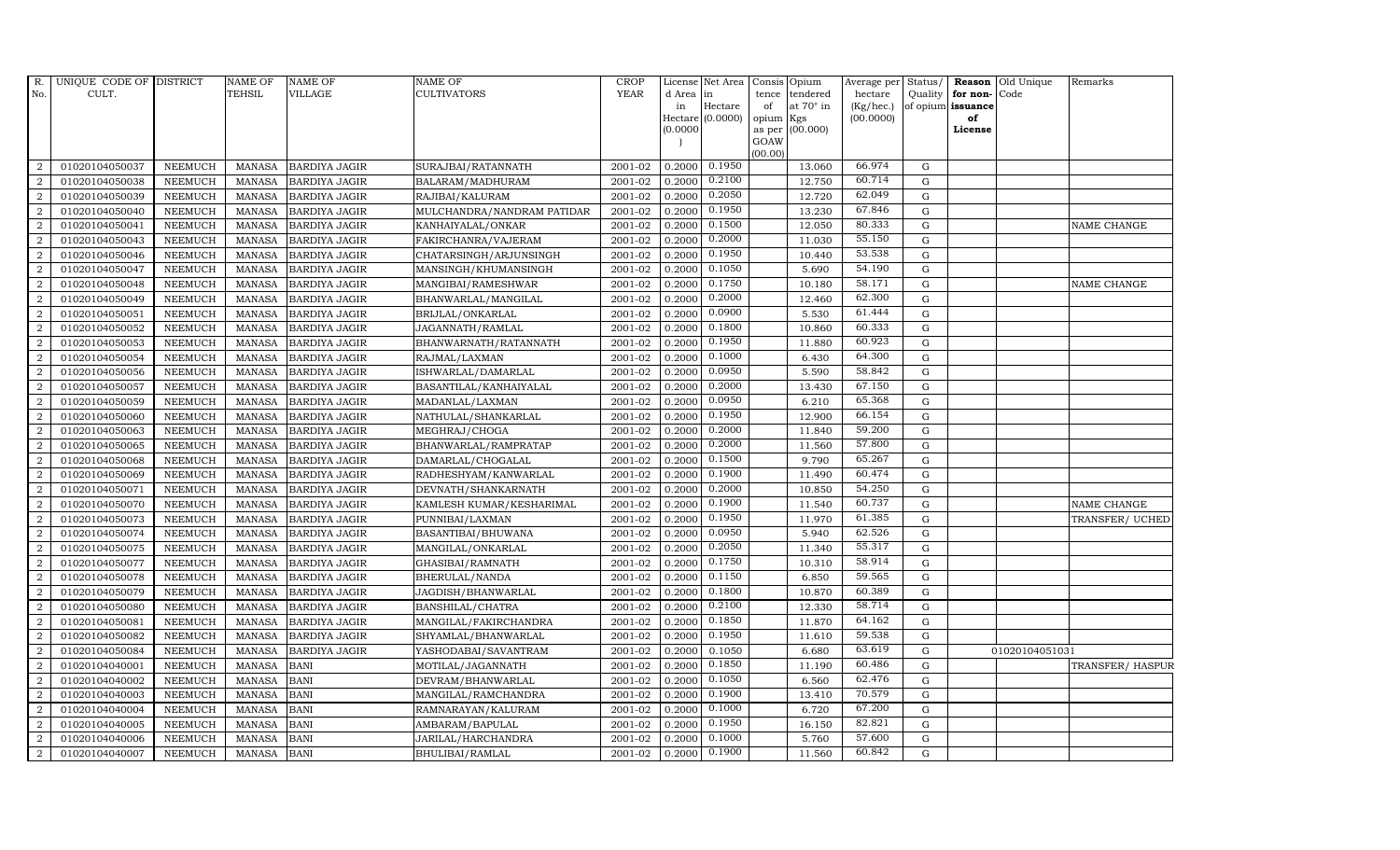| d Area in<br>tendered<br>hectare<br>Quality<br>for non-<br>Code<br>tence<br>Hectare<br>at $70^\circ$ in<br>(Kg/hec.)<br>of opium issuance<br>in<br>of<br>Hectare (0.0000)<br>(00.0000)<br>opium<br>Kgs<br>of<br>(0.0000)<br>(00.000)<br>as per<br>License<br>GOAW<br>(00.00)<br>0.1800<br>61.778<br><b>BANI</b><br>2001-02<br>0.2000<br>11.120<br>$\mathbf G$<br>$\overline{2}$<br>01020104040008<br><b>NEEMUCH</b><br><b>MANASA</b><br>DAYARAM/CHITARLAL<br>NAME CHANGE<br>0.1950<br>65.333<br>2001-02<br>12.740<br>${\rm G}$<br>$\overline{a}$<br>01020104040011<br><b>NEEMUCH</b><br><b>MANASA</b><br><b>BANI</b><br>0.2000<br>BHANWARLAL/AMRITRAM<br>2<br>2001-02<br>0.2000<br>$\, {\rm N}$<br>01020104040012<br><b>NEEMUCH</b><br><b>MANASA</b><br><b>BANI</b><br>MOTILAL/AMRITRAM<br>0.0750<br>54.667<br>$\boldsymbol{2}$<br>01020104040013<br><b>NEEMUCH</b><br><b>MANASA</b><br><b>BANI</b><br>JASKUNWAR/RAMDAYAL<br>2001-02<br>0.2000<br>4.100<br>$\mathbf G$<br>NAME CHANGE<br>0.1050<br>69.048<br>01020104040014<br><b>NEEMUCH</b><br>2001-02<br>7.250<br>$\mathbf G$<br>$\overline{2}$<br><b>MANASA</b><br><b>BANI</b><br>KISHANLAL/CHOTELAL<br>0.2000<br><b>NEEMUCH</b><br><b>BANI</b><br>2001-02<br>$\, {\bf N}$<br>$\overline{2}$<br>01020104040016<br><b>MANASA</b><br>0.2000<br>BANSHILAL/BHAGIRATH<br>0.0600<br>64.500<br>2001-02<br>${\rm G}$<br>$\overline{a}$<br>01020104040018<br>NEEMUCH<br><b>MANASA</b><br><b>BANI</b><br>0.2000<br>3.870<br>NANDLAL/JARILAL<br>0.1750<br>59.600<br>$\overline{2}$<br>2001-02<br>01020104040019<br><b>NEEMUCH</b><br><b>MANASA</b><br><b>BANI</b><br>BHUWANIRAM/JAGANNATH<br>0.2000<br>10.430<br>G<br>0.0900<br>58.222<br>$\boldsymbol{2}$<br>01020104040020<br><b>NEEMUCH</b><br><b>MANASA</b><br><b>BANI</b><br>BHUWANIRAM/MATHURALAL<br>2001-02<br>0.2000<br>5.240<br>$\mathbf G$<br>0.1400<br>62.286<br>8.720<br>$\boldsymbol{2}$<br>01020104040022<br><b>NEEMUCH</b><br><b>BANI</b><br>2001-02<br>${\rm G}$<br><b>MANASA</b><br>KARULAL/MOTILAL<br>0.2000<br>0.0950<br>70.526<br>6.700<br>${\rm G}$<br>$\overline{2}$<br>01020104040026<br><b>NEEMUCH</b><br><b>MANASA</b><br><b>BANI</b><br>2001-02<br>0.2000<br>RAMPRASAD/RATANLAL<br>TRANSFER/ HASPUR<br>57.909<br>0.1100<br>01020104040031<br>2001-02<br>6.370<br>${\rm G}$<br>2<br><b>NEEMUCH</b><br><b>MANASA</b><br><b>BANI</b><br>MULCHAND/PURALAL<br>0.2000<br>0.1850<br>63.135<br>$\overline{2}$<br>2001-02<br>11.680<br>01020104040034<br><b>NEEMUCH</b><br><b>MANASA</b><br><b>BANI</b><br>KASHIRAM/PURALAL<br>0.2000<br>G<br>0.1900<br>61.474<br>$\overline{2}$<br>01020104040037<br><b>MANASA</b><br><b>BANI</b><br>2001-02<br>11.680<br>${\rm G}$<br><b>NEEMUCH</b><br>JAMNALAL/RAMCHANDRA<br>0.2000<br>NAME CHANGE<br>0.1050<br>67.619<br>$\overline{2}$<br>01020104040038<br>NEEMUCH<br><b>BANI</b><br>2001-02<br>7.100<br>${\rm G}$<br><b>MANASA</b><br>CHITARMAL/KANHAIYALAL<br>0.2000<br>0.1750<br>61.714<br><b>BANI</b><br>10.800<br>G<br>$\overline{2}$<br>01020104040039<br><b>NEEMUCH</b><br><b>MANASA</b><br>RAMNIWAS/NATHURAM<br>2001-02<br>0.2000<br>0.2000<br>61.000<br>2001-02<br>12.200<br>2<br>01020104040040<br><b>NEEMUCH</b><br><b>MANASA</b><br><b>BANI</b><br>MOHANLAL/RATANLAL<br>0.2000<br>$\mathbf G$<br>0.0900<br>56.778<br>$\overline{2}$<br>01020104040041<br>2001-02<br>5.110<br>$\mathbf G$<br><b>NEEMUCH</b><br><b>MANASA</b><br><b>BANI</b><br>BHONIBAI/DULICHAND<br>0.2000<br>0.1950<br>69.744<br>$\overline{2}$<br>01020104040045<br><b>BANI</b><br>2001-02<br>$\mathbf G$<br><b>NEEMUCH</b><br><b>MANASA</b><br>RAMPRATAP/HEERALAL<br>0.2000<br>13.600<br>NAME CHANGE<br>0.0850<br>65.882<br>${\bf G}$<br>$\overline{2}$<br>01020104040046<br><b>NEEMUCH</b><br><b>MANASA</b><br><b>BANI</b><br>2001-02<br>5.600<br>RADHESHYAM/BHAGIRATH<br>0.2000<br>0.1550<br>59.355<br>${\rm G}$<br><b>BANI</b><br>2001-02<br>9.200<br>$\overline{2}$<br>01020104040047<br><b>NEEMUCH</b><br><b>MANASA</b><br>BHERULAL/FULCHANDRA<br>0.2000<br>0.1350<br>60.222<br>2001-02<br>${\rm G}$<br>2<br>01020104040048<br><b>NEEMUCH</b><br><b>MANASA</b><br><b>BANI</b><br>RAMPRAHALAD/BHANWARLAL<br>0.2000<br>8.130<br>64.875<br>0.1600<br>$\overline{2}$<br>01020104040050<br>NEEMUCH<br>2001-02<br>0.2000<br>10.380<br>${\rm G}$<br><b>MANASA</b><br><b>BANI</b><br>MANOHARSINGH/NATHUSINGH<br>0.0850<br>69.294<br>$\mathbf G$<br>$\overline{2}$<br>01020104040009<br><b>NEEMUCH</b><br><b>MANASA</b><br><b>BANI</b><br>2001-02<br>0.2000<br>5.890<br>NAME CHANGE<br>AMBALAL/PURALAL<br>0.1650<br>65.939<br>$\overline{2}$<br>$\mathbf G$<br>01020104040025<br><b>NEEMUCH</b><br><b>MANASA</b><br><b>BANI</b><br>RAJENDRAKUMAR/RADHESHYAM<br>2001-02<br>0.2000<br>10.880<br>NAME CHANGE<br>55.846<br><b>BANI</b><br>$\mathbf G$<br>$\overline{2}$<br>01020104040049<br><b>NEEMUCH</b><br><b>MANASA</b><br>FATEHSINGH/NATHUSINGH<br>2001-02<br>0.2000<br>0.1950<br>10.890<br>01020104133075<br>63.500<br><b>BAMNI</b><br>2001-02<br>0.1000<br>6.350<br>${\rm G}$<br>3<br>01020104079001<br><b>NEEMUCH</b><br><b>MANASA</b><br>HARLAL/GULAB<br>0.2000<br>60.286<br>3<br>01020104079003<br>NEEMUCH<br><b>BAMNI</b><br>2001-02<br>0.1050<br>6.330<br>${\rm G}$<br><b>MANASA</b><br>BAPULAL/JAYSINGH<br>0.2000<br>54.300<br>${\rm G}$<br>01020104079004<br><b>BAMNI</b><br>2001-02<br>0.1000<br>5.430<br>3<br><b>NEEMUCH</b><br><b>MANASA</b><br>RAMLAL/HARIRAM<br>0.2000<br>56.900<br>01020104079005<br>3<br><b>NEEMUCH</b><br><b>MANASA</b><br><b>BAMNI</b><br>HARIRAM/HEMA<br>2001-02<br>0.2000<br>0.1000<br>5.690<br>$\mathbf G$<br>NAME CHANGE<br>58.667<br><b>BAMNI</b><br>2001-02<br>0.2000<br>0.1050<br>${\rm G}$<br>3<br>01020104079007<br><b>NEEMUCH</b><br><b>MANASA</b><br>RAMDAYAL/PANNALAL<br>6.160<br>68.000<br>3<br><b>MANASA</b><br><b>BAMNI</b><br>2001-02<br>0.0900<br>6.120<br>${\rm G}$<br>01020104079010<br><b>NEEMUCH</b><br>BHERULAL/NATHULAL<br>0.2000<br>58.300<br>2001-02<br>3<br>01020104079012<br><b>NEEMUCH</b><br><b>MANASA</b><br><b>BAMNI</b><br>0.2000<br>0.1000<br>5.830<br>${\rm G}$<br>KISHANLAL/DHANNA<br>59.400<br>$\mathbf G$<br><b>BAMNI</b><br>2001-02<br>0.1000<br>5.940<br>3<br>01020104079013<br><b>NEEMUCH</b><br><b>MANASA</b><br>HARIRAM/DHANNA<br>0.2000<br>3<br>5.530<br>55.300<br>01020104079014<br><b>NEEMUCH</b><br><b>MANASA</b><br><b>BAMNI</b><br>BHUVANIRAM/HEMA<br>2001-02<br>0.2000<br>0.1000<br>$\mathbf G$<br>60.400<br><b>NEEMUCH</b><br><b>BAMNI</b><br>0.1000<br>6.040<br>${\rm G}$<br>3<br>01020104079015<br><b>MANASA</b><br>VAKTAVAR/NARAYAN<br>2001-02<br>0.2000<br>58.800<br>01020104079018<br><b>NEEMUCH</b><br><b>MANASA</b><br><b>BAMNI</b><br>2001-02<br>0.2000<br>0.1000<br>5.880<br>G<br>3<br>GAMEBAI/BHAVARLAL<br>NAME CHANGE<br>68.741<br>3<br>9.280<br>${\rm G}$<br>01020104079022<br><b>NEEMUCH</b><br><b>MANASA</b><br>BAMNI<br>2001-02<br>0.2000<br>0.1350<br>SHANTILAL/HEMAJI<br>57.048<br>${\rm G}$<br>01020104079023<br>2001-02<br>0.1050<br>5.990<br>3<br><b>NEEMUCH</b><br><b>MANASA</b><br><b>BAMNI</b><br>RUPSINGH/MOHANSINGH<br>0.2000<br>56.615<br>3<br>01020104079025<br><b>NEEMUCH</b><br><b>MANASA</b><br><b>BAMNI</b><br>RAMCHANDRA/KAVARLAL<br>2001-02<br>0.2000<br>0.1950<br>11.040<br>$\mathbf G$<br>62.571<br>6.570<br>3<br>01020104079026<br><b>NEEMUCH</b><br><b>MANASA</b><br><b>BAMNI</b><br>2001-02<br>0.2000<br>0.1050<br>G | R.  | UNIQUE CODE OF DISTRICT | <b>NAME OF</b> | <b>NAME OF</b> | NAME OF         | CROP        | License Net Area | Consis Opium | Average per | Status/ | <b>Reason</b> | Old Unique | Remarks |
|------------------------------------------------------------------------------------------------------------------------------------------------------------------------------------------------------------------------------------------------------------------------------------------------------------------------------------------------------------------------------------------------------------------------------------------------------------------------------------------------------------------------------------------------------------------------------------------------------------------------------------------------------------------------------------------------------------------------------------------------------------------------------------------------------------------------------------------------------------------------------------------------------------------------------------------------------------------------------------------------------------------------------------------------------------------------------------------------------------------------------------------------------------------------------------------------------------------------------------------------------------------------------------------------------------------------------------------------------------------------------------------------------------------------------------------------------------------------------------------------------------------------------------------------------------------------------------------------------------------------------------------------------------------------------------------------------------------------------------------------------------------------------------------------------------------------------------------------------------------------------------------------------------------------------------------------------------------------------------------------------------------------------------------------------------------------------------------------------------------------------------------------------------------------------------------------------------------------------------------------------------------------------------------------------------------------------------------------------------------------------------------------------------------------------------------------------------------------------------------------------------------------------------------------------------------------------------------------------------------------------------------------------------------------------------------------------------------------------------------------------------------------------------------------------------------------------------------------------------------------------------------------------------------------------------------------------------------------------------------------------------------------------------------------------------------------------------------------------------------------------------------------------------------------------------------------------------------------------------------------------------------------------------------------------------------------------------------------------------------------------------------------------------------------------------------------------------------------------------------------------------------------------------------------------------------------------------------------------------------------------------------------------------------------------------------------------------------------------------------------------------------------------------------------------------------------------------------------------------------------------------------------------------------------------------------------------------------------------------------------------------------------------------------------------------------------------------------------------------------------------------------------------------------------------------------------------------------------------------------------------------------------------------------------------------------------------------------------------------------------------------------------------------------------------------------------------------------------------------------------------------------------------------------------------------------------------------------------------------------------------------------------------------------------------------------------------------------------------------------------------------------------------------------------------------------------------------------------------------------------------------------------------------------------------------------------------------------------------------------------------------------------------------------------------------------------------------------------------------------------------------------------------------------------------------------------------------------------------------------------------------------------------------------------------------------------------------------------------------------------------------------------------------------------------------------------------------------------------------------------------------------------------------------------------------------------------------------------------------------------------------------------------------------------------------------------------------------------------------------------------------------------------------------------------------------------------------------------------------------------------------------------------------------------------------------------------------------------------------------------------------------------------------------------------------------------------------------------------------------------------------------------------------------------------------------------------------------------------------------------------------------------------------------------------------------------------------------------------------------------------------------------------------------------------------------------------------------------------------------------------------------------------------------------------------------------------------------------------------------------------------------------------------------------------------------------------------------------------------------------------------------------------------------------------------------------------------------------------------------------------------------------------------------------------------------------------------------------------------------------------------------------------------------------------------------------------------------------------------------------------------------------------------------------------------------------------------------------------------------------------------------------------------------------------------------------------------------------------------------------------|-----|-------------------------|----------------|----------------|-----------------|-------------|------------------|--------------|-------------|---------|---------------|------------|---------|
|                                                                                                                                                                                                                                                                                                                                                                                                                                                                                                                                                                                                                                                                                                                                                                                                                                                                                                                                                                                                                                                                                                                                                                                                                                                                                                                                                                                                                                                                                                                                                                                                                                                                                                                                                                                                                                                                                                                                                                                                                                                                                                                                                                                                                                                                                                                                                                                                                                                                                                                                                                                                                                                                                                                                                                                                                                                                                                                                                                                                                                                                                                                                                                                                                                                                                                                                                                                                                                                                                                                                                                                                                                                                                                                                                                                                                                                                                                                                                                                                                                                                                                                                                                                                                                                                                                                                                                                                                                                                                                                                                                                                                                                                                                                                                                                                                                                                                                                                                                                                                                                                                                                                                                                                                                                                                                                                                                                                                                                                                                                                                                                                                                                                                                                                                                                                                                                                                                                                                                                                                                                                                                                                                                                                                                                                                                                                                                                                                                                                                                                                                                                                                                                                                                                                                                                                                                                                                                                                                                                                                                                                                                                                                                                                                                                                                                                                                                              | No. | CULT.                   | TEHSIL         | <b>VILLAGE</b> | CULTIVATORS     | <b>YEAR</b> |                  |              |             |         |               |            |         |
|                                                                                                                                                                                                                                                                                                                                                                                                                                                                                                                                                                                                                                                                                                                                                                                                                                                                                                                                                                                                                                                                                                                                                                                                                                                                                                                                                                                                                                                                                                                                                                                                                                                                                                                                                                                                                                                                                                                                                                                                                                                                                                                                                                                                                                                                                                                                                                                                                                                                                                                                                                                                                                                                                                                                                                                                                                                                                                                                                                                                                                                                                                                                                                                                                                                                                                                                                                                                                                                                                                                                                                                                                                                                                                                                                                                                                                                                                                                                                                                                                                                                                                                                                                                                                                                                                                                                                                                                                                                                                                                                                                                                                                                                                                                                                                                                                                                                                                                                                                                                                                                                                                                                                                                                                                                                                                                                                                                                                                                                                                                                                                                                                                                                                                                                                                                                                                                                                                                                                                                                                                                                                                                                                                                                                                                                                                                                                                                                                                                                                                                                                                                                                                                                                                                                                                                                                                                                                                                                                                                                                                                                                                                                                                                                                                                                                                                                                                              |     |                         |                |                |                 |             |                  |              |             |         |               |            |         |
|                                                                                                                                                                                                                                                                                                                                                                                                                                                                                                                                                                                                                                                                                                                                                                                                                                                                                                                                                                                                                                                                                                                                                                                                                                                                                                                                                                                                                                                                                                                                                                                                                                                                                                                                                                                                                                                                                                                                                                                                                                                                                                                                                                                                                                                                                                                                                                                                                                                                                                                                                                                                                                                                                                                                                                                                                                                                                                                                                                                                                                                                                                                                                                                                                                                                                                                                                                                                                                                                                                                                                                                                                                                                                                                                                                                                                                                                                                                                                                                                                                                                                                                                                                                                                                                                                                                                                                                                                                                                                                                                                                                                                                                                                                                                                                                                                                                                                                                                                                                                                                                                                                                                                                                                                                                                                                                                                                                                                                                                                                                                                                                                                                                                                                                                                                                                                                                                                                                                                                                                                                                                                                                                                                                                                                                                                                                                                                                                                                                                                                                                                                                                                                                                                                                                                                                                                                                                                                                                                                                                                                                                                                                                                                                                                                                                                                                                                                              |     |                         |                |                |                 |             |                  |              |             |         |               |            |         |
|                                                                                                                                                                                                                                                                                                                                                                                                                                                                                                                                                                                                                                                                                                                                                                                                                                                                                                                                                                                                                                                                                                                                                                                                                                                                                                                                                                                                                                                                                                                                                                                                                                                                                                                                                                                                                                                                                                                                                                                                                                                                                                                                                                                                                                                                                                                                                                                                                                                                                                                                                                                                                                                                                                                                                                                                                                                                                                                                                                                                                                                                                                                                                                                                                                                                                                                                                                                                                                                                                                                                                                                                                                                                                                                                                                                                                                                                                                                                                                                                                                                                                                                                                                                                                                                                                                                                                                                                                                                                                                                                                                                                                                                                                                                                                                                                                                                                                                                                                                                                                                                                                                                                                                                                                                                                                                                                                                                                                                                                                                                                                                                                                                                                                                                                                                                                                                                                                                                                                                                                                                                                                                                                                                                                                                                                                                                                                                                                                                                                                                                                                                                                                                                                                                                                                                                                                                                                                                                                                                                                                                                                                                                                                                                                                                                                                                                                                                              |     |                         |                |                |                 |             |                  |              |             |         |               |            |         |
|                                                                                                                                                                                                                                                                                                                                                                                                                                                                                                                                                                                                                                                                                                                                                                                                                                                                                                                                                                                                                                                                                                                                                                                                                                                                                                                                                                                                                                                                                                                                                                                                                                                                                                                                                                                                                                                                                                                                                                                                                                                                                                                                                                                                                                                                                                                                                                                                                                                                                                                                                                                                                                                                                                                                                                                                                                                                                                                                                                                                                                                                                                                                                                                                                                                                                                                                                                                                                                                                                                                                                                                                                                                                                                                                                                                                                                                                                                                                                                                                                                                                                                                                                                                                                                                                                                                                                                                                                                                                                                                                                                                                                                                                                                                                                                                                                                                                                                                                                                                                                                                                                                                                                                                                                                                                                                                                                                                                                                                                                                                                                                                                                                                                                                                                                                                                                                                                                                                                                                                                                                                                                                                                                                                                                                                                                                                                                                                                                                                                                                                                                                                                                                                                                                                                                                                                                                                                                                                                                                                                                                                                                                                                                                                                                                                                                                                                                                              |     |                         |                |                |                 |             |                  |              |             |         |               |            |         |
|                                                                                                                                                                                                                                                                                                                                                                                                                                                                                                                                                                                                                                                                                                                                                                                                                                                                                                                                                                                                                                                                                                                                                                                                                                                                                                                                                                                                                                                                                                                                                                                                                                                                                                                                                                                                                                                                                                                                                                                                                                                                                                                                                                                                                                                                                                                                                                                                                                                                                                                                                                                                                                                                                                                                                                                                                                                                                                                                                                                                                                                                                                                                                                                                                                                                                                                                                                                                                                                                                                                                                                                                                                                                                                                                                                                                                                                                                                                                                                                                                                                                                                                                                                                                                                                                                                                                                                                                                                                                                                                                                                                                                                                                                                                                                                                                                                                                                                                                                                                                                                                                                                                                                                                                                                                                                                                                                                                                                                                                                                                                                                                                                                                                                                                                                                                                                                                                                                                                                                                                                                                                                                                                                                                                                                                                                                                                                                                                                                                                                                                                                                                                                                                                                                                                                                                                                                                                                                                                                                                                                                                                                                                                                                                                                                                                                                                                                                              |     |                         |                |                |                 |             |                  |              |             |         |               |            |         |
|                                                                                                                                                                                                                                                                                                                                                                                                                                                                                                                                                                                                                                                                                                                                                                                                                                                                                                                                                                                                                                                                                                                                                                                                                                                                                                                                                                                                                                                                                                                                                                                                                                                                                                                                                                                                                                                                                                                                                                                                                                                                                                                                                                                                                                                                                                                                                                                                                                                                                                                                                                                                                                                                                                                                                                                                                                                                                                                                                                                                                                                                                                                                                                                                                                                                                                                                                                                                                                                                                                                                                                                                                                                                                                                                                                                                                                                                                                                                                                                                                                                                                                                                                                                                                                                                                                                                                                                                                                                                                                                                                                                                                                                                                                                                                                                                                                                                                                                                                                                                                                                                                                                                                                                                                                                                                                                                                                                                                                                                                                                                                                                                                                                                                                                                                                                                                                                                                                                                                                                                                                                                                                                                                                                                                                                                                                                                                                                                                                                                                                                                                                                                                                                                                                                                                                                                                                                                                                                                                                                                                                                                                                                                                                                                                                                                                                                                                                              |     |                         |                |                |                 |             |                  |              |             |         |               |            |         |
|                                                                                                                                                                                                                                                                                                                                                                                                                                                                                                                                                                                                                                                                                                                                                                                                                                                                                                                                                                                                                                                                                                                                                                                                                                                                                                                                                                                                                                                                                                                                                                                                                                                                                                                                                                                                                                                                                                                                                                                                                                                                                                                                                                                                                                                                                                                                                                                                                                                                                                                                                                                                                                                                                                                                                                                                                                                                                                                                                                                                                                                                                                                                                                                                                                                                                                                                                                                                                                                                                                                                                                                                                                                                                                                                                                                                                                                                                                                                                                                                                                                                                                                                                                                                                                                                                                                                                                                                                                                                                                                                                                                                                                                                                                                                                                                                                                                                                                                                                                                                                                                                                                                                                                                                                                                                                                                                                                                                                                                                                                                                                                                                                                                                                                                                                                                                                                                                                                                                                                                                                                                                                                                                                                                                                                                                                                                                                                                                                                                                                                                                                                                                                                                                                                                                                                                                                                                                                                                                                                                                                                                                                                                                                                                                                                                                                                                                                                              |     |                         |                |                |                 |             |                  |              |             |         |               |            |         |
|                                                                                                                                                                                                                                                                                                                                                                                                                                                                                                                                                                                                                                                                                                                                                                                                                                                                                                                                                                                                                                                                                                                                                                                                                                                                                                                                                                                                                                                                                                                                                                                                                                                                                                                                                                                                                                                                                                                                                                                                                                                                                                                                                                                                                                                                                                                                                                                                                                                                                                                                                                                                                                                                                                                                                                                                                                                                                                                                                                                                                                                                                                                                                                                                                                                                                                                                                                                                                                                                                                                                                                                                                                                                                                                                                                                                                                                                                                                                                                                                                                                                                                                                                                                                                                                                                                                                                                                                                                                                                                                                                                                                                                                                                                                                                                                                                                                                                                                                                                                                                                                                                                                                                                                                                                                                                                                                                                                                                                                                                                                                                                                                                                                                                                                                                                                                                                                                                                                                                                                                                                                                                                                                                                                                                                                                                                                                                                                                                                                                                                                                                                                                                                                                                                                                                                                                                                                                                                                                                                                                                                                                                                                                                                                                                                                                                                                                                                              |     |                         |                |                |                 |             |                  |              |             |         |               |            |         |
|                                                                                                                                                                                                                                                                                                                                                                                                                                                                                                                                                                                                                                                                                                                                                                                                                                                                                                                                                                                                                                                                                                                                                                                                                                                                                                                                                                                                                                                                                                                                                                                                                                                                                                                                                                                                                                                                                                                                                                                                                                                                                                                                                                                                                                                                                                                                                                                                                                                                                                                                                                                                                                                                                                                                                                                                                                                                                                                                                                                                                                                                                                                                                                                                                                                                                                                                                                                                                                                                                                                                                                                                                                                                                                                                                                                                                                                                                                                                                                                                                                                                                                                                                                                                                                                                                                                                                                                                                                                                                                                                                                                                                                                                                                                                                                                                                                                                                                                                                                                                                                                                                                                                                                                                                                                                                                                                                                                                                                                                                                                                                                                                                                                                                                                                                                                                                                                                                                                                                                                                                                                                                                                                                                                                                                                                                                                                                                                                                                                                                                                                                                                                                                                                                                                                                                                                                                                                                                                                                                                                                                                                                                                                                                                                                                                                                                                                                                              |     |                         |                |                |                 |             |                  |              |             |         |               |            |         |
|                                                                                                                                                                                                                                                                                                                                                                                                                                                                                                                                                                                                                                                                                                                                                                                                                                                                                                                                                                                                                                                                                                                                                                                                                                                                                                                                                                                                                                                                                                                                                                                                                                                                                                                                                                                                                                                                                                                                                                                                                                                                                                                                                                                                                                                                                                                                                                                                                                                                                                                                                                                                                                                                                                                                                                                                                                                                                                                                                                                                                                                                                                                                                                                                                                                                                                                                                                                                                                                                                                                                                                                                                                                                                                                                                                                                                                                                                                                                                                                                                                                                                                                                                                                                                                                                                                                                                                                                                                                                                                                                                                                                                                                                                                                                                                                                                                                                                                                                                                                                                                                                                                                                                                                                                                                                                                                                                                                                                                                                                                                                                                                                                                                                                                                                                                                                                                                                                                                                                                                                                                                                                                                                                                                                                                                                                                                                                                                                                                                                                                                                                                                                                                                                                                                                                                                                                                                                                                                                                                                                                                                                                                                                                                                                                                                                                                                                                                              |     |                         |                |                |                 |             |                  |              |             |         |               |            |         |
|                                                                                                                                                                                                                                                                                                                                                                                                                                                                                                                                                                                                                                                                                                                                                                                                                                                                                                                                                                                                                                                                                                                                                                                                                                                                                                                                                                                                                                                                                                                                                                                                                                                                                                                                                                                                                                                                                                                                                                                                                                                                                                                                                                                                                                                                                                                                                                                                                                                                                                                                                                                                                                                                                                                                                                                                                                                                                                                                                                                                                                                                                                                                                                                                                                                                                                                                                                                                                                                                                                                                                                                                                                                                                                                                                                                                                                                                                                                                                                                                                                                                                                                                                                                                                                                                                                                                                                                                                                                                                                                                                                                                                                                                                                                                                                                                                                                                                                                                                                                                                                                                                                                                                                                                                                                                                                                                                                                                                                                                                                                                                                                                                                                                                                                                                                                                                                                                                                                                                                                                                                                                                                                                                                                                                                                                                                                                                                                                                                                                                                                                                                                                                                                                                                                                                                                                                                                                                                                                                                                                                                                                                                                                                                                                                                                                                                                                                                              |     |                         |                |                |                 |             |                  |              |             |         |               |            |         |
|                                                                                                                                                                                                                                                                                                                                                                                                                                                                                                                                                                                                                                                                                                                                                                                                                                                                                                                                                                                                                                                                                                                                                                                                                                                                                                                                                                                                                                                                                                                                                                                                                                                                                                                                                                                                                                                                                                                                                                                                                                                                                                                                                                                                                                                                                                                                                                                                                                                                                                                                                                                                                                                                                                                                                                                                                                                                                                                                                                                                                                                                                                                                                                                                                                                                                                                                                                                                                                                                                                                                                                                                                                                                                                                                                                                                                                                                                                                                                                                                                                                                                                                                                                                                                                                                                                                                                                                                                                                                                                                                                                                                                                                                                                                                                                                                                                                                                                                                                                                                                                                                                                                                                                                                                                                                                                                                                                                                                                                                                                                                                                                                                                                                                                                                                                                                                                                                                                                                                                                                                                                                                                                                                                                                                                                                                                                                                                                                                                                                                                                                                                                                                                                                                                                                                                                                                                                                                                                                                                                                                                                                                                                                                                                                                                                                                                                                                                              |     |                         |                |                |                 |             |                  |              |             |         |               |            |         |
|                                                                                                                                                                                                                                                                                                                                                                                                                                                                                                                                                                                                                                                                                                                                                                                                                                                                                                                                                                                                                                                                                                                                                                                                                                                                                                                                                                                                                                                                                                                                                                                                                                                                                                                                                                                                                                                                                                                                                                                                                                                                                                                                                                                                                                                                                                                                                                                                                                                                                                                                                                                                                                                                                                                                                                                                                                                                                                                                                                                                                                                                                                                                                                                                                                                                                                                                                                                                                                                                                                                                                                                                                                                                                                                                                                                                                                                                                                                                                                                                                                                                                                                                                                                                                                                                                                                                                                                                                                                                                                                                                                                                                                                                                                                                                                                                                                                                                                                                                                                                                                                                                                                                                                                                                                                                                                                                                                                                                                                                                                                                                                                                                                                                                                                                                                                                                                                                                                                                                                                                                                                                                                                                                                                                                                                                                                                                                                                                                                                                                                                                                                                                                                                                                                                                                                                                                                                                                                                                                                                                                                                                                                                                                                                                                                                                                                                                                                              |     |                         |                |                |                 |             |                  |              |             |         |               |            |         |
|                                                                                                                                                                                                                                                                                                                                                                                                                                                                                                                                                                                                                                                                                                                                                                                                                                                                                                                                                                                                                                                                                                                                                                                                                                                                                                                                                                                                                                                                                                                                                                                                                                                                                                                                                                                                                                                                                                                                                                                                                                                                                                                                                                                                                                                                                                                                                                                                                                                                                                                                                                                                                                                                                                                                                                                                                                                                                                                                                                                                                                                                                                                                                                                                                                                                                                                                                                                                                                                                                                                                                                                                                                                                                                                                                                                                                                                                                                                                                                                                                                                                                                                                                                                                                                                                                                                                                                                                                                                                                                                                                                                                                                                                                                                                                                                                                                                                                                                                                                                                                                                                                                                                                                                                                                                                                                                                                                                                                                                                                                                                                                                                                                                                                                                                                                                                                                                                                                                                                                                                                                                                                                                                                                                                                                                                                                                                                                                                                                                                                                                                                                                                                                                                                                                                                                                                                                                                                                                                                                                                                                                                                                                                                                                                                                                                                                                                                                              |     |                         |                |                |                 |             |                  |              |             |         |               |            |         |
|                                                                                                                                                                                                                                                                                                                                                                                                                                                                                                                                                                                                                                                                                                                                                                                                                                                                                                                                                                                                                                                                                                                                                                                                                                                                                                                                                                                                                                                                                                                                                                                                                                                                                                                                                                                                                                                                                                                                                                                                                                                                                                                                                                                                                                                                                                                                                                                                                                                                                                                                                                                                                                                                                                                                                                                                                                                                                                                                                                                                                                                                                                                                                                                                                                                                                                                                                                                                                                                                                                                                                                                                                                                                                                                                                                                                                                                                                                                                                                                                                                                                                                                                                                                                                                                                                                                                                                                                                                                                                                                                                                                                                                                                                                                                                                                                                                                                                                                                                                                                                                                                                                                                                                                                                                                                                                                                                                                                                                                                                                                                                                                                                                                                                                                                                                                                                                                                                                                                                                                                                                                                                                                                                                                                                                                                                                                                                                                                                                                                                                                                                                                                                                                                                                                                                                                                                                                                                                                                                                                                                                                                                                                                                                                                                                                                                                                                                                              |     |                         |                |                |                 |             |                  |              |             |         |               |            |         |
|                                                                                                                                                                                                                                                                                                                                                                                                                                                                                                                                                                                                                                                                                                                                                                                                                                                                                                                                                                                                                                                                                                                                                                                                                                                                                                                                                                                                                                                                                                                                                                                                                                                                                                                                                                                                                                                                                                                                                                                                                                                                                                                                                                                                                                                                                                                                                                                                                                                                                                                                                                                                                                                                                                                                                                                                                                                                                                                                                                                                                                                                                                                                                                                                                                                                                                                                                                                                                                                                                                                                                                                                                                                                                                                                                                                                                                                                                                                                                                                                                                                                                                                                                                                                                                                                                                                                                                                                                                                                                                                                                                                                                                                                                                                                                                                                                                                                                                                                                                                                                                                                                                                                                                                                                                                                                                                                                                                                                                                                                                                                                                                                                                                                                                                                                                                                                                                                                                                                                                                                                                                                                                                                                                                                                                                                                                                                                                                                                                                                                                                                                                                                                                                                                                                                                                                                                                                                                                                                                                                                                                                                                                                                                                                                                                                                                                                                                                              |     |                         |                |                |                 |             |                  |              |             |         |               |            |         |
|                                                                                                                                                                                                                                                                                                                                                                                                                                                                                                                                                                                                                                                                                                                                                                                                                                                                                                                                                                                                                                                                                                                                                                                                                                                                                                                                                                                                                                                                                                                                                                                                                                                                                                                                                                                                                                                                                                                                                                                                                                                                                                                                                                                                                                                                                                                                                                                                                                                                                                                                                                                                                                                                                                                                                                                                                                                                                                                                                                                                                                                                                                                                                                                                                                                                                                                                                                                                                                                                                                                                                                                                                                                                                                                                                                                                                                                                                                                                                                                                                                                                                                                                                                                                                                                                                                                                                                                                                                                                                                                                                                                                                                                                                                                                                                                                                                                                                                                                                                                                                                                                                                                                                                                                                                                                                                                                                                                                                                                                                                                                                                                                                                                                                                                                                                                                                                                                                                                                                                                                                                                                                                                                                                                                                                                                                                                                                                                                                                                                                                                                                                                                                                                                                                                                                                                                                                                                                                                                                                                                                                                                                                                                                                                                                                                                                                                                                                              |     |                         |                |                |                 |             |                  |              |             |         |               |            |         |
|                                                                                                                                                                                                                                                                                                                                                                                                                                                                                                                                                                                                                                                                                                                                                                                                                                                                                                                                                                                                                                                                                                                                                                                                                                                                                                                                                                                                                                                                                                                                                                                                                                                                                                                                                                                                                                                                                                                                                                                                                                                                                                                                                                                                                                                                                                                                                                                                                                                                                                                                                                                                                                                                                                                                                                                                                                                                                                                                                                                                                                                                                                                                                                                                                                                                                                                                                                                                                                                                                                                                                                                                                                                                                                                                                                                                                                                                                                                                                                                                                                                                                                                                                                                                                                                                                                                                                                                                                                                                                                                                                                                                                                                                                                                                                                                                                                                                                                                                                                                                                                                                                                                                                                                                                                                                                                                                                                                                                                                                                                                                                                                                                                                                                                                                                                                                                                                                                                                                                                                                                                                                                                                                                                                                                                                                                                                                                                                                                                                                                                                                                                                                                                                                                                                                                                                                                                                                                                                                                                                                                                                                                                                                                                                                                                                                                                                                                                              |     |                         |                |                |                 |             |                  |              |             |         |               |            |         |
|                                                                                                                                                                                                                                                                                                                                                                                                                                                                                                                                                                                                                                                                                                                                                                                                                                                                                                                                                                                                                                                                                                                                                                                                                                                                                                                                                                                                                                                                                                                                                                                                                                                                                                                                                                                                                                                                                                                                                                                                                                                                                                                                                                                                                                                                                                                                                                                                                                                                                                                                                                                                                                                                                                                                                                                                                                                                                                                                                                                                                                                                                                                                                                                                                                                                                                                                                                                                                                                                                                                                                                                                                                                                                                                                                                                                                                                                                                                                                                                                                                                                                                                                                                                                                                                                                                                                                                                                                                                                                                                                                                                                                                                                                                                                                                                                                                                                                                                                                                                                                                                                                                                                                                                                                                                                                                                                                                                                                                                                                                                                                                                                                                                                                                                                                                                                                                                                                                                                                                                                                                                                                                                                                                                                                                                                                                                                                                                                                                                                                                                                                                                                                                                                                                                                                                                                                                                                                                                                                                                                                                                                                                                                                                                                                                                                                                                                                                              |     |                         |                |                |                 |             |                  |              |             |         |               |            |         |
|                                                                                                                                                                                                                                                                                                                                                                                                                                                                                                                                                                                                                                                                                                                                                                                                                                                                                                                                                                                                                                                                                                                                                                                                                                                                                                                                                                                                                                                                                                                                                                                                                                                                                                                                                                                                                                                                                                                                                                                                                                                                                                                                                                                                                                                                                                                                                                                                                                                                                                                                                                                                                                                                                                                                                                                                                                                                                                                                                                                                                                                                                                                                                                                                                                                                                                                                                                                                                                                                                                                                                                                                                                                                                                                                                                                                                                                                                                                                                                                                                                                                                                                                                                                                                                                                                                                                                                                                                                                                                                                                                                                                                                                                                                                                                                                                                                                                                                                                                                                                                                                                                                                                                                                                                                                                                                                                                                                                                                                                                                                                                                                                                                                                                                                                                                                                                                                                                                                                                                                                                                                                                                                                                                                                                                                                                                                                                                                                                                                                                                                                                                                                                                                                                                                                                                                                                                                                                                                                                                                                                                                                                                                                                                                                                                                                                                                                                                              |     |                         |                |                |                 |             |                  |              |             |         |               |            |         |
|                                                                                                                                                                                                                                                                                                                                                                                                                                                                                                                                                                                                                                                                                                                                                                                                                                                                                                                                                                                                                                                                                                                                                                                                                                                                                                                                                                                                                                                                                                                                                                                                                                                                                                                                                                                                                                                                                                                                                                                                                                                                                                                                                                                                                                                                                                                                                                                                                                                                                                                                                                                                                                                                                                                                                                                                                                                                                                                                                                                                                                                                                                                                                                                                                                                                                                                                                                                                                                                                                                                                                                                                                                                                                                                                                                                                                                                                                                                                                                                                                                                                                                                                                                                                                                                                                                                                                                                                                                                                                                                                                                                                                                                                                                                                                                                                                                                                                                                                                                                                                                                                                                                                                                                                                                                                                                                                                                                                                                                                                                                                                                                                                                                                                                                                                                                                                                                                                                                                                                                                                                                                                                                                                                                                                                                                                                                                                                                                                                                                                                                                                                                                                                                                                                                                                                                                                                                                                                                                                                                                                                                                                                                                                                                                                                                                                                                                                                              |     |                         |                |                |                 |             |                  |              |             |         |               |            |         |
|                                                                                                                                                                                                                                                                                                                                                                                                                                                                                                                                                                                                                                                                                                                                                                                                                                                                                                                                                                                                                                                                                                                                                                                                                                                                                                                                                                                                                                                                                                                                                                                                                                                                                                                                                                                                                                                                                                                                                                                                                                                                                                                                                                                                                                                                                                                                                                                                                                                                                                                                                                                                                                                                                                                                                                                                                                                                                                                                                                                                                                                                                                                                                                                                                                                                                                                                                                                                                                                                                                                                                                                                                                                                                                                                                                                                                                                                                                                                                                                                                                                                                                                                                                                                                                                                                                                                                                                                                                                                                                                                                                                                                                                                                                                                                                                                                                                                                                                                                                                                                                                                                                                                                                                                                                                                                                                                                                                                                                                                                                                                                                                                                                                                                                                                                                                                                                                                                                                                                                                                                                                                                                                                                                                                                                                                                                                                                                                                                                                                                                                                                                                                                                                                                                                                                                                                                                                                                                                                                                                                                                                                                                                                                                                                                                                                                                                                                                              |     |                         |                |                |                 |             |                  |              |             |         |               |            |         |
|                                                                                                                                                                                                                                                                                                                                                                                                                                                                                                                                                                                                                                                                                                                                                                                                                                                                                                                                                                                                                                                                                                                                                                                                                                                                                                                                                                                                                                                                                                                                                                                                                                                                                                                                                                                                                                                                                                                                                                                                                                                                                                                                                                                                                                                                                                                                                                                                                                                                                                                                                                                                                                                                                                                                                                                                                                                                                                                                                                                                                                                                                                                                                                                                                                                                                                                                                                                                                                                                                                                                                                                                                                                                                                                                                                                                                                                                                                                                                                                                                                                                                                                                                                                                                                                                                                                                                                                                                                                                                                                                                                                                                                                                                                                                                                                                                                                                                                                                                                                                                                                                                                                                                                                                                                                                                                                                                                                                                                                                                                                                                                                                                                                                                                                                                                                                                                                                                                                                                                                                                                                                                                                                                                                                                                                                                                                                                                                                                                                                                                                                                                                                                                                                                                                                                                                                                                                                                                                                                                                                                                                                                                                                                                                                                                                                                                                                                                              |     |                         |                |                |                 |             |                  |              |             |         |               |            |         |
|                                                                                                                                                                                                                                                                                                                                                                                                                                                                                                                                                                                                                                                                                                                                                                                                                                                                                                                                                                                                                                                                                                                                                                                                                                                                                                                                                                                                                                                                                                                                                                                                                                                                                                                                                                                                                                                                                                                                                                                                                                                                                                                                                                                                                                                                                                                                                                                                                                                                                                                                                                                                                                                                                                                                                                                                                                                                                                                                                                                                                                                                                                                                                                                                                                                                                                                                                                                                                                                                                                                                                                                                                                                                                                                                                                                                                                                                                                                                                                                                                                                                                                                                                                                                                                                                                                                                                                                                                                                                                                                                                                                                                                                                                                                                                                                                                                                                                                                                                                                                                                                                                                                                                                                                                                                                                                                                                                                                                                                                                                                                                                                                                                                                                                                                                                                                                                                                                                                                                                                                                                                                                                                                                                                                                                                                                                                                                                                                                                                                                                                                                                                                                                                                                                                                                                                                                                                                                                                                                                                                                                                                                                                                                                                                                                                                                                                                                                              |     |                         |                |                |                 |             |                  |              |             |         |               |            |         |
|                                                                                                                                                                                                                                                                                                                                                                                                                                                                                                                                                                                                                                                                                                                                                                                                                                                                                                                                                                                                                                                                                                                                                                                                                                                                                                                                                                                                                                                                                                                                                                                                                                                                                                                                                                                                                                                                                                                                                                                                                                                                                                                                                                                                                                                                                                                                                                                                                                                                                                                                                                                                                                                                                                                                                                                                                                                                                                                                                                                                                                                                                                                                                                                                                                                                                                                                                                                                                                                                                                                                                                                                                                                                                                                                                                                                                                                                                                                                                                                                                                                                                                                                                                                                                                                                                                                                                                                                                                                                                                                                                                                                                                                                                                                                                                                                                                                                                                                                                                                                                                                                                                                                                                                                                                                                                                                                                                                                                                                                                                                                                                                                                                                                                                                                                                                                                                                                                                                                                                                                                                                                                                                                                                                                                                                                                                                                                                                                                                                                                                                                                                                                                                                                                                                                                                                                                                                                                                                                                                                                                                                                                                                                                                                                                                                                                                                                                                              |     |                         |                |                |                 |             |                  |              |             |         |               |            |         |
|                                                                                                                                                                                                                                                                                                                                                                                                                                                                                                                                                                                                                                                                                                                                                                                                                                                                                                                                                                                                                                                                                                                                                                                                                                                                                                                                                                                                                                                                                                                                                                                                                                                                                                                                                                                                                                                                                                                                                                                                                                                                                                                                                                                                                                                                                                                                                                                                                                                                                                                                                                                                                                                                                                                                                                                                                                                                                                                                                                                                                                                                                                                                                                                                                                                                                                                                                                                                                                                                                                                                                                                                                                                                                                                                                                                                                                                                                                                                                                                                                                                                                                                                                                                                                                                                                                                                                                                                                                                                                                                                                                                                                                                                                                                                                                                                                                                                                                                                                                                                                                                                                                                                                                                                                                                                                                                                                                                                                                                                                                                                                                                                                                                                                                                                                                                                                                                                                                                                                                                                                                                                                                                                                                                                                                                                                                                                                                                                                                                                                                                                                                                                                                                                                                                                                                                                                                                                                                                                                                                                                                                                                                                                                                                                                                                                                                                                                                              |     |                         |                |                |                 |             |                  |              |             |         |               |            |         |
|                                                                                                                                                                                                                                                                                                                                                                                                                                                                                                                                                                                                                                                                                                                                                                                                                                                                                                                                                                                                                                                                                                                                                                                                                                                                                                                                                                                                                                                                                                                                                                                                                                                                                                                                                                                                                                                                                                                                                                                                                                                                                                                                                                                                                                                                                                                                                                                                                                                                                                                                                                                                                                                                                                                                                                                                                                                                                                                                                                                                                                                                                                                                                                                                                                                                                                                                                                                                                                                                                                                                                                                                                                                                                                                                                                                                                                                                                                                                                                                                                                                                                                                                                                                                                                                                                                                                                                                                                                                                                                                                                                                                                                                                                                                                                                                                                                                                                                                                                                                                                                                                                                                                                                                                                                                                                                                                                                                                                                                                                                                                                                                                                                                                                                                                                                                                                                                                                                                                                                                                                                                                                                                                                                                                                                                                                                                                                                                                                                                                                                                                                                                                                                                                                                                                                                                                                                                                                                                                                                                                                                                                                                                                                                                                                                                                                                                                                                              |     |                         |                |                |                 |             |                  |              |             |         |               |            |         |
|                                                                                                                                                                                                                                                                                                                                                                                                                                                                                                                                                                                                                                                                                                                                                                                                                                                                                                                                                                                                                                                                                                                                                                                                                                                                                                                                                                                                                                                                                                                                                                                                                                                                                                                                                                                                                                                                                                                                                                                                                                                                                                                                                                                                                                                                                                                                                                                                                                                                                                                                                                                                                                                                                                                                                                                                                                                                                                                                                                                                                                                                                                                                                                                                                                                                                                                                                                                                                                                                                                                                                                                                                                                                                                                                                                                                                                                                                                                                                                                                                                                                                                                                                                                                                                                                                                                                                                                                                                                                                                                                                                                                                                                                                                                                                                                                                                                                                                                                                                                                                                                                                                                                                                                                                                                                                                                                                                                                                                                                                                                                                                                                                                                                                                                                                                                                                                                                                                                                                                                                                                                                                                                                                                                                                                                                                                                                                                                                                                                                                                                                                                                                                                                                                                                                                                                                                                                                                                                                                                                                                                                                                                                                                                                                                                                                                                                                                                              |     |                         |                |                |                 |             |                  |              |             |         |               |            |         |
|                                                                                                                                                                                                                                                                                                                                                                                                                                                                                                                                                                                                                                                                                                                                                                                                                                                                                                                                                                                                                                                                                                                                                                                                                                                                                                                                                                                                                                                                                                                                                                                                                                                                                                                                                                                                                                                                                                                                                                                                                                                                                                                                                                                                                                                                                                                                                                                                                                                                                                                                                                                                                                                                                                                                                                                                                                                                                                                                                                                                                                                                                                                                                                                                                                                                                                                                                                                                                                                                                                                                                                                                                                                                                                                                                                                                                                                                                                                                                                                                                                                                                                                                                                                                                                                                                                                                                                                                                                                                                                                                                                                                                                                                                                                                                                                                                                                                                                                                                                                                                                                                                                                                                                                                                                                                                                                                                                                                                                                                                                                                                                                                                                                                                                                                                                                                                                                                                                                                                                                                                                                                                                                                                                                                                                                                                                                                                                                                                                                                                                                                                                                                                                                                                                                                                                                                                                                                                                                                                                                                                                                                                                                                                                                                                                                                                                                                                                              |     |                         |                |                |                 |             |                  |              |             |         |               |            |         |
|                                                                                                                                                                                                                                                                                                                                                                                                                                                                                                                                                                                                                                                                                                                                                                                                                                                                                                                                                                                                                                                                                                                                                                                                                                                                                                                                                                                                                                                                                                                                                                                                                                                                                                                                                                                                                                                                                                                                                                                                                                                                                                                                                                                                                                                                                                                                                                                                                                                                                                                                                                                                                                                                                                                                                                                                                                                                                                                                                                                                                                                                                                                                                                                                                                                                                                                                                                                                                                                                                                                                                                                                                                                                                                                                                                                                                                                                                                                                                                                                                                                                                                                                                                                                                                                                                                                                                                                                                                                                                                                                                                                                                                                                                                                                                                                                                                                                                                                                                                                                                                                                                                                                                                                                                                                                                                                                                                                                                                                                                                                                                                                                                                                                                                                                                                                                                                                                                                                                                                                                                                                                                                                                                                                                                                                                                                                                                                                                                                                                                                                                                                                                                                                                                                                                                                                                                                                                                                                                                                                                                                                                                                                                                                                                                                                                                                                                                                              |     |                         |                |                |                 |             |                  |              |             |         |               |            |         |
|                                                                                                                                                                                                                                                                                                                                                                                                                                                                                                                                                                                                                                                                                                                                                                                                                                                                                                                                                                                                                                                                                                                                                                                                                                                                                                                                                                                                                                                                                                                                                                                                                                                                                                                                                                                                                                                                                                                                                                                                                                                                                                                                                                                                                                                                                                                                                                                                                                                                                                                                                                                                                                                                                                                                                                                                                                                                                                                                                                                                                                                                                                                                                                                                                                                                                                                                                                                                                                                                                                                                                                                                                                                                                                                                                                                                                                                                                                                                                                                                                                                                                                                                                                                                                                                                                                                                                                                                                                                                                                                                                                                                                                                                                                                                                                                                                                                                                                                                                                                                                                                                                                                                                                                                                                                                                                                                                                                                                                                                                                                                                                                                                                                                                                                                                                                                                                                                                                                                                                                                                                                                                                                                                                                                                                                                                                                                                                                                                                                                                                                                                                                                                                                                                                                                                                                                                                                                                                                                                                                                                                                                                                                                                                                                                                                                                                                                                                              |     |                         |                |                |                 |             |                  |              |             |         |               |            |         |
|                                                                                                                                                                                                                                                                                                                                                                                                                                                                                                                                                                                                                                                                                                                                                                                                                                                                                                                                                                                                                                                                                                                                                                                                                                                                                                                                                                                                                                                                                                                                                                                                                                                                                                                                                                                                                                                                                                                                                                                                                                                                                                                                                                                                                                                                                                                                                                                                                                                                                                                                                                                                                                                                                                                                                                                                                                                                                                                                                                                                                                                                                                                                                                                                                                                                                                                                                                                                                                                                                                                                                                                                                                                                                                                                                                                                                                                                                                                                                                                                                                                                                                                                                                                                                                                                                                                                                                                                                                                                                                                                                                                                                                                                                                                                                                                                                                                                                                                                                                                                                                                                                                                                                                                                                                                                                                                                                                                                                                                                                                                                                                                                                                                                                                                                                                                                                                                                                                                                                                                                                                                                                                                                                                                                                                                                                                                                                                                                                                                                                                                                                                                                                                                                                                                                                                                                                                                                                                                                                                                                                                                                                                                                                                                                                                                                                                                                                                              |     |                         |                |                |                 |             |                  |              |             |         |               |            |         |
|                                                                                                                                                                                                                                                                                                                                                                                                                                                                                                                                                                                                                                                                                                                                                                                                                                                                                                                                                                                                                                                                                                                                                                                                                                                                                                                                                                                                                                                                                                                                                                                                                                                                                                                                                                                                                                                                                                                                                                                                                                                                                                                                                                                                                                                                                                                                                                                                                                                                                                                                                                                                                                                                                                                                                                                                                                                                                                                                                                                                                                                                                                                                                                                                                                                                                                                                                                                                                                                                                                                                                                                                                                                                                                                                                                                                                                                                                                                                                                                                                                                                                                                                                                                                                                                                                                                                                                                                                                                                                                                                                                                                                                                                                                                                                                                                                                                                                                                                                                                                                                                                                                                                                                                                                                                                                                                                                                                                                                                                                                                                                                                                                                                                                                                                                                                                                                                                                                                                                                                                                                                                                                                                                                                                                                                                                                                                                                                                                                                                                                                                                                                                                                                                                                                                                                                                                                                                                                                                                                                                                                                                                                                                                                                                                                                                                                                                                                              |     |                         |                |                |                 |             |                  |              |             |         |               |            |         |
|                                                                                                                                                                                                                                                                                                                                                                                                                                                                                                                                                                                                                                                                                                                                                                                                                                                                                                                                                                                                                                                                                                                                                                                                                                                                                                                                                                                                                                                                                                                                                                                                                                                                                                                                                                                                                                                                                                                                                                                                                                                                                                                                                                                                                                                                                                                                                                                                                                                                                                                                                                                                                                                                                                                                                                                                                                                                                                                                                                                                                                                                                                                                                                                                                                                                                                                                                                                                                                                                                                                                                                                                                                                                                                                                                                                                                                                                                                                                                                                                                                                                                                                                                                                                                                                                                                                                                                                                                                                                                                                                                                                                                                                                                                                                                                                                                                                                                                                                                                                                                                                                                                                                                                                                                                                                                                                                                                                                                                                                                                                                                                                                                                                                                                                                                                                                                                                                                                                                                                                                                                                                                                                                                                                                                                                                                                                                                                                                                                                                                                                                                                                                                                                                                                                                                                                                                                                                                                                                                                                                                                                                                                                                                                                                                                                                                                                                                                              |     |                         |                |                |                 |             |                  |              |             |         |               |            |         |
|                                                                                                                                                                                                                                                                                                                                                                                                                                                                                                                                                                                                                                                                                                                                                                                                                                                                                                                                                                                                                                                                                                                                                                                                                                                                                                                                                                                                                                                                                                                                                                                                                                                                                                                                                                                                                                                                                                                                                                                                                                                                                                                                                                                                                                                                                                                                                                                                                                                                                                                                                                                                                                                                                                                                                                                                                                                                                                                                                                                                                                                                                                                                                                                                                                                                                                                                                                                                                                                                                                                                                                                                                                                                                                                                                                                                                                                                                                                                                                                                                                                                                                                                                                                                                                                                                                                                                                                                                                                                                                                                                                                                                                                                                                                                                                                                                                                                                                                                                                                                                                                                                                                                                                                                                                                                                                                                                                                                                                                                                                                                                                                                                                                                                                                                                                                                                                                                                                                                                                                                                                                                                                                                                                                                                                                                                                                                                                                                                                                                                                                                                                                                                                                                                                                                                                                                                                                                                                                                                                                                                                                                                                                                                                                                                                                                                                                                                                              |     |                         |                |                |                 |             |                  |              |             |         |               |            |         |
|                                                                                                                                                                                                                                                                                                                                                                                                                                                                                                                                                                                                                                                                                                                                                                                                                                                                                                                                                                                                                                                                                                                                                                                                                                                                                                                                                                                                                                                                                                                                                                                                                                                                                                                                                                                                                                                                                                                                                                                                                                                                                                                                                                                                                                                                                                                                                                                                                                                                                                                                                                                                                                                                                                                                                                                                                                                                                                                                                                                                                                                                                                                                                                                                                                                                                                                                                                                                                                                                                                                                                                                                                                                                                                                                                                                                                                                                                                                                                                                                                                                                                                                                                                                                                                                                                                                                                                                                                                                                                                                                                                                                                                                                                                                                                                                                                                                                                                                                                                                                                                                                                                                                                                                                                                                                                                                                                                                                                                                                                                                                                                                                                                                                                                                                                                                                                                                                                                                                                                                                                                                                                                                                                                                                                                                                                                                                                                                                                                                                                                                                                                                                                                                                                                                                                                                                                                                                                                                                                                                                                                                                                                                                                                                                                                                                                                                                                                              |     |                         |                |                |                 |             |                  |              |             |         |               |            |         |
|                                                                                                                                                                                                                                                                                                                                                                                                                                                                                                                                                                                                                                                                                                                                                                                                                                                                                                                                                                                                                                                                                                                                                                                                                                                                                                                                                                                                                                                                                                                                                                                                                                                                                                                                                                                                                                                                                                                                                                                                                                                                                                                                                                                                                                                                                                                                                                                                                                                                                                                                                                                                                                                                                                                                                                                                                                                                                                                                                                                                                                                                                                                                                                                                                                                                                                                                                                                                                                                                                                                                                                                                                                                                                                                                                                                                                                                                                                                                                                                                                                                                                                                                                                                                                                                                                                                                                                                                                                                                                                                                                                                                                                                                                                                                                                                                                                                                                                                                                                                                                                                                                                                                                                                                                                                                                                                                                                                                                                                                                                                                                                                                                                                                                                                                                                                                                                                                                                                                                                                                                                                                                                                                                                                                                                                                                                                                                                                                                                                                                                                                                                                                                                                                                                                                                                                                                                                                                                                                                                                                                                                                                                                                                                                                                                                                                                                                                                              |     |                         |                |                |                 |             |                  |              |             |         |               |            |         |
|                                                                                                                                                                                                                                                                                                                                                                                                                                                                                                                                                                                                                                                                                                                                                                                                                                                                                                                                                                                                                                                                                                                                                                                                                                                                                                                                                                                                                                                                                                                                                                                                                                                                                                                                                                                                                                                                                                                                                                                                                                                                                                                                                                                                                                                                                                                                                                                                                                                                                                                                                                                                                                                                                                                                                                                                                                                                                                                                                                                                                                                                                                                                                                                                                                                                                                                                                                                                                                                                                                                                                                                                                                                                                                                                                                                                                                                                                                                                                                                                                                                                                                                                                                                                                                                                                                                                                                                                                                                                                                                                                                                                                                                                                                                                                                                                                                                                                                                                                                                                                                                                                                                                                                                                                                                                                                                                                                                                                                                                                                                                                                                                                                                                                                                                                                                                                                                                                                                                                                                                                                                                                                                                                                                                                                                                                                                                                                                                                                                                                                                                                                                                                                                                                                                                                                                                                                                                                                                                                                                                                                                                                                                                                                                                                                                                                                                                                                              |     |                         |                |                |                 |             |                  |              |             |         |               |            |         |
|                                                                                                                                                                                                                                                                                                                                                                                                                                                                                                                                                                                                                                                                                                                                                                                                                                                                                                                                                                                                                                                                                                                                                                                                                                                                                                                                                                                                                                                                                                                                                                                                                                                                                                                                                                                                                                                                                                                                                                                                                                                                                                                                                                                                                                                                                                                                                                                                                                                                                                                                                                                                                                                                                                                                                                                                                                                                                                                                                                                                                                                                                                                                                                                                                                                                                                                                                                                                                                                                                                                                                                                                                                                                                                                                                                                                                                                                                                                                                                                                                                                                                                                                                                                                                                                                                                                                                                                                                                                                                                                                                                                                                                                                                                                                                                                                                                                                                                                                                                                                                                                                                                                                                                                                                                                                                                                                                                                                                                                                                                                                                                                                                                                                                                                                                                                                                                                                                                                                                                                                                                                                                                                                                                                                                                                                                                                                                                                                                                                                                                                                                                                                                                                                                                                                                                                                                                                                                                                                                                                                                                                                                                                                                                                                                                                                                                                                                                              |     |                         |                |                |                 |             |                  |              |             |         |               |            |         |
|                                                                                                                                                                                                                                                                                                                                                                                                                                                                                                                                                                                                                                                                                                                                                                                                                                                                                                                                                                                                                                                                                                                                                                                                                                                                                                                                                                                                                                                                                                                                                                                                                                                                                                                                                                                                                                                                                                                                                                                                                                                                                                                                                                                                                                                                                                                                                                                                                                                                                                                                                                                                                                                                                                                                                                                                                                                                                                                                                                                                                                                                                                                                                                                                                                                                                                                                                                                                                                                                                                                                                                                                                                                                                                                                                                                                                                                                                                                                                                                                                                                                                                                                                                                                                                                                                                                                                                                                                                                                                                                                                                                                                                                                                                                                                                                                                                                                                                                                                                                                                                                                                                                                                                                                                                                                                                                                                                                                                                                                                                                                                                                                                                                                                                                                                                                                                                                                                                                                                                                                                                                                                                                                                                                                                                                                                                                                                                                                                                                                                                                                                                                                                                                                                                                                                                                                                                                                                                                                                                                                                                                                                                                                                                                                                                                                                                                                                                              |     |                         |                |                |                 |             |                  |              |             |         |               |            |         |
|                                                                                                                                                                                                                                                                                                                                                                                                                                                                                                                                                                                                                                                                                                                                                                                                                                                                                                                                                                                                                                                                                                                                                                                                                                                                                                                                                                                                                                                                                                                                                                                                                                                                                                                                                                                                                                                                                                                                                                                                                                                                                                                                                                                                                                                                                                                                                                                                                                                                                                                                                                                                                                                                                                                                                                                                                                                                                                                                                                                                                                                                                                                                                                                                                                                                                                                                                                                                                                                                                                                                                                                                                                                                                                                                                                                                                                                                                                                                                                                                                                                                                                                                                                                                                                                                                                                                                                                                                                                                                                                                                                                                                                                                                                                                                                                                                                                                                                                                                                                                                                                                                                                                                                                                                                                                                                                                                                                                                                                                                                                                                                                                                                                                                                                                                                                                                                                                                                                                                                                                                                                                                                                                                                                                                                                                                                                                                                                                                                                                                                                                                                                                                                                                                                                                                                                                                                                                                                                                                                                                                                                                                                                                                                                                                                                                                                                                                                              |     |                         |                |                |                 |             |                  |              |             |         |               |            |         |
|                                                                                                                                                                                                                                                                                                                                                                                                                                                                                                                                                                                                                                                                                                                                                                                                                                                                                                                                                                                                                                                                                                                                                                                                                                                                                                                                                                                                                                                                                                                                                                                                                                                                                                                                                                                                                                                                                                                                                                                                                                                                                                                                                                                                                                                                                                                                                                                                                                                                                                                                                                                                                                                                                                                                                                                                                                                                                                                                                                                                                                                                                                                                                                                                                                                                                                                                                                                                                                                                                                                                                                                                                                                                                                                                                                                                                                                                                                                                                                                                                                                                                                                                                                                                                                                                                                                                                                                                                                                                                                                                                                                                                                                                                                                                                                                                                                                                                                                                                                                                                                                                                                                                                                                                                                                                                                                                                                                                                                                                                                                                                                                                                                                                                                                                                                                                                                                                                                                                                                                                                                                                                                                                                                                                                                                                                                                                                                                                                                                                                                                                                                                                                                                                                                                                                                                                                                                                                                                                                                                                                                                                                                                                                                                                                                                                                                                                                                              |     |                         |                |                |                 |             |                  |              |             |         |               |            |         |
|                                                                                                                                                                                                                                                                                                                                                                                                                                                                                                                                                                                                                                                                                                                                                                                                                                                                                                                                                                                                                                                                                                                                                                                                                                                                                                                                                                                                                                                                                                                                                                                                                                                                                                                                                                                                                                                                                                                                                                                                                                                                                                                                                                                                                                                                                                                                                                                                                                                                                                                                                                                                                                                                                                                                                                                                                                                                                                                                                                                                                                                                                                                                                                                                                                                                                                                                                                                                                                                                                                                                                                                                                                                                                                                                                                                                                                                                                                                                                                                                                                                                                                                                                                                                                                                                                                                                                                                                                                                                                                                                                                                                                                                                                                                                                                                                                                                                                                                                                                                                                                                                                                                                                                                                                                                                                                                                                                                                                                                                                                                                                                                                                                                                                                                                                                                                                                                                                                                                                                                                                                                                                                                                                                                                                                                                                                                                                                                                                                                                                                                                                                                                                                                                                                                                                                                                                                                                                                                                                                                                                                                                                                                                                                                                                                                                                                                                                                              |     |                         |                |                |                 |             |                  |              |             |         |               |            |         |
|                                                                                                                                                                                                                                                                                                                                                                                                                                                                                                                                                                                                                                                                                                                                                                                                                                                                                                                                                                                                                                                                                                                                                                                                                                                                                                                                                                                                                                                                                                                                                                                                                                                                                                                                                                                                                                                                                                                                                                                                                                                                                                                                                                                                                                                                                                                                                                                                                                                                                                                                                                                                                                                                                                                                                                                                                                                                                                                                                                                                                                                                                                                                                                                                                                                                                                                                                                                                                                                                                                                                                                                                                                                                                                                                                                                                                                                                                                                                                                                                                                                                                                                                                                                                                                                                                                                                                                                                                                                                                                                                                                                                                                                                                                                                                                                                                                                                                                                                                                                                                                                                                                                                                                                                                                                                                                                                                                                                                                                                                                                                                                                                                                                                                                                                                                                                                                                                                                                                                                                                                                                                                                                                                                                                                                                                                                                                                                                                                                                                                                                                                                                                                                                                                                                                                                                                                                                                                                                                                                                                                                                                                                                                                                                                                                                                                                                                                                              |     |                         |                |                |                 |             |                  |              |             |         |               |            |         |
|                                                                                                                                                                                                                                                                                                                                                                                                                                                                                                                                                                                                                                                                                                                                                                                                                                                                                                                                                                                                                                                                                                                                                                                                                                                                                                                                                                                                                                                                                                                                                                                                                                                                                                                                                                                                                                                                                                                                                                                                                                                                                                                                                                                                                                                                                                                                                                                                                                                                                                                                                                                                                                                                                                                                                                                                                                                                                                                                                                                                                                                                                                                                                                                                                                                                                                                                                                                                                                                                                                                                                                                                                                                                                                                                                                                                                                                                                                                                                                                                                                                                                                                                                                                                                                                                                                                                                                                                                                                                                                                                                                                                                                                                                                                                                                                                                                                                                                                                                                                                                                                                                                                                                                                                                                                                                                                                                                                                                                                                                                                                                                                                                                                                                                                                                                                                                                                                                                                                                                                                                                                                                                                                                                                                                                                                                                                                                                                                                                                                                                                                                                                                                                                                                                                                                                                                                                                                                                                                                                                                                                                                                                                                                                                                                                                                                                                                                                              |     |                         |                |                | MANGILAL/RAMLAL |             |                  |              |             |         |               |            |         |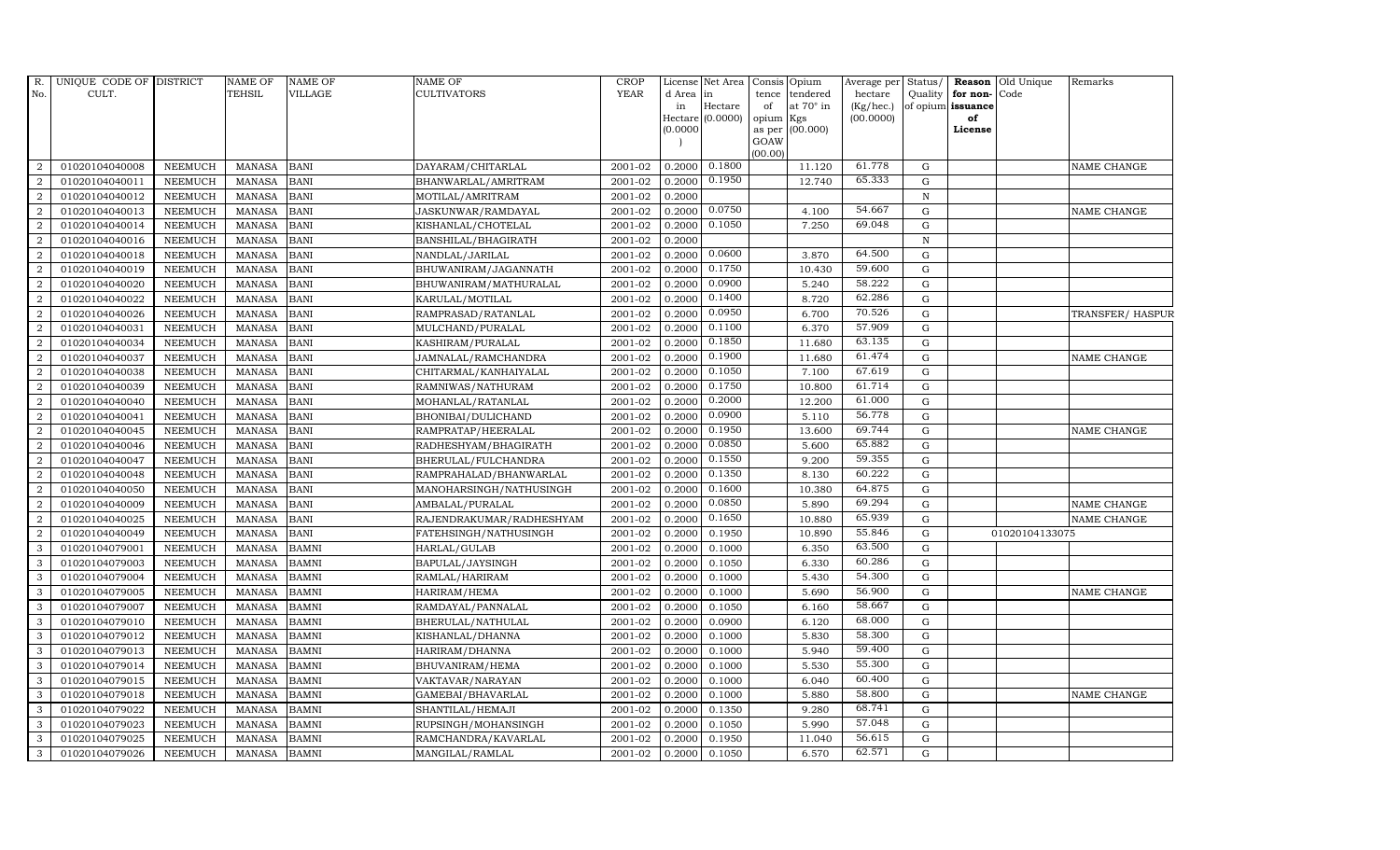| $R$ .<br>No.   | UNIQUE CODE OF DISTRICT<br>CULT. |                | NAME OF<br>TEHSIL | <b>NAME OF</b><br><b>VILLAGE</b> | NAME OF<br><b>CULTIVATORS</b> | <b>CROP</b><br><b>YEAR</b> | d Area in<br>in<br>(0.0000) | License Net Area Consis Opium<br>Hectare<br>$Hectare$ (0.0000) | tence<br>of<br>opium Kgs<br>GOAW<br>(00.00) | tendered<br>at $70^\circ$ in<br>as per (00.000) | Average per Status/<br>hectare<br>(Kg/hec.)<br>(00.0000) | Quality | for non-Code<br>of opium issuance<br>of<br>License | <b>Reason</b> Old Unique | Remarks              |  |
|----------------|----------------------------------|----------------|-------------------|----------------------------------|-------------------------------|----------------------------|-----------------------------|----------------------------------------------------------------|---------------------------------------------|-------------------------------------------------|----------------------------------------------------------|---------|----------------------------------------------------|--------------------------|----------------------|--|
| 3              | 01020104079029                   | NEEMUCH        | MANASA            | <b>BAMNI</b>                     | SHYAMLAL/AMARLAL              | 2001-02                    | 0.2000                      | 0.1000                                                         |                                             | 5.270                                           | 52.700                                                   | G       |                                                    |                          |                      |  |
| 3              | 01020104079030                   | <b>NEEMUCH</b> | MANASA            | <b>BAMNI</b>                     | KHEMRAJ/NARAYAN               | 2001-02                    | 0.2000                      | 0.0850                                                         |                                             | 5.040                                           | 59.294                                                   | G       |                                                    |                          |                      |  |
| 3              | 01020104079031                   | <b>NEEMUCH</b> | <b>MANASA</b>     | <b>BAMNI</b>                     | HARCHAND/RAMPRASAD            | 2001-02                    | 0.2000                      | 0.1000                                                         |                                             | 5.730                                           | 57.300                                                   | G       |                                                    |                          |                      |  |
| 3              | 01020104079033                   | <b>NEEMUCH</b> | <b>MANASA</b>     | <b>BAMNI</b>                     | NARAYAN/GIRDHARI              | 2001-02                    | 0.2000                      | 0.1000                                                         |                                             | 5.720                                           | 57.200                                                   | G       |                                                    |                          |                      |  |
| 3              | 01020104079036                   | <b>NEEMUCH</b> | MANASA            | <b>BAMNI</b>                     | MANGILAL/SITARAM              | 2001-02                    | 0.2000                      | 0.1000                                                         |                                             | 5.330                                           | 53.300                                                   | G       |                                                    |                          |                      |  |
| 3              | 01020104079040                   | NEEMUCH        | MANASA            | <b>BAMNI</b>                     | RUPCHAND/NARAYAN              | 2001-02                    | 0.2000                      | 0.0950                                                         |                                             | 5.770                                           | 60.737                                                   | G       |                                                    |                          |                      |  |
|                | 01020104007001                   | <b>NEEMUCH</b> | MANASA            | <b>BALAJI KA KHEDA</b>           | RAMCHANDRA/CHUNNILAL          | 2001-02                    | 0.2000                      | 0.1950                                                         |                                             | 12.620                                          | 64.718                                                   | G       |                                                    |                          |                      |  |
|                | 01020104007003                   | <b>NEEMUCH</b> | <b>MANASA</b>     | <b>BALAJI KA KHEDA</b>           | BHERULAL/RUPA                 | 2001-02                    | 0.2000                      | 0.1950                                                         |                                             | 11.540                                          | 59.179                                                   | G       |                                                    |                          |                      |  |
|                | 01020104007004                   | <b>NEEMUCH</b> | <b>MANASA</b>     | <b>BALAJI KA KHEDA</b>           | DEVA/BHOLA                    | 2001-02                    | 0.2000                      | 0.2050                                                         |                                             | 11.530                                          | 56.244                                                   | G       |                                                    |                          |                      |  |
|                | 01020104007005                   | <b>NEEMUCH</b> | <b>MANASA</b>     | <b>BALAJI KA KHEDA</b>           | NANDA/VARDICHAND              | 2001-02                    | 0.2000                      | 0.1950                                                         |                                             | 12.430                                          | 63.744                                                   | G       |                                                    |                          |                      |  |
| $\overline{1}$ | 01020104007006                   | NEEMUCH        | MANASA            | <b>BALAJI KA KHEDA</b>           | NANDA/GULAB                   | 2001-02                    | 0.2000                      | 0.2000                                                         |                                             | 11.600                                          | 58.000                                                   | G       |                                                    |                          |                      |  |
|                | 01020104007007                   | <b>NEEMUCH</b> | MANASA            | <b>BALAJI KA KHEDA</b>           | LIMBA/GULAB                   | 2001-02                    | 0.2000                      | 0.2000                                                         |                                             | 11.480                                          | 57.400                                                   | G       |                                                    |                          |                      |  |
|                | 01020104007008                   | <b>NEEMUCH</b> | <b>MANASA</b>     | <b>BALAJI KA KHEDA</b>           | VARDICHAND/NANURAM            | 2001-02                    | 0.2000                      | 0.2000                                                         |                                             | 11.780                                          | 58.900                                                   | G       |                                                    |                          |                      |  |
|                | 01020104007010                   | <b>NEEMUCH</b> | <b>MANASA</b>     | <b>BALAJI KA KHEDA</b>           | CHHAGANLAL/BHANWARLAL         | 2001-02                    | 0.2000                      | 0.1950                                                         |                                             | 13.060                                          | 66.974                                                   | G       |                                                    |                          |                      |  |
|                | 01020104007012                   | <b>NEEMUCH</b> | MANASA            | <b>BALAJI KA KHEDA</b>           | MANGILAL/HAJARILAL            | 2001-02                    | 0.2000                      | 0.2050                                                         |                                             | 13.290                                          | 64.829                                                   | G       |                                                    |                          |                      |  |
|                | 01020104007013                   | <b>NEEMUCH</b> | <b>MANASA</b>     | <b>BALAJI KA KHEDA</b>           | MATHURA/RAMA                  | 2001-02                    | 0.2000                      | 0.1950                                                         |                                             | 12.880                                          | 66.051                                                   | G       |                                                    |                          |                      |  |
|                | 01020104007014                   | <b>NEEMUCH</b> | MANASA            | <b>BALAJI KA KHEDA</b>           | SHANTILAL/VARDICHAND          | 2001-02                    | 0.2000                      | 0.2000                                                         |                                             | 12.700                                          | 63.500                                                   | G       |                                                    |                          |                      |  |
|                | 01020104007016                   | <b>NEEMUCH</b> | <b>MANASA</b>     | <b>BALAJI KA KHEDA</b>           | NANALAL/GANGARAM              | 2001-02                    | 0.2000                      | 0.2050                                                         |                                             | 14.110                                          | 68.829                                                   | G       |                                                    |                          |                      |  |
|                | 01020104007017                   | <b>NEEMUCH</b> | <b>MANASA</b>     | <b>BALAJI KA KHEDA</b>           | BHANWARLAL/CHUNNILAL          | 2001-02                    | 0.2000                      | 0.2000                                                         |                                             | 11.250                                          | 56.250                                                   | G       |                                                    |                          |                      |  |
|                | 01020104007018                   | <b>NEEMUCH</b> | MANASA            | <b>BALAJI KA KHEDA</b>           | RAMESH/SHOBHALAL              | 2001-02                    | 0.2000                      | 0.1900                                                         |                                             | 11.770                                          | 61.947                                                   | G       |                                                    |                          |                      |  |
|                | 01020104007019                   | <b>NEEMUCH</b> | <b>MANASA</b>     | <b>BALAJI KA KHEDA</b>           | LABHCHAND/BHANWARLAL          | 2001-02                    | 0.2000                      | 0.2000                                                         |                                             | 11.470                                          | 57.350                                                   | G       |                                                    |                          |                      |  |
|                | 01020104007020                   | <b>NEEMUCH</b> | MANASA            | <b>BALAJI KA KHEDA</b>           | PRABHULAL/SUNDERLAL           | 2001-02                    | 0.2000                      | 0.1900                                                         |                                             | 12.600                                          | 66.316                                                   | G       |                                                    |                          |                      |  |
|                | 01020104007021                   | <b>NEEMUCH</b> | MANASA            | <b>BALAJI KA KHEDA</b>           | RAMESH/HARLAL                 | 2001-02                    | 0.2000                      | 0.1900                                                         |                                             | 11.840                                          | 62.316                                                   | G       |                                                    |                          |                      |  |
|                | 01020104007022                   | <b>NEEMUCH</b> | <b>MANASA</b>     | <b>BALAJI KA KHEDA</b>           | MOHAN/NANURAM                 | 2001-02                    | 0.2000                      | 0.2000                                                         |                                             | 12.040                                          | 60.200                                                   | G       |                                                    |                          |                      |  |
|                | 01020104007024                   | <b>NEEMUCH</b> | <b>MANASA</b>     | <b>BALAJI KA KHEDA</b>           | BHANWARLAL/BHERU              | 2001-02                    | 0.2000                      | 0.1900                                                         |                                             | 10.790                                          | 56.789                                                   | G       |                                                    |                          | TRANSFER/ KHEDLI     |  |
| -1             | 01020104007025                   | <b>NEEMUCH</b> | MANASA            | <b>BALAJI KA KHEDA</b>           | RAMLAL/VADRILAL               | 2001-02                    | 0.2000                      | 0.2000                                                         |                                             | 12.590                                          | 62.950                                                   | G       |                                                    |                          |                      |  |
|                | 01020104007027                   | <b>NEEMUCH</b> | MANASA            | <b>BALAJI KA KHEDA</b>           | MOHANLAL/GOPI                 | 2001-02                    | 0.2000                      | 0.2000                                                         |                                             | 11.220                                          | 56.100                                                   | G       |                                                    |                          |                      |  |
| $\overline{1}$ | 01020104007028                   | <b>NEEMUCH</b> | MANASA            | <b>BALAJI KA KHEDA</b>           | KACHRU/BHIMA                  | 2001-02                    | 0.2000                      | 0.1050                                                         |                                             | 5.570                                           | 53.048                                                   | G       |                                                    |                          |                      |  |
|                | 01020104007029                   | <b>NEEMUCH</b> | <b>MANASA</b>     | <b>BALAJI KA KHEDA</b>           | KHEMRAJ/NANALAL               | 2001-02                    | 0.2000                      | 0.2000                                                         |                                             | 13.310                                          | 66.550                                                   | G       |                                                    |                          |                      |  |
|                | 01020104007030                   | <b>NEEMUCH</b> | <b>MANASA</b>     | <b>BALAJI KA KHEDA</b>           | MOHANLAL/BHIMA                | 2001-02                    | 0.2000                      | 0.2000                                                         |                                             | 11.320                                          | 56.600                                                   | G       |                                                    |                          |                      |  |
|                | 01020104007034                   | <b>NEEMUCH</b> | MANASA            | <b>BALAJI KA KHEDA</b>           | MADANLAL/KHEMRAJ              | 2001-02                    | 0.2000                      | 0.2050                                                         |                                             | 13.540                                          | 66.049                                                   | G       |                                                    |                          |                      |  |
|                | 01020104007035                   | <b>NEEMUCH</b> | MANASA            | <b>BALAJI KA KHEDA</b>           | JAGDISH/PRABHULAL             | $2001 - 02$                | 0.2000                      | 0.1950                                                         |                                             | 12.860                                          | 65.949                                                   | G       |                                                    |                          |                      |  |
|                | 01020104007037                   | NEEMUCH        | MANASA            | <b>BALAJI KA KHEDA</b>           | KHEMRAJ/RODA                  | 2001-02                    | 0.2000                      | 0.1950                                                         |                                             | 11.160                                          | 57.231                                                   | G       |                                                    |                          |                      |  |
|                | 01020104007038                   | <b>NEEMUCH</b> | MANASA            | <b>BALAJI KA KHEDA</b>           | RADHESHYAM/RAMCHANDRA         | 2001-02                    | 0.2000                      | 0.1950                                                         |                                             | 11.550                                          | 59.231                                                   | G       |                                                    |                          |                      |  |
|                | 01020104007039                   | <b>NEEMUCH</b> | <b>MANASA</b>     | <b>BALAJI KA KHEDA</b>           | MANGILAL/DEVA                 | 2001-02                    | 0.2000                      | 0.2000                                                         |                                             | 12.480                                          | 62.400                                                   | G       |                                                    |                          |                      |  |
|                | 01020104007040                   | <b>NEEMUCH</b> | MANASA            | <b>BALAJI KA KHEDA</b>           | MOHANLAL/BHANWARLAL           | 2001-02                    | 0.2000                      | 0.1950                                                         |                                             | 11.800                                          | 60.513                                                   | G       |                                                    |                          | TRANSFER/ KHEDA MODI |  |
|                | 01020104007042                   | <b>NEEMUCH</b> | <b>MANASA</b>     | <b>BALAJI KA KHEDA</b>           | CHHOGALAL/RAMAJI              | 2001-02                    | 0.2000                      | 0.2050                                                         |                                             | 12.430                                          | 60.634                                                   | G       |                                                    |                          |                      |  |
|                | 01020104007043                   | <b>NEEMUCH</b> | MANASA            | <b>BALAJI KA KHEDA</b>           | PANNALAL/NARAYAN              | 2001-02                    | 0.2000                      | 0.1900                                                         |                                             | 11.200                                          | 58.947                                                   | G       |                                                    |                          |                      |  |
|                | 01020104007044                   | <b>NEEMUCH</b> | <b>MANASA</b>     | <b>BALAJI KA KHEDA</b>           | MANGAL/GHISALAL               | 2001-02                    | 0.2000                      | 0.1750                                                         |                                             | 8.620                                           | 49.257                                                   | G       | 04                                                 |                          |                      |  |
|                | 01020104007045                   | <b>NEEMUCH</b> | <b>MANASA</b>     | <b>BALAJI KA KHEDA</b>           | SHANKAR/BHANA                 | 2001-02                    | 0.2000                      | 0.1950                                                         |                                             | 10.640                                          | 54.564                                                   | G       |                                                    |                          |                      |  |
|                | 01020104007046                   | <b>NEEMUCH</b> | MANASA            | <b>BALAJI KA KHEDA</b>           | BHANWARLAL/TULSIRAM           | 2001-02                    | 0.2000                      | 0.1950                                                         |                                             | 11.390                                          | 58.410                                                   | G       |                                                    |                          |                      |  |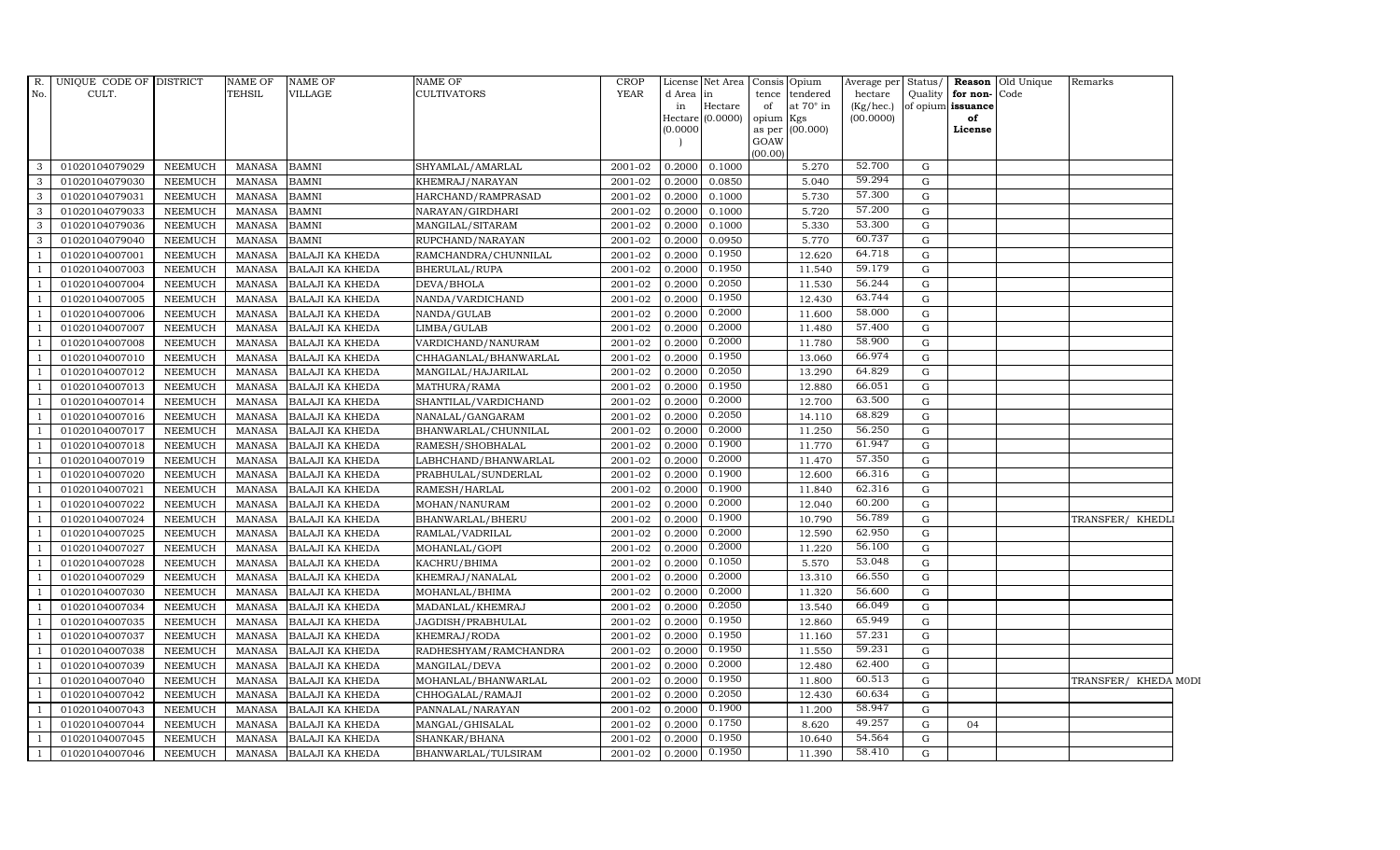| R.  | UNIQUE CODE OF DISTRICT<br>CULT. |                | <b>NAME OF</b><br><b>TEHSIL</b> | <b>NAME OF</b><br>VILLAGE | NAME OF<br><b>CULTIVATORS</b> | <b>CROP</b><br><b>YEAR</b> |                 | License Net Area Consis Opium |                 |                              | Average per Status/           |             |                                   | Reason Old Unique | Remarks                      |  |
|-----|----------------------------------|----------------|---------------------------------|---------------------------|-------------------------------|----------------------------|-----------------|-------------------------------|-----------------|------------------------------|-------------------------------|-------------|-----------------------------------|-------------------|------------------------------|--|
| No. |                                  |                |                                 |                           |                               |                            | d Area in<br>in | Hectare                       | tence<br>of     | tendered<br>at $70^\circ$ in | hectare<br>$(Kg/ {\rm hec.})$ | Quality     | for non-Code<br>of opium issuance |                   |                              |  |
|     |                                  |                |                                 |                           |                               |                            |                 | Hectare (0.0000)              | opium           | Kgs                          | (00.0000)                     |             | of                                |                   |                              |  |
|     |                                  |                |                                 |                           |                               |                            | (0.0000)        |                               |                 | as per (00.000)              |                               |             | License                           |                   |                              |  |
|     |                                  |                |                                 |                           |                               |                            |                 |                               | GOAW<br>(00.00) |                              |                               |             |                                   |                   |                              |  |
|     | 01020104007047                   | <b>NEEMUCH</b> | MANASA                          | <b>BALAJI KA KHEDA</b>    | BHAGCHAND/DEVA                | 2001-02                    | 0.2000          | 0.1900                        |                 | 10.450                       | 55.000                        | G           |                                   |                   |                              |  |
|     | 01020104007048                   | <b>NEEMUCH</b> | <b>MANASA</b>                   | <b>BALAJI KA KHEDA</b>    | PREMCHAND/NATHU               | 2001-02                    | 0.2000          | 0.2050                        |                 | 11.900                       | 58.049                        | ${\rm G}$   |                                   |                   |                              |  |
|     | 01020104007049                   | <b>NEEMUCH</b> | <b>MANASA</b>                   | <b>BALAJI KA KHEDA</b>    | BAPULAL/KARU                  | 2001-02                    | 0.2000          | 0.2000                        |                 | 11.040                       | 55.200                        | G           |                                   |                   |                              |  |
|     | 01020104007050                   | <b>NEEMUCH</b> | <b>MANASA</b>                   | <b>BALAJI KA KHEDA</b>    | SAGARMAL/BHERULAL             | 2001-02                    | 0.2000          | 0.1900                        |                 | 10.990                       | 57.842                        | G           |                                   |                   |                              |  |
|     | 01020104007051                   | <b>NEEMUCH</b> | <b>MANASA</b>                   | BALAJI KA KHEDA           | KALU/GULAB                    | 2001-02                    | 0.2000          | 0.2050                        |                 | 10.940                       | 53.366                        | ${\rm G}$   |                                   |                   |                              |  |
|     | 01020104007052                   | <b>NEEMUCH</b> | <b>MANASA</b>                   | BALAJI KA KHEDA           | MODAJI/GULAB                  | 2001-02                    | 0.2000          | 0.2050                        |                 | 11.730                       | 57.220                        | G           |                                   |                   |                              |  |
|     | 01020104007053                   | <b>NEEMUCH</b> | <b>MANASA</b>                   | BALAJI KA KHEDA           | AMARLAL/BHERULAL              | 2001-02                    | 0.2000          | 0.1950                        |                 | 10.060                       | 51.590                        | G           | 04                                |                   | ISSUED ON 2003-04            |  |
|     | 01020104007055                   | <b>NEEMUCH</b> | <b>MANASA</b>                   | <b>BALAJI KA KHEDA</b>    | BHERULAL/MEGHRAJ              | 2001-02                    | 0.2000          | 0.2000                        |                 | 12.420                       | 62.100                        | G           |                                   |                   |                              |  |
|     | 01020104007056                   | <b>NEEMUCH</b> | <b>MANASA</b>                   | <b>BALAJI KA KHEDA</b>    | DEVILAL/CHUNNILAL             | 2001-02                    | 0.2000          | 0.1950                        |                 | 10.180                       | 52.205                        | G           |                                   |                   |                              |  |
|     | 01020104007057                   | <b>NEEMUCH</b> | <b>MANASA</b>                   | BALAJI KA KHEDA           | SHANKARLAL/GORILAL            | 2001-02                    | 0.2000          | 0.1900                        |                 | 12.250                       | 64.474                        | ${\rm G}$   |                                   |                   |                              |  |
|     | 01020104007058                   | <b>NEEMUCH</b> | <b>MANASA</b>                   | BALAJI KA KHEDA           | HARIRAM/VARDICHANDRA          | 2001-02                    | 0.2000          | 0.1950                        |                 | 12.700                       | 65.128                        | G           |                                   |                   |                              |  |
|     | 01020104007060                   | <b>NEEMUCH</b> | <b>MANASA</b>                   | BALAJI KA KHEDA           | DEVA/GANGARAM                 | 2001-02                    | 0.2000          | 0.1900                        |                 | 10.430                       | 54.895                        | ${\rm G}$   |                                   |                   | 0102010401800TRANSFER/ KHEDL |  |
|     | 01020104007061                   | <b>NEEMUCH</b> | <b>MANASA</b>                   | BALAJI KA KHEDA           | KAMLIBAI/MANGU                | 2001-02                    | 0.2000          | 0.2000                        |                 | 11.300                       | 56.500                        | G           |                                   |                   |                              |  |
|     | 01020104011001                   | <b>NEEMUCH</b> | <b>MANASA</b>                   | <b>BALAGANJ</b>           | BAPULAL/AMARLAL               | 2001-02                    | 0.2000          | 0.2000                        |                 | 11.890                       | 59.450                        | G           |                                   |                   |                              |  |
|     | 01020104011002                   | <b>NEEMUCH</b> | <b>MANASA</b>                   | <b>BALAGANJ</b>           | PARASRAM/UDA                  | 2001-02                    | 0.2000          | 0.1900                        |                 | 12.970                       | 68.263                        | G           |                                   |                   |                              |  |
|     | 01020104011003                   | <b>NEEMUCH</b> | <b>MANASA</b>                   | <b>BALAGANJ</b>           | GANGA BAI/MANGILAL            | 2001-02                    | 0.2000          | 0.2000                        |                 | 12.170                       | 60.850                        | G           |                                   |                   |                              |  |
|     | 01020104011004                   | <b>NEEMUCH</b> | <b>MANASA</b>                   | <b>BALAGANJ</b>           | AMBALAL/BABRU                 | 2001-02                    | 0.2000          | 0.2000                        |                 | 12.020                       | 60.100                        | G           |                                   |                   |                              |  |
|     | 01020104011005                   | <b>NEEMUCH</b> | <b>MANASA</b>                   | <b>BALAGANJ</b>           | DEVIKISHAN/ONKAR              | 2001-02                    | 0.2000          | 0.1900                        |                 | 11.110                       | 58.474                        | G           |                                   |                   |                              |  |
|     | 01020104011006                   | <b>NEEMUCH</b> | <b>MANASA</b>                   | <b>BALAGANJ</b>           | MEGHRAJ/SHANKARLAL            | 2001-02                    | 0.2000          | 0.2000                        |                 | 12.240                       | 61.200                        | G           |                                   |                   |                              |  |
|     | 01020104011010                   | <b>NEEMUCH</b> | <b>MANASA</b>                   | <b>BALAGANJ</b>           | NANDUBAI/TEKCHAND             | 2001-02                    | 0.2000          | 0.2000                        |                 | 11.130                       | 55.650                        | G           |                                   |                   |                              |  |
|     | 01020104011012                   | <b>NEEMUCH</b> | <b>MANASA</b>                   | <b>BALAGANJ</b>           | NARAYANIBAI/LALURAM           | 2001-02                    | 0.2000          | 0.1700                        |                 | 10.210                       | 60.059                        | G           |                                   |                   |                              |  |
|     | 01020104011013                   | <b>NEEMUCH</b> | <b>MANASA</b>                   | <b>BALAGANJ</b>           | DHURA/PIRU                    | 2001-02                    | 0.2000          | 0.2100                        |                 | 11.500                       | 54.762                        | G           |                                   |                   |                              |  |
|     | 01020104011014                   | <b>NEEMUCH</b> | <b>MANASA</b>                   | <b>BALAGANJ</b>           | MANGILAL/DEVA                 | 2001-02                    | 0.2000          | 0.1800                        |                 | 10.900                       | 60.556                        | G           |                                   |                   |                              |  |
|     | 01020104011016                   | <b>NEEMUCH</b> | <b>MANASA</b>                   | <b>BALAGANJ</b>           | MITTHULAL/NARAYAN             | 2001-02                    | 0.2000          | 0.2000                        |                 | 12.280                       | 61.400                        | ${\rm G}$   |                                   |                   |                              |  |
|     | 01020104011017                   | <b>NEEMUCH</b> | <b>MANASA</b>                   | <b>BALAGANJ</b>           | CHEINRAM/NARAYAN              | 2001-02                    | 0.2000          | 0.2000                        |                 | 12.150                       | 60.750                        | G           |                                   |                   |                              |  |
|     | 01020104011019                   | <b>NEEMUCH</b> | <b>MANASA</b>                   | <b>BALAGANJ</b>           | <b>BIHARI/PIRU</b>            | 2001-02                    | 0.2000          | 0.1850                        |                 | 11.480                       | 62.054                        | G           |                                   |                   | TRANSFER/JAMUNIYARAOJI       |  |
|     | 01020104011020                   | <b>NEEMUCH</b> | <b>MANASA</b>                   | <b>BALAGANJ</b>           | GORA/DEVA                     | 2001-02                    | 0.2000          | 0.2100                        |                 | 12.900                       | 61.429                        | G           |                                   |                   |                              |  |
|     | 01020104011021                   | <b>NEEMUCH</b> | <b>MANASA</b>                   | <b>BALAGANJ</b>           | MANGILAL/DHANNA               | 2001-02                    | 0.2000          | 0.1900                        |                 | 10.920                       | 57.474                        | G           |                                   |                   |                              |  |
|     | 01020104011022                   | <b>NEEMUCH</b> | <b>MANASA</b>                   | <b>BALAGANJ</b>           | GHANSHYAM/BHANWARLAL          | $2001 - 02$                | 0.2000          | 0.1950                        |                 | 12.020                       | 61.641                        | G           |                                   |                   | TRANSFER/JAMUNIYARAOJI       |  |
|     | 01020104011026                   | <b>NEEMUCH</b> | <b>MANASA</b>                   | <b>BALAGANJ</b>           | HEMA/RAMA                     | 2001-02                    | 0.2000          | 0.1950                        |                 | 10.770                       | 55.231                        | $\mathbf G$ |                                   |                   |                              |  |
|     | 01020104011028                   | <b>NEEMUCH</b> | <b>MANASA</b>                   | <b>BALAGANJ</b>           | NATHA/DALLA                   | 2001-02                    | 0.2000          | 0.1800                        |                 | 11.470                       | 63.722                        | ${\rm G}$   |                                   |                   |                              |  |
|     | 01020104011030                   | <b>NEEMUCH</b> | <b>MANASA</b>                   | <b>BALAGANJ</b>           | MANNALAL/GABBA                | 2001-02                    | 0.2000          | 0.1850                        |                 | 10.420                       | 56.324                        | G           |                                   |                   |                              |  |
|     | 01020104011032                   | <b>NEEMUCH</b> | <b>MANASA</b>                   | <b>BALAGANJ</b>           | KAMLABAI/BHONA                | 2001-02                    | 0.2000          | 0.2000                        |                 | 11.700                       | 58.500                        | G           |                                   |                   |                              |  |
|     | 01020104011035                   | <b>NEEMUCH</b> | <b>MANASA</b>                   | <b>BALAGANJ</b>           | DAYARAM/NANURAM               | 2001-02                    | 0.2000          | 0.1600                        |                 | 9.950                        | 62.188                        | ${\rm G}$   |                                   |                   | TRANSFER/JAMUNIARAOJI        |  |
|     | 01020104011037                   | <b>NEEMUCH</b> | <b>MANASA</b>                   | <b>BALAGANJ</b>           | NATHULAL/KISHNA               | 2001-02                    | 0.2000          | 0.2000                        |                 | 12.150                       | 60.750                        | G           |                                   |                   |                              |  |
|     | 01020104011038                   | <b>NEEMUCH</b> | <b>MANASA</b>                   | <b>BALAGANJ</b>           | RUPA/DALSINGH                 | 2001-02                    | 0.2000          | 0.2000                        |                 | 12.110                       | 60.550                        | $\mathbf G$ |                                   |                   |                              |  |
|     | 01020104011039                   | <b>NEEMUCH</b> | <b>MANASA</b>                   | <b>BALAGANJ</b>           | DURGA/DALSINGH                | 2001-02                    | 0.2000          | 0.2000                        |                 | 12.400                       | 62.000                        | ${\rm G}$   |                                   |                   |                              |  |
|     | 01020104011040                   | <b>NEEMUCH</b> | <b>MANASA</b>                   | <b>BALAGANJ</b>           | HEERALAL/SOHANLAL             | 2001-02                    | 0.2000          | 0.2000                        |                 | 11.660                       | 58.300                        | G           |                                   |                   |                              |  |
|     | 01020104011041                   | <b>NEEMUCH</b> | <b>MANASA</b>                   | <b>BALAGANJ</b>           | KESURAM/DHURA                 | 2001-02                    | 0.2000          | 0.1400                        |                 | 8.500                        | 60.714                        | $\mathbf G$ |                                   |                   | TRANSFER/JAMUNIYARAOJI       |  |
|     | 01020104011042                   | <b>NEEMUCH</b> | <b>MANASA</b>                   | <b>BALAGANJ</b>           | KESARBAI/GANGA                | 2001-02                    | 0.2000          | 0.1800                        |                 | 11.280                       | 62.667                        | G           |                                   |                   |                              |  |
|     | 01020104011043                   | <b>NEEMUCH</b> | <b>MANASA</b>                   | <b>BALAGANJ</b>           | <b>BADRI/MANGU</b>            | 2001-02                    | 0.2000          | 0.1800                        |                 | 10.900                       | 60.556                        | G           |                                   |                   |                              |  |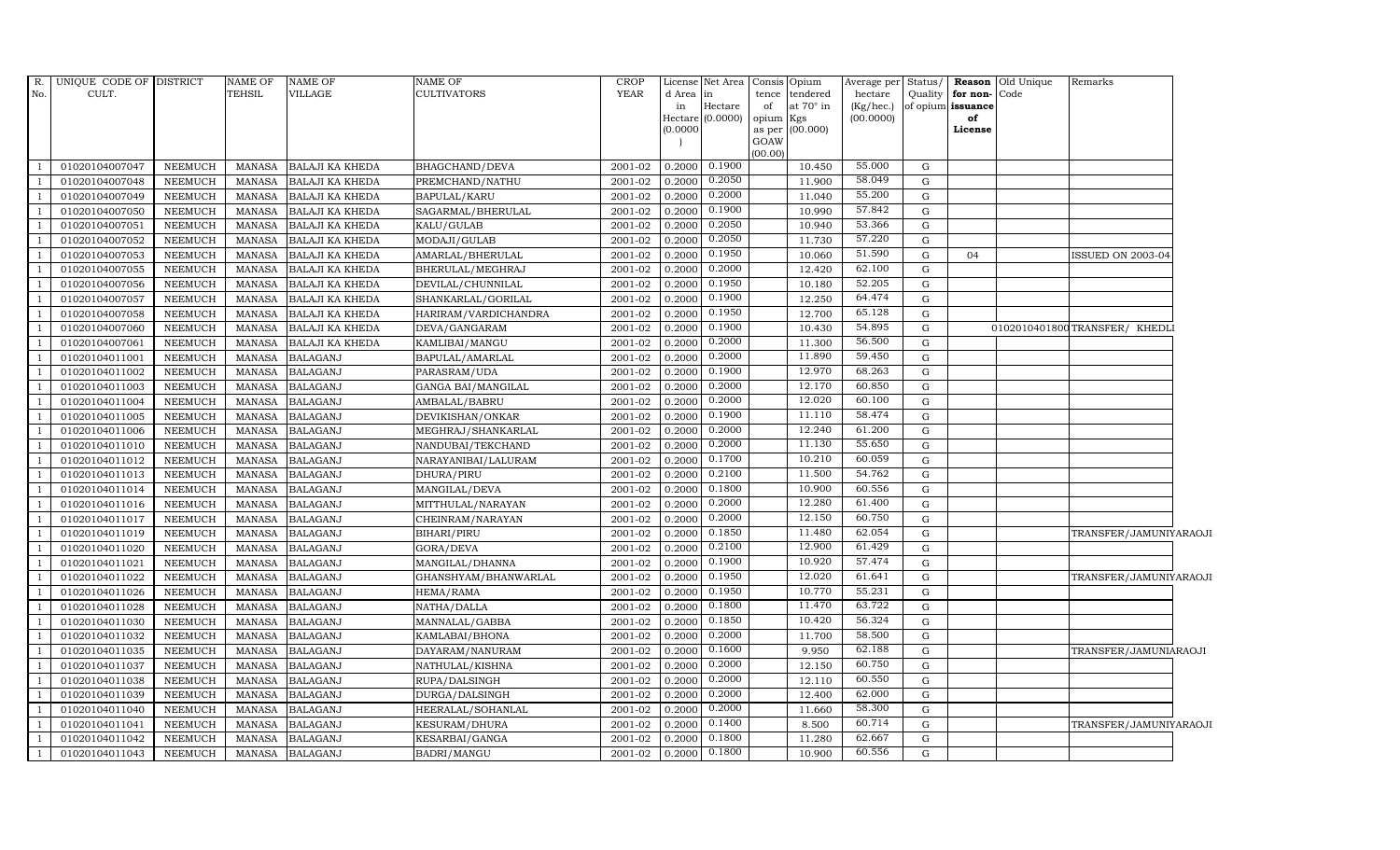| $R$ . | UNIQUE CODE OF DISTRICT |                | <b>NAME OF</b> | <b>NAME OF</b>  | <b>NAME OF</b>         | <b>CROP</b> |           | License Net Area Consis Opium |           |                  | Average per Status/ |           |                   | Reason Old Unique | Remarks                             |
|-------|-------------------------|----------------|----------------|-----------------|------------------------|-------------|-----------|-------------------------------|-----------|------------------|---------------------|-----------|-------------------|-------------------|-------------------------------------|
| No.   | CULT.                   |                | <b>TEHSIL</b>  | VILLAGE         | <b>CULTIVATORS</b>     | <b>YEAR</b> | d Area in |                               | tence     | tendered         | hectare             | Quality   | for non-Code      |                   |                                     |
|       |                         |                |                |                 |                        |             | in        | Hectare                       | of        | at $70^\circ$ in | $(Kg/$ hec. $)$     |           | of opium issuance |                   |                                     |
|       |                         |                |                |                 |                        |             |           | Hectare (0.0000)              | opium Kgs |                  | (00.0000)           |           | of                |                   |                                     |
|       |                         |                |                |                 |                        |             | (0.0000)  |                               | GOAW      | as per (00.000)  |                     |           | License           |                   |                                     |
|       |                         |                |                |                 |                        |             |           |                               | (00.00)   |                  |                     |           |                   |                   |                                     |
|       | 01020104011044          | <b>NEEMUCH</b> | <b>MANASA</b>  | <b>BALAGANJ</b> | PANNIBAI/NARAYAN       | 2001-02     | 0.2000    | 0.1800                        |           | 10.400           | 57.778              | G         |                   |                   |                                     |
|       | 01020104011047          | <b>NEEMUCH</b> | <b>MANASA</b>  | <b>BALAGANJ</b> | SHYAMCHARAN/RADHAKISAN | 2001-02     | 0.2000    | 0.2000                        |           | 11.330           | 56.650              | G         |                   |                   |                                     |
|       | 01020104011048          | <b>NEEMUCH</b> | <b>MANASA</b>  | <b>BALAGANJ</b> | KAMLABAI/GABBA         | 2001-02     | 0.2000    | 0.2000                        |           | 11.860           | 59.300              | G         |                   |                   |                                     |
|       | 01020104011049          | <b>NEEMUCH</b> | <b>MANASA</b>  | <b>BALAGANJ</b> | BHAWSINGH/PIRU         | 2001-02     | 0.2000    | 0.1950                        |           | 11.560           | 59.282              | ${\rm G}$ |                   |                   | TRANSFER/ MALKHEDA                  |
|       | 01020104011050          | <b>NEEMUCH</b> | MANASA         | <b>BALAGANJ</b> | <b>BANSILAL/GIRWAR</b> | 2001-02     | 0.2000    | 0.1900                        |           | 10.750           | 56.579              | G         |                   |                   |                                     |
|       | 01020104011051          | <b>NEEMUCH</b> | <b>MANASA</b>  | <b>BALAGANJ</b> | AMARSINGH/MANGILAL     | 2001-02     | 0.2000    | 0.1850                        |           | 10.850           | 58.649              | G         |                   |                   |                                     |
|       | 01020104011052          | <b>NEEMUCH</b> | <b>MANASA</b>  | <b>BALAGANJ</b> | BIHARI/LALA            | 2001-02     | 0.2000    | 0.1800                        |           | 11.190           | 62.167              | G         |                   |                   |                                     |
|       | 01020104011053          | <b>NEEMUCH</b> | <b>MANASA</b>  | <b>BALAGANJ</b> | NATHU/RAMA             | 2001-02     | 0.2000    | 0.1950                        |           | 11.170           | 57.282              | G         |                   |                   |                                     |
|       | 01020104011054          | <b>NEEMUCH</b> | <b>MANASA</b>  | <b>BALAGANJ</b> | SOJI/RATNA             | 2001-02     | 0.2000    | 0.1950                        |           | 11.830           | 60.667              | G         |                   |                   |                                     |
|       | 01020104011058          | <b>NEEMUCH</b> | <b>MANASA</b>  | <b>BALAGANJ</b> | SHANTILAL/NANURAM      | 2001-02     | 0.2000    | 0.1900                        |           | 10.160           | 53.474              | G         |                   |                   |                                     |
|       | 01020104011059          | <b>NEEMUCH</b> | <b>MANASA</b>  | <b>BALAGANJ</b> | GANPAT/GIRVAR          | 2001-02     | 0.2000    | 0.1900                        |           | 10.760           | 56.632              | G         |                   |                   |                                     |
|       | 01020104011060          | <b>NEEMUCH</b> | <b>MANASA</b>  | <b>BALAGANJ</b> | SADDA/BHAWSINGH CHOTA  | 2001-02     | 0.2000    | 0.1800                        |           | 10.230           | 56.833              | G         |                   |                   | TRANSFER/ MALKHEDA                  |
|       | 01020104011066          | <b>NEEMUCH</b> | <b>MANASA</b>  | <b>BALAGANJ</b> | MANNALAL/GOUTAM        | 2001-02     | 0.2000    | 0.2000                        |           | 10.950           | 54.750              | G         |                   |                   |                                     |
|       | 01020104011064          | <b>NEEMUCH</b> | <b>MANASA</b>  | <b>BALAGANJ</b> | DARGA/RAMA             | 2001-02     | 0.2000    | 0.1850                        |           | 10.370           | 56.054              | G         |                   |                   |                                     |
|       | 01020104011067          | <b>NEEMUCH</b> | <b>MANASA</b>  | <b>BALAGANJ</b> | ONKARSINGH/RAYSINGH    | 2001-02     | 0.2000    | 0.1900                        |           | 11.420           | 60.105              | G         |                   |                   |                                     |
|       | 01020104011068          | <b>NEEMUCH</b> | <b>MANASA</b>  | <b>BALAGANJ</b> | DARGA/SOJI             | 2001-02     | 0.2000    | 0.1800                        |           | 11.130           | 61.833              | G         |                   |                   |                                     |
|       | 01020104011069          | <b>NEEMUCH</b> | <b>MANASA</b>  | <b>BALAGANJ</b> | GHYANMAL/SOHANLAL      | 2001-02     | 0.2000    | 0.1950                        |           | 11.010           | 56.462              | G         |                   |                   |                                     |
|       | 01020104011071          | <b>NEEMUCH</b> | <b>MANASA</b>  | <b>BALAGANJ</b> | RAJU/LAKHA             | 2001-02     | 0.2000    | 0.1900                        |           | 11.450           | 60.263              | G         |                   |                   |                                     |
|       | 01020104011072          | <b>NEEMUCH</b> | <b>MANASA</b>  | <b>BALAGANJ</b> | KISANLAL/RAMA          | 2001-02     | 0.2000    | 0.1850                        |           | 10.500           | 56.757              | G         |                   |                   |                                     |
|       | 01020104011075          | <b>NEEMUCH</b> | <b>MANASA</b>  | <b>BALAGANJ</b> | INDUSINGH/SABBA        | 2001-02     | 0.2000    | 0.1800                        |           | 10.520           | 58.444              | G         |                   |                   |                                     |
|       | 01020104011077          | <b>NEEMUCH</b> | MANASA         | <b>BALAGANJ</b> | KESURAM/LALA           | 2001-02     | 0.2000    | 0.1800                        |           | 11.040           | 61.333              | G         |                   |                   |                                     |
|       | 01020104011078          | <b>NEEMUCH</b> | <b>MANASA</b>  | <b>BALAGANJ</b> | INDUSINGH/GORA         | 2001-02     | 0.2000    | 0.1900                        |           | 11.760           | 61.895              | G         |                   |                   |                                     |
|       | 01020104011079          | <b>NEEMUCH</b> | <b>MANASA</b>  | <b>BALAGANJ</b> | SHYAMLAL/MANGILAL      | 2001-02     | 0.2000    | 0.1900                        |           | 10.530           | 55.421              | G         |                   |                   |                                     |
|       | 01020104011082          | <b>NEEMUCH</b> | <b>MANASA</b>  | <b>BALAGANJ</b> | RADHAKISHAN/HAJARI     | 2001-02     | 0.2000    | 0.1700                        |           | 8.770            | 51.588              | G         | 04                |                   | <b>ISSUED ON 2003-04</b>            |
|       | 01020104011083          | <b>NEEMUCH</b> | <b>MANASA</b>  | <b>BALAGANJ</b> | BHURIBAI/BASANTILAL    | 2001-02     | 0.2000    | 0.2000                        |           | 11.310           | 56.550              | G         |                   |                   |                                     |
|       | 01020104011084          | <b>NEEMUCH</b> | <b>MANASA</b>  | <b>BALAGANJ</b> | NANDUBAI/MEGHA         | 2001-02     | 0.2000    | 0.1850                        |           | 10.340           | 55.892              | G         |                   |                   |                                     |
|       | 01020104011085          | <b>NEEMUCH</b> | <b>MANASA</b>  | <b>BALAGANJ</b> | LAXMICHAND/NARAYAN     | 2001-02     | 0.2000    | 0.2000                        |           | 14.530           | 72.650              | G         |                   |                   |                                     |
|       | 01020104011086          | <b>NEEMUCH</b> | <b>MANASA</b>  | <b>BALAGANJ</b> | TEJA/PARSA             | 2001-02     | 0.2000    | 0.1950                        |           | 11.660           | 59.795              | G         |                   |                   |                                     |
|       | 01020104011087          | <b>NEEMUCH</b> | <b>MANASA</b>  | <b>BALAGANJ</b> | JAMNALAL/BANSHILAL     | 2001-02     | 0.2000    | 0.2100                        |           | 13.420           | 63.905              | G         |                   |                   |                                     |
|       | 01020104011088          | <b>NEEMUCH</b> | <b>MANASA</b>  | <b>BALAGANJ</b> | PYARIBAI/BHUWANA       | 2001-02     | 0.2000    | 0.1900                        |           | 11.070           | 58.263              | G         |                   |                   |                                     |
|       | 01020104011092          | <b>NEEMUCH</b> | <b>MANASA</b>  | <b>BALAGANJ</b> | SADDA/RAMA             | 2001-02     | 0.2000    | 0.1950                        |           | 10.650           | 54.615              | G         |                   |                   |                                     |
|       | 01020104011029          | <b>NEEMUCH</b> | <b>MANASA</b>  | <b>BALAGANJ</b> | GORA/MANGUBANJARA      | 2001-02     | 0.2000    | 0.1900                        |           | 11.720           | 61.684              | ${\rm G}$ |                   |                   | TRANSFER/JAMUNIYARAOJI              |
|       | 01020104011031          | <b>NEEMUCH</b> | <b>MANASA</b>  | <b>BALAGANJ</b> | SADDA/AMRA             | 2001-02     | 0.2000    | 0.1800                        |           | 11.230           | 62.389              | G         |                   |                   | 0102010401709TRANSFER/JAMUNIYARAOJI |
|       | 01020104011094          | <b>NEEMUCH</b> | <b>MANASA</b>  | <b>BALAGANJ</b> | SHYAMSUNDAR/MANGILAL   | 2001-02     | 0.2000    | 0.2000                        |           | 12.480           | 62.400              | G         |                   | 01020104028160    |                                     |
|       | 01020104011095          | <b>NEEMUCH</b> | <b>MANASA</b>  | <b>BALAGANJ</b> | DURGA/MANSINGH         | 2001-02     | 0.2000    | 0.1950                        |           | 12.400           | 63.590              | G         |                   |                   | 0102010401709TRANSFER/JAMUNIYARAOJI |
|       | 01020104011096          | <b>NEEMUCH</b> | <b>MANASA</b>  | <b>BALAGANJ</b> | SHANTILAL/MANGILAL     | 2001-02     | 0.2000    | 0.1700                        |           | 9.380            | 55.176              | G         |                   | 01020104017089    |                                     |
|       | 01020104011097          | <b>NEEMUCH</b> | <b>MANASA</b>  | <b>BALAGANJ</b> | RUPA/MANSINGH          | 2001-02     | 0.2000    | 0.1750                        |           | 9.740            | 55.657              | G         |                   |                   | 0102010400303TRANSFER/JAMUNIYARAOJI |
|       | 01020104011098          | <b>NEEMUCH</b> | <b>MANASA</b>  | <b>BALAGANJ</b> | SADDA/BHAVSINGH        | 2001-02     | 0.2000    | 0.2000                        |           | 11.210           | 56.050              | G         |                   | 01020104017091    |                                     |
|       | 01020104011015          | <b>NEEMUCH</b> | <b>MANASA</b>  | <b>BALAGANJ</b> | LAKHA/PIRU             | 2001-02     | 0.2000    | 0.1100                        |           | 6.080            | 55.273              | G         |                   |                   |                                     |
| 3     | 01020104069001          | <b>NEEMUCH</b> | MANASA         | <b>BADKUWAN</b> | MOTILAL/RATANLAL       | 2001-02     | 0.2000    | 0.2000                        |           | 13.600           | 68.000              | G         |                   |                   |                                     |
| 3     | 01020104069002          | NEEMUCH        |                | MANASA BADKUWAN | HIRABAI/HANSRAJ        | 2001-02     | 0.2000    | 0.1950                        |           | 13.000           | 66.667              | G         |                   |                   |                                     |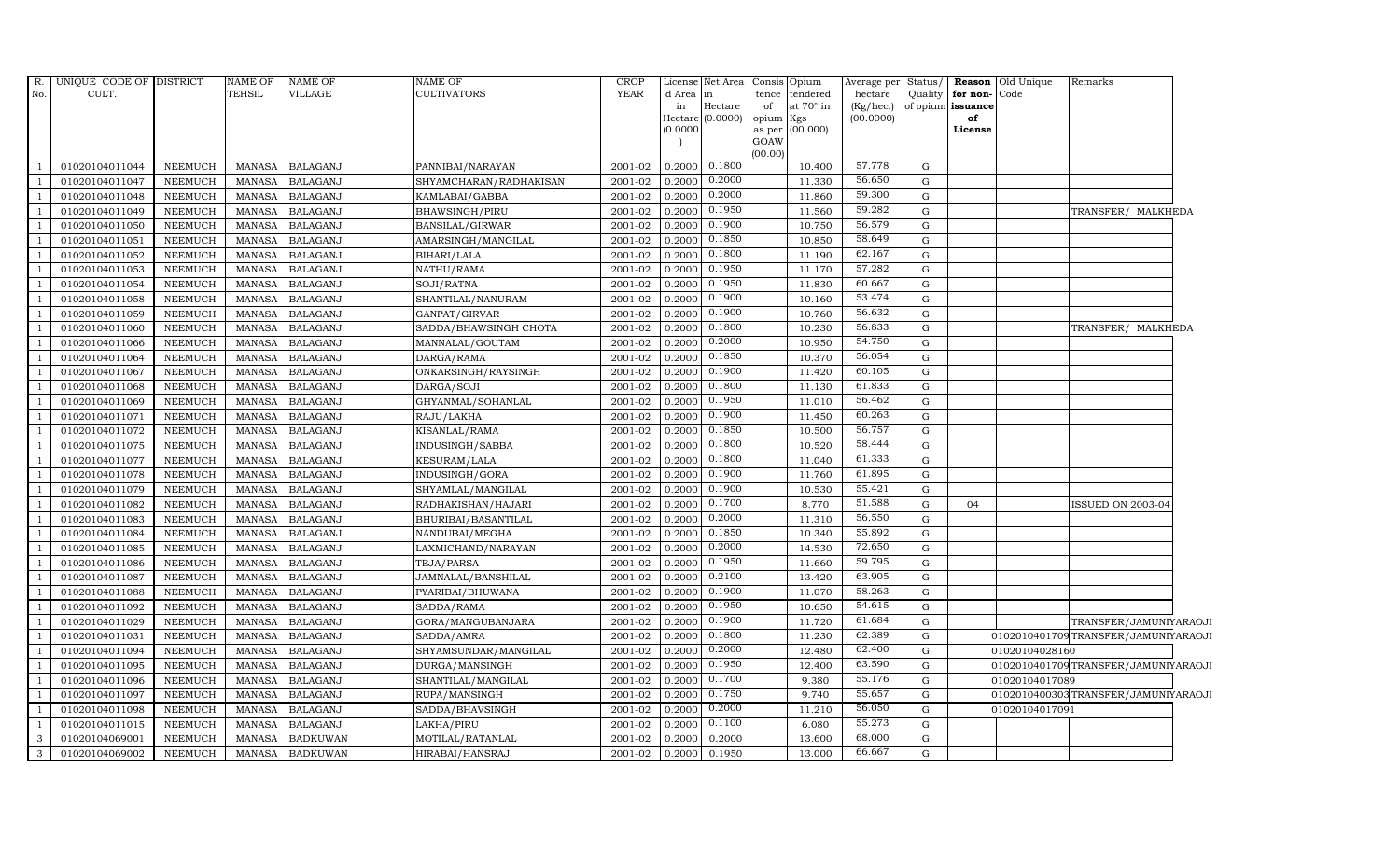| R.           | UNIQUE CODE OF DISTRICT |                | <b>NAME OF</b> | <b>NAME OF</b>  | <b>NAME OF</b>        | <b>CROP</b> | License Net Area |           | Consis Opium     | Average per | Status/     |                         | <b>Reason</b> Old Unique | Remarks                |  |
|--------------|-------------------------|----------------|----------------|-----------------|-----------------------|-------------|------------------|-----------|------------------|-------------|-------------|-------------------------|--------------------------|------------------------|--|
| No.          | CULT.                   |                | <b>TEHSIL</b>  | VILLAGE         | <b>CULTIVATORS</b>    | <b>YEAR</b> | d Area<br>in     |           | tence tendered   | hectare     |             | Quality   for non- Code |                          |                        |  |
|              |                         |                |                |                 |                       |             | Hectare<br>in    | of        | at $70^\circ$ in | (Kg/hec.)   |             | of opium issuance       |                          |                        |  |
|              |                         |                |                |                 |                       |             | Hectare (0.0000) | opium Kgs |                  | (00.0000)   |             | of                      |                          |                        |  |
|              |                         |                |                |                 |                       |             | (0.0000)         | GOAW      | as per (00.000)  |             |             | License                 |                          |                        |  |
|              |                         |                |                |                 |                       |             |                  | (00.00)   |                  |             |             |                         |                          |                        |  |
| 3            | 01020104069003          | NEEMUCH        | MANASA         | <b>BADKUWAN</b> | RUKAMNIBAI/BHERU      | 2001-02     | 0.2050<br>0.2000 |           | 11.720           | 57.171      | G           |                         |                          | NAMECHANGE             |  |
| 3            | 01020104069004          | <b>NEEMUCH</b> | <b>MANASA</b>  | <b>BADKUWAN</b> | KACHRULAL/NANURAM     | 2001-02     | 0.2000<br>0.2000 |           | 12.170           | 60.850      | G           |                         |                          |                        |  |
| 3            | 01020104069005          | <b>NEEMUCH</b> | <b>MANASA</b>  | <b>BADKUWAN</b> | GOVINDRAM/GANESHRAM   | 2001-02     | 0.1950<br>0.2000 |           | 13.490           | 69.179      | G           |                         |                          |                        |  |
| 3            | 01020104069006          | <b>NEEMUCH</b> | <b>MANASA</b>  | <b>BADKUWAN</b> | KARIBAI/BAGDU         | 2001-02     | 0.1700<br>0.2000 |           | 11.620           | 68.353      | G           |                         |                          |                        |  |
| 3            | 01020104069009          | <b>NEEMUCH</b> | <b>MANASA</b>  | <b>BADKUWAN</b> | BAGDIRAM/RAMLAL       | 2001-02     | 0.2000<br>0.1850 |           | 11.040           | 59.676      | G           |                         |                          |                        |  |
| $\mathbf{3}$ | 01020104069010          | <b>NEEMUCH</b> | <b>MANASA</b>  | <b>BADKUWAN</b> | MEGHRAJ/KACHRU        | 2001-02     | 0.2000<br>0.1800 |           | 13.100           | 72.778      | G           |                         |                          |                        |  |
| 3            | 01020104069011          | <b>NEEMUCH</b> | <b>MANASA</b>  | <b>BADKUWAN</b> | SUKHLAL/DHANNALAL     | 2001-02     | 0.1750<br>0.2000 |           | 10.070           | 57.543      | ${\rm G}$   |                         |                          |                        |  |
| 3            | 01020104069012          | <b>NEEMUCH</b> | <b>MANASA</b>  | <b>BADKUWAN</b> | SHANUBAI/MANGILAL     | 2001-02     | 0.2000<br>0.1950 |           | 12.470           | 63.949      | G           |                         |                          |                        |  |
| 3            | 01020104069013          | <b>NEEMUCH</b> | <b>MANASA</b>  | <b>BADKUWAN</b> | JAGANNATH/CHATARBHUJ  | 2001-02     | 0.2000<br>0.1900 |           | 12.500           | 65.789      | G           |                         |                          |                        |  |
| 3            | 01020104069014          | <b>NEEMUCH</b> | <b>MANASA</b>  | <b>BADKUWAN</b> | RAMESH/MOTILAL        | 2001-02     | 0.2000<br>0.2000 |           | 11.840           | 59.200      | ${\rm G}$   |                         |                          |                        |  |
| $\mathbf{3}$ | 01020104069016          | <b>NEEMUCH</b> | <b>MANASA</b>  | <b>BADKUWAN</b> | KISHANLAL/PRABHULAL   | 2001-02     | 0.1950<br>0.2000 |           | 12.690           | 65.077      | G           |                         |                          |                        |  |
| 3            | 01020104069017          | <b>NEEMUCH</b> | <b>MANASA</b>  | <b>BADKUWAN</b> | KAMLABAI/PRABHU       | 2001-02     | 0.2000<br>0.2000 |           | 11.230           | 56.150      | G           |                         |                          |                        |  |
| $\mathbf{3}$ | 01020104069018          | <b>NEEMUCH</b> | <b>MANASA</b>  | <b>BADKUWAN</b> | NANURAM/MOTI          | 2001-02     | 0.2000<br>0.1850 |           | 12.090           | 65.351      | G           |                         |                          |                        |  |
| 3            | 01020104069019          | <b>NEEMUCH</b> | <b>MANASA</b>  | <b>BADKUWAN</b> | DINESH/BAGDIRAM       | 2001-02     | 0.2000<br>0.1950 |           | 11.510           | 59.026      | G           |                         |                          |                        |  |
| 3            | 01020104069020          | <b>NEEMUCH</b> | <b>MANASA</b>  | <b>BADKUWAN</b> | RAMSINGH/NANURAM      | 2001-02     | 0.2000<br>0.1350 |           | 8.320            | 61.630      | ${\rm G}$   |                         |                          |                        |  |
| $\mathbf{3}$ | 01020104069021          | <b>NEEMUCH</b> | <b>MANASA</b>  | <b>BADKUWAN</b> | VISHRAM/MODA          | 2001-02     | 0.2000<br>0.1900 |           | 12.170           | 64.053      | G           |                         |                          |                        |  |
| 3            | 01020104069022          | <b>NEEMUCH</b> | <b>MANASA</b>  | <b>BADKUWAN</b> | LILABAI/BHAGIRATH     | 2001-02     | 0.2000<br>0.1900 |           | 11.480           | 60.421      | G           |                         |                          |                        |  |
| $\mathbf{3}$ | 01020104069024          | <b>NEEMUCH</b> | <b>MANASA</b>  | <b>BADKUWAN</b> | GHISIBAI/MADANLAL     | 2001-02     | 0.2000<br>0.2000 |           | 11.770           | 58.850      | G           |                         |                          |                        |  |
| 3            | 01020104069025          | <b>NEEMUCH</b> | <b>MANASA</b>  | <b>BADKUWAN</b> | KAVARLAL/MOTI         | 2001-02     | 0.2000<br>0.2000 |           | 11.960           | 59.800      | G           |                         |                          |                        |  |
| 3            | 01020104069026          | <b>NEEMUCH</b> | <b>MANASA</b>  | <b>BADKUWAN</b> | <b>BADRILAL/BAGDU</b> | 2001-02     | 0.2000<br>0.2000 |           | 14.440           | 72.200      | G           |                         |                          |                        |  |
| $\mathbf{3}$ | 01020104069027          | <b>NEEMUCH</b> | <b>MANASA</b>  | <b>BADKUWAN</b> | BADRILAL/RAJARAM      | 2001-02     | 0.2000<br>0.2000 |           | 12.930           | 64.650      | G           |                         |                          |                        |  |
| 3            | 01020104069028          | <b>NEEMUCH</b> | <b>MANASA</b>  | <b>BADKUWAN</b> | BHAVARLAL/CHUNNILAL   | 2001-02     | 0.2000<br>0.2000 |           | 12.320           | 61.600      | G           |                         |                          |                        |  |
| $\mathbf{3}$ | 01020104069029          | <b>NEEMUCH</b> | <b>MANASA</b>  | <b>BADKUWAN</b> | DALU/KESHURAM         | 2001-02     | 0.2000<br>0.1950 |           | 12.440           | 63.795      | G           |                         |                          |                        |  |
| 3            | 01020104069030          | <b>NEEMUCH</b> | MANASA         | <b>BADKUWAN</b> | BHAGATRAM/GOUTAM      | 2001-02     | 0.2000<br>0.2000 |           | 13.290           | 66.450      | G           |                         |                          |                        |  |
| $\mathbf{3}$ | 01020104069031          | <b>NEEMUCH</b> | MANASA         | BADKUWAN        | KALU/DEVA             | 2001-02     | 0.2000<br>0.1900 |           | 11.850           | 62.368      | G           |                         |                          | TRANSFER/DEVRI KHWAWAS |  |
| $\mathbf{3}$ | 01020104069033          | <b>NEEMUCH</b> | <b>MANASA</b>  | <b>BADKUWAN</b> | KANKUBAI/BHANWARLAL   | 2001-02     | 0.2000<br>0.1900 |           | 10.710           | 56.368      | ${\rm G}$   |                         |                          |                        |  |
| 3            | 01020104069034          | <b>NEEMUCH</b> | <b>MANASA</b>  | <b>BADKUWAN</b> | GONDIBAI/RAJMAL       | 2001-02     | 0.2000<br>0.1900 |           | 12.480           | 65.684      | G           |                         |                          |                        |  |
| $\mathbf{3}$ | 01020104069035          | <b>NEEMUCH</b> | <b>MANASA</b>  | <b>BADKUWAN</b> | BHERULAL/RUGHNATH     | 2001-02     | 0.1950<br>0.2000 |           | 12.560           | 64.410      | G           |                         |                          |                        |  |
| 3            | 01020104069036          | <b>NEEMUCH</b> | <b>MANASA</b>  | <b>BADKUWAN</b> | <b>BAGDU/KUKA</b>     | 2001-02     | 0.2000<br>0.1850 |           | 13.640           | 73.730      | G           |                         |                          |                        |  |
| 3            | 01020104069037          | <b>NEEMUCH</b> | MANASA         | <b>BADKUWAN</b> | RUKMANIBAI/BHANWARLAL | $2001 - 02$ | 0.2000<br>0.1900 |           | 11.770           | 61.947      | ${\rm G}$   |                         |                          | NAMECHANGE             |  |
| 3            | 01020104069038          | <b>NEEMUCH</b> | <b>MANASA</b>  | <b>BADKUWAN</b> | KANKUBAI/MOHANLAL     | 2001-02     | 0.2000<br>0.2000 |           | 10.490           | 52.450      | G           |                         |                          |                        |  |
| 3            | 01020104069039          | <b>NEEMUCH</b> | <b>MANASA</b>  | <b>BADKUWAN</b> | RATANLAL/PYARA        | 2001-02     | 0.2000<br>0.2050 |           | 12.650           | 61.707      | G           |                         |                          |                        |  |
| $\mathbf{3}$ | 01020104069040          | <b>NEEMUCH</b> | <b>MANASA</b>  | <b>BADKUWAN</b> | PRABHULAL/BHANWARLAL  | 2001-02     | 0.2000<br>0.2000 |           | 11.100           | 55.500      | G           |                         |                          | NAMECHANGE             |  |
| 3            | 01020104069042          | <b>NEEMUCH</b> | <b>MANASA</b>  | <b>BADKUWAN</b> | RODIBAI/BAGDURAM      | 2001-02     | 0.2000<br>0.2000 |           | 12.320           | 61.600      | G           |                         |                          |                        |  |
| 3            | 01020104069043          | <b>NEEMUCH</b> | <b>MANASA</b>  | <b>BADKUWAN</b> | DALU/KISHOR           | 2001-02     | 0.2000<br>0.2000 |           | 13.200           | 66.000      | G           |                         |                          |                        |  |
| 3            | 01020104069044          | <b>NEEMUCH</b> | <b>MANASA</b>  | <b>BADKUWAN</b> | SALAGRAM/MODA         | 2001-02     | 0.2050<br>0.2000 |           | 13.480           | 65.756      | G           |                         |                          |                        |  |
| $\mathbf{3}$ | 01020104069045          | <b>NEEMUCH</b> | <b>MANASA</b>  | <b>BADKUWAN</b> | DHAPUBAI/SITARAM      | 2001-02     | 0.2000<br>0.1900 |           | 12.540           | 66.000      | ${\rm G}$   |                         |                          |                        |  |
| $\mathbf{3}$ | 01020104069046          | <b>NEEMUCH</b> | <b>MANASA</b>  | <b>BADKUWAN</b> | RATAN/BHANA           | 2001-02     | 0.2000<br>0.2050 |           | 12.050           | 58.780      | G           |                         |                          |                        |  |
| 3            | 01020104069047          | <b>NEEMUCH</b> | <b>MANASA</b>  | <b>BADKUWAN</b> | KAMERIBAI/VARDA       | 2001-02     | 0.1900<br>0.2000 |           | 12.030           | 63.316      | G           |                         |                          |                        |  |
| 3            | 01020104069048          | <b>NEEMUCH</b> | <b>MANASA</b>  | <b>BADKUWAN</b> | SHANKAR/GOUTAM        | 2001-02     | 0.2000<br>0.1550 |           | 10.240           | 66.065      | $\mathbf G$ |                         |                          |                        |  |
| $\mathbf{3}$ | 01020104069049          | <b>NEEMUCH</b> | <b>MANASA</b>  | <b>BADKUWAN</b> | KISHANLAL/NANURAM     | 2001-02     | 0.2000<br>0.1900 |           | 11.210           | 59.000      | G           |                         |                          |                        |  |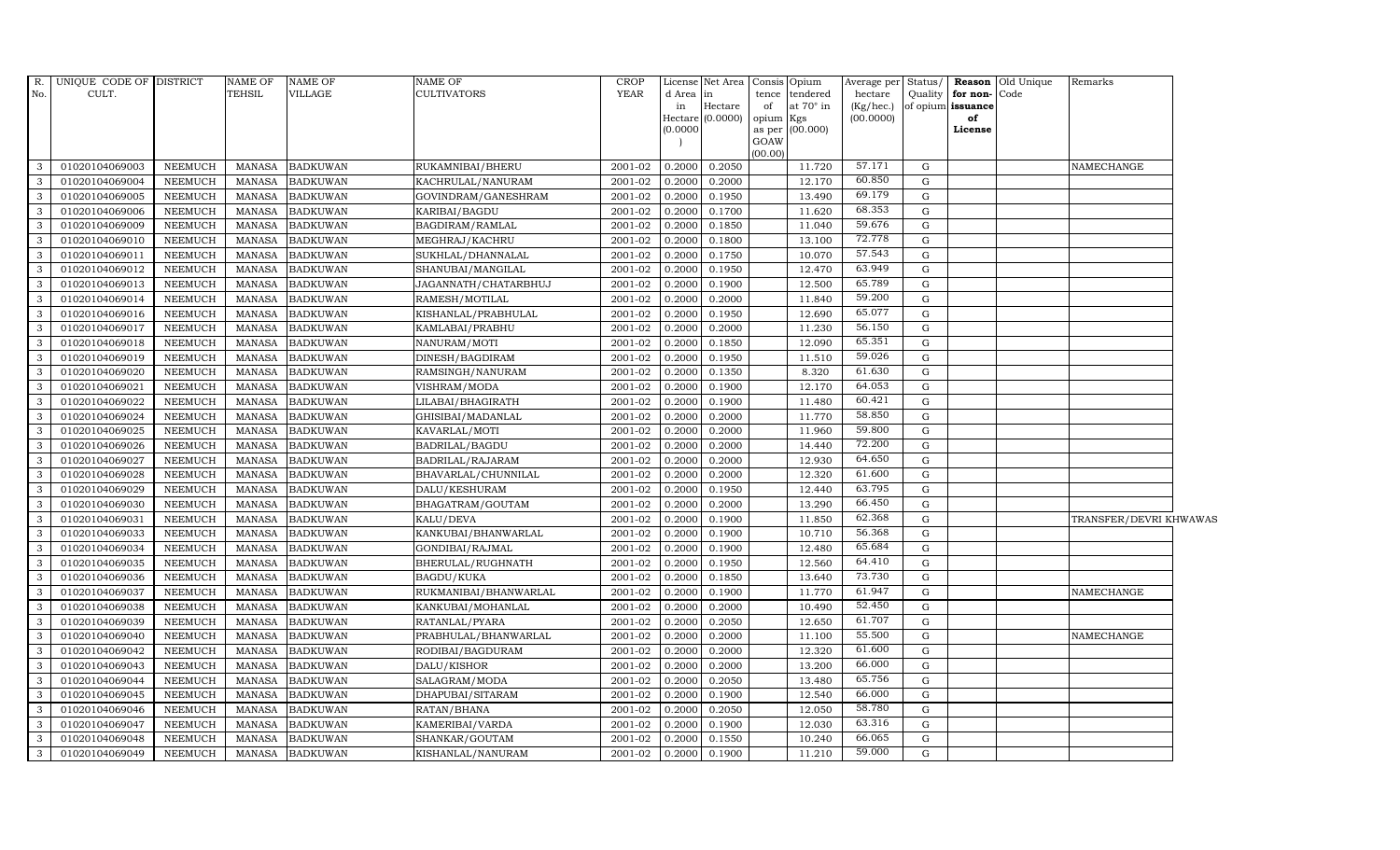| R.             | UNIQUE CODE OF DISTRICT |                | <b>NAME OF</b> | NAME OF            | NAME OF                  | <b>CROP</b> |                     | License Net Area Consis Opium |           |                 | Average per Status/ |              |                   | <b>Reason</b> Old Unique | Remarks                          |  |
|----------------|-------------------------|----------------|----------------|--------------------|--------------------------|-------------|---------------------|-------------------------------|-----------|-----------------|---------------------|--------------|-------------------|--------------------------|----------------------------------|--|
| No.            | CULT.                   |                | TEHSIL         | VILLAGE            | <b>CULTIVATORS</b>       | <b>YEAR</b> | d Area              | lin                           | tence     | tendered        | hectare             | Quality      | for non-Code      |                          |                                  |  |
|                |                         |                |                |                    |                          |             | in                  | Hectare<br>(0.0000)           | of        | at 70° in       | $(Kg/$ hec. $)$     |              | of opium issuance |                          |                                  |  |
|                |                         |                |                |                    |                          |             | Hectare<br>(0.0000) |                               | opium Kgs | as per (00.000) | (00.0000)           |              | of<br>License     |                          |                                  |  |
|                |                         |                |                |                    |                          |             |                     |                               | GOAW      |                 |                     |              |                   |                          |                                  |  |
|                |                         |                |                |                    |                          |             |                     |                               | (00.00)   |                 |                     |              |                   |                          |                                  |  |
| 3              | 01020104069050          | <b>NEEMUCH</b> | <b>MANASA</b>  | <b>BADKUWAN</b>    | KESARBAI/KANA            | 2001-02     | 0.2000              | 0.1900                        |           | 11.390          | 59.947              | G            |                   |                          |                                  |  |
| 3              | 01020104069051          | <b>NEEMUCH</b> | <b>MANASA</b>  | <b>BADKUWAN</b>    | RATANLAL/GOUTAM          | 2001-02     | 0.2000              | 0.1800                        |           | 11.920          | 66.222              | G            |                   |                          |                                  |  |
| 3              | 01020104069052          | <b>NEEMUCH</b> | <b>MANASA</b>  | <b>BADKUWAN</b>    | KAMLABAI/BADRI           | 2001-02     | 0.2000              | 0.1900                        |           | 13.150          | 69.211              | $\mathbf{G}$ |                   |                          |                                  |  |
| $\mathbf{3}$   | 01020104069053          | <b>NEEMUCH</b> | <b>MANASA</b>  | <b>BADKUWAN</b>    | PRABHULAL/BAGDU          | 2001-02     | 0.2000              | 0.1950                        |           | 13.100          | 67.179              | G            |                   |                          |                                  |  |
| $\mathbf{3}$   | 01020104069054          | <b>NEEMUCH</b> | <b>MANASA</b>  | <b>BADKUWAN</b>    | DHANNA/RUGHNATH          | 2001-02     | 0.2000              | 0.2000                        |           | 10.640          | 53.200              | ${\rm G}$    |                   |                          |                                  |  |
| $\mathbf{3}$   | 01020104069055          | <b>NEEMUCH</b> | <b>MANASA</b>  | <b>BADKUWAN</b>    | DIDAR KHA/ALLAHBELI      | 2001-02     | 0.2000              | 0.2000                        |           | 12.450          | 62.250              | ${\rm G}$    |                   |                          |                                  |  |
| 3              | 01020104069056          | NEEMUCH        | <b>MANASA</b>  | <b>BADKUWAN</b>    | ISHAK MOH./ALLAHBELI     | 2001-02     | 0.2000              | 0.2000                        |           | 11.700          | 58.500              | G            |                   |                          |                                  |  |
| 3              | 01020104069057          | <b>NEEMUCH</b> | <b>MANASA</b>  | <b>BADKUWAN</b>    | MATHURALAL/GOUTAM        | 2001-02     | 0.2000              | 0.1500                        |           | 9.170           | 61.133              | G            |                   |                          |                                  |  |
| $\mathbf{3}$   | 01020104069058          | <b>NEEMUCH</b> | <b>MANASA</b>  | <b>BADKUWAN</b>    | RATANLAL/RAMAJI          | 2001-02     | 0.2000              | 0.1800                        |           | 11.040          | 61.333              | ${\rm G}$    |                   |                          |                                  |  |
| 3              | 01020104069059          | <b>NEEMUCH</b> | <b>MANASA</b>  | <b>BADKUWAN</b>    | NANDLAL/MULCHAND         | 2001-02     | 0.2000              | 0.2000                        |           | 12.220          | 61.100              | G            |                   |                          |                                  |  |
| $\mathbf{3}$   | 01020104069060          | <b>NEEMUCH</b> | <b>MANASA</b>  | <b>BADKUWAN</b>    | DHAKHIBAI/KISHANLAL      | $2001 - 02$ | 0.2000              | 0.1950                        |           | 11.980          | 61.436              | G            |                   |                          |                                  |  |
| $\mathbf{3}$   | 01020104069061          | <b>NEEMUCH</b> | <b>MANASA</b>  | <b>BADKUWAN</b>    | DEVILAL/BHUWANIRAM       | 2001-02     | 0.2000              | 0.1950                        |           | 12.100          | 62.051              | G            |                   |                          |                                  |  |
| $\overline{3}$ | 01020104069064          | NEEMUCH        | <b>MANASA</b>  | <b>BADKUWAN</b>    | SITARAM/NANURAM          | 2001-02     | 0.2000              | 0.1850                        |           | 11.500          | 62.162              | G            |                   |                          |                                  |  |
| 3              | 01020104069066          | <b>NEEMUCH</b> | <b>MANASA</b>  | <b>BADKUWAN</b>    | MATHURALAL/MOTILAL       | 2001-02     | 0.2000              | 0.2050                        |           | 12.240          | 59.707              | G            |                   |                          |                                  |  |
| $\mathbf{3}$   | 01020104069067          | <b>NEEMUCH</b> | <b>MANASA</b>  | <b>BADKUWAN</b>    | RAMESHCHANDRA/DEVILAL    | 2001-02     | 0.2000              | 0.1950                        |           | 11.530          | 59.128              | ${\rm G}$    |                   |                          |                                  |  |
| $\mathbf{3}$   | 01020104069068          | <b>NEEMUCH</b> | <b>MANASA</b>  | <b>BADKUWAN</b>    | BHONIBA/MANGILAL         | 2001-02     | 0.2000              | 0.1900                        |           | 11.740          | 61.789              | G            |                   |                          | NAMECHANGE                       |  |
| 3              | 01020104069071          | <b>NEEMUCH</b> | <b>MANASA</b>  | <b>BADKUWAN</b>    | JAMANIBAI/LALJI          | 2001-02     | 0.2000              | 0.2000                        |           | 13.970          | 69.850              | G            |                   | 01020104093065           |                                  |  |
| $\mathbf{3}$   | 01020104069072          | <b>NEEMUCH</b> | <b>MANASA</b>  | <b>BADKUWAN</b>    | RAMESHCHANDRA/GANGARAM   | 2001-02     | 0.2000              | 0.1900                        |           | 10.870          | 57.211              | G            |                   |                          |                                  |  |
| 3              | 01020104069073          | <b>NEEMUCH</b> | <b>MANASA</b>  | <b>BADKUWAN</b>    | GANGARAM/KISHANLAL       | 2001-02     | 0.2000              | 0.1900                        |           | 11.460          | 60.316              | G            |                   |                          |                                  |  |
| $\mathbf{3}$   | 01020104069074          | <b>NEEMUCH</b> | <b>MANASA</b>  | <b>BADKUWAN</b>    | KANA/BHUVANA JI          | 2001-02     | 0.2000              | 0.2000                        |           | 12.050          | 60.250              | G            |                   | 01020104097053           |                                  |  |
| $\mathbf{3}$   | 01020104069075          | <b>NEEMUCH</b> | <b>MANASA</b>  | <b>BADKUWAN</b>    | MANGIBAI/BHAVARLAL       | 2001-02     | 0.2000              | 0.1950                        |           | 11.860          | 60.821              | G            |                   |                          |                                  |  |
| $\mathbf{3}$   | 01020104095002          | <b>NEEMUCH</b> | <b>MANASA</b>  | ARNIYA MALI        | BAGDIRAM/BHAVARLAL       | 2001-02     | 0.2000              | 0.1000                        |           | 7.010           | 70.100              | G            |                   |                          | TRANSFER/ BARUKHEDA NMH I        |  |
| $\mathbf{3}$   | 01020104095004          | <b>NEEMUCH</b> | <b>MANASA</b>  | ARNIYA MALI        | RAMLAL/MODA              | 2001-02     | 0.2000              | 0.1250                        |           | 7.020           | 56.160              | G            |                   |                          |                                  |  |
| $\mathbf{3}$   | 01020104095006          | <b>NEEMUCH</b> | <b>MANASA</b>  | <b>ARNIYA MALI</b> | MADANSINGH/BHAVARSINGH   | 2001-02     | 0.2000              |                               |           |                 |                     | $\mathbf F$  |                   |                          |                                  |  |
| 3              | 01020104095009          | <b>NEEMUCH</b> | <b>MANASA</b>  | <b>ARNIYA MALI</b> | BHUVANISINGH/DUNGARSINGH | 2001-02     | 0.2000              | 0.1000                        |           | 5.780           | 57.800              | G            |                   |                          |                                  |  |
| $\mathbf{3}$   | 01020104095011          | <b>NEEMUCH</b> | <b>MANASA</b>  | <b>ARNIYA MALI</b> | BHAVARLAL/KALURAM        | 2001-02     | 0.2000              | 0.0950                        |           | 6.070           | 63.895              | G            |                   |                          |                                  |  |
| 3              | 01020104095012          | <b>NEEMUCH</b> | <b>MANASA</b>  | ARNIYA MALI        | BHAVARLAL/JODHA          | 2001-02     | 0.2000              | 0.1100                        |           | 7.070           | 64.273              | G            |                   |                          |                                  |  |
| $\mathbf{3}$   | 01020104095013          | <b>NEEMUCH</b> | <b>MANASA</b>  | <b>ARNIYA MALI</b> | MOTIRAM/NANURAM          | 2001-02     | 0.2000              | 0.1050                        |           | 6.220           | 59.238              | G            |                   |                          |                                  |  |
| 3              | 01020104095015          | <b>NEEMUCH</b> | <b>MANASA</b>  | <b>ARNIYA MALI</b> | BAGDIRAM/CHUNNILAL       | 2001-02     | 0.2000              | 0.1000                        |           | 5.670           | 56.700              | G            |                   |                          |                                  |  |
| 3              | 01020104095016          | <b>NEEMUCH</b> | <b>MANASA</b>  | ARNIYA MALI        | KHUMANSINGH/GOBAR SINGH  | 2001-02     | 0.2000              | 0.1850                        |           | 10.260          | 55.459              | G            |                   |                          |                                  |  |
| $\mathbf{3}$   | 01020104095018          | <b>NEEMUCH</b> | <b>MANASA</b>  | <b>ARNIYA MALI</b> | PANNALAL/KAVARLAL        | 2001-02     | 0.2000              | 0.1000                        |           | 5.700           | 57.000              | G            |                   |                          |                                  |  |
| 3              | 01020104095019          | <b>NEEMUCH</b> | <b>MANASA</b>  | ARNIYA MALI        | RAMRATAN/BABULAL         | 2001-02     | 0.2000              | 0.0650                        |           | 4.100           | 63.077              | G            |                   |                          |                                  |  |
| $\mathbf{3}$   | 01020104095021          | <b>NEEMUCH</b> | <b>MANASA</b>  | ARNIYA MALI        | RUPSINGH/KISHOR SINGH    | 2001-02     | 0.2000              | 0.1700                        |           | 9.630           | 56.647              | ${\rm G}$    |                   |                          | TRANSFER/KACHARIA KADMALA MDS II |  |
| 3              | 01020104095022          | <b>NEEMUCH</b> | <b>MANASA</b>  | ARNIYA MALI        | BHOPAL SINGH/GOBARSINGH  | 2001-02     | 0.2000              | 0.1950                        |           | 10.910          | 55.949              | G            |                   |                          |                                  |  |
| $\mathbf{3}$   | 01020104095025          | <b>NEEMUCH</b> | <b>MANASA</b>  | ARNIYA MALI        | KARULAL/KAVARLAL         | 2001-02     | 0.2000              | 0.1000                        |           | 5.450           | 54.500              | G            |                   |                          |                                  |  |
| 3              | 01020104095026          | <b>NEEMUCH</b> | <b>MANASA</b>  | <b>ARNIYA MALI</b> | RUPSINGH/SVARUPSINGH     | 2001-02     | 0.2000              | 0.1000                        |           | 7.460           | 74.600              | G            |                   |                          |                                  |  |
| $\mathbf{3}$   | 01020104095027          | <b>NEEMUCH</b> | <b>MANASA</b>  | ARNIYA MALI        | RAMESHCHANDRA/KANHYALAL  | 2001-02     | 0.2000              | 0.1000                        |           | 5.980           | 59.800              | G            |                   |                          |                                  |  |
| $\mathbf{3}$   | 01020104095028          | <b>NEEMUCH</b> | <b>MANASA</b>  | ARNIYA MALI        | KAVARLAL/SITARAM MALI    | $2001 - 02$ | 0.2000              | 0.1000                        |           | 5.940           | 59.400              | G            |                   |                          |                                  |  |
| $\mathbf{3}$   | 01020104095029          | <b>NEEMUCH</b> | <b>MANASA</b>  | ARNIYA MALI        | SAJJANSINGH/NIRBHESINGH  | $2001 - 02$ | 0.2000              | 0.0900                        |           | 5.020           | 55.778              | G            |                   |                          |                                  |  |
| $\mathbf{3}$   | 01020104095030          | <b>NEEMUCH</b> | <b>MANASA</b>  | ARNIYA MALI        | RADHESHYAM/RAMLAL        | 2001-02     | 0.2000              | 0.1100                        |           | 6.270           | 57.000              | ${\rm G}$    |                   |                          |                                  |  |
| 3              | 01020104095031          | <b>NEEMUCH</b> | <b>MANASA</b>  | <b>ARNIYA MALI</b> | KARULAL/NANURAM          | 2001-02     | 0.2000              |                               |           |                 |                     | $\mathbf{F}$ |                   |                          |                                  |  |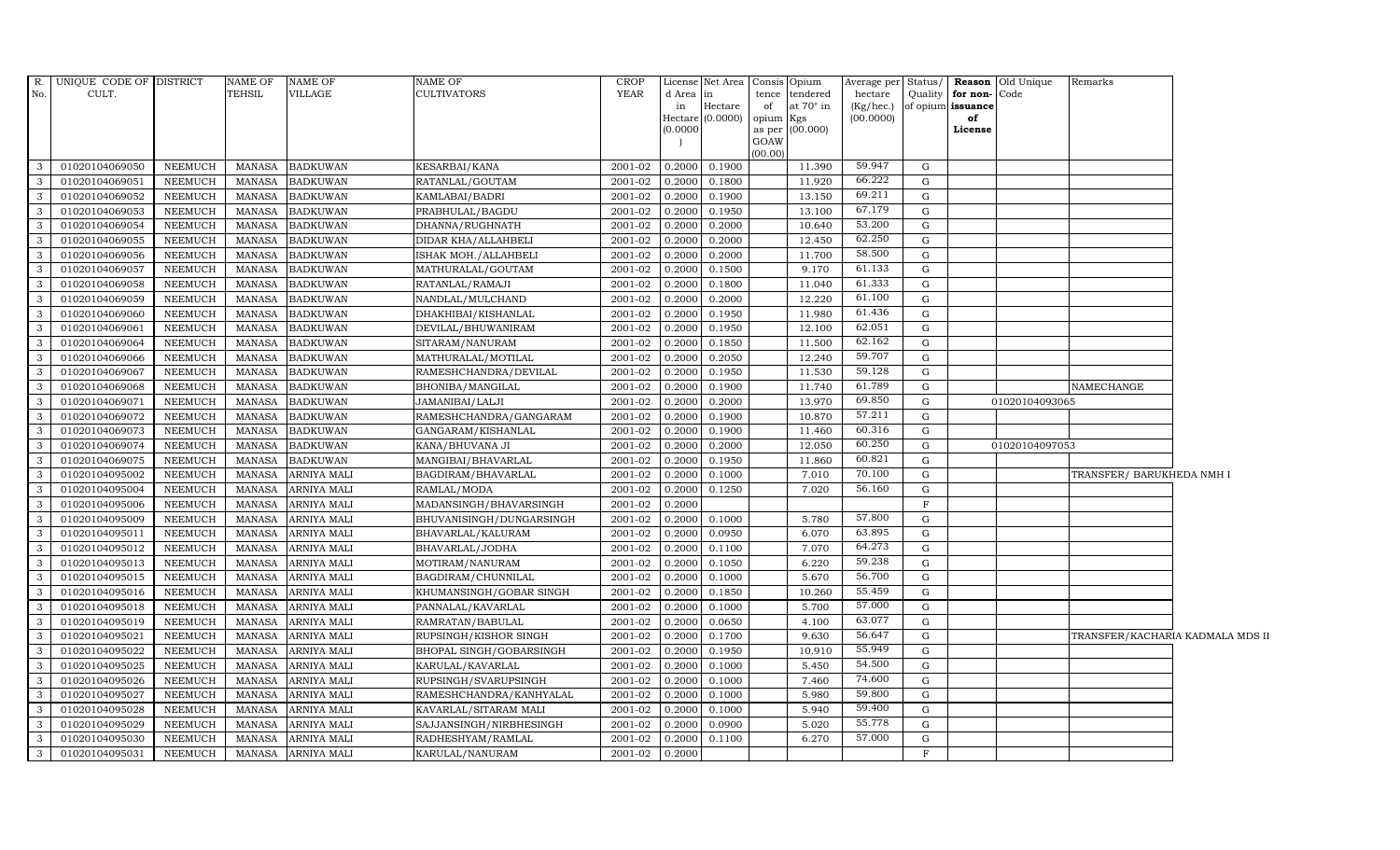| R.             | UNIQUE CODE OF DISTRICT |                | NAME OF       | <b>NAME OF</b>     | NAME OF                 | <b>CROP</b> |           | License Net Area Consis Opium |           |                  |           |             |                              | Average per Status/ <b>Reason</b> Old Unique | Remarks                     |  |
|----------------|-------------------------|----------------|---------------|--------------------|-------------------------|-------------|-----------|-------------------------------|-----------|------------------|-----------|-------------|------------------------------|----------------------------------------------|-----------------------------|--|
| No.            | CULT.                   |                | TEHSIL        | VILLAGE            | CULTIVATORS             | YEAR        | d Area in |                               |           | tence tendered   | hectare   |             | Quality <b>for non-</b> Code |                                              |                             |  |
|                |                         |                |               |                    |                         |             | in        | $\rm{Hectare}$                | of        | at $70^\circ$ in | (Kg/hec.) |             | of opium issuance            |                                              |                             |  |
|                |                         |                |               |                    |                         |             | (0.0000)  | Hectare $(0.0000)$            | opium Kgs |                  | (00.0000) |             | of                           |                                              |                             |  |
|                |                         |                |               |                    |                         |             |           |                               | GOAW      | as per (00.000)  |           |             | License                      |                                              |                             |  |
|                |                         |                |               |                    |                         |             |           |                               | (00.00)   |                  |           |             |                              |                                              |                             |  |
| 3              | 01020104095032          | NEEMUCH        | MANASA        | <b>ARNIYA MALI</b> | UMRAVSINGH/RUPSINGH     | 2001-02     | 0.2000    | 0.0900                        |           | 5.390            | 59.889    | G           |                              |                                              |                             |  |
| 3              | 01020104095033          | NEEMUCH        | MANASA        | <b>ARNIYA MALI</b> | CHITARSINGH/SVARUPSINGH | 2001-02     | 0.2000    | 0.1000                        |           | 5.670            | 56.700    | G           |                              |                                              |                             |  |
| 3              | 01020104095036          | NEEMUCH        | <b>MANASA</b> | <b>ARNIYA MALI</b> | GHANSHYAM/MANGILAL      | 2001-02     | 0.2000    | 0.1000                        |           | 5.680            | 56.800    | G           |                              |                                              |                             |  |
| 3              | 01020104095037          | <b>NEEMUCH</b> | <b>MANASA</b> | <b>ARNIYA MALI</b> | NAVALSINGH/BHAVAR       | 2001-02     | 0.2000    | 0.1350                        |           | 8.140            | 60.296    | G           |                              |                                              |                             |  |
| 3              | 01020104095038          | <b>NEEMUCH</b> | <b>MANASA</b> | ARNIYA MALI        | MOHANLAL/NANURAM        | 2001-02     | 0.2000    | 0.1100                        |           | 6.110            | 55.545    | G           |                              |                                              |                             |  |
| 3              | 01020104095040          | NEEMUCH        | <b>MANASA</b> | ARNIYA MALI        | PADAMSINGH/KALUSINGH    | 2001-02     | 0.2000    | 0.1050                        |           | 6.000            | 57.143    | G           |                              |                                              |                             |  |
| 3              | 01020104095042          | <b>NEEMUCH</b> | MANASA        | ARNIYA MALI        | SHYAMDAS/MOTIDAS        | 2001-02     | 0.2000    | 0.1450                        |           | 8.180            | 56.414    | G           |                              |                                              |                             |  |
| 3              | 01020104095043          | NEEMUCH        | <b>MANASA</b> | ARNIYA MALI        | LALSINGH/BHAVARSINGH    | 2001-02     | 0.2000    | 0.1000                        |           | 5.410            | 54.100    | G           |                              |                                              |                             |  |
| 3              | 01020104095044          | NEEMUCH        | MANASA        | <b>ARNIYA MALI</b> | BAPULAL/KANIRAM         | 2001-02     | 0.2000    | 0.1000                        |           | 5.670            | 56.700    | G           |                              |                                              |                             |  |
| 3              | 01020104095045          | <b>NEEMUCH</b> | MANASA        | ARNIYA MALI        | GOVIND SINGH/KALUSINGH  | 2001-02     | 0.2000    | 0.2050                        |           | 11.750           | 57.317    | G           |                              |                                              |                             |  |
| 3              | 01020104095047          | NEEMUCH        | <b>MANASA</b> | ARNIYA MALI        | DASHRATH/BHUVANIRAM     | 2001-02     | 0.2000    | 0.1000                        |           | 5.940            | 59.400    | G           |                              |                                              |                             |  |
| 3              | 01020104095050          | NEEMUCH        | <b>MANASA</b> | ARNIYA MALI        | GANGARAM/CHATRU         | 2001-02     | 0.2000    | 0.1850                        |           | 10.860           | 58.703    | G           |                              |                                              |                             |  |
| 3              | 01020104095051          | NEEMUCH        | <b>MANASA</b> | ARNIYA MALI        | SVARUPSINGH/KESHARSINGH | 2001-02     | 0.2000    | 0.0600                        |           | 3.580            | 59.667    | G           |                              |                                              |                             |  |
| 3              | 01020104095052          | NEEMUCH        | <b>MANASA</b> | <b>ARNIYA MALI</b> | RADHABAI/KACHRULAL      | 2001-02     | 0.2000    | 0.1700                        |           | 9.390            | 55.235    | G           |                              |                                              |                             |  |
| 3              | 01020104095053          | <b>NEEMUCH</b> | <b>MANASA</b> | ARNIYA MALI        | BHAVANIRAM/NANURAM      | 2001-02     | 0.2000    | 0.1050                        |           | 5.790            | 55.143    | G           |                              |                                              |                             |  |
| 3              | 01020104095054          | NEEMUCH        | <b>MANASA</b> | ARNIYA MALI        | SATYANARAYAN/BHAVARLAL  | 2001-02     | 0.2000    | 0.2100                        |           | 11.640           | 55.429    | G           |                              |                                              |                             |  |
| 3              | 01020104095058          | NEEMUCH        | MANASA        | ARNIYA MALI        | SUKHIBAI/SITARAM        | 2001-02     | 0.2000    | 0.1000                        |           | 6.190            | 61.900    | G           |                              |                                              |                             |  |
| 3              | 01020104095059          | NEEMUCH        | <b>MANASA</b> | ARNIYA MALI        | NANDLAL/CHUNNILAL       | 2001-02     | 0.2000    | 0.2000                        |           | 11.940           | 59.700    | G           |                              |                                              |                             |  |
| 3              | 01020104095060          | NEEMUCH        | <b>MANASA</b> | <b>ARNIYA MALI</b> | SULTAN SINGH/RAMSINGH   | 2001-02     | 0.2000    | 0.1950                        |           | 11.020           | 56.513    | G           |                              |                                              |                             |  |
| 3              | 01020104095062          | <b>NEEMUCH</b> | <b>MANASA</b> | ARNIYA MALI        | AMARSINGH/DHANNA        | 2001-02     | 0.2000    | 0.1000                        |           | 6.700            | 67.000    | G           |                              |                                              |                             |  |
| 3              | 01020104095065          | NEEMUCH        | <b>MANASA</b> | ARNIYA MALI        | KALU SINGH/KISHAN SINGH | 2001-02     | 0.2000    | 0.1800                        |           | 10.860           | 60.333    | G           |                              |                                              |                             |  |
| 3              | 01020104095068          | NEEMUCH        | <b>MANASA</b> | ARNIYA MALI        | KALU SINGH/DUNGARSINGH  | 2001-02     | 0.2000    | 0.1000                        |           | 5.930            | 59.300    | G           |                              |                                              |                             |  |
| 3              | 01020104095069          | <b>NEEMUCH</b> | <b>MANASA</b> | ARNIYA MALI        | RAMCHANDRA/SHIVRAM      | 2001-02     | 0.2000    | 0.2000                        |           | 11.930           | 59.650    | G           |                              |                                              |                             |  |
| 2              | 01020104035001          | NEEMUCH        | <b>MANASA</b> | ARNIYA CHANDRAWAT  | GORA/DURGA              | 2001-02     | 0.2000    | 0.1950                        |           | 12.310           | 63.128    | G           |                              |                                              |                             |  |
| $\overline{2}$ | 01020104035002          | <b>NEEMUCH</b> | <b>MANASA</b> | ARNIYA CHANDRAWAT  | LAXMIBAI/GANGARAM       | 2001-02     | 0.2000    | 0.1950                        |           | 13.070           | 67.026    | $\mathbf G$ |                              |                                              |                             |  |
| $\overline{2}$ | 01020104035003          | NEEMUCH        | <b>MANASA</b> | ARNIYA CHANDRAWAT  | NANDUBAI/GABBA          | 2001-02     | 0.2000    | 0.2000                        |           | 12.370           | 61.850    | G           |                              |                                              |                             |  |
| 2              | 01020104035004          | NEEMUCH        | <b>MANASA</b> | ARNIYA CHANDRAWAT  | DEEPA/MEGHA             | 2001-02     | 0.2000    | 0.2000                        |           | 12.130           | 60.650    | G           |                              |                                              |                             |  |
| 2              | 01020104035005          | <b>NEEMUCH</b> | <b>MANASA</b> | ARNIYA CHANDRAWAT  | MANGU/BRIJBHAN          | 2001-02     | 0.2000    | 0.1950                        |           | 12.100           | 62.051    | G           |                              |                                              |                             |  |
| 2              | 01020104035006          | <b>NEEMUCH</b> | <b>MANASA</b> | ARNIYA CHANDRAWAT  | DURGA/KALU              | 2001-02     | 0.2000    | 0.2000                        |           | 12.910           | 64.550    | G           |                              |                                              |                             |  |
| 2              | 01020104035008          | NEEMUCH        | <b>MANASA</b> | ARNIYA CHANDRAWAT  | MATHRIBAI/TEJA          | 2001-02     | 0.2000    | 0.2000                        |           | 12.240           | 61.200    | G           |                              |                                              |                             |  |
| 2              | 01020104035009          | <b>NEEMUCH</b> | <b>MANASA</b> | ARNIYA CHANDRAWAT  | BHANWARIBAI/SHOJI       | 2001-02     | 0.2000    | 0.2000                        |           | 12.180           | 60.900    | G           |                              |                                              |                             |  |
| 2              | 01020104035010          | <b>NEEMUCH</b> | <b>MANASA</b> | ARNIYA CHANDRAWAT  | RATANLAL/KALU           | 2001-02     | 0.2000    | 0.2050                        |           | 12.620           | 61.561    | G           |                              |                                              |                             |  |
| 2              | 01020104035011          | NEEMUCH        | <b>MANASA</b> | ARNIYA CHANDRAWAT  | NATHU/BRIJBHAN          | 2001-02     | 0.2000    | 0.2050                        |           | 12.920           | 63.024    | G           |                              |                                              |                             |  |
| $\overline{2}$ | 01020104035012          | <b>NEEMUCH</b> | <b>MANASA</b> | ARNIYA CHANDRAWAT  | MANGIBAI/HEMA           | 2001-02     | 0.2000    | 0.2000                        |           | 13.190           | 65.950    | G           |                              |                                              |                             |  |
| 2              | 01020104035013          | <b>NEEMUCH</b> | <b>MANASA</b> | ARNIYA CHANDRAWAT  | SWAROOPIBAI/BHAGGA      | 2001-02     | 0.2000    | 0.2000                        |           | 11.920           | 59.600    | G           |                              |                                              |                             |  |
| 2              | 01020104035014          | <b>NEEMUCH</b> | <b>MANASA</b> | ARNIYA CHANDRAWAT  | RUPA/LALA               | 2001-02     | 0.2000    | 0.2050                        |           | 12.370           | 60.341    | G           |                              |                                              |                             |  |
| 2              | 01020104035015          | <b>NEEMUCH</b> | <b>MANASA</b> | ARNIYA CHANDRAWAT  | KANIRAM/LALA            | 2001-02     | 0.2000    | 0.2050                        |           | 12.790           | 62.390    | G           |                              |                                              |                             |  |
| 2              | 01020104035016          | NEEMUCH        | <b>MANASA</b> | ARNIYA CHANDRAWAT  | RUPA/BHURA              | 2001-02     | 0.2000    | 0.1600                        |           | 10.050           | 62.813    | G           |                              |                                              | TRANSFER/ DHABA TANKA NMH-I |  |
| 2              | 01020104035017          | <b>NEEMUCH</b> | <b>MANASA</b> | ARNIYA CHANDRAWAT  | MANNALAL/SHOJI          | 2001-02     | 0.2000    | 0.1950                        |           | 11.920           | 61.128    | G           |                              |                                              | NAME CHANGE                 |  |
| $\overline{2}$ | 01020104035018          | NEEMUCH        | <b>MANASA</b> | ARNIYA CHANDRAWAT  | MATHRIBAI/GORA          | 2001-02     | 0.2000    | 0.2000                        |           | 12.130           | 60.650    | G           |                              |                                              |                             |  |
| $\overline{2}$ | 01020104035019          | NEEMUCH        | MANASA        | ARNIYA CHANDRAWAT  | DURGA/PARTHA            | 2001-02     | 0.2000    | 0.2100                        |           | 13.020           | 62.000    | G           |                              |                                              |                             |  |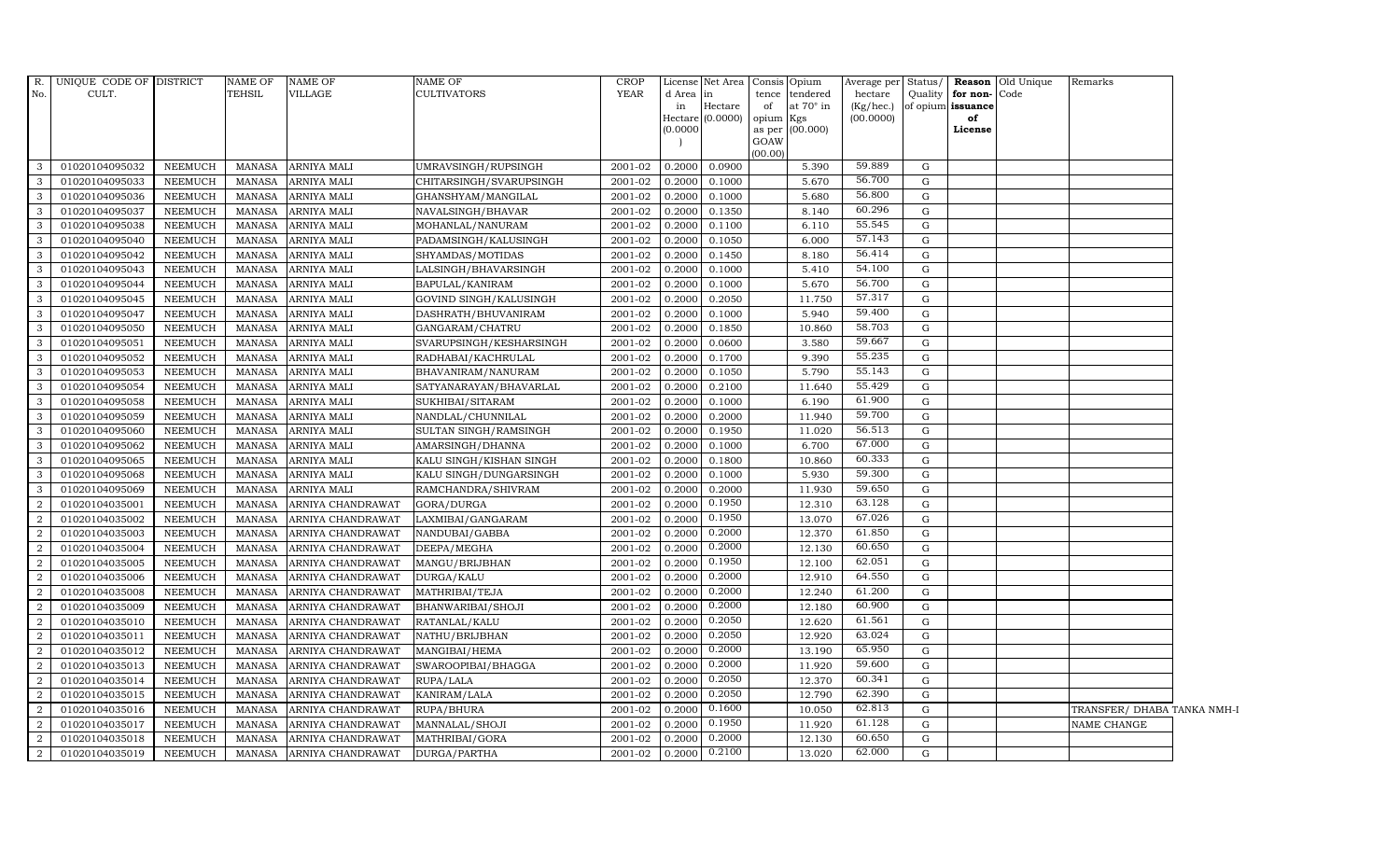| No.<br>d Area in<br>tence tendered<br>hectare<br>Quality<br>for non-Code<br>Hectare<br>at 70° in<br>(Kg/hec.)<br>of opium issuance<br>in<br>of<br>Hectare (0.0000)<br>(00.0000)<br>of<br>opium Kgs<br>as per (00.000)<br>(0.0000)<br>License<br>GOAW<br>(00.00)<br>59.333<br>0.1650<br>0.2000<br>$\overline{2}$<br>01020104035020<br><b>NEEMUCH</b><br><b>MANASA</b><br>ARNIYA CHANDRAWAT<br>AMARSINGH/MANGILAL<br>2001-02<br>9.790<br>G<br>0.2050<br>56.146<br>0.2000<br>$\overline{2}$<br>01020104035021<br><b>NEEMUCH</b><br>2001-02<br>11.510<br>G<br><b>MANASA</b><br>ARNIYA CHANDRAWAT<br>PANNALAL/CHATRA<br>60.450<br>0.2000<br>2<br>$\frac{1}{2}001 - 02$<br>0.2000<br>12.090<br>01020104035022<br><b>NEEMUCH</b><br><b>MANASA</b><br>ARNIYA CHANDRAWAT<br>JAGDISH/KANIRAM<br>G<br>TRANSFER/ MOKADI<br>0.2000<br>57.500<br>$\overline{2}$<br>01020104035023<br><b>NEEMUCH</b><br><b>MANASA</b><br>ARNIYA CHANDRAWAT<br>AMARSINGH/GORILAL<br>2001-02<br>0.2000<br>11.500<br>$\mathbf G$<br>0.2000<br>56.950<br>$\overline{2}$<br>01020104035024<br><b>MANASA</b><br>2001-02<br>0.2000<br>11.390<br>$\mathbf G$<br><b>NEEMUCH</b><br>ARNIYA CHANDRAWAT<br>RAJMAL/RAMA<br>0.2000<br>60.700<br>$\overline{2}$<br>0.2000<br>${\rm G}$<br>01020104035025<br><b>NEEMUCH</b><br><b>MANASA</b><br>ARNIYA CHANDRAWAT<br><b>JEEVA/BHERA</b><br>2001-02<br>12.140<br>0.2000<br>62.550<br>$\overline{a}$<br>2001-02<br>0.2000<br>12.510<br>${\rm G}$<br>01020104035026<br><b>NEEMUCH</b><br><b>MANASA</b><br>ARNIYA CHANDRAWAT<br>GORILAL/RUPA<br>0.2000<br>63.250<br>2<br>01020104035028<br>2001-02<br>0.2000<br>12.650<br><b>NEEMUCH</b><br><b>MANASA</b><br>ARNIYA CHANDRAWAT<br>MANNALAL/NAGGA<br>G<br>0.1900<br>65.368<br>01020104035029<br>12.420<br>$\overline{2}$<br><b>NEEMUCH</b><br><b>MANASA</b><br>ARNIYA CHANDRAWAT<br>SURAJMAL/DURGA<br>2001-02<br>0.2000<br>$\mathbf G$<br>0.2000<br>57.100<br>$\overline{2}$<br>01020104035030<br>NEEMUCH<br><b>MANASA</b><br>ARNIYA CHANDRAWAT<br>2001-02<br>0.2000<br>11.420<br>G<br>HEERALAL/HAJARI<br>0.1850<br>67.081<br>$\overline{2}$<br>01020104035032<br><b>NEEMUCH</b><br><b>MANASA</b><br>ARNIYA CHANDRAWAT<br>BANSHILAL/BHAGIRATH<br>2001-02<br>0.2000<br>12.410<br>G<br>0.2000<br>64.200<br>$\overline{a}$<br>2001-02<br>0.2000<br>${\rm G}$<br>01020104035034<br><b>NEEMUCH</b><br><b>MANASA</b><br>ARNIYA CHANDRAWAT<br>12.840<br>PARASRAM/RUPA<br>0.2000<br>62.200<br>2<br>2001-02<br>0.2000<br>01020104035035<br><b>NEEMUCH</b><br><b>MANASA</b><br>ARNIYA CHANDRAWAT<br>MANGU/LALA<br>12.440<br>G<br>0.1950<br>57.641<br>$\overline{a}$<br>01020104035036<br><b>NEEMUCH</b><br>ARNIYA CHANDRAWAT<br>SWAROOPIBAI/BHERA<br>2001-02<br>0.2000<br>11.240<br>$\mathbf G$<br><b>MANASA</b><br>60.700<br>$\overline{a}$<br>01020104035037<br><b>NEEMUCH</b><br><b>MANASA</b><br>ARNIYA CHANDRAWAT<br>2001-02<br>0.2000<br>0.2000<br>12.140<br>$\mathbf G$<br>01020104116045<br>SAJANIBAI/KANIRAM<br>61.150<br>$\overline{2}$<br>0.2000<br>0.2000<br>12.230<br>G<br>01020104035007<br><b>NEEMUCH</b><br><b>MANASA</b><br>ARNIYA CHANDRAWAT<br>DURGA/CHATRA<br>2001-02<br>61.000<br>01020104092002<br>2001-02<br>3<br><b>NEEMUCH</b><br><b>MANASA</b><br><b>ANTRI BUJURG</b><br>BAPULAL/DULICHANDRA<br>0.2000<br>0.1000<br>6.100<br>G<br>62.250<br>$\mathbf{3}$<br>01020104092004<br>2001-02<br>0.2000<br>0.2000<br><b>NEEMUCH</b><br><b>MANASA</b><br><b>ANTRI BUJURG</b><br><b>BANSHILAL/DHURA</b><br>12.450<br>G<br>70.211<br>3<br>01020104092006<br>DHAPUBAI/MANGILAL<br>$2001 - 02$<br>0.1900<br>13.340<br>$\mathbf G$<br><b>NEEMUCH</b><br><b>MANASA</b><br><b>ANTRI BUJURG</b><br>0.2000<br>62.923<br>3<br>$\mathbf G$<br>01020104092007<br><b>NEEMUCH</b><br><b>MANASA</b><br><b>ANTRI BUJURG</b><br>2001-02<br>0.2000<br>0.1950<br>12.270<br>GOPAL/SHANKAR<br>01<br>65.128<br>0.2000<br>0.1950<br>12.700<br>G<br>3<br>01020104092008<br><b>NEEMUCH</b><br><b>MANASA</b><br><b>ANTRI BUJURG</b><br>MANGILAL/NANURAM BRAHMAN<br>2001-02<br>66.595<br>01020104092009<br>2001-02<br>3<br><b>NEEMUCH</b><br><b>MANASA</b><br><b>ANTRI BUJURG</b><br>BADRILAL/RAMLAL<br>0.2000<br>0.1850<br>12.320<br>$\mathbf G$<br>$\mathbf{3}$<br>64.098<br>01020104092010<br><b>NEEMUCH</b><br><b>ANTRI BUJURG</b><br>2001-02<br>0.2000<br>0.2050<br>${\rm G}$<br><b>MANASA</b><br>RAMPRASAD/BHERULAL<br>13.140<br>67.632<br>3<br>01020104092011<br><b>NEEMUCH</b><br><b>MANASA</b><br><b>ANTRI BUJURG</b><br>2001-02<br>0.2000<br>0.1900<br>12.850<br>G<br>CHATRA/DEVA<br>65.282<br>3<br>01020104092012<br><b>NEEMUCH</b><br><b>MANASA</b><br><b>ANTRI BUJURG</b><br>SHIVSINGH/BHAWANISINGH<br>2001-02<br>0.2000<br>0.1950<br>12.730<br>$\mathbf G$<br>63.949<br>0.2000<br>0.1950<br>G<br>3<br>01020104092013<br><b>NEEMUCH</b><br><b>MANASA</b><br><b>ANTRI BUJURG</b><br>NARAYANSINGH/PRATAPSINGH<br>2001-02<br>12.470<br>67.143<br>01020104092014<br>2001-02<br>7.050<br>3<br><b>NEEMUCH</b><br><b>MANASA</b><br><b>ANTRI BUJURG</b><br>GHYANMAL/SHANTILAL<br>0.2000<br>0.1050<br>$\mathbf G$<br>59.100<br>$\mathbf{3}$<br>01020104092016<br><b>NEEMUCH</b><br><b>ANTRI BUJURG</b><br>2001-02<br>0.2000<br>0.2000<br>11.820<br>$\mathbf G$<br><b>MANASA</b><br>GOPAL/RUGHNATH<br>62.600<br>3<br>01020104092017<br>2001-02<br>0.2000<br>0.2000<br>12.520<br>$\mathbf G$<br><b>NEEMUCH</b><br><b>MANASA</b><br><b>ANTRI BUJURG</b><br>MANNALAL/NARAYAN<br>69.500<br>3<br>01020104092018<br><b>NEEMUCH</b><br><b>MANASA</b><br><b>ANTRI BUJURG</b><br>LAXMINARAYAN/GOPAL<br>2001-02<br>0.2000<br>0.1000<br>6.950<br>$\mathbf G$<br>0.2000<br>$\, {\bf N}$<br>3<br>01020104092019<br><b>NEEMUCH</b><br><b>MANASA</b><br><b>ANTRI BUJURG</b><br>BANSHILAL/BHANWARLAL<br>2001-02<br>62.762<br>3<br>01020104092020<br><b>NEEMUCH</b><br><b>MANASA</b><br>2001-02<br>0.2000<br>0.2100<br>13.180<br><b>ANTRI BUJURG</b><br>BABULAL/GOPAL<br>G<br>63.526<br>$\mathbf{3}$<br>01020104092021<br><b>NEEMUCH</b><br><b>ANTRI BUJURG</b><br>2001-02<br>0.2000<br>0.1900<br>12.070<br>$\mathbf G$<br><b>MANASA</b><br>SHIVRAM/RUGHNATH<br>66.211<br>3<br>01020104092022<br><b>MANASA</b><br>2001-02<br>0.2000<br>0.0950<br>6.290<br>G<br><b>NEEMUCH</b><br><b>ANTRI BUJURG</b><br>RAHIMBAKSH/CHANDKHAN<br>55.833<br>3<br>01020104092023<br><b>NEEMUCH</b><br><b>MANASA</b><br><b>ANTRI BUJURG</b><br>NONDRAM/UDAJI<br>2001-02<br>0.2000<br>0.1800<br>10.050<br>$\mathbf G$<br>63.444<br>0.2000<br>3<br>2001-02<br>0.1800<br>G<br>01020104092024<br><b>NEEMUCH</b><br><b>MANASA</b><br><b>ANTRI BUJURG</b><br>DASHRATHSINGH/MANOHARSINGH<br>11.420<br>61.600<br>3<br>01020104092025<br><b>NEEMUCH</b><br><b>MANASA</b><br>2001-02<br>0.2000<br>0.1000<br>6.160<br>$\mathbf G$<br><b>ANTRI BUJURG</b><br>NANDA/KALU<br>64.205<br>$\mathbf{3}$<br>0.2000<br>01020104092027<br><b>NEEMUCH</b><br><b>MANASA</b><br><b>ANTRI BUJURG</b><br>SHEKHMO./NOOR<br>2001-02<br>0.1950<br>12.520<br>$\mathbf G$<br>64.488<br>3<br>01020104092028<br>2001-02<br>0.2000<br>0.2050<br>13.220<br>G<br><b>NEEMUCH</b><br><b>MANASA</b><br><b>ANTRI BUJURG</b><br>GATTUBAI/BHONIJI<br>58.895<br>3<br>01020104092029<br><b>NEEMUCH</b><br><b>MANASA</b><br><b>ANTRI BUJURG</b><br>GOVERDHANSINGH/PRATAPSINGH<br>2001-02<br>0.2000<br>0.1900<br>11.190<br>G<br>67.056<br>$\mathbf{3}$<br>01020104092030<br><b>NEEMUCH</b><br>MANASA<br><b>ANTRI BUJURG</b><br>2001-02<br>0.2000<br>0.1800<br>12.070<br>G<br>GOPAL/MANGILAL | R. | UNIQUE CODE OF DISTRICT | NAME OF       | <b>NAME OF</b> | <b>NAME OF</b>     | CROP        | License Net Area | Consis Opium | Average per | Status/ | <b>Reason</b> Old Unique | Remarks              |
|-------------------------------------------------------------------------------------------------------------------------------------------------------------------------------------------------------------------------------------------------------------------------------------------------------------------------------------------------------------------------------------------------------------------------------------------------------------------------------------------------------------------------------------------------------------------------------------------------------------------------------------------------------------------------------------------------------------------------------------------------------------------------------------------------------------------------------------------------------------------------------------------------------------------------------------------------------------------------------------------------------------------------------------------------------------------------------------------------------------------------------------------------------------------------------------------------------------------------------------------------------------------------------------------------------------------------------------------------------------------------------------------------------------------------------------------------------------------------------------------------------------------------------------------------------------------------------------------------------------------------------------------------------------------------------------------------------------------------------------------------------------------------------------------------------------------------------------------------------------------------------------------------------------------------------------------------------------------------------------------------------------------------------------------------------------------------------------------------------------------------------------------------------------------------------------------------------------------------------------------------------------------------------------------------------------------------------------------------------------------------------------------------------------------------------------------------------------------------------------------------------------------------------------------------------------------------------------------------------------------------------------------------------------------------------------------------------------------------------------------------------------------------------------------------------------------------------------------------------------------------------------------------------------------------------------------------------------------------------------------------------------------------------------------------------------------------------------------------------------------------------------------------------------------------------------------------------------------------------------------------------------------------------------------------------------------------------------------------------------------------------------------------------------------------------------------------------------------------------------------------------------------------------------------------------------------------------------------------------------------------------------------------------------------------------------------------------------------------------------------------------------------------------------------------------------------------------------------------------------------------------------------------------------------------------------------------------------------------------------------------------------------------------------------------------------------------------------------------------------------------------------------------------------------------------------------------------------------------------------------------------------------------------------------------------------------------------------------------------------------------------------------------------------------------------------------------------------------------------------------------------------------------------------------------------------------------------------------------------------------------------------------------------------------------------------------------------------------------------------------------------------------------------------------------------------------------------------------------------------------------------------------------------------------------------------------------------------------------------------------------------------------------------------------------------------------------------------------------------------------------------------------------------------------------------------------------------------------------------------------------------------------------------------------------------------------------------------------------------------------------------------------------------------------------------------------------------------------------------------------------------------------------------------------------------------------------------------------------------------------------------------------------------------------------------------------------------------------------------------------------------------------------------------------------------------------------------------------------------------------------------------------------------------------------------------------------------------------------------------------------------------------------------------------------------------------------------------------------------------------------------------------------------------------------------------------------------------------------------------------------------------------------------------------------------------------------------------------------------------------------------------------------------------------------------------------------------------------------------------------------------------------------------------------------------------------------------------------------------------------------------------------------------------------------------------------------------------------------------------------------------------------------------------------------------------------------------------------------------------------------------------------------------------------------------------------------------------------------------------------------------------------------------------------------------------------------------------------------------------------------------------------------------------------------------------------------------------------------------------------------------------------------------------------------------------------------------------------------------------------------------------------------------------------------------------|----|-------------------------|---------------|----------------|--------------------|-------------|------------------|--------------|-------------|---------|--------------------------|----------------------|
|                                                                                                                                                                                                                                                                                                                                                                                                                                                                                                                                                                                                                                                                                                                                                                                                                                                                                                                                                                                                                                                                                                                                                                                                                                                                                                                                                                                                                                                                                                                                                                                                                                                                                                                                                                                                                                                                                                                                                                                                                                                                                                                                                                                                                                                                                                                                                                                                                                                                                                                                                                                                                                                                                                                                                                                                                                                                                                                                                                                                                                                                                                                                                                                                                                                                                                                                                                                                                                                                                                                                                                                                                                                                                                                                                                                                                                                                                                                                                                                                                                                                                                                                                                                                                                                                                                                                                                                                                                                                                                                                                                                                                                                                                                                                                                                                                                                                                                                                                                                                                                                                                                                                                                                                                                                                                                                                                                                                                                                                                                                                                                                                                                                                                                                                                                                                                                                                                                                                                                                                                                                                                                                                                                                                                                                                                                                                                                                                                                                                                                                                                                                                                                                                                                                                                                                                                                                                                                                                                                                                                                                                                                                                                                                                                                                                                                                                                                                                                                     |    | CULT.                   | <b>TEHSIL</b> | VILLAGE        | <b>CULTIVATORS</b> | <b>YEAR</b> |                  |              |             |         |                          |                      |
|                                                                                                                                                                                                                                                                                                                                                                                                                                                                                                                                                                                                                                                                                                                                                                                                                                                                                                                                                                                                                                                                                                                                                                                                                                                                                                                                                                                                                                                                                                                                                                                                                                                                                                                                                                                                                                                                                                                                                                                                                                                                                                                                                                                                                                                                                                                                                                                                                                                                                                                                                                                                                                                                                                                                                                                                                                                                                                                                                                                                                                                                                                                                                                                                                                                                                                                                                                                                                                                                                                                                                                                                                                                                                                                                                                                                                                                                                                                                                                                                                                                                                                                                                                                                                                                                                                                                                                                                                                                                                                                                                                                                                                                                                                                                                                                                                                                                                                                                                                                                                                                                                                                                                                                                                                                                                                                                                                                                                                                                                                                                                                                                                                                                                                                                                                                                                                                                                                                                                                                                                                                                                                                                                                                                                                                                                                                                                                                                                                                                                                                                                                                                                                                                                                                                                                                                                                                                                                                                                                                                                                                                                                                                                                                                                                                                                                                                                                                                                                     |    |                         |               |                |                    |             |                  |              |             |         |                          |                      |
|                                                                                                                                                                                                                                                                                                                                                                                                                                                                                                                                                                                                                                                                                                                                                                                                                                                                                                                                                                                                                                                                                                                                                                                                                                                                                                                                                                                                                                                                                                                                                                                                                                                                                                                                                                                                                                                                                                                                                                                                                                                                                                                                                                                                                                                                                                                                                                                                                                                                                                                                                                                                                                                                                                                                                                                                                                                                                                                                                                                                                                                                                                                                                                                                                                                                                                                                                                                                                                                                                                                                                                                                                                                                                                                                                                                                                                                                                                                                                                                                                                                                                                                                                                                                                                                                                                                                                                                                                                                                                                                                                                                                                                                                                                                                                                                                                                                                                                                                                                                                                                                                                                                                                                                                                                                                                                                                                                                                                                                                                                                                                                                                                                                                                                                                                                                                                                                                                                                                                                                                                                                                                                                                                                                                                                                                                                                                                                                                                                                                                                                                                                                                                                                                                                                                                                                                                                                                                                                                                                                                                                                                                                                                                                                                                                                                                                                                                                                                                                     |    |                         |               |                |                    |             |                  |              |             |         |                          |                      |
|                                                                                                                                                                                                                                                                                                                                                                                                                                                                                                                                                                                                                                                                                                                                                                                                                                                                                                                                                                                                                                                                                                                                                                                                                                                                                                                                                                                                                                                                                                                                                                                                                                                                                                                                                                                                                                                                                                                                                                                                                                                                                                                                                                                                                                                                                                                                                                                                                                                                                                                                                                                                                                                                                                                                                                                                                                                                                                                                                                                                                                                                                                                                                                                                                                                                                                                                                                                                                                                                                                                                                                                                                                                                                                                                                                                                                                                                                                                                                                                                                                                                                                                                                                                                                                                                                                                                                                                                                                                                                                                                                                                                                                                                                                                                                                                                                                                                                                                                                                                                                                                                                                                                                                                                                                                                                                                                                                                                                                                                                                                                                                                                                                                                                                                                                                                                                                                                                                                                                                                                                                                                                                                                                                                                                                                                                                                                                                                                                                                                                                                                                                                                                                                                                                                                                                                                                                                                                                                                                                                                                                                                                                                                                                                                                                                                                                                                                                                                                                     |    |                         |               |                |                    |             |                  |              |             |         |                          |                      |
|                                                                                                                                                                                                                                                                                                                                                                                                                                                                                                                                                                                                                                                                                                                                                                                                                                                                                                                                                                                                                                                                                                                                                                                                                                                                                                                                                                                                                                                                                                                                                                                                                                                                                                                                                                                                                                                                                                                                                                                                                                                                                                                                                                                                                                                                                                                                                                                                                                                                                                                                                                                                                                                                                                                                                                                                                                                                                                                                                                                                                                                                                                                                                                                                                                                                                                                                                                                                                                                                                                                                                                                                                                                                                                                                                                                                                                                                                                                                                                                                                                                                                                                                                                                                                                                                                                                                                                                                                                                                                                                                                                                                                                                                                                                                                                                                                                                                                                                                                                                                                                                                                                                                                                                                                                                                                                                                                                                                                                                                                                                                                                                                                                                                                                                                                                                                                                                                                                                                                                                                                                                                                                                                                                                                                                                                                                                                                                                                                                                                                                                                                                                                                                                                                                                                                                                                                                                                                                                                                                                                                                                                                                                                                                                                                                                                                                                                                                                                                                     |    |                         |               |                |                    |             |                  |              |             |         |                          |                      |
|                                                                                                                                                                                                                                                                                                                                                                                                                                                                                                                                                                                                                                                                                                                                                                                                                                                                                                                                                                                                                                                                                                                                                                                                                                                                                                                                                                                                                                                                                                                                                                                                                                                                                                                                                                                                                                                                                                                                                                                                                                                                                                                                                                                                                                                                                                                                                                                                                                                                                                                                                                                                                                                                                                                                                                                                                                                                                                                                                                                                                                                                                                                                                                                                                                                                                                                                                                                                                                                                                                                                                                                                                                                                                                                                                                                                                                                                                                                                                                                                                                                                                                                                                                                                                                                                                                                                                                                                                                                                                                                                                                                                                                                                                                                                                                                                                                                                                                                                                                                                                                                                                                                                                                                                                                                                                                                                                                                                                                                                                                                                                                                                                                                                                                                                                                                                                                                                                                                                                                                                                                                                                                                                                                                                                                                                                                                                                                                                                                                                                                                                                                                                                                                                                                                                                                                                                                                                                                                                                                                                                                                                                                                                                                                                                                                                                                                                                                                                                                     |    |                         |               |                |                    |             |                  |              |             |         |                          |                      |
|                                                                                                                                                                                                                                                                                                                                                                                                                                                                                                                                                                                                                                                                                                                                                                                                                                                                                                                                                                                                                                                                                                                                                                                                                                                                                                                                                                                                                                                                                                                                                                                                                                                                                                                                                                                                                                                                                                                                                                                                                                                                                                                                                                                                                                                                                                                                                                                                                                                                                                                                                                                                                                                                                                                                                                                                                                                                                                                                                                                                                                                                                                                                                                                                                                                                                                                                                                                                                                                                                                                                                                                                                                                                                                                                                                                                                                                                                                                                                                                                                                                                                                                                                                                                                                                                                                                                                                                                                                                                                                                                                                                                                                                                                                                                                                                                                                                                                                                                                                                                                                                                                                                                                                                                                                                                                                                                                                                                                                                                                                                                                                                                                                                                                                                                                                                                                                                                                                                                                                                                                                                                                                                                                                                                                                                                                                                                                                                                                                                                                                                                                                                                                                                                                                                                                                                                                                                                                                                                                                                                                                                                                                                                                                                                                                                                                                                                                                                                                                     |    |                         |               |                |                    |             |                  |              |             |         |                          |                      |
|                                                                                                                                                                                                                                                                                                                                                                                                                                                                                                                                                                                                                                                                                                                                                                                                                                                                                                                                                                                                                                                                                                                                                                                                                                                                                                                                                                                                                                                                                                                                                                                                                                                                                                                                                                                                                                                                                                                                                                                                                                                                                                                                                                                                                                                                                                                                                                                                                                                                                                                                                                                                                                                                                                                                                                                                                                                                                                                                                                                                                                                                                                                                                                                                                                                                                                                                                                                                                                                                                                                                                                                                                                                                                                                                                                                                                                                                                                                                                                                                                                                                                                                                                                                                                                                                                                                                                                                                                                                                                                                                                                                                                                                                                                                                                                                                                                                                                                                                                                                                                                                                                                                                                                                                                                                                                                                                                                                                                                                                                                                                                                                                                                                                                                                                                                                                                                                                                                                                                                                                                                                                                                                                                                                                                                                                                                                                                                                                                                                                                                                                                                                                                                                                                                                                                                                                                                                                                                                                                                                                                                                                                                                                                                                                                                                                                                                                                                                                                                     |    |                         |               |                |                    |             |                  |              |             |         |                          |                      |
|                                                                                                                                                                                                                                                                                                                                                                                                                                                                                                                                                                                                                                                                                                                                                                                                                                                                                                                                                                                                                                                                                                                                                                                                                                                                                                                                                                                                                                                                                                                                                                                                                                                                                                                                                                                                                                                                                                                                                                                                                                                                                                                                                                                                                                                                                                                                                                                                                                                                                                                                                                                                                                                                                                                                                                                                                                                                                                                                                                                                                                                                                                                                                                                                                                                                                                                                                                                                                                                                                                                                                                                                                                                                                                                                                                                                                                                                                                                                                                                                                                                                                                                                                                                                                                                                                                                                                                                                                                                                                                                                                                                                                                                                                                                                                                                                                                                                                                                                                                                                                                                                                                                                                                                                                                                                                                                                                                                                                                                                                                                                                                                                                                                                                                                                                                                                                                                                                                                                                                                                                                                                                                                                                                                                                                                                                                                                                                                                                                                                                                                                                                                                                                                                                                                                                                                                                                                                                                                                                                                                                                                                                                                                                                                                                                                                                                                                                                                                                                     |    |                         |               |                |                    |             |                  |              |             |         |                          |                      |
|                                                                                                                                                                                                                                                                                                                                                                                                                                                                                                                                                                                                                                                                                                                                                                                                                                                                                                                                                                                                                                                                                                                                                                                                                                                                                                                                                                                                                                                                                                                                                                                                                                                                                                                                                                                                                                                                                                                                                                                                                                                                                                                                                                                                                                                                                                                                                                                                                                                                                                                                                                                                                                                                                                                                                                                                                                                                                                                                                                                                                                                                                                                                                                                                                                                                                                                                                                                                                                                                                                                                                                                                                                                                                                                                                                                                                                                                                                                                                                                                                                                                                                                                                                                                                                                                                                                                                                                                                                                                                                                                                                                                                                                                                                                                                                                                                                                                                                                                                                                                                                                                                                                                                                                                                                                                                                                                                                                                                                                                                                                                                                                                                                                                                                                                                                                                                                                                                                                                                                                                                                                                                                                                                                                                                                                                                                                                                                                                                                                                                                                                                                                                                                                                                                                                                                                                                                                                                                                                                                                                                                                                                                                                                                                                                                                                                                                                                                                                                                     |    |                         |               |                |                    |             |                  |              |             |         |                          |                      |
|                                                                                                                                                                                                                                                                                                                                                                                                                                                                                                                                                                                                                                                                                                                                                                                                                                                                                                                                                                                                                                                                                                                                                                                                                                                                                                                                                                                                                                                                                                                                                                                                                                                                                                                                                                                                                                                                                                                                                                                                                                                                                                                                                                                                                                                                                                                                                                                                                                                                                                                                                                                                                                                                                                                                                                                                                                                                                                                                                                                                                                                                                                                                                                                                                                                                                                                                                                                                                                                                                                                                                                                                                                                                                                                                                                                                                                                                                                                                                                                                                                                                                                                                                                                                                                                                                                                                                                                                                                                                                                                                                                                                                                                                                                                                                                                                                                                                                                                                                                                                                                                                                                                                                                                                                                                                                                                                                                                                                                                                                                                                                                                                                                                                                                                                                                                                                                                                                                                                                                                                                                                                                                                                                                                                                                                                                                                                                                                                                                                                                                                                                                                                                                                                                                                                                                                                                                                                                                                                                                                                                                                                                                                                                                                                                                                                                                                                                                                                                                     |    |                         |               |                |                    |             |                  |              |             |         |                          |                      |
|                                                                                                                                                                                                                                                                                                                                                                                                                                                                                                                                                                                                                                                                                                                                                                                                                                                                                                                                                                                                                                                                                                                                                                                                                                                                                                                                                                                                                                                                                                                                                                                                                                                                                                                                                                                                                                                                                                                                                                                                                                                                                                                                                                                                                                                                                                                                                                                                                                                                                                                                                                                                                                                                                                                                                                                                                                                                                                                                                                                                                                                                                                                                                                                                                                                                                                                                                                                                                                                                                                                                                                                                                                                                                                                                                                                                                                                                                                                                                                                                                                                                                                                                                                                                                                                                                                                                                                                                                                                                                                                                                                                                                                                                                                                                                                                                                                                                                                                                                                                                                                                                                                                                                                                                                                                                                                                                                                                                                                                                                                                                                                                                                                                                                                                                                                                                                                                                                                                                                                                                                                                                                                                                                                                                                                                                                                                                                                                                                                                                                                                                                                                                                                                                                                                                                                                                                                                                                                                                                                                                                                                                                                                                                                                                                                                                                                                                                                                                                                     |    |                         |               |                |                    |             |                  |              |             |         |                          |                      |
|                                                                                                                                                                                                                                                                                                                                                                                                                                                                                                                                                                                                                                                                                                                                                                                                                                                                                                                                                                                                                                                                                                                                                                                                                                                                                                                                                                                                                                                                                                                                                                                                                                                                                                                                                                                                                                                                                                                                                                                                                                                                                                                                                                                                                                                                                                                                                                                                                                                                                                                                                                                                                                                                                                                                                                                                                                                                                                                                                                                                                                                                                                                                                                                                                                                                                                                                                                                                                                                                                                                                                                                                                                                                                                                                                                                                                                                                                                                                                                                                                                                                                                                                                                                                                                                                                                                                                                                                                                                                                                                                                                                                                                                                                                                                                                                                                                                                                                                                                                                                                                                                                                                                                                                                                                                                                                                                                                                                                                                                                                                                                                                                                                                                                                                                                                                                                                                                                                                                                                                                                                                                                                                                                                                                                                                                                                                                                                                                                                                                                                                                                                                                                                                                                                                                                                                                                                                                                                                                                                                                                                                                                                                                                                                                                                                                                                                                                                                                                                     |    |                         |               |                |                    |             |                  |              |             |         |                          |                      |
|                                                                                                                                                                                                                                                                                                                                                                                                                                                                                                                                                                                                                                                                                                                                                                                                                                                                                                                                                                                                                                                                                                                                                                                                                                                                                                                                                                                                                                                                                                                                                                                                                                                                                                                                                                                                                                                                                                                                                                                                                                                                                                                                                                                                                                                                                                                                                                                                                                                                                                                                                                                                                                                                                                                                                                                                                                                                                                                                                                                                                                                                                                                                                                                                                                                                                                                                                                                                                                                                                                                                                                                                                                                                                                                                                                                                                                                                                                                                                                                                                                                                                                                                                                                                                                                                                                                                                                                                                                                                                                                                                                                                                                                                                                                                                                                                                                                                                                                                                                                                                                                                                                                                                                                                                                                                                                                                                                                                                                                                                                                                                                                                                                                                                                                                                                                                                                                                                                                                                                                                                                                                                                                                                                                                                                                                                                                                                                                                                                                                                                                                                                                                                                                                                                                                                                                                                                                                                                                                                                                                                                                                                                                                                                                                                                                                                                                                                                                                                                     |    |                         |               |                |                    |             |                  |              |             |         |                          |                      |
|                                                                                                                                                                                                                                                                                                                                                                                                                                                                                                                                                                                                                                                                                                                                                                                                                                                                                                                                                                                                                                                                                                                                                                                                                                                                                                                                                                                                                                                                                                                                                                                                                                                                                                                                                                                                                                                                                                                                                                                                                                                                                                                                                                                                                                                                                                                                                                                                                                                                                                                                                                                                                                                                                                                                                                                                                                                                                                                                                                                                                                                                                                                                                                                                                                                                                                                                                                                                                                                                                                                                                                                                                                                                                                                                                                                                                                                                                                                                                                                                                                                                                                                                                                                                                                                                                                                                                                                                                                                                                                                                                                                                                                                                                                                                                                                                                                                                                                                                                                                                                                                                                                                                                                                                                                                                                                                                                                                                                                                                                                                                                                                                                                                                                                                                                                                                                                                                                                                                                                                                                                                                                                                                                                                                                                                                                                                                                                                                                                                                                                                                                                                                                                                                                                                                                                                                                                                                                                                                                                                                                                                                                                                                                                                                                                                                                                                                                                                                                                     |    |                         |               |                |                    |             |                  |              |             |         |                          |                      |
|                                                                                                                                                                                                                                                                                                                                                                                                                                                                                                                                                                                                                                                                                                                                                                                                                                                                                                                                                                                                                                                                                                                                                                                                                                                                                                                                                                                                                                                                                                                                                                                                                                                                                                                                                                                                                                                                                                                                                                                                                                                                                                                                                                                                                                                                                                                                                                                                                                                                                                                                                                                                                                                                                                                                                                                                                                                                                                                                                                                                                                                                                                                                                                                                                                                                                                                                                                                                                                                                                                                                                                                                                                                                                                                                                                                                                                                                                                                                                                                                                                                                                                                                                                                                                                                                                                                                                                                                                                                                                                                                                                                                                                                                                                                                                                                                                                                                                                                                                                                                                                                                                                                                                                                                                                                                                                                                                                                                                                                                                                                                                                                                                                                                                                                                                                                                                                                                                                                                                                                                                                                                                                                                                                                                                                                                                                                                                                                                                                                                                                                                                                                                                                                                                                                                                                                                                                                                                                                                                                                                                                                                                                                                                                                                                                                                                                                                                                                                                                     |    |                         |               |                |                    |             |                  |              |             |         |                          |                      |
|                                                                                                                                                                                                                                                                                                                                                                                                                                                                                                                                                                                                                                                                                                                                                                                                                                                                                                                                                                                                                                                                                                                                                                                                                                                                                                                                                                                                                                                                                                                                                                                                                                                                                                                                                                                                                                                                                                                                                                                                                                                                                                                                                                                                                                                                                                                                                                                                                                                                                                                                                                                                                                                                                                                                                                                                                                                                                                                                                                                                                                                                                                                                                                                                                                                                                                                                                                                                                                                                                                                                                                                                                                                                                                                                                                                                                                                                                                                                                                                                                                                                                                                                                                                                                                                                                                                                                                                                                                                                                                                                                                                                                                                                                                                                                                                                                                                                                                                                                                                                                                                                                                                                                                                                                                                                                                                                                                                                                                                                                                                                                                                                                                                                                                                                                                                                                                                                                                                                                                                                                                                                                                                                                                                                                                                                                                                                                                                                                                                                                                                                                                                                                                                                                                                                                                                                                                                                                                                                                                                                                                                                                                                                                                                                                                                                                                                                                                                                                                     |    |                         |               |                |                    |             |                  |              |             |         |                          |                      |
|                                                                                                                                                                                                                                                                                                                                                                                                                                                                                                                                                                                                                                                                                                                                                                                                                                                                                                                                                                                                                                                                                                                                                                                                                                                                                                                                                                                                                                                                                                                                                                                                                                                                                                                                                                                                                                                                                                                                                                                                                                                                                                                                                                                                                                                                                                                                                                                                                                                                                                                                                                                                                                                                                                                                                                                                                                                                                                                                                                                                                                                                                                                                                                                                                                                                                                                                                                                                                                                                                                                                                                                                                                                                                                                                                                                                                                                                                                                                                                                                                                                                                                                                                                                                                                                                                                                                                                                                                                                                                                                                                                                                                                                                                                                                                                                                                                                                                                                                                                                                                                                                                                                                                                                                                                                                                                                                                                                                                                                                                                                                                                                                                                                                                                                                                                                                                                                                                                                                                                                                                                                                                                                                                                                                                                                                                                                                                                                                                                                                                                                                                                                                                                                                                                                                                                                                                                                                                                                                                                                                                                                                                                                                                                                                                                                                                                                                                                                                                                     |    |                         |               |                |                    |             |                  |              |             |         |                          |                      |
|                                                                                                                                                                                                                                                                                                                                                                                                                                                                                                                                                                                                                                                                                                                                                                                                                                                                                                                                                                                                                                                                                                                                                                                                                                                                                                                                                                                                                                                                                                                                                                                                                                                                                                                                                                                                                                                                                                                                                                                                                                                                                                                                                                                                                                                                                                                                                                                                                                                                                                                                                                                                                                                                                                                                                                                                                                                                                                                                                                                                                                                                                                                                                                                                                                                                                                                                                                                                                                                                                                                                                                                                                                                                                                                                                                                                                                                                                                                                                                                                                                                                                                                                                                                                                                                                                                                                                                                                                                                                                                                                                                                                                                                                                                                                                                                                                                                                                                                                                                                                                                                                                                                                                                                                                                                                                                                                                                                                                                                                                                                                                                                                                                                                                                                                                                                                                                                                                                                                                                                                                                                                                                                                                                                                                                                                                                                                                                                                                                                                                                                                                                                                                                                                                                                                                                                                                                                                                                                                                                                                                                                                                                                                                                                                                                                                                                                                                                                                                                     |    |                         |               |                |                    |             |                  |              |             |         |                          |                      |
|                                                                                                                                                                                                                                                                                                                                                                                                                                                                                                                                                                                                                                                                                                                                                                                                                                                                                                                                                                                                                                                                                                                                                                                                                                                                                                                                                                                                                                                                                                                                                                                                                                                                                                                                                                                                                                                                                                                                                                                                                                                                                                                                                                                                                                                                                                                                                                                                                                                                                                                                                                                                                                                                                                                                                                                                                                                                                                                                                                                                                                                                                                                                                                                                                                                                                                                                                                                                                                                                                                                                                                                                                                                                                                                                                                                                                                                                                                                                                                                                                                                                                                                                                                                                                                                                                                                                                                                                                                                                                                                                                                                                                                                                                                                                                                                                                                                                                                                                                                                                                                                                                                                                                                                                                                                                                                                                                                                                                                                                                                                                                                                                                                                                                                                                                                                                                                                                                                                                                                                                                                                                                                                                                                                                                                                                                                                                                                                                                                                                                                                                                                                                                                                                                                                                                                                                                                                                                                                                                                                                                                                                                                                                                                                                                                                                                                                                                                                                                                     |    |                         |               |                |                    |             |                  |              |             |         |                          |                      |
|                                                                                                                                                                                                                                                                                                                                                                                                                                                                                                                                                                                                                                                                                                                                                                                                                                                                                                                                                                                                                                                                                                                                                                                                                                                                                                                                                                                                                                                                                                                                                                                                                                                                                                                                                                                                                                                                                                                                                                                                                                                                                                                                                                                                                                                                                                                                                                                                                                                                                                                                                                                                                                                                                                                                                                                                                                                                                                                                                                                                                                                                                                                                                                                                                                                                                                                                                                                                                                                                                                                                                                                                                                                                                                                                                                                                                                                                                                                                                                                                                                                                                                                                                                                                                                                                                                                                                                                                                                                                                                                                                                                                                                                                                                                                                                                                                                                                                                                                                                                                                                                                                                                                                                                                                                                                                                                                                                                                                                                                                                                                                                                                                                                                                                                                                                                                                                                                                                                                                                                                                                                                                                                                                                                                                                                                                                                                                                                                                                                                                                                                                                                                                                                                                                                                                                                                                                                                                                                                                                                                                                                                                                                                                                                                                                                                                                                                                                                                                                     |    |                         |               |                |                    |             |                  |              |             |         |                          |                      |
|                                                                                                                                                                                                                                                                                                                                                                                                                                                                                                                                                                                                                                                                                                                                                                                                                                                                                                                                                                                                                                                                                                                                                                                                                                                                                                                                                                                                                                                                                                                                                                                                                                                                                                                                                                                                                                                                                                                                                                                                                                                                                                                                                                                                                                                                                                                                                                                                                                                                                                                                                                                                                                                                                                                                                                                                                                                                                                                                                                                                                                                                                                                                                                                                                                                                                                                                                                                                                                                                                                                                                                                                                                                                                                                                                                                                                                                                                                                                                                                                                                                                                                                                                                                                                                                                                                                                                                                                                                                                                                                                                                                                                                                                                                                                                                                                                                                                                                                                                                                                                                                                                                                                                                                                                                                                                                                                                                                                                                                                                                                                                                                                                                                                                                                                                                                                                                                                                                                                                                                                                                                                                                                                                                                                                                                                                                                                                                                                                                                                                                                                                                                                                                                                                                                                                                                                                                                                                                                                                                                                                                                                                                                                                                                                                                                                                                                                                                                                                                     |    |                         |               |                |                    |             |                  |              |             |         |                          |                      |
|                                                                                                                                                                                                                                                                                                                                                                                                                                                                                                                                                                                                                                                                                                                                                                                                                                                                                                                                                                                                                                                                                                                                                                                                                                                                                                                                                                                                                                                                                                                                                                                                                                                                                                                                                                                                                                                                                                                                                                                                                                                                                                                                                                                                                                                                                                                                                                                                                                                                                                                                                                                                                                                                                                                                                                                                                                                                                                                                                                                                                                                                                                                                                                                                                                                                                                                                                                                                                                                                                                                                                                                                                                                                                                                                                                                                                                                                                                                                                                                                                                                                                                                                                                                                                                                                                                                                                                                                                                                                                                                                                                                                                                                                                                                                                                                                                                                                                                                                                                                                                                                                                                                                                                                                                                                                                                                                                                                                                                                                                                                                                                                                                                                                                                                                                                                                                                                                                                                                                                                                                                                                                                                                                                                                                                                                                                                                                                                                                                                                                                                                                                                                                                                                                                                                                                                                                                                                                                                                                                                                                                                                                                                                                                                                                                                                                                                                                                                                                                     |    |                         |               |                |                    |             |                  |              |             |         |                          |                      |
|                                                                                                                                                                                                                                                                                                                                                                                                                                                                                                                                                                                                                                                                                                                                                                                                                                                                                                                                                                                                                                                                                                                                                                                                                                                                                                                                                                                                                                                                                                                                                                                                                                                                                                                                                                                                                                                                                                                                                                                                                                                                                                                                                                                                                                                                                                                                                                                                                                                                                                                                                                                                                                                                                                                                                                                                                                                                                                                                                                                                                                                                                                                                                                                                                                                                                                                                                                                                                                                                                                                                                                                                                                                                                                                                                                                                                                                                                                                                                                                                                                                                                                                                                                                                                                                                                                                                                                                                                                                                                                                                                                                                                                                                                                                                                                                                                                                                                                                                                                                                                                                                                                                                                                                                                                                                                                                                                                                                                                                                                                                                                                                                                                                                                                                                                                                                                                                                                                                                                                                                                                                                                                                                                                                                                                                                                                                                                                                                                                                                                                                                                                                                                                                                                                                                                                                                                                                                                                                                                                                                                                                                                                                                                                                                                                                                                                                                                                                                                                     |    |                         |               |                |                    |             |                  |              |             |         |                          |                      |
|                                                                                                                                                                                                                                                                                                                                                                                                                                                                                                                                                                                                                                                                                                                                                                                                                                                                                                                                                                                                                                                                                                                                                                                                                                                                                                                                                                                                                                                                                                                                                                                                                                                                                                                                                                                                                                                                                                                                                                                                                                                                                                                                                                                                                                                                                                                                                                                                                                                                                                                                                                                                                                                                                                                                                                                                                                                                                                                                                                                                                                                                                                                                                                                                                                                                                                                                                                                                                                                                                                                                                                                                                                                                                                                                                                                                                                                                                                                                                                                                                                                                                                                                                                                                                                                                                                                                                                                                                                                                                                                                                                                                                                                                                                                                                                                                                                                                                                                                                                                                                                                                                                                                                                                                                                                                                                                                                                                                                                                                                                                                                                                                                                                                                                                                                                                                                                                                                                                                                                                                                                                                                                                                                                                                                                                                                                                                                                                                                                                                                                                                                                                                                                                                                                                                                                                                                                                                                                                                                                                                                                                                                                                                                                                                                                                                                                                                                                                                                                     |    |                         |               |                |                    |             |                  |              |             |         |                          |                      |
|                                                                                                                                                                                                                                                                                                                                                                                                                                                                                                                                                                                                                                                                                                                                                                                                                                                                                                                                                                                                                                                                                                                                                                                                                                                                                                                                                                                                                                                                                                                                                                                                                                                                                                                                                                                                                                                                                                                                                                                                                                                                                                                                                                                                                                                                                                                                                                                                                                                                                                                                                                                                                                                                                                                                                                                                                                                                                                                                                                                                                                                                                                                                                                                                                                                                                                                                                                                                                                                                                                                                                                                                                                                                                                                                                                                                                                                                                                                                                                                                                                                                                                                                                                                                                                                                                                                                                                                                                                                                                                                                                                                                                                                                                                                                                                                                                                                                                                                                                                                                                                                                                                                                                                                                                                                                                                                                                                                                                                                                                                                                                                                                                                                                                                                                                                                                                                                                                                                                                                                                                                                                                                                                                                                                                                                                                                                                                                                                                                                                                                                                                                                                                                                                                                                                                                                                                                                                                                                                                                                                                                                                                                                                                                                                                                                                                                                                                                                                                                     |    |                         |               |                |                    |             |                  |              |             |         |                          |                      |
|                                                                                                                                                                                                                                                                                                                                                                                                                                                                                                                                                                                                                                                                                                                                                                                                                                                                                                                                                                                                                                                                                                                                                                                                                                                                                                                                                                                                                                                                                                                                                                                                                                                                                                                                                                                                                                                                                                                                                                                                                                                                                                                                                                                                                                                                                                                                                                                                                                                                                                                                                                                                                                                                                                                                                                                                                                                                                                                                                                                                                                                                                                                                                                                                                                                                                                                                                                                                                                                                                                                                                                                                                                                                                                                                                                                                                                                                                                                                                                                                                                                                                                                                                                                                                                                                                                                                                                                                                                                                                                                                                                                                                                                                                                                                                                                                                                                                                                                                                                                                                                                                                                                                                                                                                                                                                                                                                                                                                                                                                                                                                                                                                                                                                                                                                                                                                                                                                                                                                                                                                                                                                                                                                                                                                                                                                                                                                                                                                                                                                                                                                                                                                                                                                                                                                                                                                                                                                                                                                                                                                                                                                                                                                                                                                                                                                                                                                                                                                                     |    |                         |               |                |                    |             |                  |              |             |         |                          |                      |
|                                                                                                                                                                                                                                                                                                                                                                                                                                                                                                                                                                                                                                                                                                                                                                                                                                                                                                                                                                                                                                                                                                                                                                                                                                                                                                                                                                                                                                                                                                                                                                                                                                                                                                                                                                                                                                                                                                                                                                                                                                                                                                                                                                                                                                                                                                                                                                                                                                                                                                                                                                                                                                                                                                                                                                                                                                                                                                                                                                                                                                                                                                                                                                                                                                                                                                                                                                                                                                                                                                                                                                                                                                                                                                                                                                                                                                                                                                                                                                                                                                                                                                                                                                                                                                                                                                                                                                                                                                                                                                                                                                                                                                                                                                                                                                                                                                                                                                                                                                                                                                                                                                                                                                                                                                                                                                                                                                                                                                                                                                                                                                                                                                                                                                                                                                                                                                                                                                                                                                                                                                                                                                                                                                                                                                                                                                                                                                                                                                                                                                                                                                                                                                                                                                                                                                                                                                                                                                                                                                                                                                                                                                                                                                                                                                                                                                                                                                                                                                     |    |                         |               |                |                    |             |                  |              |             |         |                          |                      |
|                                                                                                                                                                                                                                                                                                                                                                                                                                                                                                                                                                                                                                                                                                                                                                                                                                                                                                                                                                                                                                                                                                                                                                                                                                                                                                                                                                                                                                                                                                                                                                                                                                                                                                                                                                                                                                                                                                                                                                                                                                                                                                                                                                                                                                                                                                                                                                                                                                                                                                                                                                                                                                                                                                                                                                                                                                                                                                                                                                                                                                                                                                                                                                                                                                                                                                                                                                                                                                                                                                                                                                                                                                                                                                                                                                                                                                                                                                                                                                                                                                                                                                                                                                                                                                                                                                                                                                                                                                                                                                                                                                                                                                                                                                                                                                                                                                                                                                                                                                                                                                                                                                                                                                                                                                                                                                                                                                                                                                                                                                                                                                                                                                                                                                                                                                                                                                                                                                                                                                                                                                                                                                                                                                                                                                                                                                                                                                                                                                                                                                                                                                                                                                                                                                                                                                                                                                                                                                                                                                                                                                                                                                                                                                                                                                                                                                                                                                                                                                     |    |                         |               |                |                    |             |                  |              |             |         |                          |                      |
|                                                                                                                                                                                                                                                                                                                                                                                                                                                                                                                                                                                                                                                                                                                                                                                                                                                                                                                                                                                                                                                                                                                                                                                                                                                                                                                                                                                                                                                                                                                                                                                                                                                                                                                                                                                                                                                                                                                                                                                                                                                                                                                                                                                                                                                                                                                                                                                                                                                                                                                                                                                                                                                                                                                                                                                                                                                                                                                                                                                                                                                                                                                                                                                                                                                                                                                                                                                                                                                                                                                                                                                                                                                                                                                                                                                                                                                                                                                                                                                                                                                                                                                                                                                                                                                                                                                                                                                                                                                                                                                                                                                                                                                                                                                                                                                                                                                                                                                                                                                                                                                                                                                                                                                                                                                                                                                                                                                                                                                                                                                                                                                                                                                                                                                                                                                                                                                                                                                                                                                                                                                                                                                                                                                                                                                                                                                                                                                                                                                                                                                                                                                                                                                                                                                                                                                                                                                                                                                                                                                                                                                                                                                                                                                                                                                                                                                                                                                                                                     |    |                         |               |                |                    |             |                  |              |             |         |                          |                      |
|                                                                                                                                                                                                                                                                                                                                                                                                                                                                                                                                                                                                                                                                                                                                                                                                                                                                                                                                                                                                                                                                                                                                                                                                                                                                                                                                                                                                                                                                                                                                                                                                                                                                                                                                                                                                                                                                                                                                                                                                                                                                                                                                                                                                                                                                                                                                                                                                                                                                                                                                                                                                                                                                                                                                                                                                                                                                                                                                                                                                                                                                                                                                                                                                                                                                                                                                                                                                                                                                                                                                                                                                                                                                                                                                                                                                                                                                                                                                                                                                                                                                                                                                                                                                                                                                                                                                                                                                                                                                                                                                                                                                                                                                                                                                                                                                                                                                                                                                                                                                                                                                                                                                                                                                                                                                                                                                                                                                                                                                                                                                                                                                                                                                                                                                                                                                                                                                                                                                                                                                                                                                                                                                                                                                                                                                                                                                                                                                                                                                                                                                                                                                                                                                                                                                                                                                                                                                                                                                                                                                                                                                                                                                                                                                                                                                                                                                                                                                                                     |    |                         |               |                |                    |             |                  |              |             |         |                          |                      |
|                                                                                                                                                                                                                                                                                                                                                                                                                                                                                                                                                                                                                                                                                                                                                                                                                                                                                                                                                                                                                                                                                                                                                                                                                                                                                                                                                                                                                                                                                                                                                                                                                                                                                                                                                                                                                                                                                                                                                                                                                                                                                                                                                                                                                                                                                                                                                                                                                                                                                                                                                                                                                                                                                                                                                                                                                                                                                                                                                                                                                                                                                                                                                                                                                                                                                                                                                                                                                                                                                                                                                                                                                                                                                                                                                                                                                                                                                                                                                                                                                                                                                                                                                                                                                                                                                                                                                                                                                                                                                                                                                                                                                                                                                                                                                                                                                                                                                                                                                                                                                                                                                                                                                                                                                                                                                                                                                                                                                                                                                                                                                                                                                                                                                                                                                                                                                                                                                                                                                                                                                                                                                                                                                                                                                                                                                                                                                                                                                                                                                                                                                                                                                                                                                                                                                                                                                                                                                                                                                                                                                                                                                                                                                                                                                                                                                                                                                                                                                                     |    |                         |               |                |                    |             |                  |              |             |         |                          |                      |
|                                                                                                                                                                                                                                                                                                                                                                                                                                                                                                                                                                                                                                                                                                                                                                                                                                                                                                                                                                                                                                                                                                                                                                                                                                                                                                                                                                                                                                                                                                                                                                                                                                                                                                                                                                                                                                                                                                                                                                                                                                                                                                                                                                                                                                                                                                                                                                                                                                                                                                                                                                                                                                                                                                                                                                                                                                                                                                                                                                                                                                                                                                                                                                                                                                                                                                                                                                                                                                                                                                                                                                                                                                                                                                                                                                                                                                                                                                                                                                                                                                                                                                                                                                                                                                                                                                                                                                                                                                                                                                                                                                                                                                                                                                                                                                                                                                                                                                                                                                                                                                                                                                                                                                                                                                                                                                                                                                                                                                                                                                                                                                                                                                                                                                                                                                                                                                                                                                                                                                                                                                                                                                                                                                                                                                                                                                                                                                                                                                                                                                                                                                                                                                                                                                                                                                                                                                                                                                                                                                                                                                                                                                                                                                                                                                                                                                                                                                                                                                     |    |                         |               |                |                    |             |                  |              |             |         |                          |                      |
|                                                                                                                                                                                                                                                                                                                                                                                                                                                                                                                                                                                                                                                                                                                                                                                                                                                                                                                                                                                                                                                                                                                                                                                                                                                                                                                                                                                                                                                                                                                                                                                                                                                                                                                                                                                                                                                                                                                                                                                                                                                                                                                                                                                                                                                                                                                                                                                                                                                                                                                                                                                                                                                                                                                                                                                                                                                                                                                                                                                                                                                                                                                                                                                                                                                                                                                                                                                                                                                                                                                                                                                                                                                                                                                                                                                                                                                                                                                                                                                                                                                                                                                                                                                                                                                                                                                                                                                                                                                                                                                                                                                                                                                                                                                                                                                                                                                                                                                                                                                                                                                                                                                                                                                                                                                                                                                                                                                                                                                                                                                                                                                                                                                                                                                                                                                                                                                                                                                                                                                                                                                                                                                                                                                                                                                                                                                                                                                                                                                                                                                                                                                                                                                                                                                                                                                                                                                                                                                                                                                                                                                                                                                                                                                                                                                                                                                                                                                                                                     |    |                         |               |                |                    |             |                  |              |             |         |                          |                      |
|                                                                                                                                                                                                                                                                                                                                                                                                                                                                                                                                                                                                                                                                                                                                                                                                                                                                                                                                                                                                                                                                                                                                                                                                                                                                                                                                                                                                                                                                                                                                                                                                                                                                                                                                                                                                                                                                                                                                                                                                                                                                                                                                                                                                                                                                                                                                                                                                                                                                                                                                                                                                                                                                                                                                                                                                                                                                                                                                                                                                                                                                                                                                                                                                                                                                                                                                                                                                                                                                                                                                                                                                                                                                                                                                                                                                                                                                                                                                                                                                                                                                                                                                                                                                                                                                                                                                                                                                                                                                                                                                                                                                                                                                                                                                                                                                                                                                                                                                                                                                                                                                                                                                                                                                                                                                                                                                                                                                                                                                                                                                                                                                                                                                                                                                                                                                                                                                                                                                                                                                                                                                                                                                                                                                                                                                                                                                                                                                                                                                                                                                                                                                                                                                                                                                                                                                                                                                                                                                                                                                                                                                                                                                                                                                                                                                                                                                                                                                                                     |    |                         |               |                |                    |             |                  |              |             |         |                          |                      |
|                                                                                                                                                                                                                                                                                                                                                                                                                                                                                                                                                                                                                                                                                                                                                                                                                                                                                                                                                                                                                                                                                                                                                                                                                                                                                                                                                                                                                                                                                                                                                                                                                                                                                                                                                                                                                                                                                                                                                                                                                                                                                                                                                                                                                                                                                                                                                                                                                                                                                                                                                                                                                                                                                                                                                                                                                                                                                                                                                                                                                                                                                                                                                                                                                                                                                                                                                                                                                                                                                                                                                                                                                                                                                                                                                                                                                                                                                                                                                                                                                                                                                                                                                                                                                                                                                                                                                                                                                                                                                                                                                                                                                                                                                                                                                                                                                                                                                                                                                                                                                                                                                                                                                                                                                                                                                                                                                                                                                                                                                                                                                                                                                                                                                                                                                                                                                                                                                                                                                                                                                                                                                                                                                                                                                                                                                                                                                                                                                                                                                                                                                                                                                                                                                                                                                                                                                                                                                                                                                                                                                                                                                                                                                                                                                                                                                                                                                                                                                                     |    |                         |               |                |                    |             |                  |              |             |         |                          | TRANSFER/ SAMLIANTRI |
|                                                                                                                                                                                                                                                                                                                                                                                                                                                                                                                                                                                                                                                                                                                                                                                                                                                                                                                                                                                                                                                                                                                                                                                                                                                                                                                                                                                                                                                                                                                                                                                                                                                                                                                                                                                                                                                                                                                                                                                                                                                                                                                                                                                                                                                                                                                                                                                                                                                                                                                                                                                                                                                                                                                                                                                                                                                                                                                                                                                                                                                                                                                                                                                                                                                                                                                                                                                                                                                                                                                                                                                                                                                                                                                                                                                                                                                                                                                                                                                                                                                                                                                                                                                                                                                                                                                                                                                                                                                                                                                                                                                                                                                                                                                                                                                                                                                                                                                                                                                                                                                                                                                                                                                                                                                                                                                                                                                                                                                                                                                                                                                                                                                                                                                                                                                                                                                                                                                                                                                                                                                                                                                                                                                                                                                                                                                                                                                                                                                                                                                                                                                                                                                                                                                                                                                                                                                                                                                                                                                                                                                                                                                                                                                                                                                                                                                                                                                                                                     |    |                         |               |                |                    |             |                  |              |             |         |                          |                      |
|                                                                                                                                                                                                                                                                                                                                                                                                                                                                                                                                                                                                                                                                                                                                                                                                                                                                                                                                                                                                                                                                                                                                                                                                                                                                                                                                                                                                                                                                                                                                                                                                                                                                                                                                                                                                                                                                                                                                                                                                                                                                                                                                                                                                                                                                                                                                                                                                                                                                                                                                                                                                                                                                                                                                                                                                                                                                                                                                                                                                                                                                                                                                                                                                                                                                                                                                                                                                                                                                                                                                                                                                                                                                                                                                                                                                                                                                                                                                                                                                                                                                                                                                                                                                                                                                                                                                                                                                                                                                                                                                                                                                                                                                                                                                                                                                                                                                                                                                                                                                                                                                                                                                                                                                                                                                                                                                                                                                                                                                                                                                                                                                                                                                                                                                                                                                                                                                                                                                                                                                                                                                                                                                                                                                                                                                                                                                                                                                                                                                                                                                                                                                                                                                                                                                                                                                                                                                                                                                                                                                                                                                                                                                                                                                                                                                                                                                                                                                                                     |    |                         |               |                |                    |             |                  |              |             |         |                          |                      |
|                                                                                                                                                                                                                                                                                                                                                                                                                                                                                                                                                                                                                                                                                                                                                                                                                                                                                                                                                                                                                                                                                                                                                                                                                                                                                                                                                                                                                                                                                                                                                                                                                                                                                                                                                                                                                                                                                                                                                                                                                                                                                                                                                                                                                                                                                                                                                                                                                                                                                                                                                                                                                                                                                                                                                                                                                                                                                                                                                                                                                                                                                                                                                                                                                                                                                                                                                                                                                                                                                                                                                                                                                                                                                                                                                                                                                                                                                                                                                                                                                                                                                                                                                                                                                                                                                                                                                                                                                                                                                                                                                                                                                                                                                                                                                                                                                                                                                                                                                                                                                                                                                                                                                                                                                                                                                                                                                                                                                                                                                                                                                                                                                                                                                                                                                                                                                                                                                                                                                                                                                                                                                                                                                                                                                                                                                                                                                                                                                                                                                                                                                                                                                                                                                                                                                                                                                                                                                                                                                                                                                                                                                                                                                                                                                                                                                                                                                                                                                                     |    |                         |               |                |                    |             |                  |              |             |         |                          |                      |
|                                                                                                                                                                                                                                                                                                                                                                                                                                                                                                                                                                                                                                                                                                                                                                                                                                                                                                                                                                                                                                                                                                                                                                                                                                                                                                                                                                                                                                                                                                                                                                                                                                                                                                                                                                                                                                                                                                                                                                                                                                                                                                                                                                                                                                                                                                                                                                                                                                                                                                                                                                                                                                                                                                                                                                                                                                                                                                                                                                                                                                                                                                                                                                                                                                                                                                                                                                                                                                                                                                                                                                                                                                                                                                                                                                                                                                                                                                                                                                                                                                                                                                                                                                                                                                                                                                                                                                                                                                                                                                                                                                                                                                                                                                                                                                                                                                                                                                                                                                                                                                                                                                                                                                                                                                                                                                                                                                                                                                                                                                                                                                                                                                                                                                                                                                                                                                                                                                                                                                                                                                                                                                                                                                                                                                                                                                                                                                                                                                                                                                                                                                                                                                                                                                                                                                                                                                                                                                                                                                                                                                                                                                                                                                                                                                                                                                                                                                                                                                     |    |                         |               |                |                    |             |                  |              |             |         |                          |                      |
|                                                                                                                                                                                                                                                                                                                                                                                                                                                                                                                                                                                                                                                                                                                                                                                                                                                                                                                                                                                                                                                                                                                                                                                                                                                                                                                                                                                                                                                                                                                                                                                                                                                                                                                                                                                                                                                                                                                                                                                                                                                                                                                                                                                                                                                                                                                                                                                                                                                                                                                                                                                                                                                                                                                                                                                                                                                                                                                                                                                                                                                                                                                                                                                                                                                                                                                                                                                                                                                                                                                                                                                                                                                                                                                                                                                                                                                                                                                                                                                                                                                                                                                                                                                                                                                                                                                                                                                                                                                                                                                                                                                                                                                                                                                                                                                                                                                                                                                                                                                                                                                                                                                                                                                                                                                                                                                                                                                                                                                                                                                                                                                                                                                                                                                                                                                                                                                                                                                                                                                                                                                                                                                                                                                                                                                                                                                                                                                                                                                                                                                                                                                                                                                                                                                                                                                                                                                                                                                                                                                                                                                                                                                                                                                                                                                                                                                                                                                                                                     |    |                         |               |                |                    |             |                  |              |             |         |                          |                      |
|                                                                                                                                                                                                                                                                                                                                                                                                                                                                                                                                                                                                                                                                                                                                                                                                                                                                                                                                                                                                                                                                                                                                                                                                                                                                                                                                                                                                                                                                                                                                                                                                                                                                                                                                                                                                                                                                                                                                                                                                                                                                                                                                                                                                                                                                                                                                                                                                                                                                                                                                                                                                                                                                                                                                                                                                                                                                                                                                                                                                                                                                                                                                                                                                                                                                                                                                                                                                                                                                                                                                                                                                                                                                                                                                                                                                                                                                                                                                                                                                                                                                                                                                                                                                                                                                                                                                                                                                                                                                                                                                                                                                                                                                                                                                                                                                                                                                                                                                                                                                                                                                                                                                                                                                                                                                                                                                                                                                                                                                                                                                                                                                                                                                                                                                                                                                                                                                                                                                                                                                                                                                                                                                                                                                                                                                                                                                                                                                                                                                                                                                                                                                                                                                                                                                                                                                                                                                                                                                                                                                                                                                                                                                                                                                                                                                                                                                                                                                                                     |    |                         |               |                |                    |             |                  |              |             |         |                          |                      |
|                                                                                                                                                                                                                                                                                                                                                                                                                                                                                                                                                                                                                                                                                                                                                                                                                                                                                                                                                                                                                                                                                                                                                                                                                                                                                                                                                                                                                                                                                                                                                                                                                                                                                                                                                                                                                                                                                                                                                                                                                                                                                                                                                                                                                                                                                                                                                                                                                                                                                                                                                                                                                                                                                                                                                                                                                                                                                                                                                                                                                                                                                                                                                                                                                                                                                                                                                                                                                                                                                                                                                                                                                                                                                                                                                                                                                                                                                                                                                                                                                                                                                                                                                                                                                                                                                                                                                                                                                                                                                                                                                                                                                                                                                                                                                                                                                                                                                                                                                                                                                                                                                                                                                                                                                                                                                                                                                                                                                                                                                                                                                                                                                                                                                                                                                                                                                                                                                                                                                                                                                                                                                                                                                                                                                                                                                                                                                                                                                                                                                                                                                                                                                                                                                                                                                                                                                                                                                                                                                                                                                                                                                                                                                                                                                                                                                                                                                                                                                                     |    |                         |               |                |                    |             |                  |              |             |         |                          |                      |
|                                                                                                                                                                                                                                                                                                                                                                                                                                                                                                                                                                                                                                                                                                                                                                                                                                                                                                                                                                                                                                                                                                                                                                                                                                                                                                                                                                                                                                                                                                                                                                                                                                                                                                                                                                                                                                                                                                                                                                                                                                                                                                                                                                                                                                                                                                                                                                                                                                                                                                                                                                                                                                                                                                                                                                                                                                                                                                                                                                                                                                                                                                                                                                                                                                                                                                                                                                                                                                                                                                                                                                                                                                                                                                                                                                                                                                                                                                                                                                                                                                                                                                                                                                                                                                                                                                                                                                                                                                                                                                                                                                                                                                                                                                                                                                                                                                                                                                                                                                                                                                                                                                                                                                                                                                                                                                                                                                                                                                                                                                                                                                                                                                                                                                                                                                                                                                                                                                                                                                                                                                                                                                                                                                                                                                                                                                                                                                                                                                                                                                                                                                                                                                                                                                                                                                                                                                                                                                                                                                                                                                                                                                                                                                                                                                                                                                                                                                                                                                     |    |                         |               |                |                    |             |                  |              |             |         |                          |                      |
|                                                                                                                                                                                                                                                                                                                                                                                                                                                                                                                                                                                                                                                                                                                                                                                                                                                                                                                                                                                                                                                                                                                                                                                                                                                                                                                                                                                                                                                                                                                                                                                                                                                                                                                                                                                                                                                                                                                                                                                                                                                                                                                                                                                                                                                                                                                                                                                                                                                                                                                                                                                                                                                                                                                                                                                                                                                                                                                                                                                                                                                                                                                                                                                                                                                                                                                                                                                                                                                                                                                                                                                                                                                                                                                                                                                                                                                                                                                                                                                                                                                                                                                                                                                                                                                                                                                                                                                                                                                                                                                                                                                                                                                                                                                                                                                                                                                                                                                                                                                                                                                                                                                                                                                                                                                                                                                                                                                                                                                                                                                                                                                                                                                                                                                                                                                                                                                                                                                                                                                                                                                                                                                                                                                                                                                                                                                                                                                                                                                                                                                                                                                                                                                                                                                                                                                                                                                                                                                                                                                                                                                                                                                                                                                                                                                                                                                                                                                                                                     |    |                         |               |                |                    |             |                  |              |             |         |                          |                      |
|                                                                                                                                                                                                                                                                                                                                                                                                                                                                                                                                                                                                                                                                                                                                                                                                                                                                                                                                                                                                                                                                                                                                                                                                                                                                                                                                                                                                                                                                                                                                                                                                                                                                                                                                                                                                                                                                                                                                                                                                                                                                                                                                                                                                                                                                                                                                                                                                                                                                                                                                                                                                                                                                                                                                                                                                                                                                                                                                                                                                                                                                                                                                                                                                                                                                                                                                                                                                                                                                                                                                                                                                                                                                                                                                                                                                                                                                                                                                                                                                                                                                                                                                                                                                                                                                                                                                                                                                                                                                                                                                                                                                                                                                                                                                                                                                                                                                                                                                                                                                                                                                                                                                                                                                                                                                                                                                                                                                                                                                                                                                                                                                                                                                                                                                                                                                                                                                                                                                                                                                                                                                                                                                                                                                                                                                                                                                                                                                                                                                                                                                                                                                                                                                                                                                                                                                                                                                                                                                                                                                                                                                                                                                                                                                                                                                                                                                                                                                                                     |    |                         |               |                |                    |             |                  |              |             |         |                          |                      |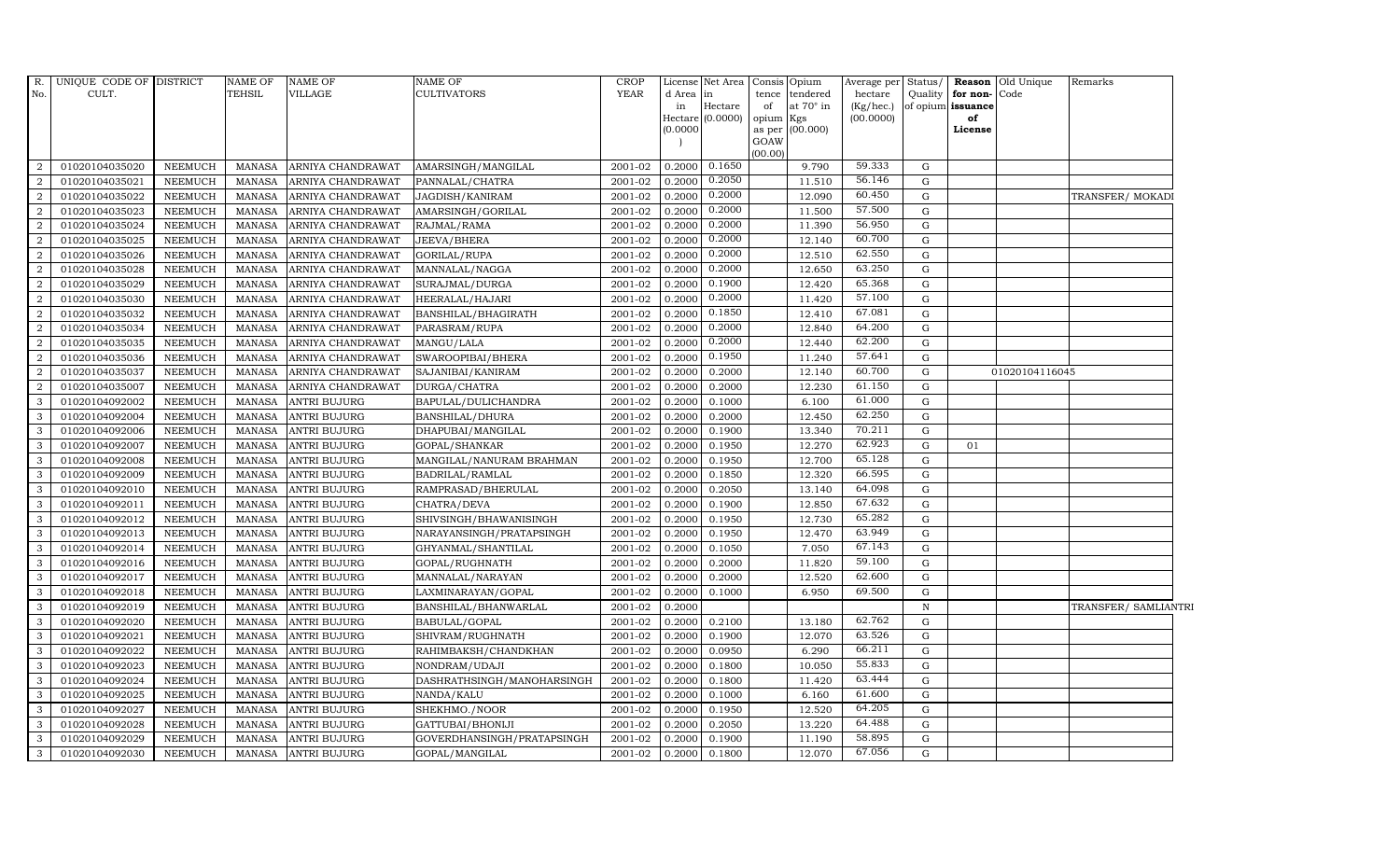| R.           | UNIQUE CODE OF DISTRICT |                | <b>NAME OF</b> | <b>NAME OF</b>      | <b>NAME OF</b>            | CROP        |           | License Net Area | Consis Opium        |                  | Average per     | Status/      | Reason            | Old Unique | Remarks                  |
|--------------|-------------------------|----------------|----------------|---------------------|---------------------------|-------------|-----------|------------------|---------------------|------------------|-----------------|--------------|-------------------|------------|--------------------------|
| No.          | CULT.                   |                | TEHSIL         | <b>VILLAGE</b>      | <b>CULTIVATORS</b>        | <b>YEAR</b> | d Area in |                  | tence               | tendered         | hectare         | Quality      | for non-          | Code       |                          |
|              |                         |                |                |                     |                           |             | in        | Hectare          | of                  | at $70^\circ$ in | $(Kg/$ hec. $)$ |              | of opium issuance |            |                          |
|              |                         |                |                |                     |                           |             | (0.0000)  | Hectare (0.0000) | opium Kgs<br>as per | (00.000)         | (00.0000)       |              | of<br>License     |            |                          |
|              |                         |                |                |                     |                           |             |           |                  | GOAW                |                  |                 |              |                   |            |                          |
|              |                         |                |                |                     |                           |             |           |                  | (00.00)             |                  |                 |              |                   |            |                          |
| 3            | 01020104092031          | <b>NEEMUCH</b> | <b>MANASA</b>  | <b>ANTRI BUJURG</b> | PARASMAL/DULCHANDRA       | 2001-02     | 0.2000    | 0.1550           |                     | 8.670            | 55.935          | ${\rm G}$    |                   |            |                          |
| 3            | 01020104092033          | <b>NEEMUCH</b> | MANASA         | <b>ANTRI BUJURG</b> | TAMIJANBAI/NANHEKHAN      | 2001-02     | 0.2000    | 0.2000           |                     | 11.590           | 57.950          | ${\rm G}$    | 01                |            | <b>LICENSE ISSUED</b>    |
| 3            | 01020104092034          | <b>NEEMUCH</b> | <b>MANASA</b>  | <b>ANTRI BUJURG</b> | NAGUSINGH/JAWANSINGH      | 2001-02     | 0.2000    | 0.1050           |                     | 6.270            | 59.714          | $\mathbf G$  |                   |            |                          |
| 3            | 01020104092035          | <b>NEEMUCH</b> | MANASA         | <b>ANTRI BUJURG</b> | KISHANKUNWARBAI/DEVISINGH | 2001-02     | 0.2000    | 0.1050           |                     | 5.870            | 55.905          | $\mathbf G$  |                   |            |                          |
| 3            | 01020104092036          | <b>NEEMUCH</b> | MANASA         | <b>ANTRI BUJURG</b> | BABUKHAN/NUR MOH. MANSURI | 2001-02     | 0.2000    | 0.2000           |                     | 12.370           | 61.850          | $\mathbf G$  |                   |            |                          |
| $\mathbf{3}$ | 01020104092038          | <b>NEEMUCH</b> | <b>MANASA</b>  | <b>ANTRI BUJURG</b> | NIYAJ/CHANDKHAN           | 2001-02     | 0.2000    | 0.0950           |                     | 6.240            | 65.684          | ${\rm G}$    |                   |            |                          |
| 3            | 01020104092039          | <b>NEEMUCH</b> | MANASA         | <b>ANTRI BUJURG</b> | GOVINDKUNWARBAI/DALPAT    | 2001-02     | 0.2000    | 0.2000           |                     | 12.810           | 64.050          | ${\rm G}$    |                   |            |                          |
| 3            | 01020104092040          | <b>NEEMUCH</b> | MANASA         | <b>ANTRI BUJURG</b> | RISALKUNWARBAI/MOTISINGH  | 2001-02     | 0.2000    | 0.1900           |                     | 12.990           | 68.368          | G            |                   |            |                          |
| 3            | 01020104092041          | <b>NEEMUCH</b> | <b>MANASA</b>  | <b>ANTRI BUJURG</b> | AMARSINGH/SAJJANSINGH     | 2001-02     | 0.2000    | 0.1950           |                     | 12.420           | 63.692          | $\mathbf G$  |                   |            |                          |
| 3            | 01020104092042          | <b>NEEMUCH</b> | MANASA         | <b>ANTRI BUJURG</b> | NATHULAL/UDA              | 2001-02     | 0.2000    | 0.1900           |                     | 11.280           | 59.368          | $\mathbf G$  |                   |            |                          |
| 3            | 01020104092044          | <b>NEEMUCH</b> | <b>MANASA</b>  | <b>ANTRI BUJURG</b> | VIJAYSINGH/BAHADURSINGH   | 2001-02     | 0.2000    | 0.1750           |                     | 12.230           | 69.886          | ${\rm G}$    |                   |            |                          |
| 3            | 01020104092045          | <b>NEEMUCH</b> | <b>MANASA</b>  | <b>ANTRI BUJURG</b> | KALUSINGH/INDERSINGH      | 2001-02     | 0.2000    | 0.1900           |                     | 11.830           | 62.263          | ${\rm G}$    |                   |            |                          |
| $\mathbf{3}$ | 01020104092046          | <b>NEEMUCH</b> | MANASA         | <b>ANTRI BUJURG</b> | BHERUSINGH/INDERSINGH     | 2001-02     | 0.2000    | 0.1900           |                     | 11.620           | 61.158          | $\mathbf G$  |                   |            |                          |
| 3            | 01020104092047          | <b>NEEMUCH</b> | <b>MANASA</b>  | <b>ANTRI BUJURG</b> | BHERULAL/RATANLAL         | 2001-02     | 0.2000    | 0.1000           |                     | 6.230            | 62.300          | $\mathbf G$  |                   |            |                          |
| 3            | 01020104092048          | <b>NEEMUCH</b> | <b>MANASA</b>  | <b>ANTRI BUJURG</b> | MERBAN/SHIVSINGH          | 2001-02     | 0.2000    | 0.1950           |                     | 12.790           | 65.590          | $\mathbf G$  |                   |            |                          |
| 3            | 01020104092049          | <b>NEEMUCH</b> | <b>MANASA</b>  | <b>ANTRI BUJURG</b> | BABULAL/BIHARILAL         | 2001-02     | 0.2000    | 0.1400           |                     | 8.210            | 58.643          | $\mathbf G$  |                   |            |                          |
| 3            | 01020104092050          | <b>NEEMUCH</b> | <b>MANASA</b>  | <b>ANTRI BUJURG</b> | SUNDERLAL/NARAYAN         | 2001-02     | 0.2000    | 0.2000           |                     | 13.250           | 66.250          | ${\rm G}$    |                   |            |                          |
| 3            | 01020104092051          | <b>NEEMUCH</b> | MANASA         | <b>ANTRI BUJURG</b> | SHAMBHULAL/DEVILAL        | 2001-02     | 0.2000    | 0.1900           |                     | 12.250           | 64.474          | $\mathbf G$  |                   |            |                          |
| 3            | 01020104092052          | <b>NEEMUCH</b> | <b>MANASA</b>  | <b>ANTRI BUJURG</b> | RAMPRASAD/HEERALAL        | 2001-02     | 0.2000    | 0.1950           |                     | 12.650           | 64.872          | $\mathbf G$  |                   |            |                          |
| 3            | 01020104092053          | <b>NEEMUCH</b> | <b>MANASA</b>  | <b>ANTRI BUJURG</b> | SHANKRALAL/PARTHA         | 2001-02     | 0.2000    | 0.1500           |                     | 9.200            | 61.333          | $\mathbf G$  |                   |            |                          |
| 3            | 01020104092054          | <b>NEEMUCH</b> | MANASA         | <b>ANTRI BUJURG</b> | GANPATLAL/KANHAIYALAL     | 2001-02     | 0.2000    | 0.2000           |                     | 10.910           | 54.550          | $\mathbf G$  |                   |            |                          |
| 3            | 01020104092055          | <b>NEEMUCH</b> | <b>MANASA</b>  | <b>ANTRI BUJURG</b> | DINESH/MANNALAL           | 2001-02     | 0.2000    | 0.2000           |                     | 12.330           | 61.650          | ${\rm G}$    |                   |            |                          |
| 3            | 01020104092056          | <b>NEEMUCH</b> | MANASA         | <b>ANTRI BUJURG</b> | BHARATRAM/MANGILAL        | 2001-02     | 0.2000    |                  |                     |                  |                 | F            |                   |            |                          |
| 3            | 01020104092057          | <b>NEEMUCH</b> | <b>MANASA</b>  | <b>ANTRI BUJURG</b> | SURESHCHANDRA/NARAYAN     | 2001-02     | 0.2000    | 0.0900           |                     | 6.200            | 68.889          | $\mathbf G$  |                   |            |                          |
| 3            | 01020104092059          | <b>NEEMUCH</b> | <b>MANASA</b>  | <b>ANTRI BUJURG</b> | BHANWARSINGH/NARAYANSINGH | 2001-02     | 0.2000    | 0.1900           |                     | 11.280           | 59.368          | $\mathbf G$  |                   |            |                          |
| $\mathbf{3}$ | 01020104092060          | <b>NEEMUCH</b> | <b>MANASA</b>  | <b>ANTRI BUJURG</b> | OMPRAKASH/MANGILAL        | 2001-02     | 0.2000    | 0.1950           |                     | 11.460           | 58.769          | ${\rm G}$    |                   |            |                          |
| 3            | 01020104092061          | <b>NEEMUCH</b> | <b>MANASA</b>  | <b>ANTRI BUJURG</b> | RADHESHYAM/BHANWARLAL     | 2001-02     | 0.2000    | 0.1000           |                     | 6.480            | 64.800          | $\mathbf G$  |                   |            |                          |
| 3            | 01020104092062          | <b>NEEMUCH</b> | MANASA         | <b>ANTRI BUJURG</b> | SATYANARAYAN/BHANWARLAL   | 2001-02     | 0.2000    | 0.1000           |                     | 7.000            | 70.000          | $\mathbf G$  |                   |            |                          |
| 3            | 01020104092063          | <b>NEEMUCH</b> | <b>MANASA</b>  | <b>ANTRI BUJURG</b> | AMRITLAL/BHANWARLAL       | 2001-02     | 0.2000    | 0.1900           | 60.71               | 11.132           | 58.589          | $\mathbf{I}$ | 02                |            | <b>ISSUED ON 2003-04</b> |
| 3            | 01020104092064          | <b>NEEMUCH</b> | <b>MANASA</b>  | <b>ANTRI BUJURG</b> | HARIVALLABH/BADRILAL      | 2001-02     | 0.2000    | 0.1400           |                     | 10.620           | 75.857          | $\mathbf G$  |                   |            |                          |
| 3            | 01020104092065          | <b>NEEMUCH</b> | <b>MANASA</b>  | <b>ANTRI BUJURG</b> | BABULAL/RAMGOPAL          | 2001-02     | 0.2000    | 0.2000           |                     | 12.200           | 61.000          | ${\rm G}$    |                   |            |                          |
| $\mathbf{3}$ | 01020104092066          | <b>NEEMUCH</b> | <b>MANASA</b>  | <b>ANTRI BUJURG</b> | DHANRAJ/GOPAL             | 2001-02     | 0.2000    | 0.2100           |                     | 12.800           | 60.952          | ${\rm G}$    | 01                |            |                          |
| 3            | 01020104092067          | <b>NEEMUCH</b> | <b>MANASA</b>  | <b>ANTRI BUJURG</b> | RADHESHYAM/KANHAIYALAL    | 2001-02     | 0.2000    | 0.1950           |                     | 12.180           | 62.462          | ${\rm G}$    |                   |            |                          |
| 3            | 01020104092068          | <b>NEEMUCH</b> | <b>MANASA</b>  | <b>ANTRI BUJURG</b> | NANHEKHAN/NOORA KHA       | 2001-02     | 0.2000    | 0.1950           |                     | 12.060           | 61.846          | $\mathbf G$  |                   |            |                          |
| 3            | 01020104092070          | <b>NEEMUCH</b> | <b>MANASA</b>  | <b>ANTRI BUJURG</b> | KISHORE/LALSINGH          | 2001-02     | 0.2000    | 0.2000           | 60.71               | 13.340           | 66.700          | $\mathbf G$  |                   |            | 12% OPIUM                |
| 3            | 01020104092071          | <b>NEEMUCH</b> | <b>MANASA</b>  | <b>ANTRI BUJURG</b> | KAILASH/HEERALAL          | 2001-02     | 0.2000    | 0.2000           |                     | 12.060           | 60.300          | $\mathbf G$  |                   |            |                          |
| 3            | 01020104092073          | <b>NEEMUCH</b> | <b>MANASA</b>  | <b>ANTRI BUJURG</b> | SAMRATH/RAMGOPAL          | 2001-02     | 0.2000    | 0.1900           |                     | 12.740           | 67.053          | $\mathbf G$  |                   |            |                          |
| 3            | 01020104092074          | <b>NEEMUCH</b> | <b>MANASA</b>  | <b>ANTRI BUJURG</b> | KAILASH/SATYANARAYAN      | 2001-02     | 0.2000    | 0.1850           |                     | 12.740           | 68.865          | ${\rm G}$    |                   |            |                          |
| 3            | 01020104092075          | <b>NEEMUCH</b> | <b>MANASA</b>  | <b>ANTRI BUJURG</b> | MOHAMAD HUSAIN/RAMJUKHAN  | 2001-02     | 0.2000    | 0.2000           |                     | 11.230           | 56.150          | $\mathbf G$  |                   |            | NAMECHANGE               |
| 3            | 01020104092076          | <b>NEEMUCH</b> | <b>MANASA</b>  | <b>ANTRI BUJURG</b> | UDERAM/CHATRA             | 2001-02     | 0.2000    | 0.1850           |                     | 11.640           | 62.919          | G            |                   |            |                          |
|              |                         |                |                |                     |                           |             |           |                  |                     |                  |                 |              |                   |            |                          |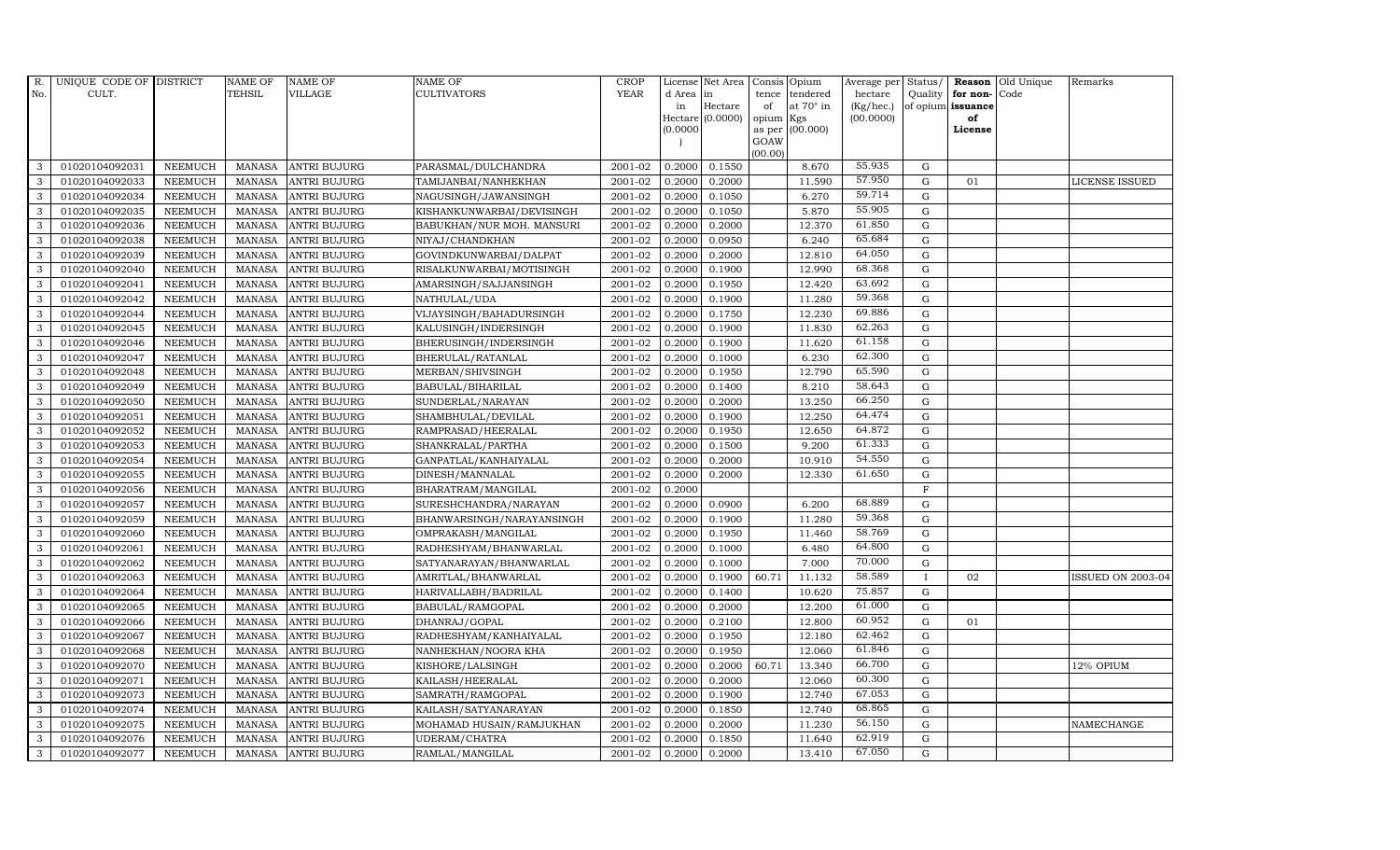| R.           | UNIQUE CODE OF DISTRICT |                | NAME OF       | <b>NAME OF</b>      | <b>NAME OF</b>           | CROP        |           | License Net Area |         | Consis Opium           | Average per | Status/     |                   | Reason Old Unique | Remarks     |
|--------------|-------------------------|----------------|---------------|---------------------|--------------------------|-------------|-----------|------------------|---------|------------------------|-------------|-------------|-------------------|-------------------|-------------|
| No.          | CULT.                   |                | TEHSIL        | <b>VILLAGE</b>      | <b>CULTIVATORS</b>       | <b>YEAR</b> | d Area in |                  | tence   | tendered               | hectare     | Quality     | for non-          | Code              |             |
|              |                         |                |               |                     |                          |             | in        | Hectare          | of      | at $70^\circ$ in       | (Kg/hec.)   |             | of opium issuance |                   |             |
|              |                         |                |               |                     |                          |             | (0.0000)  | Hectare (0.0000) | opium   | Kgs<br>as per (00.000) | (00.0000)   |             | of<br>License     |                   |             |
|              |                         |                |               |                     |                          |             |           |                  | GOAW    |                        |             |             |                   |                   |             |
|              |                         |                |               |                     |                          |             |           |                  | (00.00) |                        |             |             |                   |                   |             |
| 3            | 01020104092078          | <b>NEEMUCH</b> | MANASA        | <b>ANTRI BUJURG</b> | LAXMAN/NAHARSINGH        | 2001-02     | 0.2000    | 0.1900           |         | 12.710                 | 66.895      | G           |                   |                   |             |
| 3            | 01020104092079          | <b>NEEMUCH</b> | MANASA        | <b>ANTRI BUJURG</b> | DINESH/BABUGIR           | 2001-02     | 0.2000    | 0.2000           |         | 12.990                 | 64.950      | G           |                   |                   |             |
| 3            | 01020104092080          | <b>NEEMUCH</b> | MANASA        | <b>ANTRI BUJURG</b> | LALSINGH/BHOMARSINGH     | 2001-02     | 0.2000    | 0.2000           |         | 13.010                 | 65.050      | G           |                   |                   |             |
| 3            | 01020104092081          | <b>NEEMUCH</b> | MANASA        | <b>ANTRI BUJURG</b> | PARWATSINGH/SHIVSINGH    | 2001-02     | 0.2000    | 0.2000           |         | 12.500                 | 62.500      | $\mathbf G$ |                   |                   |             |
| 3            | 01020104092083          | <b>NEEMUCH</b> | MANASA        | <b>ANTRI BUJURG</b> | NASIRMO./SHAKURMO.       | 2001-02     | 0.2000    | 0.1000           |         | 6.270                  | 62.700      | G           |                   |                   |             |
| 3            | 01020104092084          | <b>NEEMUCH</b> | <b>MANASA</b> | <b>ANTRI BUJURG</b> | TIKAMSINGH/SHIVSINGH     | 2001-02     | 0.2000    | 0.1900           |         | 11.780                 | 62.000      | G           |                   |                   |             |
| 3            | 01020104092085          | <b>NEEMUCH</b> | MANASA        | <b>ANTRI BUJURG</b> | BANESHIN/SAJJANSINGH     | 2001-02     | 0.2000    | 0.1950           |         | 13.020                 | 66.769      | G           |                   |                   |             |
| 3            | 01020104092086          | <b>NEEMUCH</b> | MANASA        | <b>ANTRI BUJURG</b> | DHANNALAL/RATANLAL       | 2001-02     | 0.2000    | 0.1450           |         | 8.620                  | 59.448      | G           |                   |                   |             |
| 3            | 01020104092087          | <b>NEEMUCH</b> | MANASA        | <b>ANTRI BUJURG</b> | DINESHKUMAR/KANHAIYALAL  | 2001-02     | 0.2000    | 0.1950           |         | 12.350                 | 63.333      | $\mathbf G$ |                   |                   |             |
| 3            | 01020104092089          | <b>NEEMUCH</b> | MANASA        | <b>ANTRI BUJURG</b> | NARAYAN/SHIVSINGH        | 2001-02     | 0.2000    | 0.1900           |         | 12.060                 | 63.474      | ${\rm G}$   |                   |                   |             |
| 3            | 01020104092090          | <b>NEEMUCH</b> | MANASA        | <b>ANTRI BUJURG</b> | YASHWANT/HARIVALLABH     | 2001-02     | 0.2000    | 0.1850           |         | 11.940                 | 64.541      | G           |                   |                   |             |
| 3            | 01020104092091          | <b>NEEMUCH</b> | MANASA        | <b>ANTRI BUJURG</b> | HARIPRASAD/BIHARI        | 2001-02     | 0.2000    | 0.1000           |         | 5.670                  | 56.700      | ${\rm G}$   |                   |                   |             |
| $\mathbf{3}$ | 01020104092092          | <b>NEEMUCH</b> | MANASA        | <b>ANTRI BUJURG</b> | BHARATSINGH/NAHARSINGH   | 2001-02     | 0.2000    | 0.1950           |         | 12.460                 | 63.897      | G           |                   |                   |             |
| 3            | 01020104092093          | <b>NEEMUCH</b> | MANASA        | <b>ANTRI BUJURG</b> | HEERALAL/RAMCHANDRA      | 2001-02     | 0.2000    | 0.1950           |         | 12.100                 | 62.051      | $\mathbf G$ |                   |                   |             |
| 3            | 01020104092095          | <b>NEEMUCH</b> | <b>MANASA</b> | <b>ANTRI BUJURG</b> | CHENRAM/PRATAP           | 2001-02     | 0.2000    | 0.1850           |         | 10.720                 | 57.946      | ${\rm G}$   |                   |                   |             |
| 3            | 01020104092096          | <b>NEEMUCH</b> | MANASA        | <b>ANTRI BUJURG</b> | JITENDRAKUMAR/SHANTILAL  | 2001-02     | 0.2000    | 0.1050           |         | 7.260                  | 69.143      | G           |                   |                   |             |
| 3            | 01020104092097          | <b>NEEMUCH</b> | MANASA        | <b>ANTRI BUJURG</b> | MANOJKUMAR/BAPULAL       | 2001-02     | 0.2000    | 0.1600           |         | 9.290                  | 58.063      | G           |                   |                   |             |
| 3            | 01020104092098          | <b>NEEMUCH</b> | MANASA        | <b>ANTRI BUJURG</b> | DHARAMCHANDRA/HEERALAL   | 2001-02     | 0.2000    | 0.0900           |         | 6.240                  | 69.333      | G           |                   |                   |             |
| 3            | 01020104092099          | <b>NEEMUCH</b> | <b>MANASA</b> | <b>ANTRI BUJURG</b> | GOPAL/SATYANARAYAN       | 2001-02     | 0.2000    | 0.1700           |         | 11.150                 | 65.588      | $\mathbf G$ |                   |                   |             |
| 3            | 01020104092101          | <b>NEEMUCH</b> | MANASA        | <b>ANTRI BUJURG</b> | VAJERAM/SUKHLAL          | 2001-02     | 0.2000    | 0.1900           |         | 11.630                 | 61.211      | ${\rm G}$   |                   |                   |             |
| 3            | 01020104092102          | <b>NEEMUCH</b> | MANASA        | <b>ANTRI BUJURG</b> | KANHAIYALAL/FAKIRCHANDRA | 2001-02     | 0.2000    | 0.1000           |         | 6.190                  | 61.900      | G           |                   |                   |             |
| 3            | 01020104092103          | <b>NEEMUCH</b> | MANASA        | <b>ANTRI BUJURG</b> | SHRINIWAS/CHHAGANLAL     | 2001-02     | 0.2000    | 0.0950           |         | 6.230                  | 65.579      | G           |                   |                   |             |
| 3            | 01020104092105          | <b>NEEMUCH</b> | MANASA        | <b>ANTRI BUJURG</b> | MANGILAL/PRABHULAL       | 2001-02     | 0.2000    | 0.2000           |         | 11.680                 | 58.400      | ${\rm G}$   |                   |                   |             |
| 3            | 01020104092106          | <b>NEEMUCH</b> | <b>MANASA</b> | <b>ANTRI BUJURG</b> | BADRILAL/BHUWANA         | 2001-02     | 0.2000    | 0.2000           |         | 10.960                 | 54.800      | G           |                   |                   |             |
| 3            | 01020104092108          | <b>NEEMUCH</b> | <b>MANASA</b> | <b>ANTRI BUJURG</b> | VILAS/BHANWARLAL         | 2001-02     | 0.2000    | 0.1950           |         | 12.410                 | 63.641      | $\mathbf G$ |                   |                   |             |
| $\mathbf{3}$ | 01020104092109          | <b>NEEMUCH</b> | MANASA        | <b>ANTRI BUJURG</b> | DEEPSINGH/KISHANSINGH    | 2001-02     | 0.2000    | 0.1900           |         | 11.910                 | 62.684      | G           |                   |                   |             |
| 3            | 01020104092110          | <b>NEEMUCH</b> | MANASA        | <b>ANTRI BUJURG</b> | JAGANNATH/NANURAM        | 2001-02     | 0.2000    | 0.1000           |         | 5.990                  | 59.900      | G           |                   |                   |             |
| 3            | 01020104092111          | <b>NEEMUCH</b> | MANASA        | <b>ANTRI BUJURG</b> | KANHAIYALAL/RAMSUKH      | 2001-02     | 0.2000    | 0.1750           |         | 9.330                  | 53.314      | ${\rm G}$   |                   |                   |             |
| 3            | 01020104092113          | <b>NEEMUCH</b> | MANASA        | <b>ANTRI BUJURG</b> | GUMANSINGHRAMSINGH       | 2001-02     | 0.2000    | 0.2050           |         | 11.890                 | 58.000      | $\mathbf G$ |                   |                   | NAMECHANGE  |
| 3            | 01020104092114          | <b>NEEMUCH</b> | MANASA        | <b>ANTRI BUJURG</b> | NANDUBAI/KANHAIYALAL     | 2001-02     | 0.2000    | 0.2050           |         | 12.360                 | 60.293      | $\mathbf G$ |                   |                   | NAME CHANGE |
| 3            | 01020104092115          | <b>NEEMUCH</b> | MANASA        | <b>ANTRI BUJURG</b> | PADAMSINGH/KALUSINGH     | 2001-02     | 0.2000    | 0.1500           |         | 10.000                 | 66.667      | G           |                   |                   |             |
| 3            | 01020104092116          | <b>NEEMUCH</b> | <b>MANASA</b> | <b>ANTRI BUJURG</b> | RAMPRATAP/BHANWARLAL     | 2001-02     | 0.2000    | 0.1750           |         | 11.330                 | 64.743      | G           |                   |                   |             |
| 3            | 01020104092117          | <b>NEEMUCH</b> | MANASA        | <b>ANTRI BUJURG</b> | HEERALAL/PRABHULAL       | 2001-02     | 0.2000    | 0.1900           |         | 10.900                 | 57.368      | G           |                   |                   |             |
| 3            | 01020104092118          | <b>NEEMUCH</b> | MANASA        | <b>ANTRI BUJURG</b> | DEVILAL/PRABHULAL        | 2001-02     | 0.2000    | 0.1950           |         | 11.970                 | 61.385      | $\mathbf G$ |                   |                   |             |
| 3            | 01020104092119          | <b>NEEMUCH</b> | <b>MANASA</b> | <b>ANTRI BUJURG</b> | RATANLAL/KESHURAM        | 2001-02     | 0.2000    | 0.2000           |         | 12.680                 | 63.400      | $\mathbf G$ |                   |                   |             |
| 3            | 01020104092120          | <b>NEEMUCH</b> | MANASA        | <b>ANTRI BUJURG</b> | BASANTILAL/NANURAM       | 2001-02     | 0.2000    | 0.2000           |         | 12.320                 | 61.600      | G           |                   |                   |             |
| 3            | 01020104092121          | <b>NEEMUCH</b> | <b>MANASA</b> | <b>ANTRI BUJURG</b> | RATANLAL/RUGHNATH        | 2001-02     | 0.2000    | 0.1900           |         | 10.620                 | 55.895      | G           |                   |                   |             |
| 3            | 01020104092122          | <b>NEEMUCH</b> | <b>MANASA</b> | <b>ANTRI BUJURG</b> | BHANWARLAL/BASANTILAL    | 2001-02     | 0.2000    | 0.1900           |         | 12.060                 | 63.474      | G           |                   |                   |             |
| 3            | 01020104092123          | <b>NEEMUCH</b> | <b>MANASA</b> | <b>ANTRI BUJURG</b> | RAMGOPAL/BASANTILAL      | 2001-02     | 0.2000    | 0.1600           |         | 10.290                 | 64.313      | G           |                   |                   |             |
| 3            | 01020104092125          | <b>NEEMUCH</b> | <b>MANASA</b> | <b>ANTRI BUJURG</b> | NAHARSINGH/VAKTAVARSINGH | 2001-02     | 0.2000    | 0.2000           |         | 12.950                 | 64.750      | $\mathbf G$ |                   |                   |             |
| 3            | 01020104092126          | <b>NEEMUCH</b> |               | MANASA ANTRI BUJURG | IMAMBAKSH/NATHU          | 2001-02     | 0.2000    | 0.1950           |         | 13.010                 | 66.718      | G           |                   |                   |             |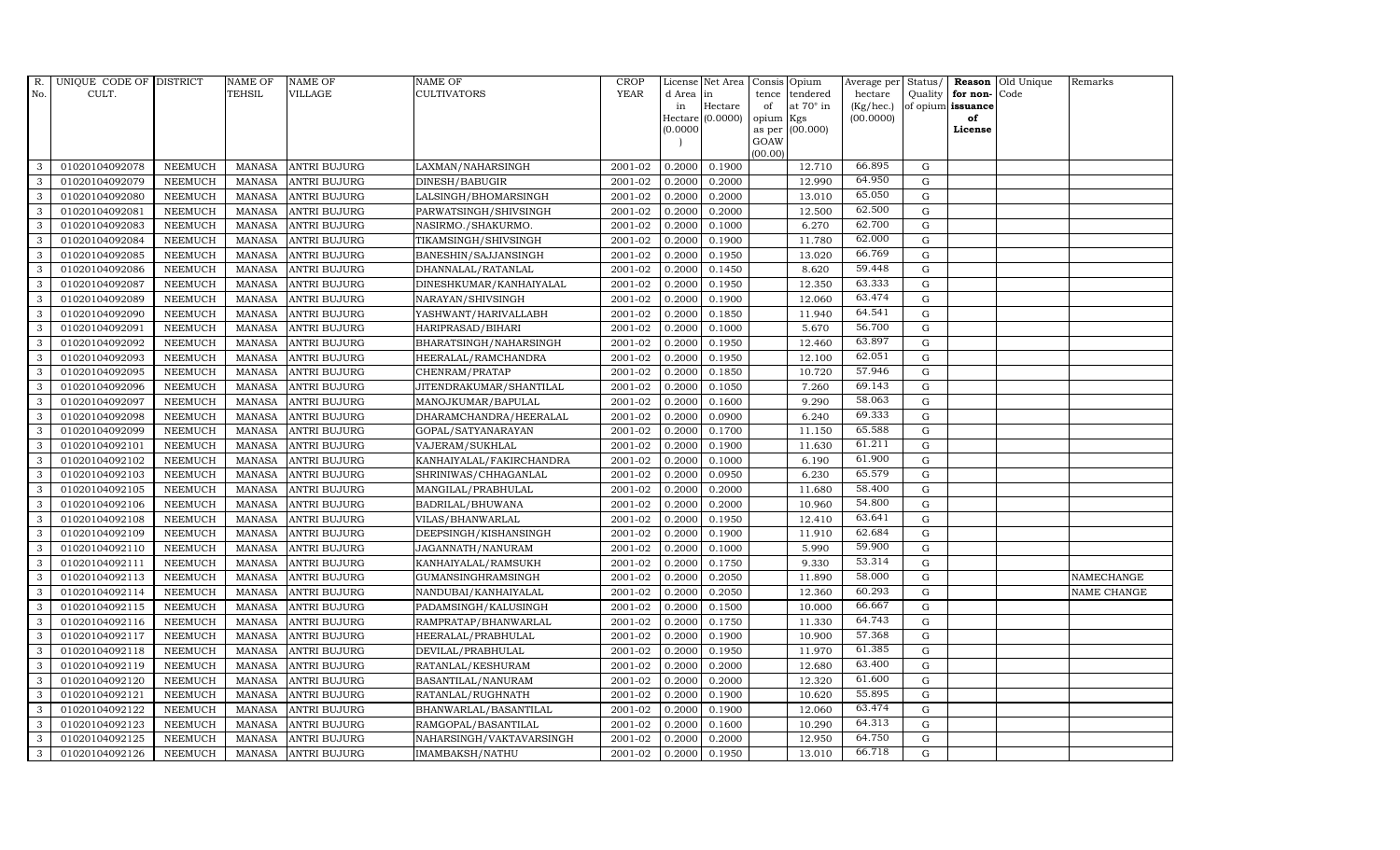| $R$ .        | UNIQUE CODE OF DISTRICT |                | <b>NAME OF</b> | <b>NAME OF</b>      | NAME OF                    | <b>CROP</b> |           | License Net Area Consis Opium |           |                  | Average per Status/ |         |                   | <b>Reason</b> Old Unique | Remarks                     |  |
|--------------|-------------------------|----------------|----------------|---------------------|----------------------------|-------------|-----------|-------------------------------|-----------|------------------|---------------------|---------|-------------------|--------------------------|-----------------------------|--|
| No.          | CULT.                   |                | TEHSIL         | VILLAGE             | <b>CULTIVATORS</b>         | <b>YEAR</b> | d Area in |                               |           | tence tendered   | hectare             | Quality | for non-Code      |                          |                             |  |
|              |                         |                |                |                     |                            |             | in        | Hectare                       | of        | at $70^\circ$ in | $(Kg/$ hec.)        |         | of opium issuance |                          |                             |  |
|              |                         |                |                |                     |                            |             | (0.0000)  | Hectare $(0.0000)$            | opium Kgs | as per (00.000)  | (00.0000)           |         | of<br>License     |                          |                             |  |
|              |                         |                |                |                     |                            |             |           |                               | GOAW      |                  |                     |         |                   |                          |                             |  |
|              |                         |                |                |                     |                            |             |           |                               | (00.00)   |                  |                     |         |                   |                          |                             |  |
| 3            | 01020104092127          | NEEMUCH        | MANASA         | <b>ANTRI BUJURG</b> | KHAJANBAI/SHAKURKHAN       | 2001-02     | 0.2000    | 0.1000                        |           | 5.630            | 56.300              | G       |                   |                          |                             |  |
| 3            | 01020104092128          | <b>NEEMUCH</b> | <b>MANASA</b>  | <b>ANTRI BUJURG</b> | KANHAIYALAL/BHUWANIRAM     | 2001-02     | 0.2000    | 0.1900                        |           | 12.590           | 66.263              | G       |                   |                          |                             |  |
| 3            | 01020104092129          | NEEMUCH        | <b>MANASA</b>  | <b>ANTRI BUJURG</b> | ALLAHBAKSH/RAMJU           | 2001-02     | 0.2000    | 0.1900                        |           | 12.410           | 65.316              | G       |                   |                          |                             |  |
| 3            | 01020104092130          | NEEMUCH        | <b>MANASA</b>  | <b>ANTRI BUJURG</b> | PRABHULAL/NARAYAN          | 2001-02     | 0.2000    | 0.2000                        |           | 11.410           | 57.050              | G       |                   |                          |                             |  |
| 3            | 01020104092131          | <b>NEEMUCH</b> | <b>MANASA</b>  | <b>ANTRI BUJURG</b> | NANA/NABIBAKSH             | 2001-02     | 0.2000    | 0.1400                        |           | 8.140            | 58.143              | G       |                   |                          |                             |  |
| 3            | 01020104092132          | NEEMUCH        | <b>MANASA</b>  | <b>ANTRI BUJURG</b> | BHUWANISHANKAR/NARAYAN     | 2001-02     | 0.2000    | 0.2000                        |           | 12.580           | 62.900              | G       |                   |                          |                             |  |
| 3            | 01020104092133          | NEEMUCH        | <b>MANASA</b>  | <b>ANTRI BUJURG</b> | KACHRU/LAKHMA              | 2001-02     | 0.2000    | 0.1000                        |           | 4.600            | 46.000              | G       | 04                |                          |                             |  |
| 3            | 01020104092134          | <b>NEEMUCH</b> | <b>MANASA</b>  | <b>ANTRI BUJURG</b> | DHANNA/BHUWANI             | 2001-02     | 0.2000    | 0.1900                        |           | 12.150           | 63.947              | G       |                   |                          |                             |  |
| 3            | 01020104092135          | <b>NEEMUCH</b> | <b>MANASA</b>  | <b>ANTRI BUJURG</b> | RAMIBAI/AMRA               | 2001-02     | 0.2000    | 0.0950                        |           | 5.940            | 62.526              | G       |                   |                          |                             |  |
| 3            | 01020104092140          | NEEMUCH        | <b>MANASA</b>  | <b>ANTRI BUJURG</b> | KACHRU/RAMLAL              | 2001-02     | 0.2000    | 0.2000                        |           | 11.620           | 58.100              | G       |                   |                          |                             |  |
| 3            | 01020104092142          | NEEMUCH        | <b>MANASA</b>  | <b>ANTRI BUJURG</b> | PYARI/BHERA                | 2001-02     | 0.2000    | 0.1050                        |           | 5.920            | 56.381              | G       |                   |                          |                             |  |
| 3            | 01020104092143          | <b>NEEMUCH</b> | <b>MANASA</b>  | <b>ANTRI BUJURG</b> | RAMKISHAN/BHANWARLAL       | 2001-02     | 0.2000    | 0.1050                        |           | 6.700            | 63.810              | G       |                   |                          |                             |  |
| 3            | 01020104092144          | <b>NEEMUCH</b> | <b>MANASA</b>  | ANTRI BUJURG        | TULSIBAI/NANDA             | 2001-02     | 0.2000    | 0.2050                        |           | 11.820           | 57.659              | G       |                   |                          |                             |  |
| 3            | 01020104092145          | <b>NEEMUCH</b> | <b>MANASA</b>  | <b>ANTRI BUJURG</b> | BANSHILAL/GOPAL            | 2001-02     | 0.2000    | 0.1950                        |           | 12.300           | 63.077              | G       |                   |                          |                             |  |
| 3            | 01020104092146          | <b>NEEMUCH</b> | <b>MANASA</b>  | <b>ANTRI BUJURG</b> | RAGUVERDAS/KISHOREDAS      | 2001-02     | 0.2000    | 0.2000                        |           | 12.690           | 63.450              | G       |                   |                          |                             |  |
| 3            | 01020104092147          | NEEMUCH        | <b>MANASA</b>  | <b>ANTRI BUJURG</b> | ISHAKMO./TAIYABJI          | 2001-02     | 0.2000    | 0.1950                        |           | 12.390           | 63.538              | G       |                   |                          |                             |  |
| 3            | 01020104092148          | NEEMUCH        | MANASA         | <b>ANTRI BUJURG</b> | MOHANKUNWAR/BHERUSINGH     | 2001-02     | 0.2000    | 0.2000                        |           | 11.870           | 59.350              | G       |                   |                          |                             |  |
| 3            | 01020104092149          | NEEMUCH        | <b>MANASA</b>  | <b>ANTRI BUJURG</b> | SAMPATBAI/RAMNARAYAN       | 2001-02     | 0.2000    | 0.2000                        |           | 12.380           | 61.900              | G       |                   |                          |                             |  |
| 3            | 01020104092150          | NEEMUCH        | <b>MANASA</b>  | <b>ANTRI BUJURG</b> | ONKARLAL/MANGILAL          | 2001-02     | 0.2000    | 0.1000                        |           | 6.470            | 64.700              | G       |                   |                          | <b>NAMECHANGE</b>           |  |
| 3            | 01020104092151          | <b>NEEMUCH</b> | <b>MANASA</b>  | <b>ANTRI BUJURG</b> | BABUGIR/NARAYANGIR         | 2001-02     | 0.2000    | 0.1900                        |           | 12.850           | 67.632              | G       |                   |                          |                             |  |
| 3            | 01020104092155          | NEEMUCH        | <b>MANASA</b>  | <b>ANTRI BUJURG</b> | MOHANSINGH/BHUWANISINGH    | 2001-02     | 0.2000    | 0.1900                        |           | 12.350           | 65.000              | G       |                   |                          |                             |  |
| 3            | 01020104092157          | NEEMUCH        | <b>MANASA</b>  | <b>ANTRI BUJURG</b> | KAILASHCHANDRA/KANHAIYALAL | 2001-02     | 0.2000    | 0.2000                        |           | 13.340           | 66.700              | G       |                   |                          |                             |  |
| 3            | 01020104092158          | NEEMUCH        | <b>MANASA</b>  | <b>ANTRI BUJURG</b> | <b>GHASI/BHERU BHIL</b>    | 2001-02     | 0.2000    | 0.1950                        |           | 12.420           | 63.692              | G       |                   |                          |                             |  |
| 3            | 01020104092160          | <b>NEEMUCH</b> | <b>MANASA</b>  | <b>ANTRI BUJURG</b> | KANHYALAL/SURAJMAL         | 2001-02     | 0.2000    | 0.1000                        |           | 6.410            | 64.100              | G       |                   |                          |                             |  |
| 3            | 01020104092137          | <b>NEEMUCH</b> | <b>MANASA</b>  | <b>ANTRI BUJURG</b> | MANGU SINGH/INDRA SINGH    | 2001-02     | 0.2000    | 0.1850                        |           | 12.740           | 68.865              | G       |                   |                          |                             |  |
| 3            | 01020104092138          | <b>NEEMUCH</b> | <b>MANASA</b>  | ANTRI BUJURG        | NARENDRA SINGH/NAHARSINGH  | 2001-02     | 0.2000    | 0.1900                        |           | 12.190           | 64.158              | G       |                   |                          |                             |  |
| 3            | 01020104092072          | <b>NEEMUCH</b> | <b>MANASA</b>  | <b>ANTRI BUJURG</b> | SHAMBHULAL/BHONA           | 2001-02     | 0.2000    | 0.1000                        |           | 7.150            | 71.500              | G       |                   |                          |                             |  |
| 3            | 01020104092161          | NEEMUCH        | <b>MANASA</b>  | <b>ANTRI BUJURG</b> | SATYANARAYAN/SHANKARLAL    | 2001-02     | 0.2000    | 0.2100                        |           | 12.060           | 57.429              | G       | 01                |                          | <b>LICENSE ISSUED</b>       |  |
| 3            | 01020104092163          | <b>NEEMUCH</b> | <b>MANASA</b>  | <b>ANTRI BUJURG</b> | NANDLAL/BHAGIRATH          | 2001-02     | 0.2000    | 0.1900                        |           | 12.250           | 64.474              | G       |                   |                          |                             |  |
| 3            | 01020104096002          | <b>NEEMUCH</b> | <b>MANASA</b>  | ANKLI               | MANGILAL/DEVA              | 2001-02     | 0.2000    | 0.1950                        |           | 15.960           | 81.846              | G       |                   |                          |                             |  |
| 3            | 01020104096003          | NEEMUCH        | <b>MANASA</b>  | ANKLI               | DEVILAL/LADU               | 2001-02     | 0.2000    | 0.0900                        |           | 5.730            | 63.667              | G       |                   |                          |                             |  |
| 3            | 01020104096004          | <b>NEEMUCH</b> | <b>MANASA</b>  | ANKLI               | RAJIBAI/TIKAMDAS           | 2001-02     | 0.2000    | 0.1350                        |           | 6.850            | 50.741              | G       | 04                |                          |                             |  |
| 3            | 01020104096005          | <b>NEEMUCH</b> | <b>MANASA</b>  | ANKLI               | SITABAI/MANNALAL           | 2001-02     | 0.2000    | 0.0750                        |           | 4.340            | 57.867              | G       |                   |                          |                             |  |
| 3            | 01020104096006          | NEEMUCH        | <b>MANASA</b>  | ANKLI               | ANILKUMAR/RAJMAL           | 2001-02     | 0.2000    | 0.2000                        |           | 11.120           | 55.600              | G       |                   |                          |                             |  |
| 3            | 01020104096007          | <b>NEEMUCH</b> | <b>MANASA</b>  | ANKLI               | RAMNARAYAN/NATHU           | 2001-02     | 0.2000    | 0.1000                        |           | 5.610            | 56.100              | G       |                   |                          |                             |  |
| 3            | 01020104096011          | <b>NEEMUCH</b> | <b>MANASA</b>  | ANKLI               | ISHVARLAL/BHANWARLAL       | 2001-02     | 0.2000    | 0.1600                        |           | 10.430           | 65.188              | G       |                   |                          |                             |  |
| 3            | 01020104096012          | NEEMUCH        | <b>MANASA</b>  | ANKLI               | RAMLAL/MOTILAL             | 2001-02     | 0.2000    | 0.1050                        |           | 5.760            | 54.857              | G       |                   |                          |                             |  |
| $\mathbf{3}$ | 01020104096013          | NEEMUCH        | <b>MANASA</b>  | ANKLI               | RAMESHCHANDRA/RUPAJI       | 2001-02     | 0.2000    | 0.0750                        |           | 4.160            | 55.467              | G       |                   |                          |                             |  |
| 3            | 01020104096014          | <b>NEEMUCH</b> | <b>MANASA</b>  | ANKLI               | PURALAL/GHASIRAM           | 2001-02     | 0.2000    | 0.1050                        |           | 6.570            | 62.571              | G       |                   |                          |                             |  |
| 3            | 01020104096015          | <b>NEEMUCH</b> | <b>MANASA</b>  | ANKLI               | BHANWARLAL/MANGILAL        | 2001-02     | 0.2000    | 0.0950                        |           | 5.960            | 62.737              | G       |                   |                          | TRANSFER/ MOKHAMPURA KANCHI |  |
| 3            | 01020104096016          | <b>NEEMUCH</b> | <b>MANASA</b>  | <b>ANKLI</b>        | PRAHLAD/MANNALAL           | 2001-02     | 0.2000    | 0.0700                        |           | 4.440            | 63.429              | G       |                   |                          |                             |  |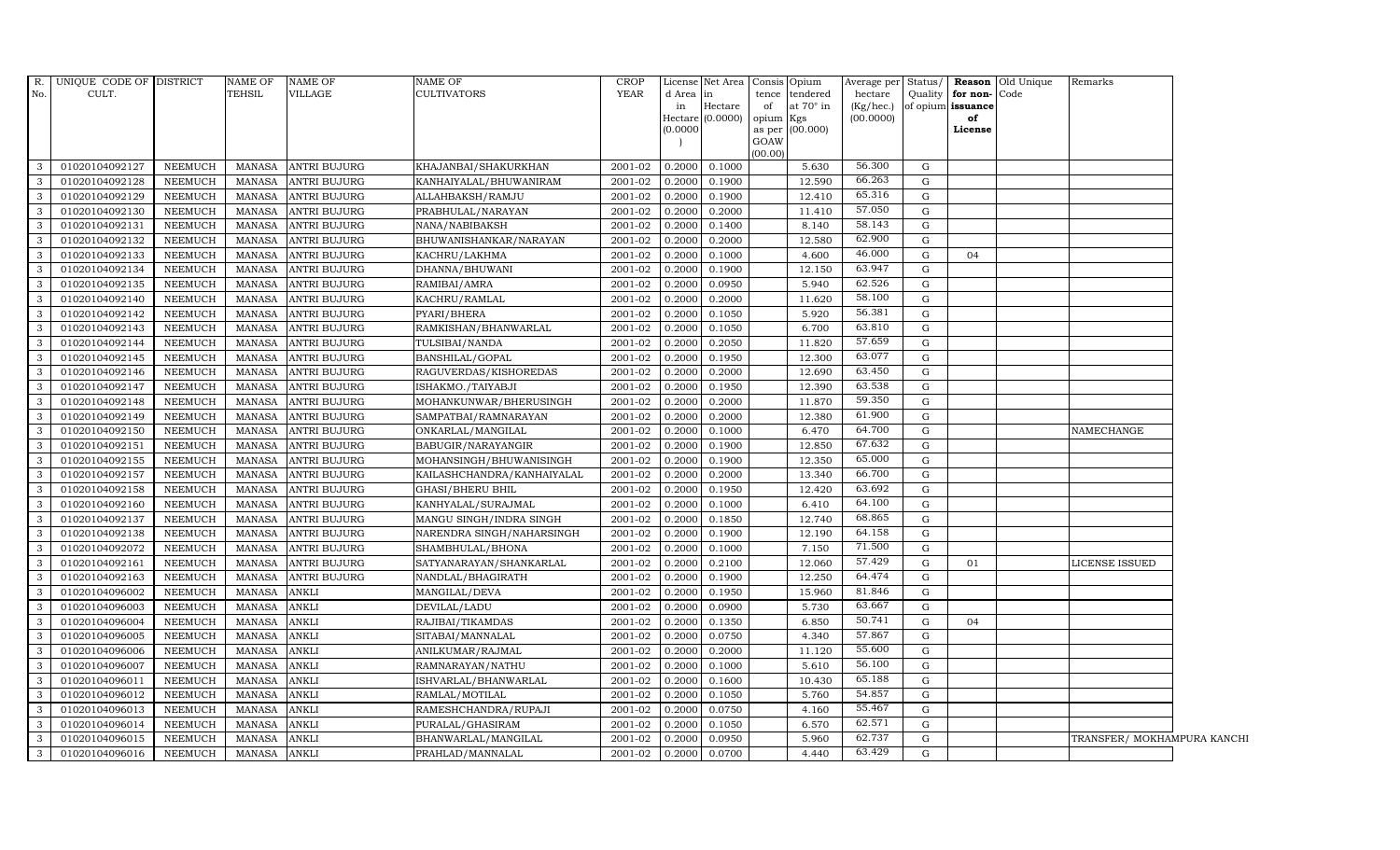| <b>YEAR</b><br>No.<br>CULT.<br>TEHSIL<br><b>VILLAGE</b><br>CULTIVATORS<br>d Area<br>tendered<br>hectare<br>Quality<br>for non-Code<br>tence<br> in<br>at $70^\circ$ in<br>Hectare<br>$(Kg/$ hec.)<br>of opium issuance<br>of<br>in<br>(0.0000)<br>(00.0000)<br>opium Kgs<br>of<br>Hectare<br>(00.000)<br>(0.0000)<br>as per<br>License<br>GOAW<br>(00.00)<br>55.895<br>01020104096017<br>NEEMUCH<br><b>MANASA</b><br><b>ANKLI</b><br>BANSILAL/FAKIRCHAND<br>2001-02<br>0.2000<br>0.0950<br>5.310<br>G<br>3<br>62.600<br>01020104096019<br>NEEMUCH<br><b>MANASA</b><br><b>ANKLI</b><br>2001-02<br>0.2000<br>0.1000<br>6.260<br>G<br>GANESHRAM/DHANNA<br>3<br>62.722<br>01020104096022<br><b>NEEMUCH</b><br><b>MANASA</b><br><b>ANKLI</b><br>0.2000<br>0.1800<br>11.290<br>G<br>3<br>SOHANBAI/BHAGIRATH<br>2001-02<br><b>ANKLI</b><br>01020104096020<br>NEEMUCH<br><b>MANASA</b><br>NANALAL/GANGARAM<br>2001-02<br>0.2000<br>$\mathbf{F}$<br>3<br>61.784<br>01020104096025<br><b>MANASA</b><br><b>ANKLI</b><br>2001-02<br>0.1850<br>11.430<br>$\mathbf G$<br>3<br><b>NEEMUCH</b><br>BAPULAL/RAMCHANDRA<br>0.2000<br>TRANSFER/ KHEDALI<br>62.000<br><b>NEEMUCH</b><br><b>MANASA</b><br>0.2000<br>0.1000<br>6.200<br>G<br>3<br>01020104096026<br><b>ANKLI</b><br>KAVARLAL/AMRA<br>2001-02<br>01020104096027<br><b>NEEMUCH</b><br><b>MANASA</b><br>2001-02<br>$\mathbf{F}$<br><b>ANKLI</b><br>PRABHULAL/BHERULAL<br>0.2000<br>3<br>58.762<br>01020104096028<br>0.1050<br>3<br>NEEMUCH<br><b>MANASA</b><br><b>ANKLI</b><br>GOPAL/BAGDIRAM<br>2001-02<br>0.2000<br>6.170<br>G<br>65.438<br><b>NEEMUCH</b><br><b>MANASA</b><br><b>ANKLI</b><br>01020104096029<br>BHONILAL/KANHYALAL<br>2001-02<br>0.2000<br>0.1600<br>10.470<br>G<br>3<br>54.842<br>01020104096030<br><b>NEEMUCH</b><br><b>MANASA</b><br><b>ANKLI</b><br>SHANKARLAL/RACHANDRA<br>2001-02<br>0.2000<br>0.0950<br>5.210<br>G<br>3<br>61.333<br><b>NEEMUCH</b><br><b>MANASA</b><br><b>ANKLI</b><br>2001-02<br>0.2000<br>0.1950<br>11.960<br>G<br>3<br>01020104096031<br>MANOHARSINGH/DEVISINGH<br>58.000<br>01020104096032<br><b>NEEMUCH</b><br><b>MANASA</b><br>2001-02<br>5.800<br><b>ANKLI</b><br>NAGULAL/KISHOR<br>0.2000<br>0.1000<br>G<br>3<br>64.727<br>3<br>01020104096033<br>NEEMUCH<br><b>MANASA</b><br><b>ANKLI</b><br>$2001 - 02$<br>0.2000<br>0.1650<br>10.680<br>G<br>SHANTILAL/BHAVARLAL<br>22.615<br><b>NEEMUCH</b><br><b>MANASA</b><br><b>ANKLI</b><br>SUBHASHCHANDRA/BHERULAL<br>0.2000<br>0.0650<br>1.470<br>01020104096034<br>2001-02<br>G<br>04<br>3<br>55.135<br>3<br>01020104096038<br><b>NEEMUCH</b><br><b>MANASA</b><br>ANKLI<br>ARJUNSINGH/DEVISINGH<br>2001-02<br>0.2000<br>0.1850<br>10.200<br>$\mathbf G$<br>62.000<br>NEEMUCH<br><b>MANASA</b><br><b>ANKLI</b><br>2001-02<br>0.2000<br>0.1050<br>6.510<br>G<br>3<br>01020104096039<br>RODULAL/PRABHULAL<br>61.300<br>01020104096041<br><b>NEEMUCH</b><br><b>MANASA</b><br>2001-02<br><b>ANKLI</b><br>NATHULAL/KANHYALAL<br>0.2000<br>0.1000<br>6.130<br>G<br>3<br>57.150<br>$\mathcal{E}$<br>01020104096043<br>NEEMUCH<br><b>MANASA</b><br><b>ANKLI</b><br>2001-02<br>0.2000<br>0.2000<br>11.430<br>G<br>KANCHANBAI/MADANSINGH<br>49.700<br>01020104096044<br><b>NEEMUCH</b><br><b>MANASA</b><br><b>ANKLI</b><br>VARDICHAND/BHAGVAN<br>2001-02<br>0.2000<br>0.1000<br>4.970<br>$\mathbf G$<br>3<br>04<br>63.545<br>01020104096046<br><b>NEEMUCH</b><br><b>MANASA</b><br><b>ANKLI</b><br>2001-02<br>0.2000<br>0.1100<br>6.990<br>$\mathbf G$<br>3<br>FAKIRA/KISHNA<br>56.000<br><b>NEEMUCH</b><br><b>MANASA</b><br><b>ANKLI</b><br>0.2000<br>0.0850<br>4.760<br>G<br>3<br>01020104096047<br>MOHANBAI/DEVISINGH<br>2001-02 | Remarks           |
|-------------------------------------------------------------------------------------------------------------------------------------------------------------------------------------------------------------------------------------------------------------------------------------------------------------------------------------------------------------------------------------------------------------------------------------------------------------------------------------------------------------------------------------------------------------------------------------------------------------------------------------------------------------------------------------------------------------------------------------------------------------------------------------------------------------------------------------------------------------------------------------------------------------------------------------------------------------------------------------------------------------------------------------------------------------------------------------------------------------------------------------------------------------------------------------------------------------------------------------------------------------------------------------------------------------------------------------------------------------------------------------------------------------------------------------------------------------------------------------------------------------------------------------------------------------------------------------------------------------------------------------------------------------------------------------------------------------------------------------------------------------------------------------------------------------------------------------------------------------------------------------------------------------------------------------------------------------------------------------------------------------------------------------------------------------------------------------------------------------------------------------------------------------------------------------------------------------------------------------------------------------------------------------------------------------------------------------------------------------------------------------------------------------------------------------------------------------------------------------------------------------------------------------------------------------------------------------------------------------------------------------------------------------------------------------------------------------------------------------------------------------------------------------------------------------------------------------------------------------------------------------------------------------------------------------------------------------------------------------------------------------------------------------------------------------------------------------------------------------------------------------------------------------------------------------------------------------------------------------------------------------------------------------------------------------------------------------------------------------------------------------------------------------------------------------------------------------------------------------------------------------------------------------------------------------------------------------------------------------------------------------------------------------|-------------------|
|                                                                                                                                                                                                                                                                                                                                                                                                                                                                                                                                                                                                                                                                                                                                                                                                                                                                                                                                                                                                                                                                                                                                                                                                                                                                                                                                                                                                                                                                                                                                                                                                                                                                                                                                                                                                                                                                                                                                                                                                                                                                                                                                                                                                                                                                                                                                                                                                                                                                                                                                                                                                                                                                                                                                                                                                                                                                                                                                                                                                                                                                                                                                                                                                                                                                                                                                                                                                                                                                                                                                                                                                                                                             |                   |
|                                                                                                                                                                                                                                                                                                                                                                                                                                                                                                                                                                                                                                                                                                                                                                                                                                                                                                                                                                                                                                                                                                                                                                                                                                                                                                                                                                                                                                                                                                                                                                                                                                                                                                                                                                                                                                                                                                                                                                                                                                                                                                                                                                                                                                                                                                                                                                                                                                                                                                                                                                                                                                                                                                                                                                                                                                                                                                                                                                                                                                                                                                                                                                                                                                                                                                                                                                                                                                                                                                                                                                                                                                                             |                   |
|                                                                                                                                                                                                                                                                                                                                                                                                                                                                                                                                                                                                                                                                                                                                                                                                                                                                                                                                                                                                                                                                                                                                                                                                                                                                                                                                                                                                                                                                                                                                                                                                                                                                                                                                                                                                                                                                                                                                                                                                                                                                                                                                                                                                                                                                                                                                                                                                                                                                                                                                                                                                                                                                                                                                                                                                                                                                                                                                                                                                                                                                                                                                                                                                                                                                                                                                                                                                                                                                                                                                                                                                                                                             |                   |
|                                                                                                                                                                                                                                                                                                                                                                                                                                                                                                                                                                                                                                                                                                                                                                                                                                                                                                                                                                                                                                                                                                                                                                                                                                                                                                                                                                                                                                                                                                                                                                                                                                                                                                                                                                                                                                                                                                                                                                                                                                                                                                                                                                                                                                                                                                                                                                                                                                                                                                                                                                                                                                                                                                                                                                                                                                                                                                                                                                                                                                                                                                                                                                                                                                                                                                                                                                                                                                                                                                                                                                                                                                                             |                   |
|                                                                                                                                                                                                                                                                                                                                                                                                                                                                                                                                                                                                                                                                                                                                                                                                                                                                                                                                                                                                                                                                                                                                                                                                                                                                                                                                                                                                                                                                                                                                                                                                                                                                                                                                                                                                                                                                                                                                                                                                                                                                                                                                                                                                                                                                                                                                                                                                                                                                                                                                                                                                                                                                                                                                                                                                                                                                                                                                                                                                                                                                                                                                                                                                                                                                                                                                                                                                                                                                                                                                                                                                                                                             |                   |
|                                                                                                                                                                                                                                                                                                                                                                                                                                                                                                                                                                                                                                                                                                                                                                                                                                                                                                                                                                                                                                                                                                                                                                                                                                                                                                                                                                                                                                                                                                                                                                                                                                                                                                                                                                                                                                                                                                                                                                                                                                                                                                                                                                                                                                                                                                                                                                                                                                                                                                                                                                                                                                                                                                                                                                                                                                                                                                                                                                                                                                                                                                                                                                                                                                                                                                                                                                                                                                                                                                                                                                                                                                                             |                   |
|                                                                                                                                                                                                                                                                                                                                                                                                                                                                                                                                                                                                                                                                                                                                                                                                                                                                                                                                                                                                                                                                                                                                                                                                                                                                                                                                                                                                                                                                                                                                                                                                                                                                                                                                                                                                                                                                                                                                                                                                                                                                                                                                                                                                                                                                                                                                                                                                                                                                                                                                                                                                                                                                                                                                                                                                                                                                                                                                                                                                                                                                                                                                                                                                                                                                                                                                                                                                                                                                                                                                                                                                                                                             |                   |
|                                                                                                                                                                                                                                                                                                                                                                                                                                                                                                                                                                                                                                                                                                                                                                                                                                                                                                                                                                                                                                                                                                                                                                                                                                                                                                                                                                                                                                                                                                                                                                                                                                                                                                                                                                                                                                                                                                                                                                                                                                                                                                                                                                                                                                                                                                                                                                                                                                                                                                                                                                                                                                                                                                                                                                                                                                                                                                                                                                                                                                                                                                                                                                                                                                                                                                                                                                                                                                                                                                                                                                                                                                                             |                   |
|                                                                                                                                                                                                                                                                                                                                                                                                                                                                                                                                                                                                                                                                                                                                                                                                                                                                                                                                                                                                                                                                                                                                                                                                                                                                                                                                                                                                                                                                                                                                                                                                                                                                                                                                                                                                                                                                                                                                                                                                                                                                                                                                                                                                                                                                                                                                                                                                                                                                                                                                                                                                                                                                                                                                                                                                                                                                                                                                                                                                                                                                                                                                                                                                                                                                                                                                                                                                                                                                                                                                                                                                                                                             |                   |
|                                                                                                                                                                                                                                                                                                                                                                                                                                                                                                                                                                                                                                                                                                                                                                                                                                                                                                                                                                                                                                                                                                                                                                                                                                                                                                                                                                                                                                                                                                                                                                                                                                                                                                                                                                                                                                                                                                                                                                                                                                                                                                                                                                                                                                                                                                                                                                                                                                                                                                                                                                                                                                                                                                                                                                                                                                                                                                                                                                                                                                                                                                                                                                                                                                                                                                                                                                                                                                                                                                                                                                                                                                                             |                   |
|                                                                                                                                                                                                                                                                                                                                                                                                                                                                                                                                                                                                                                                                                                                                                                                                                                                                                                                                                                                                                                                                                                                                                                                                                                                                                                                                                                                                                                                                                                                                                                                                                                                                                                                                                                                                                                                                                                                                                                                                                                                                                                                                                                                                                                                                                                                                                                                                                                                                                                                                                                                                                                                                                                                                                                                                                                                                                                                                                                                                                                                                                                                                                                                                                                                                                                                                                                                                                                                                                                                                                                                                                                                             |                   |
|                                                                                                                                                                                                                                                                                                                                                                                                                                                                                                                                                                                                                                                                                                                                                                                                                                                                                                                                                                                                                                                                                                                                                                                                                                                                                                                                                                                                                                                                                                                                                                                                                                                                                                                                                                                                                                                                                                                                                                                                                                                                                                                                                                                                                                                                                                                                                                                                                                                                                                                                                                                                                                                                                                                                                                                                                                                                                                                                                                                                                                                                                                                                                                                                                                                                                                                                                                                                                                                                                                                                                                                                                                                             |                   |
|                                                                                                                                                                                                                                                                                                                                                                                                                                                                                                                                                                                                                                                                                                                                                                                                                                                                                                                                                                                                                                                                                                                                                                                                                                                                                                                                                                                                                                                                                                                                                                                                                                                                                                                                                                                                                                                                                                                                                                                                                                                                                                                                                                                                                                                                                                                                                                                                                                                                                                                                                                                                                                                                                                                                                                                                                                                                                                                                                                                                                                                                                                                                                                                                                                                                                                                                                                                                                                                                                                                                                                                                                                                             |                   |
|                                                                                                                                                                                                                                                                                                                                                                                                                                                                                                                                                                                                                                                                                                                                                                                                                                                                                                                                                                                                                                                                                                                                                                                                                                                                                                                                                                                                                                                                                                                                                                                                                                                                                                                                                                                                                                                                                                                                                                                                                                                                                                                                                                                                                                                                                                                                                                                                                                                                                                                                                                                                                                                                                                                                                                                                                                                                                                                                                                                                                                                                                                                                                                                                                                                                                                                                                                                                                                                                                                                                                                                                                                                             |                   |
|                                                                                                                                                                                                                                                                                                                                                                                                                                                                                                                                                                                                                                                                                                                                                                                                                                                                                                                                                                                                                                                                                                                                                                                                                                                                                                                                                                                                                                                                                                                                                                                                                                                                                                                                                                                                                                                                                                                                                                                                                                                                                                                                                                                                                                                                                                                                                                                                                                                                                                                                                                                                                                                                                                                                                                                                                                                                                                                                                                                                                                                                                                                                                                                                                                                                                                                                                                                                                                                                                                                                                                                                                                                             |                   |
|                                                                                                                                                                                                                                                                                                                                                                                                                                                                                                                                                                                                                                                                                                                                                                                                                                                                                                                                                                                                                                                                                                                                                                                                                                                                                                                                                                                                                                                                                                                                                                                                                                                                                                                                                                                                                                                                                                                                                                                                                                                                                                                                                                                                                                                                                                                                                                                                                                                                                                                                                                                                                                                                                                                                                                                                                                                                                                                                                                                                                                                                                                                                                                                                                                                                                                                                                                                                                                                                                                                                                                                                                                                             |                   |
|                                                                                                                                                                                                                                                                                                                                                                                                                                                                                                                                                                                                                                                                                                                                                                                                                                                                                                                                                                                                                                                                                                                                                                                                                                                                                                                                                                                                                                                                                                                                                                                                                                                                                                                                                                                                                                                                                                                                                                                                                                                                                                                                                                                                                                                                                                                                                                                                                                                                                                                                                                                                                                                                                                                                                                                                                                                                                                                                                                                                                                                                                                                                                                                                                                                                                                                                                                                                                                                                                                                                                                                                                                                             |                   |
|                                                                                                                                                                                                                                                                                                                                                                                                                                                                                                                                                                                                                                                                                                                                                                                                                                                                                                                                                                                                                                                                                                                                                                                                                                                                                                                                                                                                                                                                                                                                                                                                                                                                                                                                                                                                                                                                                                                                                                                                                                                                                                                                                                                                                                                                                                                                                                                                                                                                                                                                                                                                                                                                                                                                                                                                                                                                                                                                                                                                                                                                                                                                                                                                                                                                                                                                                                                                                                                                                                                                                                                                                                                             |                   |
|                                                                                                                                                                                                                                                                                                                                                                                                                                                                                                                                                                                                                                                                                                                                                                                                                                                                                                                                                                                                                                                                                                                                                                                                                                                                                                                                                                                                                                                                                                                                                                                                                                                                                                                                                                                                                                                                                                                                                                                                                                                                                                                                                                                                                                                                                                                                                                                                                                                                                                                                                                                                                                                                                                                                                                                                                                                                                                                                                                                                                                                                                                                                                                                                                                                                                                                                                                                                                                                                                                                                                                                                                                                             |                   |
|                                                                                                                                                                                                                                                                                                                                                                                                                                                                                                                                                                                                                                                                                                                                                                                                                                                                                                                                                                                                                                                                                                                                                                                                                                                                                                                                                                                                                                                                                                                                                                                                                                                                                                                                                                                                                                                                                                                                                                                                                                                                                                                                                                                                                                                                                                                                                                                                                                                                                                                                                                                                                                                                                                                                                                                                                                                                                                                                                                                                                                                                                                                                                                                                                                                                                                                                                                                                                                                                                                                                                                                                                                                             | TRANSFER/ KHEDALI |
|                                                                                                                                                                                                                                                                                                                                                                                                                                                                                                                                                                                                                                                                                                                                                                                                                                                                                                                                                                                                                                                                                                                                                                                                                                                                                                                                                                                                                                                                                                                                                                                                                                                                                                                                                                                                                                                                                                                                                                                                                                                                                                                                                                                                                                                                                                                                                                                                                                                                                                                                                                                                                                                                                                                                                                                                                                                                                                                                                                                                                                                                                                                                                                                                                                                                                                                                                                                                                                                                                                                                                                                                                                                             |                   |
|                                                                                                                                                                                                                                                                                                                                                                                                                                                                                                                                                                                                                                                                                                                                                                                                                                                                                                                                                                                                                                                                                                                                                                                                                                                                                                                                                                                                                                                                                                                                                                                                                                                                                                                                                                                                                                                                                                                                                                                                                                                                                                                                                                                                                                                                                                                                                                                                                                                                                                                                                                                                                                                                                                                                                                                                                                                                                                                                                                                                                                                                                                                                                                                                                                                                                                                                                                                                                                                                                                                                                                                                                                                             |                   |
|                                                                                                                                                                                                                                                                                                                                                                                                                                                                                                                                                                                                                                                                                                                                                                                                                                                                                                                                                                                                                                                                                                                                                                                                                                                                                                                                                                                                                                                                                                                                                                                                                                                                                                                                                                                                                                                                                                                                                                                                                                                                                                                                                                                                                                                                                                                                                                                                                                                                                                                                                                                                                                                                                                                                                                                                                                                                                                                                                                                                                                                                                                                                                                                                                                                                                                                                                                                                                                                                                                                                                                                                                                                             |                   |
|                                                                                                                                                                                                                                                                                                                                                                                                                                                                                                                                                                                                                                                                                                                                                                                                                                                                                                                                                                                                                                                                                                                                                                                                                                                                                                                                                                                                                                                                                                                                                                                                                                                                                                                                                                                                                                                                                                                                                                                                                                                                                                                                                                                                                                                                                                                                                                                                                                                                                                                                                                                                                                                                                                                                                                                                                                                                                                                                                                                                                                                                                                                                                                                                                                                                                                                                                                                                                                                                                                                                                                                                                                                             |                   |
|                                                                                                                                                                                                                                                                                                                                                                                                                                                                                                                                                                                                                                                                                                                                                                                                                                                                                                                                                                                                                                                                                                                                                                                                                                                                                                                                                                                                                                                                                                                                                                                                                                                                                                                                                                                                                                                                                                                                                                                                                                                                                                                                                                                                                                                                                                                                                                                                                                                                                                                                                                                                                                                                                                                                                                                                                                                                                                                                                                                                                                                                                                                                                                                                                                                                                                                                                                                                                                                                                                                                                                                                                                                             |                   |
| 66.600<br>01020104096048<br><b>MANASA</b><br>2001-02<br>3<br>NEEMUCH<br><b>ANKLI</b><br>SITARAM/KISHNA<br>0.2000<br>0.1500<br>9.990<br>G                                                                                                                                                                                                                                                                                                                                                                                                                                                                                                                                                                                                                                                                                                                                                                                                                                                                                                                                                                                                                                                                                                                                                                                                                                                                                                                                                                                                                                                                                                                                                                                                                                                                                                                                                                                                                                                                                                                                                                                                                                                                                                                                                                                                                                                                                                                                                                                                                                                                                                                                                                                                                                                                                                                                                                                                                                                                                                                                                                                                                                                                                                                                                                                                                                                                                                                                                                                                                                                                                                                    |                   |
| 57.500<br>01020104096050<br>NEEMUCH<br><b>MANASA</b><br><b>ANKLI</b><br>2001-02<br>0.2000<br>0.1000<br>5.750<br>G<br>3<br>BAGDIRAM/AMRA JI                                                                                                                                                                                                                                                                                                                                                                                                                                                                                                                                                                                                                                                                                                                                                                                                                                                                                                                                                                                                                                                                                                                                                                                                                                                                                                                                                                                                                                                                                                                                                                                                                                                                                                                                                                                                                                                                                                                                                                                                                                                                                                                                                                                                                                                                                                                                                                                                                                                                                                                                                                                                                                                                                                                                                                                                                                                                                                                                                                                                                                                                                                                                                                                                                                                                                                                                                                                                                                                                                                                  |                   |
| 65.368<br>01020104096051<br><b>NEEMUCH</b><br><b>MANASA</b><br><b>ANKLI</b><br>$2001 - 02$<br>0.2000<br>0.0950<br>6.210<br>G<br>3<br>PRABHULAL/HARIRAM                                                                                                                                                                                                                                                                                                                                                                                                                                                                                                                                                                                                                                                                                                                                                                                                                                                                                                                                                                                                                                                                                                                                                                                                                                                                                                                                                                                                                                                                                                                                                                                                                                                                                                                                                                                                                                                                                                                                                                                                                                                                                                                                                                                                                                                                                                                                                                                                                                                                                                                                                                                                                                                                                                                                                                                                                                                                                                                                                                                                                                                                                                                                                                                                                                                                                                                                                                                                                                                                                                      |                   |
| 26.947<br>3<br>01020104096052<br><b>NEEMUCH</b><br><b>MANASA</b><br><b>ANKLI</b><br>DAKHIBAI/FAKIRA<br>2001-02<br>0.2000<br>0.0950<br>2.560<br>G<br>04                                                                                                                                                                                                                                                                                                                                                                                                                                                                                                                                                                                                                                                                                                                                                                                                                                                                                                                                                                                                                                                                                                                                                                                                                                                                                                                                                                                                                                                                                                                                                                                                                                                                                                                                                                                                                                                                                                                                                                                                                                                                                                                                                                                                                                                                                                                                                                                                                                                                                                                                                                                                                                                                                                                                                                                                                                                                                                                                                                                                                                                                                                                                                                                                                                                                                                                                                                                                                                                                                                      |                   |
| 64.300<br>3<br><b>NEEMUCH</b><br><b>MANASA</b><br><b>ANKLI</b><br>0.2000<br>0.1000<br>6.430<br>G<br>01020104096054<br>DULESINGH/ONKARSINGH<br>2001-02                                                                                                                                                                                                                                                                                                                                                                                                                                                                                                                                                                                                                                                                                                                                                                                                                                                                                                                                                                                                                                                                                                                                                                                                                                                                                                                                                                                                                                                                                                                                                                                                                                                                                                                                                                                                                                                                                                                                                                                                                                                                                                                                                                                                                                                                                                                                                                                                                                                                                                                                                                                                                                                                                                                                                                                                                                                                                                                                                                                                                                                                                                                                                                                                                                                                                                                                                                                                                                                                                                       |                   |
| 60.000<br>01020104096056<br><b>NEEMUCH</b><br><b>MANASA</b><br>2001-02<br>0.0900<br><b>ANKLI</b><br>KASTURIBAI/MANGILAL<br>0.2000<br>5.400<br>G<br>3                                                                                                                                                                                                                                                                                                                                                                                                                                                                                                                                                                                                                                                                                                                                                                                                                                                                                                                                                                                                                                                                                                                                                                                                                                                                                                                                                                                                                                                                                                                                                                                                                                                                                                                                                                                                                                                                                                                                                                                                                                                                                                                                                                                                                                                                                                                                                                                                                                                                                                                                                                                                                                                                                                                                                                                                                                                                                                                                                                                                                                                                                                                                                                                                                                                                                                                                                                                                                                                                                                        |                   |
| 54.600<br>01020104096057<br>3<br>NEEMUCH<br><b>MANASA</b><br><b>ANKLI</b><br>BHERULAL/BABRU<br>2001-02<br>0.2000<br>0.0500<br>2.730<br>$\mathbf G$                                                                                                                                                                                                                                                                                                                                                                                                                                                                                                                                                                                                                                                                                                                                                                                                                                                                                                                                                                                                                                                                                                                                                                                                                                                                                                                                                                                                                                                                                                                                                                                                                                                                                                                                                                                                                                                                                                                                                                                                                                                                                                                                                                                                                                                                                                                                                                                                                                                                                                                                                                                                                                                                                                                                                                                                                                                                                                                                                                                                                                                                                                                                                                                                                                                                                                                                                                                                                                                                                                          |                   |
| F<br>01020104096059<br><b>NEEMUCH</b><br><b>MANASA</b><br><b>ANKLI</b><br>BHAGWATI BAI/MATHURALAL<br>2001-02<br>0.2000<br>3                                                                                                                                                                                                                                                                                                                                                                                                                                                                                                                                                                                                                                                                                                                                                                                                                                                                                                                                                                                                                                                                                                                                                                                                                                                                                                                                                                                                                                                                                                                                                                                                                                                                                                                                                                                                                                                                                                                                                                                                                                                                                                                                                                                                                                                                                                                                                                                                                                                                                                                                                                                                                                                                                                                                                                                                                                                                                                                                                                                                                                                                                                                                                                                                                                                                                                                                                                                                                                                                                                                                 |                   |
| 54.273<br><b>MANASA</b><br><b>ANKLI</b><br>5.970<br>01020104096061<br><b>NEEMUCH</b><br>NAHARSINGH/DEVISINGH<br>2001-02<br>0.2000<br>0.1100<br>G<br>3                                                                                                                                                                                                                                                                                                                                                                                                                                                                                                                                                                                                                                                                                                                                                                                                                                                                                                                                                                                                                                                                                                                                                                                                                                                                                                                                                                                                                                                                                                                                                                                                                                                                                                                                                                                                                                                                                                                                                                                                                                                                                                                                                                                                                                                                                                                                                                                                                                                                                                                                                                                                                                                                                                                                                                                                                                                                                                                                                                                                                                                                                                                                                                                                                                                                                                                                                                                                                                                                                                       |                   |
| 0.2000<br>NEEMUCH<br><b>MANASA</b><br><b>ANKLI</b><br>2001-02<br>$\mathbf{F}$<br>3<br>01020104096062<br>ONKAR/MAGNA                                                                                                                                                                                                                                                                                                                                                                                                                                                                                                                                                                                                                                                                                                                                                                                                                                                                                                                                                                                                                                                                                                                                                                                                                                                                                                                                                                                                                                                                                                                                                                                                                                                                                                                                                                                                                                                                                                                                                                                                                                                                                                                                                                                                                                                                                                                                                                                                                                                                                                                                                                                                                                                                                                                                                                                                                                                                                                                                                                                                                                                                                                                                                                                                                                                                                                                                                                                                                                                                                                                                         |                   |
| 56.850<br>01020104096065<br><b>NEEMUCH</b><br><b>MANASA</b><br><b>ANKLI</b><br>UDAYSINGH/BHAVARSINGH<br>2001-02<br>0.2000<br>0.2000<br>11.370<br>3<br>G                                                                                                                                                                                                                                                                                                                                                                                                                                                                                                                                                                                                                                                                                                                                                                                                                                                                                                                                                                                                                                                                                                                                                                                                                                                                                                                                                                                                                                                                                                                                                                                                                                                                                                                                                                                                                                                                                                                                                                                                                                                                                                                                                                                                                                                                                                                                                                                                                                                                                                                                                                                                                                                                                                                                                                                                                                                                                                                                                                                                                                                                                                                                                                                                                                                                                                                                                                                                                                                                                                     | TRANSFER/ TUMDA   |
| 62.100<br>01020104096069<br><b>ANKLI</b><br>0.2000<br>0.1000<br>G<br>NEEMUCH<br><b>MANASA</b><br>MANGILAL/BHAJJA<br>2001-02<br>6.210<br>3                                                                                                                                                                                                                                                                                                                                                                                                                                                                                                                                                                                                                                                                                                                                                                                                                                                                                                                                                                                                                                                                                                                                                                                                                                                                                                                                                                                                                                                                                                                                                                                                                                                                                                                                                                                                                                                                                                                                                                                                                                                                                                                                                                                                                                                                                                                                                                                                                                                                                                                                                                                                                                                                                                                                                                                                                                                                                                                                                                                                                                                                                                                                                                                                                                                                                                                                                                                                                                                                                                                   |                   |
| 63.238<br>$\mathbf G$<br>01020104096071<br><b>NEEMUCH</b><br><b>MANASA</b><br><b>ANKLI</b><br>2001-02<br>0.2000<br>0.1050<br>6.640<br>3<br>NANDA/PARTHA                                                                                                                                                                                                                                                                                                                                                                                                                                                                                                                                                                                                                                                                                                                                                                                                                                                                                                                                                                                                                                                                                                                                                                                                                                                                                                                                                                                                                                                                                                                                                                                                                                                                                                                                                                                                                                                                                                                                                                                                                                                                                                                                                                                                                                                                                                                                                                                                                                                                                                                                                                                                                                                                                                                                                                                                                                                                                                                                                                                                                                                                                                                                                                                                                                                                                                                                                                                                                                                                                                     |                   |
| 59.333<br>3<br>01020104096075<br><b>NEEMUCH</b><br><b>MANASA</b><br><b>ANKLI</b><br>BHANWARLAL/GANGARAM<br>2001-02<br>0.2000<br>0.1050<br>6.230<br>$\mathbf G$                                                                                                                                                                                                                                                                                                                                                                                                                                                                                                                                                                                                                                                                                                                                                                                                                                                                                                                                                                                                                                                                                                                                                                                                                                                                                                                                                                                                                                                                                                                                                                                                                                                                                                                                                                                                                                                                                                                                                                                                                                                                                                                                                                                                                                                                                                                                                                                                                                                                                                                                                                                                                                                                                                                                                                                                                                                                                                                                                                                                                                                                                                                                                                                                                                                                                                                                                                                                                                                                                              | TRANSFER/ KHEDALI |
| NEEMUCH<br><b>MANASA</b><br>ANKLI<br>0.2000<br>$\mathbf F$<br>3<br>01020104096076<br>NARAYAN/KANA CHAMAR<br>2001-02                                                                                                                                                                                                                                                                                                                                                                                                                                                                                                                                                                                                                                                                                                                                                                                                                                                                                                                                                                                                                                                                                                                                                                                                                                                                                                                                                                                                                                                                                                                                                                                                                                                                                                                                                                                                                                                                                                                                                                                                                                                                                                                                                                                                                                                                                                                                                                                                                                                                                                                                                                                                                                                                                                                                                                                                                                                                                                                                                                                                                                                                                                                                                                                                                                                                                                                                                                                                                                                                                                                                         |                   |
| 58.667<br>01020104096077<br>NEEMUCH<br><b>MANASA</b><br><b>ANKLI</b><br>2001-02<br>0.2000<br>0.1800<br>10.560<br>3<br>MADANSINGH/JAYSINGH<br>G                                                                                                                                                                                                                                                                                                                                                                                                                                                                                                                                                                                                                                                                                                                                                                                                                                                                                                                                                                                                                                                                                                                                                                                                                                                                                                                                                                                                                                                                                                                                                                                                                                                                                                                                                                                                                                                                                                                                                                                                                                                                                                                                                                                                                                                                                                                                                                                                                                                                                                                                                                                                                                                                                                                                                                                                                                                                                                                                                                                                                                                                                                                                                                                                                                                                                                                                                                                                                                                                                                              |                   |
| 61.949<br>01020104096080<br>NEEMUCH<br><b>MANASA</b><br><b>ANKLI</b><br>OMPRAKASH / SALAGRAM<br>2001-02<br>0.2000<br>0.1950<br>12.080<br>G<br>3                                                                                                                                                                                                                                                                                                                                                                                                                                                                                                                                                                                                                                                                                                                                                                                                                                                                                                                                                                                                                                                                                                                                                                                                                                                                                                                                                                                                                                                                                                                                                                                                                                                                                                                                                                                                                                                                                                                                                                                                                                                                                                                                                                                                                                                                                                                                                                                                                                                                                                                                                                                                                                                                                                                                                                                                                                                                                                                                                                                                                                                                                                                                                                                                                                                                                                                                                                                                                                                                                                             |                   |
| 62.200<br>$\mathbf G$<br>01020104096081<br><b>NEEMUCH</b><br><b>MANASA</b><br><b>ANKLI</b><br>2001-02<br>0.2000<br>0.1000<br>6.220<br>3<br>BHAGATRAM/RAMCHANDRA                                                                                                                                                                                                                                                                                                                                                                                                                                                                                                                                                                                                                                                                                                                                                                                                                                                                                                                                                                                                                                                                                                                                                                                                                                                                                                                                                                                                                                                                                                                                                                                                                                                                                                                                                                                                                                                                                                                                                                                                                                                                                                                                                                                                                                                                                                                                                                                                                                                                                                                                                                                                                                                                                                                                                                                                                                                                                                                                                                                                                                                                                                                                                                                                                                                                                                                                                                                                                                                                                             |                   |
| 65.077<br>01020104096082<br><b>NEEMUCH</b><br><b>MANASA</b><br><b>ANKLI</b><br>VARDICHAND/SURATRAM<br>2001-02<br>0.2000<br>0.1950<br>12.690<br>G<br>3                                                                                                                                                                                                                                                                                                                                                                                                                                                                                                                                                                                                                                                                                                                                                                                                                                                                                                                                                                                                                                                                                                                                                                                                                                                                                                                                                                                                                                                                                                                                                                                                                                                                                                                                                                                                                                                                                                                                                                                                                                                                                                                                                                                                                                                                                                                                                                                                                                                                                                                                                                                                                                                                                                                                                                                                                                                                                                                                                                                                                                                                                                                                                                                                                                                                                                                                                                                                                                                                                                       |                   |
| 60.375<br><b>ANKLI</b><br><b>NEEMUCH</b><br><b>MANASA</b><br>VAJJABAI/NAHARSINGH<br>2001-02<br>0.2000<br>0.1600<br>9.660<br>G<br>3<br>01020104096083                                                                                                                                                                                                                                                                                                                                                                                                                                                                                                                                                                                                                                                                                                                                                                                                                                                                                                                                                                                                                                                                                                                                                                                                                                                                                                                                                                                                                                                                                                                                                                                                                                                                                                                                                                                                                                                                                                                                                                                                                                                                                                                                                                                                                                                                                                                                                                                                                                                                                                                                                                                                                                                                                                                                                                                                                                                                                                                                                                                                                                                                                                                                                                                                                                                                                                                                                                                                                                                                                                        |                   |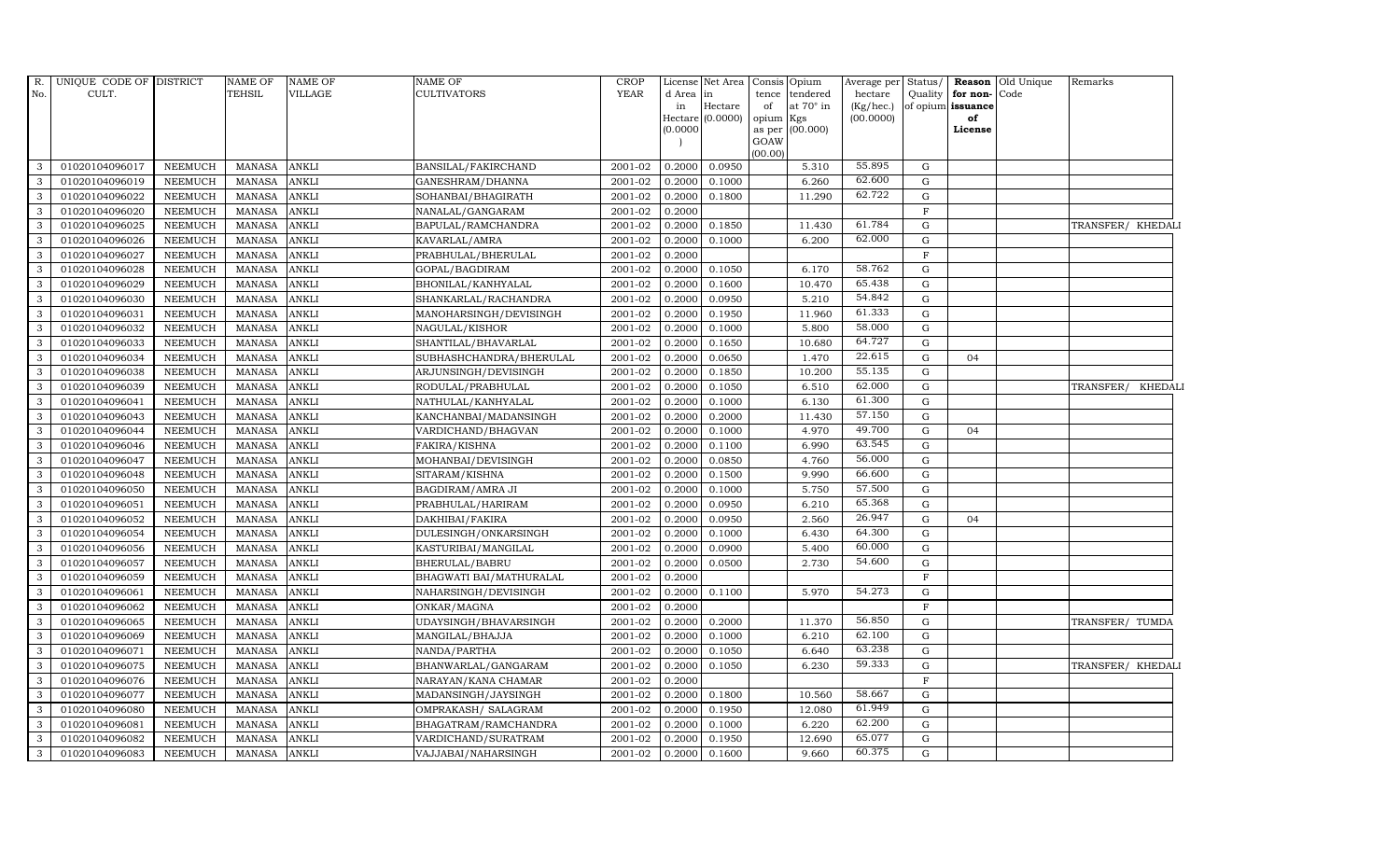| R.             | UNIQUE CODE OF DISTRICT |                | <b>NAME OF</b> | <b>NAME OF</b>        | <b>NAME OF</b>              | <b>CROP</b> |           | License Net Area            | Consis Opium    |                  | Average per Status/ |                |                         | <b>Reason</b> Old Unique | Remarks                  |
|----------------|-------------------------|----------------|----------------|-----------------------|-----------------------------|-------------|-----------|-----------------------------|-----------------|------------------|---------------------|----------------|-------------------------|--------------------------|--------------------------|
| No.            | CULT.                   |                | <b>TEHSIL</b>  | <b>VILLAGE</b>        | <b>CULTIVATORS</b>          | <b>YEAR</b> | d Area in |                             | tence           | tendered         | hectare             |                | Quality for non-        | Code                     |                          |
|                |                         |                |                |                       |                             |             | in        | Hectare<br>Hectare (0.0000) | of              | at $70^\circ$ in | (Kg/hec.)           |                | of opium issuance<br>of |                          |                          |
|                |                         |                |                |                       |                             |             | (0.0000)  |                             | opium<br>as per | Kgs<br>(00.000)  | (00.0000)           |                | License                 |                          |                          |
|                |                         |                |                |                       |                             |             |           |                             | GOAW            |                  |                     |                |                         |                          |                          |
|                |                         |                |                |                       |                             |             |           |                             | (00.00)         |                  |                     |                |                         |                          |                          |
| $\overline{2}$ | 01020104052046          | <b>NEEMUCH</b> | MANASA         | <b>ALHED JAGIR-II</b> | KAMLABAI/BHAGATRAM          | 2001-02     | 0.2000    |                             |                 |                  |                     | $\mathbb N$    |                         |                          | NAME CHANGE              |
| $\overline{2}$ | 01020104052047          | <b>NEEMUCH</b> | <b>MANASA</b>  | ALHED JAGIR-II        | KAMLABAI/NATHU              | 2001-02     | 0.2000    | 0.2000                      |                 | 10.020           | 50.100              | G              | 04                      |                          |                          |
| 2              | 01020104052048          | <b>NEEMUCH</b> | <b>MANASA</b>  | ALHED JAGIR-II        | NANURAM/LAXMAN              | 2001-02     | 0.2000    | 0.0750                      |                 | 4.420            | 58.933              | G              |                         |                          |                          |
| $\overline{2}$ | 01020104052049          | <b>NEEMUCH</b> | <b>MANASA</b>  | ALHED JAGIR-II        | NANDLAL/BADRILAL            | 2001-02     | 0.2000    | 0.1850                      |                 | 10.970           | 59.297              | $\mathbf G$    |                         |                          |                          |
| $\overline{a}$ | 01020104052050          | <b>NEEMUCH</b> | <b>MANASA</b>  | ALHED JAGIR-II        | GOPAL/LAKHMICHANDRA         | 2001-02     | 0.2000    | 0.1750                      |                 | 11.600           | 66.286              | G              |                         |                          |                          |
| 2              | 01020104052051          | <b>NEEMUCH</b> | <b>MANASA</b>  | ALHED JAGIR-II        | KANWARLAL/MOTILAL           | 2001-02     | 0.2000    | 0.0850                      |                 | 5.570            | 65.529              | G              |                         |                          |                          |
| 2              | 01020104052053          | <b>NEEMUCH</b> | <b>MANASA</b>  | ALHED JAGIR-II        | JAGDISH/MANGILAL            | 2001-02     | 0.2000    | 0.1700                      |                 | 9.990            | 58.765              | G              |                         |                          |                          |
| 2              | 01020104052054          | <b>NEEMUCH</b> | <b>MANASA</b>  | ALHED JAGIR-II        | RAMCHANDRA/FULCHANDRA       | 2001-02     | 0.2000    | 0.1950                      |                 | 11.630           | 59.641              | $\mathbf G$    |                         |                          | TRANSFER/PIPLON          |
| $\overline{2}$ | 01020104052055          | <b>NEEMUCH</b> | <b>MANASA</b>  | <b>ALHED JAGIR-II</b> | BHAGUBAI/NANDLAL            | 2001-02     | 0.2000    | 0.2000                      |                 | 13.720           | 68.600              | G              |                         |                          |                          |
| 2              | 01020104052056          | <b>NEEMUCH</b> | <b>MANASA</b>  | ALHED JAGIR-II        | KANHAIYALAL/NANURAM RATHORE | 2001-02     | 0.2000    | 0.1950                      |                 | 13.490           | 69.179              | G              |                         |                          |                          |
| $\overline{2}$ | 01020104052059          | <b>NEEMUCH</b> | <b>MANASA</b>  | ALHED JAGIR-II        | BHUWANIRAM/MAGNIRAM         | 2001-02     | 0.2000    |                             |                 |                  |                     | N              |                         |                          |                          |
| $\overline{2}$ | 01020104052062          | <b>NEEMUCH</b> | <b>MANASA</b>  | ALHED JAGIR-II        | BHAGATRAM/NATHU             | 2001-02     | 0.2000    | 0.1100                      |                 | 7.090            | 64.455              | G              |                         |                          |                          |
| 2              | 01020104052063          | <b>NEEMUCH</b> | <b>MANASA</b>  | ALHED JAGIR-II        | DEVKARANBAI/AYODHYAPRASAD   | 2001-02     | 0.2000    | 0.1900                      |                 | 9.910            | 52.158              | G              |                         |                          |                          |
| $\overline{2}$ | 01020104052064          | <b>NEEMUCH</b> | <b>MANASA</b>  | ALHED JAGIR-II        | RAMNARAYAN/LAXMAN           | 2001-02     | 0.2000    | 0.2000                      |                 | 12.300           | 61.500              | G              |                         |                          |                          |
| $\overline{2}$ | 01020104052067          | <b>NEEMUCH</b> | <b>MANASA</b>  | ALHED JAGIR-II        | BAGDIRAM/SEVA               | 2001-02     | 0.2000    |                             |                 |                  |                     | $\overline{F}$ |                         |                          |                          |
| $\overline{2}$ | 01020104052069          | <b>NEEMUCH</b> | <b>MANASA</b>  | ALHED JAGIR-II        | MANGILAL/DEVA               | 2001-02     | 0.2000    | 0.2050                      |                 | 13.400           | 65.366              | G              |                         |                          | TRANSFER/PIPLON          |
| $\overline{2}$ | 01020104052070          | <b>NEEMUCH</b> | <b>MANASA</b>  | ALHED JAGIR-II        | KANIRAM/LAXMAN              | 2001-02     | 0.2000    | 0.2050                      |                 | 13.840           | 67.512              | G              |                         |                          |                          |
| 2              | 01020104052071          | <b>NEEMUCH</b> | <b>MANASA</b>  | ALHED JAGIR-II        | NANDLAL/GIRDHARI            | 2001-02     | 0.2000    | 0.2000                      |                 | 11.580           | 57.900              | $\mathbf G$    |                         |                          |                          |
| 2              | 01020104052072          | <b>NEEMUCH</b> | <b>MANASA</b>  | ALHED JAGIR-II        | RUGHNATH/BHERULAL           | 2001-02     | 0.2000    | 0.1950                      |                 | 12.500           | 64.103              | G              |                         |                          |                          |
| 2              | 01020104052073          | <b>NEEMUCH</b> | <b>MANASA</b>  | ALHED JAGIR-II        | BALARAM/PRABHULAL           | 2001-02     | 0.2000    | 0.0950                      |                 | 6.040            | 63.579              | G              |                         |                          |                          |
| $\overline{a}$ | 01020104052074          | <b>NEEMUCH</b> | <b>MANASA</b>  | ALHED JAGIR-II        | GOPAL/MAGNA                 | 2001-02     | 0.2000    | 0.1750                      |                 | 11.040           | 63.086              | G              |                         |                          |                          |
| $\overline{a}$ | 01020104052076          | <b>NEEMUCH</b> | <b>MANASA</b>  | ALHED JAGIR-II        | GIRDHARI/KESHURAM           | 2001-02     | 0.2000    | 0.1950                      |                 | 13.030           | 66.821              | G              |                         |                          |                          |
| $\overline{2}$ | 01020104052077          | <b>NEEMUCH</b> | MANASA         | ALHED JAGIR-II        | RAMESHWAR/LAXMAN            | 2001-02     | 0.2000    | 0.1400                      |                 | 11.290           | 80.643              | G              |                         |                          |                          |
| $\overline{2}$ | 01020104052078          | <b>NEEMUCH</b> | <b>MANASA</b>  | ALHED JAGIR-II        | PRABHU/KACHRU               | 2001-02     | 0.2000    | 0.1900                      |                 | 13.620           | 71.684              | G              |                         |                          |                          |
| $\overline{2}$ | 01020104052080          | <b>NEEMUCH</b> | <b>MANASA</b>  | ALHED JAGIR-II        | MANGILAL/RUPA               | 2001-02     | 0.2000    | 0.2100                      |                 | 12.920           | 61.524              | G              |                         |                          |                          |
| $\overline{2}$ | 01020104052082          | <b>NEEMUCH</b> | <b>MANASA</b>  | ALHED JAGIR-II        | MANGILAL/KACHARU PATIDAR    | 2001-02     | 0.2000    | 0.1500                      |                 | 9.940            | 66.267              | G              |                         |                          |                          |
| $\overline{a}$ | 01020104052083          | <b>NEEMUCH</b> | <b>MANASA</b>  | ALHED JAGIR-II        | DHURIBAI/BHERULAL           | 2001-02     | 0.2000    |                             |                 |                  |                     | $\, {\rm N}$   |                         |                          |                          |
| 2              | 01020104052085          | <b>NEEMUCH</b> | <b>MANASA</b>  | ALHED JAGIR-II        | CHAINRAM/NANDLAL            | 2001-02     | 0.2000    | 0.1750                      |                 | 14.000           | 80.000              | G              |                         |                          |                          |
| 2              | 01020104052086          | <b>NEEMUCH</b> | <b>MANASA</b>  | ALHED JAGIR-II        | RATANLAL/LALJI              | 2001-02     | 0.2000    | 0.2100                      |                 | 14.260           | 67.905              | ${\bf G}$      |                         |                          |                          |
| $\overline{2}$ | 01020104052087          | <b>NEEMUCH</b> | <b>MANASA</b>  | ALHED JAGIR-II        | RAMESHCHANDRA/BALURAM       | 2001-02     | 0.2000    | 0.1600                      |                 | 10.860           | 67.875              | G              |                         |                          |                          |
| $\overline{2}$ | 01020104052088          | <b>NEEMUCH</b> | <b>MANASA</b>  | ALHED JAGIR-II        | BHAGATRAM/DEVILAL           | 2001-02     | 0.2000    |                             |                 |                  |                     | N              |                         |                          |                          |
| $\overline{2}$ | 01020104052090          | <b>NEEMUCH</b> | <b>MANASA</b>  | ALHED JAGIR-II        | VINAYKUMAR/SOBHAGMAL        | 2001-02     | 0.2000    | 0.1800                      |                 | 11.100           | 61.667              | G              |                         |                          | TRANSFER/KHEDL           |
| $\overline{2}$ | 01020104052092          | <b>NEEMUCH</b> | <b>MANASA</b>  | ALHED JAGIR-II        | KACHRULAL/ONKARLAL          | 2001-02     | 0.2000    | 0.0950                      |                 | 6.180            | 65.053              | G              |                         |                          |                          |
| $\overline{2}$ | 01020104052094          | <b>NEEMUCH</b> | <b>MANASA</b>  | ALHED JAGIR-II        | RADHABAI/ONKAR MALI         | 2001-02     | 0.2000    | 0.2000                      |                 | 13.760           | 68.800              | $\mathbf G$    |                         |                          |                          |
| $\overline{2}$ | 01020104052096          | <b>NEEMUCH</b> | <b>MANASA</b>  | ALHED JAGIR-II        | GIRDHARI/RUPA               | 2001-02     | 0.2000    | 0.1950                      |                 | 12.260           | 62.872              | G              |                         |                          |                          |
| $\overline{a}$ | 01020104052098          | <b>NEEMUCH</b> | <b>MANASA</b>  | ALHED JAGIR-II        | DEVILAL/RAMLAL              | 2001-02     | 0.2000    | 0.0800                      |                 | 5.920            | 74.000              | G              |                         |                          |                          |
| $\overline{2}$ | 01020104052099          | <b>NEEMUCH</b> | <b>MANASA</b>  | ALHED JAGIR-II        | BAPULAL/CHATARBHUJ          | 2001-02     | 0.2000    | 0.2100                      |                 | 15.820           | 75.333              | G              |                         |                          |                          |
| $\overline{a}$ | 01020104052100          | <b>NEEMUCH</b> | <b>MANASA</b>  | ALHED JAGIR-II        | BHULIBAI/PYARA              | 2001-02     | 0.2000    | 0.1900                      |                 | 13.830           | 72.789              | $\mathbf G$    |                         |                          |                          |
| $\overline{2}$ | 01020104052101          | <b>NEEMUCH</b> | <b>MANASA</b>  | ALHED JAGIR-II        | RATANBAI/NAGJIRAM           | 2001-02     | 0.2000    | 0.1650                      |                 | 9.350            | 56.667              | G              |                         |                          |                          |
| 2              | 01020104052103          | <b>NEEMUCH</b> | <b>MANASA</b>  | ALHED JAGIR-II        | NANDALAL/LAXMAN             | 2001-02     | 0.2000    | 0.1900                      |                 | 14.180           | 74.632              | G              |                         |                          |                          |
| $\overline{a}$ | 01020104052104          | NEEMUCH        | MANASA         | <b>ALHED JAGIR-II</b> | NARAYAN/NANDA               | 2001-02     | 0.2000    | 0.1700                      |                 | 8.830            | 51.941              | G              | 04                      |                          | <b>ISSUED ON 2003-04</b> |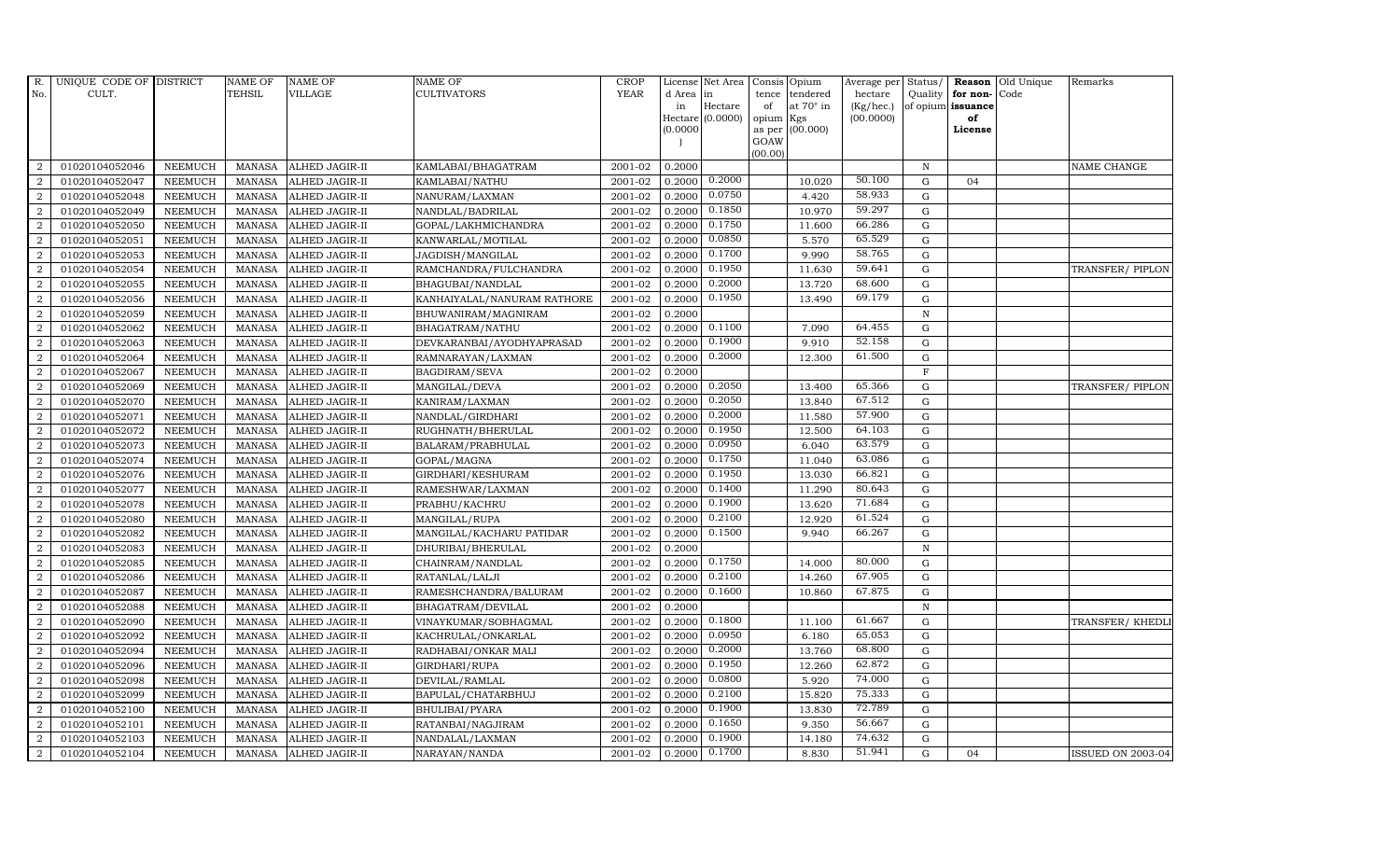| R.             | UNIQUE CODE OF DISTRICT |                | NAME OF       | NAME OF               | <b>NAME OF</b>              | <b>CROP</b> | License  | Net Area           | Opium<br>Consis                    | Average per  | Status/      |                   | <b>Reason</b> Old Unique | Remarks                         |
|----------------|-------------------------|----------------|---------------|-----------------------|-----------------------------|-------------|----------|--------------------|------------------------------------|--------------|--------------|-------------------|--------------------------|---------------------------------|
| No.            | CULT.                   |                | <b>TEHSIL</b> | VILLAGE               | <b>CULTIVATORS</b>          | <b>YEAR</b> | d Area   | in                 | tendered<br>tence                  | hectare      | Quality      | for non-Code      |                          |                                 |
|                |                         |                |               |                       |                             |             | in       | Hectare            | at $70^\circ$ in<br>of             | $(Kg/$ hec.) |              | of opium issuance |                          |                                 |
|                |                         |                |               |                       |                             |             | (0.0000) | Hectare $(0.0000)$ | opium<br>Kgs<br>(00.000)<br>as per | (00.0000)    |              | of<br>License     |                          |                                 |
|                |                         |                |               |                       |                             |             |          |                    | GOAW                               |              |              |                   |                          |                                 |
|                |                         |                |               |                       |                             |             |          |                    | (00.00)                            |              |              |                   |                          |                                 |
| 2              | 01020104052108          | <b>NEEMUCH</b> | <b>MANASA</b> | ALHED JAGIR-II        | MAGNIRAM/HEERALAL           | 2001-02     | 0.2000   | 0.2000             | 12.290                             | 61.450       | G            |                   |                          |                                 |
| 2              | 01020104052109          | <b>NEEMUCH</b> | <b>MANASA</b> | ALHED JAGIR-II        | TIKARAM/BHUWANA             | 2001-02     | 0.2000   | 0.1450             | 9.440                              | 65.103       | G            |                   |                          |                                 |
| $\overline{2}$ | 01020104052110          | <b>NEEMUCH</b> | <b>MANASA</b> | ALHED JAGIR-II        | MAGNILAL/KANIRAM            | 2001-02     | 0.2000   | 0.2000             | 12.890                             | 64.450       | G            |                   |                          |                                 |
| $\overline{2}$ | 01020104052111          | <b>NEEMUCH</b> | <b>MANASA</b> | ALHED JAGIR-II        | MANGILAL/GANGARAM           | 2001-02     | 0.2000   | 0.1200             | 7.140                              | 59.500       | G            |                   |                          |                                 |
| 2              | 01020104052112          | <b>NEEMUCH</b> | <b>MANASA</b> | ALHED JAGIR-II        | BABULAL/NANALAL             | 2001-02     | 0.2000   | 0.1950             | 11.310                             | 58.000       | G            |                   |                          |                                 |
| 2              | 01020104052113          | <b>NEEMUCH</b> | <b>MANASA</b> | ALHED JAGIR-II        | KANWARLAL/BHAGIRATH         | 2001-02     | 0.2000   | 0.0750             | 4.010                              | 53.467       | G            |                   |                          | TRANSFER/KHEDLI                 |
| $\overline{2}$ | 01020104052114          | <b>NEEMUCH</b> | <b>MANASA</b> | ALHED JAGIR-II        | BHERULAL/AMARJI             | 2001-02     | 0.2000   | 0.1800             | 10.360                             | 57.556       | $\mathbf G$  |                   |                          |                                 |
| $\overline{2}$ | 01020104052116          | <b>NEEMUCH</b> | <b>MANASA</b> | ALHED JAGIR-II        | SEVARAM/SITARAM             | 2001-02     | 0.2000   | 0.1000             | 5.900                              | 59.000       | G            |                   |                          |                                 |
| $\overline{2}$ | 01020104052117          | <b>NEEMUCH</b> | <b>MANASA</b> | ALHED JAGIR-II        | MANGILAL/NANURAM            | 2001-02     | 0.2000   | 0.1000             | 6.430                              | 64.300       | G            |                   |                          |                                 |
| $\overline{2}$ | 01020104052118          | <b>NEEMUCH</b> | MANASA        | ALHED JAGIR-II        | RAMPRASAD/KHYALIRAM         | 2001-02     | 0.2000   | 0.1050             | 6.190                              | 58.952       | G            |                   |                          |                                 |
| 2              | 01020104052122          | <b>NEEMUCH</b> | <b>MANASA</b> | ALHED JAGIR-II        | NANIBAI/SEVA                | 2001-02     | 0.2000   | 0.1000             | 6.880                              | 68.800       | G            |                   |                          |                                 |
| $\overline{2}$ | 01020104052123          | <b>NEEMUCH</b> | <b>MANASA</b> | ALHED JAGIR-II        | KHYALIRAM/KESHURAM          | 2001-02     | 0.2000   |                    |                                    |              | ${\bf N}$    |                   |                          | TRANSFER/ KHEDLI                |
| $\overline{2}$ | 01020104052124          | <b>NEEMUCH</b> | <b>MANASA</b> | ALHED JAGIR-II        | GORDHAN/UDA                 | 2001-02     | 0.2000   | 0.1900             | 12.020                             | 63.263       | G            |                   |                          |                                 |
| 2              | 01020104052125          | <b>NEEMUCH</b> | <b>MANASA</b> | <b>ALHED JAGIR-II</b> | NANALAL/GOPI                | 2001-02     | 0.2000   | 0.0950             | 5.350                              | 56.316       | $\mathbf G$  |                   |                          |                                 |
| $\overline{2}$ | 01020104052127          | <b>NEEMUCH</b> | MANASA        | ALHED JAGIR-II        | RAMPRASAD/LAXMAN            | 2001-02     | 0.2000   | 0.1300             | 8.620                              | 66.308       | $\mathbf G$  |                   |                          |                                 |
| $\overline{2}$ | 01020104052130          | <b>NEEMUCH</b> | <b>MANASA</b> | ALHED JAGIR-II        | NANDLAL/HEMRAJ              | 2001-02     | 0.2000   | 0.0950             | 5.660                              | 59.579       | G            |                   |                          |                                 |
| 2              | 01020104052131          | <b>NEEMUCH</b> | <b>MANASA</b> | ALHED JAGIR-II        | HARLAL/KESHURAM             | 2001-02     | 0.2000   | 0.0950             | 6.290                              | 66.211       | G            |                   |                          |                                 |
| $\overline{2}$ | 01020104052132          | NEEMUCH        | <b>MANASA</b> | ALHED JAGIR-II        | DHURIBAI/RUPA               | 2001-02     | 0.2000   | 0.1000             | 6.360                              | 63.600       | G            |                   |                          |                                 |
| $\overline{2}$ | 01020104052133          | <b>NEEMUCH</b> | <b>MANASA</b> | <b>ALHED JAGIR-II</b> | KASHIRAM/DEVA               | 2001-02     | 0.2000   | 0.1250             | 7.410                              | 59.280       | $\mathbf G$  |                   |                          |                                 |
| $\overline{2}$ | 01020104052137          | <b>NEEMUCH</b> | <b>MANASA</b> | ALHED JAGIR-II        | RAMRATAN/BHAGIRATH          | 2001-02     | 0.2000   | 0.0950             | 5.600                              | 58.947       | $\mathbf G$  |                   |                          |                                 |
| $\overline{2}$ | 01020104052139          | <b>NEEMUCH</b> | <b>MANASA</b> | <b>ALHED JAGIR-II</b> | SITABAI/BHANWARLAL MALI     | 2001-02     | 0.2000   | 0.0600             | 3.560                              | 59.333       | G            |                   |                          |                                 |
| 2              | 01020104052142          | <b>NEEMUCH</b> | <b>MANASA</b> | ALHED JAGIR-II        | MANGIBAI/MANGILAL           | 2001-02     | 0.2000   | 0.1650             | 9.040                              | 54.788       | G            |                   |                          | TRANSFER/ KHEDLI                |
| $\overline{2}$ | 01020104052154          | NEEMUCH        | MANASA        | ALHED JAGIR-II        | LAXMIBAI/JAGGA              | 2001-02     | 0.2000   | 0.1650             | 9.420                              | 57.091       | G            |                   |                          |                                 |
| $\overline{2}$ | 01020104052157          | <b>NEEMUCH</b> | <b>MANASA</b> | ALHED JAGIR-II        | BHANWARLAL/KACHRU           | 2001-02     | 0.2000   | 0.1000             | 6.060                              | 60.600       | G            |                   |                          |                                 |
| 2              | 01020104052158          | <b>NEEMUCH</b> | <b>MANASA</b> | ALHED JAGIR-II        | KISHORILAL/BHUWANILAL       | 2001-02     | 0.2000   | 0.1050             | 6.680                              | 63.619       | $\mathbf G$  |                   |                          |                                 |
| 2              | 01020104052160          | <b>NEEMUCH</b> | <b>MANASA</b> | ALHED JAGIR-II        | DHANRAJ/SHIVLAL             | 2001-02     | 0.2000   | 0.1000             | 6.260                              | 62.600       | G            |                   |                          |                                 |
| 2              | 01020104052247          | <b>NEEMUCH</b> | <b>MANASA</b> | ALHED JAGIR-II        | FULCHAND/LALA               | 2001-02     | 0.2000   | 0.1950             | 10.870                             | 55.744       | G            |                   |                          |                                 |
| $\overline{2}$ | 01020104052128          | NEEMUCH        | <b>MANASA</b> | ALHED JAGIR-II        | RAMESHCHANDRA/LALU          | 2001-02     | 0.2000   | 0.1700             | 9.950                              | 58.529       | G            |                   |                          |                                 |
| 2              | 01020104052248          | <b>NEEMUCH</b> | <b>MANASA</b> | ALHED JAGIR-II        | NATHIBAI/BAGDIRAM           | 2001-02     | 0.2000   | 0.0950             | 6.200                              | 65.263       | G            |                   |                          | 0102010401403TRANSFER/MOKALPURA |
| 2              | 01020104052001          | <b>NEEMUCH</b> | <b>MANASA</b> | ALHED JAGIR-I         | RAMCHANDRA/BHANWARLAL       | 2001-02     | 0.2000   | 0.1000             | 6.750                              | 67.500       | $\mathbf G$  |                   |                          |                                 |
| $\overline{2}$ | 01020104052002          | <b>NEEMUCH</b> | <b>MANASA</b> | ALHED JAGIR-I         | RATANLAL/FAKIRCHAND         | 2001-02     | 0.2000   | 0.1600             | 10.160                             | 63.500       | G            |                   |                          |                                 |
| 2              | 01020104052004          | <b>NEEMUCH</b> | <b>MANASA</b> | ALHED JAGIR-I         | KHEMRAJ/MATHURALAL          | 2001-02     | 0.2000   | 0.2050             | 11.630                             | 56.732       | G            |                   |                          |                                 |
| $\overline{2}$ | 01020104052005          | <b>NEEMUCH</b> | <b>MANASA</b> | ALHED JAGIR-I         | JANIBAI/SHOBHARAM           | 2001-02     | 0.2000   | 0.1050             | 6.420                              | 61.143       | G            |                   |                          |                                 |
| $\overline{2}$ | 01020104052008          | <b>NEEMUCH</b> | <b>MANASA</b> | ALHED JAGIR-I         | <b>NOJI BAI/GHISULAL</b>    | 2001-02     | 0.2000   | 0.1300             | 7.400                              | 56.923       | $\mathbf G$  |                   |                          |                                 |
| 2              | 01020104052009          | <b>NEEMUCH</b> | <b>MANASA</b> | ALHED JAGIR-I         | <b>GODAVARI BAI/JARILAL</b> | 2001-02     | 0.2000   | 0.1950             | 12.770                             | 65.487       | G            |                   |                          |                                 |
| $\overline{2}$ | 01020104052010          | <b>NEEMUCH</b> | MANASA        | ALHED JAGIR-I         | LAXMINARAYAN/LALURAM        | 2001-02     | 0.2000   | 0.1550             | 10.210                             | 65.871       | G            |                   |                          | TRANSFER/PIPLONE                |
| 2              | 01020104052011          | <b>NEEMUCH</b> | <b>MANASA</b> | ALHED JAGIR-I         | MANGILAL/DOULA              | 2001-02     | 0.2000   | 0.2000             | 11.830                             | 59.150       | G            |                   |                          |                                 |
| $\overline{2}$ | 01020104052012          | <b>NEEMUCH</b> | <b>MANASA</b> | ALHED JAGIR-I         | PRABHULAL/HARIRAM           | 2001-02     | 0.2000   | 0.1950             | 10.820                             | 55.487       | G            |                   |                          |                                 |
| $\overline{2}$ | 01020104052013          | <b>NEEMUCH</b> | <b>MANASA</b> | ALHED JAGIR-I         | SITABAI/BHANWARLAL          | 2001-02     | 0.2000   | 0.1900             | 11.740                             | 61.789       | $\mathbf G$  |                   |                          |                                 |
| 2              | 01020104052014          | <b>NEEMUCH</b> | <b>MANASA</b> | ALHED JAGIR-I         | <b>BADAM BAI/BADRILAL</b>   | 2001-02     | 0.2000   | 0.1500             | 10.230                             | 68.200       | G            |                   |                          |                                 |
| $\overline{2}$ | 01020104052016          | <b>NEEMUCH</b> | MANASA        | <b>ALHED JAGIR-I</b>  | RAMESHWAR/BHERULAL          | 2001-02     | 0.2000   |                    |                                    |              | $\mathbf{F}$ |                   |                          |                                 |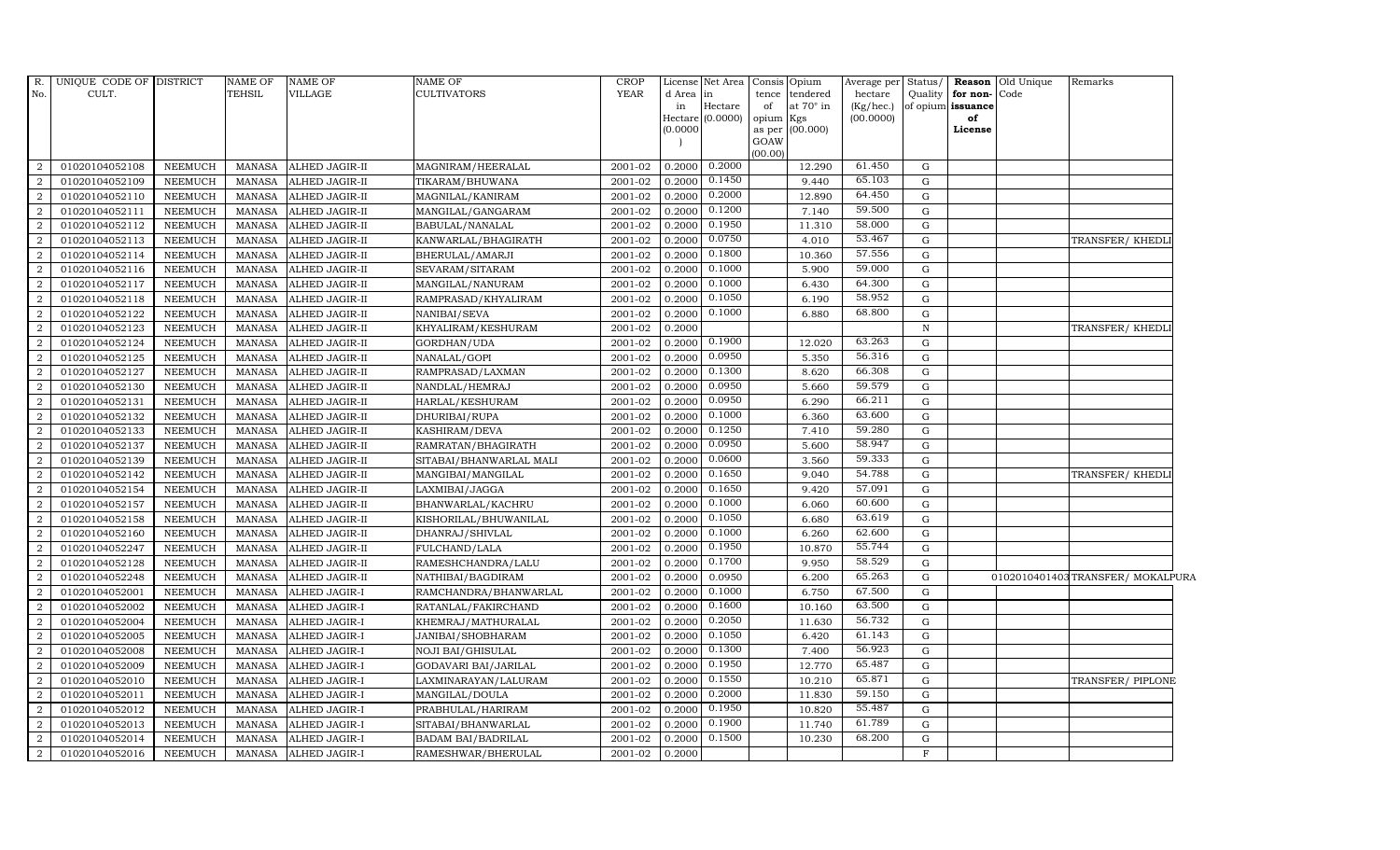| R.             | UNIQUE CODE OF DISTRICT |                | <b>NAME OF</b> | NAME OF       | <b>NAME OF</b>           | <b>CROP</b> | License  | Net Area                    | Consis Opium                           | Average per               | Status/      |                         | <b>Reason</b> Old Unique | Remarks             |
|----------------|-------------------------|----------------|----------------|---------------|--------------------------|-------------|----------|-----------------------------|----------------------------------------|---------------------------|--------------|-------------------------|--------------------------|---------------------|
| No.            | CULT.                   |                | TEHSIL         | VILLAGE       | CULTIVATORS              | <b>YEAR</b> | d Area   | in                          | tence<br>tendered                      | hectare                   | Quality      | for non-Code            |                          |                     |
|                |                         |                |                |               |                          |             | in       | Hectare<br>Hectare (0.0000) | at $70^\circ$ in<br>of<br>opium<br>Kgs | $(Kg/$ hec.)<br>(00.0000) |              | of opium issuance<br>of |                          |                     |
|                |                         |                |                |               |                          |             | (0.0000) |                             | as per (00.000)                        |                           |              | License                 |                          |                     |
|                |                         |                |                |               |                          |             |          |                             | GOAW                                   |                           |              |                         |                          |                     |
|                |                         |                |                |               |                          |             |          |                             | (00.00)                                |                           |              |                         |                          |                     |
| 2              | 01020104052017          | <b>NEEMUCH</b> | <b>MANASA</b>  | ALHED JAGIR-I | MANGILAL/CHAMPA          | 2001-02     | 0.2000   | 0.0950                      | 6.290                                  | 66.211                    | G            |                         |                          |                     |
| 2              | 01020104052018          | <b>NEEMUCH</b> | <b>MANASA</b>  | ALHED JAGIR-I | BHERULAL/PYARA           | 2001-02     | 0.2000   |                             |                                        |                           | $\mathbb N$  |                         |                          |                     |
| $\overline{2}$ | 01020104052019          | <b>NEEMUCH</b> | <b>MANASA</b>  | ALHED JAGIR-I | DALLIBAI/MAGNA           | 2001-02     | 0.2000   | 0.1900                      | 11.110                                 | 58.474                    | G            |                         |                          |                     |
| $\overline{2}$ | 01020104052021          | <b>NEEMUCH</b> | <b>MANASA</b>  | ALHED JAGIR-I | RAMLAL/KISHORE           | 2001-02     | 0.2000   | 0.1600                      | 10.250                                 | 64.063                    | $\mathbf G$  |                         |                          |                     |
| 2              | 01020104052023          | <b>NEEMUCH</b> | <b>MANASA</b>  | ALHED JAGIR-I | BHUWANA/KESURAM          | 2001-02     | 0.2000   | 0.2050                      | 13.720                                 | 66.927                    | $\mathbf G$  |                         |                          |                     |
| 2              | 01020104052024          | <b>NEEMUCH</b> | <b>MANASA</b>  | ALHED JAGIR-I | DHAPUBAI/HARILAL         | 2001-02     | 0.2000   | 0.1050                      | 7.650                                  | 72.857                    | $\mathbf G$  |                         |                          |                     |
| 2              | 01020104052026          | <b>NEEMUCH</b> | <b>MANASA</b>  | ALHED JAGIR-I | MANGILAL/BHERULAL        | 2001-02     | 0.2000   | 0.0850                      | 5.430                                  | 63.882                    | $\mathbf G$  |                         |                          |                     |
| $\overline{2}$ | 01020104052027          | <b>NEEMUCH</b> | <b>MANASA</b>  | ALHED JAGIR-I | SAJJANBAI/RAMNATH        | 2001-02     | 0.2000   | 0.1500                      | 9.680                                  | 64.533                    | G            |                         |                          | <b>NAME CHANGE</b>  |
| $\overline{2}$ | 01020104052028          | <b>NEEMUCH</b> | <b>MANASA</b>  | ALHED JAGIR-I | TEJARAM/AMARJI           | 2001-02     | 0.2000   | 0.1400                      | 8.930                                  | 63.786                    | $\mathbf G$  |                         |                          |                     |
| $\overline{2}$ | 01020104052029          | <b>NEEMUCH</b> | <b>MANASA</b>  | ALHED JAGIR-I | BHANWARLAL/ROOPA         | 2001-02     | 0.2000   | 0.1000                      | 6.400                                  | 64.000                    | $\mathbf G$  |                         |                          |                     |
| $\overline{2}$ | 01020104052030          | <b>NEEMUCH</b> | <b>MANASA</b>  | ALHED JAGIR-I | KESURAM/KISHANA          | 2001-02     | 0.2000   | 0.2000                      | 13.350                                 | 66.750                    | ${\rm G}$    |                         |                          |                     |
| $\overline{2}$ | 01020104052031          | <b>NEEMUCH</b> | <b>MANASA</b>  | ALHED JAGIR-I | PURANMAL/RATANLAL        | 2001-02     | 0.2000   | 0.1000                      | 6.110                                  | 61.100                    | ${\rm G}$    |                         |                          |                     |
| 2              | 01020104052032          | <b>NEEMUCH</b> | <b>MANASA</b>  | ALHED JAGIR-I | RAMNARAYAN/KACHRU        | 2001-02     | 0.2000   | 0.2100                      | 13.540                                 | 64.476                    | G            |                         |                          |                     |
| 2              | 01020104052033          | <b>NEEMUCH</b> | <b>MANASA</b>  | ALHED JAGIR-I | SURATRAM/HEMRAJ          | 2001-02     | 0.2000   | 0.0900                      | 5.700                                  | 63.333                    | $\mathbf G$  |                         |                          |                     |
| $\overline{2}$ | 01020104052034          | <b>NEEMUCH</b> | <b>MANASA</b>  | ALHED JAGIR-I | BHERULAL/BAKSHU          | 2001-02     | 0.2000   | 0.1000                      | 6.320                                  | 63.200                    | $\mathbf G$  |                         |                          |                     |
| 2              | 01020104052035          | <b>NEEMUCH</b> | <b>MANASA</b>  | ALHED JAGIR-I | SHANTIBAI/KANHAIYALAL    | 2001-02     | 0.2000   | 0.2000                      | 12.900                                 | 64.500                    | $\mathbf G$  |                         |                          |                     |
| 2              | 01020104052039          | <b>NEEMUCH</b> | <b>MANASA</b>  | ALHED JAGIR-I | BHUWANIRAM/MANGILAL      | 2001-02     | 0.2000   | 0.2000                      | 11.250                                 | 56.250                    | G            |                         |                          |                     |
| 2              | 01020104052041          | <b>NEEMUCH</b> | <b>MANASA</b>  | ALHED JAGIR-I | NOJIBAI/HEERALAL         | 2001-02     | 0.2000   | 0.0900                      | 5.350                                  | 59.444                    | $\mathbf G$  |                         |                          |                     |
| $\overline{2}$ | 01020104052043          | <b>NEEMUCH</b> | <b>MANASA</b>  | ALHED JAGIR-I | BASANTIBAI/SHAMBHULAL    | 2001-02     | 0.2000   |                             |                                        |                           | $\, {\bf N}$ |                         |                          |                     |
| $\overline{2}$ | 01020104052044          | <b>NEEMUCH</b> | <b>MANASA</b>  | ALHED JAGIR-I | JANIBAI/MODIRAM          | 2001-02     | 0.2000   | 0.2100                      | 12.910                                 | 61.476                    | $\mathbf G$  |                         |                          |                     |
| $\overline{2}$ | 01020104052168          | <b>NEEMUCH</b> | <b>MANASA</b>  | ALHED JAGIR-I | GOPAL/BADRILAL           | 2001-02     | 0.2000   | 0.1050                      | 6.980                                  | 66.476                    | G            |                         |                          |                     |
| 2              | 01020104052170          | <b>NEEMUCH</b> | <b>MANASA</b>  | ALHED JAGIR-I | BHONIBAI/KASHIRAM        | 2001-02     | 0.2000   | 0.1750                      | 11.110                                 | 63.486                    | ${\rm G}$    |                         |                          |                     |
| 2              | 01020104052171          | <b>NEEMUCH</b> | <b>MANASA</b>  | ALHED JAGIR-I | SEETARAM/GHASILAL        | 2001-02     | 0.2000   | 0.1900                      | 10.910                                 | 57.421                    | G            |                         |                          |                     |
| $\overline{2}$ | 01020104052172          | <b>NEEMUCH</b> | <b>MANASA</b>  | ALHED JAGIR-I | LAXMINARAYAN/KANWARLAL   | 2001-02     | 0.2000   | 0.1350                      | 8.560                                  | 63.407                    | G            |                         |                          |                     |
| $\overline{2}$ | 01020104052173          | <b>NEEMUCH</b> | <b>MANASA</b>  | ALHED JAGIR-I | HEERALAL/RUPA            | 2001-02     | 0.2000   | 0.1950                      | 11.320                                 | 58.051                    | $\mathbf G$  |                         |                          |                     |
| $\overline{2}$ | 01020104052174          | <b>NEEMUCH</b> | <b>MANASA</b>  | ALHED JAGIR-I | KANHAIYALAL/NANDA        | 2001-02     | 0.2000   | 0.1300                      | 7.740                                  | 59.538                    | $\mathbf G$  |                         |                          |                     |
| 2              | 01020104052175          | <b>NEEMUCH</b> | <b>MANASA</b>  | ALHED JAGIR-I | UDAIRAM/PRABHULAL        | 2001-02     | 0.2000   | 0.2050                      | 12.980                                 | 63.317                    | G            |                         |                          |                     |
| $\overline{2}$ | 01020104052178          | <b>NEEMUCH</b> | <b>MANASA</b>  | ALHED JAGIR-I | RATANLAL/MANGILAL GAYARI | 2001-02     | 0.2000   | 0.1700                      | 8.890                                  | 52.294                    | $\mathbf G$  |                         |                          |                     |
| $\overline{2}$ | 01020104052179          | <b>NEEMUCH</b> | <b>MANASA</b>  | ALHED JAGIR-I | <b>BABULAL/RAMLAL</b>    | 2001-02     | 0.2000   | 0.1850                      | 10.400                                 | 56.216                    | $\mathbf G$  |                         |                          |                     |
| 2              | 01020104052180          | <b>NEEMUCH</b> | <b>MANASA</b>  | ALHED JAGIR-I | PRABHULAL/PYARAJI        | 2001-02     | 0.2000   | 0.1600                      | 10.150                                 | 63.438                    | G            |                         |                          |                     |
| 2              | 01020104052181          | <b>NEEMUCH</b> | <b>MANASA</b>  | ALHED JAGIR-I | GOPILAL/HEERALAL         | 2001-02     | 0.2000   | 0.1000                      | 6.150                                  | 61.500                    | ${\rm G}$    |                         |                          | TRANSFER/ KHANKHEDI |
| 2              | 01020104052182          | <b>NEEMUCH</b> | <b>MANASA</b>  | ALHED JAGIR-I | HARIRAM/RADHAKRISHNA     | 2001-02     | 0.2000   | 0.1850                      | 10.940                                 | 59.135                    | $\mathbf G$  |                         |                          |                     |
| $\overline{2}$ | 01020104052183          | <b>NEEMUCH</b> | <b>MANASA</b>  | ALHED JAGIR-I | KISHANLAL/CHATARBHUJ     | 2001-02     | 0.2000   | 0.1000                      | 7.550                                  | 75.500                    | $\mathbf G$  |                         |                          |                     |
| $\overline{2}$ | 01020104052184          | <b>NEEMUCH</b> | <b>MANASA</b>  | ALHED JAGIR-I | PURANMAL/PYARAJI         | 2001-02     | 0.2000   | 0.1800                      | 11.290                                 | 62.722                    | $\mathbf G$  |                         |                          |                     |
| $\overline{2}$ | 01020104052185          | <b>NEEMUCH</b> | <b>MANASA</b>  | ALHED JAGIR-I | KHEMRAJ/RAMAJI           | 2001-02     | 0.2000   | 0.1200                      | 8.750                                  | 72.917                    | $\mathbf G$  |                         |                          |                     |
| $\overline{2}$ | 01020104052186          | <b>NEEMUCH</b> | <b>MANASA</b>  | ALHED JAGIR-I | RAMNIWAS/KANHAIYALAL     | 2001-02     | 0.2000   | 0.1550                      | 9.920                                  | 64.000                    | ${\rm G}$    |                         |                          |                     |
| $\overline{2}$ | 01020104052187          | <b>NEEMUCH</b> | <b>MANASA</b>  | ALHED JAGIR-I | SHRIRAM/KHYALIRAM        | 2001-02     | 0.2000   | 0.2100                      | 13.450                                 | 64.048                    | G            |                         |                          |                     |
| 2              | 01020104052188          | <b>NEEMUCH</b> | <b>MANASA</b>  | ALHED JAGIR-I | GOPAL/MANGILAL           | 2001-02     | 0.2000   | 0.1700                      | 9.550                                  | 56.176                    | $\mathbf G$  |                         |                          |                     |
| $\overline{2}$ | 01020104052190          | <b>NEEMUCH</b> | <b>MANASA</b>  | ALHED JAGIR-I | MANGILAL/SHITAL          | 2001-02     | 0.2000   | 0.1950                      | 11.260                                 | 57.744                    | $\mathbf G$  |                         |                          |                     |
| 2              | 01020104052191          | <b>NEEMUCH</b> | <b>MANASA</b>  | ALHED JAGIR-I | RATANLAL/MANGILAL BALAI  | 2001-02     | 0.2000   | 0.1800                      | 10.400                                 | 57.778                    | G            |                         |                          |                     |
| $\overline{2}$ | 01020104052192          | <b>NEEMUCH</b> | <b>MANASA</b>  | ALHED JAGIR-I | BANSHILAL/RAMNARAYAN     | 2001-02     | 0.2000   | 0.1050                      | 5.780                                  | 55.048                    | G            |                         |                          |                     |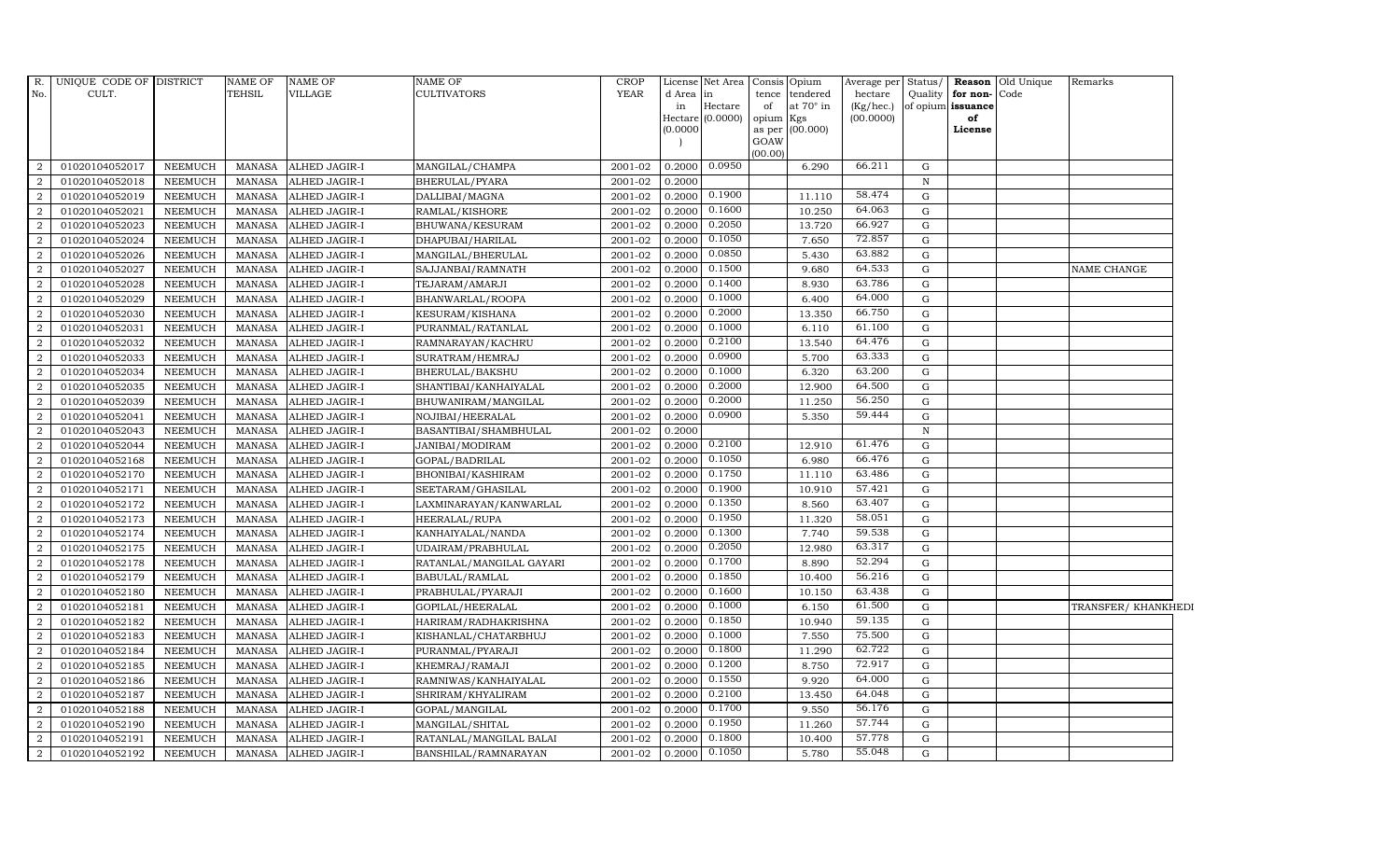| R.               | UNIQUE CODE OF DISTRICT |                | <b>NAME OF</b> | <b>NAME OF</b>       | <b>NAME OF</b>              | <b>CROP</b> |           | License Net Area |                 | Consis Opium     | Average per | Status/     |                   | Reason Old Unique | Remarks          |
|------------------|-------------------------|----------------|----------------|----------------------|-----------------------------|-------------|-----------|------------------|-----------------|------------------|-------------|-------------|-------------------|-------------------|------------------|
| No.              | CULT.                   |                | <b>TEHSIL</b>  | <b>VILLAGE</b>       | CULTIVATORS                 | <b>YEAR</b> | d Area in |                  | tence           | tendered         | hectare     | Quality     | for non-          | Code              |                  |
|                  |                         |                |                |                      |                             |             | in        | Hectare          | of              | at $70^\circ$ in | (Kg/hec.)   |             | of opium issuance |                   |                  |
|                  |                         |                |                |                      |                             |             | (0.0000)  | Hectare (0.0000) | opium<br>as per | Kgs<br>(00.000)  | (00.0000)   |             | of<br>License     |                   |                  |
|                  |                         |                |                |                      |                             |             |           |                  | GOAW            |                  |             |             |                   |                   |                  |
|                  |                         |                |                |                      |                             |             |           |                  | (00.00)         |                  |             |             |                   |                   |                  |
| 2                | 01020104052193          | <b>NEEMUCH</b> | <b>MANASA</b>  | <b>ALHED JAGIR-I</b> | MANGILAL/CHHOGA             | 2001-02     | 0.2000    | 0.0950           |                 | 5.130            | 54.000      | G           |                   |                   |                  |
| $\overline{2}$   | 01020104052195          | <b>NEEMUCH</b> | <b>MANASA</b>  | ALHED JAGIR-I        | HARIRAM/SHITALJI            | 2001-02     | 0.2000    | 0.2050           |                 | 11.930           | 58.195      | G           |                   |                   |                  |
| 2                | 01020104052196          | <b>NEEMUCH</b> | <b>MANASA</b>  | <b>ALHED JAGIR-I</b> | MUKUND/RUPA                 | 2001-02     | 0.2000    | 0.1950           |                 | 12.940           | 66.359      | G           |                   |                   |                  |
| $\overline{2}$   | 01020104052197          | <b>NEEMUCH</b> | <b>MANASA</b>  | <b>ALHED JAGIR-I</b> | SURESHKUMAR/RATANLAL        | 2001-02     | 0.2000    | 0.1950           |                 | 14.580           | 74.769      | $\mathbf G$ |                   |                   |                  |
| 2                | 01020104052198          | <b>NEEMUCH</b> | <b>MANASA</b>  | ALHED JAGIR-I        | VARDICHANDRA/RUPAJI         | 2001-02     | 0.2000    | 0.1900           |                 | 13.200           | 69.474      | G           |                   |                   |                  |
| $\overline{2}$   | 01020104052200          | <b>NEEMUCH</b> | <b>MANASA</b>  | ALHED JAGIR-I        | RAMPRASAD/BHONA KANCHI      | 2001-02     | 0.2000    | 0.1900           |                 | 11.190           | 58.895      | G           |                   |                   |                  |
| 2                | 01020104052201          | <b>NEEMUCH</b> | <b>MANASA</b>  | ALHED JAGIR-I        | SAJJANBAI/SHIVLAL           | 2001-02     | 0.2000    | 0.1150           |                 | 7.610            | 66.174      | G           |                   |                   |                  |
| 2                | 01020104052202          | <b>NEEMUCH</b> | <b>MANASA</b>  | <b>ALHED JAGIR-I</b> | DULICHANDRA/RAMNARAYAN      | 2001-02     | 0.2000    | 0.1700           |                 | 10.390           | 61.118      | G           |                   |                   |                  |
| $\overline{2}$   | 01020104052203          | <b>NEEMUCH</b> | <b>MANASA</b>  | ALHED JAGIR-I        | RAMLAL/BHONIRAM             | 2001-02     | 0.2000    | 0.1000           |                 | 6.390            | 63.900      | $\mathbf G$ |                   |                   |                  |
| $\overline{2}$   | 01020104052204          | <b>NEEMUCH</b> | <b>MANASA</b>  | ALHED JAGIR-I        | LAXMINARAYAN/BHONIRAM       | 2001-02     | 0.2000    | 0.0950           |                 | 6.350            | 66.842      | ${\rm G}$   |                   |                   |                  |
| 2                | 01020104052205          | <b>NEEMUCH</b> | <b>MANASA</b>  | <b>ALHED JAGIR-I</b> | DASHRATH/BALKISHAN          | 2001-02     | 0.2000    | 0.1150           |                 | 7.580            | 65.913      | G           |                   |                   |                  |
| $\boldsymbol{2}$ | 01020104052206          | <b>NEEMUCH</b> | <b>MANASA</b>  | ALHED JAGIR-I        | DINESH CHANDRA/CHHAGANLAL   | 2001-02     | 0.2000    | 0.1000           |                 | 6.690            | 66.900      | G           |                   |                   |                  |
| 2                | 01020104052207          | <b>NEEMUCH</b> | <b>MANASA</b>  | <b>ALHED JAGIR-I</b> | RAMPRASAD/BHONIRAM PATIDAR  | 2001-02     | 0.2000    | 0.1000           |                 | 6.080            | 60.800      | G           |                   |                   |                  |
| 2                | 01020104052208          | <b>NEEMUCH</b> | <b>MANASA</b>  | ALHED JAGIR-I        | MOHANLAL/MANGILAL           | 2001-02     | 0.2000    | 0.1950           |                 | 10.660           | 54.667      | $\mathbf G$ |                   |                   | TRANSFER/ KHEDLI |
| $\boldsymbol{2}$ | 01020104052209          | <b>NEEMUCH</b> | <b>MANASA</b>  | ALHED JAGIR-I        | RAMLAL/BADRILAL             | 2001-02     | 0.2000    | 0.2000           |                 | 11.400           | 57.000      | $\mathbf G$ |                   |                   |                  |
| 2                | 01020104052210          | <b>NEEMUCH</b> | <b>MANASA</b>  | ALHED JAGIR-I        | PRABHULAL/JAGGA             | 2001-02     | 0.2000    | 0.1600           |                 | 9.950            | 62.188      | G           |                   |                   |                  |
| 2                | 01020104052212          | <b>NEEMUCH</b> | <b>MANASA</b>  | ALHED JAGIR-I        | OMPRAKASH/BALKISHAN         | 2001-02     | 0.2000    | 0.1900           |                 | 12.000           | 63.158      | G           |                   |                   |                  |
| $\overline{2}$   | 01020104052213          | <b>NEEMUCH</b> | <b>MANASA</b>  | ALHED JAGIR-I        | GOMABAI/GIRDHARI            | 2001-02     | 0.2000    | 0.1900           |                 | 10.590           | 55.737      | G           |                   |                   |                  |
| 2                | 01020104052214          | <b>NEEMUCH</b> | <b>MANASA</b>  | <b>ALHED JAGIR-I</b> | GHANSHYAM/PANNALAL          | 2001-02     | 0.2000    | 0.2000           |                 | 13.120           | 65.600      | $\mathbf G$ |                   |                   |                  |
| $\overline{2}$   | 01020104052215          | <b>NEEMUCH</b> | <b>MANASA</b>  | ALHED JAGIR-I        | BADRILAL/KACHRUJI           | 2001-02     | 0.2000    | 0.2000           |                 | 12.820           | 64.100      | ${\rm G}$   |                   |                   |                  |
| 2                | 01020104052216          | <b>NEEMUCH</b> | <b>MANASA</b>  | ALHED JAGIR-I        | SURENDRAKUMAR/DINDAYAL      | 2001-02     | 0.2000    | 0.1700           |                 | 9.550            | 56.176      | G           |                   |                   |                  |
| $\overline{2}$   | 01020104052217          | <b>NEEMUCH</b> | <b>MANASA</b>  | ALHED JAGIR-I        | KHYALIRAM/NAGAJIRAM         | 2001-02     | 0.2000    | 0.0950           |                 | 6.420            | 67.579      | G           |                   |                   |                  |
| $\overline{2}$   | 01020104052218          | <b>NEEMUCH</b> | <b>MANASA</b>  | ALHED JAGIR-I        | RAMESHCHANDRA/MANGILAL      | 2001-02     | 0.2000    | 0.2050           |                 | 11.300           | 55.122      | ${\rm G}$   |                   |                   | TRANSFER/ KHEDLI |
| $\overline{2}$   | 01020104052219          | <b>NEEMUCH</b> | <b>MANASA</b>  | <b>ALHED JAGIR-I</b> | DINESH KUMAR/RATANLAL       | 2001-02     | 0.2000    | 0.1550           |                 | 9.610            | 62.000      | $\mathbf G$ |                   |                   |                  |
| $\overline{2}$   | 01020104052221          | <b>NEEMUCH</b> | <b>MANASA</b>  | ALHED JAGIR-I        | RAMCHANDRA/GHISALAL         | 2001-02     | 0.2000    | 0.0900           |                 | 5.390            | 59.889      | $\mathbf G$ |                   |                   |                  |
| $\overline{2}$   | 01020104052222          | <b>NEEMUCH</b> | <b>MANASA</b>  | ALHED JAGIR-I        | DHANRAJ/BHAGATRAM           | 2001-02     | 0.2000    | 0.2050           |                 | 11.790           | 57.512      | G           |                   |                   |                  |
| $\overline{2}$   | 01020104052223          | <b>NEEMUCH</b> | <b>MANASA</b>  | ALHED JAGIR-I        | BHONILAL/MANGILAL PATIDAR   | 2001-02     | 0.2000    | 0.1050           |                 | 6.530            | 62.190      | G           |                   |                   |                  |
| $\overline{2}$   | 01020104052224          | <b>NEEMUCH</b> | <b>MANASA</b>  | ALHED JAGIR-I        | RAMDHESHYAM/CHATURBHUJ MALI | 2001-02     | 0.2000    | 0.2100           |                 | 15.430           | 73.476      | ${\rm G}$   |                   |                   |                  |
| 2                | 01020104052225          | <b>NEEMUCH</b> | <b>MANASA</b>  | ALHED JAGIR-I        | POKHARJI/HANSA              | 2001-02     | 0.2000    | 0.0950           |                 | 5.300            | 55.789      | ${\rm G}$   |                   |                   |                  |
| $\overline{2}$   | 01020104052226          | <b>NEEMUCH</b> | <b>MANASA</b>  | ALHED JAGIR-I        | JANIBAI/PRABHULAL           | 2001-02     | 0.2000    | 0.1650           |                 | 10.530           | 63.818      | $\mathbf G$ |                   |                   |                  |
| $\overline{2}$   | 01020104052227          | <b>NEEMUCH</b> | <b>MANASA</b>  | ALHED JAGIR-I        | DINDAYAL/HARIVALLABH        | 2001-02     | 0.2000    | 0.1000           |                 | 5.760            | 57.600      | G           |                   |                   |                  |
| $\overline{2}$   | 01020104052228          | <b>NEEMUCH</b> | <b>MANASA</b>  | ALHED JAGIR-I        | KANWARLAL/MANGILAL          | 2001-02     | 0.2000    | 0.1300           |                 | 8.140            | 62.615      | G           |                   |                   |                  |
| $\overline{2}$   | 01020104052229          | <b>NEEMUCH</b> | <b>MANASA</b>  | ALHED JAGIR-I        | HARIRAM/KISHORE NAGDA       | 2001-02     | 0.2000    | 0.1000           |                 | 6.260            | 62.600      | G           |                   |                   |                  |
| 2                | 01020104052230          | <b>NEEMUCH</b> | <b>MANASA</b>  | <b>ALHED JAGIR-I</b> | AMBARAM/RAMCHANDRA          | 2001-02     | 0.2000    | 0.0950           |                 | 7.920            | 83.368      | G           |                   |                   |                  |
| $\overline{2}$   | 01020104052231          | <b>NEEMUCH</b> | <b>MANASA</b>  | ALHED JAGIR-I        | LALURAM/MODIRAM             | 2001-02     | 0.2000    | 0.1900           |                 | 10.650           | 56.053      | $\mathbf G$ |                   |                   |                  |
| $\overline{2}$   | 01020104052232          | <b>NEEMUCH</b> | <b>MANASA</b>  | ALHED JAGIR-I        | TULSIRAM/MODIRAM            | 2001-02     | 0.2000    | 0.1950           |                 | 12.470           | 63.949      | G           |                   |                   |                  |
| $\overline{2}$   | 01020104052234          | <b>NEEMUCH</b> | <b>MANASA</b>  | ALHED JAGIR-I        | <b>GITA BAI/ BASANTILAL</b> | 2001-02     | 0.2000    | 0.0900           |                 | 5.690            | 63.222      | G           |                   |                   |                  |
| $\overline{2}$   | 01020104052235          | <b>NEEMUCH</b> | <b>MANASA</b>  | <b>ALHED JAGIR-I</b> | SURESH/RAMNARAYAN           | 2001-02     | 0.2000    | 0.1000           |                 | 4.060            | 40.600      | G           | 04                |                   |                  |
| 2                | 01020104052237          | <b>NEEMUCH</b> | <b>MANASA</b>  | ALHED JAGIR-I        | CHANDRASHEKHAR/KACHRULAL NA | 2001-02     | 0.2000    | 0.1050           |                 | 5.830            | 55.524      | G           |                   |                   |                  |
| 2                | 01020104052238          | <b>NEEMUCH</b> | <b>MANASA</b>  | ALHED JAGIR-I        | JAGDISH CHANDRA/KANHAIYALAL | 2001-02     | 0.2000    | 0.2000           |                 | 12.320           | 61.600      | G           |                   |                   |                  |
| $\overline{2}$   | 01020104052239          | <b>NEEMUCH</b> | MANASA         | <b>ALHED JAGIR-I</b> | SHANTILAL/PRABHULAL         | 2001-02     | 0.2000    | 0.1000           |                 | 7.170            | 71.700      | G           |                   |                   |                  |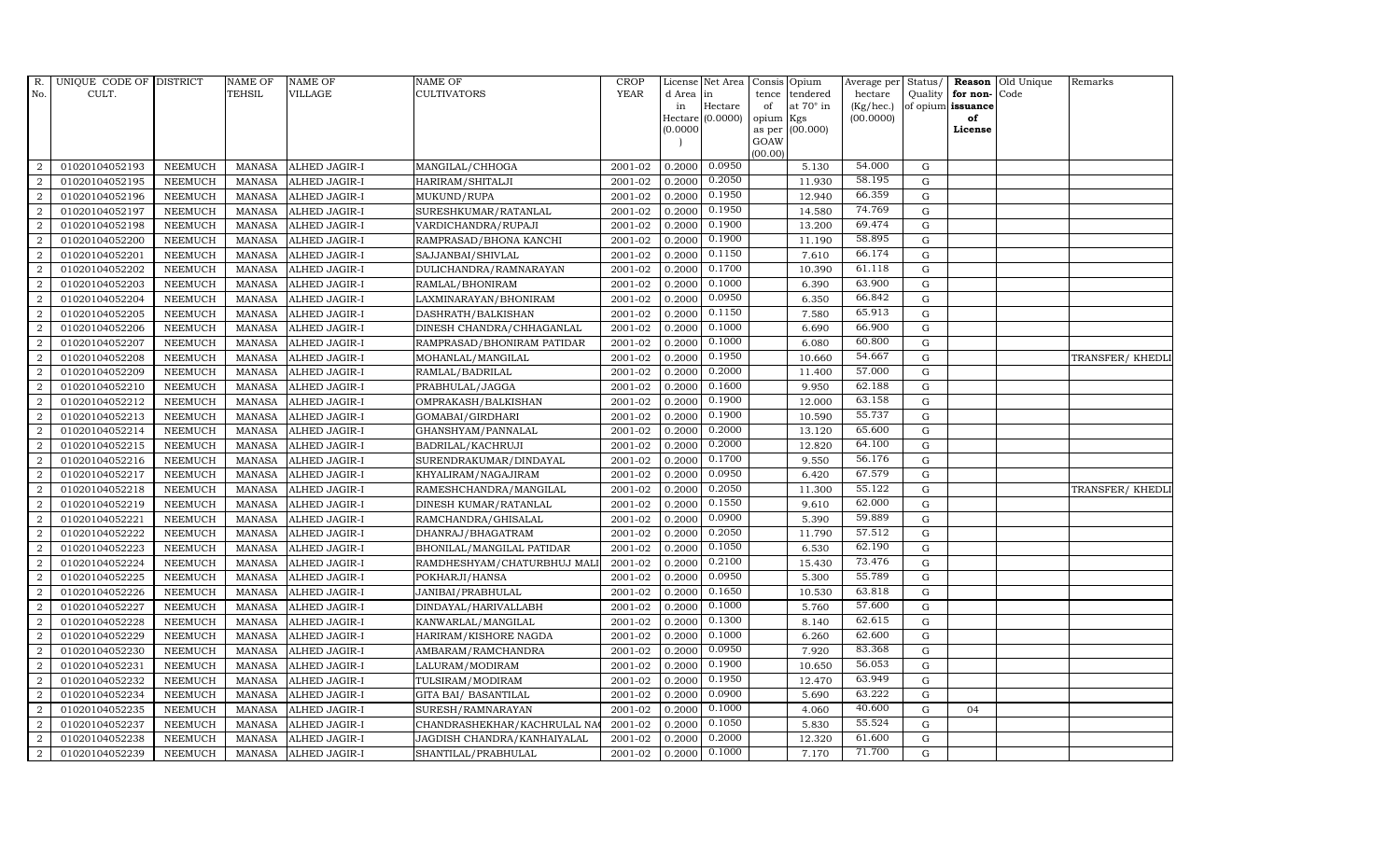|                          | R. UNIQUE CODE OF DISTRICT |                | <b>NAME OF</b> | NAME OF              | <b>NAME OF</b>            | <b>CROP</b>            |                     | License Net Area Consis Opium |           |                 | Average per Status/ |             |                   | <b>Reason</b> Old Unique | Remarks                         |  |
|--------------------------|----------------------------|----------------|----------------|----------------------|---------------------------|------------------------|---------------------|-------------------------------|-----------|-----------------|---------------------|-------------|-------------------|--------------------------|---------------------------------|--|
| No.                      | CULT.                      |                | TEHSIL         | VILLAGE              | <b>CULTIVATORS</b>        | <b>YEAR</b>            | d Area              | in                            | tence     | tendered        | hectare             | Quality     | for non-          | Code                     |                                 |  |
|                          |                            |                |                |                      |                           |                        | in                  | Hectare                       | of        | at 70° in       | (Kg/hec.)           |             | of opium issuance |                          |                                 |  |
|                          |                            |                |                |                      |                           |                        | Hectare<br>(0.0000) | (0.0000)                      | opium Kgs | as per (00.000) | (00.0000)           |             | of<br>License     |                          |                                 |  |
|                          |                            |                |                |                      |                           |                        |                     |                               | GOAW      |                 |                     |             |                   |                          |                                 |  |
|                          |                            |                |                |                      |                           |                        |                     |                               | (00.00)   |                 |                     |             |                   |                          |                                 |  |
| 2                        | 01020104052240             | <b>NEEMUCH</b> | MANASA         | <b>ALHED JAGIR-I</b> | BALAKRAM/BHONIRAM         | 2001-02                | 0.2000              | 0.1050                        |           | 5.950           | 56.667              | $\mathbf G$ |                   |                          |                                 |  |
| $\overline{2}$           | 01020104052241             | <b>NEEMUCH</b> | MANASA         | ALHED JAGIR-I        | RAMESHCHANDRA/BHONIRAM    | 2001-02                | 0.2000              | 0.1050                        |           | 6.310           | 60.095              | G           |                   |                          | TRANSFER/ GUDAHOLA NMH I        |  |
| $\overline{2}$           | 01020104052042             | <b>NEEMUCH</b> | <b>MANASA</b>  | ALHED JAGIR-I        | BHONIRAM/RATANLAL         | 2001-02                | 0.2000              | 0.0950                        |           | 5.650           | 59.474              | G           |                   |                          |                                 |  |
| $\overline{2}$           | 01020104052243             | <b>NEEMUCH</b> | <b>MANASA</b>  | ALHED JAGIR-I        | SHIVNARAYAN/BALKISHAN     | 2001-02                | 0.2000              | 0.1950                        |           | 12.590          | 64.564              | ${\rm G}$   |                   |                          |                                 |  |
| 2                        | 01020104052245             | <b>NEEMUCH</b> | <b>MANASA</b>  | <b>ALHED JAGIR-I</b> | MOHANLAL/PRABHULAL        | 2001-02                | 0.2000              | 0.1150                        |           | 7.510           | 65.304              | G           |                   |                          |                                 |  |
| $\overline{1}$           | 01020104004002             | <b>NEEMUCH</b> | <b>MANASA</b>  | <b>AKHEPUR</b>       | BHAGIRATH/HARIRAM         | 2001-02                | 0.2000              | 0.2000                        |           | 11.310          | 56.550              | ${\rm G}$   |                   |                          |                                 |  |
|                          | 01020104004004             | <b>NEEMUCH</b> | <b>MANASA</b>  | <b>AKHEPUR</b>       | RAMVILAS/DEVA             | 2001-02                | 0.2000              | 0.1900                        |           | 11.860          | 62.421              | G           |                   |                          |                                 |  |
|                          | 01020104004007             | <b>NEEMUCH</b> | <b>MANASA</b>  | <b>AKHEPUR</b>       | SHANKARLAL/SEVA           | 2001-02                | 0.2000              | 0.2000                        |           | 12.550          | 62.750              | ${\rm G}$   |                   |                          | TRANSFER/BHATKHED-II            |  |
|                          | 01020104004040             | <b>NEEMUCH</b> | <b>MANASA</b>  | <b>AKHEPUR</b>       | RODILAL/POKHAR            | 2001-02                | 0.2000              | 0.2000                        |           | 10.900          | 54.500              | ${\rm G}$   |                   |                          |                                 |  |
|                          | 01020104004012             | <b>NEEMUCH</b> | <b>MANASA</b>  | <b>AKHEPUR</b>       | <b>GITA BAI/RATANLAL</b>  | 2001-02                | 0.2000              | 0.1800                        |           | 11.530          | 64.056              | ${\rm G}$   |                   |                          |                                 |  |
|                          | 01020104004013             | <b>NEEMUCH</b> | <b>MANASA</b>  | <b>AKHEPUR</b>       | MOHANLAL/RADHAKISAN       | 2001-02                | 0.2000              | 0.2000                        |           | 11.940          | 59.700              | ${\rm G}$   |                   |                          |                                 |  |
|                          | 01020104004016             | <b>NEEMUCH</b> | <b>MANASA</b>  | <b>AKHEPUR</b>       | LAXMAN/KACHRU             | 2001-02                | 0.2000              | 0.1850                        |           | 10.150          | 54.865              | ${\rm G}$   |                   |                          |                                 |  |
|                          | 01020104004017             | <b>NEEMUCH</b> | <b>MANASA</b>  | <b>AKHEPUR</b>       | JAGDISH/PURALAL           | 2001-02                | 0.2000              | 0.1800                        |           | 9.930           | 55.167              | G           |                   |                          |                                 |  |
|                          | 01020104004018             | <b>NEEMUCH</b> | <b>MANASA</b>  | <b>AKHEPUR</b>       | PRAKASH/MADHOLAL          | 2001-02                | 0.2000              | 0.2050                        |           | 12.090          | 58.976              | $\mathbf G$ |                   |                          |                                 |  |
|                          | 01020104004024             | <b>NEEMUCH</b> | <b>MANASA</b>  | <b>AKHEPUR</b>       | SHYAMLAL/PURALAL          | 2001-02                | 0.2000              | 0.1950                        |           | 15.680          | 80.410              | ${\rm G}$   |                   |                          |                                 |  |
| $\overline{1}$           | 01020104004026             | <b>NEEMUCH</b> | MANASA         | <b>AKHEPUR</b>       | PURALAL/KACHRU            | 2001-02                | 0.2000              | 0.1900                        |           | 13.150          | 69.211              | G           |                   |                          | TRANSFER/ARNIADHANI             |  |
| $\overline{1}$           | 01020104004027             | <b>NEEMUCH</b> | <b>MANASA</b>  | <b>AKHEPUR</b>       | HEERALAL/RUPA             | 2001-02                | 0.2000              | 0.2000                        |           | 11.560          | 57.800              | G           |                   |                          |                                 |  |
| $\overline{1}$           | 01020104004030             | <b>NEEMUCH</b> | <b>MANASA</b>  | <b>AKHEPUR</b>       | GOPAL/BALURAM             | 2001-02                | 0.2000              | 0.2000                        |           | 13.450          | 67.250              | ${\rm G}$   |                   |                          |                                 |  |
|                          | 01020104004031             | <b>NEEMUCH</b> | <b>MANASA</b>  | <b>AKHEPUR</b>       | BANSILAL/BIHARILAL        | 2001-02                | 0.2000              | 0.2000                        |           | 11.880          | 59.400              | G           |                   |                          | TRANSFER/BHATKHED-II            |  |
|                          | 01020104004035             | <b>NEEMUCH</b> | <b>MANASA</b>  | <b>AKHEPUR</b>       | KISHANLAL/NATHU           | 2001-02                | 0.2000              | 0.2000                        |           | 12.840          | 64.200              | ${\rm G}$   |                   |                          | TRANSFER/BHATKHED-II            |  |
| $\overline{\phantom{0}}$ | 01020104004037             | <b>NEEMUCH</b> | <b>MANASA</b>  | <b>AKHEPUR</b>       | KANHAIYALAL/KANWARLAL     | 2001-02                | 0.2000              | 0.2000                        |           | 12.410          | 62.050              | $\mathbf G$ |                   |                          |                                 |  |
| $\overline{1}$           | 01020104004039             | <b>NEEMUCH</b> | <b>MANASA</b>  | <b>AKHEPUR</b>       | KAWARLAL/ MANGILAL        | 2001-02                | 0.2000              | 0.1700                        |           | 10.190          | 59.941              | ${\rm G}$   |                   |                          |                                 |  |
| $\overline{1}$           | 01020104004041             | <b>NEEMUCH</b> | <b>MANASA</b>  | <b>AKHEPUR</b>       | BHARATRAM/BHAGIRATH       | 2001-02                | 0.2000              | 0.1000                        |           | 6.260           | 62.600              | ${\rm G}$   |                   | 01020104033001           |                                 |  |
|                          | 01020104004042             | <b>NEEMUCH</b> | <b>MANASA</b>  | <b>AKHEPUR</b>       | PATASIBAI/BADRILAL        | 2001-02                | 0.2000              | 0.2000                        |           | 12.930          | 64.650              | G           |                   | 01020104028139           |                                 |  |
| 3                        | 01020104088001             | <b>NEEMUCH</b> | <b>MANASA</b>  | <b>ACHALPURA</b>     | MOHANLAL/HIRALAL          | 2001-02                | 0.2000              | 0.1350                        |           | 8.110           | 60.074              | G           |                   |                          | NAMECHANGE TRANSFER/ KANJARDA-I |  |
| $\mathbf{3}$             | 01020104088002             | <b>NEEMUCH</b> | <b>MANASA</b>  | <b>ACHALPURA</b>     | BHERULAL/NARAYAN          | 2001-02                | 0.2000              | 0.1050                        |           | 6.100           | 58.095              | G           |                   |                          |                                 |  |
| 3                        | 01020104088003             | <b>NEEMUCH</b> | <b>MANASA</b>  | <b>ACHALPURA</b>     | BHONIRAM/SHOBHARAM        | 2001-02                | 0.2000              | 0.0900                        |           | 6.370           | 70.778              | G           |                   |                          | NAME CHANGE                     |  |
| $\mathbf{3}$             | 01020104088004             | <b>NEEMUCH</b> | <b>MANASA</b>  | <b>ACHALPURA</b>     | KELASH/SHANKAR GIR        | $\overline{2001} - 02$ | 0.2000              | 0.1000                        |           | 6.630           | 66.300              | G           |                   |                          |                                 |  |
| 3                        | 01020104088005             | <b>NEEMUCH</b> | <b>MANASA</b>  | <b>ACHALPURA</b>     | MANGU GIR/BHERU GIR       | 2001-02                | 0.2000              | 0.0950                        |           | 6.360           | 66.947              | ${\rm G}$   |                   |                          |                                 |  |
| 3                        | 01020104088006             | <b>NEEMUCH</b> | <b>MANASA</b>  | <b>ACHALPURA</b>     | SHANKARLAL/KISHAN         | 2001-02                | 0.2000              | 0.1000                        |           | 6.030           | 60.300              | ${\rm G}$   |                   |                          | TRANSFER/ KHEDA MODI            |  |
| $\mathbf{3}$             | 01020104088007             | <b>NEEMUCH</b> | <b>MANASA</b>  | <b>ACHALPURA</b>     | BHAVARLAL/PYARCHAND       | 2001-02                | 0.2000              | 0.1000                        |           | 5.990           | 59.900              | G           |                   |                          |                                 |  |
| $\mathbf{3}$             | 01020104088008             | <b>NEEMUCH</b> | <b>MANASA</b>  | <b>ACHALPURA</b>     | <b>BANSHILAL/KALU RAM</b> | 2001-02                | 0.2000              | 0.0950                        |           | 5.350           | 56.316              | G           |                   |                          |                                 |  |
| $\mathbf{3}$             | 01020104088009             | <b>NEEMUCH</b> | <b>MANASA</b>  | <b>ACHALPURA</b>     | VARDICHAND/GOUTM          | 2001-02                | 0.2000              | 0.1000                        |           | 6.730           | 67.300              | G           |                   |                          |                                 |  |
| 3                        | 01020104088010             | <b>NEEMUCH</b> | <b>MANASA</b>  | <b>ACHALPURA</b>     | BHAGIRATH/GOUTAM          | 2001-02                | 0.2000              | 0.1000                        |           | 6.360           | 63.600              | ${\rm G}$   |                   |                          |                                 |  |
| 3                        | 01020104088011             | <b>NEEMUCH</b> | <b>MANASA</b>  | <b>ACHALPURA</b>     | DEVILAL/DAYARAM           | 2001-02                | 0.2000              | 0.0950                        |           | 6.320           | 66.526              | G           |                   |                          | TRANSFER/ KANJARDA I            |  |
| $\mathbf{3}$             | 01020104088013             | <b>NEEMUCH</b> | <b>MANASA</b>  | <b>ACHALPURA</b>     | NIRMAL KUMAR/KANHYALAL    | 2001-02                | 0.2000              | 0.1000                        |           | 6.280           | 62.800              | ${\rm G}$   |                   |                          |                                 |  |
| $\mathbf{3}$             | 01020104088014             | <b>NEEMUCH</b> | <b>MANASA</b>  | <b>ACHALPURA</b>     | KISHOR/KELASH             | 2001-02                | 0.2000              | 0.1350                        |           | 8.130           | 60.222              | ${\rm G}$   |                   |                          |                                 |  |
| $\mathbf{3}$             | 01020104088015             | <b>NEEMUCH</b> | <b>MANASA</b>  | <b>ACHALPURA</b>     | RAMNIVAS/DALURAM          | 2001-02                | 0.2000              | 0.0950                        |           | 5.010           | 52.737              | ${\rm G}$   |                   |                          |                                 |  |
| 3                        | 01020104088016             | <b>NEEMUCH</b> | <b>MANASA</b>  | <b>ACHALPURA</b>     | RADHABAI/GOPAL            | 2001-02                | 0.2000              | 0.2000                        |           | 17.880          | 89.400              | ${\rm G}$   |                   |                          |                                 |  |
| 3                        | 01020104088017             | <b>NEEMUCH</b> | <b>MANASA</b>  | <b>ACHALPURA</b>     | SATYANARAYN/BAPULAL       | 2001-02                | 0.2000              | 0.0950                        |           | 7.320           | 77.053              | G           |                   |                          |                                 |  |
| $\mathbf{3}$             | 01020104088018             | <b>NEEMUCH</b> | <b>MANASA</b>  | <b>ACHALPURA</b>     | RAMKISHAN/BHAVARLAL       | 2001-02                | 0.2000              | 0.1550                        |           | 9.980           | 64.387              | G           |                   |                          |                                 |  |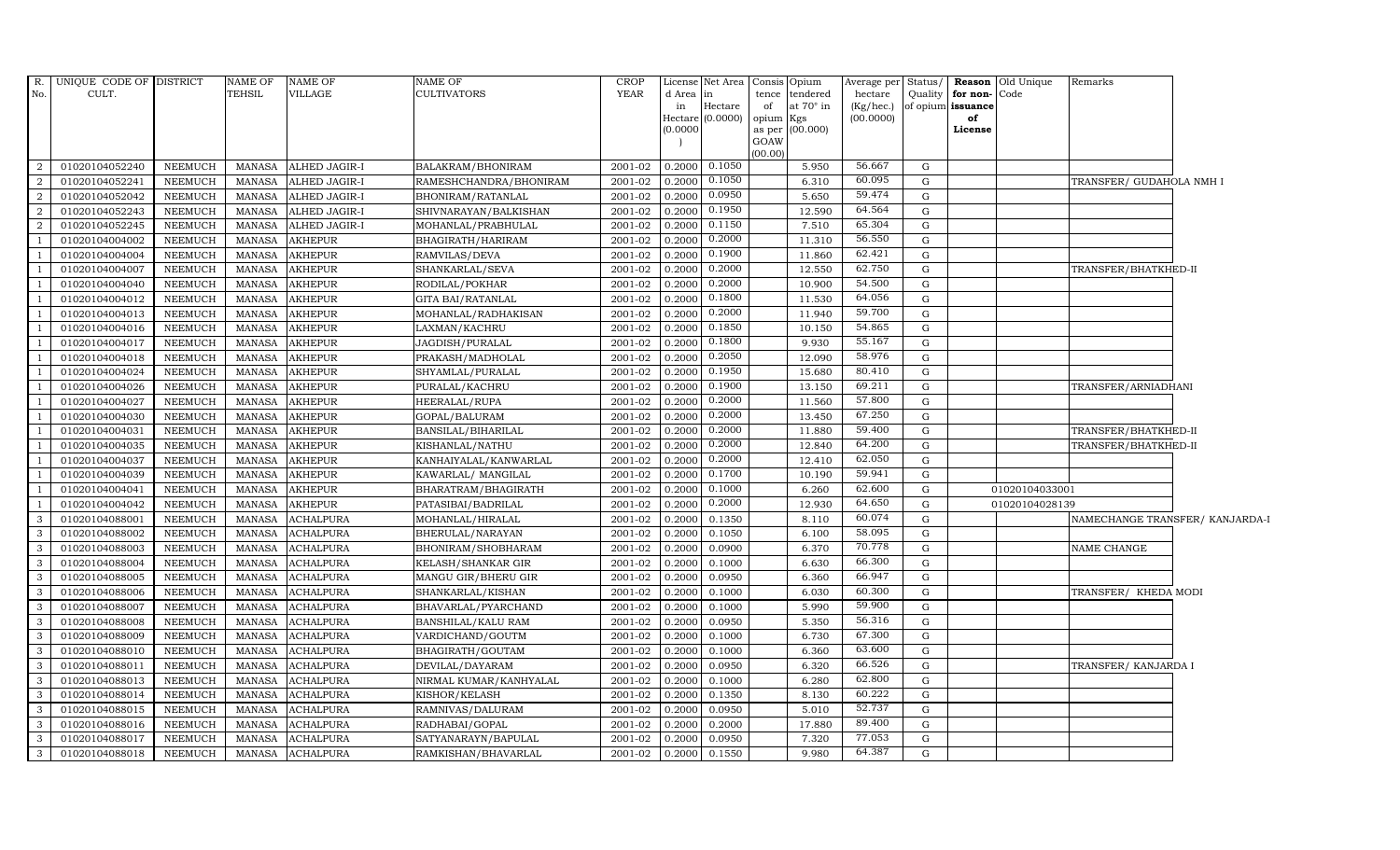| <b>YEAR</b><br>No.<br>CULT.<br>TEHSIL<br>VILLAGE<br>CULTIVATORS<br>Quality<br>for non-<br>Code<br>d Area<br>tence<br>tendered<br>hectare<br>in<br>of opium issuance<br>Hectare<br>at 70° in<br>(Kg/hec.)<br>of<br>in<br>Hectare $(0.0000)$<br>(00.0000)<br>opium Kgs<br>of<br>(0.0000)<br>(00.000)<br>as per<br>License<br>GOAW<br>(00.00)<br>54.400<br>01020104088020<br>0.2000<br>0.1000<br>5.440<br>G<br>-3<br>NEEMUCH<br>MANASA<br><b>ACHALPURA</b><br>SHAMBULAL/BHAVARLAL<br>2001-02<br>56.900<br>01020104088021<br>2001-02<br>5.690<br>G<br><b>NEEMUCH</b><br>MANASA<br><b>ACHALPURA</b><br>BASANTILAL/BHAWARLAL<br>0.2000<br>0.1000<br>-3<br>58.200<br>2001-02<br>3<br>01020104088023<br><b>NEEMUCH</b><br><b>MANASA</b><br><b>ACHALPURA</b><br>BANSHILAL/NANURAM<br>0.2000<br>0.1000<br>5.820<br>${\rm G}$<br>01020104088024<br><b>NEEMUCH</b><br><b>MANASA</b><br><b>ACHALPURA</b><br>2001-02<br>0.2000<br>F<br>3<br>KISHANLAL/LAXMICHAND<br>68.211<br>01020104088025<br>2001-02<br>0.0950<br>NEEMUCH<br><b>MANASA</b><br><b>ACHALPURA</b><br>GHISALAL/DAYARAM<br>0.2000<br>6.480<br>G<br>3<br>TRANSFER/KANJARDA II<br>57.286<br>$2001 - 02$<br>0.0700<br>G<br>3<br>01020104088026<br><b>NEEMUCH</b><br><b>MANASA</b><br><b>ACHALPURA</b><br>KELASH/MANGILAL<br>0.2000<br>4.010<br>TRANSFER/SHESHPUR<br>61.688<br>01020104088028<br>2001-02<br>$\mathbf{3}$<br><b>NEEMUCH</b><br><b>MANASA</b><br><b>ACHALPURA</b><br>0.1600<br>9.870<br>G<br>DAYARAM/RAMAJI<br>0.2000<br>TRANSFER/KANJARDA II<br>63.263<br>$\mathbf{3}$<br>01020104088029<br>2001-02<br>${\rm G}$<br><b>NEEMUCH</b><br><b>MANASA</b><br><b>ACHALPURA</b><br>BHAVARLAL/KAVARLAL<br>0.2000<br>0.1900<br>12.020<br>66.300<br>$\mathbf G$<br>01020104088030<br><b>NEEMUCH</b><br><b>MANASA</b><br><b>ACHALPURA</b><br>GHISALAL/NARAYAN<br>2001-02<br>0.2000<br>0.1000<br>6.630<br>3<br>63.900<br>01020104088031<br>2001-02<br>G<br>3<br><b>NEEMUCH</b><br><b>MANASA</b><br><b>ACHALPURA</b><br>SURAJMAL/HIRALAL<br>0.2000<br>0.1000<br>6.390<br>64.300<br>01020104088032<br><b>NEEMUCH</b><br><b>MANASA</b><br>2001-02<br>G<br>$\mathbf{3}$<br><b>ACHALPURA</b><br>DASHRATH/MOHANLAL<br>0.2000<br>0.1000<br>6.430<br>51.800<br>01020104088033<br><b>NEEMUCH</b><br>2001-02<br>$\mathbf G$<br>$\mathbf{3}$<br><b>MANASA</b><br><b>ACHALPURA</b><br>TULSIRAM/CHUNNILAL<br>0.2000<br>0.1000<br>5.180<br>04<br>ISSUED ON 2003-04<br>60.800<br>$\mathbf{3}$<br>01020104088036<br>2001-02<br><b>NEEMUCH</b><br>MANASA<br><b>ACHALPURA</b><br>DALURAM/JHUPAD<br>0.2000<br>0.1000<br>6.080<br>G<br>72.821<br>01020104088037<br><b>NEEMUCH</b><br><b>MANASA</b><br><b>ACHALPURA</b><br>KANHYALAL/MOHANLAL<br>0.1950<br>14.200<br>${\rm G}$<br>3<br>2001-02<br>0.2000<br>67.846<br>3<br>01020104088038<br><b>NEEMUCH</b><br><b>MANASA</b><br><b>ACHALPURA</b><br>RAMESH/SHRIRAM<br>2001-02<br>0.2000<br>0.0650<br>4.410<br>G<br>55.200<br>${\rm G}$<br>01020104088039<br><b>NEEMUCH</b><br><b>MANASA</b><br><b>ACHALPURA</b><br>2001-02<br>0.1000<br>5.520<br>3<br>GHANSHYAM/RAMCHANDRA<br>0.2000<br>62.737<br>01020104088040<br><b>NEEMUCH</b><br>2001-02<br>0.0950<br>G<br>3<br><b>MANASA</b><br><b>ACHALPURA</b><br>SHANTILAL/HIRALAL<br>0.2000<br>5.960<br>68.667<br>$\mathbf{3}$<br>01020104088041<br>NEEMUCH<br><b>MANASA</b><br><b>ACHALPURA</b><br>2001-02<br>0.2000<br>0.1050<br>7.210<br>${\rm G}$<br>KISHANLALA/HIRALAL<br>59.889<br>${\rm G}$<br>$\mathbf{3}$<br>01020104088042<br><b>NEEMUCH</b><br><b>MANASA</b><br><b>ACHALPURA</b><br>KAVERLAL/GOBARLAL<br>2001-02<br>0.2000<br>0.0900<br>5.390<br>58.100<br>01020104088043<br>${\rm G}$<br>3<br><b>NEEMUCH</b><br><b>MANASA</b><br><b>ACHALPURA</b><br>GANGABAI/NANURAM<br>2001-02<br>0.2000<br>0.2000<br>11.620<br>62.973<br>G<br>01020104088044<br>NEEMUCH<br>MANASA<br><b>ACHALPURA</b><br>2001-02<br>0.2000<br>0.1850<br>11.650<br>3<br>PRABHULAL/RUGHNATH<br>TRANSFER/ KANJARDA II<br>62.700<br>01020104088045<br><b>NEEMUCH</b><br><b>MANASA</b><br><b>ACHALPURA</b><br>RAMCHANDRA/SITARAM<br>2001-02<br>0.1000<br>6.270<br>G<br>$\mathbf{3}$<br>0.2000<br>TRANSFER/ KANJARDA I<br>01020104088046<br>2001-02<br>61.700<br>$\mathbf{3}$<br><b>NEEMUCH</b><br><b>MANASA</b><br><b>ACHALPURA</b><br>NARAYAN BHERA<br>0.2000<br>0.2000<br>12.340<br>${\rm G}$<br>67.778<br>$\mathbf G$<br>2001-02<br>0.0900<br>$\mathbf{3}$<br>01020104088047<br>NEEMUCH<br><b>MANASA</b><br><b>ACHALPURA</b><br>RUGHNATH/PRATAP<br>0.2000<br>6.100<br>64.857<br>3<br>01020104088048<br><b>NEEMUCH</b><br><b>MANASA</b><br><b>ACHALPURA</b><br>2001-02<br>0.1050<br>$\mathbf G$<br>KHEMRAJ/MULCHAND<br>0.2000<br>6.810<br>64.450<br>G<br>3<br>01020104088049<br><b>NEEMUCH</b><br><b>MANASA</b><br><b>ACHALPURA</b><br>2001-02<br>0.2000<br>0.2000<br>12.890<br>RAMCHANDRA/MAGNA<br>63.800<br>01020104088051<br>2001-02<br><b>NEEMUCH</b><br>MANASA<br><b>ACHALPURA</b><br>NARAYAN/NATHU<br>0.2000<br>0.1000<br>6.380<br>G<br>-3<br>58.100<br>$\mathbf{3}$<br>01020104088052<br><b>NEEMUCH</b><br>2001-02<br>${\rm G}$<br><b>MANASA</b><br><b>ACHALPURA</b><br>CHUNNILAL/NANURAM<br>0.2000<br>0.1000<br>5.810<br><b>NEEMUCH</b><br>2001-02<br>$\mathbf F$<br>01020104088053<br><b>MANASA</b><br><b>ACHALPURA</b><br>NARAYAN/NANDA<br>0.2000<br>3<br>-3<br>01020104088054<br><b>NEEMUCH</b><br><b>MANASA</b><br><b>ACHALPURA</b><br>BHAGIRATH/MODA<br>2001-02<br>0.2000<br>$\mathbf N$<br>63.000<br><b>NEEMUCH</b><br><b>MANASA</b><br>2001-02<br>0.2000<br>G<br>3<br>01020104088055<br><b>ACHALPURA</b><br>DHANGIR/BHERUGIR<br>0.1000<br>6.300<br>63.100<br>2001-02<br>0.2000<br>G<br>3<br>01020104088058<br><b>NEEMUCH</b><br><b>MANASA</b><br><b>ACHALPURA</b><br>HIRABAI/DHANRAJ<br>0.2000<br>12.620<br>60.769<br>$\mathbf{3}$<br>01020104088059<br><b>NEEMUCH</b><br><b>MANASA</b><br><b>ACHALPURA</b><br>GHISALAL/SITARAM<br>2001-02<br>0.2000<br>0.0650<br>3.950<br>G<br>65.400<br>01020104088061<br><b>NEEMUCH</b><br>2001-02<br>0.1000<br>${\rm G}$<br><b>MANASA</b><br><b>ACHALPURA</b><br>CHAGANLAL/NATHUJI<br>0.2000<br>6.540<br>-3<br>67.000<br>3<br>01020104088062<br><b>NEEMUCH</b><br><b>MANASA</b><br><b>ACHALPURA</b><br>KACHRUGIR/MANGU GIR<br>2001-02<br>0.2000<br>0.1000<br>6.700<br>$\mathbf G$<br>54.450<br>$\mathbf G$<br>3<br>01020104088063<br><b>NEEMUCH</b><br><b>MANASA</b><br><b>ACHALPURA</b><br>2001-02<br>0.2000<br>0.2000<br>10.890<br>RAMLAL/NANDA JI<br>68.200<br>3<br>01020104088064<br><b>NEEMUCH</b><br><b>MANASA</b><br><b>ACHALPURA</b><br>BHANWARLAL/BHURAJI<br>2001-02<br>0.2000<br>0.1000<br>6.820<br>G<br>53.789<br>G<br>3<br>01020104088065<br>NEEMUCH<br><b>MANASA</b><br><b>ACHALPURA</b><br>RATANLAL/BHONAJI<br>2001-02<br>0.2000<br>0.0950<br>5.110<br>55.308<br>3<br>01020104088066<br><b>NEEMUCH</b><br>MANGILAL/CHHOGA<br>2001-02<br>0.1300<br>7.190<br>G<br><b>MANASA</b><br><b>ACHALPURA</b><br>0.2000<br>TRANSFER/KANJARDA II<br>55.900<br>3<br>01020104088067<br><b>NEEMUCH</b><br><b>MANASA</b><br><b>ACHALPURA</b><br>RUGHNATH GIR/HARIGIR<br>2001-02<br>0.2000<br>0.1000<br>5.590<br>$\mathbf G$<br>63.091<br>$\mathbf G$<br>01020104088070<br><b>NEEMUCH</b><br>MANASA<br>2001-02<br>0.1650<br>10.410<br>3 | R. | UNIQUE CODE OF DISTRICT | NAME OF | <b>NAME OF</b>   | NAME OF        | <b>CROP</b> |        | License Net Area | Consis Opium | Average per Status/ |  | Reason Old Unique | Remarks |  |
|---------------------------------------------------------------------------------------------------------------------------------------------------------------------------------------------------------------------------------------------------------------------------------------------------------------------------------------------------------------------------------------------------------------------------------------------------------------------------------------------------------------------------------------------------------------------------------------------------------------------------------------------------------------------------------------------------------------------------------------------------------------------------------------------------------------------------------------------------------------------------------------------------------------------------------------------------------------------------------------------------------------------------------------------------------------------------------------------------------------------------------------------------------------------------------------------------------------------------------------------------------------------------------------------------------------------------------------------------------------------------------------------------------------------------------------------------------------------------------------------------------------------------------------------------------------------------------------------------------------------------------------------------------------------------------------------------------------------------------------------------------------------------------------------------------------------------------------------------------------------------------------------------------------------------------------------------------------------------------------------------------------------------------------------------------------------------------------------------------------------------------------------------------------------------------------------------------------------------------------------------------------------------------------------------------------------------------------------------------------------------------------------------------------------------------------------------------------------------------------------------------------------------------------------------------------------------------------------------------------------------------------------------------------------------------------------------------------------------------------------------------------------------------------------------------------------------------------------------------------------------------------------------------------------------------------------------------------------------------------------------------------------------------------------------------------------------------------------------------------------------------------------------------------------------------------------------------------------------------------------------------------------------------------------------------------------------------------------------------------------------------------------------------------------------------------------------------------------------------------------------------------------------------------------------------------------------------------------------------------------------------------------------------------------------------------------------------------------------------------------------------------------------------------------------------------------------------------------------------------------------------------------------------------------------------------------------------------------------------------------------------------------------------------------------------------------------------------------------------------------------------------------------------------------------------------------------------------------------------------------------------------------------------------------------------------------------------------------------------------------------------------------------------------------------------------------------------------------------------------------------------------------------------------------------------------------------------------------------------------------------------------------------------------------------------------------------------------------------------------------------------------------------------------------------------------------------------------------------------------------------------------------------------------------------------------------------------------------------------------------------------------------------------------------------------------------------------------------------------------------------------------------------------------------------------------------------------------------------------------------------------------------------------------------------------------------------------------------------------------------------------------------------------------------------------------------------------------------------------------------------------------------------------------------------------------------------------------------------------------------------------------------------------------------------------------------------------------------------------------------------------------------------------------------------------------------------------------------------------------------------------------------------------------------------------------------------------------------------------------------------------------------------------------------------------------------------------------------------------------------------------------------------------------------------------------------------------------------------------------------------------------------------------------------------------------------------------------------------------------------------------------------------------------------------------------------------------------------------------------------------------------------------------------------------------------------------------------------------------------------------------------------------------------------------------------------------------------------------------------------------------------------------------------------------------------------------------------------------------------------------------------------------------------------------------------------------------------------------------------------------------------------------------------------------------------------------------------------------------------------------------------------------------------------------------------|----|-------------------------|---------|------------------|----------------|-------------|--------|------------------|--------------|---------------------|--|-------------------|---------|--|
|                                                                                                                                                                                                                                                                                                                                                                                                                                                                                                                                                                                                                                                                                                                                                                                                                                                                                                                                                                                                                                                                                                                                                                                                                                                                                                                                                                                                                                                                                                                                                                                                                                                                                                                                                                                                                                                                                                                                                                                                                                                                                                                                                                                                                                                                                                                                                                                                                                                                                                                                                                                                                                                                                                                                                                                                                                                                                                                                                                                                                                                                                                                                                                                                                                                                                                                                                                                                                                                                                                                                                                                                                                                                                                                                                                                                                                                                                                                                                                                                                                                                                                                                                                                                                                                                                                                                                                                                                                                                                                                                                                                                                                                                                                                                                                                                                                                                                                                                                                                                                                                                                                                                                                                                                                                                                                                                                                                                                                                                                                                                                                                                                                                                                                                                                                                                                                                                                                                                                                                                                                                                                                                                                                                                                                                                                                                                                                                                                                                                                                                                                                                                                                                                                                                                                                                                                                                                                                                                                                                                                                                                                                                                                                                       |    |                         |         |                  |                |             |        |                  |              |                     |  |                   |         |  |
|                                                                                                                                                                                                                                                                                                                                                                                                                                                                                                                                                                                                                                                                                                                                                                                                                                                                                                                                                                                                                                                                                                                                                                                                                                                                                                                                                                                                                                                                                                                                                                                                                                                                                                                                                                                                                                                                                                                                                                                                                                                                                                                                                                                                                                                                                                                                                                                                                                                                                                                                                                                                                                                                                                                                                                                                                                                                                                                                                                                                                                                                                                                                                                                                                                                                                                                                                                                                                                                                                                                                                                                                                                                                                                                                                                                                                                                                                                                                                                                                                                                                                                                                                                                                                                                                                                                                                                                                                                                                                                                                                                                                                                                                                                                                                                                                                                                                                                                                                                                                                                                                                                                                                                                                                                                                                                                                                                                                                                                                                                                                                                                                                                                                                                                                                                                                                                                                                                                                                                                                                                                                                                                                                                                                                                                                                                                                                                                                                                                                                                                                                                                                                                                                                                                                                                                                                                                                                                                                                                                                                                                                                                                                                                                       |    |                         |         |                  |                |             |        |                  |              |                     |  |                   |         |  |
|                                                                                                                                                                                                                                                                                                                                                                                                                                                                                                                                                                                                                                                                                                                                                                                                                                                                                                                                                                                                                                                                                                                                                                                                                                                                                                                                                                                                                                                                                                                                                                                                                                                                                                                                                                                                                                                                                                                                                                                                                                                                                                                                                                                                                                                                                                                                                                                                                                                                                                                                                                                                                                                                                                                                                                                                                                                                                                                                                                                                                                                                                                                                                                                                                                                                                                                                                                                                                                                                                                                                                                                                                                                                                                                                                                                                                                                                                                                                                                                                                                                                                                                                                                                                                                                                                                                                                                                                                                                                                                                                                                                                                                                                                                                                                                                                                                                                                                                                                                                                                                                                                                                                                                                                                                                                                                                                                                                                                                                                                                                                                                                                                                                                                                                                                                                                                                                                                                                                                                                                                                                                                                                                                                                                                                                                                                                                                                                                                                                                                                                                                                                                                                                                                                                                                                                                                                                                                                                                                                                                                                                                                                                                                                                       |    |                         |         |                  |                |             |        |                  |              |                     |  |                   |         |  |
|                                                                                                                                                                                                                                                                                                                                                                                                                                                                                                                                                                                                                                                                                                                                                                                                                                                                                                                                                                                                                                                                                                                                                                                                                                                                                                                                                                                                                                                                                                                                                                                                                                                                                                                                                                                                                                                                                                                                                                                                                                                                                                                                                                                                                                                                                                                                                                                                                                                                                                                                                                                                                                                                                                                                                                                                                                                                                                                                                                                                                                                                                                                                                                                                                                                                                                                                                                                                                                                                                                                                                                                                                                                                                                                                                                                                                                                                                                                                                                                                                                                                                                                                                                                                                                                                                                                                                                                                                                                                                                                                                                                                                                                                                                                                                                                                                                                                                                                                                                                                                                                                                                                                                                                                                                                                                                                                                                                                                                                                                                                                                                                                                                                                                                                                                                                                                                                                                                                                                                                                                                                                                                                                                                                                                                                                                                                                                                                                                                                                                                                                                                                                                                                                                                                                                                                                                                                                                                                                                                                                                                                                                                                                                                                       |    |                         |         |                  |                |             |        |                  |              |                     |  |                   |         |  |
|                                                                                                                                                                                                                                                                                                                                                                                                                                                                                                                                                                                                                                                                                                                                                                                                                                                                                                                                                                                                                                                                                                                                                                                                                                                                                                                                                                                                                                                                                                                                                                                                                                                                                                                                                                                                                                                                                                                                                                                                                                                                                                                                                                                                                                                                                                                                                                                                                                                                                                                                                                                                                                                                                                                                                                                                                                                                                                                                                                                                                                                                                                                                                                                                                                                                                                                                                                                                                                                                                                                                                                                                                                                                                                                                                                                                                                                                                                                                                                                                                                                                                                                                                                                                                                                                                                                                                                                                                                                                                                                                                                                                                                                                                                                                                                                                                                                                                                                                                                                                                                                                                                                                                                                                                                                                                                                                                                                                                                                                                                                                                                                                                                                                                                                                                                                                                                                                                                                                                                                                                                                                                                                                                                                                                                                                                                                                                                                                                                                                                                                                                                                                                                                                                                                                                                                                                                                                                                                                                                                                                                                                                                                                                                                       |    |                         |         |                  |                |             |        |                  |              |                     |  |                   |         |  |
|                                                                                                                                                                                                                                                                                                                                                                                                                                                                                                                                                                                                                                                                                                                                                                                                                                                                                                                                                                                                                                                                                                                                                                                                                                                                                                                                                                                                                                                                                                                                                                                                                                                                                                                                                                                                                                                                                                                                                                                                                                                                                                                                                                                                                                                                                                                                                                                                                                                                                                                                                                                                                                                                                                                                                                                                                                                                                                                                                                                                                                                                                                                                                                                                                                                                                                                                                                                                                                                                                                                                                                                                                                                                                                                                                                                                                                                                                                                                                                                                                                                                                                                                                                                                                                                                                                                                                                                                                                                                                                                                                                                                                                                                                                                                                                                                                                                                                                                                                                                                                                                                                                                                                                                                                                                                                                                                                                                                                                                                                                                                                                                                                                                                                                                                                                                                                                                                                                                                                                                                                                                                                                                                                                                                                                                                                                                                                                                                                                                                                                                                                                                                                                                                                                                                                                                                                                                                                                                                                                                                                                                                                                                                                                                       |    |                         |         |                  |                |             |        |                  |              |                     |  |                   |         |  |
|                                                                                                                                                                                                                                                                                                                                                                                                                                                                                                                                                                                                                                                                                                                                                                                                                                                                                                                                                                                                                                                                                                                                                                                                                                                                                                                                                                                                                                                                                                                                                                                                                                                                                                                                                                                                                                                                                                                                                                                                                                                                                                                                                                                                                                                                                                                                                                                                                                                                                                                                                                                                                                                                                                                                                                                                                                                                                                                                                                                                                                                                                                                                                                                                                                                                                                                                                                                                                                                                                                                                                                                                                                                                                                                                                                                                                                                                                                                                                                                                                                                                                                                                                                                                                                                                                                                                                                                                                                                                                                                                                                                                                                                                                                                                                                                                                                                                                                                                                                                                                                                                                                                                                                                                                                                                                                                                                                                                                                                                                                                                                                                                                                                                                                                                                                                                                                                                                                                                                                                                                                                                                                                                                                                                                                                                                                                                                                                                                                                                                                                                                                                                                                                                                                                                                                                                                                                                                                                                                                                                                                                                                                                                                                                       |    |                         |         |                  |                |             |        |                  |              |                     |  |                   |         |  |
|                                                                                                                                                                                                                                                                                                                                                                                                                                                                                                                                                                                                                                                                                                                                                                                                                                                                                                                                                                                                                                                                                                                                                                                                                                                                                                                                                                                                                                                                                                                                                                                                                                                                                                                                                                                                                                                                                                                                                                                                                                                                                                                                                                                                                                                                                                                                                                                                                                                                                                                                                                                                                                                                                                                                                                                                                                                                                                                                                                                                                                                                                                                                                                                                                                                                                                                                                                                                                                                                                                                                                                                                                                                                                                                                                                                                                                                                                                                                                                                                                                                                                                                                                                                                                                                                                                                                                                                                                                                                                                                                                                                                                                                                                                                                                                                                                                                                                                                                                                                                                                                                                                                                                                                                                                                                                                                                                                                                                                                                                                                                                                                                                                                                                                                                                                                                                                                                                                                                                                                                                                                                                                                                                                                                                                                                                                                                                                                                                                                                                                                                                                                                                                                                                                                                                                                                                                                                                                                                                                                                                                                                                                                                                                                       |    |                         |         |                  |                |             |        |                  |              |                     |  |                   |         |  |
|                                                                                                                                                                                                                                                                                                                                                                                                                                                                                                                                                                                                                                                                                                                                                                                                                                                                                                                                                                                                                                                                                                                                                                                                                                                                                                                                                                                                                                                                                                                                                                                                                                                                                                                                                                                                                                                                                                                                                                                                                                                                                                                                                                                                                                                                                                                                                                                                                                                                                                                                                                                                                                                                                                                                                                                                                                                                                                                                                                                                                                                                                                                                                                                                                                                                                                                                                                                                                                                                                                                                                                                                                                                                                                                                                                                                                                                                                                                                                                                                                                                                                                                                                                                                                                                                                                                                                                                                                                                                                                                                                                                                                                                                                                                                                                                                                                                                                                                                                                                                                                                                                                                                                                                                                                                                                                                                                                                                                                                                                                                                                                                                                                                                                                                                                                                                                                                                                                                                                                                                                                                                                                                                                                                                                                                                                                                                                                                                                                                                                                                                                                                                                                                                                                                                                                                                                                                                                                                                                                                                                                                                                                                                                                                       |    |                         |         |                  |                |             |        |                  |              |                     |  |                   |         |  |
|                                                                                                                                                                                                                                                                                                                                                                                                                                                                                                                                                                                                                                                                                                                                                                                                                                                                                                                                                                                                                                                                                                                                                                                                                                                                                                                                                                                                                                                                                                                                                                                                                                                                                                                                                                                                                                                                                                                                                                                                                                                                                                                                                                                                                                                                                                                                                                                                                                                                                                                                                                                                                                                                                                                                                                                                                                                                                                                                                                                                                                                                                                                                                                                                                                                                                                                                                                                                                                                                                                                                                                                                                                                                                                                                                                                                                                                                                                                                                                                                                                                                                                                                                                                                                                                                                                                                                                                                                                                                                                                                                                                                                                                                                                                                                                                                                                                                                                                                                                                                                                                                                                                                                                                                                                                                                                                                                                                                                                                                                                                                                                                                                                                                                                                                                                                                                                                                                                                                                                                                                                                                                                                                                                                                                                                                                                                                                                                                                                                                                                                                                                                                                                                                                                                                                                                                                                                                                                                                                                                                                                                                                                                                                                                       |    |                         |         |                  |                |             |        |                  |              |                     |  |                   |         |  |
|                                                                                                                                                                                                                                                                                                                                                                                                                                                                                                                                                                                                                                                                                                                                                                                                                                                                                                                                                                                                                                                                                                                                                                                                                                                                                                                                                                                                                                                                                                                                                                                                                                                                                                                                                                                                                                                                                                                                                                                                                                                                                                                                                                                                                                                                                                                                                                                                                                                                                                                                                                                                                                                                                                                                                                                                                                                                                                                                                                                                                                                                                                                                                                                                                                                                                                                                                                                                                                                                                                                                                                                                                                                                                                                                                                                                                                                                                                                                                                                                                                                                                                                                                                                                                                                                                                                                                                                                                                                                                                                                                                                                                                                                                                                                                                                                                                                                                                                                                                                                                                                                                                                                                                                                                                                                                                                                                                                                                                                                                                                                                                                                                                                                                                                                                                                                                                                                                                                                                                                                                                                                                                                                                                                                                                                                                                                                                                                                                                                                                                                                                                                                                                                                                                                                                                                                                                                                                                                                                                                                                                                                                                                                                                                       |    |                         |         |                  |                |             |        |                  |              |                     |  |                   |         |  |
|                                                                                                                                                                                                                                                                                                                                                                                                                                                                                                                                                                                                                                                                                                                                                                                                                                                                                                                                                                                                                                                                                                                                                                                                                                                                                                                                                                                                                                                                                                                                                                                                                                                                                                                                                                                                                                                                                                                                                                                                                                                                                                                                                                                                                                                                                                                                                                                                                                                                                                                                                                                                                                                                                                                                                                                                                                                                                                                                                                                                                                                                                                                                                                                                                                                                                                                                                                                                                                                                                                                                                                                                                                                                                                                                                                                                                                                                                                                                                                                                                                                                                                                                                                                                                                                                                                                                                                                                                                                                                                                                                                                                                                                                                                                                                                                                                                                                                                                                                                                                                                                                                                                                                                                                                                                                                                                                                                                                                                                                                                                                                                                                                                                                                                                                                                                                                                                                                                                                                                                                                                                                                                                                                                                                                                                                                                                                                                                                                                                                                                                                                                                                                                                                                                                                                                                                                                                                                                                                                                                                                                                                                                                                                                                       |    |                         |         |                  |                |             |        |                  |              |                     |  |                   |         |  |
|                                                                                                                                                                                                                                                                                                                                                                                                                                                                                                                                                                                                                                                                                                                                                                                                                                                                                                                                                                                                                                                                                                                                                                                                                                                                                                                                                                                                                                                                                                                                                                                                                                                                                                                                                                                                                                                                                                                                                                                                                                                                                                                                                                                                                                                                                                                                                                                                                                                                                                                                                                                                                                                                                                                                                                                                                                                                                                                                                                                                                                                                                                                                                                                                                                                                                                                                                                                                                                                                                                                                                                                                                                                                                                                                                                                                                                                                                                                                                                                                                                                                                                                                                                                                                                                                                                                                                                                                                                                                                                                                                                                                                                                                                                                                                                                                                                                                                                                                                                                                                                                                                                                                                                                                                                                                                                                                                                                                                                                                                                                                                                                                                                                                                                                                                                                                                                                                                                                                                                                                                                                                                                                                                                                                                                                                                                                                                                                                                                                                                                                                                                                                                                                                                                                                                                                                                                                                                                                                                                                                                                                                                                                                                                                       |    |                         |         |                  |                |             |        |                  |              |                     |  |                   |         |  |
|                                                                                                                                                                                                                                                                                                                                                                                                                                                                                                                                                                                                                                                                                                                                                                                                                                                                                                                                                                                                                                                                                                                                                                                                                                                                                                                                                                                                                                                                                                                                                                                                                                                                                                                                                                                                                                                                                                                                                                                                                                                                                                                                                                                                                                                                                                                                                                                                                                                                                                                                                                                                                                                                                                                                                                                                                                                                                                                                                                                                                                                                                                                                                                                                                                                                                                                                                                                                                                                                                                                                                                                                                                                                                                                                                                                                                                                                                                                                                                                                                                                                                                                                                                                                                                                                                                                                                                                                                                                                                                                                                                                                                                                                                                                                                                                                                                                                                                                                                                                                                                                                                                                                                                                                                                                                                                                                                                                                                                                                                                                                                                                                                                                                                                                                                                                                                                                                                                                                                                                                                                                                                                                                                                                                                                                                                                                                                                                                                                                                                                                                                                                                                                                                                                                                                                                                                                                                                                                                                                                                                                                                                                                                                                                       |    |                         |         |                  |                |             |        |                  |              |                     |  |                   |         |  |
|                                                                                                                                                                                                                                                                                                                                                                                                                                                                                                                                                                                                                                                                                                                                                                                                                                                                                                                                                                                                                                                                                                                                                                                                                                                                                                                                                                                                                                                                                                                                                                                                                                                                                                                                                                                                                                                                                                                                                                                                                                                                                                                                                                                                                                                                                                                                                                                                                                                                                                                                                                                                                                                                                                                                                                                                                                                                                                                                                                                                                                                                                                                                                                                                                                                                                                                                                                                                                                                                                                                                                                                                                                                                                                                                                                                                                                                                                                                                                                                                                                                                                                                                                                                                                                                                                                                                                                                                                                                                                                                                                                                                                                                                                                                                                                                                                                                                                                                                                                                                                                                                                                                                                                                                                                                                                                                                                                                                                                                                                                                                                                                                                                                                                                                                                                                                                                                                                                                                                                                                                                                                                                                                                                                                                                                                                                                                                                                                                                                                                                                                                                                                                                                                                                                                                                                                                                                                                                                                                                                                                                                                                                                                                                                       |    |                         |         |                  |                |             |        |                  |              |                     |  |                   |         |  |
|                                                                                                                                                                                                                                                                                                                                                                                                                                                                                                                                                                                                                                                                                                                                                                                                                                                                                                                                                                                                                                                                                                                                                                                                                                                                                                                                                                                                                                                                                                                                                                                                                                                                                                                                                                                                                                                                                                                                                                                                                                                                                                                                                                                                                                                                                                                                                                                                                                                                                                                                                                                                                                                                                                                                                                                                                                                                                                                                                                                                                                                                                                                                                                                                                                                                                                                                                                                                                                                                                                                                                                                                                                                                                                                                                                                                                                                                                                                                                                                                                                                                                                                                                                                                                                                                                                                                                                                                                                                                                                                                                                                                                                                                                                                                                                                                                                                                                                                                                                                                                                                                                                                                                                                                                                                                                                                                                                                                                                                                                                                                                                                                                                                                                                                                                                                                                                                                                                                                                                                                                                                                                                                                                                                                                                                                                                                                                                                                                                                                                                                                                                                                                                                                                                                                                                                                                                                                                                                                                                                                                                                                                                                                                                                       |    |                         |         |                  |                |             |        |                  |              |                     |  |                   |         |  |
|                                                                                                                                                                                                                                                                                                                                                                                                                                                                                                                                                                                                                                                                                                                                                                                                                                                                                                                                                                                                                                                                                                                                                                                                                                                                                                                                                                                                                                                                                                                                                                                                                                                                                                                                                                                                                                                                                                                                                                                                                                                                                                                                                                                                                                                                                                                                                                                                                                                                                                                                                                                                                                                                                                                                                                                                                                                                                                                                                                                                                                                                                                                                                                                                                                                                                                                                                                                                                                                                                                                                                                                                                                                                                                                                                                                                                                                                                                                                                                                                                                                                                                                                                                                                                                                                                                                                                                                                                                                                                                                                                                                                                                                                                                                                                                                                                                                                                                                                                                                                                                                                                                                                                                                                                                                                                                                                                                                                                                                                                                                                                                                                                                                                                                                                                                                                                                                                                                                                                                                                                                                                                                                                                                                                                                                                                                                                                                                                                                                                                                                                                                                                                                                                                                                                                                                                                                                                                                                                                                                                                                                                                                                                                                                       |    |                         |         |                  |                |             |        |                  |              |                     |  |                   |         |  |
|                                                                                                                                                                                                                                                                                                                                                                                                                                                                                                                                                                                                                                                                                                                                                                                                                                                                                                                                                                                                                                                                                                                                                                                                                                                                                                                                                                                                                                                                                                                                                                                                                                                                                                                                                                                                                                                                                                                                                                                                                                                                                                                                                                                                                                                                                                                                                                                                                                                                                                                                                                                                                                                                                                                                                                                                                                                                                                                                                                                                                                                                                                                                                                                                                                                                                                                                                                                                                                                                                                                                                                                                                                                                                                                                                                                                                                                                                                                                                                                                                                                                                                                                                                                                                                                                                                                                                                                                                                                                                                                                                                                                                                                                                                                                                                                                                                                                                                                                                                                                                                                                                                                                                                                                                                                                                                                                                                                                                                                                                                                                                                                                                                                                                                                                                                                                                                                                                                                                                                                                                                                                                                                                                                                                                                                                                                                                                                                                                                                                                                                                                                                                                                                                                                                                                                                                                                                                                                                                                                                                                                                                                                                                                                                       |    |                         |         |                  |                |             |        |                  |              |                     |  |                   |         |  |
|                                                                                                                                                                                                                                                                                                                                                                                                                                                                                                                                                                                                                                                                                                                                                                                                                                                                                                                                                                                                                                                                                                                                                                                                                                                                                                                                                                                                                                                                                                                                                                                                                                                                                                                                                                                                                                                                                                                                                                                                                                                                                                                                                                                                                                                                                                                                                                                                                                                                                                                                                                                                                                                                                                                                                                                                                                                                                                                                                                                                                                                                                                                                                                                                                                                                                                                                                                                                                                                                                                                                                                                                                                                                                                                                                                                                                                                                                                                                                                                                                                                                                                                                                                                                                                                                                                                                                                                                                                                                                                                                                                                                                                                                                                                                                                                                                                                                                                                                                                                                                                                                                                                                                                                                                                                                                                                                                                                                                                                                                                                                                                                                                                                                                                                                                                                                                                                                                                                                                                                                                                                                                                                                                                                                                                                                                                                                                                                                                                                                                                                                                                                                                                                                                                                                                                                                                                                                                                                                                                                                                                                                                                                                                                                       |    |                         |         |                  |                |             |        |                  |              |                     |  |                   |         |  |
|                                                                                                                                                                                                                                                                                                                                                                                                                                                                                                                                                                                                                                                                                                                                                                                                                                                                                                                                                                                                                                                                                                                                                                                                                                                                                                                                                                                                                                                                                                                                                                                                                                                                                                                                                                                                                                                                                                                                                                                                                                                                                                                                                                                                                                                                                                                                                                                                                                                                                                                                                                                                                                                                                                                                                                                                                                                                                                                                                                                                                                                                                                                                                                                                                                                                                                                                                                                                                                                                                                                                                                                                                                                                                                                                                                                                                                                                                                                                                                                                                                                                                                                                                                                                                                                                                                                                                                                                                                                                                                                                                                                                                                                                                                                                                                                                                                                                                                                                                                                                                                                                                                                                                                                                                                                                                                                                                                                                                                                                                                                                                                                                                                                                                                                                                                                                                                                                                                                                                                                                                                                                                                                                                                                                                                                                                                                                                                                                                                                                                                                                                                                                                                                                                                                                                                                                                                                                                                                                                                                                                                                                                                                                                                                       |    |                         |         |                  |                |             |        |                  |              |                     |  |                   |         |  |
|                                                                                                                                                                                                                                                                                                                                                                                                                                                                                                                                                                                                                                                                                                                                                                                                                                                                                                                                                                                                                                                                                                                                                                                                                                                                                                                                                                                                                                                                                                                                                                                                                                                                                                                                                                                                                                                                                                                                                                                                                                                                                                                                                                                                                                                                                                                                                                                                                                                                                                                                                                                                                                                                                                                                                                                                                                                                                                                                                                                                                                                                                                                                                                                                                                                                                                                                                                                                                                                                                                                                                                                                                                                                                                                                                                                                                                                                                                                                                                                                                                                                                                                                                                                                                                                                                                                                                                                                                                                                                                                                                                                                                                                                                                                                                                                                                                                                                                                                                                                                                                                                                                                                                                                                                                                                                                                                                                                                                                                                                                                                                                                                                                                                                                                                                                                                                                                                                                                                                                                                                                                                                                                                                                                                                                                                                                                                                                                                                                                                                                                                                                                                                                                                                                                                                                                                                                                                                                                                                                                                                                                                                                                                                                                       |    |                         |         |                  |                |             |        |                  |              |                     |  |                   |         |  |
|                                                                                                                                                                                                                                                                                                                                                                                                                                                                                                                                                                                                                                                                                                                                                                                                                                                                                                                                                                                                                                                                                                                                                                                                                                                                                                                                                                                                                                                                                                                                                                                                                                                                                                                                                                                                                                                                                                                                                                                                                                                                                                                                                                                                                                                                                                                                                                                                                                                                                                                                                                                                                                                                                                                                                                                                                                                                                                                                                                                                                                                                                                                                                                                                                                                                                                                                                                                                                                                                                                                                                                                                                                                                                                                                                                                                                                                                                                                                                                                                                                                                                                                                                                                                                                                                                                                                                                                                                                                                                                                                                                                                                                                                                                                                                                                                                                                                                                                                                                                                                                                                                                                                                                                                                                                                                                                                                                                                                                                                                                                                                                                                                                                                                                                                                                                                                                                                                                                                                                                                                                                                                                                                                                                                                                                                                                                                                                                                                                                                                                                                                                                                                                                                                                                                                                                                                                                                                                                                                                                                                                                                                                                                                                                       |    |                         |         |                  |                |             |        |                  |              |                     |  |                   |         |  |
|                                                                                                                                                                                                                                                                                                                                                                                                                                                                                                                                                                                                                                                                                                                                                                                                                                                                                                                                                                                                                                                                                                                                                                                                                                                                                                                                                                                                                                                                                                                                                                                                                                                                                                                                                                                                                                                                                                                                                                                                                                                                                                                                                                                                                                                                                                                                                                                                                                                                                                                                                                                                                                                                                                                                                                                                                                                                                                                                                                                                                                                                                                                                                                                                                                                                                                                                                                                                                                                                                                                                                                                                                                                                                                                                                                                                                                                                                                                                                                                                                                                                                                                                                                                                                                                                                                                                                                                                                                                                                                                                                                                                                                                                                                                                                                                                                                                                                                                                                                                                                                                                                                                                                                                                                                                                                                                                                                                                                                                                                                                                                                                                                                                                                                                                                                                                                                                                                                                                                                                                                                                                                                                                                                                                                                                                                                                                                                                                                                                                                                                                                                                                                                                                                                                                                                                                                                                                                                                                                                                                                                                                                                                                                                                       |    |                         |         |                  |                |             |        |                  |              |                     |  |                   |         |  |
|                                                                                                                                                                                                                                                                                                                                                                                                                                                                                                                                                                                                                                                                                                                                                                                                                                                                                                                                                                                                                                                                                                                                                                                                                                                                                                                                                                                                                                                                                                                                                                                                                                                                                                                                                                                                                                                                                                                                                                                                                                                                                                                                                                                                                                                                                                                                                                                                                                                                                                                                                                                                                                                                                                                                                                                                                                                                                                                                                                                                                                                                                                                                                                                                                                                                                                                                                                                                                                                                                                                                                                                                                                                                                                                                                                                                                                                                                                                                                                                                                                                                                                                                                                                                                                                                                                                                                                                                                                                                                                                                                                                                                                                                                                                                                                                                                                                                                                                                                                                                                                                                                                                                                                                                                                                                                                                                                                                                                                                                                                                                                                                                                                                                                                                                                                                                                                                                                                                                                                                                                                                                                                                                                                                                                                                                                                                                                                                                                                                                                                                                                                                                                                                                                                                                                                                                                                                                                                                                                                                                                                                                                                                                                                                       |    |                         |         |                  |                |             |        |                  |              |                     |  |                   |         |  |
|                                                                                                                                                                                                                                                                                                                                                                                                                                                                                                                                                                                                                                                                                                                                                                                                                                                                                                                                                                                                                                                                                                                                                                                                                                                                                                                                                                                                                                                                                                                                                                                                                                                                                                                                                                                                                                                                                                                                                                                                                                                                                                                                                                                                                                                                                                                                                                                                                                                                                                                                                                                                                                                                                                                                                                                                                                                                                                                                                                                                                                                                                                                                                                                                                                                                                                                                                                                                                                                                                                                                                                                                                                                                                                                                                                                                                                                                                                                                                                                                                                                                                                                                                                                                                                                                                                                                                                                                                                                                                                                                                                                                                                                                                                                                                                                                                                                                                                                                                                                                                                                                                                                                                                                                                                                                                                                                                                                                                                                                                                                                                                                                                                                                                                                                                                                                                                                                                                                                                                                                                                                                                                                                                                                                                                                                                                                                                                                                                                                                                                                                                                                                                                                                                                                                                                                                                                                                                                                                                                                                                                                                                                                                                                                       |    |                         |         |                  |                |             |        |                  |              |                     |  |                   |         |  |
|                                                                                                                                                                                                                                                                                                                                                                                                                                                                                                                                                                                                                                                                                                                                                                                                                                                                                                                                                                                                                                                                                                                                                                                                                                                                                                                                                                                                                                                                                                                                                                                                                                                                                                                                                                                                                                                                                                                                                                                                                                                                                                                                                                                                                                                                                                                                                                                                                                                                                                                                                                                                                                                                                                                                                                                                                                                                                                                                                                                                                                                                                                                                                                                                                                                                                                                                                                                                                                                                                                                                                                                                                                                                                                                                                                                                                                                                                                                                                                                                                                                                                                                                                                                                                                                                                                                                                                                                                                                                                                                                                                                                                                                                                                                                                                                                                                                                                                                                                                                                                                                                                                                                                                                                                                                                                                                                                                                                                                                                                                                                                                                                                                                                                                                                                                                                                                                                                                                                                                                                                                                                                                                                                                                                                                                                                                                                                                                                                                                                                                                                                                                                                                                                                                                                                                                                                                                                                                                                                                                                                                                                                                                                                                                       |    |                         |         |                  |                |             |        |                  |              |                     |  |                   |         |  |
|                                                                                                                                                                                                                                                                                                                                                                                                                                                                                                                                                                                                                                                                                                                                                                                                                                                                                                                                                                                                                                                                                                                                                                                                                                                                                                                                                                                                                                                                                                                                                                                                                                                                                                                                                                                                                                                                                                                                                                                                                                                                                                                                                                                                                                                                                                                                                                                                                                                                                                                                                                                                                                                                                                                                                                                                                                                                                                                                                                                                                                                                                                                                                                                                                                                                                                                                                                                                                                                                                                                                                                                                                                                                                                                                                                                                                                                                                                                                                                                                                                                                                                                                                                                                                                                                                                                                                                                                                                                                                                                                                                                                                                                                                                                                                                                                                                                                                                                                                                                                                                                                                                                                                                                                                                                                                                                                                                                                                                                                                                                                                                                                                                                                                                                                                                                                                                                                                                                                                                                                                                                                                                                                                                                                                                                                                                                                                                                                                                                                                                                                                                                                                                                                                                                                                                                                                                                                                                                                                                                                                                                                                                                                                                                       |    |                         |         |                  |                |             |        |                  |              |                     |  |                   |         |  |
|                                                                                                                                                                                                                                                                                                                                                                                                                                                                                                                                                                                                                                                                                                                                                                                                                                                                                                                                                                                                                                                                                                                                                                                                                                                                                                                                                                                                                                                                                                                                                                                                                                                                                                                                                                                                                                                                                                                                                                                                                                                                                                                                                                                                                                                                                                                                                                                                                                                                                                                                                                                                                                                                                                                                                                                                                                                                                                                                                                                                                                                                                                                                                                                                                                                                                                                                                                                                                                                                                                                                                                                                                                                                                                                                                                                                                                                                                                                                                                                                                                                                                                                                                                                                                                                                                                                                                                                                                                                                                                                                                                                                                                                                                                                                                                                                                                                                                                                                                                                                                                                                                                                                                                                                                                                                                                                                                                                                                                                                                                                                                                                                                                                                                                                                                                                                                                                                                                                                                                                                                                                                                                                                                                                                                                                                                                                                                                                                                                                                                                                                                                                                                                                                                                                                                                                                                                                                                                                                                                                                                                                                                                                                                                                       |    |                         |         |                  |                |             |        |                  |              |                     |  |                   |         |  |
|                                                                                                                                                                                                                                                                                                                                                                                                                                                                                                                                                                                                                                                                                                                                                                                                                                                                                                                                                                                                                                                                                                                                                                                                                                                                                                                                                                                                                                                                                                                                                                                                                                                                                                                                                                                                                                                                                                                                                                                                                                                                                                                                                                                                                                                                                                                                                                                                                                                                                                                                                                                                                                                                                                                                                                                                                                                                                                                                                                                                                                                                                                                                                                                                                                                                                                                                                                                                                                                                                                                                                                                                                                                                                                                                                                                                                                                                                                                                                                                                                                                                                                                                                                                                                                                                                                                                                                                                                                                                                                                                                                                                                                                                                                                                                                                                                                                                                                                                                                                                                                                                                                                                                                                                                                                                                                                                                                                                                                                                                                                                                                                                                                                                                                                                                                                                                                                                                                                                                                                                                                                                                                                                                                                                                                                                                                                                                                                                                                                                                                                                                                                                                                                                                                                                                                                                                                                                                                                                                                                                                                                                                                                                                                                       |    |                         |         |                  |                |             |        |                  |              |                     |  |                   |         |  |
|                                                                                                                                                                                                                                                                                                                                                                                                                                                                                                                                                                                                                                                                                                                                                                                                                                                                                                                                                                                                                                                                                                                                                                                                                                                                                                                                                                                                                                                                                                                                                                                                                                                                                                                                                                                                                                                                                                                                                                                                                                                                                                                                                                                                                                                                                                                                                                                                                                                                                                                                                                                                                                                                                                                                                                                                                                                                                                                                                                                                                                                                                                                                                                                                                                                                                                                                                                                                                                                                                                                                                                                                                                                                                                                                                                                                                                                                                                                                                                                                                                                                                                                                                                                                                                                                                                                                                                                                                                                                                                                                                                                                                                                                                                                                                                                                                                                                                                                                                                                                                                                                                                                                                                                                                                                                                                                                                                                                                                                                                                                                                                                                                                                                                                                                                                                                                                                                                                                                                                                                                                                                                                                                                                                                                                                                                                                                                                                                                                                                                                                                                                                                                                                                                                                                                                                                                                                                                                                                                                                                                                                                                                                                                                                       |    |                         |         |                  |                |             |        |                  |              |                     |  |                   |         |  |
|                                                                                                                                                                                                                                                                                                                                                                                                                                                                                                                                                                                                                                                                                                                                                                                                                                                                                                                                                                                                                                                                                                                                                                                                                                                                                                                                                                                                                                                                                                                                                                                                                                                                                                                                                                                                                                                                                                                                                                                                                                                                                                                                                                                                                                                                                                                                                                                                                                                                                                                                                                                                                                                                                                                                                                                                                                                                                                                                                                                                                                                                                                                                                                                                                                                                                                                                                                                                                                                                                                                                                                                                                                                                                                                                                                                                                                                                                                                                                                                                                                                                                                                                                                                                                                                                                                                                                                                                                                                                                                                                                                                                                                                                                                                                                                                                                                                                                                                                                                                                                                                                                                                                                                                                                                                                                                                                                                                                                                                                                                                                                                                                                                                                                                                                                                                                                                                                                                                                                                                                                                                                                                                                                                                                                                                                                                                                                                                                                                                                                                                                                                                                                                                                                                                                                                                                                                                                                                                                                                                                                                                                                                                                                                                       |    |                         |         |                  |                |             |        |                  |              |                     |  |                   |         |  |
|                                                                                                                                                                                                                                                                                                                                                                                                                                                                                                                                                                                                                                                                                                                                                                                                                                                                                                                                                                                                                                                                                                                                                                                                                                                                                                                                                                                                                                                                                                                                                                                                                                                                                                                                                                                                                                                                                                                                                                                                                                                                                                                                                                                                                                                                                                                                                                                                                                                                                                                                                                                                                                                                                                                                                                                                                                                                                                                                                                                                                                                                                                                                                                                                                                                                                                                                                                                                                                                                                                                                                                                                                                                                                                                                                                                                                                                                                                                                                                                                                                                                                                                                                                                                                                                                                                                                                                                                                                                                                                                                                                                                                                                                                                                                                                                                                                                                                                                                                                                                                                                                                                                                                                                                                                                                                                                                                                                                                                                                                                                                                                                                                                                                                                                                                                                                                                                                                                                                                                                                                                                                                                                                                                                                                                                                                                                                                                                                                                                                                                                                                                                                                                                                                                                                                                                                                                                                                                                                                                                                                                                                                                                                                                                       |    |                         |         |                  |                |             |        |                  |              |                     |  |                   |         |  |
|                                                                                                                                                                                                                                                                                                                                                                                                                                                                                                                                                                                                                                                                                                                                                                                                                                                                                                                                                                                                                                                                                                                                                                                                                                                                                                                                                                                                                                                                                                                                                                                                                                                                                                                                                                                                                                                                                                                                                                                                                                                                                                                                                                                                                                                                                                                                                                                                                                                                                                                                                                                                                                                                                                                                                                                                                                                                                                                                                                                                                                                                                                                                                                                                                                                                                                                                                                                                                                                                                                                                                                                                                                                                                                                                                                                                                                                                                                                                                                                                                                                                                                                                                                                                                                                                                                                                                                                                                                                                                                                                                                                                                                                                                                                                                                                                                                                                                                                                                                                                                                                                                                                                                                                                                                                                                                                                                                                                                                                                                                                                                                                                                                                                                                                                                                                                                                                                                                                                                                                                                                                                                                                                                                                                                                                                                                                                                                                                                                                                                                                                                                                                                                                                                                                                                                                                                                                                                                                                                                                                                                                                                                                                                                                       |    |                         |         |                  |                |             |        |                  |              |                     |  |                   |         |  |
|                                                                                                                                                                                                                                                                                                                                                                                                                                                                                                                                                                                                                                                                                                                                                                                                                                                                                                                                                                                                                                                                                                                                                                                                                                                                                                                                                                                                                                                                                                                                                                                                                                                                                                                                                                                                                                                                                                                                                                                                                                                                                                                                                                                                                                                                                                                                                                                                                                                                                                                                                                                                                                                                                                                                                                                                                                                                                                                                                                                                                                                                                                                                                                                                                                                                                                                                                                                                                                                                                                                                                                                                                                                                                                                                                                                                                                                                                                                                                                                                                                                                                                                                                                                                                                                                                                                                                                                                                                                                                                                                                                                                                                                                                                                                                                                                                                                                                                                                                                                                                                                                                                                                                                                                                                                                                                                                                                                                                                                                                                                                                                                                                                                                                                                                                                                                                                                                                                                                                                                                                                                                                                                                                                                                                                                                                                                                                                                                                                                                                                                                                                                                                                                                                                                                                                                                                                                                                                                                                                                                                                                                                                                                                                                       |    |                         |         |                  |                |             |        |                  |              |                     |  |                   |         |  |
|                                                                                                                                                                                                                                                                                                                                                                                                                                                                                                                                                                                                                                                                                                                                                                                                                                                                                                                                                                                                                                                                                                                                                                                                                                                                                                                                                                                                                                                                                                                                                                                                                                                                                                                                                                                                                                                                                                                                                                                                                                                                                                                                                                                                                                                                                                                                                                                                                                                                                                                                                                                                                                                                                                                                                                                                                                                                                                                                                                                                                                                                                                                                                                                                                                                                                                                                                                                                                                                                                                                                                                                                                                                                                                                                                                                                                                                                                                                                                                                                                                                                                                                                                                                                                                                                                                                                                                                                                                                                                                                                                                                                                                                                                                                                                                                                                                                                                                                                                                                                                                                                                                                                                                                                                                                                                                                                                                                                                                                                                                                                                                                                                                                                                                                                                                                                                                                                                                                                                                                                                                                                                                                                                                                                                                                                                                                                                                                                                                                                                                                                                                                                                                                                                                                                                                                                                                                                                                                                                                                                                                                                                                                                                                                       |    |                         |         |                  |                |             |        |                  |              |                     |  |                   |         |  |
|                                                                                                                                                                                                                                                                                                                                                                                                                                                                                                                                                                                                                                                                                                                                                                                                                                                                                                                                                                                                                                                                                                                                                                                                                                                                                                                                                                                                                                                                                                                                                                                                                                                                                                                                                                                                                                                                                                                                                                                                                                                                                                                                                                                                                                                                                                                                                                                                                                                                                                                                                                                                                                                                                                                                                                                                                                                                                                                                                                                                                                                                                                                                                                                                                                                                                                                                                                                                                                                                                                                                                                                                                                                                                                                                                                                                                                                                                                                                                                                                                                                                                                                                                                                                                                                                                                                                                                                                                                                                                                                                                                                                                                                                                                                                                                                                                                                                                                                                                                                                                                                                                                                                                                                                                                                                                                                                                                                                                                                                                                                                                                                                                                                                                                                                                                                                                                                                                                                                                                                                                                                                                                                                                                                                                                                                                                                                                                                                                                                                                                                                                                                                                                                                                                                                                                                                                                                                                                                                                                                                                                                                                                                                                                                       |    |                         |         |                  |                |             |        |                  |              |                     |  |                   |         |  |
|                                                                                                                                                                                                                                                                                                                                                                                                                                                                                                                                                                                                                                                                                                                                                                                                                                                                                                                                                                                                                                                                                                                                                                                                                                                                                                                                                                                                                                                                                                                                                                                                                                                                                                                                                                                                                                                                                                                                                                                                                                                                                                                                                                                                                                                                                                                                                                                                                                                                                                                                                                                                                                                                                                                                                                                                                                                                                                                                                                                                                                                                                                                                                                                                                                                                                                                                                                                                                                                                                                                                                                                                                                                                                                                                                                                                                                                                                                                                                                                                                                                                                                                                                                                                                                                                                                                                                                                                                                                                                                                                                                                                                                                                                                                                                                                                                                                                                                                                                                                                                                                                                                                                                                                                                                                                                                                                                                                                                                                                                                                                                                                                                                                                                                                                                                                                                                                                                                                                                                                                                                                                                                                                                                                                                                                                                                                                                                                                                                                                                                                                                                                                                                                                                                                                                                                                                                                                                                                                                                                                                                                                                                                                                                                       |    |                         |         |                  |                |             |        |                  |              |                     |  |                   |         |  |
|                                                                                                                                                                                                                                                                                                                                                                                                                                                                                                                                                                                                                                                                                                                                                                                                                                                                                                                                                                                                                                                                                                                                                                                                                                                                                                                                                                                                                                                                                                                                                                                                                                                                                                                                                                                                                                                                                                                                                                                                                                                                                                                                                                                                                                                                                                                                                                                                                                                                                                                                                                                                                                                                                                                                                                                                                                                                                                                                                                                                                                                                                                                                                                                                                                                                                                                                                                                                                                                                                                                                                                                                                                                                                                                                                                                                                                                                                                                                                                                                                                                                                                                                                                                                                                                                                                                                                                                                                                                                                                                                                                                                                                                                                                                                                                                                                                                                                                                                                                                                                                                                                                                                                                                                                                                                                                                                                                                                                                                                                                                                                                                                                                                                                                                                                                                                                                                                                                                                                                                                                                                                                                                                                                                                                                                                                                                                                                                                                                                                                                                                                                                                                                                                                                                                                                                                                                                                                                                                                                                                                                                                                                                                                                                       |    |                         |         |                  |                |             |        |                  |              |                     |  |                   |         |  |
|                                                                                                                                                                                                                                                                                                                                                                                                                                                                                                                                                                                                                                                                                                                                                                                                                                                                                                                                                                                                                                                                                                                                                                                                                                                                                                                                                                                                                                                                                                                                                                                                                                                                                                                                                                                                                                                                                                                                                                                                                                                                                                                                                                                                                                                                                                                                                                                                                                                                                                                                                                                                                                                                                                                                                                                                                                                                                                                                                                                                                                                                                                                                                                                                                                                                                                                                                                                                                                                                                                                                                                                                                                                                                                                                                                                                                                                                                                                                                                                                                                                                                                                                                                                                                                                                                                                                                                                                                                                                                                                                                                                                                                                                                                                                                                                                                                                                                                                                                                                                                                                                                                                                                                                                                                                                                                                                                                                                                                                                                                                                                                                                                                                                                                                                                                                                                                                                                                                                                                                                                                                                                                                                                                                                                                                                                                                                                                                                                                                                                                                                                                                                                                                                                                                                                                                                                                                                                                                                                                                                                                                                                                                                                                                       |    |                         |         |                  |                |             |        |                  |              |                     |  |                   |         |  |
|                                                                                                                                                                                                                                                                                                                                                                                                                                                                                                                                                                                                                                                                                                                                                                                                                                                                                                                                                                                                                                                                                                                                                                                                                                                                                                                                                                                                                                                                                                                                                                                                                                                                                                                                                                                                                                                                                                                                                                                                                                                                                                                                                                                                                                                                                                                                                                                                                                                                                                                                                                                                                                                                                                                                                                                                                                                                                                                                                                                                                                                                                                                                                                                                                                                                                                                                                                                                                                                                                                                                                                                                                                                                                                                                                                                                                                                                                                                                                                                                                                                                                                                                                                                                                                                                                                                                                                                                                                                                                                                                                                                                                                                                                                                                                                                                                                                                                                                                                                                                                                                                                                                                                                                                                                                                                                                                                                                                                                                                                                                                                                                                                                                                                                                                                                                                                                                                                                                                                                                                                                                                                                                                                                                                                                                                                                                                                                                                                                                                                                                                                                                                                                                                                                                                                                                                                                                                                                                                                                                                                                                                                                                                                                                       |    |                         |         |                  |                |             |        |                  |              |                     |  |                   |         |  |
|                                                                                                                                                                                                                                                                                                                                                                                                                                                                                                                                                                                                                                                                                                                                                                                                                                                                                                                                                                                                                                                                                                                                                                                                                                                                                                                                                                                                                                                                                                                                                                                                                                                                                                                                                                                                                                                                                                                                                                                                                                                                                                                                                                                                                                                                                                                                                                                                                                                                                                                                                                                                                                                                                                                                                                                                                                                                                                                                                                                                                                                                                                                                                                                                                                                                                                                                                                                                                                                                                                                                                                                                                                                                                                                                                                                                                                                                                                                                                                                                                                                                                                                                                                                                                                                                                                                                                                                                                                                                                                                                                                                                                                                                                                                                                                                                                                                                                                                                                                                                                                                                                                                                                                                                                                                                                                                                                                                                                                                                                                                                                                                                                                                                                                                                                                                                                                                                                                                                                                                                                                                                                                                                                                                                                                                                                                                                                                                                                                                                                                                                                                                                                                                                                                                                                                                                                                                                                                                                                                                                                                                                                                                                                                                       |    |                         |         |                  |                |             |        |                  |              |                     |  |                   |         |  |
|                                                                                                                                                                                                                                                                                                                                                                                                                                                                                                                                                                                                                                                                                                                                                                                                                                                                                                                                                                                                                                                                                                                                                                                                                                                                                                                                                                                                                                                                                                                                                                                                                                                                                                                                                                                                                                                                                                                                                                                                                                                                                                                                                                                                                                                                                                                                                                                                                                                                                                                                                                                                                                                                                                                                                                                                                                                                                                                                                                                                                                                                                                                                                                                                                                                                                                                                                                                                                                                                                                                                                                                                                                                                                                                                                                                                                                                                                                                                                                                                                                                                                                                                                                                                                                                                                                                                                                                                                                                                                                                                                                                                                                                                                                                                                                                                                                                                                                                                                                                                                                                                                                                                                                                                                                                                                                                                                                                                                                                                                                                                                                                                                                                                                                                                                                                                                                                                                                                                                                                                                                                                                                                                                                                                                                                                                                                                                                                                                                                                                                                                                                                                                                                                                                                                                                                                                                                                                                                                                                                                                                                                                                                                                                                       |    |                         |         |                  |                |             |        |                  |              |                     |  |                   |         |  |
|                                                                                                                                                                                                                                                                                                                                                                                                                                                                                                                                                                                                                                                                                                                                                                                                                                                                                                                                                                                                                                                                                                                                                                                                                                                                                                                                                                                                                                                                                                                                                                                                                                                                                                                                                                                                                                                                                                                                                                                                                                                                                                                                                                                                                                                                                                                                                                                                                                                                                                                                                                                                                                                                                                                                                                                                                                                                                                                                                                                                                                                                                                                                                                                                                                                                                                                                                                                                                                                                                                                                                                                                                                                                                                                                                                                                                                                                                                                                                                                                                                                                                                                                                                                                                                                                                                                                                                                                                                                                                                                                                                                                                                                                                                                                                                                                                                                                                                                                                                                                                                                                                                                                                                                                                                                                                                                                                                                                                                                                                                                                                                                                                                                                                                                                                                                                                                                                                                                                                                                                                                                                                                                                                                                                                                                                                                                                                                                                                                                                                                                                                                                                                                                                                                                                                                                                                                                                                                                                                                                                                                                                                                                                                                                       |    |                         |         |                  |                |             |        |                  |              |                     |  |                   |         |  |
|                                                                                                                                                                                                                                                                                                                                                                                                                                                                                                                                                                                                                                                                                                                                                                                                                                                                                                                                                                                                                                                                                                                                                                                                                                                                                                                                                                                                                                                                                                                                                                                                                                                                                                                                                                                                                                                                                                                                                                                                                                                                                                                                                                                                                                                                                                                                                                                                                                                                                                                                                                                                                                                                                                                                                                                                                                                                                                                                                                                                                                                                                                                                                                                                                                                                                                                                                                                                                                                                                                                                                                                                                                                                                                                                                                                                                                                                                                                                                                                                                                                                                                                                                                                                                                                                                                                                                                                                                                                                                                                                                                                                                                                                                                                                                                                                                                                                                                                                                                                                                                                                                                                                                                                                                                                                                                                                                                                                                                                                                                                                                                                                                                                                                                                                                                                                                                                                                                                                                                                                                                                                                                                                                                                                                                                                                                                                                                                                                                                                                                                                                                                                                                                                                                                                                                                                                                                                                                                                                                                                                                                                                                                                                                                       |    |                         |         |                  |                |             |        |                  |              |                     |  |                   |         |  |
|                                                                                                                                                                                                                                                                                                                                                                                                                                                                                                                                                                                                                                                                                                                                                                                                                                                                                                                                                                                                                                                                                                                                                                                                                                                                                                                                                                                                                                                                                                                                                                                                                                                                                                                                                                                                                                                                                                                                                                                                                                                                                                                                                                                                                                                                                                                                                                                                                                                                                                                                                                                                                                                                                                                                                                                                                                                                                                                                                                                                                                                                                                                                                                                                                                                                                                                                                                                                                                                                                                                                                                                                                                                                                                                                                                                                                                                                                                                                                                                                                                                                                                                                                                                                                                                                                                                                                                                                                                                                                                                                                                                                                                                                                                                                                                                                                                                                                                                                                                                                                                                                                                                                                                                                                                                                                                                                                                                                                                                                                                                                                                                                                                                                                                                                                                                                                                                                                                                                                                                                                                                                                                                                                                                                                                                                                                                                                                                                                                                                                                                                                                                                                                                                                                                                                                                                                                                                                                                                                                                                                                                                                                                                                                                       |    |                         |         |                  |                |             |        |                  |              |                     |  |                   |         |  |
|                                                                                                                                                                                                                                                                                                                                                                                                                                                                                                                                                                                                                                                                                                                                                                                                                                                                                                                                                                                                                                                                                                                                                                                                                                                                                                                                                                                                                                                                                                                                                                                                                                                                                                                                                                                                                                                                                                                                                                                                                                                                                                                                                                                                                                                                                                                                                                                                                                                                                                                                                                                                                                                                                                                                                                                                                                                                                                                                                                                                                                                                                                                                                                                                                                                                                                                                                                                                                                                                                                                                                                                                                                                                                                                                                                                                                                                                                                                                                                                                                                                                                                                                                                                                                                                                                                                                                                                                                                                                                                                                                                                                                                                                                                                                                                                                                                                                                                                                                                                                                                                                                                                                                                                                                                                                                                                                                                                                                                                                                                                                                                                                                                                                                                                                                                                                                                                                                                                                                                                                                                                                                                                                                                                                                                                                                                                                                                                                                                                                                                                                                                                                                                                                                                                                                                                                                                                                                                                                                                                                                                                                                                                                                                                       |    |                         |         | <b>ACHALPURA</b> | SITARAM/RAMAJI |             | 0.2000 |                  |              |                     |  |                   |         |  |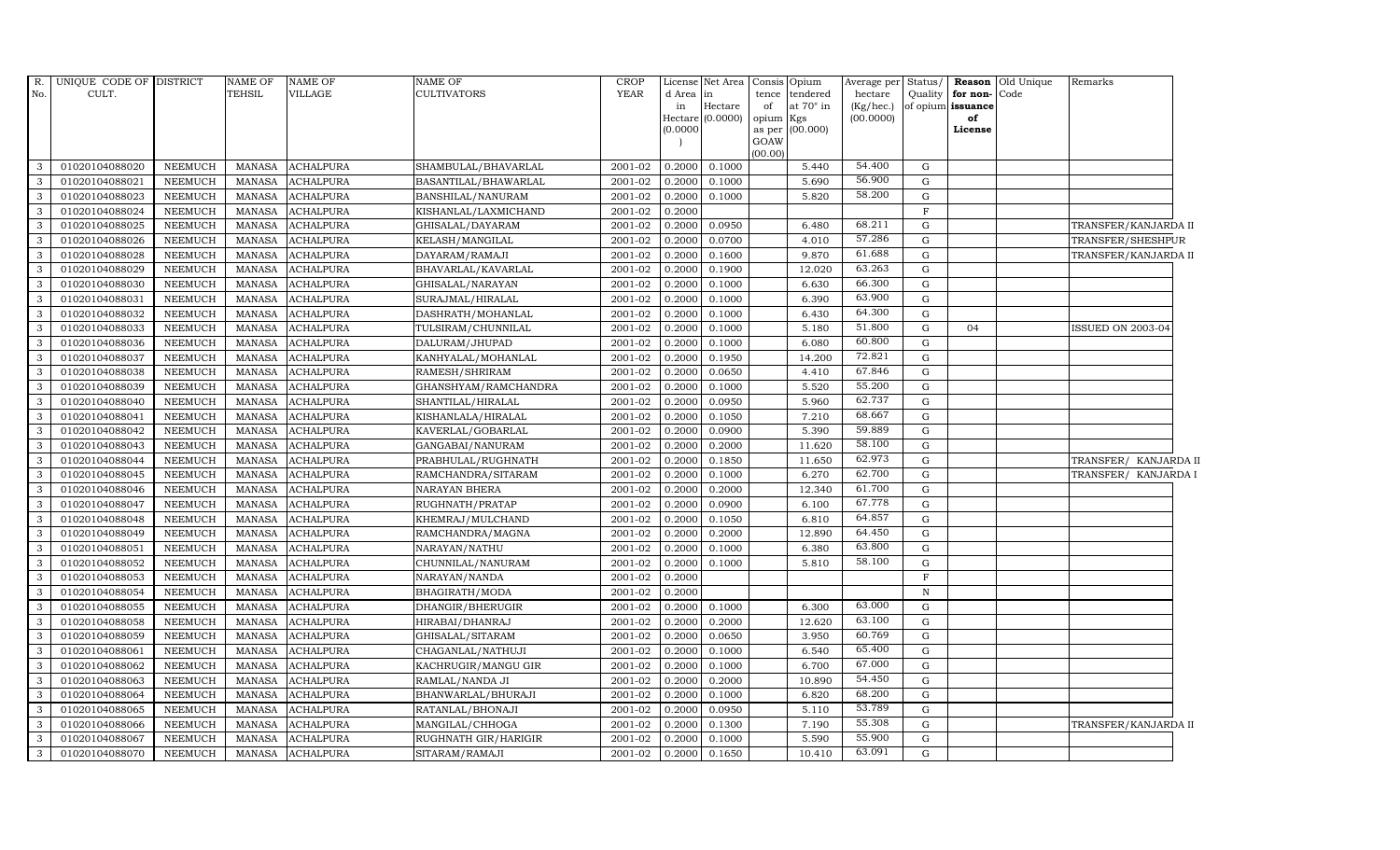| R.             | UNIQUE CODE OF DISTRICT |                | <b>NAME OF</b> | <b>NAME OF</b>        | <b>NAME OF</b>         | <b>CROP</b> |          | License Net Area                   | Consis<br>Opium                    | Average per               | Status/ |                         | Reason Old Unique | Remarks                              |
|----------------|-------------------------|----------------|----------------|-----------------------|------------------------|-------------|----------|------------------------------------|------------------------------------|---------------------------|---------|-------------------------|-------------------|--------------------------------------|
| No.            | CULT.                   |                | <b>TEHSIL</b>  | VILLAGE               | <b>CULTIVATORS</b>     | <b>YEAR</b> | d Area   | in                                 | tence<br>tendered                  | hectare                   | Quality | for non-                | Code              |                                      |
|                |                         |                |                |                       |                        |             | in       | $\rm{Hectare}$<br>Hectare (0.0000) | at 70° in<br>of                    | $(Kg/$ hec.)<br>(00.0000) |         | of opium issuance<br>of |                   |                                      |
|                |                         |                |                |                       |                        |             | (0.0000) |                                    | opium<br>Kgs<br>(00.000)<br>as per |                           |         | License                 |                   |                                      |
|                |                         |                |                |                       |                        |             |          |                                    | GOAW                               |                           |         |                         |                   |                                      |
|                |                         |                |                |                       |                        |             |          |                                    | (00.00)                            |                           |         |                         |                   |                                      |
| 3              | 01020104088071          | NEEMUCH        | MANASA         | <b>ACHALPURA</b>      | DEVILAL/RAMKISHAN      | 2001-02     | 0.2000   | 0.1200                             | 7.530                              | 62.750                    | G       |                         |                   |                                      |
| 3              | 01020104088072          | <b>NEEMUCH</b> | <b>MANASA</b>  | <b>ACHALPURA</b>      | RAMCHANDRA/NANURAM     | 2001-02     | 0.2000   | 0.1900                             | 11.270                             | 59.316                    | G       |                         |                   | TRANSFER/ kanjarda ii                |
| 3              | 01020104088057          | <b>NEEMUCH</b> | <b>MANASA</b>  | <b>ACHALPURA</b>      | SUNDARLAL/MULCHAND     | 2001-02     | 0.2000   | 0.1000                             | 5.810                              | 58.100                    | G       |                         |                   |                                      |
| 3              | 01020104088074          | <b>NEEMUCH</b> | <b>MANASA</b>  | <b>ACHALPURA</b>      | KANHYALAL/NANURAM      | $2001 - 02$ | 0.2000   | 0.2000                             | 12.640                             | 63.200                    | G       |                         | 01020104097041    |                                      |
| 3              | 01020104098002          | <b>NEEMUCH</b> | <b>MANASA</b>  | <b>ABAKHEDI</b>       | BHERU/KALU             | 2001-02     | 0.2000   | 0.1600                             | 9.830                              | 61.438                    | G       |                         |                   |                                      |
| 3              | 01020104098003          | NEEMUCH        | <b>MANASA</b>  | <b>ABAKHEDI</b>       | MOHANLAL/HIRA          | 2001-02     | 0.2000   | 0.2050                             | 11.010                             | 53.707                    | G       |                         |                   |                                      |
| 3              | 01020104098004          | <b>NEEMUCH</b> | <b>MANASA</b>  | <b>ABAKHEDI</b>       | DHAPUBAI/GHISALAL      | 2001-02     | 0.2000   | 0.1950                             | 10.890                             | 55.846                    | G       |                         |                   |                                      |
| 3              | 01020104098006          | <b>NEEMUCH</b> | <b>MANASA</b>  | <b>ABAKHEDI</b>       | KACHRULAL/KANHYALAL    | 2001-02     | 0.2000   | 0.1650                             | 8.300                              | 50.303                    | G       | 04                      |                   |                                      |
| 3              | 01020104098007          | <b>NEEMUCH</b> | <b>MANASA</b>  | <b>ABAKHEDI</b>       | JANKILAL/BHERULAL      | 2001-02     | 0.2000   | 0.1500                             | 8.510                              | 56.735                    | G       |                         |                   |                                      |
| 3              | 01020104098008          | <b>NEEMUCH</b> | <b>MANASA</b>  | <b>ABAKHEDI</b>       | RAMESHCHANDRA/GHISALAL | 2001-02     | 0.2000   | 0.1000                             | 5.120                              | 51.200                    | G       | 04                      |                   | ISSUED ON 2003-04                    |
| 3              | 01020104098009          | NEEMUCH        | <b>MANASA</b>  | <b>ABAKHEDI</b>       | RAMPRASAD/KHUBCHAND    | 2001-02     | 0.2000   | 0.1000                             | 5.490                              | 54.900                    | G       |                         |                   |                                      |
| 3              | 01020104098010          | <b>NEEMUCH</b> | <b>MANASA</b>  | <b>ABAKHEDI</b>       | MURLI/MADHO            | 2001-02     | 0.2000   | 0.2000                             | 11.610                             | 58.050                    | G       |                         |                   |                                      |
| 3              | 01020104098011          | NEEMUCH        | <b>MANASA</b>  | <b>ABAKHEDI</b>       | RAMLAL/BHONAJI         | 2001-02     | 0.2000   | 0.1000                             | 6.750                              | 67.500                    | G       |                         |                   |                                      |
| 3              | 01020104098012          | <b>NEEMUCH</b> | <b>MANASA</b>  | <b>ABAKHEDI</b>       | BHERULAL/HIRA          | 2001-02     | 0.2000   | 0.2050                             | 12.420                             | 60.585                    | G       |                         |                   |                                      |
| 3              | 01020104098013          | <b>NEEMUCH</b> | <b>MANASA</b>  | <b>ABAKHEDI</b>       | PEMA/PARTHA            | 2001-02     | 0.2000   | 0.1900                             | 10.790                             | 56.789                    | G       |                         |                   |                                      |
| 3              | 01020104098014          | <b>NEEMUCH</b> | <b>MANASA</b>  | <b>ABAKHEDI</b>       | RANGLAL/GENDMAL        | 2001-02     | 0.2000   | 0.1000                             | 6.800                              | 68.000                    | G       |                         | 01020104092001    |                                      |
| $\overline{4}$ | 01020104109001          | NEEMUCH        | <b>MANASA</b>  | <b>UDAKHEDA</b>       | DURGASHANKAR/MOTILAL   | 2001-02     | 0.2000   | 0.2050                             | 12.220                             | 59.610                    | G       |                         |                   |                                      |
|                | 01020104109002          | <b>NEEMUCH</b> | <b>MANASA</b>  | <b>UDAKHEDA</b>       | SHAMBHUDAYAL/UDAIRAM   | 2001-02     | 0.2000   | 0.1850                             | 12.460                             | 67.351                    | G       |                         |                   |                                      |
|                | 01020104109003          | <b>NEEMUCH</b> | <b>MANASA</b>  | <b>UDAKHEDA</b>       | MUNNALAL/HEERA         | 2001-02     | 0.2000   | 0.1900                             | 13.710                             | 72.158                    | G       |                         |                   |                                      |
|                | 01020104109005          | NEEMUCH        | <b>MANASA</b>  | <b>UDAKHEDA</b>       | RADHAKISHAN/GORDHAN    | 2001-02     | 0.2000   | 0.1900                             | 11.540                             | 60.737                    | G       |                         |                   |                                      |
| $\overline{4}$ | 01020104109006          | <b>NEEMUCH</b> | <b>MANASA</b>  | <b>UDAKHEDA</b>       | KANHAIYALAL/SHANKAR    | 2001-02     | 0.2000   | 0.2050                             | 11.980                             | 58.439                    | G       |                         |                   |                                      |
| $\overline{4}$ | 01020104109007          | NEEMUCH        | <b>MANASA</b>  | <b>UDAKHEDA</b>       | HEERALAL/GORDHAN       | 2001-02     | 0.2000   | 0.1950                             | 12.150                             | 62.308                    | G       |                         |                   |                                      |
| $\overline{4}$ | 01020104109010          | <b>NEEMUCH</b> | <b>MANASA</b>  | <b>UDAKHEDA</b>       | AMARIBAI/NANDRAM       | 2001-02     | 0.2000   | 0.2000                             | 11.880                             | 59.400                    | G       |                         |                   |                                      |
|                | 01020104109011          | <b>NEEMUCH</b> | <b>MANASA</b>  | <b>UDAKHEDA</b>       | MANGIBAI/BOTLAL        | 2001-02     | 0.2000   | 0.1900                             | 12.010                             | 63.211                    | G       |                         |                   |                                      |
|                | 01020104109012          | <b>NEEMUCH</b> | <b>MANASA</b>  | <b>UDAKHEDA</b>       | JAMNALAL/KASHIRAM      | 2001-02     | 0.2000   | 0.1950                             | 11.990                             | 61.487                    | G       |                         |                   |                                      |
|                | 01020104109014          | <b>NEEMUCH</b> | <b>MANASA</b>  | <b>UDAKHEDA</b>       | RAMIBAI/CHUNNILAL      | 2001-02     | 0.2000   | 0.2050                             | 13.200                             | 64.390                    | G       |                         |                   |                                      |
| $\overline{4}$ | 01020104109015          | <b>NEEMUCH</b> | <b>MANASA</b>  | <b>UDAKHEDA</b>       | SHANKARLAL/KISHAN      | 2001-02     | 0.2000   | 0.1900                             | 12.740                             | 67.053                    | G       |                         |                   |                                      |
| $\overline{4}$ | 01020104109016          | NEEMUCH        | <b>MANASA</b>  | <b>UDAKHEDA</b>       | DEVILAL/RAMA           | 2001-02     | 0.2000   | 0.1750                             | 10.940                             | 62.514                    | G       |                         |                   |                                      |
|                | 01020104274002          | <b>NEEMUCH</b> | <b>MANASA</b>  | <b>SUWASRA KHURD</b>  | ONKARLAL/BHANWARLAL    | 2001-02     | 0.2000   | 0.1900                             | 12.330                             | 64.895                    | G       |                         |                   |                                      |
|                | 01020104274003          | <b>NEEMUCH</b> | <b>MANASA</b>  | <b>SUWASRA KHURD</b>  | PANNALAL/GANGARAM      | 2001-02     | 0.2000   | 0.1850                             | 11.520                             | 62.270                    | G       |                         |                   |                                      |
|                | 01020104104001          | <b>NEEMUCH</b> | MANASA         | <b>SUWASRA BUJURG</b> | SUNDERLAL/KASHIRAM     | 2001-02     | 0.2000   | 0.1900                             | 10.550                             | 55.526                    | G       |                         |                   | TRANSFER / KHEDLI                    |
| $\overline{4}$ | 01020104104002          | <b>NEEMUCH</b> | <b>MANASA</b>  | SUWASRA BUJURG        | HARIRAM/SURAJMAL       | 2001-02     | 0.2000   | 0.1950                             | 12.450                             | 63.846                    | G       |                         |                   | TRANSFER / PLASIYA                   |
| $\overline{4}$ | 01020104104005          | NEEMUCH        | <b>MANASA</b>  | SUWASRA BUJURG        | MODIRAM/KASHIRAM       | 2001-02     | 0.2000   | 0.1850                             | 10.480                             | 56.649                    | G       |                         |                   | TRANSFER / PLASIYA                   |
|                | 01020104104006          | <b>NEEMUCH</b> | <b>MANASA</b>  | <b>SUWASRA BUJURG</b> | GANPAT/NARAYAN         | 2001-02     | 0.2000   | 0.1750                             | 10.620                             | 60.686                    | G       |                         |                   | 0102010427400 TRANSFER / AMDSHOPURIA |
|                | 01020104125002          | <b>NEEMUCH</b> | <b>MANASA</b>  | <b>SUNDI</b>          | RADHESHYAM/KISHAN      | 2001-02     | 0.2000   | 0.1950                             | 12.370                             | 63.436                    | G       |                         |                   |                                      |
|                | 01020104125003          | NEEMUCH        | <b>MANASA</b>  | <b>SUNDI</b>          | BAPULAL/HEERA          | 2001-02     | 0.2000   | 0.1850                             | 11.990                             | 64.811                    | G       |                         |                   |                                      |
| $\overline{a}$ | 01020104125004          | <b>NEEMUCH</b> | <b>MANASA</b>  | <b>SUNDI</b>          | HEERALAL/KISHANLAL     | 2001-02     | 0.2000   | 0.1950                             | 11.640                             | 59.692                    | G       |                         |                   |                                      |
| $\overline{4}$ | 01020104125006          | NEEMUCH        | <b>MANASA</b>  | <b>SUNDI</b>          | JADIBAI/DEVILAL        | 2001-02     | 0.2000   | 0.1800                             | 10.800                             | 60.000                    | G       |                         |                   | TRANSFER/ RAIPURIYA                  |
|                | 01020104125007          | <b>NEEMUCH</b> | <b>MANASA</b>  | <b>SUNDI</b>          | KAMLABAI/KAHAIYLAL     | 2001-02     | 0.2000   | 0.2000                             | 11.530                             | 57.650                    | G       |                         |                   |                                      |
|                | 01020104125008          | <b>NEEMUCH</b> | <b>MANASA</b>  | <b>SUNDI</b>          | KANWARLAL/SUKHLAL      | 2001-02     | 0.2000   | 0.1950                             | 11.120                             | 57.026                    | G       |                         |                   |                                      |
| $\overline{4}$ | 01020104125009          | NEEMUCH        | MANASA         | <b>SUNDI</b>          | BHAGWAN/GULAB          | 2001-02     | 0.2000   | 0.2000                             | 11.420                             | 57.100                    | G       |                         |                   |                                      |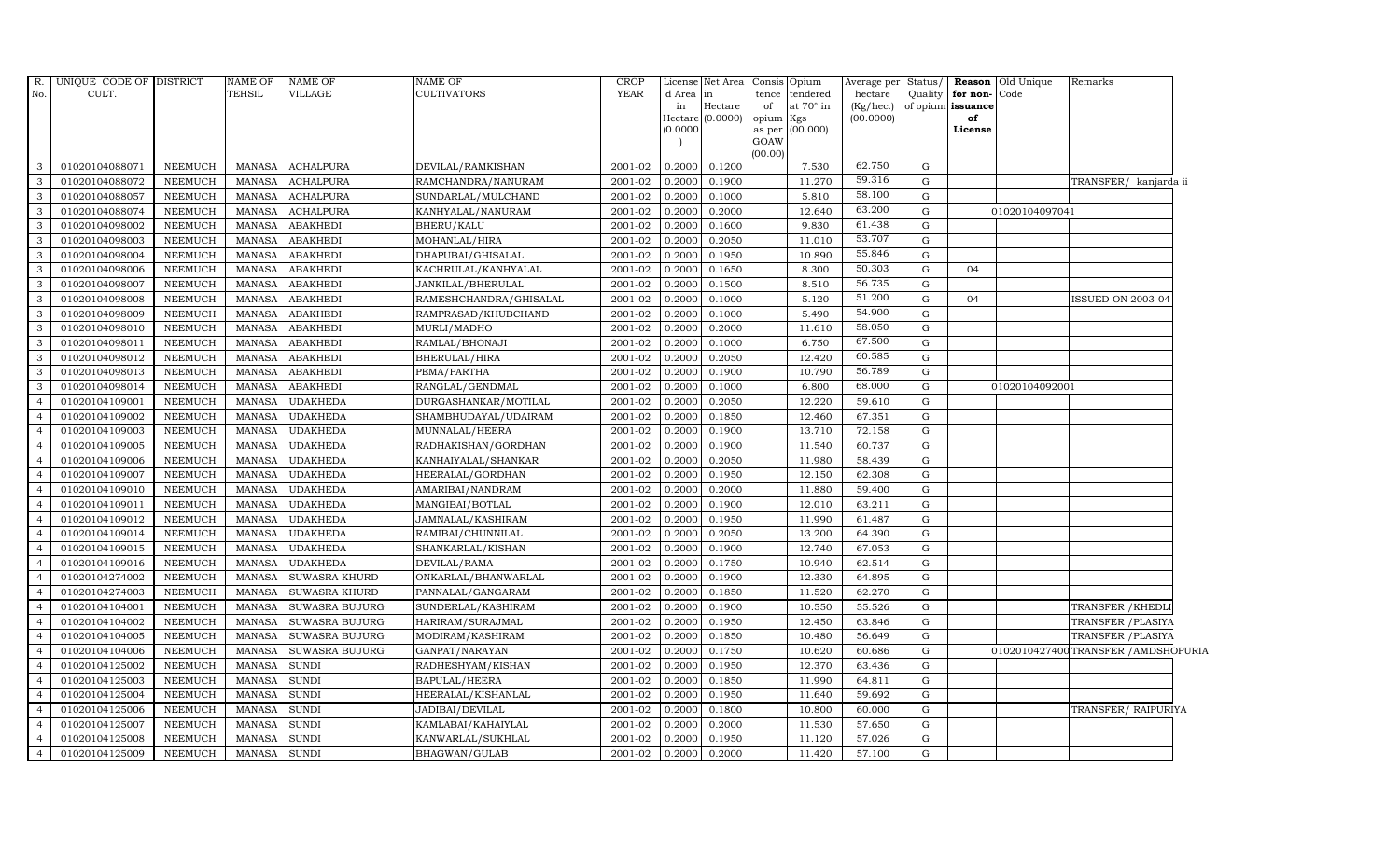| R.             | UNIQUE CODE OF DISTRICT |                | <b>NAME OF</b> | NAME OF                       | <b>NAME OF</b>           | <b>CROP</b> |          | License Net Area Consis Opium |                 |                  | Average per Status/    |             |                         | <b>Reason</b> Old Unique | Remarks           |
|----------------|-------------------------|----------------|----------------|-------------------------------|--------------------------|-------------|----------|-------------------------------|-----------------|------------------|------------------------|-------------|-------------------------|--------------------------|-------------------|
| No.            | CULT.                   |                | <b>TEHSIL</b>  | VILLAGE                       | <b>CULTIVATORS</b>       | <b>YEAR</b> | d Area   | l in<br>Hectare               |                 | tence tendered   | hectare                | Quality     | for non-Code            |                          |                   |
|                |                         |                |                |                               |                          |             | in       | Hectare (0.0000)              | of<br>opium Kgs | at $70^\circ$ in | (Kg/hec.)<br>(00.0000) |             | of opium issuance<br>of |                          |                   |
|                |                         |                |                |                               |                          |             | (0.0000) |                               |                 | as per (00.000)  |                        |             | License                 |                          |                   |
|                |                         |                |                |                               |                          |             |          |                               | GOAW            |                  |                        |             |                         |                          |                   |
| $\overline{4}$ | 01020104125010          | <b>NEEMUCH</b> | <b>MANASA</b>  | <b>SUNDI</b>                  | BAGDIRAM/BAPULAL         | 2001-02     | 0.2000   | 0.2000                        | (00.00)         | 11.800           | 59.000                 | G           |                         |                          |                   |
|                | 01020104125011          | <b>NEEMUCH</b> | <b>MANASA</b>  | SUNDI                         | BHANWARLAL/NANURAM       | 2001-02     | 0.2000   | 0.1950                        |                 | 11.520           | 59.077                 | G           |                         |                          | TRANSFER/ DANTOLI |
| $\overline{4}$ | 01020104125012          | <b>NEEMUCH</b> | <b>MANASA</b>  | $\ensuremath{\mathrm{SUNDI}}$ | MOTI/RADHAKISHAN         | 2001-02     | 0.2000   | 0.2050                        |                 | 11.470           | 55.951                 | G           |                         |                          |                   |
|                | 01020104125013          | <b>NEEMUCH</b> | <b>MANASA</b>  | <b>SUNDI</b>                  | NANIBAI/RANGLAL          | 2001-02     | 0.2000   | 0.2000                        |                 | 10.120           | 50.600                 | $\mathbf G$ | 04                      | 1020104147010            |                   |
| $\overline{4}$ | 01020104126002          | <b>NEEMUCH</b> | <b>MANASA</b>  | <b>SEMLI JAGIR</b>            | RAMCHANDRA/DEVCHANDRA    | 2001-02     | 0.2000   | 0.1900                        |                 | 11.840           | 62.316                 | G           |                         |                          |                   |
| $\overline{4}$ | 01020104126003          | <b>NEEMUCH</b> | <b>MANASA</b>  | SEMLI JAGIR                   | GHANSHYAM/PRABHULAL      | 2001-02     | 0.2000   | 0.1800                        |                 | 11.320           | 62.889                 | G           |                         |                          |                   |
| $\overline{4}$ | 01020104126004          | <b>NEEMUCH</b> | <b>MANASA</b>  | <b>SEMLI JAGIR</b>            | <b>BADRILAL/BHERU</b>    | 2001-02     | 0.2000   | 0.1950                        |                 | 11.160           | 57.231                 | $\mathbf G$ |                         |                          |                   |
| $\overline{4}$ | 01020104126005          | <b>NEEMUCH</b> | <b>MANASA</b>  | SEMLI JAGIR                   | MANNA/PYARA              | 2001-02     | 0.2000   | 0.1900                        |                 | 12.250           | 64.474                 | G           |                         |                          | NAME CHANGE       |
|                | 01020104126006          | <b>NEEMUCH</b> | <b>MANASA</b>  | <b>SEMLI JAGIR</b>            | SUNDERLAL/NANDA          | 2001-02     | 0.2000   | 0.1900                        |                 | 11.730           | 61.737                 | $\mathbf G$ |                         |                          |                   |
|                | 01020104126008          | NEEMUCH        | <b>MANASA</b>  | SEMLI JAGIR                   | RAMABAI/RAMLAL           | 2001-02     | 0.200    | 0.0800                        |                 | 4.550            | 56.875                 | ${\rm G}$   |                         |                          |                   |
| $\overline{4}$ | 01020104126010          | <b>NEEMUCH</b> | <b>MANASA</b>  | <b>SEMLI JAGIR</b>            | DEVILAL/NARAYAN          | 2001-02     | 0.2000   | 0.1950                        |                 | 11.510           | 59.026                 | G           |                         |                          |                   |
| $\overline{4}$ | 01020104126013          | <b>NEEMUCH</b> | <b>MANASA</b>  | <b>SEMLI JAGIR</b>            | GOPAL/KANWARLAL          | 2001-02     | 0.2000   | 0.1900                        |                 | 10.780           | 56.737                 | $\mathbf G$ |                         |                          |                   |
| $\overline{4}$ | 01020104126014          | <b>NEEMUCH</b> | <b>MANASA</b>  | SEMLI JAGIR                   | PANNALAL/PYARA           | 2001-02     | 0.2000   | 0.1800                        |                 | 11.410           | 63.389                 | G           |                         |                          | TRANSFER/MOYA     |
|                | 01020104126015          | <b>NEEMUCH</b> | <b>MANASA</b>  | <b>SEMLI JAGIR</b>            | RAMVILAS/GODIRAM         | 2001-02     | 0.2000   | 0.1250                        |                 | 8.350            | 66.800                 | G           |                         |                          |                   |
|                | 01020104126016          | NEEMUCH        | <b>MANASA</b>  | <b>SEMLI JAGIR</b>            | MANGILAL/JAYCHANDRA      | 2001-02     | 0.200    | 0.1800                        |                 | 10.770           | 59.833                 | ${\rm G}$   |                         |                          |                   |
| $\overline{4}$ | 01020104126017          | <b>NEEMUCH</b> | <b>MANASA</b>  | <b>SEMLI JAGIR</b>            | DEVILAL/JAYCHAND         | 2001-02     | 0.2000   | 0.1900                        |                 | 11.050           | 58.158                 | G           |                         |                          |                   |
| 4              | 01020104126018          | <b>NEEMUCH</b> | <b>MANASA</b>  | SEMLI JAGIR                   | BALMUKUND/JAYCHAND       | 2001-02     | 0.2000   | 0.1900                        |                 | 11.020           | 58.000                 | $\mathbf G$ |                         |                          |                   |
| $\overline{4}$ | 01020104126019          | <b>NEEMUCH</b> | <b>MANASA</b>  | <b>SEMLI JAGIR</b>            | SURESHCHANDRA/ONKARLAL   | 2001-02     | 0.2000   | 0.1950                        |                 | 12.100           | 62.051                 | G           |                         |                          |                   |
| $\overline{4}$ | 01020104126020          | <b>NEEMUCH</b> | <b>MANASA</b>  | <b>SEMLI JAGIR</b>            | MANSINGH/PURALAL         | 2001-02     | 0.2000   | 0.1500                        |                 | 9.340            | 62.267                 | G           |                         |                          |                   |
|                | 01020104126023          | NEEMUCH        | <b>MANASA</b>  | <b>SEMLI JAGIR</b>            | PURA/KHEMA               | 2001-02     | 0.200    | 0.1550                        |                 | 9.280            | 59.871                 | ${\rm G}$   |                         |                          |                   |
| $\overline{4}$ | 01020104126024          | <b>NEEMUCH</b> | <b>MANASA</b>  | <b>SEMLI JAGIR</b>            | JAGANNATH/PARTHA         | 2001-02     | 0.2000   | 0.1800                        |                 | 10.850           | 60.278                 | G           |                         |                          |                   |
| $\overline{4}$ | 01020104126027          | <b>NEEMUCH</b> | <b>MANASA</b>  | SEMLI JAGIR                   | <b>BHERULAL/KALU</b>     | 2001-02     | 0.2000   | 0.2050                        |                 | 11.440           | 55.805                 | G           |                         |                          |                   |
| $\overline{4}$ | 01020104126028          | NEEMUCH        | <b>MANASA</b>  | SEMLI JAGIR                   | KANWARLAL/NANURAM        | 2001-02     | 0.2000   | 0.0900                        |                 | 5.190            | 57.667                 | G           |                         |                          | NAME CHANGE       |
| $\overline{4}$ | 01020104126029          | <b>NEEMUCH</b> | <b>MANASA</b>  | <b>SEMLI JAGIR</b>            | AHMADNOOR/NANHEKHAN      | 2001-02     | 0.2000   | 0.1700                        |                 | 9.850            | 57.941                 | G           |                         | 01020104133011           |                   |
|                | 01020104137002          | <b>NEEMUCH</b> | <b>MANASA</b>  | SEMLI ISHTMURAR               | AMBALAL/JAGANNATH        | 2001-02     | 0.2000   | 0.1900                        |                 | 11.220           | 59.053                 | ${\rm G}$   |                         |                          |                   |
| $\overline{4}$ | 01020104137003          | <b>NEEMUCH</b> | <b>MANASA</b>  | SEMLI ISHTMURAR               | GANESHRAM/LAXMICHANDRA   | 2001-02     | 0.2000   | 0.1900                        |                 | 11.700           | 61.579                 | G           |                         |                          |                   |
| $\overline{4}$ | 01020104137005          | <b>NEEMUCH</b> | <b>MANASA</b>  | SEMLI ISHTMURAR               | CHHAGANBAI/MANGILAL      | 2001-02     | 0.2000   | 0.1850                        |                 | 11.080           | 59.892                 | $\mathbf G$ |                         |                          |                   |
| $\overline{4}$ | 01020104137006          | NEEMUCH        | <b>MANASA</b>  | SEMLI ISHTMURAR               | GULABKUNWAR/GULABSINGH   | 2001-02     | 0.2000   | 0.1800                        |                 | 11.450           | 63.611                 | G           |                         |                          |                   |
| $\overline{4}$ | 01020104137007          | <b>NEEMUCH</b> | <b>MANASA</b>  | SEMLI ISHTMURAR               | BHOPALSINGH/LAXMAN       | 2001-02     | 0.2000   | 0.1850                        |                 | 11.380           | 61.514                 | G           |                         |                          |                   |
|                | 01020104137008          | <b>NEEMUCH</b> | <b>MANASA</b>  | SEMLI ISHTMURAR               | ONKARSINGH/RUPSINGH      | 2001-02     | 0.2000   | 0.2000                        |                 | 12.140           | 60.700                 | $\mathbf G$ |                         |                          |                   |
| $\overline{4}$ | 01020104137009          | NEEMUCH        | <b>MANASA</b>  | SEMLI ISHTMURAR               | PRABHULAL/PARTHA         | 2001-02     | 0.2000   | 0.1800                        |                 | 11.050           | 61.389                 | G           |                         |                          |                   |
| $\overline{4}$ | 01020104137010          | <b>NEEMUCH</b> | <b>MANASA</b>  | SEMLI ISHTMURAR               | DEVILAL/LALDAS           | 2001-02     | 0.2000   | 0.1650                        |                 | 9.260            | 56.121                 | G           |                         |                          |                   |
| $\overline{4}$ | 01020104137011          | NEEMUCH        | <b>MANASA</b>  | SEMLI ISHTMURAR               | MUKANDSINGH/BHAWANISINGH | 2001-02     | 0.2000   | 0.1600                        |                 | 10.260           | 64.125                 | G           |                         |                          |                   |
| $\overline{4}$ | 01020104137012          | <b>NEEMUCH</b> | <b>MANASA</b>  | SEMLI ISHTMURAR               | GANGASINGH/NAHARSINGH    | 2001-02     | 0.2000   | 0.1800                        |                 | 11.690           | 64.944                 | G           |                         |                          |                   |
|                | 01020104137013          | <b>NEEMUCH</b> | <b>MANASA</b>  | SEMLI ISHTMURAR               | RAMESHWAR/SHANKARLAL     | 2001-02     | 0.2000   | 0.1750                        |                 | 10.220           | 58.400                 | $\mathbf G$ |                         |                          |                   |
| $\overline{4}$ | 01020104137014          | NEEMUCH        | <b>MANASA</b>  | SEMLI ISHTMURAR               | BHANWARSINGH/RUPSINGH    | 2001-02     | 0.2000   | 0.1950                        |                 | 11.110           | 56.974                 | G           |                         |                          |                   |
| $\overline{4}$ | 01020104137015          | <b>NEEMUCH</b> | <b>MANASA</b>  | SEMLI ISHTMURAR               | AMRITRAM/HAJARILAL       | 2001-02     | 0.2000   | 0.1700                        |                 | 10.380           | 61.059                 | G           |                         |                          |                   |
| $\overline{4}$ | 01020104137016          | NEEMUCH        | <b>MANASA</b>  | SEMLI ISHTMURAR               | PIRU/BACHCHA             | 2001-02     | 0.2000   | 0.1550                        |                 | 8.320            | 53.677                 | G           |                         |                          |                   |
| $\overline{4}$ | 01020104137017          | <b>NEEMUCH</b> | <b>MANASA</b>  | SEMLI ISHTMURAR               | BANSHILAL/LAXMICHANDRA   | 2001-02     | 0.2000   | 0.1950                        |                 | 11.940           | 61.231                 | G           |                         |                          |                   |
| $\overline{4}$ | 01020104137018          | <b>NEEMUCH</b> | <b>MANASA</b>  | SEMLI ISHTMURAR               | GOVINDSINGH/JORAVARSINGH | 2001-02     | 0.2000   | 0.1800                        |                 | 10.460           | 58.111                 | $\mathbf G$ |                         |                          |                   |
| $\overline{4}$ | 01020104137019          | <b>NEEMUCH</b> | <b>MANASA</b>  | <b>SEMLI ISHTMURAR</b>        | PAPPUSINGH/BAHADURSINGH  | 2001-02     | 0.2000   | 0.1900                        |                 | 11.370           | 59.842                 | G           |                         |                          | NAME CHANGE       |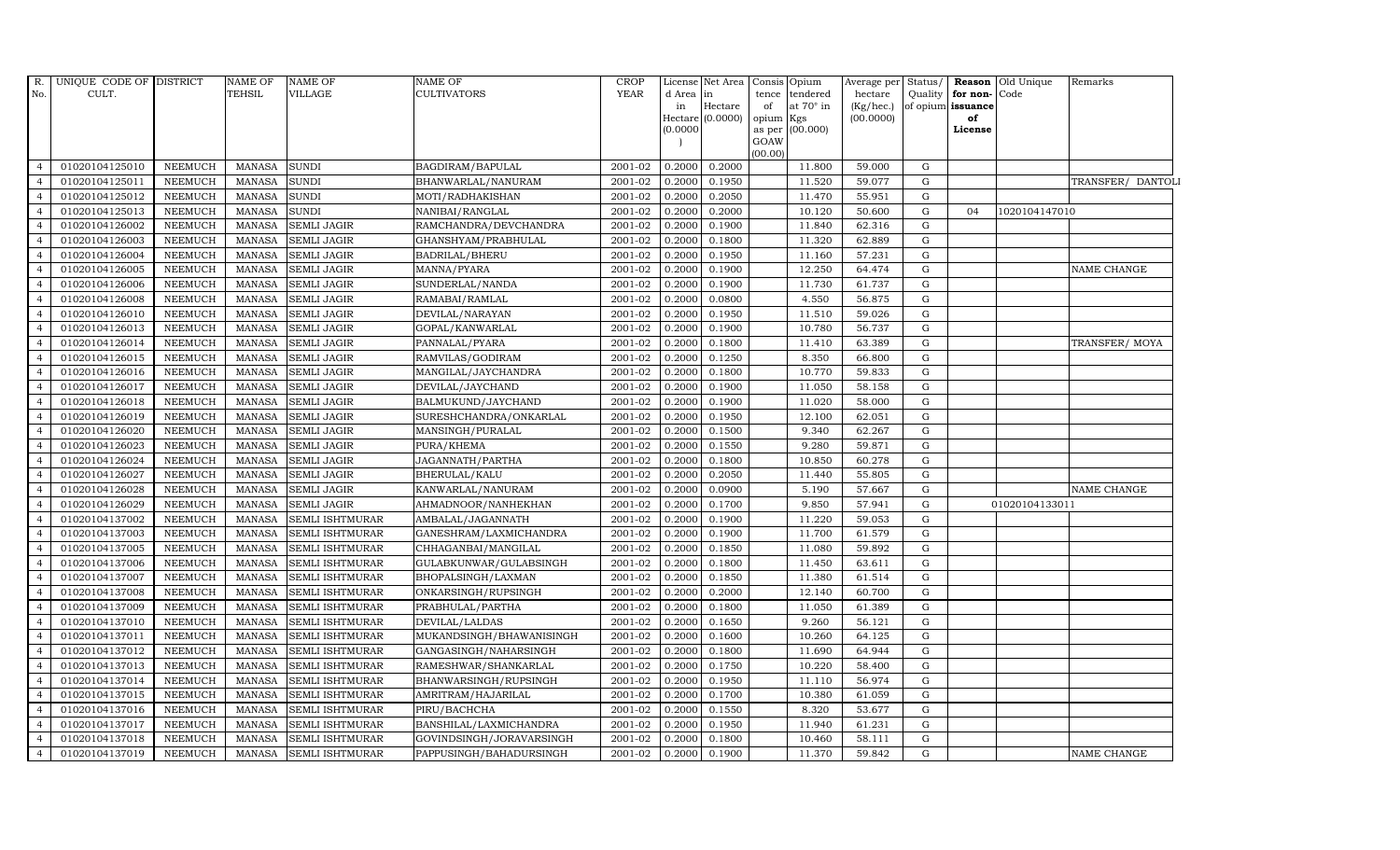| R.             | UNIQUE CODE OF DISTRICT |                | <b>NAME OF</b> | <b>NAME OF</b>         | <b>NAME OF</b>              | CROP        |           | License Net Area Consis Opium |           |                  | Average per Status/ |             |                   | <b>Reason</b> Old Unique | Remarks            |
|----------------|-------------------------|----------------|----------------|------------------------|-----------------------------|-------------|-----------|-------------------------------|-----------|------------------|---------------------|-------------|-------------------|--------------------------|--------------------|
| No.            | CULT.                   |                | <b>TEHSIL</b>  | VILLAGE                | <b>CULTIVATORS</b>          | <b>YEAR</b> | d Area in |                               |           | tence tendered   | hectare             | Quality     | for non-          | Code                     |                    |
|                |                         |                |                |                        |                             |             | in        | Hectare                       | of        | at $70^\circ$ in | $(Kg/$ hec. $)$     |             | of opium issuance |                          |                    |
|                |                         |                |                |                        |                             |             |           | Hectare (0.0000)              | opium Kgs |                  | (00.0000)           |             | of                |                          |                    |
|                |                         |                |                |                        |                             |             | (0.0000)  |                               | GOAW      | as per (00.000)  |                     |             | License           |                          |                    |
|                |                         |                |                |                        |                             |             |           |                               | (00.00)   |                  |                     |             |                   |                          |                    |
| $\overline{4}$ | 01020104137020          | <b>NEEMUCH</b> | <b>MANASA</b>  | <b>SEMLI ISHTMURAR</b> | KANHAIYALAL/UDA             | 2001-02     | 0.2000    | 0.1750                        |           | 10.970           | 62.686              | $\mathbf G$ |                   |                          | NAME CHANGE        |
| $\overline{4}$ | 01020104137022          | <b>NEEMUCH</b> | <b>MANASA</b>  | SEMLI ISHTMURAR        | BAGDIBAI/RAMCHANDA          | 2001-02     | 0.2000    | 0.0900                        |           | 5.180            | 57.556              | ${\rm G}$   |                   |                          |                    |
| $\overline{4}$ | 01020104137023          | <b>NEEMUCH</b> | <b>MANASA</b>  | SEMLI ISHTMURAR        | SAJJANSINGH/JORAWARSINGH    | 2001-02     | 0.2000    | 0.1650                        |           | 9.330            | 56.545              | G           |                   |                          |                    |
| $\overline{4}$ | 01020104137024          | <b>NEEMUCH</b> | <b>MANASA</b>  | <b>SEMLI ISHTMURAR</b> | SHARVANSINGH/VIKRAMSINGH    | 2001-02     | 0.2000    | 0.1800                        |           | 10.880           | 60.444              | $\mathbf G$ |                   |                          | <b>NAME CHANGE</b> |
| $\overline{4}$ | 01020104137025          | <b>NEEMUCH</b> | <b>MANASA</b>  | SEMLI ISHTMURAR        | TEJABAI/KISHA               | 2001-02     | 0.2000    | 0.1900                        |           | 12.130           | 63.842              | ${\rm G}$   |                   |                          |                    |
| $\overline{4}$ | 01020104137026          | <b>NEEMUCH</b> | <b>MANASA</b>  | SEMLI ISHTMURAR        | BHANWARIBAI/MANGILAL        | 2001-02     | 0.2000    | 0.1900                        |           | 11.120           | 58.526              | G           |                   |                          |                    |
| $\overline{4}$ | 01020104137027          | NEEMUCH        | <b>MANASA</b>  | SEMLI ISHTMURAR        | SARDARBAI/HEERALAL          | 2001-02     | 0.2000    | 0.1850                        |           | 12.210           | 66.000              | ${\bf G}$   |                   |                          |                    |
| $\overline{4}$ | 01020104137028          | <b>NEEMUCH</b> | <b>MANASA</b>  | SEMLI ISHTMURAR        | MOTYABAI/KHEMRAJ            | 2001-02     | 0.2000    | 0.1900                        |           | 11.280           | 59.368              | G           |                   |                          |                    |
| $\overline{4}$ | 01020104137029          | <b>NEEMUCH</b> | <b>MANASA</b>  | <b>SEMLI ISHTMURAR</b> | GAJRAJSINGH/MANGUSINGH      | 2001-02     | 0.2000    | 0.1800                        |           | 11.280           | 62.667              | $\mathbf G$ |                   |                          |                    |
| $\overline{4}$ | 01020104137030          | <b>NEEMUCH</b> | <b>MANASA</b>  | SEMLI ISHTMURAR        | KHUMASINGH/NARAYANSINGH     | 2001-02     | 0.2000    | 0.1700                        |           | 10.520           | 61.882              | ${\rm G}$   |                   |                          |                    |
| $\overline{4}$ | 01020104137032          | <b>NEEMUCH</b> | <b>MANASA</b>  | <b>SEMLI ISHTMURAR</b> | RAJARAM/NONDRAM             | 2001-02     | 0.2000    | 0.1650                        |           | 9.570            | 58.000              | G           |                   |                          |                    |
| $\overline{4}$ | 01020104137033          | <b>NEEMUCH</b> | <b>MANASA</b>  | SEMLI ISHTMURAR        | UDAIRAM/HEERALAL            | 2001-02     | 0.2000    | 0.1300                        |           | 7.820            | 60.154              | ${\rm G}$   |                   |                          |                    |
| $\overline{4}$ | 01020104137037          | <b>NEEMUCH</b> | <b>MANASA</b>  | <b>SEMLI ISHTMURAR</b> | MANOHARLAL JERIRAM          | 2001-02     | 0.2000    | 0.1800                        |           | 10.830           | 60.167              | G           |                   |                          |                    |
| $\overline{4}$ | 01020104137038          | <b>NEEMUCH</b> | <b>MANASA</b>  | <b>SEMLI ISHTMURAR</b> | BHERUSINGH/GULABSINGH       | 2001-02     | 0.2000    | 0.1900                        |           | 14.430           | 75.947              | $\mathbf G$ |                   |                          |                    |
| $\overline{4}$ | 01020104137039          | NEEMUCH        | <b>MANASA</b>  | SEMLI ISHTMURAR        | DUNGARSINGH/NAHARSINGH      | 2001-02     | 0.2000    | 0.1600                        |           | 9.590            | 59.938              | ${\rm G}$   |                   |                          |                    |
| $\overline{4}$ | 01020104137040          | <b>NEEMUCH</b> | <b>MANASA</b>  | SEMLI ISHTMURAR        | DARBARSINGH/GOKARSINGH      | 2001-02     | 0.2000    | 0.1800                        |           | 10.060           | 55.889              | G           | 11                |                          |                    |
| $\overline{4}$ | 01020104137042          | <b>NEEMUCH</b> | <b>MANASA</b>  | SEMLI ISHTMURAR        | FAKIRCHANDRA/JARILAL        | 2001-02     | 0.2000    | 0.1650                        |           | 9.170            | 55.576              | ${\rm G}$   |                   |                          |                    |
| $\overline{4}$ | 01020104137043          | <b>NEEMUCH</b> | <b>MANASA</b>  | SEMLI ISHTMURAR        | CHENRAM/MANGILAL            | 2001-02     | 0.2000    | 0.1750                        |           | 11.040           | 63.086              | G           |                   |                          |                    |
| $\overline{4}$ | 01020104137044          | <b>NEEMUCH</b> | <b>MANASA</b>  | <b>SEMLI ISHTMURAR</b> | MANGUSINGH/RAMSINGH         | 2001-02     | 0.2000    | 0.1600                        |           | 9.850            | 61.563              | G           |                   |                          |                    |
| $\overline{4}$ | 01020104137045          | NEEMUCH        | <b>MANASA</b>  | SEMLI ISHTMURAR        | KANWARLAL/PIRU              | 2001-02     | 0.2000    | 0.1800                        |           | 11.400           | 63.333              | ${\rm G}$   |                   |                          |                    |
| $\overline{4}$ | 01020104137046          | <b>NEEMUCH</b> | <b>MANASA</b>  | <b>SEMLI ISHTMURAR</b> | KANWARLAL/GABBA             | 2001-02     | 0.2000    | 0.1800                        |           | 11.630           | 64.611              | $\mathbf G$ |                   |                          |                    |
| $\overline{4}$ | 01020104137047          | <b>NEEMUCH</b> | <b>MANASA</b>  | SEMLI ISHTMURAR        | VARDICHANDRA/JARILAL        | 2001-02     | 0.2000    | 0.1800                        |           | 10.250           | 56.944              | ${\rm G}$   |                   |                          |                    |
| $\overline{4}$ | 01020104137049          | <b>NEEMUCH</b> | <b>MANASA</b>  | SEMLI ISHTMURAR        | FATEHSINGH/RAMSINGH         | 2001-02     | 0.2000    | 0.1750                        |           | 10.990           | 62.800              | ${\rm G}$   |                   |                          |                    |
| $\overline{4}$ | 01020104137051          | <b>NEEMUCH</b> | <b>MANASA</b>  | <b>SEMLI ISHTMURAR</b> | NARENDRASINGH/BHANWARSINGH  | 2001-02     | 0.2000    | 0.1700                        |           | 9.710            | 57.118              | $\mathbf G$ |                   |                          |                    |
| $\overline{4}$ | 01020104137052          | <b>NEEMUCH</b> | <b>MANASA</b>  | SEMLI ISHTMURAR        | RAGHUVIRSINGH/NAHARSINGH    | 2001-02     | 0.2000    | 0.1700                        |           | 9.790            | 57.588              | ${\bf G}$   |                   |                          |                    |
| $\overline{4}$ | 01020104137053          | <b>NEEMUCH</b> | <b>MANASA</b>  | SEMLI ISHTMURAR        | BHAGWANSINGH/GOVERDHANSINGI | 2001-02     | 0.2000    | 0.1650                        |           | 11.210           | 67.939              | $\mathbf G$ |                   |                          |                    |
| $\overline{4}$ | 01020104137058          | <b>NEEMUCH</b> | <b>MANASA</b>  | SEMLI ISHTMURAR        | MANGUSINGH/GANPATSINGH      | 2001-02     | 0.2000    | 0.1950                        |           | 12.060           | 61.846              | ${\rm G}$   |                   |                          |                    |
| $\overline{4}$ | 01020104137059          | <b>NEEMUCH</b> | <b>MANASA</b>  | SEMLI ISHTMURAR        | RAJENDRASINGH/BHAGWANSINGH  | 2001-02     | 0.2000    | 0.1950                        |           | 12.840           | 65.846              | ${\rm G}$   |                   |                          |                    |
| $\overline{4}$ | 01020104137060          | <b>NEEMUCH</b> | <b>MANASA</b>  | <b>SEMLI ISHTMURAR</b> | GOPALSINGH/GULABSINGH       | 2001-02     | 0.2000    | 0.1900                        |           | 11.920           | 62.737              | $\mathbf G$ |                   |                          |                    |
| $\overline{4}$ | 01020104137061          | <b>NEEMUCH</b> | <b>MANASA</b>  | SEMLI ISHTMURAR        | MADANSINGH/BHANWARSINGH     | 2001-02     | 0.2000    | 0.2000                        |           | 11.290           | 56.450              | $\mathbf G$ |                   |                          |                    |
| $\overline{4}$ | 01020104137062          | <b>NEEMUCH</b> | <b>MANASA</b>  | SEMLI ISHTMURAR        | KISHORESINGH/MANGUSINGH     | 2001-02     | 0.2000    | 0.1750                        |           | 11.350           | 64.857              | ${\rm G}$   |                   |                          |                    |
| $\overline{4}$ | 01020104137063          | <b>NEEMUCH</b> | <b>MANASA</b>  | <b>SEMLI ISHTMURAR</b> | MANOHARSINGH/DEVISINGH      | $2001 - 02$ | 0.2000    | 0.1800                        |           | 11.560           | 64.222              | $\mathbf G$ |                   |                          | <b>NAME CHANGE</b> |
| $\overline{4}$ | 01020104137067          | <b>NEEMUCH</b> | <b>MANASA</b>  | <b>SEMLI ISHTMURAR</b> | MANGILAL/NANURAM            | 2001-02     | 0.2000    | 0.1850                        |           | 12.530           | 67.730              | ${\rm G}$   |                   |                          |                    |
| $\overline{4}$ | 01020104137069          | <b>NEEMUCH</b> | <b>MANASA</b>  | <b>SEMLI ISHTMURAR</b> | GOKULSINGH/BHONISINGH       | 2001-02     | 0.2000    | 0.1850                        |           | 11.500           | 62.162              | $\mathbf G$ |                   |                          |                    |
| $\overline{4}$ | 01020104137070          | <b>NEEMUCH</b> | <b>MANASA</b>  | SEMLI ISHTMURAR        | NAHARSINGH/BHONISINGH       | 2001-02     | 0.2000    | 0.1800                        |           | 11.020           | 61.222              | $\mathbf G$ |                   |                          |                    |
| $\overline{4}$ | 01020104137073          | <b>NEEMUCH</b> | <b>MANASA</b>  | SEMLI ISHTMURAR        | KESARKUVAR/RAMSINGH         | 2001-02     | 0.2000    | 0.1950                        |           | 12.700           | 65.128              | ${\rm G}$   |                   | 01020104139025           |                    |
| $\overline{4}$ | 01020104129001          | <b>NEEMUCH</b> | <b>MANASA</b>  | <b>SARELYA</b>         | HEMA/HEERA                  | 2001-02     | 0.2000    | 0.1900                        |           | 11.710           | 61.632              | G           |                   |                          |                    |
| $\overline{4}$ | 01020104129002          | NEEMUCH        | <b>MANASA</b>  | <b>SARELYA</b>         | JAANIBAI/LALJI              | 2001-02     | 0.2000    | 0.1850                        |           | 11.070           | 59.838              | ${\rm G}$   |                   |                          | NAME CHANGE        |
| $\overline{4}$ |                         | <b>NEEMUCH</b> | <b>MANASA</b>  | <b>SARELYA</b>         | GANGARAM/BAPULAL.           | 2001-02     | 0.2000    | 0.1950                        |           | 12.330           | 63.231              | $\mathbf G$ |                   |                          | <b>NAME CHANGE</b> |
|                | 01020104129004          |                |                |                        |                             |             |           |                               |           |                  |                     |             |                   |                          |                    |
| $\overline{4}$ | 01020104129006          | <b>NEEMUCH</b> | <b>MANASA</b>  | <b>SARELYA</b>         | BHAGWATIBAI/LAXMICHANDRA    | 2001-02     | 0.2000    | 0.1750                        |           | 10.660           | 60.914              | $\mathbf G$ |                   |                          |                    |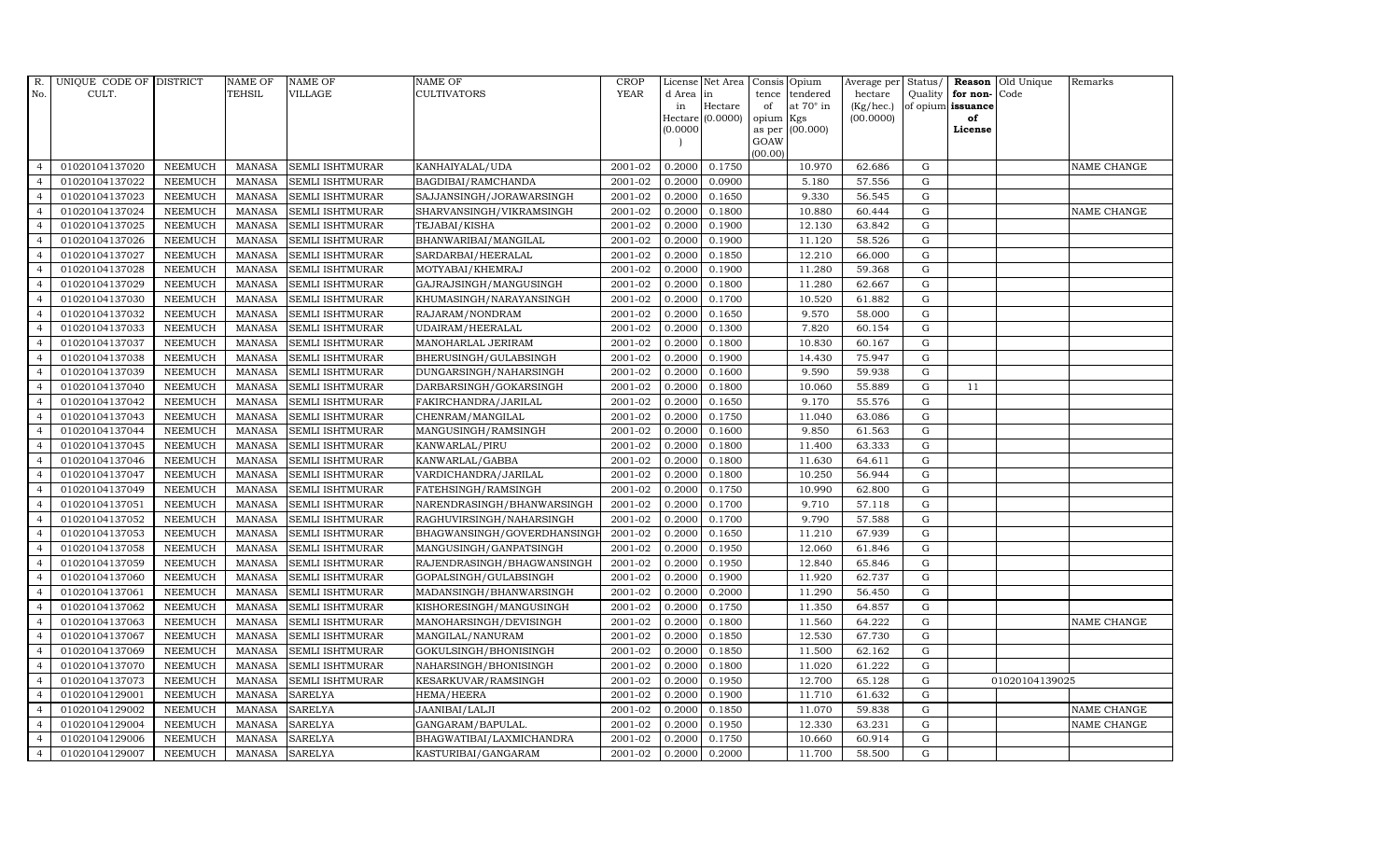|                | R. UNIQUE CODE OF DISTRICT |                | NAME OF       | NAME OF              | <b>NAME OF</b>          | <b>CROP</b> |          | License Net Area Consis Opium |           |                  | Average per Status/ |              |                   | <b>Reason</b> Old Unique | Remarks                         |  |
|----------------|----------------------------|----------------|---------------|----------------------|-------------------------|-------------|----------|-------------------------------|-----------|------------------|---------------------|--------------|-------------------|--------------------------|---------------------------------|--|
| No.            | CULT.                      |                | TEHSIL        | VILLAGE              | <b>CULTIVATORS</b>      | <b>YEAR</b> | d Area   | in                            | tence     | tendered         | hectare             | Quality      | for non-Code      |                          |                                 |  |
|                |                            |                |               |                      |                         |             | in       | Hectare                       | of        | at $70^\circ$ in | (Kg/hec.)           |              | of opium issuance |                          |                                 |  |
|                |                            |                |               |                      |                         |             | (0.0000) | Hectare (0.0000)              | opium Kgs | as per (00.000)  | (00.0000)           |              | of<br>License     |                          |                                 |  |
|                |                            |                |               |                      |                         |             |          |                               | GOAW      |                  |                     |              |                   |                          |                                 |  |
|                |                            |                |               |                      |                         |             |          |                               | (00.00)   |                  |                     |              |                   |                          |                                 |  |
| $\overline{4}$ | 01020104129008             | <b>NEEMUCH</b> | <b>MANASA</b> | <b>SARELYA</b>       | SHYAMLAL/MANGILAL       | 2001-02     | 0.2000   | 0.1900                        |           | 11.640           | 61.263              | G            |                   |                          |                                 |  |
| $\overline{4}$ | 01020104129009             | <b>NEEMUCH</b> | <b>MANASA</b> | <b>SARELYA</b>       | DOULATRAM/HEERALAL      | 2001-02     | 0.2000   | 0.1950                        |           | 11.290           | 57.897              | G            |                   |                          |                                 |  |
| $\overline{4}$ | 01020104129010             | <b>NEEMUCH</b> | <b>MANASA</b> | SARELYA              | BADRILAL/NARAYAN        | 2001-02     | 0.2000   | 0.1200                        |           | 7.550            | 62.917              | G            |                   |                          |                                 |  |
| $\overline{4}$ | 01020104129011             | <b>NEEMUCH</b> | <b>MANASA</b> | SARELYA              | GOPAL/BHANWARLAL        | 2001-02     | 0.2000   | 0.2050                        |           | 11.700           | 57.073              | G            |                   |                          |                                 |  |
| 4              | 01020104129013             | <b>NEEMUCH</b> | <b>MANASA</b> | <b>SARELYA</b>       | SHIVLAL/BHUWANA         | 2001-02     | 0.2000   | 0.2000                        |           | 11.620           | 58.100              | G            |                   |                          |                                 |  |
| $\overline{4}$ | 01020104129015             | NEEMUCH        | <b>MANASA</b> | <b>SARELYA</b>       | KAILASHCHANDRA/GANGARAM | $2001 - 02$ | 0.2000   | 0.1750                        |           | 9.900            | 56.571              | G            |                   |                          |                                 |  |
| $\overline{4}$ | 01020104129016             | NEEMUCH        | <b>MANASA</b> | <b>SARELYA</b>       | BANSHILAL/SHANKARLAL    | 2001-02     | 0.2000   | 0.1850                        |           | 10.850           | 58.649              | G            |                   |                          |                                 |  |
| $\overline{4}$ | 01020104129018             | <b>NEEMUCH</b> | <b>MANASA</b> | SARELYA              | RADHABAI/JANKIDAS       | 2001-02     | 0.2000   | 0.1900                        |           | 11.440           | 60.211              | G            |                   |                          |                                 |  |
| $\overline{4}$ | 01020104129021             | <b>NEEMUCH</b> | <b>MANASA</b> | <b>SARELYA</b>       | PANNIBAI/DHURAJI        | 2001-02     | 0.2000   | 0.1950                        |           | 12.270           | 62.923              | G            |                   |                          |                                 |  |
| $\overline{4}$ | 01020104129025             | <b>NEEMUCH</b> | <b>MANASA</b> | <b>SARELYA</b>       | ARJUNSINGH/BHUWANISINGH | 2001-02     | 0.2000   | 0.1850                        |           | 10.880           | 58.811              | G            |                   |                          |                                 |  |
| $\overline{4}$ | 01020104129026             | <b>NEEMUCH</b> | <b>MANASA</b> | <b>SARELYA</b>       | YASHODABAI/KISHORILAL   | 2001-02     | 0.2000   | 0.1900                        |           | 11.970           | 63.000              | G            |                   |                          |                                 |  |
| $\overline{4}$ | 01020104129030             | <b>NEEMUCH</b> | <b>MANASA</b> | <b>SARELYA</b>       | RAMPRASAD/PRABHULAL     | 2001-02     | 0.2000   | 0.1950                        |           | 11.730           | 60.154              | ${\rm G}$    |                   | 01020104137004           |                                 |  |
| $\overline{4}$ | 01020104129031             | <b>NEEMUCH</b> | <b>MANASA</b> | <b>SARELYA</b>       | GOPAL/LAXMICHANDRA      | 2001-02     | 0.2000   | 0.1850                        |           | 10.640           | 57.514              | G            |                   | 01020104137057           |                                 |  |
| $\overline{4}$ | 01020104129005             | <b>NEEMUCH</b> | <b>MANASA</b> | <b>SARELYA</b>       | NARAYAN/KISHNA          | 2001-02     | 0.2000   | 0.2000                        |           | 11.310           | 56.550              | G            |                   | 01020104142019           |                                 |  |
| $\overline{4}$ | 01020104129003             | <b>NEEMUCH</b> | <b>MANASA</b> | <b>SARELYA</b>       | <b>BAGDU/RUPA</b>       | 2001-02     | 0.2000   | 0.1900                        |           | 11.180           | 58.842              | G            |                   | 01020104142020           |                                 |  |
| $\overline{4}$ | 01020104101001             | <b>NEEMUCH</b> | <b>MANASA</b> | <b>SAKRIYA KHEDI</b> | GANGARAM/NANURAM        | 2001-02     | 0.2000   | 0.1800                        |           | 9.920            | 55.111              | G            |                   |                          |                                 |  |
| $\overline{4}$ | 01020104101005             | <b>NEEMUCH</b> | <b>MANASA</b> | <b>SAKRIYA KHEDI</b> | NARSINGH/MEGHA          | 2001-02     | 0.2000   | 0.2100                        |           | 11.530           | 54.905              | G            |                   |                          |                                 |  |
| $\overline{4}$ | 01020104101007             | <b>NEEMUCH</b> | <b>MANASA</b> | SAKRIYA KHEDI        | TEJA/HEMA               | 2001-02     | 0.2000   | 0.2050                        |           | 11.510           | 56.146              | G            |                   |                          |                                 |  |
| $\overline{4}$ | 01020104101009             | <b>NEEMUCH</b> | <b>MANASA</b> | <b>SAKRIYA KHEDI</b> | MANGILAL/LALA           | 2001-02     | 0.2000   | 0.2050                        |           | 11.850           | 57.805              | G            |                   |                          |                                 |  |
| $\overline{4}$ | 01020104101010             | <b>NEEMUCH</b> | <b>MANASA</b> | SAKRIYA KHEDI        | DEVILAL/JADAVCHANDRA    | 2001-02     | 0.2000   | 0.2050                        |           | 9.670            | 47.171              | G            | 04                |                          |                                 |  |
| $\overline{4}$ | 01020104134001             | <b>NEEMUCH</b> | MANASA        | <b>RATANPURA</b>     | GANGARAM/NONDRAM        | 2001-02     | 0.2000   | 0.1900                        |           | 12.780           | 67.263              | G            |                   |                          |                                 |  |
| $\overline{4}$ | 01020104134002             | <b>NEEMUCH</b> | <b>MANASA</b> | RATANPURA            | FAKIRCHANDRA/BHERA      | 2001-02     | 0.2000   | 0.2050                        |           | 12.430           | 60.634              | G            |                   |                          |                                 |  |
| $\overline{4}$ | 01020104134003             | <b>NEEMUCH</b> | MANASA        | <b>RATANPURA</b>     | RAMLAL/JETRAM           | 2001-02     | 0.2000   | 0.1800                        |           | 11.450           | 63.611              | G            |                   |                          |                                 |  |
| $\overline{4}$ | 01020104134004             | <b>NEEMUCH</b> | <b>MANASA</b> | <b>RATANPURA</b>     | NATHU/MANGU             | 2001-02     | 0.2000   | 0.1850                        |           | 11.720           | 63.351              | G            |                   |                          |                                 |  |
| $\overline{4}$ | 01020104134006             | <b>NEEMUCH</b> | <b>MANASA</b> | <b>RATANPURA</b>     | RAMSINGH/NONDRAM        | 2001-02     | 0.2000   | 0.1800                        |           | 10.570           | 58.722              | G            |                   |                          | TRANSFER/ MOYA                  |  |
| $\overline{4}$ | 01020104134008             | <b>NEEMUCH</b> | <b>MANASA</b> | <b>RATANPURA</b>     | JAMNABAI/HEERALAL       | 2001-02     | 0.2000   | 0.1900                        |           | 11.120           | 58.526              | $\mathbf{G}$ |                   |                          | NAME CHANGE/TRANSFER/ MAL KHERA |  |
| $\overline{4}$ | 01020104134009             | <b>NEEMUCH</b> | <b>MANASA</b> | <b>RATANPURA</b>     | GIRDHARI/ONKAR          | 2001-02     | 0.2000   | 0.1700                        |           | 11.090           | 65.235              | G            |                   |                          |                                 |  |
| $\overline{4}$ | 01020104134010             | <b>NEEMUCH</b> | MANASA        | <b>RATANPURA</b>     | NATHULAL/NANDA          | 2001-02     | 0.2000   | 0.1950                        |           | 11.970           | 61.385              | G            |                   |                          |                                 |  |
| $\overline{4}$ | 01020104134014             | <b>NEEMUCH</b> | <b>MANASA</b> | <b>RATANPURA</b>     | RAMCHANDRA/NANURAM      | $2001 - 02$ | 0.2000   | 0.1400                        |           | 8.410            | 60.071              | G            |                   |                          |                                 |  |
| $\overline{4}$ | 01020104134015             | <b>NEEMUCH</b> | <b>MANASA</b> | <b>RATANPURA</b>     | SAJJANBAI/BHANWARLAL    | 2001-02     | 0.2000   | 0.1950                        |           | 12.150           | 62.308              | G            |                   |                          |                                 |  |
| $\overline{4}$ | 01020104134016             | <b>NEEMUCH</b> | <b>MANASA</b> | <b>RATANPURA</b>     | GANGARAM/RATANLAL       | 2001-02     | 0.2000   | 0.1000                        |           | 6.640            | 66.400              | G            |                   |                          |                                 |  |
| $\overline{4}$ | 01020104134017             | <b>NEEMUCH</b> | <b>MANASA</b> | <b>RATANPURA</b>     | BHANWARLAL/LALA         | 2001-02     | 0.2000   | 0.1850                        |           | 9.790            | 52.919              | G            |                   |                          | NAME CHANGE                     |  |
| $\overline{4}$ | 01020104134019             | NEEMUCH        | MANASA        | <b>RATANPURA</b>     | NANIBAI/BHURA           | 2001-02     | 0.2000   | 0.2000                        |           | 12.200           | 61.000              | G            |                   |                          |                                 |  |
| $\overline{4}$ | 01020104134021             | <b>NEEMUCH</b> | <b>MANASA</b> | <b>RATANPURA</b>     | RAMCHANDRA/RAJARAM      | 2001-02     | 0.2000   | 0.1950                        |           | 12.400           | 63.590              | G            |                   |                          |                                 |  |
| $\overline{4}$ | 01020104134022             | <b>NEEMUCH</b> | <b>MANASA</b> | <b>RATANPURA</b>     | BHAGIRATH/HEERA         | 2001-02     | 0.2000   | 0.1850                        |           | 11.350           | 61.351              | G            |                   |                          | TRANSFER/ KANJARDA              |  |
| $\overline{4}$ | 01020104134025             | <b>NEEMUCH</b> | <b>MANASA</b> | <b>RATANPURA</b>     | GOKUL/HEERA             | 2001-02     | 0.2000   | 0.1950                        |           | 11.600           | 59.487              | G            |                   |                          | TRANSFER/ KANJARDA              |  |
| $\overline{4}$ | 01020104134028             | <b>NEEMUCH</b> | <b>MANASA</b> | RATANPURA            | MOTILAL/RATANLAL        | 2001-02     | 0.2000   | 0.2050                        |           | 13.180           | 64.293              | $\mathbf{G}$ |                   |                          | TRANSFER/BHADVA                 |  |
| $\overline{4}$ | 01020104134029             | <b>NEEMUCH</b> | <b>MANASA</b> | <b>RATANPURA</b>     | RAMKISHAN/BHANWRALAL    | 2001-02     | 0.2000   | 0.2000                        |           | 12.220           | 61.100              | G            |                   |                          |                                 |  |
| $\overline{4}$ | 01020104134030             | <b>NEEMUCH</b> | <b>MANASA</b> | <b>RATANPURA</b>     | PRABHULAL/NATHULAL      | 2001-02     | 0.2000   | 0.2000                        |           | 12.330           | 61.650              | G            |                   |                          | TRANSFER/ BHADVA                |  |
| $\overline{4}$ | 01020104134031             | <b>NEEMUCH</b> | <b>MANASA</b> | <b>RATANPURA</b>     | JAGDISHCHANDRA/RATANLAL | 2001-02     | 0.2000   | 0.1750                        |           | 9.880            | 56.457              | G            |                   |                          | TRANSFER/BHADVA                 |  |
| $\overline{4}$ | 01020104134032             | <b>NEEMUCH</b> | MANASA        | <b>RATANPURA</b>     | NANDLAL/GANGARAM        | 2001-02     | 0.2000   | 0.1150                        |           | 7.170            | 62.348              | G            |                   |                          |                                 |  |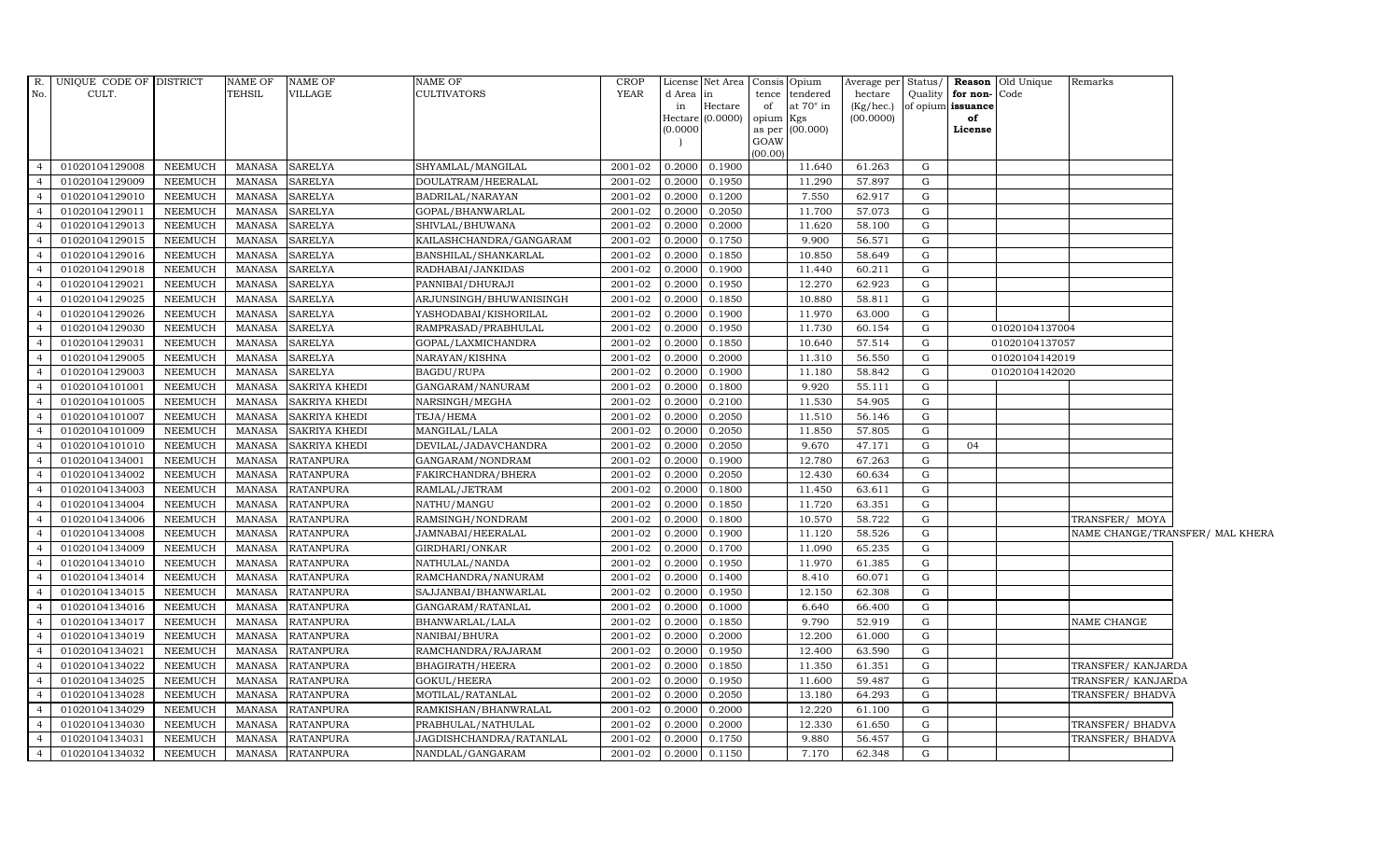| R.<br>No.                        | UNIQUE CODE OF DISTRICT<br>CULT. |                | NAME OF<br><b>TEHSIL</b> | NAME OF<br>VILLAGE | <b>NAME OF</b><br><b>CULTIVATORS</b> | <b>CROP</b><br><b>YEAR</b> | d Area<br>in<br>(0.0000) | License Net Area<br>lin<br>Hectare<br>Hectare (0.0000) | tence<br>of<br>opium<br>GOAW<br>(00.00) | Consis Opium<br>tendered<br>at $70^\circ$ in<br>Kgs<br>as per (00.000) | Average per Status/<br>hectare<br>(Kg/hec.)<br>(00.0000) | Quality           | for non-Code<br>of opium issuance<br>of<br>License | <b>Reason</b> Old Unique | Remarks             |
|----------------------------------|----------------------------------|----------------|--------------------------|--------------------|--------------------------------------|----------------------------|--------------------------|--------------------------------------------------------|-----------------------------------------|------------------------------------------------------------------------|----------------------------------------------------------|-------------------|----------------------------------------------------|--------------------------|---------------------|
| $\overline{4}$                   | 01020104134033                   | <b>NEEMUCH</b> | MANASA                   | <b>RATANPURA</b>   | KARULAL/JETRAM                       | 2001-02                    | 0.2000                   | 0.1400                                                 |                                         | 8.720                                                                  | 62.286                                                   | G                 |                                                    |                          |                     |
|                                  | 01020104134034                   | <b>NEEMUCH</b> | <b>MANASA</b>            | <b>RATANPURA</b>   | MANOHARLAL/GANGARAM                  | 2001-02                    | 0.2000                   | 0.1850                                                 |                                         | 12.390                                                                 | 66.973                                                   | G                 |                                                    |                          |                     |
|                                  | 01020104134035                   | NEEMUCH        | <b>MANASA</b>            | <b>RATANPURA</b>   | KACHRULAL/BHANWARLAL                 | 2001-02                    | 0.2000                   |                                                        |                                         |                                                                        |                                                          | $_{\rm F}$        |                                                    |                          |                     |
|                                  | 01020104134036                   | <b>NEEMUCH</b> | <b>MANASA</b>            | <b>RATANPURA</b>   | GANPAT/GIRDHARI                      | 2001-02                    | 0.2000                   | 0.1800                                                 |                                         | 11.320                                                                 | 62.889                                                   | G                 |                                                    |                          |                     |
| $\overline{4}$                   | 01020104134037                   | <b>NEEMUCH</b> | <b>MANASA</b>            | <b>RATANPURA</b>   | RAMPAL/RAMCHANDRA                    | 2001-02                    | 0.2000                   | 0.1750                                                 |                                         | 10.880                                                                 | 62.171                                                   | G                 |                                                    |                          |                     |
| $\overline{4}$                   | 01020104134039                   | <b>NEEMUCH</b> | <b>MANASA</b>            | <b>RATANPURA</b>   | HANSRAJ/PYARA                        | 2001-02                    | 0.2000                   | 0.2000                                                 |                                         | 12.530                                                                 | 62.650                                                   | G                 |                                                    |                          |                     |
| $\overline{a}$                   | 01020104134040                   | <b>NEEMUCH</b> | <b>MANASA</b>            | <b>RATANPURA</b>   | BALURAM/FAKIRCHANDRA                 | 2001-02                    | 0.2000                   | 0.1900                                                 |                                         | 11.640                                                                 | 61.263                                                   | G                 |                                                    |                          |                     |
|                                  | 01020104134042                   | <b>NEEMUCH</b> | <b>MANASA</b>            | <b>RATANPURA</b>   | DEVILAL/NATHULAL                     | 2001-02                    | 0.2000                   | 0.1750                                                 |                                         | 11.490                                                                 | 65.657                                                   | G                 |                                                    |                          |                     |
|                                  | 01020104134043                   | <b>NEEMUCH</b> | <b>MANASA</b>            | <b>RATANPURA</b>   | RAMLAL/BHURA                         | 2001-02                    | 0.2000                   | 0.2050                                                 |                                         | 11.880                                                                 | 57.951                                                   | G                 |                                                    |                          |                     |
| 4                                | 01020104134044                   | <b>NEEMUCH</b> | <b>MANASA</b>            | <b>RATANPURA</b>   | BHAGIRATH/RATANLAL                   | 2001-02                    | 0.2000                   | 0.1950                                                 |                                         | 11.930                                                                 | 61.179                                                   | G                 |                                                    |                          |                     |
| $\overline{4}$                   | 01020104134047                   | <b>NEEMUCH</b> | <b>MANASA</b>            | <b>RATANPURA</b>   | GOKUL/KACHRU                         | 2001-02                    | 0.2000                   | 0.1700                                                 |                                         | 10.260                                                                 | 60.353                                                   | G                 |                                                    |                          |                     |
| $\overline{4}$                   | 01020104134048                   | <b>NEEMUCH</b> | <b>MANASA</b>            | <b>RATANPURA</b>   | HAMERIBAI/JETRAM                     | 2001-02                    | 0.2000                   | 0.1500                                                 |                                         | 8.890                                                                  | 59.267                                                   | G                 |                                                    |                          |                     |
| $\Delta$                         | 01020104134049                   | <b>NEEMUCH</b> | <b>MANASA</b>            | <b>RATANPURA</b>   | PARIBAI/KANIRAM                      | 2001-02                    | 0.2000                   | 0.1750                                                 |                                         | 3.700                                                                  | 21.143                                                   | G                 | 04                                                 |                          |                     |
|                                  | 01020104134050                   | <b>NEEMUCH</b> | <b>MANASA</b>            | <b>RATANPURA</b>   | RATANLAL/KISHNA                      | 2001-02                    | 0.2000                   | 0.1900                                                 |                                         | 11.650                                                                 | 61.316                                                   | G                 |                                                    |                          |                     |
| $\overline{4}$                   | 01020104134051                   | <b>NEEMUCH</b> | MANASA                   | <b>RATANPURA</b>   | MAGDHUBAI/GANESH                     | 2001-02                    | 0.2000                   | 0.1950                                                 |                                         | 11.840                                                                 | 60.718                                                   | G                 |                                                    |                          |                     |
| $\overline{4}$                   | 01020104134053                   | NEEMUCH        | <b>MANASA</b>            | <b>RATANPURA</b>   | RATAN/BHUWANIRAM                     | 2001-02                    | 0.2000                   | 0.2000                                                 |                                         | 11.380                                                                 | 56.900                                                   | G                 |                                                    |                          |                     |
| $\overline{4}$                   | 01020104118001                   | <b>NEEMUCH</b> | <b>MANASA</b>            | PIPLIYA GHOTA      | KISHANLAL/UDAIRAM                    | 2001-02                    | 0.2000                   | 0.2000                                                 |                                         | 12.960                                                                 | 64.800                                                   | G                 |                                                    |                          |                     |
| $\overline{a}$                   | 01020104118002                   | <b>NEEMUCH</b> | <b>MANASA</b>            | PIPLIYA GHOTA      | JANKILAL/JAGANNATH                   | 2001-02                    | 0.2000                   | 0.2000                                                 |                                         | 11.870                                                                 | 59.350                                                   | G                 |                                                    |                          |                     |
|                                  | 01020104118003                   | <b>NEEMUCH</b> | <b>MANASA</b>            | PIPLIYA GHOTA      | BANSHILAL/BHONILAL                   | 2001-02                    | 0.2000                   | 0.1350                                                 |                                         | 7.670                                                                  | 56.815                                                   | G                 |                                                    |                          |                     |
|                                  | 01020104118005                   | <b>NEEMUCH</b> | <b>MANASA</b>            | PIPLIYA GHOTA      | RAMLAL/PYARCHANDRA                   | 2001-02                    | 0.2000                   | 0.2050                                                 |                                         | 12.750                                                                 | 62.195                                                   | G                 |                                                    |                          |                     |
| 4                                | 01020104118006                   | <b>NEEMUCH</b> | <b>MANASA</b>            | PIPLIYA GHOTA      | RAMVILAS/JAGANNATH                   | 2001-02                    | 0.2000                   | 0.1950                                                 |                                         | 12.920                                                                 | 66.256                                                   | G                 |                                                    |                          |                     |
| $\overline{4}$                   | 01020104118007                   | <b>NEEMUCH</b> | <b>MANASA</b>            | PIPLIYA GHOTA      | DHANRAJ/BAPULAL                      | 2001-02                    | 0.2000                   | 0.1850                                                 |                                         | 10.150                                                                 | 54.865                                                   | G                 |                                                    |                          |                     |
| $\overline{4}$                   | 01020104118008                   | <b>NEEMUCH</b> | <b>MANASA</b>            | PIPLIYA GHOTA      | NANALAL/KALU                         | 2001-02                    | 0.2000                   | 0.2000                                                 |                                         | 11.920                                                                 | 59.600                                                   | G                 |                                                    |                          |                     |
|                                  | 01020104118009                   | <b>NEEMUCH</b> | <b>MANASA</b>            | PIPLIYA GHOTA      | RAMLAL/SEVA                          | 2001-02                    | 0.2000                   | 0.1750                                                 |                                         | 9.730                                                                  | 55.600                                                   | G                 |                                                    |                          | TRANSFER/PHALASIYA  |
|                                  | 01020104118010                   | <b>NEEMUCH</b> | <b>MANASA</b>            | PIPLIYA GHOTA      | RAMIBAI/RODILAL                      | 2001-02                    | 0.2000                   | 0.1750                                                 |                                         | 10.210                                                                 | 58.343                                                   | G                 |                                                    |                          |                     |
| 4                                | 01020104118012                   | <b>NEEMUCH</b> | <b>MANASA</b>            | PIPLIYA GHOTA      | NANALAL/RUPA                         | 2001-02                    | 0.2000                   | 0.1950                                                 |                                         | 11.490                                                                 | 58.923                                                   | G                 |                                                    |                          |                     |
| $\overline{4}$                   | 01020104118015                   | <b>NEEMUCH</b> | <b>MANASA</b>            | PIPLIYA GHOTA      | GULABSINGH/KHUMANSINGH               | 2001-02                    | 0.2000                   | 0.1950                                                 |                                         | 12.250                                                                 | 62.821                                                   | G                 |                                                    |                          |                     |
| $\overline{4}$                   | 01020104118017                   | <b>NEEMUCH</b> | <b>MANASA</b>            | PIPLIYA GHOTA      | MANGILAL/DEVKISHAN                   | 2001-02                    | 0.2000                   | 0.1650                                                 |                                         | 9.180                                                                  | 55.636                                                   | G                 |                                                    |                          | TRANSFER/DEVRISOMYA |
|                                  | 01020104118018                   | <b>NEEMUCH</b> | <b>MANASA</b>            | PIPLIYA GHOTA      | ONKAR/NANDA                          | 2001-02                    | 0.2000                   | 0.1650                                                 |                                         | 10.340                                                                 | 62.667                                                   | G                 |                                                    |                          |                     |
|                                  | 01020104118019                   | <b>NEEMUCH</b> | <b>MANASA</b>            | PIPLIYA GHOTA      | KISHANIBAI/RAJARAM                   | 2001-02                    | 0.2000                   | 0.1200                                                 |                                         | 7.360                                                                  | 61.333                                                   | G                 |                                                    |                          |                     |
| 4                                | 01020104118020                   | <b>NEEMUCH</b> | <b>MANASA</b>            | PIPLIYA GHOTA      | BHERULAL/KASHIRAM                    | 2001-02                    | 0.2000                   | 0.1450                                                 |                                         | 7.690                                                                  | 53.034                                                   | G                 |                                                    |                          |                     |
| 4<br>$\overline{4}$              | 01020104118022                   | <b>NEEMUCH</b> | <b>MANASA</b>            | PIPLIYA GHOTA      | DHURILAL/BHUWANA                     | 2001-02                    | 0.2000                   | 0.2050                                                 |                                         | 12.970                                                                 | 63.268                                                   | G                 |                                                    |                          |                     |
|                                  | 01020104118024                   | NEEMUCH        | <b>MANASA</b>            | PIPLIYA GHOTA      | VIRENDRASINGH/BAHADUR                | 2001-02                    | 0.2000                   | 0.2000                                                 |                                         | 11.920                                                                 | 59.600                                                   | G                 |                                                    |                          |                     |
|                                  | 01020104118026                   | <b>NEEMUCH</b> | <b>MANASA</b>            | PIPLIYA GHOTA      | RAMESH/NARAYAN                       | 2001-02                    | 0.2000                   | 0.2000                                                 |                                         | 12.150                                                                 | 60.750                                                   | G<br>$\mathbf{F}$ |                                                    |                          |                     |
|                                  | 01020104118027                   | <b>NEEMUCH</b> | <b>MANASA</b>            | PIPLIYA GHOTA      | SHYAMLAL/KISANLAL                    | 2001-02                    | 0.2000                   |                                                        |                                         |                                                                        |                                                          |                   |                                                    |                          |                     |
| $\overline{4}$                   | 01020104118031                   | <b>NEEMUCH</b> | MANASA                   | PIPLIYA GHOTA      | MOTILAL/BHAGWAN                      | 2001-02                    | 0.2000                   | 0.1850                                                 |                                         | 9.750                                                                  | 52.703                                                   | G                 |                                                    |                          |                     |
| $\overline{4}$                   | 01020104118033                   | <b>NEEMUCH</b> | <b>MANASA</b>            | PIPLIYA GHOTA      | DEVILAL/BHERULAL                     | 2001-02                    | 0.2000                   | 0.1650                                                 |                                         | 9.070                                                                  | 54.970                                                   | G                 |                                                    |                          |                     |
| $\overline{4}$<br>$\overline{4}$ | 01020104118034                   | <b>NEEMUCH</b> | <b>MANASA</b>            | PIPLIYA GHOTA      | BHERUSINGH/BAPUSINGH                 | 2001-02                    | 0.2000                   | 0.2100                                                 |                                         | 12.600                                                                 | 60.000                                                   | G                 |                                                    |                          |                     |
|                                  | 01020104118036                   | <b>NEEMUCH</b> | <b>MANASA</b>            | PIPLIYA GHOTA      | RUPSINGH/BANESINGH                   | 2001-02                    | 0.2000                   | 0.1900                                                 |                                         | 11.730                                                                 | 61.737                                                   | G                 |                                                    |                          |                     |
|                                  | 01020104118037                   | <b>NEEMUCH</b> | <b>MANASA</b>            | PIPLIYA GHOTA      | KISHORE/BHAGWAN                      | 2001-02                    | 0.2000                   | 0.2000                                                 |                                         | 11.930                                                                 | 59.650                                                   | G                 |                                                    |                          |                     |
| $\overline{4}$                   | 01020104118038                   | <b>NEEMUCH</b> | MANASA                   | PIPLIYA GHOTA      | SHOBHARAM/BHAGWAN                    | 2001-02                    | 0.2000                   | 0.2000                                                 |                                         | 12.600                                                                 | 63.000                                                   | G                 |                                                    |                          |                     |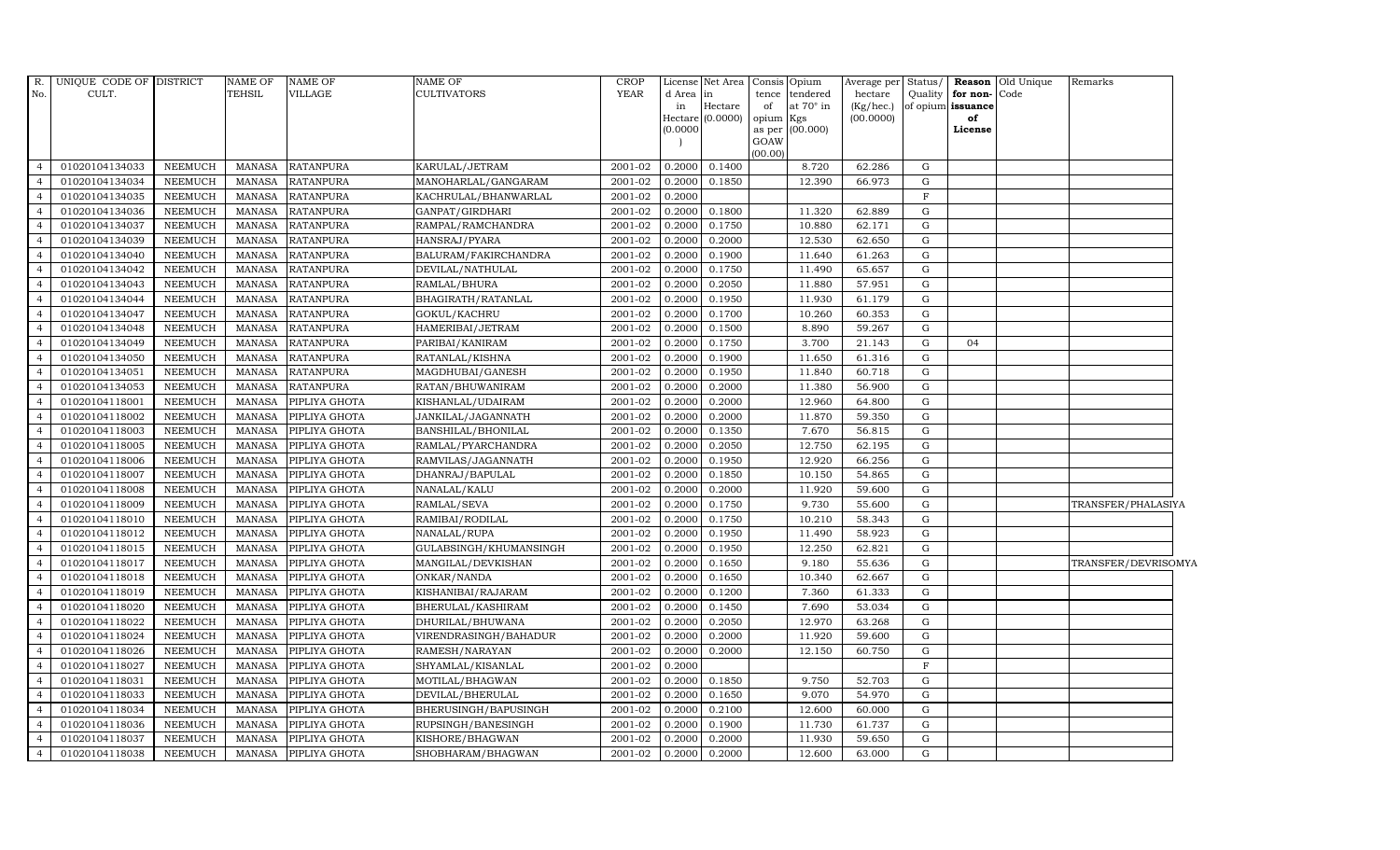| R.             | UNIQUE CODE OF DISTRICT |                | <b>NAME OF</b>  | <b>NAME OF</b> | <b>NAME OF</b>             | CROP        |           | License Net Area | Consis          | Opium            | Average per Status/ Reason Old Unique |             |                         |                | Remarks          |
|----------------|-------------------------|----------------|-----------------|----------------|----------------------------|-------------|-----------|------------------|-----------------|------------------|---------------------------------------|-------------|-------------------------|----------------|------------------|
| No.            | CULT.                   |                | TEHSIL          | <b>VILLAGE</b> | <b>CULTIVATORS</b>         | <b>YEAR</b> | d Area in |                  | tence           | tendered         | hectare                               |             | Quality   for non- Code |                |                  |
|                |                         |                |                 |                |                            |             | in        | Hectare          | of              | at $70^\circ$ in | (Kg/hec.)                             |             | of opium issuance       |                |                  |
|                |                         |                |                 |                |                            |             | 0.0000    | Hectare (0.0000) | opium<br>as per | Kgs<br>(00.000)  | (00.0000)                             |             | of<br>License           |                |                  |
|                |                         |                |                 |                |                            |             |           |                  | GOAW            |                  |                                       |             |                         |                |                  |
|                |                         |                |                 |                |                            |             |           |                  | (00.00)         |                  |                                       |             |                         |                |                  |
| $\overline{4}$ | 01020104118039          | <b>NEEMUCH</b> | <b>MANASA</b>   | PIPLIYA GHOTA  | HARPALSINGH/NATHUSINGH     | 2001-02     | 0.2000    | 0.2000           |                 | 12.320           | 61.600                                | G           |                         |                |                  |
| $\overline{4}$ | 01020104118041          | <b>NEEMUCH</b> | <b>MANASA</b>   | PIPLIYA GHOTA  | NANDLAL/GIRDHARI           | 2001-02     | 0.2000    | 0.2000           |                 | 11.180           | 55.900                                | $\mathbf G$ |                         |                |                  |
| $\overline{4}$ | 01020104118046          | <b>NEEMUCH</b> | <b>MANASA</b>   | PIPLIYA GHOTA  | DEVIKISHAN/NARAYAN         | 2001-02     | 0.2000    | 0.1050           |                 | 6.310            | 60.095                                | G           |                         |                | NAME CHANGE      |
| $\overline{4}$ | 01020104118047          | <b>NEEMUCH</b> | <b>MANASA</b>   | PIPLIYA GHOTA  | BANESINGH/LALSINGH         | 2001-02     | 0.2000    | 0.1900           |                 | 11.870           | 62.474                                | $\mathbf G$ |                         |                |                  |
| $\overline{4}$ | 01020104118049          | <b>NEEMUCH</b> | <b>MANASA</b>   | PIPLIYA GHOTA  | GOPAL/NANURAM              | 2001-02     | 0.2000    | 0.1550           |                 | 8.940            | 57.677                                | G           |                         |                |                  |
| $\overline{4}$ | 01020104118050          | <b>NEEMUCH</b> | <b>MANASA</b>   | PIPLIYA GHOTA  | BHANWARIBAI/BHERULAL       | 2001-02     | 0.2000    | 0.1150           |                 | 6.870            | 59.739                                | G           |                         |                |                  |
| $\overline{4}$ | 01020104118055          | NEEMUCH        | <b>MANASA</b>   | PIPLIYA GHOTA  | BHAGWAN/MANGILAL           | 2001-02     | 0.2000    | 0.1800           |                 | 9.490            | 52.722                                | ${\bf G}$   |                         |                |                  |
| $\overline{4}$ | 01020104118056          | <b>NEEMUCH</b> | <b>MANASA</b>   | PIPLIYA GHOTA  | MANGISINGH/VIJAYSINGH      | 2001-02     | 0.2000    | 0.1950           |                 | 12.240           | 62.769                                | G           |                         |                |                  |
| $\overline{4}$ | 01020104118030          | <b>NEEMUCH</b> | <b>MANASA</b>   | PIPLIYA GHOTA  | SAMRATHSINGH/BALWANATSINGH | 2001-02     | 0.2000    | 0.1600           |                 | 9.900            | 61.875                                | $\mathbf G$ |                         | 01020104112027 |                  |
| $\overline{4}$ | 01020104119002          | <b>NEEMUCH</b> | $\mbox{MANASA}$ | PHOOLPURA      | BAPULAL/DEV                | 2001-02     | 0.2000    | 0.1900           |                 | 11.720           | 61.684                                | G           |                         |                |                  |
| $\overline{4}$ | 01020104119004          | <b>NEEMUCH</b> | <b>MANASA</b>   | PHOOLPURA      | MANNA/SITARAM              | 2001-02     | 0.2000    | 0.1700           |                 | 10.830           | 63.706                                | G           |                         |                |                  |
| $\overline{4}$ | 01020104119005          | <b>NEEMUCH</b> | <b>MANASA</b>   | PHOOLPURA      | BAPULAL/NARAYAN            | 2001-02     | 0.2000    | 0.2000           |                 | 11.540           | 57.700                                | ${\rm G}$   |                         |                |                  |
| $\overline{4}$ | 01020104119006          | <b>NEEMUCH</b> | <b>MANASA</b>   | PHOOLPURA      | KALULAL/UDAIRAM            | 2001-02     | 0.2000    | 0.1500           |                 | 10.590           | 70.600                                | G           |                         |                |                  |
| $\overline{4}$ | 01020104119010          | <b>NEEMUCH</b> | <b>MANASA</b>   | PHOOLPURA      | KISHANLAL/NANURAM          | 2001-02     | 0.2000    | 0.1850           |                 | 12.550           | 67.838                                | $\mathbf G$ |                         |                |                  |
| $\overline{4}$ | 01020104119011          | NEEMUCH        | <b>MANASA</b>   | PHOOLPURA      | BHAGIRATH/UDAIRAM          | 2001-02     | 0.2000    | 0.2000           |                 | 12.930           | 64.650                                | ${\bf G}$   |                         |                |                  |
| $\overline{4}$ | 01020104119012          | <b>NEEMUCH</b> | <b>MANASA</b>   | PHOOLPURA      | RATANLAL/SITARAM           | 2001-02     | 0.2000    | 0.1700           |                 | 9.850            | 57.941                                | G           |                         |                |                  |
| $\overline{4}$ | 01020104119013          | <b>NEEMUCH</b> | <b>MANASA</b>   | PHOOLPURA      | MANNALAL/KISHORE           | 2001-02     | 0.2000    | 0.1750           |                 | 11.550           | 66.000                                | G           |                         |                |                  |
| $\overline{4}$ | 01020104119015          | <b>NEEMUCH</b> | MANASA          | PHOOLPURA      | KARULAL/DEVI               | 2001-02     | 0.2000    |                  |                 |                  |                                       | $\mathbf F$ |                         |                |                  |
| $\overline{4}$ | 01020104119018          | <b>NEEMUCH</b> | <b>MANASA</b>   | PHOOLPURA      | AMRITRAM/UDA               | 2001-02     | 0.2000    | 0.1500           |                 | 10.600           | 70.667                                | $\mathbf G$ |                         |                |                  |
|                | 01020104119019          | NEEMUCH        | <b>MANASA</b>   | PHOOLPURA      | RODILAL/MEGHA              | 2001-02     | 0.2000    | 0.1550           |                 | 9.950            | 64.194                                | ${\bf G}$   |                         |                |                  |
| $\overline{4}$ | 01020104119021          | <b>NEEMUCH</b> | <b>MANASA</b>   | PHOOLPURA      | <b>BAPULAL/KISHORE</b>     | 2001-02     | 0.2000    | 0.2000           |                 | 12.270           | 61.350                                | G           |                         |                |                  |
| $\overline{4}$ | 01020104119022          | <b>NEEMUCH</b> | <b>MANASA</b>   | PHOOLPURA      | NANDLAL/MANNALAL           | 2001-02     | 0.2000    | 0.1800           |                 | 11.600           | 64.444                                | G           |                         |                |                  |
| $\overline{4}$ | 01020104119026          | <b>NEEMUCH</b> | MANASA          | PHOOLPURA      | KALURAM/KISHNA             | 2001-02     | 0.2000    | 0.1800           |                 | 11.560           | 64.222                                | G           |                         |                |                  |
| $\overline{4}$ | 01020104119027          | <b>NEEMUCH</b> | <b>MANASA</b>   | PHOOLPURA      | PREMCHANDRA/RAMCHANDRA     | 2001-02     | 0.2000    | 0.1900           |                 | 11.610           | 61.105                                | $\mathbf G$ |                         |                | TRANSFER/KHEDLI  |
| $\overline{4}$ | 01020104119028          | <b>NEEMUCH</b> | <b>MANASA</b>   | PHOOLPURA      | HEERABAI/BABULAL           | 2001-02     | 0.2000    | 0.1900           |                 | 11.340           | 59.684                                | $\mathbf G$ |                         |                | TRANSFER/FOFLIYA |
| $\overline{4}$ | 01020104140001          | <b>NEEMUCH</b> | <b>MANASA</b>   | <b>PAVTI</b>   | BHONA/DEVA                 | 2001-02     | 0.2000    | 0.1900           |                 | 11.470           | 60.368                                | G           |                         |                | NAME CHANGE      |
| $\overline{4}$ | 01020104140002          | <b>NEEMUCH</b> | <b>MANASA</b>   | <b>PAVTI</b>   | MOHANLAL/UDA               | 2001-02     | 0.2000    | 0.2000           |                 | 12.900           | 64.500                                | G           |                         |                |                  |
| $\overline{4}$ | 01020104140003          | NEEMUCH        | MANASA          | <b>PAVTI</b>   | RADHAKISHAN/GAMER          | 2001-02     | 0.2000    | 0.1900           |                 | 10.920           | 57.474                                | $\mathbf G$ |                         |                |                  |
| $\overline{4}$ | 01020104140004          | <b>NEEMUCH</b> | <b>MANASA</b>   | <b>PAVTI</b>   | HARIRAM/CHATURBHUJ         | 2001-02     | 0.2000    | 0.2000           |                 | 11.750           | 58.750                                | G           |                         |                |                  |
| $\Delta$       | 01020104140005          | <b>NEEMUCH</b> | <b>MANASA</b>   | <b>PAVTI</b>   | KANIRAM/BHAGWAN            | 2001-02     | 0.2000    | 0.1850           |                 | 10.950           | 59.189                                | $\mathbf G$ |                         |                |                  |
| $\overline{4}$ | 01020104140006          | <b>NEEMUCH</b> | <b>MANASA</b>   | <b>PAVTI</b>   | BHANWARLAL/KISHAR          | 2001-02     | 0.2000    | 0.1850           |                 | 10.820           | 58.486                                | G           |                         |                |                  |
| $\overline{4}$ | 01020104140008          | <b>NEEMUCH</b> | <b>MANASA</b>   | <b>PAVTI</b>   | MANGILAL/BHURA             | 2001-02     | 0.2000    | 0.1850           |                 | 11.030           | 59.622                                | $\mathbf G$ |                         |                |                  |
| $\overline{4}$ | 01020104140009          | <b>NEEMUCH</b> | <b>MANASA</b>   | <b>PAVTI</b>   | KACHRU/NANALAL             | 2001-02     | 0.2000    | 0.1850           |                 | 11.490           | 62.108                                | $\mathbf G$ |                         |                |                  |
| $\overline{4}$ | 01020104140010          | <b>NEEMUCH</b> | <b>MANASA</b>   | <b>PAVTI</b>   | RAMLAL/UDA                 | 2001-02     | 0.2000    | 0.2000           |                 | 11.820           | 59.100                                | $\mathbf G$ |                         |                | NAME CHANGE      |
|                | 01020104140011          | <b>NEEMUCH</b> | <b>MANASA</b>   | <b>PAVTI</b>   | NANDLAL/BHAGIRATH          | 2001-02     | 0.2000    | 0.1950           |                 | 12.570           | 64.462                                | $\mathbf G$ |                         |                | TRANSFER/RAJPURA |
| $\overline{4}$ | 01020104140012          | <b>NEEMUCH</b> | <b>MANASA</b>   | <b>PAVTI</b>   | PANNALAL/BHAGWAN           | 2001-02     | 0.2000    | 0.2000           |                 | 12.490           | 62.450                                | G           |                         |                |                  |
| $\overline{4}$ | 01020104140016          | <b>NEEMUCH</b> | <b>MANASA</b>   | <b>PAVTI</b>   | NANDLAL/NARAYAN            | 2001-02     | 0.2000    | 0.2000           |                 | 10.690           | 53.450                                | G           |                         |                |                  |
| $\overline{4}$ | 01020104140019          | <b>NEEMUCH</b> | <b>MANASA</b>   | <b>PAVTI</b>   | BHANWARLAL/KISHAN          | 2001-02     | 0.2000    | 0.1950           |                 | 11.350           | 58.205                                | G           |                         |                |                  |
| $\overline{4}$ | 01020104144004          | <b>NEEMUCH</b> | <b>MANASA</b>   | <b>NALWA</b>   | SHIVNARAYAN/JAGANNATH      | 2001-02     | 0.2000    | 0.1250           |                 | 5.770            | 46.160                                | G           | 04                      |                |                  |
| $\overline{4}$ | 01020104144006          | <b>NEEMUCH</b> | <b>MANASA</b>   | <b>NALWA</b>   | VAJERAM/JAGANNATH          | 2001-02     | 0.2000    | 0.1050           |                 | 6.700            | 63.810                                | G           |                         |                |                  |
| $\overline{4}$ | 01020104144007          | <b>NEEMUCH</b> | MANASA          | <b>NALWA</b>   | BANSHILAL/GANESH           | 2001-02     | 0.2000    | 0.1950           |                 | 13.430           | 68.872                                | G           |                         |                |                  |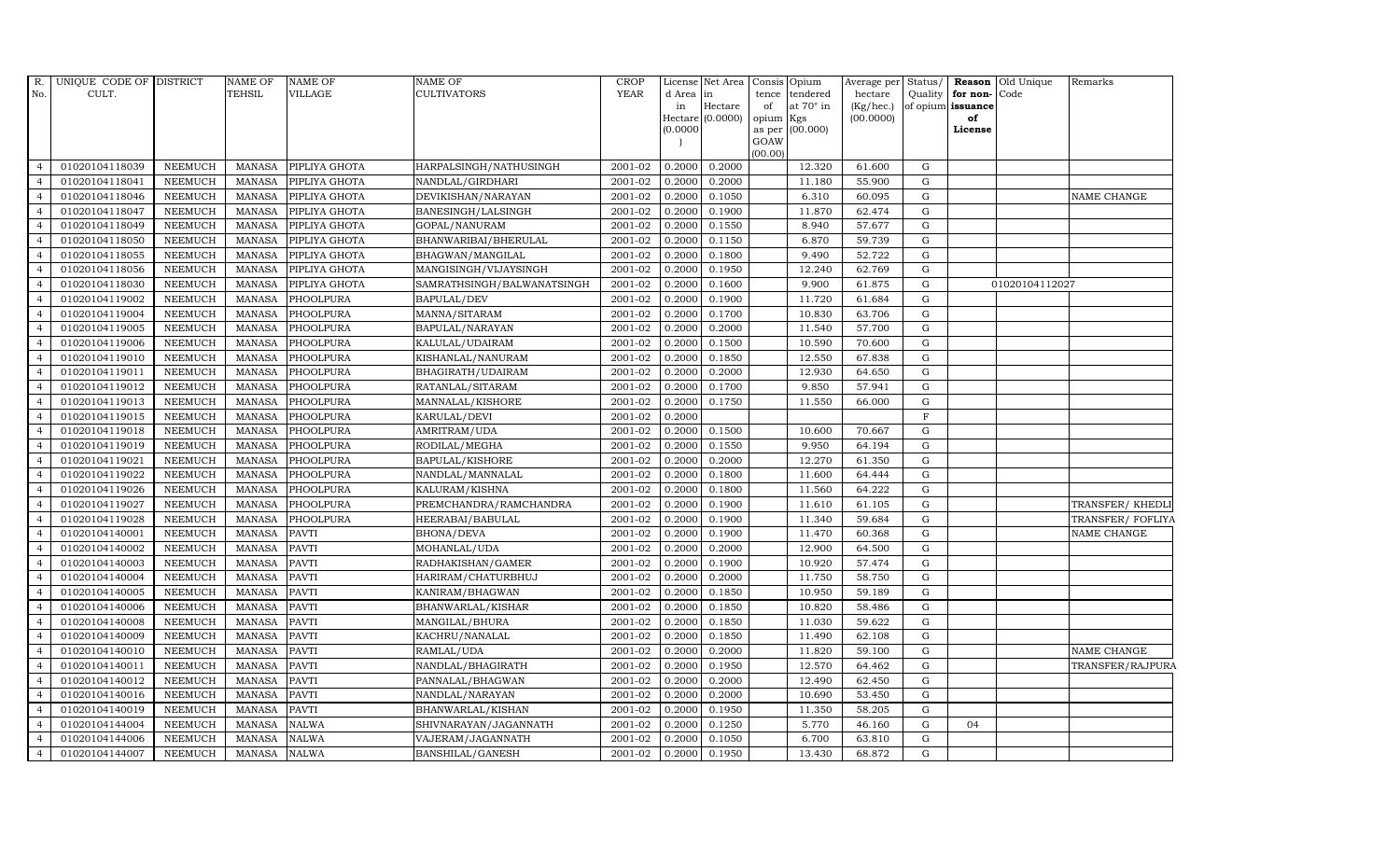|                | R. UNIQUE CODE OF DISTRICT |                | <b>NAME OF</b> | NAME OF      | <b>NAME OF</b>         | <b>CROP</b> |           | License Net Area |           | Consis Opium    | Average per     |             |                      | Status/ <b>Reason</b> Old Unique | Remarks                  |  |
|----------------|----------------------------|----------------|----------------|--------------|------------------------|-------------|-----------|------------------|-----------|-----------------|-----------------|-------------|----------------------|----------------------------------|--------------------------|--|
| No.            | CULT.                      |                | <b>TEHSIL</b>  | VILLAGE      | <b>CULTIVATORS</b>     | <b>YEAR</b> | d Area in |                  |           | tence tendered  | hectare         |             | Quality for non-Code |                                  |                          |  |
|                |                            |                |                |              |                        |             | in        | Hectare          | of        | at 70° in       | $(Kg/$ hec. $)$ |             | of opium issuance    |                                  |                          |  |
|                |                            |                |                |              |                        |             | (0.0000)  | Hectare (0.0000) | opium Kgs | as per (00.000) | (00.0000)       |             | of<br>License        |                                  |                          |  |
|                |                            |                |                |              |                        |             |           |                  | GOAW      |                 |                 |             |                      |                                  |                          |  |
|                |                            |                |                |              |                        |             |           |                  | (00.00)   |                 |                 |             |                      |                                  |                          |  |
| $\overline{4}$ | 01020104144008             | <b>NEEMUCH</b> | MANASA         | <b>NALWA</b> | MAGIBAI/ONKAR          | 2001-02     | 0.2000    | 0.1800           |           | 11.400          | 63.333          | G           |                      |                                  |                          |  |
| $\overline{4}$ | 01020104144009             | <b>NEEMUCH</b> | MANASA         | <b>NALWA</b> | PRABHULAL/KISHAN       | 2001-02     | 0.2000    | 0.1800           |           | 11.310          | 62.833          | ${\rm G}$   |                      |                                  |                          |  |
| $\overline{4}$ | 01020104144010             | <b>NEEMUCH</b> | <b>MANASA</b>  | <b>NALWA</b> | VINODKUMAR/RAMNATH     | 2001-02     | 0.2000    | 0.2000           |           | 12.420          | 62.100          | G           |                      |                                  |                          |  |
|                | 01020104144011             | <b>NEEMUCH</b> | <b>MANASA</b>  | NALWA        | RAMESHWAR/BHANWARLAL   | 2001-02     | 0.2000    | 0.1900           |           | 12.310          | 64.789          | G           |                      |                                  |                          |  |
|                | 01020104144012             | <b>NEEMUCH</b> | <b>MANASA</b>  | NALWA        | VIDHYABAI/GHISALAL     | $2001 - 02$ | 0.2000    | 0.1900           |           | 11.070          | 58.263          | $\mathbf G$ |                      |                                  |                          |  |
| $\overline{4}$ | 01020104144014             | <b>NEEMUCH</b> | <b>MANASA</b>  | NALWA        | RADHABAI/KARULAL       | 2001-02     | 0.2000    | 0.1900           |           | 11.640          | 61.263          | G           |                      |                                  | TRANSFER/ LASUDIYA ANTRI |  |
| $\overline{4}$ | 01020104144015             | <b>NEEMUCH</b> | MANASA         | <b>NALWA</b> | PRAHLAD/SHAMBHULAL     | 2001-02     | 0.2000    | 0.1250           |           | 7.840           | 62.720          | $\mathbf G$ |                      |                                  |                          |  |
|                | 01020104144016             | <b>NEEMUCH</b> | <b>MANASA</b>  | NALWA        | JAMNABAI/BANSHILAL     | 2001-02     | 0.2000    | 0.1950           |           | 12.410          | 63.641          | G           |                      |                                  |                          |  |
|                | 01020104144017             | <b>NEEMUCH</b> | <b>MANASA</b>  | NALWA        | <b>BABULAL/DEVILAL</b> | 2001-02     | 0.2000    | 0.1900           |           | 12.110          | 63.737          | $\mathbf G$ |                      |                                  |                          |  |
|                | 01020104144018             | <b>NEEMUCH</b> | MANASA         | NALWA        | BHAGWATIBAI/RODILAL    | 2001-02     | 0.2000    | 0.1050           |           | 6.800           | 64.762          | ${\rm G}$   |                      |                                  |                          |  |
| $\overline{4}$ | 01020104144020             | <b>NEEMUCH</b> | <b>MANASA</b>  | NALWA        | RAMCHANDRA/VARDA       | 2001-02     | 0.2000    | 0.1750           |           | 9.830           | 56.171          | G           |                      |                                  |                          |  |
| $\overline{4}$ | 01020104144021             | <b>NEEMUCH</b> | MANASA         | <b>NALWA</b> | BHULIBAI/GANGARAM      | 2001-02     | 0.2000    | 0.2000           |           | 11.640          | 58.200          | $\mathbf G$ |                      |                                  |                          |  |
| $\overline{a}$ | 01020104144022             | <b>NEEMUCH</b> | <b>MANASA</b>  | NALWA        | PREMBAI/BANSHILAL      | 2001-02     | 0.2000    | 0.2000           |           | 11.950          | 59.750          | G           |                      |                                  |                          |  |
|                | 01020104144023             | <b>NEEMUCH</b> | <b>MANASA</b>  | <b>NALWA</b> | SURAJMAL/BHANWARLAL    | 2001-02     | 0.2000    | 0.2000           |           | 11.240          | 56.200          | $\mathbf G$ |                      |                                  |                          |  |
|                | 01020104144024             | <b>NEEMUCH</b> | MANASA         | NALWA        | BHANWAR/GANESH         | 2001-02     | 0.2000    | 0.2000           |           | 11.830          | 59.150          | ${\rm G}$   |                      |                                  |                          |  |
| $\overline{4}$ | 01020104144026             | <b>NEEMUCH</b> | <b>MANASA</b>  | <b>NALWA</b> | GANPAT/LAXMINARAYAN    | 2001-02     | 0.2000    | 0.1900           |           | 12.790          | 67.316          | G           |                      |                                  |                          |  |
| $\overline{4}$ | 01020104144027             | <b>NEEMUCH</b> | MANASA         | <b>NALWA</b> | RAMDAYAL/SHANKARLAL    | 2001-02     | 0.2000    | 0.1950           |           | 13.300          | 68.205          | G           |                      |                                  |                          |  |
| $\overline{a}$ | 01020104144028             | <b>NEEMUCH</b> | <b>MANASA</b>  | NALWA        | BABULAL/BHANWARLAL     | 2001-02     | 0.2000    | 0.2050           |           | 13.410          | 65.415          | G           |                      |                                  |                          |  |
|                | 01020104144030             | <b>NEEMUCH</b> | <b>MANASA</b>  | <b>NALWA</b> | KANHAIYALAL/JAYSINGH   | 2001-02     | 0.2000    | 0.1900           |           | 10.690          | 56.263          | $\mathbf G$ |                      |                                  |                          |  |
|                | 01020104144033             | <b>NEEMUCH</b> | MANASA         | NALWA        | RAMESHCHANDRA/NARAYAN  | 2001-02     | 0.2000    | 0.0850           |           | 5.540           | 65.176          | ${\rm G}$   |                      |                                  |                          |  |
| $\overline{4}$ | 01020104144034             | <b>NEEMUCH</b> | <b>MANASA</b>  | NALWA        | RAMCHANDRA/AMRA        | 2001-02     | 0.2000    | 0.1700           |           | 10.370          | 61.000          | G           |                      |                                  |                          |  |
| $\overline{4}$ | 01020104144037             | <b>NEEMUCH</b> | <b>MANASA</b>  | <b>NALWA</b> | RAMKUNWARBAI/RATANLAL  | 2001-02     | 0.2000    | 0.1900           |           | 11.780          | 62.000          | G           |                      |                                  |                          |  |
| $\overline{4}$ | 01020104144039             | <b>NEEMUCH</b> | MANASA         | <b>NALWA</b> | ONKAR/MODIRAM          | 2001-02     | 0.2000    | 0.2000           |           | 11.920          | 59.600          | ${\rm G}$   |                      |                                  |                          |  |
|                | 01020104144040             | <b>NEEMUCH</b> | <b>MANASA</b>  | NALWA        | GEETABAI/NANURAM       | 2001-02     | 0.2000    | 0.1950           |           | 11.970          | 61.385          | G           |                      |                                  |                          |  |
|                | 01020104144041             | <b>NEEMUCH</b> | MANASA         | <b>NALWA</b> | BHANWARLAL/KHEMA       | 2001-02     | 0.2000    | 0.2000           |           | 13.180          | 65.900          | $\mathbf G$ |                      |                                  |                          |  |
| $\overline{4}$ | 01020104144042             | <b>NEEMUCH</b> | <b>MANASA</b>  | NALWA        | LAXMINARAYAN/KUKA      | 2001-02     | 0.2000    | 0.2000           |           | 13.200          | 66.000          | G           |                      |                                  |                          |  |
| $\overline{4}$ | 01020104144043             | <b>NEEMUCH</b> | <b>MANASA</b>  | <b>NALWA</b> | <b>BANSHILAL/KUKA</b>  | $2001 - 02$ | 0.2000    | 0.2000           |           | 12.760          | 63.800          | G           |                      |                                  |                          |  |
| $\overline{4}$ | 01020104144044             | <b>NEEMUCH</b> | MANASA         | <b>NALWA</b> | SOHANLAL/KUKA          | 2001-02     | 0.2000    | 0.2000           |           | 13.780          | 68.900          | ${\rm G}$   |                      |                                  |                          |  |
| $\overline{a}$ | 01020104144050             | <b>NEEMUCH</b> | <b>MANASA</b>  | <b>NALWA</b> | BAPULAL/NARAYAN        | 2001-02     | 0.2000    | 0.1450           |           | 8.790           | 60.621          | $\mathbf G$ |                      |                                  | TRANSFER/ DEVRIANTRI     |  |
|                | 01020104144053             | <b>NEEMUCH</b> | MANASA         | <b>NALWA</b> | GANESHRAM/HAMERSINGH   | 2001-02     | 0.2000    | 0.1900           |           | 11.880          | 62.526          | $\mathbf G$ |                      |                                  |                          |  |
|                | 01020104144054             | <b>NEEMUCH</b> | <b>MANASA</b>  | NALWA        | BHANWARLAL/BAGDUJI     | 2001-02     | 0.2000    | 0.2000           |           | 12.850          | 64.250          | G           |                      |                                  |                          |  |
| $\overline{a}$ | 01020104144055             | <b>NEEMUCH</b> | <b>MANASA</b>  | <b>NALWA</b> | DEUBAI/RAMLAL          | 2001-02     | 0.2000    | 0.1650           |           | 9.530           | 57.758          | ${\rm G}$   |                      |                                  |                          |  |
| $\overline{4}$ | 01020104144056             | <b>NEEMUCH</b> | MANASA         | NALWA        | SEETABAI/BHAGATRAM     | 2001-02     | 0.2000    | 0.2000           |           | 11.000          | 55.000          | $\mathbf G$ |                      |                                  |                          |  |
| $\overline{4}$ | 01020104144057             | <b>NEEMUCH</b> | <b>MANASA</b>  | <b>NALWA</b> | JAGDISH/BHERULAL       | 2001-02     | 0.2000    | 0.2000           |           | 11.320          | 56.600          | G           |                      | 01020104063067                   |                          |  |
|                | 01020104144058             | <b>NEEMUCH</b> | <b>MANASA</b>  | <b>NALWA</b> | JAGDISH/RAMLAL         | 2001-02     | 0.2000    | 0.1950           |           | 11.900          | 61.026          | G           |                      | 01020104063069                   |                          |  |
|                | 01020104144059             | <b>NEEMUCH</b> | <b>MANASA</b>  | NALWA        | NANURAM/BHERA          | 2001-02     | 0.2000    | 0.1900           |           | 11.080          | 58.316          | G           |                      | 01020104063093                   |                          |  |
| $\overline{4}$ | 01020104103003             | <b>NEEMUCH</b> | <b>MANASA</b>  | NAI KINOR    | KAMLABAI/NARAYAN       | 2001-02     | 0.2000    | 0.1850           |           | 5.840           | 31.568          | G           | 04                   |                                  |                          |  |
| $\overline{4}$ | 01020104103005             | <b>NEEMUCH</b> | MANASA         | NAI KINOR    | NANDLAL/BHERULAL       | 2001-02     | 0.2000    | 0.2000           |           | 9.530           | 47.650          | G           | 04                   |                                  |                          |  |
| $\overline{4}$ | 01020104103007             | <b>NEEMUCH</b> | <b>MANASA</b>  | NAI KINOR    | <b>BHULIBAI/BABRU</b>  | 2001-02     | 0.2000    | 0.1800           |           | 10.650          | 59.167          | G           |                      |                                  |                          |  |
|                | 01020104133002             | <b>NEEMUCH</b> | <b>MANASA</b>  | MOYA         | GANGABAI/RAMCHANDRA    | 2001-02     | 0.2000    | 0.1900           |           | 11.310          | 59.526          | G           |                      |                                  |                          |  |
| $\overline{4}$ | 01020104133003             | <b>NEEMUCH</b> | MANASA         | MOYA         | ONKAR/CHUNNILAL        | 2001-02     | 0.2000    | 0.1850           |           | 10.760          | 58.162          | $\mathbf G$ |                      |                                  |                          |  |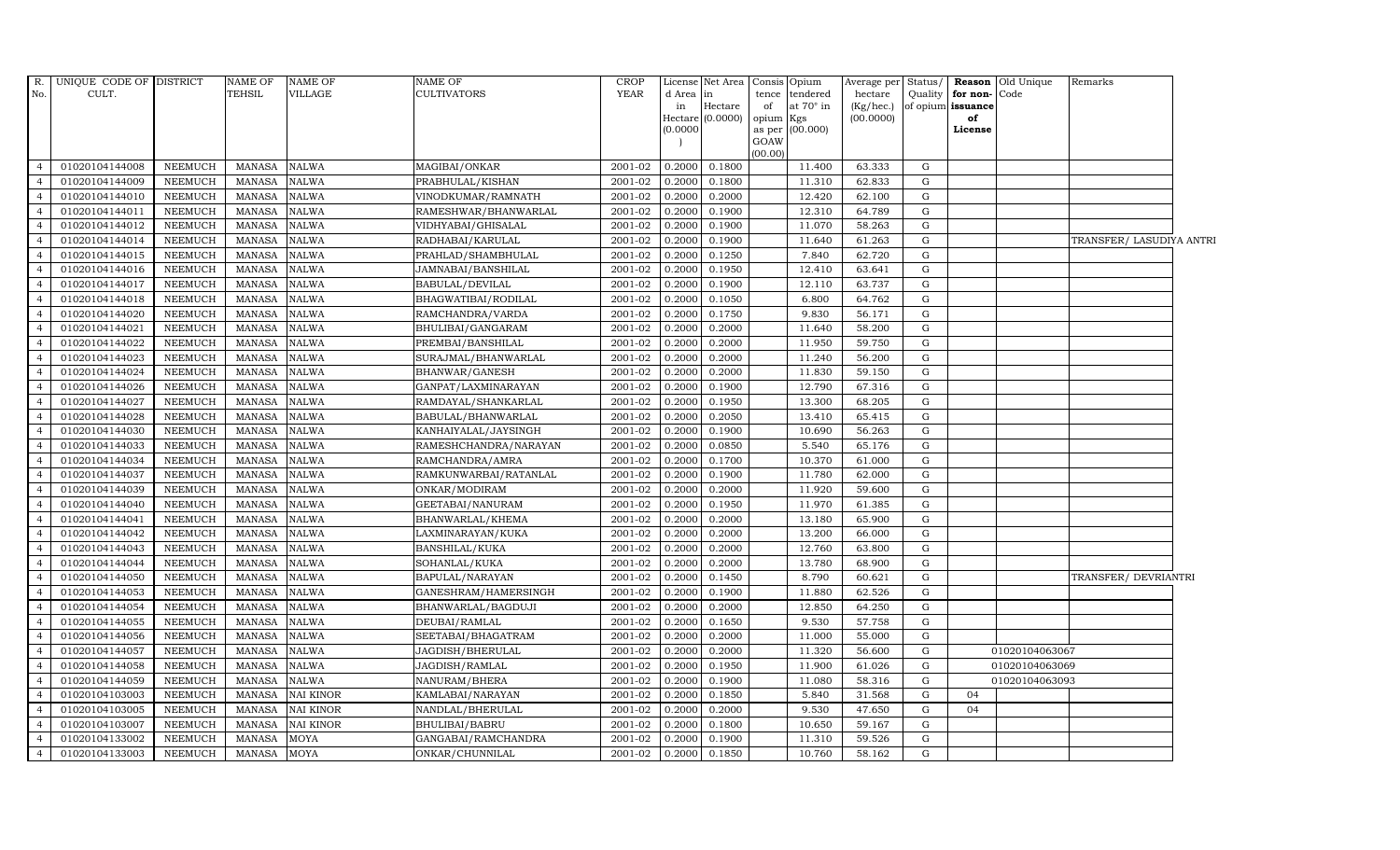| R.             | UNIQUE CODE OF DISTRICT |                | <b>NAME OF</b> | <b>NAME OF</b> | <b>NAME OF</b>            | <b>CROP</b> |                     | License Net Area | Consis Opium    |                 | Average per | Status/     |                   | <b>Reason</b> Old Unique | Remarks            |
|----------------|-------------------------|----------------|----------------|----------------|---------------------------|-------------|---------------------|------------------|-----------------|-----------------|-------------|-------------|-------------------|--------------------------|--------------------|
| No.            | CULT.                   |                | <b>TEHSIL</b>  | VILLAGE        | <b>CULTIVATORS</b>        | <b>YEAR</b> | d Area              | in               | tence           | tendered        | hectare     | Quality     | for non-          | Code                     |                    |
|                |                         |                |                |                |                           |             | in                  | Hectare          | of              | at 70° in       | (Kg/hec.)   |             | of opium issuance |                          |                    |
|                |                         |                |                |                |                           |             | Hectare<br>(0.0000) | (0.0000)         | opium<br>as per | Kgs<br>(00.000) | (00.0000)   |             | of<br>License     |                          |                    |
|                |                         |                |                |                |                           |             |                     |                  | GOAW            |                 |             |             |                   |                          |                    |
|                |                         |                |                |                |                           |             |                     |                  | (00.00)         |                 |             |             |                   |                          |                    |
| $\overline{4}$ | 01020104133004          | <b>NEEMUCH</b> | <b>MANASA</b>  | <b>MOYA</b>    | BHAGUBAI/BHAVARLAL        | 2001-02     | 0.2000              | 0.1950           |                 | 12.470          | 63.949      | G           |                   |                          |                    |
| $\overline{4}$ | 01020104133005          | <b>NEEMUCH</b> | <b>MANASA</b>  | <b>MOYA</b>    | MATHURALAL/HEERALAL       | 2001-02     | 0.2000              | 0.1400           |                 | 8.640           | 61.714      | G           |                   |                          |                    |
| $\overline{4}$ | 01020104133006          | <b>NEEMUCH</b> | <b>MANASA</b>  | <b>MOYA</b>    | CHANDBAI/IBRAHIM          | 2001-02     | 0.2000              | 0.1900           |                 | 11.650          | 61.316      | G           |                   |                          |                    |
| $\overline{4}$ | 01020104133007          | <b>NEEMUCH</b> | <b>MANASA</b>  | <b>MOYA</b>    | GORDHANSINGH/BHANWARSINGH | 2001-02     | 0.2000              | 0.1850           |                 | 11.440          | 61.838      | G           |                   |                          | TRANSFER/ KANJARDA |
| $\overline{4}$ | 01020104133008          | <b>NEEMUCH</b> | <b>MANASA</b>  | <b>MOYA</b>    | BAPULAL/DEVILAL           | 2001-02     | 0.2000              | 0.1900           |                 | 12.060          | 63.474      | G           |                   |                          |                    |
| $\overline{4}$ | 01020104133009          | <b>NEEMUCH</b> | <b>MANASA</b>  | MOYA           | RAMESH/PRITHVIRAJ         | 2001-02     | 0.2000              | 0.1850           |                 | 12.380          | 66.919      | G           |                   |                          |                    |
| $\overline{4}$ | 01020104133010          | <b>NEEMUCH</b> | <b>MANASA</b>  | <b>MOYA</b>    | JAGDISH/PRITHVIRAJ        | 2001-02     | 0.2000              |                  |                 |                 |             | $\mathbf F$ |                   |                          |                    |
| $\overline{4}$ | 01020104133012          | <b>NEEMUCH</b> | <b>MANASA</b>  | <b>MOYA</b>    | ALLAHNOOR/NANHEKHAN       | 2001-02     | 0.2000              | 0.1150           |                 | 6.480           | 56.348      | G           |                   |                          |                    |
| $\overline{4}$ | 01020104133014          | <b>NEEMUCH</b> | <b>MANASA</b>  | <b>MOYA</b>    | MUNIR/IBRAHIM             | 2001-02     | 0.2000              | 0.1900           |                 | 12.050          | 63.421      | G           |                   |                          |                    |
| $\overline{4}$ | 01020104133015          | <b>NEEMUCH</b> | <b>MANASA</b>  | <b>MOYA</b>    | YUSUFMO./LALMO.           | 2001-02     | 0.2000              | 0.1900           |                 | 10.620          | 55.895      | G           |                   |                          |                    |
| $\overline{4}$ | 01020104133017          | <b>NEEMUCH</b> | <b>MANASA</b>  | <b>MOYA</b>    | MO.HUSSAIN/ISMAIL         | 2001-02     | 0.2000              | 0.2000           |                 | 13.010          | 65.050      | G           |                   |                          |                    |
| $\overline{4}$ | 01020104133018          | <b>NEEMUCH</b> | <b>MANASA</b>  | <b>MOYA</b>    | NATHULAL/KARULAL          | 2001-02     | 0.2000              | 0.1900           |                 | 11.860          | 62.421      | ${\rm G}$   |                   |                          |                    |
| $\overline{4}$ | 01020104133022          | <b>NEEMUCH</b> | <b>MANASA</b>  | <b>MOYA</b>    | TEJSINGH/BHANWARSINGH     | 2001-02     | 0.2000              | 0.2000           |                 | 12.480          | 62.400      | G           |                   |                          |                    |
| $\overline{4}$ | 01020104133023          | <b>NEEMUCH</b> | <b>MANASA</b>  | <b>MOYA</b>    | SATTARKHAN/MURADKHAN      | 2001-02     | 0.2000              | 0.1900           |                 | 11.230          | 59.105      | G           |                   |                          |                    |
| $\overline{4}$ | 01020104133026          | <b>NEEMUCH</b> | <b>MANASA</b>  | <b>MOYA</b>    | DASHRATHSINGH/KALYANSINGH | 2001-02     | 0.2000              | 0.1950           |                 | 12.100          | 62.051      | G           |                   |                          |                    |
| $\overline{4}$ | 01020104133027          | <b>NEEMUCH</b> | <b>MANASA</b>  | <b>MOYA</b>    | VIRAMSINGH/BHERUSINGH     | 2001-02     | 0.2000              | 0.1950           |                 | 12.100          | 62.051      | G           |                   |                          |                    |
| $\overline{4}$ | 01020104133028          | <b>NEEMUCH</b> | <b>MANASA</b>  | <b>MOYA</b>    | ONKARSINGH/SITARAM        | 2001-02     | 0.2000              | 0.1900           |                 | 11.120          | 58.526      | G           |                   |                          |                    |
| $\overline{4}$ | 01020104133030          | <b>NEEMUCH</b> | <b>MANASA</b>  | MOYA           | GHISALAL/BHANWARLAL       | 2001-02     | 0.2000              | 0.2000           |                 | 11.360          | 56.800      | G           |                   |                          |                    |
| $\overline{4}$ | 01020104133032          | <b>NEEMUCH</b> | <b>MANASA</b>  | <b>MOYA</b>    | BABULAL/GANGARAM          | $2001 - 02$ | 0.2000              | 0.1950           |                 | 12.100          | 62.051      | ${\rm G}$   |                   |                          | TRANSFER/ KANJARDA |
| $\overline{4}$ | 01020104133033          | <b>NEEMUCH</b> | <b>MANASA</b>  | <b>MOYA</b>    | RAMNARAYAN/ONKARLAL       | 2001-02     | 0.2000              | 0.1900           |                 | 10.770          | 56.684      | G           |                   |                          |                    |
| $\overline{4}$ | 01020104133036          | <b>NEEMUCH</b> | <b>MANASA</b>  | <b>MOYA</b>    | SULTANKHAN/IBRAHIM        | 2001-02     | 0.2000              | 0.1800           |                 | 10.620          | 59.000      | G           |                   |                          |                    |
| $\overline{4}$ | 01020104133037          | <b>NEEMUCH</b> | <b>MANASA</b>  | <b>MOYA</b>    | GOPALSINGH/RUPSINGH       | 2001-02     | 0.2000              | 0.2000           |                 | 12.370          | 61.850      | G           |                   |                          |                    |
| $\overline{4}$ | 01020104133038          | <b>NEEMUCH</b> | <b>MANASA</b>  | MOYA           | NANDUBAI/RAMLAL           | 2001-02     | 0.2000              | 0.1950           |                 | 11.580          | 59.385      | G           |                   |                          |                    |
| $\overline{4}$ | 01020104133040          | <b>NEEMUCH</b> | <b>MANASA</b>  | <b>MOYA</b>    | RATANLAL/SITARAM          | 2001-02     | 0.2000              | 0.1900           |                 | 11.330          | 59.632      | ${\rm G}$   |                   |                          |                    |
| $\overline{4}$ | 01020104133041          | <b>NEEMUCH</b> | <b>MANASA</b>  | <b>MOYA</b>    | GOVERDHANSINGH/DHURSINGH  | 2001-02     | 0.2000              | 0.1900           |                 | 12.170          | 64.053      | G           |                   |                          |                    |
| $\overline{4}$ | 01020104133042          | <b>NEEMUCH</b> | <b>MANASA</b>  | MOYA           | SATYANARAYAN/RAMCHANDRA   | 2001-02     | 0.2000              | 0.1900           |                 | 12.120          | 63.789      | G           |                   |                          |                    |
| $\overline{4}$ | 01020104133043          | <b>NEEMUCH</b> | MANASA         | <b>MOYA</b>    | SATYANARAYAN/KANHAIYALAL  | 2001-02     | 0.2000              | 0.1800           |                 | 11.750          | 65.278      | G           |                   |                          |                    |
| $\overline{4}$ | 01020104133046          | NEEMUCH        | <b>MANASA</b>  | MOYA           | RAMCHANDRA/RANGLAL        | 2001-02     | 0.2000              | 0.1600           |                 | 8.790           | 54.938      | G           |                   |                          | TRANSFER/ KHEJDI   |
| $\overline{4}$ | 01020104133049          | <b>NEEMUCH</b> | <b>MANASA</b>  | <b>MOYA</b>    | GANGARAM/SHANKARLAL       | 2001-02     | 0.2000              | 0.1950           |                 | 12.210          | 62.615      | ${\rm G}$   |                   |                          |                    |
| $\overline{4}$ | 01020104133050          | <b>NEEMUCH</b> | <b>MANASA</b>  | MOYA           | MAHADEV/JAGANNATH         | 2001-02     | 0.2000              | 0.2050           |                 | 12.240          | 59.707      | G           |                   |                          |                    |
| $\overline{4}$ | 01020104133051          | <b>NEEMUCH</b> | <b>MANASA</b>  | MOYA           | ALTABHUSSAIN/AHMADNOOR    | 2001-02     | 0.2000              | 0.1900           |                 | 10.940          | 57.579      | G           |                   |                          |                    |
| $\overline{4}$ | 01020104133052          | <b>NEEMUCH</b> | <b>MANASA</b>  | <b>MOYA</b>    | BHAGIRATH/MANGILAL        | 2001-02     | 0.2000              | 0.1850           |                 | 11.170          | 60.378      | G           |                   |                          |                    |
| $\overline{4}$ | 01020104133053          | <b>NEEMUCH</b> | <b>MANASA</b>  | MOYA           | MANGILAL/BHANWARLAL       | 2001-02     | 0.2000              | 0.2000           |                 | 11.250          | 56.250      | G           |                   |                          |                    |
| $\overline{4}$ | 01020104133056          | <b>NEEMUCH</b> | <b>MANASA</b>  | <b>MOYA</b>    | NARAYAN/BHAGGA            | 2001-02     | 0.2000              | 0.1850           |                 | 10.400          | 56.216      | G           |                   |                          |                    |
| $\overline{4}$ | 01020104133059          | <b>NEEMUCH</b> | <b>MANASA</b>  | MOYA           | NANIBAI/NANHEKHAN         | 2001-02     | 0.2000              | 0.1950           |                 | 11.350          | 58.205      | G           |                   |                          |                    |
| $\overline{4}$ | 01020104133067          | <b>NEEMUCH</b> | <b>MANASA</b>  | MOYA           | BHULIBAI/BHONIRAM         | 2001-02     | 0.2000              | 0.2000           |                 | 11.660          | 58.300      | G           |                   |                          |                    |
| $\overline{4}$ | 01020104133068          | <b>NEEMUCH</b> | <b>MANASA</b>  | <b>MOYA</b>    | ALTAFHUSSAIN/SHAFIMO.     | 2001-02     | 0.2000              | 0.1950           |                 | 12.420          | 63.692      | G           |                   |                          |                    |
| $\overline{4}$ | 01020104133069          | <b>NEEMUCH</b> | <b>MANASA</b>  | MOYA           | SHARIFHUSSAIN/SABIR       | 2001-02     | 0.2000              | 0.1950           |                 | 11.250          | 57.692      | G           |                   |                          |                    |
| $\overline{4}$ | 01020104133070          | <b>NEEMUCH</b> | <b>MANASA</b>  | <b>MOYA</b>    | SHAKILMO./AHMADNOOR       | 2001-02     | 0.2000              | 0.1600           |                 | 9.910           | 61.938      | G           |                   |                          |                    |
| $\overline{4}$ | 01020104133072          | <b>NEEMUCH</b> | <b>MANASA</b>  | MOYA           | HAMIDKHAN/KHAJUKHAN       | 2001-02     | 0.2000              | 0.1950           |                 | 10.530          | 54.000      | G           |                   |                          |                    |
| $\overline{4}$ | 01020104133060          | <b>NEEMUCH</b> | <b>MANASA</b>  | <b>MOYA</b>    | AMIR KHA/FAJALKHA         | 2001-02     | 0.2000              | 0.1800           |                 | 10.990          | 61.056      | G           |                   |                          |                    |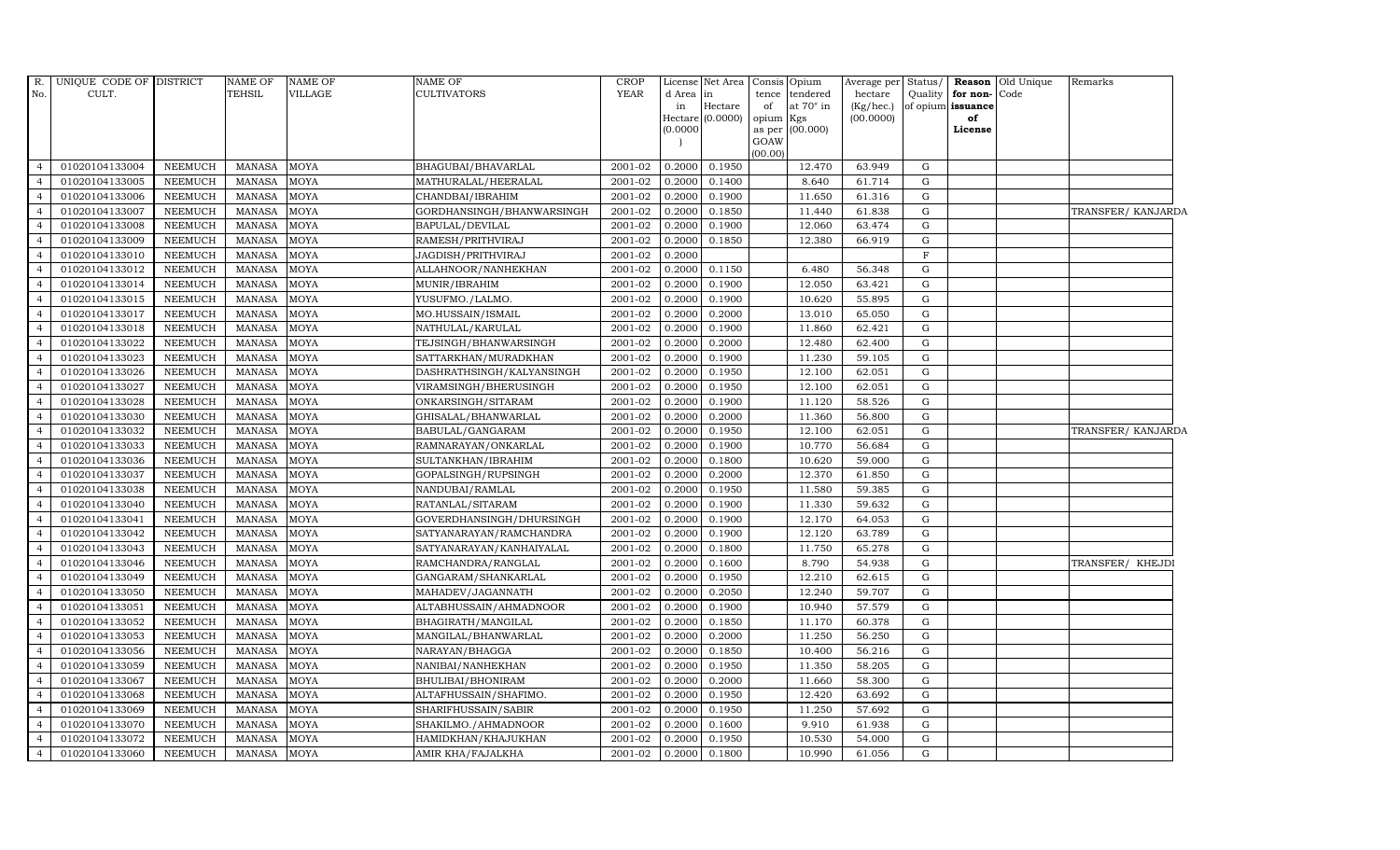| R.             | UNIQUE CODE OF DISTRICT |                | <b>NAME OF</b> | <b>NAME OF</b>  | <b>NAME OF</b>            | CROP        |           | License Net Area   Consis   Opium |           |                  | Average per | Status/      | Reason            | Old Unique | Remarks                        |
|----------------|-------------------------|----------------|----------------|-----------------|---------------------------|-------------|-----------|-----------------------------------|-----------|------------------|-------------|--------------|-------------------|------------|--------------------------------|
| No.            | CULT.                   |                | <b>TEHSIL</b>  | VILLAGE         | <b>CULTIVATORS</b>        | <b>YEAR</b> | d Area in |                                   | tence     | tendered         | hectare     | Quality      | for non-          | Code       |                                |
|                |                         |                |                |                 |                           |             | in        | Hectare                           | of        | at $70^\circ$ in | (Kg/hec.)   |              | of opium issuance |            |                                |
|                |                         |                |                |                 |                           |             |           | Hectare (0.0000)                  | opium Kgs |                  | (00.0000)   |              | of                |            |                                |
|                |                         |                |                |                 |                           |             | (0.0000)  |                                   | GOAW      | as per (00.000)  |             |              | License           |            |                                |
|                |                         |                |                |                 |                           |             |           |                                   | (00.00)   |                  |             |              |                   |            |                                |
| $\overline{4}$ | 01020104133073          | <b>NEEMUCH</b> | MANASA         | MOYA            | JUJHARSINGH/CHATARSINGH   | 2001-02     | 0.2000    | 0.1900                            |           | 11.950           | 62.895      | $\mathbf G$  |                   |            |                                |
| $\overline{4}$ | 01020104116001          | <b>NEEMUCH</b> | <b>MANASA</b>  | <b>MOKADI</b>   | JASWANTSINGH/BHANWARSINGH | 2001-02     | 0.2000    | 0.1500                            |           | 9.370            | 62.467      | G            |                   |            |                                |
| $\overline{4}$ | 01020104116002          | <b>NEEMUCH</b> | <b>MANASA</b>  | <b>MOKADI</b>   | BHANWARSINGH/BHUWANISINGH | 2001-02     | 0.2000    | 0.1950                            |           | 12.660           | 64.923      | G            |                   |            |                                |
|                | 01020104116004          | <b>NEEMUCH</b> | <b>MANASA</b>  | <b>MOKADI</b>   | PYARA/KACHRU              | 2001-02     | 0.2000    |                                   |           |                  |             | F            |                   |            |                                |
| $\overline{4}$ | 01020104116005          | <b>NEEMUCH</b> | <b>MANASA</b>  | <b>MOKADI</b>   | KISHORE/BHANWARLAL        | 2001-02     | 0.2000    | 0.1600                            |           | 9.280            | 58.000      | ${\rm G}$    |                   |            |                                |
| $\overline{4}$ | 01020104116007          | <b>NEEMUCH</b> | <b>MANASA</b>  | <b>MOKADI</b>   | PRABHAKUNWAR/BAHADURSINGH | 2001-02     | 0.2000    | 0.1950                            |           | 12.030           | 61.692      | ${\rm G}$    |                   |            |                                |
| $\overline{4}$ | 01020104116009          | <b>NEEMUCH</b> | <b>MANASA</b>  | <b>MOKADI</b>   | DALPATSINGH/BHANWARSINGH  | 2001-02     | 0.2000    | 0.1600                            |           | 9.900            | 61.875      | G            |                   |            |                                |
| $\overline{4}$ | 01020104116010          | <b>NEEMUCH</b> | <b>MANASA</b>  | <b>MOKADI</b>   | NARAYANSINGH/BHAVARSINGH  | 2001-02     | 0.2000    | 0.2000                            |           | 11.740           | 58.700      | $\mathbf G$  |                   |            |                                |
| $\overline{4}$ | 01020104116012          | <b>NEEMUCH</b> | <b>MANASA</b>  | <b>MOKADI</b>   | RUGHNATH/ANSU             | 2001-02     | 0.2000    |                                   |           |                  |             | F            |                   |            |                                |
| $\overline{4}$ | 01020104116013          | <b>NEEMUCH</b> | <b>MANASA</b>  | <b>MOKADI</b>   | SUKHIBAI/PRITHVIRAJ       | 2001-02     | 0.2000    | 0.1950                            |           | 12.250           | 62.821      | $\mathbf G$  |                   |            |                                |
| $\overline{4}$ | 01020104116014          | <b>NEEMUCH</b> | <b>MANASA</b>  | <b>MOKADI</b>   | INDERSINGH/RANSINGH       | 2001-02     | 0.2000    | 0.2000                            |           | 11.910           | 59.550      | $\mathbf G$  |                   |            |                                |
| $\overline{4}$ | 01020104116015          | <b>NEEMUCH</b> | MANASA         | <b>MOKADI</b>   | SANGRAMSINGH/INDERSINGH   | 2001-02     | 0.2000    | 0.2000                            | 64.21     | 10.870           | 54.350      | $\mathbf{I}$ | 02                |            | <b>ISSUED 2003-04</b>          |
| $\overline{4}$ | 01020104116016          | <b>NEEMUCH</b> | <b>MANASA</b>  | <b>MOKADI</b>   | GIRVARSINGH/RANSINGH      | 2001-02     | 0.2000    | 0.2000                            |           | 12.390           | 61.950      | G            |                   |            |                                |
| $\overline{a}$ | 01020104116018          | <b>NEEMUCH</b> | <b>MANASA</b>  | <b>MOKADI</b>   | HARISINGH/MOKAMSINGH      | 2001-02     | 0.2000    | 0.1150                            | 64.21     | 6.580            | 57.217      | $\mathbf{I}$ | 02                |            | <b>ISSUED 2003-04</b>          |
| $\overline{4}$ | 01020104116019          | <b>NEEMUCH</b> | <b>MANASA</b>  | <b>MOKADI</b>   | BHANWARSINGH/MANSINGH     | 2001-02     | 0.2000    | 0.2000                            |           | 11.410           | 57.050      | ${\rm G}$    |                   |            |                                |
| $\overline{4}$ | 01020104116020          | <b>NEEMUCH</b> | <b>MANASA</b>  | <b>MOKADI</b>   | MADANSINGH/BHUWANISINGH   | 2001-02     | 0.2000    | 0.2000                            |           | 11.540           | 57.700      | G            |                   |            |                                |
| $\overline{4}$ | 01020104116023          | <b>NEEMUCH</b> | <b>MANASA</b>  | <b>MOKADI</b>   | RASALKUNWAR/RUPSINGH      | 2001-02     | 0.2000    | 0.2000                            |           | 10.440           | 52.200      | ${\rm G}$    |                   |            |                                |
| $\overline{4}$ | 01020104116024          | <b>NEEMUCH</b> | <b>MANASA</b>  | <b>MOKADI</b>   | MADHUDAS/JAGANNATH        | 2001-02     | 0.2000    | 0.2000                            |           | 11.140           | 55.700      | G            |                   |            |                                |
| $\overline{4}$ | 01020104116025          | <b>NEEMUCH</b> | <b>MANASA</b>  | <b>MOKADI</b>   | GORDHANSINGH/MANSINGH     | 2001-02     | 0.2000    | 0.2000                            |           | 11.090           | 55.450      | $\mathbf G$  |                   |            |                                |
|                | 01020104116026          | <b>NEEMUCH</b> | <b>MANASA</b>  | <b>MOKADI</b>   | PYARA/HUKMA               | 2001-02     | 0.2000    |                                   |           |                  |             | $\mathbf F$  |                   |            |                                |
| $\overline{4}$ | 01020104116027          | <b>NEEMUCH</b> | <b>MANASA</b>  | <b>MOKADI</b>   | NANDUBAI/NANA             | 2001-02     | 0.2000    |                                   |           |                  |             | $\mathbf F$  |                   |            |                                |
| $\overline{4}$ | 01020104116032          | <b>NEEMUCH</b> | <b>MANASA</b>  | <b>MOKADI</b>   | BHANWARKUNWAR/BHERUSINGH  | 2001-02     | 0.2000    |                                   |           |                  |             | $\mathbf F$  |                   |            |                                |
| $\overline{4}$ | 01020104116042          | <b>NEEMUCH</b> | <b>MANASA</b>  | <b>MOKADI</b>   | BHANWARLAL/BHONA          | 2001-02     | 0.2000    | 0.1750                            |           | 10.710           | 61.200      | $\mathbf G$  |                   |            |                                |
| $\overline{4}$ | 01020104116046          | <b>NEEMUCH</b> | <b>MANASA</b>  | <b>MOKADI</b>   | GORU/DEVA                 | 2001-02     | 0.2000    | 0.1850                            |           | 10.520           | 56.865      | $\mathbf G$  |                   |            |                                |
| $\overline{4}$ | 01020104116048          | <b>NEEMUCH</b> | <b>MANASA</b>  | <b>MOKADI</b>   | GAJENDRASINGH/MADANSINGH  | 2001-02     | 0.2000    | 0.1850                            |           | 11.980           | 64.757      | $\mathbf G$  |                   |            |                                |
| $\overline{4}$ | 01020104116049          | <b>NEEMUCH</b> | <b>MANASA</b>  | <b>MOKADI</b>   | VIKRAMSINGH/NATHUSINGH    | 2001-02     | 0.2000    | 0.2000                            |           | 11.470           | 57.350      | ${\rm G}$    |                   |            |                                |
| $\overline{4}$ | 01020104116050          | <b>NEEMUCH</b> | <b>MANASA</b>  | <b>MOKADI</b>   | SHAMBHUSINGH/RAMSINGH     | 2001-02     | 0.2000    | 0.1700                            |           | 9.830            | 57.824      | $\mathbf G$  |                   |            |                                |
| $\overline{4}$ | 01020104116051          | <b>NEEMUCH</b> | <b>MANASA</b>  | <b>MOKADI</b>   | GODAVRIBAI/MANGILAL       | 2001-02     | 0.2000    | 0.1950                            |           | 10.660           | 54.667      | ${\rm G}$    |                   |            |                                |
| $\overline{4}$ | 01020104116044          | <b>NEEMUCH</b> | <b>MANASA</b>  | <b>MOKADI</b>   | BALVANTSINGH/NIRBHAYSINGH | 2001-02     | 0.2000    | 0.1750                            |           | 10.530           | 60.171      | $\mathbf G$  |                   |            |                                |
| $\overline{4}$ | 01020104116052          | <b>NEEMUCH</b> | <b>MANASA</b>  | <b>MOKADI</b>   | NANDLAL/JAGANNATH         | 2001-02     | 0.2000    | 0.1900                            |           | 10.390           | 54.684      | $\mathbf G$  | 08                |            | 102010411504 ISSUED ON 2003-04 |
| $\overline{4}$ | 01020104117001          | <b>NEEMUCH</b> | <b>MANASA</b>  | <b>MALAHEDA</b> | KALURAM/BAPULAL           | 2001-02     | 0.2000    | 0.1950                            |           | 12.120           | 62.154      | $\mathbf G$  |                   |            |                                |
| $\overline{4}$ | 01020104117002          | <b>NEEMUCH</b> | <b>MANASA</b>  | <b>MALAHEDA</b> | OMPRAKASH/NANDLAL         | 2001-02     | 0.2000    | 0.1950                            |           | 11.130           | 57.077      | ${\rm G}$    |                   |            |                                |
| $\overline{4}$ | 01020104117004          | <b>NEEMUCH</b> | <b>MANASA</b>  | <b>MALAHEDA</b> | HEERALAL/BHUVANIRAM       | 2001-02     | 0.2000    | 0.1850                            |           | 10.270           | 55.514      | $\mathbf G$  |                   |            |                                |
| $\overline{4}$ | 01020104117005          | <b>NEEMUCH</b> | <b>MANASA</b>  | <b>MALAHEDA</b> | MANGILAL/CHUNIYA          | 2001-02     | 0.2000    | 0.1850                            |           | 9.940            | 53.730      | $\mathbf G$  |                   |            |                                |
| $\overline{4}$ | 01020104117007          | <b>NEEMUCH</b> | <b>MANASA</b>  | <b>MALAHEDA</b> | BHANWARLAL/DEVILAL        | 2001-02     | 0.2000    | 0.1700                            |           | 8.280            | 48.706      | $\mathbf G$  | 04                |            |                                |
| $\overline{4}$ | 01020104117011          | <b>NEEMUCH</b> | <b>MANASA</b>  | <b>MALAHEDA</b> | GHISALAL/SUKKHA           | 2001-02     | 0.2000    | 0.1600                            |           | 8.880            | 55.500      | $\mathbf G$  |                   |            | NAME CHANGE                    |
| $\overline{4}$ | 01020104117012          | <b>NEEMUCH</b> | <b>MANASA</b>  | <b>MALAHEDA</b> | NATHULAL/MEGHRAJ          | 2001-02     | 0.2000    | 0.1800                            |           | 10.150           | 56.389      | ${\rm G}$    |                   |            |                                |
| $\overline{4}$ | 01020104117014          | <b>NEEMUCH</b> | <b>MANASA</b>  | <b>MALAHEDA</b> | MANGILAL/ONKARLAL         | 2001-02     | 0.2000    |                                   |           |                  |             | ${\bf N}$    | 07                |            |                                |
| $\overline{4}$ | 01020104117016          | <b>NEEMUCH</b> | <b>MANASA</b>  | <b>MALAHEDA</b> | GABBA/RAMA                | 2001-02     | 0.2000    | 0.2050                            |           | 11.290           | 55.073      | G            |                   |            |                                |
| $\overline{4}$ | 01020104117018          | <b>NEEMUCH</b> | <b>MANASA</b>  | <b>MALAHEDA</b> | SHOBHARAM/JAGANNATH       | 2001-02     | 0.2000    | 0.2000                            |           | 10.780           | 53.900      | $\mathbf G$  |                   |            |                                |
| $\overline{4}$ | 01020104117019          | <b>NEEMUCH</b> |                | MANASA MALAHEDA | GATTUBAI/SHANKAR          | 2001-02     | 0.2000    | 0.1950                            |           | 10.590           | 54.308      | G            |                   |            |                                |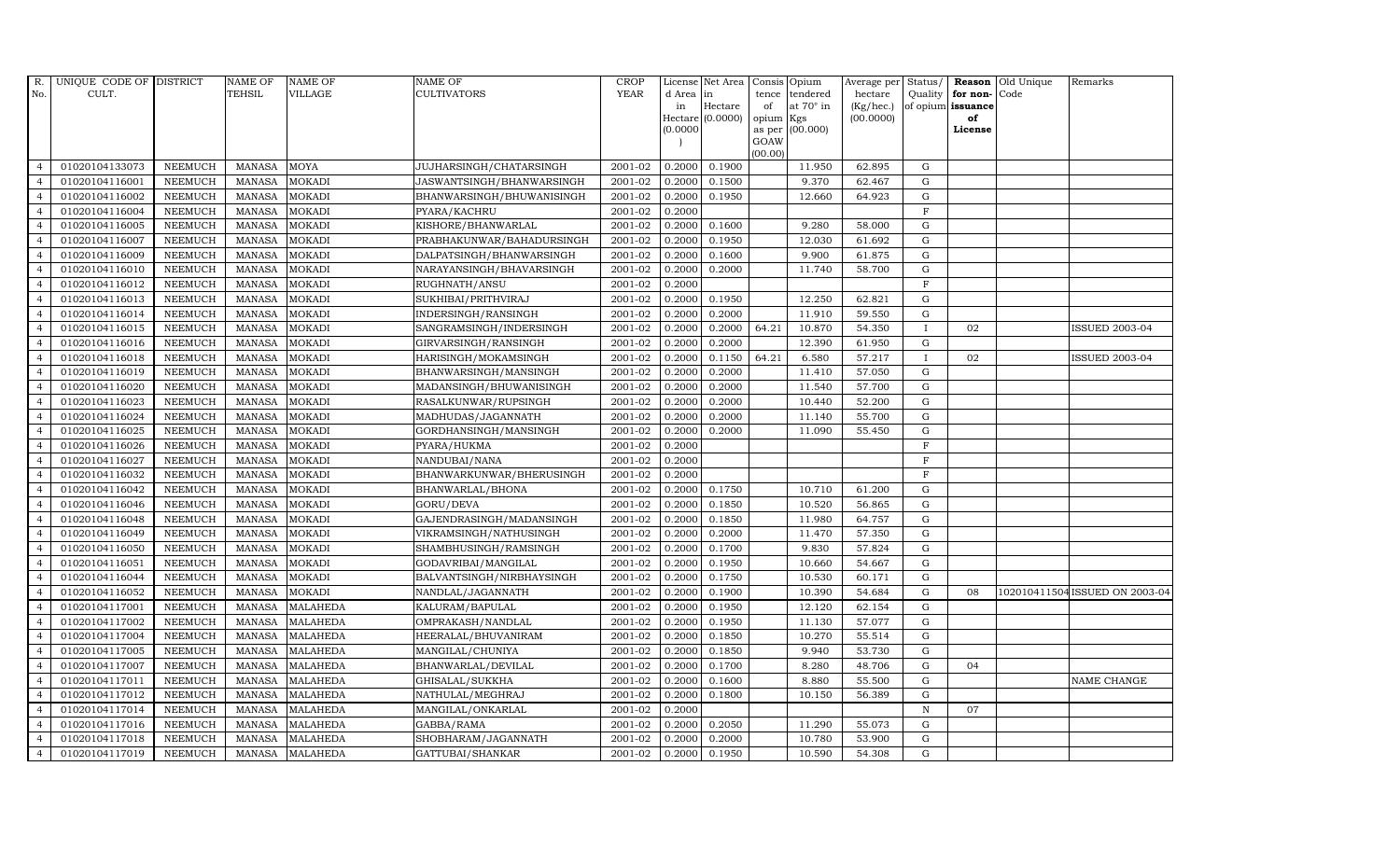| R.             | UNIQUE CODE OF DISTRICT |                | NAME OF       | <b>NAME OF</b>        | <b>NAME OF</b>             | CROP        |           | License Net Area |                     | Consis Opium     | Average per Status/ |              |                   | Reason Old Unique | Remarks                   |  |
|----------------|-------------------------|----------------|---------------|-----------------------|----------------------------|-------------|-----------|------------------|---------------------|------------------|---------------------|--------------|-------------------|-------------------|---------------------------|--|
| No.            | CULT.                   |                | <b>TEHSIL</b> | <b>VILLAGE</b>        | CULTIVATORS                | <b>YEAR</b> | d Area in |                  | tence               | tendered         | hectare             | Quality      | for non-Code      |                   |                           |  |
|                |                         |                |               |                       |                            |             | in        | Hectare          | of                  | at $70^\circ$ in | (Kg/hec.)           |              | of opium issuance |                   |                           |  |
|                |                         |                |               |                       |                            |             | (0.0000)  | Hectare (0.0000) | opium Kgs<br>as per | (00.000)         | (00.0000)           |              | of<br>License     |                   |                           |  |
|                |                         |                |               |                       |                            |             |           |                  | GOAW                |                  |                     |              |                   |                   |                           |  |
|                |                         |                |               |                       |                            |             |           |                  | (00.00)             |                  |                     |              |                   |                   |                           |  |
| $\overline{4}$ | 01020104117020          | NEEMUCH        | MANASA        | <b>MALAHEDA</b>       | LAXMINARAYAN/RAMCHANDRA    | 2001-02     | 0.2000    | 0.2000           |                     | 10.850           | 54.250              | G            |                   |                   |                           |  |
| $\overline{4}$ | 01020104117025          | <b>NEEMUCH</b> | MANASA        | <b>MALAHEDA</b>       | GORILAL/BHERA              | 2001-02     | 0.2000    | 0.1950           |                     | 10.580           | 54.256              | ${\rm G}$    |                   |                   |                           |  |
| $\overline{4}$ | 01020104117026          | <b>NEEMUCH</b> | <b>MANASA</b> | <b>MALAHEDA</b>       | BHAGIRATH/PANNALAL         | 2001-02     | 0.2000    | 0.1800           |                     | 8.640            | 48.000              | G            | 04                |                   |                           |  |
|                | 01020104117033          | <b>NEEMUCH</b> | <b>MANASA</b> | <b>MALAHEDA</b>       | GYARSIBAI/PARTHA           | 2001-02     | 0.2000    | 0.2000           |                     | 10.710           | 53.550              | G            |                   |                   | TRANSFER KHARDAWADA       |  |
| $\overline{4}$ | 01020104117036          | <b>NEEMUCH</b> | <b>MANASA</b> | <b>MALAHEDA</b>       | DALSINGH/SHOJI             | 2001-02     | 0.2000    | 0.1950           |                     | 10.610           | 54.410              | G            |                   |                   |                           |  |
| $\overline{4}$ | 01020104117038          | <b>NEEMUCH</b> | MANASA        | <b>MALAHEDA</b>       | PARVATI/CHATRA             | 2001-02     | 0.2000    | 0.2000           | 62.24               | 9.980            | 49.900              | $\mathbf{I}$ | 02                |                   |                           |  |
| $\overline{4}$ | 01020104117041          | NEEMUCH        | MANASA        | <b>MALAHEDA</b>       | PYARCHAND/NANDA            | 2001-02     | 0.2000    | 0.1350           |                     | 7.720            | 57.185              | G            |                   |                   |                           |  |
| $\overline{4}$ | 01020104117043          | <b>NEEMUCH</b> | MANASA        | <b>MALAHEDA</b>       | SHOLA/BHOPA                | 2001-02     | 0.2000    | 0.2050           |                     | 11.000           | 53.659              | G            |                   |                   |                           |  |
| $\overline{4}$ | 01020104117044          | <b>NEEMUCH</b> | <b>MANASA</b> | <b>MALAHEDA</b>       | NATHULAL/KISHNA            | 2001-02     | 0.2000    | 0.1700           | 62.24               | 8.760            | 51.529              | $\mathbf I$  | 02                |                   |                           |  |
|                | 01020104117003          | NEEMUCH        | <b>MANASA</b> | <b>MALAHEDA</b>       | VIDHYABAI/NANDLAL          | 2001-02     | 0.2000    | 0.1850           |                     | 10.090           | 54.541              | G            |                   |                   |                           |  |
| $\overline{4}$ | 01020104117046          | <b>NEEMUCH</b> | <b>MANASA</b> | <b>MALAHEDA</b>       | HEMA/BIHARI                | 2001-02     | 0.2000    | 0.1900           |                     | 10.800           | 56.842              | ${\rm G}$    |                   | 01010101062114    |                           |  |
| $\overline{4}$ | 01020104124001          | <b>NEEMUCH</b> | <b>MANASA</b> | MAHESHPURIYA          | KANHAIYALAL/BHANWARLAL     | 2001-02     | 0.2000    | 0.1900           |                     | 13.280           | 69.895              | G            |                   |                   |                           |  |
| $\overline{4}$ | 01020104124002          | <b>NEEMUCH</b> | <b>MANASA</b> | MAHESHPURIYA          | RAMKISHAN/ONKAR            | 2001-02     | 0.2000    | 0.2000           |                     | 11.730           | 58.650              | G            |                   |                   |                           |  |
| $\overline{4}$ | 01020104124003          | <b>NEEMUCH</b> | <b>MANASA</b> | <b>MAHESHPURIYA</b>   | KASHIRAM/NANURAM           | 2001-02     | 0.2000    | 0.2000           |                     | 11.700           | 58.500              | ${\rm G}$    |                   |                   |                           |  |
|                | 01020104124004          | <b>NEEMUCH</b> | <b>MANASA</b> | MAHESHPURIYA          | LAXMINARAYAN/HARLAL        | 2001-02     | 0.2000    | 0.1900           |                     | 12.410           | 65.316              | G            |                   |                   |                           |  |
| $\overline{4}$ | 01020104124005          | <b>NEEMUCH</b> | MANASA        | MAHESHPURIYA          | JAGANNATH/BHANWARLAL       | 2001-02     | 0.2000    | 0.2000           |                     | 12.320           | 61.600              | G            |                   |                   |                           |  |
| $\overline{4}$ | 01020104124006          | <b>NEEMUCH</b> | <b>MANASA</b> | MAHESHPURIYA          | JANKILAL/HARLAL            | 2001-02     | 0.2000    | 0.2000           |                     | 11.720           | 58.600              | G            |                   |                   |                           |  |
| $\overline{4}$ | 01020104124007          | <b>NEEMUCH</b> | <b>MANASA</b> | MAHESHPURIYA          | MANNALAL/BHANWARLAL        | 2001-02     | 0.2000    | 0.2000           |                     | 12.770           | 63.850              | ${\rm G}$    |                   |                   |                           |  |
| $\overline{4}$ | 01020104124009          | <b>NEEMUCH</b> | <b>MANASA</b> | <b>MAHESHPURIYA</b>   | BHAGIRATH/LAKKHA           | 2001-02     | 0.2000    | 0.2000           |                     | 12.190           | 60.950              | ${\rm G}$    |                   |                   |                           |  |
|                | 01020104124010          | <b>NEEMUCH</b> | <b>MANASA</b> | MAHESHPURIYA          | NARENDRASINGH/SHAMBHUSINGH | 2001-02     | 0.2000    | 0.1850           |                     | 11.990           | 64.811              | ${\rm G}$    |                   |                   |                           |  |
| $\overline{4}$ | 01020104124011          | <b>NEEMUCH</b> | MANASA        | MAHESHPURIYA          | PRABHULAL/PANNALAL         | 2001-02     | 0.2000    | 0.2000           |                     | 13.620           | 68.100              | G            |                   |                   |                           |  |
| $\overline{4}$ | 01020104124013          | <b>NEEMUCH</b> | <b>MANASA</b> | MAHESHPURIYA          | PRAHLAD/BHAGIRATH          | 2001-02     | 0.2000    | 0.2000           |                     | 12.670           | 63.350              | G            |                   |                   | TRANSFER/ KHEJDI          |  |
| $\overline{4}$ | 01020104124014          | NEEMUCH        | MANASA        | MAHESHPURIYA          | AMARLAL/NANDA              | 2001-02     | 0.2000    | 0.1900           |                     | 12.320           | 64.842              | G            |                   |                   |                           |  |
| $\overline{4}$ | 01020104124015          | <b>NEEMUCH</b> | <b>MANASA</b> | MAHESHPURIYA          | RAMCHANDRA/BHUWANA         | 2001-02     | 0.2000    | 0.2000           |                     | 11.170           | 55.850              | ${\rm G}$    |                   |                   | TRANSFER/ KHEJDI          |  |
|                | 01020104124016          | <b>NEEMUCH</b> | <b>MANASA</b> | MAHESHPURIYA          | SITARAM/KHUBA              | 2001-02     | 0.2000    | 0.2050           |                     | 12.190           | 59.463              | G            |                   |                   |                           |  |
| $\overline{4}$ | 01020104124017          | <b>NEEMUCH</b> | MANASA        | MAHESHPURIYA          | JAGANNATH/FULCHANDRA       | 2001-02     | 0.2000    | 0.2000           |                     | 12.640           | 63.200              | G            |                   |                   | TRANSFER/ TALAU           |  |
| $\overline{4}$ | 01020104124018          | <b>NEEMUCH</b> | <b>MANASA</b> | MAHESHPURIYA          | DHANNALAL/RAMLAL           | 2001-02     | 0.2000    | 0.1450           |                     | 7.780            | 53.655              | G            |                   |                   | TRANSFER/ BALAJI KA KHEDA |  |
| $\overline{4}$ | 01020104124019          | <b>NEEMUCH</b> | <b>MANASA</b> | MAHESHPURIYA          | BHERULAL/DHURA             | 2001-02     | 0.2000    | 0.2000           |                     | 12.600           | 63.000              | G            |                   |                   | TRANSFER/ BALAJI KA KHEDA |  |
| $\overline{4}$ | 01020104124021          | <b>NEEMUCH</b> | <b>MANASA</b> | MAHESHPURIYA          | SHIVLAL/RAMKISHAN          | 2001-02     | 0.2000    | 0.1900           |                     | 12.160           | 64.000              | ${\rm G}$    |                   |                   |                           |  |
|                | 01020104124022          | <b>NEEMUCH</b> | <b>MANASA</b> | MAHESHPURIYA          | NIRMALKUMAR/FULCHANDRA     | 2001-02     | 0.2000    | 0.2000           |                     | 12.610           | 63.050              | G            |                   |                   |                           |  |
| $\overline{4}$ | 01020104124023          | <b>NEEMUCH</b> | MANASA        | MAHESHPURIYA          | RAMPRASAD/KANHAIYALAL      | 2001-02     | 0.2000    | 0.1900           |                     | 10.830           | 57.000              | ${\rm G}$    |                   |                   | TRANSFER/ BALAJI KA KHEDA |  |
| $\overline{4}$ | 01020104124024          | <b>NEEMUCH</b> | MANASA        | <b>MAHESHPURIYA</b>   | AMRITRAM/FULCHANDRA        | 2001-02     | 0.2000    | 0.1950           |                     | 11.840           | 60.718              | ${\rm G}$    |                   |                   |                           |  |
| $\overline{4}$ | 01020104124026          | <b>NEEMUCH</b> | <b>MANASA</b> | MAHESHPURIYA          | RADHESHYAM/GOPAL           | $2001 - 02$ | 0.2000    | 0.2000           |                     | 11.490           | 57.450              | G            |                   |                   | TRANSFER/ BATTISADI       |  |
| $\overline{4}$ | 01020104124027          | <b>NEEMUCH</b> | <b>MANASA</b> | MAHESHPURIYA          | INDRAMAL/FULCHANDRA        | 2001-02     | 0.2000    | 0.2000           |                     | 11.610           | 58.050              | ${\rm G}$    |                   |                   |                           |  |
|                | 01020104124028          | <b>NEEMUCH</b> | <b>MANASA</b> | MAHESHPURIYA          | RAMCHANDRA/LAXMINARAYAN    | 2001-02     | 0.2000    | 0.2000           |                     | 12.560           | 62.800              | G            |                   |                   |                           |  |
| $\overline{a}$ | 01020104124031          | <b>NEEMUCH</b> | <b>MANASA</b> | MAHESHPURIYA          | RUGHNATHSINGH/RAMSINGH     | 2001-02     | 0.2000    | 0.2050           |                     | 13.780           | 67.220              | G            |                   | 01020104139013    |                           |  |
| $\overline{4}$ | 01020104124030          | NEEMUCH        | <b>MANASA</b> | MAHESHPURIYA          | INDERMAL/FULCHANDRA        | 2001-02     | 0.2000    | 0.1950           |                     | 11.810           | 60.564              | G            |                   |                   | TRANSFER/ KHEJDI          |  |
| $\overline{4}$ | 01020104145001          | <b>NEEMUCH</b> | <b>MANASA</b> | <b>LASUDIYA ANTRI</b> | KACHRU/BHAGWAN             | 2001-02     | 0.2000    | 0.1850           |                     | 12.480           | 67.459              | G            |                   |                   |                           |  |
| $\overline{4}$ | 01020104145002          | <b>NEEMUCH</b> | <b>MANASA</b> | LASUDIYA ANTRI        | HANSRAJ/LALA               | 2001-02     | 0.2000    | 0.1850           |                     | 10.590           | 57.243              | G            |                   |                   |                           |  |
| $\overline{4}$ | 01020104145004          | <b>NEEMUCH</b> | <b>MANASA</b> | <b>LASUDIYA ANTRI</b> | VARDIBAI/MANGILAL          | 2001-02     | 0.2000    | 0.1750           |                     | 10.760           | 61.486              | G            |                   |                   |                           |  |
| $\overline{4}$ | 01020104145005          | NEEMUCH        | MANASA        | <b>LASUDIYA ANTRI</b> | SHELENDRA KUMAR/RAMNATH    | 2001-02     | 0.2000    | 0.2000           |                     | 12.670           | 63.350              | G            |                   |                   |                           |  |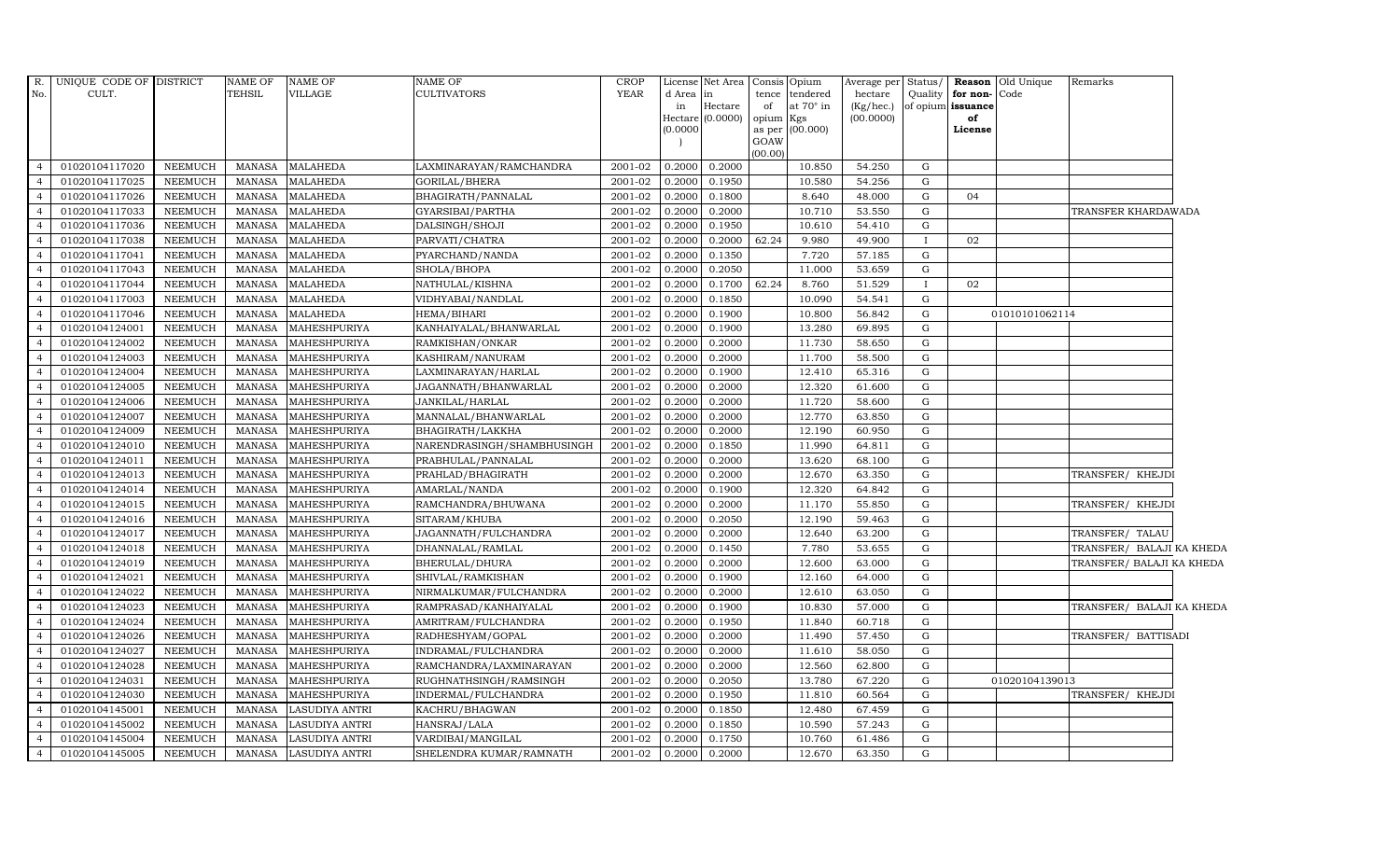| <b>YEAR</b><br>No.<br>CULT.<br><b>TEHSIL</b><br><b>VILLAGE</b><br><b>CULTIVATORS</b><br>tendered<br>hectare<br>d Area in<br>tence<br>Quality<br>for non-<br>Code<br>Hectare<br>at $70^\circ$ in<br>in<br>$(Kg/$ hec.)<br>of opium issuance<br>of<br>Hectare (0.0000)<br>(00.0000)<br>opium Kgs<br>of<br>as per (00.000)<br>(0.0000)<br>License<br>GOAW<br>(00.00)<br>0.1900<br>01020104145006<br><b>NEEMUCH</b><br><b>LASUDIYA ANTRI</b><br>2001-02<br>0.2000<br>11.770<br>61.947<br>G<br><b>MANASA</b><br>NENKIYA/BHERA<br>$\overline{4}$<br>01020104145007<br>0.2000<br><b>NEEMUCH</b><br><b>MANASA</b><br><b>LASUDIYA ANTRI</b><br>RAMNARAYAN/NANALAL<br>2001-02<br>0.1800<br>12.910<br>71.722<br>G<br>$\overline{4}$<br>01020104145009<br><b>MANASA</b><br>2001-02<br>0.2000<br>0.1800<br>12.220<br>67.889<br>$\mathbf G$<br><b>NEEMUCH</b><br><b>LASUDIYA ANTRI</b><br>BHAGYAVATIBAI/BHONANATH<br>NAME CHANGE<br>01020104145010<br>0.1150<br><b>NEEMUCH</b><br><b>MANASA</b><br><b>LASUDIYA ANTRI</b><br>SATYANARAYAN/BAPULAL<br>2001-02<br>0.2000<br>7.690<br>66.870<br>$\mathbf G$<br>01020104145012<br><b>NEEMUCH</b><br><b>MANASA</b><br><b>LASUDIYA ANTRI</b><br>GOPAL/HEERA<br>2001-02<br>0.2000<br>0.2000<br>12.280<br>$\mathbf G$<br>61.400<br>$2001 - 02$<br>0.2000<br>${\rm G}$<br>01020104145013<br><b>NEEMUCH</b><br><b>MANASA</b><br>LASUDIYA ANTRI<br>RAMNARAYAN/KACHRU<br>0.1850<br>11.470<br>62.000<br>$\overline{4}$<br>01020104145014<br>2001-02<br>0.2000<br>53.579<br>${\rm G}$<br><b>NEEMUCH</b><br><b>MANASA</b><br><b>LASUDIYA ANTRI</b><br>KARUNATH/SHANKARNATH<br>0.1900<br>10.180<br>$\overline{4}$<br>01020104145015<br>2001-02<br>0.2000<br>0.1750<br><b>NEEMUCH</b><br><b>MANASA</b><br><b>LASUDIYA ANTRI</b><br><b>BAGDU/KACHRU</b><br>11.270<br>64.400<br>G<br>$\overline{4}$<br><b>NEEMUCH</b><br>2001-02<br>0.2000<br>01020104145016<br><b>MANASA</b><br><b>LASUDIYA ANTRI</b><br>RAMNARAYAN/SEETARAM<br>0.2000<br>12.160<br>60.800<br>$\mathbf G$<br>01020104145017<br><b>NEEMUCH</b><br><b>MANASA</b><br><b>LASUDIYA ANTRI</b><br>2001-02<br>0.2000<br>0.1900<br>10.950<br>57.632<br>${\rm G}$<br>GANESHNATH/SHANKARNATH<br>2001-02<br>0.2000<br>0.2000<br>G<br>01020104145018<br><b>NEEMUCH</b><br><b>MANASA</b><br><b>LASUDIYA ANTRI</b><br><b>BAPULAL/KISHORE</b><br>13.240<br>66.200<br>4<br>01020104145020<br><b>NEEMUCH</b><br>2001-02<br>0.2000<br>0.1700<br>10.100<br>59.412<br>${\rm G}$<br><b>MANASA</b><br><b>LASUDIYA ANTRI</b><br>NANDUBAI/JETRAM<br>$\overline{4}$<br>01020104145022<br><b>NEEMUCH</b><br>2001-02<br>0.2000<br>0.1950<br><b>MANASA</b><br><b>LASUDIYA ANTRI</b><br>RAMLAL/BAGDU<br>13.030<br>66.821<br>G<br>$\overline{a}$<br>01020104145023<br><b>NEEMUCH</b><br>KISHORE/BHONA<br>2001-02<br>0.1850<br>12.150<br>$\mathbf G$<br><b>MANASA</b><br><b>LASUDIYA ANTRI</b><br>0.2000<br>65.676<br>01020104145024<br><b>NEEMUCH</b><br><b>MANASA</b><br>LASUDIYA ANTRI<br>2001-02<br>0.2000<br>0.1950<br>12.120<br>62.154<br>${\rm G}$<br>GATTUBAI/RAMESHWAR<br>0.2000<br>0.1800<br>G<br>01020104145025<br><b>NEEMUCH</b><br><b>MANASA</b><br><b>LASUDIYA ANTRI</b><br>RADHIBAI/BHAGIRATH<br>2001-02<br>10.670<br>59.278<br>$\overline{4}$<br>2001-02<br>01020104145026<br><b>NEEMUCH</b><br><b>MANASA</b><br><b>LASUDIYA ANTRI</b><br>FULANATH/JAGANNATH<br>0.2000<br>0.1850<br>11.850<br>64.054<br>$\mathbf G$<br>$\overline{4}$<br>01020104145027<br><b>NEEMUCH</b><br>2001-02<br>0.2000<br>0.1900<br>12.490<br>65.737<br>G<br><b>MANASA</b><br>LASUDIYA ANTRI<br>RAMCHANDRA/HEERA<br>$\overline{4}$<br>01020104145028<br><b>NEEMUCH</b><br><b>MANASA</b><br><b>LASUDIYA ANTRI</b><br>KANHAIYALAL/BHERA<br>2001-02<br>0.2000<br>0.1900<br>12.230<br>${\rm G}$<br>64.368<br>01020104145030<br><b>NEEMUCH</b><br><b>MANASA</b><br><b>LASUDIYA ANTRI</b><br>MOTYABAI/PANNALAL<br>2001-02<br>0.2000<br>0.1800<br>11.240<br>62.444<br>$\mathbf G$<br>TRANSFER/MOYA<br>01020104145031<br>0.2000<br>0.1900<br>G<br><b>NEEMUCH</b><br><b>MANASA</b><br><b>LASUDIYA ANTRI</b><br>SHAMBHUNATH/DHURANATH<br>2001-02<br>11.580<br>60.947<br>01020104145033<br>2001-02<br>0.2000<br>0.2000<br>${\rm G}$<br><b>NEEMUCH</b><br><b>MANASA</b><br><b>LASUDIYA ANTRI</b><br>DHAPUBAI/BHERA<br>12.260<br>61.300<br>$\overline{4}$<br>01020104145034<br><b>NEEMUCH</b><br>2001-02<br>0.2000<br>0.1850<br>G<br><b>MANASA</b><br>LASUDIYA ANTRI<br>BHULIBAI/MOTILAL<br>12.470<br>67.405<br>$\overline{4}$<br>01020104145035<br><b>NEEMUCH</b><br><b>MANASA</b><br>2001-02<br>0.2000<br>0.1650<br>9.930<br>60.182<br>$\mathbf G$<br><b>LASUDIYA ANTRI</b><br>GANESH/BHAGGA<br>$\overline{a}$<br>${\rm G}$<br>01020104145036<br><b>NEEMUCH</b><br><b>MANASA</b><br><b>LASUDIYA ANTRI</b><br>KISHNIBAI/ONKAR<br>2001-02<br>0.2000<br>0.1850<br>10.530<br>56.919<br>01020104145038<br>0.2000<br>0.1750<br>12.930<br>73.886<br>$\mathbf G$<br><b>NEEMUCH</b><br><b>MANASA</b><br>LASUDIYA ANTRI<br>BAGDIRAM/VAKTARAM<br>2001-02<br>$\overline{4}$<br>01020104145039<br>2001-02<br>0.2000<br>0.1900<br><b>NEEMUCH</b><br><b>MANASA</b><br>LASUDIYA ANTRI<br>MANSINGH/BHANWARLAL<br>13.380<br>70.421<br>$\mathbf G$<br>4<br>01020104145040<br>0.2000<br><b>NEEMUCH</b><br><b>LASUDIYA ANTRI</b><br>DASHRATHSINGH/MOTILAL<br>2001-02<br>0.2000<br>12.230<br>61.150<br>$\mathbf G$<br><b>MANASA</b><br>$\overline{4}$<br>0.1850<br>01020104145042<br><b>NEEMUCH</b><br><b>MANASA</b><br>2001-02<br>0.2000<br>9.200<br>49.730<br>$\mathbf G$<br>04<br><b>LASUDIYA ANTRI</b><br>RAMKISHAN/KALURAM<br>01020104145043<br><b>NEEMUCH</b><br>2001-02<br>0.2000<br><b>MANASA</b><br><b>LASUDIYA ANTRI</b><br>BANSHILAL/BHERULAL<br>0.2000<br>12.760<br>63.800<br>G<br>01020106169013<br><b>NEEMUCH</b><br>0.2000<br>0.1750<br>10.820<br>G<br>0102010408906TRANSFER/DETHAL<br>01020104145044<br><b>MANASA</b><br>LASUDIYA ANTRI<br>INDERSINGH/AMIRCHANDRA<br>2001-02<br>61.829<br>4<br>01020104120133<br><b>NEEMUCH</b><br>KUKDESHWAR-II<br>2001-02<br>0.2000<br>0.1900<br>11.910<br>62.684<br>${\rm G}$<br>08<br><b>MANASA</b><br>NATHIBAI/HEERALAL<br>ISSUED ON 2003-04<br>$\overline{4}$<br>01020104120135<br><b>NEEMUCH</b><br><b>MANASA</b><br>KUKDESHWAR-II<br>2001-02<br>0.2000<br>0.1000<br>5.340<br>53.400<br>$\mathbf G$<br>08<br>ISSUED ON 2003-04<br>NANDA/MADHU<br>$\overline{4}$<br>08<br>01020104120136<br><b>NEEMUCH</b><br><b>MANASA</b><br>KUKDESHWAR-II<br>BHUWANA/MADHO<br>2001-02<br>0.2000<br>0.1950<br>11.650<br>59.744<br>$\mathbf G$<br><b>ISSUED ON 2003-04</b><br>$\overline{a}$<br>01020104120137<br><b>NEEMUCH</b><br><b>MANASA</b><br>KUKDESHWAR-II<br>BALMUKUND/CHUNNILAL<br>2001-02<br>0.2000<br>0.2050<br>11.820<br>57.659<br>$\mathbf G$<br>0.2000<br><b>NEEMUCH</b><br>PANNALAL/GORDHAN<br>2001-02<br>0.1900<br>11.940<br>62.842<br>${\rm G}$<br><b>ISSUED ON 2003-04</b><br>01020104120138<br><b>MANASA</b><br>KUKDESHWAR-II<br>08<br>$\overline{4}$<br>01020104120140<br><b>NEEMUCH</b><br><b>MANASA</b><br>KUKDESHWAR-II<br>VARDICHANDRA/RODILAL<br>2001-02<br>0.2000<br>0.1650<br>11.750<br>71.212<br>$\mathbf G$<br>$\overline{4}$<br>01020104120142<br>0.2000<br><b>NEEMUCH</b><br><b>MANASA</b><br>KUKDESHWAR-II<br>SHANTILAL/INDERSINGH<br>2001-02<br>0.1000<br>6.010<br>60.100<br>$\mathbf G$<br>$\overline{4}$<br>${\rm G}$<br>01020104120143<br><b>NEEMUCH</b><br><b>MANASA</b><br>KUKDESHWAR-II<br>KASTURIBAI/UDA<br>2001-02<br>0.2000<br>0.1500<br>9.860<br>65.733<br>$\overline{a}$<br>01020104120144<br><b>NEEMUCH</b><br><b>MANASA</b><br>KUKDESHWAR-II<br>CHANDMAL/MOTILAL<br>2001-02<br>0.2000<br>0.2000<br>11.000<br>55.000<br>$\mathbf G$<br>0.2000<br>01020104120150<br><b>NEEMUCH</b><br><b>MANASA</b><br>KUKDESHWAR-II<br>SHIVPRASAD/BHANWARLAL<br>2001-02<br>0.1950<br>14.140<br>72.513<br>$\mathbf G$<br>$\overline{4}$ | R. | UNIQUE CODE OF DISTRICT | <b>NAME OF</b> | <b>NAME OF</b> | <b>NAME OF</b> | CROP | License | Net Area | Consis Opium | Average per | Status/ | <b>Reason</b> Old Unique | Remarks            |
|-------------------------------------------------------------------------------------------------------------------------------------------------------------------------------------------------------------------------------------------------------------------------------------------------------------------------------------------------------------------------------------------------------------------------------------------------------------------------------------------------------------------------------------------------------------------------------------------------------------------------------------------------------------------------------------------------------------------------------------------------------------------------------------------------------------------------------------------------------------------------------------------------------------------------------------------------------------------------------------------------------------------------------------------------------------------------------------------------------------------------------------------------------------------------------------------------------------------------------------------------------------------------------------------------------------------------------------------------------------------------------------------------------------------------------------------------------------------------------------------------------------------------------------------------------------------------------------------------------------------------------------------------------------------------------------------------------------------------------------------------------------------------------------------------------------------------------------------------------------------------------------------------------------------------------------------------------------------------------------------------------------------------------------------------------------------------------------------------------------------------------------------------------------------------------------------------------------------------------------------------------------------------------------------------------------------------------------------------------------------------------------------------------------------------------------------------------------------------------------------------------------------------------------------------------------------------------------------------------------------------------------------------------------------------------------------------------------------------------------------------------------------------------------------------------------------------------------------------------------------------------------------------------------------------------------------------------------------------------------------------------------------------------------------------------------------------------------------------------------------------------------------------------------------------------------------------------------------------------------------------------------------------------------------------------------------------------------------------------------------------------------------------------------------------------------------------------------------------------------------------------------------------------------------------------------------------------------------------------------------------------------------------------------------------------------------------------------------------------------------------------------------------------------------------------------------------------------------------------------------------------------------------------------------------------------------------------------------------------------------------------------------------------------------------------------------------------------------------------------------------------------------------------------------------------------------------------------------------------------------------------------------------------------------------------------------------------------------------------------------------------------------------------------------------------------------------------------------------------------------------------------------------------------------------------------------------------------------------------------------------------------------------------------------------------------------------------------------------------------------------------------------------------------------------------------------------------------------------------------------------------------------------------------------------------------------------------------------------------------------------------------------------------------------------------------------------------------------------------------------------------------------------------------------------------------------------------------------------------------------------------------------------------------------------------------------------------------------------------------------------------------------------------------------------------------------------------------------------------------------------------------------------------------------------------------------------------------------------------------------------------------------------------------------------------------------------------------------------------------------------------------------------------------------------------------------------------------------------------------------------------------------------------------------------------------------------------------------------------------------------------------------------------------------------------------------------------------------------------------------------------------------------------------------------------------------------------------------------------------------------------------------------------------------------------------------------------------------------------------------------------------------------------------------------------------------------------------------------------------------------------------------------------------------------------------------------------------------------------------------------------------------------------------------------------------------------------------------------------------------------------------------------------------------------------------------------------------------------------------------------------------------------------------------------------------------------------------------------------------------------------------------------------------------------------------------------------------------------------------------------------------------------------------------------------------------------------------------------------------------------------------------------------------------------------------------------------------------------------------------------------------------------------------------------------------------------------------------------------------------------------------------------------------------------------------------------------------------------------------------------------------------------------------------------------------------------------------------------------------------------------------------------------------------------------------------|----|-------------------------|----------------|----------------|----------------|------|---------|----------|--------------|-------------|---------|--------------------------|--------------------|
|                                                                                                                                                                                                                                                                                                                                                                                                                                                                                                                                                                                                                                                                                                                                                                                                                                                                                                                                                                                                                                                                                                                                                                                                                                                                                                                                                                                                                                                                                                                                                                                                                                                                                                                                                                                                                                                                                                                                                                                                                                                                                                                                                                                                                                                                                                                                                                                                                                                                                                                                                                                                                                                                                                                                                                                                                                                                                                                                                                                                                                                                                                                                                                                                                                                                                                                                                                                                                                                                                                                                                                                                                                                                                                                                                                                                                                                                                                                                                                                                                                                                                                                                                                                                                                                                                                                                                                                                                                                                                                                                                                                                                                                                                                                                                                                                                                                                                                                                                                                                                                                                                                                                                                                                                                                                                                                                                                                                                                                                                                                                                                                                                                                                                                                                                                                                                                                                                                                                                                                                                                                                                                                                                                                                                                                                                                                                                                                                                                                                                                                                                                                                                                                                                                                                                                                                                                                                                                                                                                                                                                                                                                                                                                                                                                                                                                                                                                                                                                                                                                                                                                                                                                                                                                                                                                                                                   |    |                         |                |                |                |      |         |          |              |             |         |                          |                    |
|                                                                                                                                                                                                                                                                                                                                                                                                                                                                                                                                                                                                                                                                                                                                                                                                                                                                                                                                                                                                                                                                                                                                                                                                                                                                                                                                                                                                                                                                                                                                                                                                                                                                                                                                                                                                                                                                                                                                                                                                                                                                                                                                                                                                                                                                                                                                                                                                                                                                                                                                                                                                                                                                                                                                                                                                                                                                                                                                                                                                                                                                                                                                                                                                                                                                                                                                                                                                                                                                                                                                                                                                                                                                                                                                                                                                                                                                                                                                                                                                                                                                                                                                                                                                                                                                                                                                                                                                                                                                                                                                                                                                                                                                                                                                                                                                                                                                                                                                                                                                                                                                                                                                                                                                                                                                                                                                                                                                                                                                                                                                                                                                                                                                                                                                                                                                                                                                                                                                                                                                                                                                                                                                                                                                                                                                                                                                                                                                                                                                                                                                                                                                                                                                                                                                                                                                                                                                                                                                                                                                                                                                                                                                                                                                                                                                                                                                                                                                                                                                                                                                                                                                                                                                                                                                                                                                                   |    |                         |                |                |                |      |         |          |              |             |         |                          |                    |
|                                                                                                                                                                                                                                                                                                                                                                                                                                                                                                                                                                                                                                                                                                                                                                                                                                                                                                                                                                                                                                                                                                                                                                                                                                                                                                                                                                                                                                                                                                                                                                                                                                                                                                                                                                                                                                                                                                                                                                                                                                                                                                                                                                                                                                                                                                                                                                                                                                                                                                                                                                                                                                                                                                                                                                                                                                                                                                                                                                                                                                                                                                                                                                                                                                                                                                                                                                                                                                                                                                                                                                                                                                                                                                                                                                                                                                                                                                                                                                                                                                                                                                                                                                                                                                                                                                                                                                                                                                                                                                                                                                                                                                                                                                                                                                                                                                                                                                                                                                                                                                                                                                                                                                                                                                                                                                                                                                                                                                                                                                                                                                                                                                                                                                                                                                                                                                                                                                                                                                                                                                                                                                                                                                                                                                                                                                                                                                                                                                                                                                                                                                                                                                                                                                                                                                                                                                                                                                                                                                                                                                                                                                                                                                                                                                                                                                                                                                                                                                                                                                                                                                                                                                                                                                                                                                                                                   |    |                         |                |                |                |      |         |          |              |             |         |                          |                    |
|                                                                                                                                                                                                                                                                                                                                                                                                                                                                                                                                                                                                                                                                                                                                                                                                                                                                                                                                                                                                                                                                                                                                                                                                                                                                                                                                                                                                                                                                                                                                                                                                                                                                                                                                                                                                                                                                                                                                                                                                                                                                                                                                                                                                                                                                                                                                                                                                                                                                                                                                                                                                                                                                                                                                                                                                                                                                                                                                                                                                                                                                                                                                                                                                                                                                                                                                                                                                                                                                                                                                                                                                                                                                                                                                                                                                                                                                                                                                                                                                                                                                                                                                                                                                                                                                                                                                                                                                                                                                                                                                                                                                                                                                                                                                                                                                                                                                                                                                                                                                                                                                                                                                                                                                                                                                                                                                                                                                                                                                                                                                                                                                                                                                                                                                                                                                                                                                                                                                                                                                                                                                                                                                                                                                                                                                                                                                                                                                                                                                                                                                                                                                                                                                                                                                                                                                                                                                                                                                                                                                                                                                                                                                                                                                                                                                                                                                                                                                                                                                                                                                                                                                                                                                                                                                                                                                                   |    |                         |                |                |                |      |         |          |              |             |         |                          |                    |
|                                                                                                                                                                                                                                                                                                                                                                                                                                                                                                                                                                                                                                                                                                                                                                                                                                                                                                                                                                                                                                                                                                                                                                                                                                                                                                                                                                                                                                                                                                                                                                                                                                                                                                                                                                                                                                                                                                                                                                                                                                                                                                                                                                                                                                                                                                                                                                                                                                                                                                                                                                                                                                                                                                                                                                                                                                                                                                                                                                                                                                                                                                                                                                                                                                                                                                                                                                                                                                                                                                                                                                                                                                                                                                                                                                                                                                                                                                                                                                                                                                                                                                                                                                                                                                                                                                                                                                                                                                                                                                                                                                                                                                                                                                                                                                                                                                                                                                                                                                                                                                                                                                                                                                                                                                                                                                                                                                                                                                                                                                                                                                                                                                                                                                                                                                                                                                                                                                                                                                                                                                                                                                                                                                                                                                                                                                                                                                                                                                                                                                                                                                                                                                                                                                                                                                                                                                                                                                                                                                                                                                                                                                                                                                                                                                                                                                                                                                                                                                                                                                                                                                                                                                                                                                                                                                                                                   |    |                         |                |                |                |      |         |          |              |             |         |                          |                    |
|                                                                                                                                                                                                                                                                                                                                                                                                                                                                                                                                                                                                                                                                                                                                                                                                                                                                                                                                                                                                                                                                                                                                                                                                                                                                                                                                                                                                                                                                                                                                                                                                                                                                                                                                                                                                                                                                                                                                                                                                                                                                                                                                                                                                                                                                                                                                                                                                                                                                                                                                                                                                                                                                                                                                                                                                                                                                                                                                                                                                                                                                                                                                                                                                                                                                                                                                                                                                                                                                                                                                                                                                                                                                                                                                                                                                                                                                                                                                                                                                                                                                                                                                                                                                                                                                                                                                                                                                                                                                                                                                                                                                                                                                                                                                                                                                                                                                                                                                                                                                                                                                                                                                                                                                                                                                                                                                                                                                                                                                                                                                                                                                                                                                                                                                                                                                                                                                                                                                                                                                                                                                                                                                                                                                                                                                                                                                                                                                                                                                                                                                                                                                                                                                                                                                                                                                                                                                                                                                                                                                                                                                                                                                                                                                                                                                                                                                                                                                                                                                                                                                                                                                                                                                                                                                                                                                                   |    |                         |                |                |                |      |         |          |              |             |         |                          |                    |
|                                                                                                                                                                                                                                                                                                                                                                                                                                                                                                                                                                                                                                                                                                                                                                                                                                                                                                                                                                                                                                                                                                                                                                                                                                                                                                                                                                                                                                                                                                                                                                                                                                                                                                                                                                                                                                                                                                                                                                                                                                                                                                                                                                                                                                                                                                                                                                                                                                                                                                                                                                                                                                                                                                                                                                                                                                                                                                                                                                                                                                                                                                                                                                                                                                                                                                                                                                                                                                                                                                                                                                                                                                                                                                                                                                                                                                                                                                                                                                                                                                                                                                                                                                                                                                                                                                                                                                                                                                                                                                                                                                                                                                                                                                                                                                                                                                                                                                                                                                                                                                                                                                                                                                                                                                                                                                                                                                                                                                                                                                                                                                                                                                                                                                                                                                                                                                                                                                                                                                                                                                                                                                                                                                                                                                                                                                                                                                                                                                                                                                                                                                                                                                                                                                                                                                                                                                                                                                                                                                                                                                                                                                                                                                                                                                                                                                                                                                                                                                                                                                                                                                                                                                                                                                                                                                                                                   |    |                         |                |                |                |      |         |          |              |             |         |                          |                    |
|                                                                                                                                                                                                                                                                                                                                                                                                                                                                                                                                                                                                                                                                                                                                                                                                                                                                                                                                                                                                                                                                                                                                                                                                                                                                                                                                                                                                                                                                                                                                                                                                                                                                                                                                                                                                                                                                                                                                                                                                                                                                                                                                                                                                                                                                                                                                                                                                                                                                                                                                                                                                                                                                                                                                                                                                                                                                                                                                                                                                                                                                                                                                                                                                                                                                                                                                                                                                                                                                                                                                                                                                                                                                                                                                                                                                                                                                                                                                                                                                                                                                                                                                                                                                                                                                                                                                                                                                                                                                                                                                                                                                                                                                                                                                                                                                                                                                                                                                                                                                                                                                                                                                                                                                                                                                                                                                                                                                                                                                                                                                                                                                                                                                                                                                                                                                                                                                                                                                                                                                                                                                                                                                                                                                                                                                                                                                                                                                                                                                                                                                                                                                                                                                                                                                                                                                                                                                                                                                                                                                                                                                                                                                                                                                                                                                                                                                                                                                                                                                                                                                                                                                                                                                                                                                                                                                                   |    |                         |                |                |                |      |         |          |              |             |         |                          |                    |
|                                                                                                                                                                                                                                                                                                                                                                                                                                                                                                                                                                                                                                                                                                                                                                                                                                                                                                                                                                                                                                                                                                                                                                                                                                                                                                                                                                                                                                                                                                                                                                                                                                                                                                                                                                                                                                                                                                                                                                                                                                                                                                                                                                                                                                                                                                                                                                                                                                                                                                                                                                                                                                                                                                                                                                                                                                                                                                                                                                                                                                                                                                                                                                                                                                                                                                                                                                                                                                                                                                                                                                                                                                                                                                                                                                                                                                                                                                                                                                                                                                                                                                                                                                                                                                                                                                                                                                                                                                                                                                                                                                                                                                                                                                                                                                                                                                                                                                                                                                                                                                                                                                                                                                                                                                                                                                                                                                                                                                                                                                                                                                                                                                                                                                                                                                                                                                                                                                                                                                                                                                                                                                                                                                                                                                                                                                                                                                                                                                                                                                                                                                                                                                                                                                                                                                                                                                                                                                                                                                                                                                                                                                                                                                                                                                                                                                                                                                                                                                                                                                                                                                                                                                                                                                                                                                                                                   |    |                         |                |                |                |      |         |          |              |             |         |                          |                    |
|                                                                                                                                                                                                                                                                                                                                                                                                                                                                                                                                                                                                                                                                                                                                                                                                                                                                                                                                                                                                                                                                                                                                                                                                                                                                                                                                                                                                                                                                                                                                                                                                                                                                                                                                                                                                                                                                                                                                                                                                                                                                                                                                                                                                                                                                                                                                                                                                                                                                                                                                                                                                                                                                                                                                                                                                                                                                                                                                                                                                                                                                                                                                                                                                                                                                                                                                                                                                                                                                                                                                                                                                                                                                                                                                                                                                                                                                                                                                                                                                                                                                                                                                                                                                                                                                                                                                                                                                                                                                                                                                                                                                                                                                                                                                                                                                                                                                                                                                                                                                                                                                                                                                                                                                                                                                                                                                                                                                                                                                                                                                                                                                                                                                                                                                                                                                                                                                                                                                                                                                                                                                                                                                                                                                                                                                                                                                                                                                                                                                                                                                                                                                                                                                                                                                                                                                                                                                                                                                                                                                                                                                                                                                                                                                                                                                                                                                                                                                                                                                                                                                                                                                                                                                                                                                                                                                                   |    |                         |                |                |                |      |         |          |              |             |         |                          |                    |
|                                                                                                                                                                                                                                                                                                                                                                                                                                                                                                                                                                                                                                                                                                                                                                                                                                                                                                                                                                                                                                                                                                                                                                                                                                                                                                                                                                                                                                                                                                                                                                                                                                                                                                                                                                                                                                                                                                                                                                                                                                                                                                                                                                                                                                                                                                                                                                                                                                                                                                                                                                                                                                                                                                                                                                                                                                                                                                                                                                                                                                                                                                                                                                                                                                                                                                                                                                                                                                                                                                                                                                                                                                                                                                                                                                                                                                                                                                                                                                                                                                                                                                                                                                                                                                                                                                                                                                                                                                                                                                                                                                                                                                                                                                                                                                                                                                                                                                                                                                                                                                                                                                                                                                                                                                                                                                                                                                                                                                                                                                                                                                                                                                                                                                                                                                                                                                                                                                                                                                                                                                                                                                                                                                                                                                                                                                                                                                                                                                                                                                                                                                                                                                                                                                                                                                                                                                                                                                                                                                                                                                                                                                                                                                                                                                                                                                                                                                                                                                                                                                                                                                                                                                                                                                                                                                                                                   |    |                         |                |                |                |      |         |          |              |             |         |                          |                    |
|                                                                                                                                                                                                                                                                                                                                                                                                                                                                                                                                                                                                                                                                                                                                                                                                                                                                                                                                                                                                                                                                                                                                                                                                                                                                                                                                                                                                                                                                                                                                                                                                                                                                                                                                                                                                                                                                                                                                                                                                                                                                                                                                                                                                                                                                                                                                                                                                                                                                                                                                                                                                                                                                                                                                                                                                                                                                                                                                                                                                                                                                                                                                                                                                                                                                                                                                                                                                                                                                                                                                                                                                                                                                                                                                                                                                                                                                                                                                                                                                                                                                                                                                                                                                                                                                                                                                                                                                                                                                                                                                                                                                                                                                                                                                                                                                                                                                                                                                                                                                                                                                                                                                                                                                                                                                                                                                                                                                                                                                                                                                                                                                                                                                                                                                                                                                                                                                                                                                                                                                                                                                                                                                                                                                                                                                                                                                                                                                                                                                                                                                                                                                                                                                                                                                                                                                                                                                                                                                                                                                                                                                                                                                                                                                                                                                                                                                                                                                                                                                                                                                                                                                                                                                                                                                                                                                                   |    |                         |                |                |                |      |         |          |              |             |         |                          |                    |
|                                                                                                                                                                                                                                                                                                                                                                                                                                                                                                                                                                                                                                                                                                                                                                                                                                                                                                                                                                                                                                                                                                                                                                                                                                                                                                                                                                                                                                                                                                                                                                                                                                                                                                                                                                                                                                                                                                                                                                                                                                                                                                                                                                                                                                                                                                                                                                                                                                                                                                                                                                                                                                                                                                                                                                                                                                                                                                                                                                                                                                                                                                                                                                                                                                                                                                                                                                                                                                                                                                                                                                                                                                                                                                                                                                                                                                                                                                                                                                                                                                                                                                                                                                                                                                                                                                                                                                                                                                                                                                                                                                                                                                                                                                                                                                                                                                                                                                                                                                                                                                                                                                                                                                                                                                                                                                                                                                                                                                                                                                                                                                                                                                                                                                                                                                                                                                                                                                                                                                                                                                                                                                                                                                                                                                                                                                                                                                                                                                                                                                                                                                                                                                                                                                                                                                                                                                                                                                                                                                                                                                                                                                                                                                                                                                                                                                                                                                                                                                                                                                                                                                                                                                                                                                                                                                                                                   |    |                         |                |                |                |      |         |          |              |             |         |                          |                    |
|                                                                                                                                                                                                                                                                                                                                                                                                                                                                                                                                                                                                                                                                                                                                                                                                                                                                                                                                                                                                                                                                                                                                                                                                                                                                                                                                                                                                                                                                                                                                                                                                                                                                                                                                                                                                                                                                                                                                                                                                                                                                                                                                                                                                                                                                                                                                                                                                                                                                                                                                                                                                                                                                                                                                                                                                                                                                                                                                                                                                                                                                                                                                                                                                                                                                                                                                                                                                                                                                                                                                                                                                                                                                                                                                                                                                                                                                                                                                                                                                                                                                                                                                                                                                                                                                                                                                                                                                                                                                                                                                                                                                                                                                                                                                                                                                                                                                                                                                                                                                                                                                                                                                                                                                                                                                                                                                                                                                                                                                                                                                                                                                                                                                                                                                                                                                                                                                                                                                                                                                                                                                                                                                                                                                                                                                                                                                                                                                                                                                                                                                                                                                                                                                                                                                                                                                                                                                                                                                                                                                                                                                                                                                                                                                                                                                                                                                                                                                                                                                                                                                                                                                                                                                                                                                                                                                                   |    |                         |                |                |                |      |         |          |              |             |         |                          |                    |
|                                                                                                                                                                                                                                                                                                                                                                                                                                                                                                                                                                                                                                                                                                                                                                                                                                                                                                                                                                                                                                                                                                                                                                                                                                                                                                                                                                                                                                                                                                                                                                                                                                                                                                                                                                                                                                                                                                                                                                                                                                                                                                                                                                                                                                                                                                                                                                                                                                                                                                                                                                                                                                                                                                                                                                                                                                                                                                                                                                                                                                                                                                                                                                                                                                                                                                                                                                                                                                                                                                                                                                                                                                                                                                                                                                                                                                                                                                                                                                                                                                                                                                                                                                                                                                                                                                                                                                                                                                                                                                                                                                                                                                                                                                                                                                                                                                                                                                                                                                                                                                                                                                                                                                                                                                                                                                                                                                                                                                                                                                                                                                                                                                                                                                                                                                                                                                                                                                                                                                                                                                                                                                                                                                                                                                                                                                                                                                                                                                                                                                                                                                                                                                                                                                                                                                                                                                                                                                                                                                                                                                                                                                                                                                                                                                                                                                                                                                                                                                                                                                                                                                                                                                                                                                                                                                                                                   |    |                         |                |                |                |      |         |          |              |             |         |                          |                    |
|                                                                                                                                                                                                                                                                                                                                                                                                                                                                                                                                                                                                                                                                                                                                                                                                                                                                                                                                                                                                                                                                                                                                                                                                                                                                                                                                                                                                                                                                                                                                                                                                                                                                                                                                                                                                                                                                                                                                                                                                                                                                                                                                                                                                                                                                                                                                                                                                                                                                                                                                                                                                                                                                                                                                                                                                                                                                                                                                                                                                                                                                                                                                                                                                                                                                                                                                                                                                                                                                                                                                                                                                                                                                                                                                                                                                                                                                                                                                                                                                                                                                                                                                                                                                                                                                                                                                                                                                                                                                                                                                                                                                                                                                                                                                                                                                                                                                                                                                                                                                                                                                                                                                                                                                                                                                                                                                                                                                                                                                                                                                                                                                                                                                                                                                                                                                                                                                                                                                                                                                                                                                                                                                                                                                                                                                                                                                                                                                                                                                                                                                                                                                                                                                                                                                                                                                                                                                                                                                                                                                                                                                                                                                                                                                                                                                                                                                                                                                                                                                                                                                                                                                                                                                                                                                                                                                                   |    |                         |                |                |                |      |         |          |              |             |         |                          |                    |
|                                                                                                                                                                                                                                                                                                                                                                                                                                                                                                                                                                                                                                                                                                                                                                                                                                                                                                                                                                                                                                                                                                                                                                                                                                                                                                                                                                                                                                                                                                                                                                                                                                                                                                                                                                                                                                                                                                                                                                                                                                                                                                                                                                                                                                                                                                                                                                                                                                                                                                                                                                                                                                                                                                                                                                                                                                                                                                                                                                                                                                                                                                                                                                                                                                                                                                                                                                                                                                                                                                                                                                                                                                                                                                                                                                                                                                                                                                                                                                                                                                                                                                                                                                                                                                                                                                                                                                                                                                                                                                                                                                                                                                                                                                                                                                                                                                                                                                                                                                                                                                                                                                                                                                                                                                                                                                                                                                                                                                                                                                                                                                                                                                                                                                                                                                                                                                                                                                                                                                                                                                                                                                                                                                                                                                                                                                                                                                                                                                                                                                                                                                                                                                                                                                                                                                                                                                                                                                                                                                                                                                                                                                                                                                                                                                                                                                                                                                                                                                                                                                                                                                                                                                                                                                                                                                                                                   |    |                         |                |                |                |      |         |          |              |             |         |                          |                    |
|                                                                                                                                                                                                                                                                                                                                                                                                                                                                                                                                                                                                                                                                                                                                                                                                                                                                                                                                                                                                                                                                                                                                                                                                                                                                                                                                                                                                                                                                                                                                                                                                                                                                                                                                                                                                                                                                                                                                                                                                                                                                                                                                                                                                                                                                                                                                                                                                                                                                                                                                                                                                                                                                                                                                                                                                                                                                                                                                                                                                                                                                                                                                                                                                                                                                                                                                                                                                                                                                                                                                                                                                                                                                                                                                                                                                                                                                                                                                                                                                                                                                                                                                                                                                                                                                                                                                                                                                                                                                                                                                                                                                                                                                                                                                                                                                                                                                                                                                                                                                                                                                                                                                                                                                                                                                                                                                                                                                                                                                                                                                                                                                                                                                                                                                                                                                                                                                                                                                                                                                                                                                                                                                                                                                                                                                                                                                                                                                                                                                                                                                                                                                                                                                                                                                                                                                                                                                                                                                                                                                                                                                                                                                                                                                                                                                                                                                                                                                                                                                                                                                                                                                                                                                                                                                                                                                                   |    |                         |                |                |                |      |         |          |              |             |         |                          |                    |
|                                                                                                                                                                                                                                                                                                                                                                                                                                                                                                                                                                                                                                                                                                                                                                                                                                                                                                                                                                                                                                                                                                                                                                                                                                                                                                                                                                                                                                                                                                                                                                                                                                                                                                                                                                                                                                                                                                                                                                                                                                                                                                                                                                                                                                                                                                                                                                                                                                                                                                                                                                                                                                                                                                                                                                                                                                                                                                                                                                                                                                                                                                                                                                                                                                                                                                                                                                                                                                                                                                                                                                                                                                                                                                                                                                                                                                                                                                                                                                                                                                                                                                                                                                                                                                                                                                                                                                                                                                                                                                                                                                                                                                                                                                                                                                                                                                                                                                                                                                                                                                                                                                                                                                                                                                                                                                                                                                                                                                                                                                                                                                                                                                                                                                                                                                                                                                                                                                                                                                                                                                                                                                                                                                                                                                                                                                                                                                                                                                                                                                                                                                                                                                                                                                                                                                                                                                                                                                                                                                                                                                                                                                                                                                                                                                                                                                                                                                                                                                                                                                                                                                                                                                                                                                                                                                                                                   |    |                         |                |                |                |      |         |          |              |             |         |                          |                    |
|                                                                                                                                                                                                                                                                                                                                                                                                                                                                                                                                                                                                                                                                                                                                                                                                                                                                                                                                                                                                                                                                                                                                                                                                                                                                                                                                                                                                                                                                                                                                                                                                                                                                                                                                                                                                                                                                                                                                                                                                                                                                                                                                                                                                                                                                                                                                                                                                                                                                                                                                                                                                                                                                                                                                                                                                                                                                                                                                                                                                                                                                                                                                                                                                                                                                                                                                                                                                                                                                                                                                                                                                                                                                                                                                                                                                                                                                                                                                                                                                                                                                                                                                                                                                                                                                                                                                                                                                                                                                                                                                                                                                                                                                                                                                                                                                                                                                                                                                                                                                                                                                                                                                                                                                                                                                                                                                                                                                                                                                                                                                                                                                                                                                                                                                                                                                                                                                                                                                                                                                                                                                                                                                                                                                                                                                                                                                                                                                                                                                                                                                                                                                                                                                                                                                                                                                                                                                                                                                                                                                                                                                                                                                                                                                                                                                                                                                                                                                                                                                                                                                                                                                                                                                                                                                                                                                                   |    |                         |                |                |                |      |         |          |              |             |         |                          |                    |
|                                                                                                                                                                                                                                                                                                                                                                                                                                                                                                                                                                                                                                                                                                                                                                                                                                                                                                                                                                                                                                                                                                                                                                                                                                                                                                                                                                                                                                                                                                                                                                                                                                                                                                                                                                                                                                                                                                                                                                                                                                                                                                                                                                                                                                                                                                                                                                                                                                                                                                                                                                                                                                                                                                                                                                                                                                                                                                                                                                                                                                                                                                                                                                                                                                                                                                                                                                                                                                                                                                                                                                                                                                                                                                                                                                                                                                                                                                                                                                                                                                                                                                                                                                                                                                                                                                                                                                                                                                                                                                                                                                                                                                                                                                                                                                                                                                                                                                                                                                                                                                                                                                                                                                                                                                                                                                                                                                                                                                                                                                                                                                                                                                                                                                                                                                                                                                                                                                                                                                                                                                                                                                                                                                                                                                                                                                                                                                                                                                                                                                                                                                                                                                                                                                                                                                                                                                                                                                                                                                                                                                                                                                                                                                                                                                                                                                                                                                                                                                                                                                                                                                                                                                                                                                                                                                                                                   |    |                         |                |                |                |      |         |          |              |             |         |                          |                    |
|                                                                                                                                                                                                                                                                                                                                                                                                                                                                                                                                                                                                                                                                                                                                                                                                                                                                                                                                                                                                                                                                                                                                                                                                                                                                                                                                                                                                                                                                                                                                                                                                                                                                                                                                                                                                                                                                                                                                                                                                                                                                                                                                                                                                                                                                                                                                                                                                                                                                                                                                                                                                                                                                                                                                                                                                                                                                                                                                                                                                                                                                                                                                                                                                                                                                                                                                                                                                                                                                                                                                                                                                                                                                                                                                                                                                                                                                                                                                                                                                                                                                                                                                                                                                                                                                                                                                                                                                                                                                                                                                                                                                                                                                                                                                                                                                                                                                                                                                                                                                                                                                                                                                                                                                                                                                                                                                                                                                                                                                                                                                                                                                                                                                                                                                                                                                                                                                                                                                                                                                                                                                                                                                                                                                                                                                                                                                                                                                                                                                                                                                                                                                                                                                                                                                                                                                                                                                                                                                                                                                                                                                                                                                                                                                                                                                                                                                                                                                                                                                                                                                                                                                                                                                                                                                                                                                                   |    |                         |                |                |                |      |         |          |              |             |         |                          |                    |
|                                                                                                                                                                                                                                                                                                                                                                                                                                                                                                                                                                                                                                                                                                                                                                                                                                                                                                                                                                                                                                                                                                                                                                                                                                                                                                                                                                                                                                                                                                                                                                                                                                                                                                                                                                                                                                                                                                                                                                                                                                                                                                                                                                                                                                                                                                                                                                                                                                                                                                                                                                                                                                                                                                                                                                                                                                                                                                                                                                                                                                                                                                                                                                                                                                                                                                                                                                                                                                                                                                                                                                                                                                                                                                                                                                                                                                                                                                                                                                                                                                                                                                                                                                                                                                                                                                                                                                                                                                                                                                                                                                                                                                                                                                                                                                                                                                                                                                                                                                                                                                                                                                                                                                                                                                                                                                                                                                                                                                                                                                                                                                                                                                                                                                                                                                                                                                                                                                                                                                                                                                                                                                                                                                                                                                                                                                                                                                                                                                                                                                                                                                                                                                                                                                                                                                                                                                                                                                                                                                                                                                                                                                                                                                                                                                                                                                                                                                                                                                                                                                                                                                                                                                                                                                                                                                                                                   |    |                         |                |                |                |      |         |          |              |             |         |                          |                    |
|                                                                                                                                                                                                                                                                                                                                                                                                                                                                                                                                                                                                                                                                                                                                                                                                                                                                                                                                                                                                                                                                                                                                                                                                                                                                                                                                                                                                                                                                                                                                                                                                                                                                                                                                                                                                                                                                                                                                                                                                                                                                                                                                                                                                                                                                                                                                                                                                                                                                                                                                                                                                                                                                                                                                                                                                                                                                                                                                                                                                                                                                                                                                                                                                                                                                                                                                                                                                                                                                                                                                                                                                                                                                                                                                                                                                                                                                                                                                                                                                                                                                                                                                                                                                                                                                                                                                                                                                                                                                                                                                                                                                                                                                                                                                                                                                                                                                                                                                                                                                                                                                                                                                                                                                                                                                                                                                                                                                                                                                                                                                                                                                                                                                                                                                                                                                                                                                                                                                                                                                                                                                                                                                                                                                                                                                                                                                                                                                                                                                                                                                                                                                                                                                                                                                                                                                                                                                                                                                                                                                                                                                                                                                                                                                                                                                                                                                                                                                                                                                                                                                                                                                                                                                                                                                                                                                                   |    |                         |                |                |                |      |         |          |              |             |         |                          |                    |
|                                                                                                                                                                                                                                                                                                                                                                                                                                                                                                                                                                                                                                                                                                                                                                                                                                                                                                                                                                                                                                                                                                                                                                                                                                                                                                                                                                                                                                                                                                                                                                                                                                                                                                                                                                                                                                                                                                                                                                                                                                                                                                                                                                                                                                                                                                                                                                                                                                                                                                                                                                                                                                                                                                                                                                                                                                                                                                                                                                                                                                                                                                                                                                                                                                                                                                                                                                                                                                                                                                                                                                                                                                                                                                                                                                                                                                                                                                                                                                                                                                                                                                                                                                                                                                                                                                                                                                                                                                                                                                                                                                                                                                                                                                                                                                                                                                                                                                                                                                                                                                                                                                                                                                                                                                                                                                                                                                                                                                                                                                                                                                                                                                                                                                                                                                                                                                                                                                                                                                                                                                                                                                                                                                                                                                                                                                                                                                                                                                                                                                                                                                                                                                                                                                                                                                                                                                                                                                                                                                                                                                                                                                                                                                                                                                                                                                                                                                                                                                                                                                                                                                                                                                                                                                                                                                                                                   |    |                         |                |                |                |      |         |          |              |             |         |                          |                    |
|                                                                                                                                                                                                                                                                                                                                                                                                                                                                                                                                                                                                                                                                                                                                                                                                                                                                                                                                                                                                                                                                                                                                                                                                                                                                                                                                                                                                                                                                                                                                                                                                                                                                                                                                                                                                                                                                                                                                                                                                                                                                                                                                                                                                                                                                                                                                                                                                                                                                                                                                                                                                                                                                                                                                                                                                                                                                                                                                                                                                                                                                                                                                                                                                                                                                                                                                                                                                                                                                                                                                                                                                                                                                                                                                                                                                                                                                                                                                                                                                                                                                                                                                                                                                                                                                                                                                                                                                                                                                                                                                                                                                                                                                                                                                                                                                                                                                                                                                                                                                                                                                                                                                                                                                                                                                                                                                                                                                                                                                                                                                                                                                                                                                                                                                                                                                                                                                                                                                                                                                                                                                                                                                                                                                                                                                                                                                                                                                                                                                                                                                                                                                                                                                                                                                                                                                                                                                                                                                                                                                                                                                                                                                                                                                                                                                                                                                                                                                                                                                                                                                                                                                                                                                                                                                                                                                                   |    |                         |                |                |                |      |         |          |              |             |         |                          |                    |
|                                                                                                                                                                                                                                                                                                                                                                                                                                                                                                                                                                                                                                                                                                                                                                                                                                                                                                                                                                                                                                                                                                                                                                                                                                                                                                                                                                                                                                                                                                                                                                                                                                                                                                                                                                                                                                                                                                                                                                                                                                                                                                                                                                                                                                                                                                                                                                                                                                                                                                                                                                                                                                                                                                                                                                                                                                                                                                                                                                                                                                                                                                                                                                                                                                                                                                                                                                                                                                                                                                                                                                                                                                                                                                                                                                                                                                                                                                                                                                                                                                                                                                                                                                                                                                                                                                                                                                                                                                                                                                                                                                                                                                                                                                                                                                                                                                                                                                                                                                                                                                                                                                                                                                                                                                                                                                                                                                                                                                                                                                                                                                                                                                                                                                                                                                                                                                                                                                                                                                                                                                                                                                                                                                                                                                                                                                                                                                                                                                                                                                                                                                                                                                                                                                                                                                                                                                                                                                                                                                                                                                                                                                                                                                                                                                                                                                                                                                                                                                                                                                                                                                                                                                                                                                                                                                                                                   |    |                         |                |                |                |      |         |          |              |             |         |                          |                    |
|                                                                                                                                                                                                                                                                                                                                                                                                                                                                                                                                                                                                                                                                                                                                                                                                                                                                                                                                                                                                                                                                                                                                                                                                                                                                                                                                                                                                                                                                                                                                                                                                                                                                                                                                                                                                                                                                                                                                                                                                                                                                                                                                                                                                                                                                                                                                                                                                                                                                                                                                                                                                                                                                                                                                                                                                                                                                                                                                                                                                                                                                                                                                                                                                                                                                                                                                                                                                                                                                                                                                                                                                                                                                                                                                                                                                                                                                                                                                                                                                                                                                                                                                                                                                                                                                                                                                                                                                                                                                                                                                                                                                                                                                                                                                                                                                                                                                                                                                                                                                                                                                                                                                                                                                                                                                                                                                                                                                                                                                                                                                                                                                                                                                                                                                                                                                                                                                                                                                                                                                                                                                                                                                                                                                                                                                                                                                                                                                                                                                                                                                                                                                                                                                                                                                                                                                                                                                                                                                                                                                                                                                                                                                                                                                                                                                                                                                                                                                                                                                                                                                                                                                                                                                                                                                                                                                                   |    |                         |                |                |                |      |         |          |              |             |         |                          |                    |
|                                                                                                                                                                                                                                                                                                                                                                                                                                                                                                                                                                                                                                                                                                                                                                                                                                                                                                                                                                                                                                                                                                                                                                                                                                                                                                                                                                                                                                                                                                                                                                                                                                                                                                                                                                                                                                                                                                                                                                                                                                                                                                                                                                                                                                                                                                                                                                                                                                                                                                                                                                                                                                                                                                                                                                                                                                                                                                                                                                                                                                                                                                                                                                                                                                                                                                                                                                                                                                                                                                                                                                                                                                                                                                                                                                                                                                                                                                                                                                                                                                                                                                                                                                                                                                                                                                                                                                                                                                                                                                                                                                                                                                                                                                                                                                                                                                                                                                                                                                                                                                                                                                                                                                                                                                                                                                                                                                                                                                                                                                                                                                                                                                                                                                                                                                                                                                                                                                                                                                                                                                                                                                                                                                                                                                                                                                                                                                                                                                                                                                                                                                                                                                                                                                                                                                                                                                                                                                                                                                                                                                                                                                                                                                                                                                                                                                                                                                                                                                                                                                                                                                                                                                                                                                                                                                                                                   |    |                         |                |                |                |      |         |          |              |             |         |                          |                    |
|                                                                                                                                                                                                                                                                                                                                                                                                                                                                                                                                                                                                                                                                                                                                                                                                                                                                                                                                                                                                                                                                                                                                                                                                                                                                                                                                                                                                                                                                                                                                                                                                                                                                                                                                                                                                                                                                                                                                                                                                                                                                                                                                                                                                                                                                                                                                                                                                                                                                                                                                                                                                                                                                                                                                                                                                                                                                                                                                                                                                                                                                                                                                                                                                                                                                                                                                                                                                                                                                                                                                                                                                                                                                                                                                                                                                                                                                                                                                                                                                                                                                                                                                                                                                                                                                                                                                                                                                                                                                                                                                                                                                                                                                                                                                                                                                                                                                                                                                                                                                                                                                                                                                                                                                                                                                                                                                                                                                                                                                                                                                                                                                                                                                                                                                                                                                                                                                                                                                                                                                                                                                                                                                                                                                                                                                                                                                                                                                                                                                                                                                                                                                                                                                                                                                                                                                                                                                                                                                                                                                                                                                                                                                                                                                                                                                                                                                                                                                                                                                                                                                                                                                                                                                                                                                                                                                                   |    |                         |                |                |                |      |         |          |              |             |         |                          |                    |
|                                                                                                                                                                                                                                                                                                                                                                                                                                                                                                                                                                                                                                                                                                                                                                                                                                                                                                                                                                                                                                                                                                                                                                                                                                                                                                                                                                                                                                                                                                                                                                                                                                                                                                                                                                                                                                                                                                                                                                                                                                                                                                                                                                                                                                                                                                                                                                                                                                                                                                                                                                                                                                                                                                                                                                                                                                                                                                                                                                                                                                                                                                                                                                                                                                                                                                                                                                                                                                                                                                                                                                                                                                                                                                                                                                                                                                                                                                                                                                                                                                                                                                                                                                                                                                                                                                                                                                                                                                                                                                                                                                                                                                                                                                                                                                                                                                                                                                                                                                                                                                                                                                                                                                                                                                                                                                                                                                                                                                                                                                                                                                                                                                                                                                                                                                                                                                                                                                                                                                                                                                                                                                                                                                                                                                                                                                                                                                                                                                                                                                                                                                                                                                                                                                                                                                                                                                                                                                                                                                                                                                                                                                                                                                                                                                                                                                                                                                                                                                                                                                                                                                                                                                                                                                                                                                                                                   |    |                         |                |                |                |      |         |          |              |             |         |                          |                    |
|                                                                                                                                                                                                                                                                                                                                                                                                                                                                                                                                                                                                                                                                                                                                                                                                                                                                                                                                                                                                                                                                                                                                                                                                                                                                                                                                                                                                                                                                                                                                                                                                                                                                                                                                                                                                                                                                                                                                                                                                                                                                                                                                                                                                                                                                                                                                                                                                                                                                                                                                                                                                                                                                                                                                                                                                                                                                                                                                                                                                                                                                                                                                                                                                                                                                                                                                                                                                                                                                                                                                                                                                                                                                                                                                                                                                                                                                                                                                                                                                                                                                                                                                                                                                                                                                                                                                                                                                                                                                                                                                                                                                                                                                                                                                                                                                                                                                                                                                                                                                                                                                                                                                                                                                                                                                                                                                                                                                                                                                                                                                                                                                                                                                                                                                                                                                                                                                                                                                                                                                                                                                                                                                                                                                                                                                                                                                                                                                                                                                                                                                                                                                                                                                                                                                                                                                                                                                                                                                                                                                                                                                                                                                                                                                                                                                                                                                                                                                                                                                                                                                                                                                                                                                                                                                                                                                                   |    |                         |                |                |                |      |         |          |              |             |         |                          |                    |
|                                                                                                                                                                                                                                                                                                                                                                                                                                                                                                                                                                                                                                                                                                                                                                                                                                                                                                                                                                                                                                                                                                                                                                                                                                                                                                                                                                                                                                                                                                                                                                                                                                                                                                                                                                                                                                                                                                                                                                                                                                                                                                                                                                                                                                                                                                                                                                                                                                                                                                                                                                                                                                                                                                                                                                                                                                                                                                                                                                                                                                                                                                                                                                                                                                                                                                                                                                                                                                                                                                                                                                                                                                                                                                                                                                                                                                                                                                                                                                                                                                                                                                                                                                                                                                                                                                                                                                                                                                                                                                                                                                                                                                                                                                                                                                                                                                                                                                                                                                                                                                                                                                                                                                                                                                                                                                                                                                                                                                                                                                                                                                                                                                                                                                                                                                                                                                                                                                                                                                                                                                                                                                                                                                                                                                                                                                                                                                                                                                                                                                                                                                                                                                                                                                                                                                                                                                                                                                                                                                                                                                                                                                                                                                                                                                                                                                                                                                                                                                                                                                                                                                                                                                                                                                                                                                                                                   |    |                         |                |                |                |      |         |          |              |             |         |                          |                    |
|                                                                                                                                                                                                                                                                                                                                                                                                                                                                                                                                                                                                                                                                                                                                                                                                                                                                                                                                                                                                                                                                                                                                                                                                                                                                                                                                                                                                                                                                                                                                                                                                                                                                                                                                                                                                                                                                                                                                                                                                                                                                                                                                                                                                                                                                                                                                                                                                                                                                                                                                                                                                                                                                                                                                                                                                                                                                                                                                                                                                                                                                                                                                                                                                                                                                                                                                                                                                                                                                                                                                                                                                                                                                                                                                                                                                                                                                                                                                                                                                                                                                                                                                                                                                                                                                                                                                                                                                                                                                                                                                                                                                                                                                                                                                                                                                                                                                                                                                                                                                                                                                                                                                                                                                                                                                                                                                                                                                                                                                                                                                                                                                                                                                                                                                                                                                                                                                                                                                                                                                                                                                                                                                                                                                                                                                                                                                                                                                                                                                                                                                                                                                                                                                                                                                                                                                                                                                                                                                                                                                                                                                                                                                                                                                                                                                                                                                                                                                                                                                                                                                                                                                                                                                                                                                                                                                                   |    |                         |                |                |                |      |         |          |              |             |         |                          |                    |
|                                                                                                                                                                                                                                                                                                                                                                                                                                                                                                                                                                                                                                                                                                                                                                                                                                                                                                                                                                                                                                                                                                                                                                                                                                                                                                                                                                                                                                                                                                                                                                                                                                                                                                                                                                                                                                                                                                                                                                                                                                                                                                                                                                                                                                                                                                                                                                                                                                                                                                                                                                                                                                                                                                                                                                                                                                                                                                                                                                                                                                                                                                                                                                                                                                                                                                                                                                                                                                                                                                                                                                                                                                                                                                                                                                                                                                                                                                                                                                                                                                                                                                                                                                                                                                                                                                                                                                                                                                                                                                                                                                                                                                                                                                                                                                                                                                                                                                                                                                                                                                                                                                                                                                                                                                                                                                                                                                                                                                                                                                                                                                                                                                                                                                                                                                                                                                                                                                                                                                                                                                                                                                                                                                                                                                                                                                                                                                                                                                                                                                                                                                                                                                                                                                                                                                                                                                                                                                                                                                                                                                                                                                                                                                                                                                                                                                                                                                                                                                                                                                                                                                                                                                                                                                                                                                                                                   |    |                         |                |                |                |      |         |          |              |             |         |                          |                    |
|                                                                                                                                                                                                                                                                                                                                                                                                                                                                                                                                                                                                                                                                                                                                                                                                                                                                                                                                                                                                                                                                                                                                                                                                                                                                                                                                                                                                                                                                                                                                                                                                                                                                                                                                                                                                                                                                                                                                                                                                                                                                                                                                                                                                                                                                                                                                                                                                                                                                                                                                                                                                                                                                                                                                                                                                                                                                                                                                                                                                                                                                                                                                                                                                                                                                                                                                                                                                                                                                                                                                                                                                                                                                                                                                                                                                                                                                                                                                                                                                                                                                                                                                                                                                                                                                                                                                                                                                                                                                                                                                                                                                                                                                                                                                                                                                                                                                                                                                                                                                                                                                                                                                                                                                                                                                                                                                                                                                                                                                                                                                                                                                                                                                                                                                                                                                                                                                                                                                                                                                                                                                                                                                                                                                                                                                                                                                                                                                                                                                                                                                                                                                                                                                                                                                                                                                                                                                                                                                                                                                                                                                                                                                                                                                                                                                                                                                                                                                                                                                                                                                                                                                                                                                                                                                                                                                                   |    |                         |                |                |                |      |         |          |              |             |         |                          |                    |
|                                                                                                                                                                                                                                                                                                                                                                                                                                                                                                                                                                                                                                                                                                                                                                                                                                                                                                                                                                                                                                                                                                                                                                                                                                                                                                                                                                                                                                                                                                                                                                                                                                                                                                                                                                                                                                                                                                                                                                                                                                                                                                                                                                                                                                                                                                                                                                                                                                                                                                                                                                                                                                                                                                                                                                                                                                                                                                                                                                                                                                                                                                                                                                                                                                                                                                                                                                                                                                                                                                                                                                                                                                                                                                                                                                                                                                                                                                                                                                                                                                                                                                                                                                                                                                                                                                                                                                                                                                                                                                                                                                                                                                                                                                                                                                                                                                                                                                                                                                                                                                                                                                                                                                                                                                                                                                                                                                                                                                                                                                                                                                                                                                                                                                                                                                                                                                                                                                                                                                                                                                                                                                                                                                                                                                                                                                                                                                                                                                                                                                                                                                                                                                                                                                                                                                                                                                                                                                                                                                                                                                                                                                                                                                                                                                                                                                                                                                                                                                                                                                                                                                                                                                                                                                                                                                                                                   |    |                         |                |                |                |      |         |          |              |             |         |                          |                    |
|                                                                                                                                                                                                                                                                                                                                                                                                                                                                                                                                                                                                                                                                                                                                                                                                                                                                                                                                                                                                                                                                                                                                                                                                                                                                                                                                                                                                                                                                                                                                                                                                                                                                                                                                                                                                                                                                                                                                                                                                                                                                                                                                                                                                                                                                                                                                                                                                                                                                                                                                                                                                                                                                                                                                                                                                                                                                                                                                                                                                                                                                                                                                                                                                                                                                                                                                                                                                                                                                                                                                                                                                                                                                                                                                                                                                                                                                                                                                                                                                                                                                                                                                                                                                                                                                                                                                                                                                                                                                                                                                                                                                                                                                                                                                                                                                                                                                                                                                                                                                                                                                                                                                                                                                                                                                                                                                                                                                                                                                                                                                                                                                                                                                                                                                                                                                                                                                                                                                                                                                                                                                                                                                                                                                                                                                                                                                                                                                                                                                                                                                                                                                                                                                                                                                                                                                                                                                                                                                                                                                                                                                                                                                                                                                                                                                                                                                                                                                                                                                                                                                                                                                                                                                                                                                                                                                                   |    |                         |                |                |                |      |         |          |              |             |         |                          |                    |
|                                                                                                                                                                                                                                                                                                                                                                                                                                                                                                                                                                                                                                                                                                                                                                                                                                                                                                                                                                                                                                                                                                                                                                                                                                                                                                                                                                                                                                                                                                                                                                                                                                                                                                                                                                                                                                                                                                                                                                                                                                                                                                                                                                                                                                                                                                                                                                                                                                                                                                                                                                                                                                                                                                                                                                                                                                                                                                                                                                                                                                                                                                                                                                                                                                                                                                                                                                                                                                                                                                                                                                                                                                                                                                                                                                                                                                                                                                                                                                                                                                                                                                                                                                                                                                                                                                                                                                                                                                                                                                                                                                                                                                                                                                                                                                                                                                                                                                                                                                                                                                                                                                                                                                                                                                                                                                                                                                                                                                                                                                                                                                                                                                                                                                                                                                                                                                                                                                                                                                                                                                                                                                                                                                                                                                                                                                                                                                                                                                                                                                                                                                                                                                                                                                                                                                                                                                                                                                                                                                                                                                                                                                                                                                                                                                                                                                                                                                                                                                                                                                                                                                                                                                                                                                                                                                                                                   |    |                         |                |                |                |      |         |          |              |             |         |                          |                    |
|                                                                                                                                                                                                                                                                                                                                                                                                                                                                                                                                                                                                                                                                                                                                                                                                                                                                                                                                                                                                                                                                                                                                                                                                                                                                                                                                                                                                                                                                                                                                                                                                                                                                                                                                                                                                                                                                                                                                                                                                                                                                                                                                                                                                                                                                                                                                                                                                                                                                                                                                                                                                                                                                                                                                                                                                                                                                                                                                                                                                                                                                                                                                                                                                                                                                                                                                                                                                                                                                                                                                                                                                                                                                                                                                                                                                                                                                                                                                                                                                                                                                                                                                                                                                                                                                                                                                                                                                                                                                                                                                                                                                                                                                                                                                                                                                                                                                                                                                                                                                                                                                                                                                                                                                                                                                                                                                                                                                                                                                                                                                                                                                                                                                                                                                                                                                                                                                                                                                                                                                                                                                                                                                                                                                                                                                                                                                                                                                                                                                                                                                                                                                                                                                                                                                                                                                                                                                                                                                                                                                                                                                                                                                                                                                                                                                                                                                                                                                                                                                                                                                                                                                                                                                                                                                                                                                                   |    |                         |                |                |                |      |         |          |              |             |         |                          | TRANSFER/KANJARDA  |
|                                                                                                                                                                                                                                                                                                                                                                                                                                                                                                                                                                                                                                                                                                                                                                                                                                                                                                                                                                                                                                                                                                                                                                                                                                                                                                                                                                                                                                                                                                                                                                                                                                                                                                                                                                                                                                                                                                                                                                                                                                                                                                                                                                                                                                                                                                                                                                                                                                                                                                                                                                                                                                                                                                                                                                                                                                                                                                                                                                                                                                                                                                                                                                                                                                                                                                                                                                                                                                                                                                                                                                                                                                                                                                                                                                                                                                                                                                                                                                                                                                                                                                                                                                                                                                                                                                                                                                                                                                                                                                                                                                                                                                                                                                                                                                                                                                                                                                                                                                                                                                                                                                                                                                                                                                                                                                                                                                                                                                                                                                                                                                                                                                                                                                                                                                                                                                                                                                                                                                                                                                                                                                                                                                                                                                                                                                                                                                                                                                                                                                                                                                                                                                                                                                                                                                                                                                                                                                                                                                                                                                                                                                                                                                                                                                                                                                                                                                                                                                                                                                                                                                                                                                                                                                                                                                                                                   |    |                         |                |                |                |      |         |          |              |             |         |                          |                    |
|                                                                                                                                                                                                                                                                                                                                                                                                                                                                                                                                                                                                                                                                                                                                                                                                                                                                                                                                                                                                                                                                                                                                                                                                                                                                                                                                                                                                                                                                                                                                                                                                                                                                                                                                                                                                                                                                                                                                                                                                                                                                                                                                                                                                                                                                                                                                                                                                                                                                                                                                                                                                                                                                                                                                                                                                                                                                                                                                                                                                                                                                                                                                                                                                                                                                                                                                                                                                                                                                                                                                                                                                                                                                                                                                                                                                                                                                                                                                                                                                                                                                                                                                                                                                                                                                                                                                                                                                                                                                                                                                                                                                                                                                                                                                                                                                                                                                                                                                                                                                                                                                                                                                                                                                                                                                                                                                                                                                                                                                                                                                                                                                                                                                                                                                                                                                                                                                                                                                                                                                                                                                                                                                                                                                                                                                                                                                                                                                                                                                                                                                                                                                                                                                                                                                                                                                                                                                                                                                                                                                                                                                                                                                                                                                                                                                                                                                                                                                                                                                                                                                                                                                                                                                                                                                                                                                                   |    |                         |                |                |                |      |         |          |              |             |         |                          |                    |
|                                                                                                                                                                                                                                                                                                                                                                                                                                                                                                                                                                                                                                                                                                                                                                                                                                                                                                                                                                                                                                                                                                                                                                                                                                                                                                                                                                                                                                                                                                                                                                                                                                                                                                                                                                                                                                                                                                                                                                                                                                                                                                                                                                                                                                                                                                                                                                                                                                                                                                                                                                                                                                                                                                                                                                                                                                                                                                                                                                                                                                                                                                                                                                                                                                                                                                                                                                                                                                                                                                                                                                                                                                                                                                                                                                                                                                                                                                                                                                                                                                                                                                                                                                                                                                                                                                                                                                                                                                                                                                                                                                                                                                                                                                                                                                                                                                                                                                                                                                                                                                                                                                                                                                                                                                                                                                                                                                                                                                                                                                                                                                                                                                                                                                                                                                                                                                                                                                                                                                                                                                                                                                                                                                                                                                                                                                                                                                                                                                                                                                                                                                                                                                                                                                                                                                                                                                                                                                                                                                                                                                                                                                                                                                                                                                                                                                                                                                                                                                                                                                                                                                                                                                                                                                                                                                                                                   |    |                         |                |                |                |      |         |          |              |             |         |                          | TRANSFER/KANJARDA  |
|                                                                                                                                                                                                                                                                                                                                                                                                                                                                                                                                                                                                                                                                                                                                                                                                                                                                                                                                                                                                                                                                                                                                                                                                                                                                                                                                                                                                                                                                                                                                                                                                                                                                                                                                                                                                                                                                                                                                                                                                                                                                                                                                                                                                                                                                                                                                                                                                                                                                                                                                                                                                                                                                                                                                                                                                                                                                                                                                                                                                                                                                                                                                                                                                                                                                                                                                                                                                                                                                                                                                                                                                                                                                                                                                                                                                                                                                                                                                                                                                                                                                                                                                                                                                                                                                                                                                                                                                                                                                                                                                                                                                                                                                                                                                                                                                                                                                                                                                                                                                                                                                                                                                                                                                                                                                                                                                                                                                                                                                                                                                                                                                                                                                                                                                                                                                                                                                                                                                                                                                                                                                                                                                                                                                                                                                                                                                                                                                                                                                                                                                                                                                                                                                                                                                                                                                                                                                                                                                                                                                                                                                                                                                                                                                                                                                                                                                                                                                                                                                                                                                                                                                                                                                                                                                                                                                                   |    |                         |                |                |                |      |         |          |              |             |         |                          | TRANSFER/KHEDAMODI |
|                                                                                                                                                                                                                                                                                                                                                                                                                                                                                                                                                                                                                                                                                                                                                                                                                                                                                                                                                                                                                                                                                                                                                                                                                                                                                                                                                                                                                                                                                                                                                                                                                                                                                                                                                                                                                                                                                                                                                                                                                                                                                                                                                                                                                                                                                                                                                                                                                                                                                                                                                                                                                                                                                                                                                                                                                                                                                                                                                                                                                                                                                                                                                                                                                                                                                                                                                                                                                                                                                                                                                                                                                                                                                                                                                                                                                                                                                                                                                                                                                                                                                                                                                                                                                                                                                                                                                                                                                                                                                                                                                                                                                                                                                                                                                                                                                                                                                                                                                                                                                                                                                                                                                                                                                                                                                                                                                                                                                                                                                                                                                                                                                                                                                                                                                                                                                                                                                                                                                                                                                                                                                                                                                                                                                                                                                                                                                                                                                                                                                                                                                                                                                                                                                                                                                                                                                                                                                                                                                                                                                                                                                                                                                                                                                                                                                                                                                                                                                                                                                                                                                                                                                                                                                                                                                                                                                   |    |                         |                |                |                |      |         |          |              |             |         |                          |                    |
|                                                                                                                                                                                                                                                                                                                                                                                                                                                                                                                                                                                                                                                                                                                                                                                                                                                                                                                                                                                                                                                                                                                                                                                                                                                                                                                                                                                                                                                                                                                                                                                                                                                                                                                                                                                                                                                                                                                                                                                                                                                                                                                                                                                                                                                                                                                                                                                                                                                                                                                                                                                                                                                                                                                                                                                                                                                                                                                                                                                                                                                                                                                                                                                                                                                                                                                                                                                                                                                                                                                                                                                                                                                                                                                                                                                                                                                                                                                                                                                                                                                                                                                                                                                                                                                                                                                                                                                                                                                                                                                                                                                                                                                                                                                                                                                                                                                                                                                                                                                                                                                                                                                                                                                                                                                                                                                                                                                                                                                                                                                                                                                                                                                                                                                                                                                                                                                                                                                                                                                                                                                                                                                                                                                                                                                                                                                                                                                                                                                                                                                                                                                                                                                                                                                                                                                                                                                                                                                                                                                                                                                                                                                                                                                                                                                                                                                                                                                                                                                                                                                                                                                                                                                                                                                                                                                                                   |    |                         |                |                |                |      |         |          |              |             |         |                          |                    |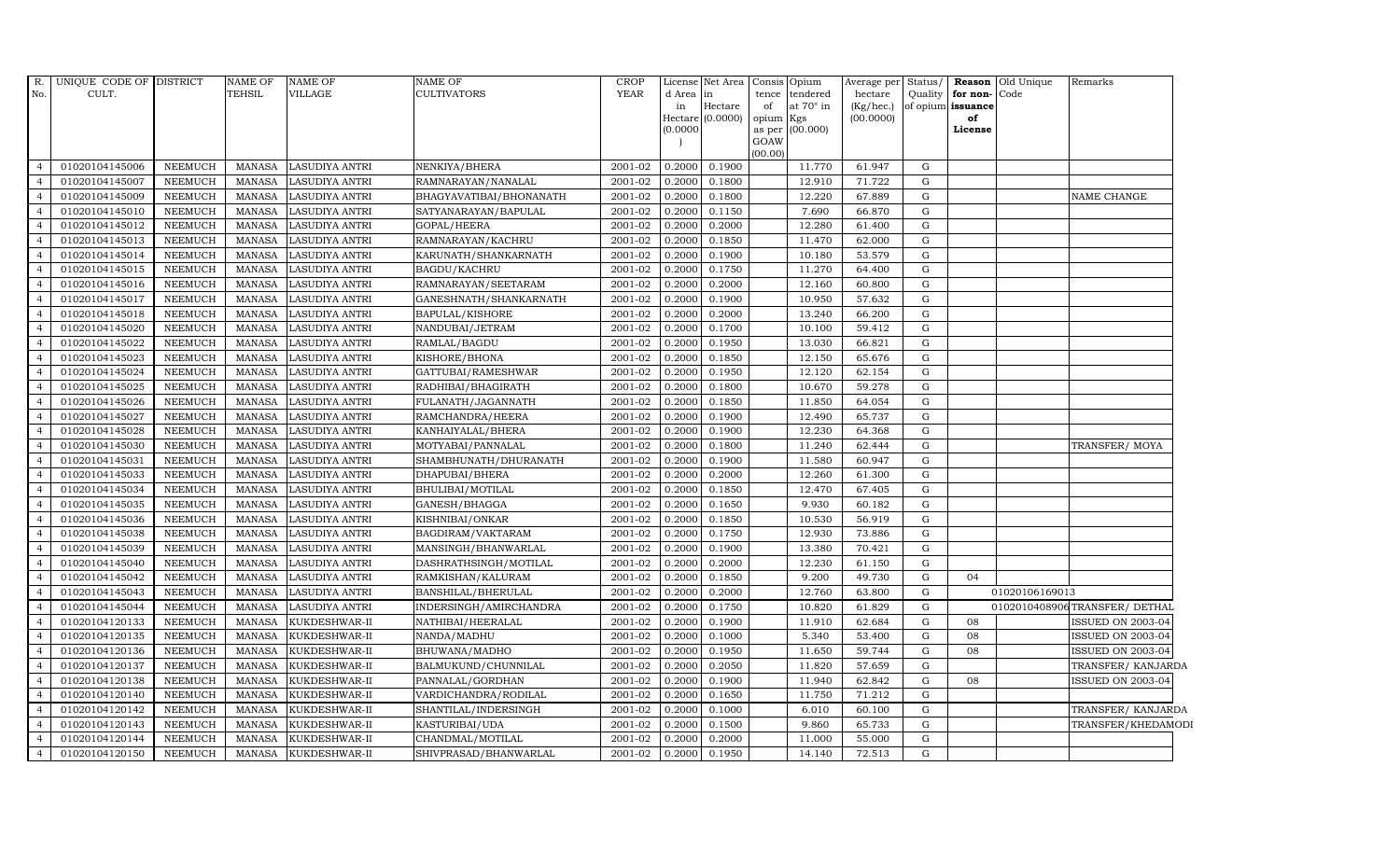| R.             | UNIQUE CODE OF DISTRICT |                | <b>NAME OF</b> | <b>NAME OF</b> | <b>NAME OF</b>           | <b>CROP</b>          | License  | Net Area | Consis    | Opium           | Average per  | Status/ | Reason            | Old Unique | Remarks                  |
|----------------|-------------------------|----------------|----------------|----------------|--------------------------|----------------------|----------|----------|-----------|-----------------|--------------|---------|-------------------|------------|--------------------------|
| No.            | CULT.                   |                | <b>TEHSIL</b>  | <b>VILLAGE</b> | <b>CULTIVATORS</b>       | <b>YEAR</b>          | d Area   | in       | tence     | tendered        | hectare      | Quality | for non-          | Code       |                          |
|                |                         |                |                |                |                          |                      | in       | Hectare  | of        | at 70° in       | $(Kg/$ hec.) |         | of opium issuance |            |                          |
|                |                         |                |                |                |                          |                      | Hectare  | (0.0000) | opium Kgs |                 | (00.0000)    |         | of<br>License     |            |                          |
|                |                         |                |                |                |                          |                      | (0.0000) |          | GOAW      | as per (00.000) |              |         |                   |            |                          |
|                |                         |                |                |                |                          |                      |          |          | (00.00)   |                 |              |         |                   |            |                          |
| $\overline{4}$ | 01020104120151          | NEEMUCH        | MANASA         | KUKDESHWAR-II  | <b>BAPULAL/RAMJI</b>     | 2001-02              | 0.2000   | 0.1950   |           | 11.830          | 60.667       | G       | 08                |            | ISSUED ON 2003-04        |
| $\overline{4}$ | 01020104120153          | <b>NEEMUCH</b> | <b>MANASA</b>  | KUKDESHWAR-II  | TULSIRAM/DALCHANDRA      | 2001-02              | 0.2000   | 0.2000   |           | 11.210          | 56.050       | G       | 08                |            | ISSUED ON 2003-04        |
| $\overline{4}$ | 01020104120154          | <b>NEEMUCH</b> | <b>MANASA</b>  | KUKDESHWAR-II  | ABDULMAJID/GANI          | 2001-02              | 0.2000   |          |           |                 |              | F       | 08                |            | ISSUED ON 2003-04        |
|                | 01020104120155          | <b>NEEMUCH</b> | <b>MANASA</b>  | KUKDESHWAR-II  | SATYANARAYAN/LAXMAN      | 2001-02              | 0.2000   | 0.1900   |           | 14.240          | 74.947       | G       |                   |            | TRANSFER/ KANJARDA       |
|                | 01020104120156          | <b>NEEMUCH</b> | <b>MANASA</b>  | KUKDESHWAR-II  | OMPRAKASH/SHANKARLAL     | 2001-02              | 0.2000   | 0.2050   |           | 11.390          | 55.561       | G       |                   |            |                          |
| $\overline{4}$ | 01020104120157          | <b>NEEMUCH</b> | <b>MANASA</b>  | KUKDESHWAR-II  | SHOBHARAM/CHAMPALAL      | 2001-02              | 0.2000   | 0.1550   |           | 8.590           | 55.419       | G       | 08                |            | ISSUED ON 2003-04        |
| $\overline{4}$ | 01020104120160          | <b>NEEMUCH</b> | <b>MANASA</b>  | KUKDESHWAR-II  | PARWATIBAI/BANSHILAL     | $2001 - 02$          | 0.2000   | 0.2000   |           | 12.850          | 64.250       | G       |                   |            | TRANSFER/ KANJARDA       |
|                | 01020104120161          | <b>NEEMUCH</b> | <b>MANASA</b>  | KUKDESHWAR-II  | PYARCHANDRA/MOHANLAL     | 2001-02              | 0.2000   | 0.2050   |           | 16.690          | 81.415       | G       |                   |            |                          |
|                | 01020104120163          | <b>NEEMUCH</b> | <b>MANASA</b>  | KUKDESHWAR-II  | DEVILAL/DAMARSI          | 2001-02              | 0.2000   | 0.1850   |           | 10.440          | 56.432       | G       |                   |            |                          |
|                | 01020104120165          | <b>NEEMUCH</b> | <b>MANASA</b>  | KUKDESHWAR-II  | KANHAIYALAL/MANGILAL     | 2001-02              | 0.2000   | 0.2050   |           | 12.170          | 59.366       | G       | 08                |            | ISSUED ON 2003-04        |
|                | 01020104120166          | <b>NEEMUCH</b> | <b>MANASA</b>  | KUKDESHWAR-II  | PARBHULAL/MAGILAL        | 2001-02              | 0.2000   | 0.1950   |           | 11.780          | 60.410       | G       |                   |            |                          |
| $\overline{4}$ | 01020104120173          | <b>NEEMUCH</b> | <b>MANASA</b>  | KUKDESHWAR-II  | GANPAT/PRITHVIRAJ        | 2001-02              | 0.2000   | 0.1600   |           | 8.840           | 55.250       | G       |                   |            | NAME CHANGE              |
|                | 01020104120174          | <b>NEEMUCH</b> | <b>MANASA</b>  | KUKDESHWAR-II  | BHANWARLAL/MODA          | 2001-02              | 0.2000   | 0.1950   |           | 12.590          | 64.564       | G       | 08                |            | ISSUED ON 2003-04        |
|                | 01020104120176          | <b>NEEMUCH</b> | <b>MANASA</b>  | KUKDESHWAR-II  | KANKUBAI/MOHANLAL        | 2001-02              | 0.2000   | 0.1950   |           | 12.480          | 64.000       | G       |                   |            | TRANSFER/ KANJARDA       |
|                | 01020104120177          | <b>NEEMUCH</b> | <b>MANASA</b>  | KUKDESHWAR-II  | HEMRAJ/MODA              | 2001-02              | 0.2000   | 0.1850   |           | 11.320          | 61.189       | G       |                   |            |                          |
| $\overline{a}$ | 01020104120178          | <b>NEEMUCH</b> | <b>MANASA</b>  | KUKDESHWAR-II  | NANDA/DALLA              | 2001-02              | 0.2000   | 0.1550   |           | 9.410           | 60.710       | G       |                   |            |                          |
| $\overline{4}$ | 01020104120179          | <b>NEEMUCH</b> | <b>MANASA</b>  | KUKDESHWAR-II  | PYARIBAI/MULCHANDRA      | 2001-02              | 0.2000   | 0.1900   |           | 11.920          | 62.737       | G       | 08                |            | ISSUED ON 2003-04        |
|                | 01020104120181          | <b>NEEMUCH</b> | <b>MANASA</b>  | KUKDESHWAR-II  | GENDIBAI/GORDHAN         | 2001-02              | 0.2000   | 0.2000   |           | 11.470          | 57.350       | G       | 08                |            | ISSUED ON 2003-04        |
|                | 01020104120183          | <b>NEEMUCH</b> | <b>MANASA</b>  | KUKDESHWAR-II  | CHHAGANIBAI/BHANWARLAL   | 2001-02              | 0.2000   | 0.2000   |           | 10.990          | 54.950       | G       | 08                |            | ISSUED ON 2003-04        |
|                | 01020104120184          | <b>NEEMUCH</b> | <b>MANASA</b>  | KUKDESHWAR-II  | JHAMAKLAL/NANDA          | 2001-02              | 0.2000   | 0.1800   |           | 11.810          | 65.611       | G       | 08                |            | ISSUED ON 2003-04        |
| 4              | 01020104120185          | <b>NEEMUCH</b> | <b>MANASA</b>  | KUKDESHWAR-II  | NANIBAI/BHANWARLAL       | 2001-02              | 0.2000   | 0.1900   |           | 12.500          | 65.789       | G       |                   |            |                          |
| $\overline{4}$ | 01020104120187          | <b>NEEMUCH</b> | <b>MANASA</b>  | KUKDESHWAR-II  | BALMUKUND/NARAYAN        | 2001-02              | 0.2000   | 0.2000   |           | 13.040          | 65.200       | G       |                   |            | TRANSFER/KANJARDA        |
| $\overline{4}$ | 01020104120188          | <b>NEEMUCH</b> | MANASA         | KUKDESHWAR-II  | BHONIBAI/RADHAKISHAN     | 2001-02              | 0.2000   | 0.2050   |           | 10.880          | 53.073       | G       | 08                |            | ISSUED ON 2003-04        |
|                | 01020104120192          | <b>NEEMUCH</b> | <b>MANASA</b>  | KUKDESHWAR-II  | JAMNIBAI/BAPULAL         | 2001-02              | 0.2000   | 0.1900   |           | 12.180          | 64.105       | G       |                   |            |                          |
|                | 01020104120190          | <b>NEEMUCH</b> | <b>MANASA</b>  | KUKDESHWAR-II  | BHUWANILAL/JAGANNATH     | 2001-02              | 0.2000   | 0.1900   |           | 12.180          | 64.105       | G       | 08                |            | <b>ISSUED ON 2003-04</b> |
|                | 01020104120193          | <b>NEEMUCH</b> | <b>MANASA</b>  | KUKDESHWAR-II  | RAMLAL/LAXMAN            | 2001-02              | 0.2000   | 0.1700   |           | 10.870          | 63.941       | G       | 08                |            | ISSUED ON 2003-04        |
| $\overline{a}$ | 01020104120194          | <b>NEEMUCH</b> | <b>MANASA</b>  | KUKDESHWAR-II  | HEERALAL/SEVA            | 2001-02              | 0.2000   | 0.1650   |           | 11.070          | 67.091       | G       | 08                |            | ISSUED ON 2003-04        |
| $\overline{4}$ | 01020104120195          | <b>NEEMUCH</b> | <b>MANASA</b>  | KUKDESHWAR-II  | GOVINDRAM/KHEMA          | $\overline{2001-02}$ | 0.2000   | 0.1200   |           | 5.960           | 49.667       | G       | 04                |            |                          |
| $\Delta$       | 01020104120196          | <b>NEEMUCH</b> | <b>MANASA</b>  | KUKDESHWAR-II  | BHANWARLAL/JHAMAKLAL     | 2001-02              | 0.2000   | 0.1750   |           | 11.850          | 67.714       | G       | 08                |            | ISSUED ON 2003-04        |
|                | 01020104120197          | <b>NEEMUCH</b> | <b>MANASA</b>  | KUKDESHWAR-II  | BHUWANILAL/DOULA         | 2001-02              | 0.2000   | 0.1800   |           | 11.080          | 61.556       | G       | 08                |            | ISSUED ON 2003-04        |
|                | 01020104120198          | <b>NEEMUCH</b> | <b>MANASA</b>  | KUKDESHWAR-II  | KANHAIYALAL/JADAWCHANDRA | 2001-02              | 0.2000   | 0.2000   |           | 10.510          | 52.550       | G       |                   |            |                          |
| 4              | 01020104120199          | <b>NEEMUCH</b> | <b>MANASA</b>  | KUKDESHWAR-II  | NONDRAM/MEGHRAJ          | 2001-02              | 0.2000   | 0.1900   |           | 10.190          | 53.632       | G       |                   |            | TRANSFER/FOFLIYA         |
| $\overline{4}$ | 01020104120200          | <b>NEEMUCH</b> | <b>MANASA</b>  | KUKDESHWAR-II  | RADHAKISHAN/GORDHAN      | 2001-02              | 0.2000   | 0.1900   |           | 11.020          | 58.000       | G       | 08                |            | <b>ISSUED ON 2003-04</b> |
| $\overline{a}$ | 01020104120201          | <b>NEEMUCH</b> | <b>MANASA</b>  | KUKDESHWAR-II  | MOHANLAL/ONKARLAL        | $2001 - 02$          | 0.2000   | 0.2050   |           | 11.770          | 57.415       | G       | 08                |            | ISSUED ON 2003-04        |
|                | 01020104120202          | <b>NEEMUCH</b> | <b>MANASA</b>  | KUKDESHWAR-II  | RAJENDRA/NARAYAN         | 2001-02              | 0.2000   | 0.2000   |           | 13.400          | 67.000       | G       | 08                |            | ISSUED ON 2003-04        |
|                | 01020104120204          | <b>NEEMUCH</b> | <b>MANASA</b>  | KUKDESHWAR-II  | NANDUBAI/HEERALAL        | 2001-02              | 0.2000   | 0.2050   |           | 11.810          | 57.610       | G       |                   |            | TRANSFER/KHEDA MODI      |
| 4              | 01020104120205          | <b>NEEMUCH</b> | MANASA         | KUKDESHWAR-II  | BHANWARIBAI/KALU         | 2001-02              | 0.2000   | 0.1900   |           | 12.510          | 65.842       | G       | 08                |            | ISSUED ON 2003-04        |
| $\overline{4}$ | 01020104120207          | NEEMUCH        | <b>MANASA</b>  | KUKDESHWAR-II  | SHAMBHU/PYARCHANDRA      | 2001-02              | 0.2000   | 0.1900   |           | 13.130          | 69.105       | G       |                   |            |                          |
| $\overline{a}$ | 01020104120208          | NEEMUCH        | <b>MANASA</b>  | KUKDESHWAR-II  | KAJODIMAL/PARTHA         | $2001 - 02$          | 0.2000   | 0.1900   |           | 11.860          | 62.421       | G       |                   |            | TRANSFER/ HANUMANTIYA    |
|                | 01020104120210          | <b>NEEMUCH</b> | <b>MANASA</b>  | KUKDESHWAR-II  | GHISALAL/KASHIRAM        | 2001-02              | 0.2000   | 0.1750   |           | 9.840           | 56.229       | G       |                   |            |                          |
| $\overline{4}$ | 01020104120213          | <b>NEEMUCH</b> | MANASA         | KUKDESHWAR-II  | CHHAGANLAL/CHANDANMAL    | 2001-02              | 0.2000   | 0.1900   |           | 12.750          | 67.105       | G       |                   |            |                          |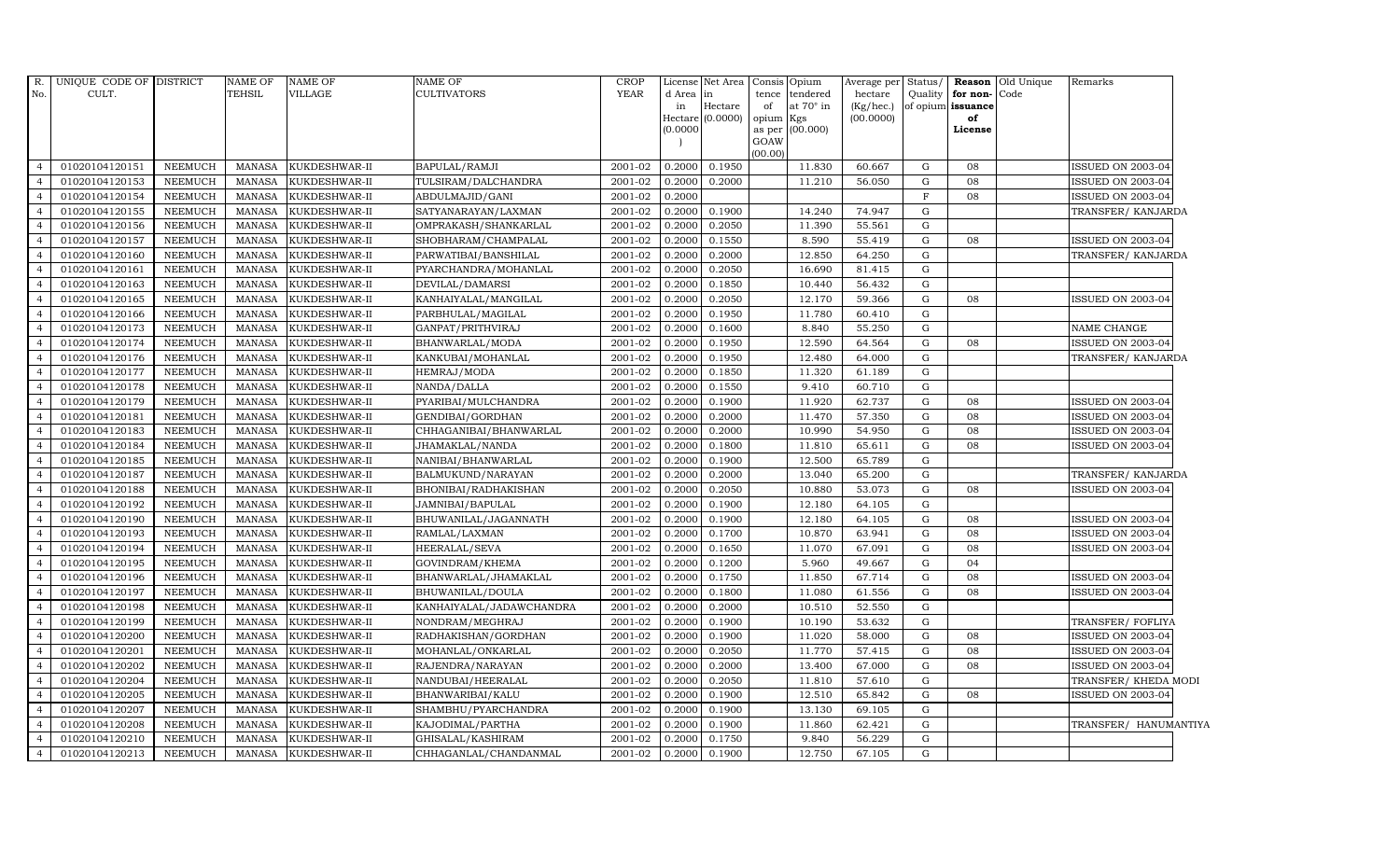| R.             | UNIQUE CODE OF DISTRICT |                | <b>NAME OF</b> | NAME OF       | NAME OF                | <b>CROP</b> |                     | License Net Area |         | Consis Opium           | Average per  | Status/      |                   | <b>Reason</b> Old Unique | Remarks                           |  |
|----------------|-------------------------|----------------|----------------|---------------|------------------------|-------------|---------------------|------------------|---------|------------------------|--------------|--------------|-------------------|--------------------------|-----------------------------------|--|
| No.            | CULT.                   |                | <b>TEHSIL</b>  | VILLAGE       | CULTIVATORS            | <b>YEAR</b> | d Area in           |                  |         | tence tendered         | hectare      | Quality      | for non-Code      |                          |                                   |  |
|                |                         |                |                |               |                        |             | in                  | Hectare          | of      | at $70^\circ$ in       | $(Kg/$ hec.) |              | of opium issuance |                          |                                   |  |
|                |                         |                |                |               |                        |             | Hectare<br>(0.0000) | (0.0000)         | opium   | Kgs<br>as per (00.000) | (00.0000)    |              | of<br>License     |                          |                                   |  |
|                |                         |                |                |               |                        |             |                     |                  | GOAW    |                        |              |              |                   |                          |                                   |  |
|                |                         |                |                |               |                        |             |                     |                  | (00.00) |                        |              |              |                   |                          |                                   |  |
| $\overline{4}$ | 01020104120214          | <b>NEEMUCH</b> | MANASA         | KUKDESHWAR-II | BHANWARLAL/NATHU       | 2001-02     | 0.2000              | 0.2000           |         | 9.830                  | 49.150       | G            | 04                |                          | <b>ISSUED ON 2003-04</b>          |  |
| $\overline{4}$ | 01020104120215          | <b>NEEMUCH</b> | MANASA         | KUKDESHWAR-II | GOPAL/KANHAIYALAL      | 2001-02     | 0.2000              | 0.1900           |         | 11.410                 | 60.053       | G            |                   |                          |                                   |  |
| $\overline{4}$ | 01020104120216          | <b>NEEMUCH</b> | <b>MANASA</b>  | KUKDESHWAR-II | DEVBAI/NANALAL         | 2001-02     | 0.2000              | 0.1000           |         | 5.480                  | 54.800       | ${\rm G}$    | 08                |                          | ISSUED ON 2003-04                 |  |
| $\overline{4}$ | 01020104120217          | <b>NEEMUCH</b> | <b>MANASA</b>  | KUKDESHWAR-II | DHANNIBAI/BALCHANDRA   | 2001-02     | 0.2000              | 0.1450           |         | 7.950                  | 54.828       | $\mathbf G$  | 08                |                          | <b>ISSUED ON 2003-04</b>          |  |
| $\overline{4}$ | 01020104120219          | <b>NEEMUCH</b> | <b>MANASA</b>  | KUKDESHWAR-II | KISHANLAL/RUGHNATH     | 2001-02     | 0.2000              | 0.1950           |         | 12.380                 | 63.487       | $\mathbf G$  |                   |                          |                                   |  |
| $\overline{4}$ | 01020104120220          | <b>NEEMUCH</b> | <b>MANASA</b>  | KUKDESHWAR-II | RAMESH/DEVKISHAN       | 2001-02     | 0.2000              | 0.2000           |         | 10.380                 | 51.900       | $\mathbf G$  | 04                |                          | <b>ISSUED ON 2003-04</b>          |  |
| $\overline{4}$ | 01020104120221          | NEEMUCH        | <b>MANASA</b>  | KUKDESHWAR-II | BHAGATRAM/KANWARLAL    | 2001-02     | 0.2000              | 0.2000           |         | 11.090                 | 55.450       | G            |                   |                          | TRANSFER/ KHEDLI                  |  |
| $\overline{4}$ | 01020104120222          | <b>NEEMUCH</b> | MANASA         | KUKDESHWAR-II | SHANTILAL/RADHU        | 2001-02     | 0.2000              | 0.1600           |         | 10.720                 | 67.000       | ${\rm G}$    |                   |                          |                                   |  |
| $\overline{4}$ | 01020104120223          | <b>NEEMUCH</b> | <b>MANASA</b>  | KUKDESHWAR-II | BANSHILAL/MODA         | 2001-02     | 0.2000              | 0.2000           |         | 13.200                 | 66.000       | ${\rm G}$    | 08                |                          | <b>ISSUED ON 2003-04</b>          |  |
| $\overline{4}$ | 01020104120224          | <b>NEEMUCH</b> | <b>MANASA</b>  | KUKDESHWAR-II | PRABHULAL/LAXMAN       | 2001-02     | 0.2000              |                  |         |                        |              | $\mathbf F$  | 07                |                          | ISSUED ON 2003-04/TRANSFER KHEDLI |  |
| $\overline{4}$ | 01020104120226          | NEEMUCH        | <b>MANASA</b>  | KUKDESHWAR-II | NARAYAN/MODA           | 2001-02     | 0.2000              | 0.2050           |         | 12.950                 | 63.171       | G            | 08                |                          | <b>ISSUED ON 2003-04</b>          |  |
| $\overline{4}$ | 01020104120228          | <b>NEEMUCH</b> | <b>MANASA</b>  | KUKDESHWAR-II | BHANWARLAL/KASHIRAM    | 2001-02     | 0.2000              | 0.1900           |         | 11.530                 | 60.684       | G            |                   |                          |                                   |  |
| $\overline{4}$ | 01020104120229          | <b>NEEMUCH</b> | <b>MANASA</b>  | KUKDESHWAR-II | DHAPUBAI/SHANKARLAL    | 2001-02     | 0.2000              | 0.2000           |         | 11.320                 | 56.600       | $\mathbf G$  | 08                |                          | <b>ISSUED ON 2003-04</b>          |  |
| $\overline{4}$ | 01020104120231          | <b>NEEMUCH</b> | <b>MANASA</b>  | KUKDESHWAR-II | RAMCHANDRA/NATHU       | 2001-02     | 0.2000              | 0.1850           |         | 10.710                 | 57.892       | ${\rm G}$    | 08                |                          | <b>ISSUED ON 2003-04</b>          |  |
| $\overline{4}$ | 01020104120235          | <b>NEEMUCH</b> | <b>MANASA</b>  | KUKDESHWAR-II | BALCHANDRA/RADHAKISHAN | 2001-02     | 0.2000              |                  |         |                        |              | $\mathbf F$  | 08                |                          | <b>ISSUED ON 2003-04</b>          |  |
| $\overline{4}$ | 01020104120237          | <b>NEEMUCH</b> | <b>MANASA</b>  | KUKDESHWAR-II | SUNDERLAL/GORDHAN      | 2001-02     | 0.2000              | 0.1100           |         | 6.500                  | 59.091       | $\mathbf G$  | 08                |                          | <b>ISSUED ON 2003-04</b>          |  |
| $\overline{4}$ | 01020104120239          | <b>NEEMUCH</b> | <b>MANASA</b>  | KUKDESHWAR-II | RAMKUNWAR/JAGANNATH    | 2001-02     | 0.2000              | 0.2000           |         | 12.030                 | 60.150       | ${\rm G}$    |                   |                          | TRANSFER/ MOKHAMPURA              |  |
| $\overline{4}$ | 01020104120243          | <b>NEEMUCH</b> | <b>MANASA</b>  | KUKDESHWAR-II | JAMANIBAI/BHANWARLAL   | 2001-02     | 0.2000              | 0.1000           |         | 7.140                  | 71.400       | $\mathbf G$  | 08                |                          |                                   |  |
| $\overline{4}$ | 01020104120244          | <b>NEEMUCH</b> | <b>MANASA</b>  | KUKDESHWAR-II | SHANKARLAL/NATHU       | 2001-02     | 0.2000              | 0.0900           |         | 5.200                  | 57.778       | ${\rm G}$    | 08                |                          |                                   |  |
| $\overline{4}$ | 01020104120246          | <b>NEEMUCH</b> | <b>MANASA</b>  | KUKDESHWAR-II | RAMCHANDRA/BHERULAL    | 2001-02     | 0.2000              | 0.0900           |         | 5.420                  | 60.222       | G            |                   |                          | TRANSFER/ KANJARDA                |  |
| $\overline{4}$ | 01020104120250          | <b>NEEMUCH</b> | <b>MANASA</b>  | KUKDESHWAR-II | NANDLAL/MOHANLAL       | 2001-02     | 0.2000              |                  |         |                        |              | $\mathbf F$  |                   |                          |                                   |  |
| $\overline{4}$ | 01020104120251          | <b>NEEMUCH</b> | <b>MANASA</b>  | KUKDESHWAR-II | MOHANBAI/LAXMINARAYAN  | 2001-02     | 0.2000              | 0.1900           |         | 11.570                 | 60.895       | G            |                   |                          |                                   |  |
| $\overline{4}$ | 01020104120252          | <b>NEEMUCH</b> | <b>MANASA</b>  | KUKDESHWAR-II | BHANWARLAL/GHASI       | 2001-02     | 0.2000              | 0.1950           |         | 12.280                 | 62.974       | G            |                   |                          |                                   |  |
| $\overline{4}$ | 01020104120256          | <b>NEEMUCH</b> | <b>MANASA</b>  | KUKDESHWAR-II | HEERABAI/KANWARLAL     | 2001-02     | 0.2000              | 0.2000           |         | 13.220                 | 66.100       | ${\rm G}$    | 08                |                          | ISSUED ON 2003-04                 |  |
| $\overline{4}$ | 01020104120260          | <b>NEEMUCH</b> | <b>MANASA</b>  | KUKDESHWAR-II | CHANDA/KISHNA          | 2001-02     | 0.2000              |                  |         |                        |              | $\, {\bf N}$ | 07                |                          | ISSUED ON 2003-04                 |  |
| $\overline{4}$ | 01020104120261          | <b>NEEMUCH</b> | <b>MANASA</b>  | KUKDESHWAR-II | NARAYAN/GHASI          | 2001-02     | 0.2000              | 0.1500           |         | 8.990                  | 59.933       | G            |                   |                          |                                   |  |
| $\overline{4}$ | 01020104120263          | <b>NEEMUCH</b> | <b>MANASA</b>  | KUKDESHWAR-II | UDIBAI/RAMCHANDRA      | 2001-02     | 0.2000              | 0.1850           |         | 11.810                 | 63.838       | ${\rm G}$    |                   |                          |                                   |  |
| $\overline{4}$ | 01020104120264          | <b>NEEMUCH</b> | <b>MANASA</b>  | KUKDESHWAR-II | KANHAIYALAL/RAMPRATAP  | 2001-02     | 0.2000              | 0.1900           |         | 11.560                 | 60.842       | G            |                   |                          |                                   |  |
| $\overline{4}$ | 01020104120287          | <b>NEEMUCH</b> | <b>MANASA</b>  | KUKDESHWAR-II | SHYAMLAL/NANDLAL       | 2001-02     | 0.2000              | 0.1450           |         | 8.080                  | 55.724       | G            |                   | 01020104136025           |                                   |  |
| $\overline{4}$ | 01020104120114          | <b>NEEMUCH</b> | <b>MANASA</b>  | KUKDESHWAR-II | BHUWANISHANKAR/NARAYAN | 2001-02     | 0.2000              |                  |         |                        |              | $\mathbf F$  |                   | 01020104141040           |                                   |  |
| $\overline{4}$ | 01020104120001          | <b>NEEMUCH</b> | <b>MANASA</b>  | KUKDESHWAR-I  | TRILOKCHANDRA/BHERA    | 2001-02     | 0.2000              | 0.2000           |         | 12.750                 | 63.750       | $\mathbf G$  |                   |                          |                                   |  |
| $\overline{4}$ | 01020104120002          | <b>NEEMUCH</b> | <b>MANASA</b>  | KUKDESHWAR-I  | DEVILAL/CHUNNILAL      | 2001-02     | 0.2000              | 0.0900           |         | 6.330                  | 70.333       | $\mathbf G$  |                   |                          |                                   |  |
| $\overline{4}$ | 01020104120003          | <b>NEEMUCH</b> | MANASA         | KUKDESHWAR-I  | KACHRIBAI/NANDLAL      | 2001-02     | 0.2000              | 0.2000           |         | 12.210                 | 61.050       | G            |                   |                          | TRANSFER/ KANJARDA                |  |
| $\overline{4}$ | 01020104120005          | <b>NEEMUCH</b> | <b>MANASA</b>  | KUKDESHWAR-I  | CHUNNILAL/BHERA        | 2001-02     | 0.2000              | 0.2000           |         | 13.760                 | 68.800       | $\mathbf G$  |                   |                          |                                   |  |
| $\overline{4}$ | 01020104120006          | <b>NEEMUCH</b> | MANASA         | KUKDESHWAR-I  | NANDLAL/RADHAKISHAN    | 2001-02     | 0.2000              | 0.1700           |         | 9.860                  | 58.000       | $\mathbf G$  |                   |                          | TRANSFER/KANJARDA                 |  |
| $\overline{4}$ | 01020104120007          | <b>NEEMUCH</b> | <b>MANASA</b>  | KUKDESHWAR-I  | RAMCHANDRA/MODA        | 2001-02     | 0.2000              | 0.1900           |         | 11.210                 | 59.000       | ${\rm G}$    | 08                |                          | <b>ISSUED ON 2003-04</b>          |  |
| $\overline{4}$ | 01020104120008          | <b>NEEMUCH</b> | <b>MANASA</b>  | KUKDESHWAR-I  | GORDHAN/MODA           | 2001-02     | 0.2000              | 0.2000           |         | 12.980                 | 64.900       | $\mathbf G$  |                   |                          |                                   |  |
| $\overline{4}$ | 01020104120009          | <b>NEEMUCH</b> | <b>MANASA</b>  | KUKDESHWAR-I  | LAXMINARAYAN/JAMNALAL  | 2001-02     | 0.2000              | 0.1900           |         | 10.290                 | 54.158       | $\mathbf G$  |                   |                          |                                   |  |
| $\overline{4}$ | 01020104120010          | <b>NEEMUCH</b> | <b>MANASA</b>  | KUKDESHWAR-I  | SUNDERLAL/KANWARLAL    | 2001-02     | 0.2000              | 0.2000           |         | 12.320                 | 61.600       | $\mathbf G$  |                   |                          | TRANSFER/ KHEDLI                  |  |
| $\overline{4}$ | 01020104120012          | <b>NEEMUCH</b> | <b>MANASA</b>  | KUKDESHWAR-I  | GANPAT/BABRU           | 2001-02     | 0.2000              | 0.2100           |         | 11.120                 | 52.952       | $\mathbf G$  |                   |                          |                                   |  |
| $\overline{4}$ | 01020104120014          | <b>NEEMUCH</b> | MANASA         | KUKDESHWAR-I  | <b>BANSILAL/DEVA</b>   | 2001-02     | 0.2000              | 0.1000           |         | 6.500                  | 65.000       | $\mathbf G$  | 08                |                          | <b>ISSUED ON 2003-04</b>          |  |
|                |                         |                |                |               |                        |             |                     |                  |         |                        |              |              |                   |                          |                                   |  |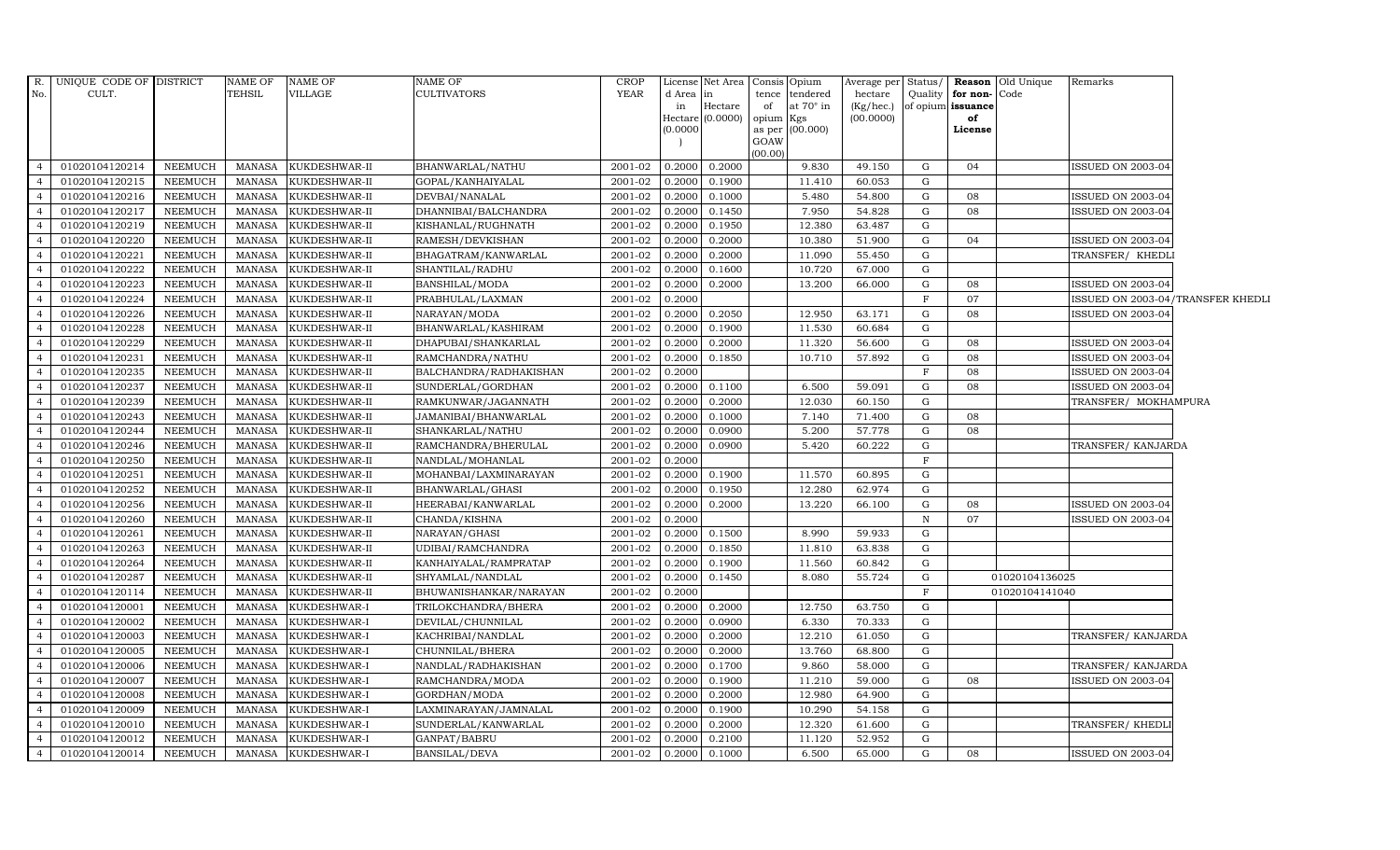| R.<br>No.        | UNIQUE CODE OF DISTRICT<br>CULT. |                | NAME OF<br>TEHSIL | <b>NAME OF</b><br>VILLAGE | NAME OF<br>CULTIVATORS     | <b>CROP</b><br><b>YEAR</b> | d Area in<br>in<br>(0.0000) | License Net Area Consis<br>Hectare<br>Hectare (0.0000) | tence<br>of<br>opium<br>as per<br>GOAW<br>(00.00) | Opium<br>tendered<br>at $70^\circ$ in<br>Kgs<br>(00.000) | Average per<br>hectare<br>(Kg/hec.)<br>(00.0000) | Status/<br>Quality | for non-Code<br>of opium issuance<br>of<br>License | <b>Reason</b> Old Unique | Remarks                  |
|------------------|----------------------------------|----------------|-------------------|---------------------------|----------------------------|----------------------------|-----------------------------|--------------------------------------------------------|---------------------------------------------------|----------------------------------------------------------|--------------------------------------------------|--------------------|----------------------------------------------------|--------------------------|--------------------------|
| $\overline{4}$   | 01020104120015                   | <b>NEEMUCH</b> | MANASA            | KUKDESHWAR-I              | MADAN/SHANKAR              | 2001-02                    | 0.2000                      | 0.1950                                                 |                                                   | 13.980                                                   | 71.692                                           | G                  |                                                    |                          |                          |
|                  | 01020104120016                   | <b>NEEMUCH</b> | MANASA            | KUKDESHWAR-I              | URMILABAI/NARAYAN          | 2001-02                    | 0.2000                      | 0.2000                                                 |                                                   | 11.640                                                   | 58.200                                           | G                  |                                                    |                          |                          |
|                  | 01020104120017                   | <b>NEEMUCH</b> | <b>MANASA</b>     | KUKDESHWAR-I              | KASTURIBAI/CHUNNILAL       | 2001-02                    | 0.2000                      | 0.2050                                                 |                                                   | 12.710                                                   | 62.000                                           | G                  |                                                    |                          |                          |
|                  | 01020104120019                   | <b>NEEMUCH</b> | <b>MANASA</b>     | KUKDESHWAR-I              | PRABHULAL/BAPULAL          | 2001-02                    | 0.2000                      | 0.1100                                                 |                                                   | 7.180                                                    | 65.273                                           | G                  |                                                    |                          |                          |
|                  | 01020104120020                   | <b>NEEMUCH</b> | <b>MANASA</b>     | KUKDESHWAR-I              | <b>BADRILAL/BHERA</b>      | 2001-02                    | 0.2000                      | 0.1950                                                 |                                                   | 12.900                                                   | 66.154                                           | ${\rm G}$          |                                                    |                          |                          |
| $\overline{4}$   | 01020104120021                   | <b>NEEMUCH</b> | <b>MANASA</b>     | KUKDESHWAR-I              | BHAGIBAI/HEERALAL          | 2001-02                    | 0.2000                      | 0.2000                                                 |                                                   | 12.530                                                   | 62.650                                           | G                  |                                                    |                          |                          |
| $\overline{4}$   | 01020104120023                   | <b>NEEMUCH</b> | MANASA            | KUKDESHWAR-I              | GIRJASHANKAR/BHAWANILAL    | 2001-02                    | 0.2000                      | 0.1700                                                 |                                                   | 9.770                                                    | 57.471                                           | G                  | 08                                                 |                          | ISSUED ON 2003-04        |
|                  | 01020104120024                   | <b>NEEMUCH</b> | <b>MANASA</b>     | KUKDESHWAR-I              | TULSIRAM/BHANWARLAL        | 2001-02                    | 0.2000                      | 0.2050                                                 |                                                   | 12.520                                                   | 61.073                                           | G                  |                                                    |                          |                          |
|                  | 01020104120025                   | <b>NEEMUCH</b> | <b>MANASA</b>     | KUKDESHWAR-I              | GORDHAN/SHANKARLAL         | 2001-02                    | 0.2000                      | 0.2000                                                 |                                                   | 13.260                                                   | 66.300                                           | G                  |                                                    |                          |                          |
|                  | 01020104120026                   | <b>NEEMUCH</b> | <b>MANASA</b>     | KUKDESHWAR-I              | GORDHAN/MAGNA              | 2001-02                    | 0.2000                      | 0.1950                                                 |                                                   | 14.190                                                   | 72.769                                           | ${\rm G}$          |                                                    |                          |                          |
| $\overline{4}$   | 01020104120028                   | <b>NEEMUCH</b> | MANASA            | KUKDESHWAR-I              | <b>BOTLAL/DOLA</b>         | 2001-02                    | 0.2000                      | 0.1900                                                 |                                                   | 15.310                                                   | 80.579                                           | G                  |                                                    |                          | TRANSFER/ KHEDLI         |
| $\overline{4}$   | 01020104120029                   | <b>NEEMUCH</b> | MANASA            | KUKDESHWAR-I              | NANDLAL/BHERA              | 2001-02                    | 0.2000                      | 0.1000                                                 |                                                   | 4.490                                                    | 44.900                                           | G                  | 04                                                 |                          |                          |
|                  | 01020104120035                   | <b>NEEMUCH</b> | MANASA            | KUKDESHWAR-I              | BHERU/UTTAMCHANDRA         | 2001-02                    | 0.2000                      | 0.2000                                                 |                                                   | 11.760                                                   | 58.800                                           | G                  | 08                                                 |                          | <b>ISSUED ON 2003-04</b> |
|                  | 01020104120037                   | <b>NEEMUCH</b> | MANASA            | KUKDESHWAR-I              | UDAIRAM/MODIRAM            | 2001-02                    | 0.2000                      | 0.1900                                                 |                                                   | 11.920                                                   | 62.737                                           | G                  |                                                    |                          |                          |
|                  | 01020104120038                   | <b>NEEMUCH</b> | <b>MANASA</b>     | KUKDESHWAR-I              | LAXMINARAYAN/NATHULAL      | 2001-02                    | 0.2000                      | 0.1900                                                 |                                                   | 11.900                                                   | 62.632                                           | G                  |                                                    |                          |                          |
| $\overline{4}$   | 01020104120042                   | <b>NEEMUCH</b> | MANASA            | KUKDESHWAR-I              | YASHWANT/BAPULAL           | 2001-02                    | 0.2000                      | 0.1900                                                 |                                                   | 13.540                                                   | 71.263                                           | G                  |                                                    |                          | TRANSFER/ KHEDLI         |
| $\overline{4}$   | 01020104120043                   | <b>NEEMUCH</b> | <b>MANASA</b>     | KUKDESHWAR-I              | BADRILAL/NARAYAN           | 2001-02                    | 0.2000                      | 0.1200                                                 |                                                   | 7.450                                                    | 62.083                                           | G                  | 08                                                 |                          | ISSUED ON 2003-04        |
|                  | 01020104120044                   | <b>NEEMUCH</b> | <b>MANASA</b>     | KUKDESHWAR-I              | RAMCHANDRA/NARAYAN/CHOUDHA | 2001-02                    | 0.2000                      | 0.2000                                                 |                                                   | 13.590                                                   | 67.950                                           | G                  | 08                                                 |                          | ISSUED ON 2003-04        |
|                  | 01020104120045                   | <b>NEEMUCH</b> | <b>MANASA</b>     | KUKDESHWAR-I              | RAMCHANDRA/NARAYAN/BIJLOT  | 2001-02                    | 0.2000                      | 0.2000                                                 |                                                   | 12.720                                                   | 63.600                                           | G                  | 08                                                 |                          | ISSUED ON 2003-04        |
|                  | 01020104120046                   | <b>NEEMUCH</b> | <b>MANASA</b>     | KUKDESHWAR-I              | RAMNARAYAN/HEERALAL        | 2001-02                    | 0.2000                      | 0.1950                                                 |                                                   | 12.360                                                   | 63.385                                           | G                  | 08                                                 |                          | ISSUED ON 2003-04        |
| 4                | 01020104120047                   | <b>NEEMUCH</b> | MANASA            | KUKDESHWAR-I              | DEVILAL/SHANKARLAL         | 2001-02                    | 0.2000                      | 0.1950                                                 |                                                   | 13.140                                                   | 67.385                                           | $\mathbf G$        |                                                    |                          |                          |
| $\boldsymbol{A}$ | 01020104120049                   | <b>NEEMUCH</b> | <b>MANASA</b>     | KUKDESHWAR-I              | AMISHKUMAR/JUGALKISHOR     | 2001-02                    | 0.2000                      |                                                        |                                                   |                                                          |                                                  | $\rm F$            |                                                    |                          | NAME CHANGE              |
| $\overline{4}$   | 01020104120050                   | <b>NEEMUCH</b> | MANASA            | KUKDESHWAR-I              | PRABHULAL/BAPULAL          | 2001-02                    | 0.2000                      | 0.1900                                                 |                                                   | 13.540                                                   | 71.263                                           | G                  |                                                    |                          | TRANSFER/ KHEDA MODI     |
|                  | 01020104120053                   | <b>NEEMUCH</b> | <b>MANASA</b>     | KUKDESHWAR-I              | KAILASH/MOHANLAL           | 2001-02                    | 0.2000                      | 0.1000                                                 |                                                   | 7.260                                                    | 72.600                                           | G                  |                                                    |                          |                          |
|                  | 01020104120054                   | <b>NEEMUCH</b> | <b>MANASA</b>     | KUKDESHWAR-I              | BHERULAL/HEERALAL          | 2001-02                    | 0.2000                      | 0.2000                                                 |                                                   | 13.110                                                   | 65.550                                           | $\mathbf G$        | 08                                                 |                          | ISSUED ON 2003-04        |
|                  | 01020104120056                   | <b>NEEMUCH</b> | MANASA            | KUKDESHWAR-I              | KAILASH/RAMCHANDRA         | 2001-02                    | 0.2000                      | 0.2000                                                 |                                                   | 13.610                                                   | 68.050                                           | G                  |                                                    |                          |                          |
| 4                | 01020104120058                   | <b>NEEMUCH</b> | <b>MANASA</b>     | KUKDESHWAR-I              | CHUNNILAL/KALURAM          | 2001-02                    | 0.2000                      | 0.2000                                                 |                                                   | 12.720                                                   | 63.600                                           | G                  |                                                    |                          |                          |
| $\overline{4}$   | 01020104120061                   | <b>NEEMUCH</b> | MANASA            | KUKDESHWAR-I              | SHANKARLAL/DAMAR           | 2001-02                    | 0.2000                      | 0.1900                                                 |                                                   | 11.710                                                   | 61.632                                           | G                  |                                                    |                          |                          |
|                  | 01020104120062                   | <b>NEEMUCH</b> | MANASA            | KUKDESHWAR-I              | GANGARAM/GORDHAN           | 2001-02                    | 0.2000                      | 0.1900                                                 |                                                   | 12.640                                                   | 66.526                                           | G                  | 08                                                 |                          | <b>ISSUED ON 2003-04</b> |
|                  | 01020104120063                   | <b>NEEMUCH</b> | <b>MANASA</b>     | KUKDESHWAR-I              | RAJENDRA/GORDHAN           | 2001-02                    | 0.2000                      | 0.1950                                                 |                                                   | 14.490                                                   | 74.308                                           | G                  |                                                    |                          |                          |
|                  | 01020104120064                   | <b>NEEMUCH</b> | <b>MANASA</b>     | KUKDESHWAR-I              | SATYANARAYAN/BHERULAL      | 2001-02                    | 0.2000                      | 0.1150                                                 |                                                   | 7.480                                                    | 65.043                                           | G                  |                                                    |                          | TRANSFER/ GAFARDA        |
|                  | 01020104120065                   | <b>NEEMUCH</b> | <b>MANASA</b>     | KUKDESHWAR-I              | DEVKISHAN/SHOBHAGMAL       | $2001 - 02$                | 0.2000                      | 0.2000                                                 |                                                   | 12.710                                                   | 63.550                                           | G                  |                                                    |                          |                          |
| $\overline{4}$   | 01020104120066                   | <b>NEEMUCH</b> | <b>MANASA</b>     | KUKDESHWAR-I              | SHANKAR/NANURAM            | 2001-02                    | 0.2000                      | 0.1900                                                 |                                                   | 14.030                                                   | 73.842                                           | G                  |                                                    |                          | TRANSFER/ KANJARDA       |
| $\overline{4}$   | 01020104120067                   | <b>NEEMUCH</b> | <b>MANASA</b>     | KUKDESHWAR-I              | MOTILAL/HUKMICHAND         | 2001-02                    | 0.2000                      | 0.1550                                                 |                                                   | 8.950                                                    | 57.742                                           | G                  |                                                    |                          |                          |
|                  | 01020104120068                   | <b>NEEMUCH</b> | <b>MANASA</b>     | KUKDESHWAR-I              | BADRILAL/BHONA             | 2001-02                    | 0.2000                      |                                                        |                                                   |                                                          |                                                  | F                  | 07                                                 |                          | ISSUED ON 2003-04        |
|                  | 01020104120069                   | <b>NEEMUCH</b> | <b>MANASA</b>     | KUKDESHWAR-I              | RAMDAYAL/SATYANARAYAN      | 2001-02                    | 0.2000                      | 0.2050                                                 |                                                   | 11.950                                                   | 58.293                                           | G                  |                                                    |                          |                          |
|                  | 01020104120070                   | <b>NEEMUCH</b> | MANASA            | KUKDESHWAR-I              | BANSILAL/SHANKARLAL        | 2001-02                    | 0.2000                      | 0.2000                                                 |                                                   | 12.680                                                   | 63.400                                           | $\mathbf G$        |                                                    |                          |                          |
| $\overline{4}$   | 01020104120071                   | <b>NEEMUCH</b> | <b>MANASA</b>     | KUKDESHWAR-I              | PRABHULAL/DALCHANDRA       | $2001 - 02$                | 0.2000                      | 0.2000                                                 |                                                   | 11.210                                                   | 56.050                                           | G                  | 08                                                 |                          | ISSUED ON 2003-04        |
| $\overline{4}$   | 01020104120072                   | <b>NEEMUCH</b> | <b>MANASA</b>     | KUKDESHWAR-I              | DEVILAL/RADHAKISHAN        | 2001-02                    | 0.2000                      | 0.1850                                                 |                                                   | 12.150                                                   | 65.676                                           | G                  |                                                    |                          |                          |
| $\overline{4}$   | 01020104120073                   | <b>NEEMUCH</b> | MANASA            | KUKDESHWAR-I              | TULSIRAM/SHANAKARLAL       | 2001-02                    | 0.2000                      | 0.1950                                                 |                                                   | 12.580                                                   | 64.513                                           | G                  |                                                    |                          | TRANSFER/ KHEDLI         |
|                  | 01020104120075                   | <b>NEEMUCH</b> | MANASA            | KUKDESHWAR-I              | GIRJASHANKAR/VARDICHANDRA  | 2001-02                    | 0.2000                      | 0.1550                                                 |                                                   | 10.220                                                   | 65.935                                           | G                  |                                                    |                          |                          |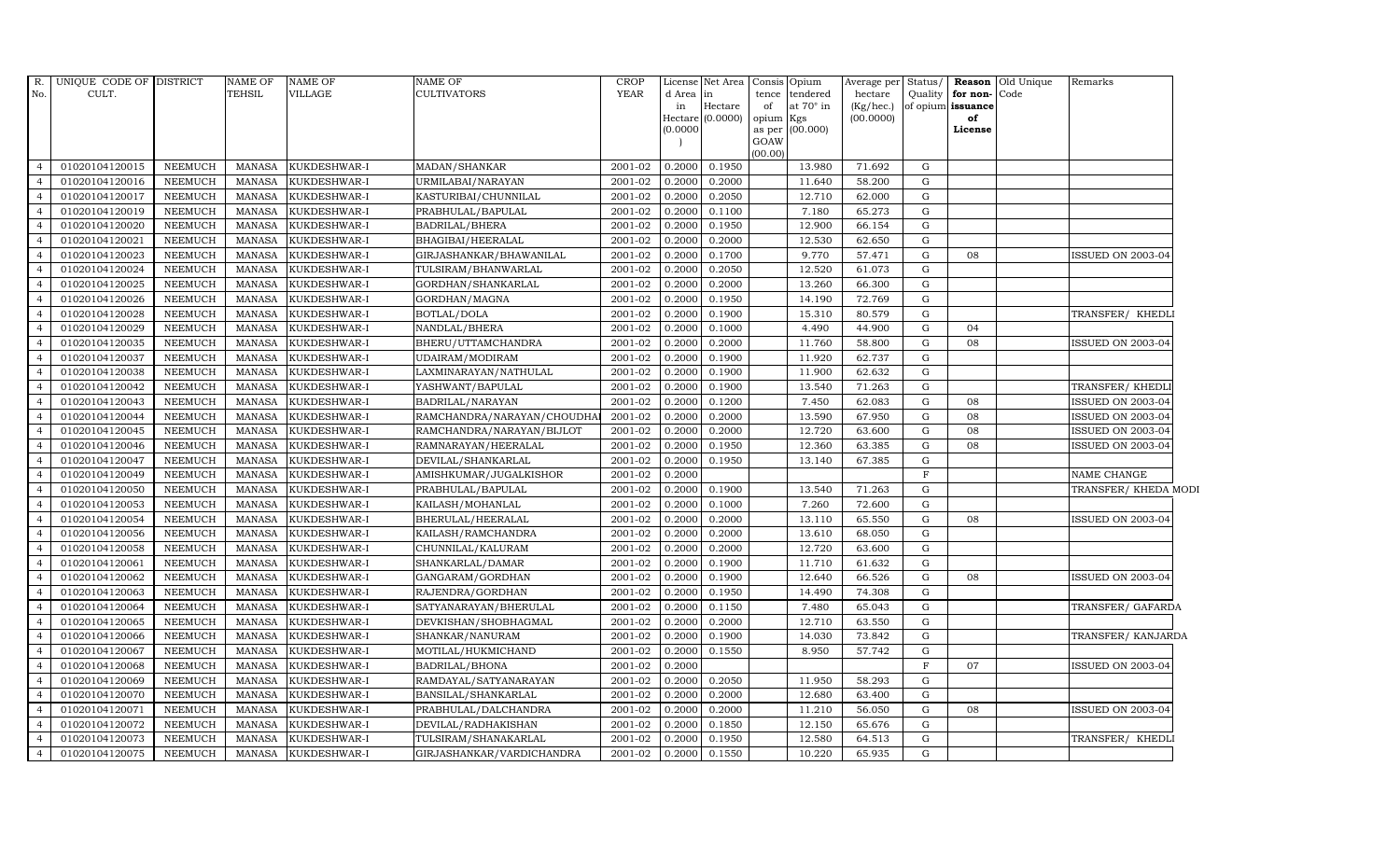| $\overline{R}$ . | UNIQUE CODE OF DISTRICT |                | <b>NAME OF</b> | <b>NAME OF</b> | <b>NAME OF</b>            | <b>CROP</b> |           | License Net Area Consis |           | Opium           |           |             |                   | Average per Status/ Reason Old Unique | Remarks                      |  |
|------------------|-------------------------|----------------|----------------|----------------|---------------------------|-------------|-----------|-------------------------|-----------|-----------------|-----------|-------------|-------------------|---------------------------------------|------------------------------|--|
| No.              | CULT.                   |                | TEHSIL         | <b>VILLAGE</b> | <b>CULTIVATORS</b>        | <b>YEAR</b> | d Area in |                         | tence     | tendered        | hectare   | Quality     | for non-Code      |                                       |                              |  |
|                  |                         |                |                |                |                           |             | in        | Hectare                 | of        | at 70° in       | (Kg/hec.) |             | of opium issuance |                                       |                              |  |
|                  |                         |                |                |                |                           |             | (0.0000)  | Hectare $(0.0000)$      | opium Kgs | as per (00.000) | (00.0000) |             | of<br>License     |                                       |                              |  |
|                  |                         |                |                |                |                           |             |           |                         | GOAW      |                 |           |             |                   |                                       |                              |  |
|                  |                         |                |                |                |                           |             |           |                         | (00.00)   |                 |           |             |                   |                                       |                              |  |
| $\overline{4}$   | 01020104120077          | NEEMUCH        | MANASA         | KUKDESHWAR-I   | RAMKISAN/MATHURALAL       | 2001-02     | 0.2000    | 0.1950                  |           | 12.110          | 62.103    | G           |                   |                                       |                              |  |
| $\overline{4}$   | 01020104120080          | <b>NEEMUCH</b> | <b>MANASA</b>  | KUKDESHWAR-I   | MOTILAL/JAMNALAL          | 2001-02     | 0.2000    | 0.1500                  |           | 9.340           | 62.267    | G           | 08                |                                       | ISSUED ON 2003-04            |  |
| $\overline{4}$   | 01020104120081          | NEEMUCH        | <b>MANASA</b>  | KUKDESHWAR-I   | BHANUKUMAR/NANDLAL        | 2001-02     | 0.2000    | 0.2000                  |           | 12.590          | 62.950    | G           |                   |                                       | TRANSFER/ KHEDLI             |  |
| $\overline{4}$   | 01020104120082          | NEEMUCH        | <b>MANASA</b>  | KUKDESHWAR-I   | NANURAM/NANDLAL           | 2001-02     | 0.2000    | 0.1000                  |           | 6.280           | 62.800    | G           |                   |                                       |                              |  |
| $\overline{4}$   | 01020104120083          | NEEMUCH        | <b>MANASA</b>  | KUKDESHWAR-I   | KANHAIYALAL/NANKU         | 2001-02     | 0.2000    | 0.1600                  |           | 8.900           | 55.625    | G           |                   |                                       | TRANSFER/ KANJARDA           |  |
| $\overline{4}$   | 01020104120085          | NEEMUCH        | <b>MANASA</b>  | KUKDESHWAR-I   | BALCHANDRA/NANURAM        | 2001-02     | 0.2000    | 0.1450                  |           | 8.990           | 62.000    | G           | 08                |                                       | <b>ISSUED ON 2003-04</b>     |  |
| $\overline{4}$   | 01020104120086          | NEEMUCH        | MANASA         | KUKDESHWAR-I   | LEKHA/SHIVNARAYAN         | 2001-02     | 0.2000    | 0.1000                  |           | 5.830           | 58.300    | G           | 08                |                                       | <b>ISSUED ON 2003-04</b>     |  |
| $\Delta$         | 01020104120087          | NEEMUCH        | <b>MANASA</b>  | KUKDESHWAR-I   | KAMLABAI/GIRJASHANKAR     | 2001-02     | 0.2000    | 0.2000                  |           | 12.330          | 61.650    | G           |                   |                                       | TRANSFER/ KHEDL              |  |
|                  | 01020104120092          | NEEMUCH        | <b>MANASA</b>  | KUKDESHWAR-I   | CHUNNILAL/GORDHANLAL      | 2001-02     | 0.2000    | 0.1800                  |           | 11.220          | 62.333    | G           | 08                |                                       | ISSUED ON 2003-04            |  |
| $\overline{4}$   | 01020104120096          | <b>NEEMUCH</b> | <b>MANASA</b>  | KUKDESHWAR-I   | BHAGATRAM/DEVILAL         | 2001-02     | 0.2000    | 0.1950                  |           | 11.280          | 57.846    | G           |                   |                                       |                              |  |
| $\overline{4}$   | 01020104120097          | NEEMUCH        | <b>MANASA</b>  | KUKDESHWAR-I   | RAMCHANDRA/DEVILAL        | 2001-02     | 0.2000    | 0.1700                  |           | 9.660           | 56.824    | G           |                   |                                       |                              |  |
| $\overline{4}$   | 01020104120100          | NEEMUCH        | <b>MANASA</b>  | KUKDESHWAR-I   | PRAMOD/SHYAMLAL           | 2001-02     | 0.2000    | 0.1950                  |           | 12.060          | 61.846    | G           |                   |                                       |                              |  |
| $\overline{4}$   | 01020104120101          | NEEMUCH        | <b>MANASA</b>  | KUKDESHWAR-I   | JAGDISH/NANDLAL           | 2001-02     | 0.2000    | 0.1950                  |           | 8.810           | 45.179    | G           | 04                |                                       |                              |  |
| $\overline{4}$   | 01020104120102          | <b>NEEMUCH</b> | <b>MANASA</b>  | KUKDESHWAR-I   | GHANSHYAM/PARASRAM        | 2001-02     | 0.2000    | 0.2000                  |           | 11.480          | 57.400    | $\mathbf G$ |                   |                                       |                              |  |
|                  | 01020104120106          | NEEMUCH        | <b>MANASA</b>  | KUKDESHWAR-I   | MANGILAL/NARAYAN          | 2001-02     | 0.2000    | 0.1800                  |           | 10.620          | 59.000    | G           | 08                |                                       | ISSUED ON 2003-04            |  |
| $\overline{4}$   | 01020104120109          | NEEMUCH        | <b>MANASA</b>  | KUKDESHWAR-I   | KACHRU/NANDLAL            | 2001-02     | 0.2000    | 0.2000                  |           | 11.180          | 55.900    | G           |                   |                                       | TRANSFER/ KANJARDA           |  |
| $\overline{4}$   | 01020104120110          | NEEMUCH        | <b>MANASA</b>  | KUKDESHWAR-I   | RAJENDRA/UTTAMCHANDRA     | 2001-02     | 0.2000    | 0.2000                  |           | 12.850          | 64.250    | G           |                   |                                       |                              |  |
| $\overline{4}$   | 01020104120111          | NEEMUCH        | <b>MANASA</b>  | KUKDESHWAR-I   | PAWANKUMAR/TULSIRAM       | 2001-02     | 0.2000    | 0.1750                  |           | 9.810           | 56.057    | G           |                   |                                       | TRANSFER/ KHEDLI             |  |
| $\overline{4}$   | 01020104120112          | NEEMUCH        | <b>MANASA</b>  | KUKDESHWAR-I   | KANHAIYALAL/MOTILAL       | 2001-02     | 0.2000    | 0.1900                  |           | 12.040          | 63.368    | G           |                   |                                       |                              |  |
| $\overline{4}$   | 01020104120115          | <b>NEEMUCH</b> | <b>MANASA</b>  | KUKDESHWAR-I   | RAMNARAYAN/SHANKAR        | 2001-02     | 0.2000    | 0.1050                  |           | 6.820           | 64.952    | G           |                   |                                       | TRANSFER/ KHEDLI             |  |
| $\overline{4}$   | 01020104120119          | NEEMUCH        | <b>MANASA</b>  | KUKDESHWAR-I   | SHANTILAL/KANWARLAL       | 2001-02     | 0.2000    | 0.1900                  |           | 11.930          | 62.789    | G           | 08                |                                       | ISSUED ON 2003-04            |  |
| $\overline{4}$   | 01020104120120          | NEEMUCH        | <b>MANASA</b>  | KUKDESHWAR-I   | KAILASH/KANWARLAL         | 2001-02     | 0.2000    | 0.1650                  |           | 10.010          | 60.667    | G           |                   |                                       |                              |  |
| $\overline{4}$   | 01020104120121          | NEEMUCH        | <b>MANASA</b>  | KUKDESHWAR-I   | BHANWARLAL/KANWARLAL      | 2001-02     | 0.2000    | 0.1950                  |           | 13.450          | 68.974    | G           |                   |                                       |                              |  |
| $\overline{4}$   | 01020104120122          | NEEMUCH        | <b>MANASA</b>  | KUKDESHWAR-I   | JAGDISH/PANNALAL          | 2001-02     | 0.2000    | 0.1300                  |           | 6.870           | 52.846    | G           |                   |                                       |                              |  |
| $\overline{4}$   | 01020104120124          | NEEMUCH        | <b>MANASA</b>  | KUKDESHWAR-I   | RAMLAL/BAGDIRAM           | 2001-02     | 0.2000    | 0.1850                  |           | 12.120          | 65.514    | G           | 08                |                                       | ISSUED ON 2003-04            |  |
|                  | 01020104120125          | NEEMUCH        | <b>MANASA</b>  | KUKDESHWAR-I   | NARAYAN/NONDRAM           | 2001-02     | 0.2000    | 0.2000                  |           | 10.290          | 51.450    | G           | 04                |                                       | <b>ISSUED ON 2003-04</b>     |  |
| $\overline{4}$   | 01020104120126          | <b>NEEMUCH</b> | <b>MANASA</b>  | KUKDESHWAR-I   | VISHNUPRASAD/PARSURAM     | 2001-02     | 0.2000    | 0.1900                  |           | 12.330          | 64.895    | G           |                   |                                       |                              |  |
| $\overline{4}$   | 01020104120127          | NEEMUCH        | <b>MANASA</b>  | KUKDESHWAR-I   | KARIBAI/KAMLASHANKAR      | 2001-02     | 0.2000    | 0.2000                  |           | 12.370          | 61.850    | G           |                   |                                       | NAME CHANGE/TRANSFER/ KHEDLI |  |
| $\overline{4}$   | 01020104120128          | NEEMUCH        | <b>MANASA</b>  | KUKDESHWAR-I   | RATANLAL/SHANKARLAL       | 2001-02     | 0.2000    | 0.1600                  |           | 8.900           | 55.625    | G           |                   |                                       | TRANSFER/ KANJARDA           |  |
| $\overline{4}$   | 01020104120129          | NEEMUCH        | <b>MANASA</b>  | KUKDESHWAR-I   | KAILASH/MOHANLAL          | 2001-02     | 0.2000    | 0.1050                  |           | 5.870           | 55.905    | G           | 08                |                                       | <b>ISSUED ON 2003-04</b>     |  |
| $\overline{4}$   | 01020104120130          | NEEMUCH        | <b>MANASA</b>  | KUKDESHWAR-I   | SATYANARAYAN/MOHANLAL     | 2001-02     | 0.2000    | 0.2050                  |           | 11.800          | 57.561    | G           | 08                |                                       | <b>ISSUED ON 2003-04</b>     |  |
| $\overline{4}$   | 01020104120131          | <b>NEEMUCH</b> | <b>MANASA</b>  | KUKDESHWAR-I   | DHAPUBAI/VARDICHANDRA     | 2001-02     | 0.2000    | 0.2000                  |           | 11.670          | 58.350    | G           |                   |                                       |                              |  |
| $\overline{4}$   | 01020104120032          | NEEMUCH        | <b>MANASA</b>  | KUKDESHWAR-I   | VISHNUGIR/RATANGIR        | 2001-02     | 0.2000    | 0.1950                  |           | 11.770          | 60.359    | G           |                   |                                       | TRANSFER/ KHEDLI             |  |
| $\overline{4}$   | 01020104120030          | <b>NEEMUCH</b> | <b>MANASA</b>  | KUKDESHWAR-I   | JUGALKISHORE/SATYANARAYAN | 2001-02     | 0.2000    | 0.2000                  |           | 15.430          | 77.150    | G           |                   |                                       |                              |  |
| $\overline{4}$   | 01020104108003          | NEEMUCH        | <b>MANASA</b>  | KOTHDI GUJRAT  | SHIVLAL/RATNA             | 2001-02     | 0.2000    | 0.1950                  |           | 9.380           | 48.103    | G           | 04                |                                       |                              |  |
| $\overline{4}$   | 01020104108004          | NEEMUCH        | <b>MANASA</b>  | KOTHDI GUJRAT  | GANGARAM/DUDHA            | 2001-02     | 0.2000    | 0.2000                  |           | 10.750          | 53.750    | G           |                   |                                       |                              |  |
|                  | 01020104108012          | NEEMUCH        | <b>MANASA</b>  | KOTHDI GUJRAT  | BHAGATRAM/MODA            | 2001-02     | 0.2000    | 0.1700                  |           | 8.240           | 48.471    | G           | 04                |                                       |                              |  |
| $\overline{4}$   | 01020104108014          | <b>NEEMUCH</b> | <b>MANASA</b>  | KOTHDI GUJRAT  | BHERU/DUDHA               | 2001-02     | 0.2000    | 0.1850                  |           | 12.010          | 64.919    | G           |                   |                                       |                              |  |
| $\overline{4}$   | 01020104108022          | NEEMUCH        | <b>MANASA</b>  | KOTHDI GUJRAT  | BHANWARLAL/BHUWANA        | 2001-02     | 0.2000    | 0.1850                  |           | 10.180          | 55.027    | G           |                   |                                       |                              |  |
| $\overline{4}$   | 01020104108023          | <b>NEEMUCH</b> | <b>MANASA</b>  | KOTHDI GUJRAT  | MANGILAL/BAPULAL          | 2001-02     | 0.2000    | 0.2050                  |           | 10.930          | 53.317    | G           |                   |                                       |                              |  |
| $\overline{4}$   | 01020104108028          | NEEMUCH        | MANASA         | KOTHDI GUJRAT  | DAYARAM/RAMDAYAL          | 2001-02     | 0.2000    | 0.2050                  |           | 12.120          | 59.122    | G           |                   |                                       |                              |  |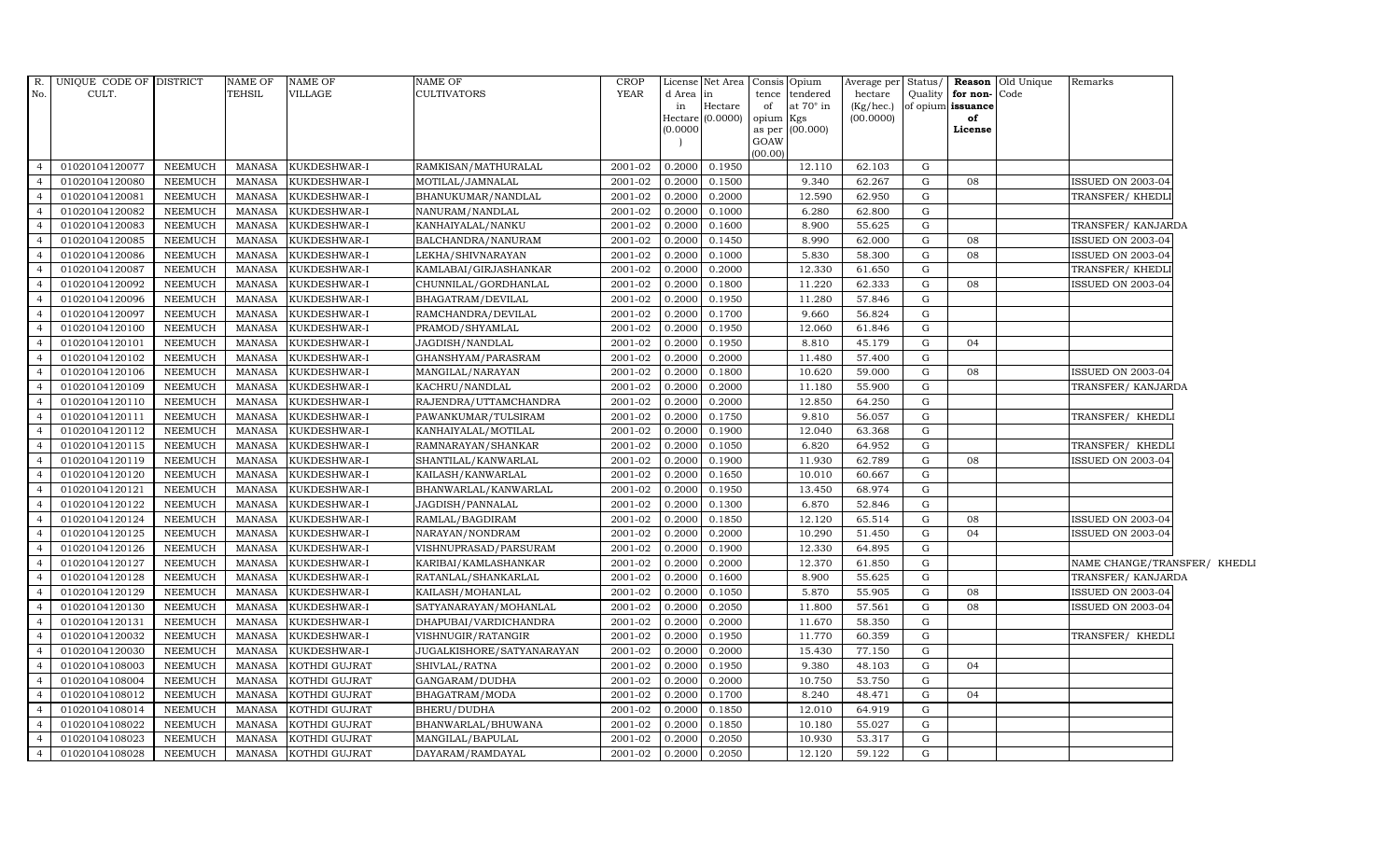| R.             | UNIQUE CODE OF DISTRICT |                | <b>NAME OF</b> | <b>NAME OF</b>    | <b>NAME OF</b>            | <b>CROP</b> |           | License Net Area   |           | Consis Opium     | Average per | Status/      |                      | Reason Old Unique | Remarks           |
|----------------|-------------------------|----------------|----------------|-------------------|---------------------------|-------------|-----------|--------------------|-----------|------------------|-------------|--------------|----------------------|-------------------|-------------------|
| No.            | CULT.                   |                | <b>TEHSIL</b>  | VILLAGE           | <b>CULTIVATORS</b>        | <b>YEAR</b> | d Area in |                    | tence     | tendered         | hectare     |              | Quality $ $ for non- | Code              |                   |
|                |                         |                |                |                   |                           |             | in        | Hectare            | of        | at $70^\circ$ in | (Kg/hec.)   |              | of opium issuance    |                   |                   |
|                |                         |                |                |                   |                           |             | (0.0000)  | Hectare $(0.0000)$ | opium Kgs | as per (00.000)  | (00.0000)   |              | of<br>License        |                   |                   |
|                |                         |                |                |                   |                           |             |           |                    | GOAW      |                  |             |              |                      |                   |                   |
|                |                         |                |                |                   |                           |             |           |                    | (00.00)   |                  |             |              |                      |                   |                   |
| $\overline{4}$ | 01020104108029          | <b>NEEMUCH</b> | MANASA         | KOTHDI GUJRAT     | BAPU/JAYRAM               | 2001-02     | 0.2000    | 0.1950             |           | 11.390           | 58.410      | G            |                      |                   |                   |
| $\overline{a}$ | 01020104115001          | <b>NEEMUCH</b> | MANASA         | <b>KHADAWDA</b>   | BHANWARLAL/BHAGGA         | 2001-02     | 0.2000    | 0.1300             |           | 5.470            | 42.077      | ${\rm G}$    | 04                   |                   |                   |
| $\overline{4}$ | 01020104115007          | <b>NEEMUCH</b> | <b>MANASA</b>  | <b>KHADAWDA</b>   | SAJJANSINGH/SARDARSINGH   | 2001-02     | 0.2000    | 0.2050             |           | 12.440           | 60.683      | G            |                      |                   |                   |
|                | 01020104115010          | <b>NEEMUCH</b> | <b>MANASA</b>  | <b>KHADAWDA</b>   | KISHORKUMAR/SHIVSHANKAR   | 2001-02     | 0.2000    | 0.2050             |           | 12.000           | 58.537      | $\mathbf G$  |                      |                   |                   |
| $\overline{4}$ | 01020104115013          | <b>NEEMUCH</b> | <b>MANASA</b>  | <b>KHADAWDA</b>   | BHARATSINGH/SAJJANSINGH   | 2001-02     | 0.2000    | 0.2050             | 62.69     | 11.740           | 57.268      | $\mathbf I$  | 02                   |                   | ISSUED ON 2003-04 |
| $\overline{4}$ | 01020104115015          | <b>NEEMUCH</b> | <b>MANASA</b>  | <b>KHADAWDA</b>   | PRABHULAL/AMRA            | 2001-02     | 0.2000    | 0.1850             |           | 11.160           | 60.324      | G            |                      |                   |                   |
| $\overline{4}$ | 01020104115021          | <b>NEEMUCH</b> | <b>MANASA</b>  | <b>KHADAWDA</b>   | BAPULAL/JAGANNATH         | 2001-02     | 0.2000    | 0.1650             |           | 9.280            | 56.242      | ${\rm G}$    |                      |                   |                   |
| $\overline{4}$ | 01020104115022          | <b>NEEMUCH</b> | <b>MANASA</b>  | <b>KHADAWDA</b>   | RAMESH/ONKAR              | 2001-02     | 0.2000    | 0.1650             |           | 10.180           | 61.697      | ${\rm G}$    |                      |                   |                   |
|                | 01020104115025          | <b>NEEMUCH</b> | <b>MANASA</b>  | <b>KHADAWDA</b>   | BHANWARLAL/CHUNNILAL      | 2001-02     | 0.2000    | 0.2000             |           | 11.260           | 56.300      | $\mathbf G$  |                      |                   |                   |
| $\overline{4}$ | 01020104115029          | <b>NEEMUCH</b> | <b>MANASA</b>  | <b>KHADAWDA</b>   | LAXMINARAYAN/RAMNIWAS     | 2001-02     | 0.2000    | 0.1900             |           | 10.520           | 55.368      | ${\rm G}$    |                      |                   |                   |
| $\overline{4}$ | 01020104115031          | <b>NEEMUCH</b> | <b>MANASA</b>  | <b>KHADAWDA</b>   | KISHORE/KEDAR             | 2001-02     | 0.2000    | 0.1800             | 62.69     | 9.290            | 51.615      | $\mathbf{I}$ | 02                   |                   | ISSUED ON 2003-04 |
| $\overline{4}$ | 01020104115033          | <b>NEEMUCH</b> | <b>MANASA</b>  | <b>KHADAWDA</b>   | NARAYAN/CHUNNILAL         | 2001-02     | 0.2000    | 0.2000             |           | 13.120           | 65.600      | G            |                      |                   |                   |
| $\overline{4}$ | 01020104115040          | <b>NEEMUCH</b> | <b>MANASA</b>  | <b>KHADAWDA</b>   | ONKARSINGH/SHIVSINGH      | 2001-02     | 0.2000    | 0.1800             |           | 10.440           | 58.000      | $\mathbf G$  |                      |                   |                   |
| $\overline{4}$ | 01020104115042          | <b>NEEMUCH</b> | <b>MANASA</b>  | <b>KHADAWDA</b>   | MANNIBAI/NANURAM          | 2001-02     | 0.2000    | 0.2000             |           | 12.750           | 63.750      | G            |                      |                   |                   |
| $\overline{4}$ | 01020104115052          | <b>NEEMUCH</b> | <b>MANASA</b>  | <b>KHADAWDA</b>   | BHERU/KEDAR               | 2001-02     | 0.2000    | 0.2000             |           | 11.890           | 59.450      | G            |                      |                   |                   |
| $\overline{4}$ | 01020104115050          | <b>NEEMUCH</b> | <b>MANASA</b>  | <b>KHADAWDA</b>   | GORDHAN/DEVJI             | 2001-02     | 0.2000    | 0.1900             |           | 10.900           | 57.368      | G            |                      |                   |                   |
| $\overline{4}$ | 01020104115053          | <b>NEEMUCH</b> | <b>MANASA</b>  | <b>KHADAWDA</b>   | KESHYA/CHATRA             | 2001-02     | 0.2000    | 0.2000             |           | 10.010           | 50.050      | G            | 04                   |                   |                   |
| $\overline{4}$ | 01020104115056          | <b>NEEMUCH</b> | MANASA         | <b>KHADAWDA</b>   | ONKAR/DHURA               | 2001-02     | 0.2000    | 0.1550             |           | 9.780            | 63.097      | G            |                      |                   |                   |
| $\overline{4}$ | 01020104115058          | <b>NEEMUCH</b> | <b>MANASA</b>  | <b>KHADAWDA</b>   | RANGLAL/JAGANNATH         | 2001-02     | 0.2000    | 0.1700             |           | 8.980            | 52.824      | G            |                      |                   |                   |
| $\overline{4}$ | 01020104115059          | <b>NEEMUCH</b> | <b>MANASA</b>  | <b>KHADAWDA</b>   | SARJUBAI/LALA             | 2001-02     | 0.2000    | 0.2050             |           | 12.110           | 59.073      | G            |                      |                   |                   |
| 4              | 01020104115062          | <b>NEEMUCH</b> | <b>MANASA</b>  | <b>KHADAWDA</b>   | PRAHLADKUNWAR/VIJAYKUNWAR | 2001-02     | 0.2000    | 0.1850             |           | 10.550           | 57.027      | G            |                      |                   | TRANSFER/ KHEDLI  |
| $\overline{4}$ | 01020104115064          | <b>NEEMUCH</b> | <b>MANASA</b>  | <b>KHADAWDA</b>   | LAXMANSINGH/SARDARSINGH   | 2001-02     | 0.2000    | 0.2000             |           | 11.810           | 59.050      | G            |                      |                   |                   |
| $\overline{4}$ | 01020104115065          | <b>NEEMUCH</b> | MANASA         | <b>KHADAWDA</b>   | KANA/DEVA                 | 2001-02     | 0.2000    | 0.1900             |           | 11.500           | 60.526      | G            | 01                   |                   |                   |
| $\overline{4}$ | 01020104115070          | <b>NEEMUCH</b> | <b>MANASA</b>  | <b>KHADAWDA</b>   | MANOHAR SINGH/LAL SINGH   | 2001-02     | 0.2000    | 0.1100             |           | 6.410            | 58.273      | $\mathbf G$  |                      |                   |                   |
| $\overline{4}$ | 01020104115072          | <b>NEEMUCH</b> | <b>MANASA</b>  | <b>KHADAWDA</b>   | GENDIBAI/NANURAM          | 2001-02     | 0.2000    | 0.1650             |           | 9.110            | 55.212      | G            |                      |                   |                   |
| $\overline{4}$ | 01020104146001          | <b>NEEMUCH</b> | <b>MANASA</b>  | KADI KHURD        | KACHRU/KISHANLAL          | 2001-02     | 0.2000    | 0.1900             |           | 12.990           | 68.368      | G            |                      |                   |                   |
| $\overline{4}$ | 01020104146002          | <b>NEEMUCH</b> | <b>MANASA</b>  | KADI KHURD        | BHERULAL/GANGARAM         | 2001-02     | 0.2000    | 0.1900             |           | 13.010           | 68.474      | G            |                      |                   |                   |
| $\overline{4}$ | 01020104146003          | <b>NEEMUCH</b> | MANASA         | <b>KADI KHURD</b> | DEVILAL/UDAIRAM           | 2001-02     | 0.2000    | 0.1800             |           | 11.750           | 65.278      | G            |                      |                   |                   |
| $\overline{4}$ | 01020104146005          | <b>NEEMUCH</b> | MANASA         | KADI KHURD        | RAMLAL/HEERA              | 2001-02     | 0.2000    | 0.1750             |           | 10.980           | 62.743      | $\mathbf G$  |                      |                   |                   |
| $\overline{4}$ | 01020104146007          | <b>NEEMUCH</b> | <b>MANASA</b>  | <b>KADI KHURD</b> | HARIRAM/NONDRAM           | 2001-02     | 0.2000    | 0.2050             |           | 12.700           | 61.951      | G            |                      |                   |                   |
| $\overline{4}$ | 01020104146008          | <b>NEEMUCH</b> | MANASA         | KADI KHURD        | GANGARAM/PARTHA           | 2001-02     | 0.2000    | 0.1700             |           | 11.400           | 67.059      | G            |                      |                   |                   |
| $\overline{4}$ | 01020104146010          | <b>NEEMUCH</b> | <b>MANASA</b>  | KADI KHURD        | MEGHRAJ/UDAIRAM           | 2001-02     | 0.2000    | 0.1650             |           | 11.950           | 72.424      | ${\rm G}$    |                      |                   |                   |
| $\overline{4}$ | 01020104146012          | <b>NEEMUCH</b> | MANASA         | KADI KHURD        | TEJRAM/GANGARAM           | 2001-02     | 0.2000    | 0.2000             |           | 12.130           | 60.650      | G            |                      |                   |                   |
| $\overline{4}$ | 01020104146013          | <b>NEEMUCH</b> | <b>MANASA</b>  | <b>KADI KHURD</b> | BHANWARILAL/KACHRU        | 2001-02     | 0.2000    | 0.2000             |           | 12.640           | 63.200      | $\mathbf G$  |                      |                   |                   |
| $\overline{4}$ | 01020104146014          | <b>NEEMUCH</b> | <b>MANASA</b>  | KADI KHURD        | SITARAM/KISHANLAL         | 2001-02     | 0.2000    | 0.2050             |           | 12.680           | 61.854      | $\mathbf G$  |                      |                   |                   |
| $\overline{4}$ | 01020104146015          | <b>NEEMUCH</b> | <b>MANASA</b>  | KADI KHURD        | GOPAL/RATANLAL            | 2001-02     | 0.2000    | 0.2000             |           | 11.790           | 58.950      | G            |                      |                   |                   |
| $\overline{4}$ | 01020104146016          | <b>NEEMUCH</b> | MANASA         | KADI KHURD        | BHAGIRATH/BAGDU           | 2001-02     | 0.2000    | 0.1900             |           | 12.620           | 66.421      | ${\rm G}$    |                      |                   |                   |
| $\overline{4}$ | 01020104146017          | <b>NEEMUCH</b> | <b>MANASA</b>  | <b>KADI KHURD</b> | RAMESH/BAPULAL            | 2001-02     | 0.2000    | 0.1800             |           | 10.900           | 60.556      | G            |                      |                   |                   |
| $\overline{4}$ | 01020104146018          | <b>NEEMUCH</b> | <b>MANASA</b>  | KADI KHURD        | PRABHULAL/KANIRAM         | 2001-02     | 0.2000    | 0.1800             |           | 11.510           | 63.944      | G            |                      |                   |                   |
| $\overline{4}$ | 01020104146019          | <b>NEEMUCH</b> | <b>MANASA</b>  | <b>KADI KHURD</b> | PRAKASHGIR/RAMAGIR        | 2001-02     | 0.2000    | 0.2000             |           | 12.680           | 63.400      | $\mathbf G$  |                      |                   |                   |
| $\overline{4}$ | 01020104146020          | <b>NEEMUCH</b> |                | MANASA KADI KHURD | BHAGWAN/RAMLAL            | 2001-02     | 0.2000    | 0.1850             |           | 11.370           | 61.459      | G            |                      |                   |                   |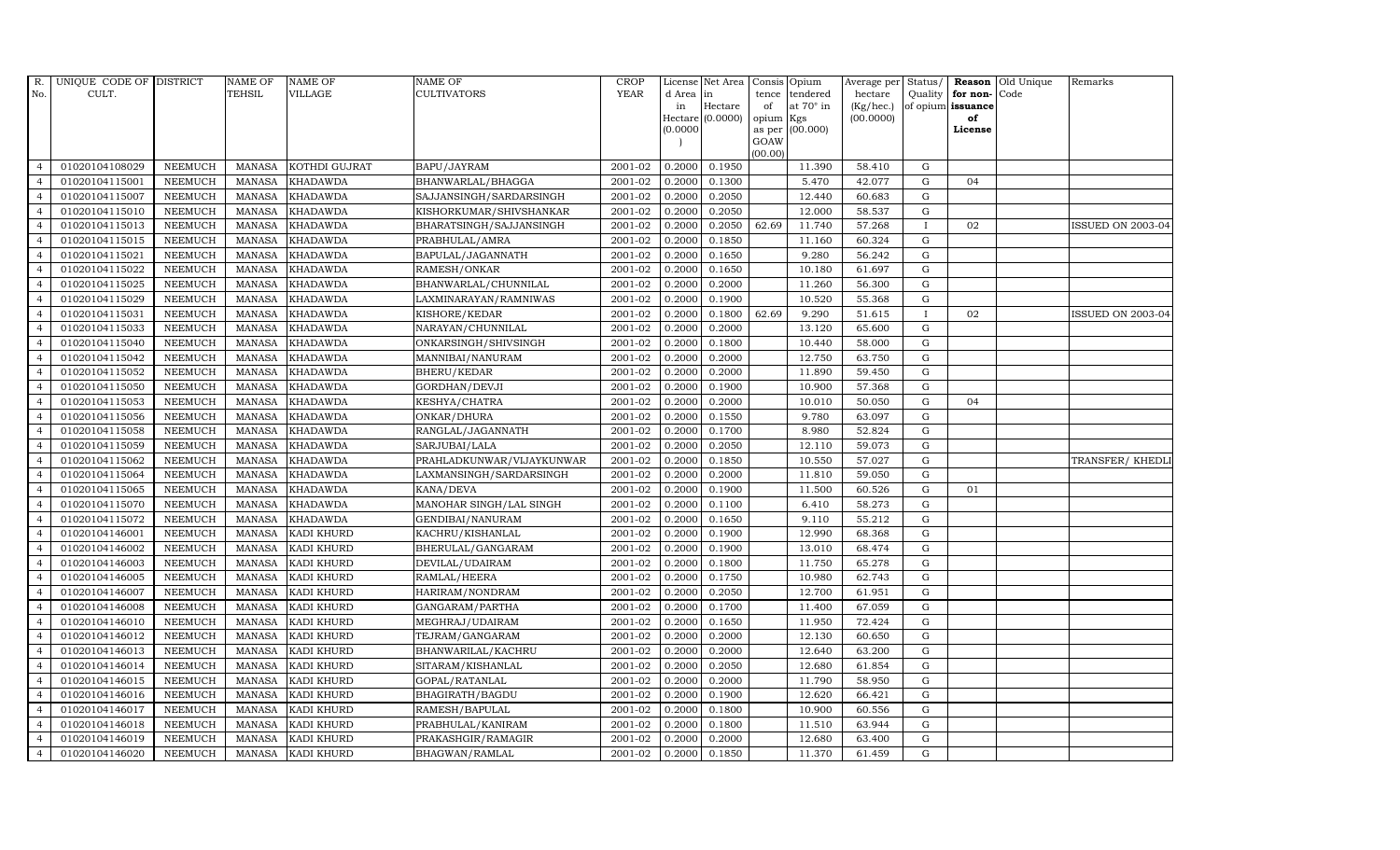| R.             | UNIQUE CODE OF DISTRICT |                | NAME OF       | <b>NAME OF</b>     | NAME OF                  | <b>CROP</b> |           | License Net Area Consis Opium |           |                  | Average per |             |                         | Status/ Reason Old Unique | Remarks                        |
|----------------|-------------------------|----------------|---------------|--------------------|--------------------------|-------------|-----------|-------------------------------|-----------|------------------|-------------|-------------|-------------------------|---------------------------|--------------------------------|
| No.            | CULT.                   |                | TEHSIL        | <b>VILLAGE</b>     | CULTIVATORS              | <b>YEAR</b> | d Area in |                               | tence     | tendered         | hectare     |             | Quality   for non- Code |                           |                                |
|                |                         |                |               |                    |                          |             | in        | Hectare                       | of        | at $70^\circ$ in | (Kg/hec.)   |             | of opium issuance       |                           |                                |
|                |                         |                |               |                    |                          |             | (0.0000)  | Hectare (0.0000)              | opium Kgs | as per (00.000)  | (00.0000)   |             | of<br>License           |                           |                                |
|                |                         |                |               |                    |                          |             |           |                               | GOAW      |                  |             |             |                         |                           |                                |
|                |                         |                |               |                    |                          |             |           |                               | (00.00)   |                  |             |             |                         |                           |                                |
| $\overline{4}$ | 01020104146021          | <b>NEEMUCH</b> | MANASA        | <b>KADI KHURD</b>  | CHHAGANLAL/KANIRAM       | 2001-02     | 0.2000    | 0.1650                        |           | 9.900            | 60.000      | G           |                         |                           |                                |
| $\overline{4}$ | 01020104146022          | <b>NEEMUCH</b> | <b>MANASA</b> | KADI KHURD         | JAMNALAL/HANSRAJ         | 2001-02     | 0.2000    | 0.1900                        |           | 12.200           | 64.211      | $\mathbf G$ |                         |                           |                                |
| $\overline{a}$ | 01020104146023          | <b>NEEMUCH</b> | <b>MANASA</b> | KADI KHURD         | NANIBAI/KHEMRAJ          | 2001-02     | 0.2000    | 0.1800                        |           | 10.660           | 59.222      | G           |                         |                           |                                |
|                | 01020104146024          | <b>NEEMUCH</b> | <b>MANASA</b> | KADI KHURD         | RAMLAL/KALUGIR           | 2001-02     | 0.2000    | 0.2100                        |           | 13.420           | 63.905      | $\mathbf G$ |                         |                           |                                |
| $\overline{4}$ | 01020104146025          | NEEMUCH        | <b>MANASA</b> | KADI KHURD         | RATANLAL/MANNA           | 2001-02     | 0.2000    | 0.1950                        |           | 12.460           | 63.897      | ${\rm G}$   |                         |                           |                                |
| $\overline{4}$ | 01020104146026          | NEEMUCH        | <b>MANASA</b> | KADI KHURD         | NANDA/BHONA              | 2001-02     | 0.2000    | 0.1950                        |           | 11.290           | 57.897      | G           |                         |                           |                                |
| $\overline{4}$ | 01020104146028          | <b>NEEMUCH</b> | <b>MANASA</b> | <b>KADI KHURD</b>  | MOTILAL/MEGHRAJ          | 2001-02     | 0.2000    | 0.1900                        |           | 12.090           | 63.632      | $\mathbf G$ |                         |                           |                                |
| $\overline{4}$ | 01020104146029          | <b>NEEMUCH</b> | <b>MANASA</b> | <b>KADI KHURD</b>  | JAYSINGH/KUNWRA          | 2001-02     | 0.2000    | 0.1950                        |           | 12.070           | 61.897      | $\mathbf G$ |                         |                           |                                |
|                | 01020104146030          | <b>NEEMUCH</b> | <b>MANASA</b> | <b>KADI KHURD</b>  | MOTIYABAI/VAKHTAWAR      | 2001-02     | 0.2000    | 0.1950                        |           | 12.040           | 61.744      | G           |                         |                           |                                |
| $\overline{4}$ | 01020104146031          | NEEMUCH        | <b>MANASA</b> | KADI KHURD         | GHISADAS/MANGUDAS        | 2001-02     | 0.2000    | 0.1600                        |           | 10.970           | 68.563      | ${\rm G}$   |                         |                           |                                |
| $\overline{4}$ | 01020104146033          | <b>NEEMUCH</b> | <b>MANASA</b> | KADI KHURD         | TULSIBAI/MEGHA           | 2001-02     | 0.2000    | 0.2050                        |           | 11.210           | 54.683      | G           |                         |                           |                                |
| $\overline{4}$ | 01020104146035          | <b>NEEMUCH</b> | <b>MANASA</b> | <b>KADI KHURD</b>  | BHANWARDAS/RUKMANDAS     | 2001-02     | 0.2000    | 0.1950                        |           | 11.460           | 58.769      | $\mathbf G$ |                         |                           | TRANSFER/TALAU                 |
| $\overline{4}$ | 01020104146036          | <b>NEEMUCH</b> | <b>MANASA</b> | KADI KHURD         | KESHAR BAI/BADRILAL      | 2001-02     | 0.2000    | 0.2000                        |           | 12.190           | 60.950      | G           |                         |                           | NAME CHANGE                    |
|                | 01020104146037          | <b>NEEMUCH</b> | <b>MANASA</b> | <b>KADI KHURD</b>  | SHYAMLAL/BADRILAL        | 2001-02     | 0.2000    | 0.1900                        |           | 12.050           | 63.421      | G           |                         |                           |                                |
| $\overline{4}$ | 01020104146038          | NEEMUCH        | <b>MANASA</b> | KADI KHURD         | DEVILAL/BANSHILAL        | 2001-02     | 0.2000    | 0.1850                        |           | 12.250           | 66.216      | G           |                         |                           |                                |
| $\overline{4}$ | 01020104146039          | <b>NEEMUCH</b> | <b>MANASA</b> | KADI KHURD         | RAMKARAN/GORDHAN         | 2001-02     | 0.2000    | 0.2050                        |           | 12.170           | 59.366      | G           |                         | 01020104114036            |                                |
| $\overline{4}$ | 01020104146040          | <b>NEEMUCH</b> | <b>MANASA</b> | KADI KHURD         | GEETABAI/ASHARAM         | 2001-02     | 0.2000    | 0.2000                        |           | 11.400           | 57.000      | G           |                         |                           | 0102010411400TRANSFER/ HATUNIA |
| $\overline{4}$ | 01020104141003          | <b>NEEMUCH</b> | <b>MANASA</b> | <b>HANUMANTIYA</b> | GATTUBAI/MANGILAL        | 2001-02     | 0.2000    | 0.1900                        |           | 11.160           | 58.737      | $\mathbf G$ |                         |                           |                                |
| $\overline{4}$ | 01020104141004          | <b>NEEMUCH</b> | <b>MANASA</b> | <b>HANUMANTIYA</b> | SITARAM/PURA             | 2001-02     | 0.2000    | 0.2050                        |           | 12.480           | 60.878      | $\mathbf G$ |                         |                           |                                |
| $\overline{4}$ | 01020104141005          | <b>NEEMUCH</b> | <b>MANASA</b> | <b>HANUMANTIYA</b> | KAMLABAI/BHAGWAN         | 2001-02     | 0.2000    | 0.1800                        |           | 10.090           | 56.056      | $\mathbf G$ |                         |                           |                                |
| $\overline{4}$ | 01020104141006          | <b>NEEMUCH</b> | <b>MANASA</b> | <b>HANUMANTIYA</b> | KAMLABAI/BHANWARLAL      | 2001-02     | 0.2000    | 0.2000                        |           | 12.150           | 60.750      | $\mathbf G$ |                         |                           |                                |
| $\overline{4}$ | 01020104141008          | NEEMUCH        | <b>MANASA</b> | <b>HANUMANTIYA</b> | RADHESHYAM/FATEHCHANDRA  | 2001-02     | 0.2000    | 0.2000                        |           | 12.890           | 64.450      | G           |                         |                           |                                |
| $\overline{4}$ | 01020104141009          | <b>NEEMUCH</b> | MANASA        | <b>HANUMANTIYA</b> | HIMMATSINGH/PRATAPSINGH  | 2001-02     | 0.2000    | 0.2000                        |           | 12.510           | 62.550      | G           |                         |                           |                                |
| $\overline{4}$ | 01020104141010          | <b>NEEMUCH</b> | <b>MANASA</b> | <b>HANUMANTIYA</b> | RADHAKISHAN/FATEHCHANDRA | 2001-02     | 0.2000    | 0.2000                        |           | 13.030           | 65.150      | $\mathbf G$ |                         |                           |                                |
|                | 01020104141011          | <b>NEEMUCH</b> | <b>MANASA</b> | <b>HANUMANTIYA</b> | RAJARAM/MANGILAL         | 2001-02     | 0.2000    | 0.2000                        |           | 12.070           | 60.350      | ${\rm G}$   |                         |                           |                                |
| $\overline{4}$ | 01020104141012          | <b>NEEMUCH</b> | <b>MANASA</b> | <b>HANUMANTIYA</b> | RAMESHCHANDRA/KANWARLAL  | 2001-02     | 0.2000    | 0.1950                        |           | 12.300           | 63.077      | G           |                         |                           |                                |
| $\overline{4}$ | 01020104141013          | <b>NEEMUCH</b> | <b>MANASA</b> | <b>HANUMANTIYA</b> | LAXMINARAYAN/CHAMPA      | 2001-02     | 0.2000    | 0.2000                        |           | 12.250           | 61.250      | G           |                         |                           |                                |
| $\overline{4}$ | 01020104141015          | <b>NEEMUCH</b> | <b>MANASA</b> | <b>HANUMANTIYA</b> | BADRILAL/BHAGWAN         | 2001-02     | 0.2000    | 0.2050                        |           | 12.780           | 62.341      | G           |                         |                           |                                |
| $\overline{4}$ | 01020104141016          | <b>NEEMUCH</b> | <b>MANASA</b> | <b>HANUMANTIYA</b> | MATHURALAL/NARAYAN       | 2001-02     | 0.2000    | 0.2000                        |           | 12.650           | 63.250      | $\mathbf G$ |                         |                           |                                |
|                | 01020104141018          | <b>NEEMUCH</b> | <b>MANASA</b> | <b>HANUMANTIYA</b> | PREMNARAYAN/PURALAL      | 2001-02     | 0.2000    | 0.1950                        |           | 11.410           | 58.513      | G           |                         |                           |                                |
| $\overline{4}$ | 01020104141019          | <b>NEEMUCH</b> | <b>MANASA</b> | <b>HANUMANTIYA</b> | MOTILAL/NARAYAN          | 2001-02     | 0.2000    | 0.2000                        |           | 11.520           | 57.600      | G           |                         |                           |                                |
| $\overline{4}$ | 01020104141020          | <b>NEEMUCH</b> | <b>MANASA</b> | <b>HANUMANTIYA</b> | GANPAT/DEVILAL           | 2001-02     | 0.2000    | 0.1950                        |           | 12.490           | 64.051      | $\mathbf G$ |                         |                           |                                |
| $\overline{4}$ | 01020104141021          | NEEMUCH        | <b>MANASA</b> | <b>HANUMANTIYA</b> | MOHANLAL/SHANKARLAL      | 2001-02     | 0.2000    | 0.2000                        |           | 11.990           | 59.950      | G           |                         |                           |                                |
| $\overline{4}$ | 01020104141022          | <b>NEEMUCH</b> | <b>MANASA</b> | <b>HANUMANTIYA</b> | RAMSINGH/RATANLAL        | 2001-02     | 0.2000    | 0.2000                        |           | 12.200           | 61.000      | $\mathbf G$ |                         |                           |                                |
|                | 01020104141023          | <b>NEEMUCH</b> | <b>MANASA</b> | <b>HANUMANTIYA</b> | BHANWARLAL/NARAYAN       | 2001-02     | 0.2000    | 0.1800                        |           | 13.280           | 73.778      | $\mathbf G$ |                         |                           |                                |
| $\overline{4}$ | 01020104141024          | NEEMUCH        | <b>MANASA</b> | <b>HANUMANTIYA</b> | MANGILAL/DEVA            | 2001-02     | 0.2000    | 0.1850                        |           | 10.920           | 59.027      | G           |                         |                           |                                |
| $\overline{4}$ | 01020104141025          | <b>NEEMUCH</b> | <b>MANASA</b> | <b>HANUMANTIYA</b> | CHAMPALAL/RAMNATH        | 2001-02     | 0.2000    | 0.2000                        |           | 11.840           | 59.200      | G           |                         |                           |                                |
| $\overline{4}$ | 01020104141026          | <b>NEEMUCH</b> | <b>MANASA</b> | <b>HANUMANTIYA</b> | VAJJIBAI/PURALAL         | 2001-02     | 0.2000    | 0.2000                        |           | 12.720           | 63.600      | $\mathbf G$ |                         |                           |                                |
| $\overline{4}$ | 01020104141030          | <b>NEEMUCH</b> | <b>MANASA</b> | <b>HANUMANTIYA</b> | VAJJIBAI/BHERA           | 2001-02     | 0.2000    | 0.1950                        |           | 12.520           | 64.205      | $\mathbf G$ |                         |                           |                                |
| $\overline{4}$ | 01020104141031          | <b>NEEMUCH</b> | <b>MANASA</b> | <b>HANUMANTIYA</b> | RAMESH/NATHU             | 2001-02     | 0.2000    | 0.2050                        |           | 12.530           | 61.122      | $\mathbf G$ |                         |                           |                                |
| $\overline{4}$ | 01020104141033          | <b>NEEMUCH</b> | <b>MANASA</b> | <b>HANUMANTIYA</b> | RAJARAM/KACHRU           | 2001-02     | 0.2000    | 0.1950                        |           | 11.580           | 59.385      | G           |                         |                           |                                |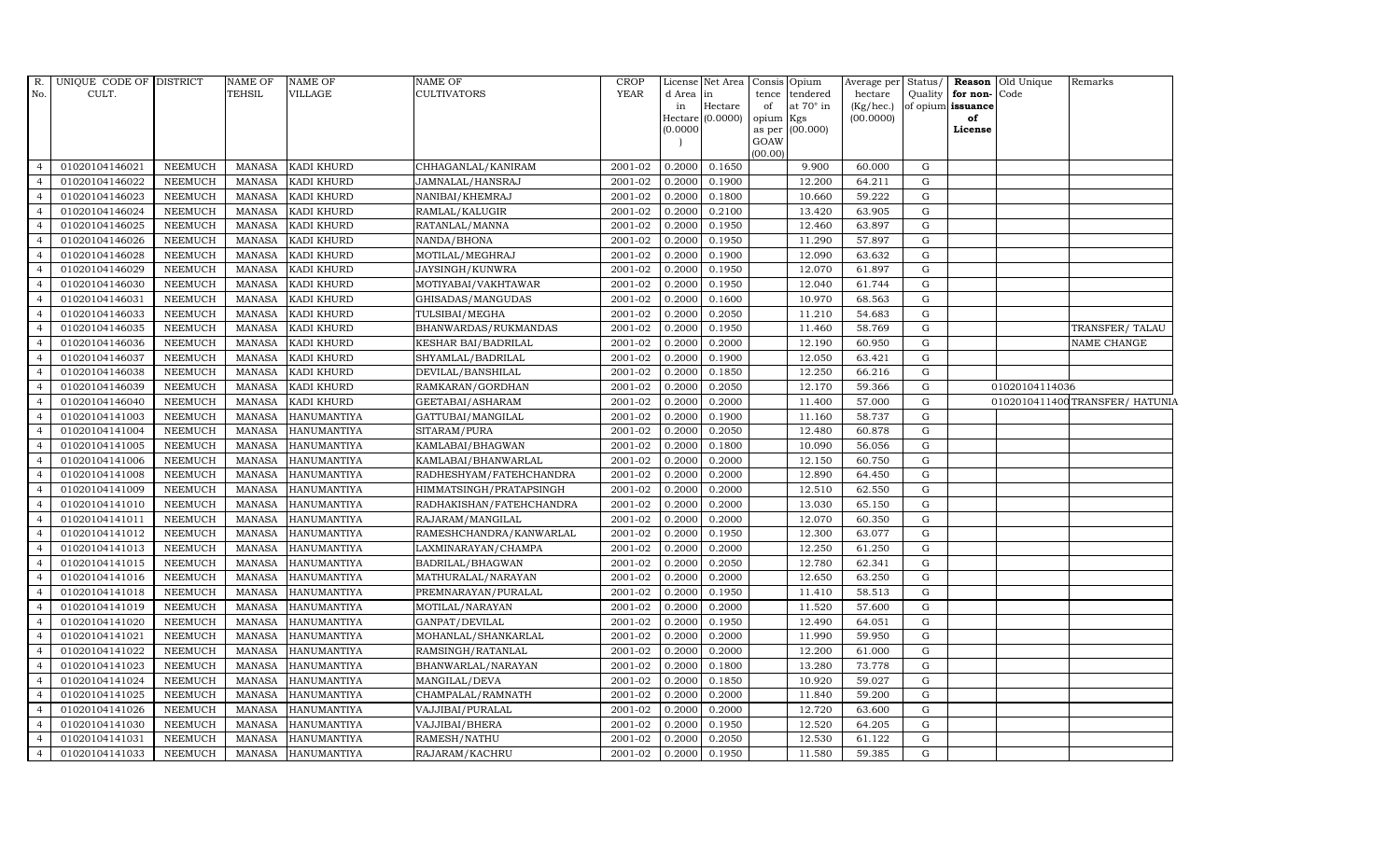| R.             | UNIQUE CODE OF DISTRICT |                | NAME OF       | <b>NAME OF</b>     | NAME OF                      | CROP        |           | License Net Area | Consis Opium        |                  | Average per  |             |                         | Status/ <b>Reason</b> Old Unique | Remarks                       |  |
|----------------|-------------------------|----------------|---------------|--------------------|------------------------------|-------------|-----------|------------------|---------------------|------------------|--------------|-------------|-------------------------|----------------------------------|-------------------------------|--|
| No.            | CULT.                   |                | TEHSIL        | VILLAGE            | <b>CULTIVATORS</b>           | <b>YEAR</b> | d Area in |                  | tence               | tendered         | hectare      |             | Quality   for non- Code |                                  |                               |  |
|                |                         |                |               |                    |                              |             | in        | Hectare          | of                  | at $70^\circ$ in | $(Kg/$ hec.) |             | of opium issuance       |                                  |                               |  |
|                |                         |                |               |                    |                              |             | (0.0000)  | Hectare (0.0000) | opium Kgs<br>as per | (00.000)         | (00.0000)    |             | of<br>License           |                                  |                               |  |
|                |                         |                |               |                    |                              |             |           |                  | GOAW                |                  |              |             |                         |                                  |                               |  |
|                |                         |                |               |                    |                              |             |           |                  | (00.00)             |                  |              |             |                         |                                  |                               |  |
| $\overline{4}$ | 01020104141036          | <b>NEEMUCH</b> | MANASA        | HANUMANTIYA        | BHURIBAI/PRABHULAL           | 2001-02     | 0.2000    | 0.1950           |                     | 12.213           | 62.631       | G           |                         |                                  | TRANSFER/ KHEDLI              |  |
| $\overline{4}$ | 01020104141038          | <b>NEEMUCH</b> | MANASA        | <b>HANUMANTIYA</b> | KAMLESHKUMAR/MOHANLAL        | 2001-02     | 0.2000    | 0.2000           |                     | 12.190           | 60.950       | G           |                         |                                  | TRANSFER/ AMADKHEDI           |  |
| $\overline{4}$ | 01020104141042          | <b>NEEMUCH</b> | MANASA        | <b>HANUMANTIYA</b> | PARMANAND.VARDICHANDRA       | 2001-02     | 0.2000    | 0.1900           |                     | 11.800           | 62.105       | G           |                         |                                  |                               |  |
|                | 01020104141043          | <b>NEEMUCH</b> | <b>MANASA</b> | <b>HANUMANTIYA</b> | VARDICHANDRA/BADRILAL        | 2001-02     | 0.2000    | 0.1900           |                     | 10.840           | 57.053       | G           |                         | 01020104120103                   |                               |  |
|                | 01020104141044          | <b>NEEMUCH</b> | <b>MANASA</b> | <b>HANUMANTIYA</b> | CHOUTHMAL/LALA               | 2001-02     | 0.2000    | 0.1950           |                     | 11.150           | 57.179       | $\mathbf G$ |                         |                                  | 0102010412021TRANSFER/ KHEDLI |  |
| $\overline{a}$ | 01020106100002          | NEEMUCH        | <b>MANASA</b> | <b>GANESHPURA</b>  | MANGILAL/NANURAM             | 2001-02     | 0.2000    | 0.1900           |                     | 11.850           | 62.368       | G           |                         |                                  |                               |  |
| $\overline{4}$ | 01020106100004          | <b>NEEMUCH</b> | MANASA        | <b>GANESHPURA</b>  | JAGANNATH/BHONA              | 2001-02     | 0.2000    | 0.2000           |                     | 13.130           | 65.650       | G           |                         |                                  |                               |  |
|                | 01020106100005          | <b>NEEMUCH</b> | MANASA        | <b>GANESHPURA</b>  | BHERULAL/NANDLAL             | 2001-02     | 0.2000    | 0.2000           |                     | 11.690           | 58.450       | G           |                         |                                  |                               |  |
|                | 01020106100006          | <b>NEEMUCH</b> | <b>MANASA</b> | <b>GANESHPURA</b>  | KARULAL/RAMA                 | 2001-02     | 0.2000    | 0.1800           |                     | 5.770            | 32.056       | G           | 04                      |                                  |                               |  |
|                | 01020106100007          | <b>NEEMUCH</b> | <b>MANASA</b> | <b>GANESHPURA</b>  | SHOBHARAM/HEERA              | 2001-02     | 0.2000    | 0.1950           |                     | 7.590            | 38.923       | $\mathbf G$ | 04                      |                                  |                               |  |
|                | 01020106100020          | <b>NEEMUCH</b> | <b>MANASA</b> | <b>GANESHPURA</b>  | KARULAL/DEVA                 | 2001-02     | 0.2000    | 0.1900           |                     | 10.520           | 55.368       | G           |                         |                                  |                               |  |
| $\overline{4}$ | 01020106100032          | <b>NEEMUCH</b> | <b>MANASA</b> | <b>GANESHPURA</b>  | RAMESHWAR/RATANLAL           | 2001-02     | 0.2000    | 0.2050           |                     | 12.130           | 59.171       | G           |                         |                                  |                               |  |
|                | 01020106100035          | NEEMUCH        | <b>MANASA</b> | <b>GANESHPURA</b>  | MOHANLAL/LIMBA               | 2001-02     | 0.2000    | 0.1750           |                     | 10.240           | 58.514       | G           |                         |                                  |                               |  |
|                | 01020106100037          | <b>NEEMUCH</b> | <b>MANASA</b> | <b>GANESHPURA</b>  | KARULAL/KASHIRAM             | 2001-02     | 0.2000    | 0.1750           |                     | 9.770            | 55.828       | G           |                         |                                  |                               |  |
|                | 01020106100042          | <b>NEEMUCH</b> | <b>MANASA</b> | <b>GANESHPURA</b>  | JAGDISH/GANESH               | 2001-02     | 0.2000    | 0.1800           |                     | 10.480           | 58.222       | $\mathbf G$ |                         |                                  |                               |  |
|                | 01020106100044          | <b>NEEMUCH</b> | <b>MANASA</b> | <b>GANESHPURA</b>  | KANHAIYALAL/UDA              | 2001-02     | 0.2000    | 0.2000           |                     | 11.400           | 57.000       | G           |                         |                                  |                               |  |
| $\overline{4}$ | 01020106100045          | <b>NEEMUCH</b> | <b>MANASA</b> | <b>GANESHPURA</b>  | KACHRULAL/LAXMAN             | 2001-02     | 0.2000    | 0.1800           |                     | 11.370           | 63.167       | G           |                         |                                  |                               |  |
|                | 01020106100050          | NEEMUCH        | <b>MANASA</b> | <b>GANESHPURA</b>  | KANHAIYALAL/RAMAJI           | 2001-02     | 0.2000    | 0.1900           |                     | 10.630           | 55.947       | G           |                         |                                  |                               |  |
|                | 01020106100059          | <b>NEEMUCH</b> | <b>MANASA</b> | <b>GANESHPURA</b>  | BHONIRAM/CHUNNILAL           | 2001-02     | 0.2000    | 0.2000           |                     | 10.580           | 52.900       | G           |                         |                                  |                               |  |
|                | 01020106100061          | <b>NEEMUCH</b> | <b>MANASA</b> | <b>GANESHPURA</b>  | BALARAM/MADHURAM             | 2001-02     | 0.2000    | 0.1950           |                     | 9.990            | 51.231       | $\mathbf G$ | 04                      | <b>SUED ON 2003-04</b>           |                               |  |
|                | 01020106100071          | <b>NEEMUCH</b> | <b>MANASA</b> | <b>GANESHPURA</b>  | RADHESHYAM/MODA              | 2001-02     | 0.2000    | 0.1850           |                     | 7.360            | 39.784       | G           | 04                      |                                  |                               |  |
| $\overline{4}$ | 01020106100077          | <b>NEEMUCH</b> | <b>MANASA</b> | <b>GANESHPURA</b>  | UDIBAI/RAMA                  | 2001-02     | 0.2000    | 0.1700           |                     | 9.610            | 56.529       | G           |                         |                                  |                               |  |
| $\overline{4}$ | 01020106100078          | <b>NEEMUCH</b> | MANASA        | <b>GANESHPURA</b>  | HEMARAJ/VARDA                | 2001-02     | 0.2000    | 0.1900           |                     | 10.890           | 57.316       | G           |                         |                                  |                               |  |
|                | 01020106100081          | <b>NEEMUCH</b> | <b>MANASA</b> | <b>GANESHPURA</b>  | OMPRAKASH/AMBARAM            | 2001-02     | 0.2000    | 0.2000           |                     | 11.320           | 56.600       | G           |                         |                                  |                               |  |
|                | 01020106100082          | <b>NEEMUCH</b> | <b>MANASA</b> | <b>GANESHPURA</b>  | GHISA/PURA                   | 2001-02     | 0.2000    | 0.1550           |                     | 8.850            | 57.097       | G           |                         |                                  |                               |  |
| 4              | 01020106100086          | <b>NEEMUCH</b> | <b>MANASA</b> | <b>GANESHPURA</b>  | AMBALAL/BAPULAL              | 2001-02     | 0.2000    | 0.1900           |                     | 10.890           | 57.316       | G           |                         |                                  |                               |  |
| $\overline{4}$ | 01020104142002          | <b>NEEMUCH</b> | <b>MANASA</b> | <b>FOFLIYA</b>     | MANGILAL/SHOBHARAM           | 2001-02     | 0.2000    | 0.1000           |                     | 5.590            | 55.900       | G           |                         |                                  |                               |  |
| $\overline{4}$ | 01020104142003          | <b>NEEMUCH</b> | MANASA        | <b>FOFLIYA</b>     | BHUWANA/SAGIYA               | 2001-02     | 0.2000    | 0.1000           |                     | 6.090            | 60.900       | G           |                         |                                  |                               |  |
|                | 01020104142004          | <b>NEEMUCH</b> | <b>MANASA</b> | <b>FOFLIYA</b>     | KHEMRAJ/GOVERDHAN            | 2001-02     | 0.2000    | 0.1850           |                     | 11.330           | 61.243       | $\mathbf G$ |                         |                                  |                               |  |
|                | 01020104142006          | <b>NEEMUCH</b> | <b>MANASA</b> | <b>FOFLIYA</b>     | LAXMINARAYAN/BHERULAL        | 2001-02     | 0.2000    | 0.1900           |                     | 11.670           | 61.421       | G           |                         |                                  | TRANSFER/ BHATKHEDI           |  |
| 4              | 01020104142008          | <b>NEEMUCH</b> | <b>MANASA</b> | <b>FOFLIYA</b>     | GOPAL/BHERULAL               | 2001-02     | 0.2000    | 0.1950           |                     | 11.030           | 56.564       | G           |                         |                                  |                               |  |
| $\overline{a}$ | 01020104142010          | <b>NEEMUCH</b> | MANASA        | <b>FOFLIYA</b>     | KAILASHCHANDRA/BHERULAL BADA | 2001-02     | 0.2000    | 0.1600           |                     | 9.870            | 61.688       | G           |                         |                                  |                               |  |
| $\overline{4}$ | 01020104142012          | <b>NEEMUCH</b> | MANASA        | <b>FOFLIYA</b>     | MOHANLAL/NATHULAL            | 2001-02     | 0.2000    | 0.2000           |                     | 11.960           | 59.800       | G           |                         |                                  |                               |  |
|                | 01020104142014          | <b>NEEMUCH</b> | <b>MANASA</b> | <b>FOFLIYA</b>     | SITABAI/MANGILAL             | 2001-02     | 0.2000    | 0.1900           |                     | 10.540           | 55.474       | G           |                         |                                  | TRANSFER/ CHOKDI              |  |
|                | 01020104142015          | <b>NEEMUCH</b> | <b>MANASA</b> | <b>FOFLIYA</b>     | DEVILAL/PANNALAL             | 2001-02     | 0.2000    | 0.1800           |                     | 10.990           | 61.056       | G           |                         |                                  |                               |  |
| 4              | 01020104142016          | <b>NEEMUCH</b> | <b>MANASA</b> | <b>FOFLIYA</b>     | CHANDMAL/SATYANARAYAN        | 2001-02     | 0.2000    | 0.1950           |                     | 12.840           | 65.846       | G           |                         |                                  | NAME CHANGE                   |  |
| $\overline{4}$ | 01020104142017          | <b>NEEMUCH</b> | MANASA        | <b>FOFLIYA</b>     | KALURAM/JAGANNATH            | 2001-02     | 0.2000    | 0.2050           |                     | 11.990           | 58.488       | G           |                         |                                  |                               |  |
| $\overline{4}$ | 01020104142021          | <b>NEEMUCH</b> | MANASA        | <b>FOFLIYA</b>     | NANDLAL/KANHAIYALAL          | 2001-02     | 0.2000    | 0.1900           |                     | 11.080           | 58.316       | G           |                         | 01020104120259                   |                               |  |
|                | 01020104112001          | <b>NEEMUCH</b> | <b>MANASA</b> | <b>DEVRI SOMYA</b> | VARDICHAND/UDA               | 2001-02     | 0.2000    | 0.1950           |                     | 11.680           | 59.897       | G           | 11                      |                                  |                               |  |
|                | 01020104112005          | <b>NEEMUCH</b> | <b>MANASA</b> | <b>DEVRI SOMYA</b> | KANWARLAL/BHANWARLAL         | 2001-02     | 0.2000    | 0.1950           |                     | 12.040           | 61.744       | G           |                         |                                  |                               |  |
| $\overline{4}$ | 01020104112008          | NEEMUCH        | MANASA        | <b>DEVRI SOMYA</b> | LOKESHKUMAR/RUPCHANDRA       | 2001-02     | 0.2000    | 0.1000           |                     | 5.880            | 58.800       | G           |                         |                                  | TRANSFER/ KHEDLI              |  |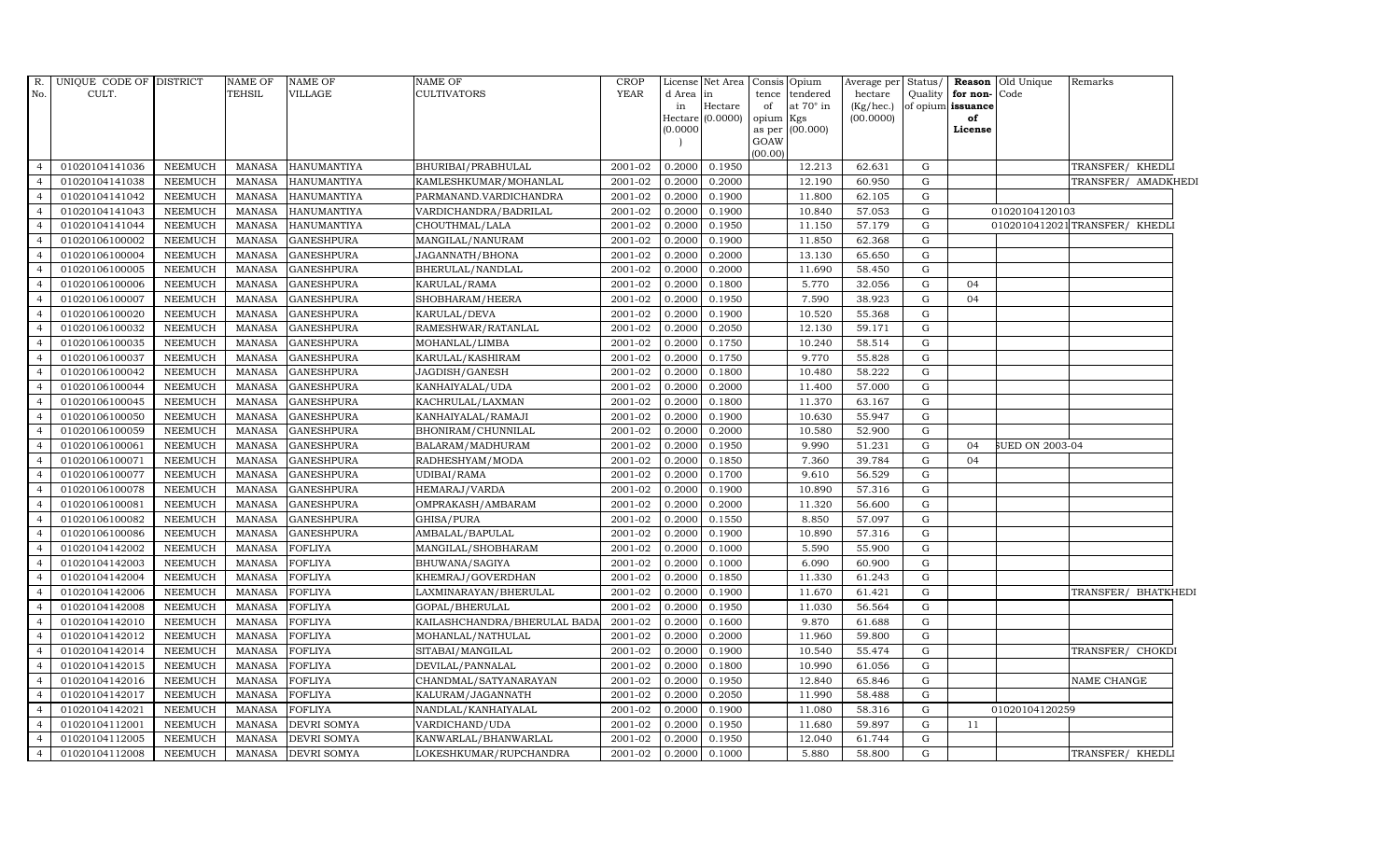| R.             | UNIQUE CODE OF DISTRICT |                | <b>NAME OF</b> | <b>NAME OF</b>     | <b>NAME OF</b>            | CROP        |           | License Net Area Consis Opium |           |                  | Average per Status/ |             |                   | <b>Reason</b> Old Unique | Remarks            |
|----------------|-------------------------|----------------|----------------|--------------------|---------------------------|-------------|-----------|-------------------------------|-----------|------------------|---------------------|-------------|-------------------|--------------------------|--------------------|
| No.            | CULT.                   |                | TEHSIL         | VILLAGE            | <b>CULTIVATORS</b>        | <b>YEAR</b> | d Area in |                               |           | tence tendered   | hectare             | Quality     | for non-          | Code                     |                    |
|                |                         |                |                |                    |                           |             | in        | Hectare                       | of        | at $70^\circ$ in | $(Kg/$ hec. $)$     |             | of opium issuance |                          |                    |
|                |                         |                |                |                    |                           |             |           | Hectare (0.0000)              | opium Kgs |                  | (00.0000)           |             | of                |                          |                    |
|                |                         |                |                |                    |                           |             | (0.0000)  |                               | GOAW      | as per (00.000)  |                     |             | License           |                          |                    |
|                |                         |                |                |                    |                           |             |           |                               | (00.00)   |                  |                     |             |                   |                          |                    |
| $\overline{4}$ | 01020104112009          | <b>NEEMUCH</b> | <b>MANASA</b>  | <b>DEVRI SOMYA</b> | SHANTIBAI/BANSHILAL       | 2001-02     | 0.2000    | 0.1850                        |           | 10.290           | 55.622              | G           |                   |                          |                    |
| $\overline{4}$ | 01020104112012          | <b>NEEMUCH</b> | MANASA         | <b>DEVRI SOMYA</b> | KALURAM/DHANNA            | 2001-02     | 0.2000    | 0.1800                        |           | 10.240           | 56.889              | ${\rm G}$   |                   |                          |                    |
| $\overline{4}$ | 01020104112014          | <b>NEEMUCH</b> | <b>MANASA</b>  | <b>DEVRI SOMYA</b> | AMRIBAI/DHANNA            | 2001-02     | 0.2000    | 0.2000                        |           | 10.880           | 54.400              | G           |                   |                          |                    |
| $\overline{4}$ | 01020104112016          | <b>NEEMUCH</b> | <b>MANASA</b>  | <b>DEVRI SOMYA</b> | SAMRATHLAL/MANNALAL       | 2001-02     | 0.2000    | 0.2000                        |           | 14.030           | 70.150              | $\mathbf G$ |                   |                          |                    |
| $\overline{4}$ | 01020104112017          | <b>NEEMUCH</b> | <b>MANASA</b>  | <b>DEVRI SOMYA</b> | SAMPATLAL/MANNALAL        | 2001-02     | 0.2000    | 0.2000                        |           | 10.890           | 54.450              | $\mathbf G$ |                   |                          |                    |
| $\overline{4}$ | 01020104112019          | <b>NEEMUCH</b> | <b>MANASA</b>  | <b>DEVRI SOMYA</b> | DHURIBAI/TEJA             | 2001-02     | 0.2000    | 0.1850                        |           | 11.070           | 59.838              | G           |                   |                          |                    |
| $\overline{4}$ | 01020104112024          | <b>NEEMUCH</b> | <b>MANASA</b>  | <b>DEVRI SOMYA</b> | BHOPALSINGH/BAPUSINGH     | 2001-02     | 0.2000    | 0.1900                        |           | 11.460           | 60.316              | ${\bf G}$   |                   |                          |                    |
| $\overline{4}$ | 01020104112028          | <b>NEEMUCH</b> | <b>MANASA</b>  | <b>DEVRI SOMYA</b> | KOSHALYABAI/RUPCHANDRA    | 2001-02     | 0.2000    | 0.1900                        |           | 11.520           | 60.632              | G           |                   |                          | TRANSFER/ KHEDLI   |
| $\overline{4}$ | 01020104112029          | <b>NEEMUCH</b> | <b>MANASA</b>  | <b>DEVRI SOMYA</b> | SHOBHAGMAL/SHANKARLAL     | 2001-02     | 0.2000    | 0.1950                        |           | 11.380           | 58.359              | $\mathbf G$ |                   |                          |                    |
| $\overline{4}$ | 01020104112025          | <b>NEEMUCH</b> | MANASA         | DEVRI SOMYA        | ANANTKUMAR/SAMPATLAL      | 2001-02     | 0.2000    | 0.2000                        |           | 10.950           | 54.750              | ${\rm G}$   |                   |                          |                    |
| $\overline{4}$ | 01020104112026          | <b>NEEMUCH</b> | <b>MANASA</b>  | <b>DEVRI SOMYA</b> | BASANTKUMAR/SAMPATLAL     | 2001-02     | 0.2000    | 0.1900                        |           | 10.530           | 55.421              | G           |                   |                          |                    |
| $\overline{4}$ | 01020104112011          | <b>NEEMUCH</b> | <b>MANASA</b>  | <b>DEVRI SOMYA</b> | MAHENDRA/SAMRATH          | 2001-02     | 0.2000    | 0.2000                        |           | 10.810           | 54.050              | ${\rm G}$   |                   |                          |                    |
| $\overline{4}$ | 01020104112030          | <b>NEEMUCH</b> | <b>MANASA</b>  | <b>DEVRI SOMYA</b> | BALCHANDRA/NARAYAN        | 2001-02     | 0.2000    | 0.1900                        |           | 11.460           | 60.316              | G           |                   | 01020104120022           |                    |
| $\overline{4}$ | 01020104112031          | <b>NEEMUCH</b> | <b>MANASA</b>  | <b>DEVRI SOMYA</b> | HARISHSHANKAR/BALCHANDRA  | 2001-02     | 0.2000    | 0.1800                        |           | 10.490           | 58.278              | $\mathbf G$ |                   | 01020104120041           |                    |
| $\overline{4}$ | 01020104112032          | <b>NEEMUCH</b> | <b>MANASA</b>  | DEVRI SOMYA        | PANNALAL/JAGNNATH         | 2001-02     | 0.2000    | 0.1350                        |           | 8.380            | 62.074              | ${\rm G}$   |                   | 01020104118045           |                    |
| $\overline{4}$ | 01020104113001          | <b>NEEMUCH</b> | <b>MANASA</b>  | <b>DANTA</b>       | AMRA/DOLA                 | 2001-02     | 0.2000    | 0.1750                        |           | 8.860            | 50.629              | G           | 04                |                          |                    |
| $\overline{4}$ | 01020104113002          | <b>NEEMUCH</b> | <b>MANASA</b>  | <b>DANTA</b>       | BHANWARSINGH/SHERSINGH    | 2001-02     | 0.2000    | 0.1900                        |           | 11.390           | 59.947              | $\mathbf G$ |                   |                          |                    |
| $\overline{4}$ | 01020104113003          | <b>NEEMUCH</b> | <b>MANASA</b>  | <b>DANTA</b>       | NAHARSINGH/MANGUSINGH     | 2001-02     | 0.2000    | 0.2050                        |           | 11.820           | 57.659              | G           |                   |                          |                    |
| $\overline{4}$ | 01020104113005          | <b>NEEMUCH</b> | <b>MANASA</b>  | <b>DANTA</b>       | MANGILAL/NAGGA            | 2001-02     | 0.2000    | 0.2100                        |           | 11.720           | 55.810              | $\mathbf G$ |                   |                          |                    |
| $\overline{4}$ | 01020104113007          | <b>NEEMUCH</b> | <b>MANASA</b>  | <b>DANTA</b>       | BHERULAL/NARAYAN          | 2001-02     | 0.2000    | 0.1900                        |           | 12.310           | 64.789              | ${\rm G}$   |                   |                          |                    |
| $\overline{4}$ | 01020104113012          | <b>NEEMUCH</b> | <b>MANASA</b>  | <b>DANTA</b>       | JHAMKUBAI/NANDA           | 2001-02     | 0.2000    | 0.0900                        |           | 5.180            | 57.556              | $\mathbf G$ |                   |                          |                    |
| $\overline{4}$ | 01020104113019          | <b>NEEMUCH</b> | <b>MANASA</b>  | <b>DANTA</b>       | HEERALAL/LALA             | 2001-02     | 0.2000    | 0.2050                        |           | 11.000           | 53.659              | ${\rm G}$   |                   |                          |                    |
| $\overline{4}$ | 01020104113022          | <b>NEEMUCH</b> | <b>MANASA</b>  | <b>DANTA</b>       | PRABHU/BALCHAND           | 2001-02     | 0.2000    | 0.1650                        |           | 9.400            | 56.970              | ${\rm G}$   |                   |                          |                    |
| $\overline{4}$ | 01020104113023          | <b>NEEMUCH</b> | <b>MANASA</b>  | <b>DANTA</b>       | KANHAIYALAL/BHONA         | 2001-02     | 0.2000    | 0.2000                        |           | 13.080           | 65.400              | ${\rm G}$   |                   |                          |                    |
| $\overline{4}$ | 01020104113024          | <b>NEEMUCH</b> | <b>MANASA</b>  | <b>DANTA</b>       | BALARAM/MEGHA             | 2001-02     | 0.2000    | 0.2050                        |           | 12.010           | 58.585              | ${\bf G}$   |                   |                          |                    |
| $\overline{4}$ | 01020104113020          | <b>NEEMUCH</b> | <b>MANASA</b>  | <b>DANTA</b>       | HEERA/BHAGGA              | 2001-02     | 0.2000    | 0.2000                        |           | 10.700           | 53.500              | G           |                   |                          |                    |
| $\overline{4}$ | 01020104113027          | <b>NEEMUCH</b> | <b>MANASA</b>  | <b>DANTA</b>       | HUSSAIN/ABDUL             | 2001-02     | 0.2000    | 0.2100                        |           | 11.240           | 53.524              | ${\rm G}$   |                   | 01020104120241           |                    |
| $\overline{4}$ | 01020104099001          | <b>NEEMUCH</b> | <b>MANASA</b>  | <b>CHIKLI</b>      | BHAGATRAM/DHANRAJ         | 2001-02     | 0.2000    | 0.2000                        |           | 12.530           | 62.650              | ${\rm G}$   |                   |                          |                    |
| $\overline{4}$ | 01020104099002          | <b>NEEMUCH</b> | <b>MANASA</b>  | <b>CHIKLI</b>      | RAMVILAS/BHAGATRAM        | 2001-02     | 0.2000    | 0.2000                        |           | 11.850           | 59.250              | ${\rm G}$   |                   |                          |                    |
| $\overline{4}$ | 01020104099003          | <b>NEEMUCH</b> | <b>MANASA</b>  | <b>CHIKLI</b>      | RAMPRAHLAD/BHARATRAM      | 2001-02     | 0.2000    | 0.2000                        |           | 12.570           | 62.850              | $\mathbf G$ |                   |                          |                    |
| $\overline{4}$ | 01020104099004          | <b>NEEMUCH</b> | <b>MANASA</b>  | <b>CHIKLI</b>      | KALURAM/KANWARLAL         | 2001-02     | 0.2000    | 0.2000                        |           | 11.720           | 58.600              | G           |                   |                          |                    |
| $\overline{4}$ | 01020104099005          | <b>NEEMUCH</b> | <b>MANASA</b>  | <b>CHIKLI</b>      | KANCHANBAI/BHARATRAM      | 2001-02     | 0.2000    | 0.2000                        |           | 12.820           | 64.100              | $\mathbf G$ |                   |                          | <b>NAME CHANGE</b> |
| $\overline{4}$ | 01020104099010          | <b>NEEMUCH</b> | <b>MANASA</b>  | <b>CHIKLI</b>      | MUKESH/RADHESHYAM         | 2001-02     | 0.2000    | 0.1950                        |           | 12.390           | 63.538              | ${\rm G}$   |                   |                          |                    |
| $\overline{4}$ | 01020106127001          | <b>NEEMUCH</b> | <b>MANASA</b>  | <b>BORKHEDI</b>    | KACHRU/BHURA              | 2001-02     | 0.2000    | 0.1850                        |           | 12.500           | 67.568              | $\mathbf G$ |                   |                          |                    |
| $\overline{4}$ | 01020106127002          | <b>NEEMUCH</b> | <b>MANASA</b>  | <b>BORKHEDI</b>    | UDAILAL/BHAGIRATH         | 2001-02     | 0.2000    | 0.1700                        |           | 11.400           | 67.059              | $\mathbf G$ |                   |                          |                    |
| $\overline{4}$ | 01020106127003          | <b>NEEMUCH</b> | <b>MANASA</b>  | <b>BORKHEDI</b>    | MEHTAB/LAXMAN             | 2001-02     | 0.2000    | 0.1800                        |           | 12.030           | 66.833              | ${\rm G}$   |                   |                          |                    |
| $\overline{4}$ | 01020106127004          | <b>NEEMUCH</b> | <b>MANASA</b>  | <b>BORKHEDI</b>    | SAMANDLAL/GOPAL           | 2001-02     | 0.2000    | 0.1800                        |           | 9.390            | 52.167              | G           |                   |                          |                    |
| $\overline{4}$ | 01020106127005          | <b>NEEMUCH</b> | <b>MANASA</b>  | <b>BORKHEDI</b>    | MANSINGH/GAMERSINGH       | 2001-02     | 0.2000    | 0.1850                        |           | 10.600           | 57.297              | ${\bf G}$   |                   |                          |                    |
| $\overline{4}$ | 01020106127006          | <b>NEEMUCH</b> | <b>MANASA</b>  | <b>BORKHEDI</b>    | BHAGWANSINGH/JORAWARSINGH | 2001-02     | 0.2000    | 0.1800                        |           | 10.480           | 58.222              | $\mathbf G$ |                   |                          |                    |
| $\overline{4}$ | 01020106127007          | <b>NEEMUCH</b> | <b>MANASA</b>  | <b>BORKHEDI</b>    | JORAWARSINGH/DOULATSINGH  | 2001-02     | 0.2000    | 0.1800                        |           | 10.900           | 60.556              | $\mathbf G$ |                   |                          |                    |
| $\overline{4}$ | 01020106127008          | <b>NEEMUCH</b> |                | MANASA BORKHEDI    | SITARAM/MANGILAL          | 2001-02     | 0.2000    | 0.2000                        |           | 11.130           | 55.650              | G           |                   |                          |                    |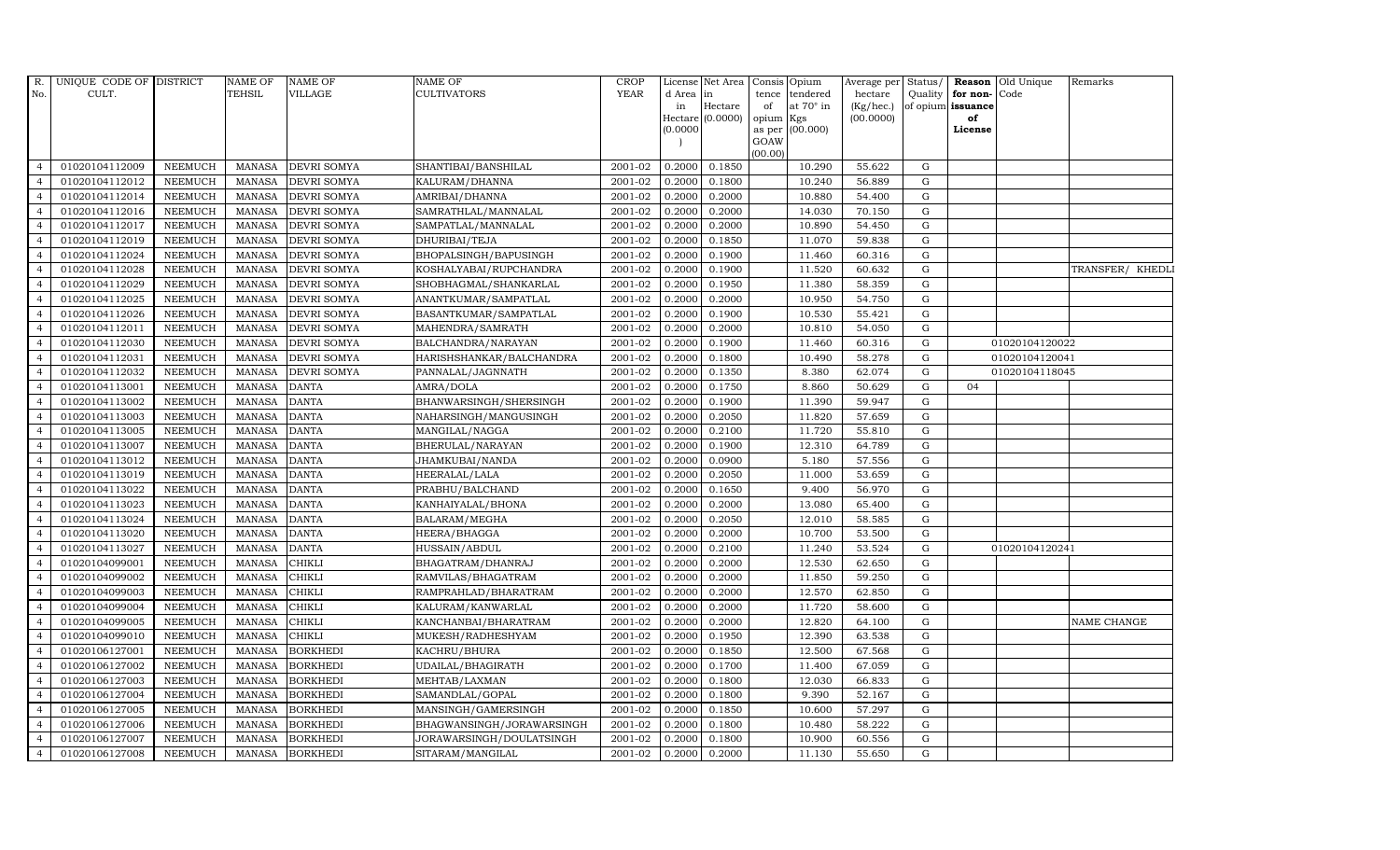|                | R. UNIQUE CODE OF DISTRICT |                | <b>NAME OF</b> | NAME OF                | <b>NAME OF</b>              | <b>CROP</b> |                     | License Net Area Consis Opium |           |                 | Average per Status/ |         |                   | <b>Reason</b> Old Unique | Remarks                                      |  |
|----------------|----------------------------|----------------|----------------|------------------------|-----------------------------|-------------|---------------------|-------------------------------|-----------|-----------------|---------------------|---------|-------------------|--------------------------|----------------------------------------------|--|
| No.            | CULT.                      |                | TEHSIL         | VILLAGE                | <b>CULTIVATORS</b>          | <b>YEAR</b> | d Area              | lin                           |           | tence tendered  | hectare             | Quality | for non-Code      |                          |                                              |  |
|                |                            |                |                |                        |                             |             | in                  | Hectare                       | of        | at 70° in       | (Kg/hec.)           |         | of opium issuance |                          |                                              |  |
|                |                            |                |                |                        |                             |             | Hectare<br>(0.0000) | (0.0000)                      | opium Kgs | as per (00.000) | (00.0000)           |         | of<br>License     |                          |                                              |  |
|                |                            |                |                |                        |                             |             |                     |                               | GOAW      |                 |                     |         |                   |                          |                                              |  |
|                |                            |                |                |                        |                             |             |                     |                               | (00.00)   |                 |                     |         |                   |                          |                                              |  |
| $\overline{4}$ | 01020106127010             | NEEMUCH        | MANASA         | <b>BORKHEDI</b>        | DEVILAL/MOHANLAL            | 2001-02     | 0.2000              | 0.2000                        |           | 11.600          | 58.000              | G       |                   |                          |                                              |  |
| $\overline{4}$ | 01020106127011             | <b>NEEMUCH</b> | <b>MANASA</b>  | <b>BORKHEDI</b>        | PURSHOTTAM/KISHANLAL        | 2001-02     | 0.2000              | 0.1950                        |           | 12.070          | 61.897              | G       |                   |                          |                                              |  |
| $\overline{4}$ | 01020106127013             | <b>NEEMUCH</b> | <b>MANASA</b>  | <b>BORKHEDI</b>        | RODILAL/GIRDHARILAL         | 2001-02     | 0.2000              | 0.1900                        |           | 11.480          | 60.421              | G       |                   |                          |                                              |  |
| $\overline{4}$ | 01020106127016             | <b>NEEMUCH</b> | <b>MANASA</b>  | <b>BORKHEDI</b>        | NEMICHAND/PARTHA            | 2001-02     | 0.2000              | 0.1900                        |           | 11.090          | 58.368              | G       |                   |                          |                                              |  |
| $\overline{4}$ | 01020106127017             | <b>NEEMUCH</b> | <b>MANASA</b>  | <b>BORKHEDI</b>        | BHANWARLAL/GOPAL            | 2001-02     | 0.2000              | 0.1900                        |           | 11.390          | 59.947              | G       |                   |                          |                                              |  |
| $\overline{4}$ | 01020106127018             | <b>NEEMUCH</b> | MANASA         | <b>BORKHEDI</b>        | BAPUSINGH/DEVISINGH         | 2001-02     | 0.2000              | 0.1500                        |           | 8.830           | 58.867              | G       |                   |                          |                                              |  |
| $\overline{4}$ | 01020106127019             | <b>NEEMUCH</b> | <b>MANASA</b>  | <b>BORKHEDI</b>        | RADHAKISAN/BAPULAL          | 2001-02     | 0.2000              | 0.1950                        |           | 12.830          | 65.795              | G       |                   |                          |                                              |  |
| $\overline{4}$ | 01020106127020             | <b>NEEMUCH</b> | <b>MANASA</b>  | <b>BORKHEDI</b>        | PRAHLAD/KASHIRAM            | 2001-02     | 0.2000              | 0.1850                        |           | 11.080          | 59.892              | G       |                   |                          |                                              |  |
| $\overline{4}$ | 01020106127021             | <b>NEEMUCH</b> | <b>MANASA</b>  | <b>BORKHEDI</b>        | SHIVNARAYAN / RADHAKISHAN   | 2001-02     | 0.2000              | 0.1850                        |           | 12.770          | 69.027              | G       |                   |                          |                                              |  |
| $\overline{4}$ | 01020106127022             | <b>NEEMUCH</b> | <b>MANASA</b>  | <b>BORKHEDI</b>        | LAXMINARAYAN/BAPULAL        | 2001-02     | 0.2000              | 0.1950                        |           | 13.510          | 69.282              | G       |                   |                          |                                              |  |
| $\overline{4}$ | 01020106127023             | <b>NEEMUCH</b> | <b>MANASA</b>  | <b>BORKHEDI</b>        | HARDAYAL/PURALAL            | 2001-02     | 0.2000              | 0.1750                        |           | 10.520          | 60.114              | G       |                   |                          |                                              |  |
| $\overline{4}$ | 01020106127024             | <b>NEEMUCH</b> | <b>MANASA</b>  | <b>BORKHEDI</b>        | BHAWANIRAM/BHAGATRAM        | 2001-02     | 0.2000              | 0.1700                        |           | 10.080          | 59.294              | G       |                   |                          |                                              |  |
| $\overline{4}$ | 01020106127025             | <b>NEEMUCH</b> | <b>MANASA</b>  | <b>BORKHEDI</b>        | BABULAL/GIRDHARI            | 2001-02     | 0.2000              | 0.2000                        |           | 11.520          | 57.600              | G       |                   |                          |                                              |  |
| $\overline{4}$ | 01020104139001             | <b>NEEMUCH</b> | <b>MANASA</b>  | <b>BHATKHEDI KHURD</b> | HARISINGH/RAMSINGH          | 2001-02     | 0.2000              | 0.2000                        |           | 13.010          | 65.050              | G       |                   |                          |                                              |  |
| $\overline{4}$ | 01020104139002             | <b>NEEMUCH</b> | <b>MANASA</b>  | <b>BHATKHEDI KHURD</b> | RUKHMANIBAI/KASHIRAM        | 2001-02     | 0.2000              | 0.1800                        |           | 12.150          | 67.500              | G       |                   |                          |                                              |  |
| $\overline{4}$ | 01020104139003             | <b>NEEMUCH</b> | <b>MANASA</b>  | <b>BHATKHEDI KHURD</b> | GAMERIBAI/RAMLAL            | 2001-02     | 0.2000              | 0.2000                        |           | 11.870          | 59.350              | G       |                   |                          |                                              |  |
| $\overline{4}$ | 01020104139004             | <b>NEEMUCH</b> | <b>MANASA</b>  | <b>BHATKHEDI KHURD</b> | PRABHULAL/RODILAL           | 2001-02     | 0.2000              | 0.1950                        |           | 12.610          | 64.667              | G       |                   |                          |                                              |  |
| $\overline{4}$ | 01020104139005             | <b>NEEMUCH</b> | <b>MANASA</b>  | <b>BHATKHEDI KHURD</b> | KALU/VARDA                  | 2001-02     | 0.2000              | 0.1950                        |           | 12.730          | 65.282              | G       |                   |                          |                                              |  |
| $\overline{4}$ | 01020104139006             | <b>NEEMUCH</b> | <b>MANASA</b>  | <b>BHATKHEDI KHURD</b> | AMARSINGH/PRATAPSINGH       | 2001-02     | 0.2000              | 0.1850                        |           | 11.630          | 62.865              | G       |                   |                          |                                              |  |
| $\overline{4}$ | 01020104139007             | <b>NEEMUCH</b> | <b>MANASA</b>  | <b>BHATKHEDI KHURD</b> | RAJENDRASINGH/RUPSINGH      | 2001-02     | 0.2000              | 0.2000                        |           | 12.710          | 63.550              | G       |                   |                          |                                              |  |
| $\overline{4}$ | 01020104139008             | <b>NEEMUCH</b> | <b>MANASA</b>  | <b>BHATKHEDI KHURD</b> | KARULAL/MANGILAL            | 2001-02     | 0.2000              | 0.2000                        |           | 13.610          | 68.050              | G       |                   |                          |                                              |  |
| $\overline{4}$ | 01020104139009             | <b>NEEMUCH</b> | <b>MANASA</b>  | <b>BHATKHEDI KHURD</b> | NAGUSINGH/NARAYANSINGH      | 2001-02     | 0.2000              | 0.1950                        |           | 13.190          | 67.641              | G       |                   |                          |                                              |  |
| $\overline{4}$ | 01020104139010             | <b>NEEMUCH</b> | <b>MANASA</b>  | <b>BHATKHEDI KHURD</b> | DHANNALAL/KARULAL           | 2001-02     | 0.2000              | 0.2000                        |           | 12.800          | 64.000              | G       |                   |                          |                                              |  |
| $\overline{4}$ | 01020104139011             | NEEMUCH        | <b>MANASA</b>  | <b>BHATKHEDI KHURD</b> | SHAMBHULAL/JAGGAJI          | 2001-02     | 0.2000              | 0.2000                        |           | 12.030          | 60.150              | G       |                   |                          |                                              |  |
| $\overline{4}$ | 01020104139014             | <b>NEEMUCH</b> | <b>MANASA</b>  | <b>BHATKHEDI KHURD</b> | RAJARAM/BHONA               | 2001-02     | 0.2000              | 0.1950                        |           | 13.410          | 68.769              | G       |                   |                          |                                              |  |
| $\overline{4}$ | 01020104139015             | <b>NEEMUCH</b> | <b>MANASA</b>  | <b>BHATKHEDI KHURD</b> | TIKAMSINGH/DUNGARSINGH      | 2001-02     | 0.2000              | 0.1950                        |           | 13.800          | 70.769              | G       |                   |                          |                                              |  |
| $\overline{4}$ | 01020104139016             | <b>NEEMUCH</b> | <b>MANASA</b>  | <b>BHATKHEDI KHURD</b> | BANESINGH/JHUJARSINGH       | 2001-02     | 0.2000              | 0.1900                        |           | 13.500          | 71.053              | G       |                   |                          |                                              |  |
| $\overline{4}$ | 01020104139018             | <b>NEEMUCH</b> | MANASA         | <b>BHATKHEDI KHURD</b> | KARULAL/NANDA               | 2001-02     | 0.2000              | 0.1950                        |           | 13.090          | 67.128              | G       |                   |                          |                                              |  |
| $\overline{4}$ | 01020104139019             | NEEMUCH        | <b>MANASA</b>  | <b>BHATKHEDI KHURD</b> | BHARATSINGH/MANGUSINGH      | 2001-02     | 0.2000              | 0.2000                        |           | 13.320          | 66.600              | G       |                   |                          |                                              |  |
| $\overline{4}$ | 01020104139020             | <b>NEEMUCH</b> | <b>MANASA</b>  | <b>BHATKHEDI KHURD</b> | HARIRAM/NARAYAN             | 2001-02     | 0.2000              | 0.2000                        |           | 12.970          | 64.850              | G       |                   |                          |                                              |  |
| $\overline{4}$ | 01020104139022             | <b>NEEMUCH</b> | <b>MANASA</b>  | <b>BHATKHEDI KHURD</b> | KANCHANBAI/BHAWANWARLAL     | 2001-02     | 0.2000              | 0.2000                        |           | 12.320          | 61.600              | G       |                   |                          |                                              |  |
| $\overline{4}$ | 01020104139023             | <b>NEEMUCH</b> | <b>MANASA</b>  | <b>BHATKHEDI KHURD</b> | SHAMBHUSINGH/RAMSINGH       | 2001-02     | 0.2000              | 0.2000                        |           | 12.400          | 62.000              | G       |                   |                          |                                              |  |
| $\overline{4}$ | 01020104139024             | <b>NEEMUCH</b> | <b>MANASA</b>  | <b>BHATKHEDI KHURD</b> | BHANWARKUNWAR/BAPUSINGH     | 2001-02     | 0.2000              | 0.2000                        |           | 11.220          | 56.100              | G       |                   |                          |                                              |  |
| $\overline{4}$ | 01020104139026             | <b>NEEMUCH</b> | <b>MANASA</b>  | <b>BHATKHEDI KHURD</b> | RATANBAI/BHANWARLAL         | 2001-02     | 0.2000              | 0.1900                        |           | 12.160          | 64.000              | G       |                   |                          |                                              |  |
| $\overline{4}$ | 01020104139028             | <b>NEEMUCH</b> | MANASA         | <b>BHATKHEDI KHURD</b> | RATANSINGH/CHATARSINGH      | 2001-02     | 0.2000              | 0.2000                        |           | 12.840          | 64.200              | G       |                   |                          |                                              |  |
| $\overline{4}$ | 01020104139021             | <b>NEEMUCH</b> | <b>MANASA</b>  | <b>BHATKHEDI KHURD</b> | SURAJMAL/RATANLAL           | 2001-02     | 0.2000              | 0.1950                        |           | 12.480          | 64.000              | G       |                   |                          |                                              |  |
| $\overline{4}$ | 01020104139029             | <b>NEEMUCH</b> | <b>MANASA</b>  | <b>BHATKHEDI KHURD</b> | CHAMPALAL/BHUWANA           | 2001-02     | 0.2000              | 0.2000                        |           | 11.900          | 59.500              | G       |                   |                          | TRANSFER/ SUNDI                              |  |
| $\overline{4}$ | 01020104139030             | <b>NEEMUCH</b> | <b>MANASA</b>  | <b>BHATKHEDI KHURD</b> | PRABHULAL/NANDAJI           | 2001-02     | 0.2000              | 0.1900                        |           | 12.400          | 65.263              | G       |                   | 01020104082010           |                                              |  |
| $\overline{4}$ | 01020104139031             | <b>NEEMUCH</b> | <b>MANASA</b>  | <b>BHATKHEDI KHURD</b> | HUKMICHANDRA/KISHANLAL      | $2001 - 02$ | 0.2000              | 0.1900                        |           | 11.440          | 60.211              | G       |                   |                          | 0102010412004 NAME CHANGE/TRANSFER/ KANJARDA |  |
| $\overline{4}$ | 01020104139032             | <b>NEEMUCH</b> | <b>MANASA</b>  | <b>BHATKHEDI KHURD</b> | GOPALKRISHNA/BHUWANISHANKAR | 2001-02     | 0.2000              | 0.1800                        |           | 10.080          | 56.000              | G       |                   | 01020104141041           |                                              |  |
| $\overline{4}$ | 01020104139033             | <b>NEEMUCH</b> | MANASA         | <b>BHATKHEDI KHURD</b> | KARULAL/CHUNNILAL           | 2001-02     | 0.2000              | 0.1950                        |           | 11.780          | 60.410              | G       |                   |                          | 0102010412000TRANSFER/KANJARDA               |  |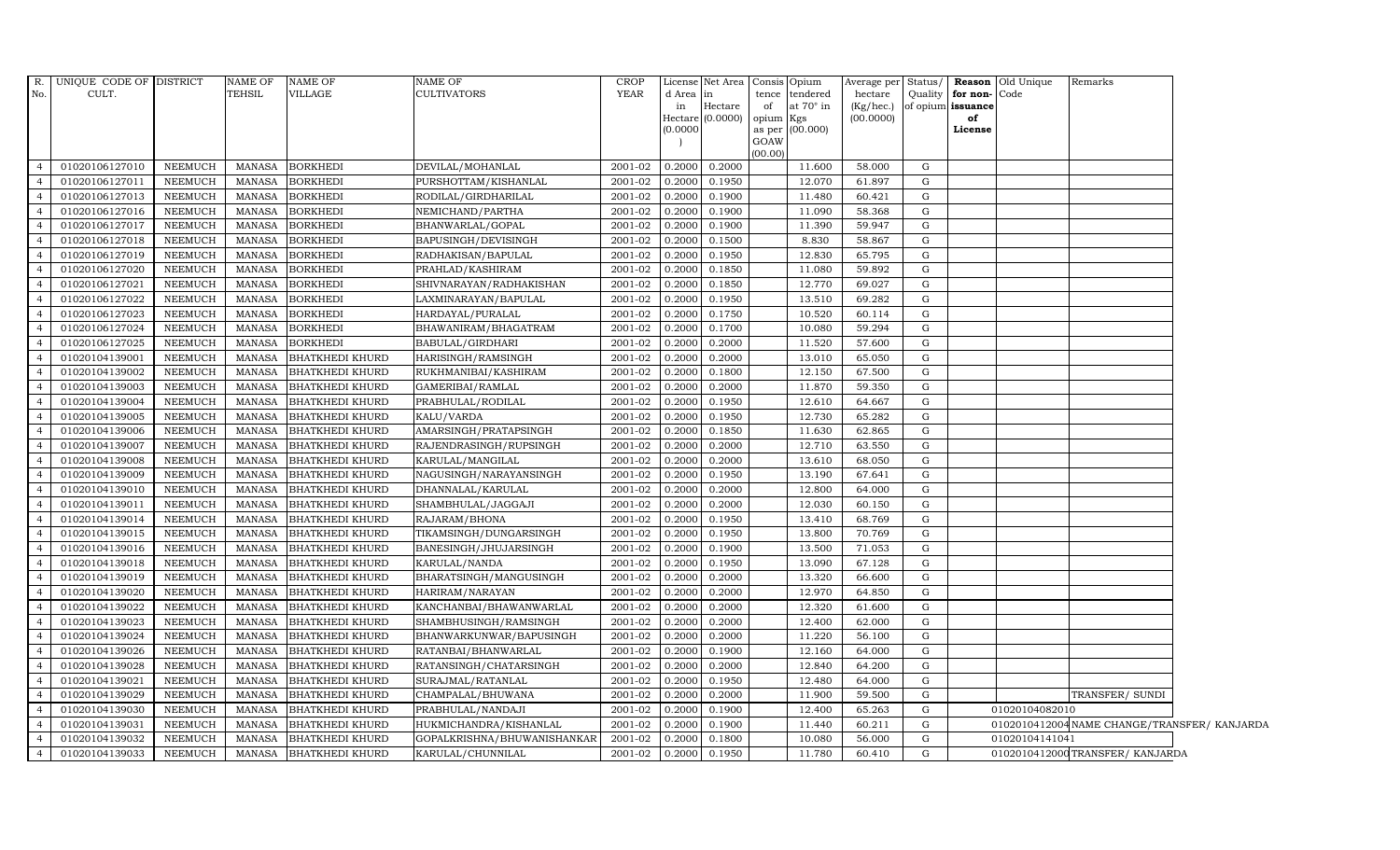| R.<br>No.      | UNIQUE CODE OF DISTRICT<br>CULT. |                | <b>NAME OF</b><br><b>TEHSIL</b> | NAME OF<br>VILLAGE   | NAME OF<br>CULTIVATORS    | <b>CROP</b><br>YEAR | d Area in<br>in<br>(0.0000) | License Net Area Consis Opium<br>Hectare<br>Hectare (0.0000) | of<br>opium Kgs<br>GOAW<br>(00.00) | tence tendered<br>at $70^\circ$ in<br>as per (00.000) | Average per<br>hectare<br>(Kg/hec.)<br>(00.0000) |             | Quality <b>for non-</b> Code<br>of opium issuance<br>of<br>License | Status/ Reason Old Unique | Remarks                  |  |
|----------------|----------------------------------|----------------|---------------------------------|----------------------|---------------------------|---------------------|-----------------------------|--------------------------------------------------------------|------------------------------------|-------------------------------------------------------|--------------------------------------------------|-------------|--------------------------------------------------------------------|---------------------------|--------------------------|--|
| $\overline{4}$ | 01020104102001                   | NEEMUCH        | MANASA                          | <b>BHAGAL BUJURG</b> | TULSIBAI/BHUWANISINGH     | 2001-02             | 0.2000                      | 0.1900                                                       |                                    | 12.830                                                | 67.526                                           | G           |                                                                    |                           |                          |  |
| $\overline{4}$ | 01020104102002                   | <b>NEEMUCH</b> | <b>MANASA</b>                   | <b>BHAGAL BUJURG</b> | HAJARILAL/MEGHA           | 2001-02             | 0.2000                      | 0.2000                                                       |                                    | 12.610                                                | 63.050                                           | ${\rm G}$   |                                                                    |                           |                          |  |
| $\overline{4}$ | 01020104102004                   | <b>NEEMUCH</b> | <b>MANASA</b>                   | <b>BHAGAL BUJURG</b> | PRABHUDAS/KALYANDAS       | 2001-02             | 0.2000                      | 0.1900                                                       |                                    | 11.330                                                | 59.632                                           | G           |                                                                    |                           |                          |  |
| $\overline{4}$ | 01020104102005                   | <b>NEEMUCH</b> | <b>MANASA</b>                   | <b>BHAGAL BUJURG</b> | NARAYANSINGH/BHUWANISINGH | 2001-02             | 0.2000                      | 0.1900                                                       |                                    | 12.260                                                | 64.526                                           | G           |                                                                    |                           |                          |  |
| $\overline{4}$ | 01020104102007                   | <b>NEEMUCH</b> | <b>MANASA</b>                   | <b>BHAGAL BUJURG</b> | HEERALAL/KISHNA           | 2001-02             | 0.2000                      | 0.2000                                                       |                                    | 4.850                                                 | 24.250                                           | ${\rm G}$   | 04                                                                 |                           |                          |  |
| $\overline{4}$ | 01020104102009                   | <b>NEEMUCH</b> | <b>MANASA</b>                   | <b>BHAGAL BUJURG</b> | HARSINGH/RAMLAL           | 2001-02             | 0.2000                      |                                                              |                                    |                                                       |                                                  | F           |                                                                    |                           |                          |  |
| $\overline{4}$ | 01020104102010                   | <b>NEEMUCH</b> | <b>MANASA</b>                   | BHAGAL BUJURG        | GORA/MEGHA                | 2001-02             | 0.2000                      | 0.1800                                                       |                                    | 10.510                                                | 58.389                                           | G           |                                                                    |                           |                          |  |
| $\overline{4}$ | 01020104102011                   | <b>NEEMUCH</b> | <b>MANASA</b>                   | <b>BHAGAL BUJURG</b> | HEERALAL/RATANLAL         | 2001-02             | 0.2000                      | 0.1950                                                       |                                    | 11.480                                                | 58.872                                           | $\mathbf G$ |                                                                    |                           |                          |  |
| $\overline{4}$ | 01020104102013                   | <b>NEEMUCH</b> | <b>MANASA</b>                   | <b>BHAGAL BUJURG</b> | CHAMPA/GULAB              | 2001-02             | 0.2000                      | 0.1900                                                       |                                    | 10.350                                                | 54.474                                           | G           |                                                                    |                           |                          |  |
| $\overline{4}$ | 01020104135001                   | <b>NEEMUCH</b> | <b>MANASA</b>                   | <b>BHADWA</b>        | AMRITRAM/RATANLAL         | 2001-02             | 0.2000                      | 0.1550                                                       |                                    | 8.600                                                 | 55.484                                           | $\mathbf G$ |                                                                    |                           |                          |  |
| $\overline{4}$ | 01020104135003                   | <b>NEEMUCH</b> | <b>MANASA</b>                   | <b>BHADWA</b>        | BHULIBAI/SEWARAM          | 2001-02             | 0.2000                      | 0.1900                                                       |                                    | 11.370                                                | 59.842                                           | G           |                                                                    |                           |                          |  |
| $\overline{4}$ | 01020104135004                   | <b>NEEMUCH</b> | <b>MANASA</b>                   | <b>BHADWA</b>        | JAYCHANDRA/RAJARAM        | 2001-02             | 0.2000                      | 0.1700                                                       |                                    | 9.180                                                 | 54.000                                           | ${\rm G}$   |                                                                    |                           |                          |  |
| $\overline{4}$ | 01020104135005                   | <b>NEEMUCH</b> | <b>MANASA</b>                   | <b>BHADWA</b>        | KALU/HAMERA               | 2001-02             | 0.2000                      | 0.1750                                                       |                                    | 9.830                                                 | 56.171                                           | G           |                                                                    |                           |                          |  |
| $\overline{4}$ | 01020104135006                   | <b>NEEMUCH</b> | <b>MANASA</b>                   | <b>BHADWA</b>        | RAMLAL/SITARAM            | 2001-02             | 0.2000                      | 0.2000                                                       |                                    | 11.560                                                | 57.800                                           | G           |                                                                    |                           |                          |  |
| $\overline{4}$ | 01020104135007                   | <b>NEEMUCH</b> | MANASA                          | <b>BHADWA</b>        | BHURANATH/PYARANATH       | 2001-02             | 0.2000                      | 0.1850                                                       |                                    | 12.140                                                | 65.622                                           | ${\rm G}$   |                                                                    |                           |                          |  |
| $\overline{4}$ | 01020104135009                   | <b>NEEMUCH</b> | <b>MANASA</b>                   | <b>BHADWA</b>        | KANWARIBAI/MOTILAL        | 2001-02             | 0.2000                      | 0.1750                                                       |                                    | 9.860                                                 | 56.343                                           | $\mathbf G$ |                                                                    |                           |                          |  |
| $\overline{4}$ | 01020104135011                   | <b>NEEMUCH</b> | <b>MANASA</b>                   | <b>BHADWA</b>        | GOPAL/NANDA               | 2001-02             | 0.2000                      | 0.2050                                                       |                                    | 12.230                                                | 59.659                                           | ${\rm G}$   |                                                                    |                           |                          |  |
| $\overline{4}$ | 01020104135014                   | <b>NEEMUCH</b> | MANASA                          | <b>BHADWA</b>        | TULSIBAI/BHAGWAN          | 2001-02             | 0.2000                      | 0.1900                                                       |                                    | 12.760                                                | 67.158                                           | ${\rm G}$   |                                                                    |                           |                          |  |
| $\overline{4}$ | 01020104135015                   | <b>NEEMUCH</b> | <b>MANASA</b>                   | <b>BHADWA</b>        | PRABHULAL/LAXMAN          | 2001-02             | 0.2000                      | 0.1900                                                       |                                    | 12.320                                                | 64.842                                           | ${\rm G}$   |                                                                    |                           |                          |  |
| $\overline{4}$ | 01020104135016                   | <b>NEEMUCH</b> | <b>MANASA</b>                   | <b>BHADWA</b>        | RAMLAL/AMAR               | 2001-02             | 0.2000                      | 0.1950                                                       |                                    | 11.750                                                | 60.256                                           | ${\rm G}$   |                                                                    |                           |                          |  |
| $\overline{4}$ | 01020104135017                   | <b>NEEMUCH</b> | <b>MANASA</b>                   | <b>BHADWA</b>        | MANGILAL/PRABHULAL        | 2001-02             | 0.2000                      | 0.1440                                                       |                                    | 9.140                                                 | 63.472                                           | G           |                                                                    |                           |                          |  |
| $\overline{4}$ | 01020104135018                   | <b>NEEMUCH</b> | <b>MANASA</b>                   | <b>BHADWA</b>        | RATANIBAI/KANIRAM         | 2001-02             | 0.2000                      | 0.1950                                                       |                                    | 12.270                                                | 62.923                                           | G           |                                                                    |                           |                          |  |
| $\overline{4}$ | 01020104135019                   | <b>NEEMUCH</b> | <b>MANASA</b>                   | <b>BHADWA</b>        | SATYANARAYAN/MANGILAL     | 2001-02             | 0.2000                      | 0.1850                                                       |                                    | 11.810                                                | 63.838                                           | ${\rm G}$   |                                                                    |                           |                          |  |
| $\overline{4}$ | 01020104135020                   | <b>NEEMUCH</b> | <b>MANASA</b>                   | <b>BHADWA</b>        | GOPAL/PRITHVIRAJ          | 2001-02             | 0.2000                      | 0.1850                                                       |                                    | 11.870                                                | 64.162                                           | $\mathbf G$ |                                                                    |                           |                          |  |
| $\overline{4}$ | 01020104135023                   | <b>NEEMUCH</b> | <b>MANASA</b>                   | <b>BHADWA</b>        | BHAGATRAM/SHAVRAM         | 2001-02             | 0.2000                      | 0.1800                                                       |                                    | 11.510                                                | 63.944                                           | ${\rm G}$   |                                                                    |                           |                          |  |
| $\overline{4}$ | 01020104135025                   | <b>NEEMUCH</b> | <b>MANASA</b>                   | <b>BHADWA</b>        | RAMNARAYAN/MANGILAL       | 2001-02             | 0.2000                      | 0.1800                                                       |                                    | 11.550                                                | 64.167                                           | G           |                                                                    |                           |                          |  |
| $\overline{4}$ | 01020104135026                   | <b>NEEMUCH</b> | <b>MANASA</b>                   | <b>BHADWA</b>        | RAMESHWAR/DHANRAJ         | 2001-02             | 0.2000                      | 0.1950                                                       |                                    | 12.700                                                | 65.128                                           | G           |                                                                    |                           | TRANSFER/ LASUDIYA ANTRI |  |
| $\overline{4}$ | 01020104135027                   | <b>NEEMUCH</b> | <b>MANASA</b>                   | <b>BHADWA</b>        | BHARATSINGH/RAMSINGH      | 2001-02             | 0.2000                      | 0.1750                                                       |                                    | 12.830                                                | 73.314                                           | ${\rm G}$   |                                                                    |                           |                          |  |
| $\overline{4}$ | 01020104135028                   | <b>NEEMUCH</b> | <b>MANASA</b>                   | <b>BHADWA</b>        | FATEHLAL/RAMLAL           | 2001-02             | 0.2000                      | 0.1750                                                       |                                    | 11.020                                                | 62.971                                           | ${\rm G}$   |                                                                    |                           |                          |  |
| $\overline{4}$ | 01020104135029                   | <b>NEEMUCH</b> | MANASA                          | <b>BHADWA</b>        | BANSHILAL/BHANWARLAL      | 2001-02             | 0.2000                      | 0.1700                                                       |                                    | 11.760                                                | 69.176                                           | $\mathbf G$ |                                                                    |                           |                          |  |
| $\overline{4}$ | 01020104135030                   | <b>NEEMUCH</b> | <b>MANASA</b>                   | <b>BHADWA</b>        | RAMCHANDRA/RATAN          | 2001-02             | 0.2000                      | 0.1900                                                       |                                    | 11.420                                                | 60.105                                           | ${\rm G}$   |                                                                    |                           |                          |  |
| $\overline{4}$ | 01020104135031                   | <b>NEEMUCH</b> | <b>MANASA</b>                   | <b>BHADWA</b>        | BHARATRAM/DULICHANDRA     | 2001-02             | 0.2000                      | 0.1800                                                       |                                    | 10.140                                                | 56.333                                           | ${\rm G}$   |                                                                    |                           | TRANSFER/BADKUWA         |  |
| $\overline{4}$ | 01020104135035                   | <b>NEEMUCH</b> | <b>MANASA</b>                   | <b>BHADWA</b>        | KAILASHNATH/SEVANATH      | 2001-02             | 0.2000                      | 0.1900                                                       |                                    | 11.960                                                | 62.947                                           | G           |                                                                    |                           |                          |  |
| $\overline{4}$ | 01020104135036                   | <b>NEEMUCH</b> | <b>MANASA</b>                   | <b>BHADWA</b>        | RATANLAL/KASHIRAM         | 2001-02             | 0.2000                      | 0.1800                                                       |                                    | 10.940                                                | 60.778                                           | ${\rm G}$   |                                                                    |                           |                          |  |
| $\overline{4}$ | 01020104135037                   | <b>NEEMUCH</b> | <b>MANASA</b>                   | <b>BHADWA</b>        | JETRAM/BHUWANA            | 2001-02             | 0.2000                      | 0.2000                                                       |                                    | 11.880                                                | 59.400                                           | G           |                                                                    |                           |                          |  |
| $\overline{4}$ | 01020104135038                   | <b>NEEMUCH</b> | <b>MANASA</b>                   | <b>BHADWA</b>        | DASHRATH/NANALAL          | 2001-02             | 0.2000                      | 0.1700                                                       |                                    | 10.360                                                | 60.941                                           | G           |                                                                    |                           |                          |  |
| $\overline{4}$ | 01020104135040                   | <b>NEEMUCH</b> | <b>MANASA</b>                   | <b>BHADWA</b>        | NATHULAL/RAJARAM          | 2001-02             | 0.2000                      | 0.1900                                                       |                                    | 12.150                                                | 63.947                                           | ${\rm G}$   |                                                                    |                           |                          |  |
| $\overline{4}$ | 01020104135041                   | <b>NEEMUCH</b> | <b>MANASA</b>                   | <b>BHADWA</b>        | JAGANNATH/LAXMAN          | 2001-02             | 0.2000                      | 0.2000                                                       |                                    | 11.580                                                | 57.900                                           | G           |                                                                    |                           | TRANSFER/ BADKUA         |  |
| $\overline{4}$ | 01020104135043                   | <b>NEEMUCH</b> | <b>MANASA</b>                   | <b>BHADWA</b>        | NARENDRA/RAMNATH          | 2001-02             | 0.2000                      | 0.1900                                                       |                                    | 10.880                                                | 57.263                                           | ${\rm G}$   |                                                                    |                           |                          |  |
| $\overline{4}$ | 01020104135044                   | <b>NEEMUCH</b> | <b>MANASA</b>                   | <b>BHADWA</b>        | NATHULAL/BHANWARLAL       | 2001-02             | 0.2000                      | 0.1750                                                       |                                    | 10.170                                                | 58.114                                           | G           |                                                                    |                           |                          |  |
| $\overline{4}$ | 01020104135045                   | <b>NEEMUCH</b> | <b>MANASA</b>                   | <b>BHADWA</b>        | RAMESHWARLAL/JETRAM       | 2001-02             | 0.2000                      | 0.1750                                                       |                                    | 10.650                                                | 60.857                                           | G           |                                                                    | 01020106169018            |                          |  |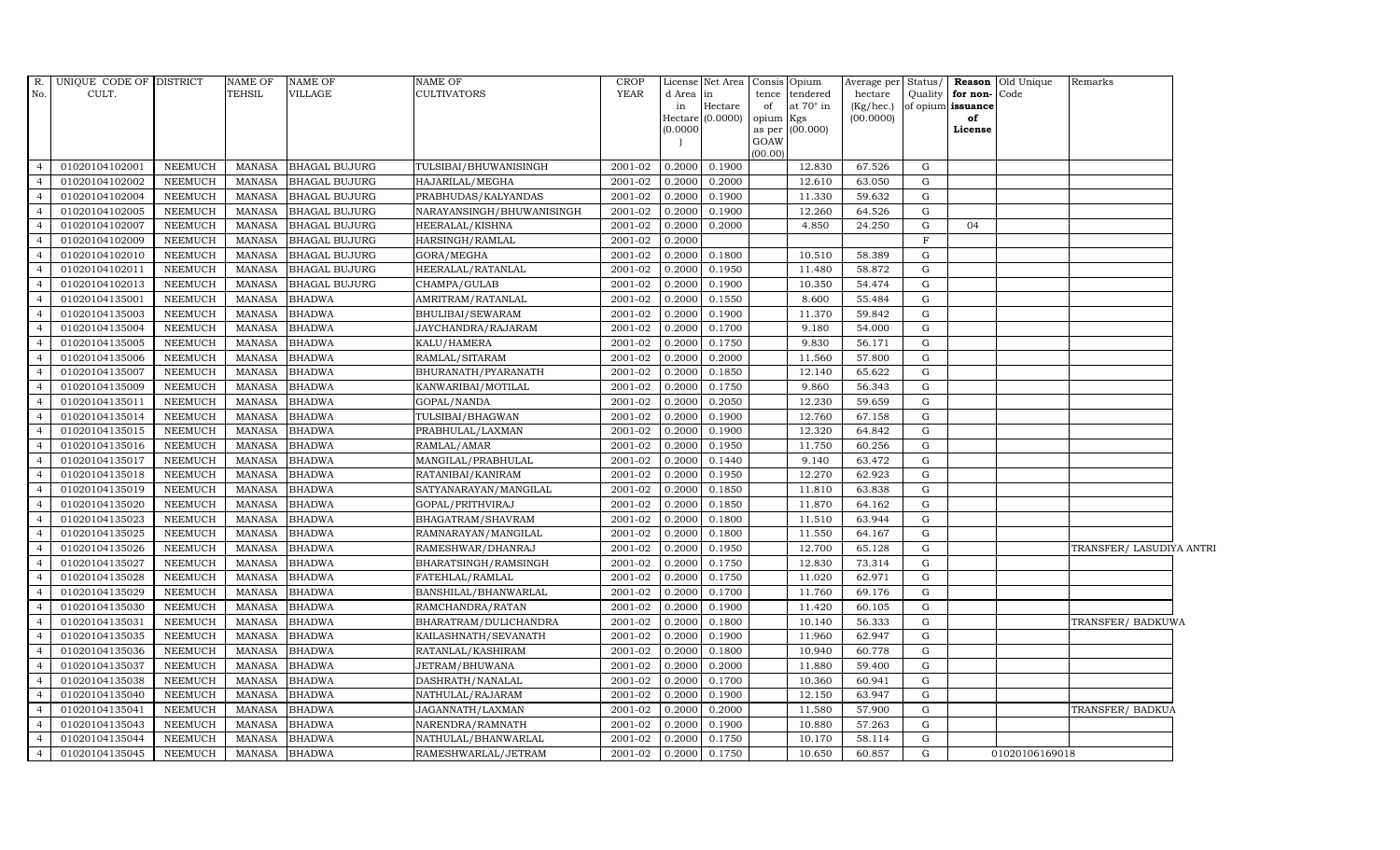| $R$ .          | UNIQUE CODE OF DISTRICT |                | <b>NAME OF</b> | <b>NAME OF</b>   | NAME OF                    | <b>CROP</b> |          | License Net Area | Consis Opium |                        | Average per Status/ |           |                   | Reason Old Unique | Remarks                       |  |
|----------------|-------------------------|----------------|----------------|------------------|----------------------------|-------------|----------|------------------|--------------|------------------------|---------------------|-----------|-------------------|-------------------|-------------------------------|--|
| No.            | CULT.                   |                | TEHSIL         | VILLAGE          | CULTIVATORS                | YEAR        | d Area   | in               | tence        | tendered               | hectare             | Quality   | for non-          | Code              |                               |  |
|                |                         |                |                |                  |                            |             | in       | Hectare          | of           | at 70° in              | (Kg/hec.)           |           | of opium issuance |                   |                               |  |
|                |                         |                |                |                  |                            |             |          | Hectare (0.0000) | opium        | Kgs<br>as per (00.000) | (00.0000)           |           | of<br>License     |                   |                               |  |
|                |                         |                |                |                  |                            |             | (0.0000) |                  | GOAW         |                        |                     |           |                   |                   |                               |  |
|                |                         |                |                |                  |                            |             |          |                  | (00.00)      |                        |                     |           |                   |                   |                               |  |
| $\overline{4}$ | 01020104136001          | NEEMUCH        | <b>MANASA</b>  | <b>BATTISADI</b> | JENA/KISHNA                | 2001-02     | 0.2000   | 0.2000           |              | 12.610                 | 63.050              | G         |                   |                   |                               |  |
| $\overline{4}$ | 01020104136002          | <b>NEEMUCH</b> | <b>MANASA</b>  | <b>BATTISADI</b> | HARIDWARBAI/BHAWARLAL      | 2001-02     | 0.2000   | 0.1950           |              | 12.160                 | 62.359              | G         |                   |                   |                               |  |
|                | 01020104136004          | NEEMUCH        | <b>MANASA</b>  | <b>BATTISADI</b> | BHERULAL/KASHIRAM          | 2001-02     | 0.2000   | 0.2000           |              | 11.140                 | 55.700              | G         |                   |                   |                               |  |
| $\overline{4}$ | 01020104136005          | <b>NEEMUCH</b> | <b>MANASA</b>  | <b>BATTISADI</b> | CHAMPA/KISHNA              | 2001-02     | 0.2000   | 0.1850           |              | 12.180                 | 65.838              | G         |                   |                   |                               |  |
| $\overline{4}$ | 01020104136007          | <b>NEEMUCH</b> | <b>MANASA</b>  | <b>BATTISADI</b> | BANSHILAL/RAMLAL           | 2001-02     | 0.2000   | 0.1900           |              | 13.880                 | 73.053              | G         |                   |                   |                               |  |
| $\overline{4}$ | 01020104136008          | NEEMUCH        | <b>MANASA</b>  | <b>BATTISADI</b> | SHIVLAL/MANGILAL           | 2001-02     | 0.2000   | 0.1900           |              | 12.170                 | 64.053              | G         |                   |                   |                               |  |
| $\overline{4}$ | 01020104136009          | NEEMUCH        | <b>MANASA</b>  | <b>BATTISADI</b> | NANURAM/HEERALAL           | 2001-02     | 0.2000   | 0.1950           |              | 11.140                 | 57.128              | ${\rm G}$ |                   |                   |                               |  |
| $\overline{4}$ | 01020104136010          | NEEMUCH        | <b>MANASA</b>  | <b>BATTISADI</b> | AMRITRAM/BHERULAL          | 2001-02     | 0.2000   | 0.1850           |              | 11.460                 | 61.946              | G         |                   |                   |                               |  |
|                | 01020104136011          | <b>NEEMUCH</b> | <b>MANASA</b>  | <b>BATTISADI</b> | UDAIRAM/BHANWARLAL         | 2001-02     | 0.2000   | 0.1850           |              | 12.390                 | 66.973              | G         |                   |                   |                               |  |
| $\overline{4}$ | 01020104136012          | NEEMUCH        | <b>MANASA</b>  | <b>BATTISADI</b> | SURAJBAI/MOHANLAL          | 2001-02     | 0.2000   | 0.1950           |              | 12.730                 | 65.282              | G         |                   |                   |                               |  |
| $\overline{4}$ | 01020104136013          | NEEMUCH        | <b>MANASA</b>  | <b>BATTISADI</b> | BAGDIRAM/JENALAL           | 2001-02     | 0.2000   | 0.1900           |              | 12.770                 | 67.211              | G         |                   |                   |                               |  |
| $\overline{4}$ | 01020104136014          | <b>NEEMUCH</b> | <b>MANASA</b>  | <b>BATTISADI</b> | BAPULAL/JENALAL            | 2001-02     | 0.2000   | 0.2000           |              | 11.960                 | 59.800              | ${\rm G}$ |                   |                   |                               |  |
| $\overline{4}$ | 01020104136015          | NEEMUCH        | <b>MANASA</b>  | <b>BATTISADI</b> | KANKUBAI/PURALA            | 2001-02     | 0.2000   | 0.1800           |              | 10.710                 | 59.500              | G         |                   |                   | NAME CHANGE                   |  |
|                | 01020104136016          | <b>NEEMUCH</b> | <b>MANASA</b>  | <b>BATTISADI</b> | MOHANLAL/BABU              | 2001-02     | 0.2000   | 0.2000           |              | 12.820                 | 64.100              | G         |                   |                   |                               |  |
| $\overline{4}$ | 01020104136018          | NEEMUCH        | <b>MANASA</b>  | <b>BATTISADI</b> | PRABHULAL/NANDA            | 2001-02     | 0.2000   | 0.1800           |              | 12.150                 | 67.500              | G         |                   |                   |                               |  |
| $\overline{4}$ | 01020104136019          | NEEMUCH        | <b>MANASA</b>  | <b>BATTISADI</b> | HANSRAJ/KALU               | 2001-02     | 0.2000   | 0.1700           |              | 10.420                 | 61.294              | G         |                   |                   |                               |  |
| $\overline{4}$ | 01020104136021          | NEEMUCH        | <b>MANASA</b>  | <b>BATTISADI</b> | RADHESHYAM/KHYALIRAM       | 2001-02     | 0.2000   | 0.2050           |              | 12.910                 | 62.976              | G         |                   |                   |                               |  |
| $\overline{4}$ | 01020104136024          | NEEMUCH        | <b>MANASA</b>  | <b>BATTISADI</b> | RAMCHANDRA/CHHITARMAL      | 2001-02     | 0.2000   | 0.0850           |              | 5.870                  | 69.059              | G         |                   |                   |                               |  |
| $\overline{4}$ | 01020104136027          | <b>NEEMUCH</b> | <b>MANASA</b>  | <b>BATTISADI</b> | BHANWARLAL/SHAMBHUSINGH    | 2001-02     | 0.2000   | 0.1950           |              | 13.060                 | 66.974              | G         |                   | 01020104139017    |                               |  |
| $\overline{4}$ | 01020104136026          | <b>NEEMUCH</b> | <b>MANASA</b>  | <b>BATTISADI</b> | MANGILAL/MADHU             | 2001-02     | 0.2000   | 0.1800           |              | 11.050                 | 61.389              | G         |                   |                   | TRANSFER/ BATTISADA           |  |
| $\overline{4}$ | 01020104138001          | <b>NEEMUCH</b> | <b>MANASA</b>  | <b>BATTISADA</b> | CHAMPALAL/KISHNA           | 2001-02     | 0.2000   | 0.1500           |              | 7.820                  | 52.133              | G         |                   |                   |                               |  |
| $\overline{4}$ | 01020104138002          | NEEMUCH        | <b>MANASA</b>  | <b>BATTISADA</b> | BHAGATRAM/BALU             | 2001-02     | 0.2000   | 0.1700           |              | 10.760                 | 63.294              | G         |                   |                   |                               |  |
| $\overline{4}$ | 01020104138005          | <b>NEEMUCH</b> | <b>MANASA</b>  | <b>BATTISADA</b> | NANIBAI/JAGANNATH          | 2001-02     | 0.2000   | 0.1900           |              | 10.970                 | 57.737              | G         |                   |                   | TRANSFER/ MOYA                |  |
| $\overline{4}$ | 01020104138006          | <b>NEEMUCH</b> | <b>MANASA</b>  | <b>BATTISADA</b> | KARU/PURA                  | 2001-02     | 0.2000   | 0.1900           |              | 10.630                 | 55.947              | G         |                   |                   |                               |  |
|                | 01020104138009          | <b>NEEMUCH</b> | <b>MANASA</b>  | <b>BATTISADA</b> | KANCHANBAI/KANHAIYALAL     | 2001-02     | 0.2000   | 0.2000           |              | 11.290                 | 56.450              | G         |                   |                   |                               |  |
| $\overline{4}$ | 01020104138012          | NEEMUCH        | <b>MANASA</b>  | <b>BATTISADA</b> | KANHAIYALAL/BHANWARLAL     | 2001-02     | 0.2000   | 0.1850           |              | 10.380                 | 56.108              | G         |                   |                   |                               |  |
| $\overline{4}$ | 01020104138015          | <b>NEEMUCH</b> | <b>MANASA</b>  | <b>BATTISADA</b> | BHERULAL/GOPAL             | 2001-02     | 0.2000   | 0.1900           |              | 11.930                 | 62.789              | G         |                   |                   |                               |  |
| $\overline{4}$ | 01020104138016          | NEEMUCH        | <b>MANASA</b>  | <b>BATTISADA</b> | BHANWARLAL/KALU            | 2001-02     | 0.2000   | 0.1800           |              | 11.240                 | 62.444              | G         |                   |                   |                               |  |
| $\overline{4}$ | 01020104138018          | NEEMUCH        | <b>MANASA</b>  | <b>BATTISADA</b> | SUKHLAL/TOLARAM            | 2001-02     | 0.2000   | 0.1600           |              | 8.640                  | 54.000              | G         |                   |                   |                               |  |
| $\overline{4}$ | 01020104128001          | <b>NEEMUCH</b> | <b>MANASA</b>  | <b>BARKHEDI</b>  | NARAYAN/KANA               | 2001-02     | 0.2000   | 0.1700           |              | 10.830                 | 63.706              | G         |                   |                   |                               |  |
| $\overline{4}$ | 01020104128002          | NEEMUCH        | <b>MANASA</b>  | <b>BARKHEDI</b>  | BHIMSINGH/JORAWARSINGH     | 2001-02     | 0.2000   | 0.1900           |              | 12.560                 | 66.105              | G         |                   |                   | TRANSFER/ MOYA                |  |
| $\overline{4}$ | 01020104128003          | NEEMUCH        | <b>MANASA</b>  | <b>BARKHEDI</b>  | BAPULAL/BHUWANA            | 2001-02     | 0.2000   | 0.1850           |              | 11.690                 | 63.189              | G         |                   |                   |                               |  |
| $\overline{4}$ | 01020104128004          | <b>NEEMUCH</b> | <b>MANASA</b>  | <b>BARKHEDI</b>  | KISHANSINGH/DUNGARSINGH    | 2001-02     | 0.2000   | 0.2000           |              | 11.710                 | 58.550              | G         |                   |                   |                               |  |
| $\overline{4}$ | 01020104128005          | NEEMUCH        | <b>MANASA</b>  | <b>BARKHEDI</b>  | BAHADURSINGH/GOPALSINGH    | 2001-02     | 0.2000   | 0.2100           |              | 13.400                 | 63.810              | ${\rm G}$ |                   |                   |                               |  |
| $\overline{4}$ | 01020104128006          | <b>NEEMUCH</b> | <b>MANASA</b>  | <b>BARKHEDI</b>  | BHUWANIDAS/RODIDAS         | 2001-02     | 0.2000   | 0.1750           |              | 11.010                 | 62.914              | G         |                   |                   |                               |  |
| $\overline{4}$ | 01020104128007          | <b>NEEMUCH</b> | <b>MANASA</b>  | <b>BARKHEDI</b>  | ARJUNSINGH/GOPALSINGH      | 2001-02     | 0.2000   | 0.1900           |              | 12.220                 | 64.316              | G         |                   |                   |                               |  |
| $\overline{4}$ | 01020104128008          | NEEMUCH        | <b>MANASA</b>  | <b>BARKHEDI</b>  | LALSINGH/GOPALSINGH        | 2001-02     | 0.2000   | 0.2000           |              | 12.840                 | 64.200              | G         |                   |                   |                               |  |
| $\overline{4}$ | 01020104128009          | NEEMUCH        | <b>MANASA</b>  | <b>BARKHEDI</b>  | MADANSINGH/BHUWANISINGH    | 2001-02     | 0.2000   | 0.1900           |              | 12.290                 | 64.684              | G         |                   |                   |                               |  |
| $\overline{4}$ | 01020104128010          | <b>NEEMUCH</b> | <b>MANASA</b>  | <b>BARKHEDI</b>  | SURAJKUNWAR/GOVERDHANSINGH | 2001-02     | 0.2000   | 0.1900           |              | 12.660                 | 66.632              | G         |                   |                   | NAME CHANGE TRANSFER/ MOYA    |  |
| $\overline{4}$ | 01020104128011          | <b>NEEMUCH</b> | <b>MANASA</b>  | <b>BARKHEDI</b>  | BHANWARLAL/NANDA           | 2001-02     | 0.2000   | 0.1800           |              | 11.820                 | 65.667              | G         |                   |                   |                               |  |
| $\overline{4}$ | 01020104128012          | <b>NEEMUCH</b> | <b>MANASA</b>  | <b>BARKHEDI</b>  | JASWANTSINGH/BHERUSINGH    | 2001-02     | 0.2000   | 0.1950           |              | 12.350                 | 63.333              | G         |                   |                   | TRANSFER/ MANDOUR II DEVISION |  |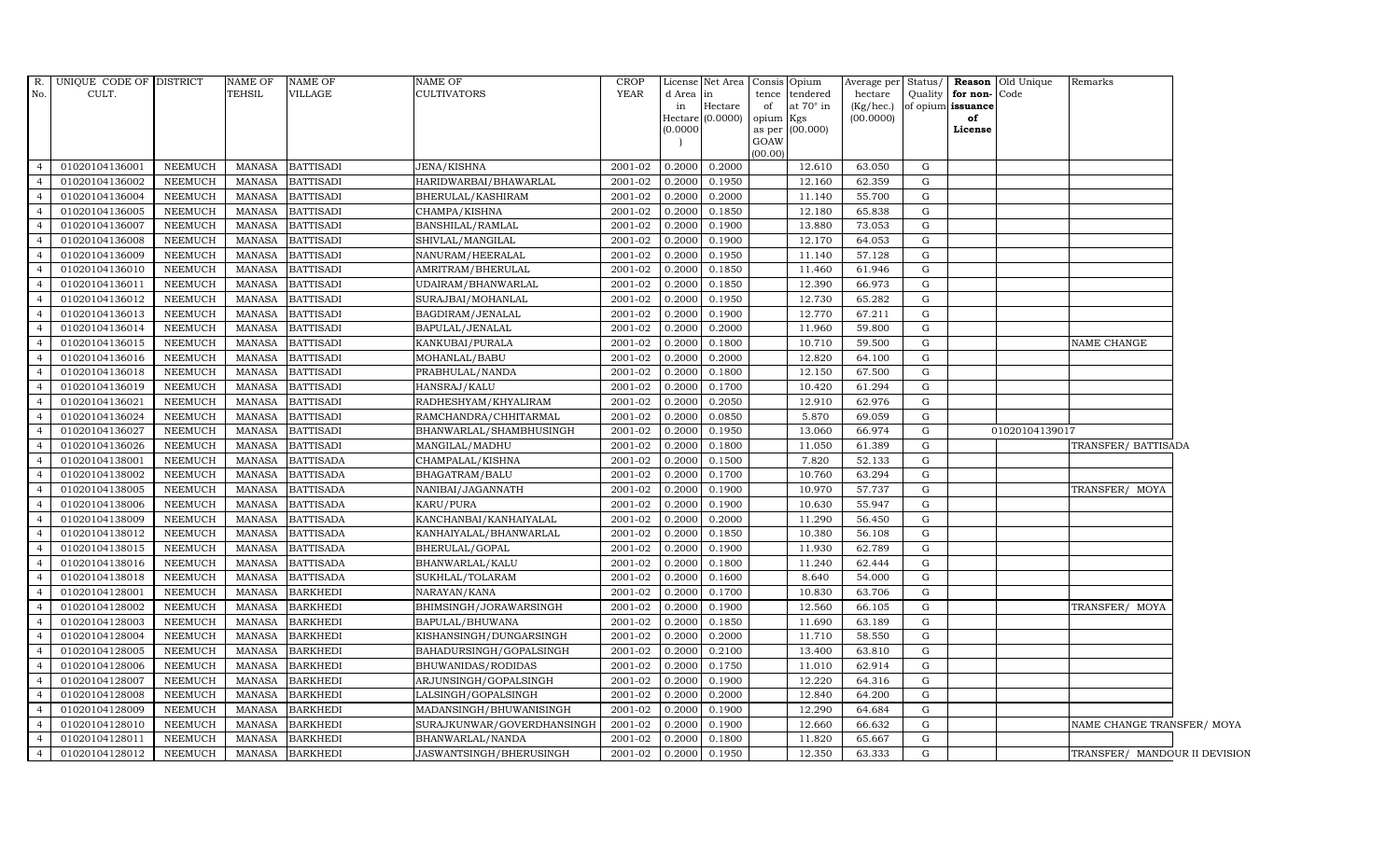| R.             | UNIQUE CODE OF DISTRICT |                | NAME OF       | <b>NAME OF</b>  | NAME OF                   | <b>CROP</b> |          | License Net Area |                 | Consis Opium    | Average per Status/ |             |                   | <b>Reason</b> Old Unique | Remarks                       |  |
|----------------|-------------------------|----------------|---------------|-----------------|---------------------------|-------------|----------|------------------|-----------------|-----------------|---------------------|-------------|-------------------|--------------------------|-------------------------------|--|
| No.            | CULT.                   |                | TEHSIL        | VILLAGE         | <b>CULTIVATORS</b>        | YEAR        | d Area   | in               | tence           | tendered        | hectare             | Quality     | for non-          | Code                     |                               |  |
|                |                         |                |               |                 |                           |             | in       | Hectare          | of              | at 70° in       | (Kg/hec.)           |             | of opium issuance |                          |                               |  |
|                |                         |                |               |                 |                           |             | (0.0000) | Hectare (0.0000) | opium<br>as per | Kgs<br>(00.000) | (00.0000)           |             | of<br>License     |                          |                               |  |
|                |                         |                |               |                 |                           |             |          |                  | GOAW            |                 |                     |             |                   |                          |                               |  |
|                |                         |                |               |                 |                           |             |          |                  | (00.00)         |                 |                     |             |                   |                          |                               |  |
| $\overline{4}$ | 01020104128013          | <b>NEEMUCH</b> | MANASA        | <b>BARKHEDI</b> | LAXMANSINGH/PRATAPSINGH   | 2001-02     | 0.2000   | 0.1950           |                 | 11.660          | 59.795              | G           |                   |                          |                               |  |
| $\overline{4}$ | 01020104128014          | <b>NEEMUCH</b> | <b>MANASA</b> | <b>BARKHEDI</b> | SUJANSINGH/BHERUSINGH     | 2001-02     | 0.2000   | 0.1900           |                 | 12.100          | 63.684              | G           |                   |                          |                               |  |
| $\overline{4}$ | 01020104128015          | <b>NEEMUCH</b> | <b>MANASA</b> | <b>BARKHEDI</b> | BANESINGH/GUMANSINGH      | 2001-02     | 0.2000   | 0.1850           |                 | 11.610          | 62.757              | G           |                   |                          |                               |  |
| $\overline{4}$ | 01020104128016          | <b>NEEMUCH</b> | <b>MANASA</b> | <b>BARKHEDI</b> | MOTISINGH/GOPALSINGH      | 2001-02     | 0.2000   | 0.2000           |                 | 11.720          | 58.600              | G           |                   |                          |                               |  |
| $\overline{4}$ | 01020104128017          | <b>NEEMUCH</b> | <b>MANASA</b> | <b>BARKHEDI</b> | GHISALAL/RAMLAL           | 2001-02     | 0.2000   | 0.1700           |                 | 11.460          | 67.412              | G           |                   |                          |                               |  |
| $\overline{4}$ | 01020104128018          | NEEMUCH        | <b>MANASA</b> | <b>BARKHEDI</b> | JUJHARSINGH/BHIMSINGH     | 2001-02     | 0.2000   | 0.1800           |                 | 12.780          | 71.000              | G           |                   |                          |                               |  |
| $\overline{4}$ | 01020104128019          | <b>NEEMUCH</b> | <b>MANASA</b> | <b>BARKHEDI</b> | BHAVARKUNVAR/NIRBHAYSINGH | 2001-02     | 0.2000   | 0.1900           |                 | 11.920          | 62.737              | G           |                   |                          | TRANSFER/ MANDOUR II DEVISION |  |
| $\overline{4}$ | 01020104128020          | <b>NEEMUCH</b> | <b>MANASA</b> | <b>BARKHEDI</b> | KALYANSINGH/LALSINGH      | 2001-02     | 0.2000   | 0.1900           |                 | 12.150          | 63.947              | G           |                   |                          |                               |  |
| $\overline{4}$ | 01020104128021          | <b>NEEMUCH</b> | <b>MANASA</b> | <b>BARKHEDI</b> | RAJENDRASINGH/MADAN       | 2001-02     | 0.2000   | 0.1950           |                 | 11.370          | 58.308              | G           |                   |                          |                               |  |
| $\overline{4}$ | 01020104128022          | <b>NEEMUCH</b> | <b>MANASA</b> | <b>BARKHEDI</b> | DOULATKUMAR/DASHRATH      | 2001-02     | 0.2000   | 0.1900           |                 | 12.230          | 64.368              | G           |                   |                          |                               |  |
| $\overline{4}$ | 01020104128023          | NEEMUCH        | <b>MANASA</b> | <b>BARKHEDI</b> | CHENSINGH/GUMANSINGH      | 2001-02     | 0.2000   | 0.1850           |                 | 11.330          | 61.243              | G           |                   |                          |                               |  |
| $\overline{4}$ | 01020104128024          | <b>NEEMUCH</b> | <b>MANASA</b> | <b>BARKHEDI</b> | BADRILAL/BHANWARLAL       | 2001-02     | 0.2000   | 0.1900           |                 | 10.980          | 57.789              | G           |                   |                          |                               |  |
| $\overline{4}$ | 01020104128025          | <b>NEEMUCH</b> | <b>MANASA</b> | <b>BARKHEDI</b> | SHANTIBAI/BHAGVANLAL      | 2001-02     | 0.2000   | 0.1900           |                 | 11.960          | 62.947              | G           |                   |                          | 0102010413101 NAME CHANGE     |  |
| $\overline{4}$ | 01020104128026          | <b>NEEMUCH</b> | <b>MANASA</b> | <b>BARKHEDI</b> | TEJSINGH/FATEH SINGH      | 2001-02     | 0.2000   | 0.1950           |                 | 11.360          | 58.256              | G           |                   |                          |                               |  |
| $\overline{4}$ | 01020104131002          | NEEMUCH        | <b>MANASA</b> | <b>BARKHEDA</b> | RAMA/BHANWARLAL           | 2001-02     | 0.2000   | 0.1800           |                 | 11.130          | 61.833              | G           |                   |                          |                               |  |
| $\overline{4}$ | 01020104131003          | <b>NEEMUCH</b> | <b>MANASA</b> | <b>BARKHEDA</b> | PYARSINGH/GOPAL SINGH     | 2001-02     | 0.2000   | 0.2050           |                 | 12.310          | 60.049              | G           |                   |                          |                               |  |
| $\overline{4}$ | 01020104131005          | NEEMUCH        | <b>MANASA</b> | <b>BARKHEDA</b> | RAMIBAI/NANDA             | 2001-02     | 0.2000   | 0.2000           |                 | 13.010          | 65.050              | G           |                   |                          |                               |  |
| $\overline{4}$ | 01020104131006          | NEEMUCH        | <b>MANASA</b> | <b>BARKHEDA</b> | SHANTIBAI/RAMESHWAR       | 2001-02     | 0.2000   | 0.1850           |                 | 11.980          | 64.757              | G           |                   |                          |                               |  |
| $\overline{4}$ | 01020104131007          | <b>NEEMUCH</b> | <b>MANASA</b> | <b>BARKHEDA</b> | PARVATSINGH/BHANWARSINGH  | 2001-02     | 0.2000   | 0.1850           |                 | 11.310          | 61.135              | G           |                   |                          |                               |  |
| $\overline{4}$ | 01020104131008          | <b>NEEMUCH</b> | <b>MANASA</b> | <b>BARKHEDA</b> | RAMLAL/NANALAL            | 2001-02     | 0.2000   | 0.1950           |                 | 10.680          | 54.769              | G           |                   |                          |                               |  |
| $\overline{4}$ | 01020104131009          | NEEMUCH        | <b>MANASA</b> | <b>BARKHEDA</b> | PARTHA/CHATURBHUJ         | 2001-02     | 0.2000   |                  |                 |                 |                     | N           |                   |                          |                               |  |
| $\overline{4}$ | 01020104131010          | <b>NEEMUCH</b> | <b>MANASA</b> | <b>BARKHEDA</b> | AMRITRAM/GANESH           | 2001-02     | 0.2000   | 0.1750           |                 | 11.610          | 66.343              | G           |                   |                          | NAME CHANGE                   |  |
| $\overline{4}$ | 01020104131012          | NEEMUCH        | <b>MANASA</b> | <b>BARKHEDA</b> | MOHANLAL/NANURAM          | 2001-02     | 0.2000   | 0.1950           |                 | 11.900          | 61.026              | G           |                   |                          |                               |  |
| $\overline{4}$ | 01020104131016          | NEEMUCH        | <b>MANASA</b> | <b>BARKHEDA</b> | RATANLAL/LAXMAN           | 2001-02     | 0.2000   | 0.1750           |                 | 9.620           | 54.971              | G           |                   |                          |                               |  |
| $\overline{4}$ | 01020104131018          | <b>NEEMUCH</b> | <b>MANASA</b> | <b>BARKHEDA</b> | FAKIRCHANDRA/PURALAL      | 2001-02     | 0.2000   | 0.1800           |                 | 10.110          | 56.167              | G           |                   |                          |                               |  |
| $\overline{4}$ | 01020104131020          | <b>NEEMUCH</b> | <b>MANASA</b> | <b>BARKHEDA</b> | PANNALAL/RAMLAL           | 2001-02     | 0.2000   | 0.1600           |                 | 10.480          | 65.500              | G           |                   |                          |                               |  |
| $\overline{4}$ | 01020104131021          | NEEMUCH        | <b>MANASA</b> | <b>BARKHEDA</b> | BAGDIRAM/LAXMAN           | 2001-02     | 0.2000   | 0.1400           |                 | 8.510           | 60.786              | G           |                   |                          |                               |  |
| $\overline{4}$ | 01020104131022          | <b>NEEMUCH</b> | <b>MANASA</b> | <b>BARKHEDA</b> | SITARAM/KANHAIYALAL       | 2001-02     | 0.2000   | 0.1850           |                 | 10.560          | 57.081              | G           |                   |                          |                               |  |
| $\overline{4}$ | 01020104131024          | <b>NEEMUCH</b> | <b>MANASA</b> | <b>BARKHEDA</b> | DEVILAL/CHHITARMAL        | 2001-02     | 0.2000   | 0.1750           |                 | 10.530          | 60.171              | G           |                   |                          | TRANSFER/PALASHIYA            |  |
| $\overline{4}$ | 01020104131025          | NEEMUCH        | <b>MANASA</b> | <b>BARKHEDA</b> | DOULATRAM/CHATARBHUJ      | 2001-02     | 0.2000   | 0.1500           |                 | 9.680           | 64.533              | G           |                   |                          |                               |  |
| $\overline{4}$ | 01020104131026          | <b>NEEMUCH</b> | <b>MANASA</b> | <b>BARKHEDA</b> | RAMESHWAR/DEVILAL         | 2001-02     | 0.2000   | 0.1850           |                 | 11.810          | 63.838              | G           |                   |                          |                               |  |
| $\overline{4}$ | 01020104131030          | <b>NEEMUCH</b> | <b>MANASA</b> | <b>BARKHEDA</b> | BALWANTSINGH/VIJAYSINGH   | 2001-02     | 0.2000   | 0.1950           |                 | 10.750          | 55.128              | G           |                   |                          |                               |  |
| $\overline{4}$ | 01020104131035          | NEEMUCH        | <b>MANASA</b> | <b>BARKHEDA</b> | RAMLAL/RADHU              | 2001-02     | 0.2000   | 0.1700           |                 | 9.810           | 57.706              | G           |                   |                          |                               |  |
| $\overline{4}$ | 01020104131037          | <b>NEEMUCH</b> | <b>MANASA</b> | <b>BARKHEDA</b> | RADHESHYAM/RAMESHWAR      | 2001-02     | 0.2000   | 0.1000           |                 | 6.620           | 66.200              | G           |                   |                          |                               |  |
| $\overline{4}$ | 01020104131038          | <b>NEEMUCH</b> | <b>MANASA</b> | <b>BARKHEDA</b> | BHAWAR SINGH / UDAY SINGH | 2001-02     | 0.2000   | 0.1950           |                 | 10.870          | 55.744              | G           |                   |                          |                               |  |
| $\overline{4}$ | 01020104131040          | <b>NEEMUCH</b> | <b>MANASA</b> | <b>BARKHEDA</b> | KACHRIBAI/BAPULAL         | 2001-02     | 0.2000   | 0.1000           |                 | 6.100           | 61.000              | G           |                   |                          |                               |  |
| $\overline{4}$ | 01020104131041          | NEEMUCH        | <b>MANASA</b> | <b>BARKHEDA</b> | KAILASHBAI/VIJAYSINGH     | 2001-02     | 0.2000   | 0.1950           |                 | 10.910          | 55.949              | G           |                   |                          |                               |  |
| $\overline{4}$ | 01020104131042          | NEEMUCH        | <b>MANASA</b> | <b>BARKHEDA</b> | DEVKISHAN/PARTHA          | 2001-02     | 0.2000   | 0.1400           |                 | 9.070           | 64.786              | G           |                   |                          |                               |  |
| $\overline{4}$ | 01020104131045          | <b>NEEMUCH</b> | <b>MANASA</b> | <b>BARKHEDA</b> | OMPRAKASH/BANSHILAL       | 2001-02     | 0.2000   | 0.2000           |                 | 12.430          | 62.150              | G           |                   |                          |                               |  |
| $\overline{4}$ | 01020104131046          | <b>NEEMUCH</b> | <b>MANASA</b> | <b>BARKHEDA</b> | VARDICHANDRA/RAMLAL       | 2001-02     | 0.2000   | 0.1200           |                 | 6.750           | 56.250              | G           |                   | 01020104040035           |                               |  |
| $\overline{4}$ | 01020104131001          | <b>NEEMUCH</b> | <b>MANASA</b> | <b>BARKHEDA</b> | SEETARAM/NANURAM          | 2001-02     | 0.2000   |                  |                 |                 |                     | $\mathbf N$ |                   |                          |                               |  |
|                |                         |                |               |                 |                           |             |          |                  |                 |                 |                     |             |                   |                          |                               |  |